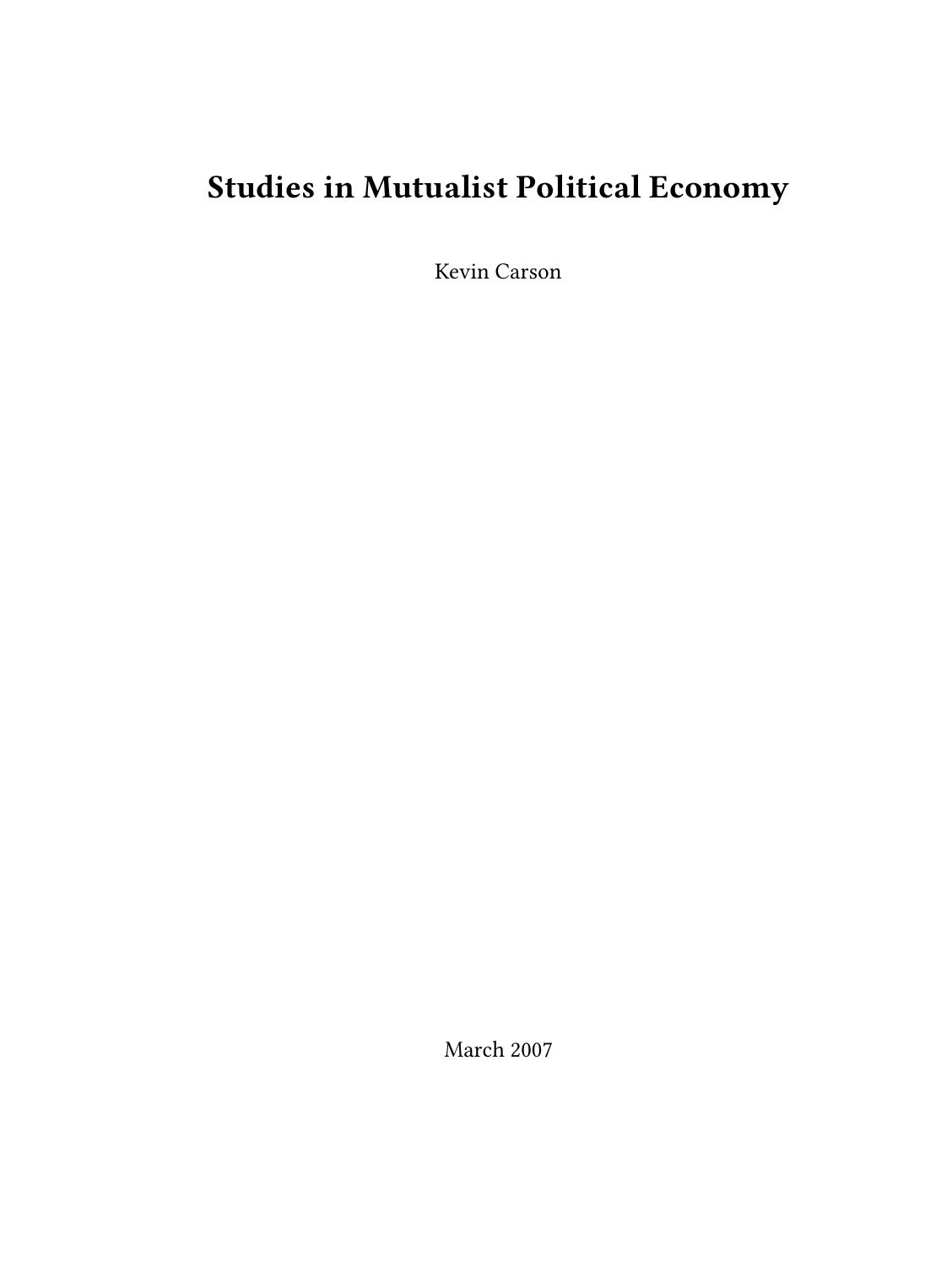# **Contents**

| Preface                                                                           | 4              |
|-----------------------------------------------------------------------------------|----------------|
| Part One-Theoretical Foundations: Value Theory                                    | 6              |
| Chapter One: The Marginalist Assault on Classical Political Economy: An Assess-   |                |
| ment and Counter-Attack                                                           | $\overline{7}$ |
|                                                                                   | $\overline{7}$ |
| B. Vulgar Political Economy, Marginalism, and the Issue of Ideological Motivation | 8              |
|                                                                                   | 11             |
| D. Exceptions to the Cost-Principle: The Classicals in Their Own Defense          | 17             |
|                                                                                   | 28             |
|                                                                                   | 32             |
| G. Rothbard versus the Marshallian Synthesis**                                    | 37             |
| Chapter Two: A Subjective Recasting of the Labor Theory                           | 43             |
| Chapter Three: Time Preference and the Labor Theory of Value                      | 69             |
|                                                                                   |                |
| Part Two-Capitalism and the State: Past, Present and Future                       | 76             |
| Introduction to Part II: Exploitation and the Political Means                     | 77             |
| Chapter Four-Primitive Accumulation and the Rise of Capitalism                    | 94             |
|                                                                                   | 94             |
|                                                                                   | 98             |
|                                                                                   | 108            |
| C. Political Repression and Social Control in the Industrial Revolution.          | 110            |
| D. Mercantilism, Colonialism, and the Creation of the "World Market"              | 117            |
| Conclusion: "The World We Have Lost"-And Will Regain                              | 124            |
| Appendix: On the "Necessity" of Primitive Accumulation                            | 130            |
| Chapter Five: The State and Capitalism in the "Laissez-Faire" era.                | 135            |
|                                                                                   | 136            |
|                                                                                   | 152            |
|                                                                                   | 155            |
|                                                                                   | 160            |
|                                                                                   | 161            |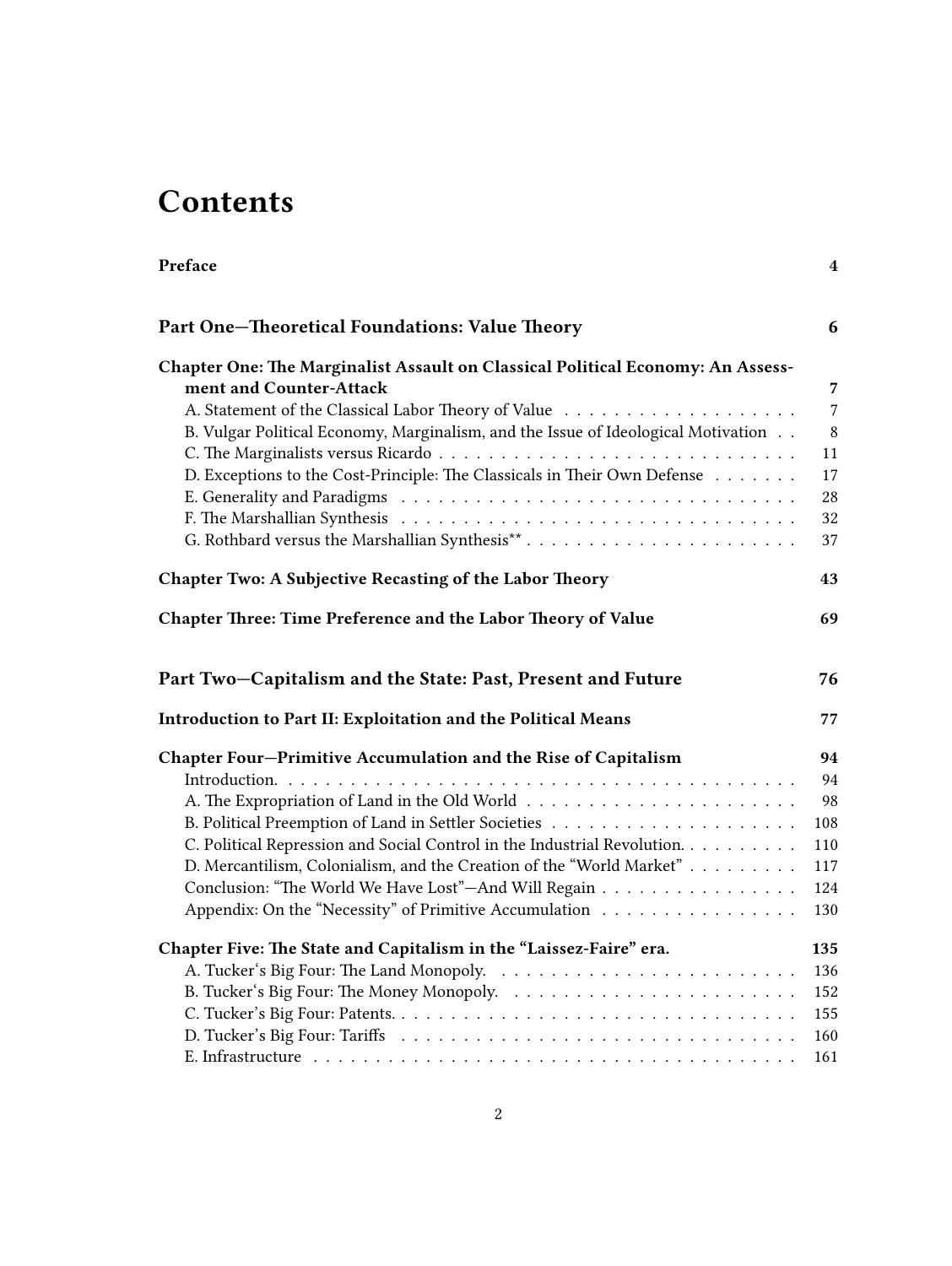| <b>Chapter Six: The Rise of Monopoly Capitalism</b>                                  | 165 |
|--------------------------------------------------------------------------------------|-----|
|                                                                                      | 165 |
| A. Liberal Corporatism, Regulatory Cartelization, and the Permanent Warfare State. . | 167 |
|                                                                                      | 180 |
|                                                                                      | 184 |
|                                                                                      | 187 |
| Chapter Seven-Monopoly Capitalism and Imperialism                                    | 192 |
| Introduction: Elite Reaction to Crisis (with Digression on Maldistribution of In-    |     |
| come)                                                                                | 193 |
|                                                                                      | 197 |
| B. The Bretton Woods System: Culmination of Open Door Empire                         | 198 |
| C. Export-Dependent Monopoly Capitalism (with Digression on Economy of Scale).       | 209 |
| <b>Chapter Eight-Crisis Tendencies</b>                                               | 217 |
|                                                                                      | 217 |
|                                                                                      | 217 |
|                                                                                      | 218 |
|                                                                                      | 227 |
|                                                                                      | 228 |
| E. Built-In Limits to Effectiveness of Neoliberal Reaction                           | 234 |
| F. Neoconservatism as Attempted Defense Against Legitimation Crisis                  | 236 |
| G. The Frankfurt School: Fascism and Abandonment of the Law of Value                 | 238 |
|                                                                                      | 239 |
| <b>Part Three-Praxis</b>                                                             | 242 |
| <b>Chapter Nine: Ends and Means</b>                                                  | 243 |
|                                                                                      | 243 |
|                                                                                      | 245 |
| Bibliography                                                                         | 272 |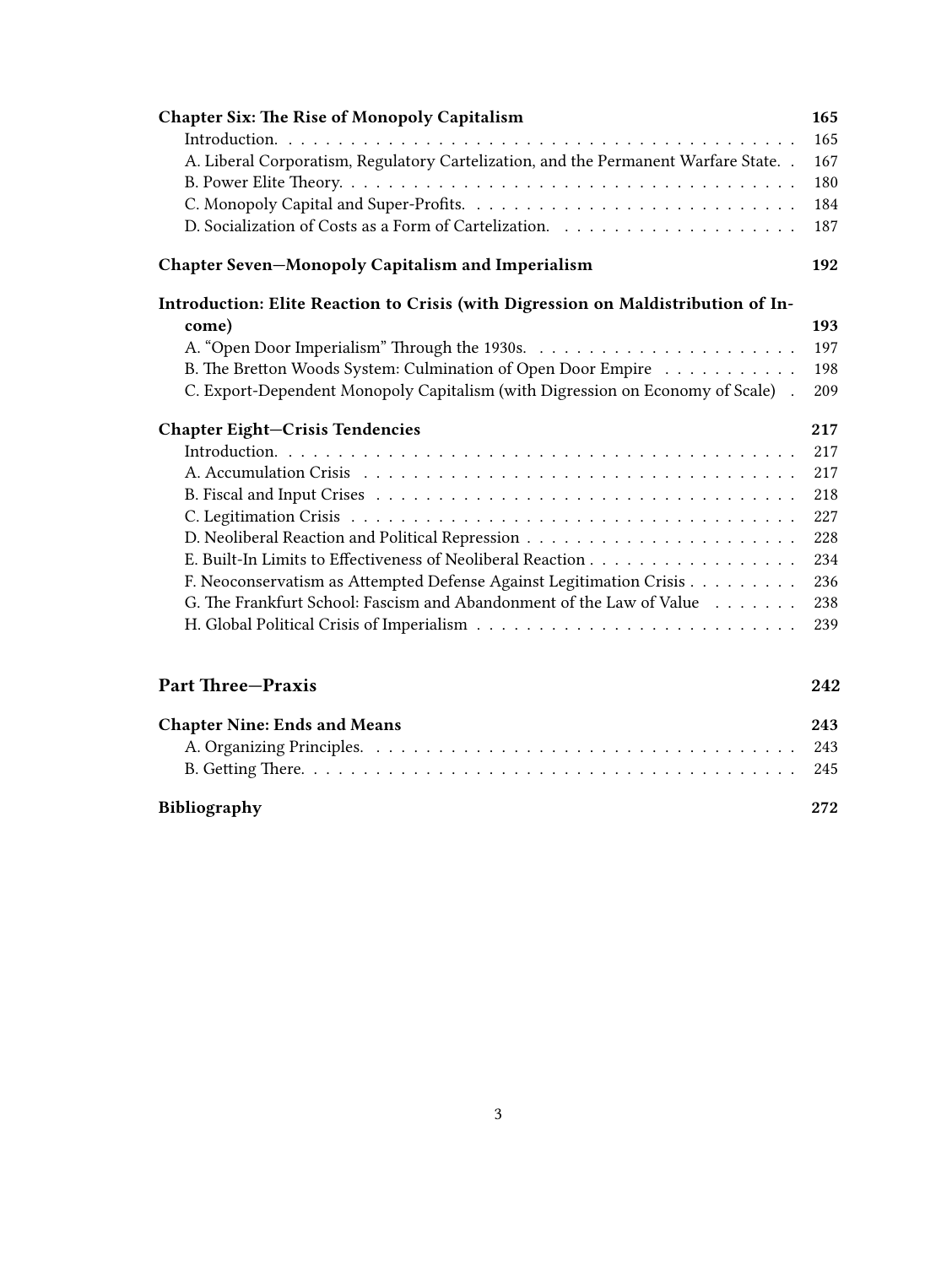## <span id="page-3-0"></span>**Preface**

In the mid-nineteenth century, a vibrant native American school of anarchism, known as individualist anarchism, existed alongside the other varieties. Like most other contemporary socialist thought, it was based on a radical interpretation of Ricardian economics. The classical individualist anarchism of Josiah Warren, Benjamin Tucker and Lysander Spooner was both a socialist movement and a subcurrent of classical liberalism. It agreed with the rest of the socialist movement that labor was the source of exchange-value, and that labor was entitled to its full product. Unlike the rest of the socialist movement, the individualist anarchists believed that the natural wage of labor in a free market was its product, and that economic exploitation could only take place when capitalists and landlords harnessed the power of the state in their interests. Thus, individualist anarchism was an alternative both to the increasing statism of the mainstream socialist movement, and to a classical liberal movement that was moving toward a mere apologetic for the power of big business.

Shawn Wilbur has argued that the late-nineteenth century split between individualists and communists in the American anarchist movement (for which the ill-feeling between Benjamin Tucker and Johann Most is a good proxy) left the individualists marginalized and weak. As a result, much of the movement created by Benjamin Tucker was absorbed or colonized by the right. Although there are many honorable exceptions who still embrace the "socialist" label, most people who call themselves "individualist anarchists" today are followers of Murray Rothbard's Austrian economics, and have abandoned the labor theory of value. Had not the anarchism of Tucker been marginalized and supplanted by that of Goldman, it might have been the center of a uniquely American version of populist radicalism. It might have worked out a more elaborate economic theory that was both free market and anti-capitalist, instead of abandoning the socialist label and being co-opted by the Right.

Some self-described individualist anarchists still embrace the socialist aspect of Tucker's thought—Joe Peacott, Jonathan Simcock, and Shawn Wilbur, for example. The Voluntary Cooperation Movement promotes the kinds of mutualist practice advocated by Proudhon. Elements of the nineteenth century radical tradition also survive under other names, in a variety of movements: Georgist, distributist, "human scale" technology, etc. Unfortunately, individualist anarchist economic thought has for the most part been frozen in a time warp for over a hundred years. If the marginalists and subjectivists have not dealt the labor theory of value the final death blow they smugly claim for it, they have nevertheless raised questions that any viable labor theory must answer.

This book is an attempt to revive individualist anarchist political economy, to incorporate the useful developments of the last hundred years, and to make it relevant to the problems of the twenty-first century. We hope this work will go at least part of the way to providing a new theoretical and practical foundation for free market socialist economics.

In Part One, which concerns value theory, we construct the theoretical apparatus for our later analysis. In this section, we attempt to resurrect the classical labor theory of value, to answer the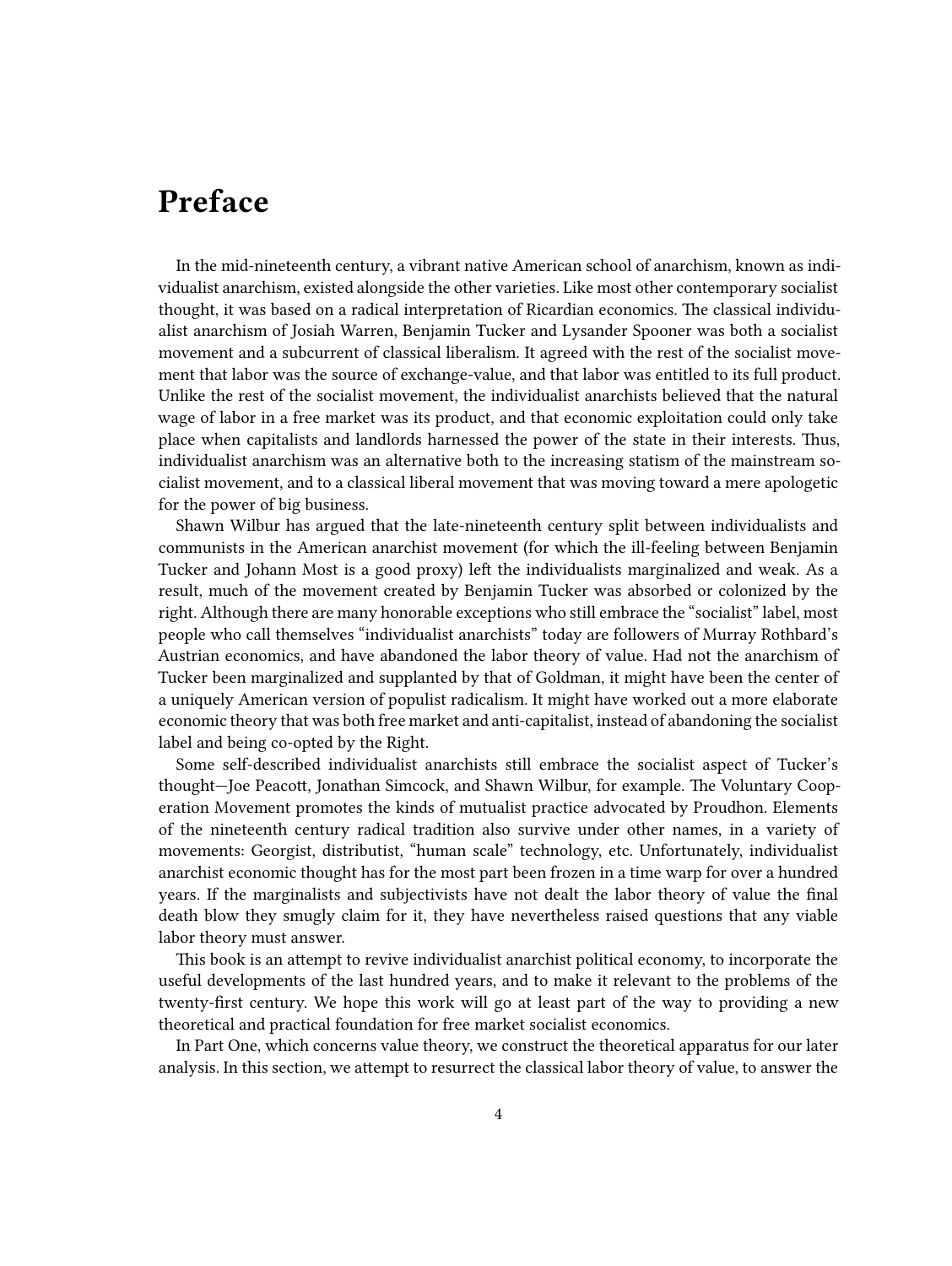attacks of its marginalist and subjectivist critics, and at the same time to reformulate the theory in a way that both addresses their valid criticisms and incorporates their useful innovations. Part One starts with an assessment of the marginalist revolution and its claims to have demolished the labor theory of value, and then proceeds either to refute these criticisms or to incorporate them.

Part Two analyzes the origins of capitalism in light of this theoretical apparatus; it is an attempt to explicate, if the reader will pardon the expression, the laws of motion of state capitalist society—from its origins in statism, through its collapse from the internal contradictions inherent in coercion. We analyze capitalism in the light of individualist anarchism's central insight: that labor's natural wage in a free market is its product, and that coercion is the only means of exploitation. It is state intervention that distinguishes capitalism from the free market.

Part Three, finally, is a vision of mutualist practice, building both on our own previous theoretical analysis, and on the rich history of anarchist thought.

If there is one valuable practical insight in this entire book, it is the realization that coercive state policies are not necessary to remedy the evils of present-day capitalism. All these evils exploitation of labor, monopoly and concentration, the energy crisis, pollution, waste—result from government intervention in the market on behalf of capitalists. The solution is not more government intervention, but to eliminate the existing government intervention from which the problems derive. A genuine free market society, in which all transactions are voluntary and all costs are internalized in price, would be a decentralized society of human-scale production, in which all of labor's product went to labor, instead of to capitalists, landlords and government bureaucrats.

Some of the material of Parts Two and Three appeared previously in other forms. Chapter Four is a radically expanded and revised version of the subheading "The Subsidy of History" in my pamphlet "The Iron Fist Behind the Invisible Hand," published by Red Lion Press in 2001. Chapter Five is likewise, an expanded version of other sections from the same pamphlet. Chapters Six and Seven are expanded versions of my article "Austrian and Marxist Theories of Monopoly Capitalism: A Mutualist Synthesis." Chapter Eight incorporates some material from the same article, along with the subheading "Political Repression" from "Iron Fist." Chapter Nine includes material from my article "A 'Political' Program for Anarchists."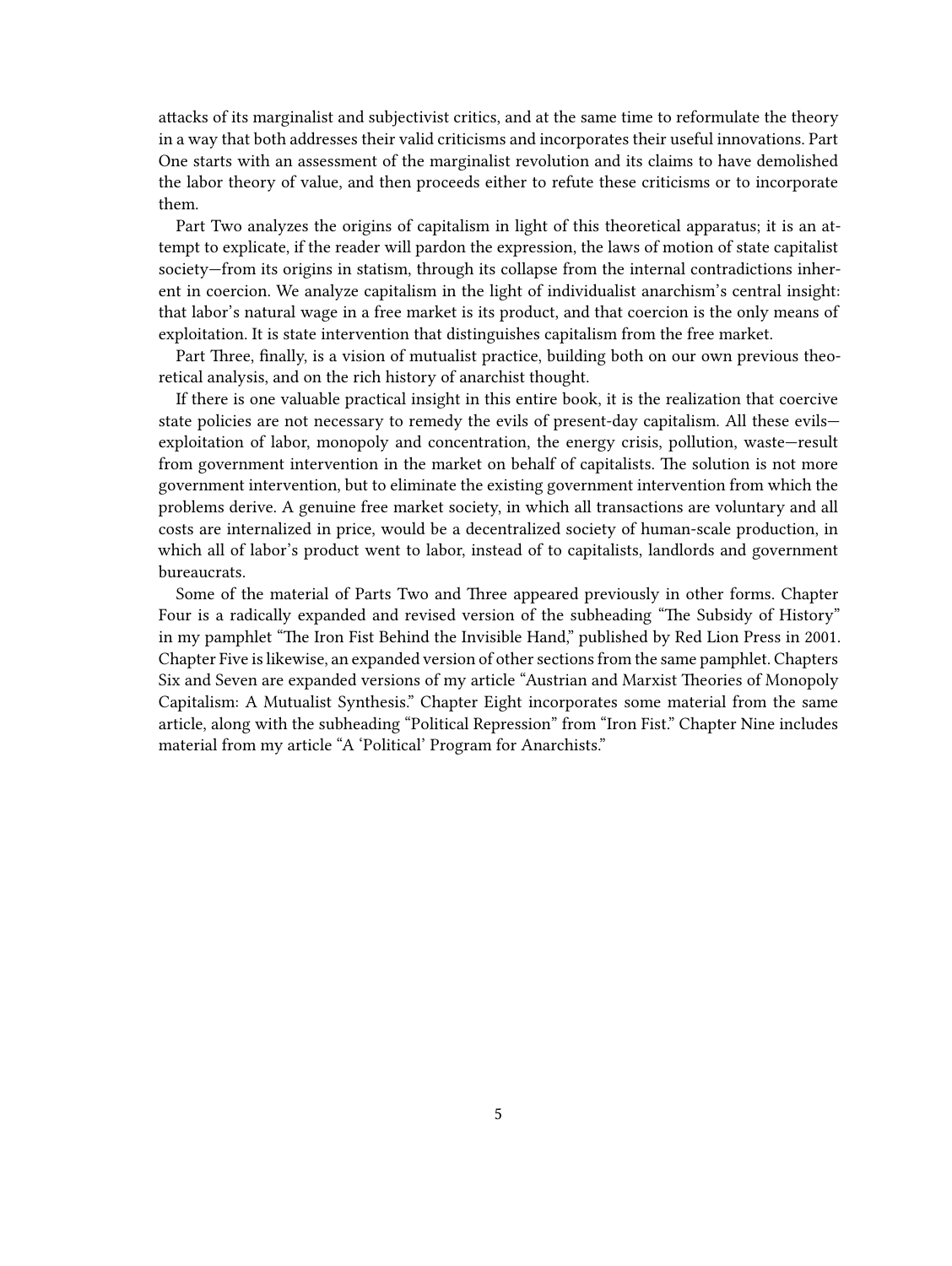# <span id="page-5-0"></span>**Part One—Theoretical Foundations: Value Theory**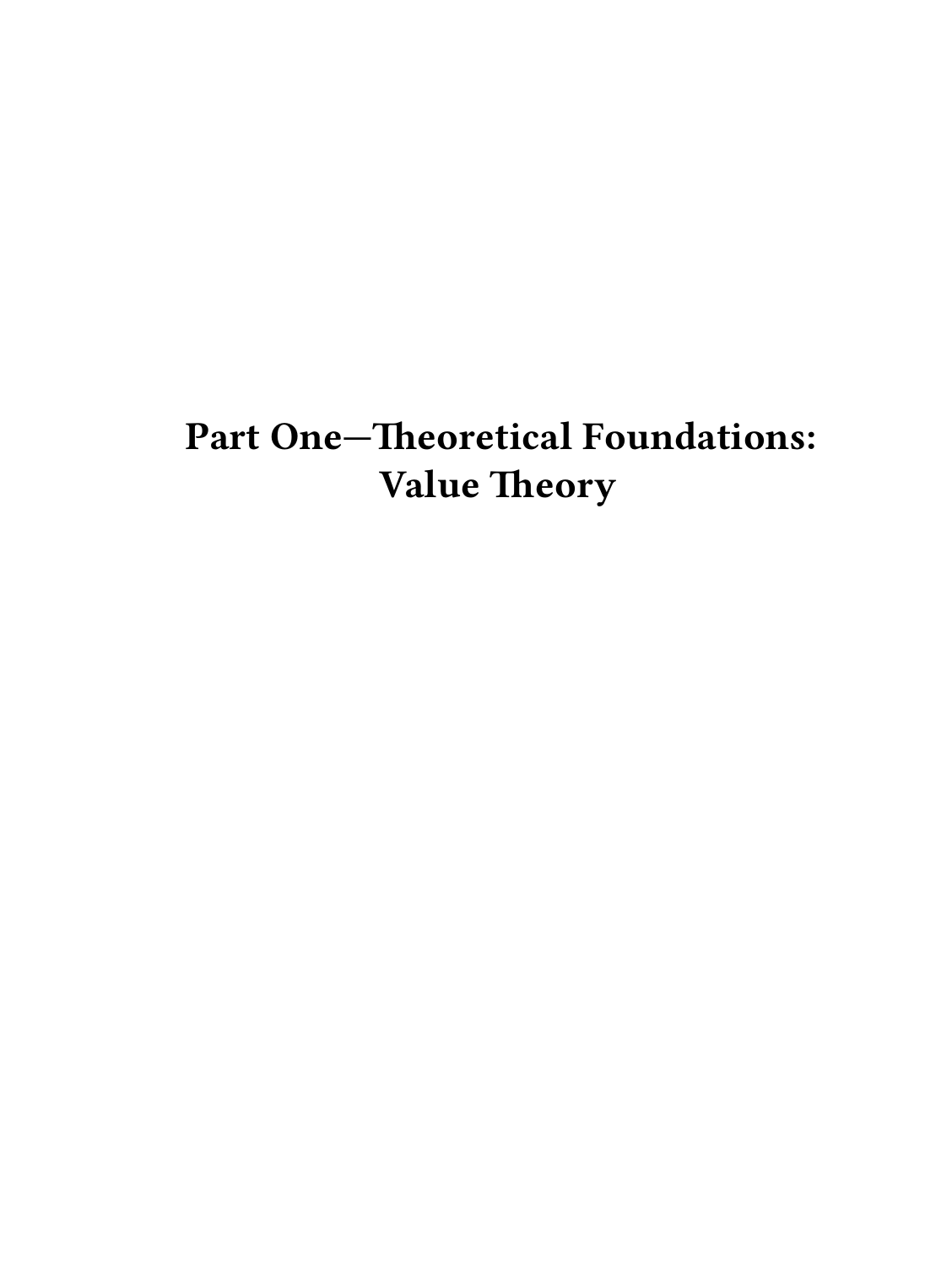# <span id="page-6-0"></span>**Chapter One: The Marginalist Assault on Classical Political Economy: An Assessment and Counter-Attack**

## <span id="page-6-1"></span>**A. Statement of the Classical Labor Theory of Value**

Either the labor theory of value, or, secondarily, some other form of cost theory of value, $<sup>1</sup>$  was</sup> common to the classical school of political economy in England.

It was stated by Adam Smith in ambiguous form: "The real price of everything, what everything really costs to the man who wants to acquire it, is the toil and trouble of acquiring it… Labour was the first price, the original purchase-money that was paid for all things.<sup>"2</sup> In the same passage, though, he spoke of the value of a commodity in one's possession as consisting of "the quantity of the labour which he can command…" And at other times, he seemed to make the market price of labor the source of its effect on exchange value.

The most clear-cut and effective statement of the labor theory was by David Ricardo, in Principles of Political Economy and Taxation: "The value of a commodity, or the quantity of any other commodity for which it will exchange, depends on the relative quantity of labour which is necessary for its production, and not as the greater or less compensation which is paid for that labour.<sup>"3</sup> In so defining the doctrine, Ricardo eliminated the confusion between labor as the source of exchange-value and wages as a component of price.

From this principle, it followed that income accruing to the owners of land and capital was a deduction from this exchange-value created by labor, and that wages varied inversely with profit: "If the corn is to be divided between the farmer and the labourer, the larger the proportion that is given to the latter, the less will remain for the former. So if cloth or cotton goods be divided

<sup>&</sup>lt;sup>1</sup> As defined by Ronald Meek, the term "cost theory" includes "any theory which approaches the problem of the price of a commodity from the angle of the 'costs' (including profits) which have to be covered if it is to be worth a producer's while to carry on producing it. Some 'cost theories' say no more than that the equilibrium price is determined by the cost of production; others go further and seek for an ultimate determinant of the cost of production itself." Studies in the Labour Theory of Value, 2<sup>nd</sup> ed. (New York and London: Monthly Review Press, 1956) 77n. In this chapter, the cost of production theory and the labor theory of value are used interchangeably, unless otherwise specified. In mutualist theory, the non-labor components of cost are themselves reducible either to labor-value or to scarcity-rents; the mutualist labor theory of value, therefore, is simply a subspecies of the cost theory that takes it to its logical conclusion.

 $<sup>2</sup>$  Adam Smith, An Inquiry Into the Nature and Causes of the Wealth of Nations (Chicago, London, Toronto:</sup> Encyclopedia Britannica, Inc., 1952) 13

<sup>&</sup>lt;sup>3</sup> David Ricardo, Principles of Political Economy and Taxation, 3<sup>rd</sup> ed. (London: John Murray, Albemarle Street, 1821), vol. 1 of Piero Sraffa ed., The Works and Correspondence of David Ricardo (Cambridge University Press, 1951) 11.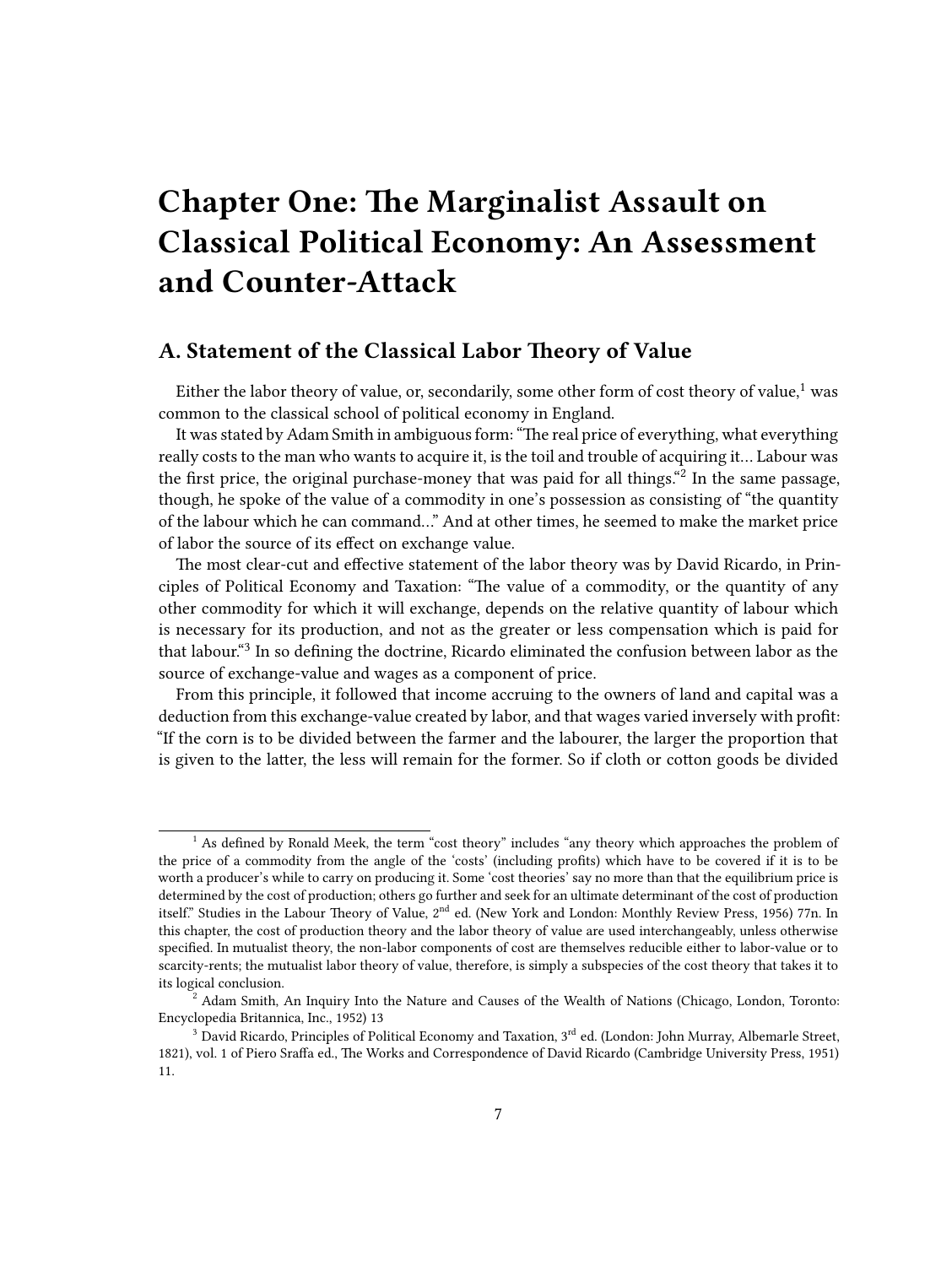between the workman and his employer, the larger the proportion given to the former, the less remains for the latter."<sup>4</sup>

It was only natural that the emerging socialist movement should seize on the political implications of this conclusion. The school of so-called "Ricardian socialists" in England took just such an inspiration. The greatest of them, Thomas Hodgskin, wrote in Labour Defended Against the Claims of Capital, "Wages vary inversely as profits, or wages rise when profits fall, and profits rise when wages fall; and it is therefore profits, or the capitalist's share of the national produce, which is opposed to wages, or the share of the labourer.<sup>"5</sup>

Marx, in turn, was inspired by the Ricardian socialist interpretation of classical political economy, as well as by Proudhon. According to Engels, modern socialism was a direct outgrowth of the insights of "bourgeois political economy" on the nature of wages, rent, and profit.

Insofar as modern socialism, no matter of what tendency, starts out from bourgeois political economy, it almost without exception takes up the Ricardian theory of value. The two propositions which Ricardo proclaimed in 1817 right at the beginning of his Principles, 1) that the value of any commodity is purely and solely determined by the quantity of labour required for its production, and 2) that the product of the entire social labor is divided among the three classes: landowners (rent), capitalists (profit), and workers (wages)—these two propositions had ever since 1821 been utilized in England for socialist conclusions, and in part with such pointedness and resolution that this literature, which had then almost been forgotten and was to a large extent only rediscovered by Marx, remained surpassed until the appearance of Capital.<sup>6</sup>

The actual extent to which Marx's theory of value is a straightforward outgrowth of Ricardo's, and to which it was a preexisting Hegelian philosophy with Ricardian elements grafted on, is an issue in dispute.<sup>7</sup> But for the present purpose, we will treat Marx's theory of value as relevant to our study to the extent that it is amenable to a Ricardian approach.

## <span id="page-7-0"></span>**B. Vulgar Political Economy, Marginalism, and the Issue of Ideological Motivation**

Given the fertile ground Ricardo's political economy presented for socialist conclusions, it was naturally seen as problematic by apologists for the newly arisen system of industrial capitalism. Marx made a fundamental distinction, in this regard, between the classical political economists and the "vulgar economists" who came after them. Smith, James Mill and Ricardo had developed their scientific political economy without fear of its revolutionary implications, because industrial capital was still the progressive underdog in a revolutionary struggle against the unearned

<sup>4</sup> Ibid. p. 35.

<sup>5</sup> Thomas Hodgskin, Labour Defended Against the Claims of Capital (New York: Augustus M. Kelley, 1963 (1825)) 27–8. 6 Friedrich Engels, "Preface to the First German Edition of The Poverty of Philosophy by Karl Marx" (1884), in

vol. 26 of Marx and Engels, Collected Works (New York: International Publishers, 1990) 279.

<sup>7</sup> See, for example, Dirk Struik's "Introduction" to The Economic and Philosophical Manuscripts of 1844 (New York: International Publishers, 1964); Norman Fischer, "The Ontology of Abstract Labor," Review of Radical Political Economics Summer 1982; and E. K. Hunt, "Marx's Concept of Human Nature and the Labor Theory of Value," Review of Radical Political Economics Summer 1982.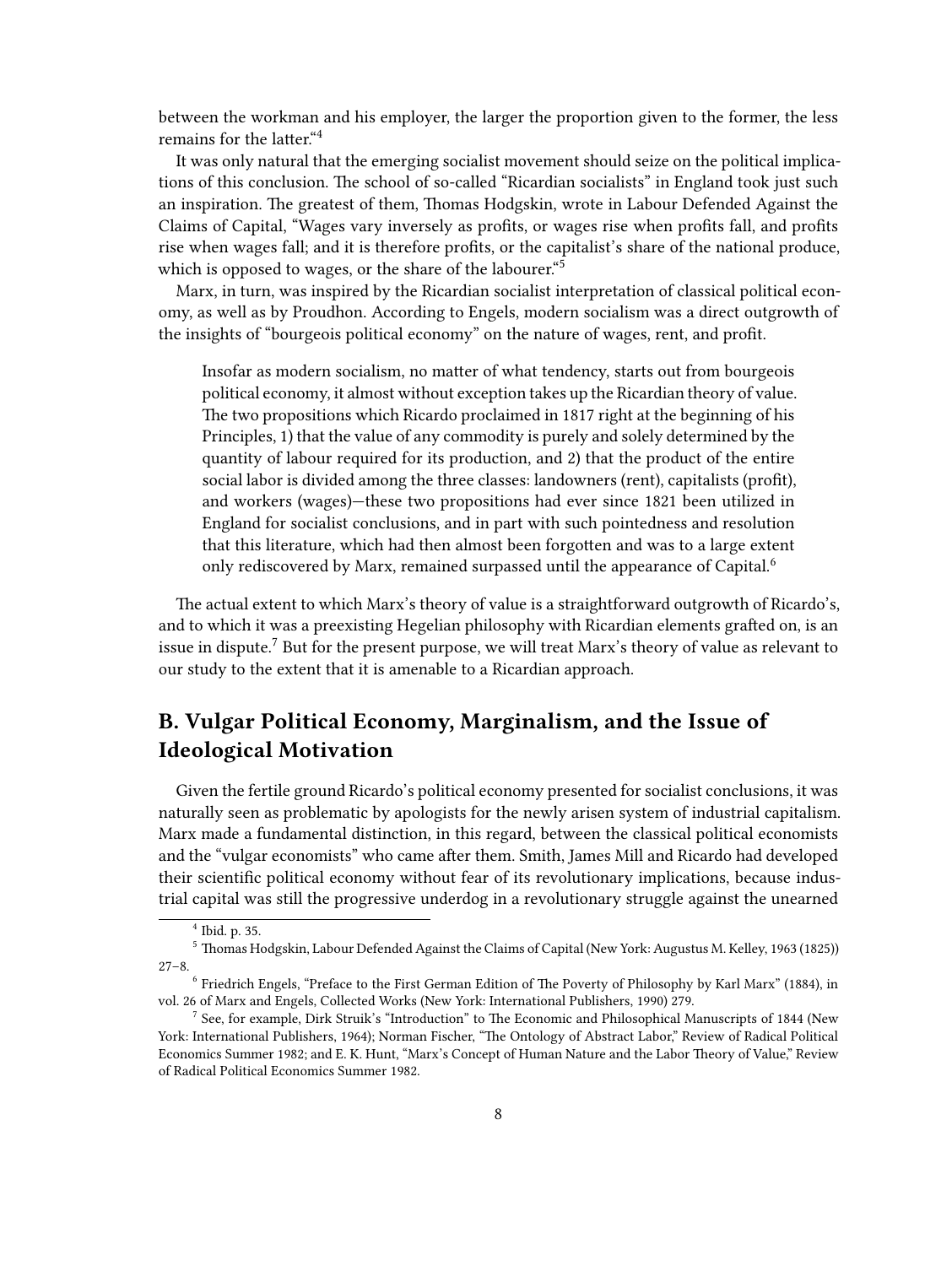income of feudal landlords and chartered monopolists. But that situation came to an end with the capitalists' acquisition of political power.

In France and England the bourgeoisie had conquered power [in the "decisive crisis" year of 1830]. Thenceforth, the class struggle, practically as well as theoretically, took on more and more outspoken and threatening forms. It sounded the knoll of scientific bourgeois economy. It was thenceforth no longer a question whether this theorem or that was true, but whether it was useful to capital or harmful, expedient or inexpedient, politically dangerous or not. In place of disinterested enquirers, there were hired prize-fighters; in place of genuine scientific research, the bad conscience and the evil intent of apologetic.<sup>8</sup>

Maurice Dobb, likewise, commented on the transition of political economy from a revolutionary to an apologetic role:

As a critique leveled simultaneously against the authoritarianism of an autocratic state and against the privileges and influence of the landed aristocracy Political Economy at its inception played a revolutionary role… Only later, in its post-Ricardian phase, did it pass over from assault on privilege and restriction to apology for property.<sup>9</sup>

Although the break was perhaps not as fundamental as the Marxists have made it out to be, there is evidence that at least some of the political economists from the 1830s on, as well as the founders of marginalism, were conscious of the political aspect of the problem. According to Maurice Dobb, the "vulgar political economists" were consciously motivated by apologetic considerations; as an alternative to the mainstream classical school of England, they turned to the subjectivist continental school, which had been influenced by Say's interpretation of Adam Smith.

It was against this whole [Ricardian] mode of approach that the Senior-Longfield school reacted so strongly—not merely as an inapposite analytical tool…, but against its wider applications and corollaries. In reacting in this way, it was almost inevitable that they should be carried in the wake of (and eventually join) the other and rival tradition deriving from Smith, reinforcing it by so doing. If they are properly described at all as "improvers" or "conciliators", such a term should really be applied to their role in developing this Smithian tradition and not the Ricardian approach.<sup>10</sup>

Among the first generation of marginalists, Jevons at least was quite conscious of the political dimension of his anti-Ricardian project. To quote Dobb again, "…although Menger could be said to have represented this break with classical tradition even more clearly and completely, Jevons was apparently more conscious of the role he was playing in reshunting the 'car of economic science' which Ricardo had so perversely directed 'onto a wrong line.'<sup>"11</sup>

<sup>8</sup> Karl Marx, "Afterword to Second German Edition of Capital" (1873), vol. 35 of Marx and Engels, Collected Works (New York: International Publishers, 1996) 15.

<sup>&</sup>lt;sup>9</sup> Maurice Dobb, Political Economy and Capitalism: Some Essays in Economic Tradition 2<sup>nd</sup> rev. ed (London: Routledge & Kegan Paul Ltd, 1940, 1960) 53.

<sup>&</sup>lt;sup>10</sup> Maurice Dobb, Theories of Value and Distribution Since Adam Smith: Ideology and Economic Theory (Cambridge: Cambridge University Press, 1973) 118.

 $11$  Ibid. 166.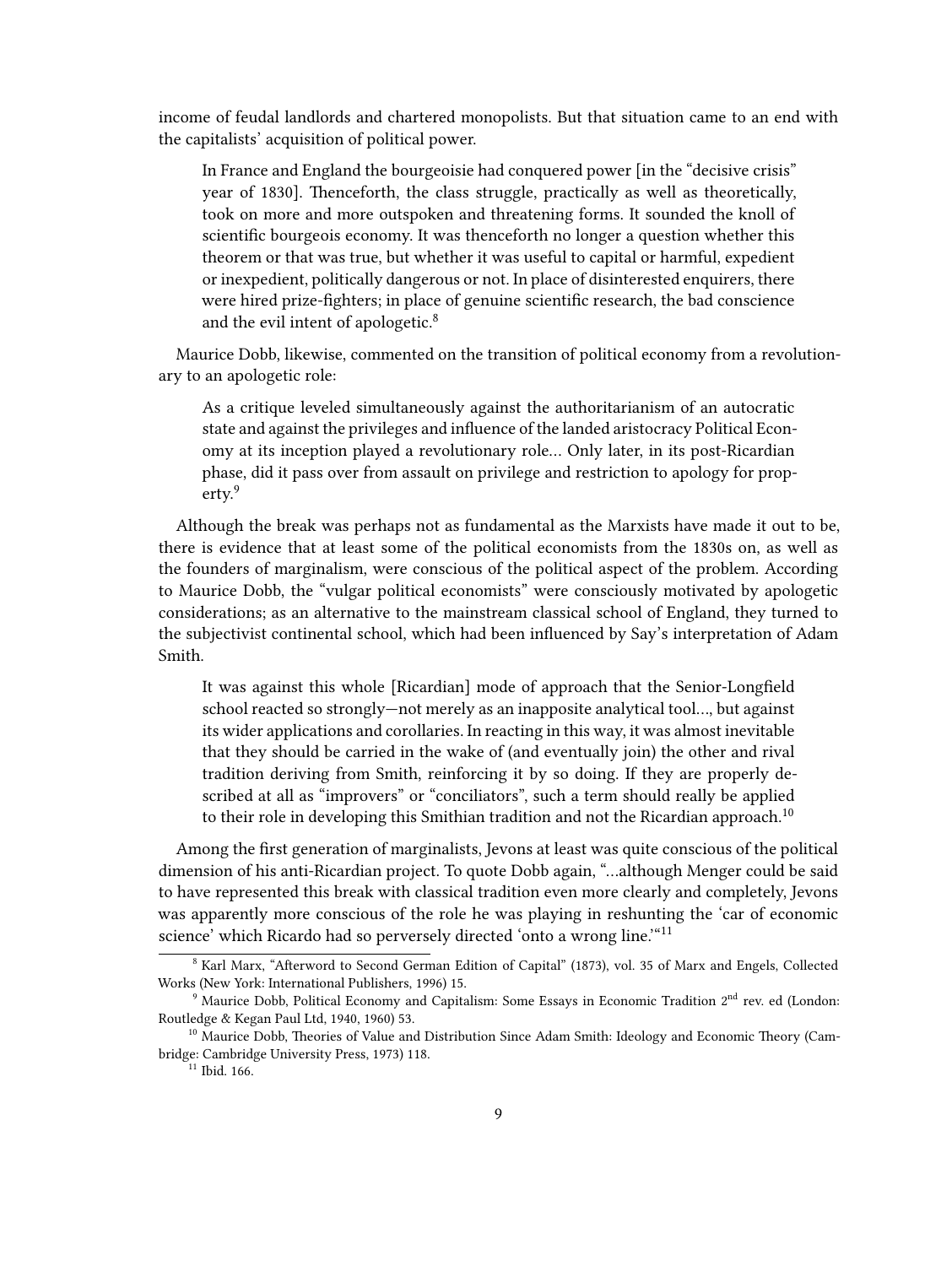Dobb considered it telling that the marginalist refinement of subjectivism had been produced near-simultaneously by three different writers, within a decade of the publication of Capital. It indicated a prevailing atmosphere of ideological combat, and a vacancy for anti-Marxian polemicists waiting to be filled.

It is, at least, a remarkable fact that within ten years of the appearance of the first volume of Kapital, not only had the rival utility-principle been enunciated independently by a number of writers, but the new principle was finding a receptivity to its acceptance such as very few ideas of similar novelty can ever have met. If only by the effect of negation, the influence of Marx on the economic theory of the nineteenth century would appear to have been much more profound than it is fashionable to admit….

That so many of the economists of the last quarter of the century should have advertised their wares as such an epoch-making novelty, and tilted their lances so menacingly at their forebears, seems to have an obvious, if unflattering explanation: namely, the dangerous use to which Ricardian notions had been recently put by Marx.<sup>12</sup>

And of the second generation of Austrians, Böhm-Bawerk seemed quite aware, in Dobb's opinion, of the ideological nature of the task before him.

It seems clear that Böhm-Bawerk at any rate appreciated the problem which the classical theory had sought to solve. While he is sparing, almost niggardly, in paying tribute to Marx even for formulating the question accurately, there is every indication that he framed his theory directly to provide a substitute answer to the questions which Marx had posed.<sup>13</sup>

If such speculations on the political motives of the marginalist revolutionaries seem "unflattering," unfair, or ad hominem, it is worth bearing in mind that Böhm-Bawerk himself was not above pointing to the ideological motivations of his predecessors, in language very reminiscent of Marx's dismissal of the "vulgar economists." Even more than grinding his axe against Marx, Böhm-Bawerk seems to have been motivated by a desire to demonstrate the originality of his own views at the expense of previous defenses of interest, like that of Nassau Senior.

Senior's Abstinence theory has obtained great popularity among those economists who are favourably disposed to interest. It seems to me, however, that this popularity has been due, not so much to its superiority as a theory, as that it came in the nick of time to support interest against the severe attacks that had been made on it. I draw this inference from the peculiar circumstance that the vast majority of its later advocates do not profess it exclusively, but only add elements of the Abstinence theory in an eclectic way to other theories favourable to interest.<sup>14</sup>

<sup>&</sup>lt;sup>12</sup> Dobb, Political Economy and Capitalism 24, 136.

<sup>13</sup> Ibid. 24–5.

<sup>&</sup>lt;sup>14</sup> Eugen von Böhm-Bawerk, Capital and Interest: A Critical History of Economical Theory, trans. William Smart (New York: Brentanno's, 1922) 286.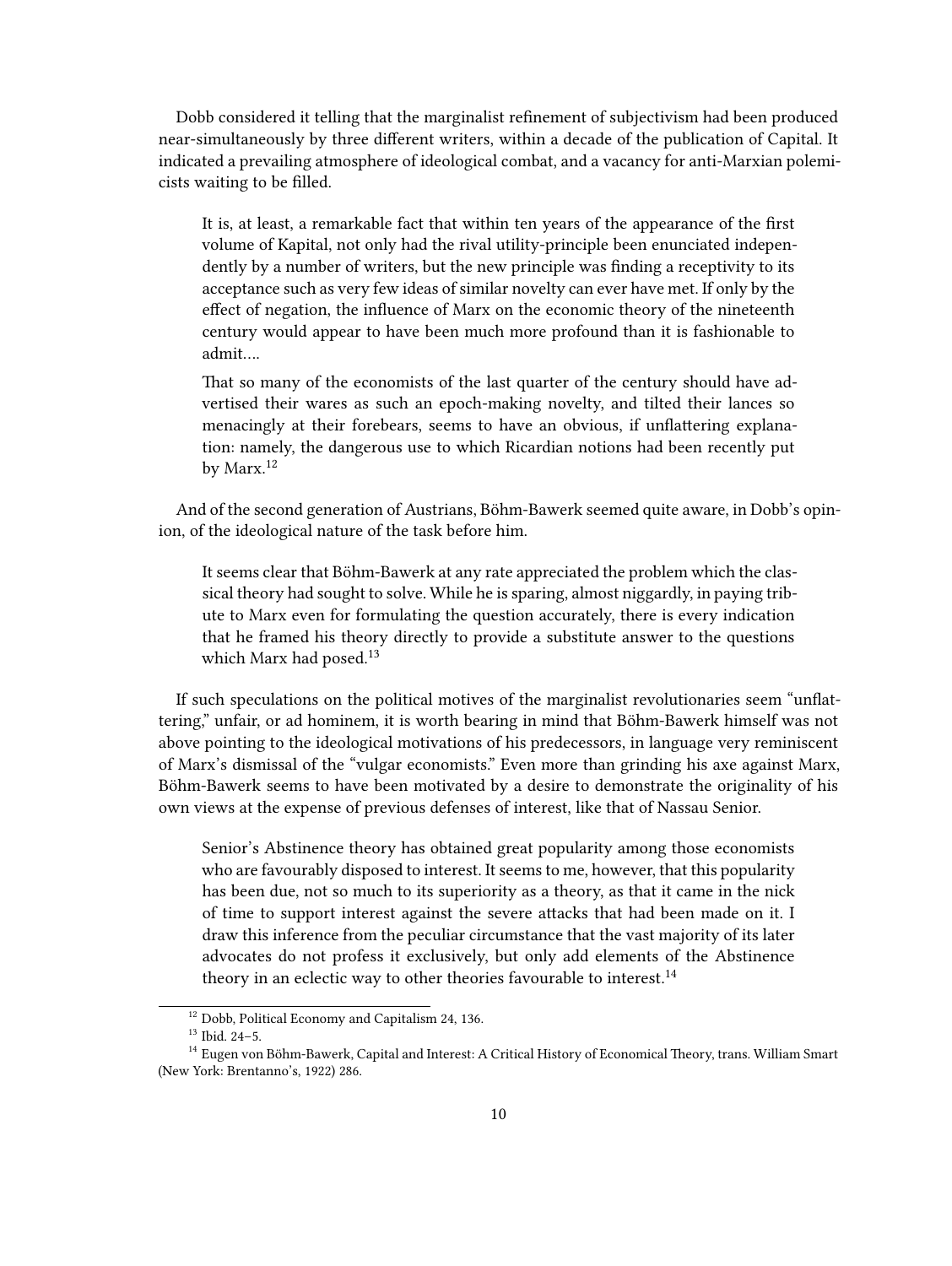Since Böhm-Bawerk was not above such a critique of his own predecessors, we have no obligation to spare him similar treatment, from an excess of chivalry.

It is remarkable, at least, how the cultural atmosphere of the classical liberal mainstream changed from the early nineteenth century on. From a revolutionary assault on the entrenched power of the landed aristocracy and chartered monopolies, by the late nineteenth century it had become an apology for the institutions and interests most closely resembling, in power and privilege, the ruling class of the Old Regime: the large corporations and the plutocracy.

The shift toward reaction was by no means uniform, however. The revolutionary and antiprivilege character of the early movement continued in many strands of liberalism. Thomas Hodgskin, squarely in the classical liberal tradition and also by far the most market-oriented of the Ricardian socialists, criticized the power of the industrial capitalist in language reminiscent of Adam Smith's attack on landlords and mercantilists—and on very much the same principles.

The American school of individualist anarchism, likewise, turned the weapons of free market analysis against the statist props of capitalist privilege. Even Hodgskin's disciple Spencer, usually regarded as a stereotypical apologist for capitalism, at times displayed such tendencies. Henry George and his follower Albert Nock, likewise, turned classical liberalism toward radically populist ends. Our own version of free market socialism, set out in this book, comes from these heirs of the armed doctrine of classical liberalism.

At any rate, regardless of their political motivations, the marginalists performed a necessary role. Their detailed critique of classical political economy pointed out many areas in need of clarification, or of a more explicit philosophical basis. And the marginalist critique, especially that of Böhm-Bawerk, produced genuinely valuable innovations which any viable labor theory of value must incorporate. One such criticism (Böhm-Bawerk's critique of the labor-theory for its lack of an adequate mechanism), and one innovation (the Austrian time preference theory) will be integrated, in the following chapters, into a reworked labor theory of value.

## <span id="page-10-0"></span>**C. The Marginalists versus Ricardo**

Although subsequent marginalist criticisms of Ricardo were more thorough, Jevons fired the opening salvo quite dramatically. He explicitly formulated his utility-based theory of value in opposition to the labor theory. In his Introduction to The Theory of Political Economy, he wrote:

Repeated reflection and inquiry have led me to the somewhat novel opinion, that value depends entirely upon utility. Prevailing opinions make labour rather than utility the origin of value; and there are even those who distinctly assert that labour is the cause of value. I show, on the contrary, that we have only to trace out carefully the natural laws of the variation of utility, as depending upon the quantity of commodity in our possession, in order to arrive at a satisfactory theory of exchange, of which the ordinary laws of supply and demand are a necessary consequence. This theory is in harmony with facts; and, whenever there is any apparent reason for the belief that labour is the cause of value, we obtain an explanation of the reason. Labour is found often to determine value, but only in an indirect manner, by varying the degree of utility of the commodity through an increase or limitation of the supply.<sup>15</sup>

<sup>&</sup>lt;sup>15</sup> William Stanley Jevons, The Theory of Political Economy,  $5<sup>th</sup>$  ed. (Kelley & Millman, Inc., 1957) 1–2.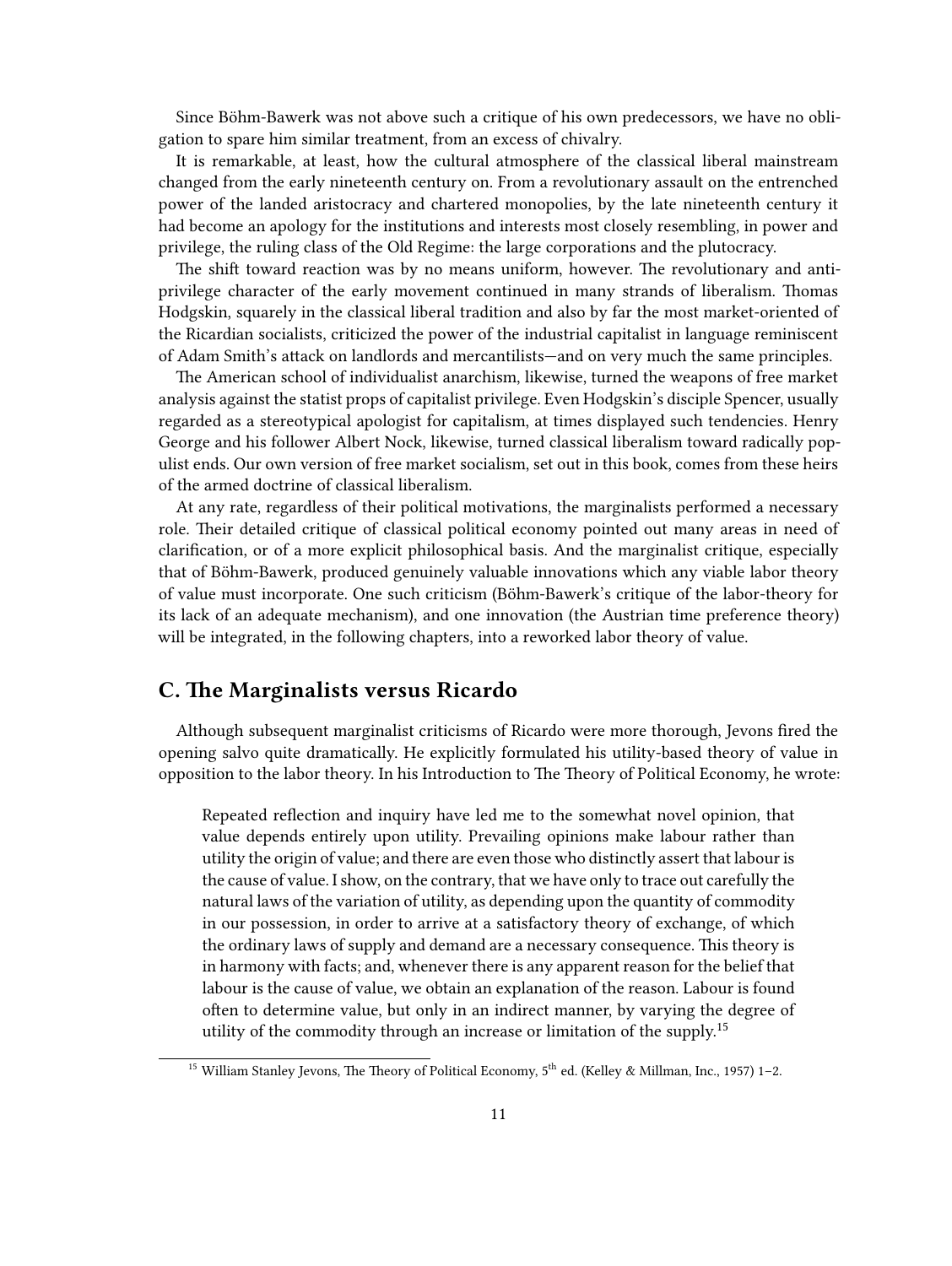On the face of it, the bald assertion that utility determines value seems utter nonsense. The only way the supplier of a good can charge according to its utility to the buyer, is if he is in a monopoly situation which enables him to charge whatever the market will bear, without regard to the cost of production. But by qualifying this statement to treat marginal utility as a dependent variable determined by the quantity in our possession, he makes it clear that the influence of value on price assumes a snapshot of the balance of supply and demand in a market at any given time. This is also a shortcoming of the Austrian utility theory, as it was developed by Böhm-Bawerk and his Austrian followers, up to the present. Not only did the later Austrians inadequately treat the time dimension, but they were forced to a position of radical skepticism regarding the notions of "equilibrium price," in order to avoid a Marshallian understanding of the dynamic effect of production cost on price, through the effect of market price on supply. To the extent that Jevons admitted the dimension of time, and made supply itself a function of the supplier's response to market price, he was also forced to admit the effect of labor on value "in an indirect manner," in much the same way that Marshall was later to do with his famous scissors.

Böhm-Bawerk was at his best in systematically analyzing the exceptions to the labor-theory and the cost-principle. In so doing, however, he was forced to admit a rough statistical correlation between cost and price in cases of reproducible goods; and in so admitting, he was forced to reduce his argument to quibbling over the required level of generality of a theory of value. So, Böhm-Bawerk having set the terms of discussion, let us proceed to examine his list of exceptions to Ricardo's cost-theory of price. He begins with a general statement of his criticism:

Experience shows that the exchange value of goods stands in proportion to that amount of labour which their production costs only in the case of one class of goods, and even then only approximately. Well known as this should be, considering that the facts on which it rests are so familiar, it is very seldom estimated at its proper value. Of course everybody, including the socialist writers, agrees that experience does not entirely confirm the Labour Principle. It is commonly imagined, however, that the cases in which actual facts confirm the labour principle form the rule, and that the cases which contradict the principle form a relatively insignificant exception. This view is very erroneous, and to correct it once and for all I shall put together in groups the exceptions by which experience proves the labour principle to be limited in economic life. We shall see that the exceptions so much preponderate that they scarcely leave any room for the rule.<sup>16</sup>

As we shall see later, though, it is of questionable value to measure quantitatively the exceptions to the law of value; it makes more sense to treat the effect of cost as a first-order generalization, and then to treat scarcity exceptions as second-order deviations from this generalization. This was the approach of both Ricardo, in treating cost and scarcity as twin principles of value, and Marshall, with his scissors. The longer the time frame, the more cost is shown to be the main influence on the price of goods whose supply can be increased in response to demand, and scarcity rents are shown to be short-term deviations through which the cost-principle works itself out.

The first exception to the labor theory of value Böhm-Bawerk listed was that for scarce goods with an inelastic supply.

<sup>&</sup>lt;sup>16</sup> Böhm-Bawerk, Capital and Interest 383.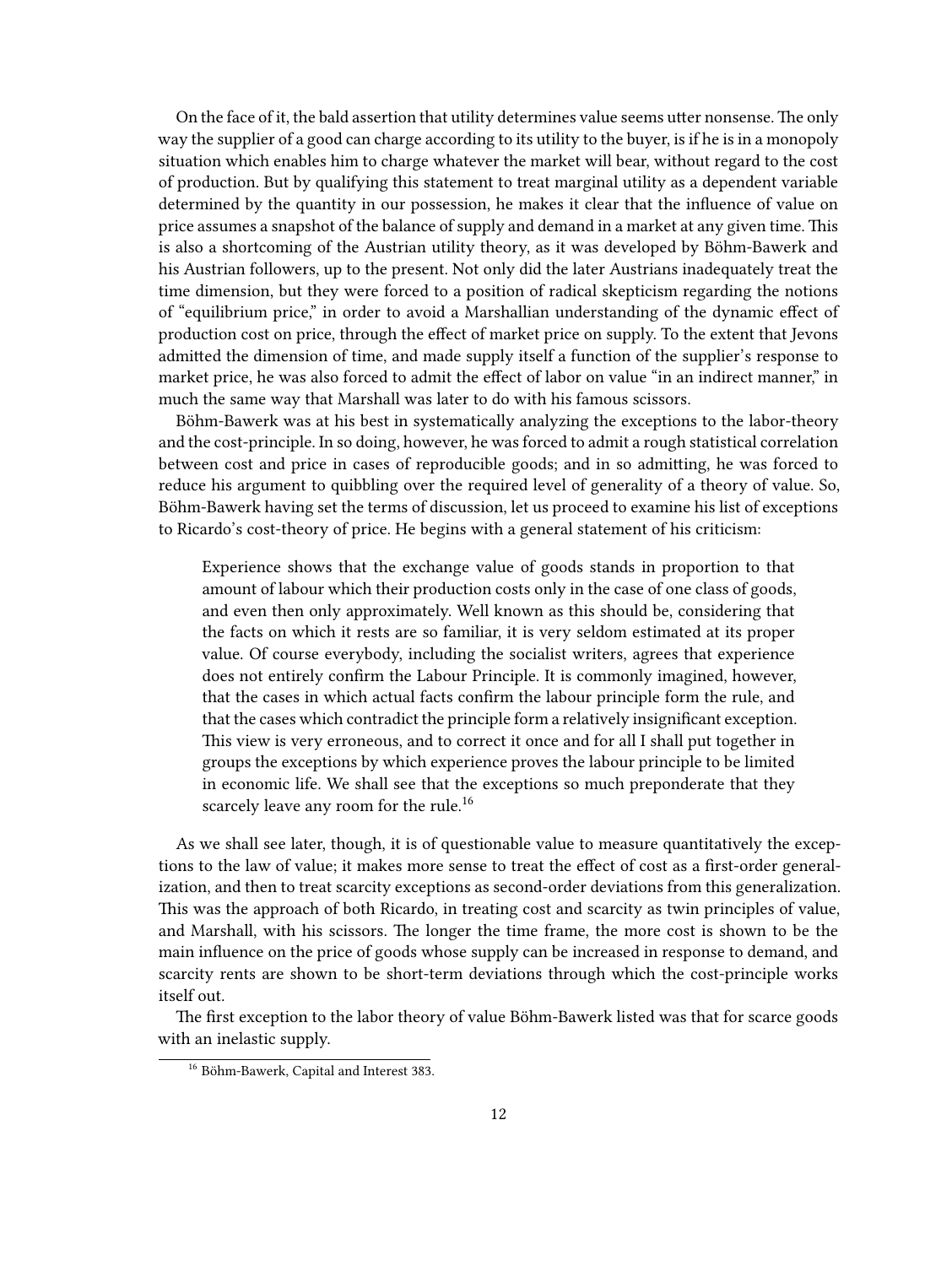1. From the scope of the Labour Principle are excepted all "scarce" goods that, from actual or legal hindrances, cannot be reproduced at all, or can be reproduced only in limited amount. Ricardo names, by way of example, rare statues and pictures, scarce books and coins, wines of a peculiar quality, and adds the remark that such goods form only a very small proportion of the goods daily exchanged in the market. If, however, we consider that to this category belongs the whole of the land, and, further, those numerous goods in the production of which patents, copyrights, and trade secrets come into play, it will be found that the extent of these "exceptions" is by no means inconsiderable.<sup>17</sup>

Goods that are permanently inelastic in supply are, indeed, the most fundamental exception to Ricardo's labor theory of value. Such completely inelastic goods are, however, a relatively minor portion of all commodities. The production of most goods can, eventually, be expanded to a level sufficient to meet demand. For such elastic goods, the only question is the duration required for such adjustment. Böhm-Bawerk addressed that "exception" (not really an exception at all, as we shall see, since it does not in any way violate the correspondence between labor-value and equilibrium price) in his fourth point, quoted below. As for the example of rare works of art, etc., Böhm-Bawark himself admitted that Ricardo had acknowledged them.

The final group of exceptions—land, patents, etc.—deserves close consideration. Böhm-Bawerk lumped together all goods with an inelastic supply, regardless of whether their inelasticity results from "actual or legal hindrances." But the mutualist version of the labor theory of value states that, excepting goods naturally inelastic in supply, profit results from unequal exchange—itself a result of state intervention in the market. To the extent that scarcity of land is natural, and absentee landlord claims are not enforced by the state, economic rent on land is a form of scarcity rent that will prevail under any system. But to the extent that the scarcity is artificial, resulting from government or absentee landlord restrictions on access to vacant land, or landlord rent on those actually occupying and using land, the mutualist contention is that such rent is a deviation from normal exchange-value caused by unequal exchange. Patents, likewise, are such a deviation, being nothing but a monopoly imposed by the state. Such examples, therefore, have no bearing whatsoever on the validity of the labor theory of value.

As his second item in the list of exceptions, Böhm-Bawerk mentioned the product of skilled labor. In the process of his discussion, he ridiculed Marx's attempt to salvage a uniform labortime standard by reducing skilled labor to a multiple of common labor.<sup>18</sup> In this, Böhm-Bawerk was entirely correct. The validity of this criticism was one factor in our attempt to rework the labor theory of value on the basis of Smith's and Hodgskin's subjective "toil and trouble," in place of Ricardo's and Marx's embodied labor time. This will be discussed in detail in a later chapter.

The third kind of exception, similarly, included "those goods—-not, it is true, a very important class—that are produced by abnormally badly paid labour."<sup>19</sup> But the labor theory of value, as Ricardo formulated it at least, stated that the exchange values of goods were regulated by the quantity of labor embodied in them—not by the wages of labor. And according to the mutualist version of the theory, low wages in relation to the total product of labor are a result of unequal exchange between capital and labor within the production process.

<sup>17</sup> Ibid. 383–4.

<sup>18</sup> Ibid. 384–5.

<sup>19</sup> Ibid. 385–6.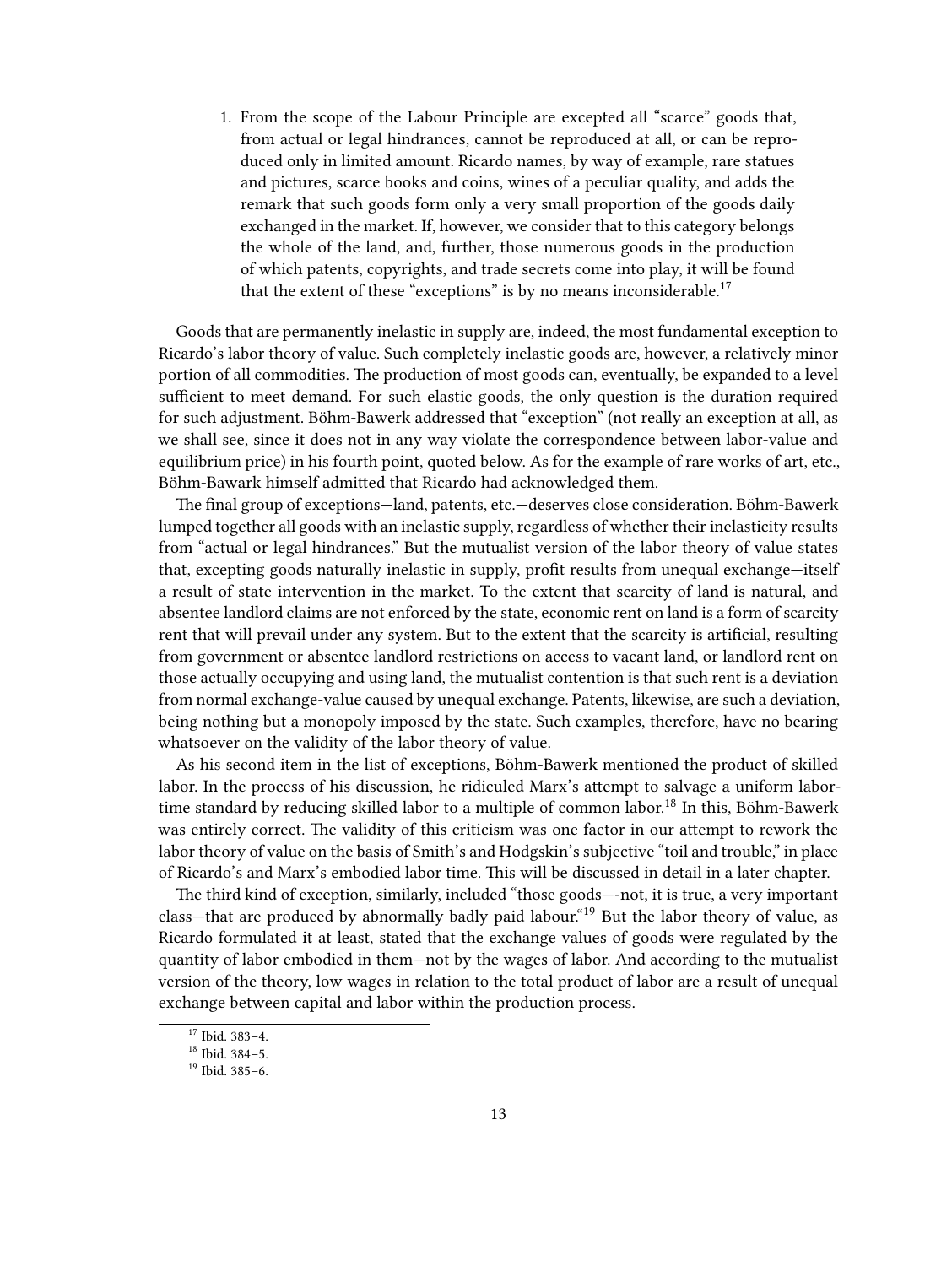The most important exception, after the first, was the fourth: the fluctuations of commodity prices above and below the axis of their labor-value, in response to changes in supply and demand.

4. A fourth exception to the Labour Principle may be found in the familiar and universally admitted phenomenon that even those goods, in which exchange value entirely corresponds with the labour costs, do not show this correspondence at every moment. By the fluctuations of supply and demand their exchange value is put sometimes above, sometimes below the level corresponding to the amount of labour incorporated in them. The amount of labour only indicates the point toward which exchange value gravitates,—not any fixed point of value. This exception, too, the socialist adherents of the labour principle seem to me to make too light of. They mention it indeed, but they treat it as a little transitory irregularity, the existence of which does not interfere with the great "law" of exchange value. But it is undeniable that these irregularities are just so many cases where exchange value is regulated by other determinants than the amount of labour costs. They might at all events have suggested the inquiry whether there is not perhaps a more universal principle of exchange value, to which might be traceable, not only the regular formations of value, but also those formations which, from the standpoint of the labour theory, appear to be "irregular." But we should look in vain for any such inquiry among the theorists of this school.<sup>20</sup>

In fact, this fourth exception is absolutely devoid of substance, unless one adopts the later Austrian pose of radical epistemological skepticism toward the notion of "equilibrium price." And if, as Böhm-Bawerk said, Ricardo himself admitted the existence of that exception, it can only be deduced that Ricardo did not view it as a fatal flaw in the labor theory. It would seem to follow that Böhm-Bawerk and Ricardo differed in their opinions of the significance of the phenomenon—in which case, Böhm-Bawerk's real task would be to show why Ricardo was mistaken in his views of what constituted an adequate theory.

The labor theory of Ricardo did not just implicitly assume such fluctuation, but depended on it. It was only the process of competition over time, and the response of suppliers and consumers to the fluctuating market price, that continually caused equilibrium price to gravitate around labor value. And Marx said as much explicitly, as we shall see below.

Ricardo for the most part treated "value" and "price" as synonymous, and claimed only that value approximated embodied labor over a period of time. Marx, on the other hand, used "value" in a sense much closer to equilibrium price. Both, then, asserted no more than that the equilibrium price of a good in elastic supply approximates its labor-value. And for both, price fluctuations under the influence of supply and demand were the very mechanism by which the law of value operated.

Finally, Böhm-Bawerk pointed, as a fifth exception, to those cases in which prices "constantly" diverged from labor-value, "and that not inconsiderably," to the extent that their production "require[d] the greater advance of 'previous' labour...<sup>"21</sup> If he was referring here to amortization

 $\overline{20}$  Ibid. 386.

<sup>21</sup> Ibid. 386–7.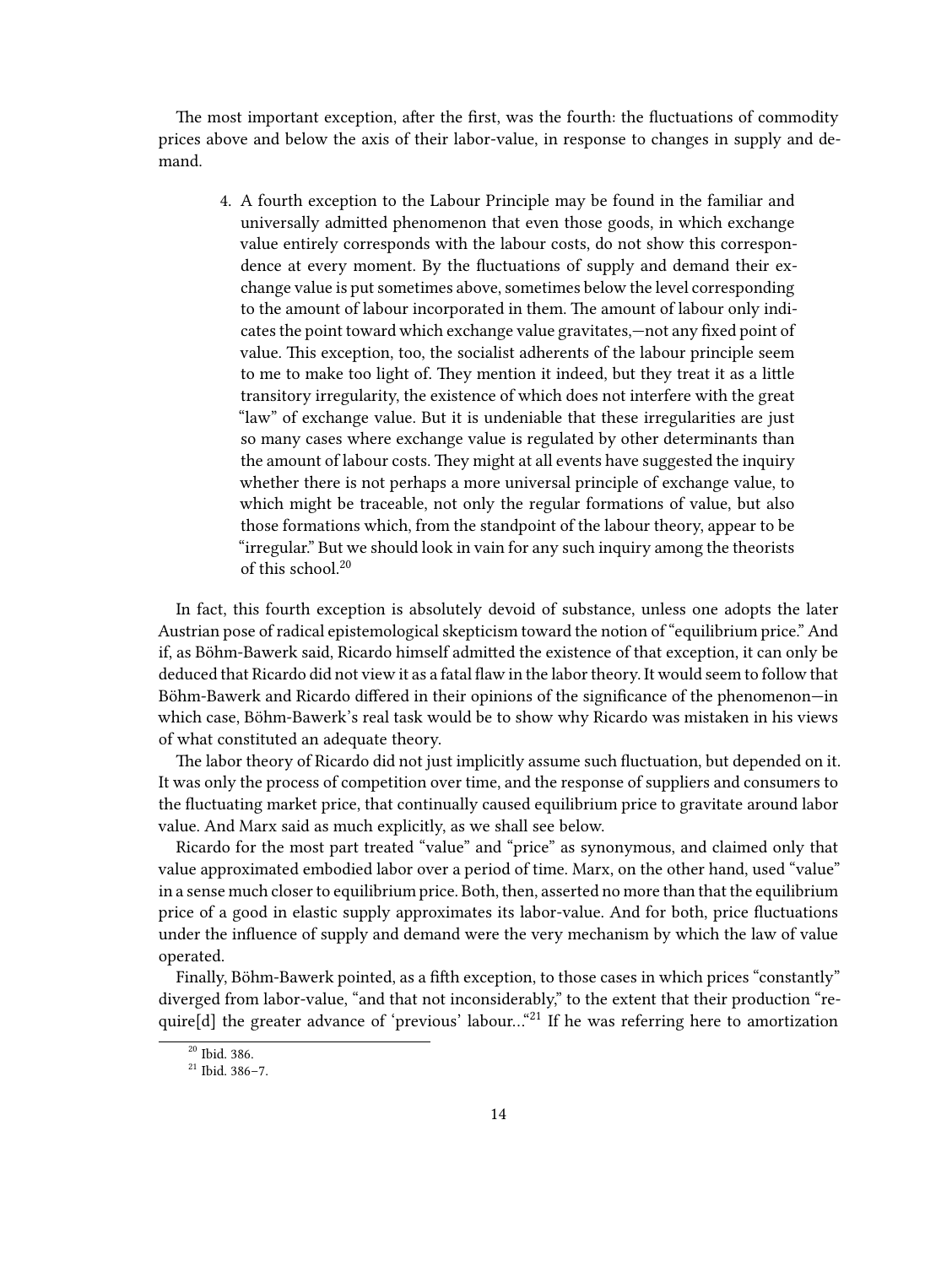cost of past capital outlays, that presents no problem at all for the labor theory, given its view of capital as accumulated past labor. If he was referring to the problems presented the labor theory of value by capitals of different organic composition and the general rate of profit, an at-length study of that issue is beyond our scope here. Suffice it to say that Ricardo as well as Marx recognized differing capital compositions as a distorting factor; and Marx saw the general rate of profit only as redistributing surplus-value, and thus rendering the operation of the law of value indirect. And from the mutualist point of view, profit and interest are monopoly returns on capital resulting from state intervention in the marketplace; so for mutualism, the rate of profit (excepting the relatively minor part of net profit resulting from time-preference, with which we will deal in Chapter 3) is simply another example of the distortions by which unequal exchange causes a deviation from "normal values."

Böhm-Bawerk summed up all the deviations from the labor principle, and concluded that the labor theory of value "does not hold at all in the case of a very considerable proportion of goods; in the case of the others, does not hold always, and never holds exactly. These are the facts of experience with which the value theorists have to reckon."22

Böhm-Bawerk's straw-man caricature of what the labor theory was intended to demonstrate, certainly, did not hold up at all well under his onslaught. But then, straw-men are deliberately constructed to be knocked down. He would have made as much sense in saying that the law of gravity was invalidated by all the exceptions presented by air resistance, wind, obstacles, human effort, and so forth. The force operates at all times, but its operation is always qualified by the action of secondary forces. But it is clear, in the case of gravity, which is the first-order phenomenon, and which are second-order deviations from it.

Ricardo's distinction between reproducible and non-reproducible goods, true enough, was misleading. Although goods whose supply is absolutely limited relative to demand are a relatively minor portion of all commodities, it is nevertheless true that even reproducible goods take a greater or lesser period of time for supply to accommodate demand. At any given time, the price of most commodities is probably greater or less than labor-value, as a result of imbalance between supply and demand. It is only over time that price approximates labor-value. So rather than stressing the quantitative insignificance of scarcity deviations from cost, Ricardo would have been more accurate to emphasize the character of such deviations as a secondary phenomenon in the overall process by which equilibrium price approximates labor-value.

But the Austrians were guilty of their own ambiguity. Although Menger and Böhm-Bawerk regarded the influence of production cost as virtually irrelevant in all cases of scarcity, they were unclear exactly what they meant by scarcity.

Menger distinguished economic goods, which were characterized by scarcity, from noneconomic goods: "the difference between economic and non-economic goods is ultimately founded on a difference… in the relationship between requirements for and available quantities of these goods…"<sup>23</sup> Of non-economic goods, he wrote:

The relationship responsible for the non-economic character of goods consists in requirements for goods being smaller than their available quantities. Thus there are always portions of the whole supply of non-economic goods that are related to no

 $22$  Ibid. 387.

<sup>&</sup>lt;sup>23</sup> Carl Menger, Principles of Economics, trans. James Dingwall and Bert F. Hozelitz (Grove City, PA: Libertarian Press, Inc., 1976) 101.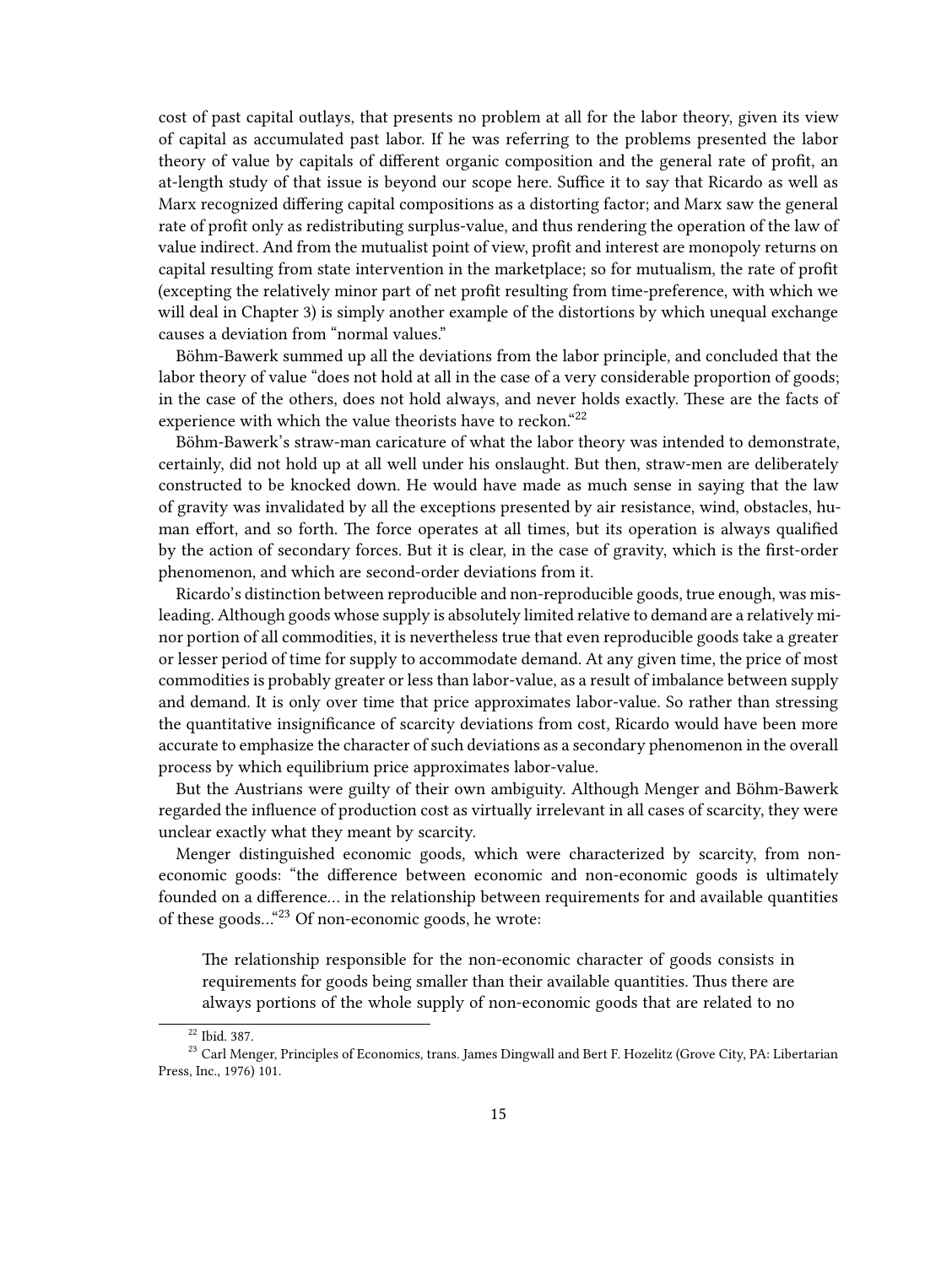human need… Hence no satisfaction depends on our control of any one of the units of a good having non-economic character…<sup>24</sup>

The problem, though, is that goods are almost never "non-economic" in this sense of having no exchange-value whatever. Unless an unlimited supply of a good is located at its point of consumption, and requires no effort to appropriate, it will acquire some value from the effort necessary to transport it to the final user in usable form. Even when a village is surrounded by forest, with no limit on the amount that may be cut by an individual household, firewood has an exchange-value. Even in Cockaigne or Big Rock Candy Mountain, one must make the effort of picking the roast chickens off the bush or dipping the whiskey from the stream.

Menger's disciple, Böhm-Bawerk, likewise made scarcity relative to demand the basis of value. Economic value required "scarcity as well as usefulness—"

not absolute scarcity, but scarcity relative to the demand for the particular class of goods. To put it more exactly: goods acquire value when the whole available stock of them is not sufficient to cover the wants depending on them for satisfaction, or when the stock would not be sufficient without these particular goods.<sup>25</sup>

And this scarcity, as Böhm-Bawerk put it, was a scarcity of "present goods":

Now it can be shown—and with this we come to the goal of our long inquiry—that the supply of present goods must be numerically less than the demand. The supply, even in the richest nation, is limited by the amount of the people's wealth at the moment. The demand, on the other hand, is practically infinite...<sup>26</sup>

This concept of "scarcity," as used by Menger and Böhm-Bawerk, has three problems. First, as we have already suggested above, making scarcity and utility depend on the balance of demand and "present goods" at the present moment, it ignores the dynamic factor. In taking the balance of supply and demand in a particular market at a particular time as a "snapshot," and deriving value from "utility" in this context, it ignores the effect of short-term price on the future behavior of market actors: the very mechanism through which price is made to approximate cost over time.

Second, it confuses two kinds of scarcity: 1) the kind of scarcity that makes economic goods (i.e., a difficulty of production or appropriation sufficient to require some effort or disutility to acquire them in a usable form); and 2) the kind of scarcity in which a good is in more or less inelastic supply, so that it cannot be produced in quantities proportional to effort. In a sense, the former kind is set up in opposition to a straw man: as we said above, there are virtually no non-economic goods.

And third, the claim that demand is virtually infinite relative to supply is misleading. "Demand" is not an independent variable, but depends on the price at which goods are available. To be "reproducible" in the Ricardian sense, a good need not be reproducible without limit, in any quantities an individual might conceivably be willing to consume of it, if it cost nothing. It has

<sup>24</sup> Ibid. 116–7.

<sup>&</sup>lt;sup>25</sup> Eugen von Böhm-Bawerk, The Positive Theory of Capital, trans. William Smart (London and New York: MacMillan and Co., 1891) 135–6.

<sup>26</sup> Ibid. 332.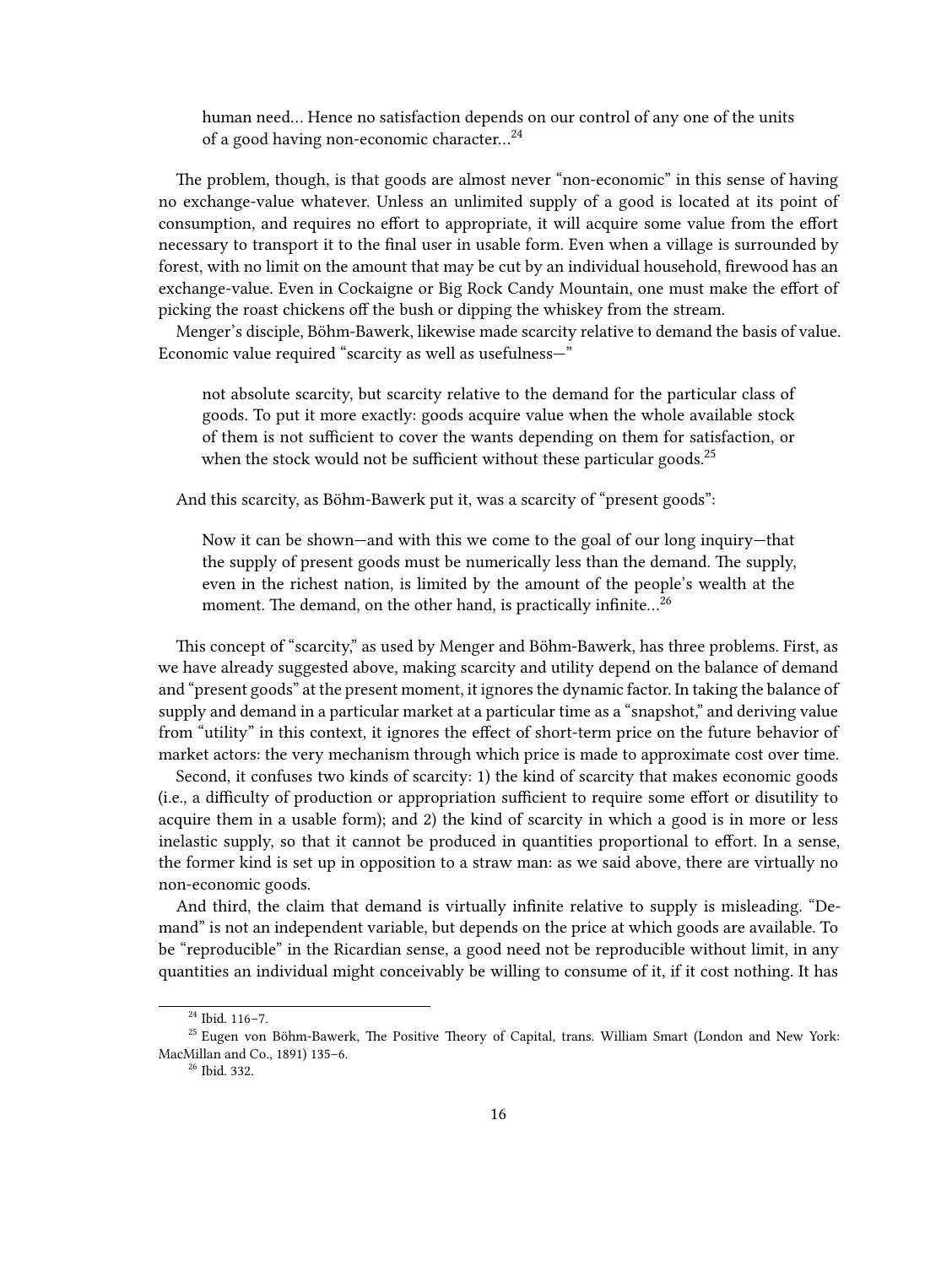only to be reproducible in the quantities for which there is effective demand at the cost of production. And as we pointed out above, regardless of the degree of elasticity, so long as supply can eventually be adapted to demand, the equilibrium price will approximate the cost of production.

## <span id="page-16-0"></span>**D. Exceptions to the Cost-Principle: The Classicals in Their Own Defense**

Since Böhm-Bawerk and others made so much of the various scarcity exceptions to the cost principle, we will examine the treatment of such exceptions in the writings of the classical political economists and socialists themselves. If, as we shall see below, the classicals freely admitted such exceptions, it follows that the marginalists and subjectivists were attacking a straw man; or at the very least, that they had a far different idea of the level of generality necessary for a theory of value.

Although Adam Smith figured much less prominently than Ricardo in subjectivist attacks on the labor and cost theories of value, he still did not entirely escape their attention. So it will be worthwhile to examine statements, in his writing, of exceptions to the cost principle.

Smith treated the fluctuations of price above and below its "natural level," not as violations of his idea of natural price, but as the mechanism by which it was sustained.

The market price of every particular commodity is regulated by the proportion between the quantity which is actually brought to market, and the demand of those who are willing to pay the natural price of the commodity, or the whole value of the rent, labour, and profit, which must be paid in order to bring it thither. Such people may be called the effectual demanders, and their demand the effectual demand; since it may be sufficient to effectuate the bringing of the commodity to market. It is different from the absolute demand. A very poor man may be said in some sense to have a demand for a coach and six…; but his demand is not an effectual demand, as the commodity can never be brought to market in order to satisfy it…

The quantity of every commodity brought to market naturally suits itself to the effectual demand. It is the interest of all those who employ their land, labour, or stock, in bringing any commodity to market, that the quantity never should exceed the effectual demand; and it is the interest of all other people that it never should fall short of that demand.

If, at any time it exceeds the effectual demand, some of the component parts of its price must be paid below their natural rate. If it is rent, the interest of the landlords will immediately prompt them to withdraw a part of their land; and if it is wages or profit, the interest of the labourers in the one case, and of their employers in the other, will prompt them to withdraw a part of their labour or stock from this employment. The quantity brought to market will soon be no more than sufficient to supply the effectual demand. All the different parts of its price will rise to their natural rate, and the whole to its natural price.

If, on the contrary, the quantity brought to market should at any time fall short of the effectual demand, some of the component parts of its price must rise above their natural rate… [And as a result, factors will enter the market until t]he quantity brought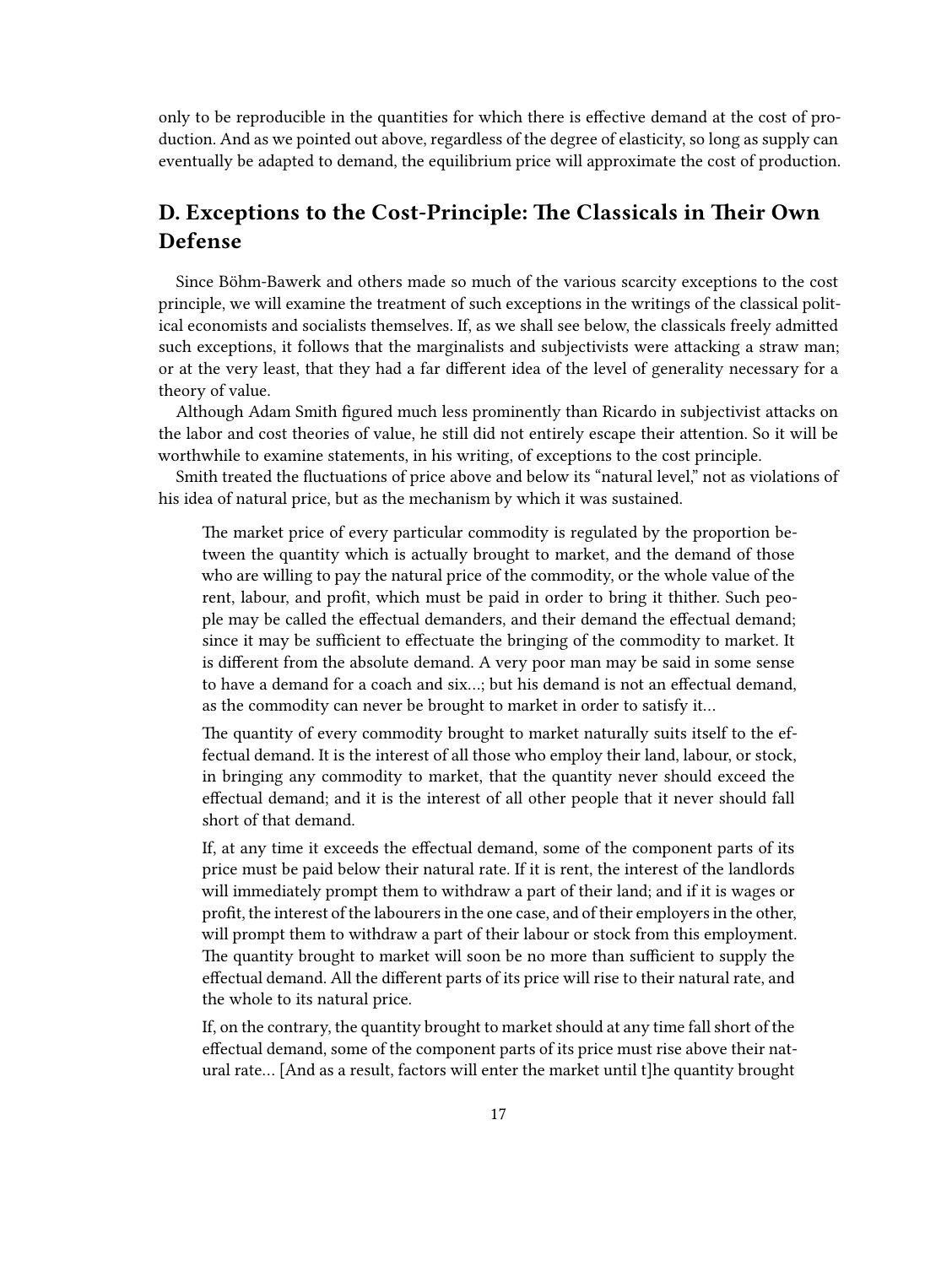thither will soon be sufficient to supply the effectual demand. All the different parts of its price will soon sink to their natural rate, and the whole price to its natural price.

The natural price, therefore, is, as it were, the central price, to which the prices of all commodities are continually gravitating.<sup>27</sup>

Smith, in this analysis, outshone the Austrians on two points. First, he admitted supply as a dynamic factor, rather than treating the balance of supply and demand at any given time outside any larger context. And second, rather than treating demand as absolute, and therefore virtually unlimited compared to supply, he considered only "effectual" demand for a good at its "natural" price. Attention to these two points goes a long way to avoiding the misleading impression of the "utility" theory of value, as baldly stated by the Austrians.

In the same chapter, Smith made a detailed study of the various forms of inelasticity, natural or manmade, which caused price to deviate from cost in the short or long run. Among these he included trade secrets, site advantages of soil, and state-granted monopolies.<sup>28</sup>

The correspondence of actual to natural price, over time, was a function of elasticity of supply. Depending on this variable, prices might approximate costs more or less quickly, or never. Like Ricardo, Smith limited the operation of the cost principle to those cases in which the supply of a good could be increased to meet demand.

These different sorts of rude produce may be divided into three classes. The first comprehends those which it is scarce in the power of human industry to multiply at all. The second, those which it can multiply in proportion to the demand. The third, those in which the efficacy of industry is either limited or uncertain. In the progress of wealth and improvement, the real price of the first may rise to any degree of extravagance, and seems not to be limited by any certain boundary. That of the second, though it may rise greatly, has, however, a certain boundary beyond which it cannot well pass for any considerable time together. That of the third, though its natural tendency is to rise in the progress of improvement, yet in the same degree of improvement it may sometimes happen even to fall, sometimes to continue the same, and sometimes to rise more or less, according as different accidents render the efforts of human industry… more or less successful.

The first category included those goods which "nature only produces in certain quantities…"<sup>29</sup>

As for Ricardo, he made it clear at the outset that his labor theory of exchange-value applied only to those commodities whose supply could be increased in response to demand. (Like the other classical political economists and Marx, he also made utility a criterion for exchange-value thus dispensing with the favorite "mud pie" red herring of subjectivists.)

Possessing utility, commodities derive their exchange value from two sources: from their scarcity, and from the quantity of labour required to obtain them.

<sup>&</sup>lt;sup>27</sup> Smith, Wealth of Nations 24.

<sup>28</sup> Ibid. 25–6.

 $29$  Ibid. 94–5.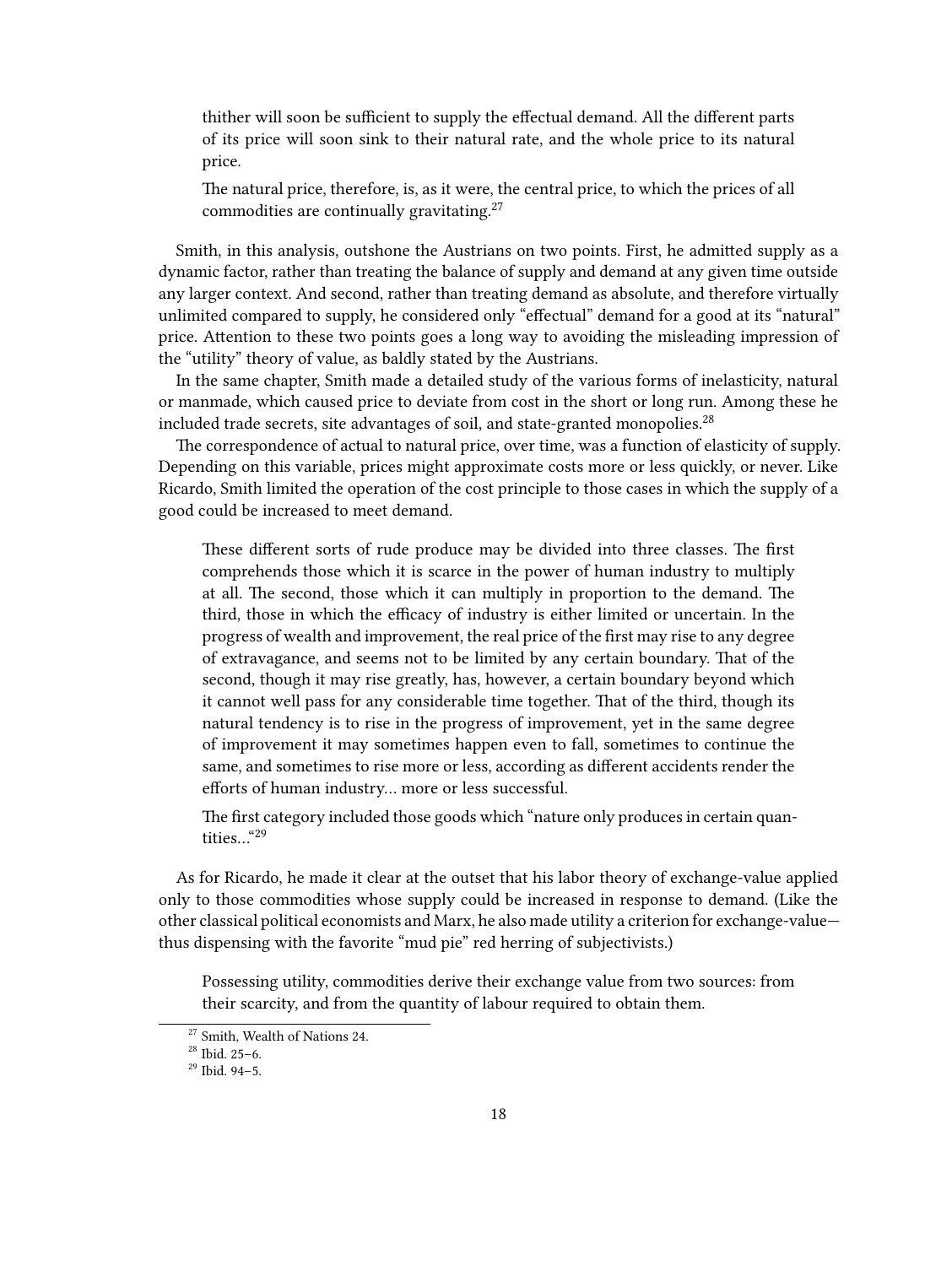There are some commodities, the value of which is determined by their scarcity alone. No labour can increase the quantity of such goods, and therefore their value cannot be lowered by an increased supply. Some rare statues and pictures, scarce books and coins, wines of a peculiar quality, which can be made only from grapes grown on a particular soil, of which there is a very limited quantity, are all of this description. Their value is wholly independent of the quantity of labour originally necessary to produce them, and varies with the varying wealth and inclinations of those who are desirous to possess them.

These commodities, however, form a very small part of the mass of commodities daily exchanged in the market. By far the greatest part of those goods which are the objects of desire, are procured by labour, and they may be multiplied… almost without any assignable limit, if we are disposed to bestow the labour necessary to obtain them.

In speaking then of commodities, of their exchangeable value, and of the laws which regulate their relative prices, we mean always such commodities only as can be increased in quantity by the exertion of human industry, and on the production of which competition operates without restraint.<sup>30</sup>

In this passage, Ricardo dealt with goods whose supply is totally inelastic, as exceptions in which exchange-value is determined by scarcity rather than labor. He also mentioned free competition as a requirement for the law of value to operate. These are two of the major exceptions listed by Böhm-Bawerk as damning flaws in Ricardo's system, duly noted by Ricardo and seemingly no great embarrassment to him. Ricardo's main shortcoming in this passage was to treat scarcity and labor as jointly or simultaneously determining factors, rather than treating labor as a primary factor and scarcity rents as secondary deviations from labor-value.

In Chapter 4, Ricardo turned to divergences from labor-value caused by fluctuations in supply and demand—another major exception pointed out by Böhm-Bawerk. Again, such divergences were treated, not as an embarrassing violation of the law of value, but as the mechanism by which it operated.

In the ordinary course of events, there is no commodity which continues for any length of time to be supplied precisely in that degree of abundance, which the wants and wishes of mankind require, and therefore there is none which is not subject to accidental and temporary variations of price.

It is only in consequence of such variations, that capital is apportioned precisely, in the requisite abundance and no more, to the production of the different commodities which happen to be in demand. With the rise or fall of price, profits are elevated above, or depressed below their general level, and capital is either encouraged to enter into, or is warned to depart from the particular employment in which the variation has taken place.<sup>31</sup>

Here he implicitly admitted that the prices of most commodities at any given time are above or below their labor-value, and in the process of moving toward it. Arguably, he did not adequately

<sup>30</sup> Ricardo, Principles of Political Economy and Taxation 12.

<sup>31</sup> Ibid. 88.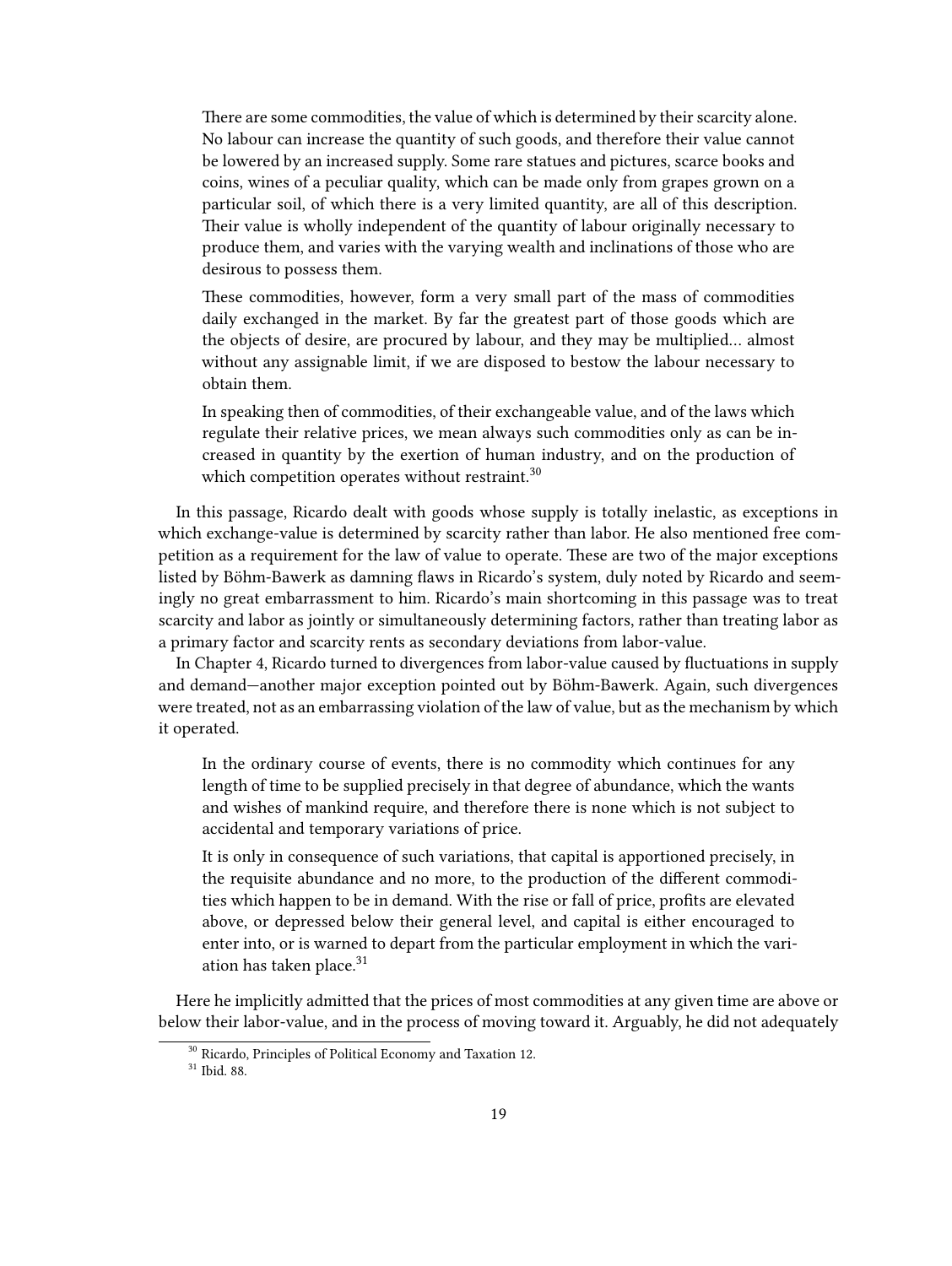treat of the degrees of elasticity, and the varying time ranges which were required, as a result, for supply and demand to establish an equilibrium at labor-value. But again, even this was at least implicit in his discussion. It is also clear, from this passage, that Ricardo viewed such oscillations of price as the mechanism by which the law of value operated, rather than as exceptions to it.

Without elaborating on the differing periods of time involved, or the relative speed with which the production of different commodities could be increased, Ricardo wrote in Chapter 30 of "temporary" scarcity rents as existing "for a time," and of production cost "ultimately" regulating price.

It is the cost of production which must ultimately regulate the price of commodities, and not, as has been so often said, the proportion between the supply and demand: the proportion between the supply and demand may, indeed, for a time, affect the market value of a commodity, until it is supplied in a greater or less abundance, according as the demand may have increased or diminished; but this effect will be only of temporary duration.<sup>32</sup>

Ricardo also wrote of specific kinds of scarcity rent. In Chapter 2, he discussed economic rent to the most fertile tracts of land, owing to the regulation of price by production costs on the least efficient land at the margin of production.<sup>33</sup> In Chapter 27, he expanded the concept to include producer surpluses or quasi-rents in all areas of the economy; for example, he argued that providing artificially cheap wool to half of clothiers would not reduce the retail price, because the price of manufactured goods was "regulated by the cost of… production to those who were the least favoured. Its sole effect… would be to swell the profits of a part of the clothiers beyond the general and common rates of profits.<sup>34</sup> The influence of demand on price, while holding true of all commodities "for a limited period," was true in the long run only of "monopolized commodities."

Commodities which are monopolized, either by an individual, or by a company, vary according to the law which Lord Lauderdale has laid down: they fall in proportion as the sellers augment their quantity, and rise in proportion to the eagerness of the buyers to purchase them; their price has no necessary connexion with their natural value: but the prices of commodities, which are subject to competition, and whose quantity may be increased in any moderate degree, will ultimately depend, not on the state of demand and supply, but on the increased or diminished cost of their production.<sup>35</sup>

Those who introduced new production technologies might derive temporary producer surpluses, but the general spread of the new technology, spurred by such increased profits, would eventually cause the price to drop to the level of production cost.<sup>36</sup>

Ricardo, in "Notes on Malthus," wrote of the determination of price by cost of production, through the influence of cost on supply, in terms that closely foreshadowed Jevons. Natural price was only "that price which will repay the wages of labour expended on [a commodity], will also

 $32$  Ibid. 382.

<sup>33</sup> Ibid. 67–84.

<sup>34</sup> Ibid. 364–5.

<sup>35</sup> Ibid. 385.

<sup>36</sup> Ibid. 386–7.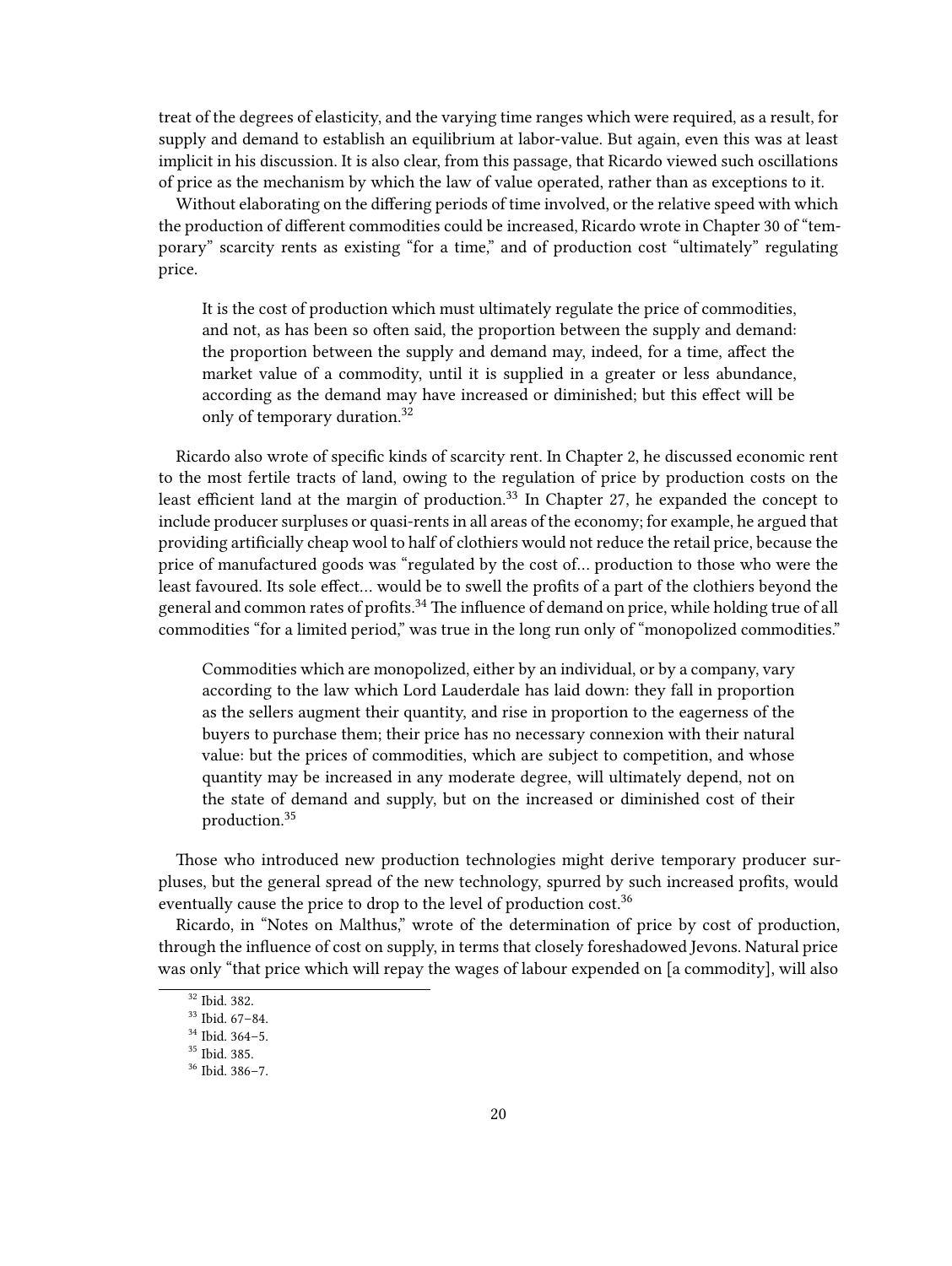afford rent, and profit at their then current rate." Those production costs "would remain the same, whether commodities were much or little demanded, whether they sold at a high or low market price." Market prices, true enough, would "depend on supply and demand"; but the supply would "be finally determined by... the cost of production."<sup>37</sup>

John Stuart Mill was very much in the Ricardian tradition, in dealing with the effect of cost and scarcity on price. Like Ricardo, he held cost to be the determining factor for reproducible goods.

1. When the production of a commodity is the effect of labour and expenditure, whether the commodity is susceptible of unlimited multiplication or not, there is a minimum value which is the essential condition of its being permanently produced. The value at any particular time is the result of supply and demand; and is always that which is necessary to create a market for the existing supply. But unless that value is sufficient to repay the cost of production… the commodity will not continue to be produced…

When a commodity is not only made by labour and capital, but can be made by them in indefinite quantity, this Necessary Value, the minimum with which the producers will be content, is also, if competition is free and active, the maximum which they can expect…

As a general rule, then, things tend to exchange for one another at such values as will enable each producer to be repaid the cost of production with the ordinary profit...<sup>38</sup>

Adam Smith and Ricardo have called that value of a thing which is proportional to its cost of production, its Natural Value (or its Natural Price). They meant by this, the point about which the value oscillates, and to which it always tends to return; the centre value, towards which, as Adam Smith expresses it, the market value of a thing is constantly gravitating; and any deviation from which is but a temporary irregularity, which, the moment it exists, sets forces in motion tending to correct it…

It is, therefore, strictly correct to say, that the value of things which can be increased in quantity at pleasure, does not depend (except accidentally, and during the time necessary for production to adjust itself,) upon demand and supply; on the contrary, demand and supply depend upon it. There is a demand for a certain quantity of the commodity at its natural or cost value, and to that the supply in the long run endeavours to conform.<sup>39</sup>

Like Smith, Mill divided commodities into three groups, based on their reproducibility. In some cases, there was an "absolute limitation of the supply," owing to the fact that it was "physically impossible to increase the quantity beyond certain narrow limits." As examples, he listed the same kinds of commodities as Smith: works of art, and produce grown on specific rare types of soil. Other commodities could be multiplied without limit, given the willingness to incur a certain amount of labor and expense to obtain them. Finally, some commodities could be multiplied indefinitely with sufficient labor and expenditure, "but not by a fixed amount of labour and ex-

<sup>39</sup> Ibid. 475.

<sup>&</sup>lt;sup>37</sup> David Ricardo, "Notes on Malthus," qt. in Dobb, Theories of Value and Distribution 120.

<sup>38</sup> John Stuart Mill, Principles of Political Economy: With Some of Their Applications to Social Philosophy, in vol. 3 of Collected Works of John Stuart Mill (Toronto: University of Toronto Press, 1965) 471–3.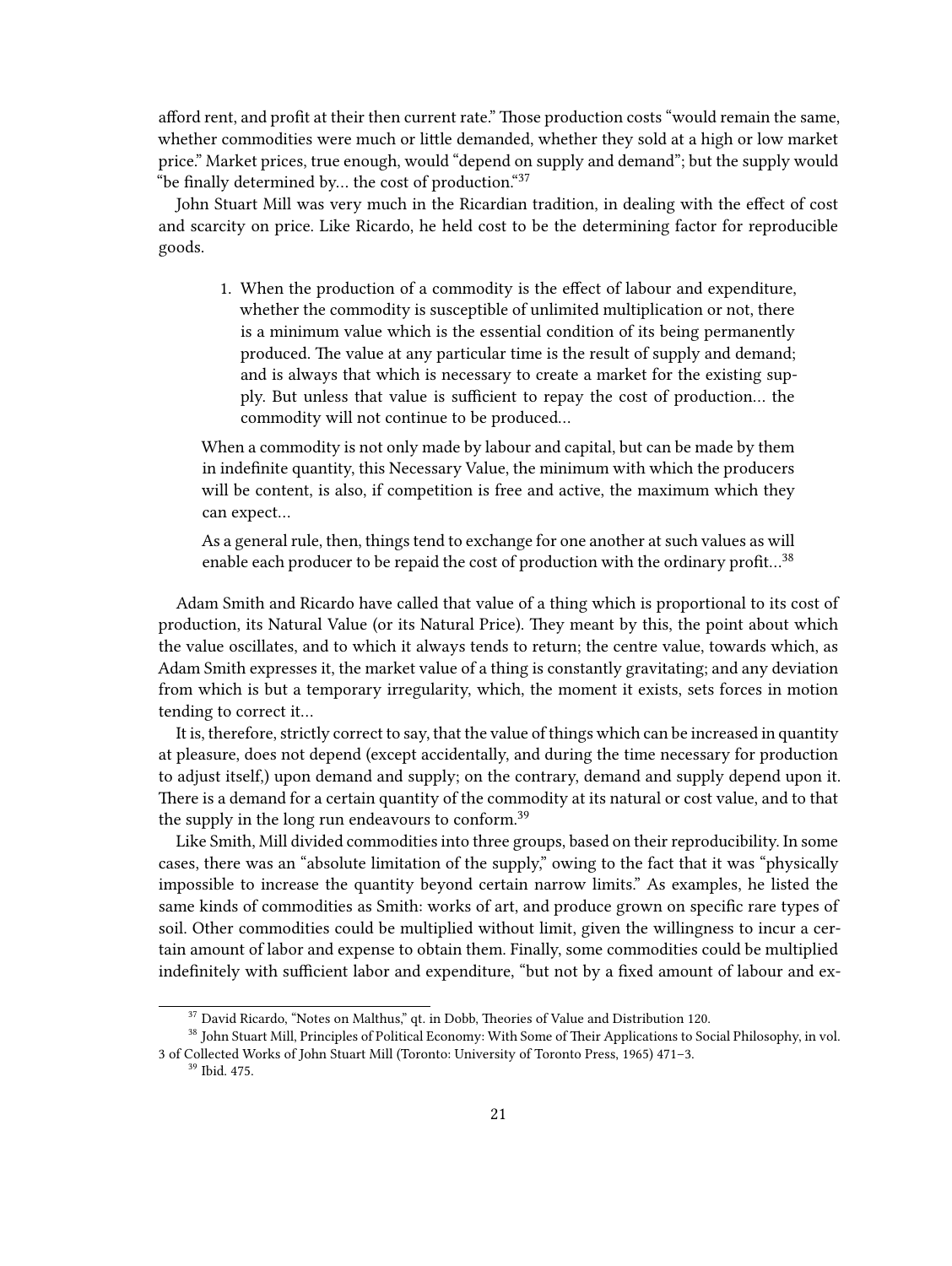penditure." Greater levels of output required greater unit costs of production (here he referred mainly to agricultural produce).<sup>40</sup>

Mill was somewhat more explicit than Ricardo in dealing with the time element in determining the degree of elasticity. The time period involved in the gravitation of price toward cost depended on the length of time required to adjust production to changes in demand, or to dispose of surplus produce.

Again, though there are few commodities which are at all times and for ever unsusceptible of increase of supply, any commodity whatever may be temporarily so… Agricultural produce, for example, cannot be increased in quantity before the next harvest… In the case of most commodities, it requires a certain time to increase their quantity; and if the demand increases, then, until a corresponding supply can be brought forward, that is, until the supply can accommodate itself to the demand, the value will so rise as to accommodate the demand to the supply.<sup>41</sup>

Like Ricardo, Mill believed that price was governed by the cost of production for those producers most unfavorably circumstanced. Those in a more advantageous situation would receive a producer's surplus equivalent to their cost savings. And like Ricardo, he applied the principle not only to economic rent on land, but to quasi-rents on manufactured goods.

- 2. If the portion of produce raised in the most unfavourable circumstances obtains a value proportional to its cost of production; all the portions raised in more favourable circumstances, selling as they must do at the same value, obtain a value more than proportioned to their cost of production… The owners… of those portions of the produce… obtain a value which yields them more than the ordinary profit. If this advantage depends upon any special exception, such as being free from a tax, or upon any personal advantages, physical or mental, or any peculiar process only known to themselves, or upon the possession of a greater capital than other people, or upon various other things which might be enumerated, they retain it to themselves as an extra gain, over and above the general profits of capital, of the nature, in some sort, of a monopoly profit…<sup>42</sup>
- 4. Cases of extra profit analogous to rent, are more frequent in the transactions of industry than is sometimes supposed. Take the case, for example, of a patent, or exclusive privilege for the use of a process by which cost of production is lessened. If the value of the product continues to persist in the old process, the patentee will make an extra profit equal to the advantage which his process possesses over theirs.<sup>43</sup>

Marx and Engels were in complete agreement with the classical political economists on the role of competition in regulating the law of value. Engels, in his Preface to Marx's Poverty of

<sup>40</sup> Ibid. 464–5.

<sup>41</sup> Ibid. 469.

<sup>42</sup> Ibid. 490.

 $43$  Ibid.  $494-5$ .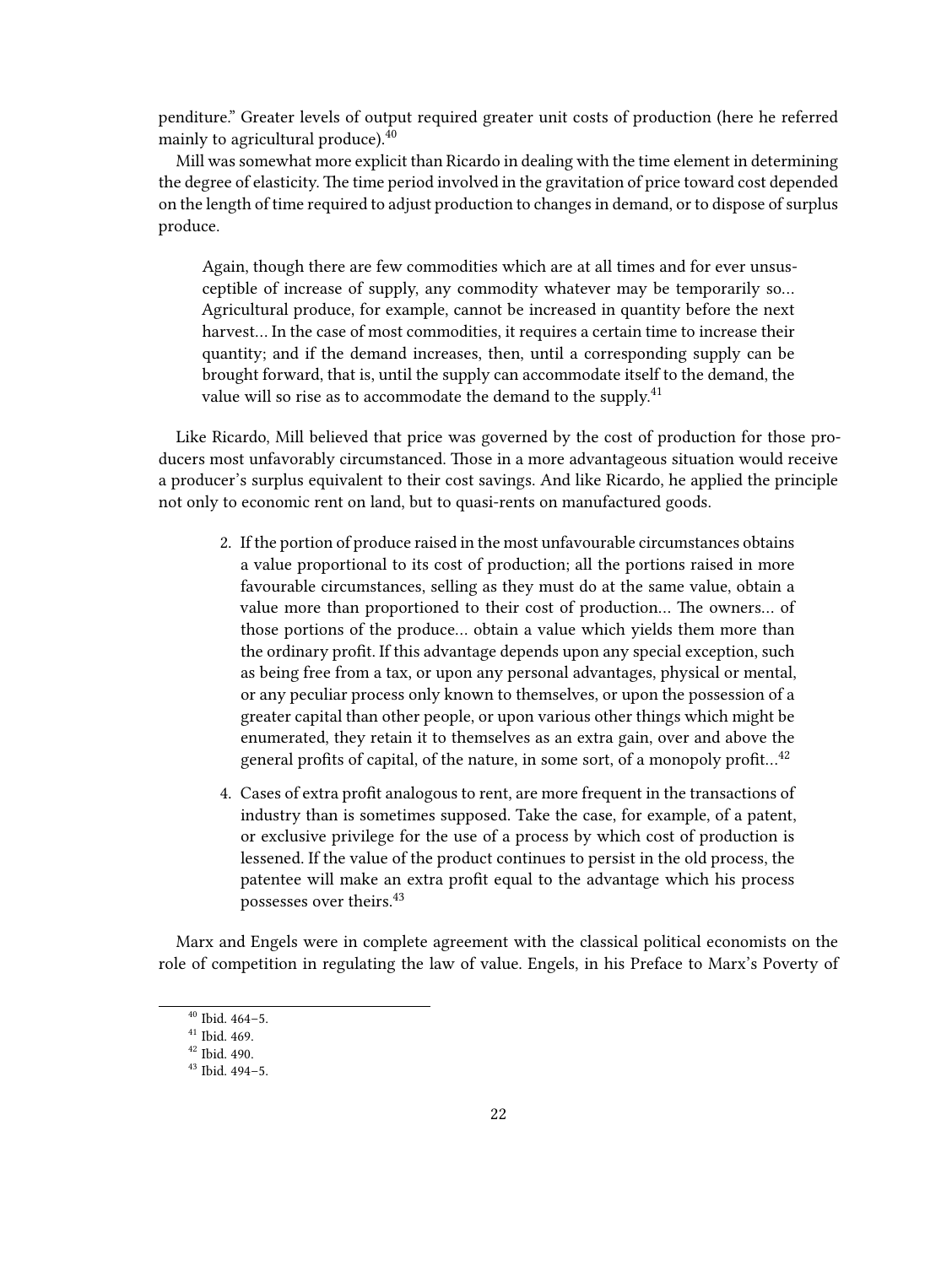Philosophy, ridiculed the utopian socialist notion of making labor the basis of a medium of exchange. The market forces of supply and demand were needed to inform the producer of the social demand for his product, and to establish the normal amount of social labor necessary for the production of a given commodity. So the deviation of price from value at any given time was not a violation of the law of value, but its driving mechanism.

In present-day capitalist society each individual capitalist produces off his own bat what, how and as much as he likes. The social demand, however, remains an unknown magnitude to him, both in regard to quality, the kind of objects required, and in regard to quantity… Nevertheless, demand is finally satisfied in way or another, good or bad, and, taken as a whole, production is ultimately geared towards the objects required. How is this evening-out of the contradiction effected? By competition. And how does the competition bring about this solution? Simply by depreciating below their labour value those commodities which by their kind or amount are useless for immediate social requirements, and by making the producers feel… that they have produced either absolutely useless articles or ostensibly useful articles in unusable, superfluous quantity…

…[C]ontinual deviations of the prices of commodities from their values are the necessary condition in and through which the value of the commodities as such can come into existence. Only through the fluctuations of competition, and consequently of commodity prices, does the law of value of commodity production assert itself and the determination of the value of the commodity by the socially necessary labour time become a reality… To desire, in a society of producers who exchange their commodities, to establish the determination of value by labour time, by forbidding competition to establish this determination of value through pressure on prices in the only way it can be established, is therefore merely to prove that… one has adopted the usual utopian disdain of economic laws.

…Only through the undervaluation or overvaluation of products is it forcibly brought home to the individual commodity producers what society requires or does not require and in what amounts.<sup>44</sup>

Marx made very much the same argument in the main body of The Poverty of Philosophy: it was market price that signaled the producer how much to produce, and thus regulated price according to the law of value.

It is not the sale of a given product at the price of its cost of production which constitutes the "proportional relation" of supply and demand, or the proportional quota of this product relatively to the sum total of production; it is the variations in demand and supply that show the producer what amount of a given commodity he must produce in order to receive at least the cost of production in exchange. And as these variations are continually occurring, there is also a continual movement of withdrawal and application of capital in the different branches of industry…

<sup>44</sup> Engels, "Preface to the First German Edition of The Poverty of Philosophy" 286–7.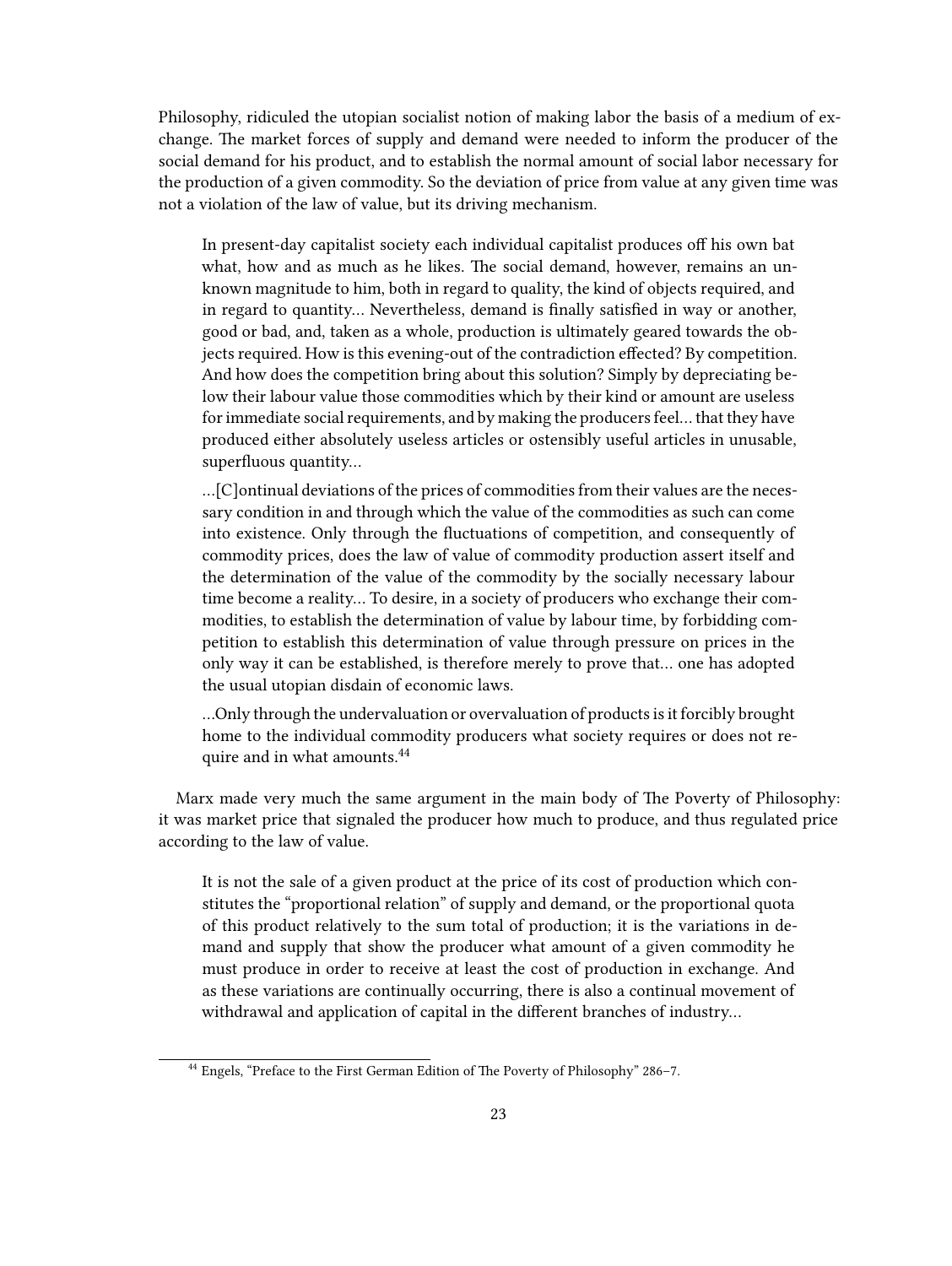…Competition implements the law according to which the relative value of a product is determined by the labour time needed to produce it.<sup>45</sup>

Marx's and Engels' remarks in these passages probably came closer than anywhere else to meeting Bohm-Bawerk's demand for a mechanism of the law of value (see Chapter 2 below). In Grundrisse, Marx described the functioning of the law of value through the movement of

price in somewhat more dialectical language:

The value of commodities determined by labour time is only their average value…

The market value of commodities is always different from this average value and always stands either below or above it.

The market value equates itself to the real value by means of its continual fluctuations, not by an equation with real value as some third thing, but precisely through continued inequality to itself…

Price, therefore, differs from value, not only as the nominal differs from the real; not only by its denomination in gold and silver; but also in that the latter appears as the law of the movements to which the former is subject. But they are always distinct and never coincide, or only quite fortuitously and exceptionally. The price of commodities always stands above or below their value, and the value of commodities itself exists only in the UPS AND DOWNS of commodity prices. Demand and supply continually determine the prices of commodities; they never coincide or do so only accidentally; but the costs of production determine for their part the fluctuations of demand and supply.<sup>46</sup>

And such deviations from value included quasi-rents to those who first introduced more efficient methods of production. It was only through the market incentive presented by such quasirents, and through the resulting competition, that improved methods were universally adopted and came to define the standard form of production. "A capitalist working with improved but not as yet generally adopted methods of production sells below the market price, but above his individual price of production; his rate of profit rises until competition levels it out."<sup>47</sup>

Finally, to bring up the "mud pie" straw-man for another beating, Marx made socially necessary labor the regulator of value. The labor theory of value applied only to commodities, which were objects of human need. Labor expended in producing goods not demanded, or excess labor wasted in methods of production less efficient than the norm, was a dead loss. It was the function of the market price, in denying payment for such unnecessary labor, that brought the producer into accord with the wishes of society.

Each of these units is the same as any other, so far as it has the character of the average labour power of society, and takes effect as such: that is, so far as it requires

<sup>45</sup> Karl Marx, The Poverty of Philosophy, vol. 6 of Marx and Engels, Collected Works (New York: International Publishers, 1976) 134–5.

<sup>46</sup> Karl Marx, Grundrisse, vol. 28 of Marx and Engels, Collected Works (New York: International Publishers, 1986) 75–6.

<sup>&</sup>lt;sup>47</sup> Karl Marx and Friedrich Engels, Capital vol. 3, vol. 37 of Marx and Engels, Collected Works (New York: International Publishers, 1998) 229.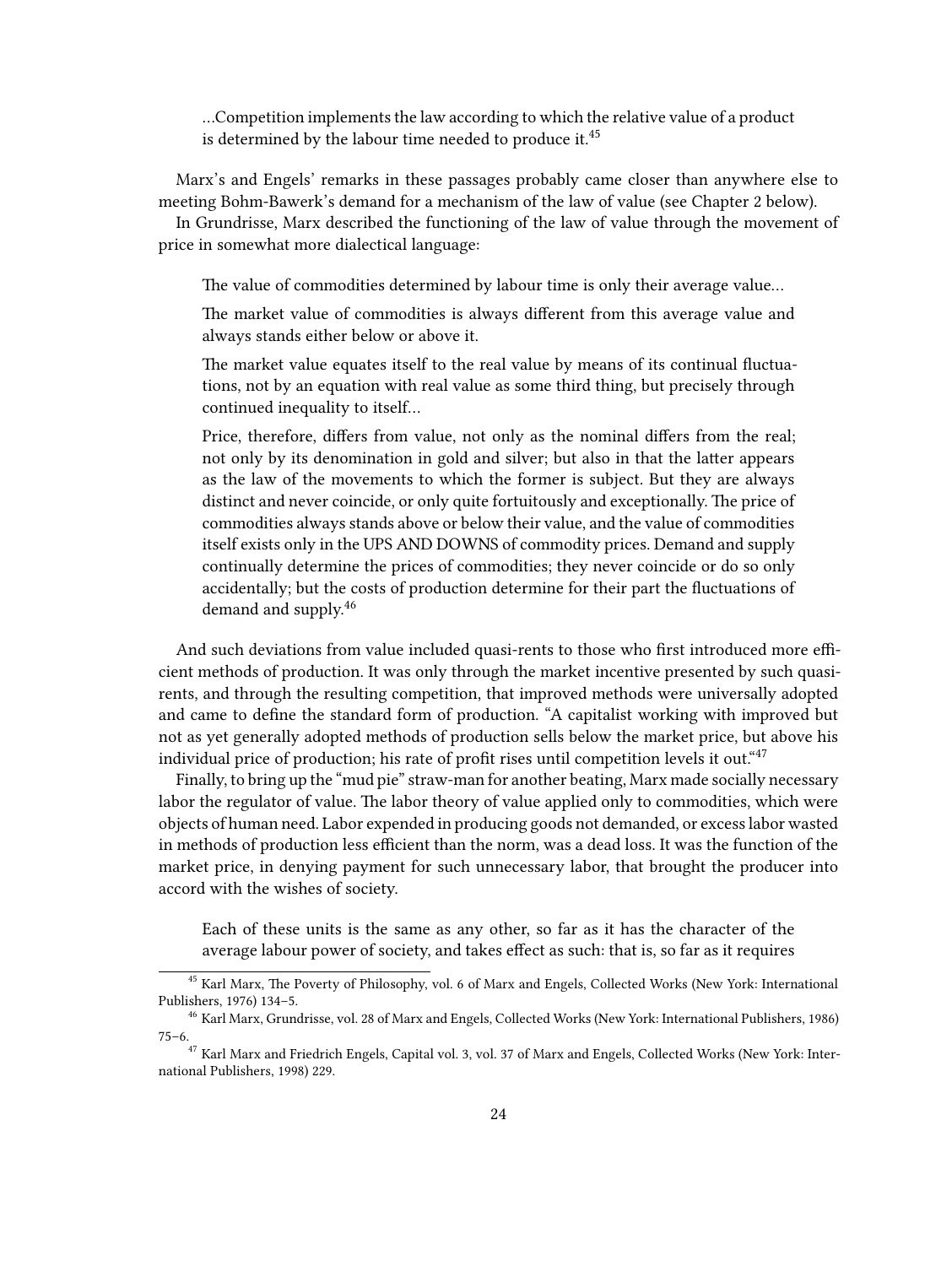for producing a commodity no more time than is needed on an average, no more than is socially necessary. The labour time socially necessary is that required to produce an article under the normal conditions of production, and with the average degree of skill and intensity prevalent at the time…

We see then that that which determines the magnitude of the value of any article is the amount of labour socially necessary, or the labour time socially necessary for its production.<sup>48</sup>

The concept of socially necessary labor is the appropriate answer to Böhm-Bawerk's "rare butterfly" challenge to Adam Smith. A rare butterfly that took more effort to capture than a beaver or deer would not carry more exchange-value than those commonly useful items, unless the effectual demand for the butterfly was sufficient to recompense the labor of capturing it. In most cases, therefore, the market for such rare butterflies would consist of rich eccentrics, and the effectual demand for them would support only a small number of laborers. As a result, the market price would inform superfluous butterfly hunters that most of their labor was socially unnecessary, and labor would be withdrawn from such "production" until the price was sufficient to recompense the labor of catching them. The classical political economists and Marxists, as much as Austrians, understood that labor expended on production for which there was no demand was a "sunken cost."

The neo-Ricardian Ronald Meek interpreted the term "value," as Marx used it, to mean something like "equilibrium price" in neoclassical economics.

It is important to note at the outset that Marx's theory of value, like those of Smith and Ricardo, did not pretend to explain any prices other than those at which "supply and demand equilibrate each other, and therefore cease to act". The prices in which Marx was primarily interested were those which manifested themselves at the point where supply and demand "balanced" or "equilibrated" one another. The very fact that the forces of supply and demand did actually "balance" at this point was taken by Marx as an indication that the level of the equilibrium price could not be adequately explained merely in terms of the interaction of these forces. The relation of supply and demand could certainly explain deviations from the equilibrium price, but it could not explain the level of the equilibrium price itself. It was in fact precisely through fluctuations in "supply and demand" that the law of value operated to determine the equilibrium price.

"Prices, then, might diverge from values in cases where supply and demand did not "balance"…

Just as Marx's concept of value involved an abstraction from utility… so the theory of the determination of equilibrium price based upon it involved a similar abstraction from demand. In common with his Classical predecessors, Marx assumed that changes in demand would not in themselves… bring about changes in this long-run equilibrium prices of the commodities concerned. But this is not at all to say that Marx ignored demand. It remained true, as he emphasized, (a) that a commodity had

<sup>48</sup> Karl Marx and Friedrich Engels, Capital vol. 1, vol. 35 of Marx and Engels, Collected Works (New York: International Publishers, 1996) 49.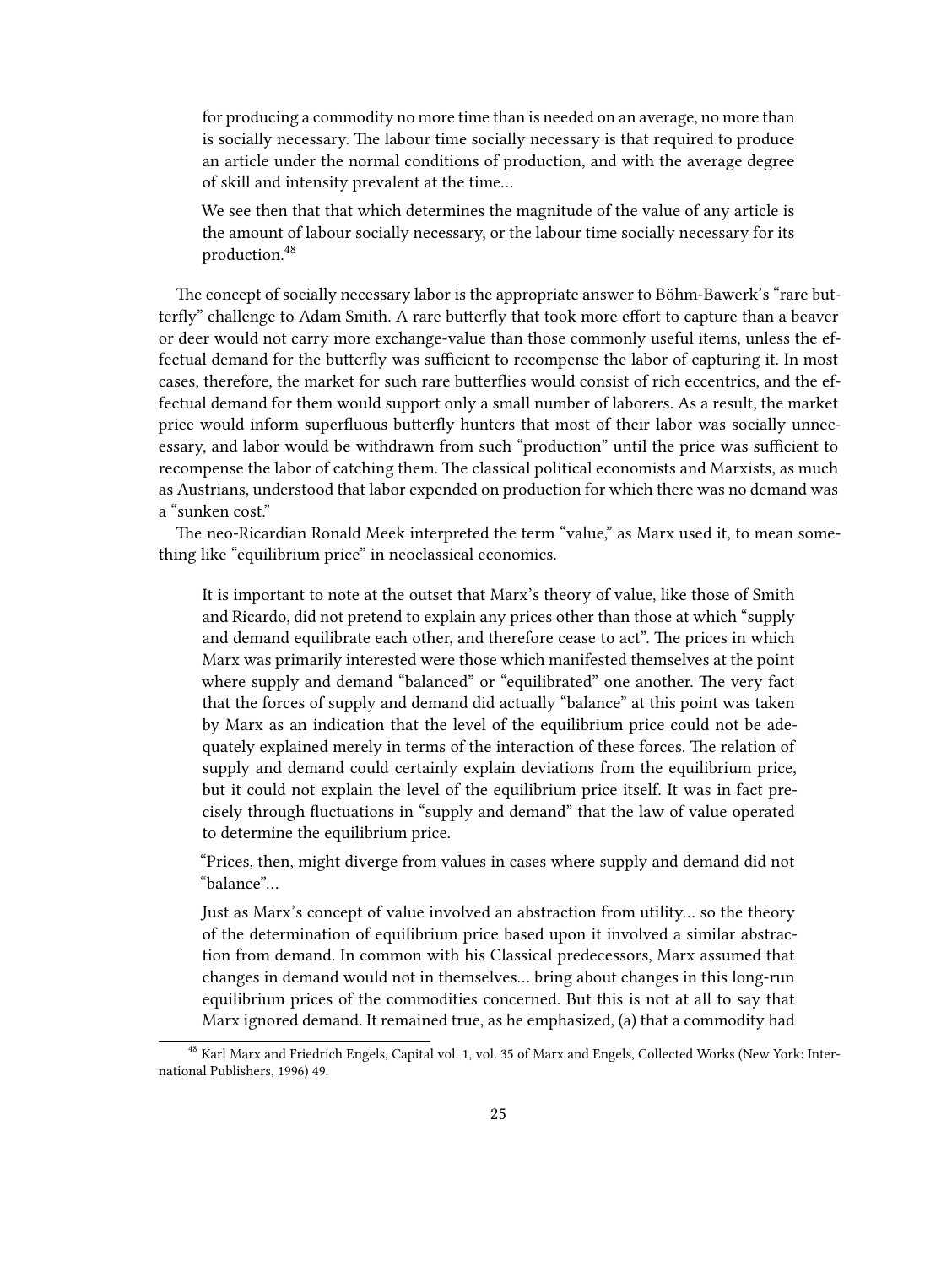to be in demand before it could possess exchange value; (b) that changes in demand might cause the actual market price of a commodity to deviate from its equilibrium price; (c) that price under conditions of monopoly was "determined only by the eagerness of the purchasers to buy and by their solvency"; and (d) that demand was the main force determining the proportion of the social labour allocated to any given productive sector at any given time.<sup>49</sup>

Of course, as Marshall later pointed out, this irrelevance of demand to equilibrium price was complicated by the fact that the level of effective demand might affect the scale of production, and thereby also affect unit costs of production.

Meek criticized Vilfredo Pareto, in very nearly the same terms as we have criticized Bohm-Bawerk, for his attacks on a straw-man version of Marx's labor theory of value.

…all too often the imaginary Marxists with whom Pareto argues are made to put forward interpretations of the labour theory which are suspiciously simple-minded… [For example] it is easy enough to show that the labour theory does not apply to rare pictures, etc., since (as Pareto well knew) it was never intended to apply to anything other than freely reproducible goods. Nor is it sufficient, when the Marxist characterizes as exceptional the case of the picture whose price increases when its painted becomes famous without anything having happened to the quantity of labour embodied in it, to reply that it is by no means exceptional because the prices of all commodities may vary without anything happening to the quantity of labour embodied in them—e.g., on account of a change in the tastes and incomes of their consumers.<sup>50</sup>

The proper reply to such criticism, Meek argued, was "that the long-run equilibrium prices of freely reproducible commodities (as distinct from their day-to-day market prices) will not in fact be affected by a change in demand unless it is accompanied by a change in the conditions of production.<sup>51</sup>

Finally, since our version of the labor theory of value owes more to Benjamin Tucker than to Marx, it is only appropriate to provide some examples in which Tucker acknowledged "exceptions" to the labor theory. Tucker accepted the existence of short-term quasi-rents on commodities for which demand had increased, or commodities for which new production processes had been introduced. Like the Classicals and Marx, he viewed competition as the mechanism by which price would be reduced to cost, when market entry was free and goods were freely reproducible. "It is true that the usefulness of [the laborer's] product has a tendency to enhance its price; but this tendency is immediately offset, wherever competition is possible, …by the rush of other laborers to create this product, which lasts until the price falls back to the normal wages of labor."<sup>52</sup>

Tucker also recognized that economic rent on land with advantages in location or fertility would persist, even when absentee landlord rent was abolished. And he likewise viewed producer

<sup>49</sup> Meek, Studies in the Labour Theory of Value 178–9.

<sup>50</sup> Ibid. 204–5.

<sup>51</sup> Ibid. 205n.

<sup>52</sup> Benjamin Tucker, "Why Wages Should Absorb Profits," Liberty July 16, 1887, in Benjamin Tucker, Instead of a Book, By a Man Too Busy to Write One, Gordon Press Facsimile (New York: 1897/1973) 289–90.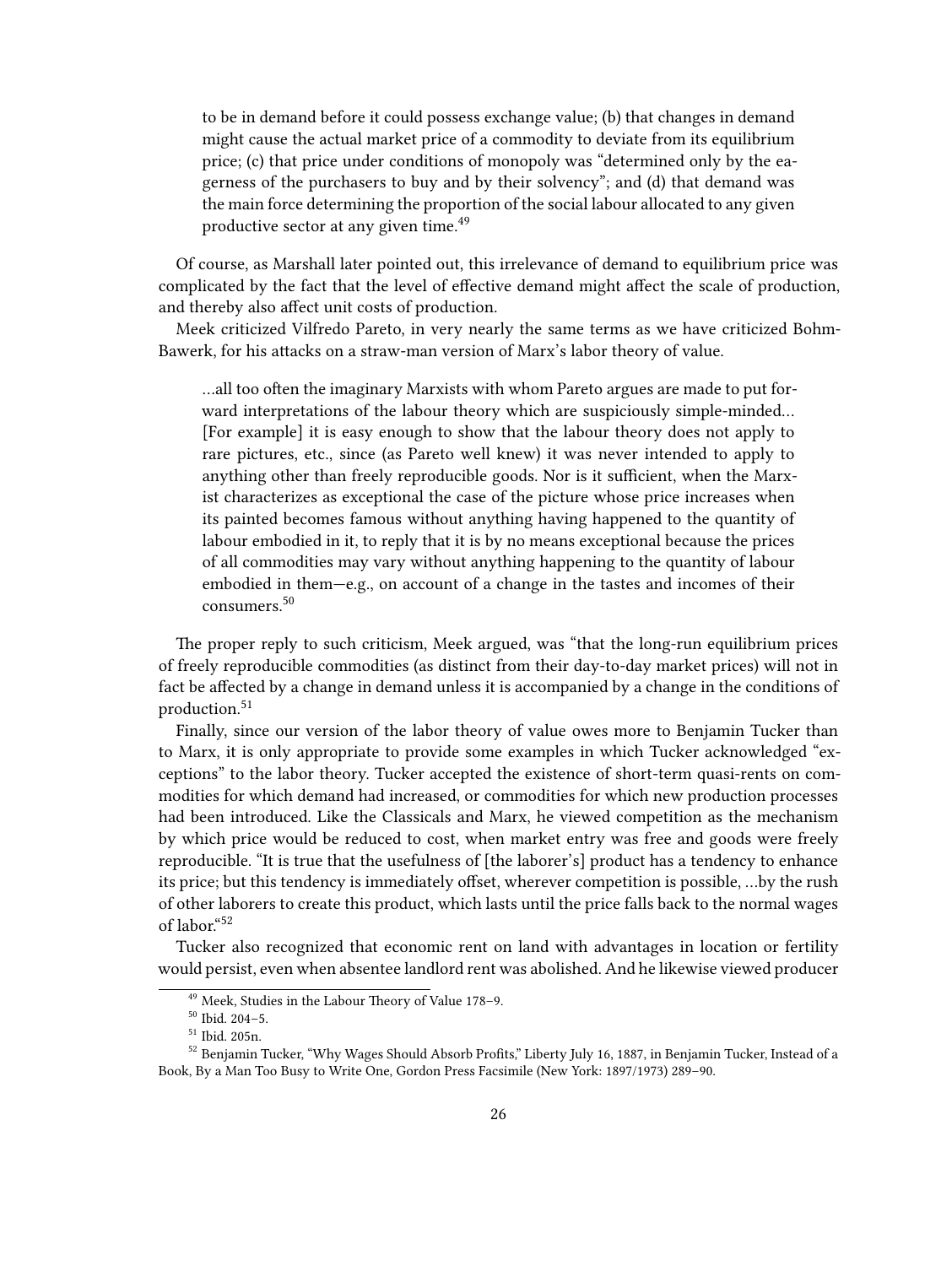surpluses resulting from superior innate skill as analogous to economic rent on land, and thus as inevitable even with the abolition of privilege. Although abolishing the land monopoly would reduce rent to "a very small fraction of its present proportions," some would still remain. The "remaining fraction," nevertheless,

would be the cause of no more inequality than arises from the unearned increment derived by almost every industry from the aggregation of people or from that unearned increment of superior natural ability which even under the operation of the cost principle, will probably always enable some individuals to get higher wages than the average rate.<sup>53</sup>

In response to the question of how one could justify the receipt of the equivalent of 500 days' labor, by the possessor of an especially fertile piece of land, for only 300 days of his own, Tucker responded that such justification would be "[p]recisely as difficult as it would be to show that the man of superior skill (native, not acquired) who produces in the ratio of five hundred to another's three hundred is equitably entitled to this surplus exchange value.<sup>54</sup>

Tucker was willing to accept such permanent scarcity rents as necessary evils. He distinguished between competitive disabilities which resulted from "human meddlesomeness," and those which did not.<sup>55</sup> Unlike usury and landlord rent, which resulted from the coercivelymaintained legal privilege of owners of capital and land, the remaining forms of producer surplus resulted only from general circumstances or "acts of God," and were therefore not exploitative. The evils involved in creating a coercive mechanism to iron out such inequalities and collect payment from free riders would exceed the evils of the inequalities themselves.

To directly enforce equality of material well-being is meddlesome, invasive, and offensive, but to directly enforce equality of liberty is simply protective and defensive. The latter is negative, and aims only to prevent the establishment of artificial inequalities; the former is positive, and aims at direct and active abolition of natural inequalities.<sup>56</sup>

"How are we to remove the injustice of allowing one man to enjoy what another has earned?" I do not expect it ever to be removed altogether. But I believe that for every dollar that would be enjoyed by tax-dodgers under Anarchy, a thousand dollars are now enjoyed by men who have got possession of the earnings of others through special industrial, commercial, and financial privileges granted them by authority in violation of a free market.<sup>57</sup>

Forcibly charging a man for the producer's surplus resulting from his superior skill or the superior fertility of his land, would be at least as unjust as allowing him to keep it. "If it is unearned, certainly his neighbors did not earn it."<sup>58</sup> "If the cost principle of value cannot be realized otherwise than by compulsion, then it had better not be realized."<sup>59</sup>

<sup>53</sup> Benjamin Tucker, "A Criticism That Does Not Apply," Liberty July 16, 1887, in Ibid. 323.

<sup>54</sup> Benjamin Tucker, "Protection, and Its Relation to Rent," Liberty October 27, 1888, in Ibid. 328, 331.

<sup>55</sup> Benjamin Tucker, "Pinney His Own Procrustes," Liberty April 23, 1887, in Ibid. 251.

<sup>56</sup> Benjamin Tucker, "Liberty and Land," Liberty December 15, 1888, in Ibid. 335–6.

<sup>&</sup>lt;sup>57</sup> Benjamin Tucker, "Voluntary Cooperation," Liberty May 24, 1890, in Ibid. 105.

<sup>&</sup>lt;sup>58</sup> Benjamin Tucker, "Rent: Parting Words," Liberty December 12, 1885, in Ibid. 306.

<sup>59</sup> Tucker, "Protection, and Its Relation to Rent" 332.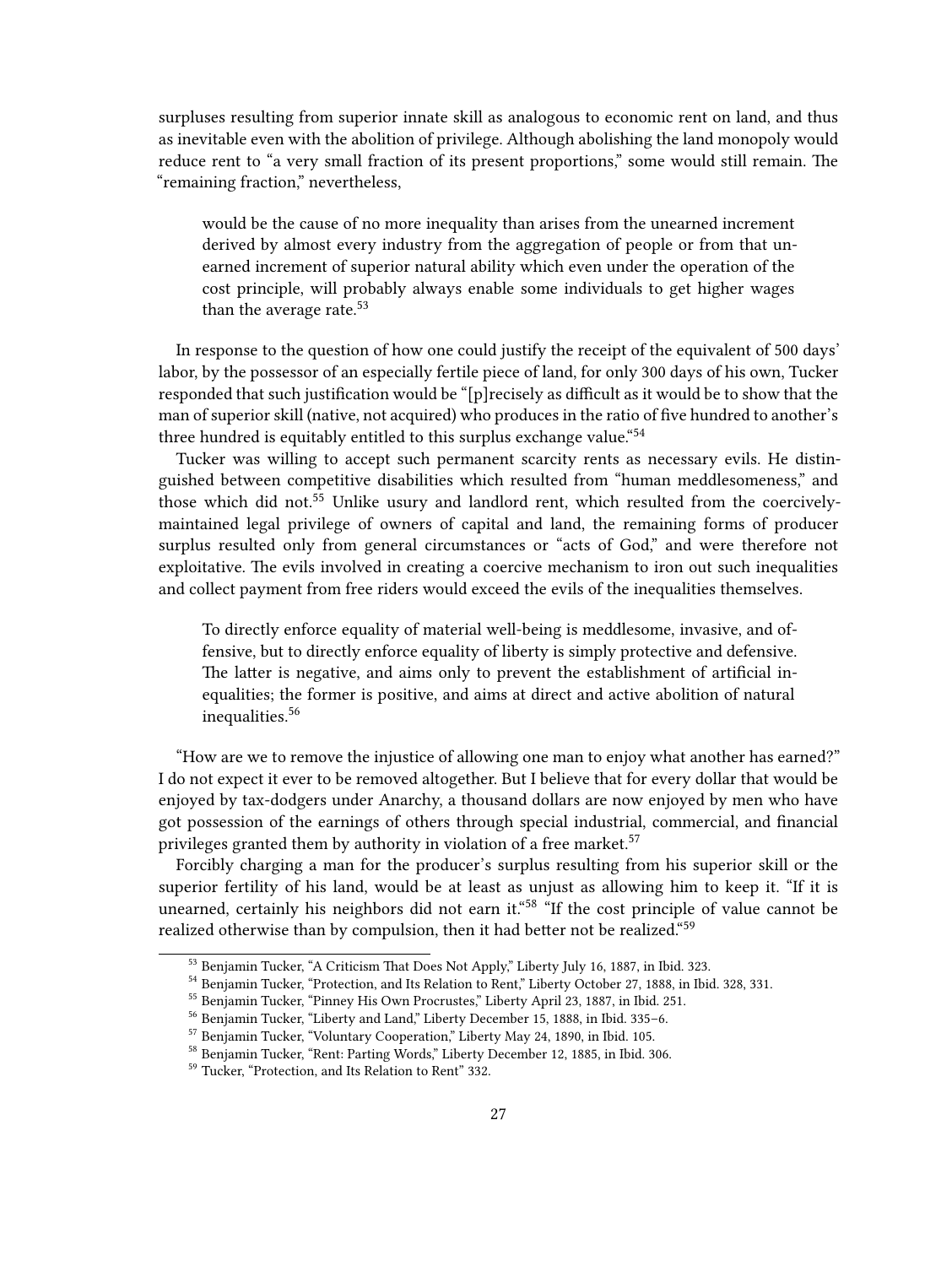#### <span id="page-27-0"></span>**E. Generality and Paradigms**

Böhm-Bawerk grudgingly admitted a correlation between price and cost: in almost Marshallian terms, he conceded that Ricardo went only "a very little way" too far in downplaying the influence of scarcity, and in overstating the importance of labor as one factor among several.

…the conclusion might very well be drawn that expenditure of labour is one circumstance which exerts a powerful influence on the value of many goods; always remembering that labour is not an ultimate cause—for an ultimate cause must be common to all the phenomena of value—but a particular and intermediate cause…

Ricardo himself only went a very little way over the proper limits. As I have shown, he knew right well that his law of value was only a particular law; he knew, for instance, that the value of scarce goods rests on quite another principle. He only erred in so far as he very much over-estimated the extent to which his law is valid, and practically ascribed to it a validity almost universal. The consequence is that, later on, he forgot almost entirely the little exceptions he had rightly made but too little considered at the beginning of his work, and often spoke of his law as if it were really a universal law of value.<sup>60</sup>

Indeed, but for deviations caused by "friction" and the time element, the correlation between production cost and price would be quite close.

If—what is practically inconceivable—production were carried on in ideal circumstances, unfettered by limitations of place and time, with no friction, with the most perfect knowledge of the position of human wants requiring satisfaction, and without any disturbing changes of wants, stocks, or techniques, than the original productive powers would, with ideal and mathematical exactitude, be invested in the most remunerative employments, and the law of costs, so far as we can speak of such a law, would hold in ideal completeness. The complementary groups of goods from which, in the long-run, the finished good proceeds, would maintain exactly the same value and price at al stages of the process; the commodity would be exactly equal to costs; these costs to their costs, and so on, back to the last original productive powers from which ultimately all goods come.<sup>61</sup>

The assumptions here sound quite similar to the Misean theoretical construct of the "evenly rotating economy," which we shall discuss below. Böhm-Bawerk went on to elaborate on friction and time as causes for deviation from this ideal model:

The first of these [disturbing causes] I may call by the general name of Friction. Almost invariably there is some hindrance, great or small, permanent or temporary, to the due investment of the original productive powers in the employments and forms of consumption which are the most remunerative at the time. In consequence the provision for wants, and likewise the prices, are somewhat unsymmetrical. Sometimes it is that individual branches of want are, relatively, more amply supplied than

<sup>60</sup> Böhm-Bawerk, Capital and Interest 387.

<sup>61</sup> Böhm-Bawerk, Positive Theory of Capital 233.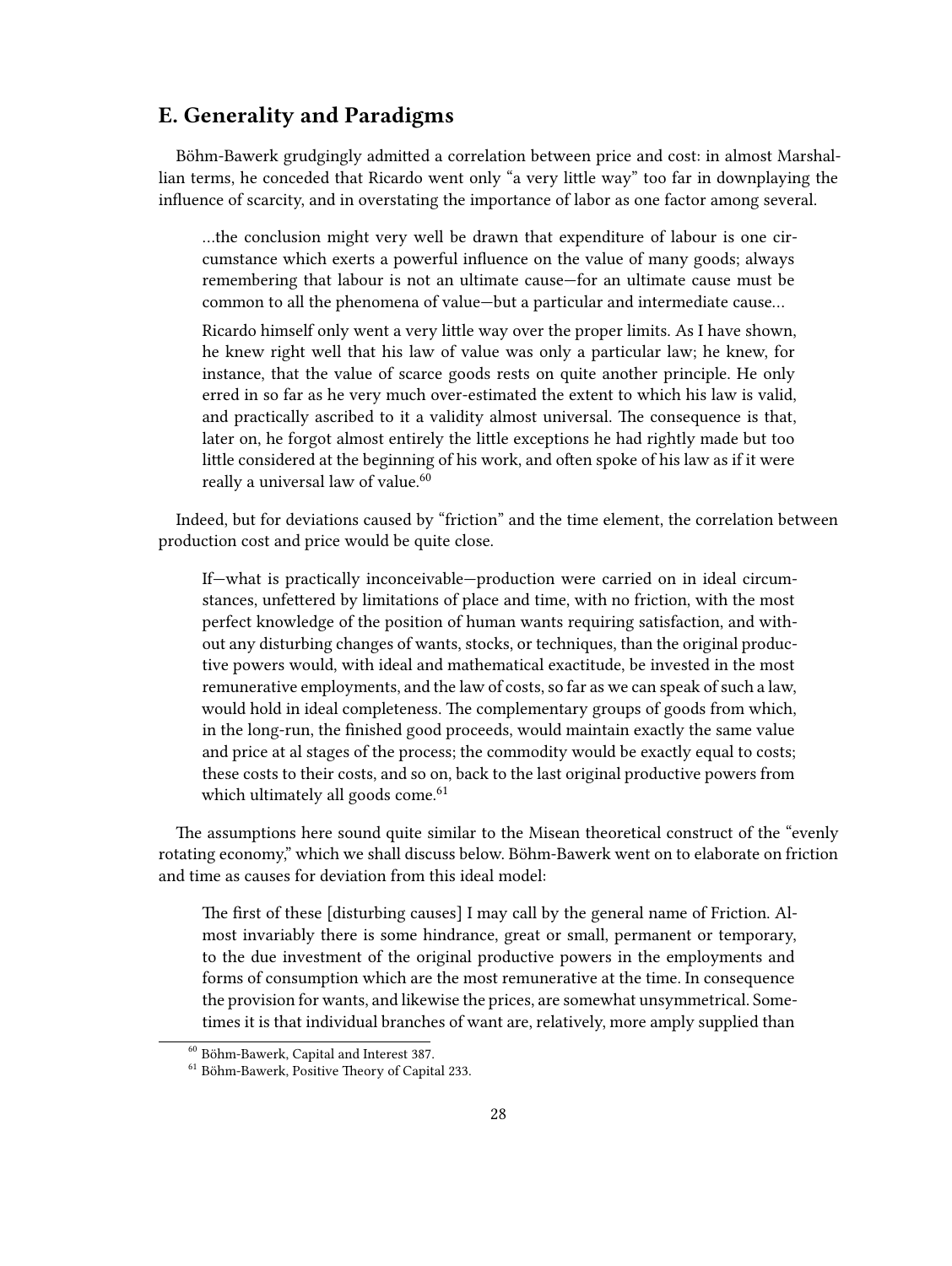others… But sometimes it may be that groups of productive materials, successively transformed till they are changed at last into the finished commodity, are not equally valued at all stages of the process [here he used the analogy of a stream to illustrate bottlenecks at various stages of the production process]…

In practical life such frictional disturbances are innumerable. At no moment and in no branch of production are they entirely absent. And thus it is that the law of costs is recognized as a law that is only approximately valid; a law riddled through and through with exceptions. These innumerable exceptions, small and great, are the inexhaustible source of the undertakers' profits, but also of the undertakers' losses.

The second disturbing cause is the Lapse of Time—the weeks, months, years which must stretch between the inception of the original productive powers, and the presentation of their finished and final product. The difference of time, in exerting a farreaching influence on our valuation of goods, makes a normal difference between the value of the productive groups standing at different points of the production process…; and is, therefore, a difference to be kept quite distinct from the unsymmetrical divergences caused by frictional disturbances.<sup>62</sup>

The time element is the subject of Chapter Three below, in which time preference is incorporated into our mutualist version of the labor theory. As for "friction," all scarcity rents can arguably be classed under this heading. And Böhm-Bawerk's treatment of cost and various forms of friction as simultaneously codetermining influences on value is questionable, at best. It is much more useful and informative to treat labor or cost as the primary influence on normal value (i.e., equilibrium price given elasticity), and to say that value deviates from this norm to the extent that friction comes into the picture.

Maurice Dobb argued ably that a key difference between the classical political economists and the subjectivists was their opinion on the level of generality necessary for an adequate theory of value. Much of the disagreement over the Ricardian paradigm stems from a difference of opinion on whether the exceptions Ricardo admitted to the law of value were sufficient to invalidate it. For Dobb, obviously, the answer was "no."

In Political Economy and Capitalism, he detailed the simplifying assumptions of Marx's value theory, and the various exceptions to it resulting from scarcity or differing compositions of capital. These exceptions were "held to be fatal" by the marginalists, and were "the onus of Böhm-Bawerk's criticism of Marx."

But all abstractions remain only approximations to reality: this is their essential nature; and it is no criticism of a theory of value merely to say that this is so. Whether such assumptions are permissible or no is a matter of the type of question, the nature of the problem, with which the principle is designed to deal. The criticism only becomes valid if it shows that the implicit assumptions preclude the generalization from sustaining these corollaries which it is employed to sustain… It is too seldom remembered to-day that the concern of classical Political Economy was with what one may term the "macroscopic" problems of economic society, and only very secondarily with "microscopic" problems, in the shape of the movements of particular commodity prices.

<sup>62</sup> Ibid. 233–4.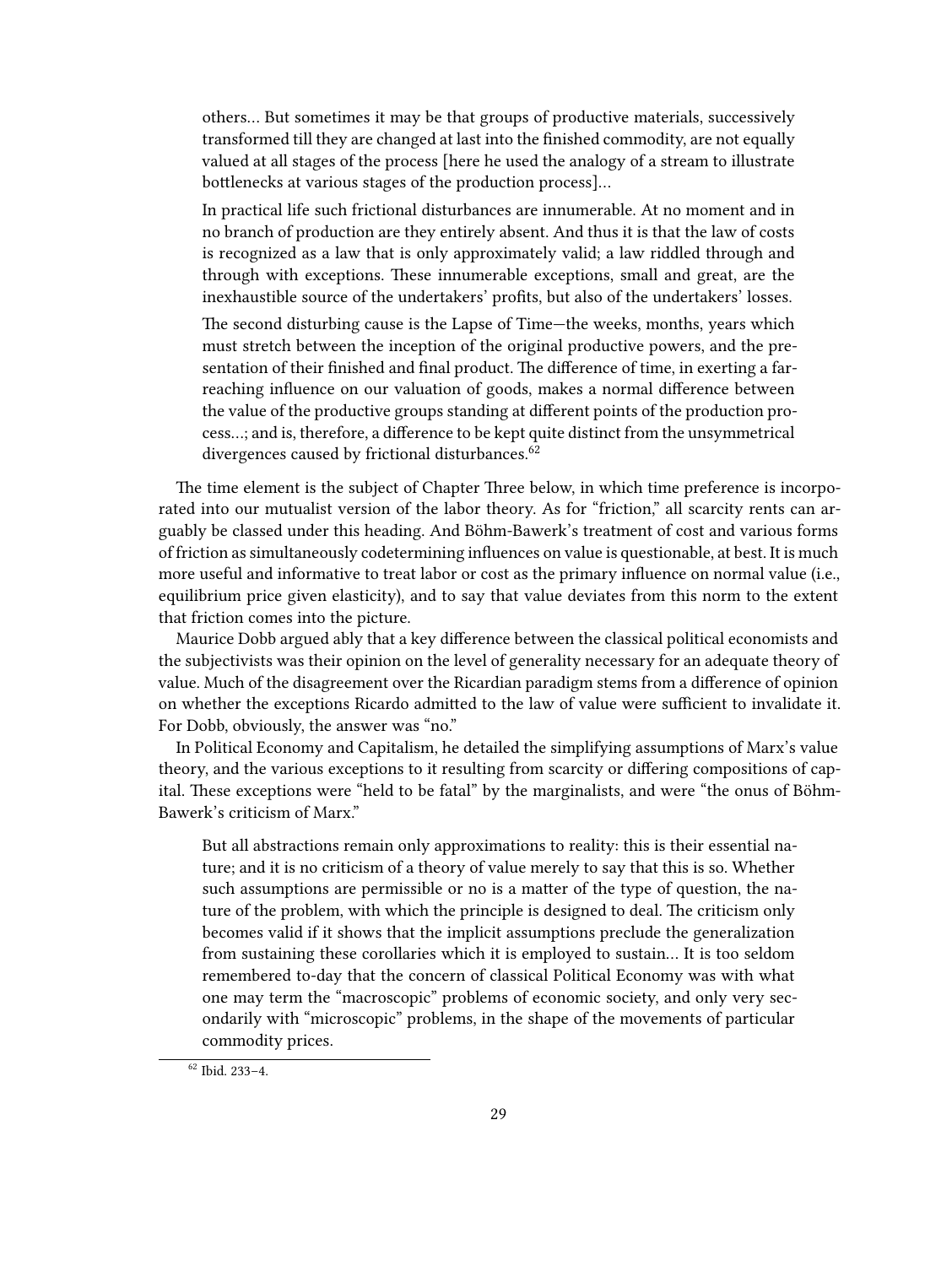Dobb compared Marx's general law of value, as a first approximation, and the second approximations adjusting it for deviations resulting from scarcity and differences in organic composition of capital, to the successive approximations of the law of projectiles in physics made necessary by wind resistance and other countervailing influences.<sup>63</sup>

In discussing the proper levels of generality of paradigms, Dobb mentioned Kuhn's thesis of paradigm shift in science, and the recurring practice of incorporating rival paradigms as "special theories" within a larger and more general framework.<sup>64</sup> This model is applicable here. Marginal utility is quite useful not only in describing the laws of behavior governing scarcity exceptions to the labor theory of value, but the laws of behavior governing how much of a commodity is consumed at its labor value. Marginal utility theory, if incorporated into a labor theory of value, would be a major improvement in the sophistication with which the theory explained how and why the law of value operated through the subjective perceptions and decisions of concrete human beings.

For example, Leif Johansen attempted in two articles to show how marginal utility could be incorporated into a labor theory of value. In "Marxism and Mathematical Economics," he described the general terms of such a synthesis:

The Marxist labor theory of value has been the object of attacks particularly from the point of view of "marginal utility theory" or "subjective theory of value," which has been a main component of non-Marxist mathematical economics. Marxists have usually rejected this whole theory and all concepts and mathematical arguments introduced in connection with it, as if acceptance of it, or elements of it, would necessarily imply a rejection of the labor theory of value. However, this is not so. For goods which can be reproduced on any scale (i.e. such goods as have been the center of interest of Marxian value theory) it is very easy to demonstrate that a complete model still leaves prices determined by the labor theory of value even if one accepts the marginal utility theory of consumers' behavior.<sup>65</sup>

Elaborating on this statement in a later article, Johansen described a model in which prices were determined by the conditions of production, while "[t]he marginal utility functions interact with the prices thus given only in determining the quantities to be produced and consumed of the different commodities."<sup>66</sup>

In any case, the labor theory of value as we develop it in the next chapter is not an inductive generalization from the empirical data of prices in the market. It is, rather, a law deduced from basic assumptions on the nature of human action, quite similar to those of Mises' praxeology. As Mises wrote, the variables of the market are so many that no laws can be induced from mere observation, without the aid of valid starting assumptions established on an a priori basis. The laws of praxeology were a tool for analyzing market phenomena, not a generalization from them. Like Mises' laws of praxeology, our labor theory of value is not an inductive law of market price,

<sup>63</sup> Dobb, Political Economy and Capitalism 14–7.

<sup>64</sup> Dobb, Theories of Value and Distribution 10–1.

<sup>65</sup> Leif Johansen, "Marxism and Mathematical Economics," Monthly Review January 1963 508.

<sup>66</sup> Leif Johansen, "Labour Theory of Value and Marginal Utilities," Economics of Planning September 1963 100.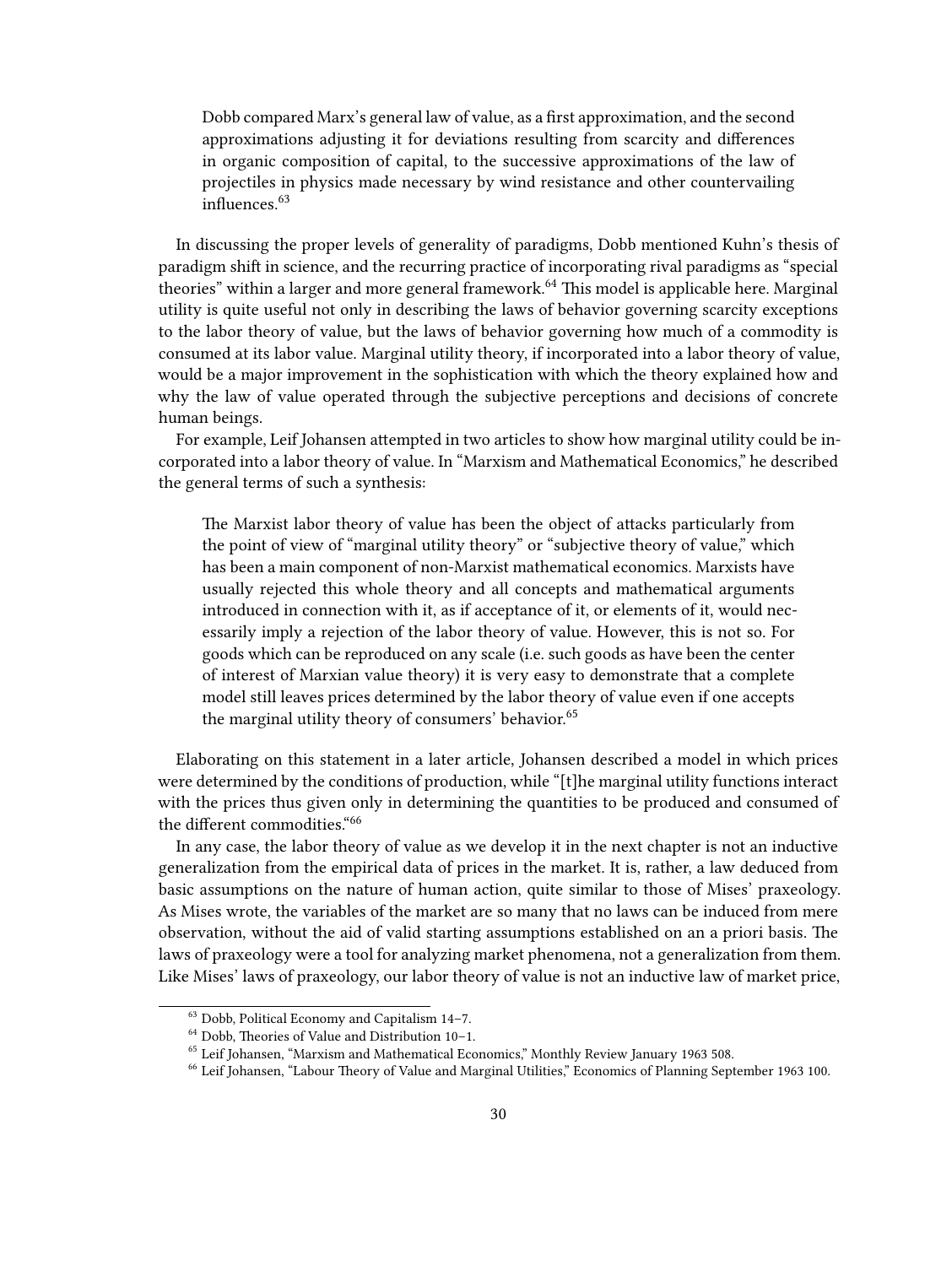but an a priori assumption in terms of which the observed phenomena of the market make better sense. Starting with our assumptions on the subjective mechanism of human behavior, we can understand why equilibrium price will approximate cost. And given this baseline understanding of the primary law of equilibrium price, we can understand why price deviates from the cost principle in cases of scarcity.

If an adequate theory of value requires a high degree of predictive value concerning concrete prices, then both the labor theory and subjective theory fall apart equally. On the other hand, if value theory in the sense of an empirical rule for predicting concrete prices is impossible because the variables are too many, then both theories are likewise on equally untenable ground. But like Mises' subjective theory of value, our version of the labor theory is a set of a priori axioms and the deductions from them, which can be used to more usefully interpret market data after the fact. Böhm-Bawerk's critiques of Ricardo or Marx, based on the failure of experience to bear them out in all cases, are equally applicable to Mises' theory of value.

The Austrians have made a closely related argument: that equilibrium price is an imaginary construct that can never be observed in the real marketplace. But (as we shall see in a later section of this chapter) this radical epistemological skepticism does not bear much looking into, given the Austrian concept of the "Final State." Any criticism of equilibrium price, as a standpoint from which to examine actual market prices at any given time, applies equally to the "final state" or "final equilibrium." As Mises himself wrote,

The specific method of economics is the method of imaginary constructions.

This method is the method of praxeology…

An imaginary construction is a conceptual image of a sequence of events logically evolved from the elements of action employed in its formation. It is a product of deduction, ultimately derived from the fundamental category of action, the act of preferring and setting aside…

The main formula for designing of imaginary constructions is to abstract from the operation of some conditions present in actual action. Then we are in a position to grasp the hypothetical consequences of the absence of these conditions and to conceive the effects of their existence…

The imaginary construction of a pure or unhampered market economy assumes that there is a division of labor and private ownership (control) of the means of production and that consequently there is market exchange of goods and services. It assumes that the operation of the market is not obstructed by institutional factors… The market is free; there is no interference of factors, foreign to the market, with prices, wage rates, and interest rates. Starting from these assumptions economics tries to elucidate the operation of a pure market economy. Only at a later stage… does it turn to the study of the various problems raised by interference with the market on the part of government and other agencies employing coercion and compulsion.<sup>67</sup>

<sup>67</sup> Ludwig von Mises, Human Action (Chicago: Regnery, 1949, 1963, 1966) 236–8.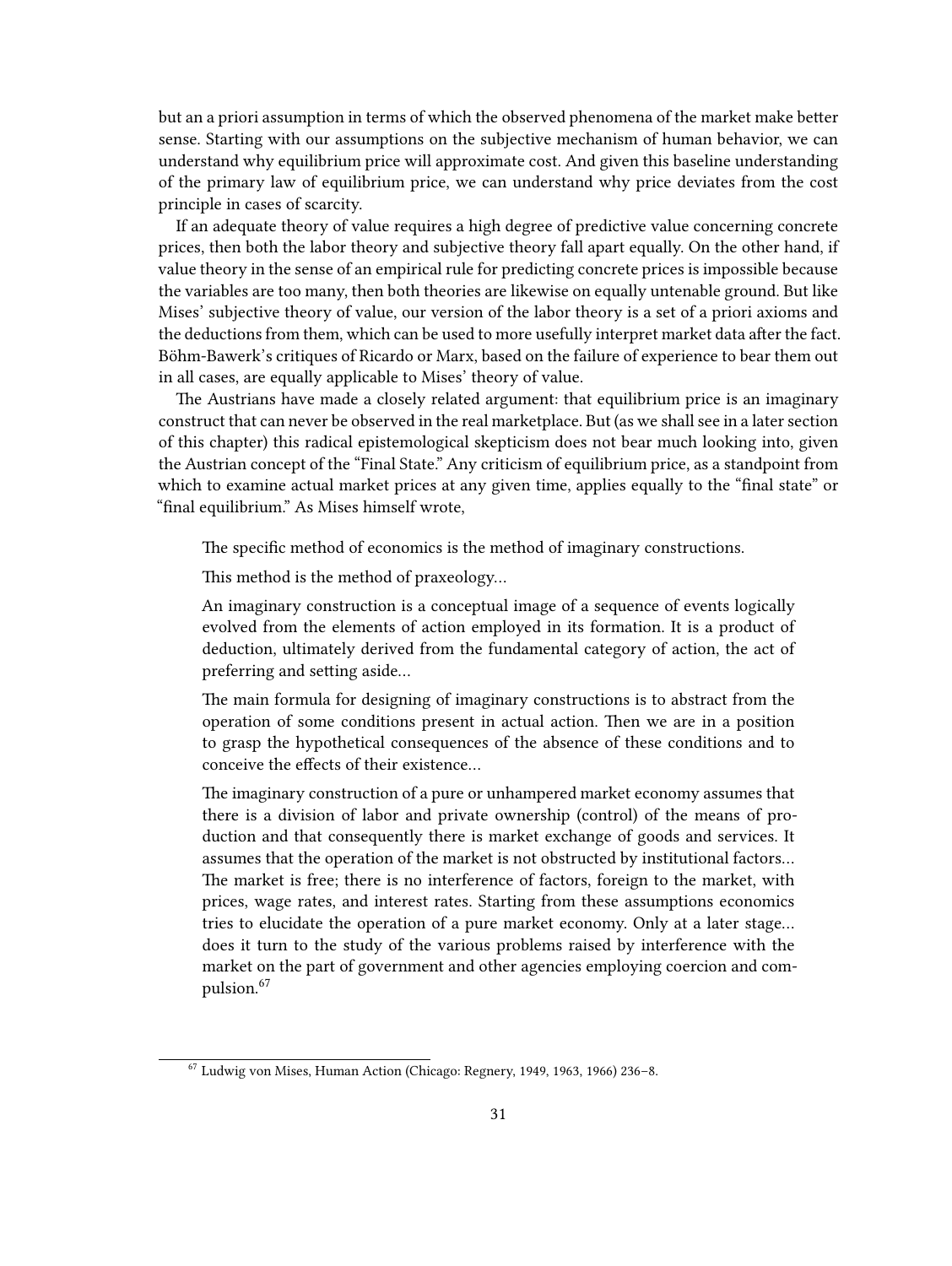Böhm-Bawerk's hypothetical description of a "frictionless" economy, above, can be taken as an early attempt at such an abstract conceptual model. Mises' "final state" was another, a model of the values toward which prices were tending at any time:

The prices of all commodities and services are at any instant moving toward a final state… However, the changing economy never reaches the imaginary final state. New data emerge again and again and divert the trend of prices from the previous goal of their movement toward a different final state…"<sup>68</sup>

Rothbard developed the concept still further as "final equilibrium." Despite his straw-man caricatures and semantic quibbling with Marshall, it closely resembled Marshall's concept of the "long run."

It is to be distinguished from the market equilibrium prices that are set each day by the action of supply and demand. The final equilibrium state is one which the economy is always tending to approach… In actual life, however, the data are always changing, and therefore, before arriving at a final equilibrium point, the economy must shift direction, towards some final equilibrium position.

Hence, the final equilibrium position is always changing, and consequently no one such position is ever reached in practice. But even though it is never reached in practice, it has a very real importance. In the first place, it is like the mechanical rabbit being chased by the dog. It is never reached in practice and it is always changing, but it explains the direction in which the dog is moving.<sup>69</sup>

Ah! So Rothbard's objection to the Marshallian "scissors" was Marshall's claim that "equilibrium price" or the "long run" could be reached in practice! Strangely enough, though, I can't recall ever seeing any such claim by Marshall.

We should be careful, by the way, to distinguish the Austrian concepts of "final state" and final "equilibrium" from that of the "Evenly Rotating Economy." Marshall's "long run," although bearing some resemblance to the "final equilibrium," differed fundamentally from the "Evenly Rotating Economy." The latter was an imaginary construct of a static economy from which all change was abstracted. The "long run," on the other hand, was a goal toward which the economy was tending at any given moment through the subjective valuations of market actors and the fluctuations of the market (much like Adam Smith's "natural price").

#### <span id="page-31-0"></span>**F. The Marshallian Synthesis**

Alfred Marshall, the founder of the so-called neoclassical school, was also the first prominent economist to attempt a reconciliation of Ricardo with the marginalists. Following the Senior-Longfield school, as interpreted by Mill, Marshall treated the "abstinence" of capital (or "waiting") as another form of disutility alongside labor. He thus fused them into a unified subjective theory of "real cost," as the determining factor in supply price. As Mill said, profits were remuneration

 $68$  Ibid. 546–7.

<sup>&</sup>lt;sup>69</sup> Murray Rothbard, Man, Economy, and State: A Treatise on Economic Principles (Auburn University, Alabams: Ludwig von Mises Institute, 1993) 275–6.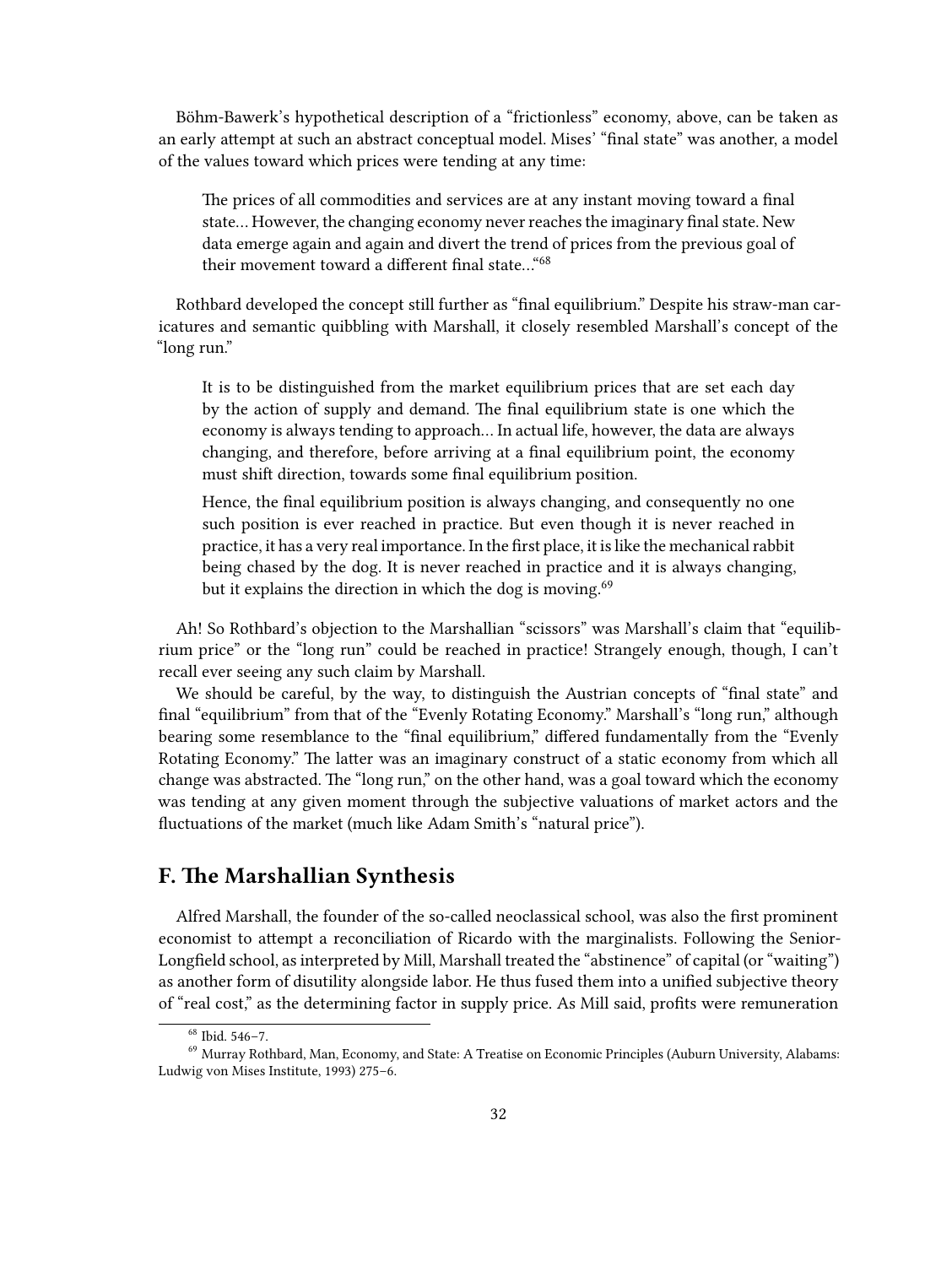for the capitalist's abstinence, in the same sense that wages were the remuneration of labor. This Marshallian synthesis adopted virtually the entire apparatus of marginalism, but was much closer in spirit to the cost of production theories of Ricardo and Mill.<sup>70</sup>

In regard to profit as the "cost" of capital, Marshall cast it in subjective terms: the return necessary to persuade the capitalist to bring his capital to market. "Everyone is aware that no payment would be offered for the use of capital unless some gain were expected from that use…" In contradiction to the surplus value theory of Rodbertus and Marx, Marshall said that exchange value was the result of both "labour and waiting." Marshall distinguished, in much the same terms as Böhm-Bawerk, between gross interest, and net interest as the reward for waiting as such.<sup>71</sup>

Of this notion of profit or interest as a reward for "abstinence" or "waiting" (or "time preference," as the Austrians preferred to put it), we will have much to say in the next two chapters. Suffice it for the present to say that the market value of abstinence, like the Austrian rate of time preference, varies a great deal with such factors as the distribution of property and the legal disabilities imposed on competition in the capital market.

Marshall recast Ricardo's twin factors of price determination, labor and scarcity, as the two blades of his scissors. "We might as reasonably dispute whether it is the upper or the underblade of a pair of scissors that cuts a piece of paper, as whether value is governed by utility or cost of production…"<sup>72</sup>

Marshall believed Ricardo had erred in his overemphasis of the importance of cost or supply price at the expense of demand or utility. Regarding Ricardo's neglect of demand, Marshall wrote that it had recently received increased attention as a result of

the growing belief that harm was done by Ricardo's habit of laying disproportionate stress on the side of cost of production, when analysing the causes that determine exchange value. For although he and his chief followers were aware that the conditions of demand played as important a part as those of supply in determining value, yet they did not express their meaning with sufficient clearness, and they have been misunderstood by all but the most careful readers. $73$ 

As the last phrase suggests, Marshall believed the shortcomings of Ricardian economics were as much the fault of poor interpretation as of the theory itself.

More importantly, Marshall's assertion that demand played "as important a part" as supply was qualified by his understanding of the time factor. For Marshall, the shorter the time period, the more it was possible to treat supply as fixed for the time being; and as a result, the more the blade of scarcity predominated over that of cost. Price was determined, at any given time, by the balance between the demand and supply that actually existed at that moment. As the time factor came into play, and supply could be treated as a dynamic variable, the cost blade gained in ascendancy until, at some hypothetical approach to a "pure" equilibrium price, price approached closer and closer to cost. Marshall concluded that, "as a general rule, the shorter the period which we are considering, the greater must be the share of our attention which is given to the influence

 $^{70}$  Dobb, Theories of Value and Distribution 112-3; Meek, Studies in the Labour Theory of Value 123, 245-6.

 $71$  Alfred Marshall, Principles of Economics: An Introductory Volume. 8<sup>th</sup> ed. (New York: The MacMillan Company, 1948) 580, 587–8.

<sup>72</sup> Ibid. 348.

<sup>73</sup> Ibid. 84.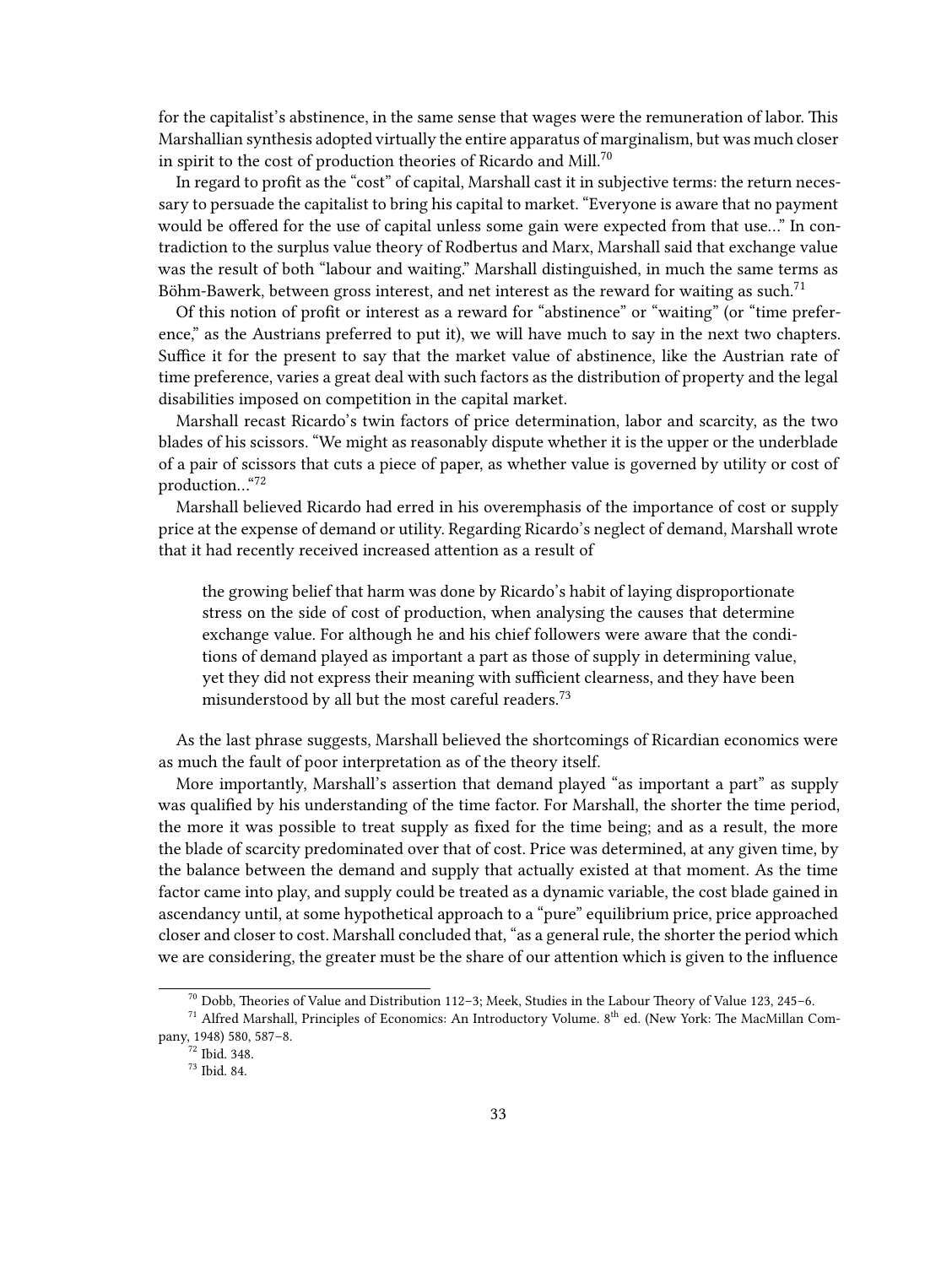of demand on value; and the longer the period, the more important will be the influence of cost of production on value."<sup>74</sup>

In describing the hypothetical equilibrium toward which the market tended, Marshall used language quite similar to that of Mises concerning the value of "imaginary constructions":

Our first step towards studying the influences exerted by the element of time on the relations between the cost of production and value may well be to consider the famous fiction of the "stationary state" in which those influences would be but little felt; and to contrast the results which would be found there with those in the modern world.<sup>75</sup>

And, bearing an uncanny resemblance to Böhm-Bawerk, he wrote that short-term prices "are governed by the relation of demand to stocks actually in the market" at any given time.<sup>76</sup> Existing stocks of goods are all that are available pending the time lapse required for further production, regardless of demand; and excess goods are a "sunken cost," regardless of demand shortfall.

Again, there is no connection between cost of reproduction and price in the cases of food in a beleaguered city, of quinine the supply of which has run short in a feverstricken island, of a picture by Raphael, of a book that nobody cares to read, of an armour-clad ship of obsolete pattern, of fish when the market is glutted, of fish when the market is nearly empty, of a cracked bell, of a dress material that has gone out of fashion, or of a house in a deserted mining village.<sup>77</sup>

Production cost is an influence on price only over time, as supply is adjusted in response to effective demand, and supply and demand approach equilibrium.

But as Marshall pointed out, supply is itself a dependent variable: "the current supply is itself partly due to the action of producers in the past; and this action has been determined on as the result of a comparison of the prices which the expect to get for their goods with the expenses to which they will be put in producing them."<sup>78</sup> The operation of supply and demand always operated, over time, to bring production into line with effective demand at the cost of production, and thus to equate price with production cost. Demand price was always signaling producers to reduce or increase production, until demand price equaled supply price.

The problem with this simple model, Marshall went on, was that demand and supply schedules were subject to change, so the equilibrium point toward which the market tended was itself in motion.

But in real life such oscillations are seldom as rhythmical as those of a stone hanging freely from a string; the comparison would be more exact if the string were supposed to hang in the troubled waters of a mill-race, whose stream was at one time allowed to flow freely, and at another partially cut off… For indeed the demand and supply schedules do not in practice remain unchanged for a long time together, but are

 $74$  Ibid. 349.

<sup>75</sup> Ibid. 366. <sup>76</sup> Ibid. 372.

<sup>77</sup> Ibid. 402. <sup>78</sup> Ibid. 372.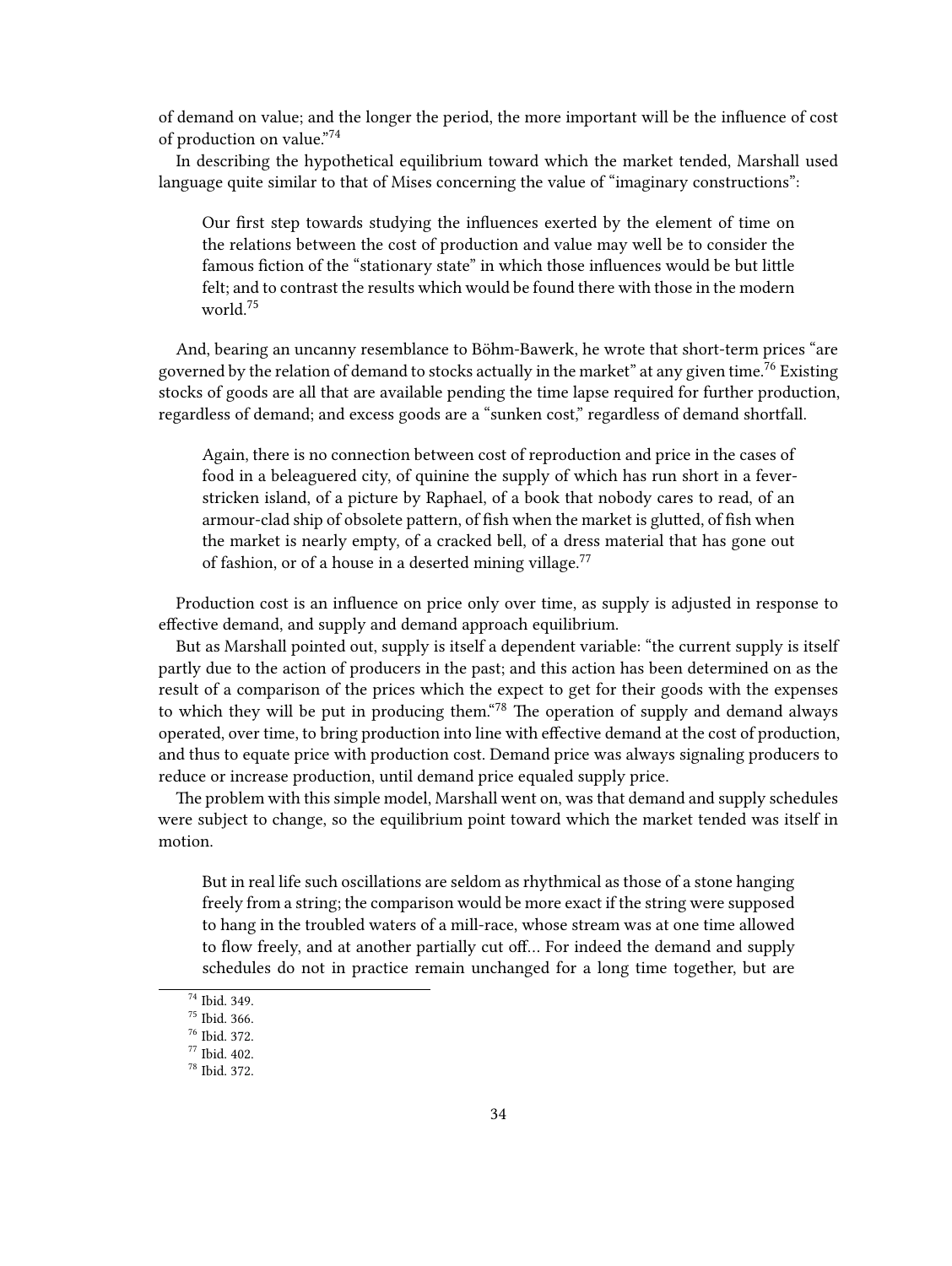constantly being changed, and every change in them alters the equilibrium amount and the equilibrium price, and thus gives new positions to the centres about which the amount and the price tend to oscillate.

These considerations point to the great importance of the element of time in relation to demand and supply…<sup>79</sup>

But regardless of such complicating factors, it was nevertheless true at any given time that market price was tending toward an equilibrium point at which the producer was just compensated for bringing his goods to market.

There is a constant tendency towards a position of normal equilibrium, in which the supply of each of these agents [i.e., factors of production] will stand in such a relation to the demand for its services, as to give to those who have provided the supply a sufficient reward for their efforts and sacrifices. If the economic conditions of the country remained stationary sufficiently long, this tendency would realize itself in such an adjustment of supply to demand, that both machines and human beings would earn generally an amount that corresponded fairly with their cost of rearing and training… As it is, the economic conditions of the country are constantly changing, and the point of adjustment of normal demand and supply in relation to labour is constantly being shifted.<sup>80</sup>

If Ricardo had overstated his case in one direction, Marshall believed the fathers of the marginal revolution had overstated theirs even further in the opposite direction. Marshall held "that the foundations of the theory as they were left by Ricardo remain intact; that much has been added to them, and that very much has been built upon them, but that little has been taken from them. <sup>"81</sup>

As for Jevons, not only did he overstate his own doctrine, but it depended on a studious misreading of Ricardo and Mill.

There are few writers of modern times who have approached as near to the brilliant originality of Ricardo as Jevons has done. But he appears to have judged both Ricardo and Mill harshly, and to have attributed to them doctrines narrower and less scientific than those which they really held. And his desire to emphasize an aspect of value to which they had given insufficient prominence, was probably in some measure accountable for his saying, "Repeated reflection and inquiry have led me to the somewhat novel opinion that value depends entirely upon utility"… This statement seems to be no less one-sided and fragmentary, and much more misleading, than that into which Ricardo often glided with careless brevity, as to the dependence of value on cost of production; but which he never regarded as more than a part of a larger doctrine, the rest of which he had tried to explain.

Jevons continues: —"we have only to trace out carefully the natural laws of variation of utility as depending upon the quantity of commodity in our possession, in order to arrive at a satisfactory theory of exchange of which the ordinary laws of supply and

<sup>79</sup> Ibid. 346–7.

<sup>80</sup> Ibid. 577.

<sup>81</sup> Ibid. 503.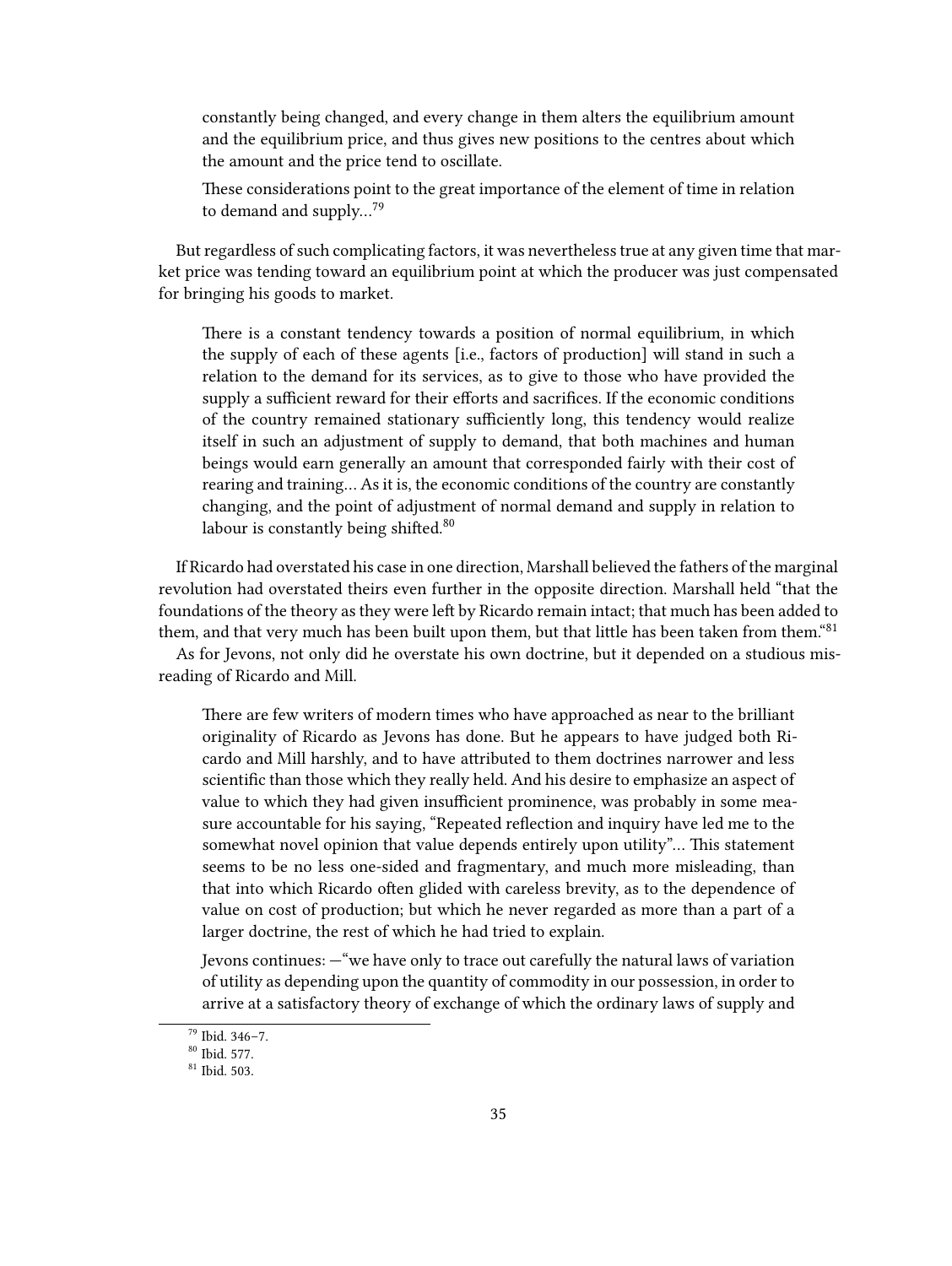demand are a necessary consequence… Labour is found often to determine value, but only in an indirect manner by varying the degree of utility of the commodity through an increase or limitation of the supply." As we shall presently see, the latter of these two statements had been made before in almost the same form, loose and inaccurate as it is, by Ricardo and Mill; but they would not have accepted the former statement. For while they regarded the natural laws of variation of utility as too obvious to require detailed explanation, and while they admitted that cost of production could have no effect upon exchange value if it could have none upon the amount which producers brought forward for sale; their doctrines imply that what is true of supply, is true mutatis mutandis of demand, and that the utility of a commodity could have no effect upon its exchange value if it could have none on the amount which purchasers took off the market...<sup>82</sup>

Regarding Jevons' seemingly absolutist statement of the determination of price by utility, Marshall pointed out that "the exchange value of a thing is the same all over a market; but the final degrees of utility to which it corresponds are not equal at any two parts." A trading body "gives up things which represent equal purchasing power to all its members, but very different utilities."<sup>83</sup> Marshall had made the same point earlier in the book, using the illustration of a carriage ride: although the marginal utility of a carriage ride may be much greater for a poor than for a rich man; yet the price, in either case, is two pence. $84$ 

It is true that Jevons was himself aware of this; and that his account can be made consistent with the facts of life by a series of interpretations, which in effect substitute "demand-price" and "supply-price" for "utility" and "disutility": but, when so amended, they lose much of their aggressive force against the older doctrines, and if both are to be held severely to a strictly literal interpretation, then the older method of speaking, though not perfectly accurate, appears to be nearer the truth than that which Jevons and some of his followers have endeavoured to substitute for it.<sup>85</sup>

In defense of the sophistication of Ricardo's doctrine, as he understood it, Marshall pointed out the statement in Ricardo's letter to Malthus: "it is supply which regulates value, and supply is itself controlled by comparative cost of production." And in his next letter, "I do not dispute either the influence of demand on the price of corn or on the price of all other things: but supply follows close at its heels and soon takes the power of regulating price in his own hands, and in regulating it he is determined by cost of production." He quoted Mill, likewise, to the effect that "the law of demand and supply… is controlled but not set aside by the law of cost of production, since cost of production would have no effect on value if it could have none on supply." Thus, the "revolutionary" doctrine of Jevons, that the influence of cost of production made itself felt through the laws of supply and demand, was part of the doctrine of Ricardo and Mill.<sup>86</sup>

Summing up the conflict between Jevons and the classical political economists, Marshall criticized the former for neglecting the time element to the same degree as had Ricardo: "For they

<sup>82</sup> Ibid. 817.

<sup>83</sup> Ibid. 818.

<sup>84</sup> Ibid. 95.

<sup>85</sup> Ibid. 818.

<sup>86</sup> Ibid. 819.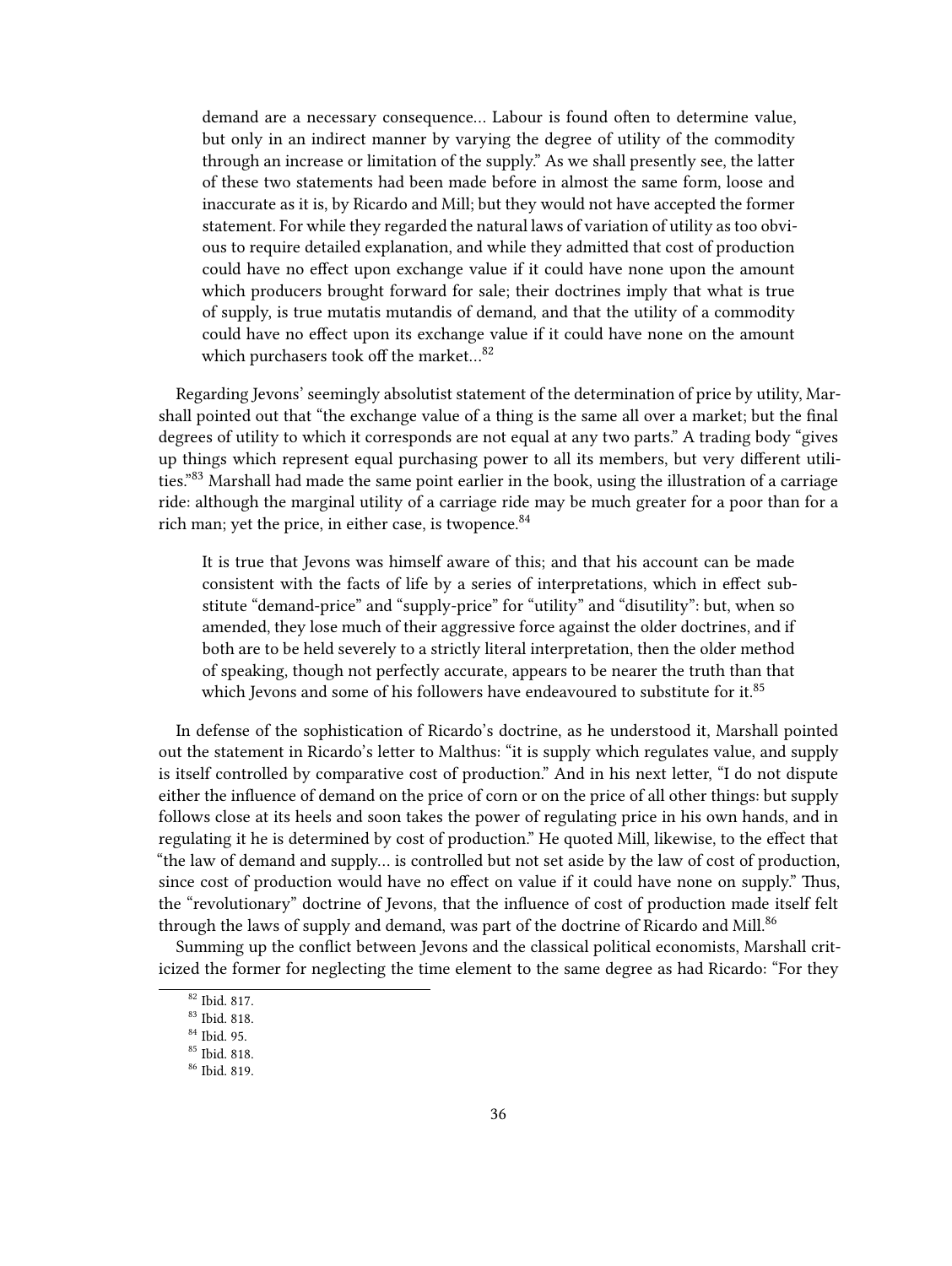attempt to disprove doctrines as to the ultimate tendencies… of the relations between cost of production and value, by means of arguments based on the causes of temporary changes, and short-period fluctuations of value."<sup>87</sup>

As we shall see in the section below, Jevons' overemphasis of the short-term, and his treatment of existing stocks of supply as a static factor at any given time, was almost exactly mirrored by the later Austrians in their criticism of the cost principle.

## **G. Rothbard versus the Marshallian Synthesis\*\***

Murray Rothbard rejected, in the strongest terms, this Marshallian attempt at a synthesis of marginalist innovations with the legacy of Ricardo. And with it, he rejected Marshall's attempted synthesis of labor and waiting as elements of "real cost." To understand why, we must start with Rothbard's distinction between the judging of actions ex ante and ex post. In judging ex ante, an actor determines which future course of action is most likely to maximize his utility. Judgment ex post, in contrast, is an assessment of the results of past action. Rothbard denied that "sunken costs" could confer value. "…cost incurred in the past cannot confer any value… now."<sup>88</sup> "It is evident… that once the product has been made, 'cost' has no influence on the price of the product. Past costs, being ephemeral, are irrelevant to present determination of prices…"<sup>89</sup>

Against the doctrine of classical political economy that "costs determine price," which was "supposed to be the law of price determination 'in the long run,'" he argued that "the truth is precisely the reverse":

The price of the final product is determined by the valuations and demands of the consumers, and this price determines what the cost will be. Factor payments are the result of sales to consumers and do not determine the latter in advance. Costs of production, then, are at the mercy of final price, and not the other way around...<sup>90</sup>

A revolutionary doctrine, indeed! Only, on closer inspection, it does not seem so revolutionary after all. And the Marshall and Ricardo to whom Rothbard opposed himself so dramatically, turn out to be gross caricatures. Their statement of the cost principle was nothing so crudely metaphysical as "the price of the final product is determined by 'costs of production…'"<sup>91</sup> (Rothbard was, if anything, more charitable than Böhm-Bawerk, who felt compelled to deny that there was power "in any element of production to infuse value immediately or necessarily into its product."92)

Admittedly, too, Rothbard made a half-hearted attempt at fairness, in giving a slightly less cartoonish description of the Marshallian "scissors":

Marshall tried to rehabilitate the cost-of-production theory of the classicists by conceding that, in the "short-run," in the immediate market place, consumers' demand

 $\overline{\begin{array}{c} 87 \end{array}}$  Ibid. 821.

<sup>88</sup> Rothbard, Man, Economy, and State 239.

<sup>89</sup> Ibid. 292.

 $90$  Ibid. 302–3.

<sup>&</sup>lt;sup>91</sup> Ibid. 304.

<sup>&</sup>lt;sup>92</sup> Böhm-Bawerk, Capital and Interest 140.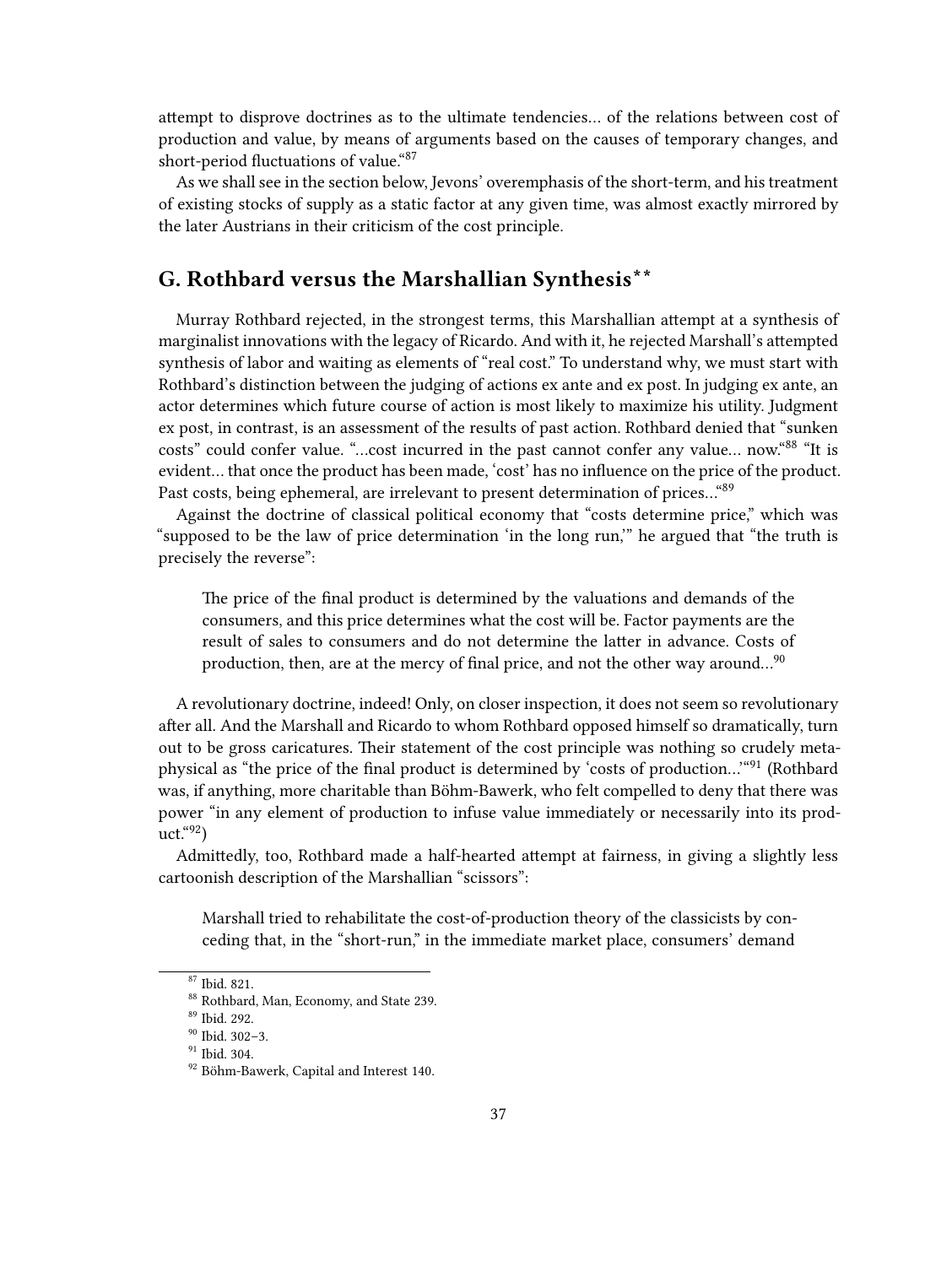rules price. But in the long run, among the important reproducible goods, cost of production is determining. According to Marshall, both utility and money costs determine price, like blades of a scissors, but one blade is more important in the short run, and another in the long run…

But he immediately proceeded to tear Marshall's doctrine apart—or rather a caricature of it. In this straw-man version of Marshall, a modern counterpart of the scholastic realists of the Middle Ages, the "long run" was a phenomenon with concrete existence.

Marshall's analysis suffers from a grave methodological defect—indeed, from an almost hopeless methodological confusion as regards the "short run" and the "long run." He considers the "long run" as actually existing, as being the permanent, persistent, observable element beneath the fitful, basically unimportant flux of market value…

Marshall's conception of the long run is completely fallacious, and this eliminates the whole groundwork of his theoretical structure. The long run, by its very nature, never does and never can exist…

To analyze the determining forces in a world of change, [the economist] must construct hypothetically a world of non-change [i.e., the Evenly Rotating Economy]. This is far different from… saying that the long run exists or that it is somehow more permanently or more persistently existent than the actual market data… The fact that costs equal prices in the "long run" does not mean that costs will actually equal prices, but that the tendency exists, a tendency that is continually being disrupted in reality by the very fitful changes in market data that Marshall points out.<sup>93</sup>

(We have already seen, by the way, that Marshall's long-run is not equivalent to the Austrians' hypothetical world of non-change, or ERE, but rather to the Austrian "final equilibrium" toward which the economy tends, but never approaches).

Compare Rothbard's version of Marshall to what Marshall himself said, as we have already quoted him above:

But in real life such oscillations are seldom as rhythmical as those of a stone hanging freely from a string; the comparison would be more exact if the string were supposed to hang in the troubled waters of a mill-race, whose stream was at one time allowed to flow freely, and at another partially cut off… For indeed the demand and supply schedules do not in practice remain unchanged for a long time together, but are constantly being changed, and every change in them alters the equilibrium amount and the equilibrium price, and thus gives new positions to the centres about which the amount and the price tend to oscillate.<sup>94</sup>

There is a constant tendency towards a position of normal equilibrium, in which the supply of each of these agents [i.e., factors of production] will stand in such a relation to the demand for its services, as to give to those who have provided the supply a sufficient reward for their efforts

<sup>&</sup>lt;sup>93</sup> Rothbard, Man, Economy, and State 305.

<sup>94</sup> Marshall, Principles of Economics 346–7.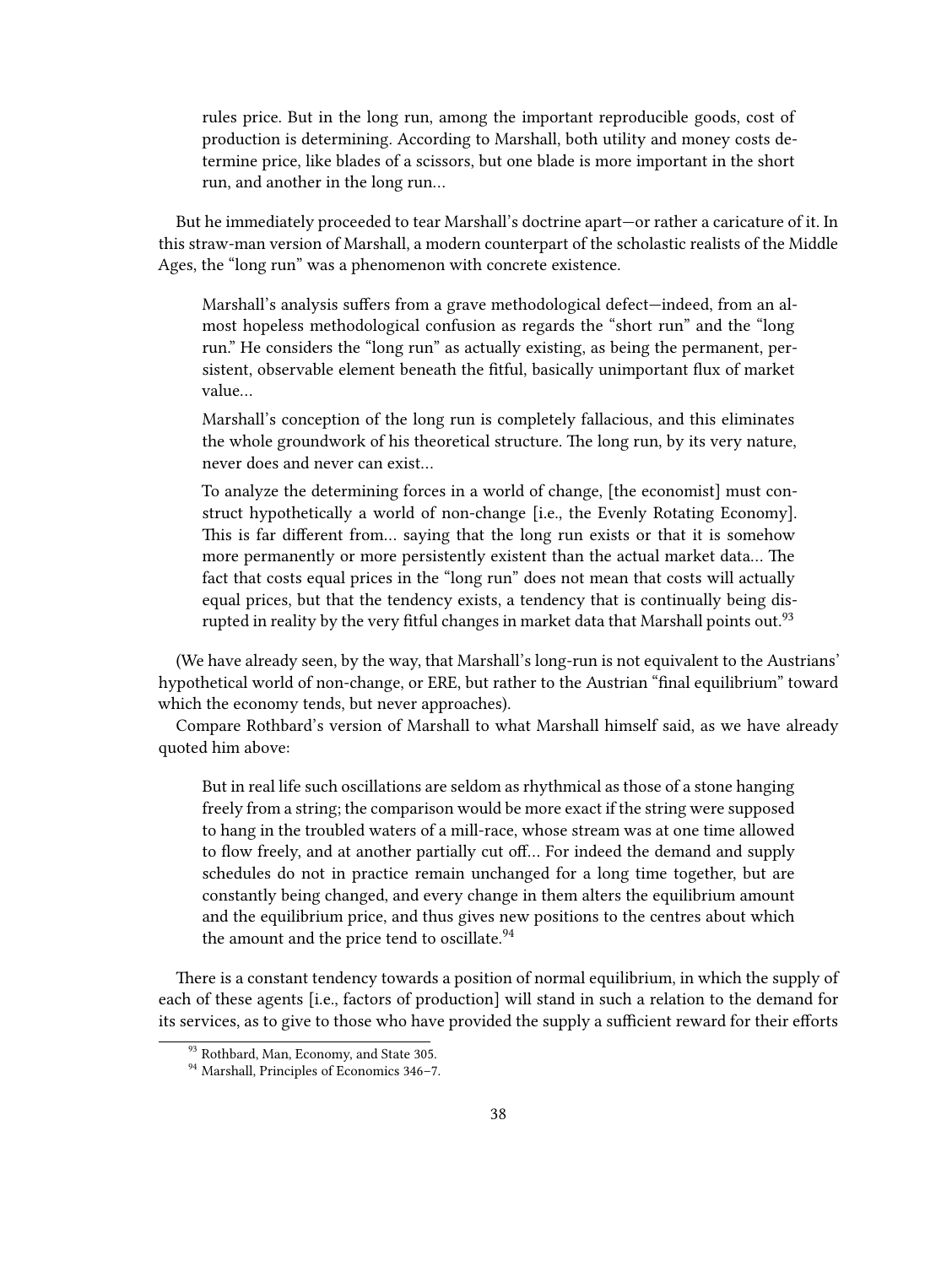and sacrifices. If the economic conditions of the country remained stationary sufficiently long, this tendency would realize itself in such an adjustment of supply to demand, that both machines and human beings would earn generally an amount that corresponded fairly with their cost of rearing and training… As it is, the economic conditions of the country are constantly changing, and the point of adjustment of normal demand and supply in relation to labour is constantly being shifted.<sup>95</sup>

More important than the deviation of most prices from their normal value, at any given time, is the fact that they will tend toward this value over time if not impeded by monopolistic privilege. As Schumpeter wrote, although there may always be a positive average rate of profit, "[i]t is sufficient that… the profit of every individual plant is incessantly threatened by actual or potential competition from new commodities or methods of production which sooner or later will turn it into a loss." The price trajectory of any particular capital or consumer good, under the influence of competition, will be toward cost: "for no individual assemblage of capital goods remains a source of surplus gains forever…"<sup>96</sup> Or in the words of Tucker, "competition [is] the great leveler of prices to the labor cost of production."<sup>97</sup>

Setting aside Rothbard's caricature of Marshall's views (i.e., his supposed view of the longrun as actually existing in some real sense, as a static model like the Evenly Rotating Economy), we find that Marshall actually said something quite like what Rothbard said: the price of reproducible goods tends toward the cost of production. Equilibrium price and the "long run," like the Austrian "final equilibrium," are not viewed in conceptual realist terms as actually existing things. Rather, they are theoretical constructs for making real world phenomena more comprehensible. The Austrian pose of radical skepticism, when it is ideologically convenient, effectively deprives economists of the ability to make useful generalizations about observed regularities in the phenomena of the real world.

The problem with Rothbard's critique of Marshall is that it could be applied with almost as much justice to Rothbard himself. For example, Rothbard admitted that cost of production could have an indirect effect on price, through its effect on supply. In his discussion of the distinction between ex ante and ex post judgements, from which we quoted above, he also proclaimed it "clear that [the actor's] ex post judgments are mainly useful to him in the weighing of his ex ante considerations for future action."<sup>98</sup> And directly after his statement quoted above that "'cost' has no influence on the price of the product," he went on at greater length:

That costs do have an influence in production is not denied by anyone. However, the influence is not directly on the price, but on the amount that will be produced or, more specifically, on the degree to which factors will be used… The height of costs on individual value scales, then, is one of the determinants of the quantity, the stock, that will be produced. This stock, of course, later plays a role in the determination of market price. This, however, is a far cry from stating that cost either determines, or is co-ordinate with utility in determining, price.<sup>99</sup>

<sup>95</sup> Ibid. 577.

<sup>96</sup> Joseph Schumpeter, Ten Great Economists From Marx to Keynes (New York: Oxford University Press, 1965) 40–1.

 $^{97}$  Benjamin Tucker, "Does Competition Mean War?" Liberty August 4, 1888, in Tucker, Instead of a Book 405.

<sup>98</sup> Rothbard, Man, Economy, and State 239.

<sup>99</sup> Ibid. 292.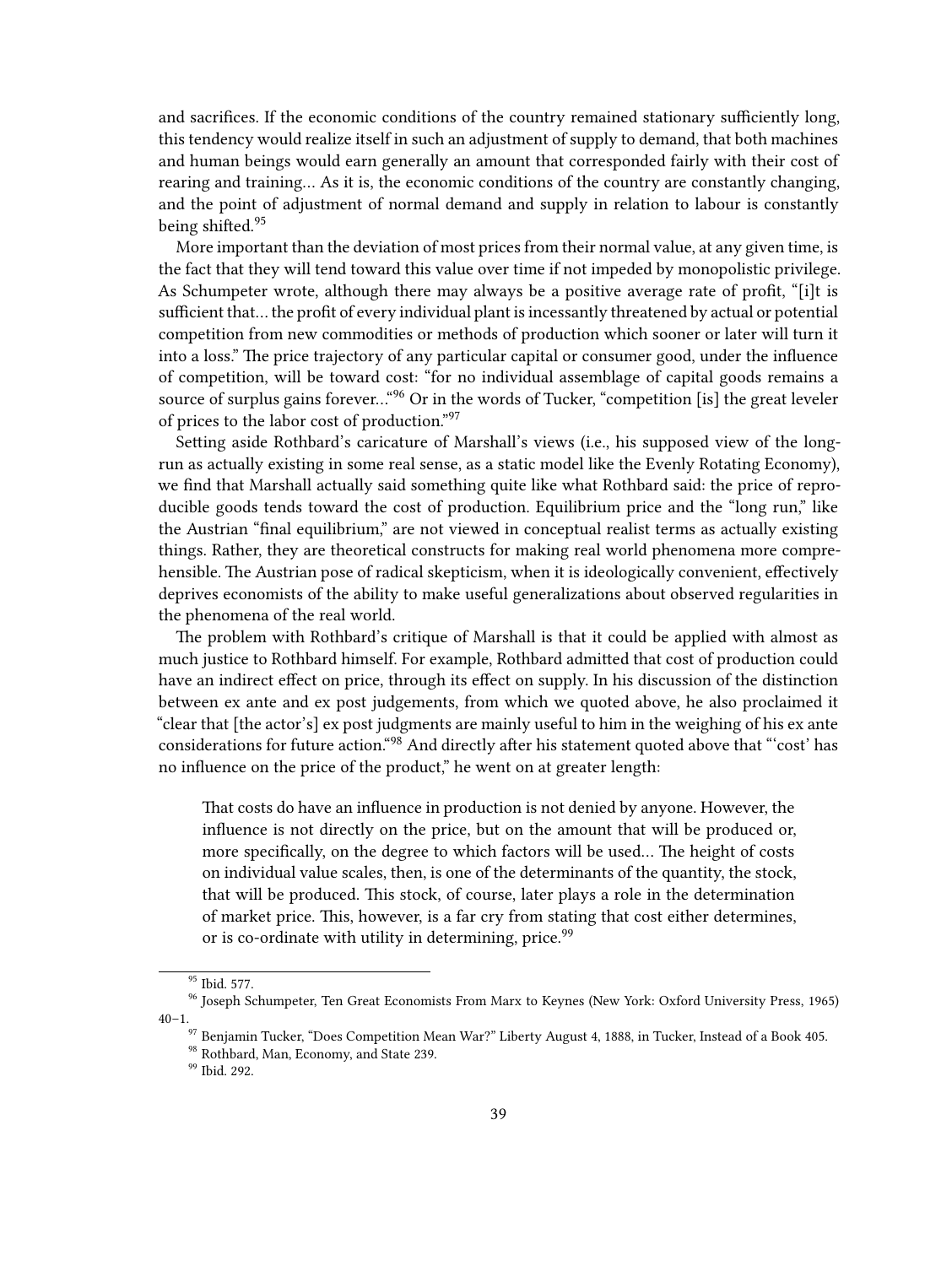But this is almost exactly how Marshall himself explained the action of the cost principle, at length, in his discussion of Jevons' critique of Ricardo, in Appendix I of Principles of Economics. Indeed, one can find many passages in the Principles of Economics in which Marshall describes the action of cost on price through supply, in language almost identical to that of Rothbard above. Marshall did not claim that the price of a specific present good was mystically "determined" by its past cost of production. He argued, rather, that prices over time tended toward the cost of production through the decisions of producers as to whether market prices justified future production.

And the Austrians attached some very compromising qualifications to their bald statements that utility determined value, and that final price determined the cost of production. Böhm-Bawerk, in Positive Theory, wrote that value was determined by "the importance of that concrete want… which is least urgent among the wants that are met from the available stocks of similar goods. [emphasis added]"<sup>100</sup> Rothbard wrote that "[t]he price of a good is determined by its total stock in existence and the demand schedule for it on the market. [emphasis added]<sup>"101</sup> Likewise: "In the real world of immediate market prices, …it is obvious to all that price is solely determined by valuations of stock—by 'utilities'—and not at all by money cost… [M]ost economists recognize that in the real world (the so-called 'short-run') costs cannot determine price… [emphasis added]<sup>"102</sup> This sounds awfully similar, in practice, to Marshall's understanding of the predominance of the "utility" blade of the scissors in the "short run." The difference, as we saw above, was that Rothbard denounced the very idea of the "long run" as utterly meaningless.

Rothbard's qualifications of the utility principle suggest a weakness of the subjective theory of value which we have recurrently pointed to in the sections above: it can be taken literally only to the extent that we ignore the dynamic aspect of supply, and treat the balance between demand and existing stocks of supplies at any point as given, without regard to the time factor.

This is true both of the Austrians' utility theory of value of consumer goods, which assumes fixed stocks at the point of exchange, and of their imputation theory of factor prices, which likewise assumes a fixed stock of higher-order goods. As Dobb criticized the latter,

If the situation is handled in terms of concrete capital-goods (dispensing with the genus of "capital" as a supposedly scarce factor), then if these goods are reproducible there should be no reason for any positive rate of profit at all in strictly static conditions. If all inputs other than labour are produced inputs, whence the specific "scarcity" from which profit is supposed to arise? If assumptions of full static equilibrium are consistently adhered to, then production in the capital-goods sector of the economy will tend to be enlarged until the output of goods is eventually adapted to the need for them… With the supply of them fully adapted to the demand for them for purposes of current replacement, there will no longer be any ground for their prices to be above the (prime) cost of their own current replacement (or depreciation).<sup>103</sup>

<sup>100</sup> Böhm-Bawerk, Positive Theory of Capital 148.

<sup>&</sup>lt;sup>101</sup> Murray Rothbard, Power and Market: Government and the Economy (Kansas City: Sheed Andrews and Mcmeel, Inc., 1970, 1977) 88–9.

<sup>&</sup>lt;sup>102</sup> Rothbard, Man, Economy, and State 303.

<sup>103</sup> Dobb, Theories of Value and Distribution 205–6.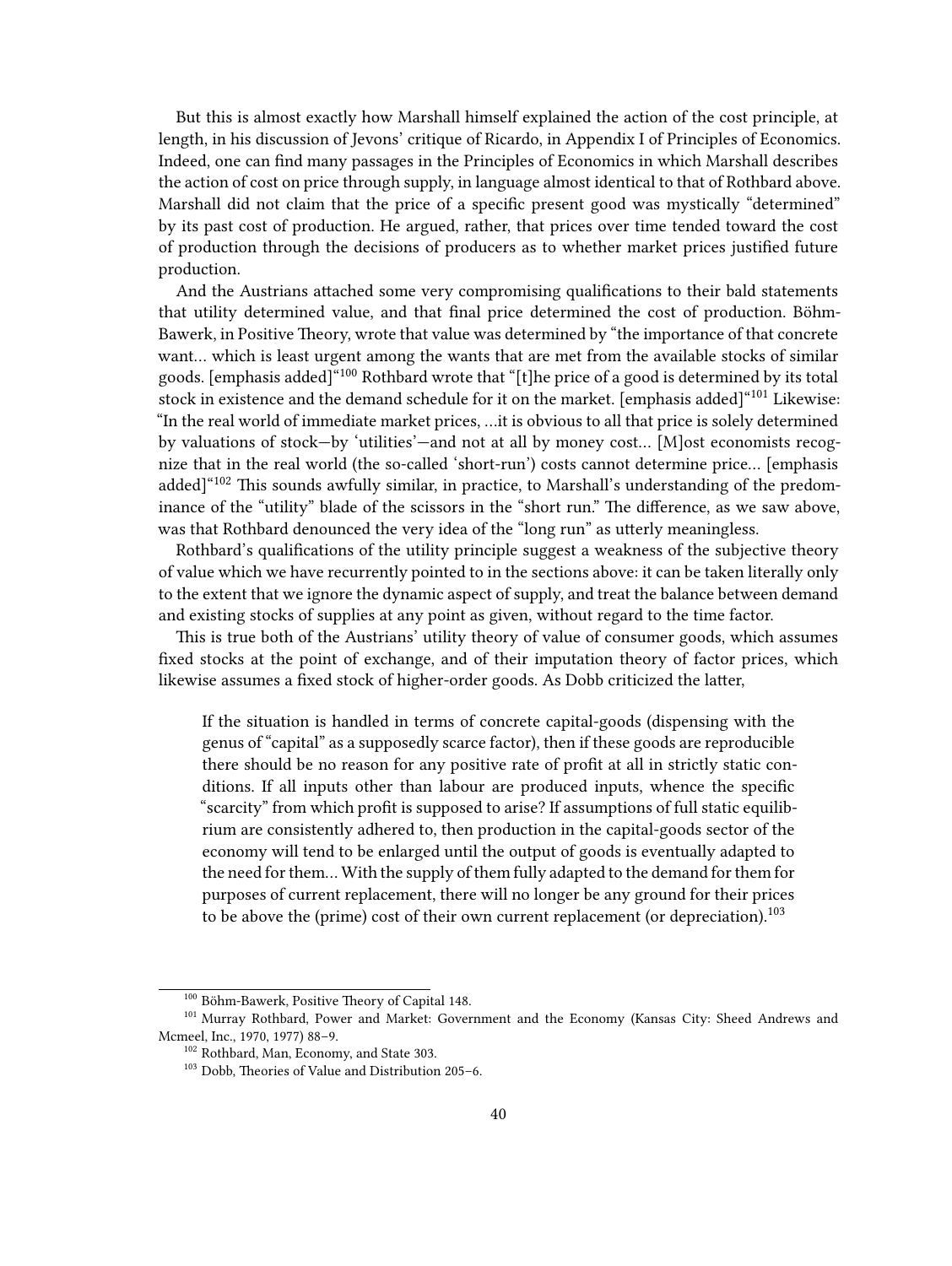Dobb also wrote of the Austrian "assumption of given supplies of various factors, with consequential demand-determination of all prices..."<sup>104</sup> Later in the same work, Dobb remarked on the artificiality of value theories based entirely on the short-term balance of supply and demand:

…in order to make such statements, a number of things have to be taken as given (as—to take the extreme case—in all statements about Marshallian "short-period", or quasi-short-period, situations): data that are dependent variables at another, and "deeper", level of analysis…

One way of illustrating what is meant when one speaks of contexts in which demanddetermined exchange-relations are applicable may be the following. One could suppose that all productive inputs were natural objects available at any given date in given nature-determined amounts [e.g., Marshall's meteoric stones]… But then, of course, the process of production as ordinarily viewed… would be non-existent…

To the extent, per contra, that human activity is assigned a major role in the production process and reproducible inputs… replace scarce natural objects, the essentials of the economic problem become different…

But if a formal mode of determination in terms of scarcity-relations… can be constructed, and can convey some information, in a situation of naturally-determined means or inputs, why should it not be able to do so in analogous situations where any set of n means or inputs, although not dependent on natural limitations, are necessarily determined as to their supplies in some other way? …Indeed, this is quite possible; but… subject to the restrictive condition that the set of n means or inputs is already given as datum. The restriction is a large one. It excludes from consideration all situations in which these supplies are likely to change (i.e. to change as a "feedback" effect of their prices), and analysis thus restricted can make no pronouncement as to why and how these changes occur or as to their effects—for which reason we spoke of the situations to which such a theory can apply as "quasi-short-period situations".<sup>105</sup>

In Political Economy and Capitalism, Dobb wrote in similar terms of the Austrian assumption that, "in any given set of conditions, the supply of such ultimate productive factors was fixed."<sup>106</sup> He qualified this in a footnote by adding, "Strictly speaking, the Austrians did not assume, or need to assume, that the supply of basic factors of production was unchangeable: merely that the quantity of them was determined by conditions external to the market, and hence could be treated as independent.<sup>"107</sup> Nevertheless, the practical effect was that, "[b]eing limited by an unalterable (for the moment) scarcity, these factors, like any commodity, would acquire a price equal to the marginal service which they could render in production: these prices formed the constituent elements of cost."<sup>108</sup> This required deliberately abstracting the "theory of value" of factors of production from cost, or any "characteristics affecting the supply."<sup>109</sup>

 $\overline{\frac{104}{104}}$  Ibid. 114.

<sup>105</sup> Ibid. 179–82.

<sup>106</sup> Dobb, Political Economy and Capitalism 160.

<sup>107</sup> Ibid. 160n.

 $^{108}$  Ibid. 160.

<sup>109</sup> Ibid. 140.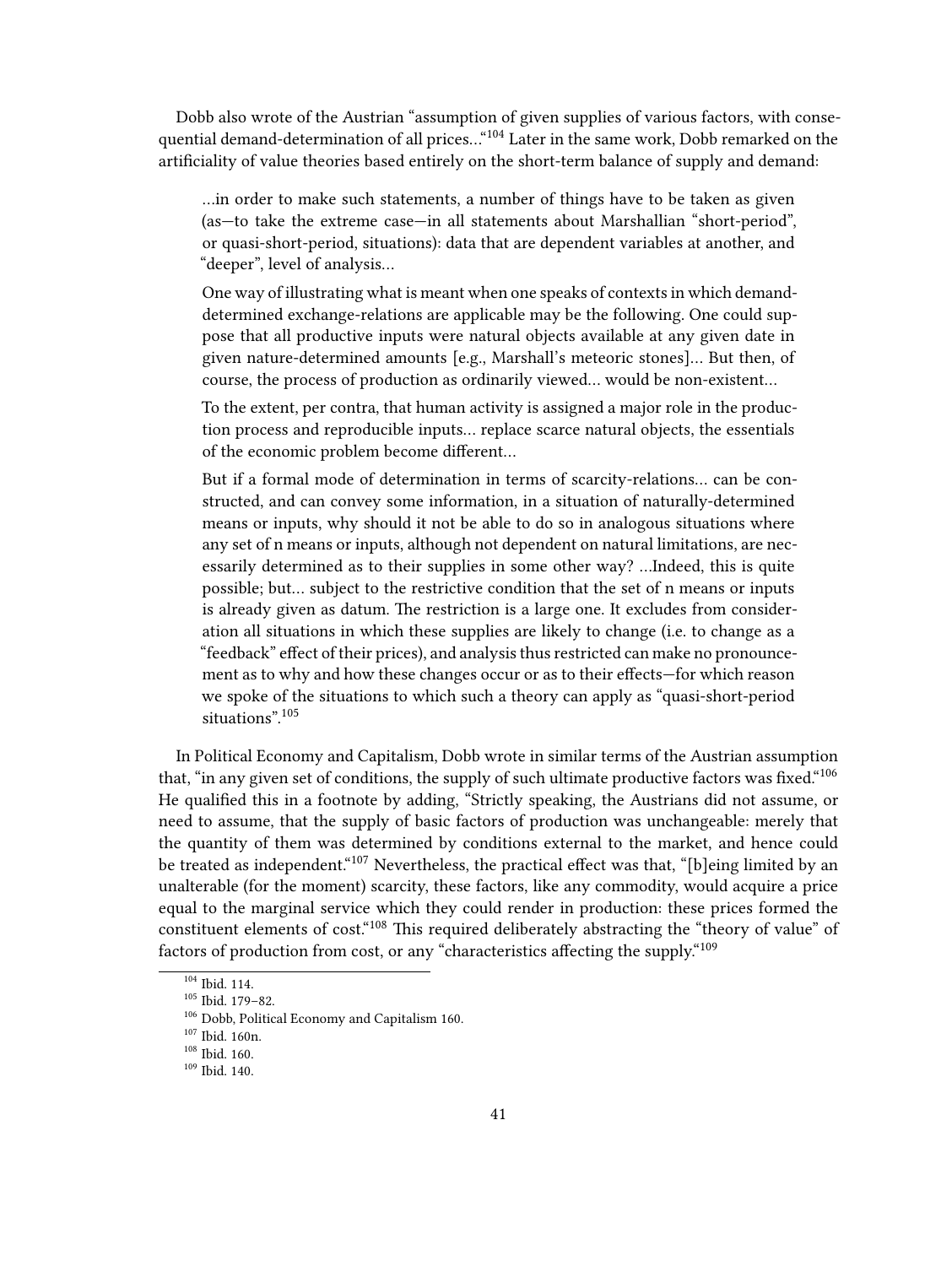In addition, the Austrian theory of factor pricing is, in a sense, an elaborate exercise in questionbegging. Saying that factors are priced according to their marginal productivity is just another way of saying the price is based on capitalizing expected profit and rent. But the latter quantities, and their natural level in a free market, are precisely the points at issue between the mutualist and Austrian versions of free market theory.

As James Buchanan characterized it, the subjective theory was an attempt to apply the classical theory of value for goods in fixed supply to all goods, both reproducible and not.

The development of a general theory of exchange value became a primary concern. Classical analysis was rejected because it contained two separate models, one for reproducible goods, another for goods in fixed supply. The solution was to claim generality for the simple model of exchange value that the classical writers had reserved for the second category. Exchange value is, in all cases, said the marginal utility theorists, determined by marginal utility, by demand. At the point of market exchange, all supplies are fixed. Hence, relative values or prices are set exclusively by relative marginal utilities. $110$ 

Marshall believed, by the way, that production cost influenced demand, even in the short run, through buyers' expectations of future changes in price as output increased. For a similar case of the effect of expectations on demand-price, we need go no further than electronic goods. How many people have postponed the purchase of a DVD player in the expectation that they would be produced more cheaply in a year or two?

For the Austrians, by definition, "value" was identical to market price at any given time. "Future price" was indeed subject to change, through producers' reactions to present price; but to go so far as to introduce "equilibrium price" as a useful concept, or to claim a relation between equilibrium price and cost of production, was a no-no. Theoretical constructs are well and good—but only for Austrians.

The Austrian doctrine that utility determines price, if taken literally, is utter nonsense. The doctrine is true only with the qualifications that they, parenthetically, provided: that value is determined without regard to the long run, but only by the existing stocks of supplies in relation to market demand at any given time. And these qualifications, taken with Rothbard's admission that cost of production indirectly affected price through its effects on supply, bring the substance of Rothbard's theory quite close to that of Marshall.

Rothbard's caricature of Marshall closely parallels the straw-man version of classical political economy which Jevons congratulated himself on destroying over a century ago. And Marshall's analysis of the Jevonian critique of Ricardo, which we saw above, could be turned against Rothbard to great effect: if we consider Marshall's actual doctrine, rather than Rothbard's crude parody of it, it is apparent that the two are much closer in substance than Rothbard would admit; but if we are to take the doctrines of either Marshall or Rothbard as lampooned by their enemies—as the bare assertion either that cost "determines" price, or that utility "determines" price—the truth is much closer to the former than to the latter assertion.

<sup>110</sup> James Buchanan, Cost and Choice: An Inquiry in Economic Theory, vol. 6 Collected Works (Indianapolis: Liberty Fund, 1999) 9.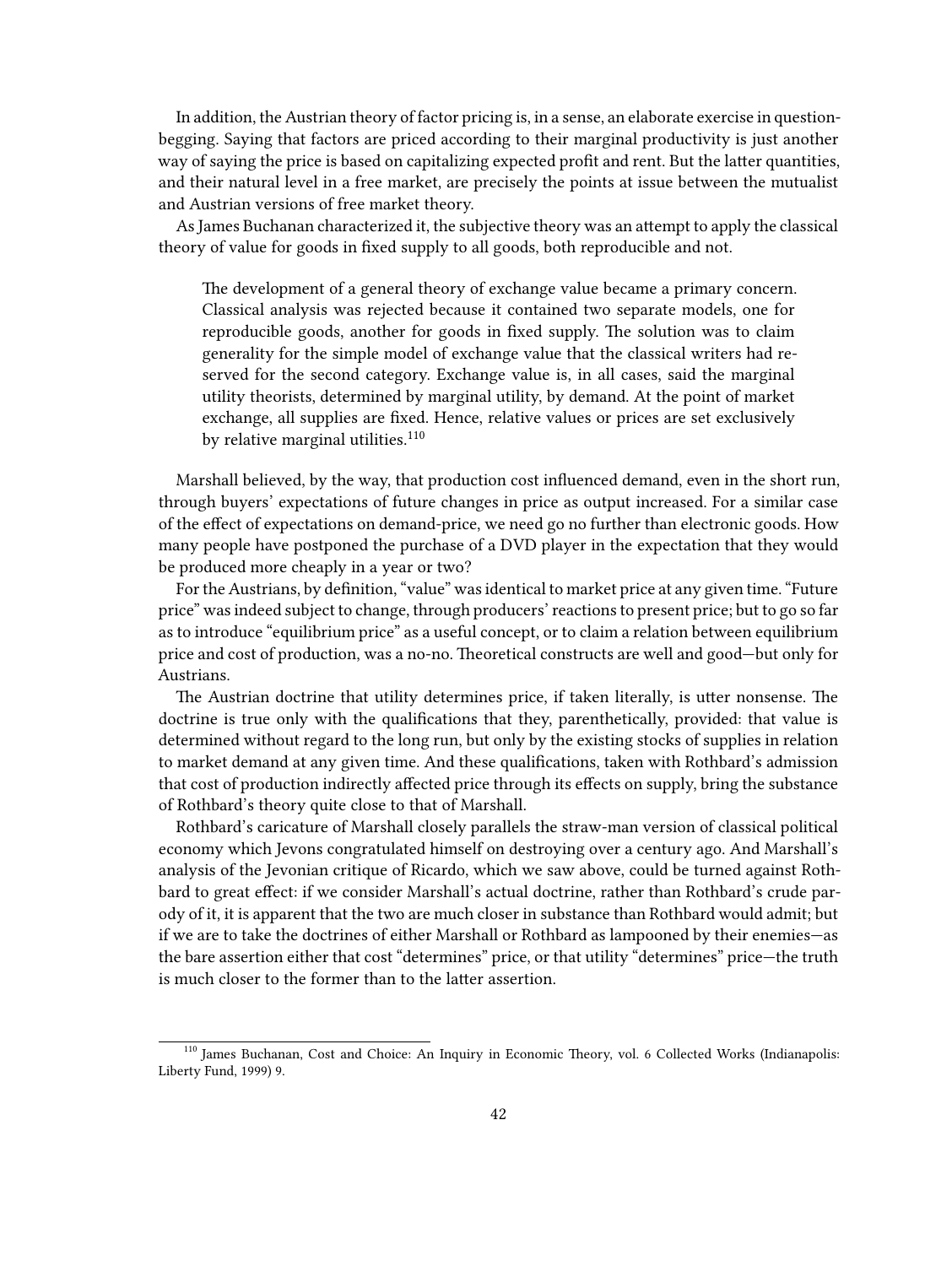## **Chapter Two: A Subjective Recasting of the Labor Theory**

Eugen von Böhm-Bawerk's critique of the labor theory of value has been the most thorough to date. Many of his criticisms, as we have seen above, were either attacks on straw-men, or based on his own idiosyncratic views about the level of generality necessary for a theory of value. But a few of his criticisms were quite valid.

The most telling of Böhm-Bawerk's criticisms of the classical labor and cost theories of value concerned their lack of an explicit theoretical foundation. Of Rodbertus, for example, he complained that that author was "content on almost every occasion to assert… in the tone of an axiom," the proposition that labor creates exchange value. But to justify the proposition Rodbertus appealed only to the authority of Smith and Ricardo.<sup>1</sup> But neither Smith nor Ricardo had "given any reason for this principle, but simply asserted its validity as something self-explanatory.<sup>"2</sup>

Böhm-Bawerk cited Smith in particular as an example of this failing. After quoting him on the "rude state of society" before the accumulation of capital, in which the quantity of labor "seem[ed] to be" the only basis for exchange between deer and beaver hunters, Böhm-Bawerk commented:

In these words also we shall look in vain for any trace of a rational basis for the doctrine. Adam Smith simply says, "seems to be the only circumstance," "should naturally," "it is natural," and so on, but throughout he leaves it to the reader to convince himself of the "naturalness of such judgments—a task… that the critical reader will not find easy.<sup>3</sup>

Certainly Böhm-Bawerk was right in rejecting the process of elimination ("the logical and systematic processes of distillation") by which Marx identified embodied labor as the only factor common to commodities, on which their exchange value could be based.<sup>4</sup>

But despite Böhm-Bawerk's criticism, the theoretical basis for the labor theory is implicit in other parts of Marx's work, as well as that of the classical economists. They came very close to formulating it explicitly at times, and often at least suggested it obliquely. In the end, however, they failed to formulate it deliberately and consciously.

In its implicit form, it appears in Adam Smith's work as his "toil and trouble" understanding of the nature of labor. In the time after division of labor but before large-scale accumulation of capital, Smith wrote, all exchanges were exchanges between producers of the surplus products of their respective labor.

<sup>1</sup> Eugen von Böhm-Bawerk, Capital and Interest: A Critical History of Economical Theory, trans. William Smart (New York: Brentanno's, 1922) 338.

<sup>2</sup> Ibid. 376.

<sup>3</sup> Ibid. 379–80.

<sup>4</sup> Ibid. 382–3; Eugen von Böhm-Bawerk, Karl Marx and the Close of His System (published in a single volume with Rudolf Hilferding, Böhm-Bawerk's Criticism of Marx) (New York: Augustus M. Kelley, 1945) 68–77.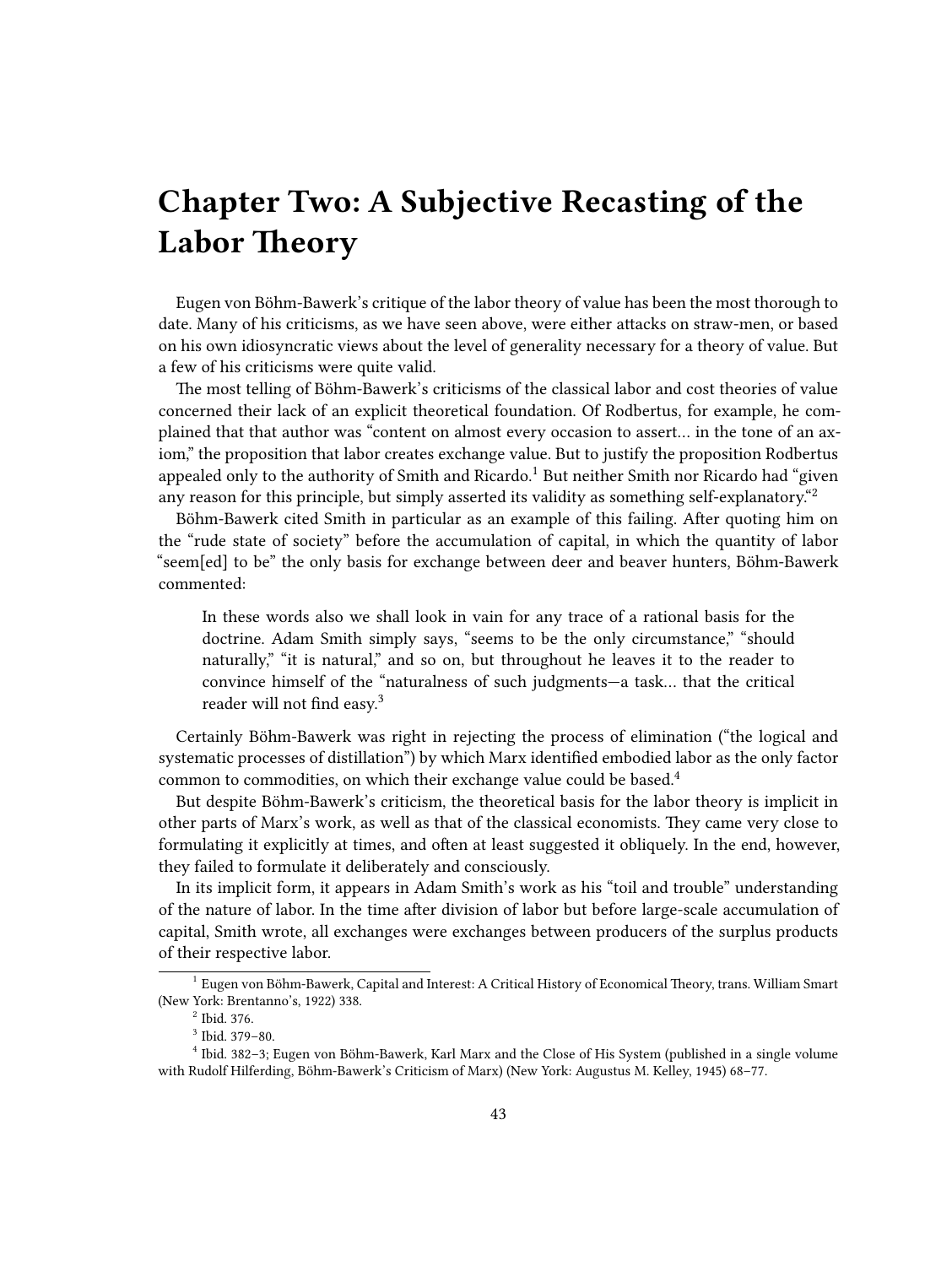When the division of labour has been once thoroughly established, it is but a very small part of a man's wants which the produce of his own labour can supply. He supplies the far greater part of them by exchanging that surplus part of the produce of his own labour, which is over and above his own consumption, for such parts of the produce of other men's labour as he has occasion for.<sup>5</sup>

The "real price" of a thing, Smith went on to say, what it "really costs to the man who wants to acquire it," was "the toil and trouble of acquiring it…"

What is bought with money or with goods is purchased by labour as much as what we acquire by the toil of our own body… Labour was the first price, the orginal purchase-money that was paid for all things. It was not by gold or silver, but by labour, that all the wealth of the world was originally purchased…

…At all times and places that is dear which it is difficult to come at, or which it costs much labour to acquire; and that cheap which is to be had easily, or with very little labour.<sup>6</sup>

And Smith made it clear that "toil and trouble" was to be measured from the laborer's subjective standpoint: "Equal quantities of labour must at all times and in all places have the same value for the labourer. in his normal state of health, strength and activity, and with the average degree of skill that he may possess, he must always give up the same portion of his rest, his freedom, and his happiness."7

As Maurice Dobb commented, "Perhaps one could translate this into Marshallian terminology and say that it was equivalent to claiming that labour was the ultimate real cost involved in economic activity."<sup>8</sup> Eric Roll called it a "psychological cost theory of value."<sup>9</sup>

The classical political economists occasionally suggested such an understanding of labor, but never developed it systematically. For example, Ricardo at times appeared to recognize a subjective mechanism behind the operation of the cost principle. In language reminiscent of Smith, he wrote:

I may be asked what I mean by the word value, and by what criterion I would judge whether a commodity had or had not changed its value. I answer, I know of no other criterion of a thing being dear or cheap but by the sacrifices of labour made to obtain it. Every thing is originally purchased by labour—nothing that has value can be produced without it, and therefore if a commodity such as cloth required the labour of ten men for a year to produce it at one time, and only required the labour of five for the same time to produce it at another it will be twice as cheap…

That the greater or less quantity of labour worked up in commodities can be the only cause of their alteration in value is completely made out as soon as we are agreed

<sup>5</sup> Adam Smith, An Inquiry Into the Nature and Causes of the Wealth of Nations (Chicago, London, Toronto: Encyclopedia Britannica, Inc., 1952) 10.

<sup>6</sup> Ibid. 13–4.

 $<sup>7</sup>$  Ibid. 14.</sup>

<sup>8</sup> Maurice Dobb, Theories of Value and Distribution Since Adam Smith: Ideology and Economic Theory (Cambridge: Cambridge University Press, 1973) 48.

 $^9$  Eric Roll, A History of Economic Thought,  $3^{\text{rd}}$  ed. (Englewood, N.J.: Prentice-Hall, Inc., 1956) 159.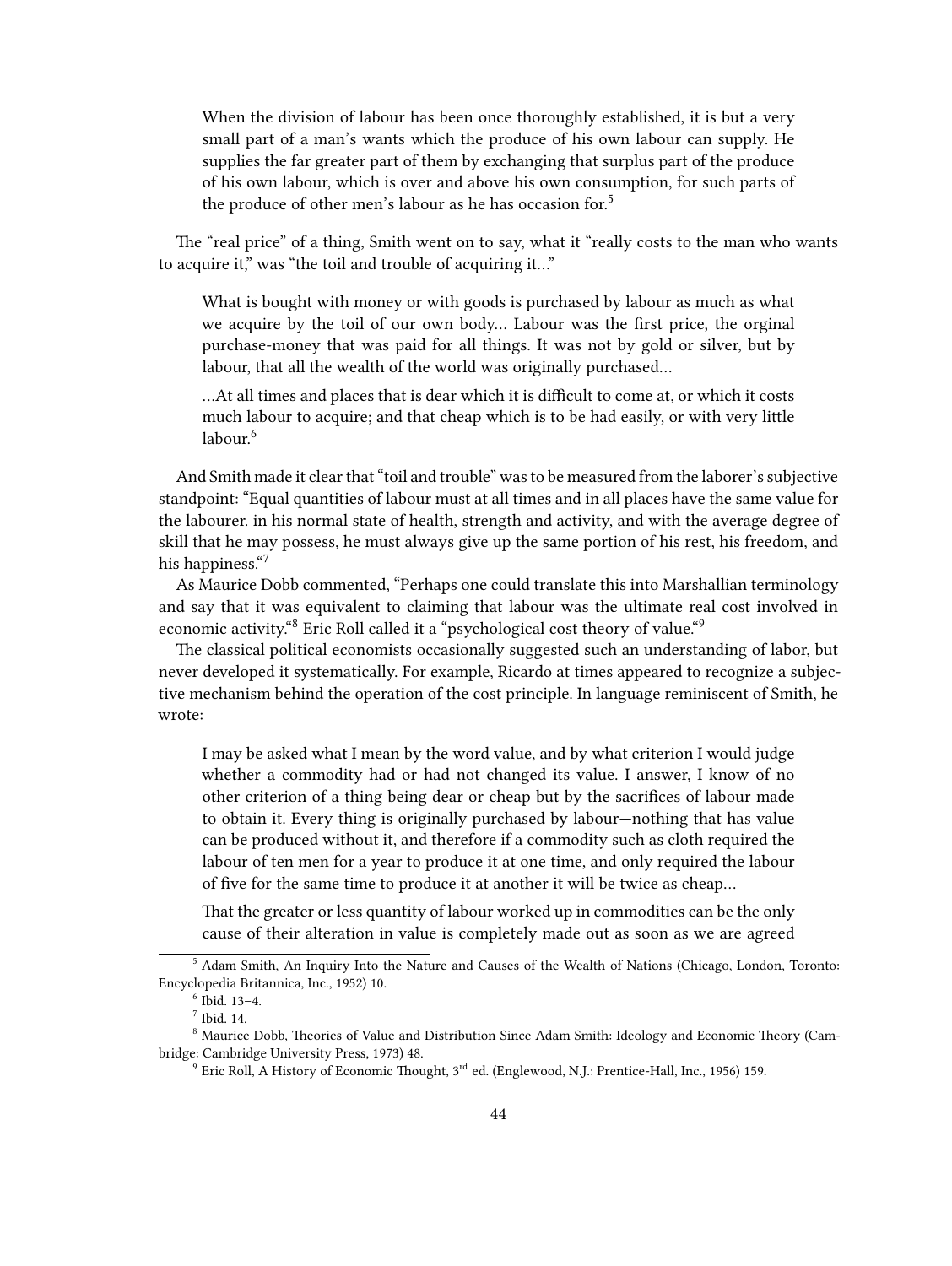that all commodities are the produce of labour and would have no value but for the labour expended on them.<sup>10</sup>

But as to why this should be so, or why commodities should exchange according to the labor time required for their production, he did not elaborate.

It is true, as Böhm-Bawerk charged, that the classicals did not elaborate in a sufficiently explicit form, the reason that effort translated into exchange value; nevertheless, the rationale should be fairly straightforward on examination. The subjective mechanism for the cost principle is implicitly assumed by the classical economists, to a large extent, because it is rooted in a common sense and self-evident understanding of human nature. The basis of exchange value in the individual's effort lies in the same a priori understanding of human behavior from which Bohm-Bawerk's disciple Mises derived his "praxeology," or science of human action.

The labor theory and cost principle are logically entailed in man's nature as a being who maximizes utility and (more to the point) minimizes disutility. As James Buchanan wrote,

Even in so simple a model [Adam Smith's primitive exchange model of beavers and deer], why should relative costs determine normal exchange values? They do so because hunters are assumed to be rational utility-maximizing individuals and because the positively valued "goods" and the negatively valued "bads" in their utility functions can be identified. If, for any reason, exchange values should settle in some ratio different from that of cost values, behavior will be modified. If the individual hunter knows that he is able, on an outlay of one day's labor, to kill two deer or one beaver, he will not choose to kill deer if the price of a beaver is three deer, even should he be a demander or final purchaser of deer alone. He can "produce" deer more cheaply through exchange under these circumstances… Since all hunters can be expected to behave in the same way, no deer will be produced until and unless the expected exchange value returns to equality with the cost ratio. Any divergence between expected exchange value and expected cost value in this model would reflect irrational behavior on the part of the hunters.

In this interpretation, the classical theory embodies the notion of opportunity cost. To the hunter at the point of an allocative decision, the cost of a beaver is two deer and the cost of a deer is one-half a beaver. At an expected exchange ratio of one for two, each prospective hunter must be on the margin of indifference. Physical production and production-through-exchange yield identical results. Labor time, the standard for measurement, is the common denominator in which the opportunity costs are computed.<sup>11</sup>

A producer will continue to bring his goods to market only if he receives a price necessary, in his subjective evaluation, to compensate him for the disutility involved in producing them. And he will be unable to charge a price greater than this necessary amount, for a very long time, if market entry is free and supply is elastic, because competitors will enter the field until price equals the disutility of producing the final increment of the commodity.

<sup>&</sup>lt;sup>10</sup> David Ricardo, "Absolute Value and Exchangeable Value (A Rough Draft)," vol. 4 of Piero Sraffa ed., The Works and Correspondence of David Ricardo (Cambridge: Cambridge University Press, 1951) 397.

<sup>&</sup>lt;sup>11</sup> James Buchanan, Cost and Choice: An Inquiry in Economic Theory, vol. 6 of Collected Works (Indianapolis: Liberty Fund, 1999) 4.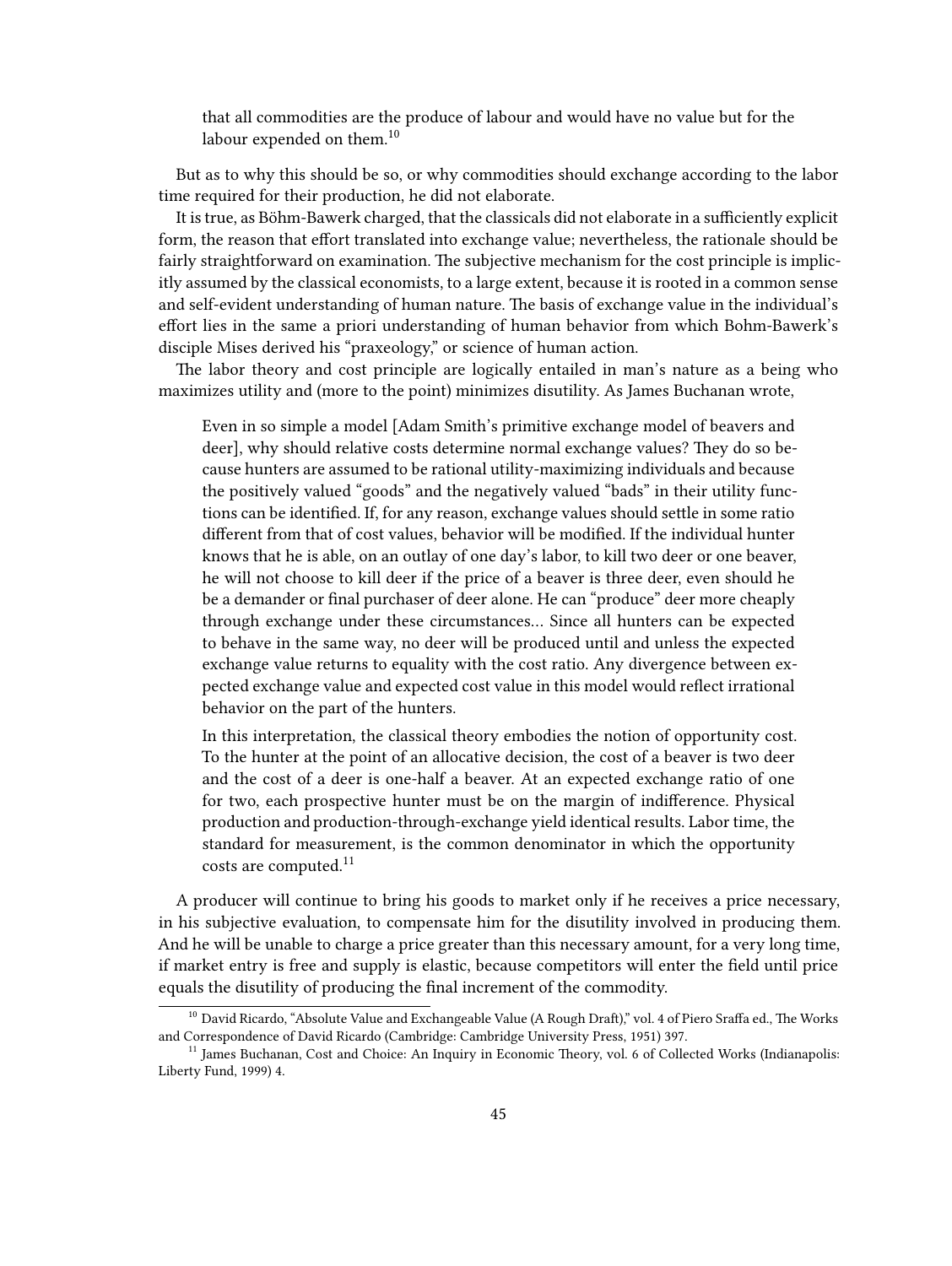Such statements require no verification beyond an a priori understanding of human nature. Mises himself wrote on the self-evident character of the axioms of praxeology, repeatedly and at length:

[praxeology's] statements and propositions are not derived from experience. They are, like those of logic and mathematics, a priori. They are not subject to verification or falsification on the ground of experience and facts. They are both logically and temporally antecedent to any comprehension of historical fact….

…It [the a priori] refers to the essential and necessary character of the logical structure of the human mind.

The fundamental logical relations are not subject to proof or disproof. Every attempt to prove them must presuppose their validity. It is impossible to explain them to a being who would not possess them on his own account… They are ultimate unanalyzable categories. The human mind is utterly incapable of imagining logical categories at variance with them…

Aprioristic reasoning is purely conceptual and deductive. It cannot produce anything else but tautologies and analystic judgments. All its implications are logically derived from the premises and were already contained in them…

All geometrical theorems are already implied in the axioms…

The starting point of praxeology is not a choice of axioms and a decision about methods of procedure, but reflection about the essence of action… There is no mode of action thinkable in which means and ends or costs and proceeds cannot be clearly distinguished and precisely separated. There is nothing which only approximately or incompletely fits the economic category of an exchange...<sup>12</sup>

The scope of praxeology is the explication of the category of human action. All that is needed for the deduction of all praxeological theorems is knowledge of the essence of human action. It is a knowledge that is our own because we are men… No special experience is needed in order to comprehend these theorems… The only way to a cognition of these theorems is logical analysis of our inherent knowledge of the category of action… Like logic and mathematics, praxeological knowledge is in us; it does not come from without.<sup>13</sup>

Similarly, the labor theory of value is based, not on an inductive generalization from the observed movement of prices, but on an a priori assumption about why price approximates cost, except to the extent to which some natural or artificial scarcity causes deviations from this relationship.

But even though the axioms of praxeology are not derived from historical experience, Mises argued, they are nevertheless useful in rendering the facts of history intelligible. Studies of economic history

do not deliver bricks for the construction of a posteriori hypotheses and theorems. On the contrary, they are without meaning if not interpreted in the light of theories

<sup>12</sup> Ludwig von Mises, Human Action (Chicago: Regnery, 1949, 1963, 1966) 32, 34, 38–40.

 $13$  Ibid. 64.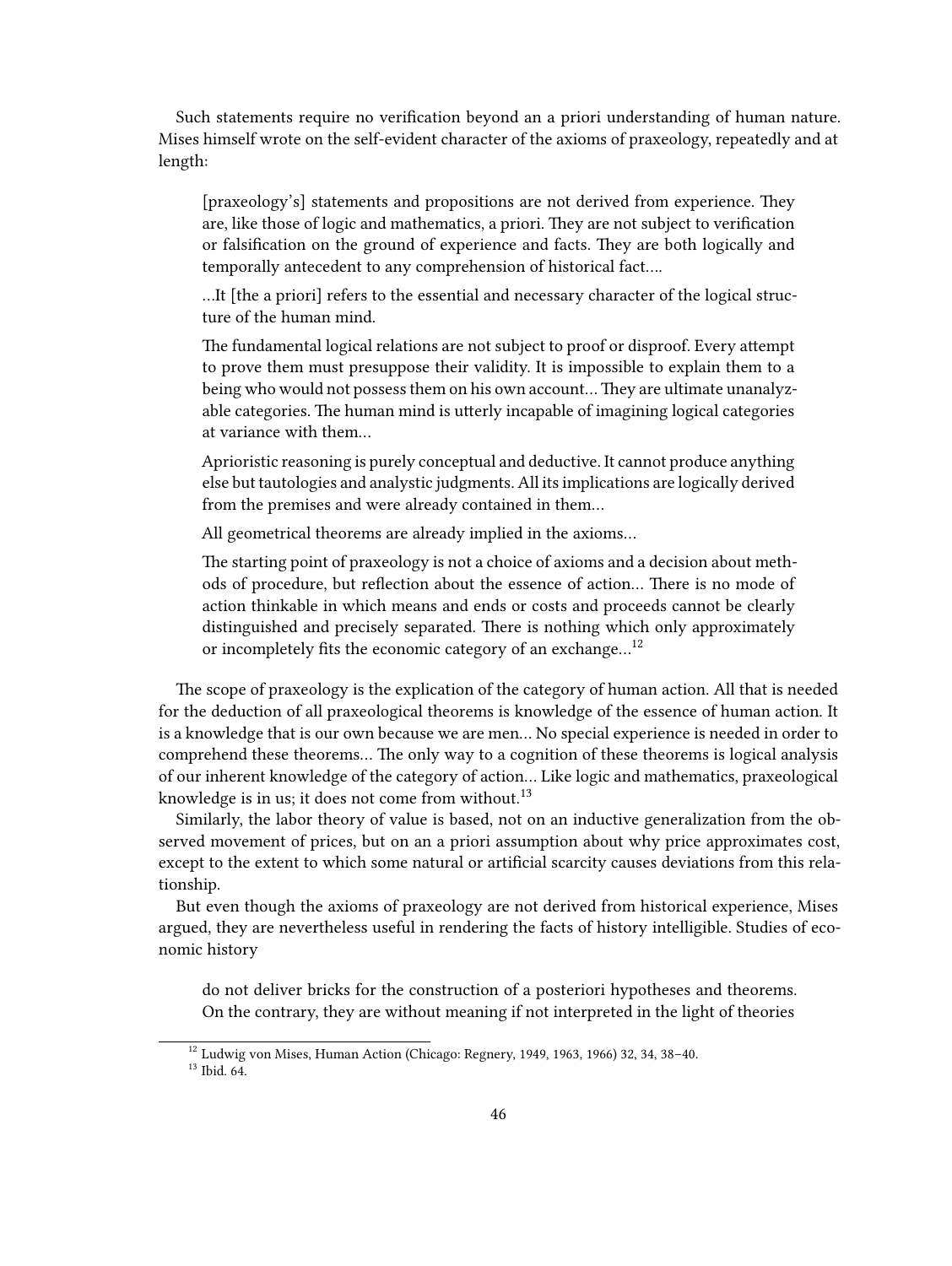developed without reference to them… No controversy concerning the causes of a historical event can be solved on the ground of an examination of the facts which is not guided by definite praxeological theories.<sup>14</sup>

So not only does the unique disutility of labor provide a theoretical basis for a labor theory of value; but economic historians, econometricians, etc., can make greater sense of the observed movements of price by using such a labor theory as a paradigm.

The marginalists themselves, both neoclassical and Austrian, have recognized that labor is a "real cost" in a unique sense. The disutility of labor, for them, is a basic law of economics. The expenditure of other factors is limited only by their availability, and by the need to economize in allocating them to the most productive marginal use. The only cost in the expenditure of a factor other than labor is an opportunity cost—the other uses to which it might have been put, instead. But the expenditure of labor is an absolute cost, regardless of the quantity available. Or to be more exact, the opportunity cost of an expenditure of labor is not simply the alternative uses of labor, but non-labor. The laborer is allocating his time, not just between competing forms of labor, but also between labor and non-labor.

William Stanley Jevons, one of the founders of the marginalist revolution and an originator of the marginalist idea of disutility, explicitly tied the latter to Adam Smith's "toil and trouble." Smith's conception of labor, he wrote, was "substantially true." "Labour," he stated provisionally, "is the painful exertion which we undergo to ward off pains of greater amount, or to procure pleasures which leave a balance in our favour."<sup>15</sup> Faced with questions about the bearing of play and other enjoyable efforts, and of productive labor which was pleasant in its own right, he was forced to define labor more exactly to exclude exertion which was "completely repaid by the immediate result…" Labor, to be more exact, was "any painful exertion of mind or body undergone partly or wholly with a view to future good.<sup>"16</sup> Thus, it corresponded to what Mises was later to call "extraversive labor." Although even labor undertaken primarily for the sake of the result might be innately pleasurable, additional increments of such labor would cease to provide additional pleasure long before the laborer had satisfied his need for consumption. Even after the laborer had ceased to derive any satisfaction from labor, however, the marginal utility of the product of additional increments of labor would outweigh the marginal disutility of working: "It is true that labour may be both agreeablej at the time and conducive to future good; but it is only agreeable in a limited amount, and most men are compelled by their wants to exert themselves longer and more severely than they would otherwise do."<sup>17</sup> The supply of labor was governed by the marginal utility of each increment of wages compared to the marginal disutility of labor.<sup>18</sup>

For Marshall, as for Jevons, unpleasantness was just another quantitative factor alonside the pleasure of work, that entered into the overall calculation of utility vs. disutility. To make the principle clearer, he gave the example of a person working directly for his own consumption:

When a boy picks blackberries for his own eating, the action of picking is probably itself pleasurable for a while; and for some time longer the pleasure of eating is

<sup>14</sup> Ibid. 867–8.

<sup>&</sup>lt;sup>15</sup> William Stanley Jevons, The Theory of Political Economy, 5<sup>th</sup> ed. (Kelley & Millman, Inc., 1957) 167.

<sup>16</sup> Ibid. 168.

 $17$  Ibid.  $168 - 9$ .

<sup>18</sup> Ibid. 172–4.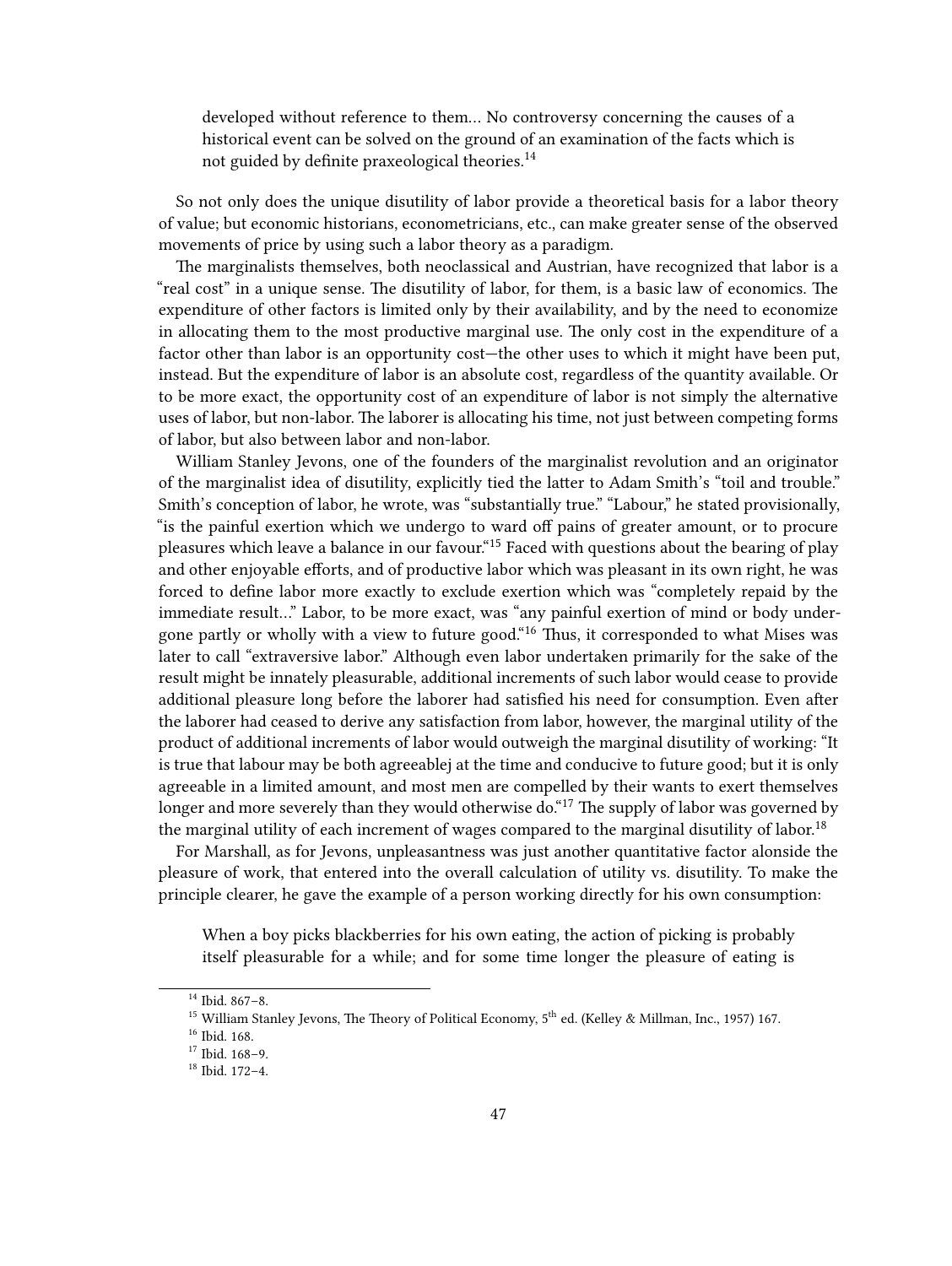more than enough to repay the trouble of picking. But after he has eaten a good deal, the desire for more diminishes; while the task of picking begins to cause weariness, which may indeed be a feeling of monotony rather than of fatigue. Equilibrium is reached when at last his eagerness to play and his disinclination for the work of picking counterbalance the desire for eating.<sup>19</sup>

Like the earlier Jevons and the later Mises, Alfred Marshall defined labor in terms of its productive character, or its intended results:

2. All labour is directed towards producing some effect. For though some exertions are taken merely for their own sake, as when a game is played for amusement, they are not counted as labour. We may define labour as any exertion of mind or body undergone partly or wholly with a view to some good other than the pleasure derived directly from the work.<sup>20</sup>

Unlike Jevons, however, Marshall did not limit the term to painful exertions.<sup>21</sup>

Eugen von Böhm-Bawerk wrote at length on the distinction between the expenditure of labor as an opportunity cost (common to all expenditures of production factors), and as a positive disutility (unique to labor).

The nature of all economic sacrifices that men make consists in some loss of wellbeing which they suffer; and the amount of sacrifice is measured by the amount of this loss. It may be of two kinds: of a positive kind, where we inflict on ourselves positive injury, pain, or trouble; or of a negative kind, where we do without a happiness or a satisfaction which we otherwise might have had. In the majority of economical sacrifices which we make to gain a definite useful end, the only question is about one of these kinds of loss…

It is otherwise with the sacrifice of labour. Labour presents two sides to economical consideration. On the one hand it is, in the experience of most men, an effort connected with an amount of positive pain, and on the other, it is a means to the attainment of many kinds of enjoyment. Therefore the man who expends labour for a definite useful end makes on the one hand the positive sacrifice of pain, and on the other, the negative sacrifice of the other kinds of enjoyment that might have been attained as results of the same labour.<sup>22</sup>

For Böhm-Bawerk, the value of labor was determined either by disutility or by opportunity cost, whichever was greater. But as Buchanan pointed out above, opportunity cost itself was a means (at least in simple commodity exchange) by which the prices of commodities tended to approximate the sacrifice of labor involved in their production.

For all these economists, the disutility of labor was purely quantitative, and could be offset even in the case of extraversive labor by inherent pleasurableness of the work (at least for a

 $19$  Alfred Marshall, Principles of Economics: An Introductory Volume,  $8<sup>th</sup>$  ed. (New York: The MacMillan Company, 1948) 330.

 $^{20}$  Ibid. 65.

 $21$  Ibid. 65n.

<sup>22</sup> Böhm-Bawerk, Capital and Interest 282–3.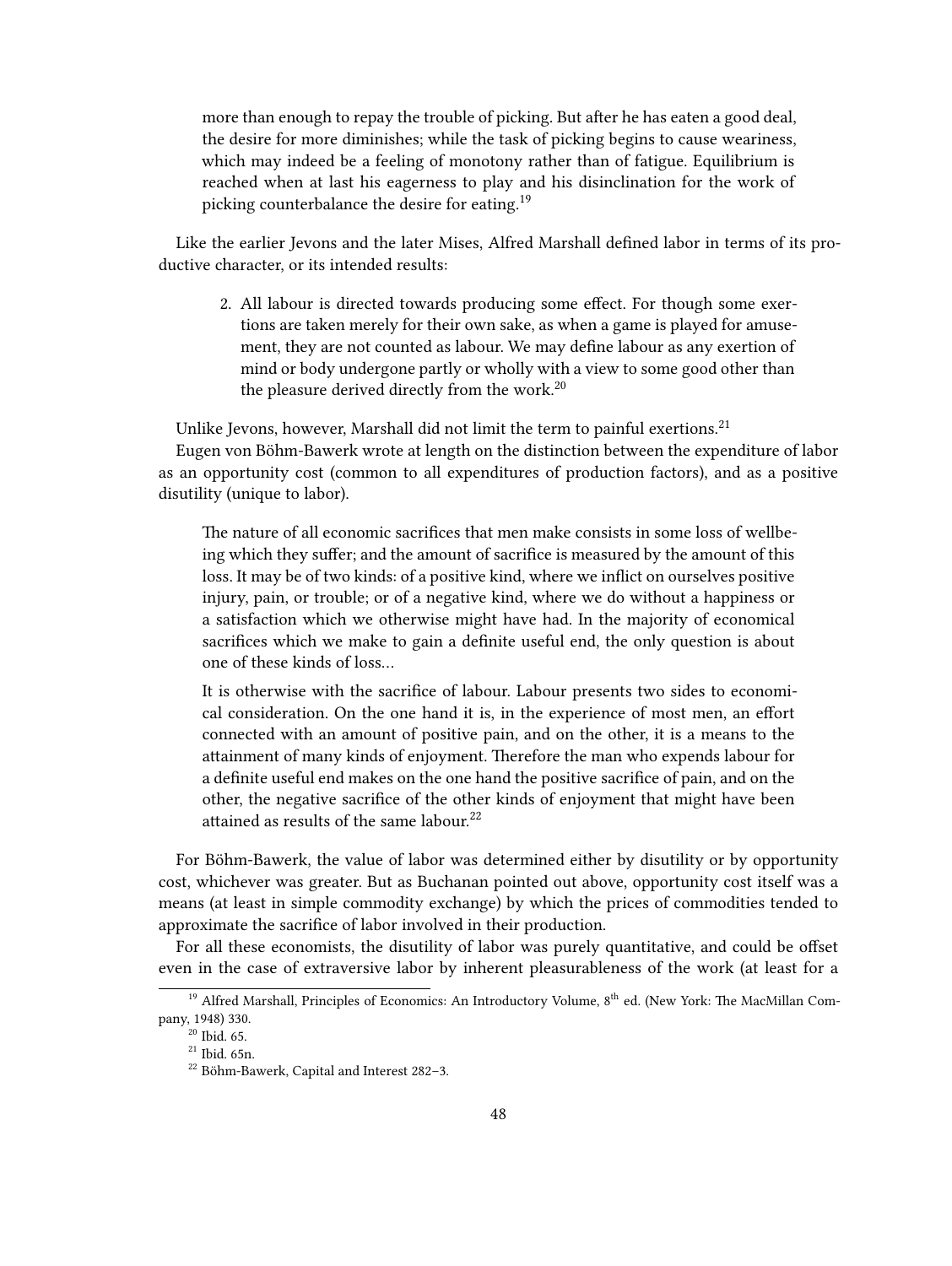time). For all of them, though, labor was also still unique among "factors of production," in that positive disutility entered into the cost-benefit equation at all.

For Mises, unlike the previous thinkers, "extraversive" labor (labor undertaken for the sake of a result rather than for its own sake) possessed an inherent qualitative disutility, from the very beginning of a job of work and regardless of the quantity of pleasantness or unpleasantness of it.

The expenditure of labor is deemed painful. Not to work is considered a state of affairs more satisfactory than working. Leisure is, other things being equal, preferred to travail. People work only when they value the return of labor higher than the decrease in satisfaction brought about by the curtailment of leisure. To work involves disutility.

…For praxeology it is a datum that men are eager to enjoy leisure and therefore look upon their own capacity to bring about effects with feelings different from those with which they look upon the capacity of material factors of production. Man in considering the expenditure of his own labor investigates not only whether there is no more desirable end for the employment of the quantity of labor in question, but no less whether it would not be more desirable to abstain from any further expenditure of labor.<sup>23</sup>

The idea of labor as disutility has caused some to object that this reflects a crude economic man understanding of human motivation, and ignores the fact that creative labor is an essential part of human nature. Whether man perceives labor as mere travail, or as an expression of his inner nature, depends on the nature of power relations in the production process. For example, Marx objected that Smith's "toil and trouble" view treated the expenditure of labor power "as the mere sacrifice of rest, freedom, and happiness, and not as at the same time the normal activity of living beings. But then, he has the modern wage labourer in his eye."<sup>24</sup>

But disutility, as Mises understood it, was not affected by the joy or tedium of labor. Labor can be especially unpleasant or difficult. But it can also be pleasant. Joy in labor results from the "expectation of the labor's mediate gratification, the anticipation of the enjoyment of its success and yield"; it also results from "the aesthetic appreciation of [the worker's] skill and its product" (i.e., pride in craftsmanship; and finally, joy results from the satisfaction "of having successfully overcome all the toil and trouble involved." But none of these things affects the disutility of labor as such, for the reason that people work for the sake of the mediate gratification provided by labor's product, and not for the pleasure intrinsic to the work itself.<sup>25</sup>

Rothbard, seemingly, shifted back somewhat toward Marshall's position. He treated the disutility of labor as another item on the general scale of pleasantness and tedium.

For almost all actors, leisure is a consumers' good, to be weighed in the balance against the prospect of acquiring other consumers' goods, including possible satisfaction from the effort itself. Consequently [quoting Mises], "people work only when

<sup>23</sup> Mises, Human Action 131–2.

<sup>&</sup>lt;sup>24</sup> Karl Marx and Friedrich Engels, Capital vol. 1, vol. 35 of Marx and Engels Collected Works (New York: International Publishers, 1996) 56n; see also Marx, Grundrisse, vol. 28 of Marx and Engels Collected Works (New York: International Publishers, 1986) 529–33.

<sup>25</sup> Mises, Human Action 589–91.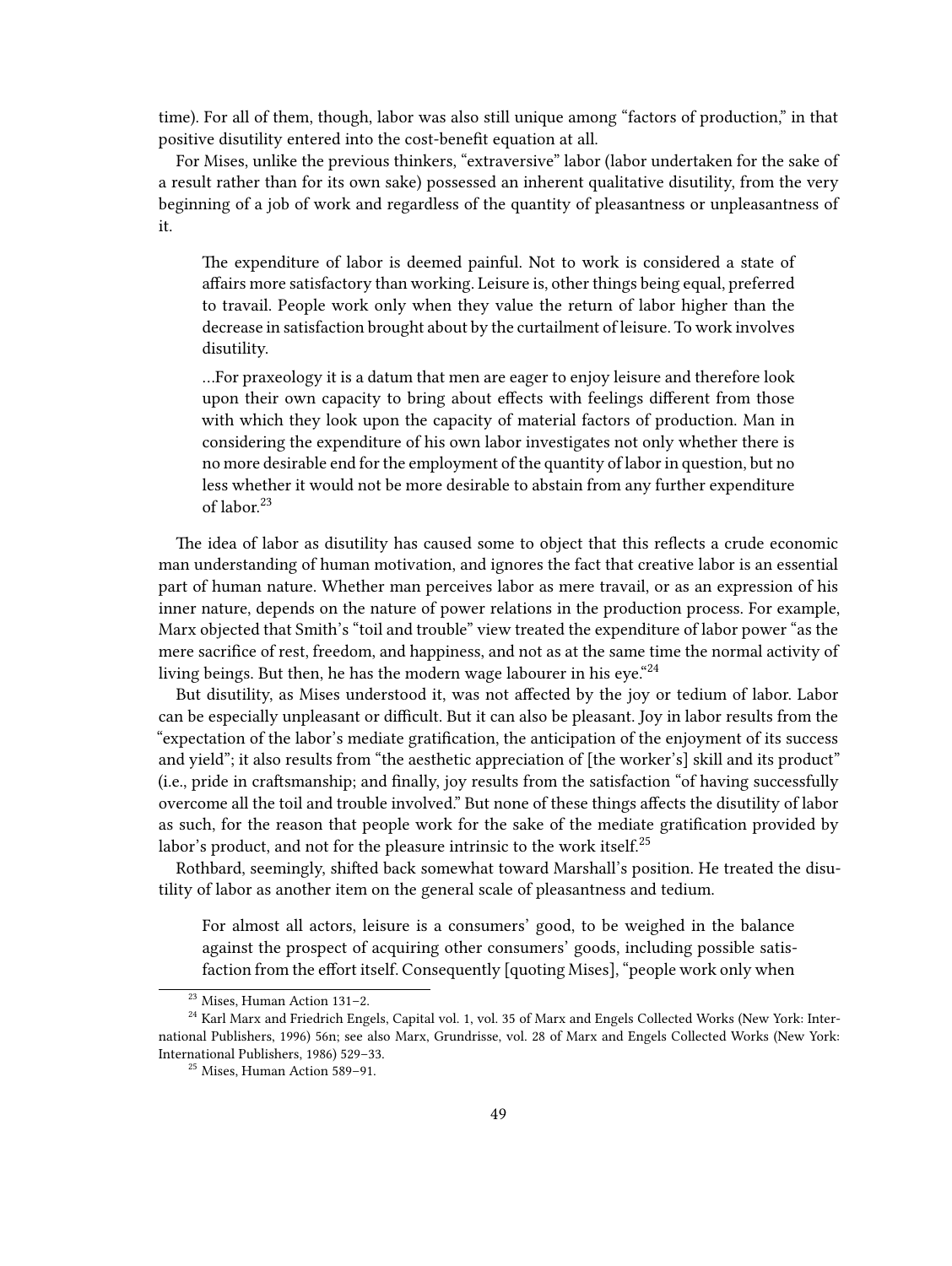they value the return of labor higher than the decrease in satisfaction brought about by the decrease in leisure." It is possible that included in this "return" of satisfaction yielded by labor may be satisfaction in the labor itself, in the voluntary expenditure of energy on a productive task… As the quantity of effort increases, however, the utility of the satisfactions provided by labor itself declines, and the utility of the successive units of the final product declines as well…

In some cases, labor itself may be positively disagreeable, not only because of the leisure foregone, but also because of specific conditios attached to the particular labor that the actor finds disagreeable. In these cases, the marginal disutility of labor includes both the disutility due to these conditions and the disutility due to leisure foregone…<sup>26</sup>

Nevertheless, in the next paragraph, Rothbard made it clear that the pleasures of extraversive labor were inseparable from the anticipated utility of the product, and denied that such pleasures would have any utility for the laborer without the product for which the labor was undertaken.

…In cases where the labor itself provides positive satisfactions, however, these are intertwined with and cannot be separated from the prospect of obtaining the final product. Deprived of the final product, man will consider his labor senseless and useless, and the labor itself will no longer bring positive satisfactions. Those activities which are engaged in purely for their own sake are not labor but pure play, consumers' goods in themselves.<sup>27</sup>

Labor is a "cost" in a uniquely positive sense. In comparison, other "costs," like so-called waiting or abstinence, are entirely relative. Indeed, the nature of labor as a unique disutility implies that other costs are only relative. The free gifts of nature, and natural processes, have "costs" (aside from the trouble of making them usable) only to the extent that a privileged owner can regulate access to them, and thus charge for something that is not a real cost to him. The "sacrifice" or "cost" entailed in providing natural goods is only such on the assumption of a "natural" state of affairs in which one can control access. The free gifts of nature have exchange value only to the extent that access to them is controlled. As Maurice Dobb wrote,

That labour constitutes a cost in a unique sense was, of course, an assumption. But it was an assumption born of a particular view of what was the essence of the economic problem… The crux of the economic problem, as this theory represented it, and as it had been traditionally viewed, lay in the struggle of man with nature to wrest a livelihood for himself under various forms of production at various stages of history. As Petty had said, labour is the father, nature the mother of wealth. To this relationship the contrast between human activity and the processes of nature was fundamental… And if we seek to give any quantitative exprssion to this relationship—to man's mastery over nature—it is hard to see what simple notion one can use other than the expenditure of human energies requisite… to produce a given result… The essence

<sup>&</sup>lt;sup>26</sup> Murray Rothbard, Man, Economy, and State: A Treatise on Economic Principles (Auburn University, Alabama: Ludwig von Mises Institute, 1993) 38–9.

 $27$  Ibid. 39.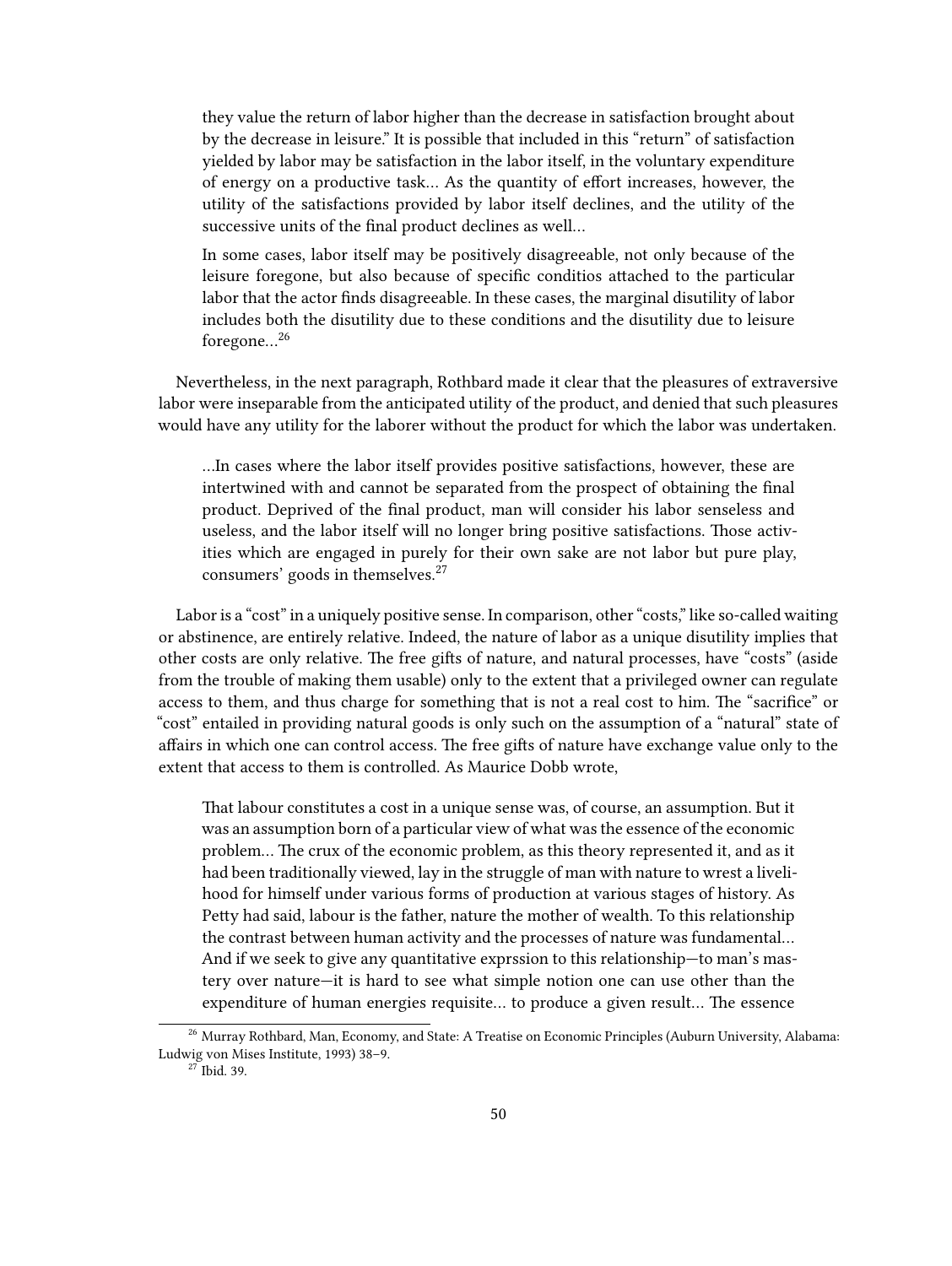of value, …by contrast with riches, was conceived to be cost, and the essence of cost to lie in labour, by contrast with nature. Labour, conceived objectively as the output of human energy, was the measure and the essence of Ricardo's "difficulty or facility of production."<sup>28</sup>

Twentieth century economics has attempted, through the mechanism of opportunity cost, to render all cost entirely subjective.<sup>29</sup> But like Marshall's "abstinence" and "real cost," the opportunity cost of Böhm-Bawerk and Wieser and of the twentieth century Austrian and London School economists is entirely relative to whether one is in a position to charge for something. Unlike labor, which is a positive expenditure of effort or travail, "abstinence" and "opportunity cost" are defined entirely in the context of what one is enabled to charge for access to.

As Dobb explained, there was no limit to "real cost," short of imputing it "to any means by which an income could be acquired in an exchange society.<sup>"30</sup> He argued that the notion of real cost was rid "of any real content," but was

indistinguishable from what later came to be called "opportunity cost"—the cost of sacrificed alternatives (that "arithmetical truism", as Mr. Durbin has called it). Such a quantity by itself affords no explanation, because it is itself not independent, but something dependent on the total situation; and all that has been done by this definition is to shift the inquiry back to the nature of the total situation of which both profit and this so-called "cost" are simultaneously resultant. Whether a person does demand payment for a certain act (i. e. whether it has a "supply-price") depends on whether he can demand payment; and this depends on the total situation of which he is a part. To adopt this criterion is to make the existence or non-existence of a "sacrifice" depend, not on the nature of the action, but on the nature of the circumstances surrounding the individual or class in question. A "sacrifice" can only be incurred in the measure that one has the luxury of alternatives to forego.<sup>31</sup>

Unlike labor, which is an absolute sacrifice in the sense of the actual expenditure of effort, the "sacrifice" or "opportunity cost" of a capitalist or landlord is only foregoing the further receipt of a good that did not cost him anything, and exists at all only in the context of a set of alternative returns heavily influenced by statist privilege or monopoly.

And as Dobb pointed out, Alfred Marshall admitted as much himself, seeing as he "defined the term 'waiting' as applying, not to 'abstemiousness', but to the simple fact that 'a person abstained from consuming anything which he had the power of consuming, with the purpose of increasing his resources in the future'." If followed consistently, this principle could produce distinctly absurd results:

This seems to imply that the concept was not limited by Senior's qualification, excluding inherited property, and that it could equally well be applied to land—to the fact that a landlord leased his land for cultivation, instead of using it for his own

<sup>&</sup>lt;sup>28</sup> Maurice Dobb, Political Economy and Capitalism: Some Essays in Economic Tradition, 2<sup>nd</sup> rev. ed. (London: Routledge & Kegan Paul Ltd, 1940, 1960) 19–20.

<sup>&</sup>lt;sup>29</sup> See Buchanan's Cost and Choice, op. cit., for an excellent historical survey of this line of thought.

<sup>30</sup> Dobb, Political Economy and Capitalism 141–2.

<sup>31</sup> Ibid. 147–8.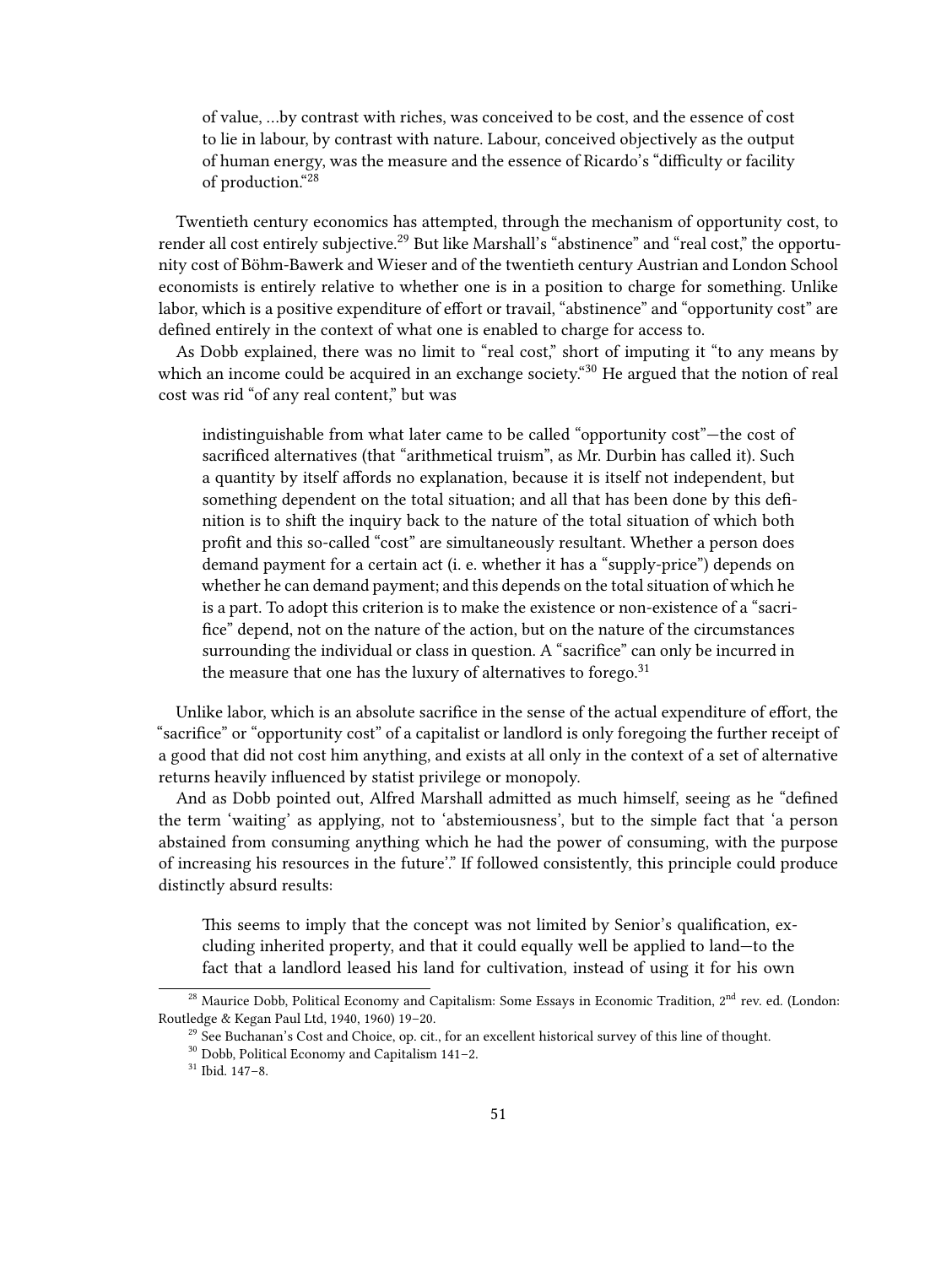enjoyment or subjecting it to "exhaustive" cultivation himself. In which case, as a category of "real cost", it was clearly so general as to lose any distinctive meaning. $32$ 

Such a definition sets aside the question of whether one's control of access to a property or one's acquisition of it is legitimate, and thus whether one has a legitimate right to demand income from it. The only way to address such questions is to go back to the ethical question of what constitutes legitimately acquired property. From the point of view of a mutualist theory of land ownership, by which property rights are established only by occupancy and use, an absentee landlord's claim to compensation for the "sacrifice" of allowing a tenant to use his land is as spurious as a mugger's for the "sacrifice" of not shooting his victim. Even from the standpoint of a Lockean labor standard only for the initial acquisition of property, the overwhelming majority of landlord claims are illegitimate results of statist collusion.

The subjectivists, in other words, treated the existing structure of property rights over "factors" as a given, and proceeded to show how the product would be distributed among these "factors" according to their marginal contribution. By this method, if slavery were still extant, a marginalist might with a straight face write of the marginal contribution of the slave to the product (imputed, of course, to the slave-owner), and of the "opportunity cost" involved in committing the slave to one or another use.

To take Dobb's illustration, "Suppose that toll-gates were a general institution, rooted in custom or ancient legal right."

Could it reasonably be denied that there would be an important sense in which the income of the toll-owning class represented "an appropriation of goods produced by others" and not payment for an "activity directed to the production or transformation of economic goods?" Yet toll-charges would be fixed in competition with alternative roadways, and hence would, presumably, represent prices fixed "in an open market…" Would not the opening and shutting of toll-gates become an essential factor of production, according to most current definitions of a factor of production, with as much reason at any rate as many of the functions of the capitalist entrepreneur are so classed to-day? This factor, like others, could then be said to have a "marginal productivity" and its price be regarded as the measure and equivalent of the service it rendered. At any rate, where is a logical line to be drawn between toll-gates and property-rights over scarce resources in general?<sup>33</sup>

Or better yet, as Marx had put it almost a century before, "land becomes personified in the landlord and… gets on its hind legs to demand, as an independent force, its share of the product created with its help. Thus, not the land receives its due portion of the product for the restoration and improvement of its productivity, but instead the landlord takes a share of this product to chaffer away or squander."<sup>34</sup> The "trinitarian forumula" of labor-wages, capital-profit, and landrent is "an enchanted, perverted, topsy-turvy world, in which Monsieur le Capital and Madame la Terre do their ghost-walking as social characters and at the same time directly as mere things."<sup>35</sup>

<sup>&</sup>lt;sup>32</sup> Ibid. 143n.

<sup>33</sup> Ibid. 66.

<sup>&</sup>lt;sup>34</sup> Karl Marx and Friedrich Engels, Capital vol. 3, vol. 37 of Marx and Engels Collected Works (New York: International Publishers, 1998) 811.

<sup>35</sup> Ibid. 817.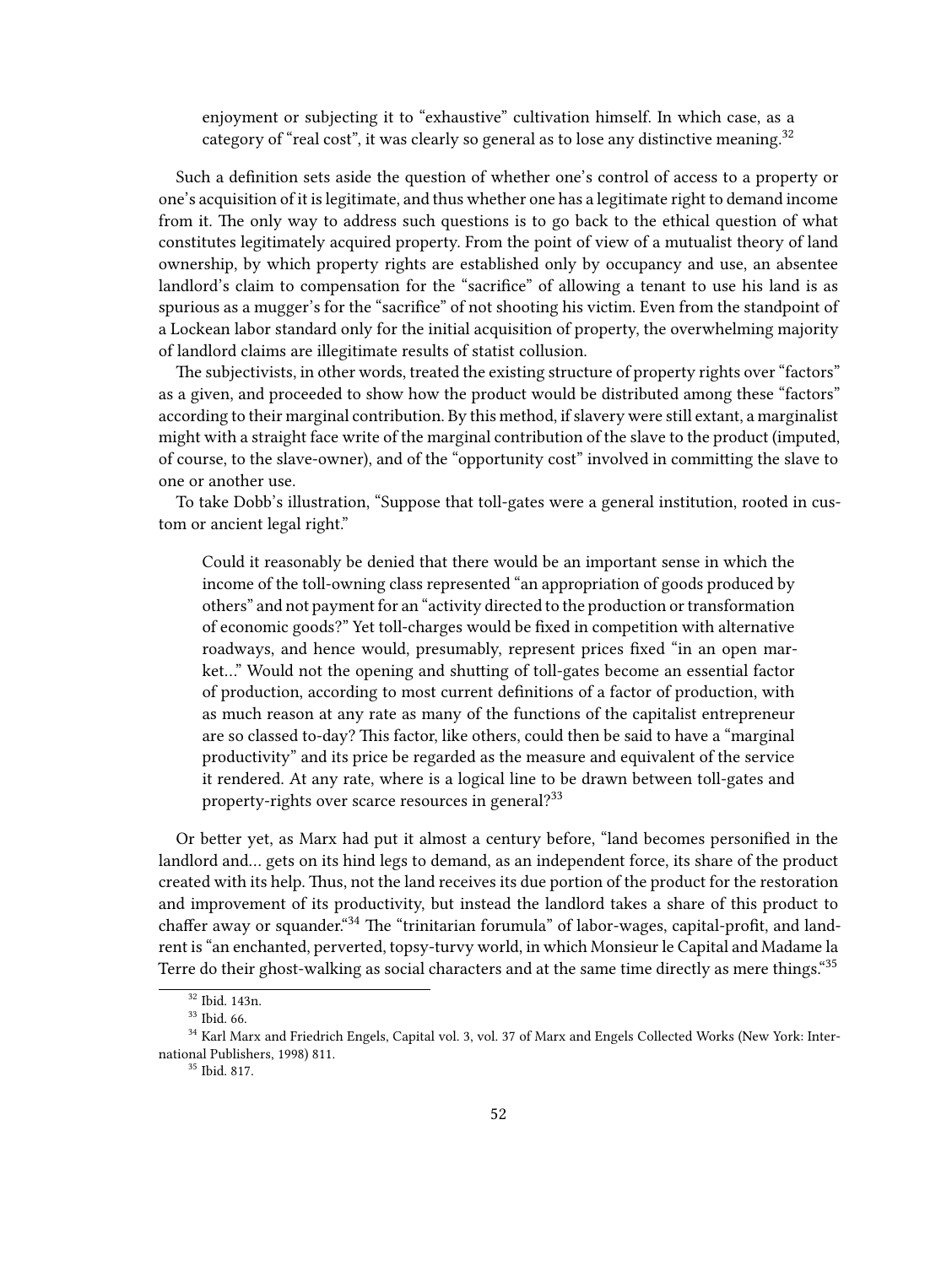The point, of course, is not to compare existing property in the means of production to tollgates, or to slavery. That would be begging the question. The point is that questions of justice in ownership must be addressed first.

For the Ricardians, in a sense, distribution was prior to exchange. That is, "price-relations or exchange-values could only be arrived at after the principle affecting distribution of the total product had been postulated."<sup>36</sup> The marginalists, on the other hand, subsumed distribution within their price-theory.<sup>37</sup>

The change [of orientation] was associated… with the drawing of different boundary-lines to the "economic system", as an "isolated system"; so that questions of property-ownership or class relations and conflicts were regarded as falling outside the economist's domain, not directly affecting, in major respects at least, the phenomena and relations with which economic analysis was properly concerned, and belonging instead to the province of the economic historian or the sociologist.<sup>38</sup>

[T]he reduction of distribution to the pricing of productive services or factors had the result of excluding the social circumstances of the individuals (or social groups) associated with the supply of these "services"—even to the extent of dropping from sight the very existence of these individuals… The extreme case was where given factor-supplies were postulated, and distribution consisted simply of the pricing of n factor inputs… Hence the illusion of distribution being integrated completely within the exchange-process was at its greatest.<sup>39</sup>

Of course, the banishment of such "irrelevant," "extra-economic" questions from the purview of economics was, from the marginalist point of view, just another benefit of the new economics as a weapon in the war against socialism. As some Marxist economic historians have pointed out, classical political economy was a revolutionary doctrine. Smith, Ricardo and Mill all took a jaundiced view of landlords as an essentially parasitic class, whose sole "contribution" to productivity was to be in a position to withhold land from production, and then to allow it to be used by the actually productive. The "productivity" of land was then imputed to its owner. This aspect of classical political economy suggested a possible basis for an analogous radical treatment of interest and profit. The question naturally seemed to suggest itself, of the extra-economic grounds on which capitalists were in a position to control access to capital (i.e., how they came to be in possession of it), and to withhold or release it from production depending on the revenue they derived from it. The heirs of classical political economy were divided on how they reacted to these questions. One school, that of Senior and Longfield, rejected the potentially revolutionary conclusions of Ricardo by setting aside his theory of rent as a parasitic income, and relegating land to the category of another "factor" whose provision entailed a "real cost" to the landlord; in so doing, this school laid the ideological groundwork for marginalism. Another school, that of market-oriented Ricardian socialists like Hodgskin and the American individualists, seized on the radical implications of Ricardo and drew the obvious conclusions. And marginalism, by

<sup>36</sup> Dobb, Theories of Value and Distribution 169.

<sup>37</sup> Ibid. 33–4.

<sup>38</sup> Ibid. 172–3.

<sup>39</sup> Ibid. 175.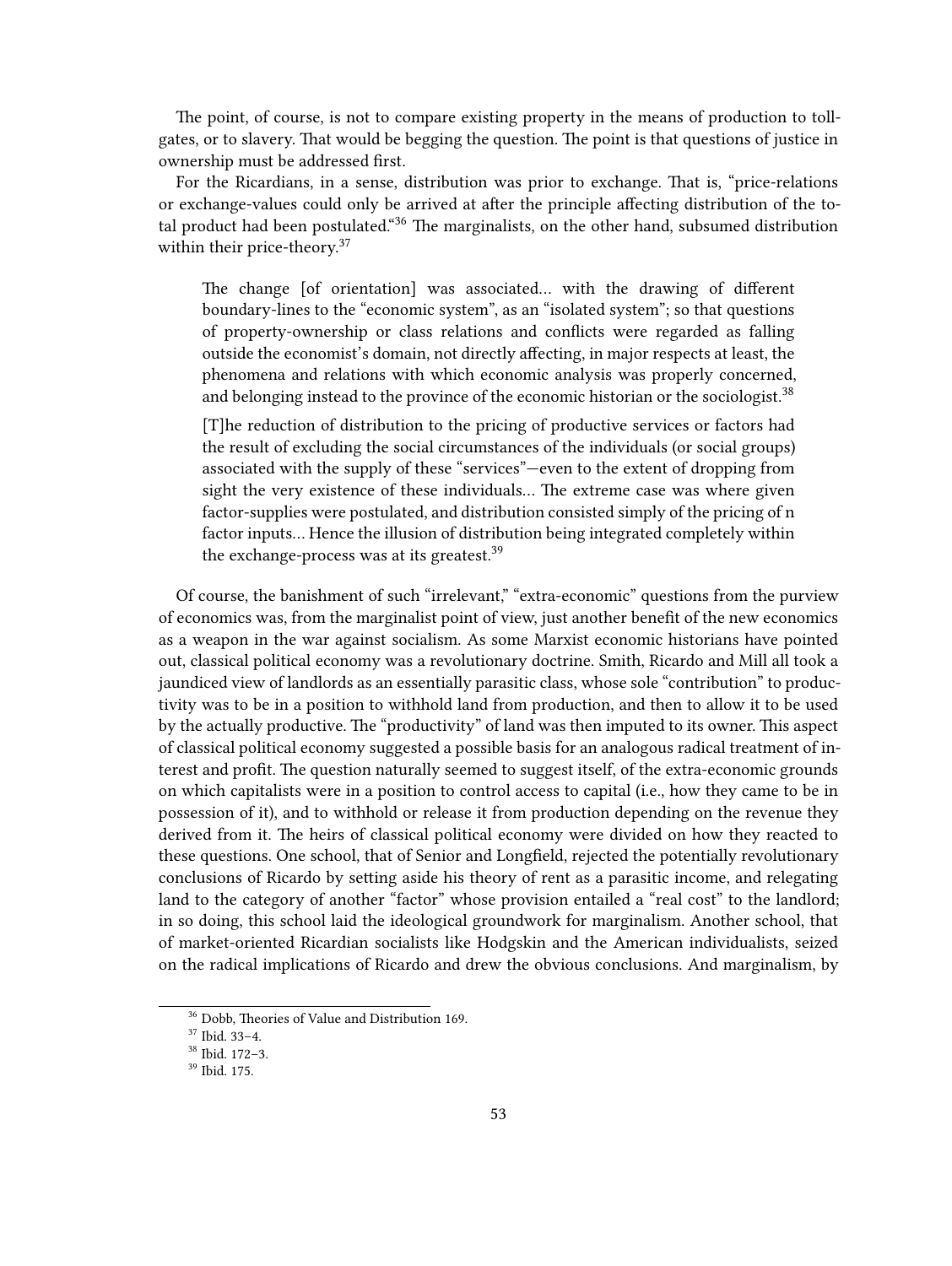defining "productivity" simply as the ability to withhold a productive factor from production, set these potentially explosive issues aside. $40$ 

Any general conception of "real cost" that put the disutility of labor in the same category as a capitalist's "abstention" or "sacrifice," was nonsensical.

The statement which the labour-theory implied was that exchange-values bore a certain relation to the output and using-up of human energies, and in doing so provided a term which gave some meaning to the distinction between a gross and a net product and to the concept of surplus, and provided a criterion for differentiating one type of income from another. Thus it is possible in these terms to distinguish exchange-relationships which represent a passing of value-equivalents from those which do not: for instance, the sale of labour-power representing the exchange of income against human energies expended in production, contrasted with the sale of a property-right over the use of scarce resources, representing no such passing of equivalents and constituting an invome by no means "necessary" in the fundamental sense in which a subsistence-income to labour is necessary or the return to a machine of a value equal to what the operation of that machine has used up (in a physical sense).<sup>41</sup>

Dobb himself did not address the crucial issue of whether "scarce resources" were scarce by nature alone, or as a result of State imposed monopoly and privilege as well. If the former, it is only a necessary result of a finite natural order that the first to occupy and use a natural resource should collect some economic rent so long as they use it; if the latter, they are robbers. Under capitalism, distinguished as a system of privilege from a genuine free market, most of the "sacrifices" from which the ruling class derives income presume a set of alternatives that includes, say, controlling access to land one does not use, or controlling access to credit in a seller's market.

Theories of the "productivity" of land and capital, like those of abstinence, are entirely relative, and based on the social convention of imputing their productive qualities to an owner who controls access to them. The "value" created by them is simply a monopoly price paid to their owner. Marx pointed this out at several places in Theories of Surplus Value. In the section on Hodgskin, he wrote of the fetishism involved in making the "productivity" of capital a source of exchange-value.

One can only speak of the productivity of capital if one regards capital as the embodiment of definite social relations of production. But if it is conceived in this way, then the historically transitory character of these relations becomes at once evident...<sup>42</sup>

And in the section on "Revenue and Its Sources," he wrote at much greater length of the fetishistic quality of thought involved in attributing exchange-value to the productivity of land and capital:

<sup>40</sup> Dobb, Political Economy and Capitalism 49–50.

<sup>41</sup> Ibid. 22.

<sup>&</sup>lt;sup>42</sup> Karl Marx, Theories of Surplus Value, vol. 32 of Marx and Engels Collected Works (New York: International Publishers, 1989) 398.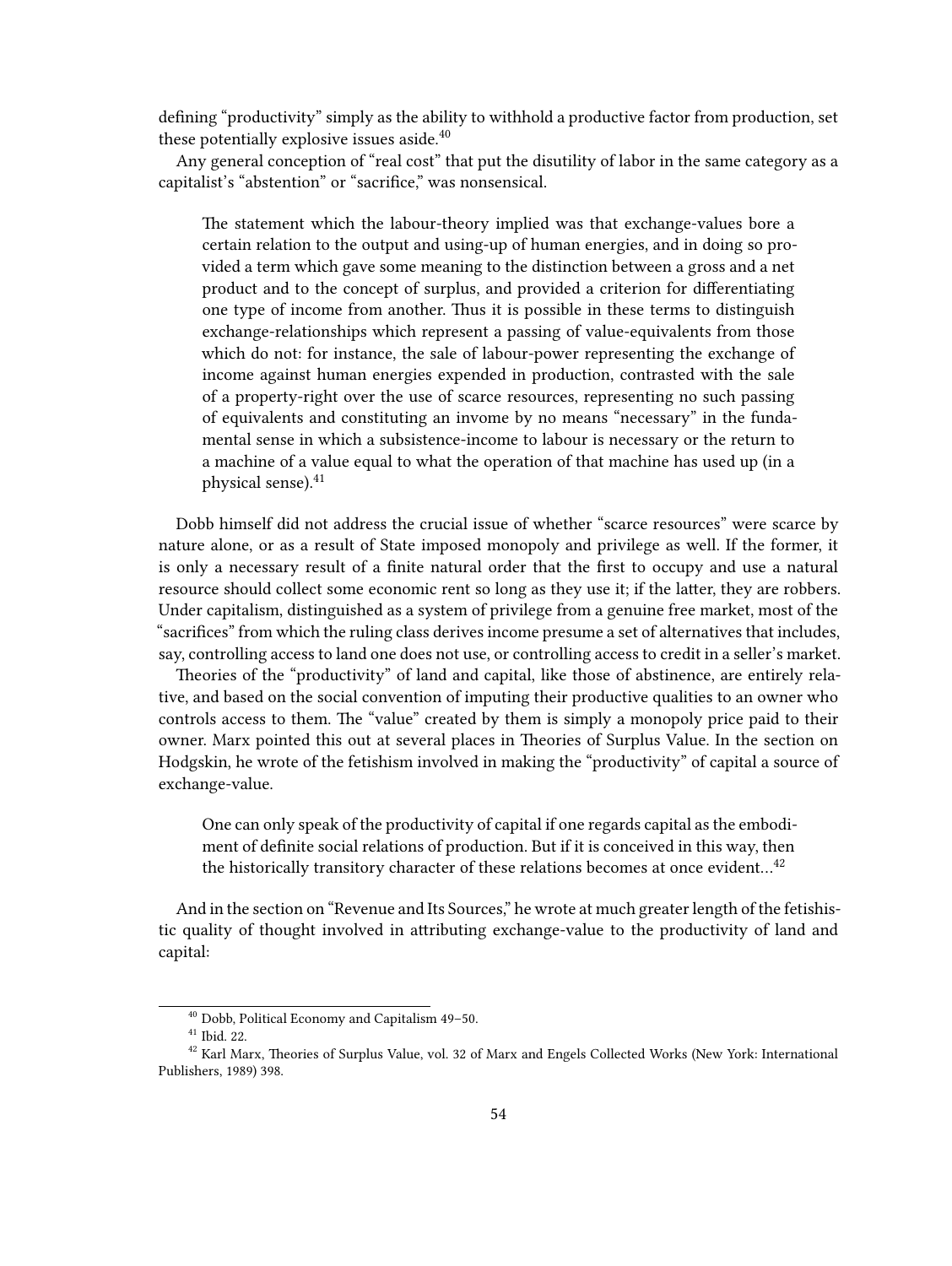The land or nature as the source of rent… is fetishistic enough. But as a result of a convenient confusion of use value with exchange value, the common imagination is still able to have recourse to the productive power of nature itself, which, by some kind of hocus-pocus, is personified in the LANDLORD...<sup>43</sup>

Thus the participants in capitalist production live in a bewitched world and their own relationships appear to them as properties of things, as properties of the material elements of production. It is however in the last, most derivative forms—forms in which the intermediate stage has not only become invisible but has been turned into its direct opposite—that the various aspects of capital appear as the real agencies and direct representatives of production. Interest-bearing capital is personified in the MONIED capitalist, industrial capital in the INDUSTRIAL CAPITALIST, rent-bearing capital in the LANDLORD as the owner of the land, and lastly, labour in the wageworker.<sup>44</sup>

The so-called "trinitarian formula" (the division of the product among land, labor and capital according to their "productivity") is utterly erroneous. The natural wage of labor, in a free market, is its product. That is not the same as saying, as do the Austrians, that labor is paid its "marginal product." Their use of the latter expression implies that there is an exchange value, established independently of production cost by utility to the consumer, to which labor "contributes" some portion. Rather, the exchange-value of a good derives from the labor involved in making it; it is the disutility of labor and the need to persuade the worker to bring his services to the production process, unique among all the "factors of production," that creates exchange value.

As Marx said, attributing exchange-value to the productivity of free natural goods, as such, is a confusion of exchange-value with use-value. Use-values have exchange-value only to the extent that it requires some effort to appropriate or modify them. The exchange-value of a pail of water, when access to water is free, is determined by the effort needed to draw the water and carry it to its destination (plus the amortized effort involved in making the pail or earning its purchase price). One can charge for the use-value of the water itself only if one controls the supply. Otherwise a competitor, seeing an opportunity, will enter the market and charge a price closer to his actual effort, until the marginal price is just enough to compensate for the effort of drawing and carrying water.

A producer will be able, in the long run, to pass on only that which is really a cost: the effort entailed in direct production, and that entailed in the purchase of means of production. He will be able to charge for that which is not a genuine cost (i.e., charges for use of capital, based on abstinence, beyond the effort by which it was acquired) only when some form of scarcity rent is involved. Some scarcity rents result from shifts in demand (in which case they will be corrected by market forces and eventually fall to zero). Some scarcity rents result from natural scarcity, like innate skill, and land with above average fertility or site advantage (in which case the scarcity rents are for all intents and purposes permanent). But a great deal of scarcity rent results from the State's intervention to create market entry barriers, or artificially restrict access to the supply of land and capital, so that privileged landlords and capitalists may draw monopoly incomes from land and capital; these scarcity rents will be abolished with the forms of intervention that create them. So all exchange value is reducible to the total subjective effort involved in production, plus scarcity rents. As Benjamin Tucker argued, "under free competition there is no price where there

 $\overline{^{43}}$  Ibid. 450.

<sup>44</sup> Ibid. 514.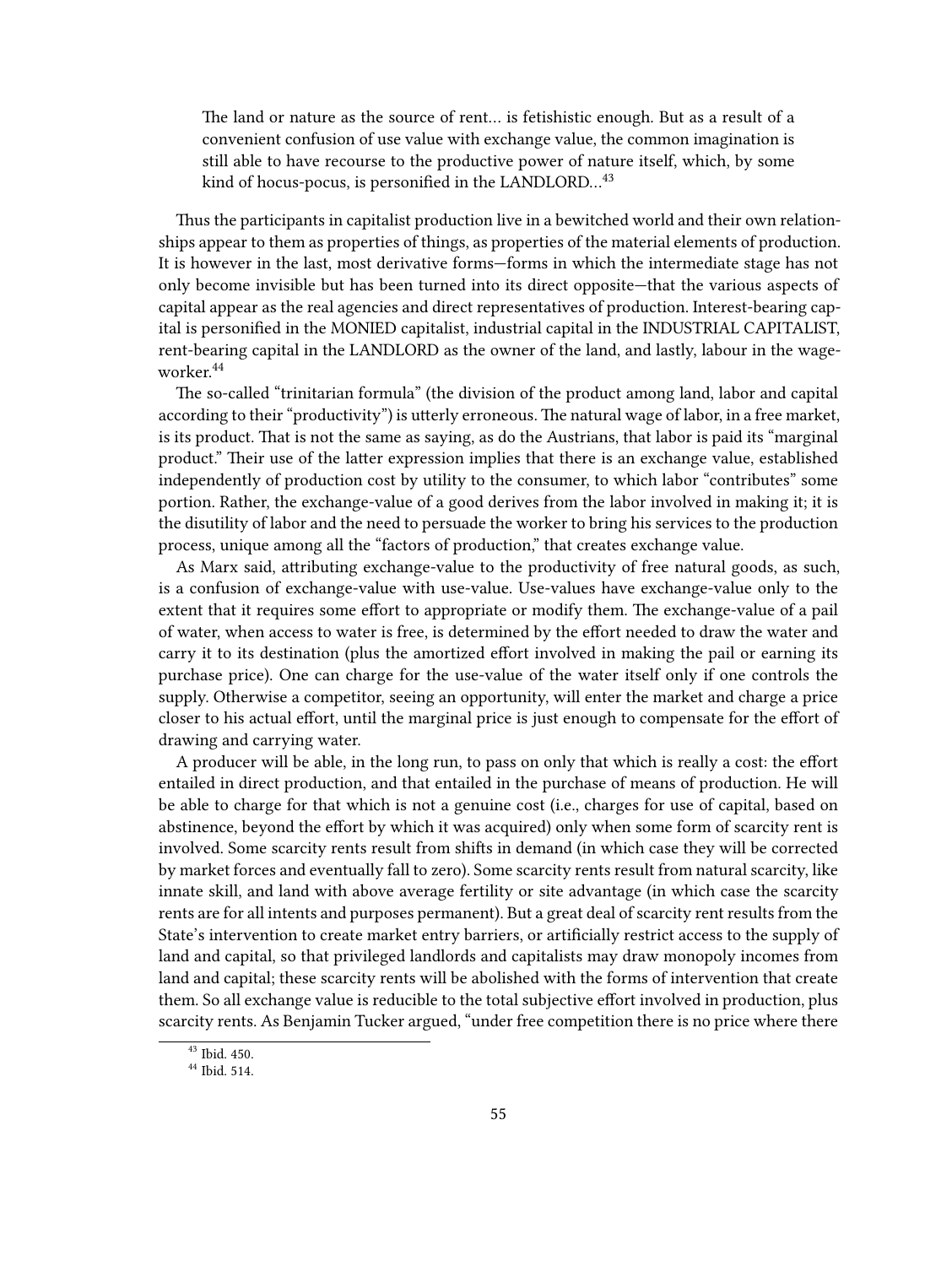is no burden."<sup>45</sup> And as a corollary, "is there anything that costs except labor or suffering (another name for labor)?"<sup>46</sup>

As Ronald Meek pointed out, Smith's and Marx's shared assumptions about labor as a standard of value in simple commodity exchange were hardly arbitrary. Cost price, including both labor expended in direct production and that expended in acquiring the means of production embodied in a commodity, was a natural standard from the viewpoint of artisans.

…for the major part of the period of commodity production as a whole, supply prices have in actual fact been directly or indirectly determined by "values" in Marx's sense. And these supply prices are by no means hypothetical: for most of the period of commodity production they have been firmly rooted in the consciousness of the producers themselves. Even in primitive societies one can see the beginnings of the idea that the exchange of commodities "at their values" in the Marxian sense is "the rational way, the natural law of their equilibrium". In quite a few cases, the prices asked and received for commodities in primitive markets are based on production costs… After a while, the producers of commodities come quite naturally to think of the actual price they happen to receive for their commodity in terms of the extent to which this price deviates from the supply price—i.e., roughly from the value of the commodity in Marx's sense. The value of the commodity, although the market price may not often "tend" to conform to it at any particular stage of development owing to the existence of certain specific forms of monopoly, state interference, etc., characteristic of that stage, is regarded by the producers themselves as a sort of basis from which the deviations caused by these factors may legitimately be measured.

The idea that the exchange of commodities "at their values" represents the "natural" way of exchanging them was of course often expressed in ethical terms. In other words, it often took the form of an idea concerning the manner in which exchanges ought to be conducted if justice was to be done. But ideas as to what constitutes a "fair" exchange come into men's minds in the first instance from earth and not from heaven. When the small capitalist who is faced with the competition of a powerful monopolist says that he has a right to receive a "fair" profit on his capital, or when the peasant who exchanges his produce for that of a guildsman on disadvantageous terms says that he has a right to receive a "fair" return for his labour, the standard of "fairness" erected by each of the complainants actually has reference to the way in which exchanges would in fact be conducted in the real world if the particular form of monopoly to which he is objecting did not exist. In pre-capitalist times, there must always have been some commodities which were exchanged more or less at their values, and some times and localities in which deviations of price from value were relatively small, so that the "natural" method of exchanging commodities could actually be seen in operation. For obvious reasons, this "natural" method was regarded as the only really "fair" one. Thus the persistence of the concept of a "just price" throughout the major part of the pre-capitalist period seems to me to afford

<sup>45</sup> Benjamin Tucker, "Shall the Transfer Papers Be Taxed?" Liberty August 18, 1888, in Benjamin Tucker, Instead of a Book, By a Man Too Busy to Write One, Gordon Press Facsimile (New York: 1897/1973) 214.

<sup>46</sup> Benjamin Tucker, "Should Labor Be Paid or Not?" Liberty April 28, 1888, in Tucker, Instead of a Book 403.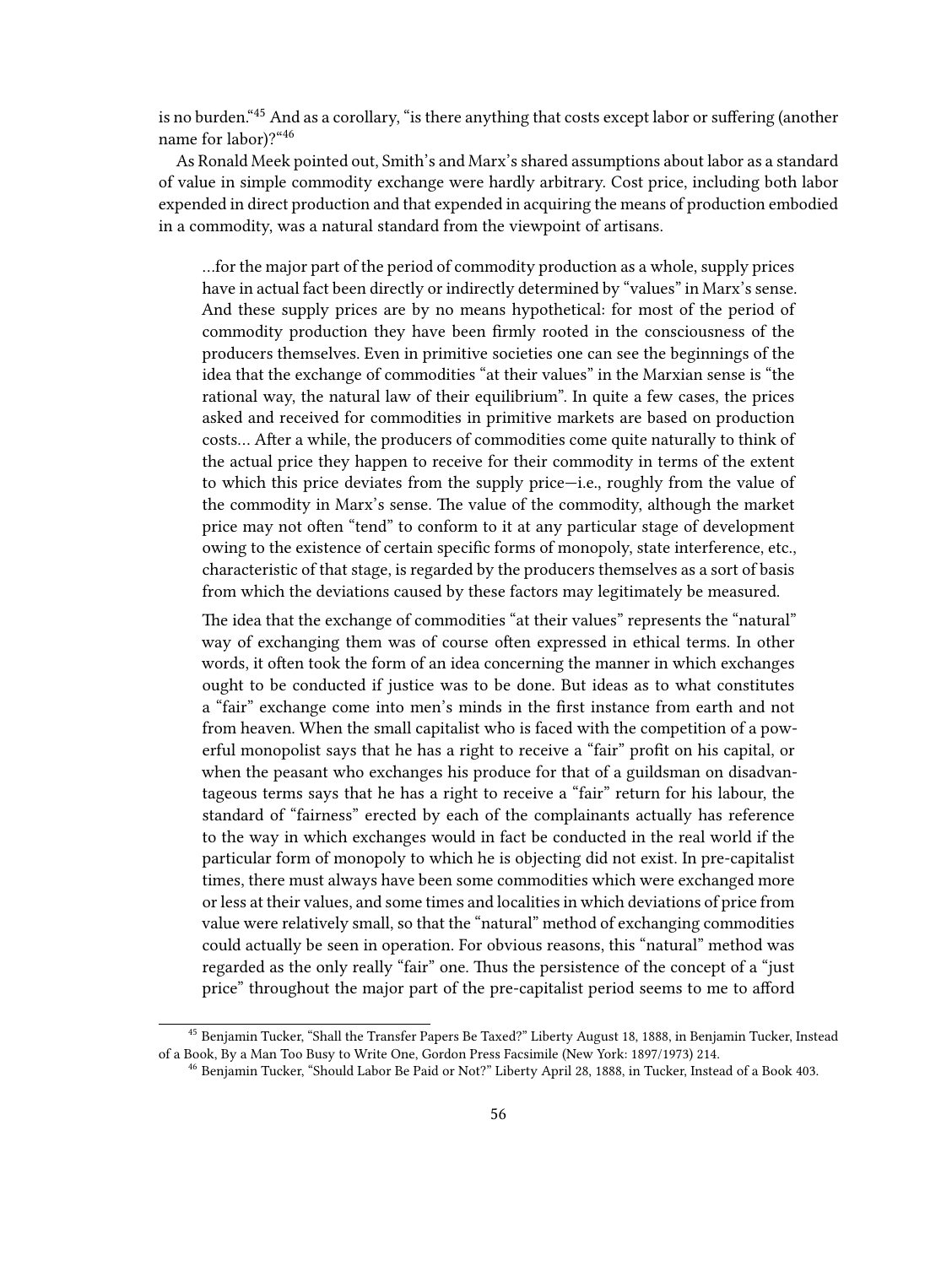evidence in favour of the objective (and not merely hypothetical) existence of supply prices proportionate to values during that period.

Thus although Adam Smith's picture of an "early and rude state of society" in which deer and beaver hunters exchanged their products strictly in accordance with embodied labour ratios was indeed a "Robinsonade", it did at least contain this element of truth—that in pre-capitalist societies the supply price of a commodity, which had an objective existence even though the actual prices of the majority of commodities usually deviated from their supply prices for one reason or another, could be regarded as directly determined by the value of the commodity.<sup>47</sup>

To go back to the quote from Buchanan above, the view of labor as the basis of "natural price" is logically implied by the nature of man as a utility-maximizing being.

Meek's comments on "just price" theory correspond closely to Tawney's treatment of the prevailing concept of "usury" as it existed in the Middle Ages. Usury, contrary to modern caricature, was not a price above some arbitrarily set "just price," established by scholastic specialists in angelological choreography; it was any form of income extracted from a position of power, in which one was enabled to charge whatever the market would bear.

The essence of the medieval scheme of economic ethics had been its insistence on equity in bargaining—a contract is fair, St. Thomas had said, when both parties gain from it equally. The prohibition of usury had been the kernel of its doctrines, not because the gains of the money-lender were the only species, but because, in the economic conditions of the age, they were the most conspicuous species, of extortion.

In reality, alike in the Middle Ages and in the sixteenth century, the word usury had not the specialized sense which it carries today… The truth is, indeed, that any bargain, in which one party obviously gained more advantage than the other, and used his power to the full, was regarded as usurious.<sup>48</sup>

It is fair to say that medieval producers, with their concepts of the "just price," had a more common-sensical understanding of reality, than the sophisticates today who set up straw man caricatures of the theory for ridicule. The latter are open to charges of provincialism in time.

The medieval concept of usury corresponds pretty closely to Gary Elkin's use of the term: "the exaction of tribute for the use of any object whose artificial scarcity and monopolization by an elite class are created and protected by the State.<sup>"49</sup>

One implication of the subjectively-based LTV, as we have stated it, is the need to abandon embodied labor-time as the basis for quantifying labor. But that standard, as used by Marx and Ricardo, was untenable anyway. Both Marx and Ricardo started from a basic standard of embodied labor-time; they were nevertheless forced to reconcile this with the fact that labor of different intensities, skill, and other qualities, received differing rates of pay. The results were comparable to the elaborate system of epicycles added to Ptolemy's astronomy to make it correspond to the

<sup>&</sup>lt;sup>47</sup> Ronald Meek, Studies in the Labour Theory of Value, 2<sup>nd</sup> ed. (New York and London: Monthly Review Press, 1956) 294–6.

<sup>48</sup> R. H. Tawney, Religion and the Rise of Capitalism (New York: Harcourt, Brace and Company, Inc., 1926) 130–1.

<sup>49</sup> Gary Elkin, Mutual Banking.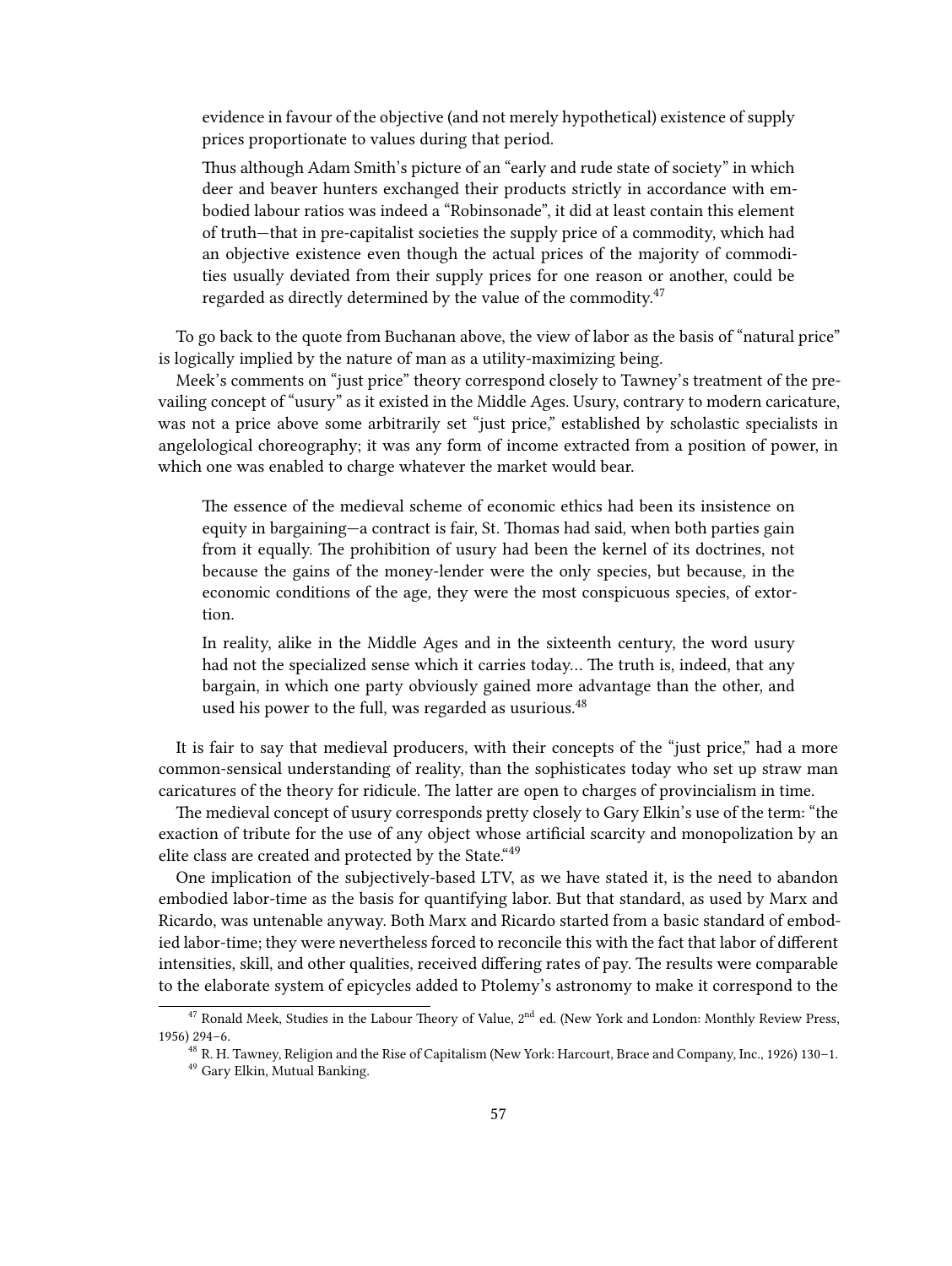observed facts. What it amounted to, in practice, was that they moved toward a market standard for allocating pay to labor based on its disutility, without explicitly abandoning their labor-time standard.

What both finally wound up with, then, was the principle that, given two labors of a certain identical quality, the only basis for comparing them was their respective duration. And it was through the market that the value of various intensities or skills of labor was determined. In practice, the result was something awfully like Smith's "higgling and bargaining of the market" as a mechanism for distributing the produce of labor among laborers. But despite thus robbing labor-time of any practical meaning as a basis for value, they never abandoned it in theory.

Ricardo, for example, in the process of speaking of labor as "the foundation of all value, and the relative quantity of labour as almost exclusively determining the relative value of commodities," at the same time acknowledged

the difficulty of comparing an hour's or a day's labour, in one employment, with the same duration of labour in another. The estimation in which different qualities of labour are held, comes soon to be adjusted in the market with sufficient precision for all practical purposes, and depends much on the comparative skill of the labourer, and intensity of the labour performed.<sup>50</sup>

Marx, likewise, for all intents and purposes backed off from labor-time as an objective measure of value, in denying "that the days are equivalent, and that the day of one is worth the day of another."

Let us suppose for a moment that a jeweler's day is equivalent to three days of a weaver; the fact remains that any change in the value of jewels relative to that of woven materials, unless it be the transitory result of the fluctuations of demand and supply, must have as its cause a reduction or an increase in the labour time expended in the production of one or the other… Thus values may be measured by labour time, in spite of the inequality of value of different working days; but to apply such a measure we must have a comparative scale of the different working days: it is competition that sets up this scale.

Is your hour's labour worth mine? That is a question which is decided by competi $t$ <sub>ion.</sub> $51$ 

In A Contribution to the Critique of Political Economy, Marx argued that labor-time was the only possible measure for comparing different quantities of labor; he argued at the same time that the labor-time standard assumed uniform quality, and that skilled or intense labor could be reduced to "simple labor" by a multiplier system.

Just as motion is measured by time, so is labour by labour-time. Variations in the duration of labour are the only possible difference that can occur if the quality of labour is assumed to be given…

<sup>&</sup>lt;sup>50</sup> David Ricardo, Principles of Political Economy and Taxation, 3<sup>rd</sup> ed. (London: John Murray, Albemarle Street, 1821), vol. 1 of Piero Sraffa, ed., The Works and Correspondence of David Ricardo (Cambridge: Cambridge University Press, 1951) 20.

<sup>51</sup> Karl Marx, The Poverty of Philosophy, vol. 6 of Marx and Engels Collected Works (New York: International Publishers, 1976) 126.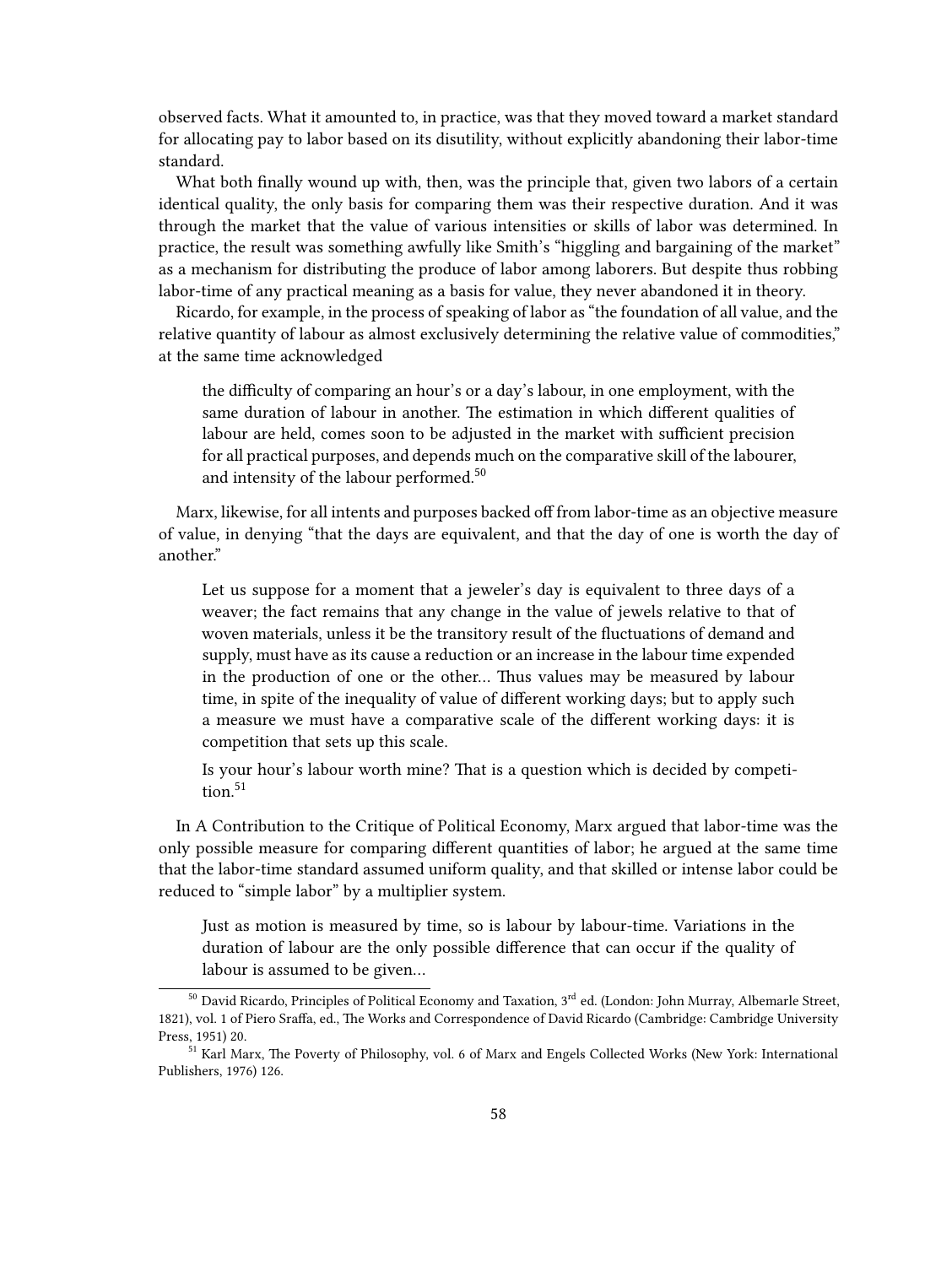…This abstraction, human labour in general, exists in the form of average labour which, in a given society, the average person can perform, productive expenditure expenditure of a certain amount of human muscles, nerves, brain, etc. It is simple labour which any average individual can be trained to do and which in one way or another he has to perform… But what is the position with regard to more complicated labour which, being labour of greater intensity and greater specific gravity, rises above the general level? This kind of labour resolves itself into simple labour; it is simple labour raised to a higher power, so that for example one day of skilled labour may equal three days of simple labour. The laws governing this reduction do not concern us here. It is, however, clear that the reduction is made, for, as exchangevalue, the product of highly skilled labour is equivalent, in definite proportions, to the product of simple average labour…

The determination of exchange-value by labour time, moreover, presupposes that the same amount of labour is materialized in a particular commodity…, irrespective of whether it is the work of A or B, that is to say, different individuals expend equal amounts of labour-time to produce use-values which are qualitatively and quantitatively equal. In other words, it is assumed that the labour-time contained in a commodity is the labour-time necessary for its production, namely the labour-time required, under the generally prevailing conditions of production, to produce another unit of the same commodity. $52$ 

Marx stated this same principle, in similar terms, in Volume One of Capital. And as previously, he appealed to the every day activity of the market as proof that such reductions of complex to simple labor took place.

Skilled labour counts only as simple labour intensified, or rather, as multiplied simple labour, a given quantity of skilled being considered equal to a greater quantity of simple labour. Experience shows that this reduction is constantly being made. A commodity may be the product of the most skilled labour, but its value, by equating it to the product of simple unskilled labour, represents a definite quantity of the latter labour alone. The different proportions in which different sorts of labour are reduced to unskilled labour as their standard, are established by a social process that goes on behind the backs of the producers, and, consequently, appear to be fixed by custom.<sup>53</sup>

By subjecting his labor-time standard to skill and intensity multipliers, which were obtained by taking observed market values and then reducing one to a multiple of another, Marx rendered his labor-time standard empirically unfalsifiable. Böhm-Bawerk justly ridiculed Marx for this retreat into circular logic:

The naivety of this theoretical juggle is almost stupefying. That a day's labour of a sculptor may be considered equal to five days' labour of a miner in many respects for instance, in money valuation—there can be no doubt. But that twelve hours'

<sup>52</sup> Karl Marx, A Contribution to the Critique of Political Economy, vol. 29 of Marx and Engels Collected Works (New York: International Publishers, 1987) 271–3.

<sup>53</sup> Marx and Engels, Capital vol. 1: 54.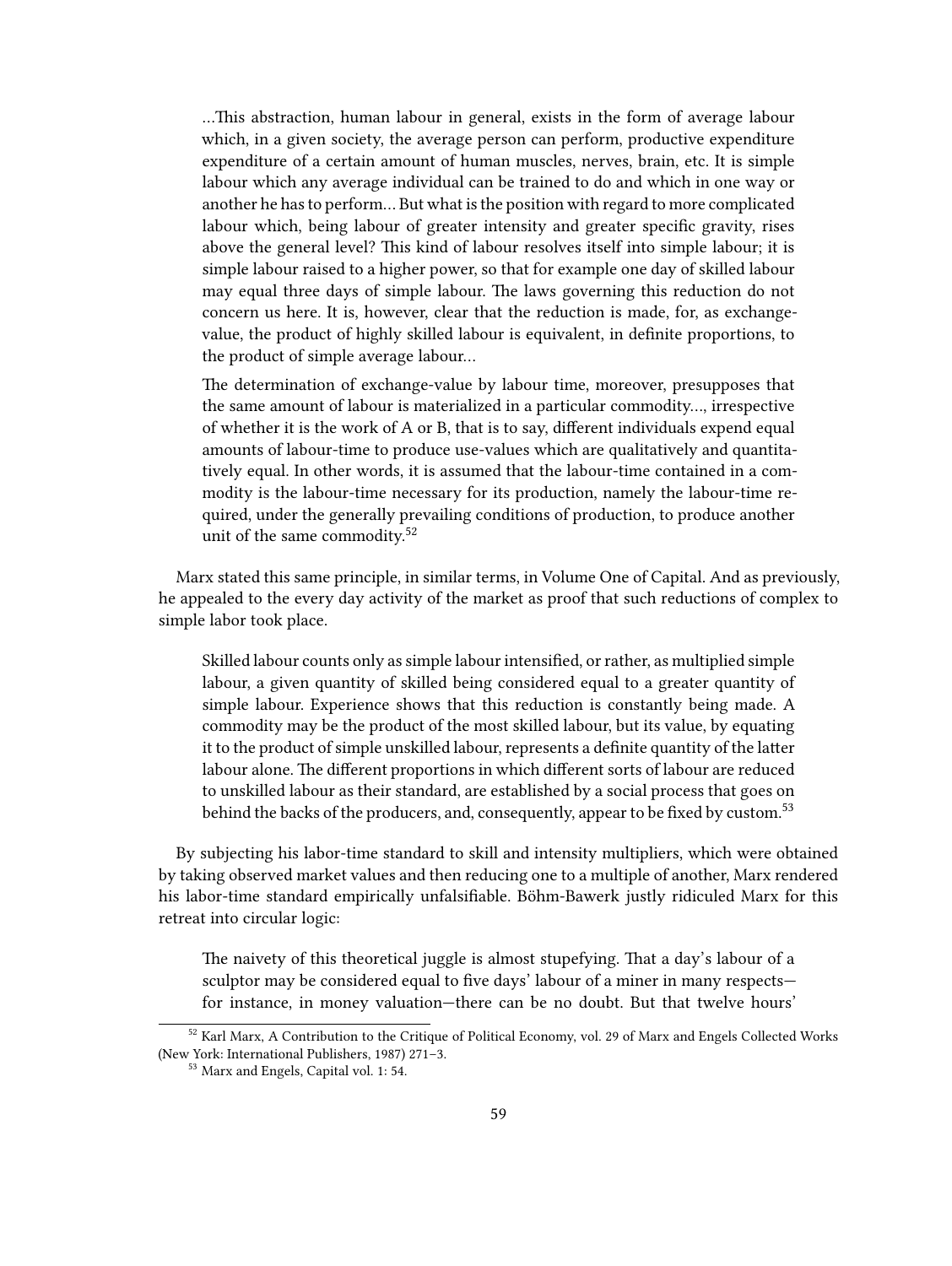labour of a sculptor actually are sixty hours' common labour no one will maintain. Now in questions of theory… it is not a matter of what fictions men may set up, but of what actually is. For theory the day's production of the sculptor is, and remains, the product of one day's labour, and if a good which is the product of one day's labour, is worth as much as another which is the product of five days' labour, men may invent what fictions they please; there is here an exception from the rule asserted, that the exchange value of goods is regulated by the amount of human labour incorporated in them.<sup>54</sup>

Actually, the variation in the value of the product based on qualities of labor does not constitute an exception to the regulation of value by "the amount of human labour incorporated in them," but only indicates that "amount" of labor is not the same as its duration.

At any rate, the only way to make such a reduction without circularity, by market forces, would be by reference to some feature common to both "complex" and "simple" labor, in terms of which they can be compared on a common scale: i.e., the subjective disutility experienced by laborers as participants in the labor market (including the past disutility involved in learning particular skills). And Marx rejected any such subjective factor as a quantifier of labor.

Since Marx refused to establish the labor theory on any alternative causal mechanism like the psychology of economic actors, he was left as a result with only a general law, unverifiable and asserted in circular form, with no independent reference point to explain it.

Smith, on the other hand, started out with subjective "toil and trouble" as his standard for the labor theory of value. In contrast to Marx, his labor-time standard in the celebrated "deer and beaver" model of primitive exchange was a deliberate simplification; he assumed, for the purpose of illustration, that labor was of equal intensity. But he quickly passed on to the assumption that, while commodities exchanged according to quantity of labor ("[e]qual quantities of labour, at all times and places, may be said to be of equal value to the labourer"<sup>55</sup>) quantities of labor were by no means necessarily compared in units of time. And his qualification "to the labourer" makes it clear that the laborer's subjective perception of the disutility of labor was the basis of exchangevalue.

In a deservedly famous passage, Smith made the "higgling and bargaining" of the market the mechanism by which the comparative value of different acts of labor was established.

It is often difficult to ascertain the proportion between two different quantities of labour. The time spent in two different sorts of work will not always alone determine this proportion. The different degrees of hardship endured, and of ingenuity exercised, must likewise be taken into account. There may be more labour in an hour's hard work than in two hour's easy business; or in an hour's application to a trade which it cost ten years' labour to learn, than in a month's industry at an ordinary and obvious employment. But it is not easy to find any accurate measure either of hardship or ingenuity. In exchanging, indeed, the different productions of different sorts of labour for one another, some allowance is commonly made for both. It is adjusted, however, not by any accurate measure, but by the higgling and bargaining

<sup>54</sup> Böhm-Bawerk, Capital and Interest 384–5; see similar criticism in Böhm-Bawerk, Karl Marx and the Close of His System, 80–5.

 $55$  Smith, Wealth of Nations 14.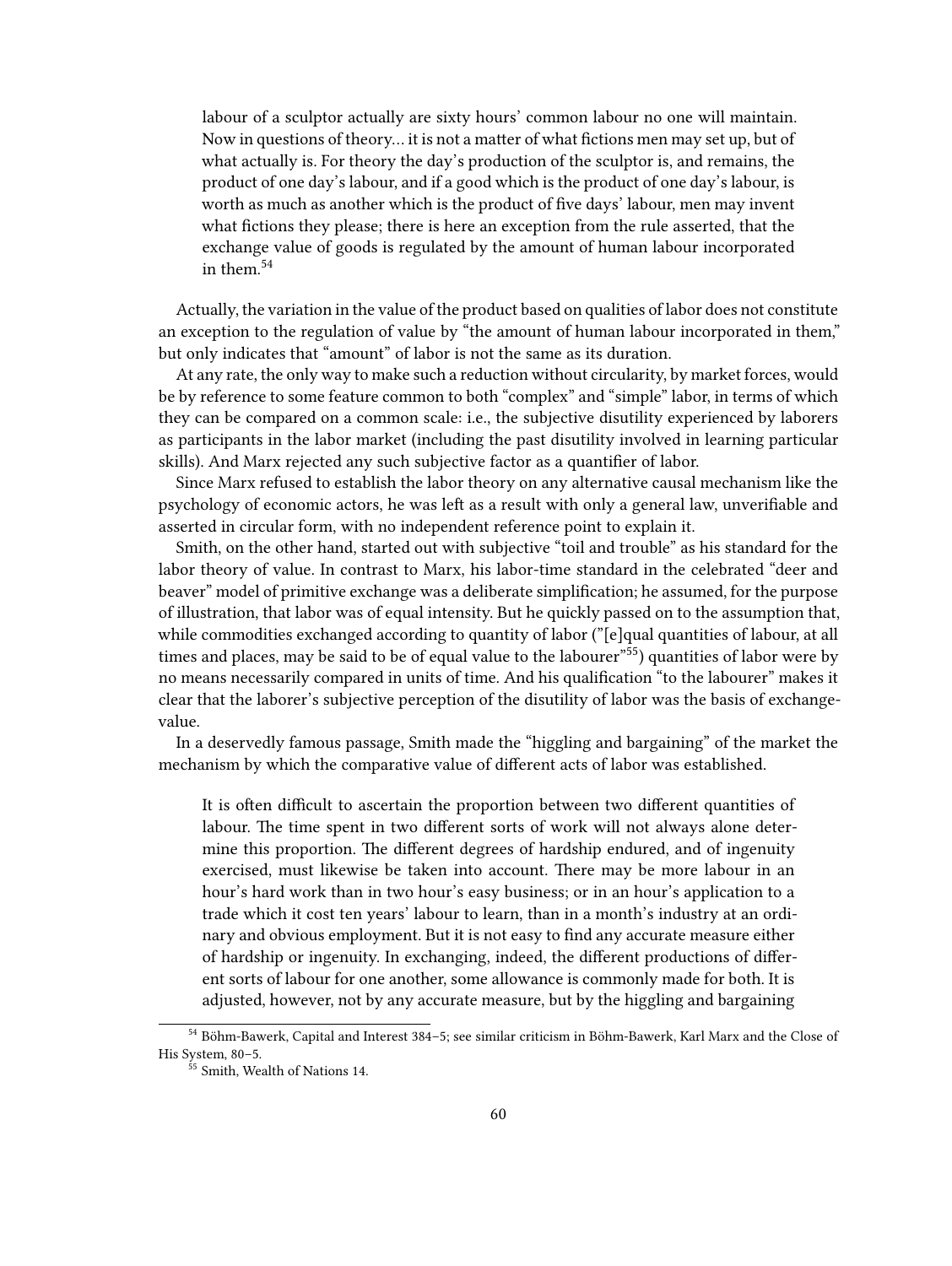of the market, according to that sort of rough equality which, though not exact, is sufficient to carry on the business of common life.<sup>56</sup>

And note that, unlike Marx, who treated the assignment of value to different qualities of labor as an abstract social process, going on "behind the laborer's back," and without any apparent reference to his desires, Smith made constant reference to such subjective concepts as "hardship," the "long application" or "ease and cheapness" involved in learning a trade, etc.:

If the one species of labour should be more severe than the other, some allowance will naturally be made for this superior hardship; and the produce of one hour's labour in the one way may frequently exchange for that of two hours' labour in the other.

Or if the one species of labour requires an uncommon degree of dexterity and ingenuity, the esteem which men have for such talents will naturally give a value to their produce, superior to what would be due to the time employed about it. Such talents can seldom be acquired but in consequence of long application, and the superior value of their produce may frequently be no more than a reasonable compensation for the time and labour which must be spent in acquiring them.<sup>57</sup>

Unlike Marx's concept of exchange, which can be parodied as an "outward and visible sign" of the mystical phenomenon of social labor, Smith's labor market was the cumulative outcome of countless individual acts of exchange. Smith always went back to the worker's perception, and the need for "compensation" to persuade him, as an economic actor, to bring the product of his labor to market. For Smith, the "higgling and bargaining" of the market would result in wages tending toward a balance between the advantages and disadvantages in various lines of work, so that pay would be distributed according to the net disutility of work.<sup>58</sup>

One assumption not properly addressed by Smith was that, for such "higgling and bargaining" to distribute wages equitably according to laborers' subjective feelings of disutility, they had to be in a position of equality with one another and with their employers. Unequal exchange would force laborers to sell their labor for less than what would be necessary to compensate their disutility in a free market. The intervention of the state, by creating unequal exchange between laborer and capitalist, results in workers selling their labor in a buyer's market, and in Marx's famous difference between the value of labor-power as a commodity and the value of labor's product.

This question was explicitly addressed by Hodgskin, in his own version of the "toil and trouble" standard. In Labour Defended Against the Claims of Capital, he argued that the State's interference in the free market, on behalf of employers, was the reason labor received less than its full product in wages. Hodgskin was one of the earliest writers to use the term "capitalism," and may indeed have been the first to coin it. By "capitalism," he meant a system of privilege in which the State enabled the owners of capital to draw monopoly returns on it, in the same sense that the

<sup>56</sup> Ibid. 13.

<sup>57</sup> Ibid. 20.

<sup>58</sup> Ibid. 48–9.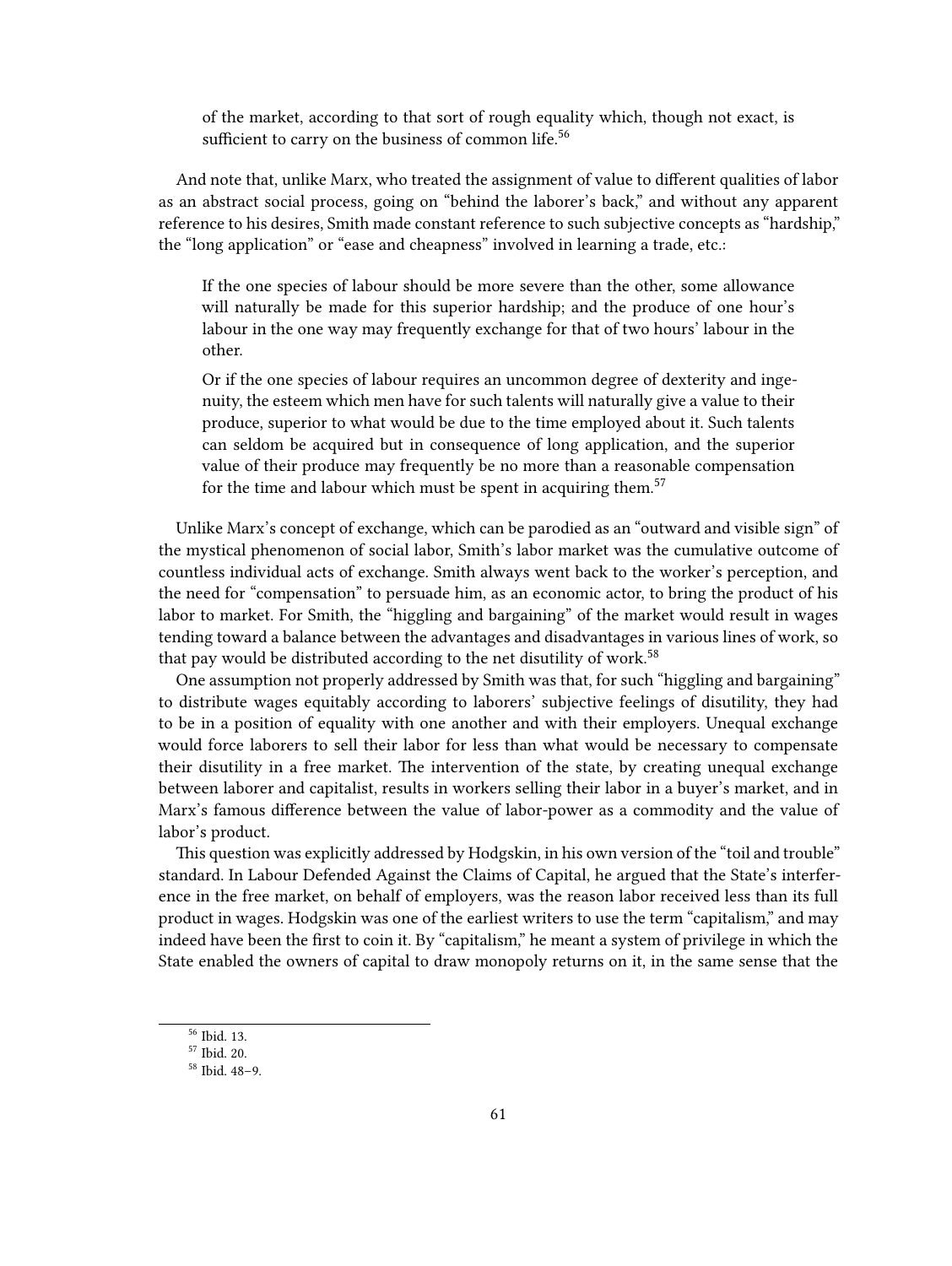feudal ruling class was able to draw monopoly returns on land; or, as left-Rothbardian Samuel Konkin put it, "Capitalism is state rule by and for those who own large amounts of capital."<sup>59</sup>

But in a genuinely free market, labor would receive its full product in wages. And this product would be distributed among laborers, through the "higgling" process, in accordance to their respective toil and trouble.

But though this [that the whole produce of labor ought to belong to the laborer], as a general proposition, is quite evident, and quite true, there is a difficulty, in its practical application, which no individual can surmount. There is no principle or rule, as far as I know, for dividing the produce of joint labour among the different individuals who concur in production, but the judgment of the individuals themselves; that judgment depending on the value men may set on different species of labour can never be known, nor can any rule be given for its application by any single person…

…Wherever the division of labour is introduced…, the judgment of other men intervenes before he labourer can realise his earnings, and there is no longer any thing which we can call the natural reward of individual labour… Between the commencement of any joint operation, …and the division of its product among the different persons whose combined exertions have produced it, the judgment of men must intervene several times, and the question is, how much of this joint product should go to each of the individuals whose united labours produce it?

I know of no way of deciding this but by leaving it to be settled by the unfettered judgments of the labourers themselves. If all kinds of labour were perfectly free…, there would be no difficulty on this point, and the wages of individual labour would be justly settled by what Dr Smith calls the "higgling of the market."<sup>60</sup>

Of course, this same process applies to the higgling of artisans and independent producers, who exchange their products likewise according to their subjective feelings of disutility. The general principle is that all of society's product, in a free market, will go to labor; and that it will be apportioned among laborers according to their respective toil and trouble. Those who find the average market compensation for a particular form of labor insufficient compensation for their subjective feeling of disutility, will leave it for some other kind of work. And likewise, those who consider the compensation more than sufficient will gravitate toward that kind of work. And the average rate of compensation will thus be adjusted to the level necessary to equate the number of people supplying a particular form of labor to the effective demand at that wage.

Franz Oppenheimer, a later free market socialist, described the process in a slightly different manner: under the inducements of a truly free labor market, labor would distribute itself among employments until incomes became "equal"—in our terms, equal in relation to given quantities of subjectively perceived effort.<sup>61</sup> Oppenheimer, in "A Post-Mortem on Cambridge Economics," quoted with approval Adam Smith's claim that "[t]he whole of the advantages and disadvantages of the different employments of labour and stock must, in the same neighbourhood, be either

<sup>59</sup> "Bad Capitalists Good Entrepreneurs," Message 3758 (July 24, 2000) LeftLibertarian@Yahoogroups.com. [groups.yahoo.com](http://groups.yahoo.com/group/LeftLibertarian/message/3758) Captured August 4, 2004.

 $^{60}$  Thomas Hodgskin, Labour Defended Against the Claims of Capital (New York: Augustus M. Kelley, 1963 (1823)) 83–6.

<sup>61</sup> Eduard Heimann, "Franz Oppenheimer's Economic Ideas," Social Research February 1949 34.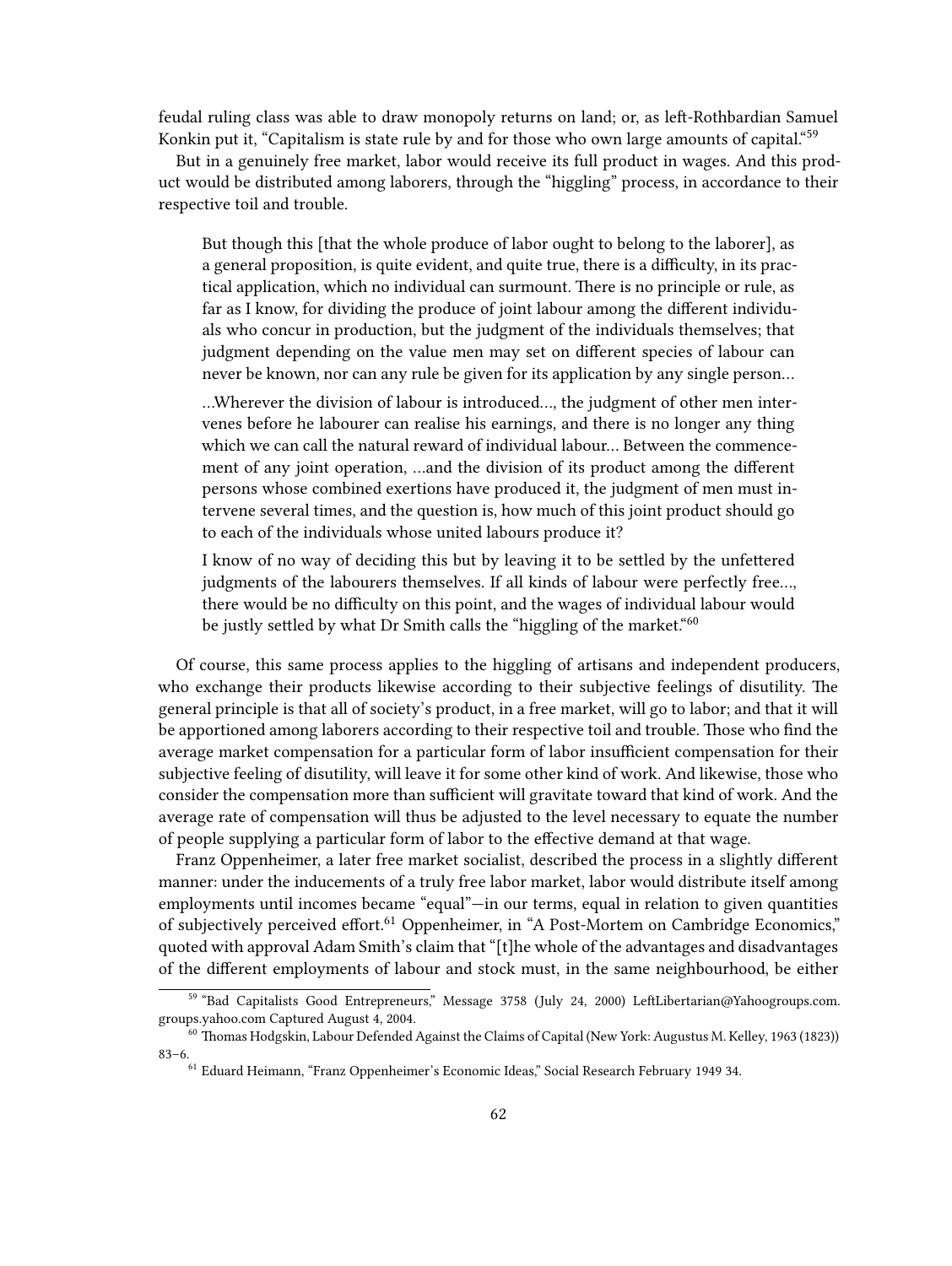perfectly equal or continually tending to equality." He also quoted, with like approval, Johann Henirich von Thuenen's posited equilibrium at which "labor of equal quality is equally rewarded in all branches of production…"<sup>62</sup>

The neo-Ricardians Dobb and Meek, among others, have criticized a "toil and trouble" LTV as creating an opening for a Marshallian treatment: that is, consolidating effort with the disutility of "waiting" or "abstinence" as simply one element of "real cost." Ricardo and Marx, in contrast, properly conceived labor objectively as "the expenditure of a given quantum of human energy,"<sup>63</sup> Conceived as disutility, however, it was inevitable

that the very juxtaposition of labour (which Ricardo had always regarded as something objective) and abstinence (which had necessarily to be regarded as something subjective) must have encouraged the growing tendency to conceive economic categories in subjective terms, in abstraction from the relations of production…<sup>64</sup>

And a theory of profits as the reward for "abstinence," to be incorporated into a "real cost" theory, required labor to be recast theoretically in purely subjective terms.

"Abstinence" is capable of being defined, it is true, objectively in terms of the things abstained from; but such abstaining could have no significance as a cost—no more than any other act of free exchange—unless one were to suppose that some special "pain" to the owner was involved in parting with these things. And if "abstinence," as the subjective equivalent of profit, was to be conceived in a psychological sense, then so presumably must labour be: labour as a cost for which wages were paid by being regarded not as a human activity, involving a given expenditure of physical energy, but as the strength of the psychological disinclination to work. Abstraction was to be made of human activity, its characteristics and its relationships, and only the reflection of them in the mind to be taken as the data for economic interpretation.

Already among previous writers there had been signs of an inclination, if shown only in ambiguity, to conceive the notion of "real cost" as something subjective rather than objective. Adam Smith had used the phrase "toil and trouble"…<sup>65</sup>

But on closer inspection, this vulnerability does not exist in any legitimate sense. It would exist only if the marginalists' equation of the capitalist's sacrifice to that of the laborer is a valid one. And labor, we have already seen Dobb himself to have acknowledged, is a "cost" in a unique sense. No system of "real cost" that puts the "sacrifice" or "abstinence" of a capitalist in the same category as positive human effort, can stand up to critical evaluation. Positive human effort is a sacrifice in an absolute sense; whereas the "sacrifices" of the capitalist and landlord are so only in a relative sense.

The essential dualism of this theory of real cost was admitted by Marshall when, in an article in 1876, he referred to the fact that it was only possible to measure "an effort

 $62$  Franz Oppenheimer, "A Post Mortem on Cambridge Economics (Part I)," The American Journal of Economics and Sociology 1942/43 373–4.

<sup>63</sup> Dobb, Political Economy and Capitalism 13.

<sup>64</sup> Meek, Studies in the Labour Theory of Value 246.

<sup>65</sup> Dobb, Political Economy and Capitalism 140–1.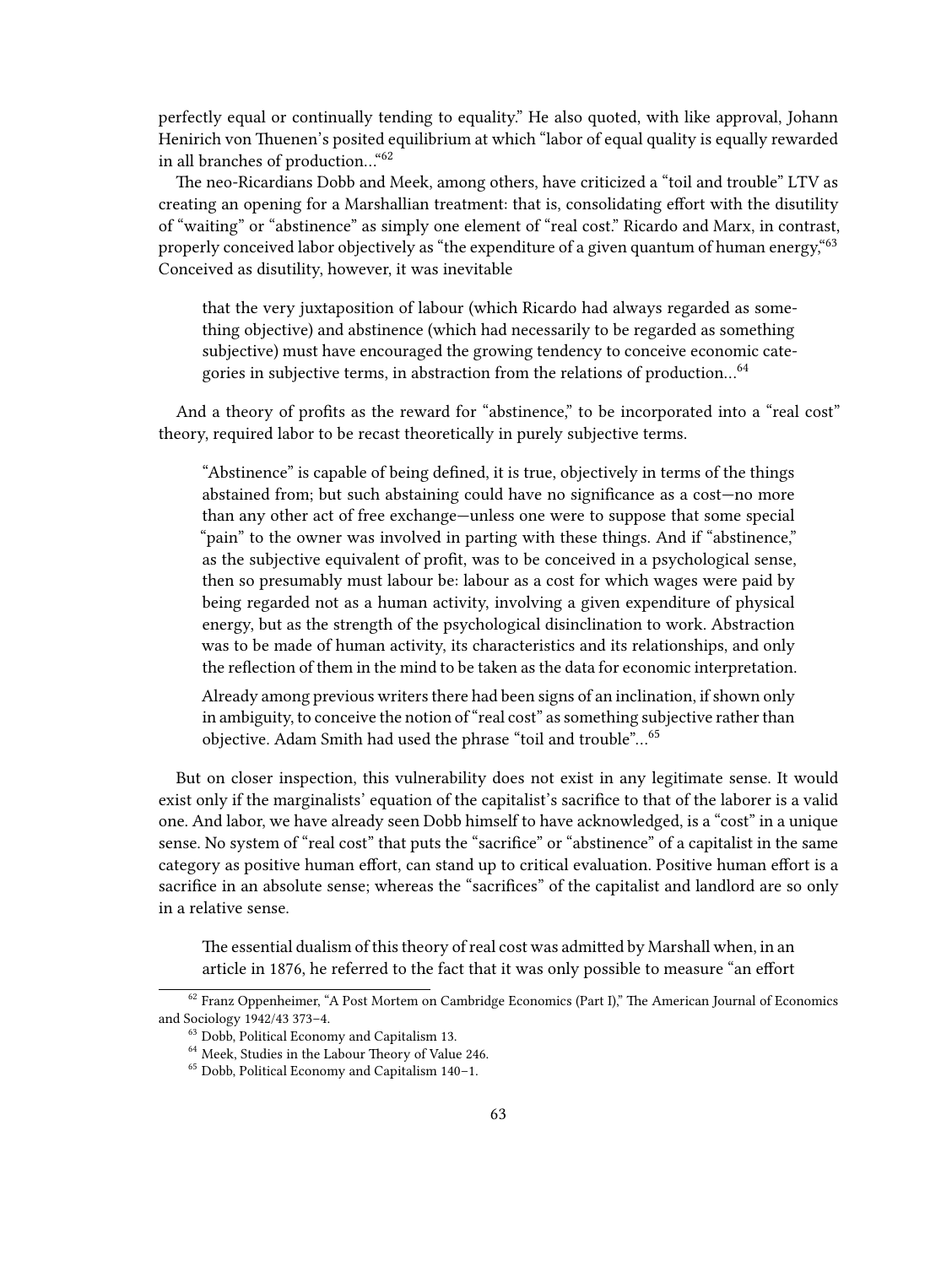and an abstinence… in terms of some common unit" through the medium of some artificial mode of measuring them"—namely, through their market-values… This difficulty he considered to apply similarly to the measurement of "two diverse efforts". While the difficulty in this latter case is much less than in the case of two quite dissimilar things such as "effort" and "abstinence", it remains a much greater problem when effort is conceived in subjective terms than when it is conceived objectively in terms of output of physical energy.<sup>66</sup>

The treatment of labor as an "output of physical energy" is a recurring theme in Dobb, appearing in several block quotes in this chapter. But he does not say why the "objective output of human energy" should create exchange value, except for disutility to the laborer.

After all, in the end, what valid basis can any labor theory of value have except the disutility of labor as experienced by the laborer himself? It should be self-evident that the reason labor is unique in creating exchange-value is that the laborer (unlike the land, natural forces, etc.) is unique in having to be persuaded that it is worth his while to bring goods to market. To use Dobb's own words in the quote above against him, labor "as a human activity" must be characterized by something more than "a given expenditure of physical energy," since even a lump of coal is capable of the latter. The reason the human demands payment for his "expenditure of physical energy" and the lump of coal doesn't, is that he feels somewhat differently about the expenditure than does the lump of coal.

This relationship between subjective cost as a source of exchange-value, and the resulting lack of exchange-value on the part of natural goods (not counting the effort of appropriation), was widely recognized among the classical political economists. Jean-Baptiste Say, for example, referred to the "productive agency of natural agents," such as the fertility of soil, the biological potential of seed, and the sum total of the "process performed by the soil, the air, the rain, and the sun, wherein mankind bears no part, but which nevertheless concurs in the new product that will be acquired at the season of harvest... "67 But he went on to undercut, in a later passage, any implication this might have for the exchange-value of natural agents as such:

Labour of an unproductive kind, that is to say, such as does not contribute to the raising of the products of some branch of industry or other, is seldom undertaken voluntarily; for labour… implies trouble, and trouble, and trouble so bestowed could yield no compensation or resulting benefit…<sup>68</sup>

This strongly implied that labor was unique, as a factor of production, in the need to be persuaded to contribute its own powers to the production process. And from this, it would seem to follow that natural agents, which experienced no such disutility and therefore needed no such persuasion, lacked the basis of exchange-value:

Of these wants, some are satisfied by the gratuitous agency of natural objects; as of air, water, or solar light. These may be denominated natural wealth, because they are the spontaneous offering of nature; and as such, mankind is not called upon to

<sup>66</sup> Ibid. 144n.

 $67$  John-Baptiste Say, A Treatise on Political Economy, trans. C. R. Prinsep from  $4<sup>th</sup>$  ed. (Philadelphia: John Grigg, 1827) 14.

<sup>68</sup> Ibid. 26.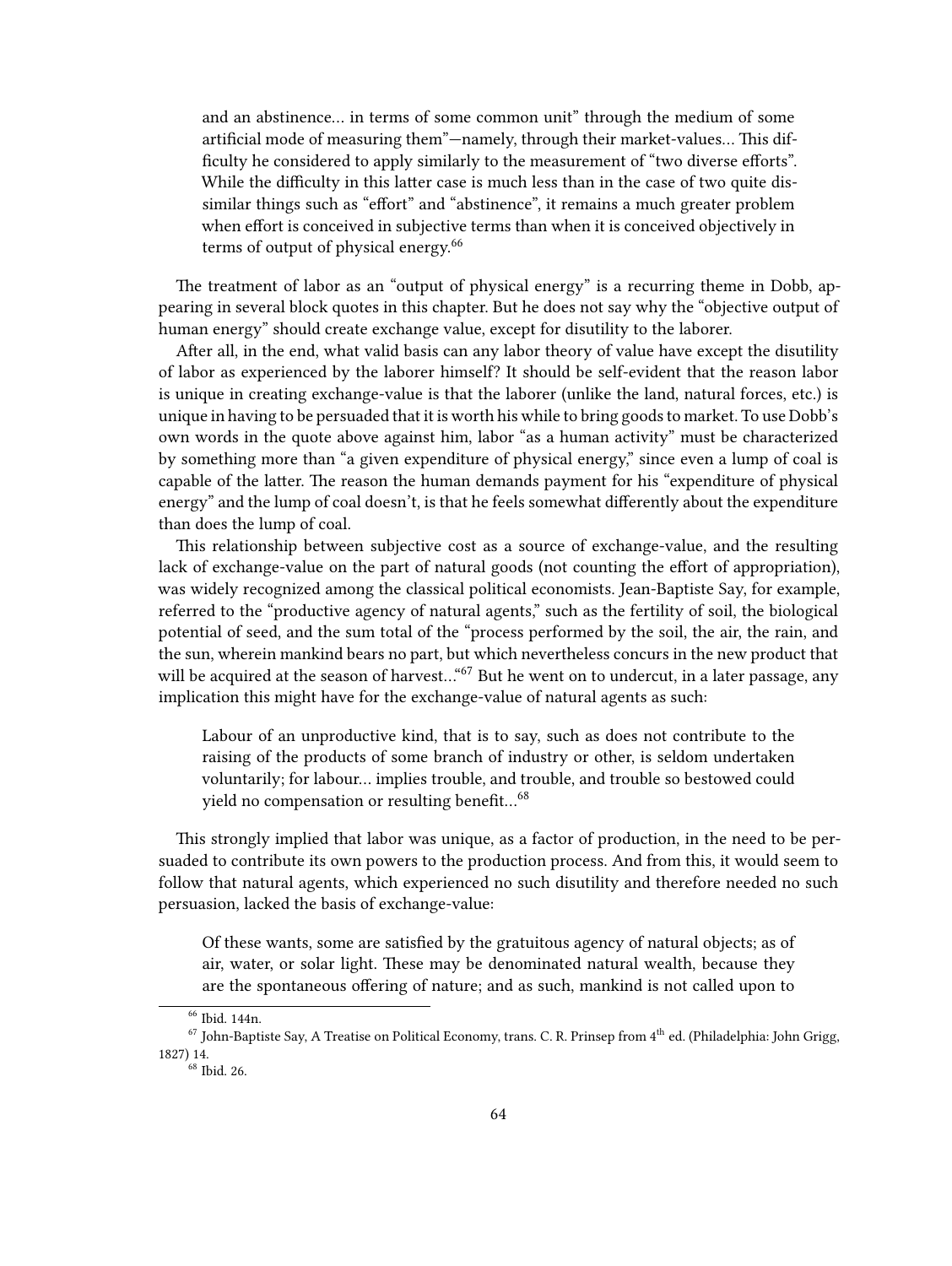earn them by any sacrifice or exertion whatever; for which reason, they are never possessed of any exchangeable value.<sup>69</sup>

Ricardo made explicit the implications of these latter passages, in denying that the "productive agency of natural agents" was a source of exchange-value.

In contradiction to the opinion of Adam Smith, M. Say, in the fourth chapter, speaks of the value which is given to commodities by natural agents, such as the sun, the air, the pressure of the atmosphere, &c., which are sometimes substituted for the labour of man, and sometimes concur with him in producing. But these natural agents, though they add greatly to value in use, never add exchangeable value… to a commodity: as soon as… you oblige natural agents to do the work which was before done by man, the exchangeable value of such work falls accordingly… M. Say constantly overlooks the essential difference that there is between value in use, and value in exchange.

M. Say accuses Dr. Smith of having overlooked the value which is given to commodities by natural agents, and by machinery, because he considered that the value of all things was derived from the labour of man; but it does not appear to me, that this charge is made out; for Adam Smith nowhere undervalues the services which these natural agents and machinery perform for us…; but as they perform their work gratuitously, as nothing is paid for the use of air, of heat, and of water, the assistance which they afford us adds nothing to value in exchange.<sup>70</sup>

Of course, purely natural goods are quite rare. Most gifts of nature require some human labor to be made usable; and to that extent, they acquire exchange-value. Even spontaneously arising natural goods like wild honey, fruit, etc., John Stuart Mill wrote, required "a considerable quantity of labour…, not for the purpose of creating, but of finding and appropriating them. In all but these few… cases, the objects supplied by nature are only instrumental to human wants, after having undergone some degree of transformation by human exertion. "71"

Natural goods do, at times, obtain exchange-value from scarcity alone, and not just from the labor of alteration or appropriation. Böhm-Bawerk dismissed as "simply false" Rodbertus' claim that natural goods did not possess economic value: "Even purely natural goods have a place in economic consideration, provided only they are scarce as compared with the need for them.<sup>"72</sup>

John Stuart Mill, earlier, had written of the difference in degree of scarcity between various natural goods, and their resulting economic value:

Of natural powers, some are unlimited, others limited in quantity. By an unlimited quantity is of course not meant literally, but practically unlimited: a quantity beyond the use of which can in any, or at least in present circumstances, be made of it. Land is, in some newly settled countries, practically unlimited in quantity: there is more

 $69$  Ibid. 237.

<sup>70</sup> Ricardo, Principles of Political Economy and Taxation 285–7.

<sup>&</sup>lt;sup>71</sup> John Stuart Mill, Principles of Political Economy: With Some of Their Applications to Social Philosophy, vol. 2 of Collected Works of John Stuart Mill (Toronto: University of Toronto Press, 1965) 25.

<sup>72</sup> Böhm-Bawerk, Capital and Interest 338.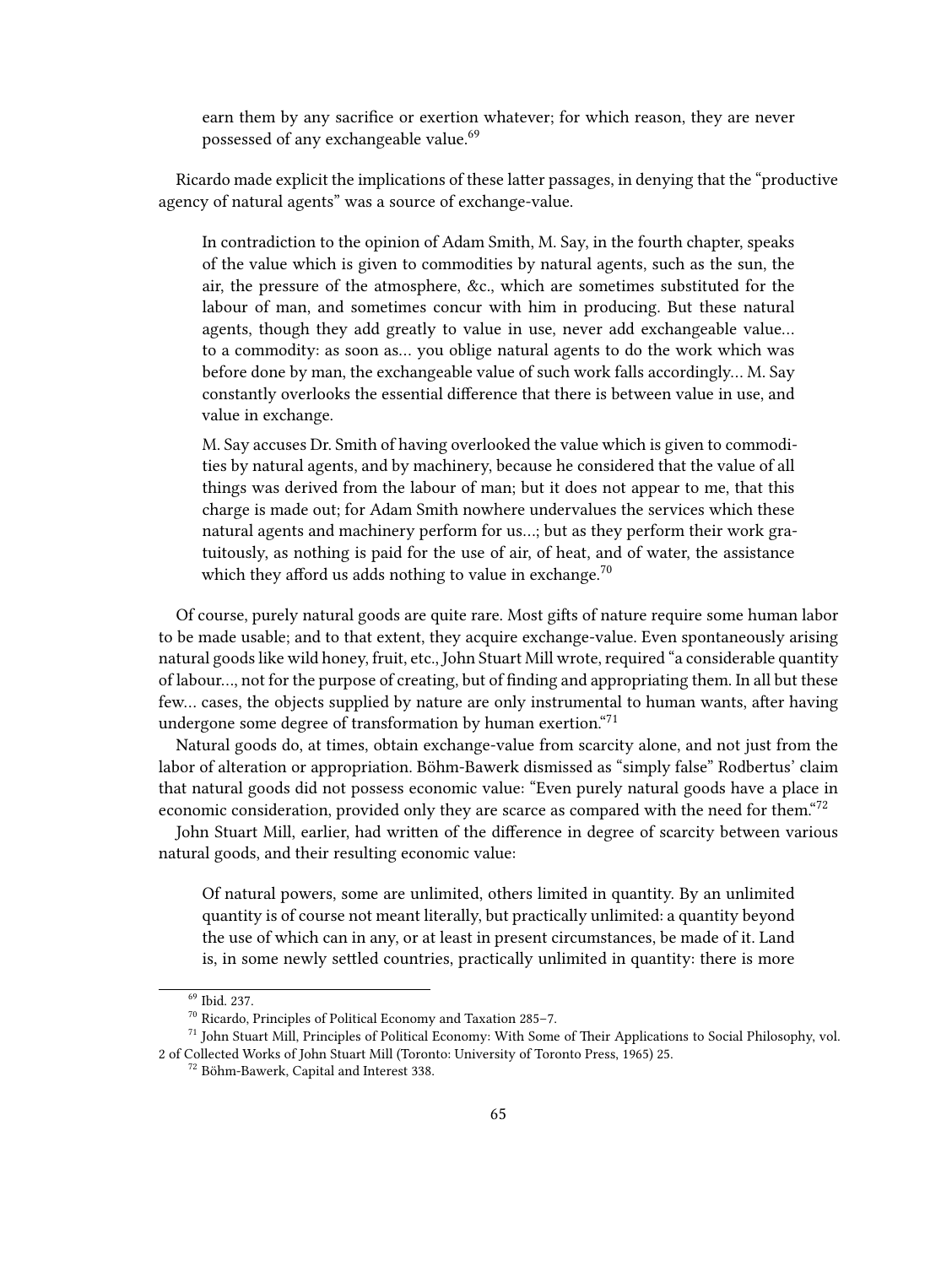than can be used by the existing population of the counry, or by any accession likely to be made of it for generations to come. But even here, land favourably situated with regard to markets or means of carriage, is generally limited in quantity: there is not so much of it as persons would gladly occupy and cultivate, or otherwise turn to use. In all old countries, land capable of cultivation, land at least of any tolerable fertility, must be ranked among agents limited in quantity…

… [S]o long as the quantity of a natural agent is practically unlimited, it cannot, unless susceptible of artificial monopoly, bear any value in the market, since no one will give anything for what can be obtained gratis.<sup>73</sup>

But that leaves open the question, as Mill's last sentence suggests, of how much of this scarcity is natural, and how much is conventional or legal. (This latter question we will study in much greater depth in our examination, in a later chapter, of the political appropriation of land.) Mill distinguished between natural and artificial scarcity in a hypothetical case involving air:

It is possible to imagine circumstances in which air would be a part of wealth… [I]f from any revolution in nature the atmosphere became too scanty for the consumption, or could be monopolized, air might acquire a very high marketable value. In such a case, the possession of it, beyond his own wants, would be, to its owner, wealth; and the general wealth of mankind might at first sight appear to be increased, by what would be so great a calamity to them. The error would be in not considering, that however rich the possessor of air might become at the expense of the rest of the community, all persons else would be poorer by all that they were compelled to pay for what they had before obtained without payment.<sup>74</sup>

In any case, the exchange-value accruing to natural goods as such is, along with other scarcityrents, a secondary deviation from the law of labor-value. In the case of natural resources made artificially scarce by political appropriation, absentee landlordism, etc., it is a state-enforced monopoly income. In the case of natural scarcity of the most fertile land in in the environs of a particular city, it is a spontaneously occurring scarcity rent, like differences in innate skill.

This subjective emphasis of labor as disutility received, at the same time, criticisms from the right. Rothbard treated Marshall's reduction of both labor disutility and "waiting" to the common denominator of "real cost," as an admission that value was purely subjective.

This is not to deny… that subjective costs, in the sense of opportunity costs and utilities foregone, are important in the analysis of production. In particular, the disutilities of labor and of waiting—as expressed in the time-preference ratios—determine how much of people's energies and how much of their earnings will go into the production process. This, in the broadest sense, will determine or help to determine the total supply of all goods that will be produced. But these costs are themselves subjective utilities, so that both "blades of the scissors" are governed by the subjective utility of individuals. This is a monistic and not a dualistic causal explanation…

<sup>73</sup> Mill, Principles of Political Economy 29–30.

<sup>74</sup> Ibid. 8.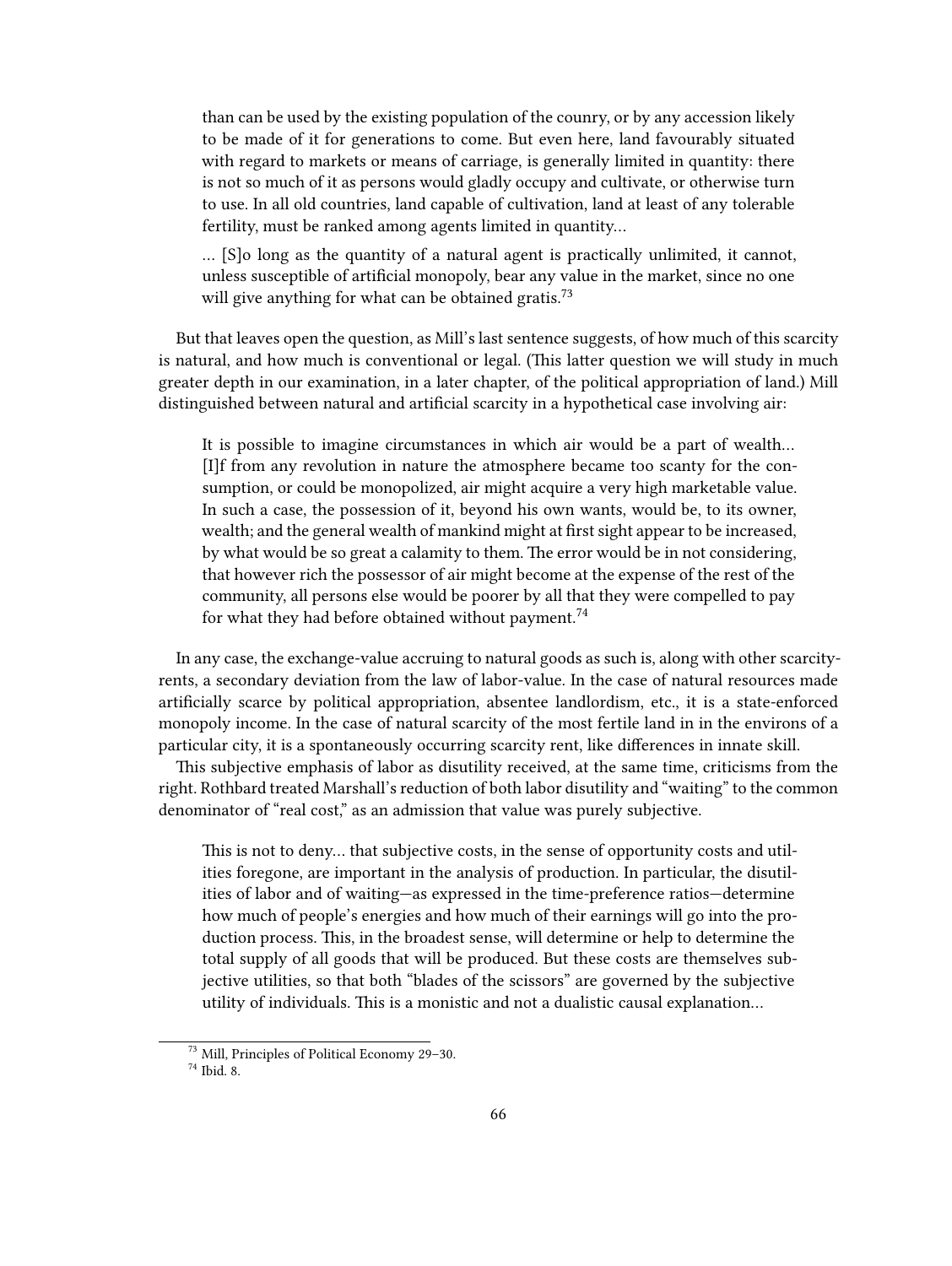…The price necessary to call forth a non-specific factor is the highest price this factor can earn elsewhere—an opportunity cost.<sup>75</sup>

The proper response is, "so what?" There is a great deal of difference between the formulation of a subjective mechanism by which the law of cost operates, and the relegation of value to a purely arbitrary basis on subjective utility. Both Ricardo's and Marx's versions of the labor theory at least implicitly relied on a subjective mechanism—after all, as we asked above, why else would labor create exchange-value, except for the fact that the laborer, unlike coal, had to be persuaded to bring his services to market? As for opportunity cost as the basis for the cost-principle, it is worth bearing in mind that "the subjective utility of individuals" is not determined in a vacuum; "the highest price [a] factor can earn elsewehere" is entirely relative, and is conditional on many things, not least among them the existence of monopoly returns enforced by the state.

Böhm-Bawerk himself suggested why a subjective approach to economics was necessary, in his comments on Sombart's contrast between the objective approach of Marx and the subjective approach of the marginalist. Böhm-Bawerk pointed out that "the knowledge of such an objective connection, without the knowledge of the subjective links which help to form the chain of causation, is by no means the highest degree of knowledge, but that a full comprehension will only be attained by a knowledge of both the internal and external links of the chain." The objective and subjective approaches, therefore, were necessarily complementary. And he added, "as a matter of opinion," that

it is just in the region of economics, where we have to deal so largely with conscious and calculated human action, that the first of the two sources of knowledge, the objective source, can at the best contribute a very poor and, especially when standing alone, an altogether inadequate part of the total of attainable knowledge. "76

So even Bohm-Bawerk understood that subjective value-judgments were not necessarily arbitrary or independent variables, but could be the mechanism through which objective factors made themselves felt in the market.

Marx himself, Bohm-Bawerk went on to charge, brought in the subjective factor as a mechanism for his labor theory, but did so only unsystematically:

Marx did not hold fast to the "objective" pale. He could not help referring to the motives of the operators as to an active force in his system. He does this pre-eminently by his appeal to "competition." Is it too much to demand that if he introduces subjective interpolations into his system they should be correct, well founded, and noncontradictory?<sup>77</sup>

There was a reason for Marx's ambivalence toward a subjective mechanism. Despite the spuriousness of some Marxist criticism, as we have shown above, a subjective "higgling" basis is indeed vulnerable at first glance to its own charges of unverifiability or circularity. As Dobb pointed out, making subjective disutility, effort or unpleasantness, rather than time, the basis of quantity, would make market price the only objective standard for comparing quantities of labor.

<sup>75</sup> Rothbard, Man, Economy, and State 307–8.

 $^{76}$  Böhm-Bawerk, Karl Marx and the Close of His System 115.

<sup>77</sup> Ibid. 116.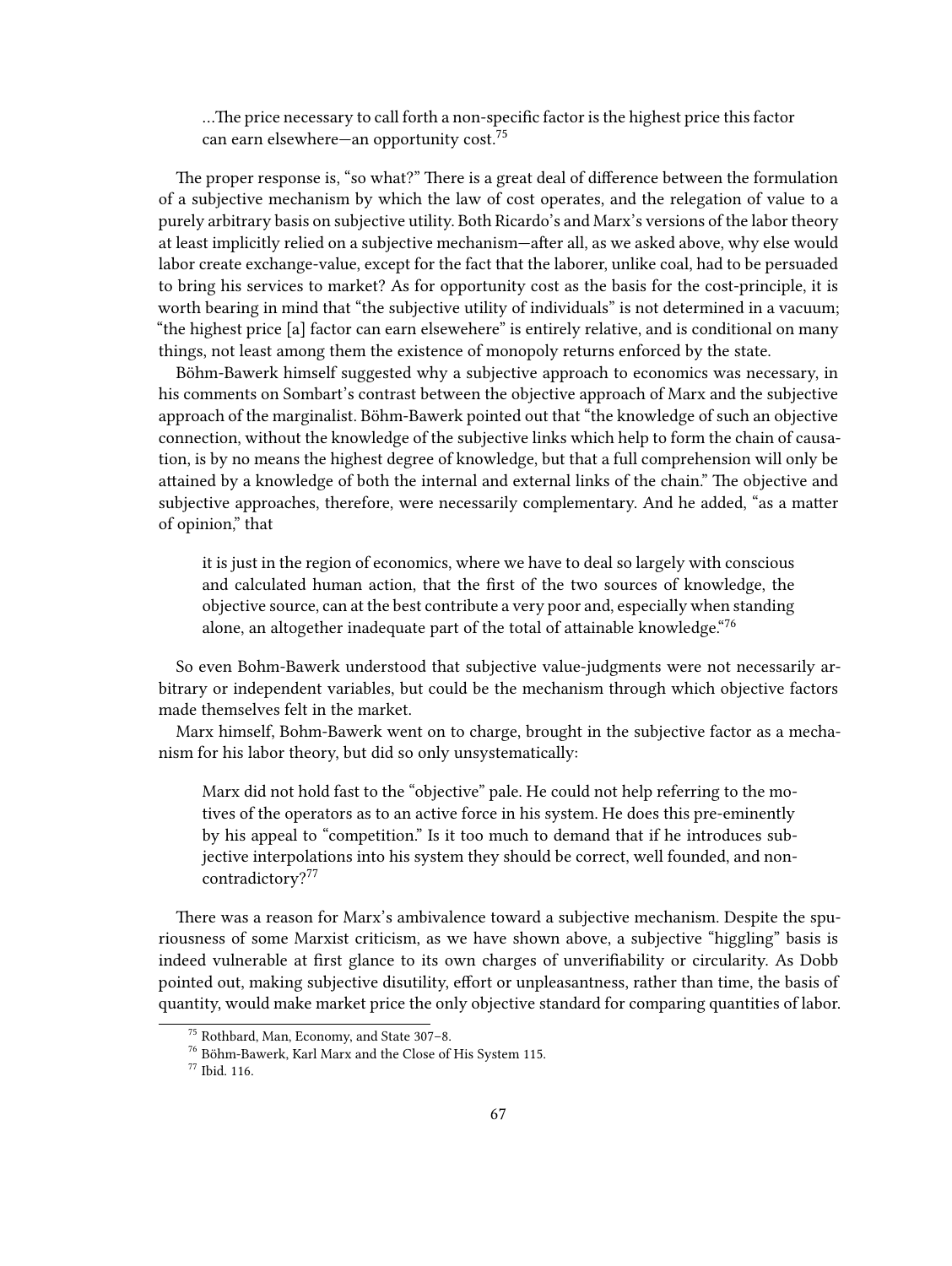Nevertheless, this vulnerability is only apparent. The difference is that, unlike Marx's ratios of simple to complex labor, we are not comparing one set of data to another in a circular process. We are first asserting, on the grounds of an axiomatic understanding of human nature, the basis of all exchange value in subjective effort; deviation from this principle, caused by scarcity rents, are a secondary phenomenon. Once this a priori principle that labor is the basis of exchange value is accepted, we go on to explain why labor's product will be distributed according to the degree of disutility of labor.

Or to approach it from the opposite direction, we can start with the law of cost as the basis of price, and from there systematically eliminate all the subordinate factors that only have a price because of artificial scarcity, leaving only labor as a creator of exchange-value in its own right (at least for the equilibrium prices of goods in elastic supply).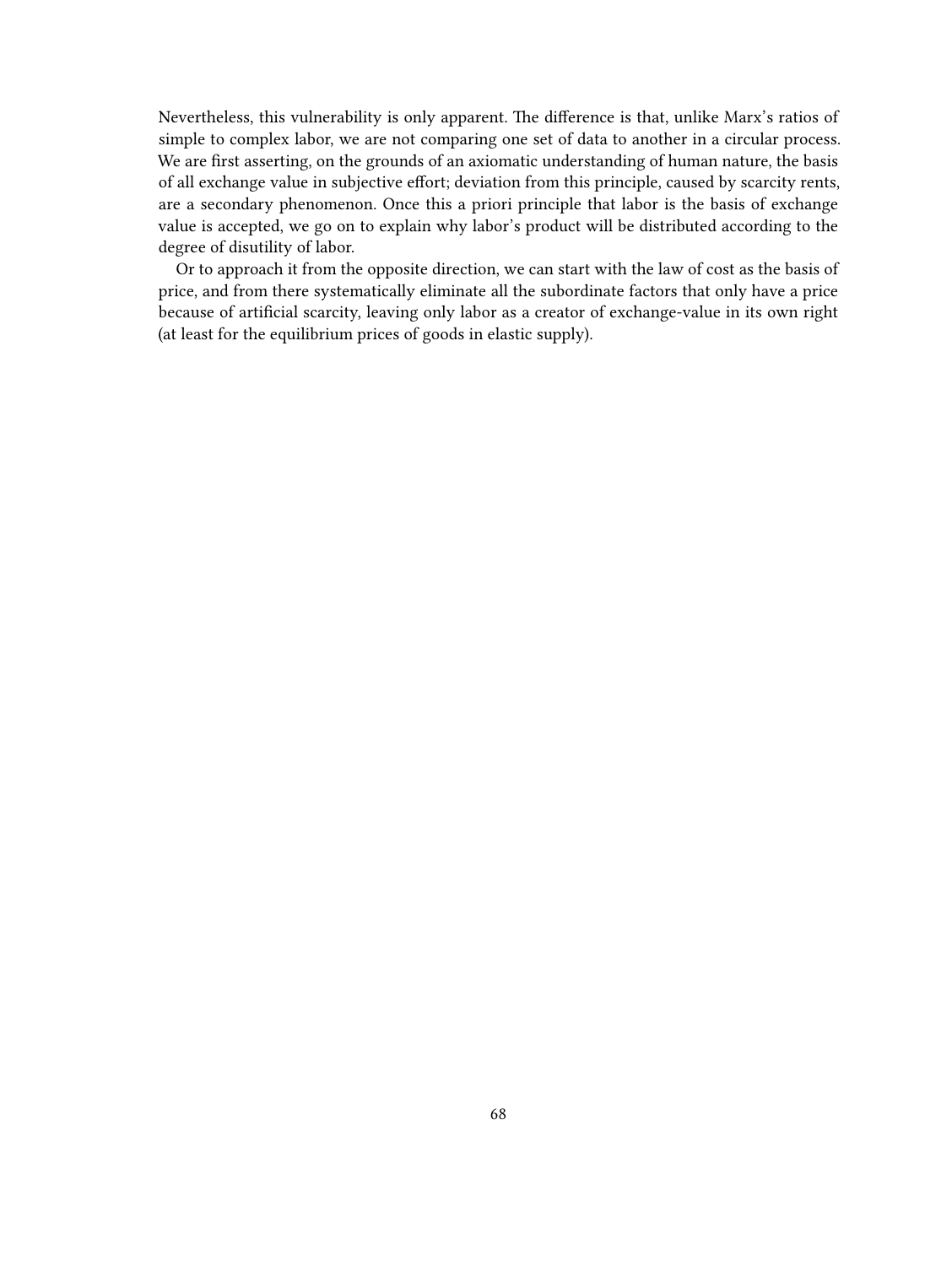## **Chapter Three: Time Preference and the Labor Theory of Value**

In the last chapter, we referred to one valid marginalist criticism of the Labor Theory: its lack of an explicit mechanism. But there is another valid contribution of the marginalists, or more specifically the Austrians, that must be taken into account by any modern Labor Theory, if it is to have any claim to relevance. That contribution is time preference theory.

The principle of time-preference was first stated clearly by Eugen von Böhm-Bawerk. After a painstaking historical survey of past theories of interest—not only the "productivity" and "abstinence" theories of the later classical political economists (or vulgar political economists, as Marx would have it), but the exploitation theories of Rodbertus, Marx, and the other socialists—he set forth his own explanation:

The loan is a real exchange of present goods against future goods… [P]resent goods invariably possess a greater value than future goods of the same number and kind, and therefore a definite sum of present goods can, as a rule, only be purchased by a larger sum of future goods. Present goods possess an agio in future goods. This agio is interest. It is not a separate equivalent for a separate and durable use of the loaned goods, for that is inconceivable; it is a part equivalent of the loaned sum, kept separate for practical reasons. The replacement of the capital + the interest constitutes the full equivalent.<sup>1</sup>

This was, he argued, incompatible with the labor theory of value: "Logically carried out, this [the labor theory] could leave no room for the phenomenon of interest.<sup>"2</sup>

This is as good a place as any, before we go to the more central issues of time-preference's relation to our labor theory developed in this book, to examine another side issue: the extent to which time-preference is mutually exclusive of other defenses of interest and profit, as Austrians have claimed. Böhm-Bawerk, of course, stressed both the uniqueness of his contribution and the inadequacy of earlier attempts to justify interest. He was especially dismissive of Senior's abstinence theory, pointing out that Lasalle was right in arguing

that the existence and height of interest by no means invariably correspond with the existence and the height of a "sacrifice of abstinence." Interest, in exceptional cases, is received where there has been no individual sacrifice of abstinence. High interest is often got where the sacrifice of the abstinence is very trifling—as in the case of Lasalle's millionaire—and "low interest" is often got where the sacrifice entailed by the abstinence is very great. The hardly saved sovereign which the domestic

 $^{\rm 1}$  Eugen von Böhm-Bawerk, Capital and Interest: A Critical History of Economical Theory, trans. William Smart (New York: Brentanno's, 1922) 259.

<sup>2</sup> Ibid. 269.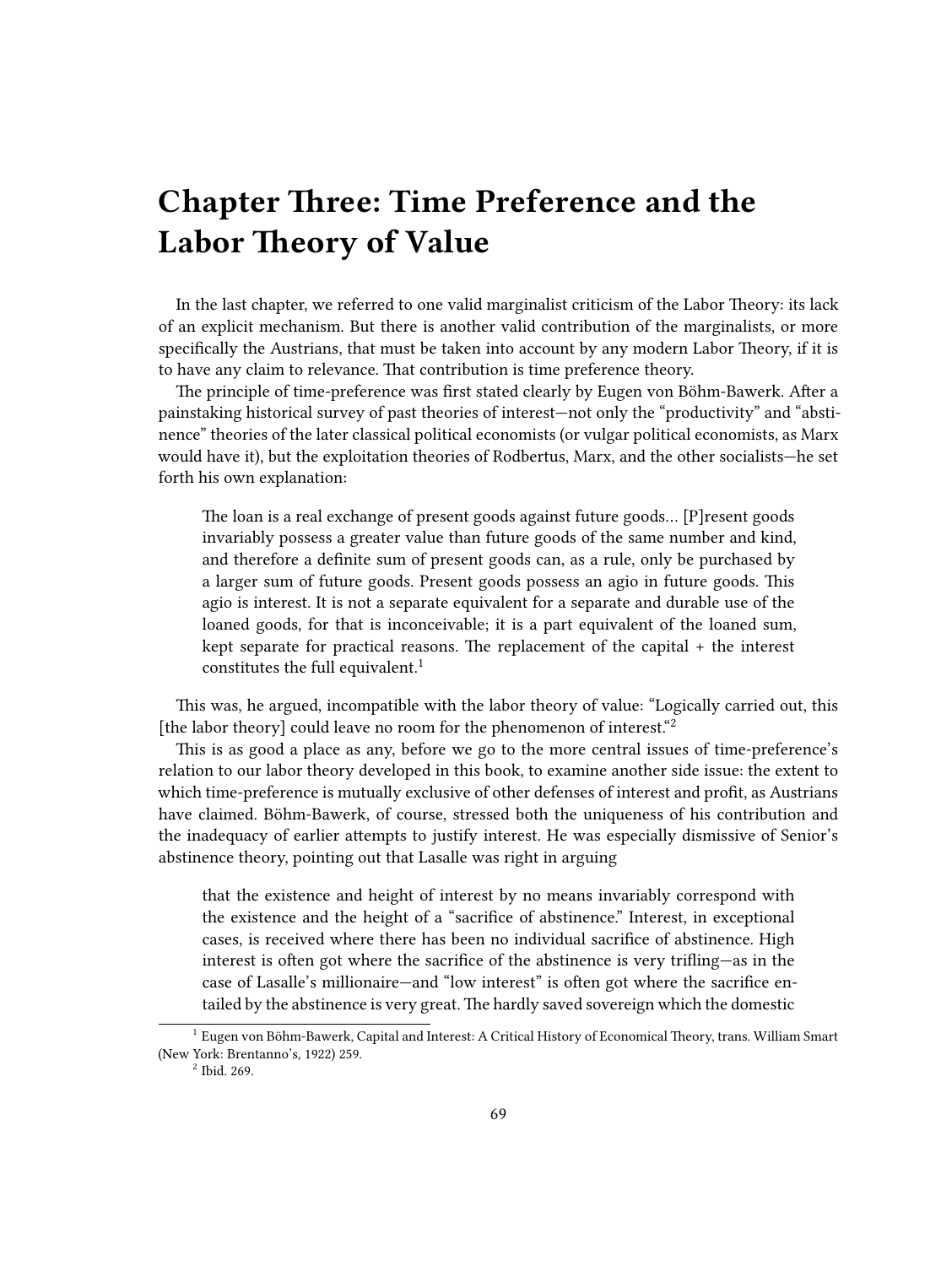servant puts in the savings bank bears, absolutely and relatively, less interest than the lightly spared thousands which the millionaire puts to fructify in debenture and mortgage funds. These phenomena fit badly into a theory which explains interest quite universally as a "wage of abstinence."...<sup>3</sup>

In response to the idea that abstinence from consumption was a positive "sacrifice" deserving of compensation in its own right, Böhm-Bawerk proposed this case:

I work for a whole day at the planting of fruit trees in the expectation that they will bear fruit for me in ten years. In the night following comes a storm and entirely destroys the whole plantation. How great is the sacrifice which I have made… in vain? I think every one will say—a lost day of work, and nothing more. And now I put the question, is my sacrifice in any way greater that the storm does not come, and that the trees, without any further exertion on my part, bear fruit in ten years? If I do a day's work and have to wait ten years to get a return from it, do I sacrifice more than if I do a day's work, and, by reason of the destructive storm, must wait to all eternity for its return?<sup>4</sup>

In response to Cournelle's similar "sacrifice" theory of interest, Böhm-Bawerk joked, "one might say that Cournelle would have had almost as much justification, theoretically speaking, if he had pronounced the bodily labour of pocketing the interest, or of cutting the coupons, to be the ground and basis of interest."<sup>5</sup>

The logical response to Böhm-Bawerk's critique, from the point of view of Marshall's "real cost" theory, is to retreat to defining "sacrifice" in terms of "opportunity cost." And that is exactly what Marshall did, as we saw in the previous chapter: the "sacrifice" of the landlord and capitalist was simply the forebearance to consume what was in one's power to consume. And in denying this opportunity cost as an absolute sacrifice in the same sense as labor, Böhm-Bawerk laid the ground for Dobb's demolition of "abstinence" as a "sacrifice" comparable to labor.

In any case, regardless of its uniqueness as a subjective mechanism, Böhm-Bawerk's time preference theory (that a smaller amount now is worth a greater amount later) bears, in practical terms, a close resemblance to the "abstinence" of Nassau Senior and Alfred Marshall. All these theories amount to ascribing a value-creating quality to time: to make it worth my while to abstain from present consumption, I must receive a greater amount in the future. And all of them are based on some form of pain or hardship entailed in foregoing present for the sake of future consumption. It makes more sense to treat them as a cluster of related theories than as mutually exclusive rivals.

Murray Rothbard, the most famous recent inheritor of the Austrian mantle, was especially prone to blur the distinction between time-preference and "waiting":

What has been the contribution of these product-owners, or "capitalists," to the production process? It is this: the saving and restriction of consumption, instead of being done by the owners of land and labor, has been done by the capitalists. The capitalists originally saved, say, 95 ounces of gold which they could have then spent on

<sup>3</sup> Ibid. 277.

<sup>4</sup> Ibid. 281.

<sup>5</sup> Ibid. 303.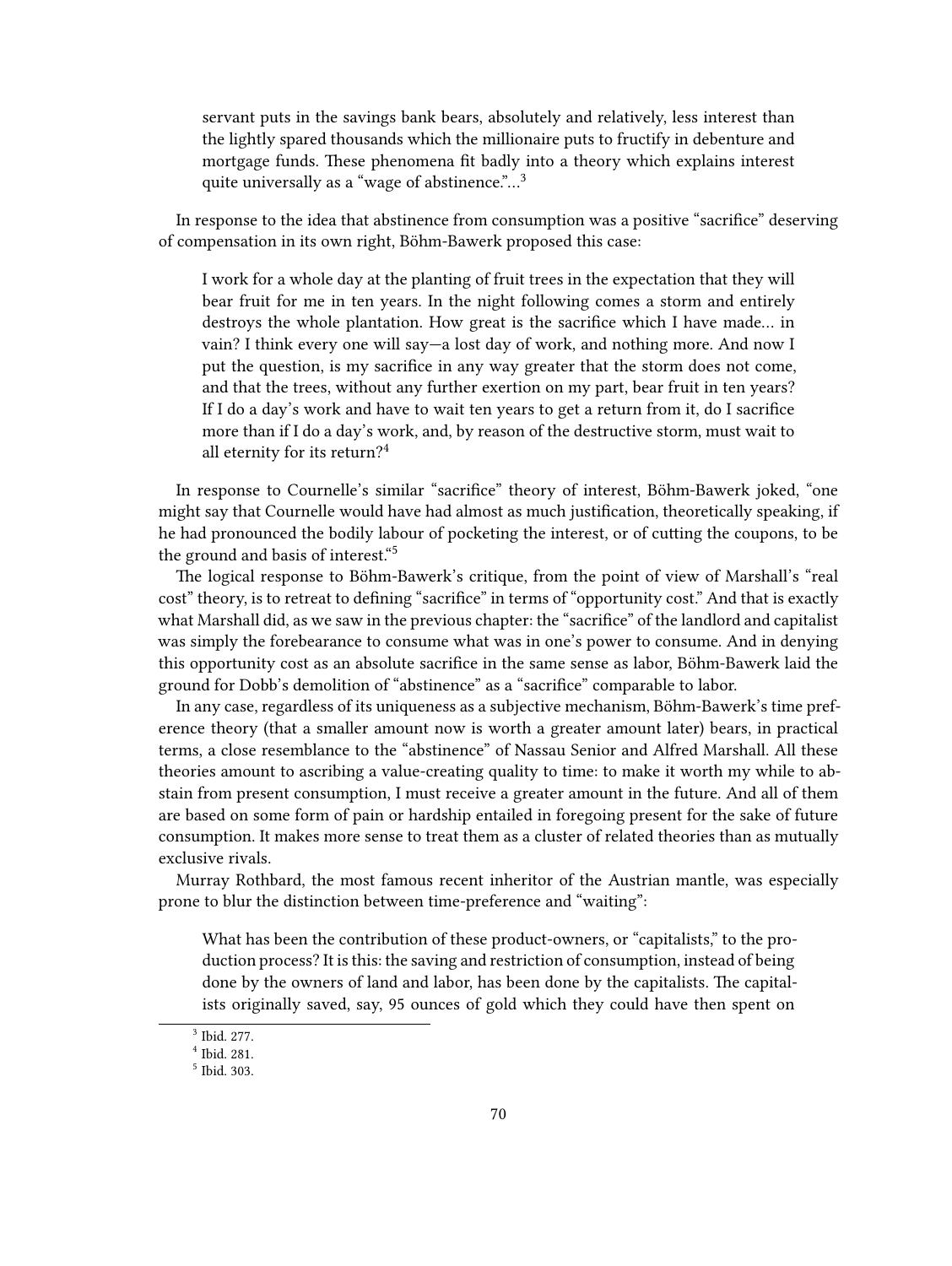consumers' goods. They refrained from doing so, however, and, instead, advanced the money to the original owners of the factors. They paid the latter for their services while they were working, thus advancing them money before the product was actually produced and sold to the consumers. The capitalists, therefore, made an essential contribution to production. They relieved the owners of the original factors from the necessity of sacrificing present goods and waiting for future goods…

Even if financial returns and consumer demand are certain, the capitalists are still providing present goods to the owners of labor and land and thus relieving them of the burden of waiting until the future goods are produced and finally transformed into consumers' goods.<sup>6</sup>

Roger W. Garrison argued, from such evidence, that the concept of "waiting" as a factor of production was compatible with the time-preference of Mises and Rothbard.

Neither Mises nor Rothbard has specifically addressed the question of waiting as a factor of production, but passages can be found in the writings of each suggesting that the time-preference view and the waiting-as-a-factor view are to some extent compatible.<sup>7</sup>

To return to our main line of discussion: there has been a great reluctance among Austrians, generally speaking, to deal explicitly with the comparative roles of time-preference and institutional factors as influences on interest rates, or with the extent to which the steepness of timepreference can be altered by institutional factors. At times, the Austrians explicitly deny that institutional factors have no influence on interest.

For example, Böhm-Bawerk denied that the difference in value between a given amount of money today and the same amount five years from now is, "as might be thought, a result of social institutions which have created interest and fixed it at 5 per cent."<sup>8</sup> Time preference alone is the reason for the relative low value of production (future) goods, compared to finished (present) goods:

This, and nothing else, is the foundation of the so-called "cheap" buying of production instruments, and especially of labour, which the Socialists rightly explain as the source of profit on capital, but wrongly interpret, in round terms, as the result of a robbery or exploitation of the working classes by the propertied classes.<sup>9</sup>

At times, however, Böhm-Bawerk moderated this stance with the concession that monopoly and other forms of exploitation might, in certain cases, increase the rate of profit at the expense of labor.

<sup>6</sup> Murray Rothbard, Man, Economy, and State: A Treatise on Economic Principles (Auburn University, Alabama: Ludwig von Mises Institute, 1993) 294–95, 298.

<sup>7</sup> Roger W. Garrison, "Professor rothbard and the Theory of Interest," in Walter Block and Llewellyn H. Rockwell, Jr., eds., Man, Economy and Liberty: Essays in Honor of Murray N. Rothbard (Auburn, Ala.: Auburn University Press, 1988) 49.

<sup>8</sup> Böhm-Bawerk, Capital and Interest 346.

<sup>9</sup> Eugen von Böhm-Bawerk, The Positive Theory of Capital, trans. William Smart (London and New York: MacMillan and Co., 1891) 301.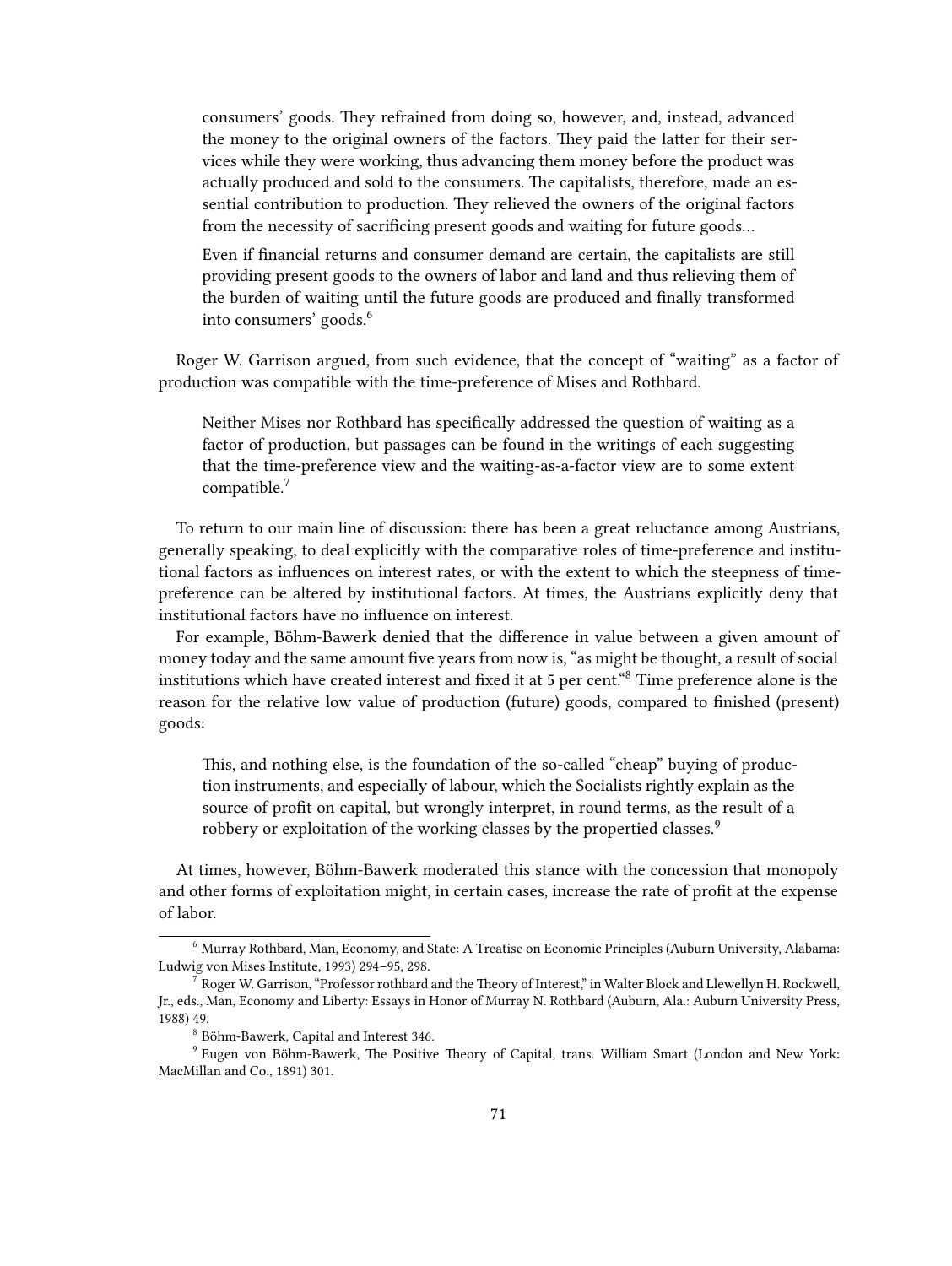Now, of course, the circumstances unfavourable to buyers may be corrected by active competition among sellers… But, every now and then, something will suspend the capitalists' competition, and then those unfortunates, whom fate has thrown on a local market ruled by monopoly, are delivered over to the discretion of the adversary. Hence direct usury, of which the poor borrower is only too often the victim; and hence the low wages forcibly exploited from the workers…

It is not my business to put excesses like these, where there actually is exploitation, under the aegis of that favourable opinion I pronounced above as to the essence of interest. But, on the other hand, I must say with all emphasis, that what we might stigmatise as "usury" does not consist in the obtaining of a gain out of a loan, or out of the buying of labour, but in the immoderate extent of that gain… Some gain or profit on capital there would be if there were no compulsion on the poor, and no monopolising of property; and some gain there must be. It is only the height of this gain where, in particular cases, it reaches an excess, that is open to criticism, and, of course, the very unequal conditions of wealth in our modern communities bring us unpleasantly near the danger of exploitation and of usurious rates of interest.<sup>10</sup>

So here Böhm-Bawerk acknowledged, at least in principle, that institutional factors could affect interest rates, and that the distribution of wealth could affect the steepness of time-preference. Although he made this concession in principle, Böhm-Bawerk for the most part stuck to an ahistorical treatment of the actual origins of the distribution of wealth, taking as a given that the propertied classes were in a position of having surplus property for investment as a result of their past thrift or productivity. Often he did not address the issue at all, but simply assumed the present distribution of property as his starting point.

What, then, are the capitalists as regards the community?—In a word, they are merchants who have present goods to sell. They are the fortunate possessors of a stock of goods which they do not require for the personal needs of the moment. They exchange their stock, therefore, into future goods of some form or another...<sup>11</sup>

Böhm-Bawerk was far too modest on their behalf, in ascribing this possession of present goods to "fortune." Far from being, as a class, the passive recipients of mere good luck, the capitalists have MADE their own luck. And the history of this, their good fortune, is written in letters of blood and fire.

In keeping with this modesty, Böhm-Bawerk resorted to a Robinsonade on the accumulation of capital.

In our science there are three views in circulation as to the formation of capital. One finds its origin in Saving, a second in Production, and a third in both together. Of these the third enjoys the widest acceptance, and it is also the correct one.<sup>12</sup>

He then illustrated the principle with the example of a solitary man saving the product of his labor and living off the surplus food while he crafted a bow and arrows and other tools. From this

 $10$  Ibid. 361.

 $11$  Ibid. 358.

 $12$  Ibid. 100.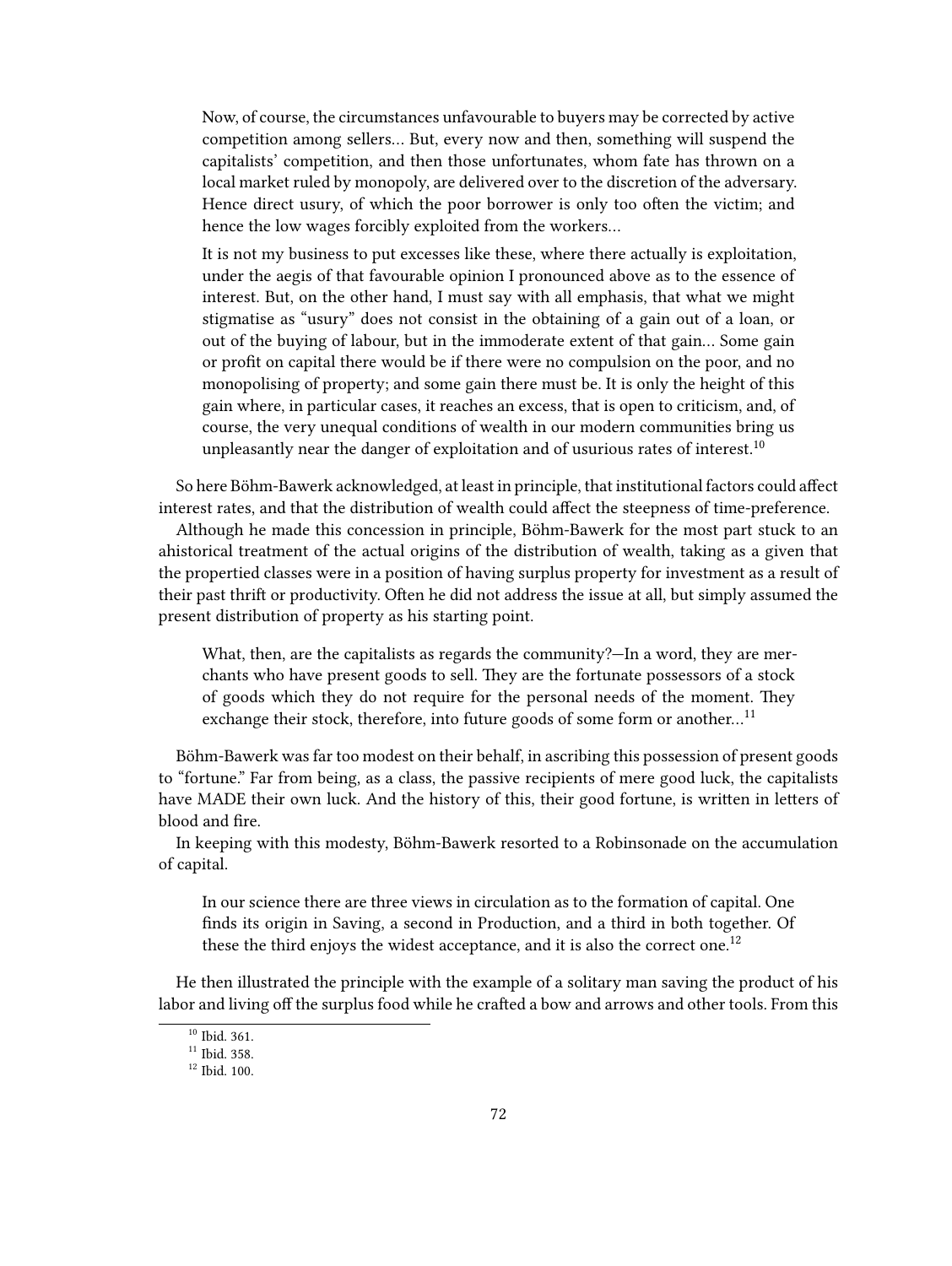island scenario, he went on to society in the large, describing how a nation of ten million saved so many millions of its ten million labor years annually.<sup>13</sup> That those actually deferring consumption from the proceeds of their labor might not be the same ones investing those savings, or reaping the fruits of investment, or that they might have no say in the matter, was an issue set aside entirely—perhaps as complicating the picture unnecessarily.

The propertyless laboring classes, like the capitalists, just happened to be there; perhaps, like Topsy, they "just growed."

Over and against this supply of present goods stands, as Demand:—

- 1. An enormous number of wage-earners who cannot employ their labour remuneratively by working on their own account, and are accordingly, as a body, inclined and ready to sell the future product of their labour for a considerably less amount of present goods…
- 2. A number of independent producers, themselves working, who by an advance of present goods are put in a position to prolong the process, and thus increase the productiveness of their personal labour…
- 3. A small number of persons who, on account of urgent personal wants, seek credit for purposes of consumption, and are also ready to pay an agio for present goods.<sup>14</sup>

It was this inability of the first group to employ their labor remuneratively by working on their own account, Böhm-Bawerk explained, that made them dependent on the capitalist. Their lack of resources to tide them over until the completion of long-term production processes was the "sole" reason for their dependence.

…in the loss of time which is, as a rule, bound up with the capitalist process, lies the sole ground of that much-talked-of and much-deplored dependence of labourer on capitalist… It is only because the labourers cannot wait till the roundabout process… delivers up its products ready for consumption, that they become economically dependent on the capitalists who already hold in their possession what we have called "intermediate products."<sup>15</sup>

Why the laborers might lack individual or collective property in their means of production, or be unable through cooperative effort to mobilize their own "labor fund" in the production interval, Böhm-Bawerk did not say. Why the capitalists happened to be in possession of so much superfluous wealth, he likewise did not speculate. That the bulk of a nation's productive resources should be concentrated in the hands of a few people, rather than those of the laboring majority, is by no means a self-evident necessity. Böhm-Bawerk himself accepted it as altogether unremarkable. For the cause of such an odd situation, therefore, we will have to look elsewhere than in his work.

The answer lies not in economic theory, but in history. The existing distribution of property among economic classes, about which Böhm-Bawerk was so coy, is the historic outcome of State

 $13$  Ibid.  $100-18$ .

 $14$  Ibid. 330–1.

<sup>15</sup> Ibid. 83.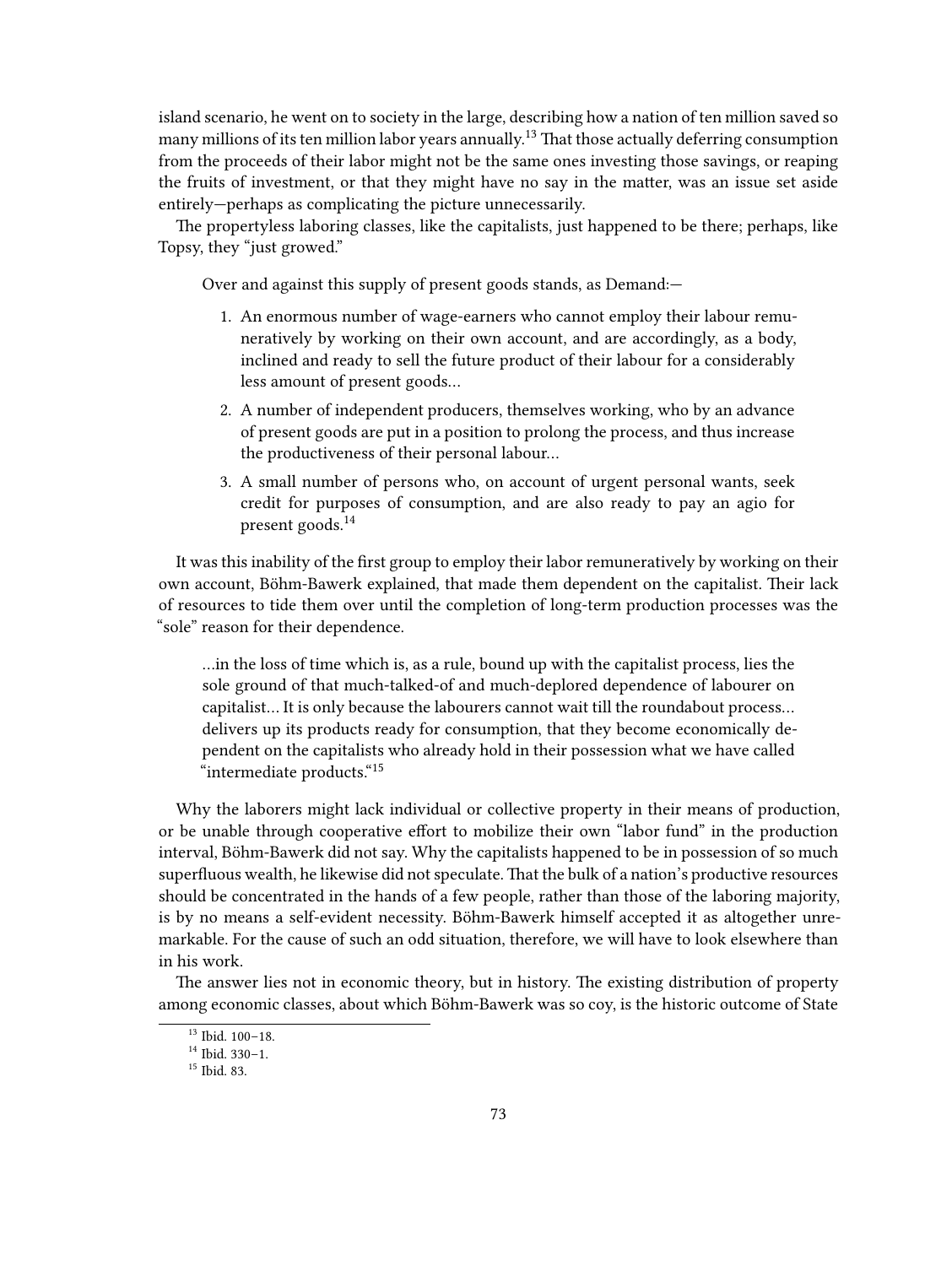violence. We shall examine, in a later chapter, the process of primitive accumulation by which the laboring majority has been forcibly robbed of its property in the means of production, transformed into a propertyless laboring class, and since then prevented by law and privilege from obtaining unfettered access to capital.

It will suffice for the moment to say that, although time preference no doubt holds true universally even when property is evenly distributed, the present after-effects of primitive accumulation render time-preference much steeper than it would otherwise be. Time preference is not a constant. It is skewed much more to the present for a laborer without independent access to the means of production, or to subsistence or security. Even the vulgar political economists recognized that the degree of poverty among the laboring classes determined their level of wages, and hence the level of profit.<sup>16</sup>

But what of the residuum of time preference that would exist even in a genuine market economy, without legal privilege to capital, in which the producers retained their own means of production? How can the principle of time preference be reconciled to the labor theory of value?

Even if today's labor is exchanged for tomorrow's labor at a premium, it is still an exchange of labor. Maurice Dobb, for instance, suggested that time-preference might be treated as a scarcity rent on present labor.

It amounted to an explanation in terms of the relative scarcity, or limited application, of labour applied to particular uses—namely, in the form of stored-up labour embodied in technical processes involving a lengthy "period of production"; a scarcity which persisted by reason of the short-sightedness of human nature. As a result of this under-development of the productive resources, the ownership of money-capital, which in existing society provided the only means by which lengthy production-processes were able to be undertaken, carried with it the power to exact a rent of this scarcity. As a landlord could exact the price of a scarcity imposed by objective nature, so, it would seem, the capitalist could exact the price of a scarcity the subjective nature of man.<sup>17</sup>

Dobb did not made an adequate distinction between the scarcity of present versus future labor that exists naturally as a result of the human preference for present consumption versus postponement; and the artificial scarcity created by a certain class' monopoly of access to the means of production. But even assuming a market economy based on producers' cooperatives, the point is valid. When labor abstains from present consumption to accumulate its own capital, time-preference is simply an added form of disutility of present labor, as opposed to future labor. It is just another factor in the "higgling of the market," by which labor's product is allocated among laborers.

In an economy of distributive property ownership, as would have existed had the free market been allowed to develop without large-scale robbery, time-preference would affect only laborers' calculations of their own present consumption versus their own future consumption. All consumption, present or future, would be beyond question the result of labor. It is only in a capitalist (i.e., statist) economy that a propertied class, with superfluous wealth far beyond its ability

<sup>&</sup>lt;sup>16</sup> Michael Perelman, Classical Political Economy: Primitive Accumulation and the Social Division of Labor (Totowa, N.J.: Rowman & Allanheld; London: F. Pinter, 1984, c 1983) 18–9.

<sup>&</sup>lt;sup>17</sup> Maurice Dobb, Political Economy and Capitalism: Some Essays in Economic Tradition. 2<sup>nd</sup> rev. ed. (London: Routledge & Kegan Paul Ltd, 1940, 1960) 154.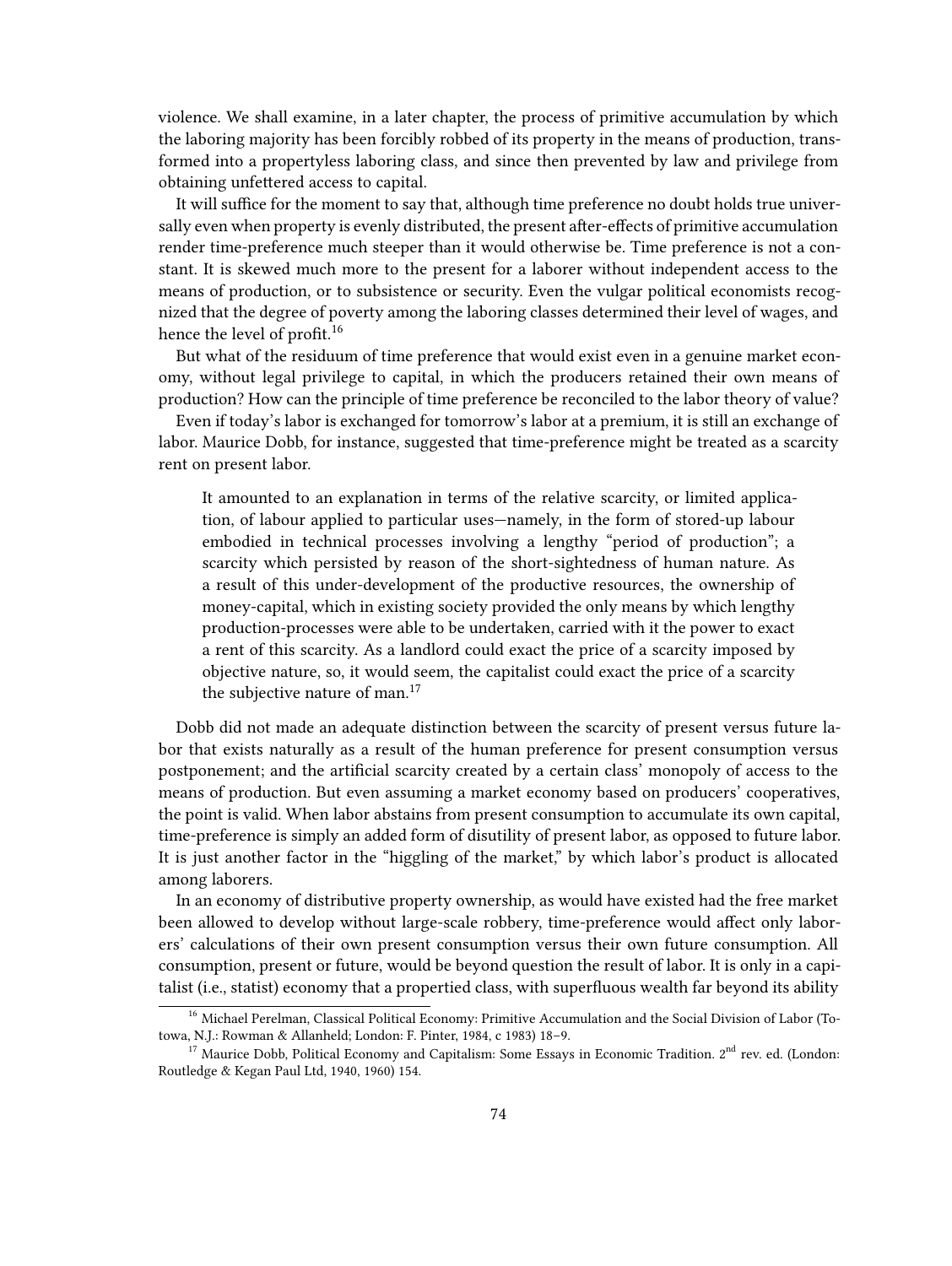to consume, can keep itself in idleness by lending the means of subsistence to producers in return for a claim on future output.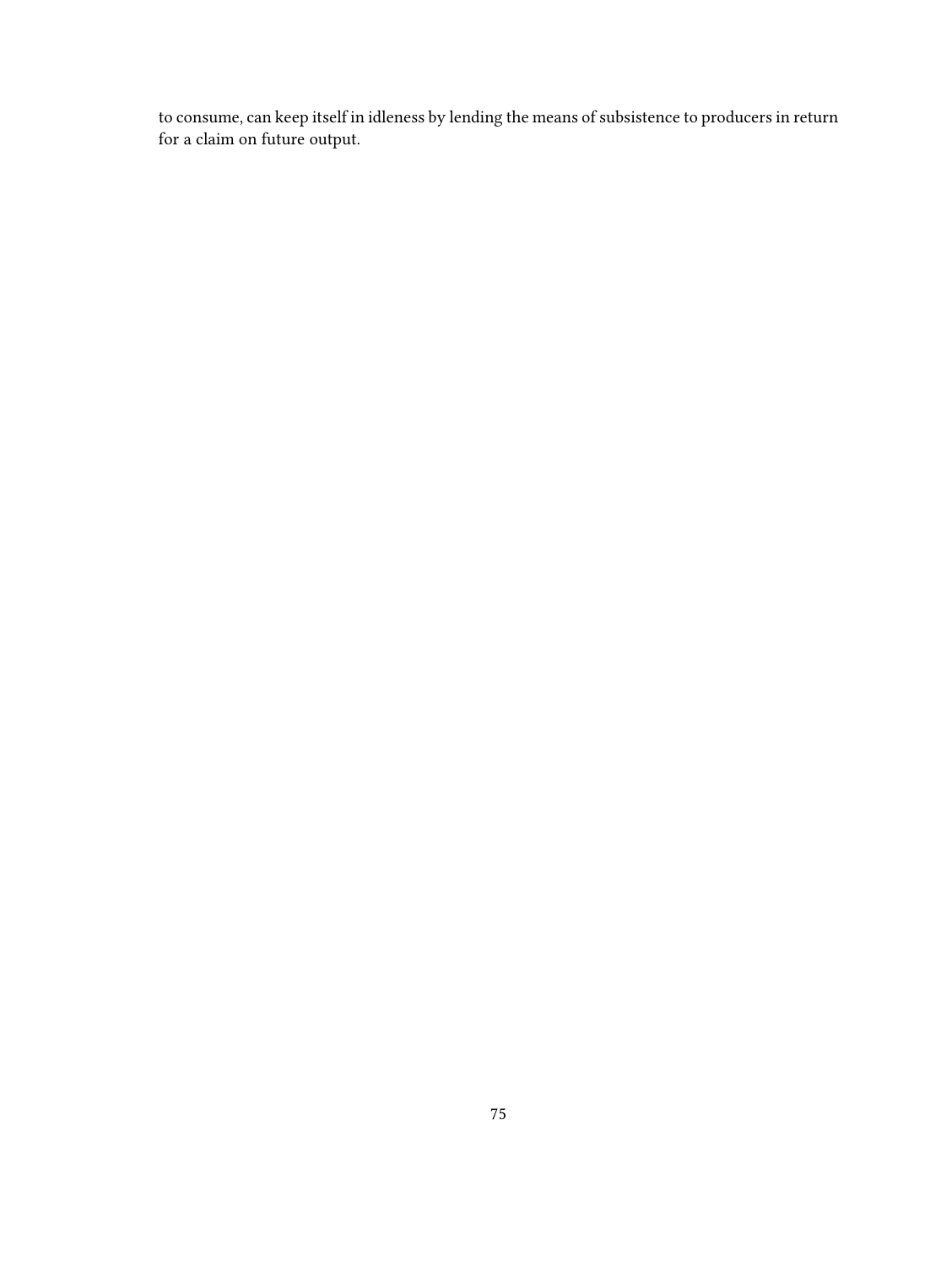# **Part Two—Capitalism and the State: Past, Present and Future**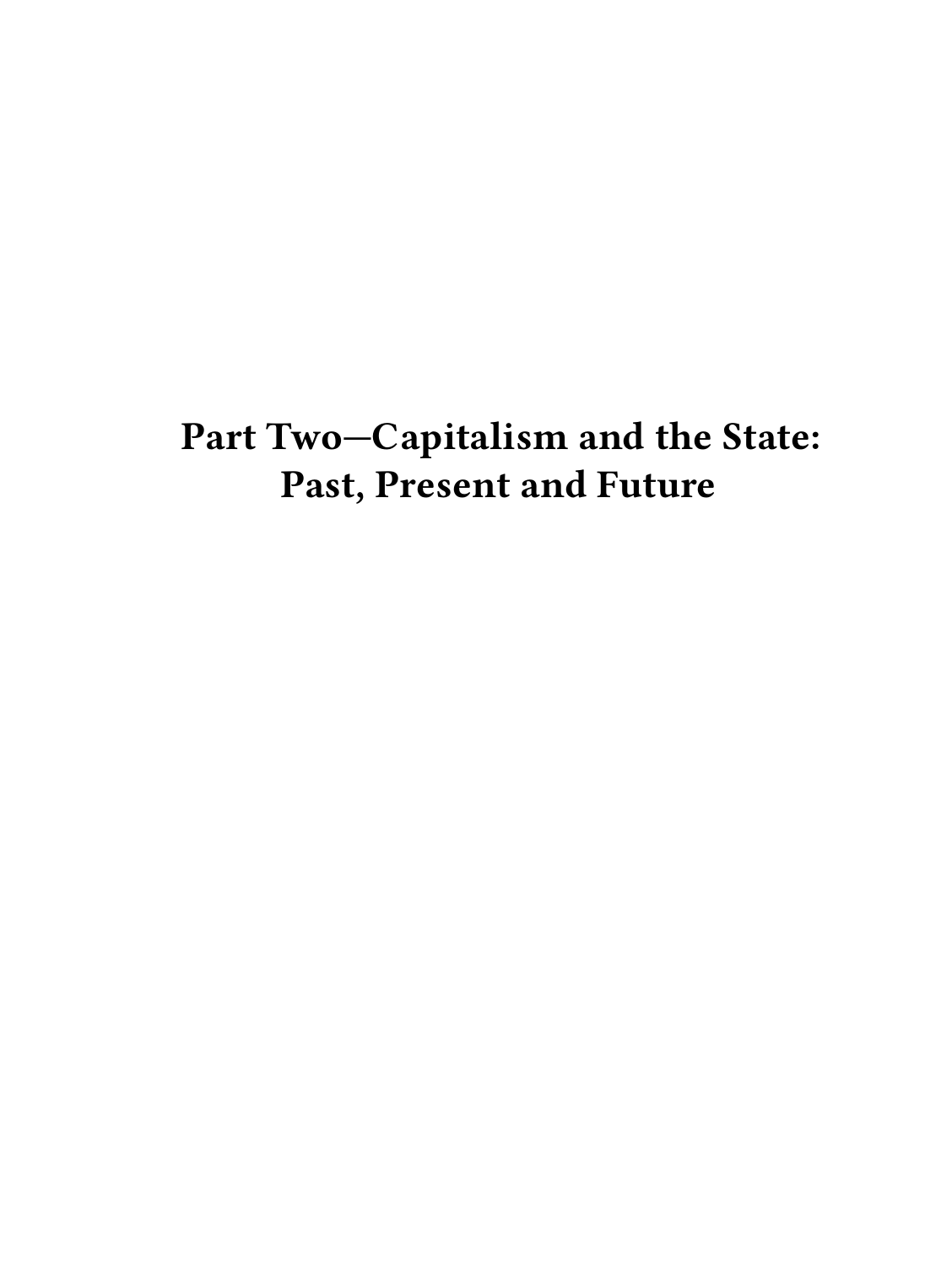### **Introduction to Part II: Exploitation and the Political Means**

The question remains: if labor is the source of normal exchange-value for reproducible goods, and the natural wage of labor in a free market is its full product, what is the explanation for profit in "actually existing capitalism"?

A central point of contention between Marx and the utopians was the extent to which the labor theory of value was a description of existing commodity exchange, or a prescription for rules of exchange in a reformed system. Marx criticized the utopians for erecting the law of value into a normative standard for a utopian society, rather than a law descriptive of existing capitalism. For him, the law of value described the process of exchange under capitalism as it was; the law of value was fully compatible with the existence of exploitation. His generalizations about exploitation assumed that commodities were exchanged according to their labor value; far from making profits impossible, exchange according to the law of value was presupposed as the foundation for surplus-value. Profit resulted from the difference in value between laborpower, as a commodity, and the labor-product; this was true even (or rather, especially) when all commodities exchanged at their value.

Some "utopians" (including Proudhon, the Owenites, and some Ricardian socialists), it is true, saw the labor theory as a call for a mandated set of rules (like Labor Notes, or modern proposals for government backing of a LETS system). For these, the law of value ruled out exploitation; but rather than seeing it as an automatically operating law of the market, they saw it as requiring the imposition of egalitarian "rules of the game."

But besides these two opposing theories, there was a possible third alternative that differed significantly from the first two. This third alternative considered all exploitation to be based on force; and the exploitative features of existing society to result from the intrusion of the element of coercion. Unlike utopianism, the third theory treated the law of value as something that operated automatically when not subject to interference. Unlike Marxism, it believed the unfettered operation of the law of value to be incompatible with exploitation. This school included, especially, the market-oriented Ricardian socialist Thomas Hodgskin, and the later individualist anarchists in America; they saw capitalism as exploitative to the extent that unequal exchange prevailed, under the influence of the State. Without such intervention, the normal operation of the law of value would automatically result in labor receiving its full product. For them, exploitation was not the natural outcome of a free market; the difference between the value of labor power as a commodity and the value of labor's product resulted, not from the existence of wage labor itself, but from state-imposed unequal exchange in the labor market. For them, the law of value was both the automatic mechanism by which a truly free market operated, and at the same time incompatible with exploitation.

It followed that the law of value was not something to be surpassed. Unlike the Marxists, who looked forward to an economy of abundance based on a principle of "from each according to his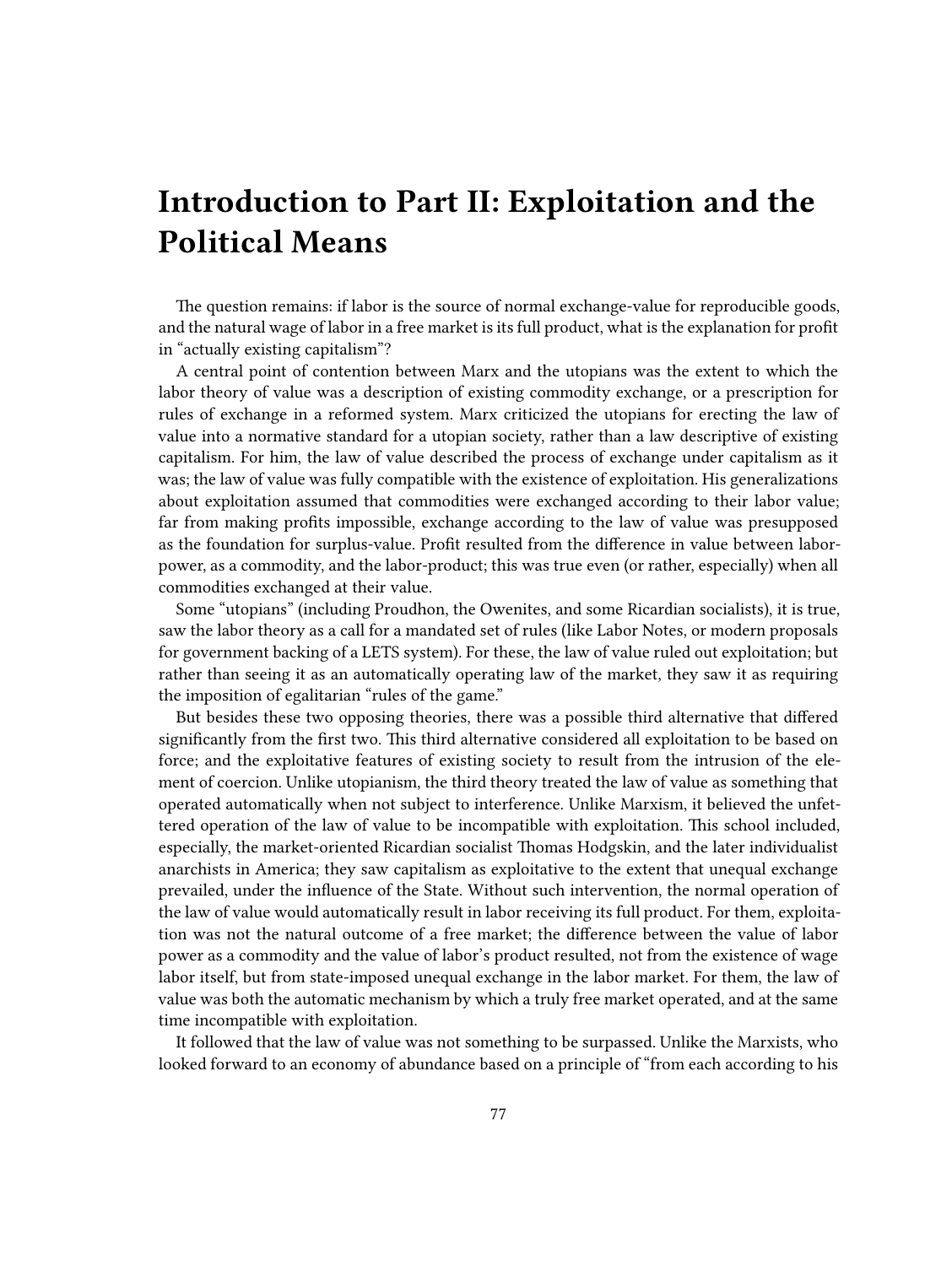ability, etc.," the individualists and market Ricardians saw the link between effort and reward as fundamental to distributive justice. The defining feature of exploitation was the benefit of one party at the expense of another's labor. As Benjamin Tucker wrote in "Should Labor Be Paid or Not?"

[Johann] Most being a Communist, he must, to be consistent, object to the purchase or sale of anything whatever; but why he should particularly object to the purchase and sale of labor is more than I can understand. Really, in the last analysis, labor is the only thing that has any title to be bought or sold. Is there any just basis of price except cost? And is there anything that costs except labor or suffering (another name for labor)? Labor should be paid! Horrible, isn't it? Why, I thought the fact that is not paid was the whole grievance. "Unpaid labor" has been the chief complaint of all Socialists, and that labor should get its reward has been their chief contention. Suppose I had said to Kropotkin that the real question is whether Communism will permit individuals to exchange their labor or products on their own terms. Would then Most have been as shocked? ...Yet in another form I said precisely that.<sup>1</sup>

Given the moral basis of the labor theory of value, as understood by the petty bourgeois socialists, in the principle of self-ownership and ownership of one's labor product, it followed that payment according to work was not a holdover from capitalist society, but the rightful basis of a future socialist order. It was no more acceptable for the collective to appropriate the product of the individual's labor for general use, than for the landlord and capitalist to appropriate it for their own use.

Maurice Dobb, in his introduction to A Contribution to the Critique of Political Economy, pointed to the strategic difficulties presented to Marxists by this position. As exemplified by Marx's assertion in Value, Price and Profit, Marxists recoiled from the idea that profit was the result of unequal exchange:

To explain the general nature of profits, you must start from the theorem that, on an average, commodities are sold at their real value, and that profits are derived from selling them at their values, that is, in proportion to the quantity of labour realised in them. If you cannot explain profit upon this supposition, you cannot explain it at  $all.<sup>2</sup>$ 

"The point of this can the better be appreciated," Dobb said,

if it is remembered that the school of writers to whom the name of the Ricardian Socialists has been given…, who can be said to have held a "primitive" theory of exploitation, explained profit on capital as the product of superior bargaining power, lack of competition and "unequal exchanges between Capital and Labour" (this bearing analogy with Eugen Dühring's "force theory" which was castigated by Engels). This was the kind of explanation that Marx was avoiding rather than seeking. It did

<sup>1</sup> Benjamin Tucker, "Should Labor Be Paid or Not?" Liberty April 28, 1888, in Benjamin Tucker, Instead of a Book, By a Man Too Busy to Write One. Gordon Press Facsimile (New York: 1897/1973) 403.

<sup>2</sup> Karl Marx, "Value, Price and Profit," vol. 20 in Marx and Engels Collected Works (New York: International Publishers, 1985) 127.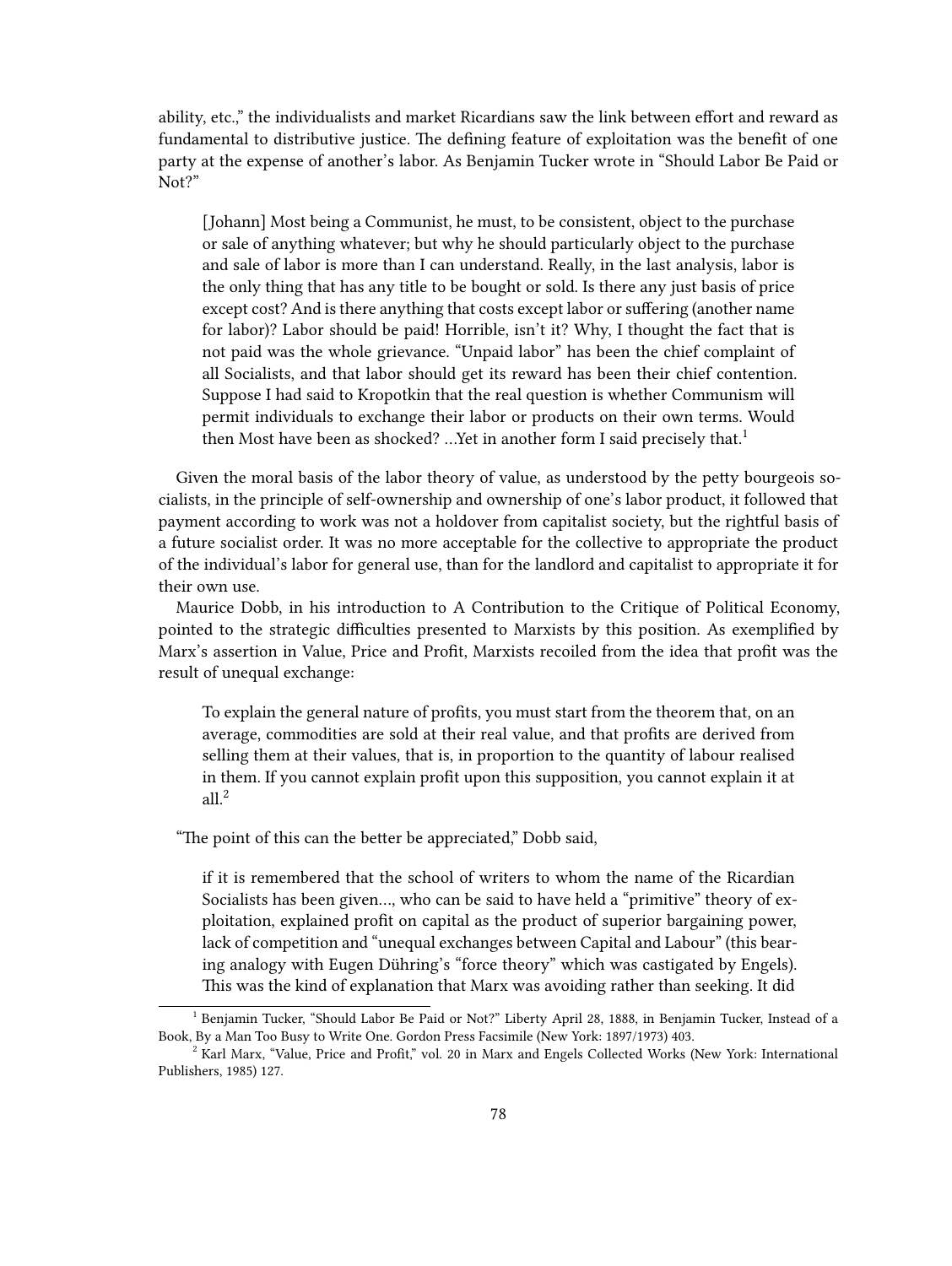not make exploitation consistent with the law of value and with market competition, but explained it by departures from, or imperfections in, the latter. To it there was an easy answer from the liberal economists and free traders: namely, "join with us in demanding really free trade and then there can be no "unequal exchanges" and exploitation".<sup>3</sup>

This "easy answer" was exactly the approach taken by Thomas Hodgskin and the individualist anarchists of America. The greatest of the latter, Benjamin Tucker, reproached as merely a "consistent Manchester man," wore that label as a badge of honor.

The great importance of Marx's idea of the difference between the value of labor-power and the value of labor's product, Dobb wrote,

lay precisely in its enabling him to show how there could be inequality and nonequivalence in "equivalent exchange"—or exploitation and appropriation of what was created by the producers consistently with the theory of value (i. e., demonstrating how "profits are derived by selling them at their values"). Labour-power, converted into a commodity by the historical process whereby a proletariat was created and from thenceforth freely bought and sold on the market, acquired a value like other commodities in terms of the amount of labour that its production (or reproduction) cost.<sup>4</sup>

This leaves two questions still unresolved: 1) if the "historical process" of primitive accumulation involved the use of force, how essential was force to that process; and if force was essential to the process, does it not follow that past force, as reflected in the present distribution of property, underlies the illusion of "free contract"; 2) how is it possible for employers to consistently pay a price for labor-power less than its product, if labor is free to bargain for the best possible deal? (Recourse to vague ideas of "social power" or "market power," without an explicit examination of their nature, is not a satisfactory explanation.)

Dobb, in Political Economy and Capitalism, denied that exploitation of labor could take place through unequal exchange alone, in "an order of free contract." After quoting the same passage from Marx on the assumption of normal exchange values as consistent with exploitation, Dobb went on:

Tudor monopolies or feudal liens on the labour of others could no longer be used to explain how a class drew income without contributing any productive activity. Gains of chance or of individual "sharp practice" could exert no permanent influence in a regime of "normal values". Universal and persistent cheating of the productive by the unproductive seemed impossible in an order of free contract.<sup>5</sup>

Of course, this is begging the question. The extent to which the so-called "laissez-faire" era was "an order of free contract" is precisely the point at issue. And Dobb's argument was tautological.

<sup>&</sup>lt;sup>3</sup> Maurice Dobb, Introduction to Karl Marx's Contribution to the Critique of Political Economy (New York: International Publishers, 1970) 13.

<sup>4</sup> Ibid. 14.

<sup>&</sup>lt;sup>5</sup> Maurice Dobb, Political Economy and Capitalism: Some Essays in Economic Tradition, 2<sup>nd</sup> rev. ed. (London: Routledge & Kegan Paul, Ltd, 1940, 1960) 60.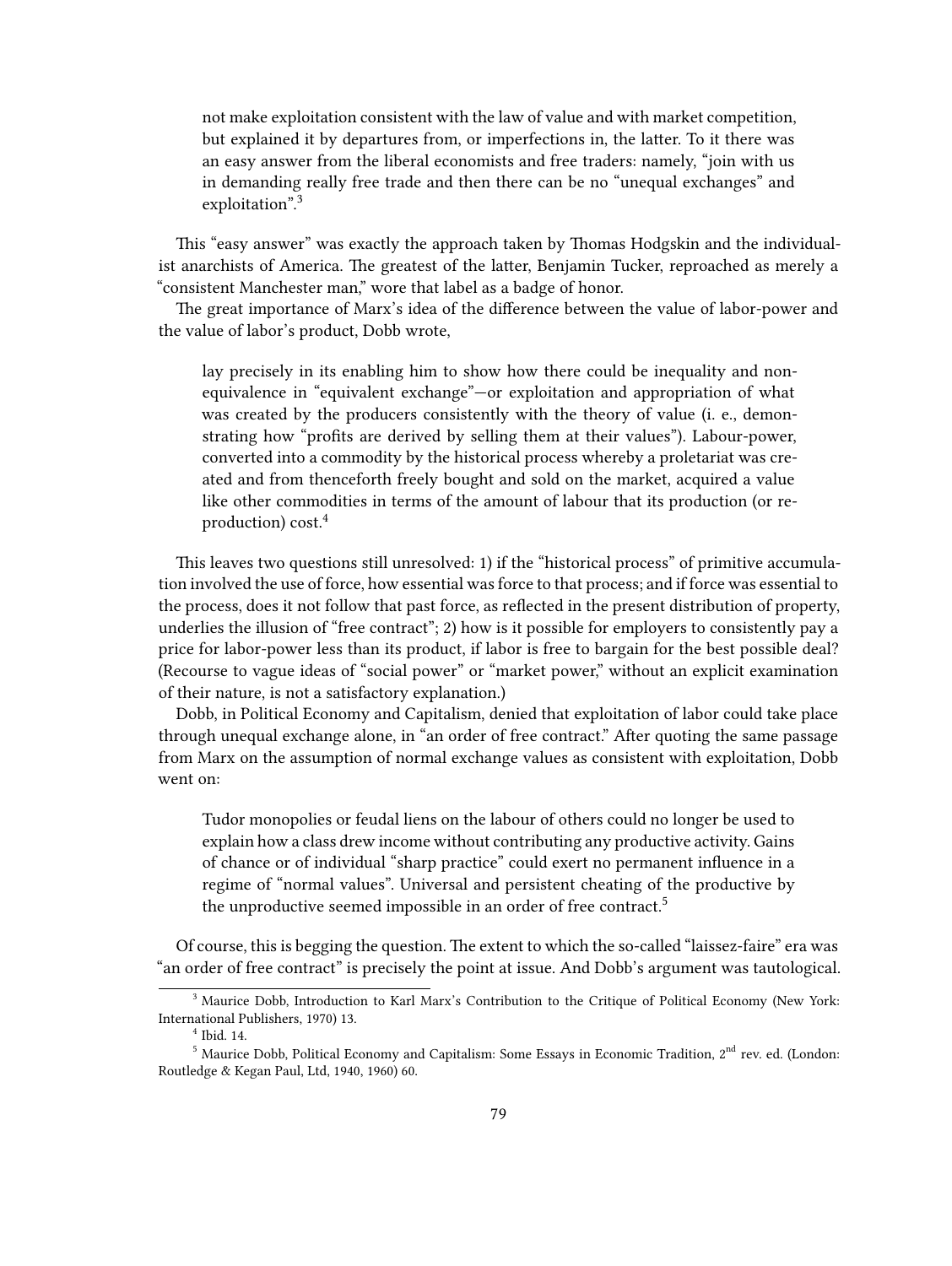By definition, a system of free contract excludes unequal exchange enforced by state intervention in the market. To the extent that such politically-enforced unequal exchange prevailed, the economic system was not "a regime of 'normal values.'" The questions remain: to what extent was the actual economy of the nineteenth century a system of privilege, and a departure from the free market; and to what extent was this departure the main cause of profit on capital? Of course, Dobb was right that a general rate of profit could not result from "individual 'sharp practice.'" Such deviations would cancel each other out in an equilibrium economy, like the Austrian entrepreneurial profit. To explain a rate of profit as a general phenomenon, one must have recourse to some systemic cause. The Austrians seek it in time preference as a fundamental characteristic of human nature. The mutualists seek it, rather, in systematic state intervention in the market on behalf of privileged interests.

Ronald Meek raised essentially the same question—how the historically universal phenomenon of exploitation could continue to take place in a society in which the sale of labor-power was, ostensibly, regulated by free contract:

A "theory of distribution" which said only that unearned income was the fruit of the surplus labour of those employed in production would hardly qualify as a theory at all… At the best, such a "theory" could be little more than a generalized description of the appropriation by the owners of the means of production, in all types of class society, of the product of the surplus labour of the exploited classes. But surely there are two salient points which a theory of distribution appropriate to our own times should concentrate on explaining: First, how is it that unearned incomes continue to be received in a society in which the prices of the great majority of commodities are determined on an impersonal market by the forces of supply and demand, and in which the relation between the direct producer and his employer is based on contract rather than status? And second, how are the respective shares of the main social classes in the national income determined in such a society? Unless one is content to rely on some sort of explanation in terms of "force" or "struggle", … it is impossible to give adequate answers to these questions without basing one's sentiment on a theory of value.<sup>6</sup>

Rather than clarifying such issues, Marxists have (perhaps for good reason) generally been quite ambiguous concerning the relationship between state coercion and economic exploitation. For example, Maurice Dobb wrote vaguely of coercion by "class circumstances" in the absence of legal coercion by the state, avoiding the issue of past force in creating those circumstances or present force in maintaining them:

Since the proletarian was devoid of land or instruments of production, no alternative livelihood existed for him; and while the legal coercion to work for another was gone, the coercion of class circumstance remained… [W]ithout the historical circumstance that a class existed which had the sale of its labour-power as a commodity for its only livelihood to confront the capitalist with the possibility of this remunerative

 $6$  Ronald L. Meek, Studies in the Labour Theory of Value,  $2^{nd}$  ed. (New York and London: Monthly Review Press, 1956) 215.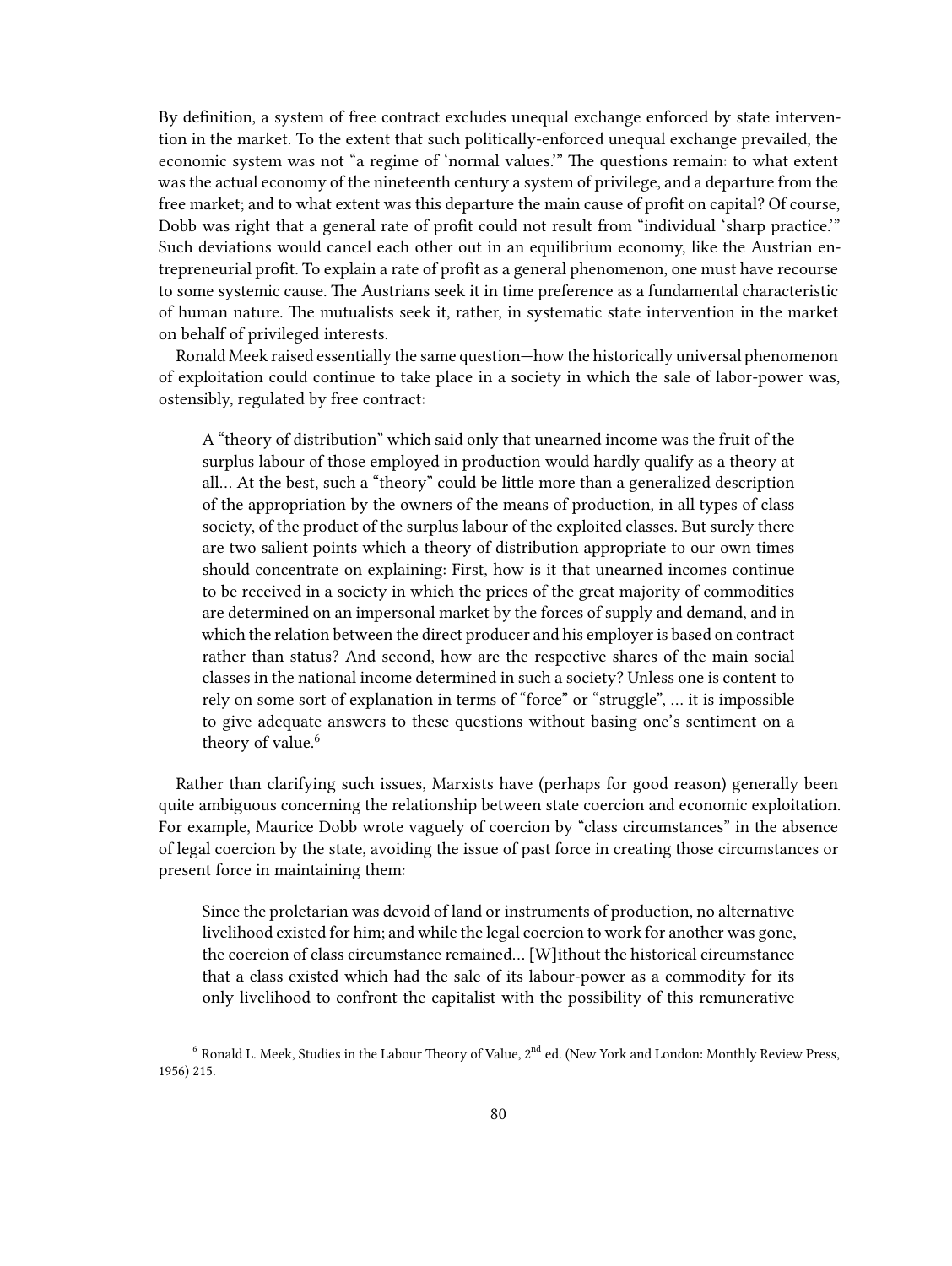transaction, the capitalist would not have been in a position to annex the surplusvalue to himself.<sup>7</sup>

And without the state to rob the peasantry of their land, to terrorize the urban proletariat out of organizing, and to legally proscribe alternative working class forms of self-organized credit, this propertyless condition of the working class arguably would never have come about, and would have been unsustainable even after it did come about.

Taking his tautologies and question-begging a step further, Dobb asserted that Pareto's distinction between free exchange and robbery, and the parallel distinction between Pareto-optimality and a zero-sum situation, were meaningless in a "free competitive market."

Pareto has pointed to the significant distinction between "activities of men directed to the production or transformation of economic goods", and the appropriation of goods produced by others". Clearly if one views the economic problem simply as a pattern of exchange relations, separated from the social relations of the individuals concerned—treating the individuals who enter into exchange simply as so many x's and y's, performing certain "services", but abstracted from the concrete relation to the means of production…—then Pareto's distinction can have no [?] in a free competitive market. "Appropriation of goods produced by others" can only result from the incursion of monopoly or of extra-economic fraud or force. From the regime of "normal" exchange-values it is excluded by the very definition of a free market.<sup>8</sup>

Quite right. Zero-sum relations are excluded by the very definition of a free market. But the question, again, is whether the existing market is free or competitive. To abstract production relations and patterns of property ownership from a theory of the exchange process, without first examining the role of coercion in those relations and patterns, is of course to render the paradigm irrelevant to the real world. Only when all the data is considered, is it a useful model for evaluating reality. Unfortunately, the more vulgar apologists for capitalism, as well as its more vulgar opponents, share the error of taking the present system as a proxy for the "market." The myth of the nineteenth century, or even the Hoover administration, as a time of "laissez-faire" is cynically adopted by both corporate propagandists and state socialists for their own reasons.

Marx and Engels vacillated a great deal in their analysis of the role of force in creating capitalism, and in their judgment of whether such force had been essential in its rise. In the Grundrisse, Marx repeatedly raised the issue of the "pre-bourgeois" or "extra-economic" origins of the capitalist economy, but never with an unambiguous answer. Marx understood that the existing situation, in which a propertyless worker confronted "the objective conditions of his labour as something separate from him, as capital..., presuppos[ed]

an historical process, however much capital and wage labour themselves reproduce this relation and elaborate it in its objective scope, as well as in depth. And this historical process, as we have seen, is the history of the emergence of both capital and wage labour.

 $7$  Dobb, Political Economy and Capitalism 61-2.

<sup>8</sup> Ibid. 65.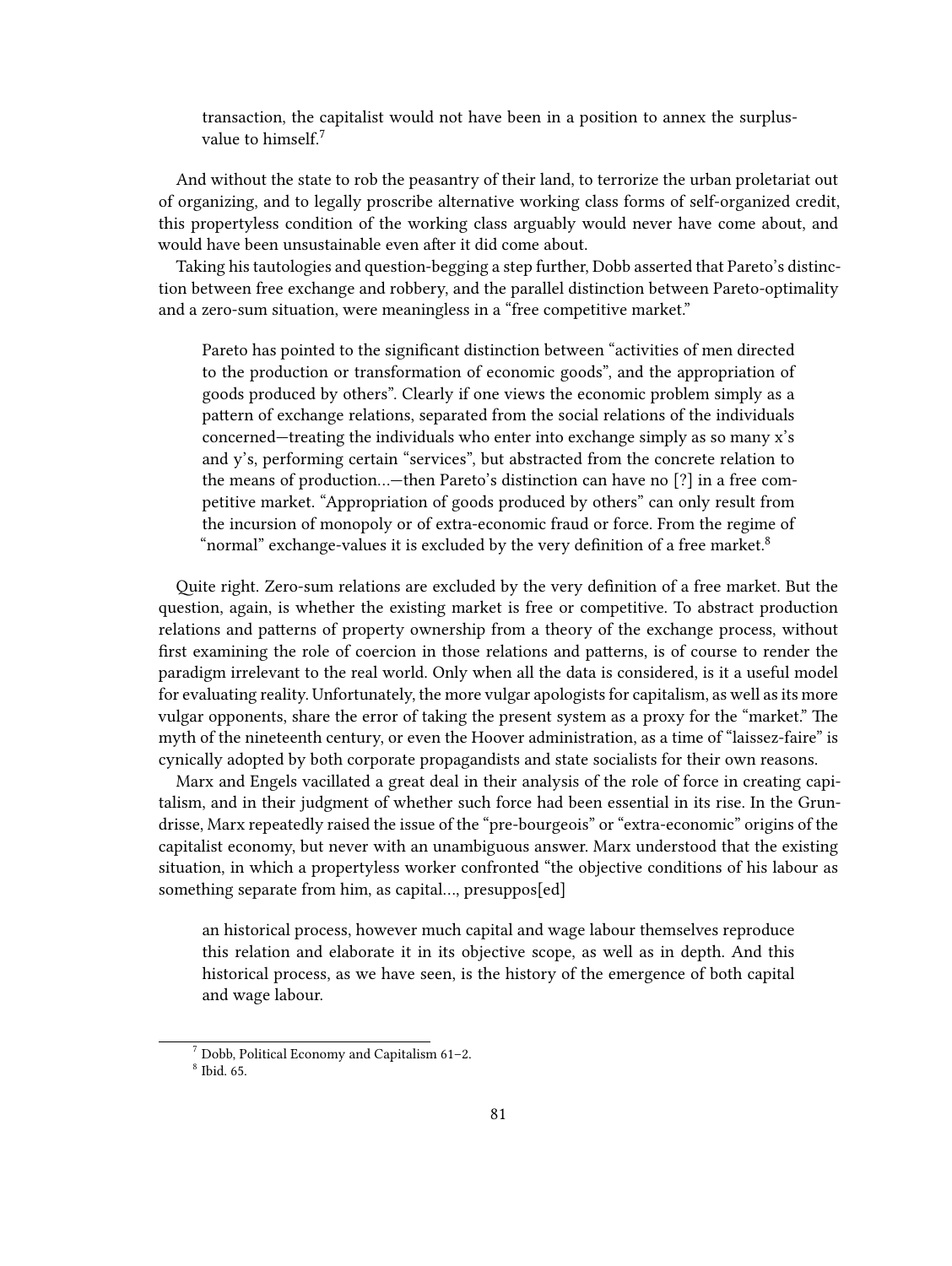In other words, the extra-economic origin of property means nothing but the historical origin of the bourgeois economy…

The original conditions of production cannot initially be themselves produced, cannot be the results of production… What requires explanation is not the unity of living and active human beings with the natural, inorganic conditions of their exchange of matter with nature, and their appropriation of nature; nor of course is this the result of an historical process. What we must explain is the separation between these inorganic conditions of human existence and this active being…<sup>9</sup>

Marx ridiculed the idea that the "primitive accumulation" had been accomplished by the diligent and thrifty gradually saving until they had acquired enough capital, and then turning to the laborer with the offer of work:

Nothing is therefore more foolish than to conceive of the original formation of capital as having created and accumulated the objective conditions of production—means of subsistence, raw materials, instruments—and then having offered them to workers stripped of them. For it was monetary wealth which had partly helped to strip of these conditions the labour power of the individuals capable of work. In part this process of separation proceeded without the intervention of monetary wealth. Once the formation of capital had reached a certain level, monetary wealth could insinuate itself as mediator between the objective conditions of life thus become free and the freed but also uprooted and dispossessed living labour powers, and buy the one with the other. $10$ 

Unfortunately, though, Marx was not explicit on exactly how "monetary wealth" did this stripping.

It is clear, however, that Marx understood the origins of the process to be extraordinary, and outside the normal process of exchange; once the process was underway, it was intensified through commodity exchange.

We have thus seen that the transformation of money into capital presupposes an historical process which has separated the objective conditions of labour from, and made them independent of, the worker. Once capital has come into being, the effect of its process is to subject all production to itself, and everywhere to develop and complete the separation between labour and property, between labour and the objective conditions of labour.<sup>11</sup>

The first part of the sentence is a tautology. "Capital," by Marx's definition, is the material conditions of production not controlled by labor. So the separation of the means of production from the worker is, of course, a precondition of transforming money into capital. But is it a sufficient condition? Is the owner of the means of production able to pay labor less than its product,

<sup>9</sup> Karl Marx, Grundrisse, vol. 28 in Marx and Engels Collected Works (New York: International Publishers, 1986) 412–3.

<sup>&</sup>lt;sup>10</sup> Ibid. 432.

 $11$  Ibid. 435.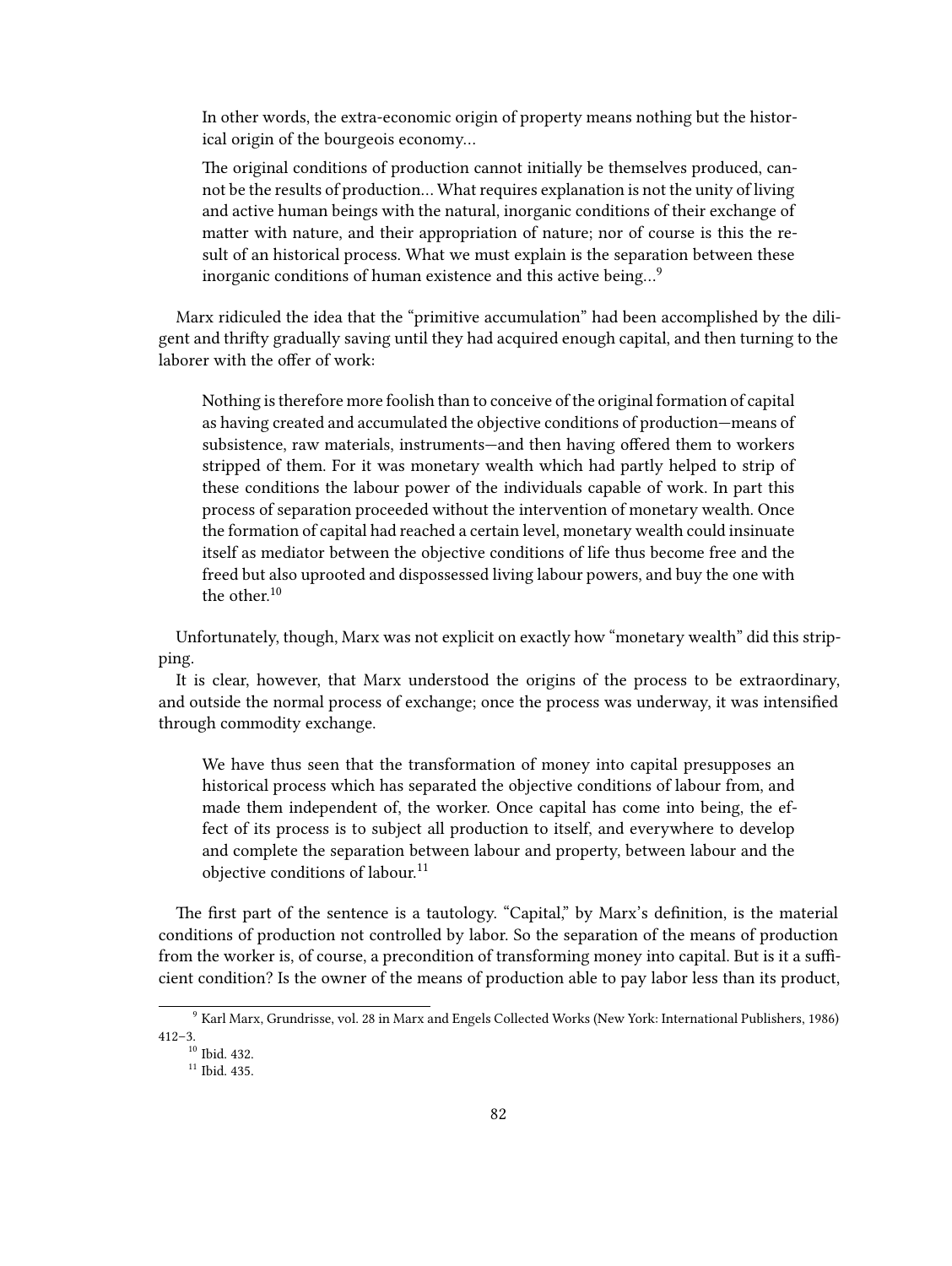and thus obtain a return on capital, in a genuinely non-coercive exchange process? Is the creation of surplus value inherent in wage labor as such, or does it require the weakened bargaining power resulting from forcible robbery by the state? And can such exploitation continue without the ongoing intervention of the state to handicap labor's bargaining power and enforce unequal exchange?

In Capital, Marx was more explicit on the requirement for robbery by actual force, at least to get the ball rolling.

The dull compulsion of economic relations completes [emphasis added] the subjection of the labourer to the capitalist. Direct force, outside economic conditions is of course still [emphasis added] used, but only exceptionally. In the ordinary run of things, the labourer can be left to the "natural laws of production," i.e., to his dependence on capital, a dependence springing from, and guaranteed in perpetuity by the conditions of production themselves. It is otherwise during the historic genesis of capitalist production [emphasis added]. The bourgeoisie, at its rise, wants and uses the power of the state [emphasis added] to "regulate" wages, i.e., to force them within the limits suitable for surplus value making, to lengthen the working day and to keep the labourer himself in the normal degree of dependence. This is an essential [emphasis added; cf. Engels' contrary claims in Anti-Dühring] element of the so-called primitive accumulation.<sup>12</sup>

First of all, if force was essential to creating the system (and we will see in the chapter on primitive accumulation below the horrifying scale of that force, as described by Marx himself), the fact that it runs in its grooves without further direct intervention does not make the system any less statist in its structure. But in fact, the "conditions of production" require massive state intervention for their continuation; some of the forms of this intervention were described by Benjamin Tucker in his analysis of the alleged "laissez-faire" system of the nineteenth century.

Indeed, Marx himself admitted the more than "exceptional" influence of state policy on the ongoing process of accumulation in his own century. State finance, tariffs, etc., greatly intensified the process above what it would have been in a free market:

The system of protection was an artificial means of manufacturing manufacturers, of expropriating independent labourers, of capitalizing the national means of production and subsistence, of forcibly abbreviating the transition from the mediaeval to the modern mode of production.<sup>13</sup>

Engels, to render the Marxian theory consistent (and to deflect the strategic threat from the market socialists mentioned above), was forced to retreat on the role of force in primitive accumulation. (And if we take his word on the importance of Marx's input and approval during his writing of Anti-Dühring, Marx himself was guilty of similar backpedalling). In Anti-Dühring, Engels vehemently denied that force was necessary at any stage of the process; indeed, that it did little even to further the process significantly.

<sup>&</sup>lt;sup>12</sup> Karl Marx and Friedrich Engels, Capital vol. 1, vol. 35 in Marx and Engels Collected Works (New York: International Publishers, 1996) 726.

<sup>13</sup> Ibid. 744–5.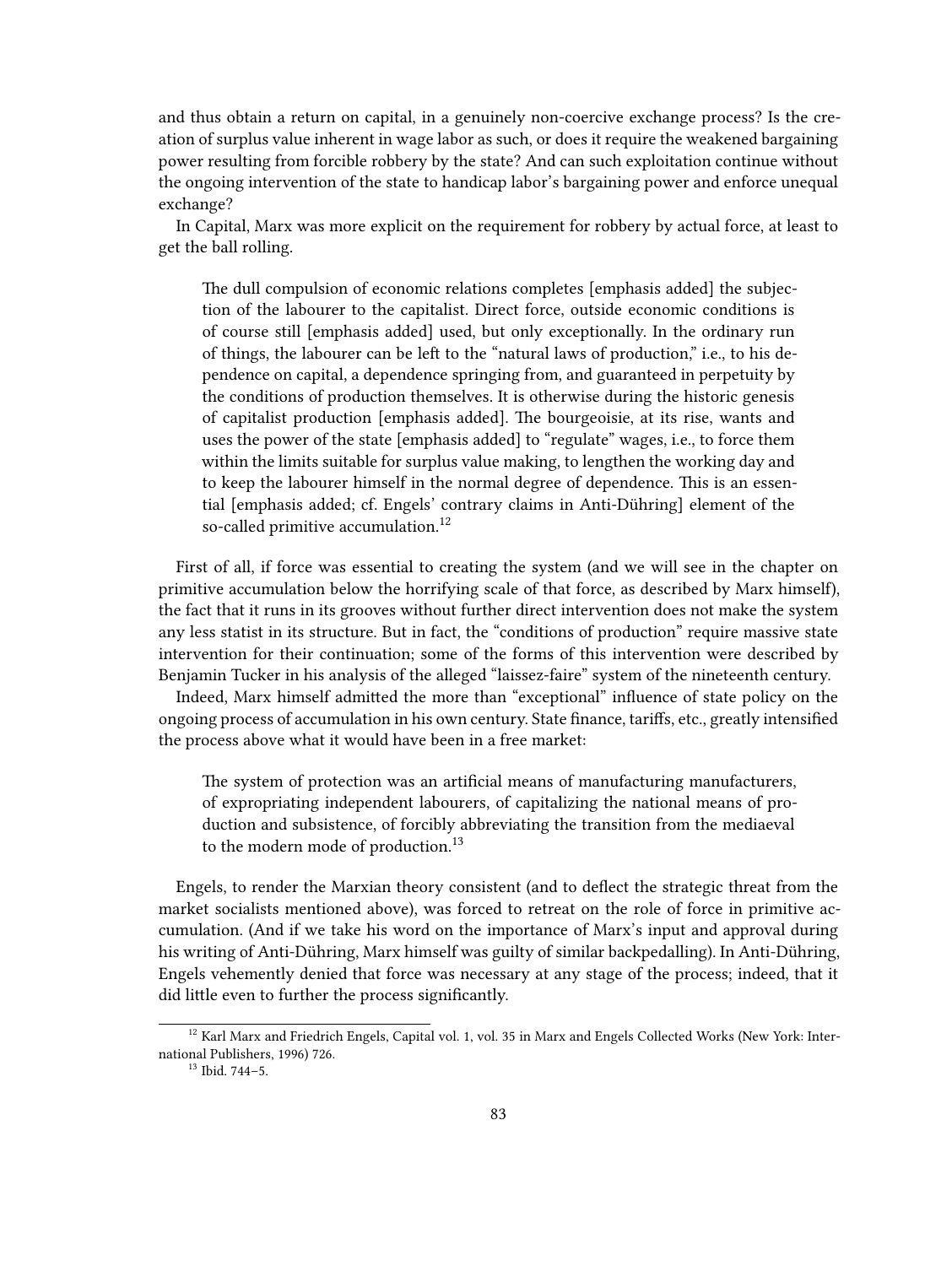Every socialist worker [like every British schoolboy?]… knows quite well that force only protects exploitation, but does not cause it; that the relation between capital and wage labour is the basis of his exploitation, and that this arose by purely economic causes and not at all by means of force [emphasis added]. $^{14}$ 

This raises the question of to what extent the legal system is presupposed in even "purely economic" relations, and whether more than one "purely economic" state of affairs is possible, depending on the degree of such state involvement. For example, are combination laws, laws of settlement, and laws on the issuance of credit without specie backing essential to the process of free exchange itself, or only to the capitalist character of such exchange?

Engels stated the case in even more absolute terms later on, denying that force was necessary (or even especially helpful, apparently) at any stage of the process.

…even if we exclude all possibility of robbery, force and fraud, even if we assume that all private property was originally based on the owner's own labour, and that throughout the whole subsequent process there was only exchange of equal values for equal values, the progressive development of production and exchange nevertheless brings us of necessity to the present capitalist mode of production, to the monpolization of the means of production and the means of subsistence in the hands of a numerically small class, to the degradation into propertyless proletarians of the other class, constituting the immense majority, to the periodic alternation of speculative production booms and commercial crises and to the whole of the present anarchy of production. The whole process can be explained by purely economic causes; at no point whatever are robbery, force, the state or political interference of any kind necessary.<sup>15</sup>

As Dobb suggested in the earlier quote, theories of the role of the state in exploitation were a strategic threat to Marxism. As a leading continental proponent of such a force theory, Dühring presented a threat which could not be ignored. And ironically, even though Marx's own treatment of primitive accumulation was among the most eloquent and incisive ever written, Engels was forced to make a strategic retreat from this treatment in order to maintain a defensible position against the state-centered exploitation theories of Dühring and other thinkers. Indeed, he was forced to deny that the history of primitive accumulation, "written in letters of blood and fire," played any necessary role in the rise of capitalism at all. So to defeat the claims of "consistent Manchesterism," Engels (and by implication Marx) was forced to retreat from the eloquent history, "written in letters of fire and blood," of primitive accumulation in Volume I of Capital. Engels resurrected the very same "bourgeois nursery tale" that Marx had put so much effort into killing off.

To counter Dühring's force thesis, Engels had to resort to an incredible mass of sophistry and non sequiturs—not at all a credit to Engels' position, given the utter crankiness of Duhring. In response to Dühring's Robinson Crusoe example, in which Crusoe could only exploit Friday after enslaving him, Engels remarked:

<sup>&</sup>lt;sup>14</sup> Friedrich Engels, Anti-Dühring, vol. 25 in Marx and Engels Collected Works (New York: International Publishers, 1987) 141.

<sup>&</sup>lt;sup>15</sup> Ibid. 151.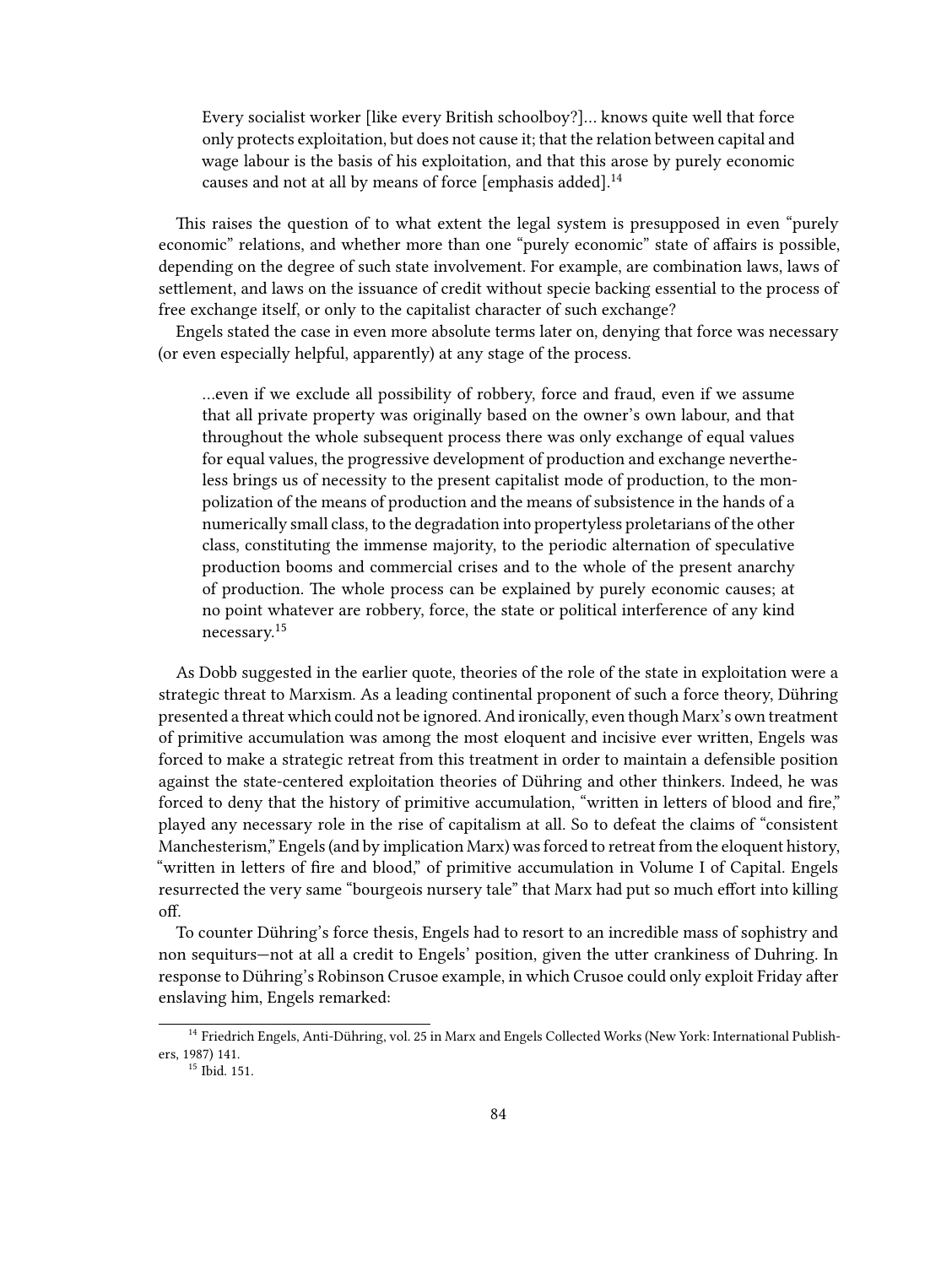The childish example specially selected by Herr Dühring in order to prove that force is "historically the fundamental thing", therefore, proves that force is only the means, and that the aim, on the contrary, is economic advantage. And "the more fundamental" the aim is than the means used to secure it, the more fundamental in history is the economic side of the relationship than the political side.<sup>16</sup>

So much straw, so little time! The proper initial reaction to this is a resounding "Huh?" Of course the use of force is aimed at the benefit of the user—who ever denied it? Who in his right mind would claim that exploitation is motivated by pure E-vill, rather than material gain? And since, by definition, means are always subordinate to ends, the ends are always more fundamental. What has that to do with the question of whether a particular means is necessary to a particular end? The point is that the aim of economic exploitation cannot be accomplished without the means of force. The fact that the goal is exploitation does not change the dependence of exploitation on force.

Next, Engels brought out his big cannon: the forcible exploitation of Friday presupposed preexisting economic means of production!

However, let us get back again to our two men. Crusoe, "sword in hand", makes Friday his slave. But in order to manage this, Crusoe needs something else besides his sword. Not everyone can make use of a slave. In order to be able to make use of a slave, one must possess two kinds of things: first, the instruments and material for his slave's labour; and secondly, the means of bare subsistence for him. Therefore, before slavery becomes possible, a certain level of production must already have been reached and a certain inequality of distribution must already have appeared…

…The subjugation of a man to make him do servile work, in all its forms, presupposes that the subjugator has at his disposal the instruments of labour with the help of which alone he is able to employ the person placed in bondage, and in the case of slavery, in addition, the means of subsistence which enable him to keep his slave alive. In all cases, therefore, it presupposes the possession of a certain amount of property, in excess of the average. How did this property come into existence? In any case it is clear that it may in fact have been robbed, and therefore may be based on force, but that this is by no means necessary. It may have been got by labour, it may have been stolen, or it may have been obtained by trade or by fraud. In fact, it must have been obtained by labour before there was any possibility of its being robbed.<sup>17</sup>

Indeed, "how did this come about?" Where did these preexisting means of labor and subsistence come from? Either they are the result of past robbery, in which the issue of force is simply regressed another stage; they are the result of past concentration of wealth through a pure market mechanism (a thing to be demonstrated, not assumed); or they are the result of abstention by the capitalist, in the person of Robinson Crusoe. If either of the latter two, it's remarkable that Engels is abandoning the original, violent expropriation process of Marx for the "nursery tale" of peaceful accumulation so beloved of the "vulgar political economists." But if Crusoe did, indeed

<sup>16</sup> Ibid. 148.

 $17$  Ibid.  $148-9$ .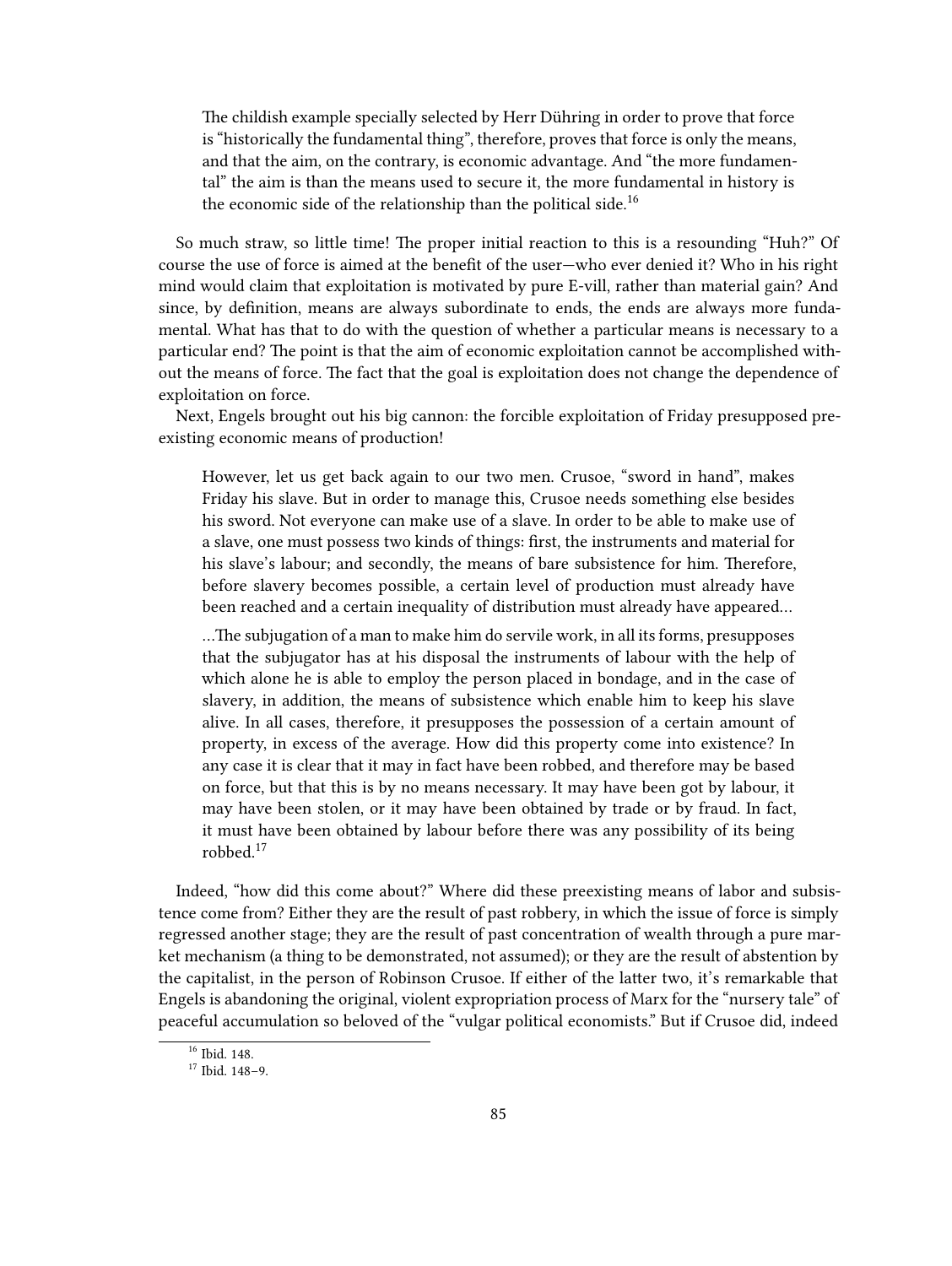accumulate the preexisting means of production and subsistence from the action of his labor on nature, this assumption carries certain clear implications. If Friday is not forcibly deprived of similar access to the island's free natural goods (by, e.g., Crusoe acting as absentee landlord over all the natural resources of the island), Crusoe will have to offer him a reward for his labor, at least equal to the likely return on Friday's toil and trouble from duplicating Crusoe's course of labor and abstention. It is the availability of alternatives, and the absence of compulsion, that makes exploitation impossible.

As for the fact that the pre-existing economic means must have been gotten by someone's labor, once again, so what? Who said that force created production? One might as well say that the pre-existence of a host organism negates the principle of parasitism. And Engels himself admitted that the economic means might be in the hands of the ruling class as a result of past force. If the means of production under their control may indeed be the result of forcible robbery, what becomes of Engels assertion of these pre-existing means as a telling point against the force theory? In any case, it is quite consistent to posit a process in a series of stages, in which the progressive accumulation of capital, and the increasing exploitation of labor, are a mutually reinforcing synergistic trend, with force as still the primary cause of exploitation. In every case, the accumulated economic means that make heightened exploitation possible are the result of past robbery. As the Hindu theologian said of turtles, it's force all the way down.

In yet another argument which was entirely beside the point, Engels made much of the material prerequisites of force. That sword didn't just fall out of a tree, you know:

…Crusoe enslaved Friday "sword in hand". Where did he get the sword? …[F]orce is no mere act of the will, but requires the existence of very real preliminary conditions before it can come into operation, namely, instruments, the more perfect of which gets the better of the less perfect; moreover…, these instruments have to be produced, which implies that the producer of more perfect instruments of force… gets the better of the producer of the less perfect instruments, and that, in a word, the triumph of force is based on the production of arms, and this in turn on production in general therefore, on "economic power", on the "economic situation", on the material means which force has at is disposal.

…[A]nd so once more force is conditioned by the economic situation, which furnishes the means for the equipment and maintenance of the instruments of force.<sup>18</sup>

For the third time, so what? Engels still did not show that exploitation was inherent in a given level of productive forces, without the use of coercion. He needed to show, not that parasitism depends on the preexistence of a host organism (duh!), but that it cannot be carried out without force. Every increase in economic productivity has created opportunities for robbery through a statist class system; but the same productive technology was always usable in non-exploitative ways. The fact that a given kind of class parasitism presupposes a certain form of productive technology, does not alter the fact that that form of technology has potentially both libertarian and exploitative applications, depending on the nature of the society which adopts it.

Engels, in making such arguments, seems to be ignoring the actual thesis of Dühring (and of Hodgskin and Tucker), that exploitation depends on force, and instead disproving a thesis of his

<sup>18</sup> Ibid. 154.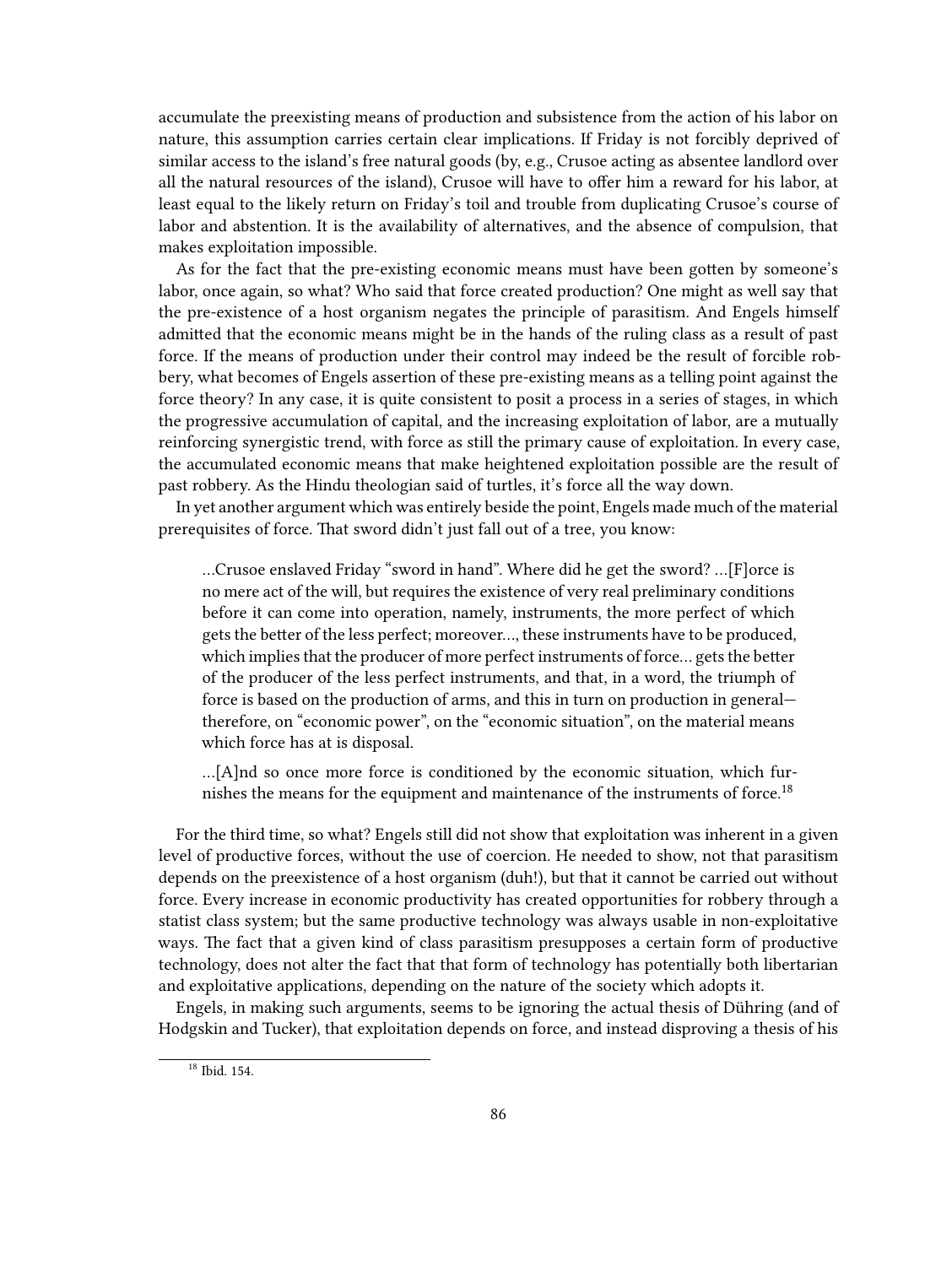own invention: that the development of productive forces depends on force. "If, in accordance with Herr Dühring's theory, the economic situation and with it the economic structure of a given country were dependent simply on political force…"<sup>19</sup> "Economic order" means what? Productive technology, or the exploitative use of that technology? The anarchist theory of the state is entirely different from what Engels seems to imply: it holds that the rise of the state is made possible when the development of productive forces by the free labor of the people reaches a point at which they produce a sufficient surplus to support a parasitic ruling class.

As we have already shown, Meek's and Dobb's analyses above beg the question of the extent to which, in fact, economic relations under capitalism (even in the nineteenth century) have been governed by force, and to what extent by uncoerced market exchange. The distinction between the latter-day regime of "free contract," and previous eras of exploitation by naked force, is more apparent than real.

Unlike mainstream libertarians of the right, who typically depict twentieth century state capitalism as a departure from a largely "laissez-faire" nineteenth century idyll, Hodgskin, Tucker et al. were much more thorough-going. It was precisely the capitalism of the nineteenth century that Hodgskin and Tucker described as a statist system of privilege. Although the United States was well into the corporate revolution, and "internal improvements" and railroad subsidies were a large part of national economic life, at the time Tucker wrote, he dealt with these matters almost not at all. The four privileges he attacked—the money and land monopolies, tariffs, and patents—had been an integral part of capitalism from its beginnings. The last-named privileges, tariffs and patents, indeed played a large part in the cartelizing and concentration of the corporate economy during the latter part of the nineteenth century. But Tucker largely neglected their effects on the overall structure of capitalism. So Tucker's critique of capitalism as fundamentally statist was almost completely abstracted from the nascent capitalism of the Gilded Age. The capitalism which Tucker denounced for its statism was, rather, the very capitalism that conventional right-libertarians today point to as a "free market" utopia.

Besides the emergent monopoly capitalism of the late nineteenth century, Tucker's analysis likewise ignored the statist roots of capitalism in the so-called "primitive accumulation" process. Although Tucker treated existing absentee landlordism as a way for the landlord class to live off of other people's labor, he ignored the historical effects of expropriation of the land in initially creating the basic structure of capitalism.

In contrast to the confusion of Marxists as to the role of coercion in exploitation, then, we will proceed from this insight that force is essential to the process, and that the history of the state has been a history of intervention in voluntary relations between human beings in order to benefit one at the expense of another. This is the guiding principle from which Thomas Hodgskin and the American individualist anarchists started. Throughout history, the state has been a means by which the producing classes were robbed of their produce in order to support an idle ruling class. Without state intervention in the marketplace, the natural wage of labor would be its product. It is statism that is at the root of all the exploitative features of capitalism. Capitalism, indeed, only exists to the extent that the principles of free exchange are violated. "Free market capitalism" is an oxymoron.

Thomas Hodgskin, the greatest of the Ricardian socialists, argued that the exploitation of labor in his time resulted from the legal privileges of capitalists and landlords. His was a more

<sup>19</sup> Ibid. 170.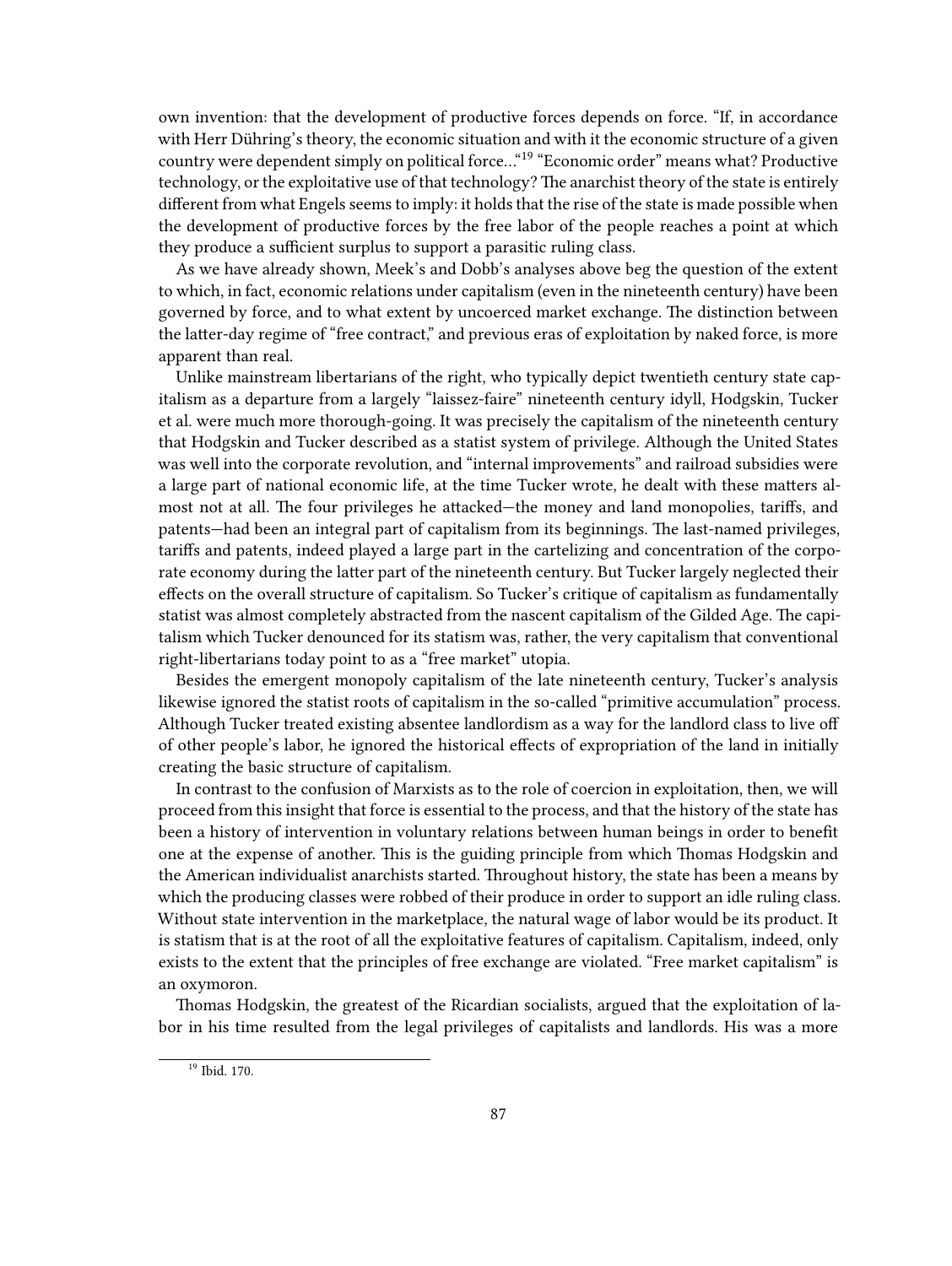radical version of Adam Smith's principle that, when the government undertakes to regulate the relations of masters and workmen, it has the masters for its counselors.

Laws being made by others than the labourer, and being always intended to preserve the power of those who make them, their great and chief aim for many ages, was, and still is, to enable those who are not labourers to appropriate wealth to themselves. In other words, the great object of law and of government has been and is, to establish and protect a violation of that natural right of property they are described in theory as being intended to guarantee…

Those who make laws, appropriate wealth in order to secure power. All the legislative classes, and all the classes whose possessions depend not on nature, but on the law, perceiving that law alone guarantees and secures their possessions, and perceiving that government as the instrument for enforcing obedience to the law, and thus for preserving their power and possessions, is indispensable, unite one and all, heart and soul to uphold it, and, as the means of upholding it, to place at its disposal a large part of the annual produce of labour…<sup>20</sup>

Hodgskin followed Ricardo in understanding profit and rent as deductions from a pool of exchange-value created by labor, and thus the livelihoods of capitalists, landlords and church as inversely related to the wages of labor.

At present, besides the government, the aristocracy, and the church, the law also protects, to a certain extent, the property of the capitalist, of whom there is somewhat more difficulty to speak correctly than of the priest, because the capitalist is very often a labourer. The capitalist as such, however, whether he be a holder of East India stock, or of a part of the national debt, a discounter of bills, or a buyer of annuities, has no natural right to the large share of the annual produce the law secures to him. There is sometimes a conflict between him and the landowner, sometimes one attains a triumph, and sometimes the other; both however willingly support the government and the church; and both side against the labourer to oppress him; one lending his aid to enforce combination laws, while the other upholds game laws, and both enforce the exaction of tithes and of the revenue. Capitalists in general have formed a most intimate union with the landowners, and except when the interest of these classes clash, as in the case of the corn laws, the law is extremely punctilious in defending the claims and exactions of the capitalist. $21$ 

The effect of these parasitic classes, in living off the produce of labor, was to impoverish the people, discourage industry, and check improvements.

As these people [the great mass of the laboring classes] are very industrious and very skilful, very frugal and very economical—as their labour pays taxes, tithes, rent, and profit—it cannot be for one moment doubted… that the immediate and proximate cause of their poverty and destitution, seeing how much they labour, and how

<sup>&</sup>lt;sup>20</sup> Thomas Hodgskin, The Natural and Artificial Right of Property Contrasted (London: B. Steil, 1832) 49.  $21$  Ibid. 53.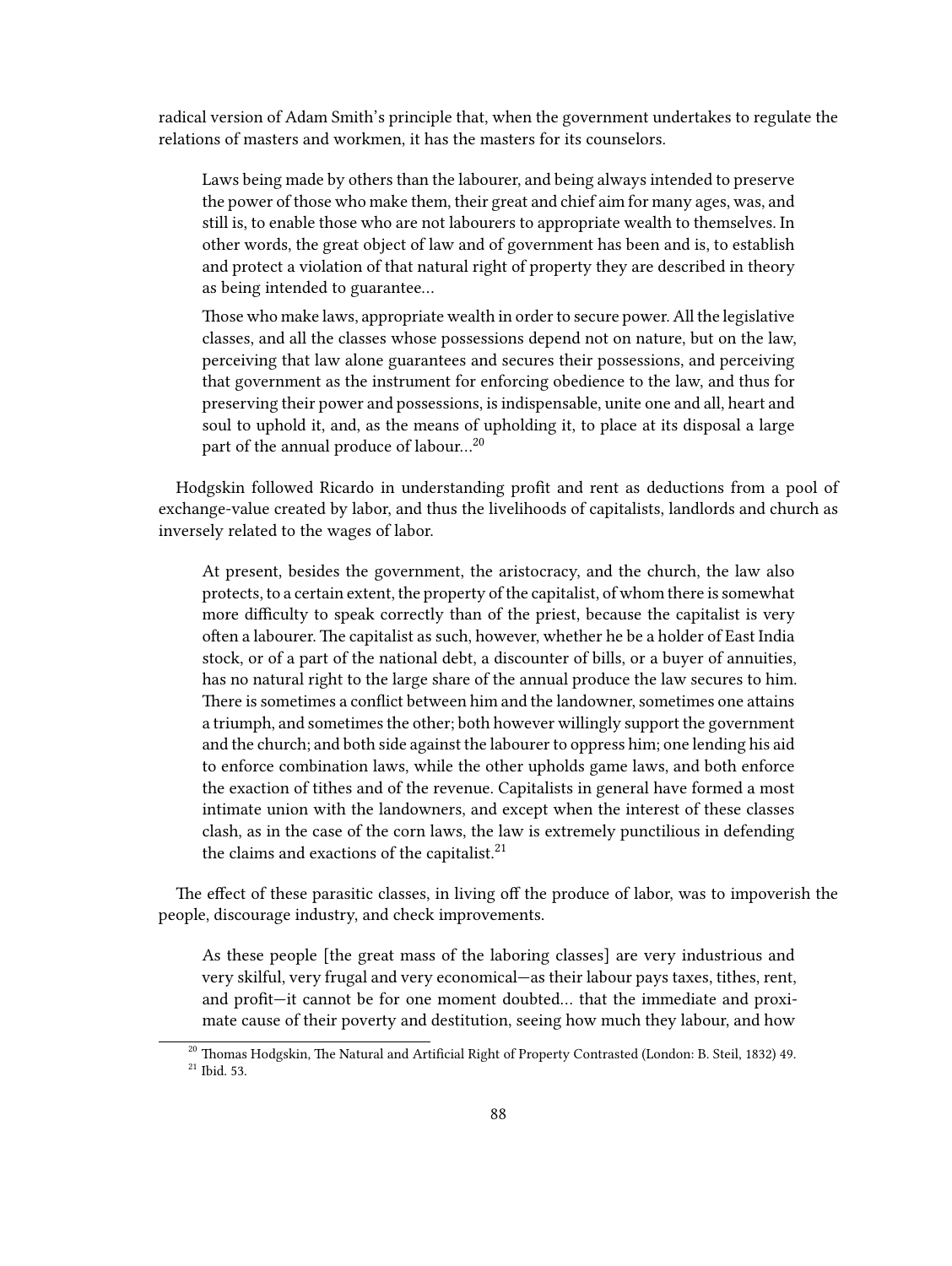many people their labour nourishes in opulence, is the law which appropriates their produce, in the shape of revenue, rent, tithes, and profit.

I also pass by the manner in which the legal right of property operates in checking all improvement… It is, however, evident, that the labour which would be amply rewarded in cultivating all our waste lands, till every foot of the country became like the garden grounds about London, were all the produce of labour on those lands to be the reward of the labourer, cannot obtain from them a sufficiency to pay profit, tithes, rent, and taxes. $22$ 

Hodgskin dismissed out of hand the claim that government existed to secure the "general welfare" or to maintain "social order." The intrusion of coercion into the realm of voluntary exchange, rather, disrupted the natural social order.

The great object contemplated by the legislator… was to preserve his own power, and the dominion of the law, and with that view to keep in the possession of the landed aristocracy, and the clergy, and the government, all the wealth of society…

Allow me… to notice that the pretexts which the legislator puts forth, about preserving social order, and promoting public good, must not be confounded with his real objects… If by social order he meant the great scheme of social production, mutual dependence, and mutual service, which grows out of the division of labour, that scheme I will boldly assert the legislator frequently contravenes, but never promotes—that grows from the laws of man's being, and precedes all the plans of the legislator, to regulate or preserve it.<sup>23</sup>

The preservation of the power of the unjust appropriators has been called social order, and mankind have believed the assertion. To maintain their dominion is the object and aim of all human legislation.<sup>24</sup>

Although their work preceded that of Pareto, and they did not use such terms, free market socialists like Hodgskin and Tucker were quite familiar with the substance of Pareto-optimality and the zero-sum transaction. In an order of free and voluntary exchange, all transactions are mutually beneficial to both parties. It is only when force enters the picture that one party benefits at the expense of the other. Indeed, the use of force necessarily implies exploitation, since by definition force is used only to compel one party or the other to do something other than he would otherwise have done, were he free to maximize his utilities in the way he saw fit.

Benjamin Tucker wrote of coercion as the fundamental support of privilege, and of the violence privilege did to the natural harmony of interests.

To-day (pardon the paradox!) society is fundamentally anti-social. The whole socalled social fabric rests on privilege and power, and is disordered and strained in every direction by the inequalities that necessarily result therefrom. The welfare of each, instead of contributing to that of all, as it naturally should and would, almost invariably detracts from that of all. Wealth is made by legal privilege a hook with

<sup>22</sup> Ibid. 148–9.

<sup>23</sup> Ibid. 77.

<sup>&</sup>lt;sup>24</sup> Ibid. 156.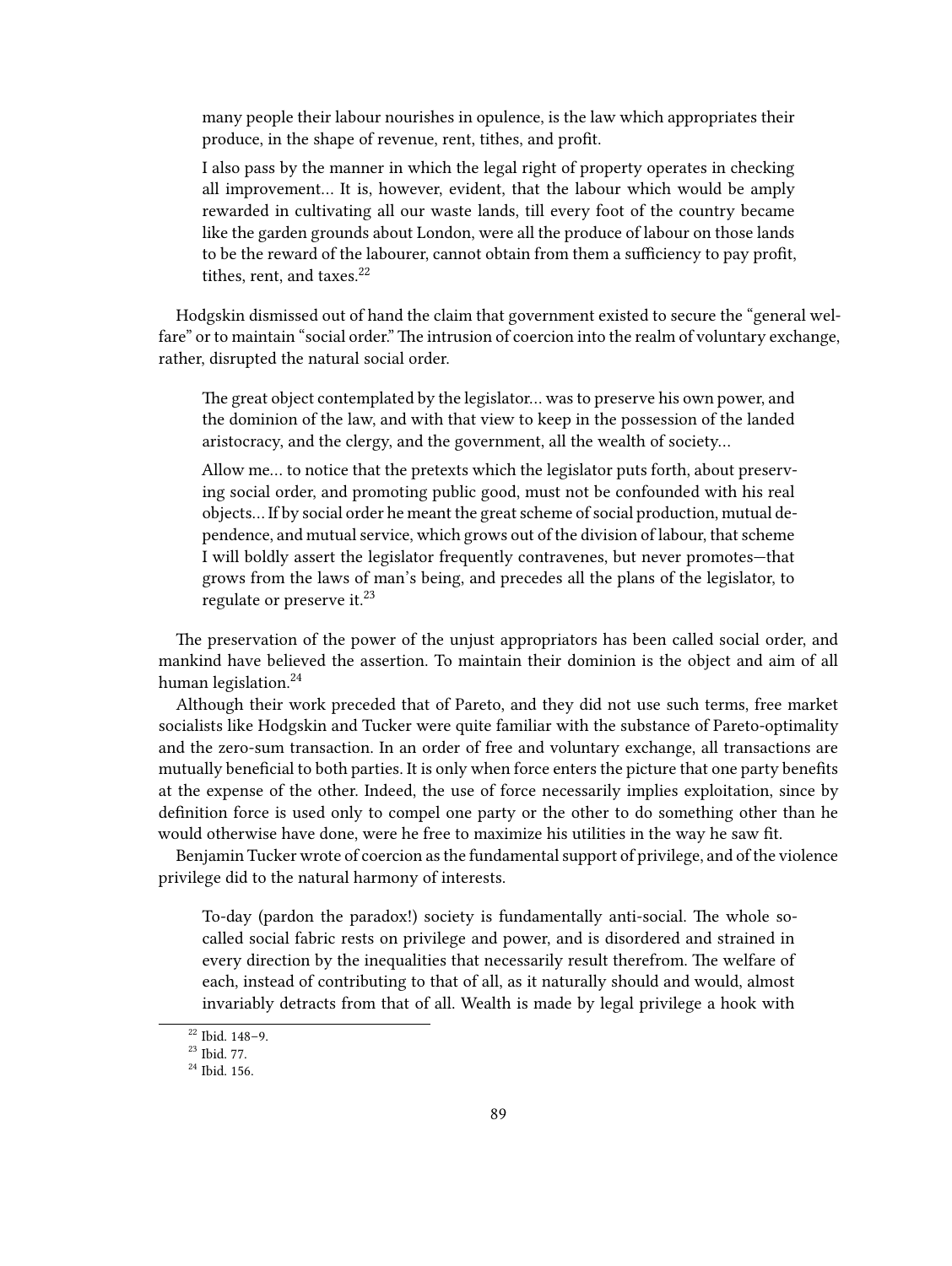which to filch from labor's pockets. Every man who gets rich thereby makes his neighbors poor. The better off one is, the worse the rest are… The laborer's Deficit is precisely equal to the Capitalist's Efficit.

Now, Socialism wants to change all this. Socialism says that what's one man's meat must no longer be another's poison; that no man shall be able to add to his riches except by labor; that in adding to his riches by labor alone no man makes another man poorer; that on the contrary every man thus adding to his riches makes every other man richer; that increase and concentration of wealth through labor tend to increase, cheapen, and vary production; that every increase of capital in the hands of the laborer tends, in the absence of legal monopoly, to put more products, better products, cheaper products, and a greater variety of products within the reach of every man who works; and that this fact means the physical, mental, and moral perfecting of mankind, and the realization of human fraternity.<sup>25</sup>

This line of thought reached full development in the work of Franz Oppenheimer. Oppenheimer called himself a "liberal socialist": "a socialist in that he regard[ed] capitalism as a system of exploitation, and capital revenue as the gain of that exploitation, but a liberal in that he believ[ed] in the harmony of a genuinely free market." Unlike Marx, who recognized no legitimate role for monopoly in his theoretical system (which assumed cost price), Oppenheimer blamed exploitation entirely on monopoly and unequal exchange.<sup>26</sup> Profit was a monopoly income, resulting from unequal exchange, accruing to the class which controlled access to the means of production.<sup>27</sup> This control was made possible only by the state.

Oppenheimer contrasted "the State," by which he meant "that summation of privileges and dominating positions which are brought into being by extra-economic power," with "Society," which was "the totality of concepts of all purely natural relations and institutions between man and man…"<sup>28</sup> He made a parallel distinction between the "economic means" to wealth, i.e., "one's own labor and the equivalent exchange of one's own labor for the labor of others," and the "political means": "the unrequited appropriation of the labor of others…"<sup>29</sup> The state was simply the "organization of the political means."<sup>30</sup> The state existed for an economic purpose, exploitation, which could not be achieved without force; but it presupposed the pre-existence of the economic means, which had been created by peaceful labor.<sup>31</sup>

Oppenheimer criticized Marx for his confusion in not properly distinguishing between economic purposes and economic means.

In the case of a thinker of the rank of Karl Marx, one may observe what confusion is brought about when economic purpose and economic means are not strictly differentiated. All those errors, which in the end led Marx's splendid theory so far away from truth, were grounded in the lack of clear differentiation between the means

 $^{25}$  Benjamin Tucker, "Socialism: What It is," Liberty May 17, 1884, in Tucker, Instead of a Book 361-2.

<sup>&</sup>lt;sup>26</sup> Franz Heimann, "Franz Oppenheimer's Economic Ideas," Social Research (New York) (February 1944) 29, 33.

<sup>&</sup>lt;sup>27</sup> Franz Oppenheimer, "A Post Mortem on Cambridge Economics (Part III)," The American Journal of Economics and Sociology vol. 3 no. 1 (1944) 117.

<sup>&</sup>lt;sup>28</sup> Franz Oppenheimer, The State, trans. By John Gitterman (San Francisco: Fox & Wilkes, 1997) lvi.

 $^{\rm 29}$  Ibid. 14.

<sup>30</sup> Ibid. 15.

<sup>31</sup> Ibid. 15.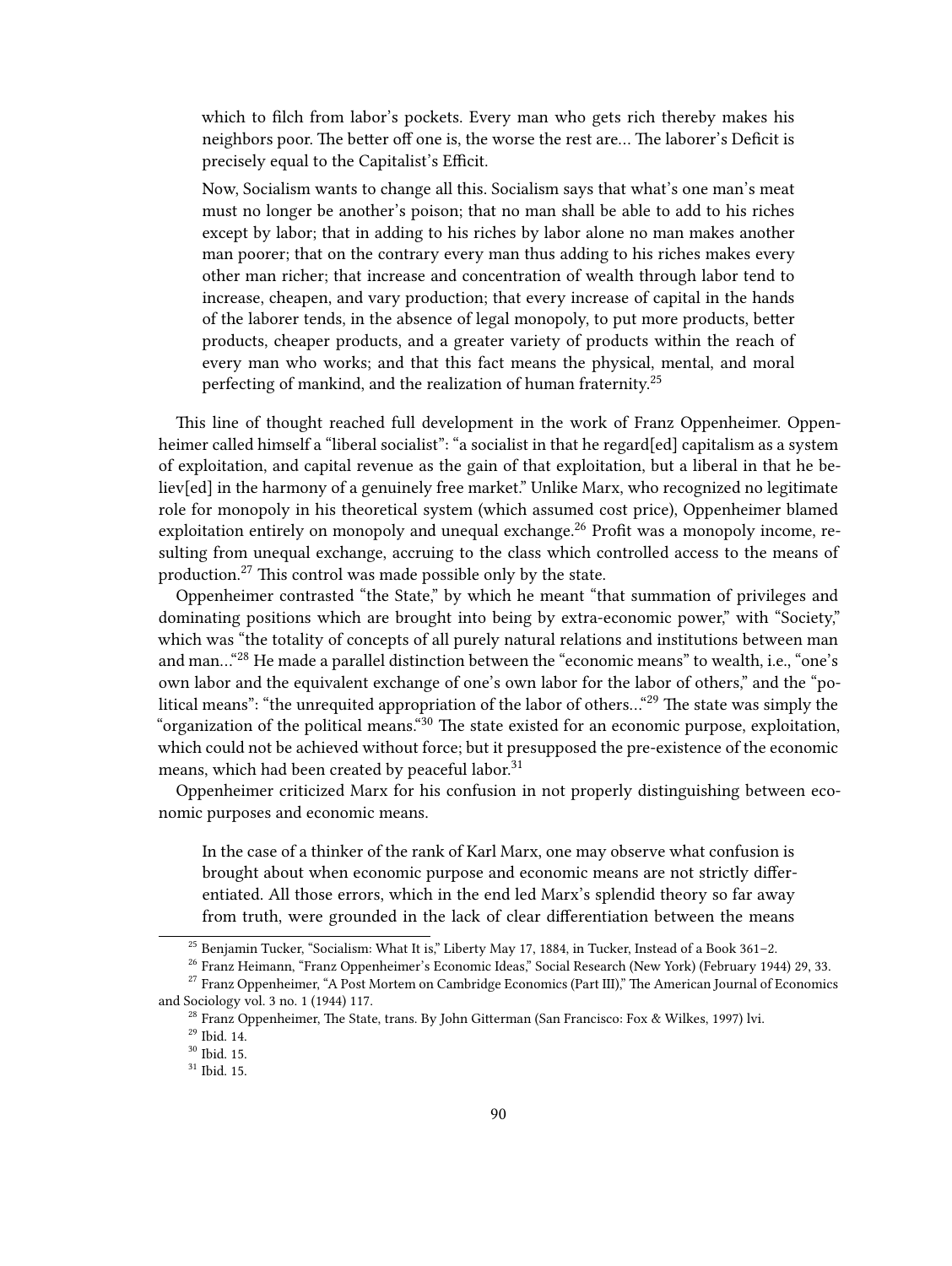of economic satisfaction of needs and its end. This led him to designate slavery as an "economic category," and force as an "economic force"—half truths which are far more dangerous than total untruths, since their discovery is more difficult, and false conclusions from them are inevitable.<sup>32</sup>

We have already seen, in our examination above of Engels argument in Anti-Dühring, a clear example of the false conclusions resulting from such confusion.

The economic means to wealth were production and voluntary exchange. The political means were violent robbery.<sup>33</sup> Or, as Voltaire defined it, the state was "a device for taking money out of one set of pockets and putting it into another."<sup>34</sup>

This theory of the state as the agent of exploitation was developed by both Albert J. Nock, and by Murray Rothbard. According to Nock, a Georgist, the state

did not originate in the common understanding and agreement of society; it originated in conquest and confiscation. Its intention, far from contemplating "freedom and security," contemplated nothing of the kind. It contemplated primarily the continuous economic exploitation of one class by another, and it concerned itself with only so much freedom and security as was consistent with this primary intention… Its primary function or exercise was… by way of innumerable and most onerous positive interventions, all of which were for the purpose of maintaining the stratification of society into an owning and exploiting class, and a propertyless dependent class.<sup>35</sup>

The positive testimony of history is that the State invariably had its origin in conquest and confiscation… Moreover, the sole invariable characteristic of the State is the economic exploitation of one class by another. In this sense, every State known to history is a class-State.<sup>36</sup>

Murray Rothbard later used these same principles in his attempted elaboration of Misean theory, making very much the same substantive points in the language of marginalist economics.

Any exchange in the free market, indeed any action in the free society, occurs because it is expected to benefit each party concerned… [W]e may say that the free market maximizes social utility, since everyone gains in utility from his free actions.

Coercive intervention, on the other hand, signifies per se that the individual or individuals coerced would not have voluntarily done what they are now being forced to do by the intervener. The person who is being coerced … is having his actions changed by a threat of violence. The man being coerced, therefore, always loses in utility as a result of the intervention…

In contrast to the free market, therefore, all cases of intervention supply one set of men with gains at the expense of another set.<sup>37</sup>

<sup>32</sup> Ibid. 14.

<sup>33</sup> Ibid. 14.

<sup>&</sup>lt;sup>34</sup> Albert Jay Nock, Our Enemy, the State (Delavan, Wisc.: Hallberg Publishing Corp., 1983) 74.

<sup>35</sup> Ibid. 37.

<sup>36</sup> Ibid. 40.

<sup>&</sup>lt;sup>37</sup> Murray Rothbard, Man, Economy, and State: A Treatise on Economic Principles (Auburn University, Alabama: Ludwig von Mises Institute, 1993) 768–9.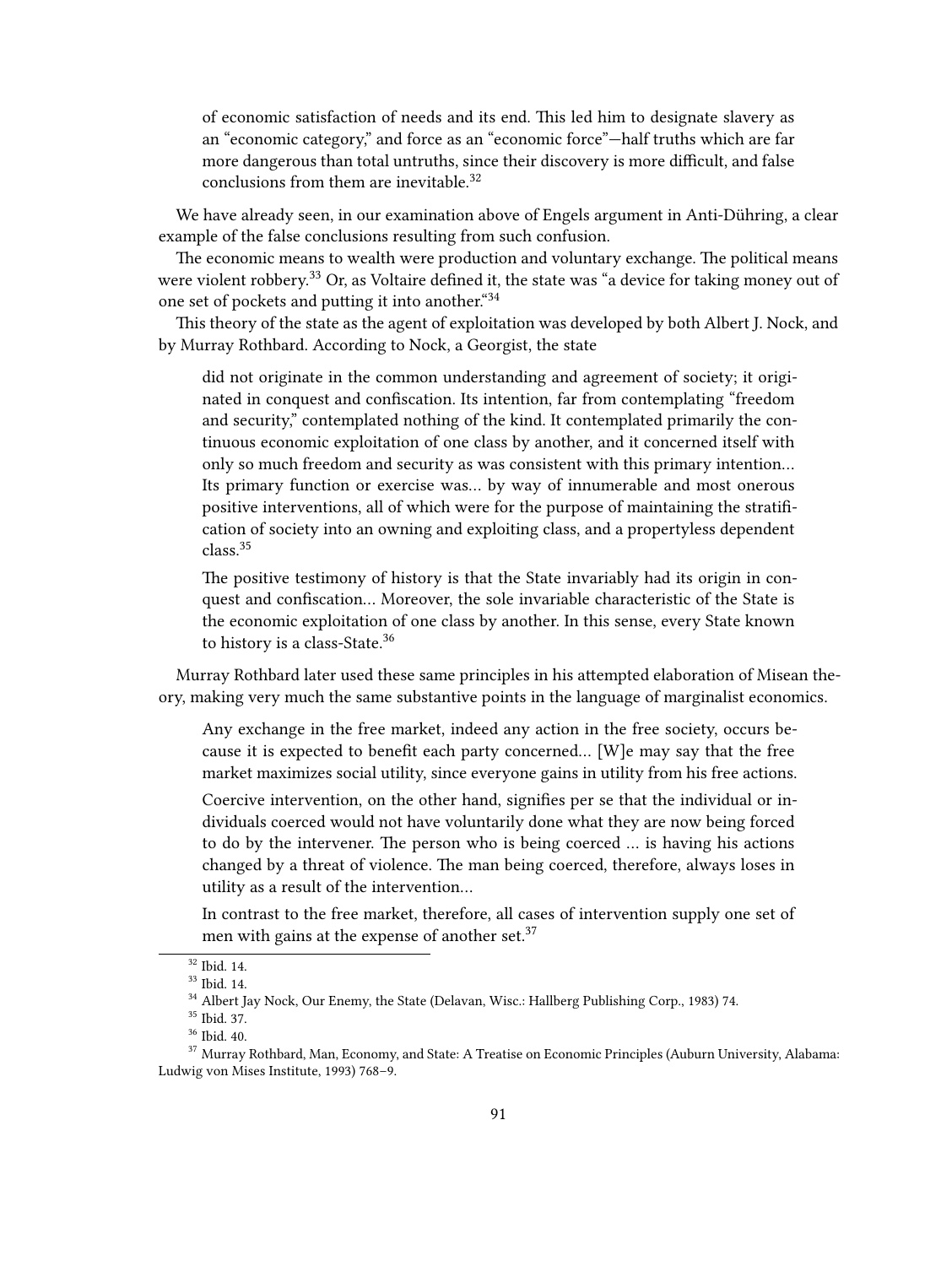This last was not simply something the state sometimes did, a side-effect of bad policy to be rectified by "good government" or policy "reform." It was the defining characteristic of government.

Rothbard contemptuously dismissed the belief, especially common since democracy has become the dominant legitimizing ideology in most societies, that the state is simply an expression of "the interests of 'society.'"

The State is almost universally considered an institution of social service. Some theorists venerate the State as the apotheosis of society; others regard it as an amiable though often inefficient organization for achieving social ends; but almost all regard it as a necessary means for achieving the goals of mankind, a means to be ranged against the "private sector" and often winning in this competition of resources. With the rise of democracy, the identification of the State with society has been redoubled, until it is common to hear sentiments expressed which violate virtually every tenet of reason and common sense: such as "we are the government." The useful collective term "we" has enabled an ideological camouflage to be thrown over the reality of political life. If "we are the government," then anything a government does to an individual is not only just and tyrannical [sic]; it is also "voluntary" on the part of the individual concerned. If the government has incurred a huge public debt which must be paid by taxing one group for the benefit of another, this reality of burden is obscured by saying that "we owe it to ourselves."…

We must therefore emphasize that "we" are not the government; the government is not "us". The government does not in any accurate sense "represents [sic] the majority of the people" but even if it did, even if 70 per cent of the people decided to murder the remaining 30 per cent, this would still be murder, and would not be voluntary suicide on the part of the slaughtered minority. No organicist metaphor, no irrelevant bromide that "we are all part of one another," must be permitted to obscure this basic fact.

If, then, the State is not "us," if it is not "the human family" getting together to solve mutual problems, if it is not a lodge meeting or country club, what is it? Briefly, the State is that organization in society which attempts to maintain a monopoly of the use of force and violence in a given territorial area; in particular, it is the only organization in society that obtains its revenue not by voluntary contribution or payment for services rendered, but by coercion.<sup>38</sup>

The chief act of coercion by which the state exploits labor, as our free market socialist school has understood it, is by restricting, on behalf of a ruling class, the laboring classes' access to the means of production. By setting up such barriers, the ruling class is able to charge tribute in the form of unpaid labor, for allowing access on its own terms. It is only because of the state's enforced separation of labor from the means of production that labor acquires the perverse habit of thinking, not of work as a creative activity performed by the worker with the help of the

<sup>&</sup>lt;sup>38</sup> Murray Rothbard, "The Anatomy of the State" Rampart Journal of Individualist Thought (Summer 1965), reprinted as pdf file by Libertarian Alliance, www.libertarian.co.uk/lapubs/socin/socin001.pdf Captured August 4, 2004. 1–2.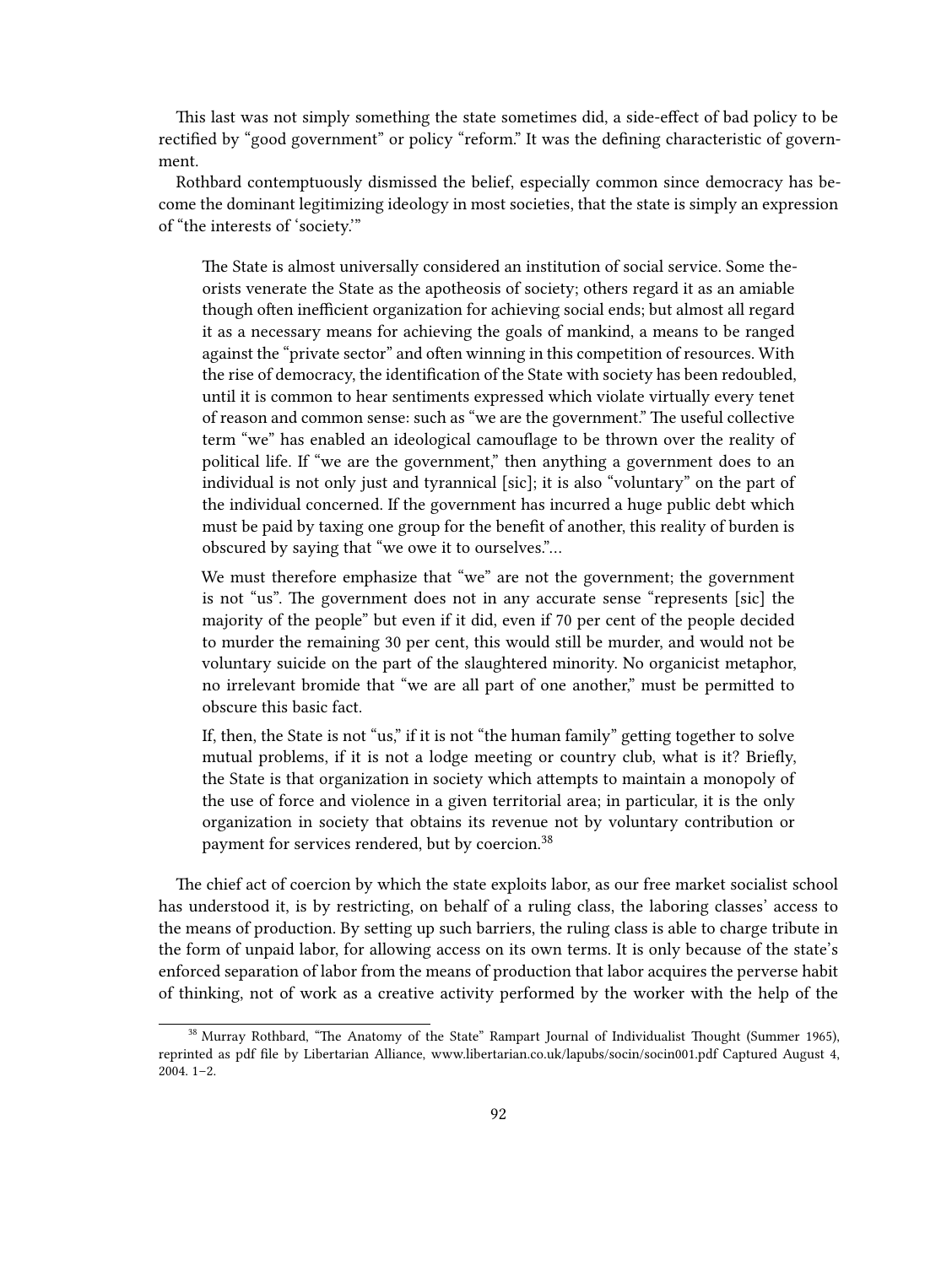material prerequisites of production, but of a job that he is given. Work is not something that one does; it is a boon granted by the ruling class, of its grace.

Our natural resources, while much depleted, are still great; our population is very thin, running something like twenty or twenty-five to the square mile; and some millions of this population are at the moment "unemployed," and likely to remain so because no one will or can "give them work." The point is not that men generally submit to this state of things, or that they accept it as inevitable, but that they see nothing irregular or anomalous about it because of their fixed idea that work is something to be given.<sup>39</sup>

In the chapters of this section, we will proceed in the light of the free market socialist assumption that exploitation is impossible without force, and attempt to demonstrate the extent of such force in "actually existing capitalism." Free market socialists in the Hodgskinian and individualist tradition contend that capitalism has been a radical departure from genuinely free market principles, from its very beginnings. The following chapters will demonstrate the ways in which the state has intervened in the economy from the first beginnings of capitalism. We will begin with the primitive accumulation process, largely neglected by Tucker, in which the laboring classes of the world were robbed of their rightful property in the means of production, and in which the state's coercive means were used to maintain social control over this population. We will continue with the statist features of the so-called "laissez-faire" capitalism of the nineteenth century. We will go on to study the vast expansion of state intervention from the late nineteenth century onward. Finally, we will examine the internal contradictions created by this state intervention in the free market, and the resulting crises of state capitalism.

<sup>39</sup> Nock, Our Enemy, the State 82n.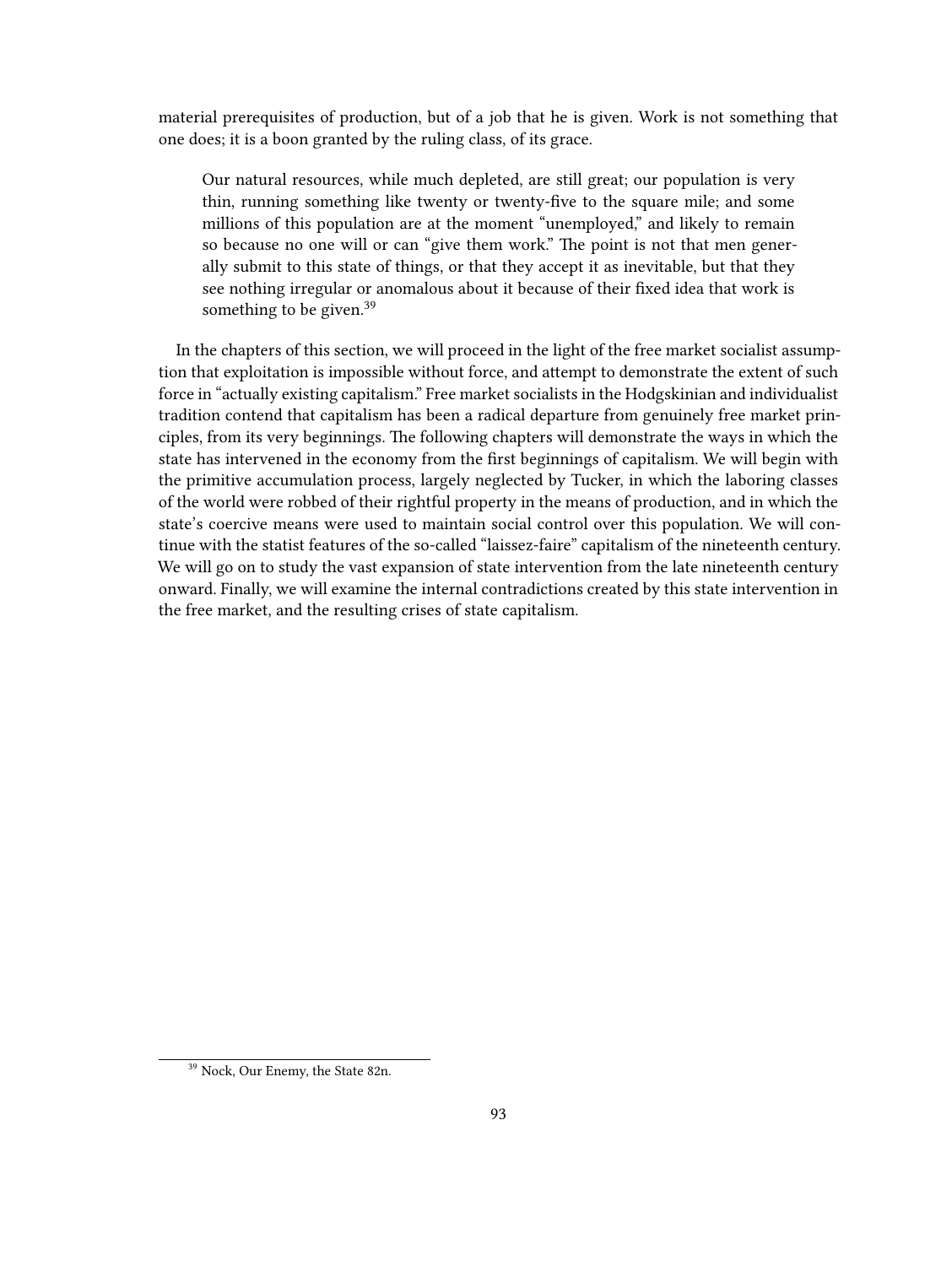## **Chapter Four—Primitive Accumulation and the Rise of Capitalism**

### **Introduction.**

In the Introduction to Part Two, we referred to the "nursery school tale" of primitive accumulation, which has long served the capitalists as a legitimizing myth. In fact, capitalist apologists seldom even address the issue, if they can avoid it. More often, they take the existing distribution of property and economic power as a given. Their most dumbed-down line of argument, typically, simply starts with the unquestioned fact that some people just happen to own the means of production, and that others need access to these means and advances to live on while they work. From this it follows that, if the owners of capital are kind enough to "provide" this "factor of production" for the use of labor, they are entitled to a fair recompense for their "service" or "abstinence."

The inadequacy of this approach should be clear from even the most cursory consideration. An apologist for state socialism might just as easily say, to a free market advocate in a stateowned economy, that he wouldn't have a job if the state didn't "provide" it. An apologist for the manorial economy could likewise admonish the ungrateful peasant that all his labor would avail him nothing without the access to the land that the feudal landlord graciously "provided." The question remains: how did those who control access to the means of production come to be in this position? As Oppenheimer pointed out in his criticism of Marshall, no discussion of the laws governing the distribution of product can be meaningful without first considering the "primal distribution of the agents (factors) of production…"<sup>1</sup>

To the extent that they are forced to address this question at all, capitalist apologists fall back on the above-mentioned nursery tale, by which existing class divisions arose naturally from an "original state of equality, …from no other cause than the exercise of the economic virtues of industry, frugality and providence." There is, in this process, "no implication… of any extraeconomic power."<sup>2</sup>

As Marx summarized it, the legend of primitive accumulation was a sort of variation on the fable of the ant and the grasshopper:

In times long gone by there were two sorts of people: one, the diligent, intelligent, and, above all, frugal élite; the other, lazy rascals, spending their substance, and more, in riotous living… Thus it came to pass that the former sort accumulated wealth, and the latter sort had at last nothing to sell except their own skins. And from this original sin dates the poverty of the great majority that, despite all its labour, has

<sup>&</sup>lt;sup>1</sup> Franz Oppenheimer, "A Post Mortem on Cambridge Economics (Part II)," The American Journal of Economics and Sociology 2:4 (1943) 533.

 $^2$  Franz Oppenheimer, The State, trans. By John Gitterman (San Francisco: Fox & Wilkes, 1997) li-lii.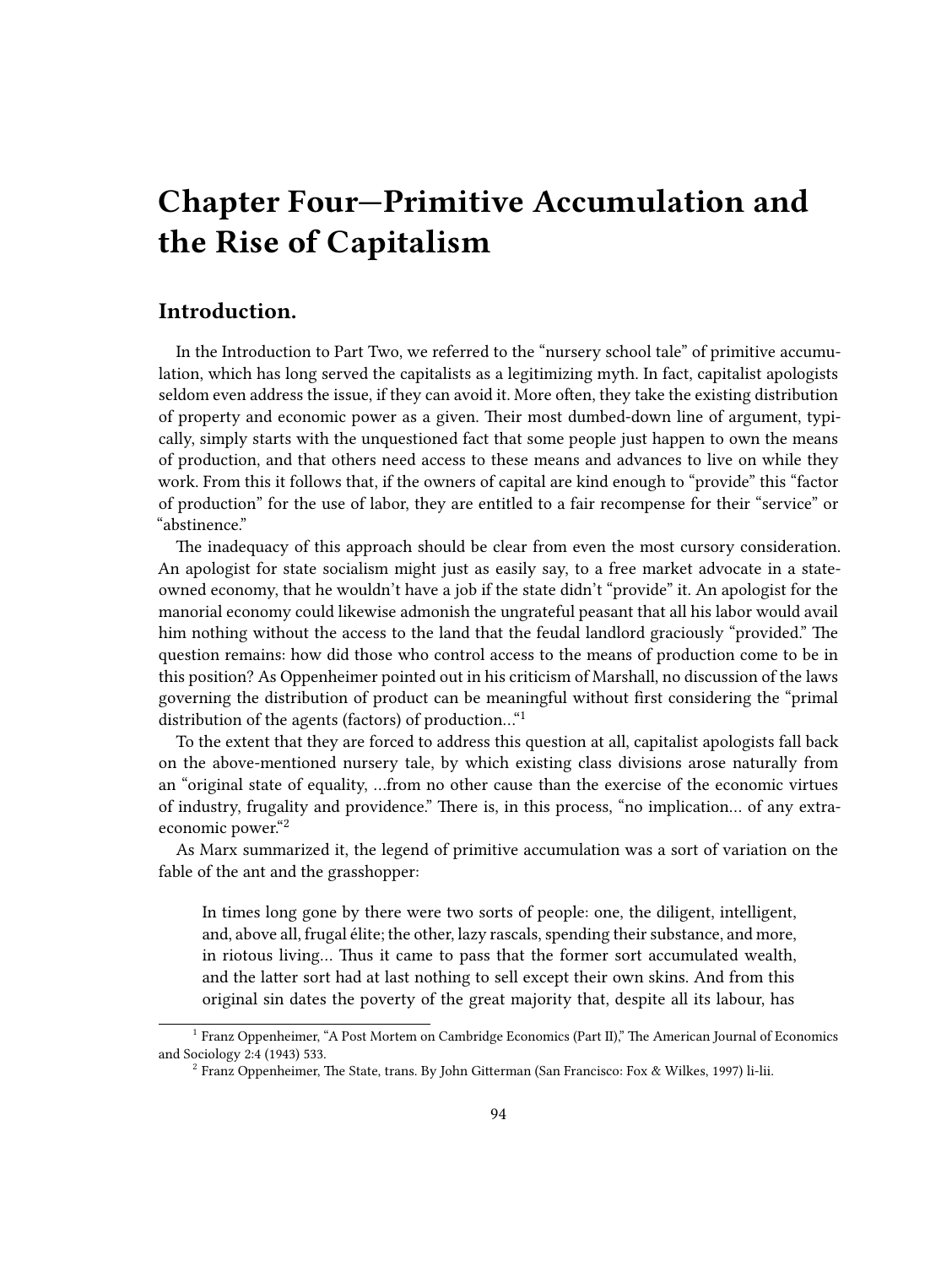up to now nothing to sell but itself, and the wealth of the few that increases constantly although they have long ceased to work. Such insipid childishness is every day preached to us in the defence of property… In actual history it is notorious that conquest, enslavement, robbery, murder, briefly, force, play the great part.<sup>3</sup>

Perhaps Engels should have titled his work Anti-Marx, instead of Anti-Dühring.

Oppenheimer also recounted this edifying fable, in language quite similar to that of Marx. Since, however, Oppenheimer was a free market socialist like Hodgskin and Tucker, he was (unlike Marx and Engels) in no danger of subsequent embarrassment over the implications of rejecting the bourgeois fairy tale.

Somewhere, in some far-stretching, fertile country, a number of free men, of equal status, form a union for mutual protection. Gradually they differentiate into property classes. Those best endowed with strength, wisdom, capacity for saving, industry and caution, slowly acquire a basic amount of real or movable property; while the stupid and less efficient, and those given to carelessness and waste, remain without possessions. The well-to-do lend their productive property to the less well-off in return for tribute, either ground-rent or profit, and become thereby continually richer, while the others always remain poor… The primitive state of free and equal fellows becomes a class State, by an inherent law of development, because in every conceivable mass of men there are, as may readily be seen, strong and weak, clever and foolish, cautious and wasteful ones.<sup>4</sup>

This ahistorical myth survived the twentieth century, and is still alive and well—at least so long as it is not challenged by the historically literate. It was stated by Mises in Human Action:

"The factory owners did not have the power to compel anybody to take a factory job. They could only hire people who were ready to work for the wages offered to them. Low as these wage rates were, they were nonetheless much more than these paupers could earn in any other field open to them."<sup>5</sup>

It can be illustrated by any number of boilerplate articles in The Freeman: Ideas on Liberty, debunking the "myth" of dark satanic mills or Third World sweatshops, on the ground that laborers found them preferable to "available alternatives":

But are the "low-wage, non-union" Ecuadorian laborers better off working now for some foreign corporation? Apparently they think so, or else they would have stayed with what they were doing previously. (Would you leave your job for one with less pay and worse conditions?) [Barry Loberfeld. "A Race to the Bottom" (July 2001).]

People line up in China and Indonesia and Malaysia when American multinationals open a factory. And that is because even though the wages are low by American

<sup>3</sup> Karl Marx and Friedrich Engels, Capital vol. 1, vol. 35 of Marx and Engels Collected Works (New York: International Publishers, 1996) 704–5.

<sup>4</sup> Oppenheimer, The State 5–6.

<sup>5</sup> Ludwig von Mises, Human Action (Chicago: Regnery, 1949, 1963, 1966) 619–20.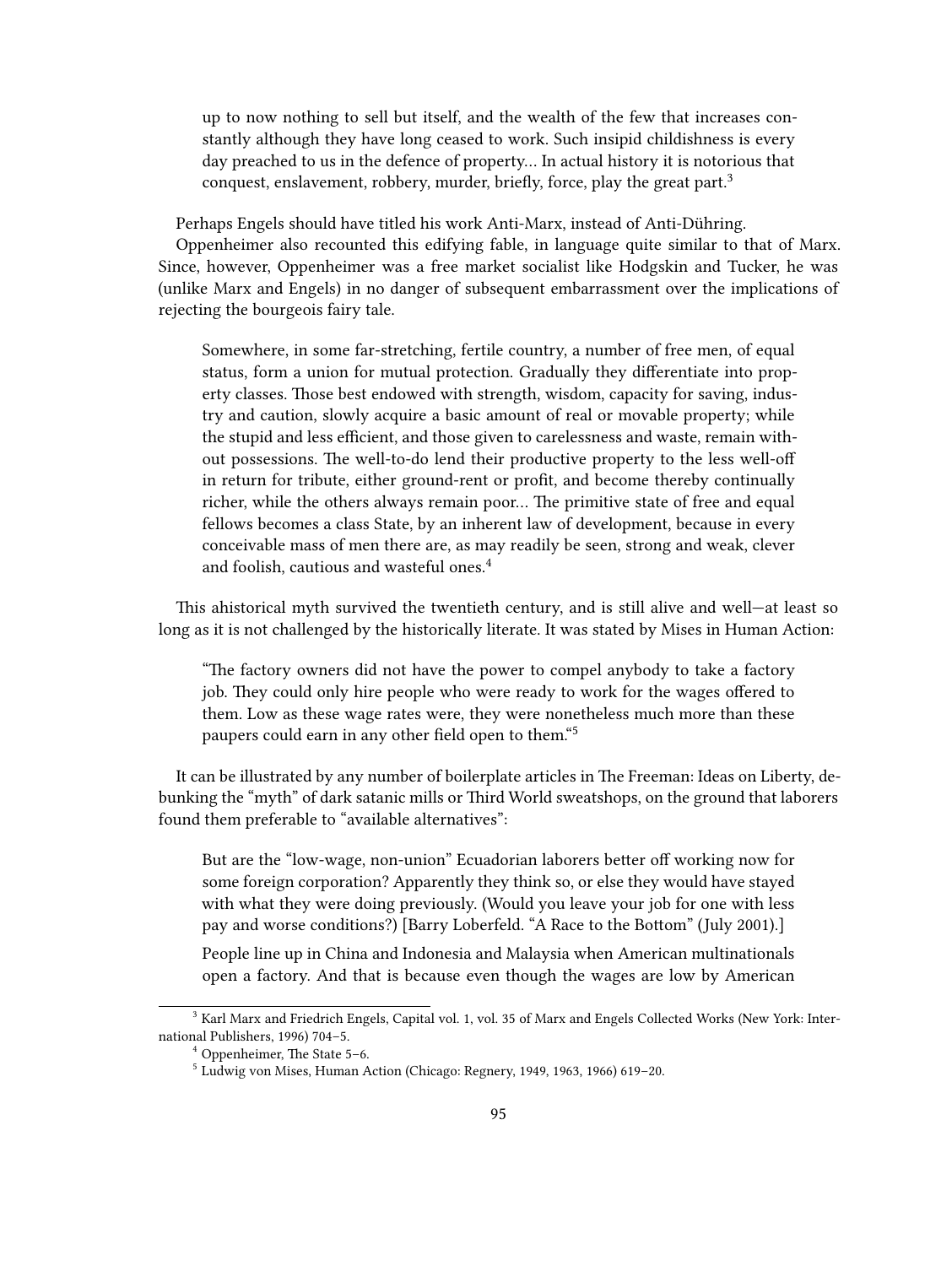standards, the jobs created by those American firms are often some of the best jobs in those economies. [Russell Roberts. "The Pursuit of Happiness: Does Trade Exploit the Poorest of the Poor?" (September 2001)]

What the Industrial Revolution made possible, then, was for these people, who had nothing else to offer to the market, to be able to sell their labor to capitalists in exchange for wages. That is why they were able to survive at all… As Mises argues, the very fact that people took factory jobs in the first place indicates that these jobs, however distasteful to us, represented the best opportunity they had. [Thomas E. Woods, Jr. "A Myth Shattered: Mises, Hayek, and the Industrial Revolution" (November 2001)]

In nineteenth-century America, anti-sweatshop activism was focused on domestic manufacturing facilities that employed poor immigrant men, women, and children. Although conditions were horrendous, they provided a means for many of the country's least-skilled people to earn livings. Typically, those who worked there did so because it was their best opportunity, given the choices available…

It is true that the wages earned by workers in developing nations are outrageously low compared to American wages, and their working conditions go counter to sensibilities in the rich, industrialized West. However, I have seen how the foreign-based opportunities are normally better than the local alternatives in case after case, from Central America to Southeast Asia. [Stephan Spath, "The Virtues of Sweatshops" (March 2002)]

The fairy tale was retold recently by Radley Balko, who referred to Third World sweatshops as "the best of a series of bad employment options available" to laborers there.<sup>6</sup> Within a couple of days, this piece was recirculated over the "free market" [sic] blogosphere, along with numerous comments to the effect that "sweatshops are far superior to third-world workers' next best options...," or to similar effect.<sup>7</sup>

This school of libertarianism has inscribed on its banner the reactionary watchword: "Them pore ole bosses need all the help they can get." For every imaginable policy issue, the good guys and bad guys can be predicted with ease, by simply inverting the slogan of Animal Farm: "Two legs good, four legs baaaad." In every case, the good guys, the sacrificial victims of the Progressive State, are the rich and powerful. The bad guys are the consumer and the worker, acting to enrich themselves from the public treasury. As one of the most egregious examples of this tendency, consider Ayn Rand's characterization of big business as an "oppressed minority," and of the Military-Industrial Complex as a "myth or worse."

The ideal "free market" society of such people, it seems, is simply actually existing capitalism, minus the regulatory and welfare state: a hyper-thyroidal version of nineteenth century robber baron capitalism, perhaps; or better yet, a society "reformed" by the likes of Pinochet, the Dionysius to whom Milton Friedman and the Chicago Boys played Aristotle.

Vulgar libertarian apologists for capitalism use the term "free market" in an equivocal sense: they seem to have trouble remembering, from one moment to the next, whether they're defending

<sup>6</sup> Radley Balko, "Third World Workers Need Western Jobs," Fox News.Com May 6, 2004. [www.foxnews.com](http://www.foxnews.com/story/0%2C2933%2C119125%2C00.htm) Captured May 6, 2004.

<sup>7</sup> Art Carden, "Sweatshops," Mises Economics Blog, May 6, 2004. [www.mises.org](http://www.mises.org/blog/archives/001956.asp#more) Captured May 6, 2004.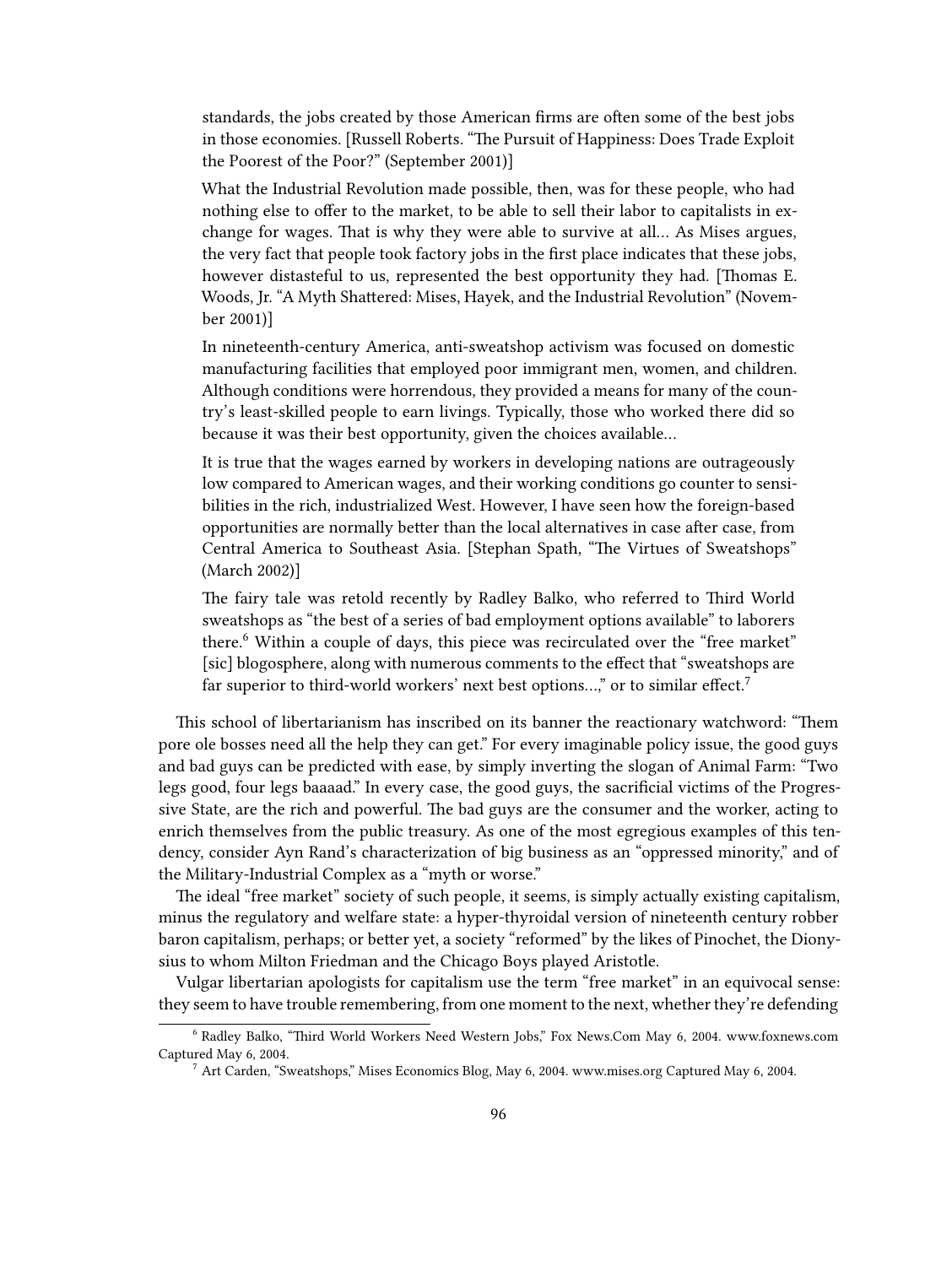actually existing capitalism or free market principles. So we get the standard boilerplate article in The Freeman arguing that the rich can't get rich at the expense of the poor, because "that's not how the free market works"—implicitly assuming that this is a free market. When prodded, they'll grudgingly admit that the present system is not a free market, and that it includes a lot of state intervention on behalf of the rich. But as soon as they think they can get away with it, they go right back to defending the wealth of existing corporations on the basis of "free market principles."

The capitalist myth of primitive accumulation cannot stand up either to logic or to the evidence of history; by the two together, it has been smashed beyond recovery. Oppenheimer demonstrated the impossibility of such primitive accumulation by peaceful means. Exploitation could not have arisen in a free society, by the working of the marketplace alone.

The proof is as follows: All teachers of natural law, etc., have unanimously declared that the differentiation into income-receiving classes and propertyless classes can only take place when all fertile lands have been occupied. For so long as man has ample opportunity to take up unoccupied land, "no one," says Turgot, "would think of entering the service of another"; we may add, "at least for wages, which are not apt to be higher than the earnings of an independent peasant working an unmortgaged and sufficiently large property"; while mortgaging is not possible so long as land is yet free for the working or taking, as free as air and water…

The philosophers of natural law, then, assumed that complete occupancy of the ground must have occurred quite early, because of the natural increase of an originally small population. They were under the impression that at their time, in the eighteenth century, it had taken place many centuries previous, and they naively deduced the existent class aggroupment from the assumed conditions of that long-past point of time.<sup>8</sup>

But on examination, Oppenheimer pointed out, the land could not have been occupied by natural and economic means. Even in the twentieth century, and even in the Old World, the population was not sufficient to bring all arable land into cultivation.<sup>9</sup>

If, therefore, purely economic causes are ever to bring about a differentiation into classes by the growth of a propertyless laboring class, the time has not yet arrived; and the critical point at which ownership of land will cause a natural scarcity is thrust into the dim future—if indeed it can ever arrive.<sup>10</sup>

The land had, indeed, been "occupied"—but not through the economic means of individual appropriation by cultivation. It had been politically occupied by a ruling class, acting through the state.

As a matter of fact, …for centuries past, in all parts of the world, we have had a class State, with possessing classes on top and a propertyless laboring class at the bottom,

<sup>8</sup> Oppenheimer, The State 6.

<sup>9</sup> Ibid. 7–8.

 $10$  Ibid. 8.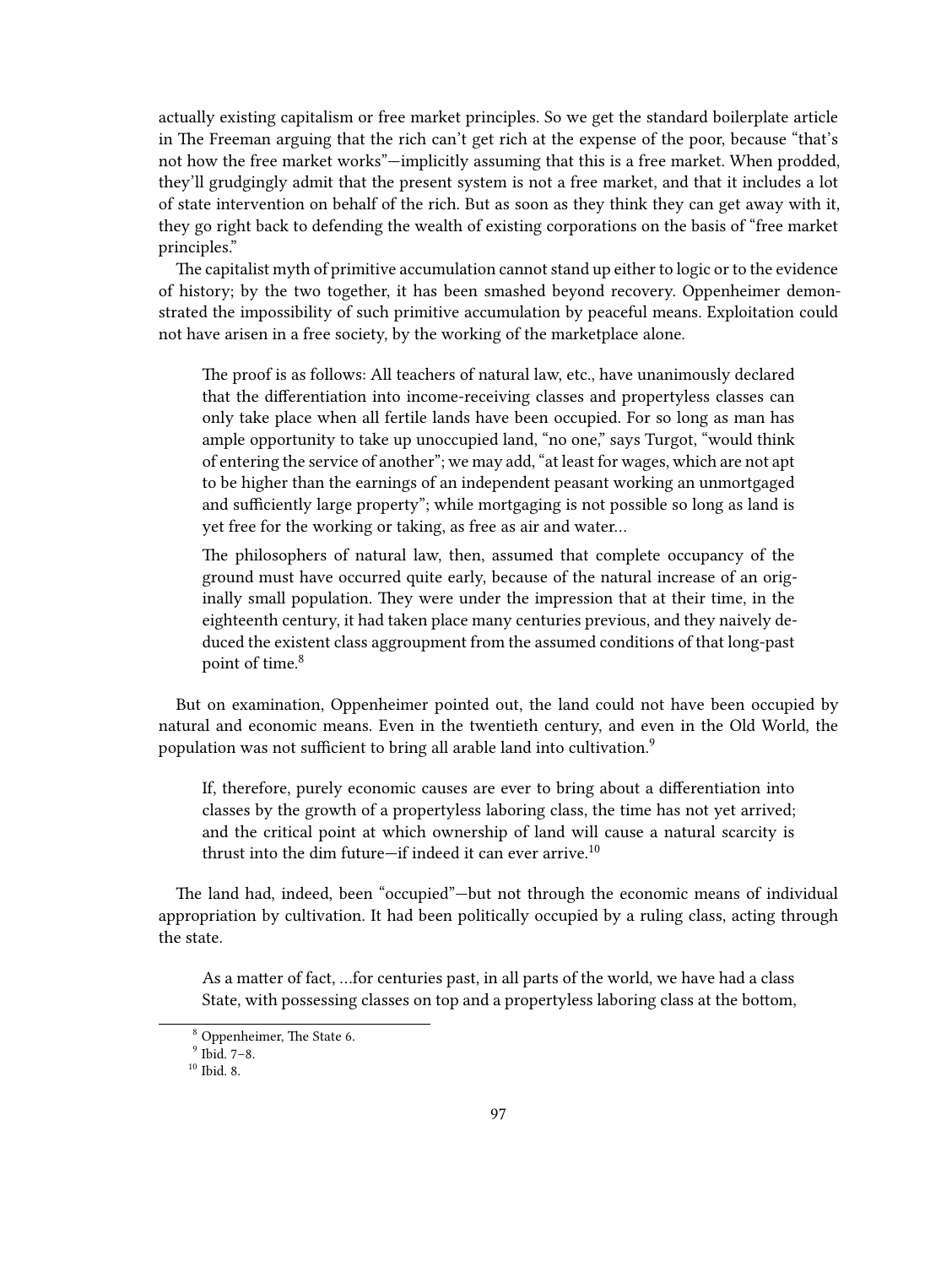even when population was much less dense than it is to-day. Now it is true that the class State can arise only where all fertile acreage has been occupied completely; and since I have shown that even at the present time, all the ground is not occupied economically, this must mean that it has been occupied politically. Since land could not have acquired "natural scarcity," the scarcity must have been "legal." This means that the land has been preempted by a ruling class against its subject class, and settlement prevented.<sup>11</sup>

Establishing this does not, by any means, depend simply on such deductive arguments. The political preemption of the land is a fact of history. The basic facts, largely beyond serious controversy, are accessible in a large body of secondary works by such radical historians as J.L. and Barbara Hammond, E. G. Hobsbawm, and E. P. Thompson.

Capitalism, arising as a new class society directly from the old class society of the Middle Ages, was founded on an act of robbery as massive as the earlier feudal conquest of the land. It has been sustained to the present by continual state intervention to protect its system of privilege, without which its survival is unimaginable. The current structure of capital ownership and organization of production in our so-called "market" economy, reflects coercive state intervention prior to and extraneous to the market. From the outset of the industrial revolution, what is nostalgically called "laissez-faire" was in fact a system of continuing state intervention to subsidize accumulation, guarantee privilege, and maintain work discipline.

Accordingly, the single biggest subsidy to modern corporate capitalism is the subsidy of history, by which capital was originally accumulated in a few hands, and labor was deprived of access to the means of production and forced to sell itself on the buyer's terms. The current system of concentrated capital ownership and large-scale corporate organization is the direct beneficiary of that original structure of power and property ownership, which has perpetuated itself over the centuries.

#### **A. The Expropriation of Land in the Old World**

The term "capitalism" is commonly used, especially on the libertarian right, simply to refer to an economic system based primarily on markets and private property. There is no harm in this; many intellectually honest libertarians (e.g. the Nockians and the Rothbardian Left) distinguish clearly between their "free market capitalism" (much of which is amenable to the free market socialism of Benjamin Tucker), and the "actually existing capitalism" of today's corporate economy. But that is not the meaning of capitalism as the classical socialists used the word. As we have already seen, Thomas Hodgskin used the term "capitalism" to refer, not to a free market, but to a statist system of class rule in which owners of capital were privileged in a manner analogous to the status of landlords under feudalism. For Marx, free markets and private property were not sufficient conditions of capitalism. For example, an economic system in which artisans and peasants owned their means of production and exchanged their labor-products in a free market would not be "capitalism." Capitalism was a system in which markets and private property not only existed, but in which workers did not own the means of production and were forced instead to sell their labor for wages.

 $\overline{11}$  Ibid. 8.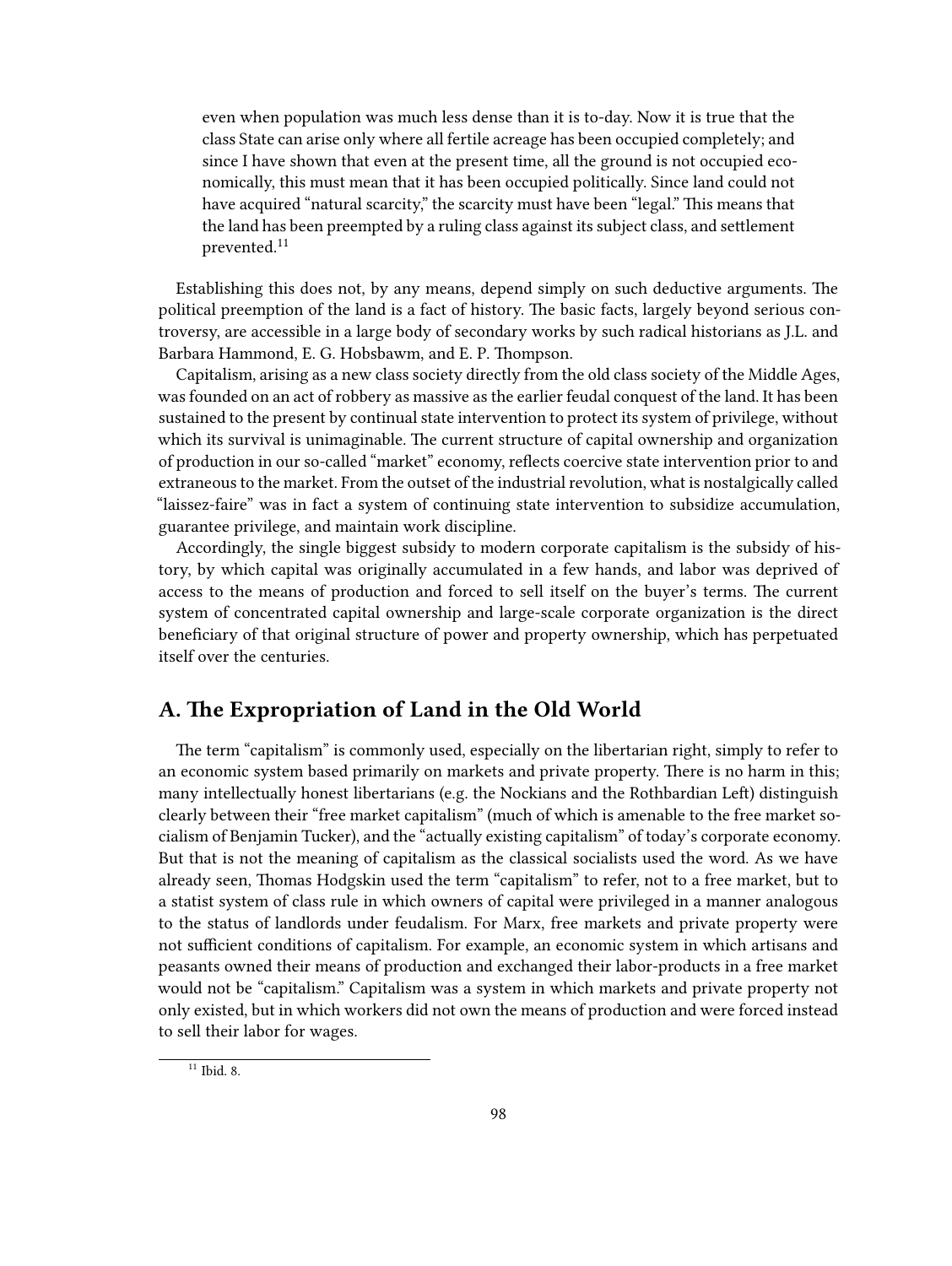For capitalism as we know it to come about, it was essential first of all for labor to be separated from property. Marxians and other radical economists commonly refer to the process as "primitive accumulation"<sup>12</sup>:

In themselves money and commodities are no more capital than are the means of production and of subsistence. They want transforming into capital. But this transformation itself can only take place under certain circumstances that centre in this, viz., that two very different kinds of commodity possessors must come face to face and into contact; on the one hand, the owners of money, means of production, means of subsistence…; on the other hand, free labourers, the sellers of their own labour power, and therefore the sellers of labour… The capitalist system presupposes the complete separation of the labourers from all property in the means by which they can realise their labour… The process, therefore, that clears the way for the capitalist system, can be none other than the process which takes away from the labourer the possession of his own means of production… The so-called primitive accumulation, therefore, is nothing else than the historical process of divorcing the producer from the means of production…<sup>13</sup>

This process did not come about naturally. "…Nature does not produce on the one side owners of money or commodities, and on the other men possessing nothing but their own labour power… It is clearly the result of a past historical development, the product of many economic revolutions, of the extinction of a whole series of older forms of social production."<sup>14</sup> The means by which it did come about was described by Marx, in perhaps the most eloquent passage in his entire body of work:

…[T]hese new freedmen became sellers of themselves only after they had been robbed of all their own means of production, and of all the guarantees of existence afforded by the old feudal arrangements. And the history of this, their expropriation, is written in the annals of mankind in letters of blood and fire.<sup>15</sup>

That was brought about by expropriating the land, "to which the [peasantry] has the same feudal rights as the lord himself, and by the usurpation of the common lands."<sup>16</sup> Although some form of forcible robbery took place in every country in Europe, we focus on Britain as the case most relevant to the origins of industrial capitalism.

To grasp the enormity and wickedness of the process, one must understand that the nobility's rights in land under the manorial economy were entirely a feudal legal fiction deriving from conquest. The peasants who cultivated the land of England in 1650 were descendants of those

 $12$  The term "primitive accumulation" (or "original accumulation"), was originally used by the classical economists in reference to the process by which, in the mists of time, capital had been originally accumulated by an owning class distinct from laborers (Adam Smith's "accumulation of stock"); it was assumed to have been the result of success in the marketplace. Marx used the term ironically, standing it on its head. The term, succinctly, referred to "an accumulation not the result of the capitalist mode of production, but its starting point." Marx and Engels, Capital vol. 1 704.

<sup>&</sup>lt;sup>13</sup> Marx and Engels, Capital vol. 1 705-6.

<sup>14</sup> Ibid. 179–80.

<sup>&</sup>lt;sup>15</sup> Ibid. 706.

<sup>16</sup> Ibid. 709.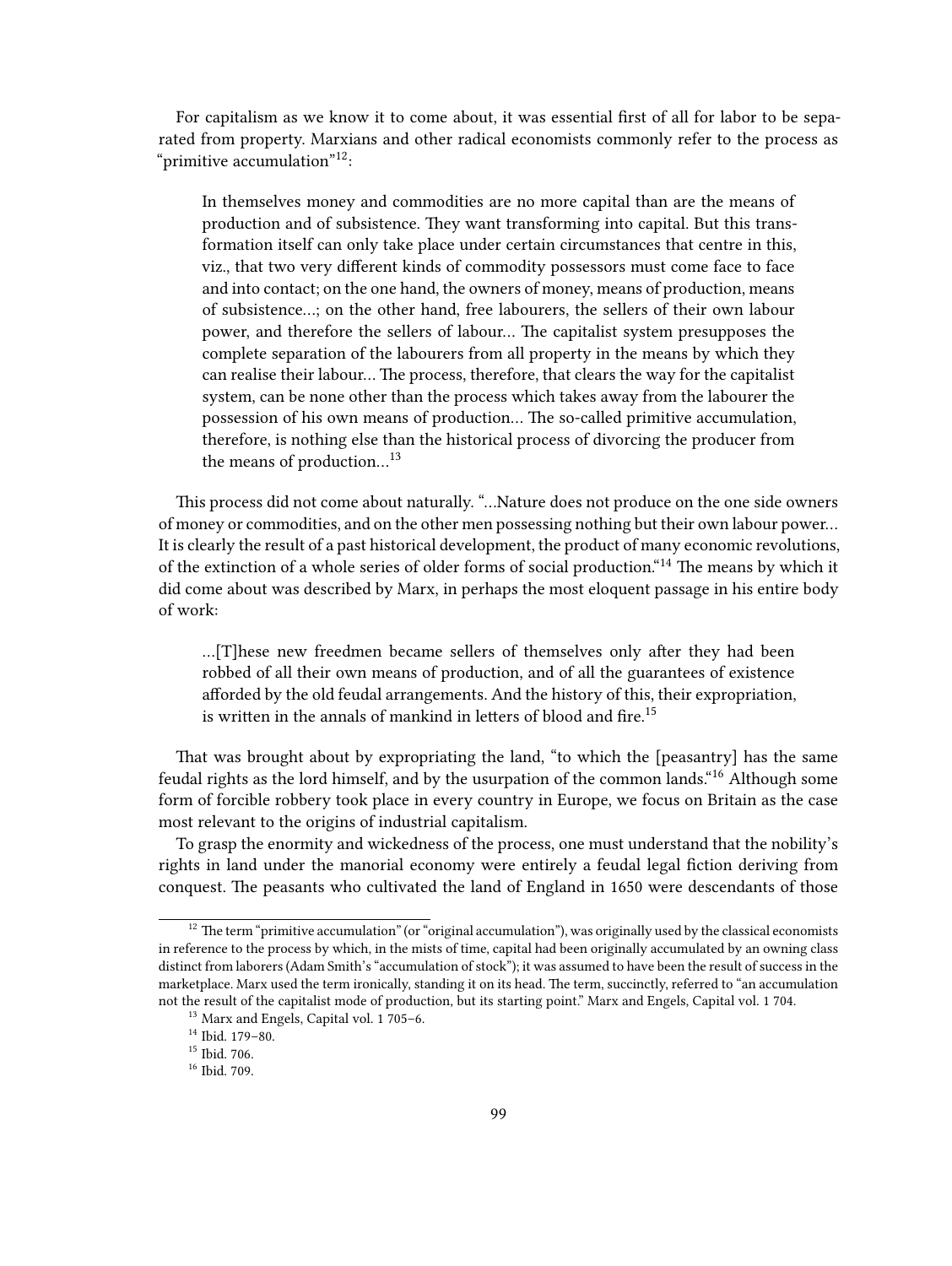who had occupied it since time immemorial. By any normally accepted standard of morality, it was their property in every sense of the word. The armies of William the Conqueror, by no right other than force, had compelled these peasant proprietors to pay rent on their own land.

J. L. and Barbara Hammond treated the sixteenth century village and open field system as a survival of the free peasant society of Anglo-Saxon times, with landlordism superimposed on it. The landlord class saw surviving peasant rights as a hindrance to progress and efficient farming; a revolution in their own power was a way of breaking peasant resistance. Hence the agricultural community was "taken to pieces … and reconstructed in the manner in which a dictator reconstructs a free government."<sup>17</sup>

The first mass expropriation, amounting to about a fifth of the arable land of England, was the Tudor seizure of monastic land and subsequent distribution of it among noble favorites. This was a blow against the laboring classes in two ways: first, because many of the Church's tenants were evicted during the subsequent enclosure process; and second, because income from that land had been the major source of poor relief.

The suppression of the monasteries, etc., hurled their inmates into the proletariat. The estates of the church were to a large extent given away to rapacious royal favourites, or sold at a nominal price to speculating farmers and citizens, who drove out, en masse, the hereditary subtenants and threw their holdings into one.<sup>18</sup>

The king's men who gobbled up the former property of the monasteries had few qualms about how they treated their new tenants. According to R. H. Tawney,

Rack-renting, evictions, and the conversions of arable to pasture were the natural result, for surveyors wrote up values at each transfer, and, unless the last purchaser squeezed his tenants, the transaction would not pay.

Why, after all, should a landlord be more squeamish than the Crown? "Do ye not know," said the grantee of one of the Sussex manors of the monastery of Sion, in answer to some peasants who protested at the seizure of their commons, "that the King's grace hath put down all the houses of monks, friars and nuns? Therefore now is the time come that we gentlemen will pull down the houses of such poor knaves as ye be."

Among the victims, as illustrative cases, were the inhabitants of the village enclosed by the Herbert family to make the park at Washerne; and the tenants of Whitby, whose annual rents were raised from £29 to £64.<sup>19</sup>

The expropriation of the Church destroyed the funding system for the main source of charitable support for the poor and incapacitated. The Tudor state filled the void with its Poor Laws. The effect was as if, in the modern world, the state had expropriated the major property and securities of the charitable foundations, and given them to Fortune 500 corporation; and then created a welfare system at taxpayer expense with incomparably more draconian controls on the poor.<sup>20</sup>

<sup>17</sup> J. L. and Barbara Hammond, The Village Labourer (1760–1832) (London: Longmans, Green & Co., 1913) 27–8, 35–6.

<sup>.&</sup>lt;br><sup>18</sup> Marx and Engels, Capital vol. 1 711.

<sup>19</sup> R. H. Tawney, Religion and the Rise of Capitalism (New York: Harcourt, Brace and Company, Inc., 1926) 120.

<sup>&</sup>lt;sup>20</sup> Frances Fox Piven and Richard Cloward, Regulating the Poor (New York: Vintage Books, 1971, 1993) 3-42.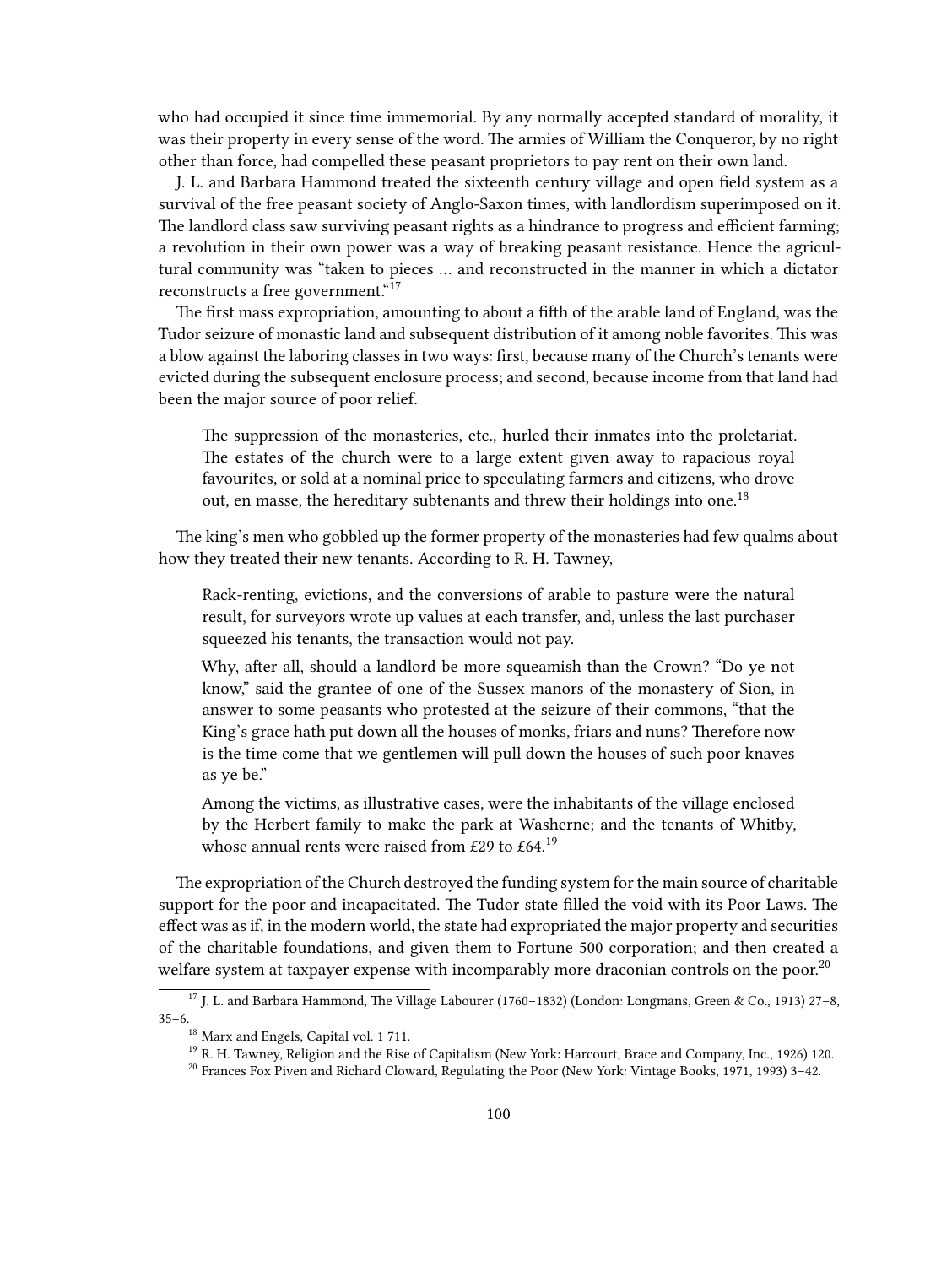Still another form of expropriation was the enclosure of commons—in which, again, the peasants communally had as absolute a right of property as any defended by today's "property rights" advocates. Enclosures occurred in two large waves: the first, becoming a mighty surge under the Tudors and slowing to a trickle under the Stuarts, was enclosure of land for sheep pasturage. The second, which we will consider below, was the enclosure of open fields for large-scale capitalist farming.

The overall scale of the expropriations was quite massive. The number of tenants dispossessed after the dissolution of the monasteries was 50,000. The area enclosed from 1455–1605 was "some half-million acres." The number dispossessed from enclosed lands between 1455 and 1637 was 30–40,000. "This may well have represented a figure of over 10 per cent. of all middling and small landholders and between 10 and 20 per cent. of those employed at wages…; in which case the labour reserves thereby created would have been of comparable dimensions to that which existed in all but the worst months of the economic crisis of the 1930's." Although "the absolute number of persons affected in each case may seem small by modern standards, the result was large in proportion to the demand for hired labour at the time.<sup>"21</sup> And those peasants not subject to enclosure were victimized by rack-renting and arbitrary fines, which often resulted in their being driven off the land by inability to pay.<sup>22</sup>

The expropriation of Royalist land during the Interregnum followed a similar pattern to that of the monasteries under Henry VIII. Purchasers of confiscated lands, Christopher Hill wrote, "were anxious to secure quick returns. Those of their tenants who could not produce written evidence of their titles were liable to eviction."<sup>23</sup> Tenants of sequestered estates complained that the new purchasers "wrest from the poor Tenants all former Immunities and Freedoms they formerly enjoyed…"<sup>24</sup>

Another major theft of peasant land was the "reform" of land law by the seventeenth century Restoration Parliament. (The legislation can be assigned more than one date, since like all legislation passed during the Interregnum, it had to be confirmed under Charles II). The landlords' rights in feudal legal theory were transformed into absolute rights of private property; the tenants were deprived of all their customary rights in the land they tilled, and transformed into tenants at-will in the modern sense.

After the restoration of the Stuarts, the landed proprietors carried, by legal means, an act of usurpation, effected everywhere on the Continent without any legal formality. They abolished the feudal tenure of land, i.e., they got rid of all its obligations to the State, "indemnified" the State by taxes on the peasantry and the rest of the people, vindicated for themselves the rights of modern private property in estates to which they had only a feudal title, and, finally, passed those laws of settlement which, mutatis mutandis, had the same effects on the English agricultural labourer, as the edict of the Tartar Boris Godunof on the Russian peasantry.<sup>25</sup>

(The effects of the laws of settlement, as a form of social control, will be dealt with below.)

<sup>&</sup>lt;sup>21</sup> Maurice Dobb, Studies in the Development of Capitalism (London: Routledge & Kegan Paul, Ltd, 1963) 224-5, 224-5n.

<sup>&</sup>lt;sup>22</sup> Immanuel Wallerstein, The Modern World System, Part I (New York: Academic Press, 1974) 251n.

 $^{23}$  Christopher Hill, The Century of Revolution: 1603-1714 (New York: W. W. Norton & Co., Inc., 1961) 147.

<sup>&</sup>lt;sup>24</sup> Dobb, Studies in the Development of Capitalism 172.

<sup>&</sup>lt;sup>25</sup> Marx and Engels, Capital vol. 1 713.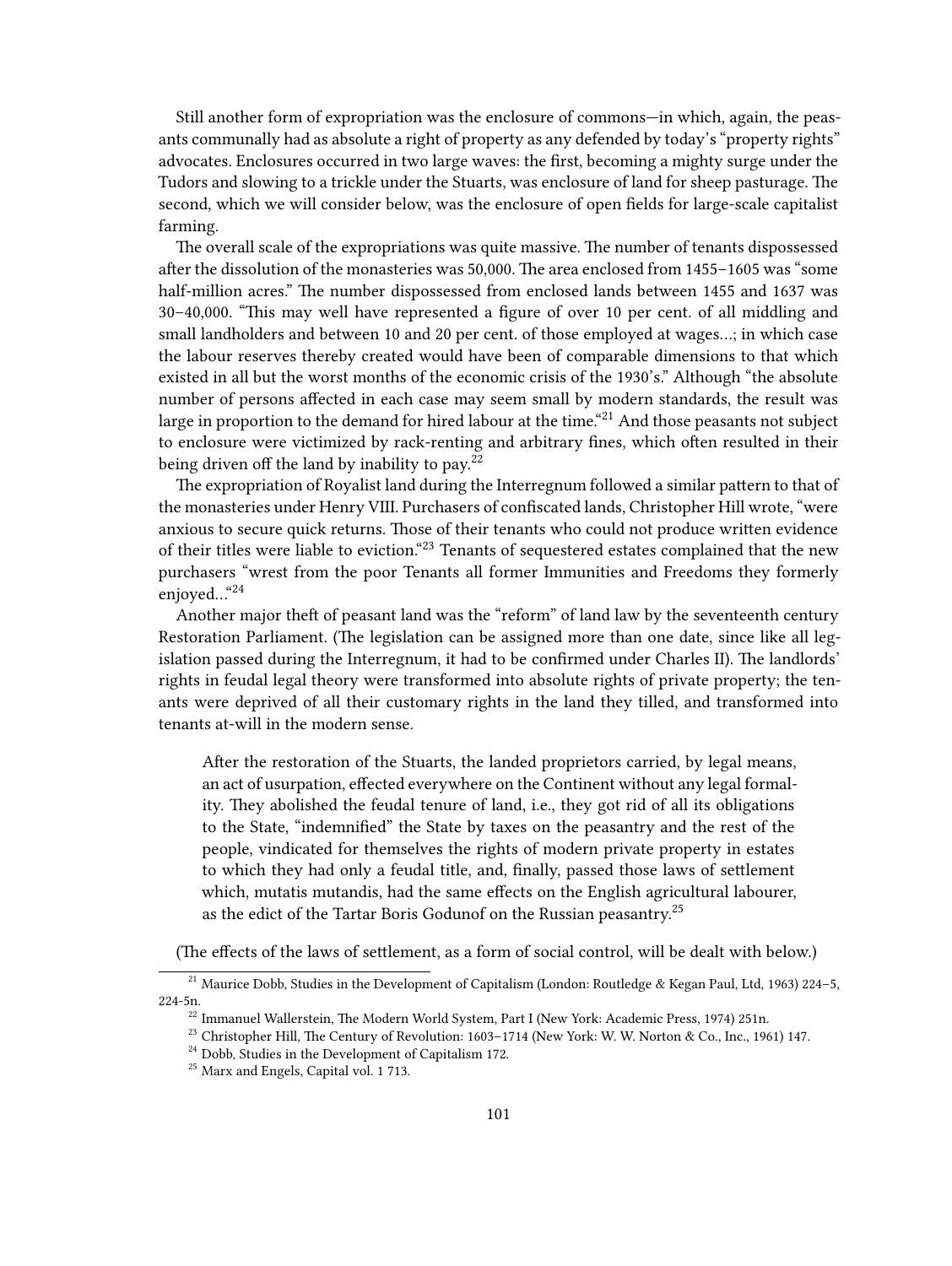As Christopher Hill put it, "feudal tenures were abolished upwards only, not downwards." At the same time that landlords were guaranteed against all uncertainty and caprice from above, the peasants were placed at the absolute mercy of the landlords.

The Act of 1660 insisted that it should not be understood to alter or change any tenure by copyhold. Copyholders obtained no absolute property rights in their holdings, remaining in abject dependence on their landlords, liable to arbitrary death duties which could be used as a means of evicting the recalcitrant. The effect was completed by an act of 1677 which ensured that the property of small freeholders should be no less insecure than that of copyholders, unless supported by written legal title. So most obstacles to enclosures were removed: the agricultural boom of the late seventeenth and eighteenth centuries redounded to the benefit of big landowners and capitalist farmers, not of peasant proprietors… The century after the failure of the radicals to win legal security of tenure for the small men is the century in which many small landowners were forced to sell out in consequence of rack-renting, heavy fines, taxation and lack of resources to compete with capitalist farmers.<sup>26</sup>

At the same time, all the feudal dues previously paid by the aristocracy as a condition of their ownership, were replaced with taxes on the population at large.

And so the abolition of the military tenures in England by the Long Parliament, ratified after the accession of Charles II, though simply an appropriation of public revenues by the feudal land holders, who thus got rid of the consideration on which they held the common property of the nation, and saddled it on the people at large, in the taxation of all consumers, has long been characterized, and is still held up in the law books, as a triumph of the spirit of freedom. Yet here is the source of the immense debt and heavy taxation of England. $27$ 

After the "Glorious Revolution," by which the people of England had been freed from the papist tyranny of James II into the tender ministrations of the Whig Oligarchy, yet another reform was introduced. In a foreshadowing of the misnamed "privatization" of our own day, most of the crown land, rightfully the property of the laboring people of England, was parceled out to the great landlords.

They inaugurated the new era by practicing on a colossal scale thefts of state lands, thefts that had been hitherto managed more modestly. These estates were given away, sold at a ridiculous figure, or even annexed to private estates by direct seizure… The Crown lands thus fraudulently appropriated, together with the robbery of the Church estates… form the basis of the today princely domains of the English oligarchy.<sup>28</sup>

<sup>&</sup>lt;sup>26</sup> Christopher Hill, Reformation to the Industrial Revolution, 1603-1714. Vol. 2 of Pelican History of Great Britain (London: Penguin Books, 1967) 116.

<sup>&</sup>lt;sup>27</sup> Henry George, Progress and Poverty (New York: Walter J. Black, 1942) 320.

<sup>&</sup>lt;sup>28</sup> Marx and Engels, Capital vol. 1 714.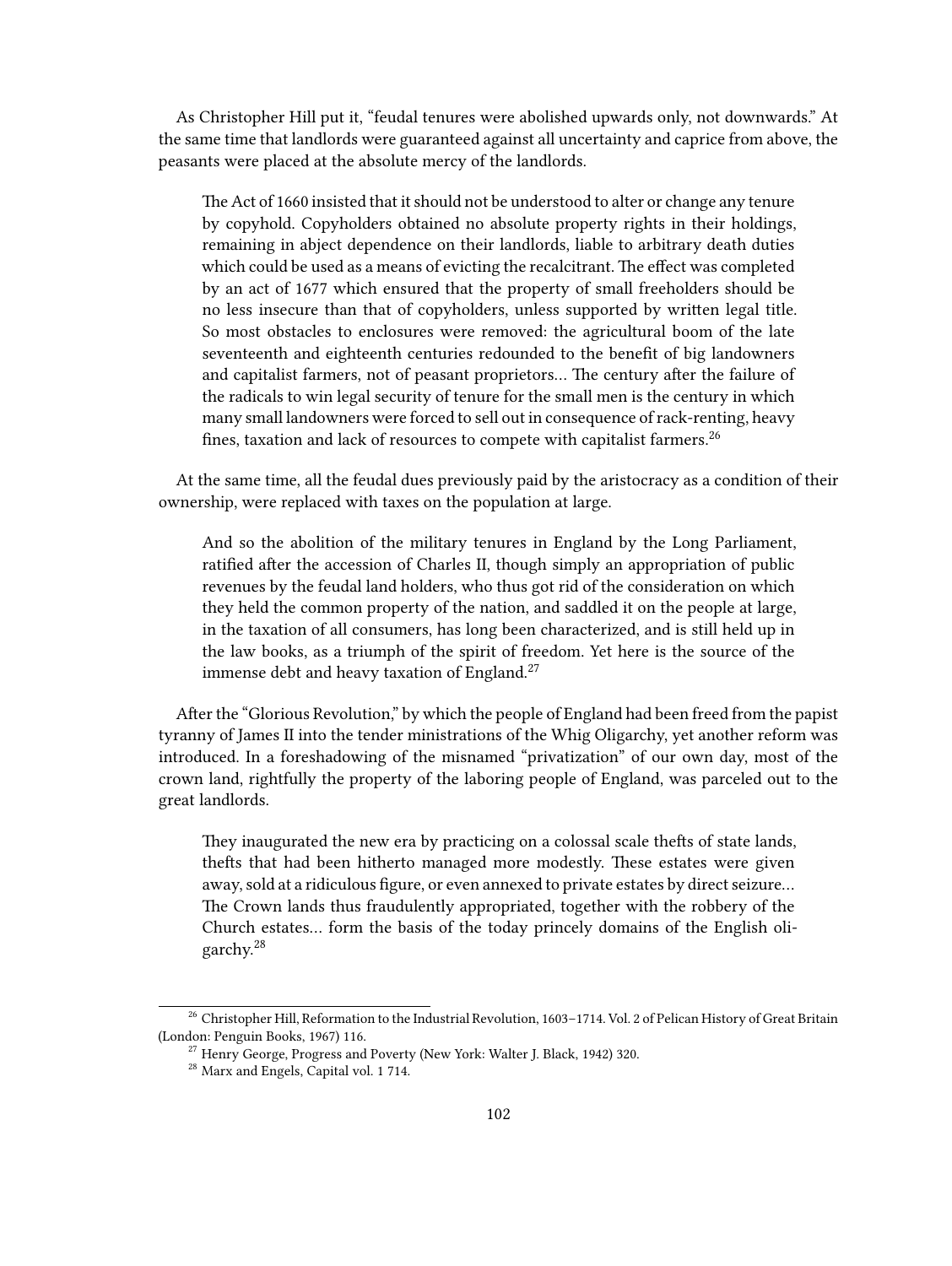In addition to its land "reforms," the Whig parliament under William and Mary introduced the Game Laws as a means of restricting independent subsistence by the laboring classes. Hunting, for the rural population, had traditionally been a supplementary source of food. The 1692 law, in its preamble, specifically referred to the "great mischief" by which "inferior tradesmen, apprentices, and other dissolute persons [!] neglect their trades and employments" in favor of hunting and fishing.<sup>29</sup>

Even after the expropriations of the Tudor and Stuart periods, the dispossession of the peasantry was still incomplete. A significant amount of land still remained in peasant hands under customary forms of ownership, and continued to provide a margin of independence for some. After the Tudor expropriations, many vagabonds migrated into "such open-field villages as would allow them to squat precariously on the edge of common or waste." One seventeenth century pamphleteer noted that "in all or most towns where the fields lie open and are used in common there is a new brood of upstart intruders as inmates, and the inhabitants of lawful cottages erected contrary to law…" He referred to the common complaint of employers, that they were "loyterers who will not usually be got to work unless they may have such excessive wages as they themselves desire."<sup>30</sup> Hence, the final expropriation of even these last remaining peasant lands was vital to the full development of capitalism.

The second wave of enclosures, in the eighteenth and nineteenth centuries, was therefore closely connected with the process of industrialization. Not counting enclosures before 1700, the Hammonds estimated total enclosures in the eighteenth and nineteenth centuries at between a sixth and a fifth of the arable land in England.<sup>31</sup> E. J. Hobsbawm and George Rudé, less conservatively, estimated enclosures between 1750 and 1850 alone as transforming "something like one quarter of the cultivated acreage from open field, common land, meadow or waste into private fields…"<sup>32</sup> Dobb estimated it as high as a quarter or half of land in the fourteen counties most affected.<sup>33</sup> Of 4000 Private Acts of Enclosure from the early eighteenth century through 1845, two-thirds involved "open fields belonging to cottagers," and the other third involved common woodland and heath.<sup>34</sup>

The Tudor and Stuart enclosures had been carried out by private landlords, on their own initiative, often by stealth. From the eighteenth century on, however, they were carried out by law, through parliamentary "acts of enclosure": "in other words, decrees by which the landlords grant themselves the people's land as private property… " Marx cited these acts as evidence that the commons, far from being the "private property of the great landlords who have taken the place of the feudal lords," had actually required "a parliamentary coup d'etat… for its transformation into private property."<sup>35</sup>

The ruling classes saw the peasants' customary right to the land as a source of economic independence from capitalist and landlord, and thus a threat to be destroyed. Mandeville, in Fable

<sup>&</sup>lt;sup>29</sup> Michael Perelman, Classical Political Economy: Primitive Accumulation and the Social Division of Labour (Totowa, N.J.: Rowman & Allanheld; London: F. Pinter, 1984, c 1983) 48–9.

<sup>&</sup>lt;sup>30</sup> Dobb, Studies in the Development of Capitalism 226; Considerations Concerning Common Fields and Enclosures (1653), in Ibid. 226.

<sup>&</sup>lt;sup>31</sup> The Hammonds, Village Labourer 42.

<sup>32</sup> E. J. Hobsbawm and George Rudé, Captain Swing (New York: W.W. Norton & Company Inc., 1968) 27.

<sup>&</sup>lt;sup>33</sup> Dobb, Studies in the Development of Capitalism 227.

<sup>&</sup>lt;sup>34</sup> "Development as Enclosure: The Establishment of the Global Economy," The Ecologist (July/August 1992) 133.

<sup>&</sup>lt;sup>35</sup> Marx and Engels, Capital vol. 1 715.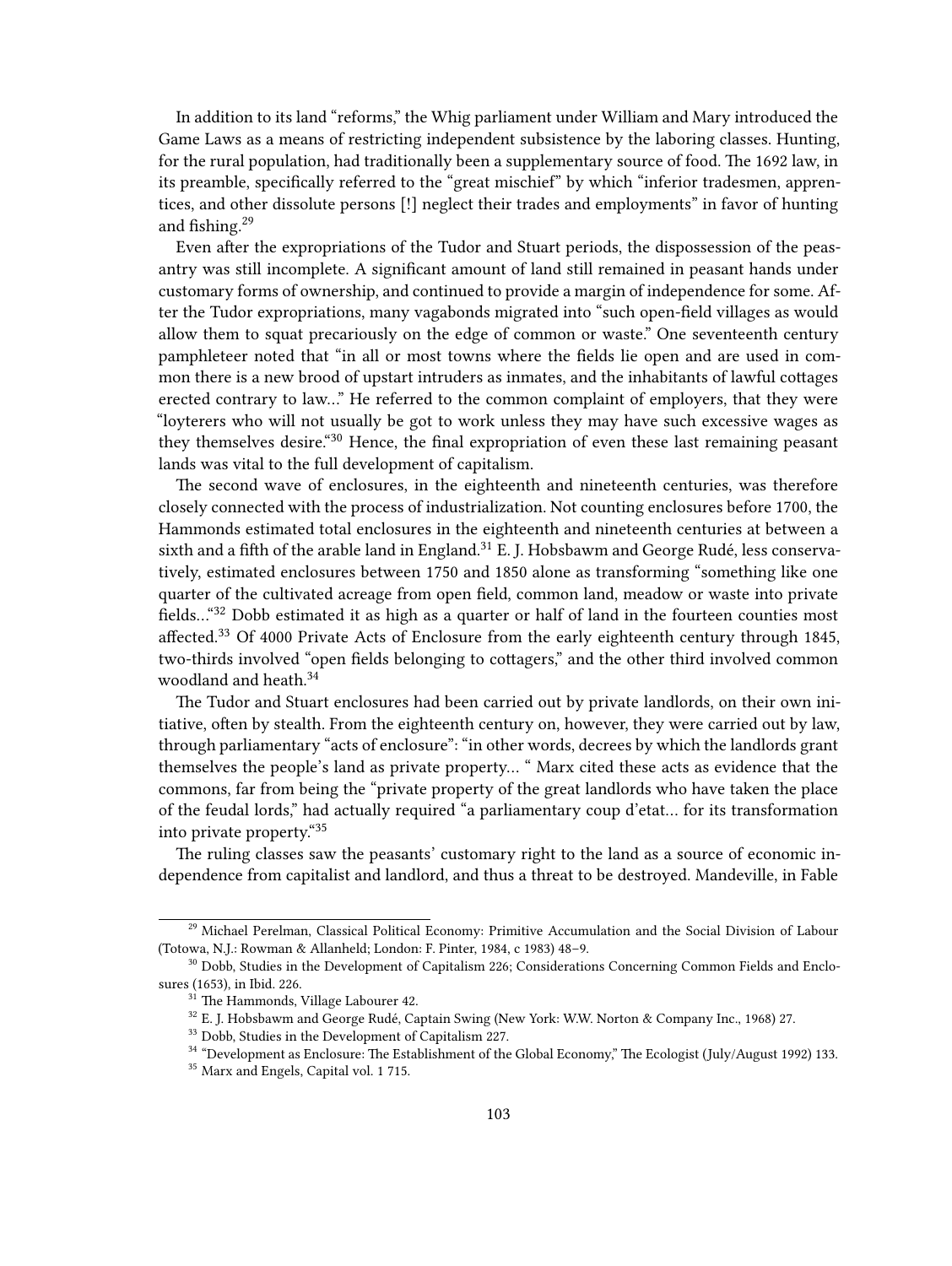of the Bees, wrote of the need to keep laborers both poor and stupid, in order to force them to work:

It would be easier, where property is well secured, to live without money than without poor; for who would do the work? …As they ought to be kept from starving, so they should receive nothing worth saving. If here and there one of the lowest class by uncommon industry, and pinching his belly, lifts himself above the condition he was brought up in, nobody ought to hinder him; …but it is the interest of all rich nations, that the greatest part of the poor should almost never be idle, and yet continually spend what they get… Those that get their living by their daily labour… have nothing to stir them up to be serviceable but their wants which it is prudence to relieve, but folly to cure… To make the society happy and people easier under the meanest circumstances, it is requisite that great numbers of them should be ignorant as well as poor…<sup>36</sup>

A 1739 pamphlet, quoted by Christopher Hill, warned that the only way to enforce industry and temperance was "to lay them under the necessity of labouring all the time they can spare from rest and sleep, in order to procure the common necessities of life."<sup>37</sup>

These prescriptions for keeping the working classes productive were echoed in a 1770 tract, "Essay on Trade and Commerce":

That mankind in general, are naturally inclined to ease and indolence, we fatally experience to be true, from the conduct of our manufacturing populace, who do not labour, upon an average, above four days in a week, unless provisions happen to be very dear… I hope I have said enough to make it appear that the moderate labour of six days in a week is no slavery… But our populace have adopted a notion, that as Englishmen they enjoy a birthright privilege of being more free and independent than in any country in Europe. Now this idea, as far as it may affect the bravery of our troops, may be of some use; but the less the manufacturing poor have of it, certainly the better for themselves and for the State. The labouring people should never think themselves independent of their superiors… It is extremely dangerous to encourage mobs in a commercial state like ours, where, perhaps, seven parts out of eight of the whole, are people with little or no property. The cure will not be perfect, till our manufacturing poor are contented to labour six days for the same sum which they now earn in four days.<sup>38</sup>

Enclosure eliminated "a dangerous centre of indiscipline" and compelled workers to sell their labor on the masters' terms. Arthur Young, a Lincolnshire gentleman, described the commons as "a breeding-ground for 'barbarians,' 'nursing up a mischievous race of people'." "[E]very one but an idiot knows," he wrote, "that the lower classes must be kept poor, or they will never be industrious." The Board of Agriculture report of Shropshire, in 1794, echoed this complaint: "the use of common land by labourers operates upon the mind as a sort of independence."<sup>39</sup> The

<sup>36</sup> Qt. In Ibid. 610.

 $^{37}$  Hill, Reformation to the Industrial Revolution 275.

<sup>38</sup> Marx and Engels, Capital vol. 1 231.

<sup>39</sup> Perelman, Classical Political Economy 38.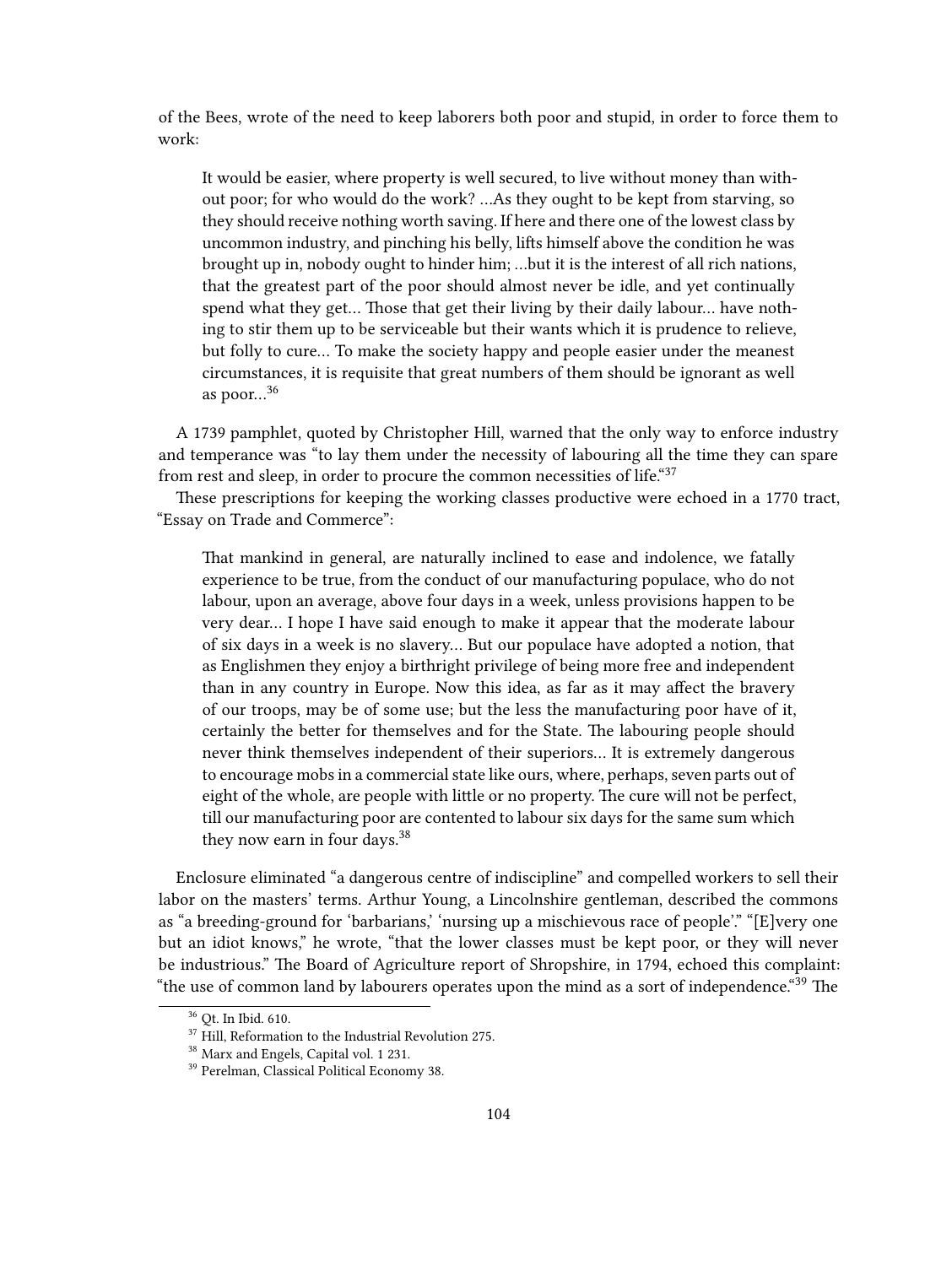Commercial and Agricultural Magazine warned in 1800 that leaving the laborer "possessed of more land than his family can cultivate in the evenings" meant that "the farmer can no longer depend on him for constant work."<sup>40</sup> Sir Richard Price commented on the conversion of selfsufficient proprietors into "a body of men who earn their subsistence by working for others." As a result there would, "perhaps, be more labour, because there will be more compulsion to it."<sup>41</sup>

The Rev. J. Townsend, worthy man of God, likewise wrote (in "A Dissertation on the Poor Laws, By a Well-Wisher to Mankind") of the benefit of poverty in compelling the poor to labor.

Legal constraint to labour is attended with too much trouble, violence, and noise, creates ill will etc., whereas hunger is not only a peaceable, silent, unremitted pressure, but, as the most natural motive to industry and labour, it calls forth the most powerful exertions…

It seems to be a law of nature that the poor should be to a certain degree improvident, that there may be always some to fulfill the most servile, the most sordid, and the most ignoble offices in the community. The stock of human happiness is thereby much increased. The more delicate ones are thereby freed from drudgery, and can pursue higher callings etc. undisturbed.<sup>42</sup>

The only humans whose drudgery matters, obviously, are the "more delicate ones" whose "human happiness" is increased by the opportunity to pursue their "higher callings," without the disturbance of having to support themselves by their own labor. The good Reverend was, indeed, a well-wisher of mankind—except, perhaps, for the 95% of it toiling below his threshold of visibility.

The Gloucestershire Survey (1807) remarked that among "the greatest of evils to agriculture would be to place the labourer in a state of independence." For as another observer from the same period observed, "Farmers, like manufacturers, require constant labourers—men who have no other means of support than their daily labour, men whom they can depend on.<sup>43</sup>

The Board of Agriculture reports, cited by Christopher Hill, contained enthusiastic praise for the disciplinary effect of enclosures. Enclosure of commons forced laborers "to work every day in the year." Children "[would] be put out to labour early." Most importantly, thanks to the suppression of economic independence, the "subordination of the lower ranks of society… would be thereby considerably secured."<sup>44</sup>

Of course, suppression of the means of independent subsistence did not take only the form of land-theft. At times, spinning and weaving in individual cottages was actually prohibited by law, as an interference with the supply of agricultural labor.<sup>45</sup> As Kirkpatrick Sale elaborated on the same theme:

By the late eighteenth century there were two kinds of machines capable of sophisticated textile production in England. One was a cottage-based, one-person machine

<sup>40</sup> E. P. Thompson, The Making of the English Working Class (New York: Vintage, 1963, 1966) 219–20, 358.

<sup>41</sup> Marx and Engels, Capital vol. 1 716.

<sup>&</sup>lt;sup>42</sup> Karl Marx, A Contribution to the Critique of Political Economy, vol. 3 of Marx and Engels Collected Works (New York: International Publishers, 1998) 205.

<sup>43</sup> Dobb, Studies in the Development of Capitalism 222.

 $\rm ^{44}$  Hill, Reformation to the Industrial Revolution 222.

<sup>&</sup>lt;sup>45</sup> Trevor Ashton, An Economic History of England: the 18<sup>th</sup> Century (London: University Paperbacks, 1972) 115, qt. in Perelman, Classical Political Economy 38.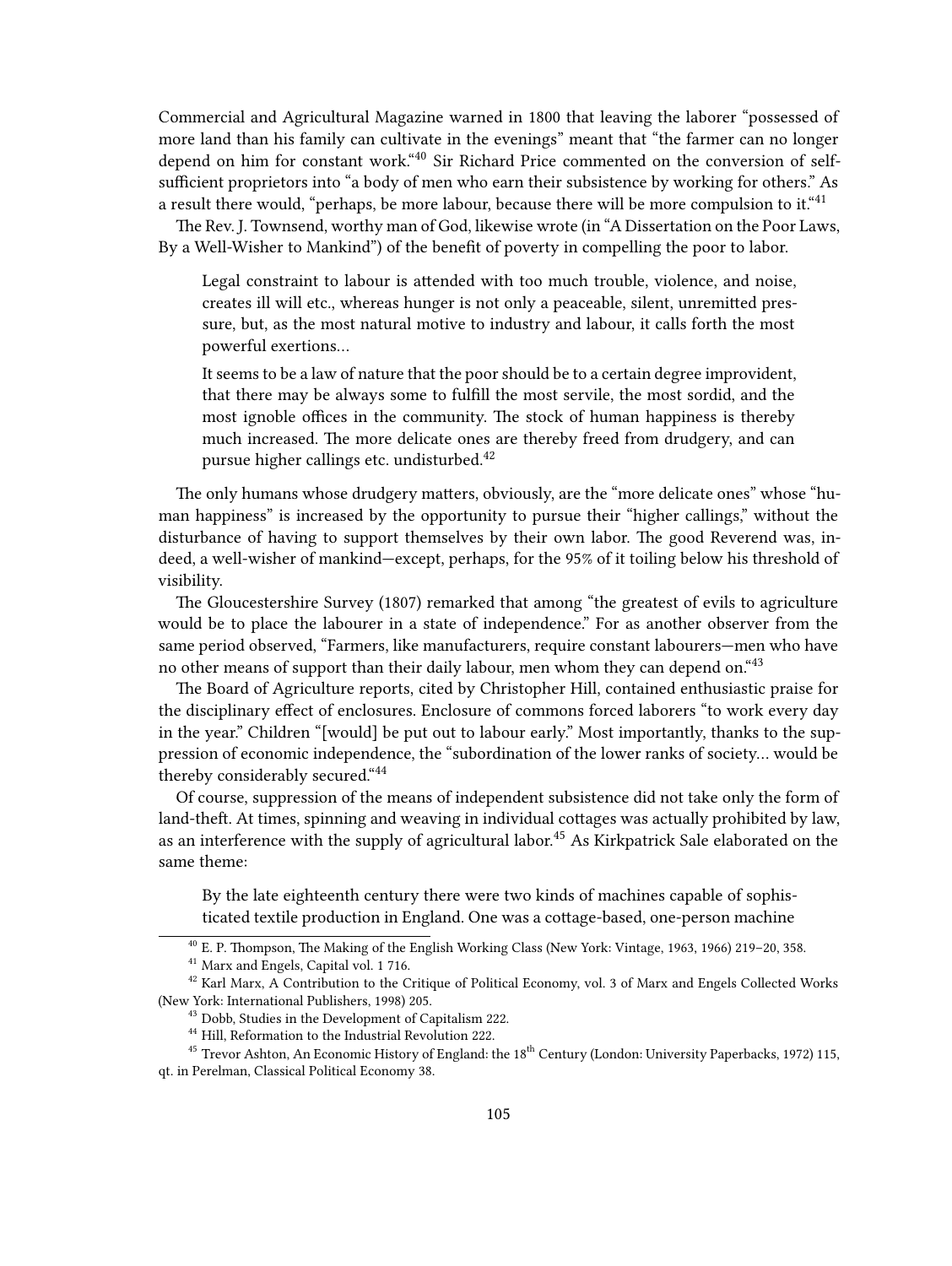built around the spinning jenny, perfected as early as the 1760s; the other was a factory-based, steam-driven machine based on the Watts engine and the Arkwright frame, introduced in the 1770s. The choice of which was to survive and proliferate was made not upon the merits of the machines themselves nor upon any technological grounds at all but upon the wishes of the dominant political and economic sectors of English society at the time. The cottage-centered machines, ingenious though they were, did not permit textile merchants the same kind of control over the workforce nor the same regularity of production as did the factory-based machines. Gradually, therefore, they were eliminated, their manufacturers squeezed by being denied raw materials and financing, their operators suppressed by laws that, on various pretexts, made home-production illegal.<sup>46</sup>

Apparently, the recipe for a "free market," as the average vulgar libertarian uses the term, is as follows: 1) first steal the land of the producing classes, by state fiat, and turn them into wagelaborers; 2) then, by state terror, prevent them from moving about in search of higher wages or organizing to increase their bargaining strength; 3) finally, convince them that their subsistence wages reflect the marginal productivity of labor in a "free market."

Marx mocked the bourgeois apologists (in the person of F. M. Eden), usually such zealots for the rights of property, for their blithe acceptance of the past robbery of the working population:

The stoical peace of mind with which the political economist regards the most shameless violation of the "sacred rights of property" and the grossest acts of violence to persons, as soon as they are necessary to lay the foundations of the capitalist mode of production, is shown by Sir F. M. Eden… The whole series of thefts, outrages, and popular misery, that accompanied the forcible expropriation of the people, from the last third of the fifteenth to the end of the eighteenth century, lead him merely to the comfortable conclusion, "The due proportion between arable land and pasture had to be established…"<sup>47</sup>

As always, the passive voice is the last refuge of weasels.

Marx was not the only mocker of the bourgeois nursery tale of primitive accumulation. Albert Jay Nock, that patron saint of the Old Right, also had some sharp words on the subject—not only for the purported apologists of pseudo-"laissez-faire," but for the advocates of state action:

The horrors of England's industrial life in the last century furnished a standing brief for addicts of positive intervention. Child-labour and woman-labour in the mills and mines; Coketown and Mr. Bounderby; starvation wages; killing hours; vile and hazardous conditions of labour; coffin ships officered by ruffians—all these are glibly charged off by reformers and publicists to a regime of rugged individualism, unrestrained competition, and laissez-faire. This is an absurdity on its face, for no such regime ever existed in England. They were due to the State's primary intervention whereby the population of England was expropriated from the land; due to the State's removal of the land from competition with industry for labour. Nor did the factory

<sup>46</sup> Kirkpatrick Sale, Human Scale (New York: Coward, McCann & Geoghegan, 1980) 162.

<sup>47</sup> Marx and Engels, Capital vol. 1 717–8.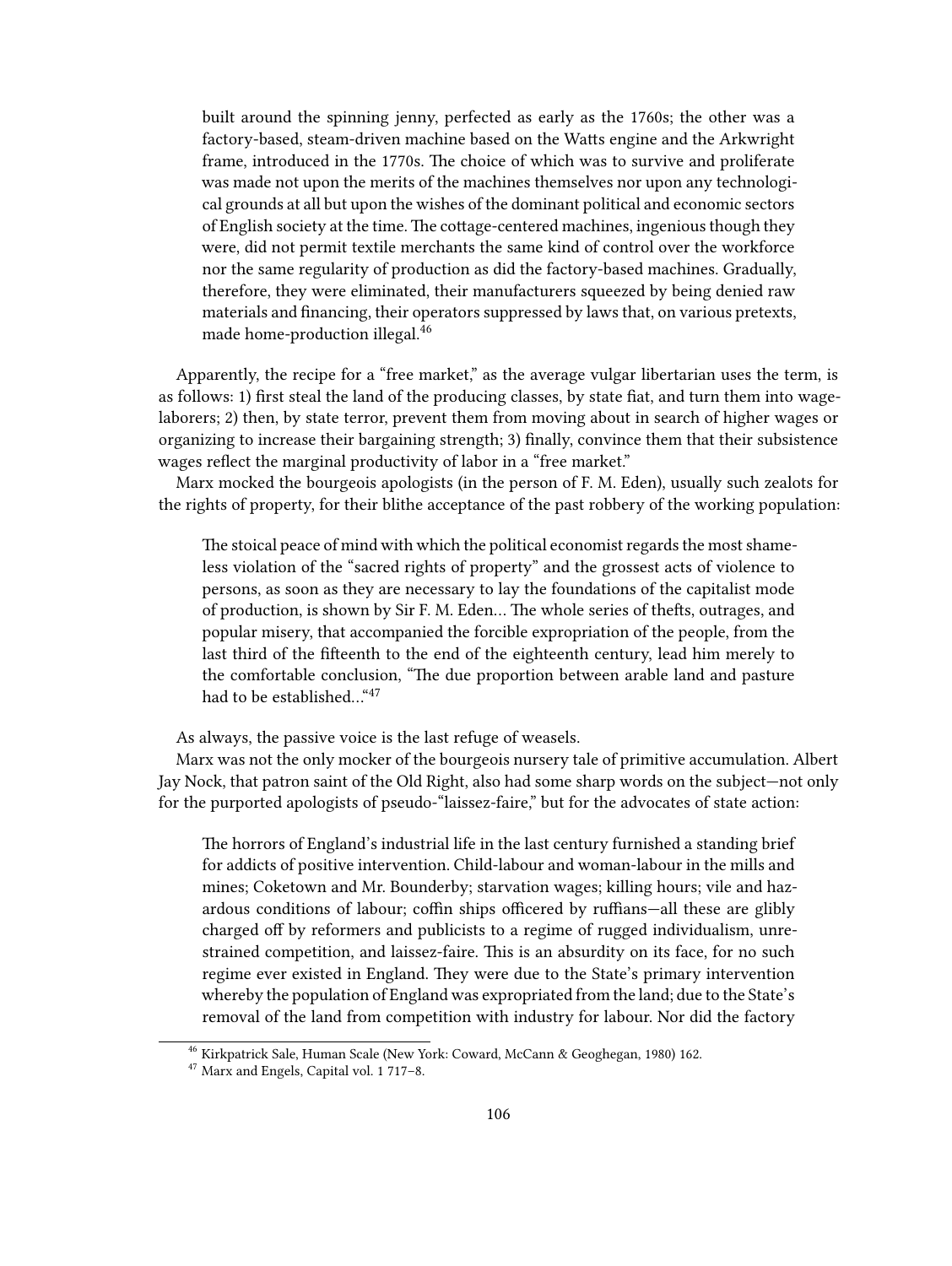system and the "industrial revolution" have the least thing to do with creating these hordes of miserable beings. When the factory system came in, those hordes were already there, expropriated, and they went into the mills for whatever Mr. Gradgrind and Mr. Plugson of Undershot would give them because they had no choice but to beg, steal or starve. Their misery and degradation did not lie at the door of individualism; they lay nowhere but at the door of the State… Our zealots of positive intervention would do well to read the history of the Enclosures Acts and the work of the Hammonds, and see what they can make of them."<sup>48</sup>

Before we close this section, we should consider the claim of some apologists that these acts of expropriation somehow increased "efficiency." Like that of Edens above, such apologies these days often issue from the same figures who are the most scandalized at any threat to the absolute right of private property. Leaving aside the moral illegitimacy of such consequentialist justifications of robbery, it's hard to avoid being amused at the parallelism with Marx and Engels, who, in a distorted version of the Whig theory of history, saw class exploitation and robbery as the necessary means of creating the "productive forces," on the way to the final state of abundance.

As Thomas Fuller scornfully pointed out, an increase in the overall wealth of that mythical being "society" resulting from such robbery did not necessarily translate into an increased quality of life for those robbed. Tell the fenmen, he said,

of the great benefit to the public, because where a pike or duck fed formerly, now a bullock or sheep fatted; they will be ready to return that if they be taken in taking that bullock or sheep, the rich owner indicteth them for felons; whereas that pike or duck were their own goods, only for their pains of catching them.<sup>49</sup>

And even the increased efficiency of production is by no means self-evident. According to Michael Perelman, in cereal farming the spade industry of eighteenth century peasants in Western Europe produced a twenty- to thirty-fold increase on seed-corn, compared to only six-fold by plow cultivation. As for vegetable horticulture, the market gardens of that time compare favorably in output even to the mechanized agriculture of the contemporary United States. One Paris gardener produced 44 tons of vegetables per acre; by way of comparison, in 1979 America, the average output per acre was 15 tons of onions or 8.6 tons of tomatoes (the two most productive crops in terms of weight per unit of area).<sup>50</sup>

Such intensive forms of cultivation were indeed less efficient, if considered in terms of output per man-hour rather than of output per acre. But labor was a commodity in abundant supply; this "superfluous" labor was "freed," by expropriation, from a life of adequate subsistence, in order that it might be allowed to starve without hindrance. As Perelman said, the small-scale cultivation suppressed by the state was "a viable alternative to wage labor."<sup>51</sup> But that was precisely the point. The real "efficiency" aimed at was efficiency in fleecing the producing classes. As we will see later in this chapter, the ruling classes have consistently been willing to adopt less efficient forms of production, in material terms, for the sake of rendering the control of the production process more feasible.

<sup>&</sup>lt;sup>48</sup> Albert Jay Nock, Our Enemy, the State (Delavan, Wisc.: Hallberg Publishing Corp., 1983) 106n.

<sup>49</sup> Hill, Reformation to the Industrial Revolution 121.

<sup>50</sup> Perelman, Classical Political Economy 41–2.

<sup>51</sup> Ibid. 42.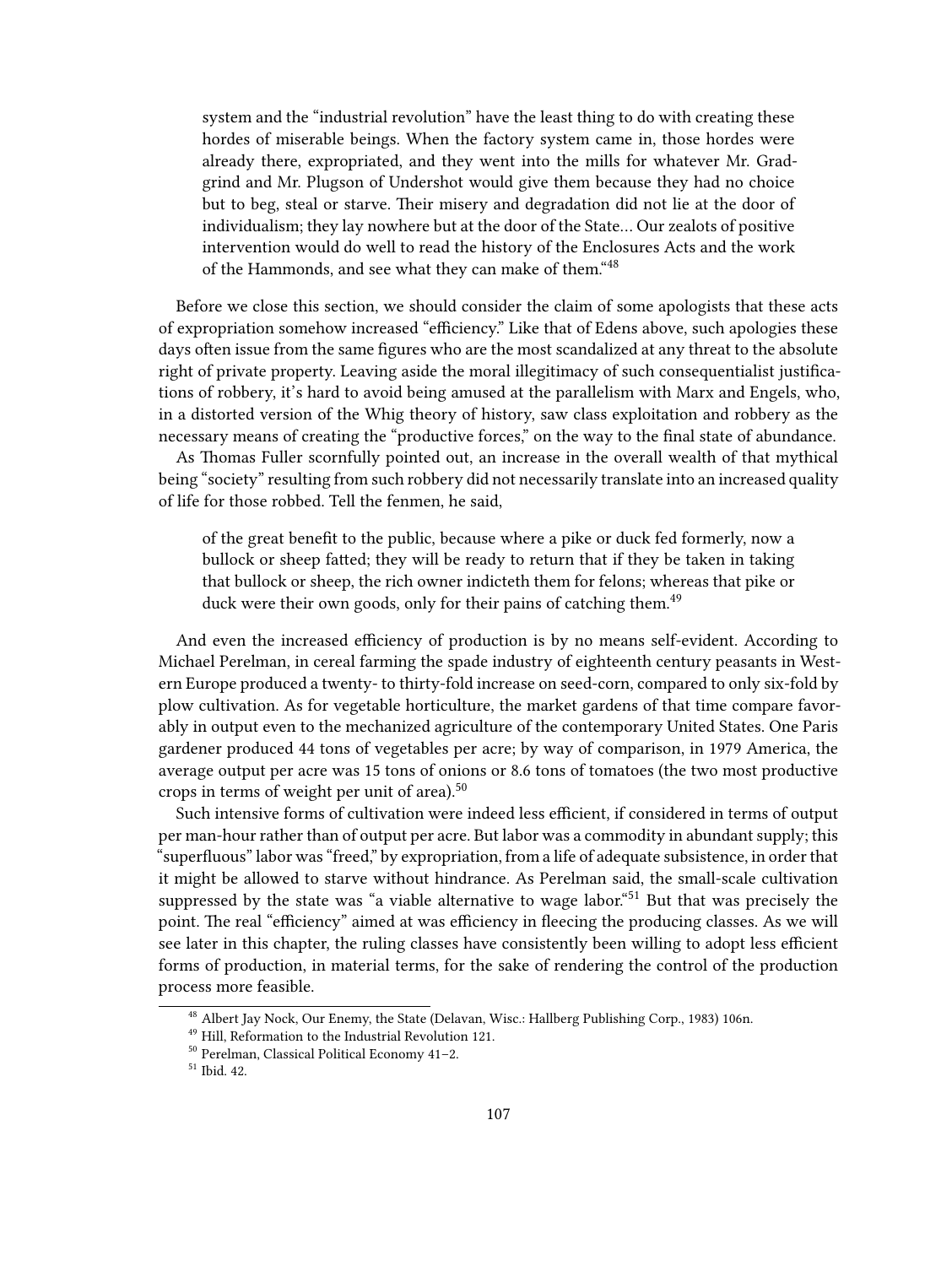#### **B. Political Preemption of Land in Settler Societies**

In the New World as well as the Old, too much comfort or independence on the part of the laboring classes could be a great inconvenience to "the nation" or "the people" (which entities, presumably, did not include the helots who actually produced the things consumed by "the nation" or "the people"). The response of the capitalist (with the power of the state "at his back"), in the colonies as in the Old World, was (as Marx put it) "to clear out of his way by force, the modes of production and appropriation, based on the independent labour of the producer. <sup>"52</sup>

Settler societies have always had one disadvantage, from the point of view of the ruling classes: the widespread availability of cheap land. Adam Smith observed that in the North American colonies, where affordable land was readily available, the price of labor was very high because the average laborer preferred independence to employment: "neither the large wages nor the easy subsistence which that country affords to artificers can bribe him rather to work for other people than for himself."<sup>53</sup>

E. G. Wakefield, in View of the Art of Colonization, wrote of the unacceptably weak position of the employing class in the colonies where self-employment with one's own property was readily available. Labor was scarce even at high wages.<sup>54</sup>

In colonies, labourers for hire are scarce. The scarcity of labourers for hire is the universal complaint of colonies. It is the one cause, both of the high wages which put the colonial labourer at his ease, and of the exorbitant wages which sometimes harass the capitalist.<sup>55</sup>

Where land is cheap and all men are free, where every one who so pleases can obtain a piece of land for himself, not only is labour very dear, as respects the labourers' share of the product, but the difficulty is to obtain combined labour at any price.

This environment also prevented the concentration of wealth, as Wakefield commented: "Few, even of those whose lives are unusually long, can accumulate great masses of wealth."<sup>56</sup> As a result, colonial elites petitioned the mother country for imported labor and for restrictions on land for settlement. According to Wakefield's disciple Herman Merivale, there was an "urgent desire for cheaper and more subservient labourers—for a class to whom the capitalist might dictate terms, instead of being dictated to by them."<sup>57</sup>

Faced with this situation, the capitalist could resort to one of two expedients. One of them was the use of slave and convict labor, which we will examine in greater detail in a section below. The other was preemption of ownership of the land by the colonial regime. Political preemption of the land was accompanied by a denial of access to ordinary homesteaders—either by pricing land out of their range, or by excluding them altogether. Wakefield suggested that, since "[i]n the very beginning of a colony, all the land necessarily belongs to the government or is under

<sup>52</sup> Marx and Engels, Capital vol. 1 752.

<sup>53</sup> Adam Smith, An Inquiry Into the Nature and Causes of the Wealth of Nations (Chicago, London, Toronto: Encyclopedia Britannica, Inc. 1952).

<sup>&</sup>lt;sup>54</sup> E. G. Wakefield, A View of the Art of Colonization. Reprints of Economic Classics (New York: Augustus M. Kelley, 1969 (1849)) 166.

<sup>55</sup> E. G. Wakefield, England and America II:5, qt. in Marx and Engels, Capital vol. 1 755.

<sup>56</sup> Wakefield, England and America I:131, qt. in ibid. 756–7.

<sup>57</sup> Herman Merivale, Lectures on Colonisation and Colonies, qt. in Ibid. 757.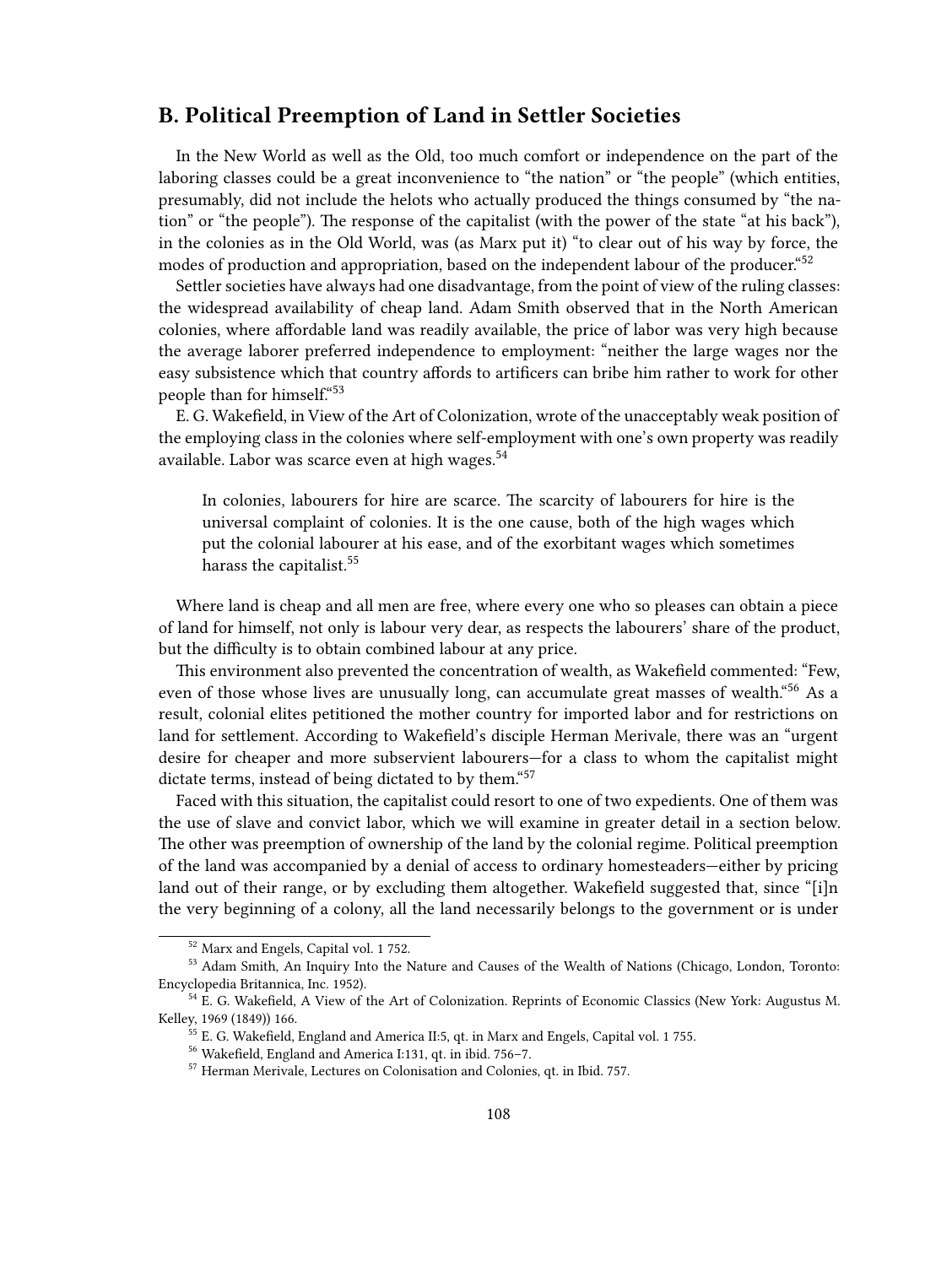its jurisdiction," the government could remedy the shortage of cheap wage labor by controlling access to the land.<sup>58</sup>

At the same time that it excluded the laboring classes from virgin land, the state in settler societies granted large tracts of land to the privileged classes: to land speculators, logging and mining companies, planters, railroads, etc. Land grants in colonial America were on a scale comparable those of William after the Conquest. Cadwallader Colden, classifying the population in his State of the Province of New York (1765), put "the Proprietors of the Large Tracts of Land" of 100,000 to above one million acres, at the apex of the social pyramid. According to James Truslow Adams, in Provincial Society, 1690–1763 (1927), Capt. John Evans, a favorite of Governor Fletcher of New York, was granted "an area of indeterminate extent of between three hundred and fifty and six hundred thousand acres…" Although he was later offered £10,000 for this land, his annual quitrent was only twenty shillings (i.e., £1). Governor Bellmont later claimed that almost three-quarters of available land had been granted to thirty persons during Fletcher's term. Lord Courtney, governor from 1702–08, likewise issued large grants often running into the hundreds of thousands of acres, but preferred giving them to companies of land speculators. In New England, in contrast, Adams wrote that the early pattern of land grants to settlers for setting up townships led to more egalitarian patterns of land ownership. Unfortunately, this pattern was later supplanted by large-scale grants of land to speculators, for later sale to settlers, either as individuals or companies.<sup>59</sup>

Such land-grabbing was central to American history from the very beginning, as Albert Jay Nock pointed out: "…from the time of the first colonial settlement to the present day, America has been regarded as a practically limitless field for speculation in rental values."<sup>60</sup>

If our geographical development had been determined in a natural way, by the demands of use instead of the demands of speculation [that is, appropriated individually by labor, as Lockeans, Georgists and mutualists agree is just], our western frontier would not yet be anywhere near the Mississippi River. Rhode Island is the most highly-populated member of the Union, yet one may drive from one end of it to the other on one of its "through" highways, and see hardly a sign of human occupancy.<sup>61</sup>

One cause of the American Revolution was Britain's "attempt… to limit the exercise of the political means in respect of rental-values" (namely, the 1763 prohibition of settlements west of the Atlantic watershed). This prevented preemption of the land by land speculators in league with the state.<sup>62</sup> The mainstream history books, of course, have portrayed this as an offense mainly against the individual homesteader, rather than the big land companies. Many leading figures in the late colonial and early republican period were prominent investors in these land companies: e.g., Washington in the Ohio, Mississippi, and Potomac Companies; Patrick Henry in the Yazoo Company; Benjamin Franklin in the Vandalia Company, etc.<sup>63</sup>

<sup>58</sup> Wakefield, View of the Art of Colonization 332–3.

<sup>59</sup> Gary B. Nash, Class and Society in Early America (Englewood Cliffs, N.J.: Prentice-Hall, Inc., 1970) 23, 33, 46.

<sup>60</sup> Nock, Our Enemy, the State 67.

<sup>61</sup> Ibid. 67n.

<sup>62</sup> Ibid. 69.

<sup>63</sup> Ibid. 71.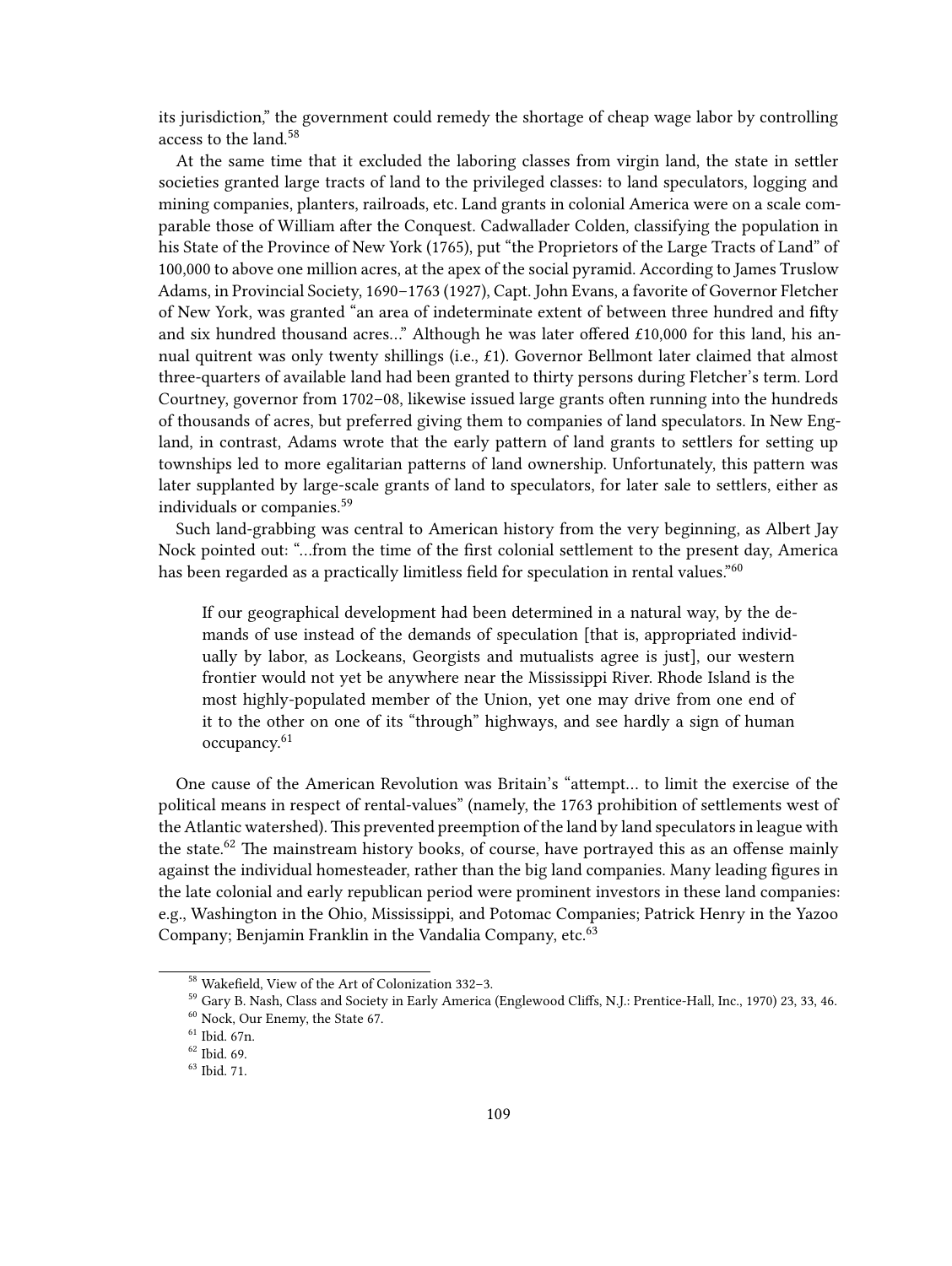Lest anyone draw the conclusion that the practice of limiting the working population's access to land was a practice only in the periwigged British Empire of Warren Hastings or Lord North, we should bear in mind that it has been followed in the "new" Empire as well:

The apprehension of the same truth [stated by Wakefield] has in more recent times led colonial administrators in certain parts of Africa to reduce native tribal reserves and to impose taxation on natives who remain in the reserves, with the object of maintaining a labour supply for the white employer.<sup>64</sup>

## **C. Political Repression and Social Control in the Industrial Revolution.**

Even after the expropriation of their land, the working class was not sufficiently powerless. The state still had to regulate the movement of labor, serve as a labor exchange on behalf of capitalists, and maintain order. And historically, this function was most vital when the bargaining power of labor threatened to increase: "one might expect that the efforts of the State in a capitalist society to control wages and to restrict the freedom of movement of the labourer would be greater when the labour reserve was depleted than when it was swollen."<sup>65</sup> Thorold Rogers described the law from the Tudor period until the repeal of the Combination Acts in 1824, as

a conspiracy… to cheat the English workman of his wages, to tie him to the soil, to deprive him of hope, and to degrade him into irremediable poverty… For more than two centuries and a half the English law, and those who administered the law, were engaged in grinding the English workman down to the lowest pittance, in stamping out every expression or act which indicated any organized discontent, and in multiplying penalties upon him when he thought of his natural rights.<sup>66</sup>

As we have seen above, the liquidation of the Church's system of poor relief left a void to be filled by the Tudor state's harsh regulation of the working class. The act of Henry VIII in 1530 licensed beggars who were old or infirm, while providing for the whipping and imprisonment of "sturdy vagabonds." The 27 Henry VIII strengthened the statute with ear-cropping for second offenders, and execution for third. I Edward VI (1547) condemned anyone who refused work as a slave to whoever denounced him. The 1572 act of Elizabeth I prescribed execution of unlicensed beggars on the second offense, unless someone would "take them into service." The statutes were only repealed at the end of the sixteenth century, by 12 Ann, cap. 23, when they had done their work. "Thus were the agricultural people, first forcibly expropriated from the soil, driven from their homes, turned into vagabonds, and then whipped, branded, tortured by laws grotesquely terrible, into the discipline necessary for the wage system.<sup>"67</sup>

Queen Anne's repeal of the Tudor legislation did not, by any means, put an end to stateimposed regulation of the working class' movement. The laws of settlement had been created,

<sup>64</sup> Dobb, Studies in the Development of Capitalism 222.

<sup>65</sup> Ibid. 23–4.

<sup>66</sup> Six Centuries of Work and Wages, qt. in Ibid. 233.

<sup>67</sup> Marx and Engels, Capital vol. 1 723–6.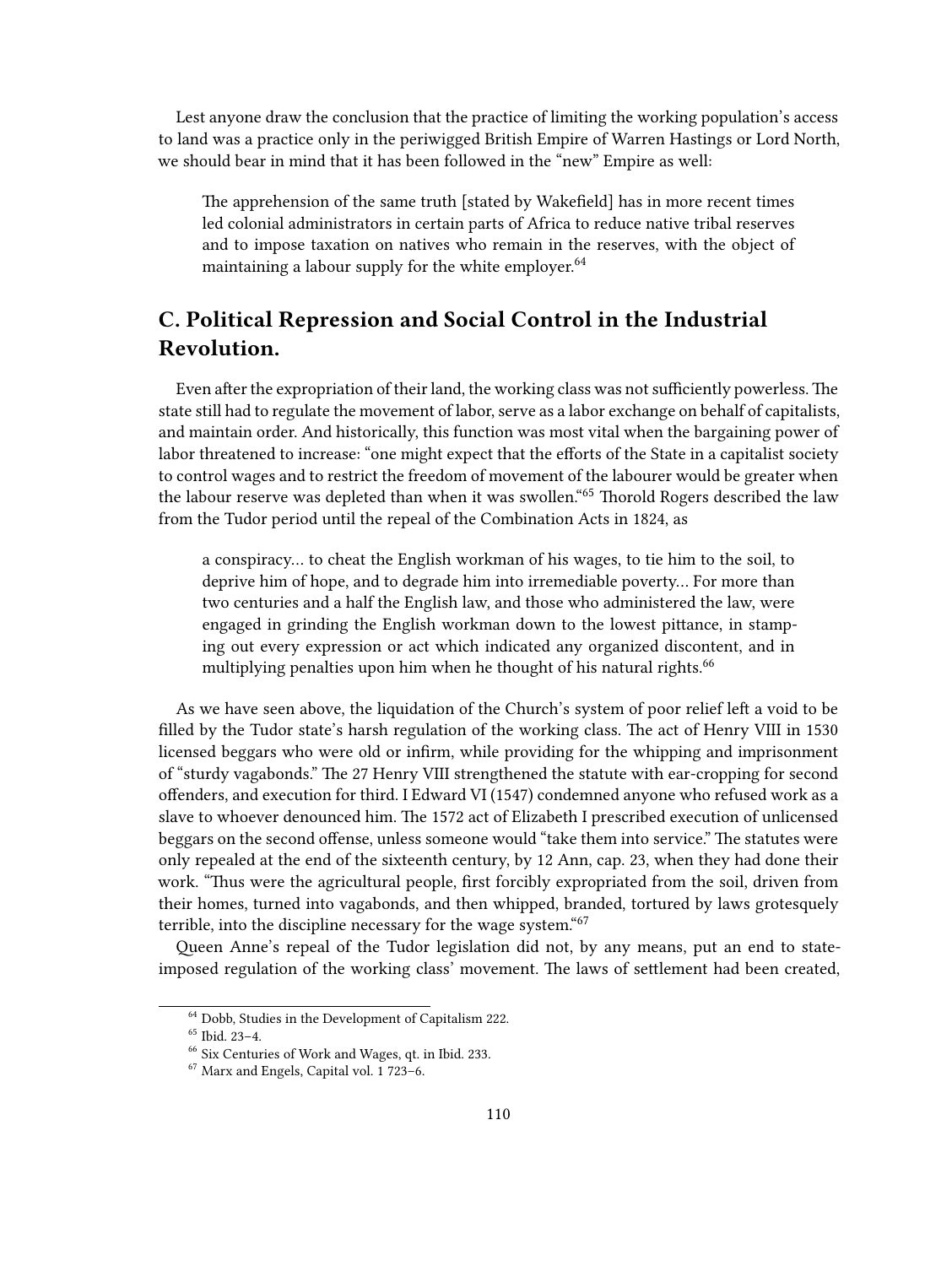in the meantime, and were later supplemented by the Combination Laws and the police state of Pitt. The government continued to set maximum wages, as well.

The Act of Settlement dates back to 1662. There had been a great deal of lower class movement during the Interregnum, characterized by the tendency of "poor people… to settle themselves in those parishes where there is the best stock, the largest commons or wastes to build cottages and the most woods for them to burn or destroy." As that quote from the preamble might suggest, the Act was intended to remedy such excess mobility. Under its terms, two justices of the peace in each county were empowered to eject any newcomer to a parish without independent means, and return him to his parish of origin. The legislation was explicitly directed against cottagers and squatters in commons, and was evidently followed "by a destruction of cottages erected in the free times of the interregnum."<sup>68</sup>

In a quotation earlier in this chapter, Marx referred to the "laws of settlements" as analogous to "the edict of the Tartar Boris Godunov" in their effect on the English working population. Had he been more familiar with events in America at the time he wrote, he might have referred to the Black Codes as a better analogy. Had he lived into the twentieth century, he might have cited the internal passport systems of South Africa or the Soviet Union. The British state's controls on the movement of population, during the Industrial Revolution, were a system of totalitarian control comparable to all these.

Under the Poor Laws and the Laws of Settlement, a member of the English working class was restricted to the parish of his birth, unless an official of another parish granted him a permit to reside there. The state maintained work discipline by keeping laborers from voting with their feet. It was hard to persuade parish authorities to grant a man a certificate entitling him to move to another parish to seek work. Even on the rare occasion when such a certificate was granted, it amounted to a system of peonage in which the worker's continued residence in the new parish was conditioned on maintaining the good will of his employer. Workers were forced to stay put and sell their labor in a buyer's market. Adam Smith ventured that there was "scarce a poor man in England of forty years of age… who has not in some part of his life felt himself most cruelly oppressed by this ill-contrived law of settlements."<sup>69</sup>

At first glance this would seem also to be inconvenient for employers in parishes with a labor shortage.<sup>70</sup> Factories were built at sources of water power, generally removed from centers of population. Thousands of workers were needed to be imported from far away. But the state solved the problem by setting itself up as a middleman, and providing labor-poor parishes with cheap surplus labor from elsewhere, depriving workers of the ability to bargain for better terms on their own. This practice amounted, in nearly every sense of the term, to a slave market:

No doubt, in certain epochs of feverish activity, the labour market shows significant gaps. In 1834, e.g.. But then the manufacturers proposed to the Poor Law Commissioners that they should send the "surplus population" of the agricultural districts to the north, with the explanation "that the manufacturers would absorb and use it up." "Agents were appointed with the consent of the Poor Law Commissioners… An office was set up in Manchester, to which lists were sent of those workpeople in the agricultural districts wanting employment, and their names were registered

 $68$  Hill, Reformation to the Industrial Revolution 141-2.

<sup>69</sup> Smith, Wealth of Nations 59–61.

<sup>70</sup> Ibid. 60.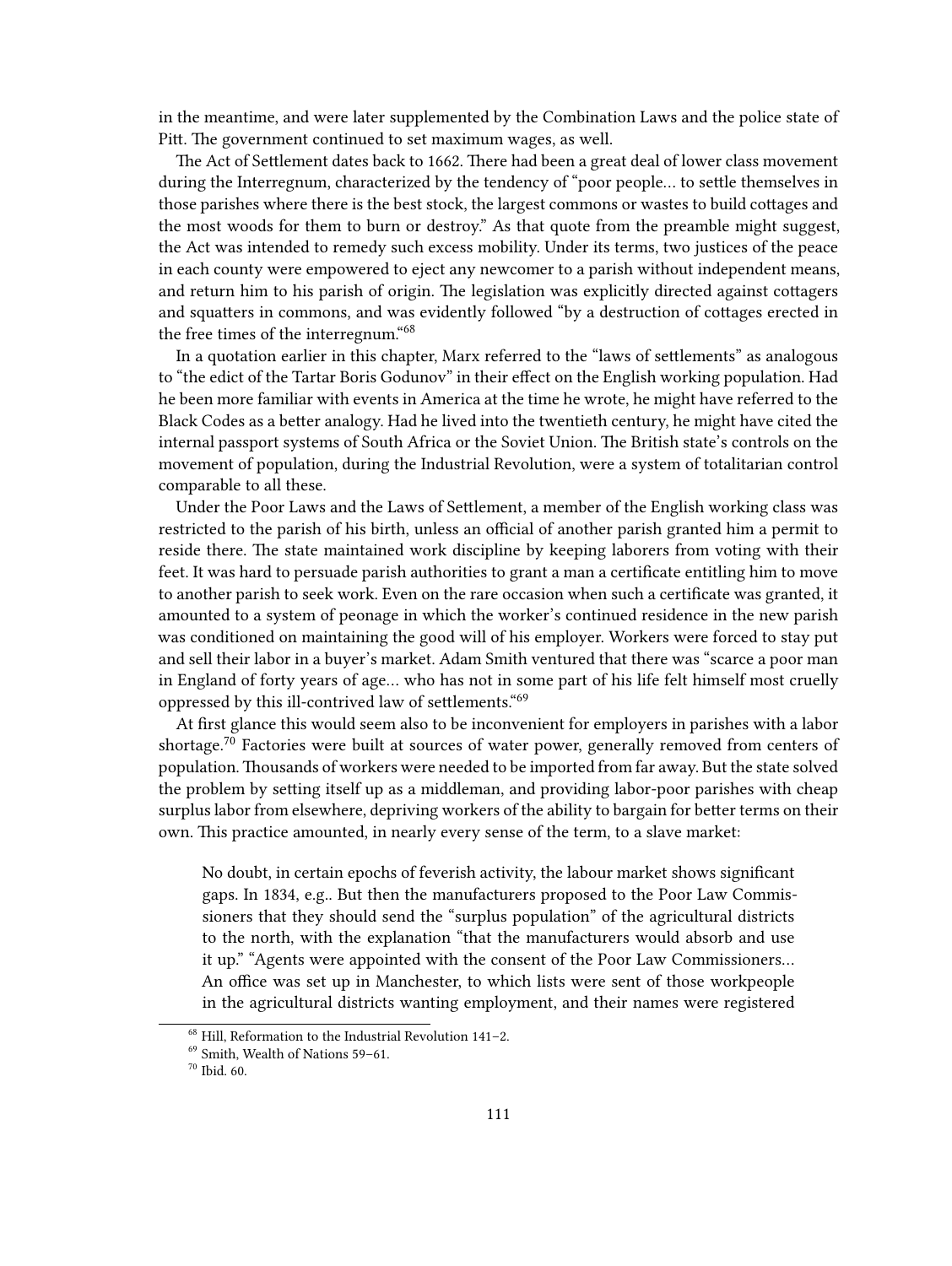in books. The manufacturers attended at these offices, and selected such persons as they chose; …they gave instructions to have them forwarded to Manchester, and they were sent, ticketed like bales of goods, by canals, or with carriers, others tramping on the road, and many of them were found on the way lost and half-starved. This system had grown up into a regular trade. This House will hardly believe it, but I tell them that this traffic in human flesh was as well kept up, they were in effect as regularly sold to these… manufacturers as slaves are sold to the cotton grown in the United States."<sup>71</sup>

There you have it: the Tudor state without the whippings, ear-croppings and executions; the Black Codes without the lynchings.

Child laborers, who were in no position to bargain in any case, were a popular commodity in these poor-house slave markets. According to John Fielden ("The Curse of the Factory System, 1836),

In the counties of Derbyshire, Nottinghamshire, and more particularly in Lancashire, the newly invented machinery was used in large factories built on the sides of streams capable of turning the water-wheel. Thousands of hands were suddenly required in these places, remote from towns… The small and nimble fingers of little children being by very far, the most in request, the custom instantly sprang up of procuring apprentices from the different parish workhouses of London, Birmingham, and elsewhere.<sup>72</sup>

Relief "was seldom bestowed without the parish claiming the exclusive right of disposing, at their pleasure, of all the children of the person receiving relief," according to the Committee on Parish Apprentices, 1815.<sup>73</sup> Frances Trollope estimated that 200,000 children, altogether, were pressed into factory labor.<sup>74</sup> Even when Poor Law commissioners encouraged migration to laborpoor parishes, they discouraged adult men and "[p]reference was given to 'widows with large families of children or handicraftsmen… with large families.'" In addition, the availability of cheap labor from the poor-law commissioners was deliberately used to drive down wages; farmers would discharge their own day-laborers and instead apply to the overseer for help.<sup>75</sup>

Although the Combination Laws theoretically applied to masters as well as workmen, in practice they were only enforced against the latter.<sup>76</sup> "A Journeyman Cotton Spinner"—a pamphleteer quoted by E. P. Thompson<sup>77</sup>—described "an abominable combination existing amongst the masters," in which workers who had left their masters because of disagreement over wages were effectively blacklisted. The Combination Laws required suspects to answer interrogations on oath, empowered magistrates to give summary judgment, and allowed summary forfeiture of funds

 $71$  Marx and Engels, Capital vol. 1 273; all material in quotes is from Ferrand's Speech in the House of Commons, April 27, 1863.

 $72$  Qt. in ibid 746.

<sup>73</sup> J. L. and Barbara Hammond, The Town Labourer (1760–1832) (London: Longmans, Green & Co., 1917) 1:44, 147.

<sup>74</sup> Michael A. Hoffman II, They Were White and They Were Slaves: The Untold History of the Enslavement of Whites in Early America. 4<sup>th</sup> ed. (Dresden, N.Y.: Wiswell Ruffin House, 1992) 16.

<sup>75</sup> Thompson, Making of the English Working Class 223–4.

<sup>76</sup> Smith, Wealth of Nations 61; Hammonds, Town Labourer 1:74.

<sup>77</sup> Thompson, Making of the English Working Class 199–202.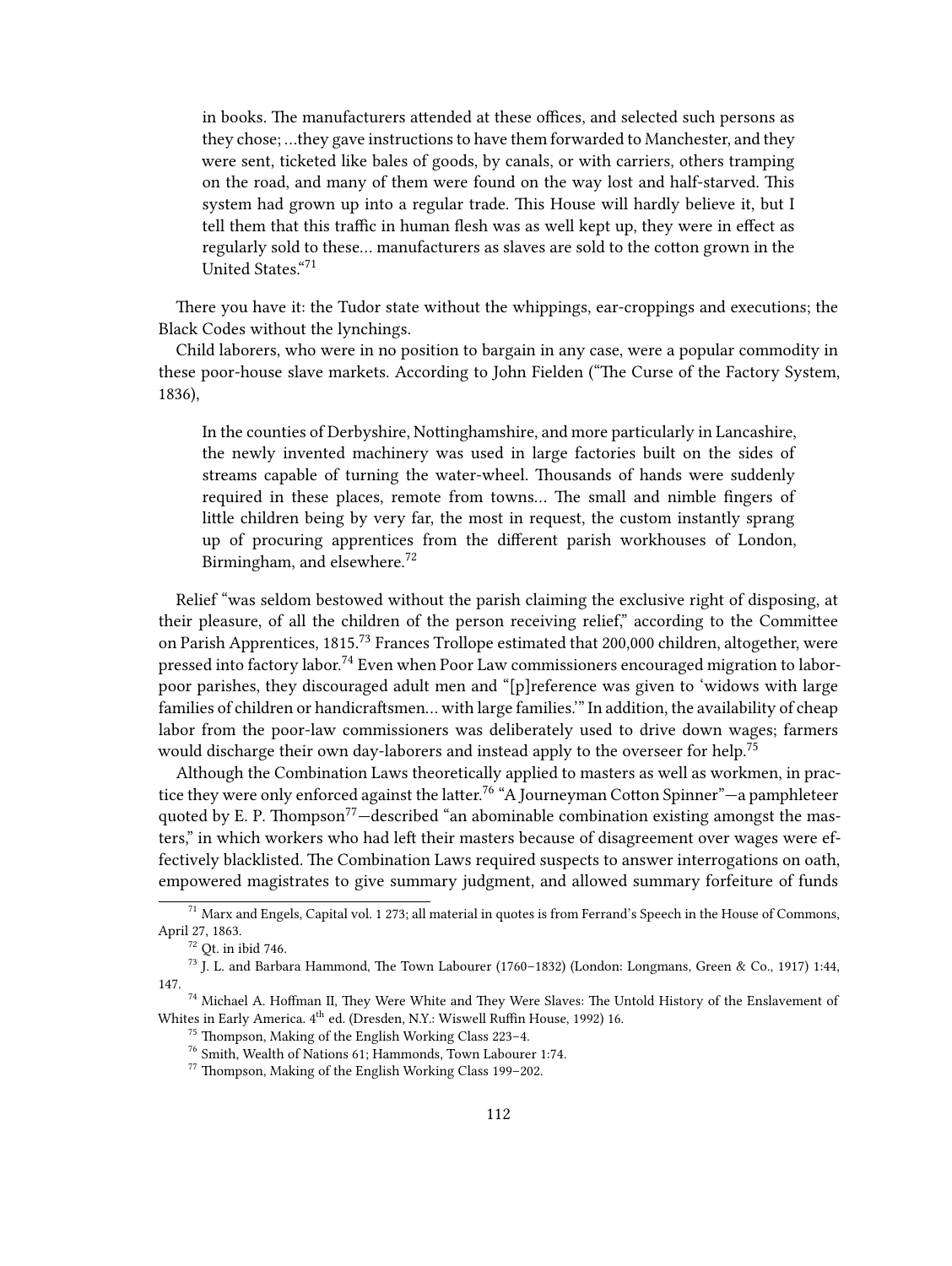accumulated to aid the families of strikers.<sup>78</sup> In other words, workers subject to the Combination Law magistrates were deprived of all the common law's due process protections. Workers, far from possessing the much-heralded "rights of Englishmen," were thrown into prerogative courts as arbitrary as Star Chamber.

At the same time, the laws setting maximum rates of pay amounted to a state enforced system of combination for the masters. In Adam Smith's immortal words, "[w]henever the legislature attempts to regulate the differences between the masters and their workmen, its counselors are always the masters."<sup>79</sup>

In the mid-19<sup>th</sup> century, a superficial examiner might conclude, the state's "progressive" reforms finally began to remedy all these evils. But as the historians of corporate liberalism have shown us in regard to the "progressive" reforms of the twentieth century, these "reforms" were in fact undertaken in the interests of the ruling class. Their ameliorating effect on working conditions, to the real but limited extent they occurred, were a side effect of their main purpose of increasing political stability and bringing the working class under more effective social control.<sup>80</sup>

Regarding legislation for the ten-hour day, for example, Marx described it as an attempt by capitalists to regulate the "greed for surplus labour"; they served to regulate the economy in the interest of the capitalist class as a whole, in a way that could only be accomplished by acting through the state. With competition unlimited by the state, the issue of working conditions presents a prisoner's dilemma for the individual capitalist; it is in the interest of the capitalist class as a whole that the exploitation of labor be kept to sustainable levels, but in the interest of the individual capitalist to gain an immediate advantage over the competition by working his own labor force to the breaking point. As we shall see in Chapter 6 below on the rise of monopoly capitalism, the real effect of such regulations is to coordinate labor practices through a state-enforced cartel, so that those practices are no longer an issue of competition between firms.

These acts curb the passion of capital for a limitless draining of labour power, by forcibly limiting the working day by state regulations, made by a state that is ruled by capitalist and landlord. Apart from the working-class movement that daily grew more threatening, the limiting of factory labour was dictated by the same necessity which spread guano over the English fields. $81$ 

Marx referred, later in the same chapter, to a group of 26 Staffordshire pottery firms, including Josiah Wedgwood, petitioning Parliament in 1863 for "some legislative enactment"; the reason was that competition prevented individual capitalists from voluntarily limiting the work time of children, etc., as beneficial as it would be to them collectively: "Much as we deplore the evils before mentioned, it would not be possible to prevent them by any scheme of agreement between the manufacturers… Taking all these points into consideration, we have come to the conviction that some legislative enactment is wanted." Attempts by employers to limit the workday voluntar-

<sup>78</sup> The Hammonds, Town Labourer 123–7.

<sup>79</sup> Smith, Wealth of Nations 61.

 $80$  See Piven and Cloward, Regulating the Poor, on how these purposes were served by 20<sup>th</sup> century welfare and labor legislation.

<sup>&</sup>lt;sup>81</sup> Marx and Engels, Capital vol. 1 247.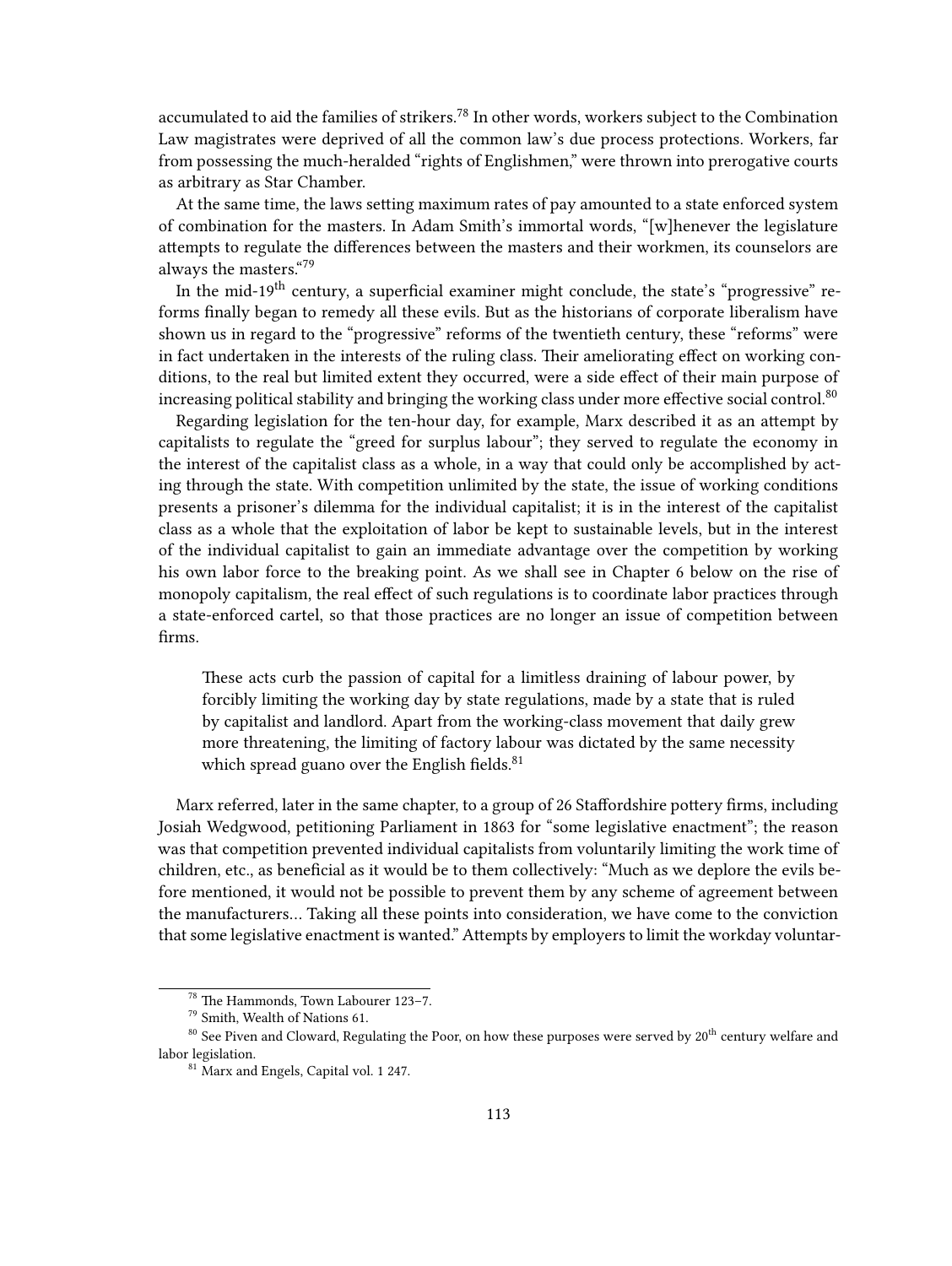ily to nine or ten hours, in their collective interest, always came to nought because the individual employer found it in his interest to violate the agreement.<sup>82</sup>

As for trade unions: even after the Combination Laws were repealed in 1825, the position of workers was different from that of masters in regard to contract. "The provisions of the labour statutes as to contracts between master and workman, as to giving notice and the like, which only allow of a civil action against the contract breaking master, but on the contrary permit a criminal action against the contract-breaking workman, are to this hour (1873) in full force."<sup>83</sup>

In 1871, trade unions were officially recognized by Act of Parliament. But another act of the same date (the Act to amend the Criminal Law relating to Violence, Threats, and Molestation), had the effect that "the means which the labourers could use in a strike or lockout were withdrawn from the laws common to all citizens, and placed under exceptional penal legislation, the interpretation of which fell to the masters themselves in their capacity as justices of the peace. <sup>"84</sup> Thus, the state at the same time permitted collective bargaining, and prohibited collective bargaining outside the avenues prescribed and regulated by the state. In much the same way, the great "labor victory" of the Wagner Act was followed, in short order, by Taft-Hartley, which criminalized most of the tactics by which the CIO victories of the early Thirties had been won independently of the state. And in the process, as Hilaire Belloc so brilliantly explained, for the laborer contract was replaced by status—one step in the retrograde long march toward industrial enserfment of the wage-earning population.<sup>85</sup> A comment of Adam Smith a century earlier is worth quoting again: "Whenever the legislature attempts to regulate the differences between masters and their workmen, its counselors are always the masters. <sup>86</sup>

The working class lifestyle under the factory system, with its new forms of social control, was a radical break with the past. It involved drastic loss of control over their own work. The seventeenth century work calendar had still been heavily influenced by medieval custom. Although there were spurts of hard labor between planting and harvest, intermittent periods of light work and the proliferation of saints days combined to reduce average work-time well below that of our own day. And the pace of work was generally determined by the sun or the biological rhythms of the laborer, who got up after a decent night's sleep, and sat down to rest when he felt like it. The cottager who had access to common land, even when he wanted extra income from wage labor, could take work on a casual basis and then return to working for himself. This was an unacceptable degree of independence from a capitalist standpoint.

In the modern world most people have to adapt themselves to some kind of discipline, and to observe other' people's timetables, …or work under other people's orders, but we have to remember that the population that was flung into the brutal rhythm of the factory had earned its living in relative freedom, and that the discipline of the early factory was particularly savage… No economist of the day, in estimating the gains or losses of factory employment, ever allowed for the strain and violence that a man suffered in his feelings when he passed from a life in which he could smoke or eat, or dig or sleep as he pleased, to one in which somebody turned the key on

 $32$  Ibid. 276n.

<sup>83</sup> Ibid. 729.

<sup>84</sup> Ibid. 729–30.

<sup>&</sup>lt;sup>85</sup> Hilaire Belloc, The Servile State (Indianapolis: Liberty Classics, 1913, 1977).

<sup>86</sup> Smith, Wealth of Nations 61.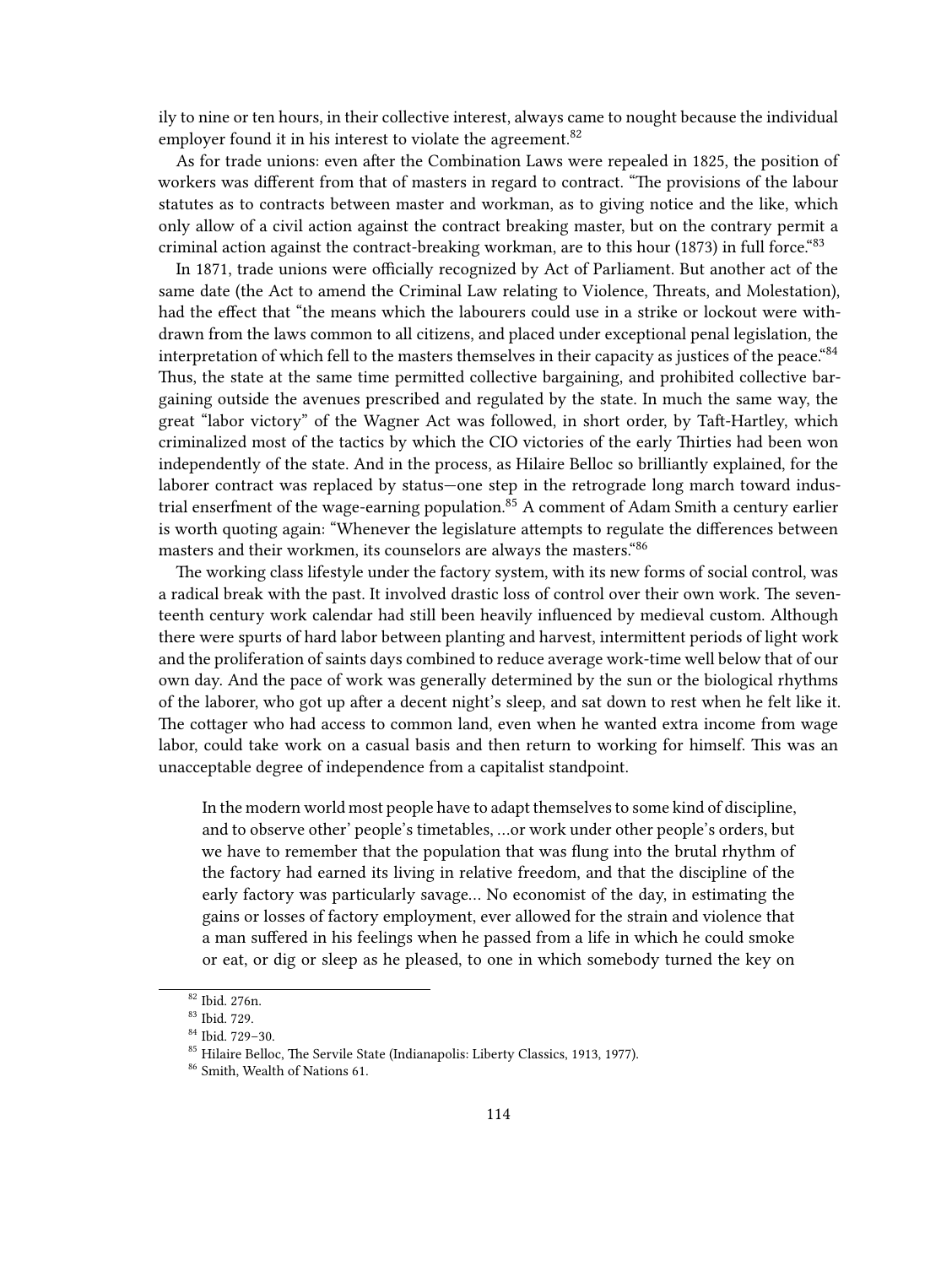him, and for fourteen hours he had not even the right to whistle. It was like entering the airless and laughterless life of a prison.<sup>87</sup>

As Oppenheimer suggested in the quote earlier in this chapter, the factory system could not have been imposed on workers without first depriving them of alternatives, and forcibly denying access to any source of economic independence. No unbroken human being, with a sense of freedom or dignity, would have submitted to factory discipline. Steven Marglin compared the nineteenth century textile factory, staffed by pauper children bought at the workhouse slave market, to Roman brick and pottery factories which were manned by slaves. In Rome, factory production was exceptional in manufactures dominated by freemen. The factory system, throughout history, has been possible only with a work force deprived of any viable alternative.

The surviving facts… strongly suggest that whether work was organized along factory lines was in Roman times determined, not by technological considerations, but by the relative power of the two producing classes. Freedmen and citizens had sufficient power to maintain a guild organization. Slaves had no power—and ended up in factories.<sup>88</sup>

The problem with the old "putting out" system, in which cottage workers produced textiles on a contractual basis, was that it only eliminated worker control of the product. The factory system, by also eliminating worker control of the production process, introduced the added advantages of discipline and supervision, with workers organized under an overseer.

…the origin and success of the factory lay not in technological superiority, but in the substitution of the capitalist's for the worker's control of the work process and the quantity of output, in the change in the workman's choice from one of how much to work and produce, based on his preferences for leisure and goods, to one of whether or not to work at all, which of course is hardly much of a choice.<sup>89</sup>

Marglin took Adam Smith's classic example of the division of labor in pin-making, and stood it on its head. The increased efficiency resulted, not from the division of labor as such, but from dividing and sequencing the process into separate tasks in order to reduce set-up time. This could have been accomplished by a single cottage workman separating the various tasks and then performing them sequentially (i.e., drawing out the wire for an entire run of production, then straightening it, then cutting it, etc.).

without specialization, the capitalist had no essential role to play in the production process. If each producer could himself integrate the component tasks of pin manufacture into a marketable product, he would soon discover that he had no need to deal with the market for pins through the intermediation of the putter-outer. He could sell directly and appropriate to himself the profit that the capitalist derived from mediating between the producer and the market.<sup>90</sup>

<sup>87</sup> Hammonds, Town Labourer 1:33–4.

<sup>88</sup> Steven A. Marglin, "What Do Bosses Do? The Origins and Functions of Hierarchy in Capitalist Production-Part I" Review of Radical Political Economics (Summer 1974) .

 $89$  Ibid.

 $90$  Ibid.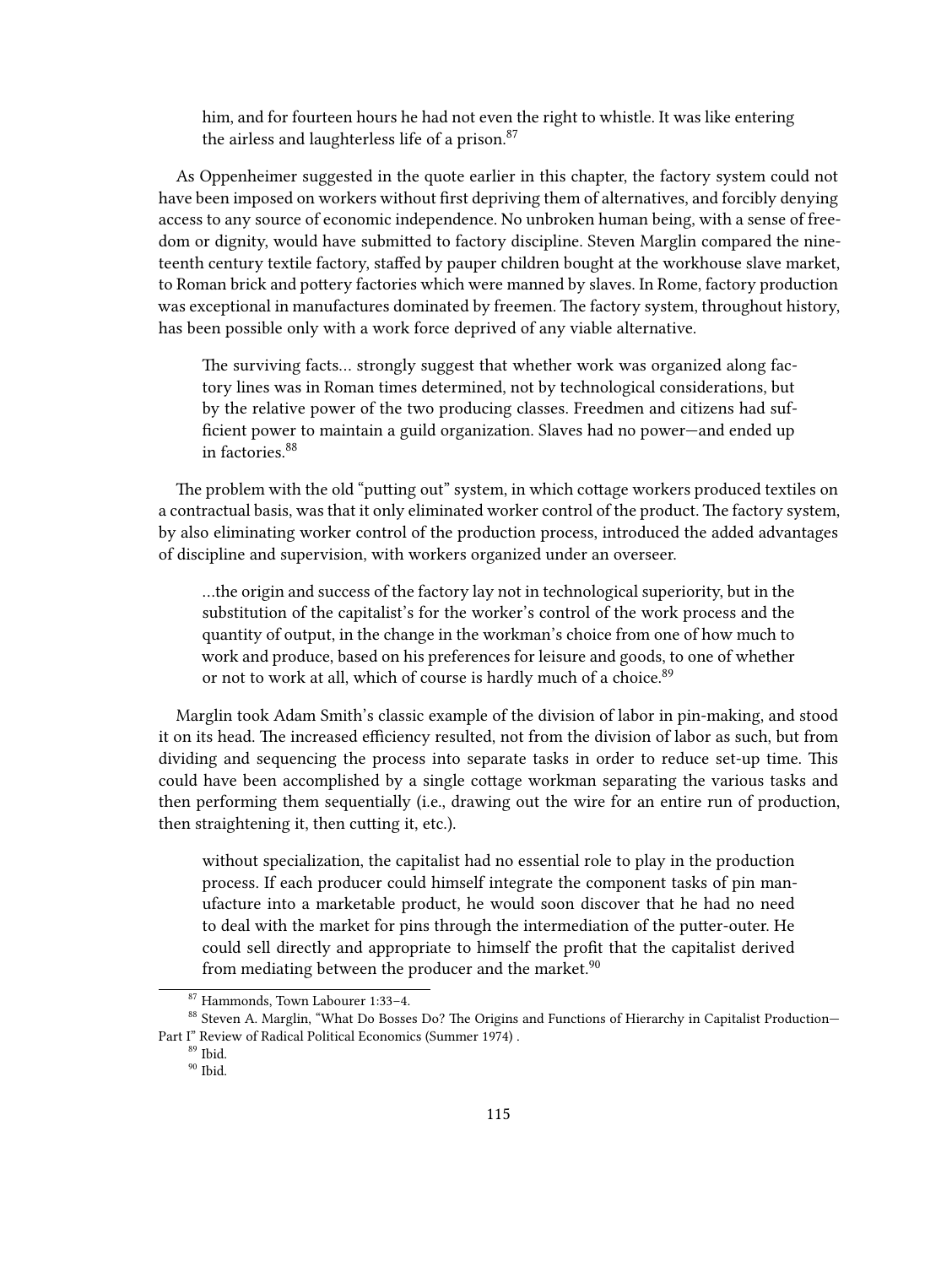This principle is at the center of the history of industrial technology for the last two hundred years. Even given the necessity of factories for some forms of large-scale, capital-intensive manufacturing, there is usually a choice between alternate productive technologies within the factory. Industry has consistently chosen technologies which de-skill workers and shift decisionmaking upward into the managerial hierarchy. As long ago as 1835, Dr. Andrew Ure (the ideological grandfather of Taylorism), argued that the more skilled the workman, "the more self-willed and… the less fit a component of a mechanical system" he became. The solution was to eliminate processes which required "peculiar dexterity and steadiness of hand… from the cunning workman" and replace them by a "mechanism, so self-regulating, that a child may superintend it."91 And the principle has been followed throughout the twentieth century. William Lazonick, David Montgomery, David Noble, and Katherine Stone have produced an excellent body of work on this theme. Even though corporate experiments in worker self-management increase morale and productivity, and reduce injuries and absenteeism beyond the wildest hopes of management, they are usually abandoned out of fear of loss of control.

Christopher Lasch, in his foreword to Noble's America by Design, characterized the process of de-skilling in this way:

The capitalist, having expropriated the worker's property, gradually expropriated his technical knowledge as well, asserting his own mastery over production…

The expropriation of the worker's technical knowledge had as a logical consequence the growth of modern management, in which technical knowledge came to be concentrated. As the scientific management movement split up production into its component procedures, reducing the worker to an appendage of the machine, a great expansion of technical and supervisory personnel took place in order to oversee the productive process as a whole.<sup>92</sup>

The expropriation of the peasantry and imposition of the factory labor system was not accomplished without resistance; the workers knew exactly what was being done to them and what they had lost. During the 1790s, when rhetoric from the Jacobins and Tom Paine was widespread among the radicalized working class, the rulers of "the cradle of liberty" lived in terror that the country would be swept by revolution. The system of police state controls over the population resembled an occupation regime. The Hammonds referred to correspondence between north-country magistrates and the Home Office, in which the law was frankly treated "as an instrument not of justice but of repression," and the working classes "appear[ed]… conspicuously as a helot population."<sup>93</sup>

… in the light of the Home Office papers, …none of the personal rights attaching to Englishmen possessed any reality for the working classes. The magistrates and their clerks recognized no limit to their powers over the freedom and the movements of working men. The Vagrancy Laws seemed to supercede the entire charter of an Englishman's liberties. They were used to put into prison any man or woman of the

 $^{91}$  Andrew Ure, Philosophy of Manufactures, in Thompson, Making of the English Working Class 360.

 $92$  David Noble, America by Design: Science, Technology, and the Rise of Corporate Capitalism (N.Y.: Alfred A. Knopf, 1977) xi-xii.

<sup>&</sup>lt;sup>93</sup> Hammonds, Town Labourer 72.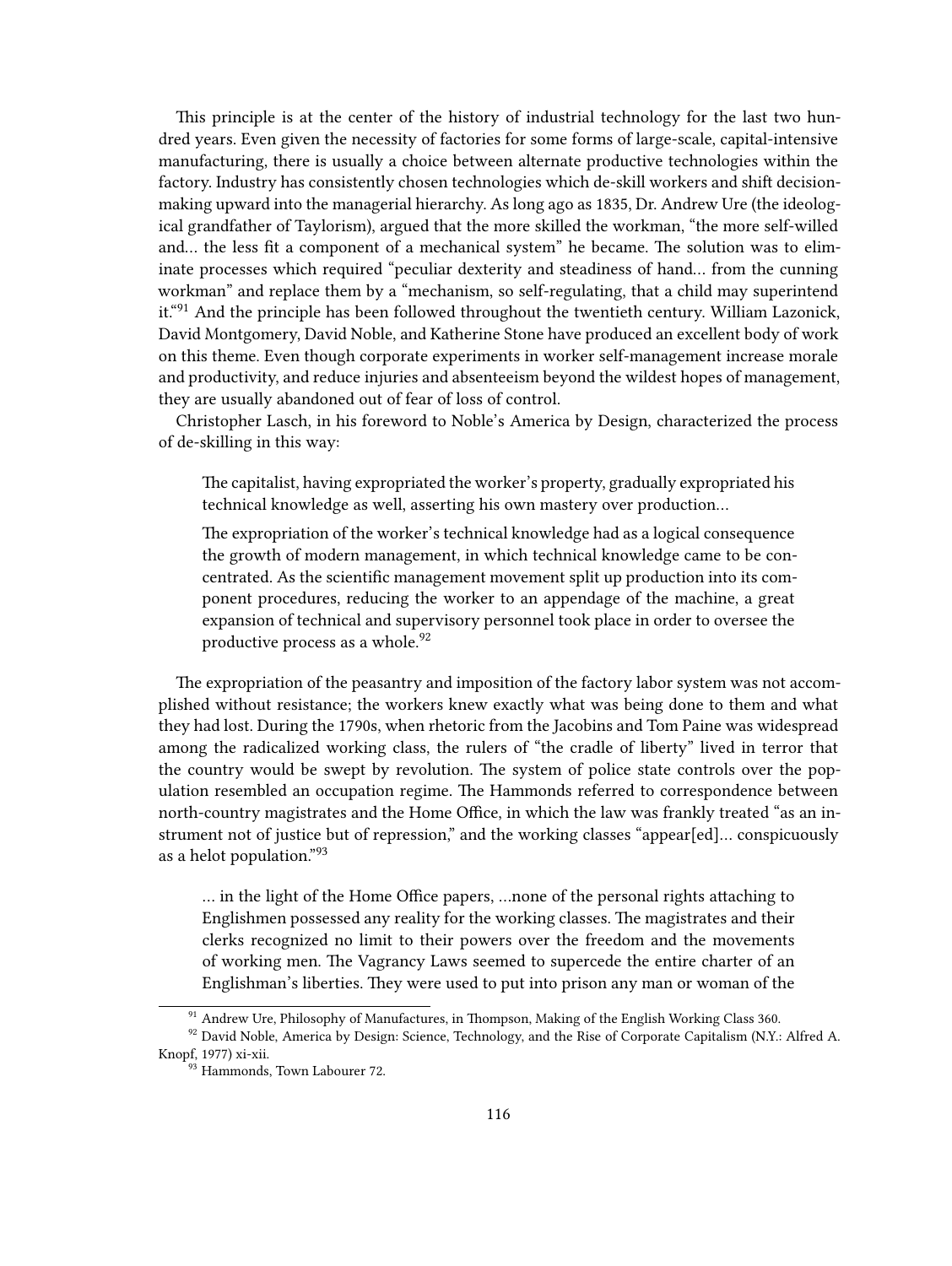working class who seemed to the magistrate an inconvenient or disturbing character. They offered the easiest and most expeditious way of proceeding against any one who tried to collect money for the families of locked-out workmen, or to disseminate literature that the magistrates thought undesirable. $94$ 

Peel's "bobbies"—professional law enforcement—replaced the posse comitatus system because the latter was inadequate to control a population of increasingly disgruntled workmen. In the time of the Luddite and other disturbances, crown officials warned that "to apply the Watch and Ward Act would be to put arms into the hands of the most powerfully disaffected." At the outset of the wars with France, Pitt ended the practice of quartering the army in alehouses, mixed with the general population. Instead, the manufacturing districts were covered with barracks, as "purely a matter of police." The manufacturing areas "came to resemble a country under military occupation."<sup>95</sup>

Pitt's police state was supplemented by quasi-private vigilantism, in the time-honored tradition of blackshirts and death squads ever since. For example the "Association for the Protection of Property against Republicans and Levellers"—an anti-Jacobin association of gentry and millowners— conducted house-to-house searches and organized Guy Fawkes-style effigy burnings against Paine; "Church and King" mobs terrorised suspected radicals.<sup>96</sup>

Thompson characterized this system of control as "political and social apartheid," and argued that "the revolution which did not happen in England was fully as devastating" as the one that did happen in France.<sup>97</sup>

### **D. Mercantilism, Colonialism, and the Creation of the "World Market"**

The discovery of gold and silver in America, the extirpation, enslavement and entombment in mines of the aboriginal population, the beginning of the conquest and looting of the East Indies, the turning of Africa into a warren for the commercial hunting of blackskins, signalised the rosy dawn of the era of capitalist production. These idyllic proceedings are the chief momenta of primitive accumulation. On their heels treads the commercial war of the European nations, with the globe for a theatre…

…The treasures captured outside Europe by undisguised looting, enslavement, and murder, floated back to the mother country and were there turned into capital.<sup>98</sup>

We must find new lands from which we can easily obtain raw materials and at the same time exploit the cheap slave labour that is available from the natives of the colonies. The colonies would also provide a dumping ground for the surplus goods produced in our own factories.<sup>99</sup>

<sup>94</sup> Ibid. 80.

<sup>95</sup> Ibid. 91–2.

<sup>&</sup>lt;sup>96</sup> "Planting the Liberty Tree," Chapter Five of Thompson, Making of the English Working Class.

<sup>97</sup> Ibid. 197–8.

<sup>98</sup> Marx and Engels, Capital vol. 1 741.

<sup>99</sup> Cecil Rhodes, qt. In "Development as Enclosure" 134.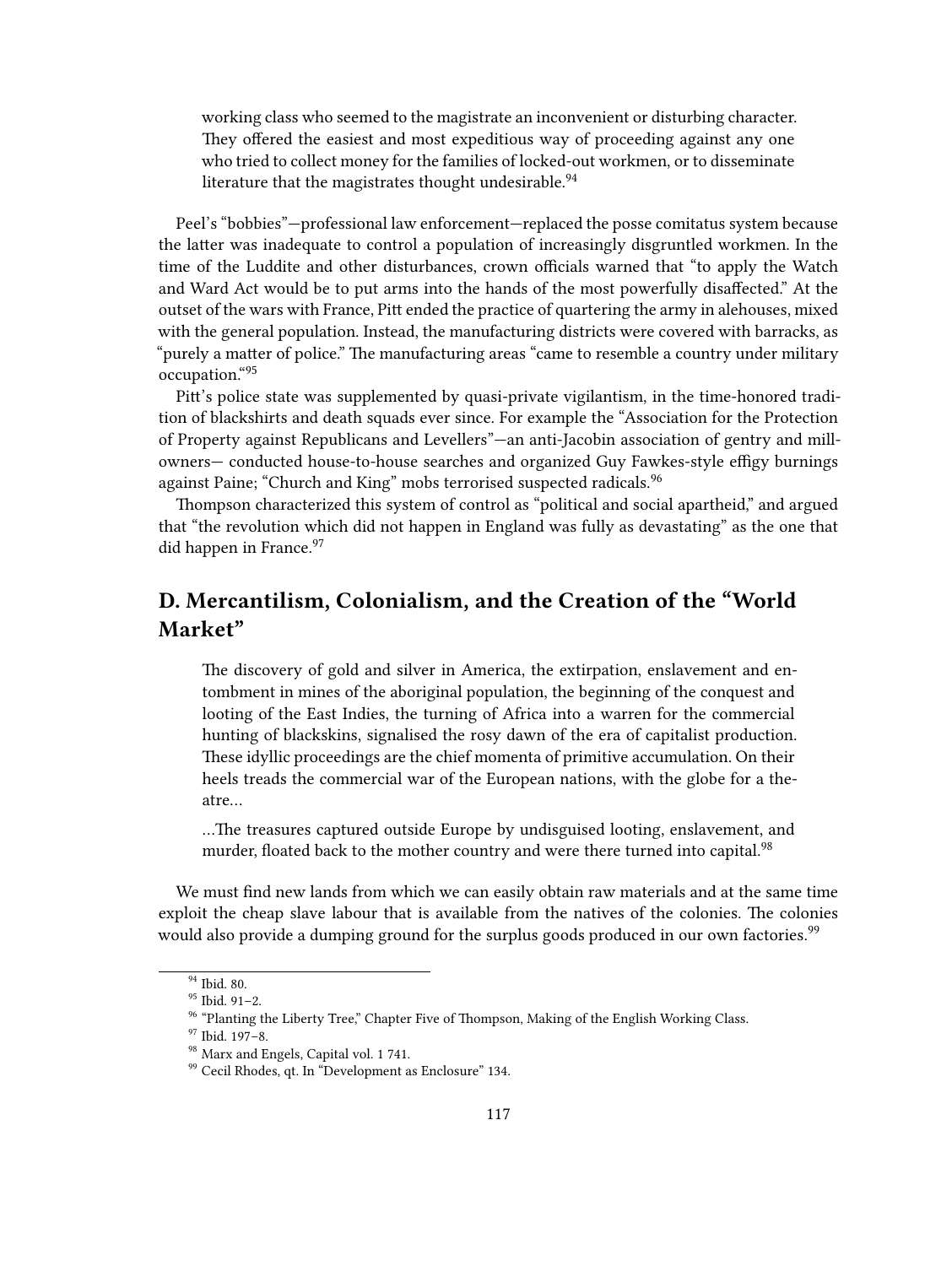In addition to its transformation of society at home, the state aided the accumulation of capital through mercantilism. The modern "world market" was not created by free market forces. Like capitalist production in Western Europe, it was an artificial creation of the state, imposed by a revolution from above. The world market was established by the European conquest of most of the world, and by the naval supremacy of the Western European powers. Manufacturing to serve a global market was encouraged by state intervention to shut out foreign goods, give European shipping a monopoly of foreign commerce, and stamp out foreign competition by force. Since the process of creating a single world market has been so closely identified, since the mid-seventeenth century, with the hegemony of Great Britain over the other Western European powers, we will focus on British mercantilism and colonial policy in this section. Our survey here is not intended even as a systematic overview of the various subsidiary themes in the evolution of colonialism; as Marx's panoramic quote above suggests, the subject is too broad for us even to touch briefly on all its major sub-topics. The following is only a very uneven look at some of the more interesting aspects of the subject that have especially caught our attention.

The Dutch wars during the Interregnum and the reign of Charles II established England as the dominant mercantile power in the world. The Dutch carrying trade was largely eclipsed, and "the nucleus of all later settlements in India" were won from the Dutch. In the process, the value of stock in the East India Company increased nine-fold. The East India Company, established by charter from Cromwell, not only enjoyed close ties to the English state, but acted as proxy for it; it had the financial and military backing of the state behind its rule.<sup>100</sup>

In addition to the naval supremacy arising from those wars, and the Dutch colonies added to English dominions, the British position was further cemented by the Navigation Acts.

The imperial monopoly created by the Navigation Acts allowed merchants to buy English and colonial exports cheap and sell them dear abroad, to buy foreign goods cheap and sell them dear in England. This increased merchants' profits, and forced national income from consumption into capital, especially into the artificially stimulated ship-building industry, which boomed. Thanks to new building and prizes captured in war, English shipping tonnage is believed to have more than doubled between 1640 and 1686<sup>101</sup>

Trade carried out under such monopoly conditions was a much more lucrative source of accumulation than industry, providing massive sums of capital for investment in the industrial revolution of the late eighteenth century.<sup>102</sup>

Modern exponents of the "free market" generally treat mercantilism as a "misguided" attempt to promote some unified national interest, adopted out of sincere ignorance of economic principles. In fact, the architects of mercantilism knew exactly what they were doing. Mercantilism was extremely efficient for its real purpose: making wealthy manufacturing interests rich at the expense of everyone else. Adam Smith consistently attacked mercantilism, not as a product of economic error, but as a quite intelligent attempt by powerful interests to enrich themselves through the coercive power of the state.

<sup>100</sup> Hill, Reformation to the Industrial Revolution 129.

<sup>101</sup> Ibid. 127.

<sup>102</sup> Ibid. 128.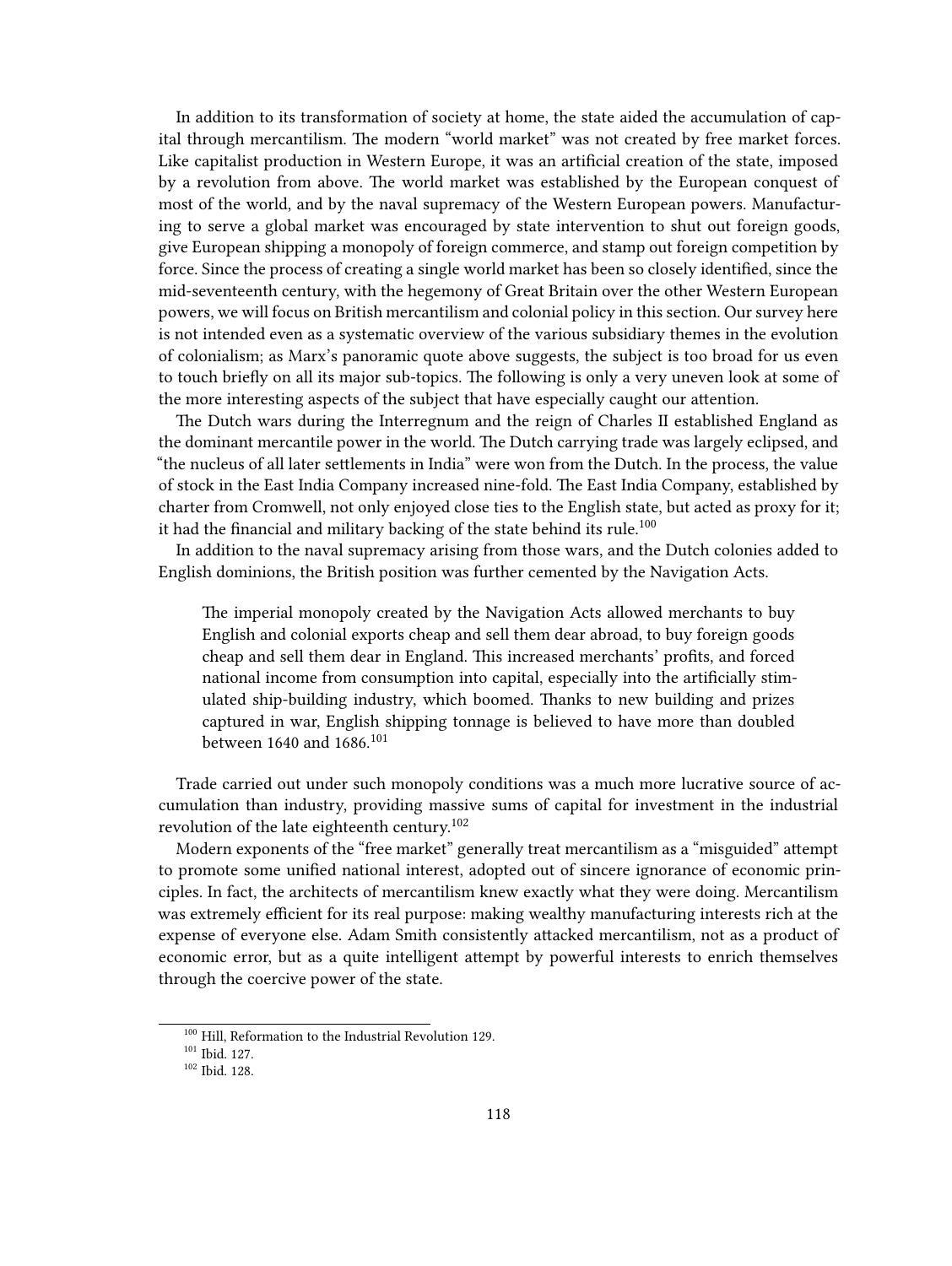Despite mercantilism's theoretical preoccupation with the balance of trade, its practical concern was with favorable terms of trade—buying cheap and selling dear.<sup>103</sup> And this was quite rational, given the existence of captive foreign markets. Modern free trade advocates assume a mythical world of consumer sovereignty, in which domestic capital has no compulsive power over foreign markets. But this is untrue even in today's world, let alone the world of the seventeenth and eighteenth centuries.

The reason why an inelastic foreign demand should have been so easily assumed is not at first class clear. A principal reason why they imagined that exports could be forced on other countries at an enhanced price without diminution of quantity was probably because they were thinking, not in terms of nineteenth-century conditions where alternative markets were generally available to a country, but of a situation where considerable pressure, if not actual coercion, could be applied to the countries with whom one did the bulk of one's trade.<sup>104</sup>

Although opportunities for domestic plunder had been largely exhausted (at least for the time being), the possibilities for naked force in foreign dominions were breathtaking:

As regards the internal market, experience had presumably taught [policy makers] that such measures [regulatory rent-seeking and unequal exchange at expense of other capitalists] could quickly reach a limit, especially when the field was already congested with established privileges and monopolistic regulations. Here there was little chance of a merchant expanding his stint save at the expense of another; and internal trade was consequently regarded as yielding little chance of gain from further regulation. But in virgin lands across the seas, with native populations to be despoiled and enslaved and colonial settlers to be economically regimented, the situation looked altogether different and the prospects of forced trading and plunder must have seemed abundantly rich.<sup>105</sup>

In their reliance on the state to enforce unequal exchange, the merchant capitalists were acting in the tradition of their ancestors, the oligarchs who had taken over the artisan guilds and towns in the late Middle Ages, and set themselves up as middlemen between the urban craftsmen and the rural peasants.

As one writer has said of it, this was the former 'policy of the town writ large in the affairs of State'. It was a similar policy of monopoly to that which at an earlier stage the towns had pursued in their relations with the surrounding countryside, and which the merchants and merchant-manufacturers of the privileged companies had pursued in relation to the working craftsmen.<sup>106</sup>

Ireland was an early dress rehearsal for a number of atrocious themes that were to recur throughout the history of colonialism. Ireland, during and after Cromwell's conquest, experienced a death-rate comparable to the killing fields of Pol Pot, or of East Timor after Suharto's invasion.

<sup>&</sup>lt;sup>103</sup> Dobb, Studies in the Development of Capitalism 202.

<sup>104</sup> Ibid. 203–4.

<sup>105</sup> Ibid. 210.

<sup>106</sup> Ibid. 206.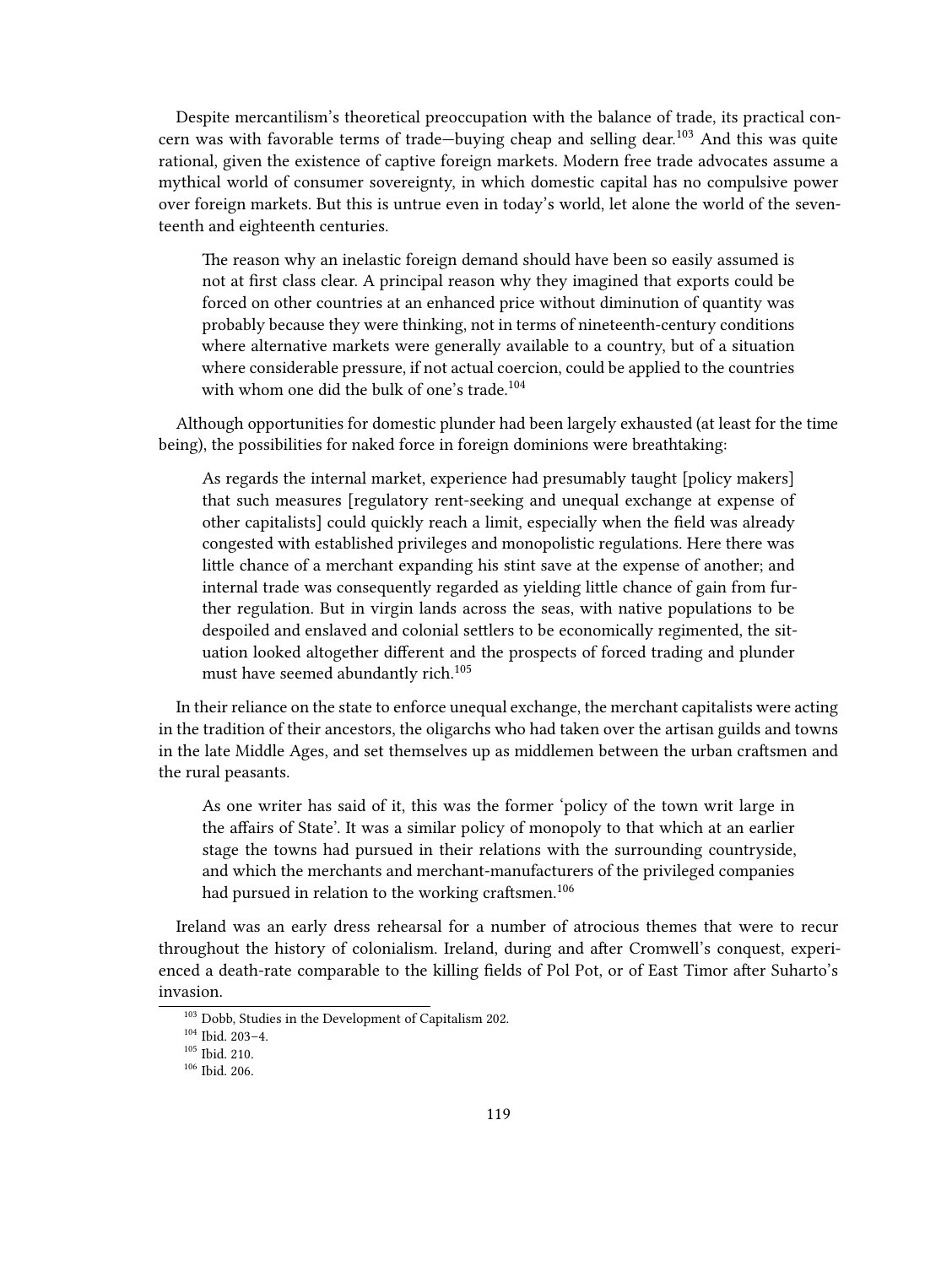The settler societies of Australia and the New World relied heavily on slave labor of one kind or another. According to Wakefield, when cheap land was available in the colonies, the only way for the capitalist to obtain labor at a profit was to employ convict or slave labor. Although, as we have seen above, Wakefield preferred a government policy of artificially pricing laborers out of the land market, he recognized slavery as a necessary makeshift when labor was scarce relative to land. $107$ 

As was the case with the use of full-scale terror war to secure control of Ireland and expropriate land from the natives, the large-scale use of slave labor in foreign colonies was pioneered (in British realms at least) by Cromwell. One of the earliest sources of slaves was the defeated Irish people, along with the Protectorate's internal enemies. To be "Barbadoesed" appeared as a new verb, referring to the massive traffic in transported political criminals to that island.

America was built on slave labor. Most people are more or less aware of the importance of African slavery in the New World (as Joshua Gee wrote in 1729, "[a]ll this great increase in our treasure proceeds chiefly from the labour of negroes in the plantations.<sup>"108</sup> For that reason, and not to downplay its significance or sheer brutality, we focus here on the coerced labor of convicts and indentured servants, about which much less is generally known. Given the scale of black slavery and of convict and indentured white labor, it is likely that the vast majority of Americans in 1776 were descended from those brought here in chains.

Abbot Smith, a specialist in the history of indentured and convict labor, estimates that one-half to two-thirds of white immigrants to the North American colonies belonged to one of those categories.<sup>109</sup> Although estimates of the extent of such immigration vary, all are quite high. According to Edward Channing's History of the United States, 10,000 members of the British underclass were kidnapped for transportation in 1670. A 1680 pamphlet gives the same figure.<sup>110</sup> In Virginia alone, Thomas Wertenbaker estimated anywhere from 1500 to 2000 entered the colony annually from 1635–1705. Indentured labor was the foundation of production in the tobacco colonies throughout the seventeenth century.<sup>111</sup>

From the late seventeenth century on, the tobacco economy shifted to a reliance mainly on black slaves, as a means of social control. The poorly developed legal distinctions between black and white labor, combined with the brutal treatment of both and their close association on the plantations, threatened the planter aristocracy with biracial class solidarity. This threat became concrete from time to time in the form of revolts—especially Bacon's Rebellion, in which white and black laborers together nearly overthrew the colonial government. As a result, the legal status of black slaves was legally formalized in slave codes in the 1670s, and "white skin privilege" and racist ideology were used as a means to divide and rule. The shift to black plantation labor reduced the threat of social war. Even so, indentures and convicts continued to be a major part of the white labor force, and the beginning of large-scale transportation of criminals after 1718 threatened the shaky social peace once more. $112$ 

<sup>107</sup> Wakefield, A View of the Art of Colonization 324–6.

 $^{108}$  Hill, Reformation to the Industrial Revolution 185.

<sup>109</sup> James G. Leyburn, The Scotch-Irish (Chapel Hill, N.C.: University of North Carolina Press, 1962) 176.

<sup>&</sup>lt;sup>110</sup> Hoffman, They Were White and They Were Slaves 55, 77.

<sup>111</sup> Thomas Wertenbaker, The First Americans: 1607–1690 (Chicago: Quadrangle Books, 1971) 24–5.

<sup>&</sup>lt;sup>112</sup> A. Roger Ekirch, Bound for America: The Transportation of British Convicts to the Colonies, 1718–1775 (Oxford, UK: Clarendon Paperbacks, 1987) 134–40.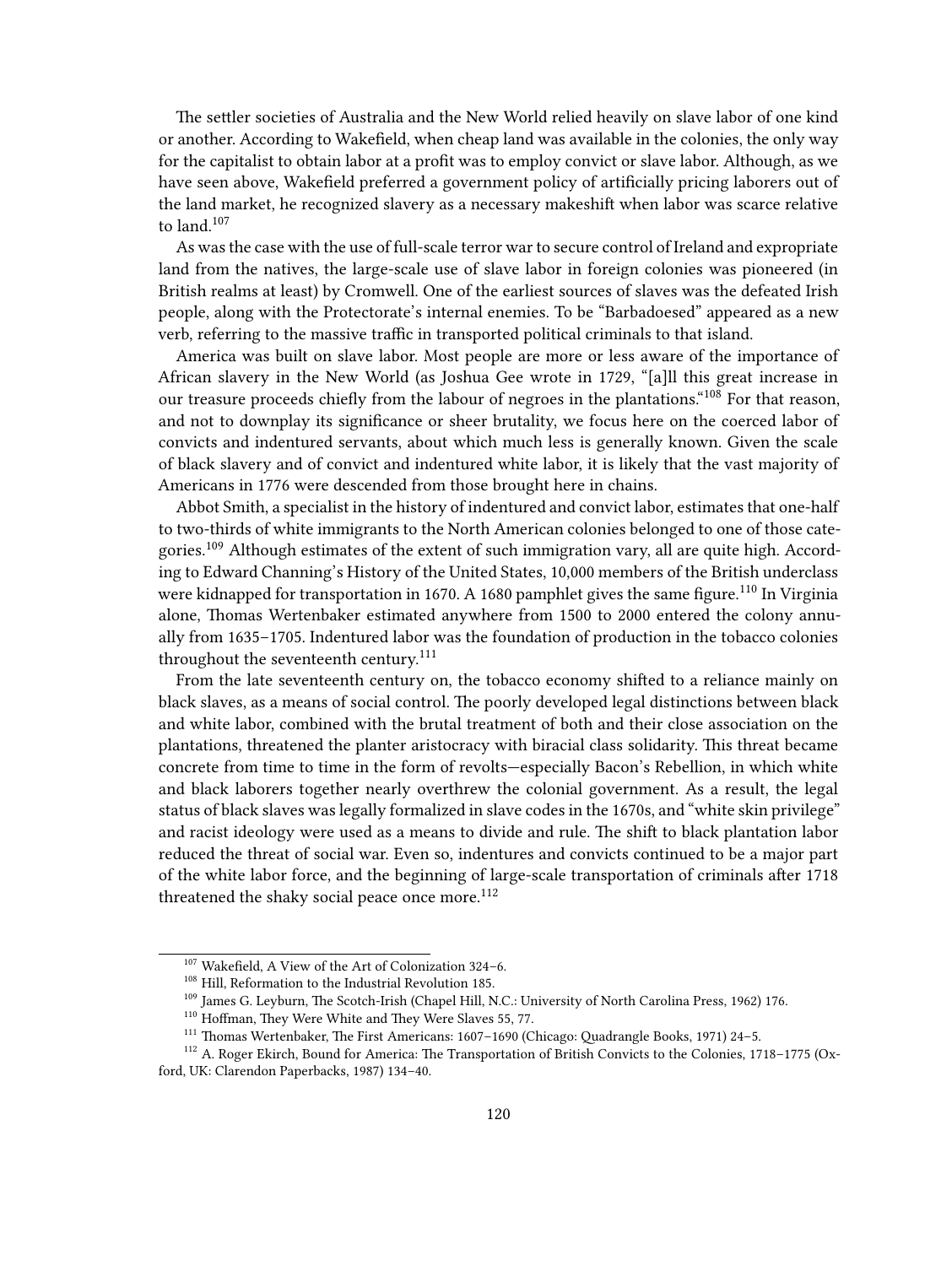As for the eighteenth century, leaving aside voluntary indentures, Arthur Ekirch estimated that "some 50,000" convicts were transported from the British Isles.<sup>113</sup> Convict laborers alone represented "as much as a quarter of all British emigrants to colonial America…"<sup>114</sup> Lest anyone object that such servitude was involuntary only for those guilty of crimes, we should keep in mind the nature of their offenses. The typical transportee was a petty criminal, "a young male labourer driven to crime by economic necessity…" The majority of crimes were theft of property, by members of the classes "most vulnerable to economic dislocation"—descendants of the same "sturdy vagabonds" thrown onto the highways by the first large-scale expropriation of the peasantry two centuries before. During economic downturns, an estimated 20–45% of the English populace "may have lacked the means to buy sufficient bread or otherwise feed themselves." Even in comparatively good times, the proportion did not fall below  $10\%$ <sup>115</sup> Gregory King, "the pioneer statistician," estimated that over half of the population earned less than they consumed and were supported by poor rates.<sup>116</sup>

It is also worth bearing in mind that the legal system of that time was in the hands of justices of the peace, who represented the interests of the gentry against the overwhelming majority of the people. And once a pauper entered that legal system, guilt was by no means a necessary condition for transportation. J.P.s assumed the right to sentence to transportation even acquitted persons, if they could not find "sureties for good behaviour."<sup>117</sup>

Another large group who were liable to involuntary transportation without having committed any offense were children. Sir Thomas Smythe and Sir Edwin Sandys, of the Virginia Company, petitioned the Council of London in 1618 to remedy the labor shortage in their American plantation by allowing the transportation of "vagrant" children. According to the terms of the consequent bill, chlidren eight or over were subject to capture and transportation. Boys were liable to sixteen years servitude, and girls to fourteen. The city aldermen were empowered to direct constables to seize children "loitering" on the streets and to commit them to Bridewell prisonhospital pending shipment to America. Besides these "vagrants," children of the indigent were also pressed into service, on pain of cutting off poor relief to recalcitrant parents. Although the bill ostensibly provided land to those who had completed their term of service, a muster of the Virginia colony in 1625 found almost of the 1619 and 1620 transportees still alive.<sup>118</sup>

The rates of death were high for indentured and convict laborers in general, adults as well as children. Beginning with the transatlantic voyage itself, a death rate of 20% was regarded as acceptable, although it was often much higher. The overhead cost of white laborers was much lower than that for African slaves, since the cost of capture was so much lower.<sup>119</sup>

The numbers of indentured servants successfully completing their terms of service and collecting the land guaranteed by law, if any, were likewise small. As was the case with the children in the previous paragraph, only a minority of indentured servants actually collected the land that was guaranteed to them under their contract. In Maryland, for example, of 5000 indentured servants entering that colony from 1670–1680, fewer than 1300 collected their 50 acres. Over 1400

<sup>113</sup> Ibid. 1.

<sup>114</sup> Ibid. 27.

<sup>115</sup> Ibid. 55, 58.

<sup>116</sup> Richard Hofstadter, America at 1750: A Social Portrait (New York: Vintage Books, 1973) 34–5.

<sup>&</sup>lt;sup>117</sup> Hill, Reformation to the Industrial Revolution 143.

<sup>118</sup> Hoffman, They Were White and They Were Slaves 72–3.

<sup>119</sup> Ibid. 80.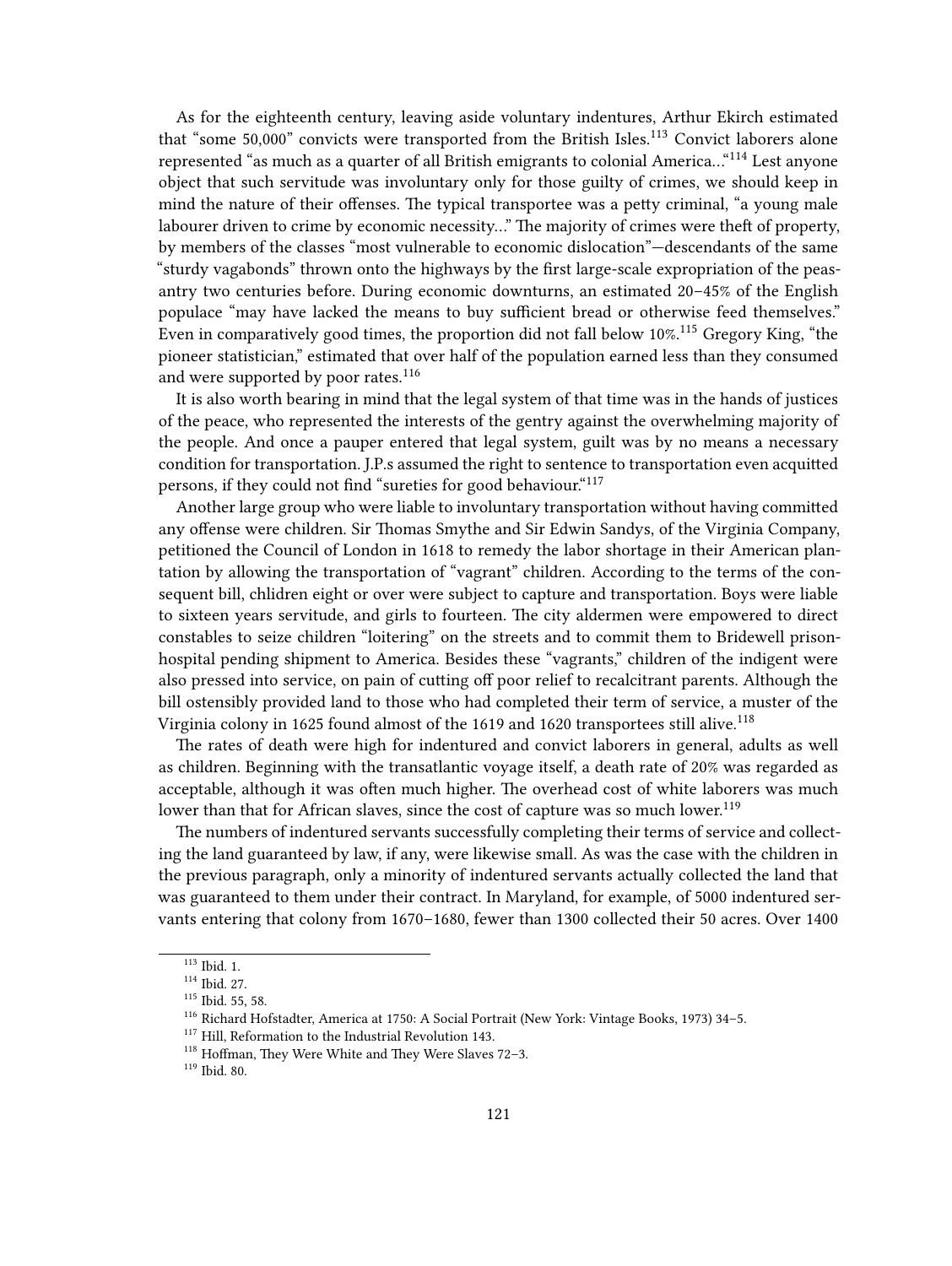had died in service, and the rest were defrauded.<sup>120</sup> Masters often deliberately worsened conditions of work for indentured laborers toward the end of their terms, in order to induce them to run away and forfeit their land or money. In addition, masters were able to add years to the term of service for relatively minor offenses. Once such offense was marrying without the master's permission, or having children out of wedlock—even when the master was the father. It goes without saying that such children were born into servitude, and stayed there until they reached adulthood. Half of indentured servants, in the colonies taken together, did not survive their term of service.<sup>121</sup>

One of the most lucrative services the state provided for British manufacturing was the suppression of competing production in the colonies.

Measures, not only of coercion applied to colonial trade in order that it should primarily serve the needs of the parent country, but also to control colonial production, became a special preoccupation of policy at the end of the seventeenth century and the first half of the eighteenth… Steps were taken to prohibit the colonial manufacture of commodities which competed with the exportable products of English industry, and to forbid the export of enumerated colonial products to other markets than England.<sup>122</sup>

Although he was wrong in describing them as "[a]n essential prerequisite" for the industrial revolution, Christopher Hill was correct in his assertion that "large and stable colonial monopoly markets" were an important means of promoting manufacturing interests.<sup>123</sup>

The conquest of India, where the authorities in India, followed by the destruction of the Bengalese textile industry (makers of the highest quality fabric in the world), was motivated to a large extent by such concerns.<sup>124</sup> Although Bengalese manufacturers had not yet adopted steamdriven methods of production, they likely would have done so, had India remained politically and economically independent. At the time of conquest, as Chomsky describes it,

India was comparable to England in industrial development. The conqueror industrialized while Indian industry was destroyed by British regulations and interference… Had [such measures] not been undertaken, Horace Wilson wrote in his History of British India in 1826, "the mills of Paisley and Manchester would have been stopped in their outset, and could scarcely have been again set in motion, even by the power of steam. They were created by the sacrifice of Indian manufactures."

Under British rule, the textile center of Dacca was depopulated from 150,000 to 30,000.<sup>125</sup> Jawaharlal Nehru, in his 1944 work The Discovery of India, correlated the level of poverty in the various parts of India with the length of time the British had been there. The once prosperous territory of Bengal, the first to be colonized, is today occupied by Bangladesh and the Calcutta area.<sup>126</sup>

 $120$  Ibid. 85-6.

<sup>121</sup> Ibid. 85–90.

<sup>122</sup> Dobb, Studies in the Development of Capitalism 205.

<sup>&</sup>lt;sup>123</sup> Hill, Reformation to the Industrial Revolution 191.

<sup>124</sup> Ibid. 191.

<sup>125</sup> Noam Chomsky, World Orders Old and New (New York: Columbia University Press, 1998) 115.

<sup>126</sup> Noam Chomsky, Keeping the Rabble in Line (Monroe, Maine: Common Courage Press, 1994) 87.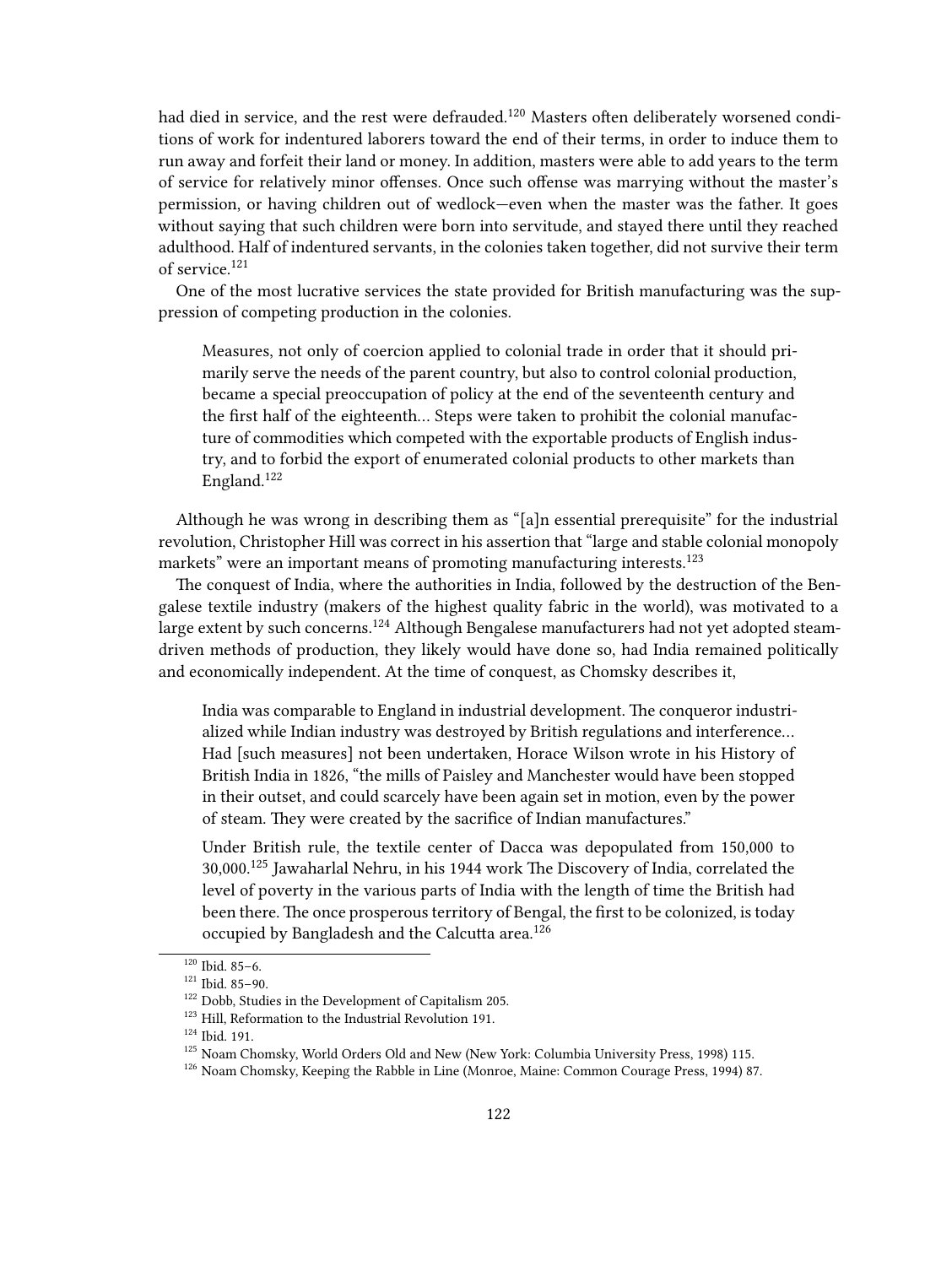The old mercantilist system having accomplished its mission, by the mid-19<sup>th</sup> century the official British ideology shifted to "free trade." Free trade ideology has been adopted by the capitalist class, historically, when they were securely in possession of the fruits of past mercantilism, and wished to competing commercial powers from arising in the periphery by the same methods. Of course, the "free trade" actually adopted by Great Britain, as we shall see in Chapter Seven, was much closer to the neo-mercantilist "free trade" of Palmerston than the genuinely liberal free trade of the Cobdenites. Although the U.S., as a latter-day conterpart of Great Britain, is quite vocal in its support of "free trade," the American, German and Japanese industrial systems were created by the same mercantilist policies, with massive tariffs on industrial goods. "Free trade" was adopted by safely established industrial powers, who used "laissez-faire" as an ideological weapon to prevent potential rivals from following the same path of industrialization.

Although we have concentrated in this section on the earlier waves of colonialism and their effects on the formative period of industrial capitalism, the record of enslavement, robbery, and devastation was at least as great under the "New Colonialism" of the late 19<sup>th</sup> century. Exploitation of the Third World under the latter form of colonialism involved large-scale transfers of wealth to the developed world, and resulted as a consequence in vast super-profits.

In the New as well as the Old Colonialism, a central object of policy was "to clear out of his way by force, the modes of production and appropriation, based on the independent labour of the producer." According to David Korten,

One of the major challenges faced by colonial administrators was to force those who obtained their livelihoods from their own lands and common areas to give up their lands and labor to plantation development, that is, to make them dependent on a money economy so that their resources, labor, and consumption might yield profits to the colonizers.<sup>127</sup>

This was accomplished first of all by "dispossessing indigenous communities of the greater part of their traditional territories": claiming uncultivated or common lands, forests, and grazing lands as property of the colonial administration, and abrogating traditional rights of access; and second, by head taxes to compel subsistence farmers to enter the money economy.

Throughout the colonies, it became standard practice to declare all "uncultivated" land to be the property of the colonial administration. At a stroke, local communities were denied legal title to lands they had traditionally set aside as fallow and to the forests, grazing lands and streams they relied upon for hunting, gathering, fishing and herding.

Where, as was frequently the case, the colonial authorities found that the lands they sought to exploit were already "cultivated", the problem was remedied by restricting the indigenous population to tracts of low quality land deemed unsuitable for European settlement. In Kenya, such "reserves" were "structured to allow the Europeans, who accounted for less than one per cent of the population, to have full access to the agriculturally rich uplands that constituted 20 per cent of the country. In Southern Rhodesia, white colonists, who constituted just five per cent of the population,

<sup>&</sup>lt;sup>127</sup> David Korten, When Corporations Rule the World (West Hartford, Conn.: Kumarian Press, 1995; San Francisco, Calif.: Berrett-Koehler Publishers, Inc., 1995) 252.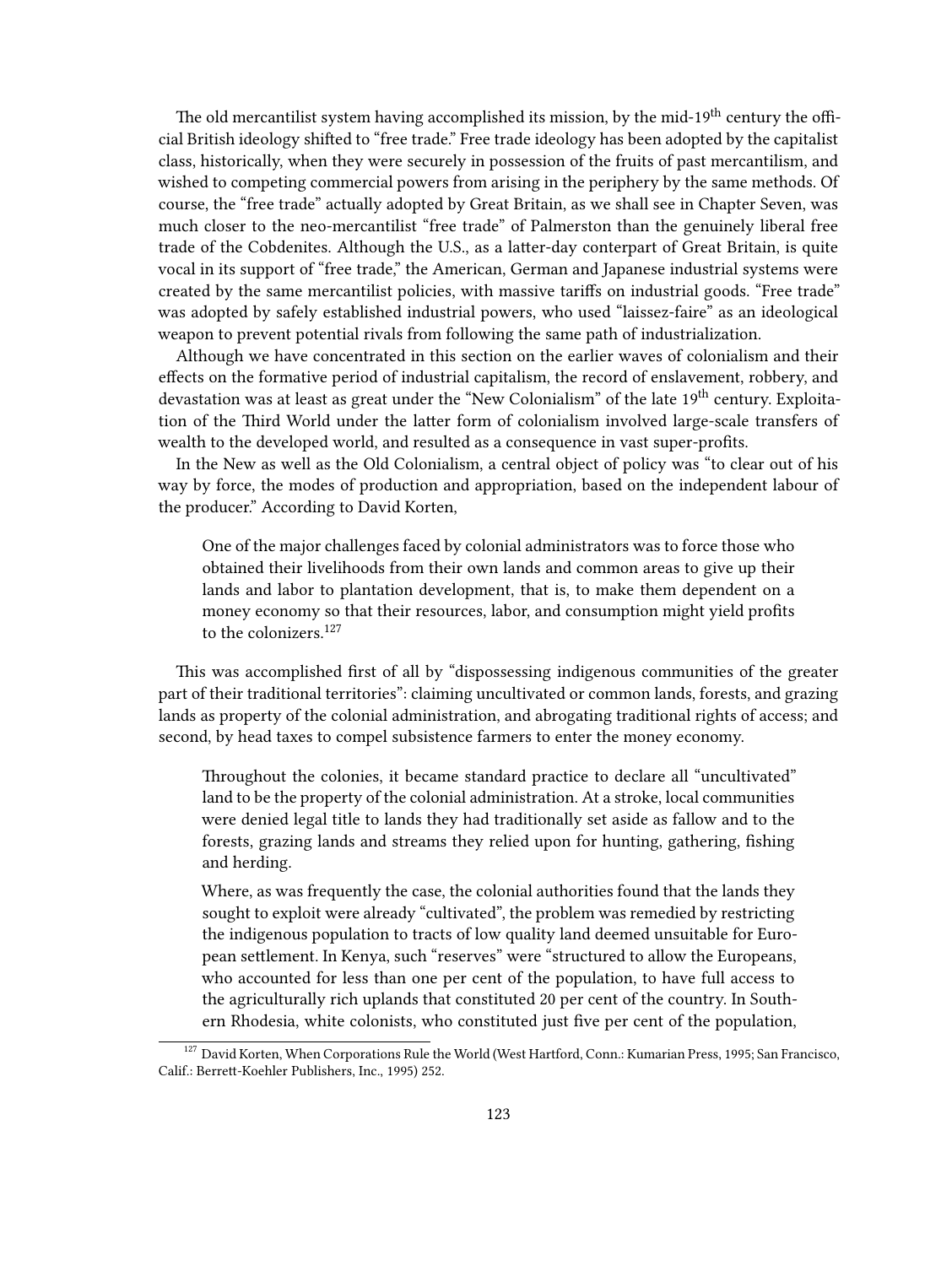became the new owners of two-thirds of the land… Once secured, the commons appropriated by the colonial administration were typically leased out to commercial concerns for plantations, mining and logging, or sold to white settlers.<sup>128</sup>

The latter theme continued even in post-colonial times, when corporate agribusiness relied on authoritarian Third World regimes to evict peasants from land needed for large-scale cash crop production.<sup>129</sup>

At the same time, to relieve the labor shortage, colonial authorities (especially in British and French West Africa) resorted to forced labor to solve the labor shortage. Taxation was found, however, to be a much more efficient way of accomplishing the same end. In colonial Africa and Asia, poll taxes or excise taxes on staple commodities were used to force subsistence farmers to sell their labor in the cash economy in order to pay them.<sup>130</sup>

#### **Conclusion: "The World We Have Lost"—And Will Regain**

Capitalism was not, by any means, a "free market" evolving naturally or peacefully from the civilization of the high Middle Ages. As Oppenheimer argued, capitalism as a system of class exploitation was a direct successor to feudalism, and still displays the birth scars of its origins in late feudalism.

Romantic medievalists like Chesterton and Belloc recounted a process in the high Middle Ages by which serfdom had gradually withered away, and the peasants had transformed themselves into de facto freeholders who paid a nominal quit-rent. The feudal class system was disintegrating and being replaced by a much more libertarian and less exploitative one. Immanuel Wallerstein argued that the likely outcome would have been "a system of relatively equal small-scale producers, further flattening out the aristocracies and decentralizing the political structures."<sup>131</sup>

Although such medievalists no doubt idealized that world considerably, it was still far superior to the world of the sixteenth and seventeenth centuries. Kropotkin described, in terms evocative of William Morris, the rich life of the High Middle Ages, "with its virile affirmation of the individual, and which succeeded in creating a society through the free federation of men, of villages and of towns.<sup>132</sup> "In those cities, sheltered by their conquered liberties, inspired by the spirit of free agreement and of free initiative, a whole new civilization grew up and flourished in a way unparalleled to this day.<sup>"133</sup> The free cities were virtually independent; although the crown "granted" them a charter in theory, in reality the charter was typically presented to the king and to the bishop of the surrounding diocese as a fait accompli, when "the inhabitants of a particular borough felt themselves to be sufficiently protected by their walls…"<sup>134</sup>

<sup>&</sup>lt;sup>128</sup> "Development as Enclosure" 134.

<sup>129</sup> Ibid. 138–9.

<sup>130</sup> Ibid. 135–7.

<sup>131</sup> Immanuel Wallerstein, Historical Capitalism (London, New York: Verso, 1983) 41–2.

 $^{132}$  Peter Kropotkin, The State: Its Historic Role, [http://dwardmac.pitzer.edu/Anarchist\\_Archives/kropotkin/state/](http://dwardmac.pitzer.edu/Anarchist_Archives/kropotkin/state/state_toc.html) [state\\_toc.html](http://dwardmac.pitzer.edu/Anarchist_Archives/kropotkin/state/state_toc.html) Captured November 12, 2003. Sec. IV.

 $133$  Ibid. Sec. V.

<sup>&</sup>lt;sup>134</sup> Ibid. Sec. IV.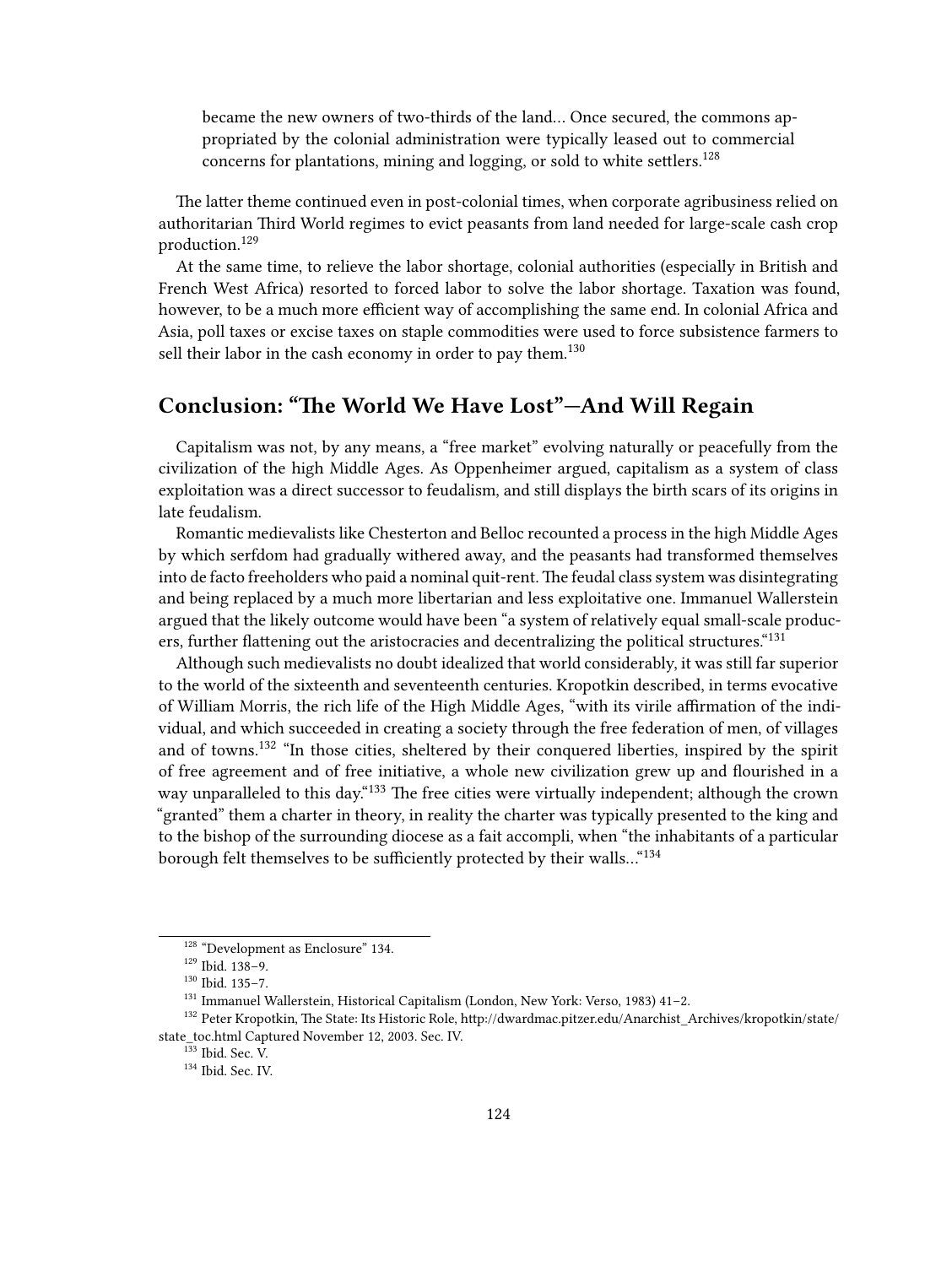The technical prerequisites of the industrial revolution had been anticipated by skilled craftsmen in the urban communes, scholars in the universities, and researchers in the monasteries;<sup>135</sup> but the atmosphere of barbarism following the triumph of the centralized state set technical progress back by centuries. The nineteenth century was, in a sense, a technical and industrial "renaissance," built atop the achievements of the High Middle Ages after a prolonged hiatus; but because of the intervening centuries of warfare on society, industrial technology was introduced into a society based on brutal exploitation and privilege, instead of flowering in a society where it might have benefited all.

The Renaissance as it happened, G.K. Chesterton argued, was only an anemic ghost of what it might have been had it taken place under a democracy of guilds and peasant proprietors. Had Wat Tyler and John Ball been successful, Chesterton speculated,

our country would probably have had as happy a history as is possible to human nature. The Renascence, when it came, would have come as popular education and not the culture of a club of aesthetics. The New Learning might have been as democratic as the old learning in the old days of mediaeval Paris and Oxford. The exquisite artistry of Cellini might have been but the highest grade of the craft of a guild. The Shakespearean drama might have been acted by workmen on wooden stages set up in the street like Punch and Judy, the finer fulfillment of the miracle play as it was acted by a guild.<sup>136</sup>

The real advancement, the real humanism and progress of the High Middle Ages, has been neglected, and the barbarism and regression of the age of the absolute state disguised as a rebirth of civilization. In short, history has been not only rewritten, but stood on its head by the victors.

How many lies have been accumulated by Statist historians, in the pay of the State, in that period!

Indeed have we not all learned at school for instance that the State had performed the great service of creating, out of the ruins of feudal society, national unions which had previously been made impossible by the rivalries between cities?…

And yet, now we learn that in spite of all the rivalries, medieval cities had already worked for four centuries toward building those unions, through federation, freely consented, and that they had succeeded.<sup>137</sup>

By 1650 the earlier egalitarian trend Wallerstein remarked on had been reversed. In the meantime, what he calls the "capitalist world-system" had been established in response to the crisis of feudalism and rising wages.

The socio-economic crisis weakened the nobility such that the peasants steadily increased their share of the surplus from 1250 to 1450 or 1500… It was the increase in

<sup>&</sup>lt;sup>135</sup> See Jean Gimpel, The Medieval Machine: The Industrial Revolution of the Middle Ages (New York: Penguin, 1977); also Peter Kropotkin, Mutual Aid: A Factor of Evolution (New York: Doubleday, Page & Co., 1909) 297–8.

<sup>136</sup> G. K. Chesterton, A Short History of England (New York: John Lane Company, 1917) 163–4.

<sup>&</sup>lt;sup>137</sup> Kropotkin, The State Sec. VII.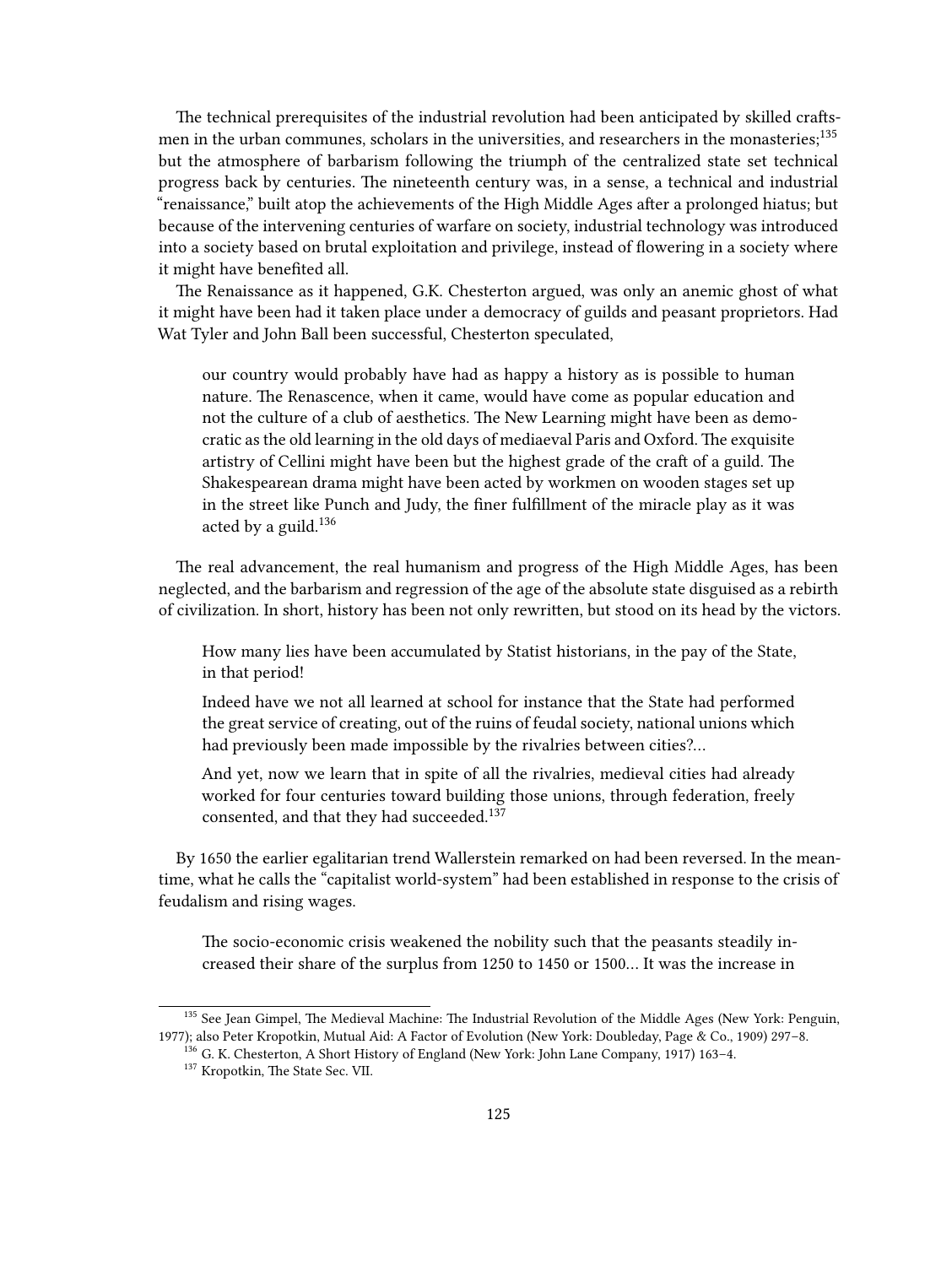the standard of living of the lower strata moving in the direction of relative equalization of incomes… that for the upper strata represented the real crisis…

There was no way out of it without drastic social change. This way… was the creation of a capitalist world-system, a new form of surplus appropriation. The replacement of the feudal mode by the capitalist mode was what constituted the seigniorial reaction; it was a great sociopolitical effort by the ruling strata to retain their collective privileges, even if they had to accept a fundamental reorganization of the economy… There would be some families, it was clear, who would lose out by such a shift; but many would not. Additionally, and most importantly, the principle of stratification was not merely preserved; it was to be reinforced as well.

Does not the discovery that the standard of living of the European lower strata went down from 1500 to at least 1800… demonstrate how successful was the strategy, if such it could be called, of economic transformation?<sup>138</sup>

On this latter point, according to Maurice Dobb, the strategy was successful indeed. In the two centuries before the Tudor dynasty, wages had doubled in terms of wheat. After 1500, they fell more than enough to reverse that gain. Part of this fall in real wages was the result of the price revolution of the 1500s, which amounted to a program of forced investment: "To the extent that money-wages failed to rise as the commodity price-level rose, all employers and owners of capital were abnormally enriched at the expense of the standard of life of the labouring class."<sup>139</sup>

There was, as Wallerstein wrote, "a reasonably high level of continuity between the families that had been high strata" in 1450 and 1650. Capitalism, far from being "the overthrow of a backward aristocracy by a progressive bourgeoisie," "was brought into existence by a landed aristocracy which transformed itself into a bourgeoisie because the old system was disintegrating.<sup>"140</sup> In The Modern World-System, he described the process as one of "embourgeoisment" of the nobility<sup>141</sup> –especially in England, where "the aristocracy to survive had to learn the ways of and partially fuse with the bourgeoisie."

As Wallerstein suggested above, some families in the old landed aristocracy lost out; those adaptable elements who survived absorbed large elements of the bourgeoisie into their ranks. The new agricultural class arose in the fifteenth century as a result of the fact that the landed aristocracy had failed to become a caste, and the gentry had failed to become a lesser nobility. In this new class, the old distinction between aristocracy between aristocracy and gentry was losing its significance. Wallerstein cited Perez Zagorin on the tendency for men "in a position to deploy capital in agriculture, trade, and industry" to acquire "the command of social life." This combined class, which also included the old merchant oligarchs who were canny enough to invest in modern methods of production, enriched itself at the expense of the increasingly proletarianized peasantry.<sup>142</sup>

Christopher Hill's analysis of the transformation of the landed class parallels that of Wallerstein to a large degree. The great landowners who thrived in the new economy were those who

<sup>138</sup> Immanuel Wallerstein, The Modern World System, Part II (New York: Academic Press, 1980) 31.

<sup>139</sup> Dobb, Studies in the Development of Capitalism 235–6.

 $^{140}$  Wallerstein, Historical Capitalism 105–6.

<sup>&</sup>lt;sup>141</sup> Wallerstein, The Modern World System, Part I 62, 286.

<sup>142</sup> Ibid. 245–6, 256; Perez Zagorin, "The Second Interpretation of the English Revolution," Journal of Economic History (September 3, 1959) qt. in ibid. 256.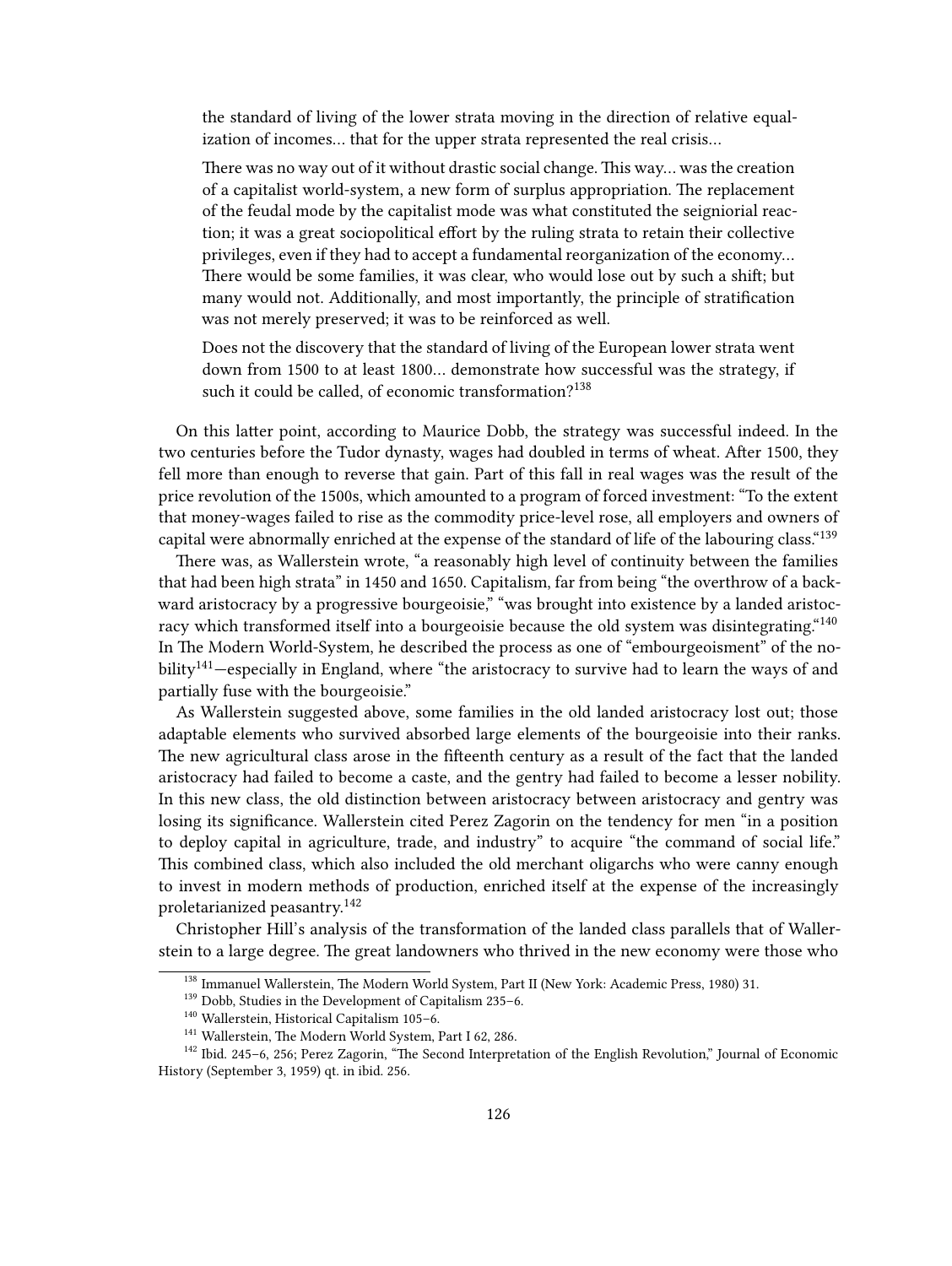adapted to "the new society in which money was king." The took less interest in court affairs, ostentatious expenditure, and hospitality, and instead turned their attention toward estate management, rack-renting, the leasing of mining rights, etc. By the seventeenth century, the elements of the old landed aristocracy who had been unable to make this transition had largely disappeared. The surviving aristocracy consisted almost entirely of those "capable of taking advantage of the intellectual and technical revolution in estate management.<sup>"143</sup>

The Civil War, as Wallerstein understood it, was between the old and the new landed class. The former, the decadent rentier class that infested the royal court, was defeated; the latter went on, as the Whig oligarchy, to achieve political supremacy in 1689.<sup>144</sup> Although the Civil War was followed by a resurgence of the landed interest, this interest consisted of the new capitalist agricultural class: those elements of the old landed aristocracy who had adopted capitalist methods of agricultural production and learned to thrive in a capitalist economy, along with merchant-capitalists, yeomen, and gentry who had had sufficient capital to invest in the capitalist revolution. Wallerstein contrasted this to France, in which the old court aristocracy had retained its supremacy.<sup>145</sup> These points are echoed in part by Arno Mayer,<sup>146</sup> who argued for continuity between the landed aristocracy and the capitalist ruling class.

Some apologists for capitalism try to minimize the continuity between the landed and industrial ruling classes, and stress the plebian origins of industrial capitalists in the nineteenth century. For example:

The early industrialists were for the most part men who had their origin in the same social strata from which their workers came. They lived very modestly, spent only a fraction of their earnings for their households and put the rest back into the business. But as the entrepreneurs grew richer, the sons of successful businessmen began to intrude into the circles of the ruling class.<sup>147</sup>

As Maurice Dobb pointed out, however, although much of the entrepreneurship of the industrial revolution was indeed carried out by "new men…, devoid of privilege or social standing," they were nevertheless heavily reliant on old money for their investment capital. Although the new industries were, to an extent, built by men from the humble ranks of master craftsmen and yeomen farmers with small savings, the great bulk of capital by which industry was financed came from "merchant houses and from mercantile centres like Liverpool." These humble upstarts were able to make money off their own small savings only through the favor and patronage of the old ruling class. "[A]ntagonism between the older capitalist strata and the nouveaux riches of the new industry never went very deep."<sup>148</sup>

The investment capital available for the industrial revolution was the accumulated loot from centuries of previous robbery by the ruling class. It was accumulated by the merchant capitalist oligarchies of the late Middle Ages, that took over the democratic guilds and robbed both urban craftsmen and rural peasants through unequal trade. It was accumulated by the mercantilists who carried out a similar policy of unequal exchange on a global scale. It was accumulated by a

<sup>143</sup> Hill, Reformation to the Industrial Revolution 50.

<sup>144</sup> Wallerstein, The Modern World-System, Part I 283.

<sup>145</sup> Ibid. 290.

<sup>&</sup>lt;sup>146</sup> Arno Mayer, The Persistence of the Old Regime

<sup>147</sup> Mises, Human Action 622.

<sup>148</sup> Dobb, Studies in the Development of Capitalism 22, 277–8.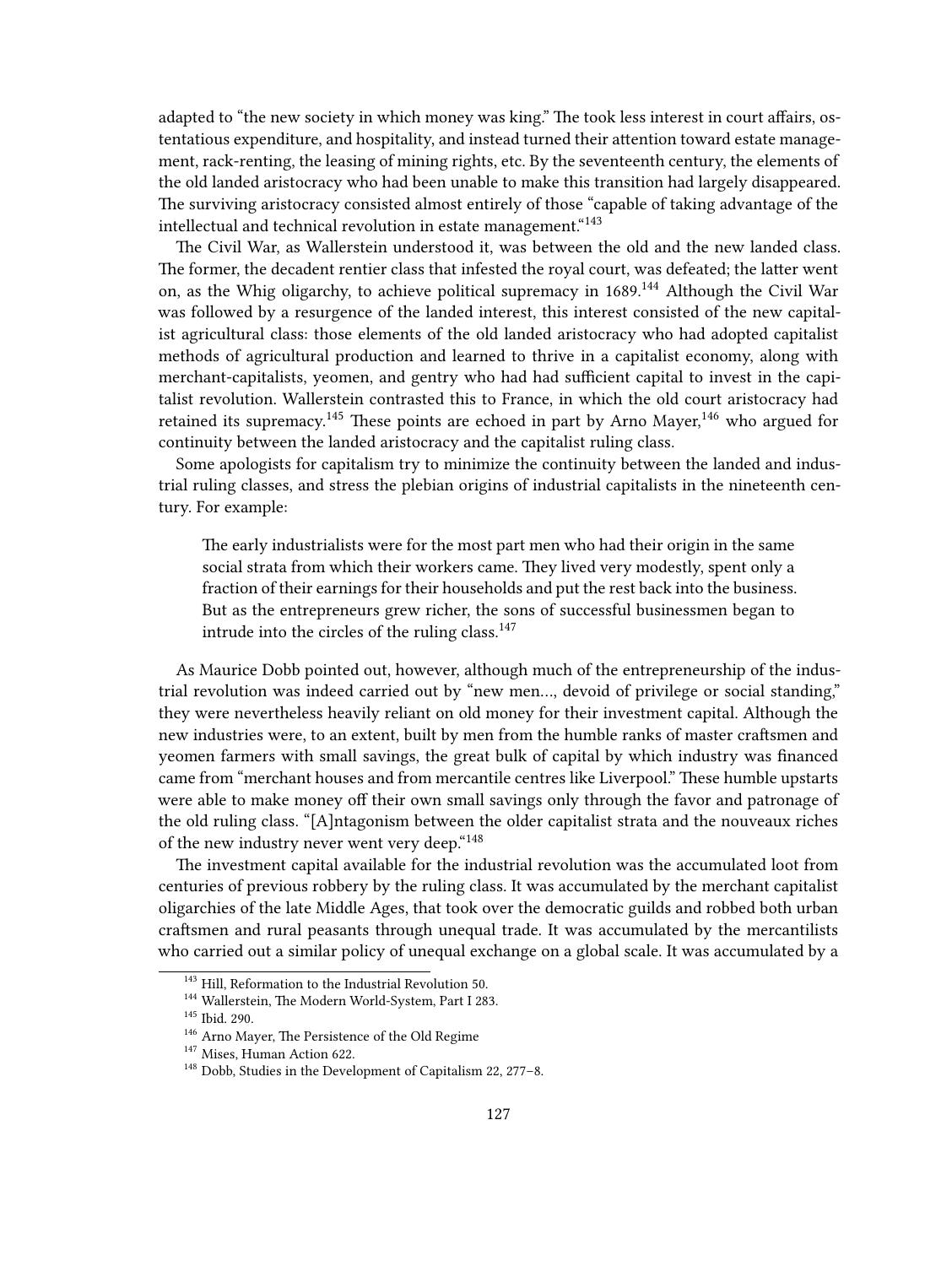landed ruling class of capitalist farmers who expropriated the peasantry and became the Whig oligarchy. It was into this old money elite that the new money men of the nineteenth century were co-opted.

But whatever their class origins, the industrial capitalists of the nineteenth century benefited massively from the previous coercion of the landed and mercantilist oligarchies. The prejudicial terms on which the British laboring classes sold their labor were set by the expropriation of their land, and by authoritarian social controls like the Laws of Settlement and the Combination Law. And the favorable terms on which the British textile industry sold its output were set by the role of British armed force in creating the "world market," and suppressing foreign competition.

One might argue that the industrial capitalists were passive beneficiaries of such policies, and played no role in their formation: for example Mises, who portrayed them as offering "salvation" to those reduced to misery by the enclosure movement, a legacy in which they were innocent of any complicity.<sup>149</sup> One might argue that the industrial capitalists would have preferred to operate in an environment where laborers had independent access to the means of production and subsistence, could take work or leave it, and could therefore afford to drive harder bargains in the wage market. One might argue that they would have preferred selling their wares in the face of vigorous competition from Indian and Egyptian textile industry. One might make such arguments, no doubt, and find plenty gullible enough to believe them.

Capitalism has never been established by means of the free market. It has always been established by a revolution from above, imposed by a ruling class with its origins in the Old Regime or as Christopher Hill or Immanuel Wallerstein might put it, by a pre-capitalist ruling class that had been transformed in a capitalist manner. In England, it was the landed aristocracy; in France, Napoleon III's bureaucracy; in Germany, the Junkers; in Japan, the Meiji. In America, the closest approach to a "natural" bourgeois evolution, industrialization was carried out by a mercantilist aristocracy of Federalist shipping magnates and landlords.<sup>150</sup>

The process by which the high medieval civilization of peasant proprietors, craft guilds and free cities was overthrown, was vividly described by Kropotkin.<sup>151</sup> Before the invention of gunpowder, the free cities repelled royal armies more often than not, and won their independence from feudal dues. And these cities often made common cause with peasants in their struggles to control the land. The absolutist state and the capitalist revolution it imposed became possible only when artillery could reduce fortified cities with a high degree of efficiency, and the king could make war on his own people.<sup>152</sup> And in the aftermath of this conquest, the Europe of William Morris was left devastated, depopulated, and miserable.

In the course of the sixteenth century, the modern barbarians were to destroy all that civilization of the cities of the Middle Ages. These barbarians did not succeed in annihilating it, but in halting its progress at least two or three centuries. They launched it in a different direction, in which humanity is struggling at this moment without knowing how to escape.

<sup>149</sup> Mises, Human Action 620.

<sup>&</sup>lt;sup>150</sup> Michael Harrington, The Twilight of Capitalism (Simon and Schuster, 1976)

<sup>151</sup> Kropotkin, Mutual Aid 215–22, 226–7, 230

<sup>&</sup>lt;sup>152</sup> See, for example, John S. Pettingill, "Firearms and the Distribution of Income: A Neoclassical Model," Review of Radical Political Economics (Summer 1981) 1–10.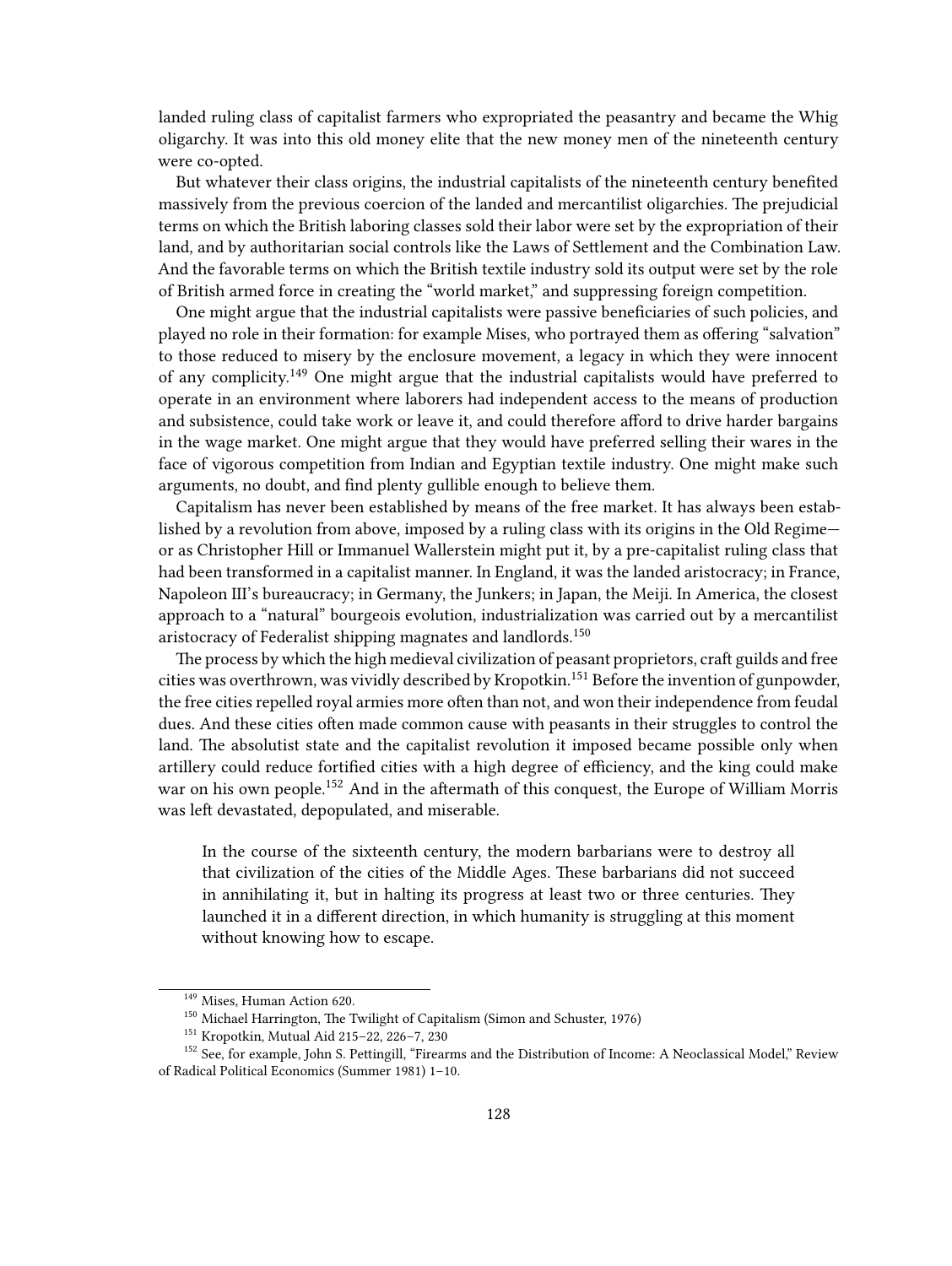They subjected the individual. They deprived him of all his liberties, they expected him to forget all his unions based on free agreement and free initiative. Their aim was to level the whole of society to a common submission to the master. They destroyed all ties between men, declaring that the State and the Church alone, must henceforth create union between their subjects; tht the Church and the State alone have the task of watching over the industrial, commercial, judicial, artistic, emotional interests, for which men of the twelfth century were accustomed to unite directly.<sup>153</sup>

The role of the nascent State in the sixteenth and seventeenth centuries in relation to the urban centers was to destroy the independence of the cities; to pillage the rich guilds of merchants and artisans; to concentrate in its hands the external commerce of the cities and ruin it; to lay hands on the internal administration of the guilds and subject internal commerce as well as all manufactures, in every detail to the control of a host of officials—and in this way to kill industry and the arts; by taking over the local militias and the whole municipal administration, crushing the weak in the interest of the strong by taxation, and ruining the countries by wars.

Obviously, the same tactic was applied to the villages and the peasants. Once the State felt strong enough it eagerly set about destroying the village commune, ruining the peasants in its clutches and plundering the common lands.<sup>154</sup>

Of course, the urban communes were also subverted from within. With the help of the rising absolute monarchs, the guilds and towns were gradually taken over by oligarchies of merchant capitalists and wholesalers, and transformed from democratic associations of master craftsmen, into "close corporations of the richer merchants, which sought to monopolize wholesale trade" between town craftsmen and peasants. These merchant capitalists came to control the town governments as well as the guilds. The democratic governance of the town communes was replaced by oligarchy, in which the franchise was increasingly restricted and public offices formally barred to all but wealthy burghers. These oligarchs grew rich on unequal exchange, profiting at the expense both of town laborers and the peasants who bought their goods; craftsmen were prohibited by law from directly marketing their goods outside the city walls.<sup>155</sup>

The outcome of the process, both internal subversion and external assault, was that Europe was spoiled as a conquered territory, and the people living in it were treated as an occupied enemy. The contrast between the Europe before and after this spoilation could not have been greater:

In the sixteenth century Europe was covered with rich cities, whose artisans, masons, weavers and engravers produced marvelous works of art; their universities established the foundations of modern empirical science, their caravans covered the continents, their vessels ploughed the seas and rivers.

What remained two centuries later? Towns with anything from 50,000 to 100,000 inhabitants and which (as was the case of Florence) had a greater proportion of schools and, in the communal hospitals, beds, in relation to the population than is the case with the most favored towns today, became rotten boroughs. Their populations were decimated or deported, the State and Church took over their wealth. Industry was

<sup>&</sup>lt;sup>153</sup> Kropotkin, The State Sec. VI.

<sup>&</sup>lt;sup>154</sup> Ibid. Sec. VIII.

<sup>155</sup> Dobb, Studies in the Development of Capitalism 88–124.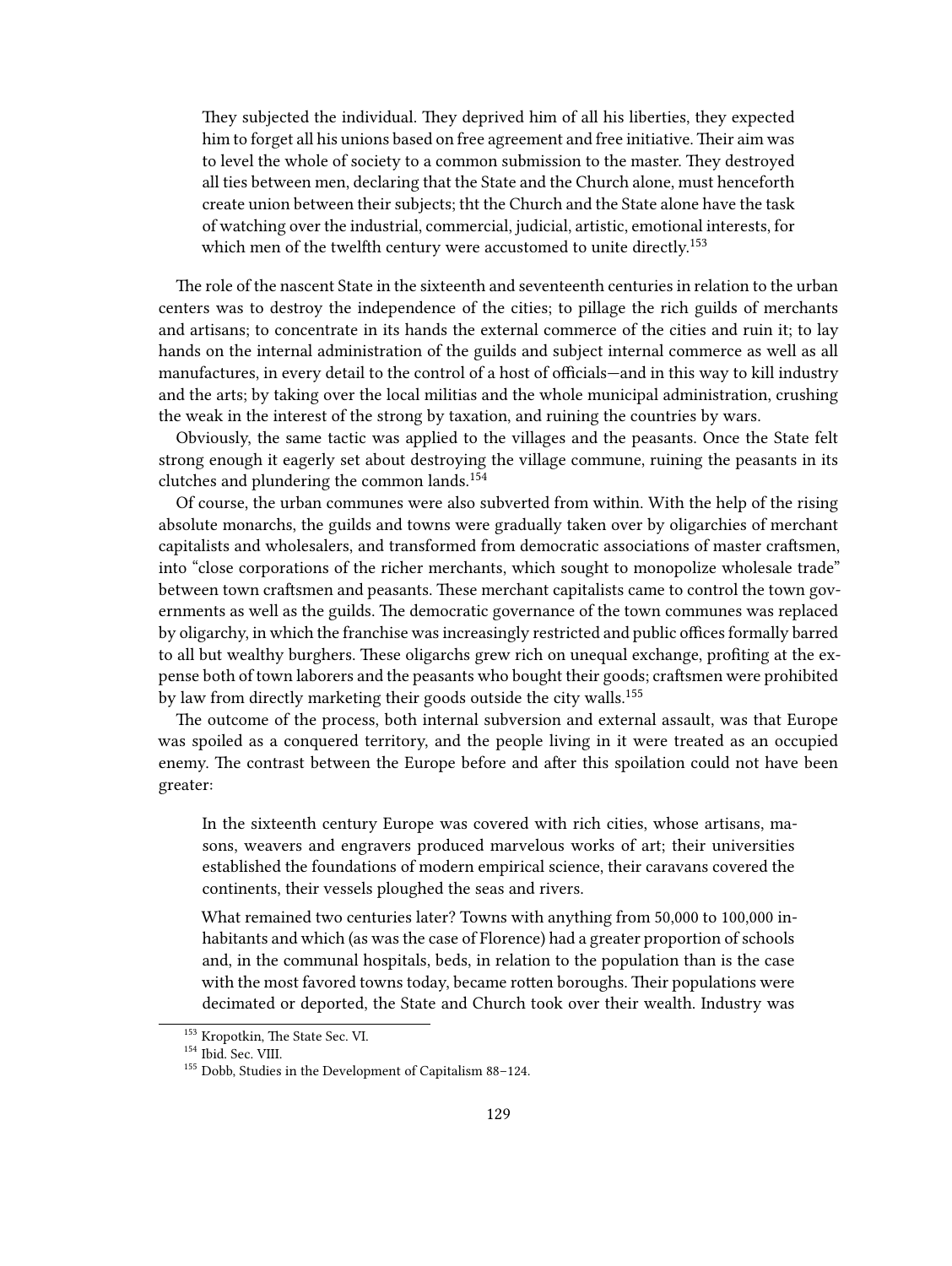dying out under the rigorous control of the State's employees; commerce dead. Even the roads which had hitherto linked these cities became impassable in the seventeenth century.<sup>156</sup>

Peter Tosh had a song called "Four Hundred Years." Although the white working class suffered nothing like the brutality of black slavery, there has nevertheless been a "four hundred years" of oppression for all of us under the system of state capitalism established in the sixteenth and seventeenth centuries. Ever since the birth of the first states six thousand years ago, political coercion has allowed one ruling class or another to live off other people's labor. But since the early modern period the system of power has become increasingly conscious, unified, and global in scale. The current system of transnational state capitalism, without rival since the collapse of the soviet bureaucratic class system, is a direct outgrowth of that seizure of power, that revolution from above, "four hundred years" ago. Orwell had it backwards. The past is a "boot stamping on a human face." Whether the future is more of the same depends on what we do now.

### **Appendix: On the "Necessity" of Primitive Accumulation**

A central failing of Marxism (or at least the vulgar variety) has been to treat the evolution of particular social and political forms as natural outgrowths of a given technical mode of production.

No social formation is ever destroyed before all the productive forces for which it is sufficient have been developed, and new superior relations of production never replace older ones before the material conditions for their existence have matured within the framework of the old society. Mankind thus inevitably sets itself only such tasks as it is able to solve, since closer examination will always show that the problem itself arises only when the material conditions for its solution are already present or at least in the course of formation. In broad outline, the Asiatic, ancient, feudal and modern bourgeois modes of production may be designated as epochs marking progress in the economic development of society.<sup>157</sup>

For the Marxists, a "higher" or more progressive form of society could only come about when productive forces under the existing form of society had reached their fullest possible development under that society. To attempt to create a free and non-exploitative society before its technical and productive prerequisites had been achieved would be folly.<sup>158</sup>

According to Marx, the laboring classes were capable, on their own, of achieving only a "petty bourgeois consciousness" (to paraphrase Lenin). He quoted, with apparent approval, the paternalistic elitist Owen's statement to similar effect:

Without large capitals, large establishments would not have been formed; men could not have been trained to conceive the PRACTICABILITY OF EFFECTING

<sup>156</sup> Kropotkin, The State Sec. VII.

<sup>&</sup>lt;sup>157</sup> Marx, A Contribution to the Critique of Political Economy 263.

 $^{158}$  In fairness, Michael Harrington argued that that work was a deliberate simplification and did not do justice to the complexity of Marx's thought as a whole. Twilight of Capitalism 37–41.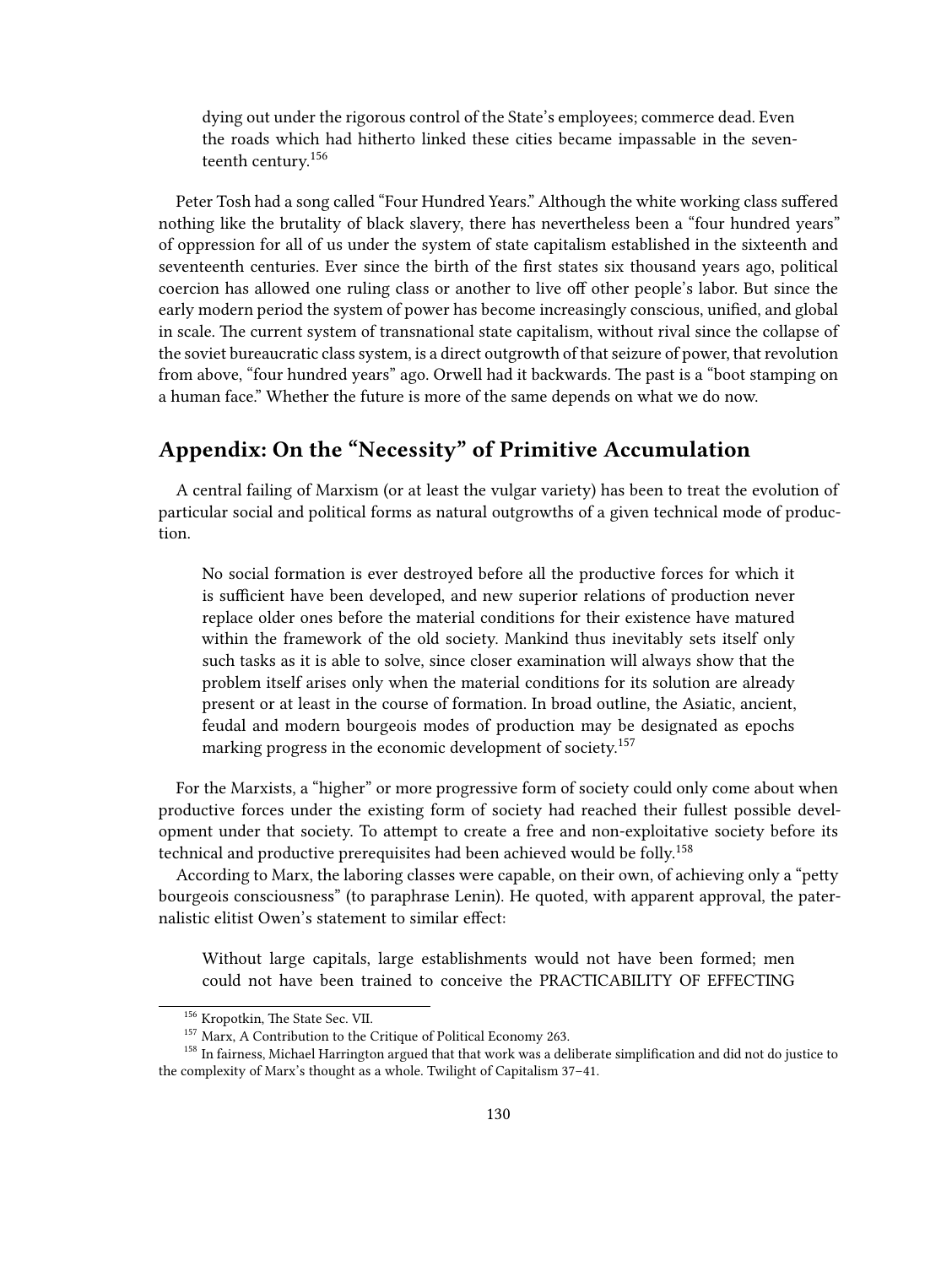#### NEW COMBINATIONS, IN ORDER TO SECURE A SUPERIOR CHARACTER TO ALL and the production of more wealth annually than all could conceive.<sup>159</sup>

In other words, workers were too atavistic to perceive the advantages of voluntary cooperation and combination, of pooling their resources for large-scale production, without forward-thinking capitalists knocking their heads together and forcing them to increase the productive forces. By quoting the paternalist Owen with every sign of approval, Marx implied that industrial production was impossible until the producers were robbed of their property in the means of production and driven like beasts into the factories.

This echoed his earlier assertion, in The Poverty of Philosophy, that the development of the forces of production was impossible without class antagonism.

The very moment civilisation begins, production begins to be founded on the antagonism of orders, estates, classes, and finally on the antagonism of accumulated labour and immediate labour… No antagonism, no progress… Till now the productive forces have been developed by virtue of this system of class antagonisms.<sup>160</sup>

In raising such a question [as that of Proudhon, as to why the English working class had not received all the gains of its 27-fold increase in productivity] one would naturally be supposing that the English could have produced this wealth without the historical conditions in which it was produced, such as: private accumulation of capital, modern division of labour, automatic workshops, anarchical competition, the wage system—in short, everything that is based upon class antagonism. Now, these were precisely the necessary conditions of existence for the development of productive forces and of the surplus left by labour. Therefore, to obtain this development of productive forces and this surplus left by labour, there had to be classes which profited and classes which decayed.<sup>161</sup>

Freedom was impossible until slavery had created the material conditions for it. Indeed, Engels put it in so many words, praising the "progressive" achievements of slavery and successive forms of class exploitation as necessary preconditions of socialism (much as Christian theologians praise the felix culpa, or "happy sin" of Adam, for making possible the beatific state of redeemed humanity).

It was slavery that first made possible the division of labour between agriculture and industry on a larger scale, and thereby also Hellenism, the flowering of the ancient world.. Without slavery, no Greek state, no Greek art and science; without slavery, no Roman Empire. But without the basis laid by Hellenism and the Roman Empire, also no modern Europe. We should never forget that our whole economic, political and intellectual development presupposes a state of things in which slavery was as necessary as it was universally recognized. In this sense we are entitled to say: Without the slavery of antiquity no modern socialism.<sup>162</sup>

<sup>&</sup>lt;sup>159</sup> Six Lectures at Manchester, qt. in Karl Marx, Grundrisse, vol. 29 of Marx and Engels Collected Works (New York: International Publishers, 1987) 99.

<sup>160</sup> Karl Marx, The Poverty of Philosophy, vol. 6 of Marx and Engels Collected Works (New York: International Publishers, 1976) 132.

<sup>161</sup> Ibid. 159.

<sup>&</sup>lt;sup>162</sup> Friedrich Engels, Anti-Dühring, vol. 25 of Marx and Engels Collected Works (New York: International Publishers, 1987) 168.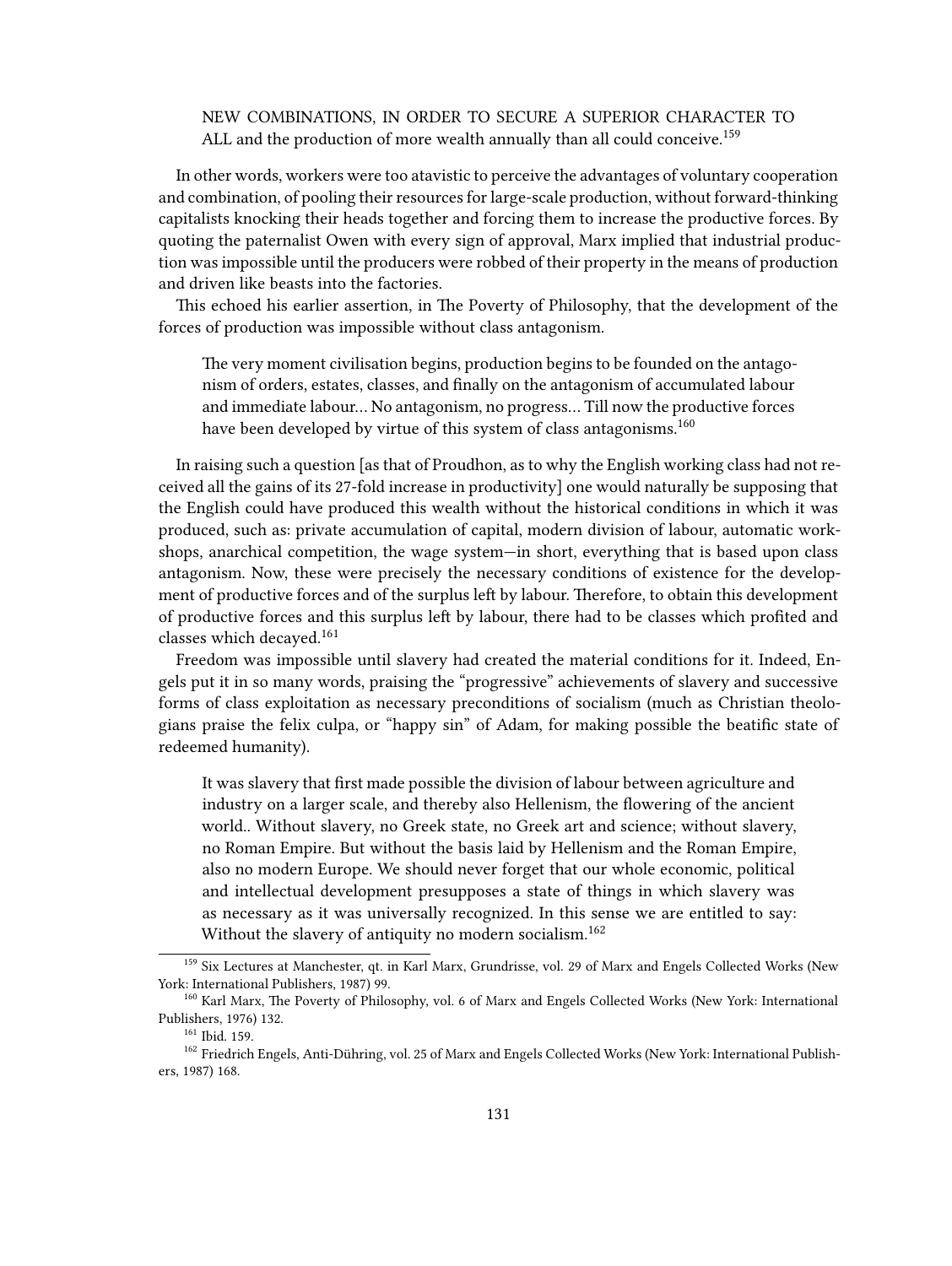That the working classes' own forms of self-organization could not have been the basis for industrialization, went without saying:

Glassworks, papermills, ironworks, etc., cannot be organized on guild principles. They require mass production; sale in a general market; monetary wealth on the part of the entrepreneur… [U]nder the old property and production relations these conditions cannot be brought together.<sup>163</sup>

So industrial production, by definition, is something that cannot be freely organized by producers. Hell on earth is historically necessary.

A simple exchange economy, in which labor owned its means of production, was unable to move beyond petty industry of its own volition.

This mode of production [petty industry] presupposes parceling of the soil, and scattering of the other means of production. As it excludes the concentration of these means of production, so also it excludes cooperation, division of labor within each separate process of production, the control over, and the productive application of, the forces of Nature by society, and the free development of the social productive powers. It is compatible only with a system of production, and a society, moving within narrow and more or less primitive bounds. To perpetuate it would be, as Pecqueur rightly says, "to decree universal mediocrity."<sup>164</sup>

The obvious question that springs to mind is, "Why?" Why could not an artisans' guild function as a means of mobilizing capital for large-scale production, the same as a corporation? Why could not the peasants of a village cooperate in the purchase and use of mechanized farming equipment? Perhaps because, in the absence of a "progressive" ruling class, they just couldn't get their minds right. Or maybe just because.

The anarchist position, in contrast, is that exploitation and class rule are not inevitable at any time; they depend upon intervention by the state, which is not at all necessary. Just social and economic relations are compatible with any level of technology; technical progress can be achieved and new technology integrated into production in any society, through free work and voluntary cooperation. Likewise, any technology is amenable to either libertarian or authoritarian applications, depending on the nature of the society into which it is integrated.

All the technical prerequisites for steam engines had been achieved by the skilled craftsmen of the High Middle Ages. As Kropotkin wrote,

Once the great discoveries of the fifteenth century were made, especially that of the pressure of the atmosphere, supported by a series of advances in natural philosophy and they were made under the mediaeval city organization,—once these discoveries were made, the invention of the steam-motor, and all the revolution which the conquest of a new power implied, had necessarily to follow. If the mediaeval cities had lived to bring their discoveries to that point, the ethical consequences of the revolution effected by steam might have been different; but the same revolution in technics

 $\overline{^{163}}$  Marx, Grundrisse 435.

<sup>&</sup>lt;sup>164</sup> Marx and Engels, Capital vol. 1 749.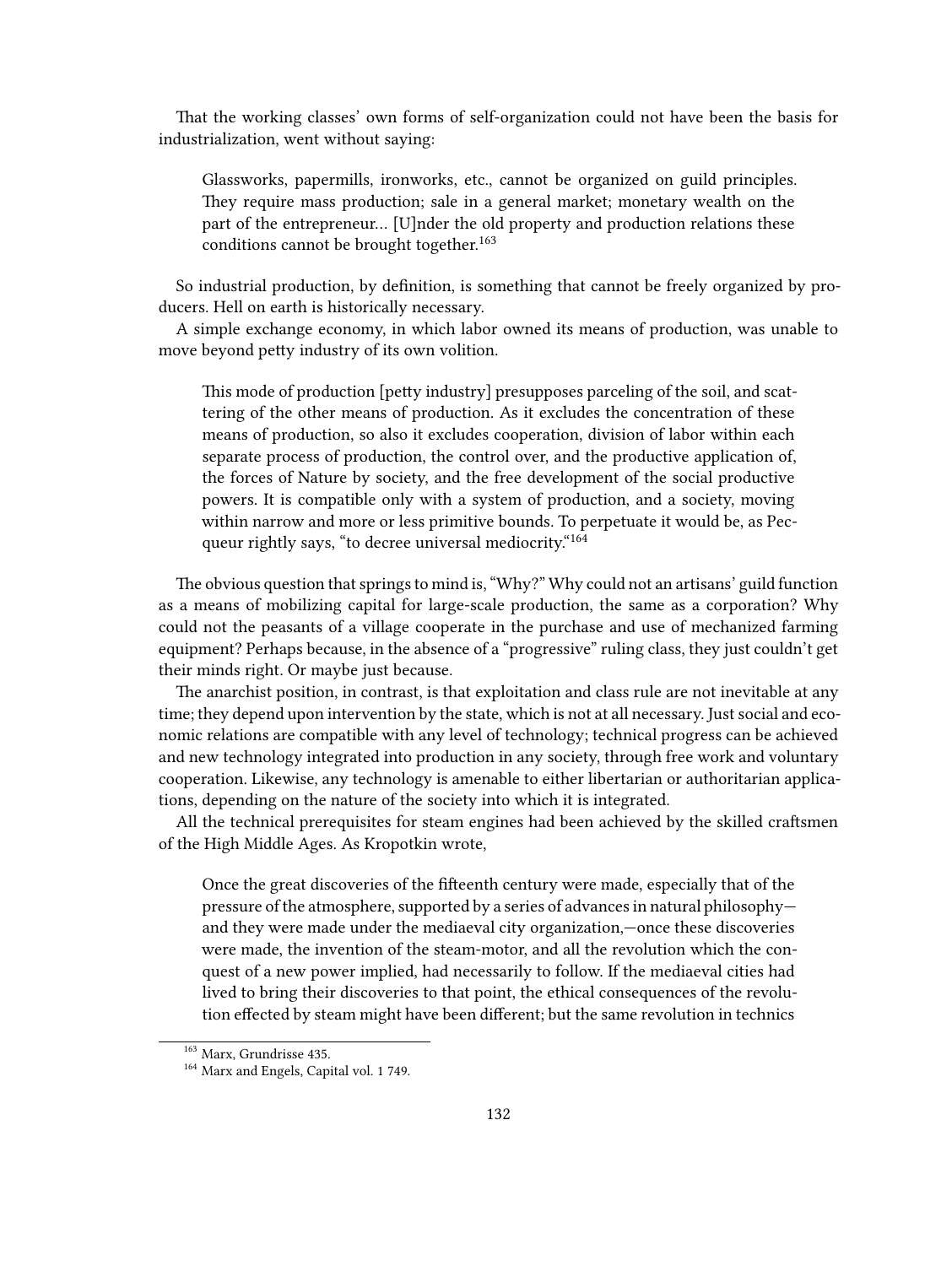and science would have inevitably taken place. It remains, indeed, an open question whether the general decay of industries which followed the ruin of the free cities, and was especially noticeable in the first part of the eighteenth century, did not considerably retard the appearance of the steam-engine as well as the consequent revolution in arts.<sup>165</sup>

Had not the expropriation of the peasantry and the crushing of the free cities taken place, a steam powered industrial revolution would still have taken place—but the main source of capital for industrializing would have been in the hands of the democratic craft guilds. The market system would have developed on the basis of producer ownership of the means of production. Had not Mesopotamian and Egyptian elites figured out six thousand years ago that the peasantry produced a surplus and could be milked like cattle, free people would still have exchanged their labor and devised ways, through voluntary cooperation, to make their work easier and more productive. Parasitism is not necessary for progress.

If anything, primitive accumulation hindered the cause of industrial progress at least as much as it helped it. Rather than furthering the cause of innovation that would not otherwise have taken place, it is more accurate to say that primitive accumulation created a situation in which the working class could be motivated only by compulsion. Given the separation of labor from capital, the only means to industrialize and adopt large-scale production was by impoverishing labor until its only choice lay between accepting work on any terms offered, and starvation. This is not to say that industrialization could only have occurred under these circumstances—only that the wage system, once created, was limited to the possibilities set by its own inner logic.

The separation of labor from capital, as has been true of so many aspects of state capitalism, led to irrationality. Laborers were deprived of the intrinsic motivation to increase the efficiency and productivity of their work methods, which would have existed in an economy of worker-owned and -organized production. The disutilities and benefits of labor not being fully internalized by the laborer, the owners of capital could not find a sufficient labor force willing to work.

In fact, the ruling class did not simply impose from above a revolution that could not otherwise have occurred. Rather, it preempted all alternative possibilities for industrialization from below. To the extent that the only source of investment capital for machine production came from above, it is because the mercantile interests controlling the guilds and towns had made it impossible for the laboring class to achieve the same results by horizontal association, and by mobilizing and pooling their own credit. As we saw above, the mass of investment capital used in the industrial revolution came from the merchant capitalists, who had taken it from the direct producers by robbery. In such a zero-sum situation, the laboring classes necessarily had fewer reserves at their own disposal. At the same time, the democratic qualities of the guilds were actively suppressed, and rendered incapable of serving as a vehicle for craftsmen to mobilize their own capital from below.

It is in this context that we should consider the extended passages in the Grundrisse on the role of usury and merchant capital in preparing the way for capitalism.The merchant oligarchies, with the help of the state, were able to preempt, crowd out, or suppress the self-organization of credit and to prohibit direct trade between producers and consumers, while amassing to themselves large masses of merchant capital through state-enforced monopoly. It was only as a result of this

<sup>165</sup> Kropotkin, Mutual Aid 297.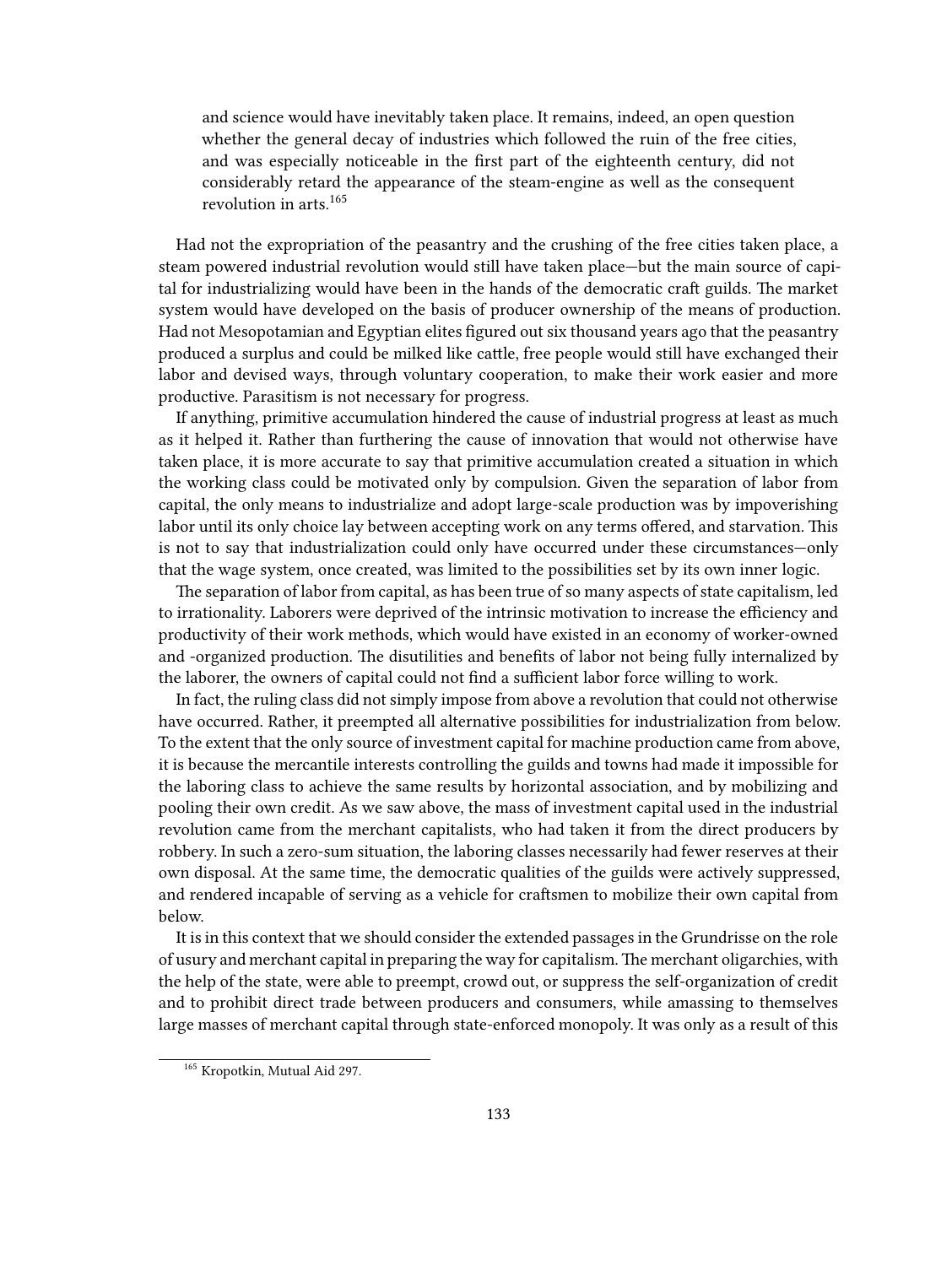legacy that merchant capital was able to take control of the supply of raw materials for artisan labor, to control the wholesale marketing of its products, and thus to organize production under the putting-out system.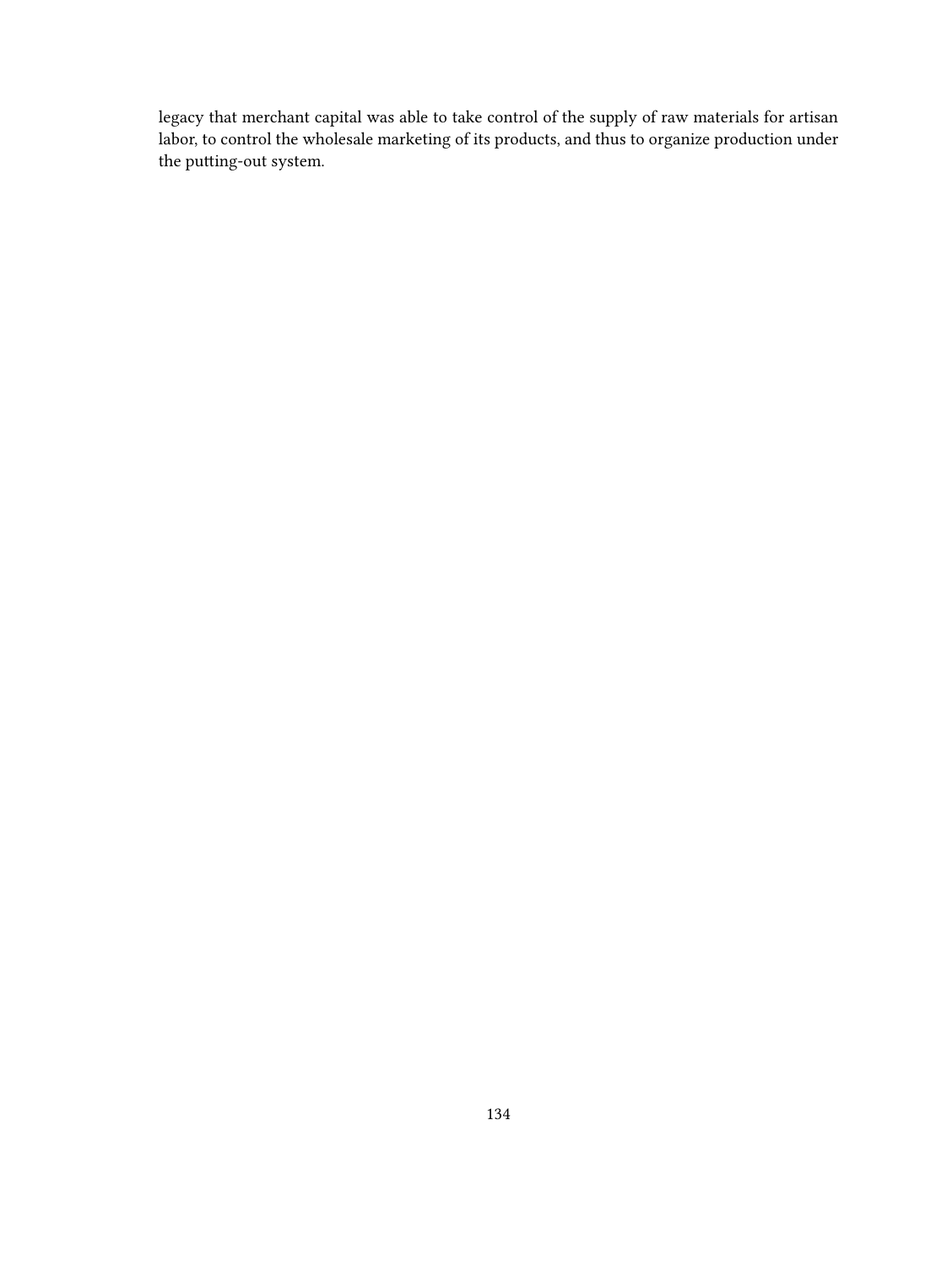# **Chapter Five: The State and Capitalism in the "Laissez-Faire" era.**

The nineteenth century is commonly described, alike by paternalistic liberals and social democrats, and by the kinds of vulgar "libertarians" who engage mainly in pro-corporate apologetics, as an age of "laissez-faire." But to use such a term in reference to that period is an utter travesty. We have already seen, in our previous chapter on primitive accumulation, how the capitalism of the nineteenth century reflected the violent reconstruction of society by a statist revolution from above. In addition, it was of the allegedly "laissez-faire" nineteenth century that Benjamin Tucker wrote, when he identified the four great forms of legal privilege on which capitalism, as a statist system of exploitation, depended. We will examine those four privileges, central to the structure of "laissez-faire" capitalism, in this chapter. In addition, we will examine a fifth form of state intervention largely ignored by Tucker, even though it was central to the development of capitalism throughout the nineteenth century: transportation subsidies.

Both state socialists and corporate welfare queens, for nearly identical reasons, have a common interest in maintaining the myth of the laissez-faire nineteenth century. The advocates of the regulatory-welfare state must pretend that the injustices of the capitalist economy result from the unbridled market, rather than from state intervention in the market; otherwise, they could not justify their own power as a remedy. The apologists of big business, on the other hand, must pretend that the regulatory-welfare state was something forced on them by anti-business ideologues, rather than something they themselves played a central role in creating; otherwise their worst fears might be realized, and the interventionist state might actually be pruned back. "Laissez-faire" is, therefore, what Albert Jay Nock called it: an "impostor term."<sup>1</sup>

The horrors of England's industrial life in the last century furnish a standing brief for addicts of positive intervention. Child-labour and woman-labour in the mills and mines; Coketown and Mr. Bounderby; starvation wages; killing hours; vile and hazardous conditions of labour; coffin ships officered by ruffians—all these are glibly charged off by reformers and publicists to a regime of rugged individualism, unrestrained competition, and laissez-faire. This is an absurdity on its face, for no such regime ever existed in England. They were due to the State's primary intervention whereby the population of England was expropriated from the land; due to the State's removal of land from competition with industry for labour… Adam Smith's economics are not the economics of individualism; they are the economics of landowners and mill-owners.<sup>2</sup>

<sup>&</sup>lt;sup>1</sup> Albert Jay Nock, Our Enemy, the State (Delevan, Wisc.: Hallberg Publishing Corp., 1983) 97. 2 Ibid. 106n.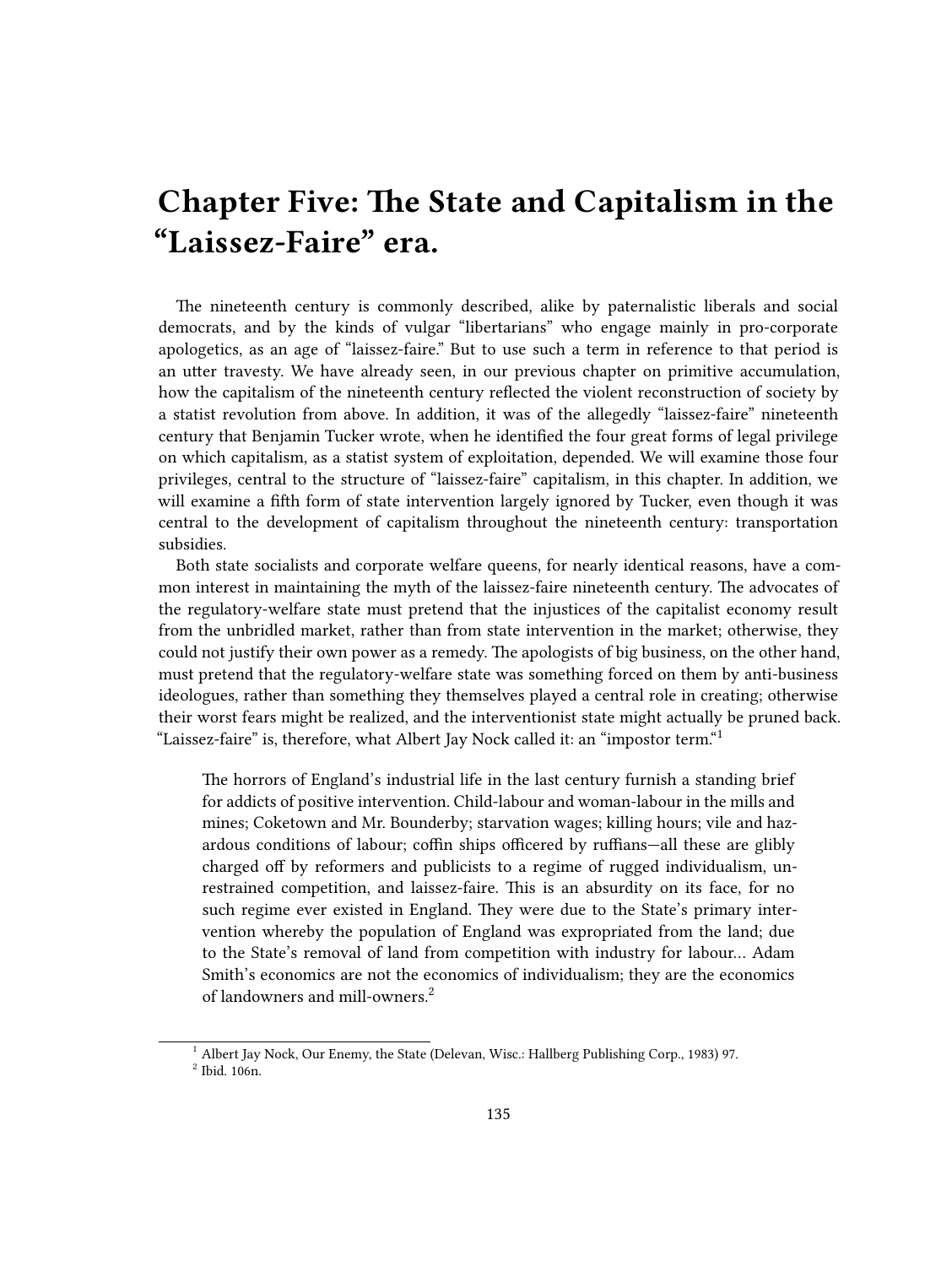#### **A. Tucker's Big Four: The Land Monopoly.**

Tucker classified, as one of the four forms of monopoly, the state's enforcement of "land titles which do not rest upon personal occupancy and cultivation.<sup>"3</sup> A great deal of material that he would have included under this heading has already been treated, instead, as part of our analysis of primitive accumulation in the last chapter. That material will not be duplicated; for purposes of the present chapter, it will suffice to point out that the seizure and monopoly of land by the ruling classes in the early days of capitalism has ongoing effects today.

The primitive accumulation described in the previous chapter was only one example of a general historical phenomenon: as the Georgists Oppenheimer and Nock pointed out, the state has, throughout history, made exploitation possible by politically controlling access to the land. The latter, referring to Wakefield's frank ruling class perspective on the land monopoly, commented that "economic exploitation is impracticable until expropriation from the land has taken place."<sup>4</sup> Henry George's brief survey, in Progress and Poverty, of ruling classes' encroachments on the peasantry's land, is a good introduction. Livy's history of the Roman republic, for example, is dominated by the struggle between the plebians and the patrician landlords. The great landed estates of the aristocracy were carved out of the public domain, originally the common property of the entire Roman people.<sup>5</sup>

The system of land tenure in medieval Europe was established, likewise, by the seizure of land by the feudal ruling classes. By political means, they claimed legal property in the lands already occupied and worked by the peasantry, and compelled them to pay rent on their own land. By political means, likewise, they claimed ownership of vacant lands, and controlled access to it without themselves ever directly occupying or working it. As Adam Smith wrote, "A great part of them was uncultivated; but no part of them, whether cultivated or uncultivated, was left without a proprietor. All of them were engrossed, and the greater part by a few great proprietors."<sup>6</sup>

This evil was in the process of being remedied in the late Middle Ages. By means such as tenure in copyhold, western Europe was evolving toward a system in which the peasant was a de facto owner, required to pay only a nominal quit-rent set by custom; after that nominal rent was paid, he could treat the land in practice as his own. Had that system been allowed to develop without violence, Europe today might be a continent of small proprietors. But as we saw in the previous chapter, that was not to be.

This last, however, has already been dealt with. In this chapter we examine statist forms of property in land as a general phenomenon. Although the primitive accumulation already recounted is regarded as unjust by all major libertarian theories of property (at least to the extent that they acknowledge its occurrence), these theories are not by any means agreed on what the proper basis of ownership might be. Our next order of business, therefore, is a comparative survey of the major theories of property in land.

<sup>&</sup>lt;sup>3</sup> Benjamin Tucker, "State Socialism and Anarchism," in Benjamin Tucker, Instead of a Book, by a Man Too Busy to Write One. Gordon Press Facsimile (New York: Gordon Press, 1897, 1973) 12.

<sup>4</sup> Nock, Our Enemy, the State 41n.

<sup>5</sup> Henry George, Progress and Poverty (New York: Walter J. Black, 1942) 312; Joshua King Ingalls, Social Wealth: The Sole Factors and Exact Ratios in Its Acquirement and Apportionment (New York: Social Science Publishing Co., 1885) 145–50.

<sup>6</sup> Adam Smith, An Inquiry Into the Nature and Causes of the Wealth of Nations (Chicago, London, Toronto: Encyclopedia Britannica, Inc., 1952) 165.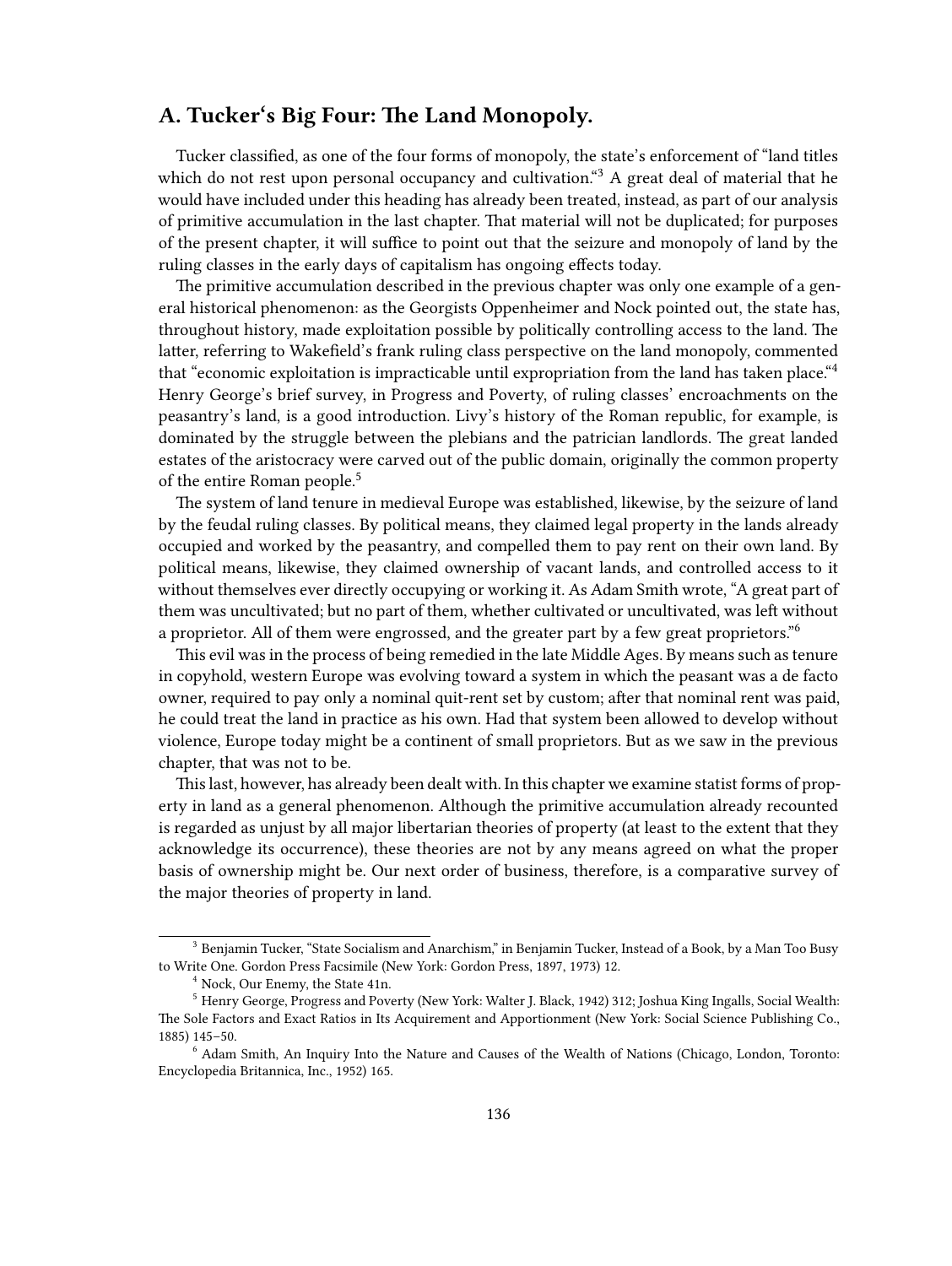The bare principle of private property in land does not carry with it, of any necessity, any particular set of rules of land tenure. Nozick pointed out that any theory of "justice in holdings" must include three major topics: 1) a theory of "the original acquisition of holdings, the appropriation of unheld things"; 2) "the transfer of holdings from one person to another"; and 3) "principles governing how a person may divest himself of a holding, passing it into an unheld state.  $\degree$  Or as Tucker put it, "The question is not whether we should be able to sell or acquire in 'the open market' anything which we rightfully possess, but how we come into rightful possession."<sup>8</sup> Free market liberals are divided among themselves on how to answer this question.

There are three main rival theories of justice in holdings among free market libertarians—the Lockean, the Georgist, and the mutualist—with Lockeanism predominating. As Bill Orton has characterized their differences, the three schools agree fairly closely on the acquisition of property (i.e, by labor homesteading), but differ considerably on their rules for transfer and abandonment.<sup>9</sup> All three schools agree that the only legitimate way of appropriating unowned land is homesteading by direct, personal occupation and alteration of it: as Locke put it, by admixture of labor.

In contradistinction to Lockeans, Georgists and mutualists agree in seeing the land, in some sense, as a common patrimony which cannot be permanently alienated from the commons in fee simple. Both differ from the Lockeans on the extent to which appropriation by admixture of labor permanently removes land from this common patrimony. Both groups view the common rights of mankind to the land as inalienable, and the individual's possessory or usufructory right to be in some sense a stewardship on behalf of the general human community. The Georgists, however, attribute to the community a more active role in exercising its ultimate property rights over the commons than do the mutualists, and treat the community as joint owners of the commons in a more active sense. The mutualists, on the other hand, tend to see unoccupied land simply as an unowned commons over which mankind's ultimate ownership rights are latent, and which the individual is free to use as he sees fit without accounting to any proxy for collective rights; but the latent common right of the rest of mankind prohibits the individual from claiming more land than he can personally use at the expense of the common interest, and requires that his possessory title revert to the commons when he ceases to occupy and use the land. In regard to the theoretical status of land, therefore, mutualists and individualists have more in common with each other than with the Lockeans.

Regarding practical treatment of existing land titles, on the other hand, Georgists and mainstream Lockeans have more in common with each other, and mutualists (and to some extent radical Lockeans) are the odd man out. Mutualists and (among Lockeans) the left-Rothbardians, agree that any current titles to land not established by such labor-appropriation are invalid, and that land held by such title should be regarded as unowned and open to appropriation by the first homesteader to mix his labor with it. Lockeans on the more mainstream libertarian right are more willing to accept existing property titles as valid on conventional or positivistic grounds, in the interest of stability. Georgists regard the injustice by which existing titles were acquired as relatively insignificant; the proper remedy is not to nullify existing land titles but, through community collection of rent, to nullify the unjust benefits of holding such titles. The Georgist

<sup>7</sup> Robert Nozick, Anarchy, State, and Utopia (U.S.A.: Basic Books, 1974) 150–1.

<sup>8</sup> Benjamin Tucker, "An Alleged Flaw in Anarchy," in Tucker, Instead of a Book 212.

<sup>&</sup>lt;sup>9</sup> "Re: On the Question of Private Property," August 26, 2003. [anti-state.com](http://anti-state.com/forum/index.php?board=6;action=display;threadid=6726;start=20) Captured April 30, 2004.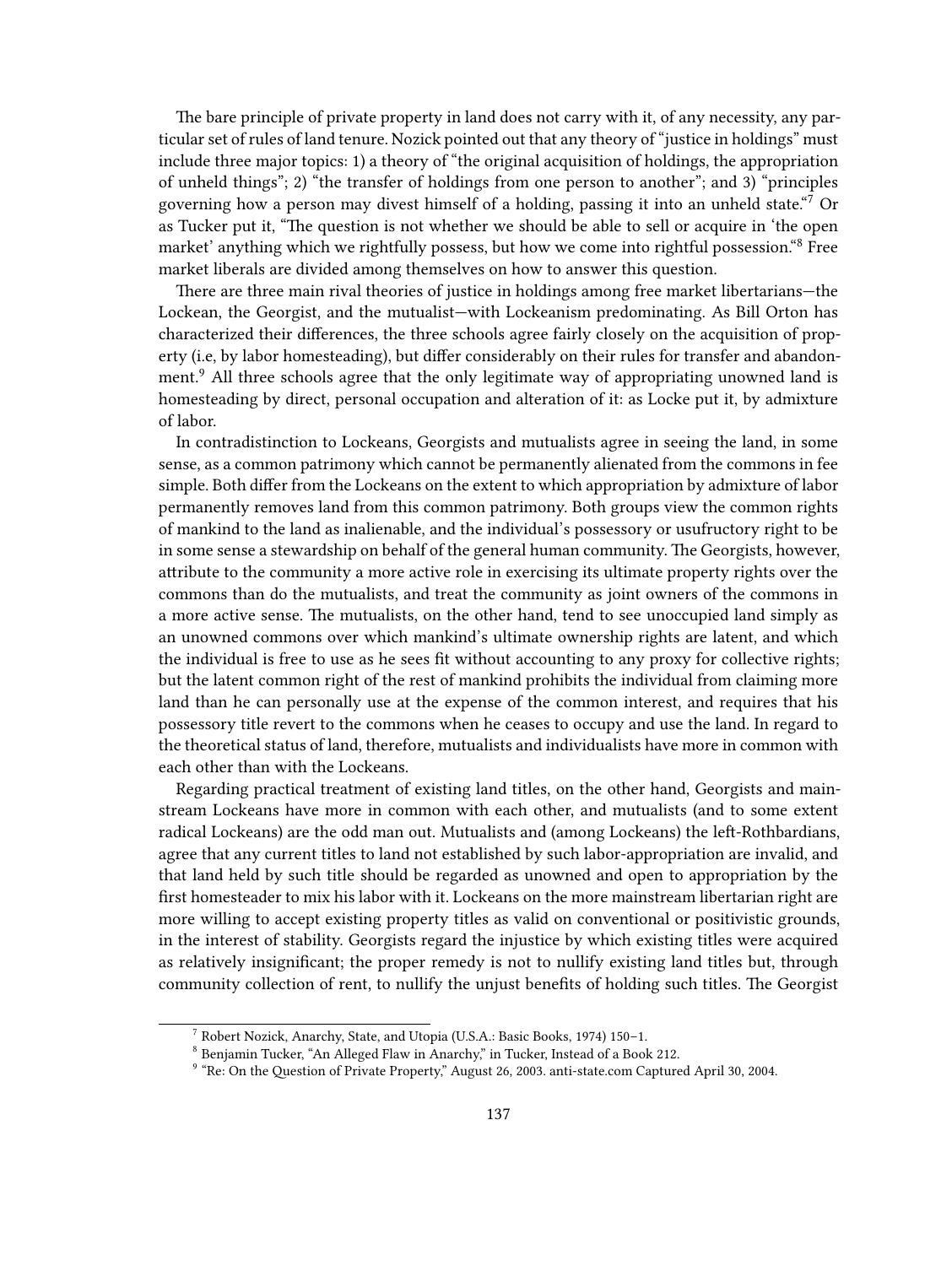remedy of the single tax, to a large extent, presupposes a market in land values that deals with titles and transfers in more or less Lockean terms.

On how land, once acquired by admixture of labor, is to be transferred, and on what constitutes abandonment, the three schools differ radically. The Lockeans believe that land, once justly appropriated from an unowned state, may be given away, sold, or rented by the rightful owner, and that ownership is maintained regardless of whether the original owner retains possession or rents it to another occupant. Given the justice of the existing land title, a new owner may establish legitimate ownership by a simple transfer of title, regardless of whether he personally occupies and uses the land. Direct occupancy and use is necessary only for initial appropriation, not for subsequent transfers of ownership. Georgists, besides agreeing with the Lockeans on initial appropriation, are also generally accepting of Lockean standards of transfer, so long as the principle of community collection of ground rent is followed.

Mutualists, however, advocate a much different standard for establishing ownership during subsequent transfers. For mutualists, occupancy and use is the only legitimate standard for establishing ownership of land, regardless of how many times it has changed hands. An existing owner may transfer ownership by sale or gift; but the new owner may establish legitimate title to the land only by his own occupancy and use. A change in occupancy will amount to a change in ownership. Absentee landlord rent, and exclusion of homesteaders from vacant land by an absentee landlord, are both considered illegitimate by mutualists. The actual occupant is considered the owner of a tract of land, and any attempt to collect rent by a self-styled landlord is regarded as a violent invasion of the possessor's absolute right of property.

None of these alternative sets of rules for property allocation is self-evidently right. No ownership claim can be deduced logically from the principle of self-ownership alone, without the "'overlay' of a property system," or a system of "allocation rules."<sup>10</sup> No such system, whether Lockean, Georgist, or Mutualist, can be proved correct. Any proof requires a common set of allocation rules, and a particular set of allocation rules for property can only be established by social consensus, not by deduction from the axiom of self-ownership.<sup>11</sup> (However, since all three traditions deduce their theory of appropriation by homesteading from the principle of self-ownership, in so similar a manner, it might be more accurate to say that the labor theory of appropriation common to the different overlays is more plausibly deducible from self-ownership, and less dependent on convention than the rules concerning transfer and abandonment.)

In any case, there is a great deal of practical overlap in their positions. For one thing, the "stickiness" of property is a matter of degree:

In both systems [i.e., "sticky" (Lockean) and "non-sticky" (socialist/usufruct)], in practice there are well-known exceptions. Sticky property systems recognize abandonment and salvage; usufruct allows for people to be absent for some grace period without surrendering property, and of course allows trade. You might even see the two systems as a continuum from high to low threshold for determining what constitutes "abandonment."<sup>12</sup>

 $10$  Bill Orton, "Cohen's Argument," Free-Market.Net forums, January 1, 2001 [www.free-market.net](http://www.free-market.net/forums/main0012/messages/807541545.html) Captured April 30, 2004.

<sup>&</sup>lt;sup>11</sup> Orton, "Re: On the Question of Private Property," Anti-State.Com Forum, August 30, 2003. [www.antistate.com](http://www.antistate.com/forum/index.php?board=6;action=display;threadid=6726;start=20) Captured April 30, 2004.

<sup>&</sup>lt;sup>12</sup> Bill Orton, "Yet Another Variation," Anti-State.Com Forum, December 7, 2003. [anti-state.com](http://anti-state.com/forum/index.php?board=1;action=display;threadid=7965;start=0) Captured April 30, 2004.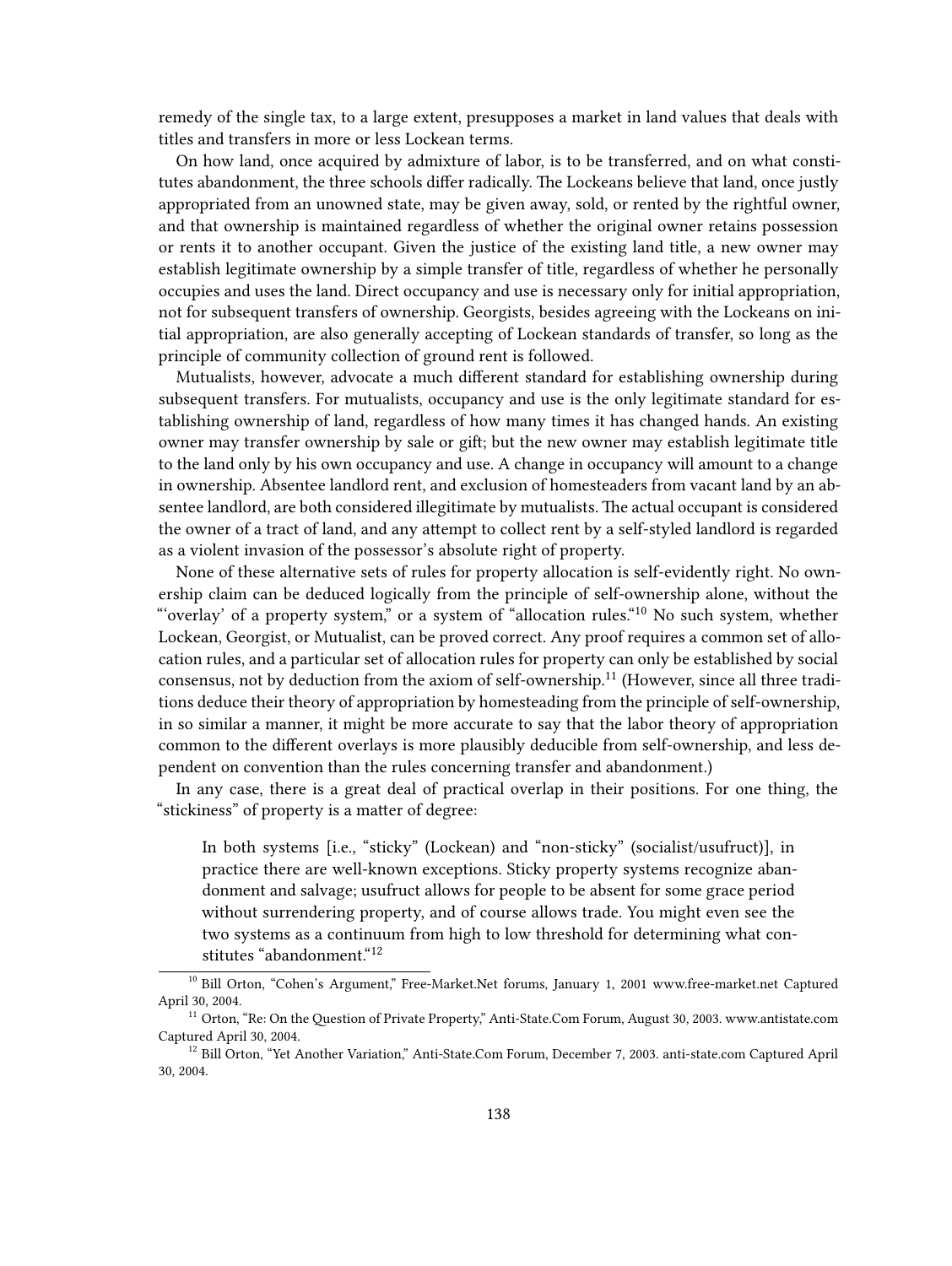Or as Orton put it elsewhere, stickiness is a matter of degree, rather than a qualitative difference between capitalist and socialist property. They are "the same thing… with different parameters" for the length of time necessary to establish abandonment.<sup>13</sup>

For another, since the three systems agree on the standard of legitimacy for appropriating unowned property, much existing property is illegitimate from all three perspectives, to the extent that a large portion was acquired by means other than personal use. Murray Rothbard, for example, pointed to the illegitimacy of most historic land appropriation, even by Lockean standards:

How will an individual's title to the nature-given factor be determined? If Columbus lands on a new continent, is it legitimate for him to proclaim all the new continent his own, or even that sector "as far as his eye can see"? Clearly, this would not be the case in the free society that we are postulating. Columbus or Crusoe would have to use the land, to "cultivate" it in some way, before he could be asserted to own it… If there is more land than can be used by a limited labor supply, then the unused land must simply remain unowned until a first user arrives on the scene. Any attempt to claim a new resource that someone does not use would have to be considered invasive of the property right of whoever the first user will turn out to be.<sup>14</sup>

Rothbard later argued in Power and Market that land appropriated by a mere grant from the state was a grant of monopoly power analogous to that of a feudal landlord, enabling the holder of the title to charge a tax or rent on the first legitimate appropriator of the land, and force him to pay tribute for the right to occupy it.

Problems and difficulties arise whenever the "first-user, first-owner" principle is not met. In almost all countries, governments have laid claim to ownership of new, unused land. Governments could never own original land on the free market. This act of appropriation by the government already sows the seeds for distortion of market allocations when the land goes into use. Thus, suppose that the government disposes of its unused public lands by selling them at auction to the highest bidder. Since the government has no valid property claim to ownership, neither does the buyer from the government. If the buyer, as often happens, "owns" but does not use or settle the land, then he becomes a land speculator in a pejorative sense. For the true user, when he comes along, is forced either to rent or buy the land from the speculator, who does not have valid title to the area. He cannot have valid title because his title derives from the State, which also did not have valid title in the free-market sense…<sup>15</sup>

The same was true of feudal appropriation of land in older settled areas:

The affinity of rent and taxation is even closer in the case of "feudal" land grants. Let us postulate a typical case of feudal beginnings: a conquering tribe invades a

<sup>&</sup>lt;sup>13</sup> Bill Orton, "Property (Wolf De Voon)," Anti-State.Com Forum, July 07, 2003, [anti-state.com](http://anti-state.com/forum/index.php?board=2;action=display;threadid=6072;start=0) Captured April 30, 2004.

<sup>&</sup>lt;sup>14</sup> Murray Rothbard, Man, Economy, and State: A Treatise on Economic Principles (Auburn University, Alabama: Ludwig von Mises Institute, 1993) 147.

<sup>&</sup>lt;sup>15</sup> Murray Rothbard, Power and Market: Government and the Economy (Kansas City: Sheed Andrews and Mcmeel, Inc., 1970, 1977) 132.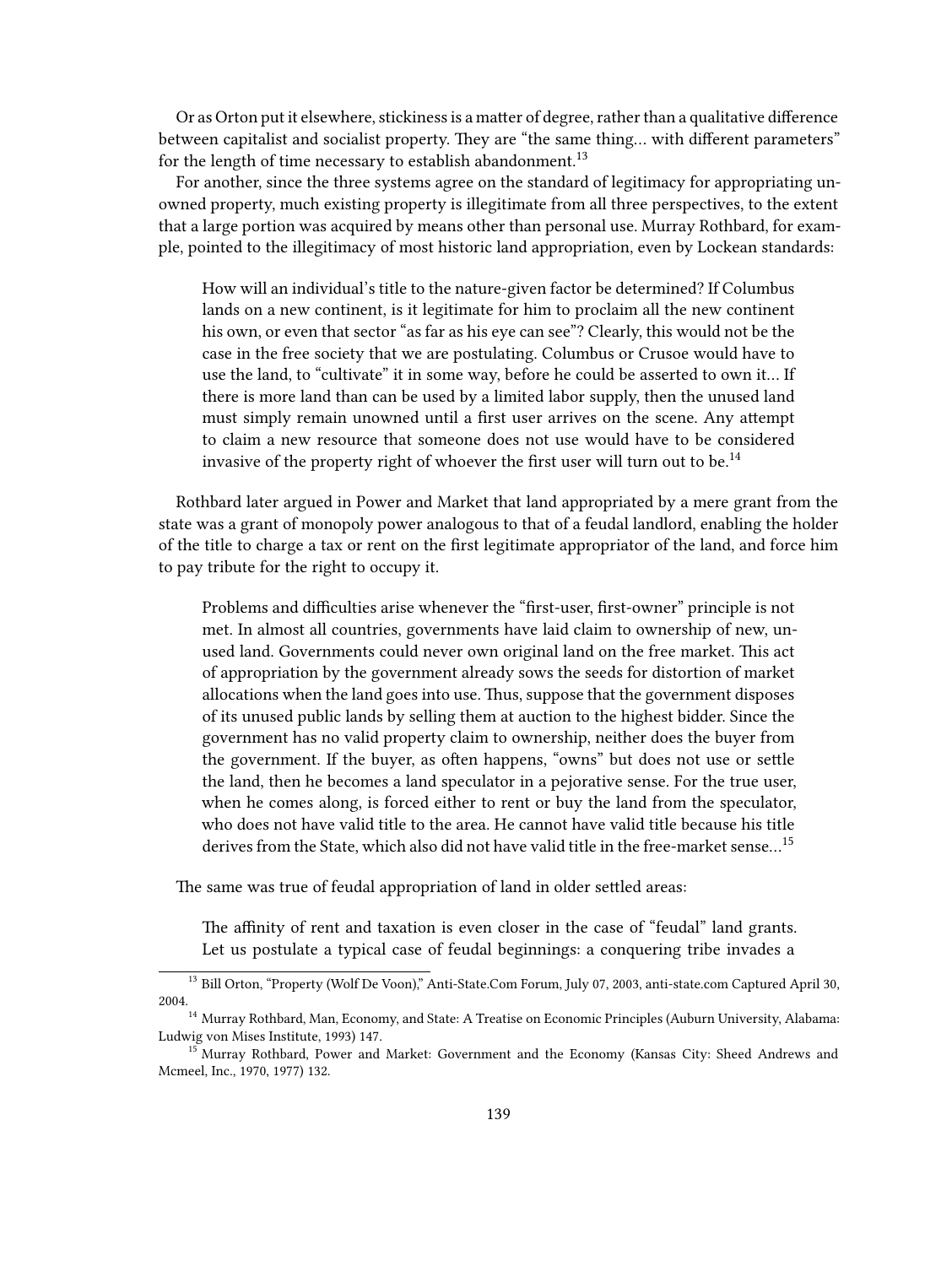territory of peasants and sets up a State to rule them. It could levy taxes and support its retinue out of the proceeds. But it could also do something else, and it is important to see that there is no essential difference between the two. It could parcel out all of the land as individual grants of "ownership" to each member of the conquering band. Then, instead of or in addition to one central taxing agency, there would be a series of regional rent collecting agencies. But the consequences would be exactly the same.<sup>16</sup>

Clearly, the agreed-upon labor standard of appropriation still leaves much to convention: How much labor is required to appropriate how much land? Is it necessary to physically alter or use every square foot in a parcel of land one claims? Can appropriation by labor take place through the hired labor of others, or is it by personal appropriation only? The exclusion of the state from appropriating land through the labor of its "servants" might also, it seems, exclude the indirect appropriation of land by the labor of those in a private capitalist's hire. The labor standard, depending on the strictness of its interpretation, would mean that a housing development belonged to the construction workers who built it, and not to the contractor who bought the land and hired the labor. Even so, the Lockean standard of labor appropriation rules out a great deal of what Jerome Tucille called "land-grabbism, " or climbing a mountain and claiming all the land you can see,<sup>17</sup> and goes a long way toward remedying the evils associated by Georgists and mutualists with landlordism as such.

Under a "first-user, first-owner" regime, the Georgists would be wrong in asserting that no labor had been mixed with nature-given land to justify private ownership of sites. For them, land could not be owned unless it were first used and could be originally appropriated for ownership only to the extent that it was so used. The "mixing" of labor with nature may take the form of draining, filling, clearing, paving, or otherwise preparing the site for use. Tilling the soil is only one possible type of use. The use claim to the land could be certified by courts if any dispute over its ownership arose…

…[S]ome of the charges that Georgists have leveled against land speculation are true, not because land speculation is bad per se, but because the speculator came to own the land, not by valid title, but via the government, which originally arrogated title to itself. So now the purchase price (or alternatively, the rent) paid by the would-be user really does become the payment of a tax for permission to use the land...<sup>18</sup>

According to Mises, large-scale landlordism has always been the result of state-created land monopolies, and not of aggregation of small parcels of land by market processes.

Nowhere and at no time has the large-scale ownership of land come into being through the working of economic forces in the market. It is the result of military and political effort. Founded by violence, it has been upheld by violence and by that alone. As soon as the latifundia are drawn into the sphere of market transactions

<sup>&</sup>lt;sup>16</sup> Ibid. 133.

<sup>&</sup>lt;sup>17</sup> Jerome Tuccille, "Bits and Pieces," The Libertarian Forum (November 1, 1970) 3.

<sup>18</sup> Rothbard, Power and Market 131–2.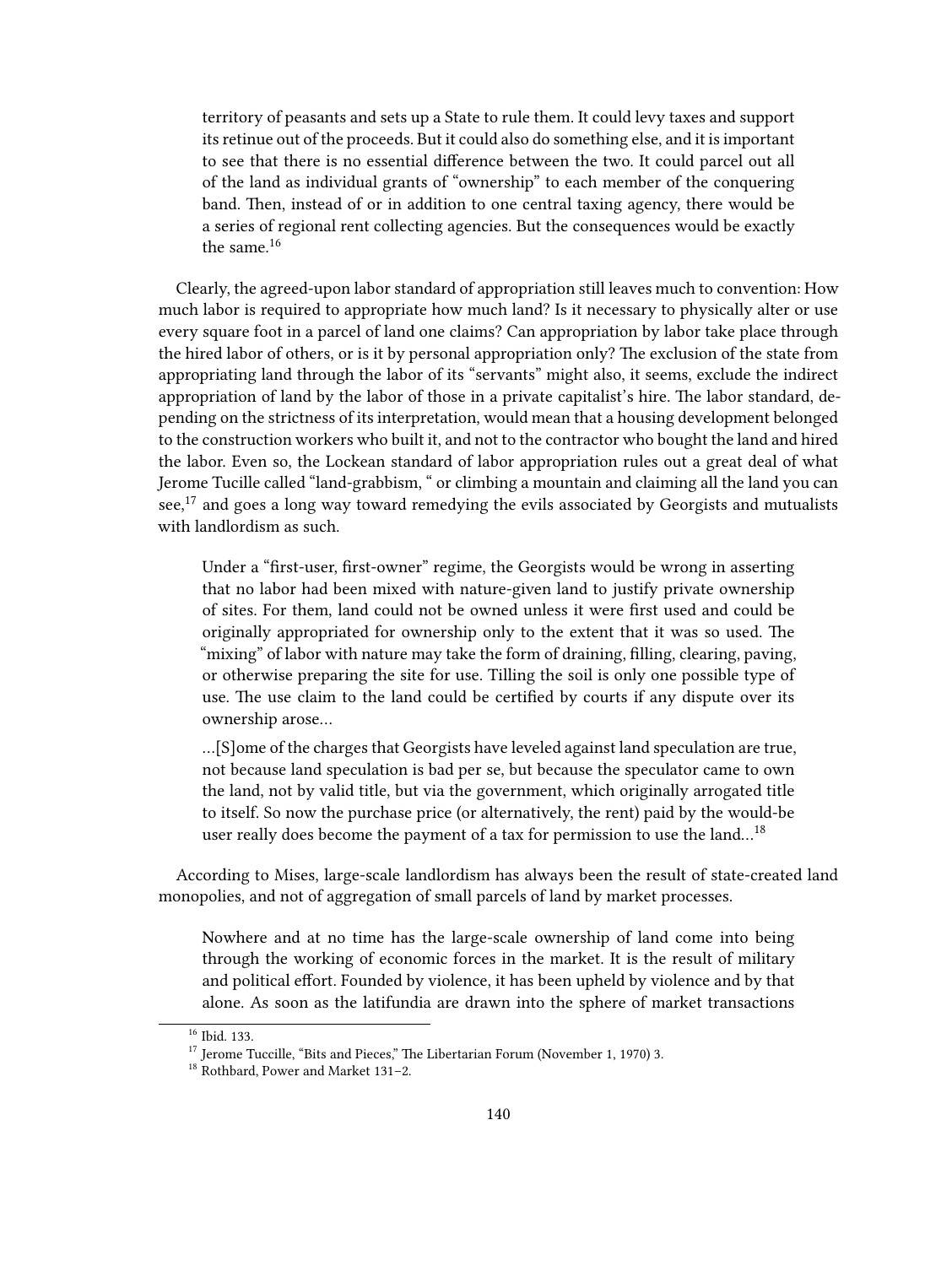they begin to crumble, until at last they disappear completely. Neither at their formation or in their maintenance have economic causes operated. The great landed fortunes did not arise through the economic superiority of large-scale ownership, but by violent annexation outside the area of trade… The non-economic origin of landed fortunes is clearly revealed by the fact that, as a rule, the expropriation by which they have been created in no way alters the manner of production. The old owner remains on the soil under a different legal title and continues to carry on production.<sup>19</sup>

Although the expression "bourgeois nursery tale" does not appear anywhere in the quote above, the import is just as clear as if it did.

In addition to the three schools' agreement on the moral illegitimacy of much existing property in land, there is also much agreement among them, as well, on the exploitative consequences of statist land appropriation. Oppenheimer argued that the monopoly of land by big landlords contributed to the system of unequal exchange by which all labor was exploited—not just the agricultural laborer or peasant, but the industrial worker as well.

The exchange economy becomes perverted by a compromise with the slave economy. In the "pure economy" no one could dream of appropriating more land than he and his family could till; such appropriation presupposes a slave system. Yet the exchange economy did tolerate great landed property, that economic institution of the political means, as legitimate and on an equal footing with property arising from work personally done. In the hybrid system which combines the transformed feudal system with the exchange economy—this is the definition of capitalism—harmony is distorted by two interrelated effects of great landed (feudal) property: the countryside's purchasing power for urban products is weakened by exploitation and ensuing inefficiency; and the urban labor market is flooded, and wages pressed down, by the slaves or serfs or agricultural workers who escape from pressure into the freedom of the cities. In a harmonious system, where the land is not appropriated, an urban worker would demand and get as much as he could otherwise receive as an independent peasant on free land; in the hybrid structure the wage is pressed down to that of an agricultural serf. This makes urban capital property a means of exploitation alongside great landed property: the propertyless suffers a deduction from his original wage, the product of his work, to the profit of the big owners.<sup>20</sup>

Rothbard also pointed to the exploitative effect of state land monopoly, which resulted in raising the rents of land in use and lowering wage rates.

Government sale of "its" unused land to speculators, therefore, restricts the use of new land, distorts the allocation of resources, and keeps land out of use that would be employed were it not for the "tax" penalty of paying a purchase price or rent to the speculator. Keeping land out of use raises the marginal value product and the rents of remaining land and lowers the marginal value product of labor, thereby lowering wage rates.<sup>21</sup>

<sup>19</sup> Ludwig von Mises, Socialism (New York: Yale University Press, 1951) 375.

<sup>&</sup>lt;sup>20</sup> Edward Heimann, "Franz Oppenheimer's Economic Ideas," Social Research (New York) (February 1944) 28.

<sup>21</sup> Rothbard, Power and Market 132–3.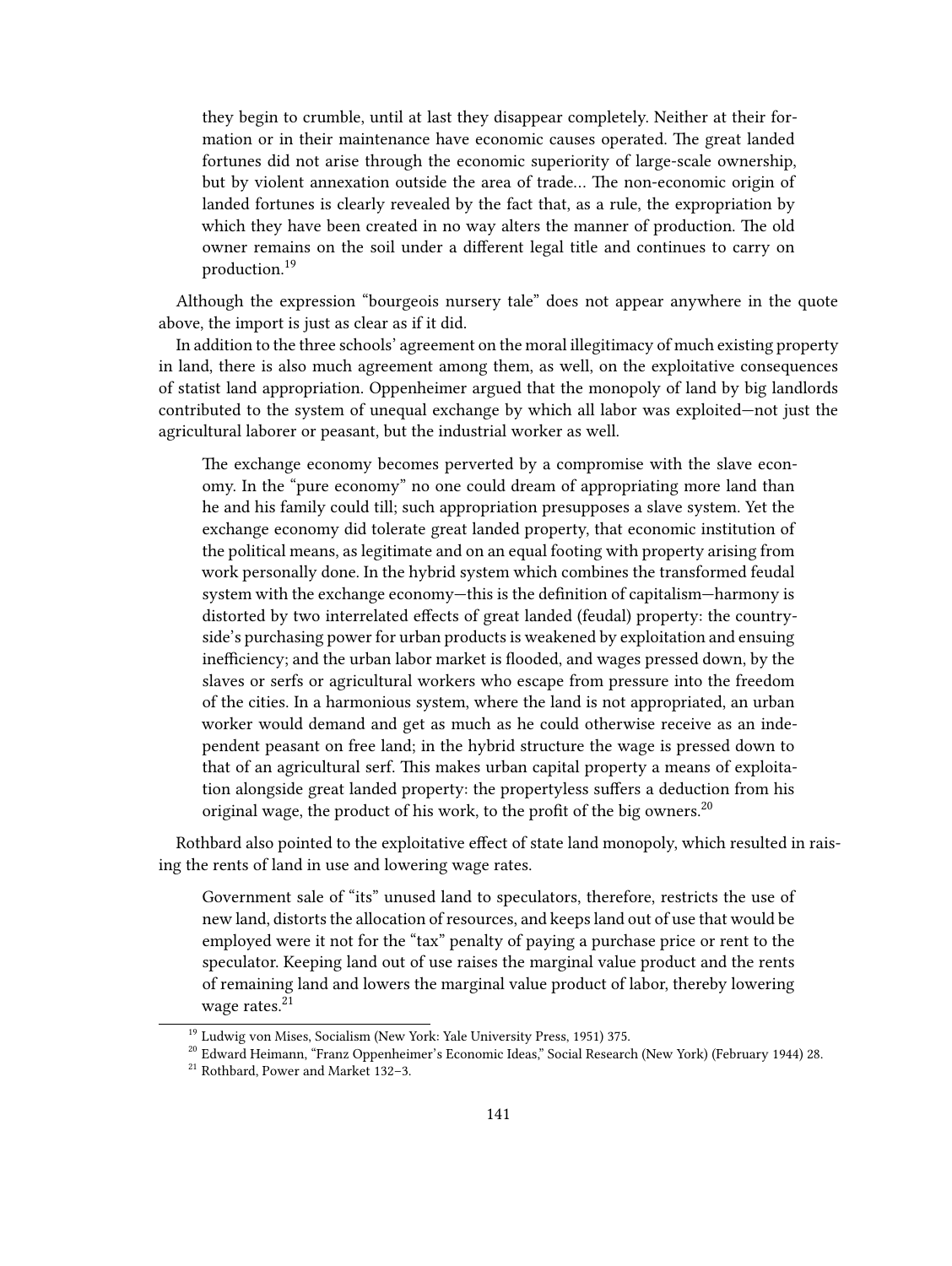More specifically, "conservation" laws played a key role in the land monopoly by forcibly withholding resources from the market, and thus raising the price of the resources land-owners did sell. It served exactly the same function as output restrictions in any other kind of monopoly.

Conservation laws, therefore, must also be looked upon as grants of monopolistic privilege. One outstanding example is the American government's policy, since the end of the nineteenth century, of "reserving" vast land tracts of the "public domain" i.e., the government's land holdings… Forests, in particular, have been reserved, ostensibly for the purpose of conservation. What is the effect of withholding huge tracts of timberland from production? It is to confer a monopolistic privilege, and therefore a restrictionist price, on competing private lands and on competing timber.<sup>22</sup>

But that is telling only half the story. In addition to withholding land from production, the state gives favored capitalists preferential access to it. Huge tracts of land are leased to timber, petroleum, mining, and ranching interests, at politically determined rates. For example, most of the devastation of giant redwoods in the Pacific Northwest takes place on land owned by the government, and is only profitable because the lumber companies do not have to buy the land in a competitive market. Likewise, the debate over drilling in ANWAR is not about selling the land to oil companies. It's about giving them preferential access, denied to ordinary citizens, and letting them pay a sweetheart price for the privilege.<sup>23</sup>

These two aspects, withholding and preferential access, sometimes dovetailed nicely. The main beneficiaries of conservation policy were "the land-grant Western railroads" and existing timber owners. The railroads' land grants had included not only the rights of way for their roads, but fifteen-mile swaths on either side of the line as well. By charging settlers for homesteading rights, including the most desirable commercial properties in the new railroad towns, the railroads obtained a large income from land speculation, in addition to their primary business of actually operating railroads. Government conservation policies further increased the price of the railroads' land holdings, and along with it added even more to their income from land speculation. The value of timber land, likewise, was raised by the withholding of land. The railroad and timber industries, consequently, were large contributors to the conservation movement.<sup>24</sup>

Besides the sheer injustice involved in statist land theft, and the ongoing exploitation of the producing classes by parasitic landlords, it has been a great drag on progress. This was true of the feudal system of land ownership in the Old World. Property in land not being in the hands of those who worked it, neither the landlord nor the peasant had an incentive for improving it.

It seldom happens that a great proprietor is a great improver… To improve land with profit, like all other commercial projects, requires an exact attention to small savings and small gains of which a man born to a great fortune… is seldom capable. The situation of such a person naturally disposes him to attend to ornament which pleases his fancy than to profit for which he has so little occasion… He embellishes perhaps four or five hundred acres in the neighbourhood of his house, at ten times

 $\overline{^{22}}$  Ibid. 68.

<sup>&</sup>lt;sup>23</sup> See Bernie Jackson, "The Fine Art of Conservation," The Freeman: Ideas on Liberty (October 1998).

<sup>24</sup> Rothbard, Power and Market 70.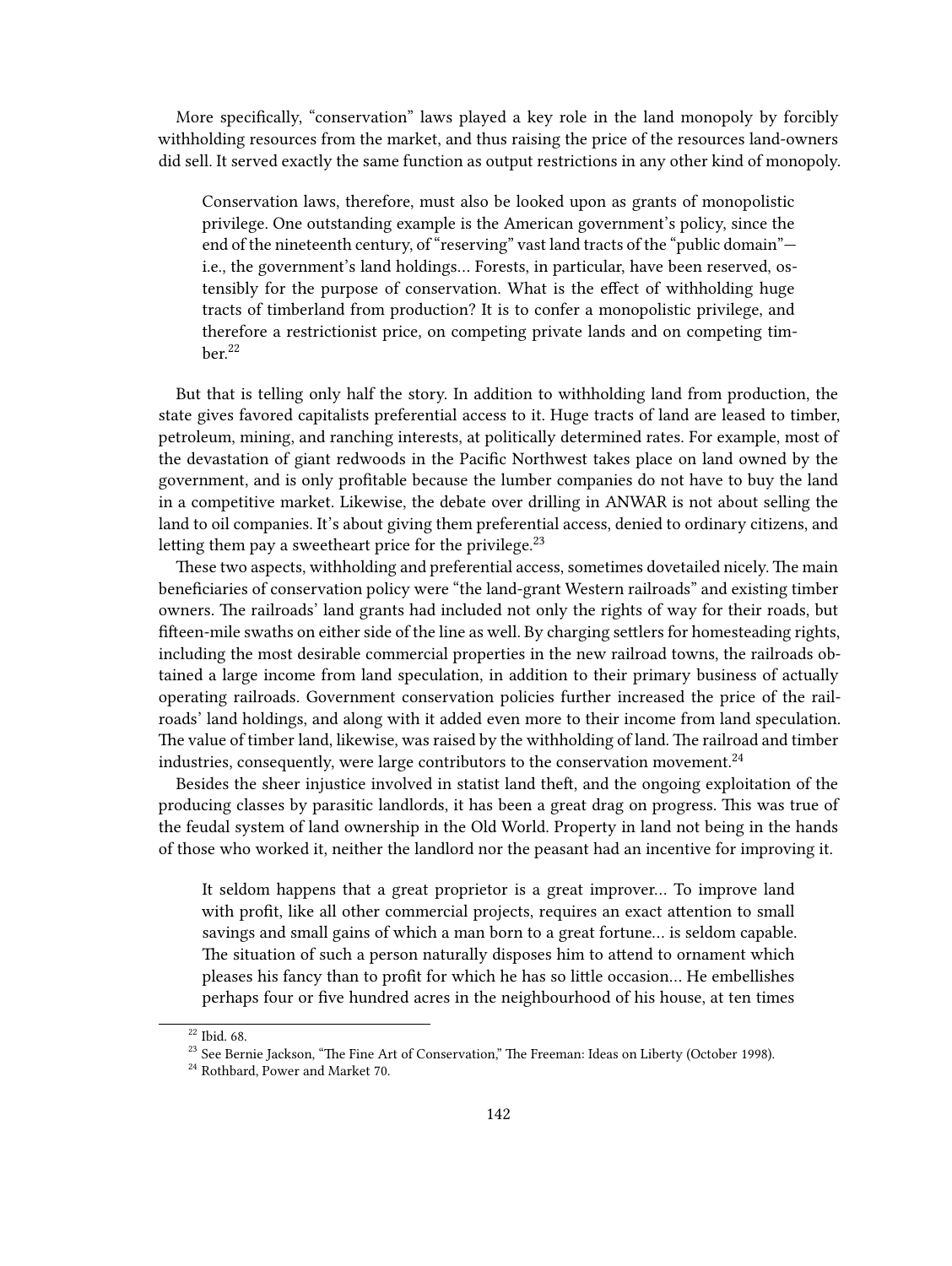the expense which the land is worth after all his improvements; and finds that if he was to improve his whole estate in the same manner, and he has little taste for any other, he would be a bankrupt before he finished the tenth part of it…

But if great improvements are seldom to be expected from great proprietors, they are least of all to be expected when they employ slaves for their workmen… A person who can acquire no property, can have no other interest but to eat as much, and to labour as little as possible. Whatever work he does beyond what is sufficient to purchase his own maintenance can be squeezed out of him by violence only, and not by any interest of his own.<sup>25</sup>

Even among peasants not reduced to serfdom or villeinage, who only paid a portion of their produce as rent and kept the rest, the rents reduced the marginal incentive to labor or to improve the land.<sup>26</sup> As evidence for these claims, Smith challenged the reader to compare the condition of great estates in the same family for generations, to that of the estates of small proprietors in the same neighborhood.<sup>27</sup>

We proceed now to a more detailed account of the unique tenets of the mutualist position on land tenure. Tucker's "occupancy and use" standard of ownership was directly influenced by the land theory of J.K. Ingalls in the United States; but its antecedents went back much further—at least to Godwin and Proudhon.

The Ricardian socialist Hodgskin, in The Natural and Artificial Right of Property Contrasted, seemed in many places to identify the natural right with direct cultivation; his distinction bore a striking resemblance to Nock's later distinction between "labour-made" and "law-made" property:<sup>28</sup>

In all these circumstances which in relation to the right of property may be considered as the leading objects of legislation, I see no particular guarantee or protection of the natural right of property… To those by whose combined labour the ground is cultivated, and the harvest gathered in, nature gives every sheaf and every stalk which they choose to collect; the law, however, takes almost the whole of it away.<sup>29</sup>

Never has the law employed any means whatever to protect the property nature bestows on individuals; on the contrary, it is a great system of means devised to appropriate in a peculiar and unjust manner the gifts of nature. It exacts a revenue for the government,—it compels the payment of rent,—it enforces the giving of tithes, but it does not ensure to labour its produce and its reward.<sup>30</sup>

In contrasting the class nature of the natural and artificial rights, Hodgskin tended to identify the former with the peasant, and the latter with the landlord, in ways that would certainly make a modern libertarian-lite like (say) Milton Friedman nervous: "The right of property, which is now arming the land-owner and the capitalist against the peasant and the artizan, will, in truth, be the one great subject of contention for this and the next generation…"<sup>31</sup> He went so far as to

<sup>25</sup> Smith, Wealth of Nations 166–7.

<sup>26</sup> Ibid. 168.

<sup>27</sup> Ibid. 167.

<sup>28</sup> Nock, Our Enemy, the State 80.

<sup>&</sup>lt;sup>29</sup> Thomas Hodgskin, The Natural and Artificial Right of Property Contrasted (London: B. Steil, 1832) 53-4.

 $30$  Ibid. 55-6.

<sup>31</sup> Ibid. 15.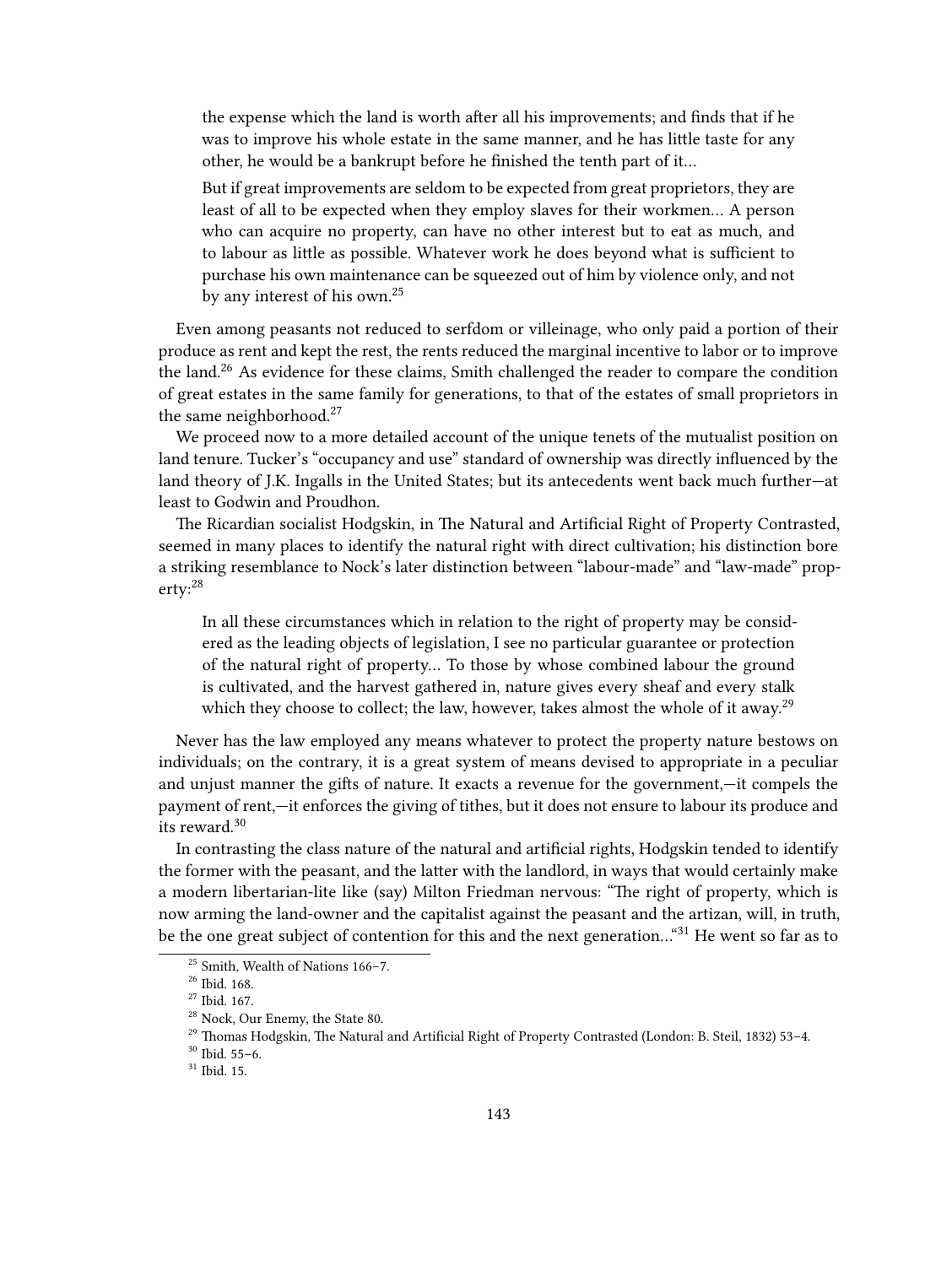describe the state as the organized power of the landowners, and the guarantor of their right to possess the land without actually cultivating it:

Among the legislative classes embodied into, and constituting the government, we must place the landed aristocracy. In fact, the landed aristocracy and the government are one—the latter being nothing more than the organized means of preserving the power and privileges of the former… His [the landowner's] right to possess the land, not to possess the produce of his own labour, is as admirably protected as can be effected by the law. Another must not even walk on it, and all the wild animals and fruit it bears are said by the law to be his. Nature makes it a condition of man having land, that he must occupy and cultivate it, or it will yield nothing… The mere landowner is not a labourer, and he never has been even fed but by violating the natural right of property. Patiently and perseveringly, however, has the law endeavoured to maintain his privileges, power, and wealth.<sup>32</sup>

Still, in fairness, we should add that Hodgskin's position is ambiguous. It is difficult at times, in a country like Britain with so much feudal baggage in its present distribution of land ownership, to distinguish between criticism of the landed aristocracy and criticism of absentee ownership as such, or between taxation and rent. To assume that he identified rent with taxation in all circumstances, as did Tucker, is begging the question.

The passages above do seem to imply, though, that cultivation is an ongoing title to the land and its produce even in the present, and not merely a means of initially appropriating it. But most of the large land-holdings in England at the time fall under the condemnation of Lockeans (especially left-Rothbardians), as well.

Hodgskin cited a very radical version of Locke on the labor theory of appropriation, in language that might suggest to some a fairly literal interpretation of the need to work the land.

He [Locke] says accurately, "as much land as a man tills, plants, and improves, cultivates, and can use, the product of so much is his property."—"This is the measure of property in land, which nature has well set by the extent of man's labour, and the conveniences of life; no man's labour could subdue or appropriate all, not could his enjoyment consume more than a small part, so that it would be impossible in this way to intrench on the right of another, or acquire to himself a property to the injury of his neighbours." Unfortunately, however, this admirable principle has not the smallest influence over legislators in dealing out that which, by the bye, is not theirs, the land of new colonies…

There are many things about the right of property in land… which ought to be deeply meditated by those who… aspire to influence the opinions and the destinies of their fellow men. You must be sensible, for example, that the quantity of land necessary for each individual, according to the principle just quoted from Mr. Locke, must vary with the qualities and situation of the soil with the skill and knowledge of the people; and, in short, with the successive changes in the condition of mankind… In the multiplication of mankind, …in improvements in skill and knowledge, as well

 $\overline{\frac{32}{}}$  Tbid. 52.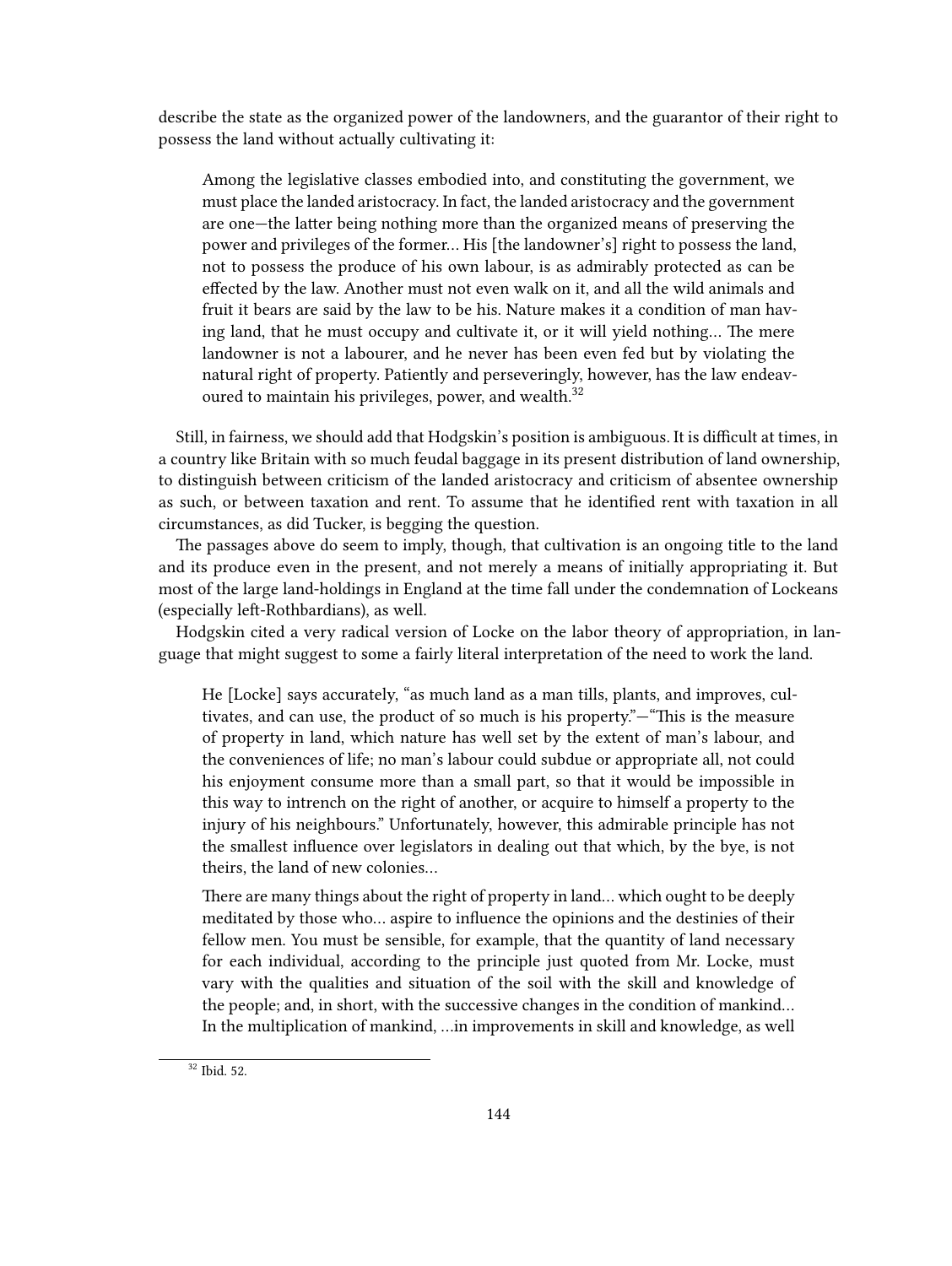as in diversities of soil and climate, we find principles which continually modify the appropriation of land, and alter the quantity to which a man can properly devote his labour.<sup>33</sup>

Shortly thereafter, in a rather dense passage, Hodgskin cast doubt on whether the supervisory labor of a gentleman-farmer with several farms was a sufficient natural title to his property, or whether the size conducive to optimal efficiency of such a large enterprise had any bearing on the size which an individual could appropriate by natural means:

Perhaps you may suppose, that the collecting of many small farms into the hands of one farmer,—a process which for some years was going on in this country [with a little help, as we have seen—K.C.], though it appears now to have stopped,—is an exception to these remarks. I am speaking, however, of the quantity of land from which increasing skill obtains a sufficient quantity of subsistence, and of the decreasing surface to which, as labour becomes skilful, it will be necessarily confined, not of the quantity of land which a capitalist, or farmer, commanding the service of any given number of labourers, finds it at present most convenient to hire. The size farms ought to be of, in the present condition of society, is quite a distinct question from the quantity of land necessary to supply an individual with the means of subsistence, and therefore determining the natural right of property in land…<sup>34</sup>

Any consequentialist argument concerning the restraint this "natural right of property in land" might exert on the economies of scale can be answered, obviously, with a denial that ownership by "a capitalist," as in "the present condition of society," is the only means by which "any given number of labourers" can combine their efforts in a common enterprise.

But then, Locke was himself ambiguous; he (and especially his Proviso) have been put to much more radical uses than many modern Lockeans would approve.

J.K. Ingalls, probably the strongest direct influence on Tucker's land theory, called for "repealing all laws in regard to land ownership, leaving 'occupancy and use' as it was originally, the only title to land."<sup>35</sup> Like the later Georgist Franz Oppenheimer, he saw history in terms of "the courses by which man's natural birthright in the soil has been usurped in every land by a domineering class who, sooner or later, sought the cover of pretended law to sanction unlawful acts, so that they might enjoy quiet possession of dominion obtained by violence. "36 Absolute dominion over the land, to the exclusion of the rest of mankind, was possible only through the coercive power of the state, established through "the law of the stronger" or "the rights of the victor"—essentially the same thing described by Oppenheimer as "the political means."37

Ingalls, like Henry George, emphasized the original practice, common to all human societies, of treating land as a communal property to be assigned to individual cultivators only on a usufructory basis. Even under the usurpations of landlords, for most of the state's history, the peasant commune's subjection to the landed aristocracy was still collective. The peasantry continued, in

 $33$  Ibid. 61-3.

<sup>34</sup> Ibid. 67.

<sup>&</sup>lt;sup>35</sup> Ingalls, Social Wealth 287.

<sup>36</sup> Ibid. 139.

<sup>37</sup> Ibid. 133.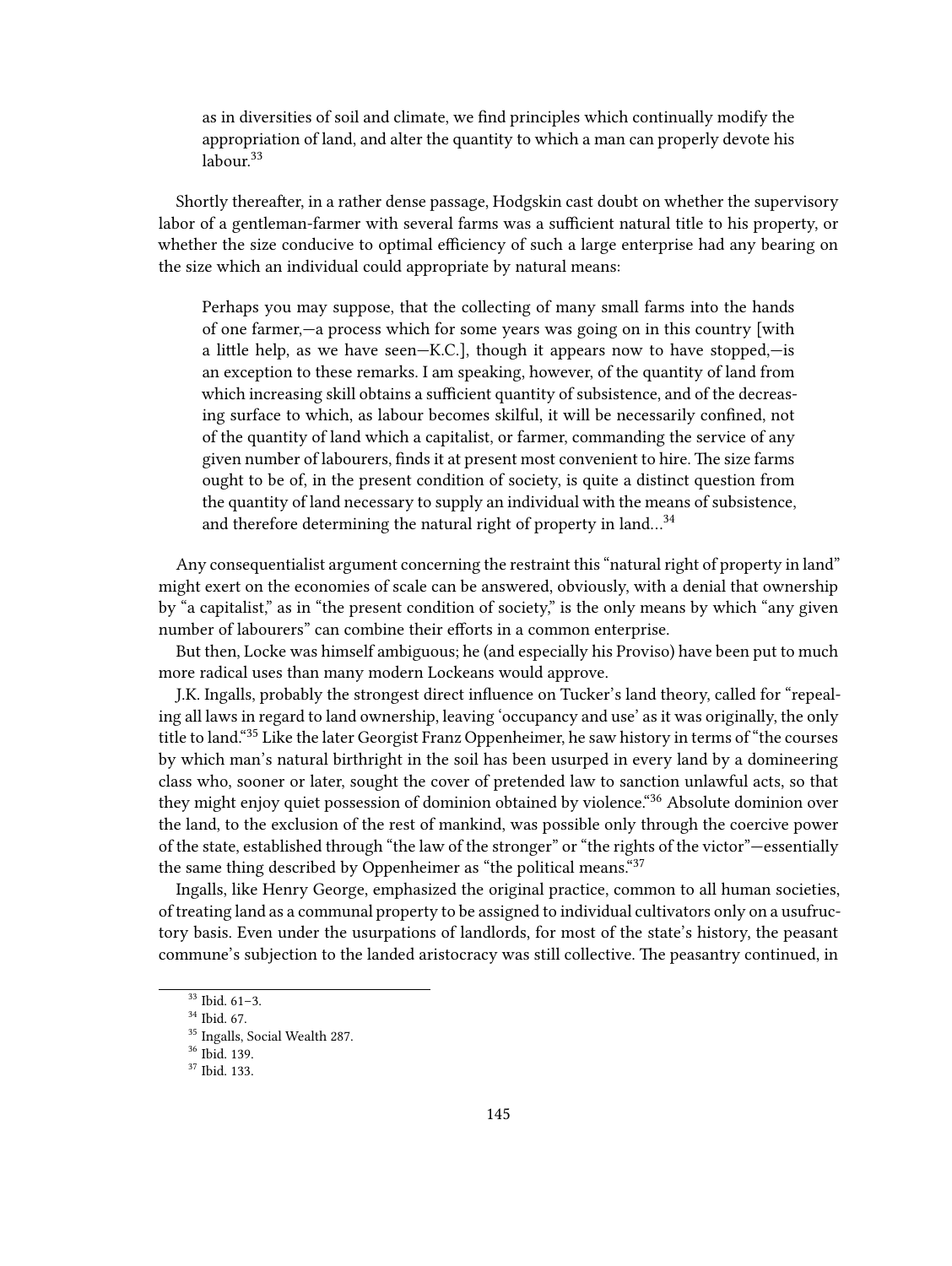medieval Europe, in Russia, in India, etc., to cultivate the land in common, and to pay tribute to the state or the landlord as a community.<sup>38</sup>

As described in the Introduction to Part II of this work, the mutualist theory of exploitation emphasizes the role of privilege in restricting labor's access to the means of production, and compelling labor, through the process of unequal exchange, to pay tribute to the owning classes by accepting less than its product as a wage. Ingalls' work on landlordism is an excellent case study of the operation of this principle as it relates specifically to land. Ingalls quoted Adam Smith on the labor-product as the natural wage of labor, in the days before appropriation of land. He contrasted this to Ricardo's subsistence theory of wages, in which the price of labor was determined by the cost of reproduction. The difference between the two, as Ingalls saw it, resulted from the control of land by the landlord rather than the cultivator.<sup>39</sup> Or, as we have suggested earlier, Marx's distinction between the price of labor power and the value of the laborproduct holds good only after the laboring classes have been deprived of their property in the means of production. The price of labor-power is determined by its reproduction cost, not as an inherent quality of wage-labor, but only where labor is sold in a regime of unequal exchange.

A return on land or capital, as such, could exist only through privilege. Only through the state's legal privileging of the ownership of capital and labor, was it possible for the capitalist or landlord to charge labor a tribute for access to the means of production, and thus to obtain a cumulative increase over time. $40$  The expansion of capital through the magic of compound interest is not, as the Marxists believe, a property of the market. The natural law of the market is for labor to receive its full product. And although he wrote in a time before the marginalists had fully explained the principle of labor's disutility, Ingalls implicitly assumed the principle. In terms quite similar to our own analysis in Chapter 2, Ingalls contrasted the normal price of a commodity in a free market (a price just sufficient to compensate labor for the disutility of its work), with the monopoly rents accruing to the owners of capital or land without regard to their real costs or disutility in acquiring them:

When a man buys a coat or a dinner, he regards it as of sufficient value to pay its fair price, without any consideration as to whether it will enable him to earn an income without work. And this is true of nearly everything consumed by individual men and their families, or by the world generally. It is only the trader, the banker, or landlord who measures price by the profit, interest, or rent it will exploit.<sup>41</sup>

In other words, as we stated in Chapter 2, the power to receive a rent on capital or land without earning it through labor can only enter the calculation of "opportunity cost" by which net profit and rent are calculated, only when the state has first made possible such an unearned rent through its enforcement of legal privilege.

Ingalls, like Tucker, devoted a great deal of energy to countering the theories of Henry George. Like Tucker, he minimized the importance of economic rent as such and saw it as a mere sideeffect of the general phenomenon of landlord rent—in his words, economic rent "could hardly

<sup>38</sup> Ibid. 133.

<sup>39</sup> Ibid. 132.

<sup>40</sup> Ibid. 248–9.

<sup>41</sup> Ibid. 252.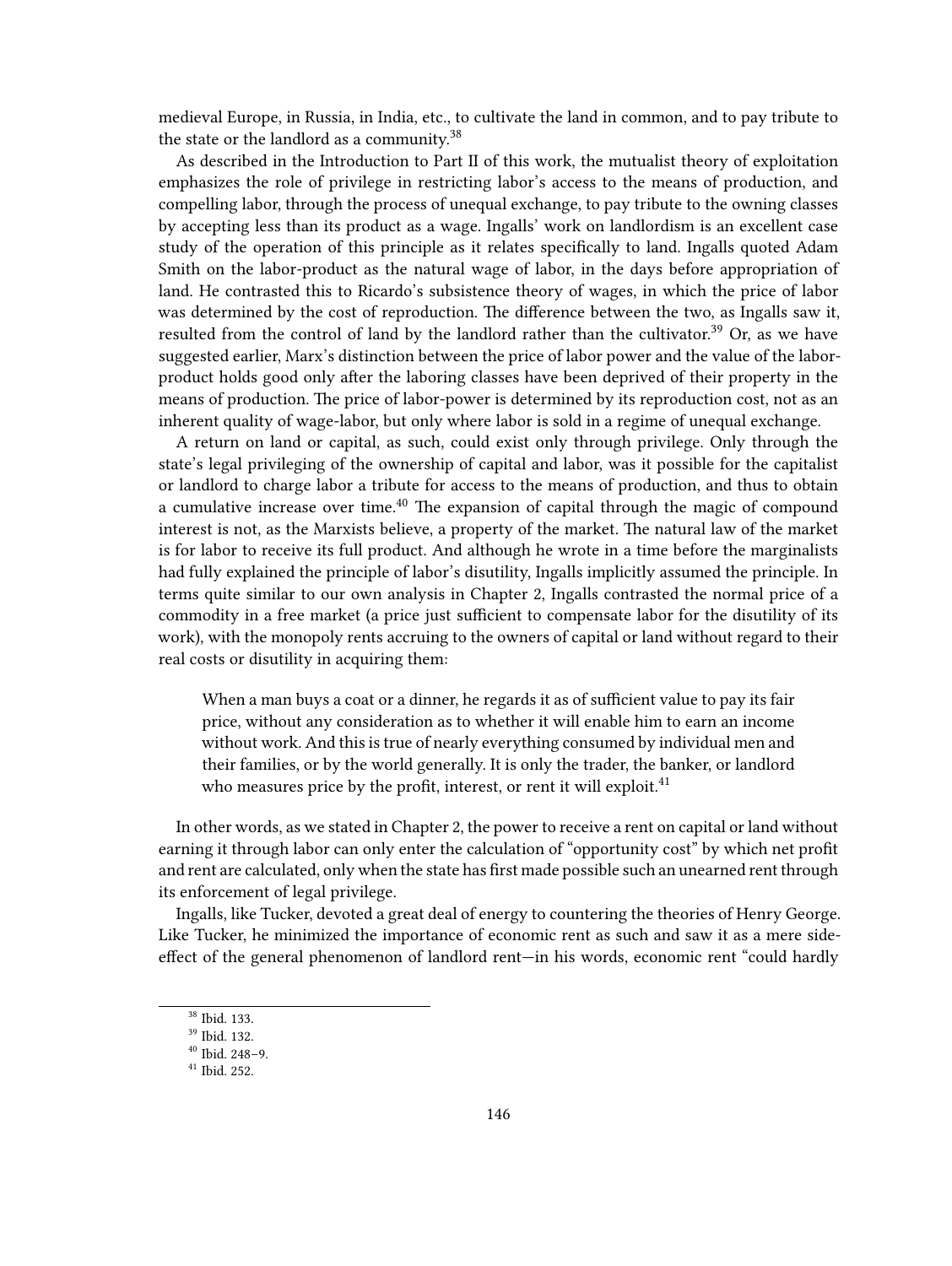form a serious difficulty were occupancy made the sole title to land.<sup>"42</sup> Indeed, he went beyond Tucker in his denial that economic rent would exist without landlordism:

Instead of analyzing rent, he [George] seems to regard it as a mysterious power which creates value independent of labor, and as something which he can tax to any degree without taking from the natural wages of labor; whereas, it is wholly due to exclusive land ownership, as he himself frequently asserts…

According to Ricardo, rent is not an arbitrary tribute levied upon industry by usurped rights, but merely the excess of product, of the best land over the poorest, as the latter shall come into cultivation or other use under the exigencies of increasing population… While land is under exclusive dominion it [the Ricardian theory of differential rent] may serve in a certain way to explain how the rent rate is determined as between particular lands. But this is by no means the limit of its use by the followers of Ricardo, among whom Mr. George must be included. The inference is always sought to be carried that it also reveals an economic law under which only rent is developed. It assumes that rent does not arise until increase of population forces the use of less productive soils. In fact, the operation is directly the reverse of this.<sup>43</sup>

Ingalls, in making such a bald assertion, indeed went too far. He virtually admitted as much himself, in conceding that a producer's surplus would exist for owners of superior land even in a regime of occupancy-based ownership: "The man with land of easier tillage, or more productive soil, will be able, doubtless, to obtain the same price for his grain or fruits as the man with poorer soil and shorter crops. "44

Still, Ingalls did make a good case for the contention that the evils of differential rent were exacerbated by landlord rent, and partially derived from it. For example, he wrote, absentee landlordism itself compelled the cultivation of marginal land to a degree that would not occur were all vacant land open to cultivation, and thus increased the differential between the best and worst land under cultivation.<sup>45</sup>

He also pointed out the fact, commonly neglected in the simplified explanations of Ricardo's rent theory, that land was amenable to a number of different uses, and that a parcel of land that was of inferior quality for producing one crop might be of better than average quality for a different crop. The sorting out of land for its most productive use, among a variety of competing uses, would tend to reduce the differential in productivity between sites.<sup>46</sup> In addition, the original quality of unimproved land was comparatively less important, by a considerable degree, than the improvements introduced by the labor of the cultivator (e.g., manuring and crop rotation), in determining its fertility. George had argued, in different passages of Progress and Poverty, that increases in population both increased rent by bringing less productive land under cultivation, and made marginal land more productive than before by the application of human labor—two contradictory tendencies.<sup>47</sup>

 $\overline{^{42}}$  Ibid. 74.

<sup>43</sup> Ibid. 68–9.

<sup>44</sup> Ibid. 74.

 $45$  Ibid. 69.

<sup>46</sup> Ibid. 71.

<sup>47</sup> Ibid. 71–2.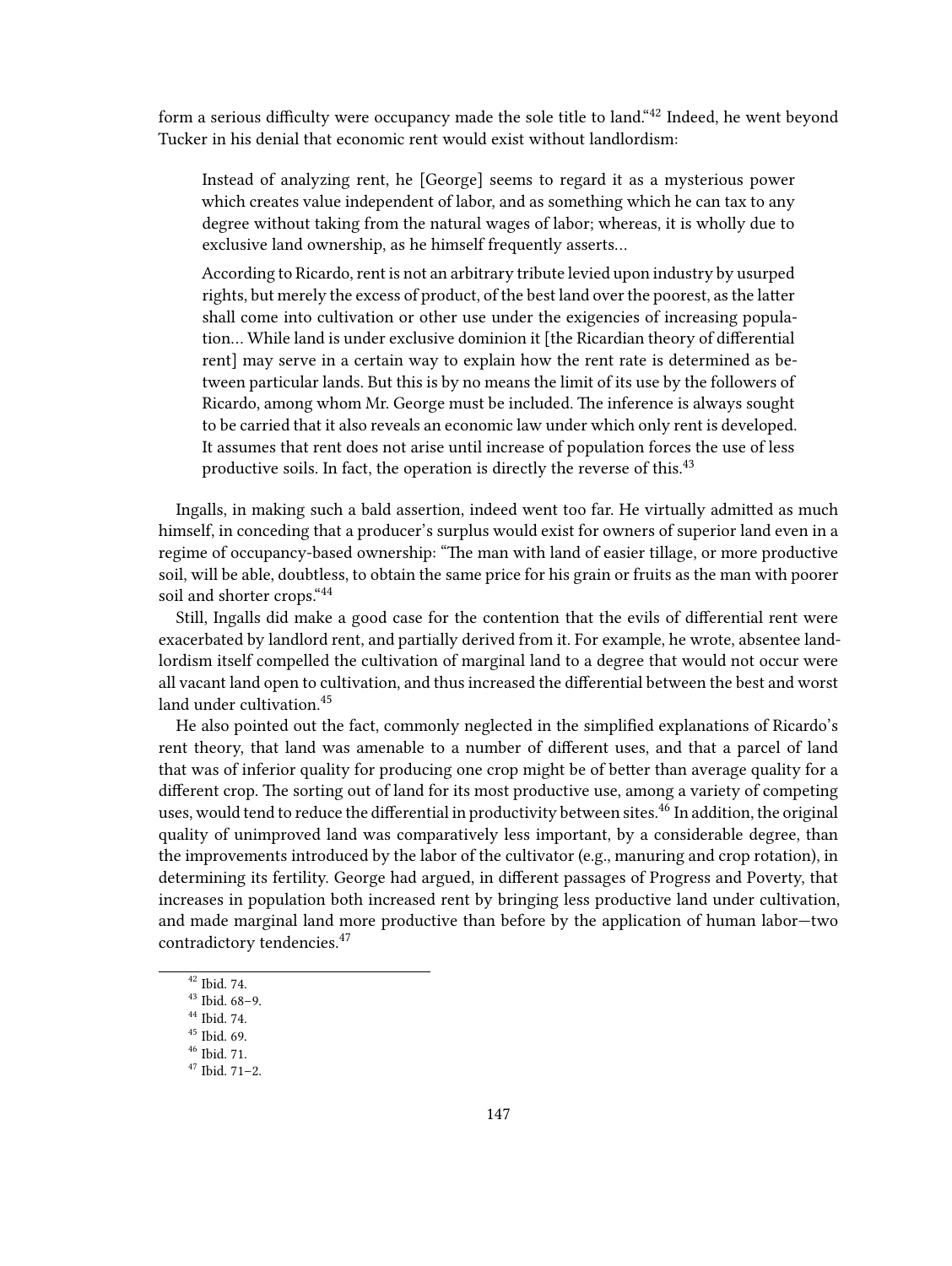These arguments, indeed, robbed the Georgist theory of differential rent of much of its force but only to the extent that the Georgist theory was based on differences in fertility of soil. But the Georgist treatment of rent concerned not only differences in fertility, but site advantages as well. On producers' surpluses accruing to the occupants of land more favorably situated in relation to its market, Ingalls had little or nothing to say. But even though Ingalls did not directly address this point, absentee landlordism has an effect in this regard as well in promoting differential rent. The rent accruing to land with site advantages is artificially increased by the ability of landlords to keep vacant urban land out of the market. The phenomenon is analogous to the one described above, regarding the withholding of more fertile land from cultivation by absentee landlords, in increasing the differential rent of land in superior locations.

As Tucker stated it, the principle of occupancy tenure required the protection "of all people who desire to cultivate land in the possession of whatever land they cultivate, without distinction between the existing classes of landlords, tenants, and laborers, and the positive refusal of the protecting power to lend its aid to the collection of any rent whatsoever…" This system was to be brought about by the refusal of ordinary people to pay rent or taxes, thus "compel[ling] the State to repeal all the so-called land titles now existing."48

As Bill Orton argued in the quotes above, no "overlay" of land tenure rules can be deduced self-evidently from the right of self-ownership; further, no system of transfer and abandonment rules can be logically derived even from an agreed labor standard of appropriation. We can, however, evaluate the various sets of rules on prudential or consequentialist grounds, insofar as they promote other shared values, or promote results conducive to commonly accepted standards of fairness. In my opinion, the mutualist system of occupancy-and-use tenure has an advantage over both orthodox Lockean and Georgist systems, in the fairness of its operation.

Both the mutualist and Georgist systems, unlike the Lockean system, deal with the unique scarcity of land, characterized by the saying that "they ain't making any more of it"; both deal with the ethical objection to drawing an income from withholding a resource that one did not create with one's own labor. Lockeans sometimes respond that the same argument applies to all the matter one reworks by one's labor, and indeed to the very atoms in the laborer's own body. The problem with this response is that the atoms in raw materials can be renewed and recombined, and (given a long enough time frame) reproduced in response to virtually any level of demand. The same is not true of the available space in a property site (leaving aside quibbles about marsh reclamation, ocean-farming, space colonies, etc.). Put in a more sophisticated form, the argument to land scarcity is not so much that land isn't the creation of human labor, but that available site area is fixed (or virtually fixed) for a particular area. Even given quibbles about marsh reclamation, etc., the supply of site area is extremely inelastic in the face of demand, in comparison to the supply of movable goods.

At the same time, mutualism has an advantage over Georgism in that it recognizes an absolute individual right of property, so long as it is established and maintained only by personal occupancy. The Georgists, in claiming the right to tax increases in land value, claim a right by "the community" to penalize the occupant for the actions of his neighbors, over which he has no control. My neighbors, in claiming the right to tax me for increases in the value of my land resulting from activities they undertook on their own behalf, resemble the men on the make who wash windshields at intersections, and then demand payment for this unsolicited "service."

<sup>&</sup>lt;sup>48</sup> Benjamin Tucker, "The Land for the People," Liberty June 22, 1882, in Tucker, Instead of a Book 299-300.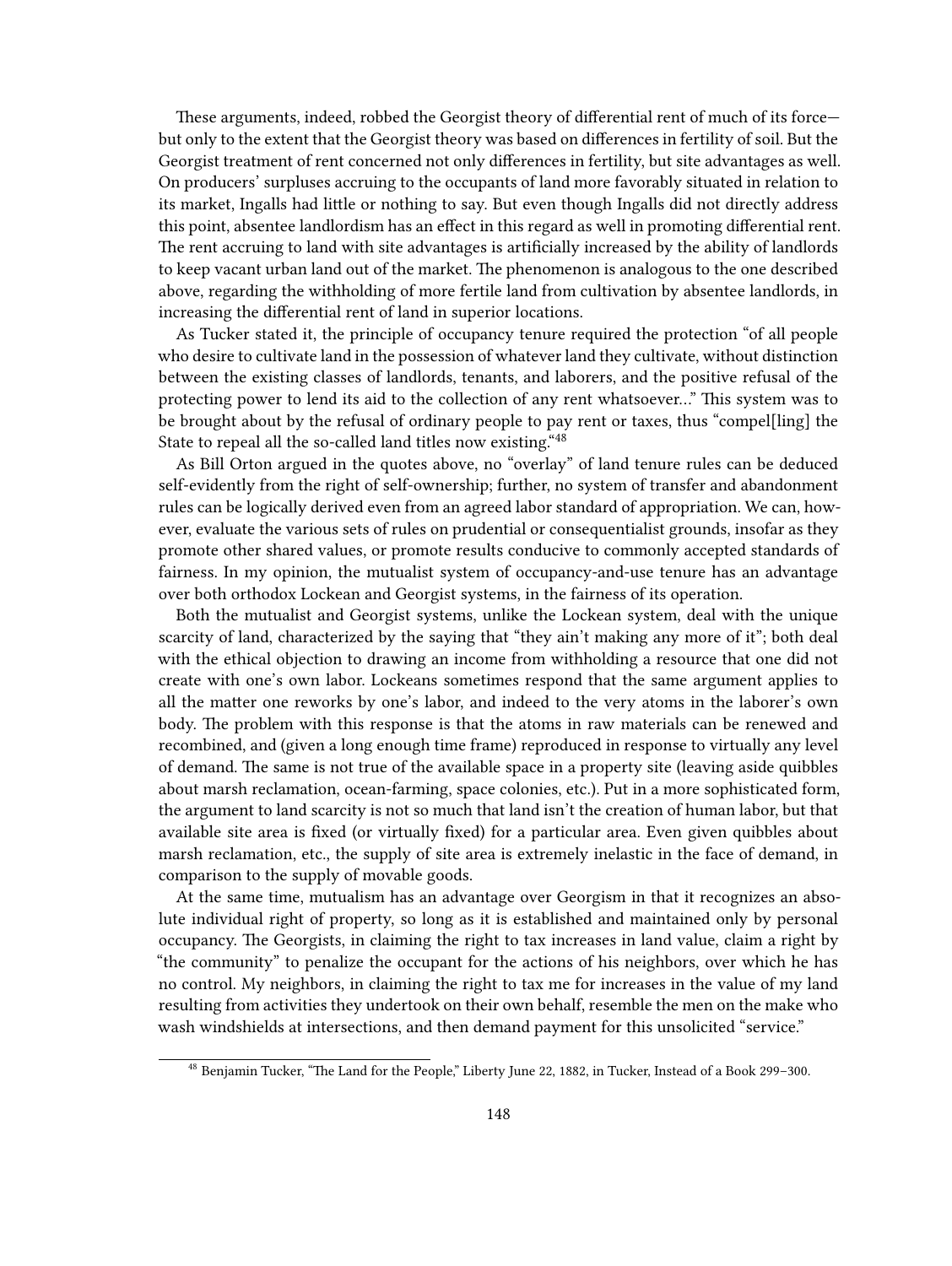Besides the inconsistency of this claim with normally accepted notions of fairness, it has additional practical difficulties. For one, it requires some form of coercive apparatus to assess and collect rent on behalf of "the community"—unlike mutualism, which simply requires voluntary associations to defend the occupant in his possession. (In fairness, though, according to the Georgist property rights "overlay," this isn't coercive in the sense of initiating force, because ultimate property rights are located in the community and the community is simply regulating access to its own commons.) In addition, by funding social services out of rent, rather than user fees, Georgism fails to address the irrationalities produced by divorcing cost from price. Georgists are prone to exaggerate the number of public goods or "territorial monopolies"—assuming that any exist at all. It is conducive to economic efficiency that if any service can be funded by user fees, it should be. The cost of the residuum of public goods, assuming there are any, is likely to be of insufficient cost to soak up all the land-rent collected.

Tucker's version of mutualist land tenure leaves some questions open, or at least inadequately answered. Perhaps the most important was raised by "Egoist," in correspondence with Liberty. Egoist pointed out the seeming contradiction between wage labor and occupancy-based ownership: "…if production is carried on in groups, as it now is, who is the legal occupier of the land? The employer, the manager, or the ensemble of those engaged in the co-operative work? The latter appearing the only rational answer...<sup>"49</sup> Tucker, unfortunately, did not respond to this particular item in Egoist's letter, and therefore we cannot be sure how he would have dealt with this issue. It is, clearly, something that can be answered only at least as much by local social consensus as by logical deduction from principle.

Another question only partially answered is that of economic rent. Tucker gave little attention to issues of economic rent from superior fertility or site advantage. He believed that absentee landlord rent far outweighed it in importance, and that it could be safely left alone so long as landlordism was abolished.

It was Oppenheimer, ironically a Georgist, who demonstrated why most rent deriving from site and fertility advantage would be relatively insignificant in a system of occupancy and use tenure. Oppenheimer, like Tucker, admitted that rent might accrue to land from advantages in fertility or location, without resulting from any exploitative relationship existing. But while the holders of such land might have to work less for the same income, he believed the forces of the market would still prevent large concentrations of wealth resulting from the holding of superior land. Oppenheimer regarded rent per acre as less important than the total rent accruing to a single owner.

Oppenheimer goes so far as to assert that in a system where unused land is freely accessible, rent cannot survive. Rent-bearing land would be partitioned through inheritance; while land that did not bear rent would remain unpartitioned in the hands of one heir, the other heirs taking new lands. Thus the sizes of properties would be in inverse proportion to their rent capacity, and the smaller a property the more intensively it would be cultivated until rents were eliminated by diminishing returns.<sup>50</sup>

Still, this is relevant mainly to differential rent based on superior location or fertility of land not to scarce natural resources like minerals.

<sup>&</sup>lt;sup>49</sup> Benjamin Tucker, "The Distribution of Rent," Liberty February 23, 1884, in Tucker, Instead of a Book 340.

<sup>50</sup> Heimann, "Franz Oppenheimer's Economic Ideas" 30.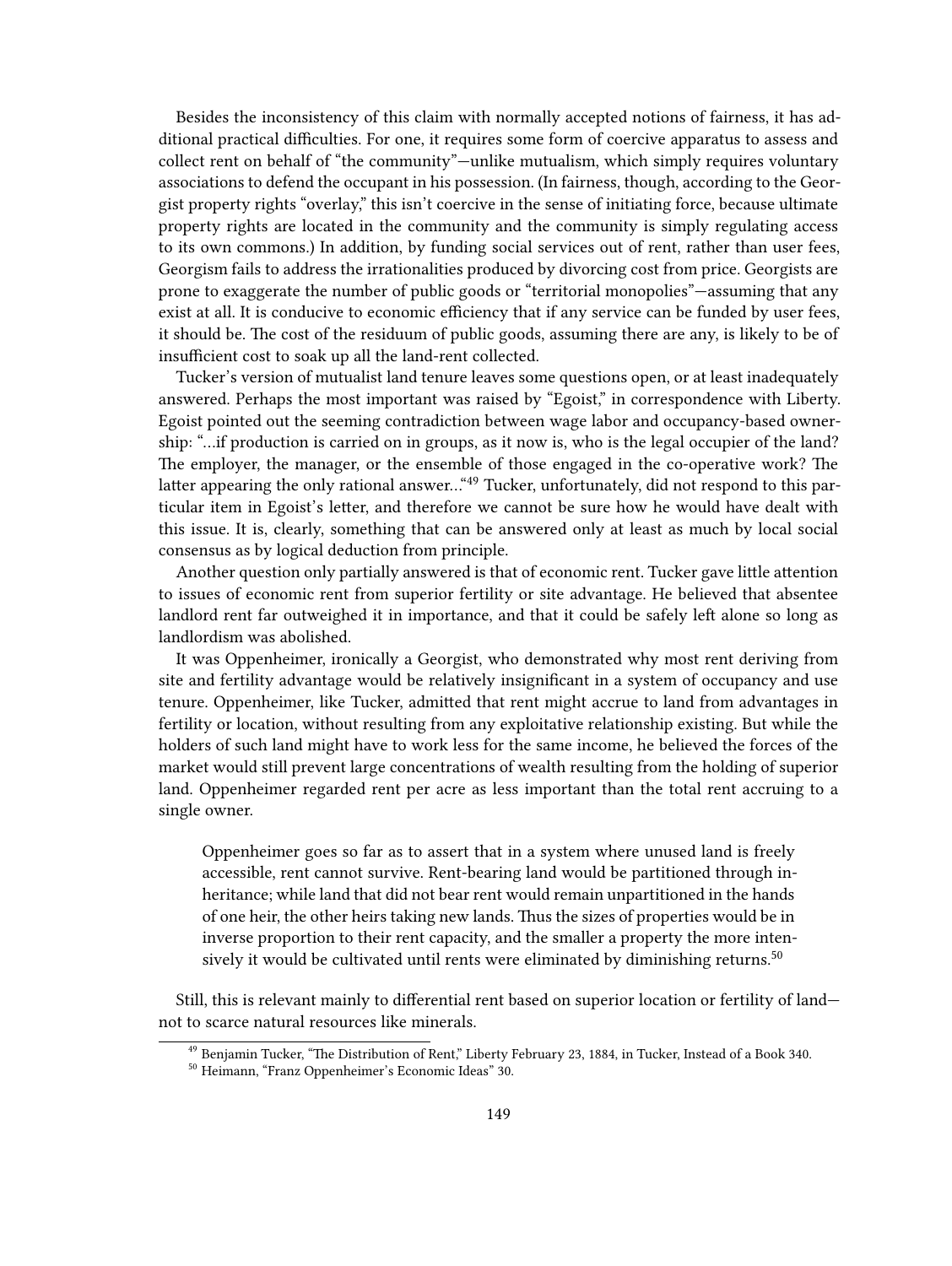As we have seen, arguments for the superiority of one set of property rules over another can be established only on consequentialist grounds (i.e., on the basis of prudential assessments of how they lead to results consistent with commonly accepted ideas of "fairness"), and not deduced from principle. Any decentralized, post-state society, following the collapse of central power, is likely to be a panarchy characterized by a wide variety of local property systems. For them to coexist peacefully, all three property systems must reflect the understanding of their most enlightened proponents. Those favoring each of the property system must be willing to admit that it is not self-evidently true, or at least be willing to acquiesce to the system favored by majority consensus in each particular area.

Bill Orton, who favors Lockean (or "sticky") property, has made some provocative observations on how property metasystems have coexisted in the past, and speculations on how they are likely to do in the future. The three major metasystems we have examined in this section are agreed that aggression is bad. The reason they come into conflict is that they differ greatly in how they define "aggression." Accusations of aggression or initiation of force, according to Orton, result from conflicting property overlays. "Liberty (and initiation of force) is defined in terms of property rights…"<sup>51</sup>

…(almost) nobody claims to initiate force. When people accuse others of different political persuasions of initiating force, they are using their own property overlay, their own standard of property. Judged from his own property overlay, he is not initiating force at all. E.g., if you favor sticky property, then squatting is a no-no. If you favor possession property, squatting is just fine. The conception of "force" is different, due to the differing system of property.<sup>52</sup>

In the past, proponents of one or the other metasystem have often been lacking in the forbearance needed to coexist peacefully with other property systems. And today, many libertarian socialists and anarcho-capitalists see the very existence of other property systems as an affront.

Yes, there are some anarcho-socialists who would attack people who use sticky property, and there are some anarcho-capitalists who would attack people who use usufruct property. If you don't believe this last, look back at comments related to aboriginal peoples—you see claims that it's okay to loot their hunting grounds because… they don't have deeds, they don't recognize private ownership of land, etc. But ownership is objective—it doesn't matter if they recognize it. They've either separated it from the [unowned] commons, mixed their labor and personality with it..., or they haven't.<sup>53</sup>

Saying "all market anarchists" are tolerant of usufruct arrangements is grossly mistaken. People on this very board have "justified" US grabs of Indian land on the basis of arguments like: they didn't recognize sticky property, they didn't officially claim it, so they have no property rights."

<sup>&</sup>lt;sup>51</sup> Bill Orton, "Property and Panarchy," Free-Market.Net Forum, December 28, 2000. [www.free-market.net](http://www.free-market.net/forums/main0012/messages/408156009.html) Captured April 30, 2004.

<sup>52</sup> Orton, "Cohen's Argument."

<sup>53</sup> Bill Orton, "Which is MORE important—market or anarchy?" Anti-State.Com Forum, August 23, 2003. [anti](http://anti-state.com/forum/index.php?board=1;action=display;threadid=6721;start=20)[state.com](http://anti-state.com/forum/index.php?board=1;action=display;threadid=6721;start=20) Captured April 30, 2004.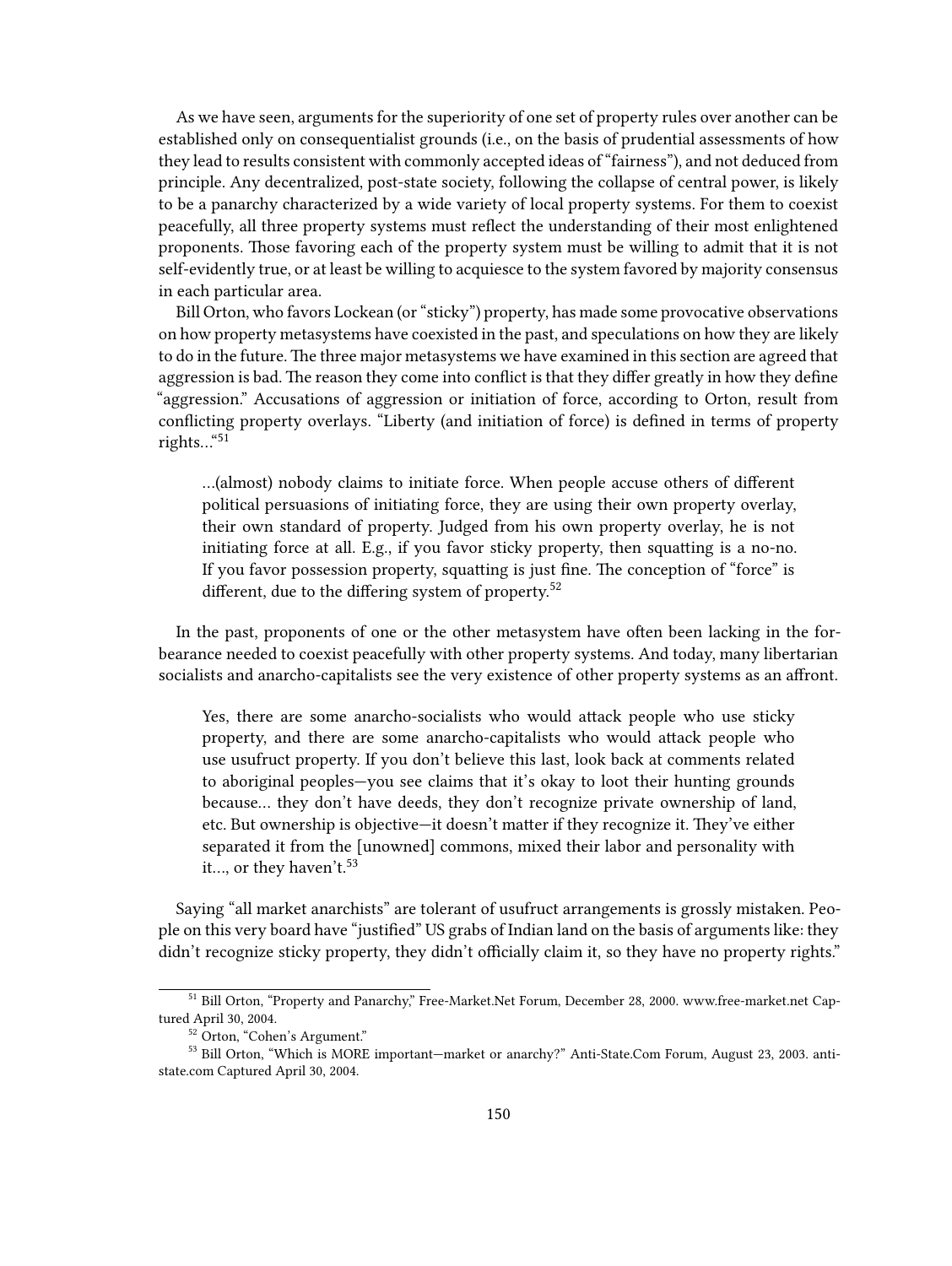Other rabid quasi-Randroids deem usufruct "collectivist" arrangements as downright evil, and to be obliterated. Make no mistake, there do exist many intolerant market anarchists.<sup>54</sup>

Orton expressed hope for peaceful coexistence of property systems, after "separation of property and state":

If ancapistan turned anti-capitalist, I probably wouldn't notice. I believe that without a State capitalism and socialism are harmonious and non-conflicting. Sure, you may call it a syndical or mutual, while I call it a firm with restricted transfer of ownership. You may call it a commune while I call it a household. Whatever.

Of course, hypothesizing that everyone will have the same economic ideology after separation of Econ and State is like saying that everyone will become atheist after separation of Church and State. No, just as there are various religions and denominations and cults with disestablishment, similarly there will be all sorts of economic arrangements with statelessness. There will be more, not fewer, economic experiments, just as the number of religious cults proliferated. Thus, the answer to your question will most likely turn out to be: Move to the next block, or a mile down the road, or simply change the people you deal with.

But the main answer would be: Who cares? The commies look just like capitalists to me. Who cares about the economic school of the guy who grows your potatoes or bakes your bread?<sup>55</sup>

I've come to the conclusion that both socialists and capitalists would benefit from a stateless society. Even if there is predominance of one form or the other, I think it would be easy and mellow to start a minority enclave. Certainly a damn sight easier than going up against a State! But I seriously doubt that any particular property form will dominate. There'll be every kind of property arrangement that you can imagine, and many more you can't. When religion was disestablished, when it went anarchist, did everyone become an atheist? Did the Catholic Church, or any other church or religion dominate?<sup>56</sup>

The coexistence of different systems of property in a panarchy would require an agreement by all parties to respect the rules established by majority consensus in each area, along with an arbitration system for disputes:

Now, for the dispute at hand [between syndicalist workers and a dispossessed capitalist], the property theories of the disputants are different, so "who is the aggressor" is at issue. By the usufruct theory, the returning capitalist is the aggressor; by the sticky theory the syndicalist workers are the aggressors. There can be no internal theoretical resolution.

To avoid violence, some kind of moderation or arbitration is almost certainly necessary. The disputants could agree upon a wise arbiter, one without bias for or against

<sup>54</sup> Bill Orton, "Re: Anarch-Socialism," Anti-State.Com Forum, April 1, 2004. [anti-state.com](http://anti-state.com/forum/index.php?board=6;action=display;threadid=9256;start=120) Captured April 30, 2004.

<sup>55</sup> Bill Orton, "Re: Poll: What if An-capistan turned anti-capitalist?" Anti-State.Com Forum, January 31, 2003. [anti-state.com](http://anti-state.com/forum/index.php?board=1;action=display;threadid=8702;start=140) Captured April 30, 2004.

<sup>56</sup> Orton, "Re: Yet Another Variation…" Antistate.Com Forum, December 8, 2003. [www.antistate.com](http://www.antistate.com/forum/index.php?board=1;action=display;threadid=7965;start=20) Captured April 30, 2004.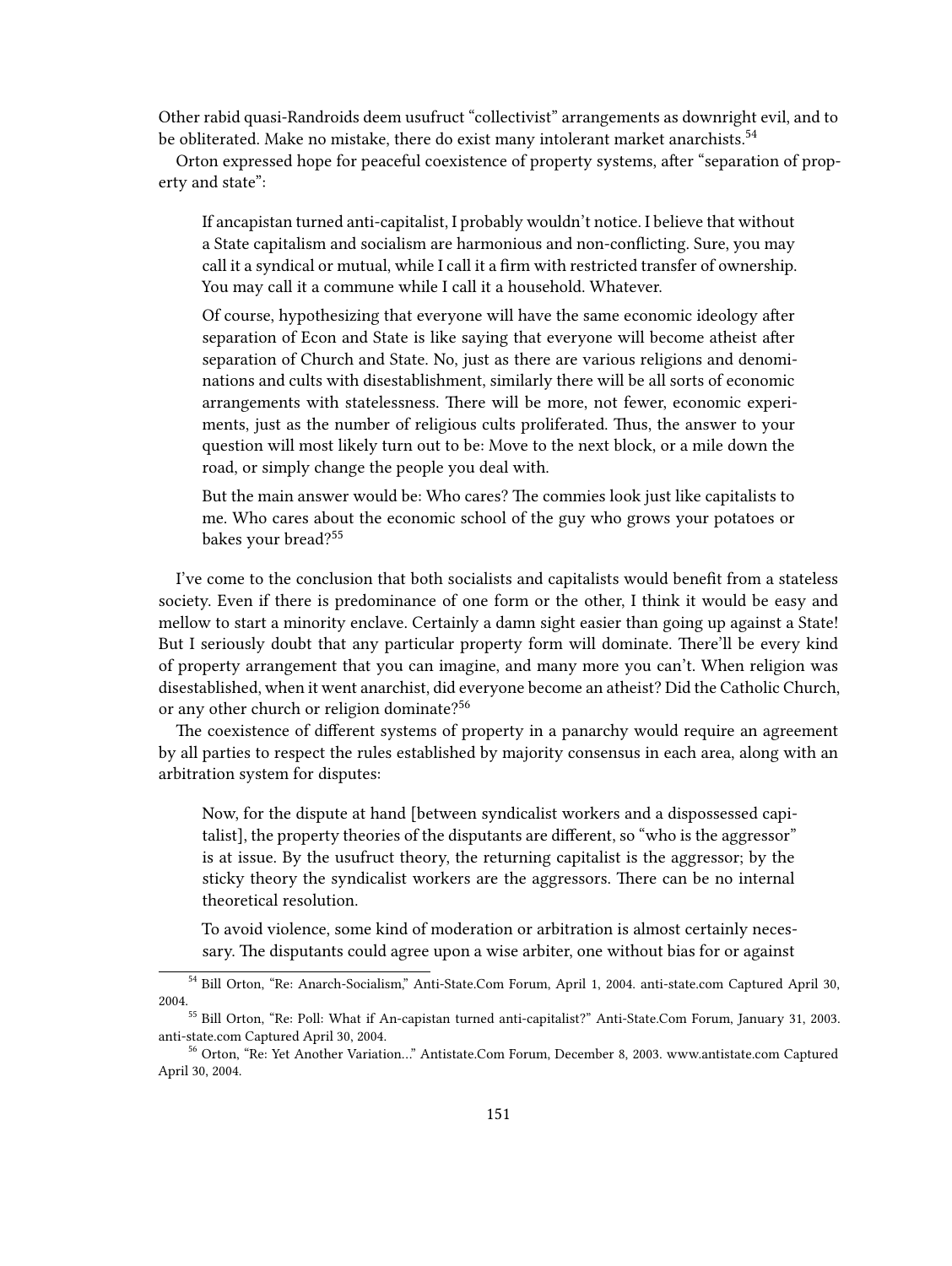either type of property system, to settle the issue. E.g. Wolf De Voon, who has made it clear that he thinks property amounts more or less to what the neighbors will allow. He would probably judge based on local custom and expectations of the parties involved. E.g. If the factory were located in an area where sticky property dominates, where the capitalist had reasonable expectation of sticky ownership, where the local people expect the same, and the syndicalist workers came in from a 'foreign' culture expecting to pull a fast one, then he'd probably judge in favor of the capitalist. OTOH If the factory were located in an area where usufruct dominates, and virtually all the locals expect and act in accordance with usufruct, and the capitalist, representing the 'foreign' culture, was trying to pull a property coup, then he would probably rule in favor of the syndicalist workers.

Neither property system can be proved to be correct. Proof requires agreement on a set of axioms. Capitalists and syndicalists don't agree on the axioms concerning property, so proof is impossible. So it's force or arbitration, and we all know which is better in the long run.<sup>57</sup>

## **B. Tucker's Big Four: The Money Monopoly.**

In every system of class exploitation, a ruling class controls access to the means of production in order to extract tribute from labor. The landlord monopoly, which we examined in the last section, is one example of this principle. And until the nineteenth century, the control of land was probably the single most important form of privilege by which labor was forced to accept less than its product as a wage. But in industrial capitalism, arguably, the importance of landlordism has been surpassed in importance by the money monopoly. Under that latter form of privilege, the state's licensing of banks, capitalization requirements, and other market entry barriers enable banks to charge a monopoly price for loans in the form of usurious interest rates. Thus, labor's access to capital is restricted, and labor is forced to pay tribute in the form of artificially high interest rates.

Individualist anarchists like William Greene<sup>58</sup> and Benjamin Tucker viewed the money monopoly as central to the capitalist system of privilege. As Tucker pointed out, the capitalist bank, in the case of a secured "loan," does not in fact lend anything. The banker "invests little or no capital of his own, and therefore, lends none to his customers, since the security which they furnish him constitutes the capital upon which he operates…"<sup>59</sup> What the banker actually does is perform the simple service of making the "borrower's" property available in a liquid form. And because of the state's laws, which restrict the performance of this "service" to those with enough available capital to meet its capitalization requirements, he is able to charge a usurious price for it.

The process of obtaining a banking charter from the government, either federal or state, was described by Karl Hess and David Morris in Neighborhood Power:

<sup>57</sup> Orton, "Re: On the Question of Private Property," Anti-State.Com Forum, August 30, 2003. [anti-state.com](http://anti-state.com/forum/index.php?board=6;action=display;threadid=6726;start=20) Captured April 30, 2004.

<sup>58</sup> William B. Greene, Mutual Banking. Gordon Press Facsimile (New York: Gordon Press, 1849, 1974).

<sup>59</sup> Benjamin Tucker, "Economic Hodge-Podge," Liberty October 8, 1887, in Tucker, Instead of a Book 206.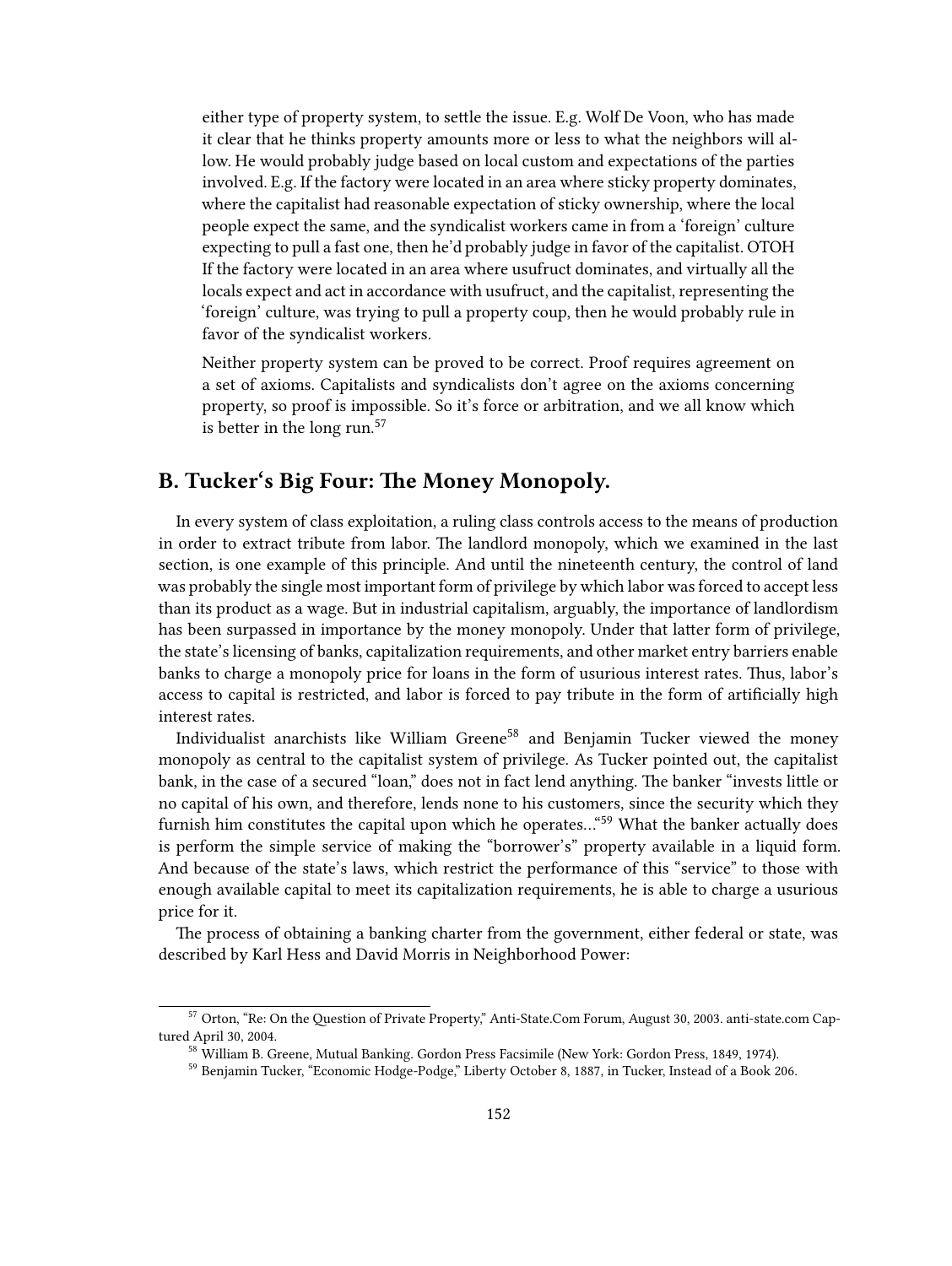First, one gets a certificate which gives permission to raise capital for the bank and outlines what conditions need to be met in order to receive a charter. Step two is getting the charter after having met the conditions. The conditions are numerous, but the most important one is that a given amount of deposit capital must be raised in a specific period of time. In order to get permission to raise capital a group must prove that there is a reason to have another bank, that it can serve a necessary function, and that it has a viable chance of succeeding.<sup>60</sup>

In a genuinely free banking market, any voluntary grouping of individuals could form a cooperative bank and issue mutual bank notes against any form of collateral they chose, with acceptance of these notes as tender being a condition of membership. Tucker and Greene usually treated land as the most likely form of collateral, but at one point Greene speculated that a mutual bank might choose to honor not only marketable property as collateral, but the "pledging … [of] future production."<sup>61</sup> But assuming that the mutual bank limited itself to rendering liquid the property of its members, there would be, strictly speaking, "no borrowing at all":

The so-called borrower would simply so change the face of his own title as to make it recognizable by the world at large, and at no other expense than the mere cost of the alteration. That is to say, the man having capital or good credit, who… should go to a… bank… and procure a certain amount of its notes by the ordinary process of mortgaging property or getting endorsed commercial paper discounted, would only exchange his own personal credit… for the bank's credit, known and receivable for products delivered throughout the State, or the nation, or perhaps the world. And for this convenience the bank would charge him only the labor-cost of its service in effecting the exchange of credits, instead of the ruinous rates of discount by which, under the present system of monopoly, privileged banks tax the producers of unprivileged property out of house and home.<sup>62</sup>

Were the property owned by the working class freed up for mobilization as capital by such means, and the producers allowed to organize their own credit without hindrance, the resources at their disposal would be enormous. As Alexander Cairncross observed, "the American worker has at his disposal a larger stock of capital at home than in the factory where he is employed..."<sup>63</sup>

Abundant cheap credit would drastically alter the balance of power between capital and labor, and returns on labor would replace returns on capital as the dominant form of economic activity. According to Robinson,

Upon the monopoly rate of interest for money that is… forced upon us by law, is based the whole system of interest upon capital, that permeates all modern business.

With free banking, interest upon bonds of all kinds and dividends upon stock would fall to the minimum bank interest charge. The so-called rent of houses… would fall to the cost of maintenance and replacement.

<sup>60</sup> Karl Hess and David Morris, Neighborhood Power: The New Localism (Boston: Beacon Press, 1975) 81.

<sup>61</sup> Greene, Mutual Banking 73.

<sup>62</sup> Benjamin Tucker, "Apex or Basis," Liberty December 10, 1881, in Tucker, Instead of a Book 194.

<sup>63</sup> Alexander Cairncross, "Economic Schizophrenia," Scottish Journal of Political Economy (February 1950), qt. in Michael Perelman, Classical Political Economy: Primitive Accumulation and the Social Division of Labor (Totowa, N.J.: Rowman & Allanheld; London: F. Pinter, 1984, c 1983) 27.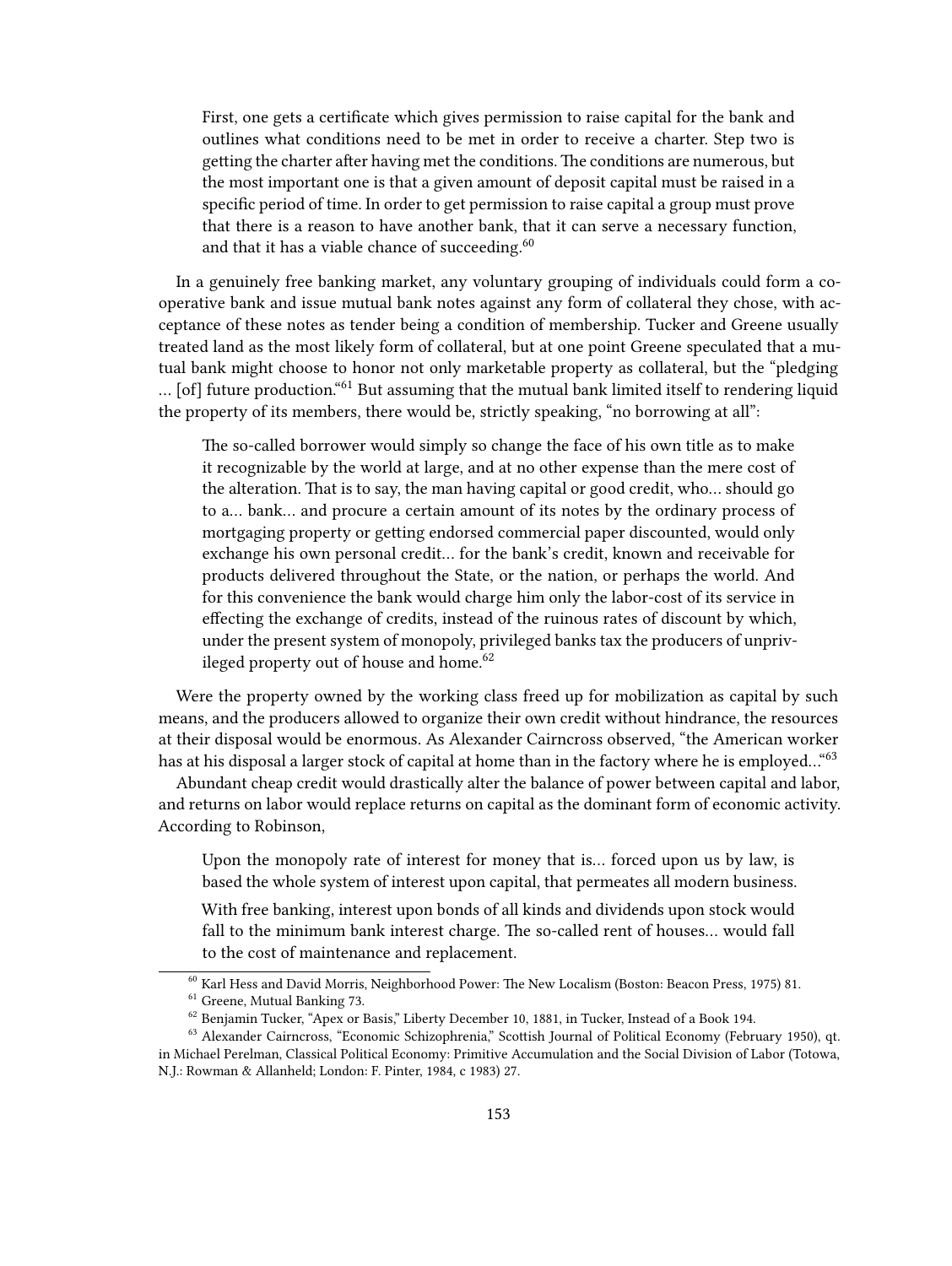All that part of the product which is now taken by interest would belong to the producer. Capital, however… defined, would practically cease to exist as an income producing fund, for the simple reason that if money, wherewith to buy capital, could be obtained for one-half of one per cent, capital itself could command no higher price.<sup>64</sup>

And the result would be a drastically improved bargaining position for tenants and workers against the owners of land and capital. According to Gary Elkin, Tucker's free market anarchism carried certain inherent libertarian socialist implications:

It's important to note that because of Tucker's proposal to increase the bargaining power of workers through access to mutual credit, his so-called Individualist anarchism is not only compatible with workers' control but would in fact promote it. For if access to mutual credit were to increase the bargaining power of workers to the extent that Tucker claimed it would, they would then be able to (1) demand and get workplace democracy, and (2) pool their credit buy and own companies collectively.<sup>65</sup>

Given the worker's improved bargaining position, "capitalists' ability to extract surplus value from the labor of employees would be eliminated or at least greatly reduced."<sup>66</sup> As compensation for labor approached value-added, returns on capital were driven down by market competition, and the value of corporate stock consequently plummeted, the worker would become a de facto co-owner of his workplace, even if the company remained nominally stockholder-owned.

Near-zero interest rates would increase the independence of labor in all sorts of interesting ways. For one thing, anyone with a twenty-year mortgage at 8% now could, in the absence of usury, pay it off in ten years. Most people in their 30s would own their houses free and clear. Between this and the nonexistence of high-interest credit card debt, two of the greatest sources of anxiety to keep one's job at any cost would disappear. In addition, many workers would have large savings ("go to hell money"). Significant numbers would retire in their forties or fifties, cut back to part-time, or start businesses; with jobs competing for workers, the effect on bargaining power would be revolutionary.

Under industrial capitalism, Tucker argued, the money monopoly reinforced the monopoly of land and capital. Site rent, as such, depended mainly on the enforcement of absentee land titles. The availability of all vacant land for homesteading would cause ground rent, as such to fall to zero through competition. But in built-up areas, the value of improvements and buildings outweighed that of the site itself. And the availability of interest-free credit would, likewise by competition, would cause house rent to fall to zero. Nobody would pay rent on a house when he could get the wherewithal, interest free, to build one of his own. And by the same token, nobody would accept significantly less than his labor product in return for the use of the means of production, when he and his fellow workers could mobilize the interest-free capital to buy their own. "In this situation," as Gary Elkin wrote, "it would be absurd for workers to pay someone else

<sup>64</sup> J. B. Robertson, The Economics of Liberty (Minneapolis: Herman Kuehn, 1916) 80–1.

<sup>65</sup> Gary Elkin. "Benjamin Tucker—Anarchist or Capitalist?" [flag.blackened.net](http://flag.blackened.net/daver/anarchism/tucker/an_or_cap.html) Captured October 28, 2003.

<sup>&</sup>lt;sup>66</sup> Elkin. "Mutual Banking." The original that Elkin posted on the web is down, but it is available in a post cached at alt.philosophy.debate, Jul 12, 1999. [groups.google.com](http://groups.google.com/groups?q=%22gary%2Belkin%22%2B%22mutual%2Bbanking%22&hl=en&lr=&ie=UTF-8&oe=UTF-8&safe=off&selm=37897B99.1B1E%40columbia-center.org&rnum=7&filter=0) Captured May 15, 2004.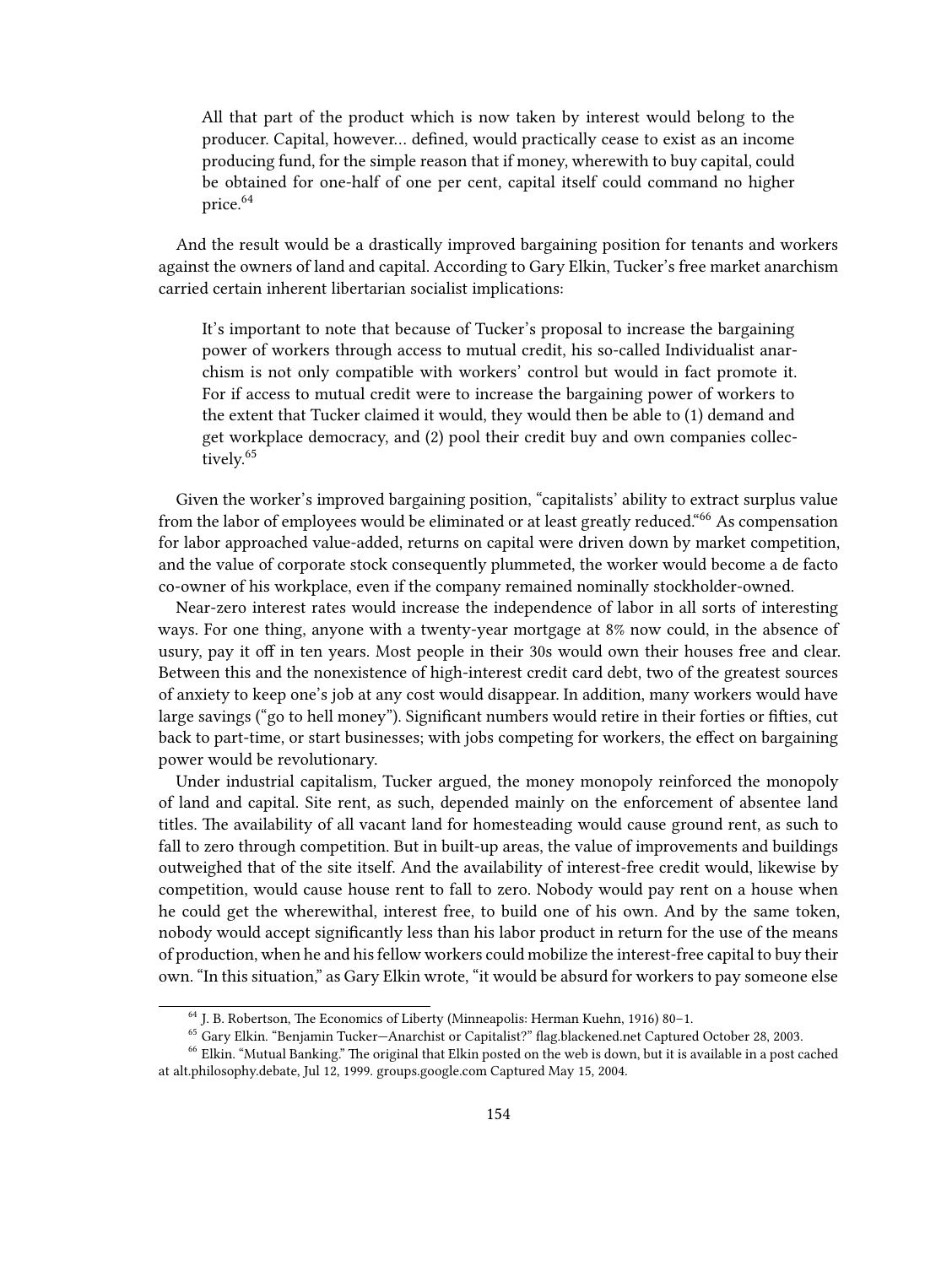(i.e. a capitalist) more for the use of tools and equipment than a fee equal to their depreciation and maintenance costs plus the cost of the taxes (if any) and utilities involved in housing them. "<sup>67</sup>

In addition to all this, central banking systems perform an additional service to the interests of capital. First of all, a major requirement of finance capitalists is to avoid inflation, in order to allow predictable returns on investment. This is ostensibly the primary purpose of the Federal Reserve and other central banks. But at least as important is the role of the central banks in promoting what they consider a "natural" level of unemployment—until the 1990s around six per cent. The reason is that when unemployment goes much below this figure, labor becomes increasingly uppity and presses for better pay and working conditions and more autonomy. Workers are willing to take a lot less crap off the boss when they know they can find a job at least as good the next day. On the other hand, nothing is so effective in "getting your mind right" as the knowledge that people are lined up to take your job.

The Clinton "prosperity" was a seeming exception to this principle. As unemployment threatened to drop below the four per cent mark, a minority of the Federal Reserve agitated to raise interest rates and take off the "inflationary" pressure by throwing a few million workers on the street. But as Greenspan testified before the Senate Banking Committee, the situation was unique. Given the degree of job insecurity in the high-tech economy, there was "[a]typical restraint on compensation increases." In 1996, even with a tight labor market, 46% of workers at large firms were fearful of layoffs—compared to only 25% in 1991, when unemployment was much higher.

The reluctance of workers to leave their jobs to seek other employment as the labor market tightened has provided further evidence of such concern, as has the tendency toward longer labor union contracts. For many decades, contracts rarely exceeded three years. Today, one can point to five- and six-year contracts—contracts that are commonly characterized by an emphasis on job security and that involve only modest wage increases. The low level of work stoppages of recent years also attests to concern about job security.<sup>68</sup>

Thus the willingness of workers during the Clinton "boom" to trade off smaller increases in wages for greater job security seems to be reasonably well documented. For the bosses, the hightech economy is the next best thing to high unemployment for keeping our minds right. "Fighting inflation" translates operationally to increasing job insecurity and making workers less likely to strike or to look for new jobs.

### **C. Tucker's Big Four: Patents.**

Although Tucker included patents and tariffs among his big four privileges, he approached them in a largely individualistic manner, as a source mainly of monopoly prices to the consumer. He ignored, for the most part, the effects of patents and tariffs on business structure, and their role in promoting cartelization in the late nineteenth century. Patents and tariffs, along with transportation subsidies (a form of government intervention that Tucker ignored in his own time)

 $67$  Ibid.

<sup>&</sup>lt;sup>68</sup> "Testimony of Chairman Alan Greenspan". U. S. Senate Committee on Banking, Housing, and Urban Affairs. 26 February 1997. [www.federalreserve.gov](http://www.federalreserve.gov//boarddocs/hh/1997/february/testimony/htm) Captured May 1, 2001.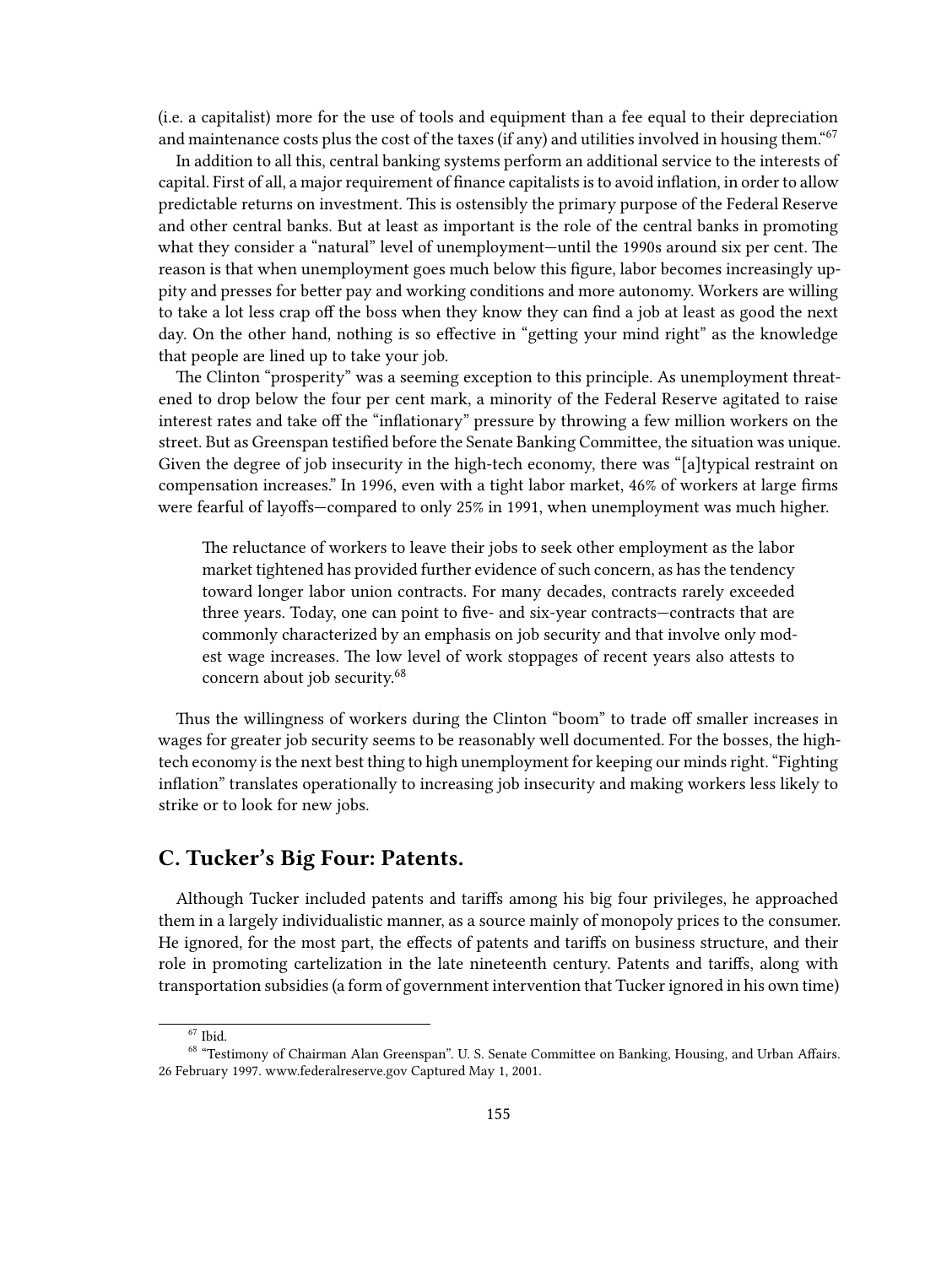together laid the foundation in the late nineteenth century for what was to become twentieth century monopoly capitalism.

The patent privilege has been used on a massive scale to promote concentration of capital, erect entry barriers, and maintain a monopoly of advanced technology in the hands of western corporations. It is hard even to imagine how much more decentralized the economy would be without it.

Although right-libertarians of all stripes are commonly stereotyped as apologists for big business, Murray Rothbard was not shy about denouncing patents as a fundamental violation of free market principles:

The man who has not bought a machine and who arrives at the same invention independently, will, on the free market, be perfectly able to use and sell his invention. Patents prevent a man from using his invention even though all the property is his and he has not stolen the invention, either explicitly or implicitly, from the first inventor. Patents, therefore, are grants of exclusive monopoly privilege by the State and are invasions of property rights on the market.<sup>69</sup>

It is sometimes argued, in response to attacks on patents as monopolies, that "all property is a monopoly." True, as far as it goes; but property in land, even when based on occupancy alone, is a monopoly by the nature of the case. A parcel of land can only be occupied and used by one owner at a time, because it is finite. By nature, two people cannot occupy the same physical space at the same time. "Intellectual property," in contrast, is an artificial monopoly on the right to perform a certain action—to arrange material elements or symbols in a particular configuration which is not otherwise restricted of necessity to one person at a time. And unlike property in tangible goods and land, the defense of which is a necessary outgrowth of the attempt to maintain possession, enforcement of "property rights" in ideas requires the invasion of someone else's space.

[E]veryone's property right is defended in libertarian law without a patent. If someone has an idea or plan and constructs an invention, and it is stolen from his house, the stealing is an act of theft illegal under general law. On the other hand, patents actually invade the property rights of those independent discoverers of an idea or an invention who made the discovery after the patentee….

Patents, therefore, invade rather than defend property rights.<sup>70</sup>

Patents make an astronomical price difference. Until the early 1970s, for example, Italy did not recognize drug patents. As a result, Roche Products charged the British national health a price over 40 times greater for patented components of Librium and Valium than charged by competitors in Italy.<sup>71</sup>

Patents suppress innovation as much as they encourage it. Chakravarthi Raghavan pointed out that research scientists who actually do the work of inventing are required to sign over patent

<sup>69</sup> Rothbard, Man, Economy, and State 655.

<sup>70</sup> Rothbard, Power and Market 71.

 $^{71}$  Chakravarthi Raghavan, Recolonization: GATT, the Uruguay Round & the Third World (Penang, Malaysia: Third World Network, 1990) 124.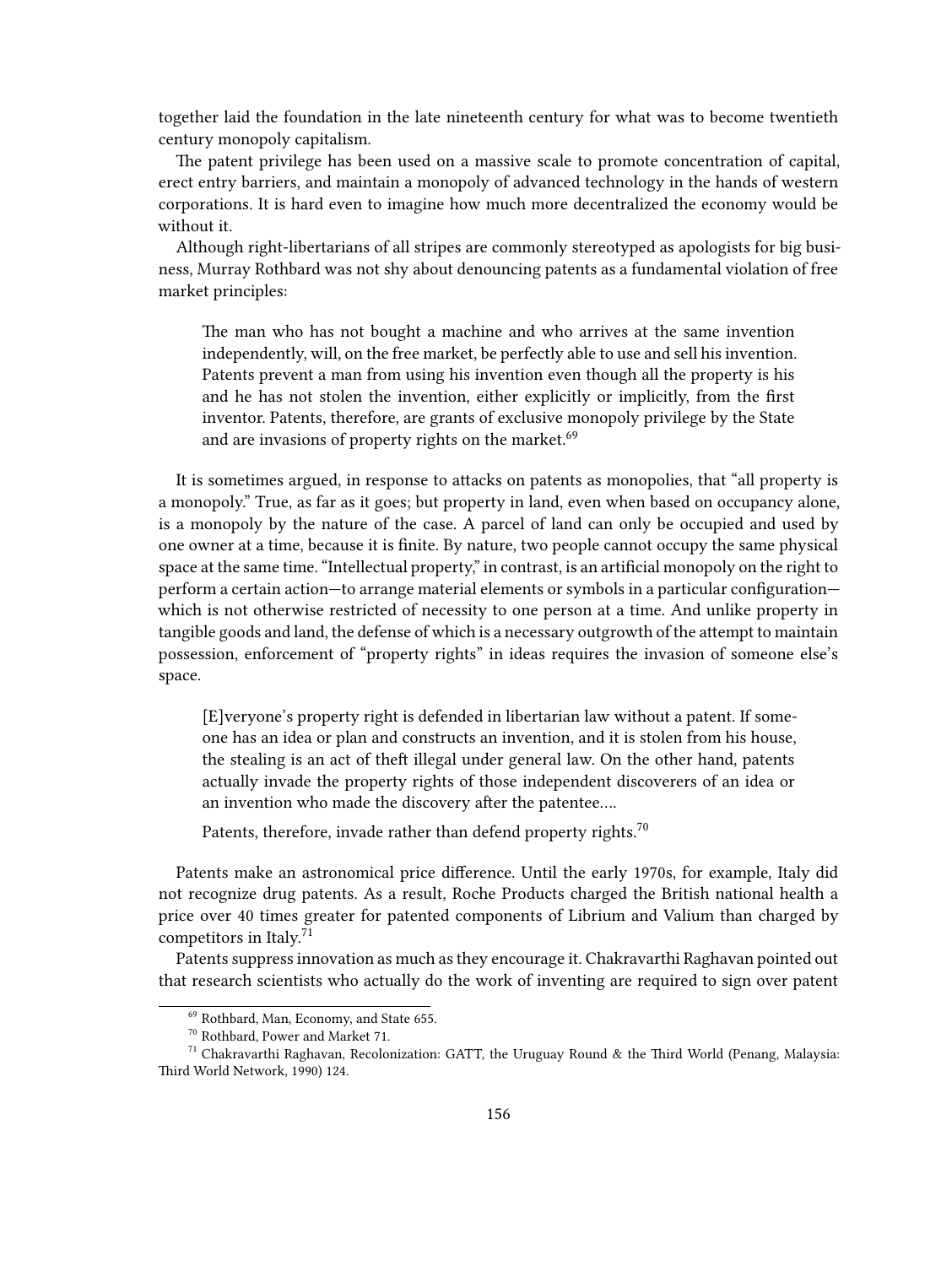rights as a condition of employment, while patents and industrial security programs prevent sharing of information, and suppress competition in further improvement of patented inventions.<sup>72</sup> Rothbard likewise argued that patents eliminate "the competitive spur for further research" because incremental innovation based on others' patents is hindered, and because the holder can "rest on his laurels for the entire period of the patent," with no fear of a competitor improving his invention. And they hamper technical progress because "mechanical inventions are discoveries of natural law rather than individual creations, and hence similar independent inventions occur all the time. The simultaneity of inventions is a familiar historical fact."<sup>73</sup>

The intellectual property regime under the Uruguay Round of GATT goes far beyond traditional patent law in suppressing innovation. One benefit of traditional patent law, at least, was that it required an invention under patent to be published. Under U.S. pressure, however, "trade secrets" were included in GATT. As a result, governments will be required to help sup- press information not formally protected by patents.<sup>74</sup>

And patents are not necessary as an incentive to innovate. According to Rothbard, invention is motivated not only by the quasi-rents accruing to the first firm to introduce an innovation, but by the threat of being surpassed in product features or productivity by its competitors. "In active competition… no business can afford to lag behind its competitors. The reputation of a firm depends upon its ability to keep ahead, to be the first in the market with new improvements in its products and new reductions in their prices.<sup>75</sup>

This is borne out by F. M. Scherer's testimony before the FTC in 1995.<sup>76</sup> Scherer spoke of a survey of 91 companies in which only seven "accorded high significance to patent protection as a factor in their R & D investments." Most of them described patents as "the least important of considerations." Most companies considered their chief motivation in  $R \& D$  decisions to be "the necessity of remaining competitive, the desire for efficient production, and the desire to expand and diversify their sales." In another study, Scherer found no negative effect on  $R \& D$  spending as a result of compulsory licensing of patents. A survey of U.S. firms found that 86% of inventions would have been developed without patents. In the case of automobiles, office equipment, rubber products, and textiles, the figure was 100%.

The one exception was drugs, in which 60% supposedly would not have been invented. I suspect either self-deception or disingenuousness on the part of the respondents, however. For one thing, drug companies get an unusually high portion of their  $R \& D$  funding from the government, and many of their most lucrative products were developed entirely at government expense. And Scherer himself cited evidence to the contrary. The reputation advantage for being the first into a market is considerable. For example in the late 1970s, the structure of the industry and pricing behavior was found to be very similar between drugs with and those without patents. Being the first mover with a non-patented drug allowed a company to maintain a 30% market share and to charge premium prices.

The injustice of patent monopolies is exacerbated by government funding of research and innovation, with private industry reaping monopoly profits from technology it didn't spend a

 $\overline{72}$  Ibid. 118.

<sup>73</sup> Rothbard, Man, Economy, and State 655, 658–9.

<sup>74</sup> Raghavan, Recolonization 122.

<sup>75</sup> Rothbard, Power and Market 74.

<sup>76</sup> Hearings on Global and Innovation-Based Competition. FTC, 29 November 1995. [www.ftc.gov](http://www.ftc.gov/opp/gc112195.pdf) Captured May 1, 2001.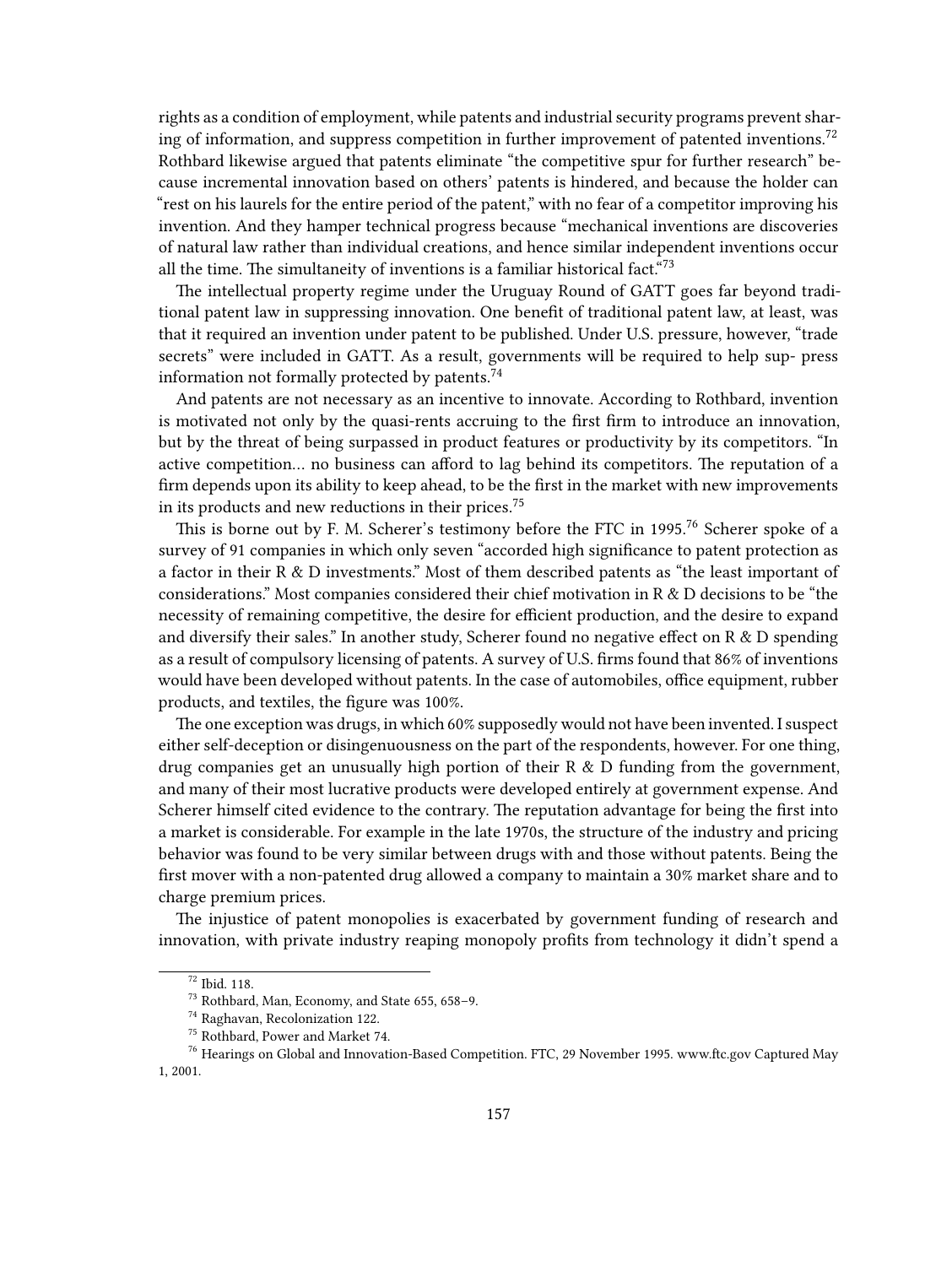penny to develop. In 1999, extending the research and experimentation tax credit was, along with extensions of a number of other corporate tax preferences, considered the most urgent business of the Congressional leadership. Hastert, when asked if any elements of the tax bill were essential, said: "I think the [tax preference] extenders are something we're going to have to work on." Ways and Means Chair Bill Archer added, "before the year is out… we will do the extenders in a very stripped down bill that doesn't include anything else." A five-year extension of the research and experimentation credit (retroactive to 1 July 1999) was expected to cost \$13.1 billion. (That credit makes the effective tax rate on R & D spending less than zero).<sup>77</sup>

The Government Patent Policy Act of 1980, with 1984 and 1986 amendments, allowed private industry to keep patents on products developed with government  $R \& D$  money—and then to charge ten, twenty, or forty times the cost of production. For example, AZT was developed with government money and in the public domain since 1964. The patent was given away to Burroughs Wellcome Corp.<sup>78</sup>

As if the deck were not sufficiently stacked already, the pharmaceutical companies in 1999 actually lobbied Congress to extend certain patents by two years by a special act of private law.<sup>79</sup>

Patents have been used throughout the twentieth century "to circumvent antitrust laws," according to David Noble. They were "bought up in large numbers to suppress competition," which also resulted in "the suppression of invention itself."<sup>80</sup> Edwin Prindle, a corporate patent lawyer, wrote in 1906:

Patents are the best and most effective means of controlling competition. They occasionally give absolute command of the market, enabling their owner to name the price without regard to the cost of production… Patents are the only legal form of absolute monopoly.<sup>81</sup>

The exchange or pooling of patents between competitors, historically, has been a key method for cartelizing industries. This was true especially of the electrical appliance, communications, and chemical industries. G. E. and Westinghouse expanded to dominate the electrical manufacturing market at the turn of the century largely through patent control. In 1906 they curtailed the patent litigation between them by pooling their patents. G.E., in turn (later to become the patriarchal see of Gerard Swope), had been formed in 1892 by consolidating the patents of the Edison and Thomson-Houston interests.<sup>82</sup> AT&T also expanded "primarily through strategies of patent monopoly." The American chemical industry was marginal until 1917, when Attorney-General Mitchell Palmer seized German patents and distributed them among the major American chemical companies. Du Pont got licenses on 300 of the 735 patents.<sup>83</sup>

<sup>77</sup> Citizens for Tax Justice. "GOP Leaders Distill Essence of Tax Plan: Surprise! It's Corporate Welfare" 14 September 1999. [www.ctj.org](http://www.ctj.org/pdf/corp0999.pdf) Captured May 1, 2001.

<sup>78</sup> Chris Lewis, "Public Assets, Private Profits," Multinational Monitor, in Project Censored Yearbook 1994 (New York: Seven Stories Press, 1994).

<sup>79</sup> Benjamin Grove. "Gibbons Backs Drug Monopoly Bill," Las Vegas Sun 18 February 2000. [www.ahc.umn.edu](http://www.ahc.umn.edu/NewsAlert/Feb00/022100NewsAlert/44500.htm) Captured May 1, 2001.

<sup>80</sup> David Noble, America by Design: Science, Technology, and the Rise of Corporate Capitalism (New York: Alfred A. Knopf, 1977) 84–109.

 $81$  Ibid. 90.

<sup>82</sup> Ibid. 92.

<sup>83</sup> Ibid. 10, 16.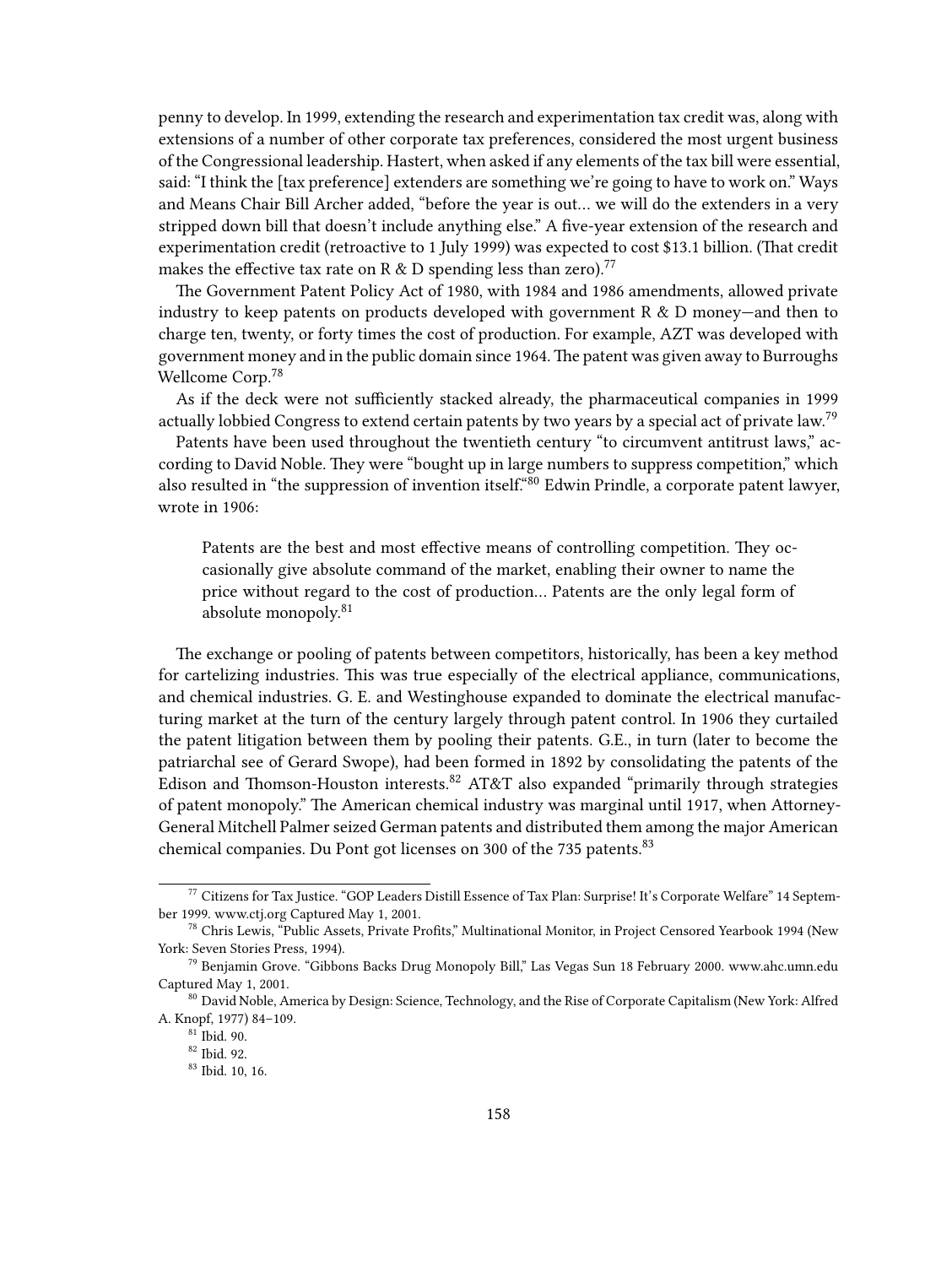Patents are also being used on a global scale to lock the transnational corporations into a permanent monopoly of productive technology. The single most totalitarian provision of the Uruguay Round is probably its "industrial property" provisions. GATT has extended both the scope and duration of patents far beyond anything ever envisioned in original patent law. In England, patents were originally for fourteen years—the time needed to train two journeymen in succession (and by analogy, the time necessary to go into production and reap the initial profit for originality). By that standard, given the shorter training times required today, and the shorter lifespan of technology, the period of monopoly should be shorter. Instead, the U.S. seeks to extend them to fifty years.<sup>84</sup> According to Martin Khor Kok Peng, the U.S. is by far the most absolutist of the participants in the Uruguay Round. Unlike the European Community, and for biological processes for animal and plant protection.<sup>85</sup>

The provisions for biotech are really a way of increasing trade barriers, and forcing consumers to subsidize the TNCs engaged in agribusiness. The U.S. seeks to apply patents to geneticallymodified organisms, effectively pirating the work of generations of Third World breeders by isolating beneficial genes in traditonal varieties and incorporating them in new GMOs—and maybe even enforcing patent rights against the traditional variety which was the source of the genetic material. For example Monsanto has attempted to use the presence of their DNA in a crop as prima facie evidence of pirating—when it is much more likely that their variety cross-pollinated and contaminated the farmer's crop against his will. The Pinkerton agency, by the way, plays a leading role in investigating such charges—that's right, the same folks who have been breaking strikes and kicking organizers down stairs for the past century. Even jack-booted thugs have to diversify to make it in the global economy.

The developed world has pushed particularly hard to protect industries relying on or producing "generic technologies," and to restrict diffusion of "dual use" technologies. The U. S.-Japanese trade agreement on semi-conductors, for example, is a "cartel-like, 'managed trade' agreement." So much for "free trade."<sup>86</sup>

Patent law traditionally required a holder to work the invention in a country in order to receive patent protection. U.K. law allowed compulsory licensing after three years if an invention was not being worked, or being worked fully, and demand was being met "to a substantial extent" by importation; or where the export market was not being supplied because of the patentee's refusal to grant licenses on reasonable terms.<sup>87</sup>

The central motivation in the GATT intellectual property regime, however, is to permanently lock in the collective monopoly of advanced technology by TNCs, and prevent independent competition from ever arising in the Third World. It would, as Martin Khor Kok Peng writes, "effectively prevent the diffusion of technology to the Third World, and would tremendously increase monopoly royalties of the TNCs whilst curbing the potential development of Third World technology." Only one percent of patents worldwide are owned in the Third World. Of patents granted in the 1970s by Third World countries, 84% were foreign-owned. But fewer than 5% of foreign-

<sup>84</sup> Raghavan, Recolonization 119–20.

<sup>&</sup>lt;sup>85</sup> Martin Khor Kok Peng, The Uruguay Round and Third World Sovereignty (Penang, Malaysia: Third World Network, 1990) 28.

<sup>86</sup> Dieter Ernst, Technology, Economic Security and Latecomer Industrialization, in Raghavan, Recolonization 39–40.

<sup>87</sup> Ibid. 120, 138.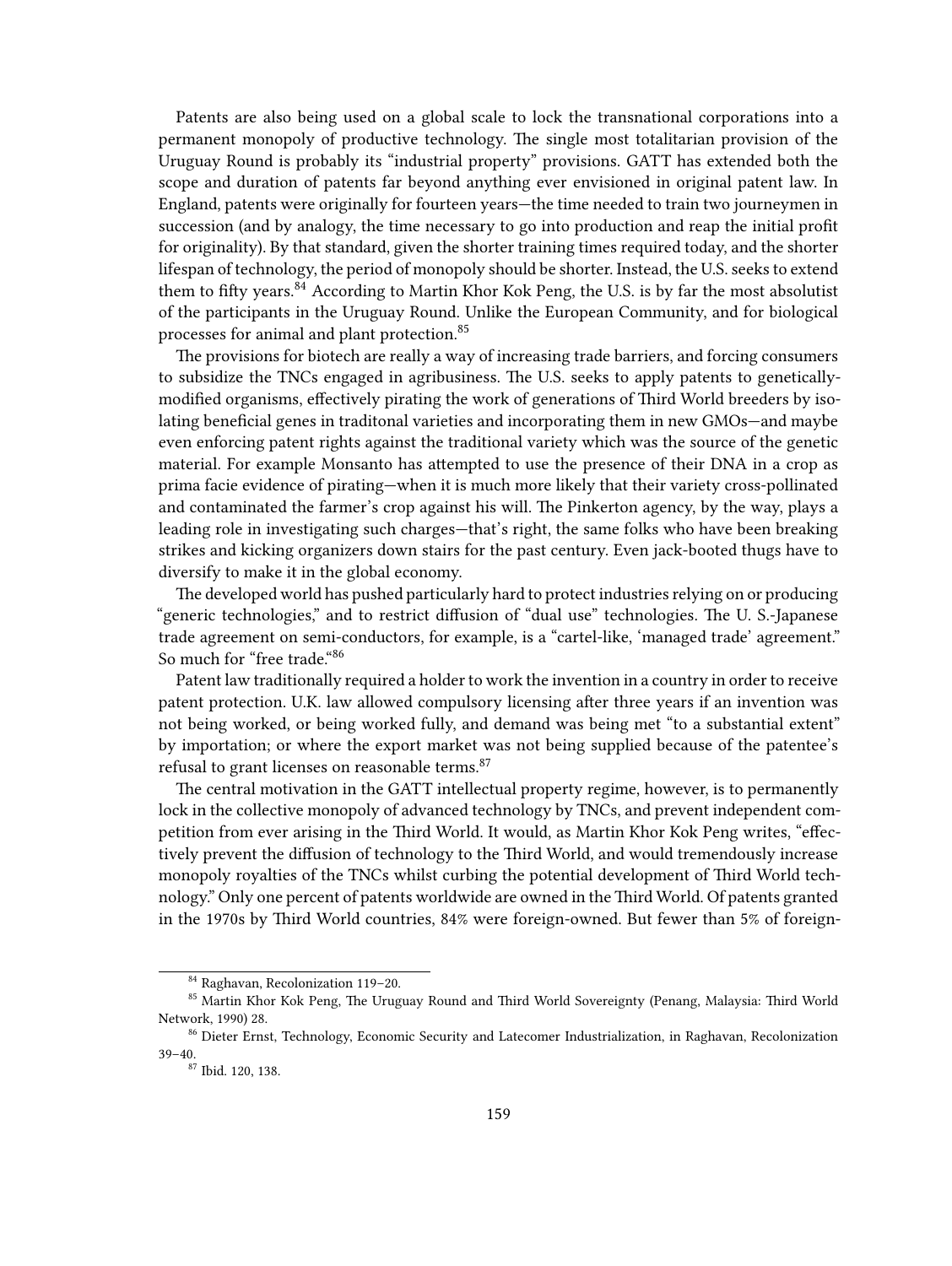owned patents were actually used in production. As we saw before, the purpose of owning a patent is not necessarily to use it, but to prevent anyone else from using it.<sup>88</sup> Raghavan summed up nicely the effect on the Third World:

Given the vast outlays in R and D and investments, as well as the short life cycle of some of these products, the leading Industrial Nations are trying to prevent emergence of competition by controlling… the flows of technology to others. The Uruguay round is being sought to be used to create export monopolies for the products of Industrial Nations, and block or slow down the rise of competitive rivals, particularly in the newly industrializing Third World countries. At the same time the technologies of senescent industries of the north are sought to be exported to the South under conditions of assured rentier income.<sup>89</sup>

Corporate propagandists piously denounce anti-globalists as enemies of the Third World, seeking to use trade barriers to maintain an affluent Western lifestyle at the expense of the poor nations. The above measures—trade barriers—to permanently suppress Third World technology and keep the South as one big sweatshop, give the lie to this "humanitarian" concern. This is not a case of differing opinions, or of sincerely mistaken understanding of the facts. Setting aside false subtleties, what we see here is pure evil at work—Orwell's "boot stamping on a human face forever." If any architects of this policy believe it to be for general human well-being, it only shows the capacity of ideology to justify the oppressor to himself and enable him to sleep at night.

### **D. Tucker's Big Four: Tariffs**

As with patents, we are interested here in the aspects of tariffs that Tucker neglected: their effect in promoting the cartelization of industry. In the next chapter, on the rise of monopoly capitalism, we will see the full-blown effects of what Schumpeter called "export-dependent monopoly capitalism." That term refers to an economic system in which industry cartelizes behind the protection of tarriff barriers; sells its output domestically for a monopoly price significantly higher than market-clearing level, in order to obtain super-profits at the consumer's expense; and disposes of its unsellable product abroad, by dumping it below cost if necessary.

The tariff was commonly called "the mother of trusts" by the populists of a century ago, because of the way it facilitated collusion between large domestic producers and the creation of oligopolies. Mises, in Human Action, described the dependence of cartels on tariff barriers (especially interacting with other state-enforced monopolies like patents). Of course, in keeping with his usual "pro-business" emphasis, Mises treated the large industrial firms, at worst, as passive beneficiaries of a state protectionist policy aimed primarily at raising the wages of labor. This parallels his view of the early industrial capitalists, and their non-implication in the primitive accumulation process, in the previous chapter.

According to Kolko's account in The Triumph of Conservatism, the large trusts at the turn of the twentieth century were not able to maintain their market share against more efficient smaller firms. The stabilization of most industries on an oligopoly pattern was possible, in the end, only

<sup>88</sup> Martin Khor Kok Peng, The Uruguay Round and Third World Sovereignty 29-30.

<sup>89</sup> Raghavan, Recolonization 96.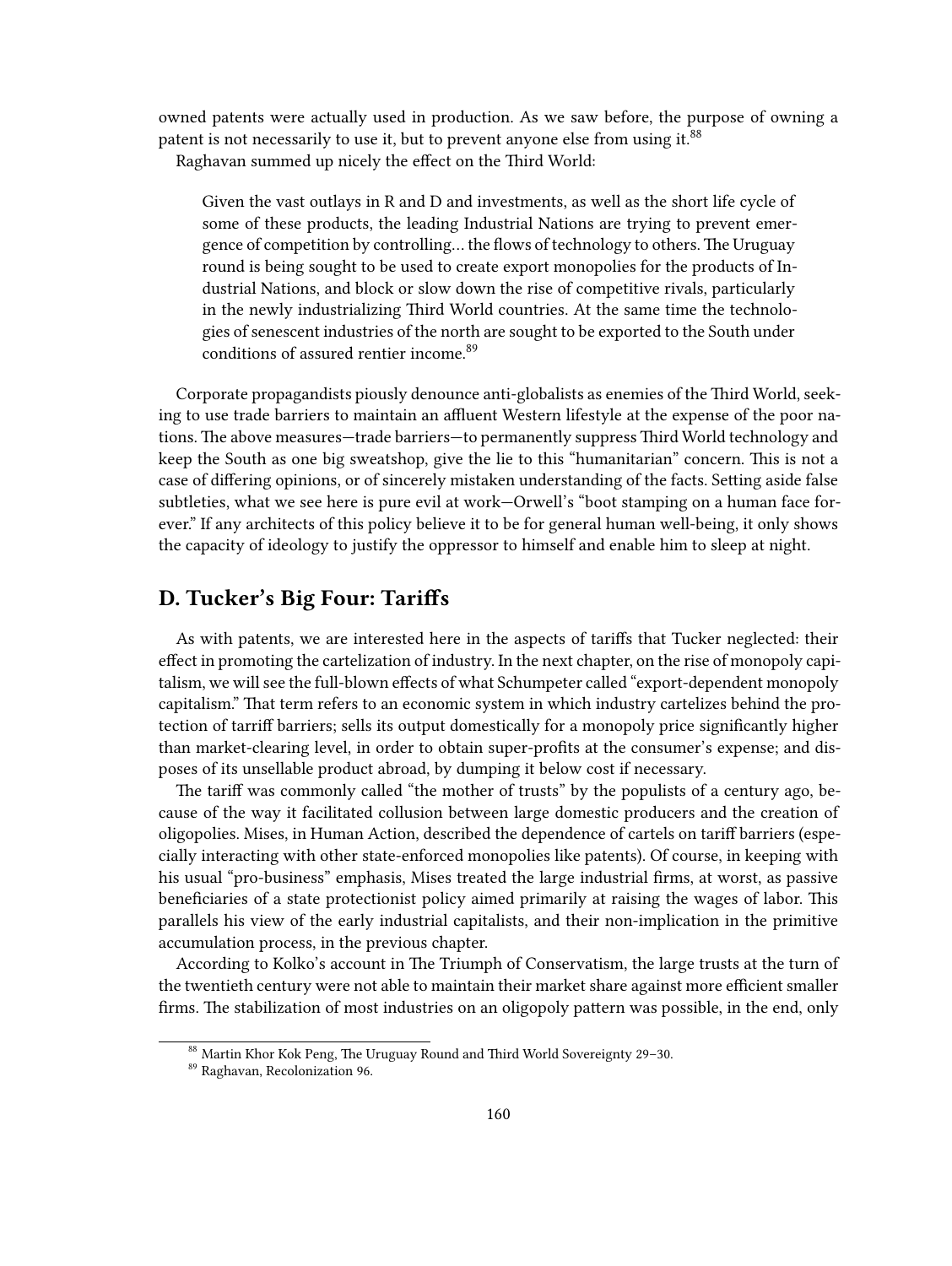with the additional help of the "Progressive" Era's anti-competitive regulations. The fact that the trusts were so unstable, despite the cartelizing effects of tariffs and patents, speaks volumes about the level of state intervention necessary to maintain monopoly capitalism. But without the combined influence of tariffs, patents, and railroad subsidies, it is unlikely they would have been able to make even a credible attempt to organize such trusts in the first place.

## **E. Infrastructure**

One form of contemporary government intervention that Tucker almost entirely ignored was transportation subsidies. This seems odd at first glance, since "internal improvements" had been a controversial issue throughout the nineteenth century, and were a central part of the mercantilist agenda of the Whigs and the Gilded Age GOP. Indeed, Lincoln has announced the beginning of his career with a "short but sweet" embrace of Henry Clay's program: a national bank, a high tariff, and internal improvements. This neglect, however, was in keeping with Tucker's inclination. He was concerned with privilege primarily as it promoted monopoly profits through unfair exchange at the individual level, and not as it affected the overall structure of production. The kind of government intervention that James O'Connor was later to write about, that promoted accumulation and concentration by directly subsidizing the operating costs of big business, largely escaped his notice.

At the end of the previous section, we noted that the failure of the trust movement reflected the insufficiency of railroad subsidies, tariffs and patents alone to maintain stable monopoly power. But without the government-subsidized "internal improvements" of the nineteenth century, it is doubtful that most national-scale industrial firms would even have existed, let alone been able to make attempts at collusion.

Adam Smith argued over two hundred years ago for the fairness of internalizing the costs of transportation infrastructure through user fees.

It does not seem necessary that the expense of those public works should be defrayed from that public revenue, as it is commonly called, of which the collection and application is in most countries assigned to the executive power. The greater part of such public works may easily be so managed as to afford a particular revenue sufficient for defraying their own expense, without bringing any burden upon the general revenue of society…

When the carriages which pass over a highway or a bridge, and the lighters which sail upon a navigable canal, pay toll in proportion to their weight or their tonnage, they pay for the maintenance of those public works exactly in proportion to the wear and tear which they occasion of them. It seems scarce possible to invent a more equitable way of maintaining such works. This tax or toll too, though it is advanced by the carrier, is finally paid by the consumer, to whom it must always be charged in the price of the goods…

It seems not unreasonable that the extraordinary expense which the protection of any particular branch of commerce may occasion should be defrayed by a moderate tax upon that particular branch; by a moderate fine, for example, to be paid by the traders when they first enter into it, or, what is more equal, by a particular duty of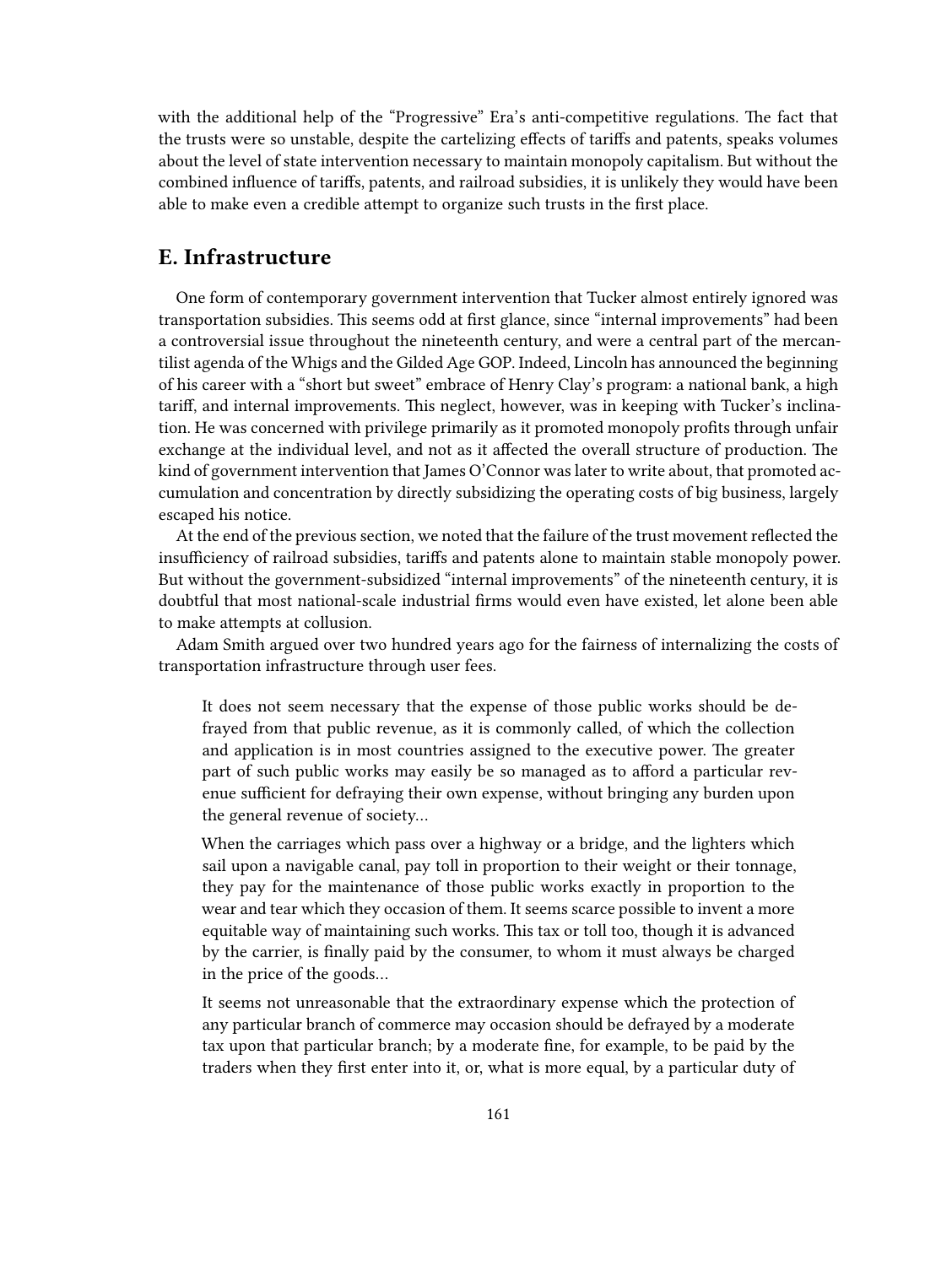so much percent upon the goods which they either import into, or export out of, the particular countries with which it is carried on.<sup>90</sup>

But that's not the way things work under what the neoliberals like to call "free market capitalism." Spending on transportation and communications networks from general revenues, rather than from taxes and user fees, allows big business to "externalize its costs" on the public, and conceal its true operating expenses. Chomsky described this state capitalist underwriting of shipping costs quite accurately:

One well-known fact about trade is that it's highly subsidized with huge marketdistorting factors… The most obvious is that every form of transport is highly subsidized… Since trade naturally requires transport, the costs of transport enter into the calculation of the efficiency of trade. But there are huge subsidies to reduce the costs of transport, through manipulation of energy costs and all sorts of market-distorting functions.<sup>91</sup>

Every wave of concentration of capital in the United States has followed a publicly subsidized infrastructure system of some sort. The national railroad system, built largely on free or below-cost land donated by the government, was followed by concentration in heavy industry, petrochemicals, and finance. Albert Nock ridiculed the corporate liberals of his time, who held up the corruption of the railroad companies as examples of the failure of "rugged individualism" and "laissez-faire."

It is nowadays the fashion, even among those who ought to know better, to hold "rugged individualism" and laissez-faire responsible for the riot of stock-waterings, rebates, rate-cutting, fraudulent bankruptcies, and the like, which prevailed in our railway-practice after the Civil War, but they had no more to do with it than they have with the precession of the equinoxes. The fact is that our railways, with few exceptions, did not grow up in response to any actual economic demand. They were speculative enterprises enabled by State intervention, by allotment of the political means in the form of land-grants and subsidies; and of all the evils alleged against our railway-practice, there is not one but what is directly traceable to this primary intervention.<sup>92</sup>

The modern telecommunications system goes back to the Bell Patent association, organized in 1875; the various Bell systems were consolidated as AT&T in 1900. Without the government's enforcement of its huge arsenal of patents on virtually every aspect of telephony, a centralized communications infrastructure would have been impossible on anything like the present scale.<sup>93</sup> And that is leaving out entirely the role of government franchises and right-of-way grants in the rise of the AT&T monopoly.

<sup>90</sup> Smith, Wealth of Nations 315, 319.

<sup>&</sup>lt;sup>91</sup> Noam Chomsky, "How Free is the Free Market?" Resurgence no. 173. [www.oneworld.org](http://www.oneworld.org/second_opinion/chomsky.html) Captured May 1, 2001.

 $^{92}$  Nock, Our Enemy, the State 102.

<sup>93</sup> Noble, America by Design 91–2.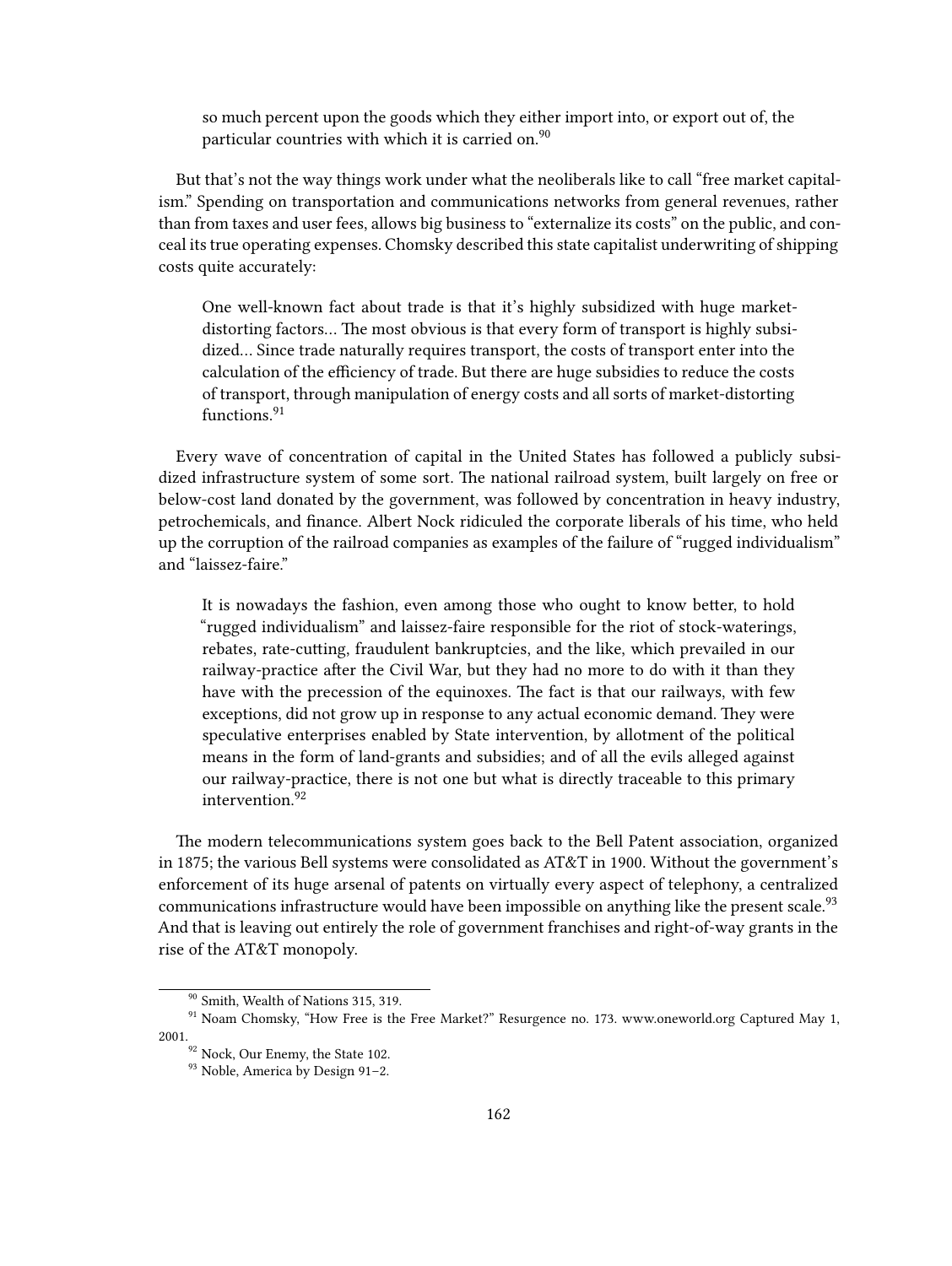The next major transportation projects were the national highway system, starting with the system of designated national highways in the 1920s and culminating with Eisenhower's interstate system; and the civil aviation system, built almost entirely with federal money. The result was massive concentration in retail, agriculture, and food processing.

The most recent such project was the infrastructure of the worldwide web, originally built by the Pentagon. It permits, for the first time, direction of global operations in real time from a single corporate headquarters, and is accelerating the concentration of capital on a global scale. To quote Chomsky again, "The telecommunications revolution… is… another state component of the international economy that didn't develop through private capital, but through the public paying to destroy themselves…"<sup>94</sup>

The centralized corporate economy depends for its existence on a shipping price system which is artificially distorted by government intervention. To fully grasp how dependent the corporate economy is on socializing transportation and communications costs, imagine what would happen if truck and aircraft fuel were taxed enough to pay the full cost of maintenance and new building costs on highways and airports; and if fossil fuels depletion allowances were removed. The result would be a massive increase in shipping costs. Does anyone seriously believe that Wal-Mart could continue to undersell local retailers, or corporate agribusiness could destroy the family farm?

It is fallacious to say that state-subsidized infrastructure "creates efficiencies" by making possible large-scale production for a national market. The fact that a large, centralized infrastructure system can only come about when the state subsidizes or organizes it from above, or that such state action causes it to exist on a larger scale than it otherwise would, indicates that the transaction costs are so high that the benefits are not worth it to people spending their own money. There is no demand for it by consumers willingly spending their own money, at the actual costs of providing the services, risks and all, without state intervention.

If production on the scale promoted by infrastructure subsidies were actually efficient enough to compensate for real distribution costs, the manufacturers would have presented enough effective demand for such long-distance shipping at actual costs to pay for it without government intervention. On the other hand, an apparent "efficiency" that presents a positive ledger balance only by shifting and concealing real costs, is no "efficiency" at all. Costs cannot be destroyed. Shifting them does not make them any less of a cost—it only means that, since they aren't being paid by the beneficiary of the service, he profits at someone else's expense. There Ain't No Such Thing As A Free Lunch.

Intellectually honest right-libertarians freely admit as much. For example, Tibor Machan wrote in The Freeman that

Some people will say that stringent protection of rights [against eminent domain] would lead to small airports, at best, and many constraints on construction. Of course—but what's so wrong with that?

Perhaps the worst thing about modern industrial life has been the power of political authorities to grant special privileges to some enterprises to violate the rights of third parties whose permission would be too expensive to obtain. The need to obtain that permission would indeed seriously impede what most environmentalists see as rampant—indeed reckless—industrialization.

<sup>94</sup> Noam Chomsky, Class Warfare: Interviews with David Barsamian (Monroe, Maine: Common Courage Press, 1996) 40.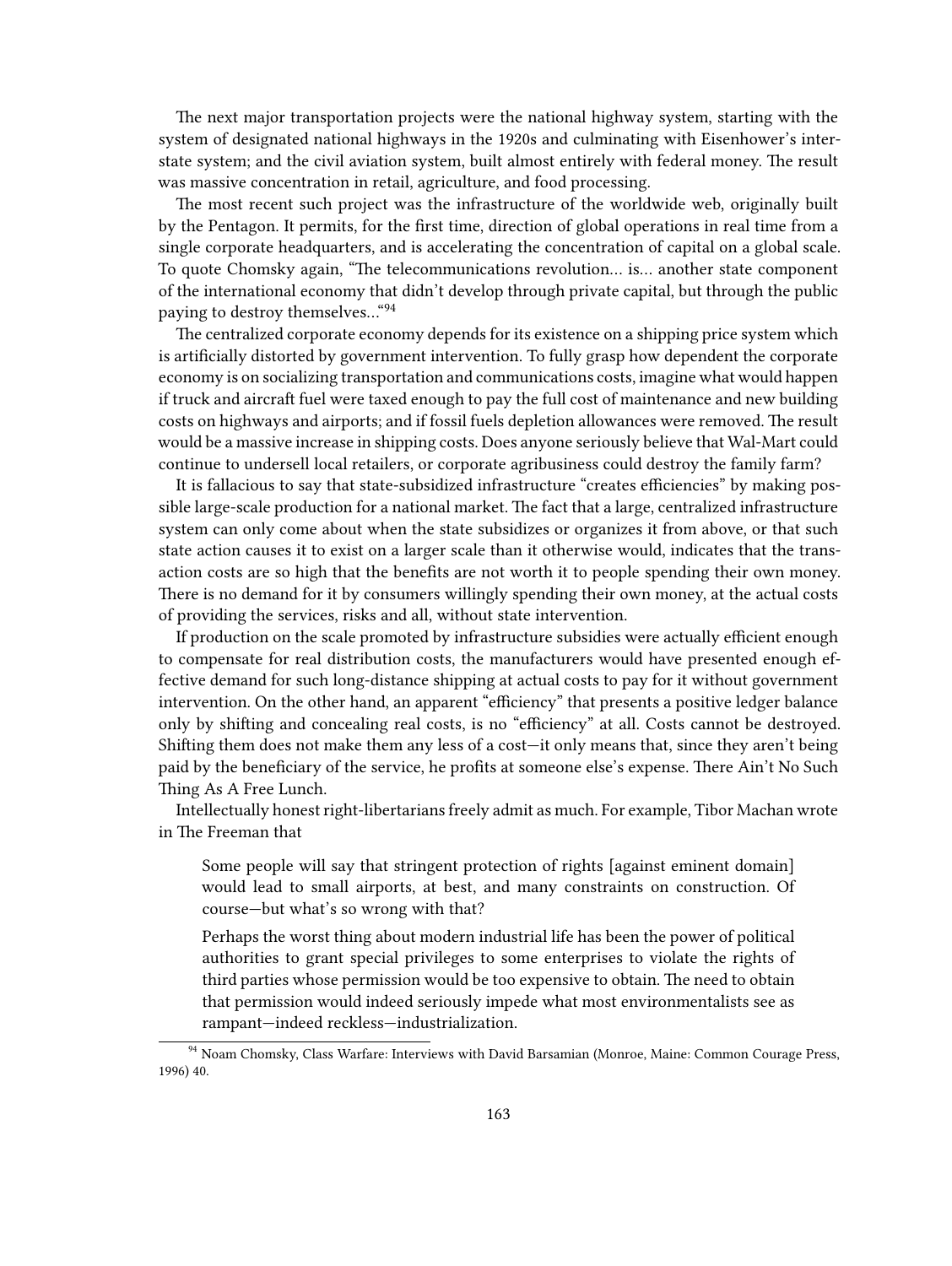The system of private property rights—in which… all… kinds of… human activity must be conducted within one's own realm except where cooperation from others has been gained voluntarily—is the greatest moderator of human aspirations… In short, people may reach goals they aren't able to reach with their own resources only by convincing others, through arguments and fair exchanges, to cooperate.<sup>95</sup>

<sup>95</sup> Tibor Machan, "On Airports and Individual Rights," The Freeman: Ideas on Liberty (February 1999) 11.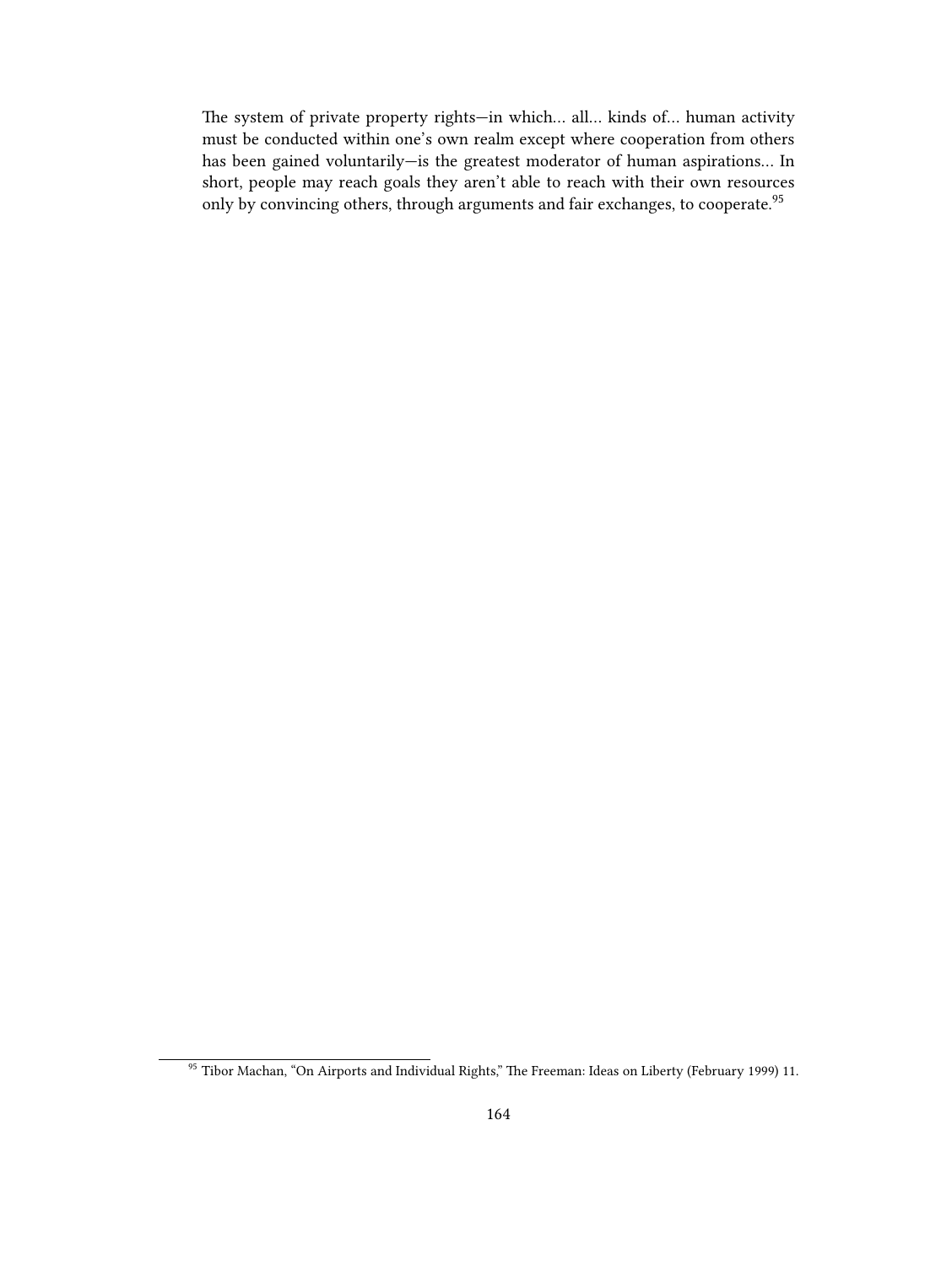# **Chapter Six: The Rise of Monopoly Capitalism**

## **Introduction.**

Although the state capitalism of the twentieth century (as opposed to the earlier misnamed "laissez faire" variant, in which the statist character of the system was largely disguised as a "neutral" legal framework) had its roots in the mid-nineteenth century, it received great impetus as an elite ideology during the depression of the 1890s. From that time on, the problems of overproduction and over-accumulation, the danger of domestic class warfare, and the need for the state to solve them, figured large in the perception of the corporate elite. The unregulated market was increasingly viewed as destructive and inefficient. The shift in elite consensus in the 1890s (toward corporate liberalism and foreign commercial expansion) was as profound as that of the 1970s, when reaction to wildcat strikes, the "crisis of governability," and the looming "capital shortage" led the power elite to abandon corporate liberalism in favor of neo-liberalism.

Martin Sklar commented that the "corporate reconstruction of American capitalism" that arose out of the Depression of the 1890s was as fundamental a revolution in American life as had been the Civil War and Reconstruction.

Yet, for all the bitter and angry conflict it generated and for all its rapidity and hugeness of scale, it proceeded relatively peacefully and within the framework of the existing political institutions. How come?

…Unlike the great sociopolitical crisis of the 1850s and 1860s, which was resolved by a national reconstruction that required a civil war and revolution, the corporate reconstruction required neither civil war nor revolution, but rather political reorganization and reform.<sup>1</sup>

The answer to Sklar's question, in my opinion, is that the corporate reconstruction of the 1890s took place without violent political transformation precisely because the "civil war and revolution" of 1861–77 had already established all the political prerequisites for a peaceful corporate reconstruction of the economy. The withdrawal and subsequent political transformation of the South, followed by the ascendancy of the "redeemers," with their national-capitalist orientation, gave the Republicans uncontested political terrain and a free hand to impose the full Whig economic agenda. The corporate economy was made possible by high industrial tariffs and the full-scale subsidy of "internal improvements"—along with corporate personhood, "substantive due process," and the rest of the legal regime growing out of the Fourteenth Amendment.

<sup>&</sup>lt;sup>1</sup> Martin Sklar, The Corporate Reconstruction of American Capitalism, 1890-1916: The Market, the Law, and Politics (Cambridge, New York and Melbourne: Cambridge University Press, 1988) 20–1.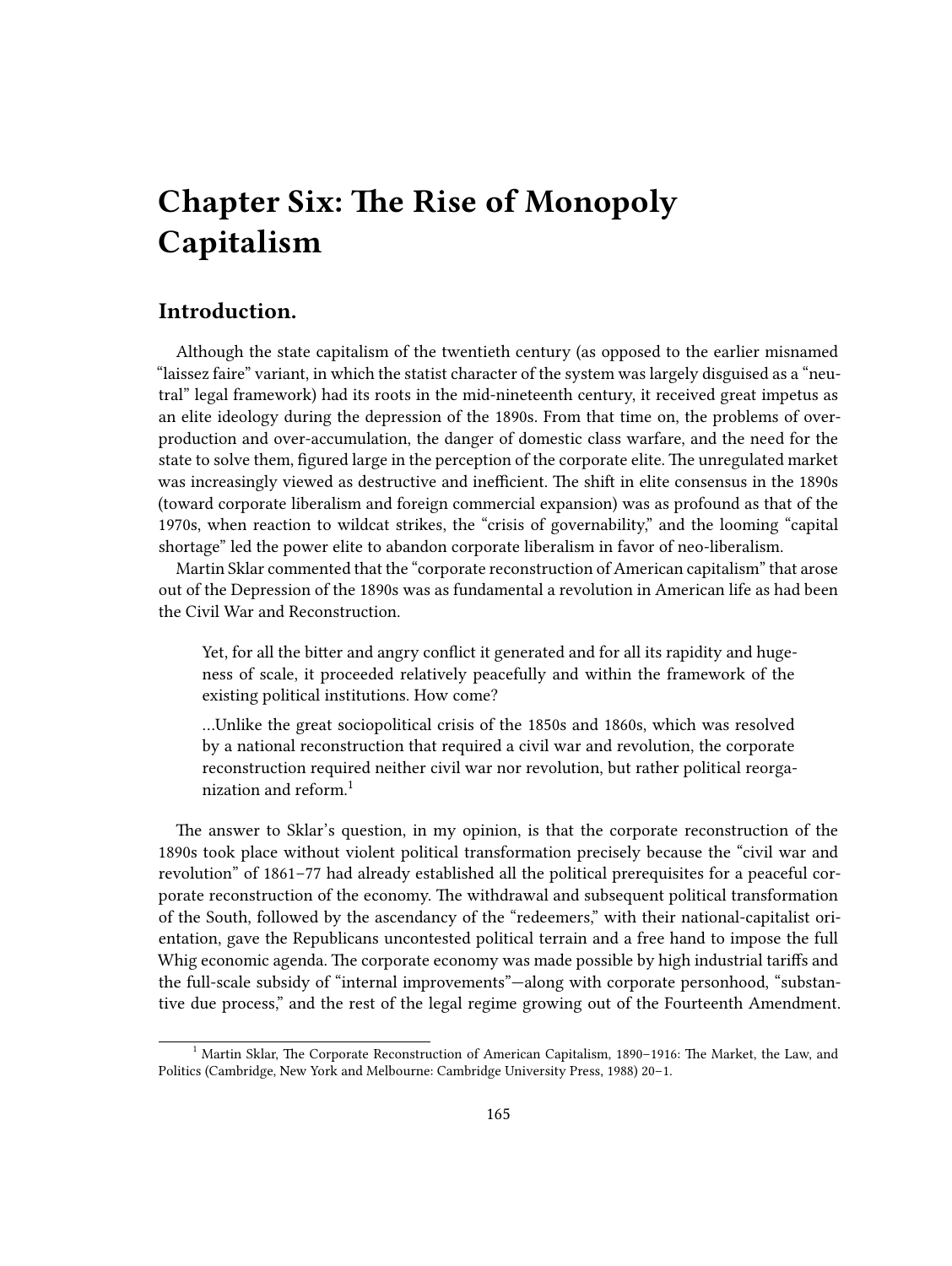The creation of the latter legal regime was analogous, on a smaller scale, to the legal regime of Bretton Woods and GATT that provided a political structure for global capitalism after WWII.

The rise of an economy dominated by firms operating on a continental scale, and of industries in which a relative few firms predominated, was not an outgrowth of the 1890s. It evolved over the previous two or three decades, as a result of the Whig-Republican triumph of 1861–77. And the economic crises of the 1890s, to which full-blown corporatism was a response, were themselves a result of the destabilizing tendencies of the previous corporate evolution. The growing geographic scale, centralization, and levels of accumulation characteristic of American business organization during the previous decades culminated in the full-blown crisis of over-accumulation and under-consumption of the 1890s.

As Martin Sklar himself pointed out, the process of "industrial concentration," which he distinguished from corporate reconstruction, had been going on for some time before the 1890s. And the 1880s were a decade of unprecedented accumulation that continued into the crisis decade of the '90s.<sup>2</sup> The crisis of the 1890s was the outcome of this concentration and over-accumulation; but they, in turn, were the result of the Whig-Republican state capitalist intervention, and not of the "unregulated" or "competitive" market.

The American ruling class, therefore, was wrong in seeing the crises of overproduction and surplus capital as "natural or inevitable outgrowths of a market society."<sup>3</sup> Nevertheless, from the Depression of the 1890s onward, through most of the Twentieth Century, corporatist solutions to these crisis tendencies dominated the state's economic policy. But every subsequent corporatist measure, adopted to solve the previous problems of over-accumulation, itself further exacerbated the problems of over-accumulation.

But corporate reorganization on a large scale of operations was not by itself a solution of the problem of the surplus. It intensified the problem in certain decisive ways: It raised prices, or made them less elastic, and thereby limited demand in relation to capacity; it restricted the flow of savings into competitive investment, but at the same time it facilitated the concentrated accumulation of investment funds in corporate treasuries, and it mobilized investment funds through the creation of organized capital markets for negotiable securities and through the activity of investment banking houses and trust companies, which grew in number and size with the emergence of corporate capitalism. The corporate reorganization may be said to have treated, without curing, the malady of "overproduction" from the diagnostic standpoint of the capitalist property system; precisely in so doing, it reinforced the tendency toward oversaving and the generation of surplus capital, in the absence of vigorous international expansion of the investment system. It thereby made the disposal of the surplus and access to growing international investment outlets an all the more urgent question of policy both in the private sector and in government.<sup>4</sup>

The ultimate result was a spiral into further statism, culminating in the corporatism of the New Deal and the permanent war economy of WWII and the Cold War.

 $<sup>2</sup>$  Ibid. 44.</sup>

<sup>3</sup> Joseph Stromberg, "The Role of State Monopoly Capitalism in the American Empire," Journal of Libertarian Studies (Summer 2001) 64. Available online at [http://www.mises.org/journals/jls/15\\_3/15\\_3\\_3.pdf](http://www.mises.org/journals/jls/15_3/15_3_3.pdf) Captured October 28, 2003.

<sup>4</sup> Sklar, Corporate Reconstruction of American Capitalism 72–3.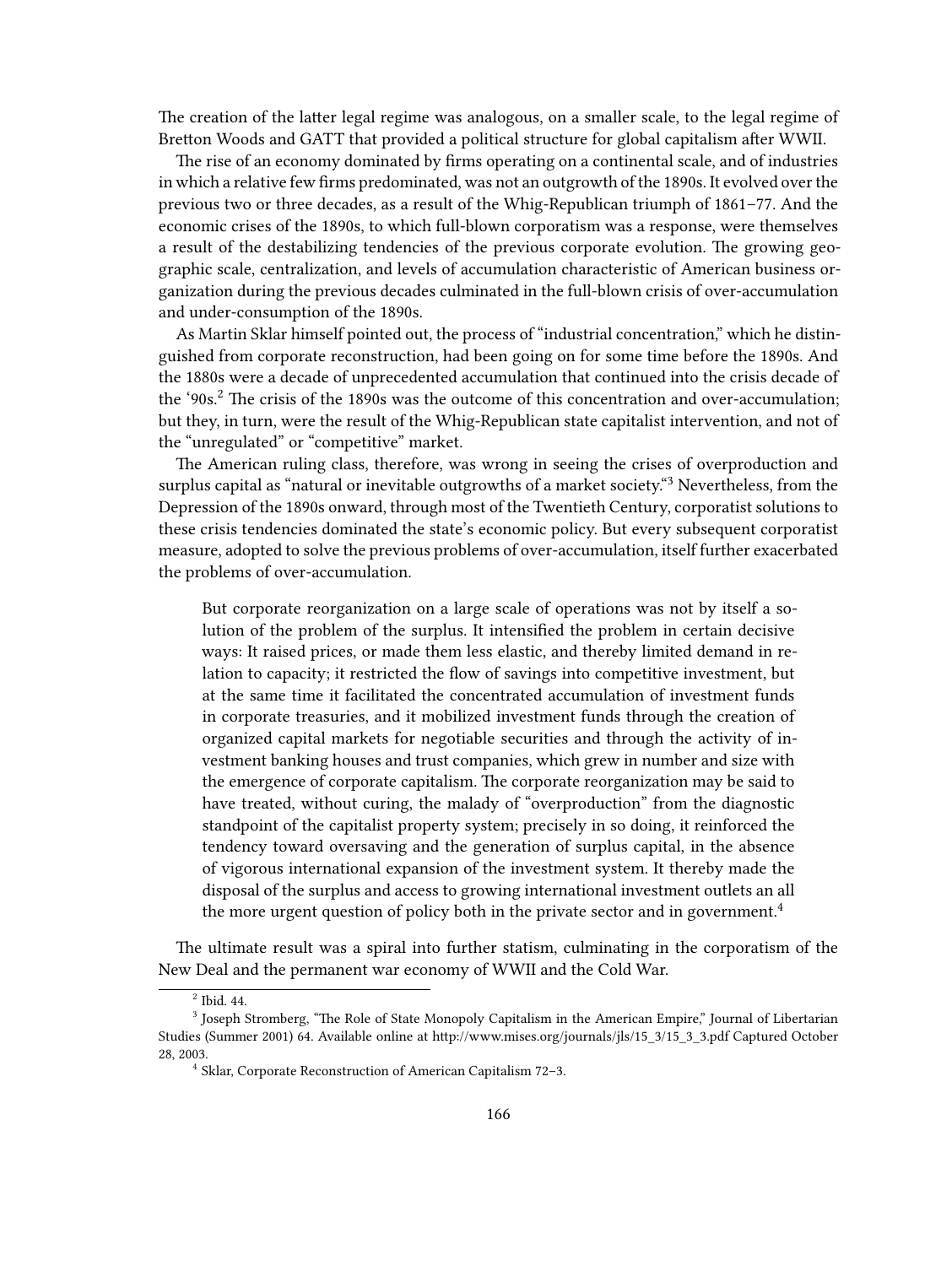In the realm of foreign policy, the problem of over-accumulation and under-consumption led to the regime known as "export-dependent monopoly capitalism," relying on what William A. Williams called a policy of "Open Door Empire." We will study the history of monopoly capitalism as it affected U.S. foreign policy in Chapter 7.

The state's remedies to the crisis of over-accumulation and under-consumption (primarily Keynesian demand-management, corporatist labor policy and the welfare state) themselves lead to opposing crisis tendencies: the crisis of under-accumulation and the fiscal crisis of the state. The ways in which these conflicting crisis tendencies interact, and their likely final outcome, are the subject of Chapter 8.

The primary subject matter of this chapter is the rise of monopoly capitalism itself, and the state's policies for cartelizing the economy. The effects of the state's subsidies and regulations are 1) to encourage creation of production facilities on such a large scale that they are not viable in a free market, and cannot dispose of their full product domestically; 2) to promote monopoly prices above market clearing levels; and 3) to set up market entry barriers and put new or smaller firms at a competitive disadvantage, so as to deny adequate domestic outlets for investment capital. The result is a crisis of overproduction and surplus capital, and a spiraling process of increasing statism as politically connected corporate interests act through the state to resolve the crisis. The best single analysis of this process I am aware of is Joseph Stromberg's in "The Role of State Monopoly Capitalism in the American Empire"<sup>5</sup>

## **A. Liberal Corporatism, Regulatory Cartelization, and the Permanent Warfare State.**

Stromberg's argument, to which we are heavily indebted, is based on Murray Rothbard's Austrian theory of regulatory cartelization. Economists of the Austrian school, especially Rothbard and his followers on the Rothbardian left, have taken a view of state capitalism in many respects resembling that of the New Left. That is, both groups portray it as a movement of large-scale, organized capital to obtain its profits through state intervention into the economy, although the regulations entailed in this project are usually sold to the public as "progressive" restraints on big business. This parallelism between the analyses of the New Left and the libertarian Right was capitalized upon by Rothbard in his own overtures to the Left. In such projects as his journal Left and Right, and in the anthology A New History of Leviathan (co-edited with New Leftist Ronald Radosh), he sought an alliance of the libertarian Left and Right against the corporate state.

Rothbard treated the "war collectivism" of World War I as a prototype for twentieth century state capitalism. He described it as

a new order marked by strong government, and extensive and pervasive government intervention and planning, for the purpose of providing a network of subsidies and monopolistic privileges to business, and especially to large business, interests. In particular, the economy could be cartelized under the aegis of government, with prices raised and production fixed and restricted, in the classic pattern of monopoly; and military and other government contracts could be channeled into the hands

<sup>5</sup> See note 3 above.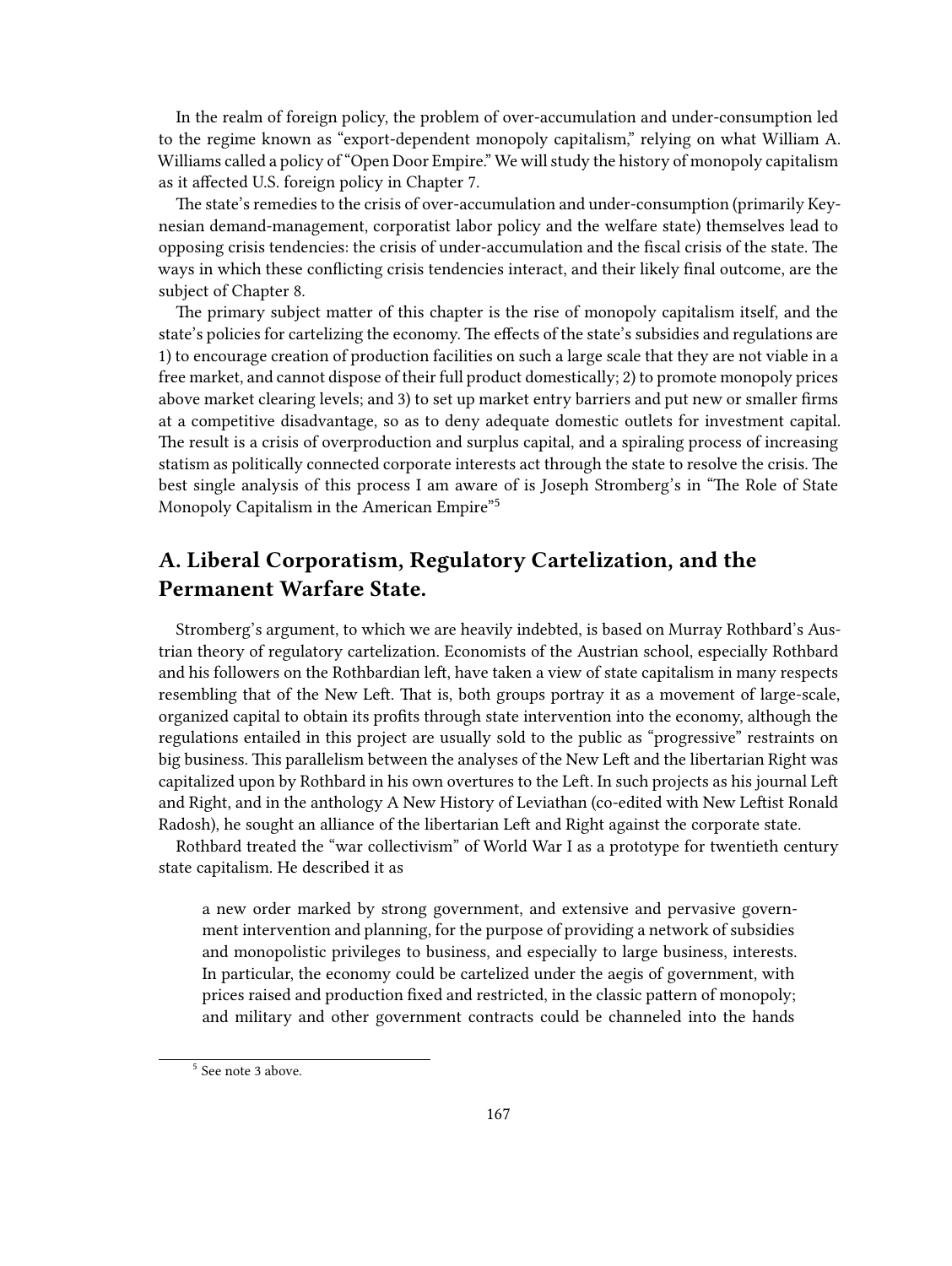of favored corporate producers. Labor, which had been becoming increasingly rambunctious, could be tamed and bridled into the service of this new, state monopolycapitalist order, through the device of promoting a suitably cooperative trade unionism, and by bringing the willing union leaders into the planning system as junior partners.<sup>6</sup>

This view of state capitalism, shared by New Leftists and Rothbardians alike, flies in the face of the dominant American ideological framework. Before we can analyze the monopoly capitalism of the twentieth century, we must rid ourselves of this pernicious conventional wisdom, common to mainstream left and right. Both mainline "conservatives" and "liberals" share the same mirrorimaged view of the world (but with "good guys" and "bad guys" reversed), in which the growth of the welfare and regulatory state reflected a desire to restrain the power of big business. According to this commonly accepted version of history, the Progressive and New Deal programs were forced on corporate interests from outside, and against their will. In this picture of the world, big government is a populist "countervailing power" against the "economic royalists." This picture of the world is shared by Randroids and Chicago boys on the right, who fulminate against "looting" by "anti-capitalist" collectivists; and by NPR liberals who confuse the New Deal with the Second Advent. It is the official ideology of the publick skool establishment, whose history texts recount heroic legends of "trust buster" TR combating the "malefactors of great wealth," and Upton Sinclair's crusade against the meat packers. It is expressed in almost identical terms in right-wing home school texts bemoaning the defeat of business at the hands of the collectivist state, or describing the New Deal as an example of the masses voting themselves largesse from the public treasury.

The conventional understanding of government regulation was succinctly stated by Arthur Schlesinger, Jr., the foremost spokesman for corporate liberalism: "Liberalism in America has ordinarily been the movement on the part of the other sections of society to restrain the power of the business community."<sup>7</sup> Mainstream liberals and conservatives may disagree on who the "bad guy" is in this scenario, but they are largely in agreement on the anti-business motivation. For example, Theodore Levitt of the Harvard Business Review lamented in 1968: "Business has not really won or had its way in connection with even a single piece of proposed regulatory or social legislation in the last three-quarters of a century."<sup>8</sup>

The problem with these conventional assessments is that they are an almost exact reverse of the truth. The New Left has produced massive amounts of evidence to the contrary, virtually demolishing the official version of American history. (The problem, as in most cases of "paradigm shift," is that the consensus reality doesn't know it's dead yet). Scholars like James Weinstein, Gabriel Kolko and William Appleman Williams, in their historical analyses of "corporate liberalism," have demonstrated that the main forces behind both Progressive and New Deal "reforms" were powerful corporate interests. The following is intended only as a brief survey of the development of the corporate liberal regime, and an introduction to the New Left (and Austrian) analysis of it.

<sup>6</sup> Murray Rothbard, "War Collectivism in World War I," in Murray Rothbard and Ronald Radosh, eds., A New History of Leviathan: Essays on the Rise of the American Corporate State (New York: E. P. Dutton & Co., Inc., 1972) 66–7.

 $^7$  Arthur Schlesinger, Jr., The Age of Jackson (Boston: Houghton-Mifflin, 1946) 505.

 $^8$  "Why Business Always Loses," qt. in G. William Domhoff, The Higher Circles: The Governing Class in America (New York: Vintage Books, 1971) 157.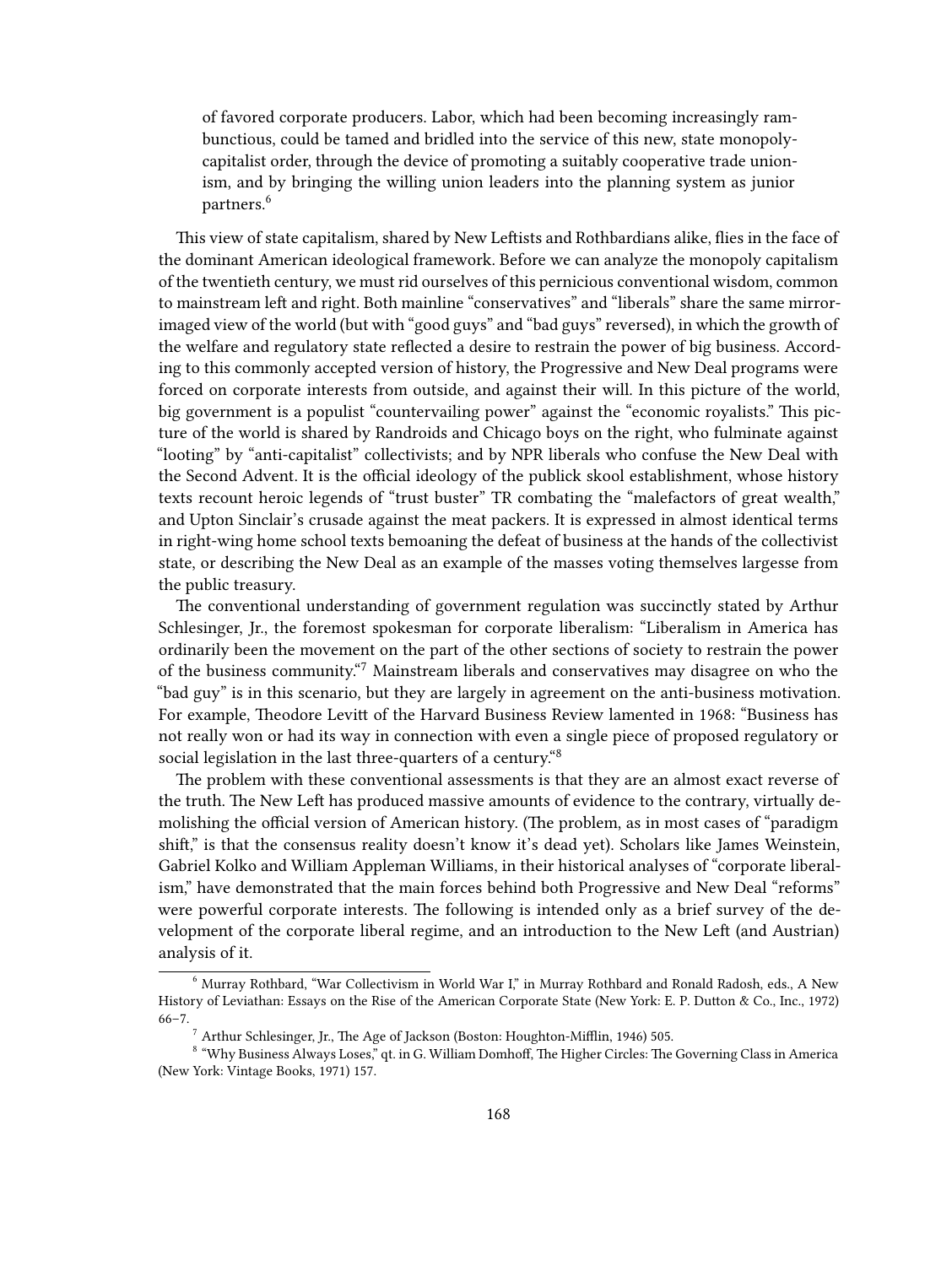Despite Schlesinger's aura of "idealism" surrounding the twentieth century welfare/regulatory state, it was in fact pioneered by the Junker Socialism of Prussia—the work of that renowned New Age tree-hugger, Bismarck. The mainline socialist movement at the turn of the century (i.e., the part still controlled by actual workers, and not coopted by Fabian intellectuals) denounced the tendency to equate such measures with socialism, instead calling it "state socialism"—state intervention in the economy on behalf of the capitalists. The International Socialist Review in 1912, for example, warned workers not to be fooled into identifying social insurance or the nationalization of industry with "socialism." Such state programs as workers' compensation, old age and health insurance, were only measures to strengthen and stabilize capitalism. And nationalization simply reflected the capitalist's realization "that he can carry on certain portions of the production process more efficiently through his government than through private corporations…. Some muddleheads find that will be Socialism, but the capitalist knows better."<sup>9</sup> Friedrich Engels had taken the same view of public ownership:

At a further stage of evolution this form [the joint-stock company] also becomes insufficient: the official representative of capitalist society—the state—will ultimately have to undertake the direction of production. This necessity for conversion into state property is felt first in the great institutions for intercourse and communication—the post office, the telegraphs, the railways. $10$ 

The rise of "corporate liberalism" as an ideology at the turn of the twentieth century was brilliantly detailed in James Weinstein's The Corporate Ideal in the Liberal State.<sup>11</sup> It was reflected in the so-called "Progressive" movement in the U.S., and by Fabianism, the closest British parallel. The ideology was in many ways an expression of the world view of "New Class" apparatchiks, whose chief values were planning and the cult of "professionalism," and who saw the lower orders as human raw material to be managed for their own good. This class is quite close to the social base of the Insoc movement that Orwell described in 1984:

The new aristocracy was made up for the most part of bureaucrats, scientists, technicians, trade-union organizers, publicity experts, sociologists, teachers, journalists, and professional politicians. These people, whose origins lay in the salaried middle class and the upper grades of the working class, had been shaped and brought together by the barren world of monopoly industry and centralized government.<sup>12</sup>

The key to efficiency, for the New Class, was to remove as much of life as possible from the domain of "politics" (that is, interference by non-professionals) and to place it under the control of competent authorities. "Democracy" was recast as a periodic legitimation ritual, with the individual returning between elections to his proper role of sitting down and shutting up. In virtually every area of life, the average citizen was to be transformed from Jefferson's self-sufficient and

<sup>9</sup> Robert Rives La Monte, "You and Your Vote," International Socialist Review XIII, No. 2 (August 1912); "Editorial," International Socialist Review XIII, No. 6 (December 1912).

<sup>&</sup>lt;sup>10</sup> Friedrich Engels, Anti-Dühring, vol. 25 of Marx and Engels Collected Works (New York: International Publishers, 1987) 265.

<sup>&</sup>lt;sup>11</sup> James Weinstein, The Corporate Ideal in the Liberal State: 1900-1918 (Boston: Beacon Press, 1968).

<sup>&</sup>lt;sup>12</sup> George Orwell, 1984. Signet Classics reprint (New York: Harcourt Brace Jovanovich, 1949, 1981) 169.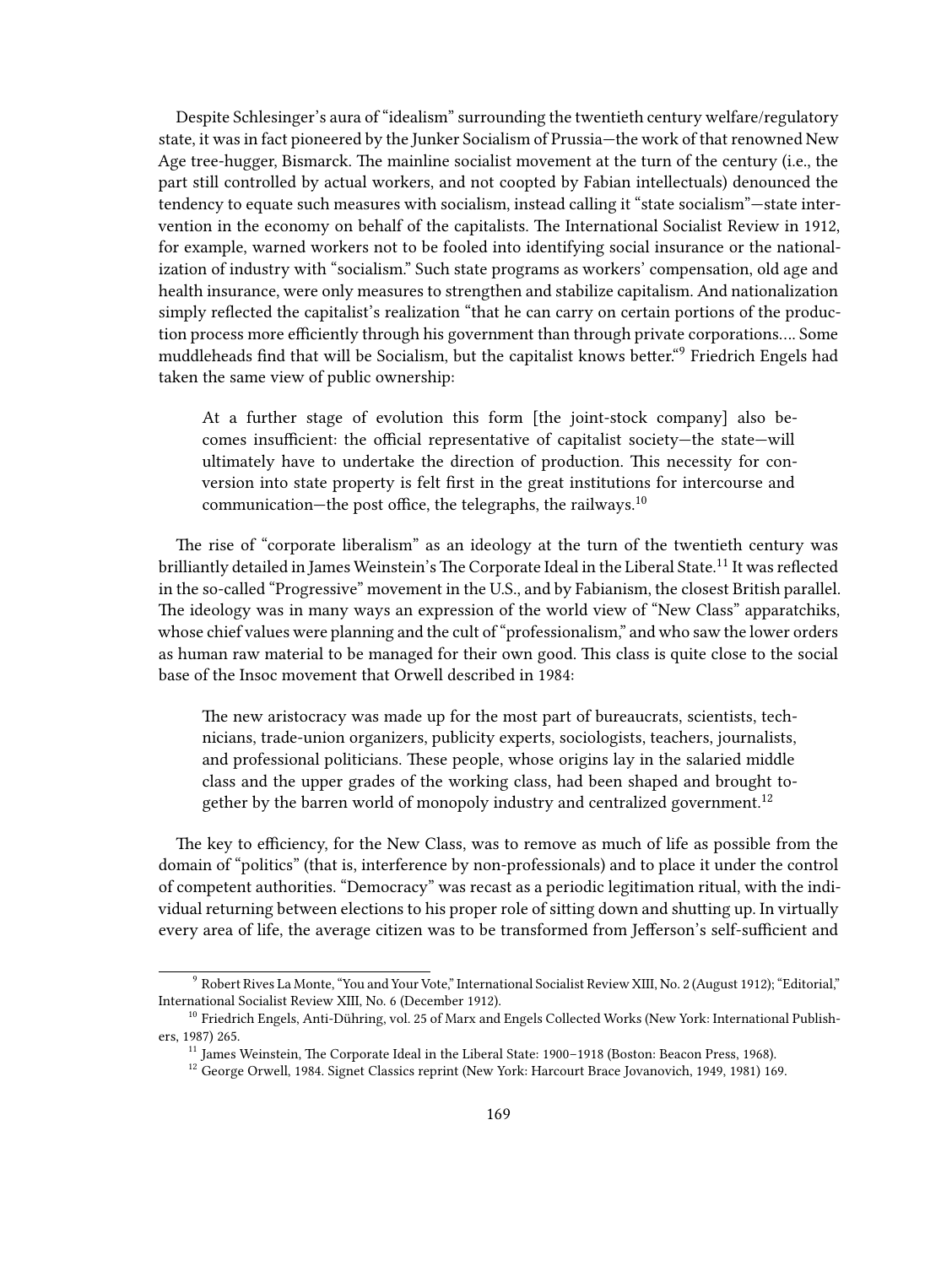resourceful yeoman into a client of some bureaucracy or other. The educational system was designed to render him a passive and easily managed recipient of the "services" of one institution after another. In every area of life, as Ivan Illich wrote, the citizen/subject/resource was taught to "confuse process and substance."

Health, learning, dignity, independence, and creative endeavor are defined as little more than the performance of the institutions which claim to serve these ends, and their improvement is made to depend on allocating more resources to the management of hospitals, schools, and other agencies in question.

As a corollary of this principle, the public was taught to "view doctoring oneself as irresponsible, learning on one's own as unreliable, and community organization, when not paid for by those in authority, as a form of aggression or subversion.<sup>"13</sup>

This general phenomenon, in which passive human raw material was managed by "service" bureaucracies, was described by Edgar Friedenberg as the "conscript clientele."

Although they are called "clients," members of conscript clienteles are not regarded as customers by the bureaucracies that service them since they are not free to withdraw or withhold their custom or to look elsewhere for service. They are treated as raw material that the service organization needs to perform its social function and continue its existence. It does not take many hours of observation—or attendance in a public school to learn, from the way the place is actually run, that the pupils are there for the sake of the school, not the other way around…

[Public school spending] is money spent providing goods and services to people who have no voice in determining what those goods and services shall be or how they shall be administered; and those who have no lawful power to withhold their custom by refusing to attend even if they and their parents feel that what the schools provide is distasteful or injurious. They are provided with textbooks that, unlike any other work, from the Bible to the sleaziest pornography, no man would buy for his personal satisfaction. They are, precisely, not "trade books"; rather, they are adopted for the compulsory use of hundreds of thousands of other people by committees, no member of which would have bought a single copy for his own library.

Although Friedenberg treated public schools as the most obvious example of a conscripted clientele, they were by no means the only member of that class: "Ultimately, bureaucracies with conscript clienteles become real clients of one another, mutually dependent for referral of cases. They create conditions in one system that generate clients for another…" For example, the schools process human raw material to be taken over by the "human resources" bureaucracies of private industry (with the transition made as seamless as possible by the school-to-work movement), or by the bureaucracies of the welfare state and prison-industrial complex.<sup>14</sup>

<sup>13</sup> Ivan Illich, Deschooling Society (1970) 1–3. Online edition, [http://philosophy.la.psu.edu/illich/deschool/in](http://philosophy.la.psu.edu/illich/deschool/intro.html)[tro.html](http://philosophy.la.psu.edu/illich/deschool/intro.html) Captured October 15, 2003.

<sup>&</sup>lt;sup>14</sup> Edgar Z. Friedenberg, The Disposal of Liberty and Other Industrial Wastes (Garden City, N.Y.: Anchor, 1976)  $2 - 6$ .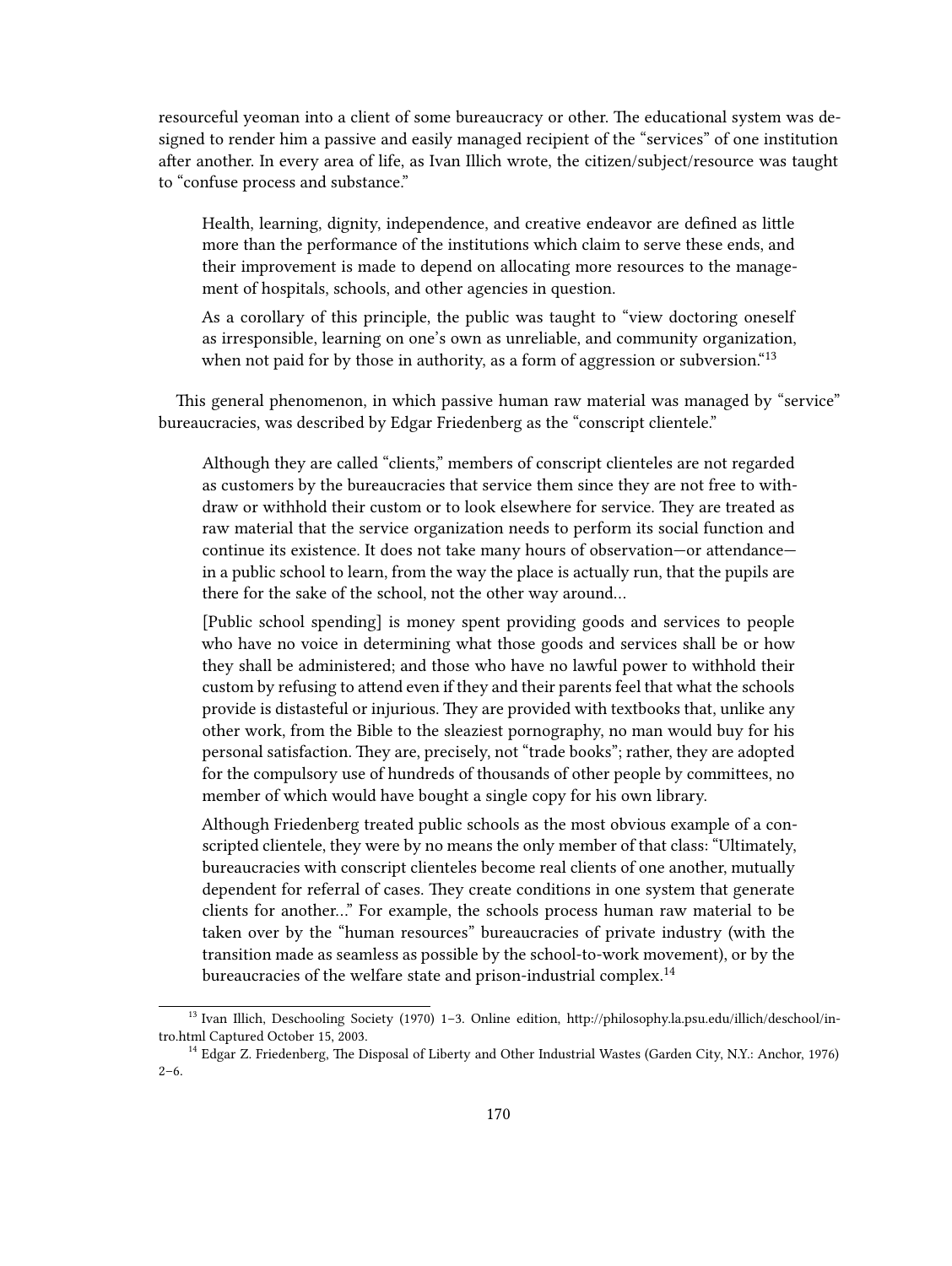Although the corporate liberal ideology is associated with the New Class world view, it intersected in many ways with that of "enlightened" employers who saw paternalism as a way of getting more out of workers. Much of corporate leadership at the turn of the century

revealed a strikingly firm conception of a benevolent feudal approach to the firm and its workers. Both were to be dominated and co-ordinated from the central office. In that vein, they were willing to extend… such things as new housing, old age pensions, death payments, wage and job schedules, and bureaus charged with responsibility for welfare, safety and sanitation.<sup>15</sup>

The New Class mania for planning and rationality was reflected within the corporation in the Taylorist/Fordist cult of "scientific management," in which the workman was deskilled and control of the production process was shifted upward into the white collar hierarchy of managers and engineers.<sup>16</sup>

This new intersection of interests between the progressive social planners and corporate management was reflected, organizationally, in the National Civic Federation, whose purpose was to bring together the most enlightened and socially responsible elements of business, labor, and government.<sup>17</sup> If, as Big Bill Haywood said of the I.W.W.'s founding convention, that body was "the Continental Congress of the working class," then the NCF was surely the Continental Congress of the New Class. The themes of corporate liberalism, as David Noble described them, were "cooperation rather than conflict, the natural harmony of interest between labor and capital, and effective management and administration as the means toward prosperity and general welfare.<sup>"18</sup>

The New Class intellectuals, despite their prominent role in formulating the ideology, were co-opted as a decidedly junior partner of the corporate elite. As Hilaire Belloc and William English Walling perceived, "Progressives" and Fabians valued regimentation and centralized control much more than their allegedly "socialist" economic projects. They recognized, for the most part, that expropriation of the capitalists was impossible in the real world. The large capitalists, in turn, recognized the value of the welfare and regulatory state for maintaining social stability and control, and for making possible the political extraction of profits in the name of egalitarian values. The result was a devil's bargain by which the working class was guaranteed a minimum level of comfort and security, in return for which the large corporations were enabled to extract profits through the state. Of the "Progressive" intellectual, Belloc wrote:

<sup>&</sup>lt;sup>15</sup> William Appleman Williams, The Contours of American History (Cleveland and New York: The World Publishing Company, 1961) 382.

<sup>&</sup>lt;sup>16</sup> There is a large body of historical and industrial engineering work on this theme. See, for example: Harry Braverman, Labor and Monopoly Capital: The Degradation of Work in the Twentieth Century, 25<sup>th</sup> Anniversary Edition (New York: Monthly Review Press, 1998); William Lazonick, Business Organization and the Myth of the Market Economy (New York: Cambridge University Press, 1991); William Lazonick, Competitive Advantage on the Shop Floor (New York: Cambridge University Press, 1990); Steven A. Marglin, "What Do Bosses Do? The Origins and Functions of Hierarchy in Capitalist Production—Part I" Review of Radical Political Economics 6:2 (Summer 1974); David Montgomery, The Fall of the House of Labor (New York: Cambridge University Press, 1979); David Montgomery, Workers Control in America (New York: Cambridge University Press, 1979); David F. Noble, America by Design: Science, Technology, and the Rise of Corporate Capitalism (New York: Alfred A. Knopf, 1977); David F. Noble, Forces of Production: A Social History of Industrial Automation (New York: Alfred A. Knopf, 1984).

<sup>&</sup>lt;sup>17</sup> See James Weinstein, The Corporate Ideal in the Liberal State: 1900-1918 (Boston: Beacon Press, 1968).

<sup>18</sup> Noble, America by Design 181.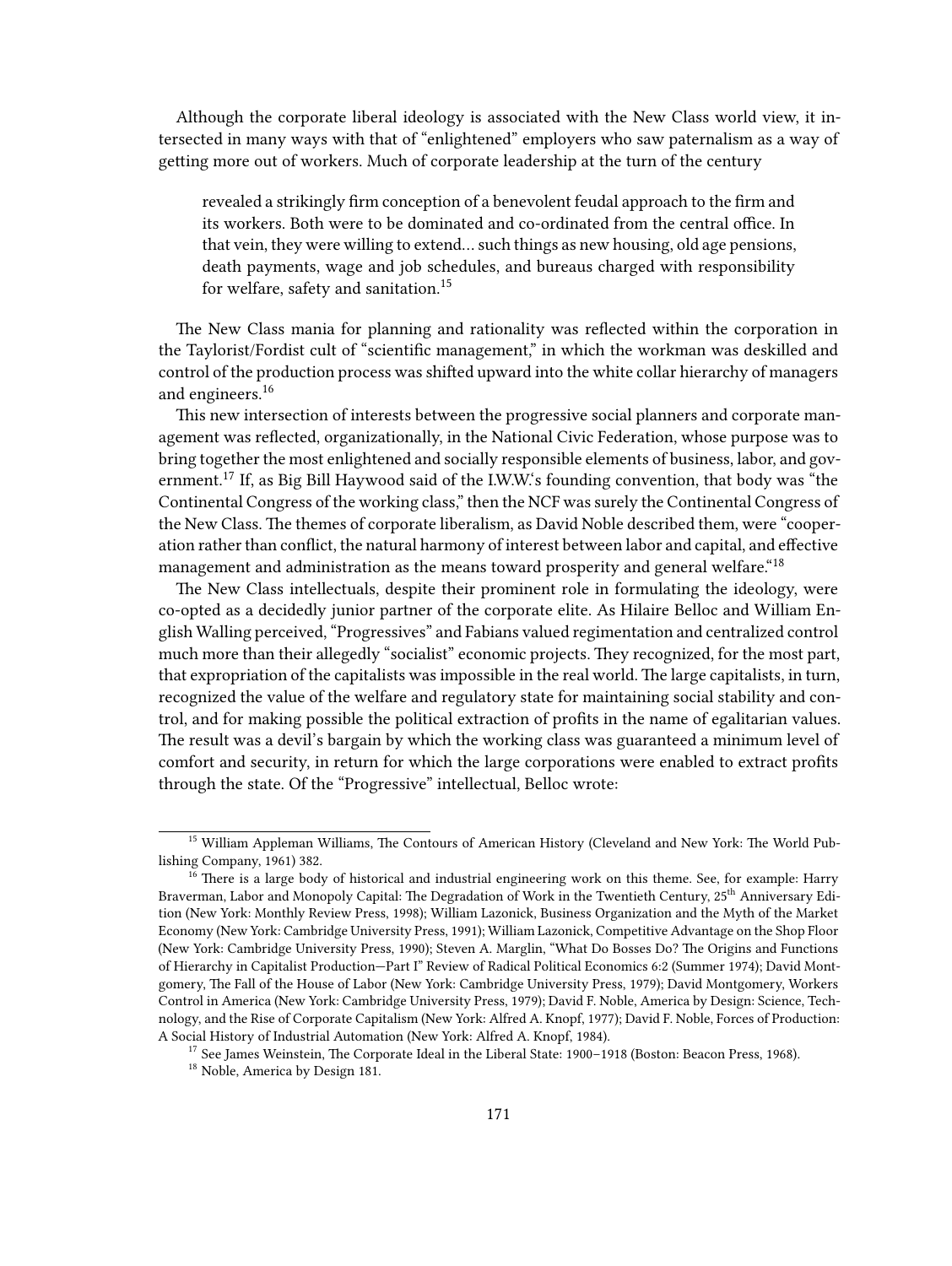Let laws exist which make the proper housing, feeding, clothing, and recreation of the proletarian mass be incumbent on the possessing class, and the observance of such rules be imposed, by inspection and punishment, upon those whom he pretends to benefit, and all that he really cares for will be achieved.<sup>19</sup>

The New Class, its appetite for power satiated with petty despotisms in the departments of education and human services, was put to work on its primary mission of cartelizing the economy for the profit of the corporate ruling class. Its "populist" rhetoric was harnessed to sell state capitalism to the masses. Those overeducated yahoos admirably served their masters in the capacity of useful idiots.

But whatever the "idealistic" motivations of the social engineers themselves, their program was implemented to the extent that it furthered the material interests of monopoly capital. Kolko used the term "political capitalism" to describe the general objectives big business pursued through the "Progressive" state:

Political capitalism is the utilization of political outlets to attain conditions of stability, predictability, and security—to attain rationalization—in the economy. Stability is the elimination of internecine competition and erratic fluctuations in the economy. Predictability is the ability, on the basis of politically stabilized and secured means, to plan future economic action on the basis of fairly calculable expectations. By security I mean protection from the political attacks latent in any formally democratic political structure. I do not give to rationalization its frequent definition as the improvement of efficiency, output, or internal organization of a company; I mean by the term, rather, the organization of the economy and the larger political and social spheres in a manner that will allow corporations to function in a predictable and secure environment permitting reasonable profits over the long run.<sup>20</sup>

From the turn of the twentieth century on, there was a series of attempts by corporate leaders to create some institutional structure by which price competition could be regulated and their respective market shares stabilized. "It was then," Paul Sweezy wrote,

that U.S. businessmen learned the self-defeating nature of price-cutting as a competitive weapon and started the process of banning it through a complex network of laws (corporate and regulatory), institutions (e.g., trade associations), and conventions (e.g., price leadership) from normal business practice. $^{21}$ 

But merely private attempts at cartelization before the Progressive Era—namely the so-called "trusts"—were miserable failures, according to Kolko. The dominant trend at the turn of the century—despite the effects of tariffs, patents, railroad subsidies, and other existing forms of statism—was competition. The trust movement was an attempt to cartelize the economy through such voluntary and private means as mergers, acquisitions, and price collusion. But the overleveraged and over-capitalized trusts were even less efficient than before, and steadily lost market share at the hands of their smaller, more efficient competitors. Standard Oil and U.S. Steel,

<sup>&</sup>lt;sup>19</sup> Hilaire Belloc, The Servile State (Indianapolis: Liberty Classics, 1913, 1977) 146-7.

<sup>&</sup>lt;sup>20</sup> Gabriel Kolko, The Triumph of Conservatism: A Reinterpretation of American History 1900-1916 (New York: The Free Press of Glencoe, 1963) 3.

<sup>21</sup> Paul M. Sweezy, "Competition and Monopoly," Monthly Review (May 1981) 1–16.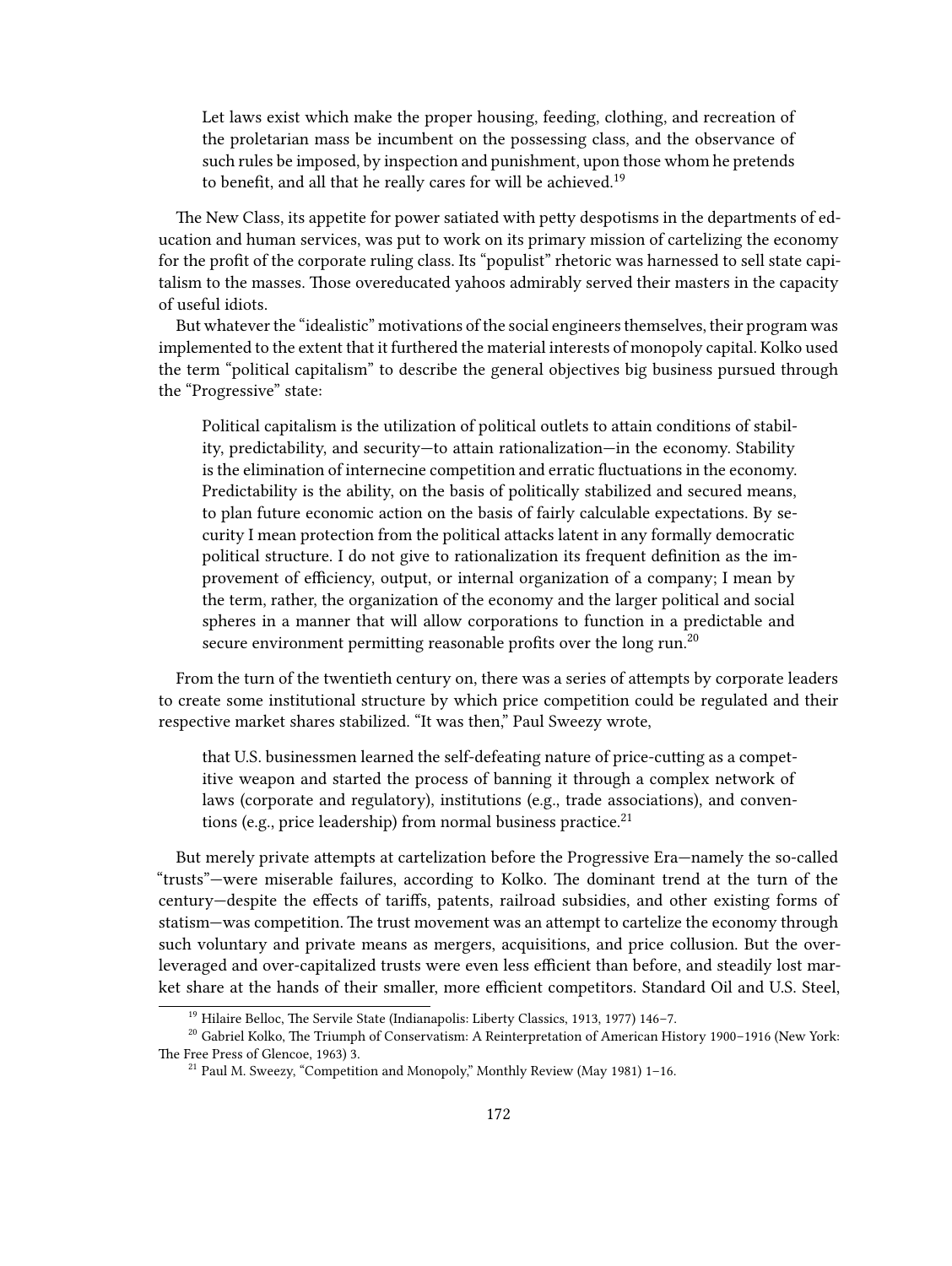immediately after their formation, began a process of eroding market share. In the face of this resounding failure, big business acted through the state to cartelize itself—hence, the Progressive regulatory agenda. "Ironically, contrary to the consensus of historians, it was not the existence of monopoly that caused the federal government to intervene in the economy, but the lack of  $it.$  "22

The FTC and Clayton Acts reversed this long trend toward competition and loss of market share and made stability possible.

The provisions of the new laws attacking unfair competitors and price discrimination meant that the government would now make it possible for many trade associations to stabilize, for the first time, prices within their industries, and to make effective oligopoly a new phase of the economy.<sup>23</sup>

The Federal Trade Commission created a hospitable atmosphere for trade associations and their efforts to prevent price cutting.<sup>24</sup> The two pieces of legislation accomplished what the trusts had been unable to: it enabled a handful of firms in each industry to stabilize their market share and to maintain an oligopoly structure between them. This oligopoly pattern has remained stable ever since.

It was during the war [i.e. WWI] that effective, working oligopoly and price and market agreements became operational in the dominant sectors of the American economy. The rapid diffusion of power in the economy and relatively easy entry [i.e., the conditions the trust movement failed to suppress] virtually ceased. Despite the cessation of important new legislative enactments, the unity of business and the federal government continued throughout the 1920s and thereafter, using the foundations laid in the Progressive Era to stabilize and consolidate conditions within various industries. And, on the same progressive foundations and exploiting the experience with the war agencies, Herbert Hoover and Franklin Roosevelt later formulated programs for saving American capitalism. The principle of utilizing the federal government to stabilize the economy, established in the context of modern industrialism during the Progressive Era, became the basis of political capitalism in its many later ramifications.<sup>25</sup>

In addition, the various safety and quality regulations introduced during this period also had the effect of cartelizing the market. They served essentially the same purpose as the later attempts in the Wilson war economy to reduce the variety of styles and features available in product lines, in the name of "efficiency." Any action by the state to impose a uniform standard of quality (e.g. safety), across the board, necessarily eliminates safety as a competitive issue between firms. Thus, the industry is partially cartelized, to the very same extent that would have happened had all the firms in it adopted a uniform level of quality standards, and agreed to stop competing in that area. A regulation, in essence, is a state-enforced cartel in which the members agree to cease competing in a particular area of quality or safety, and instead agree on a uniform standard.

<sup>&</sup>lt;sup>22</sup> Kolko, Triumph of Conservatism 5.

<sup>23</sup> Ibid. 268.

<sup>24</sup> Ibid. 275.

<sup>25</sup> Ibid. 287.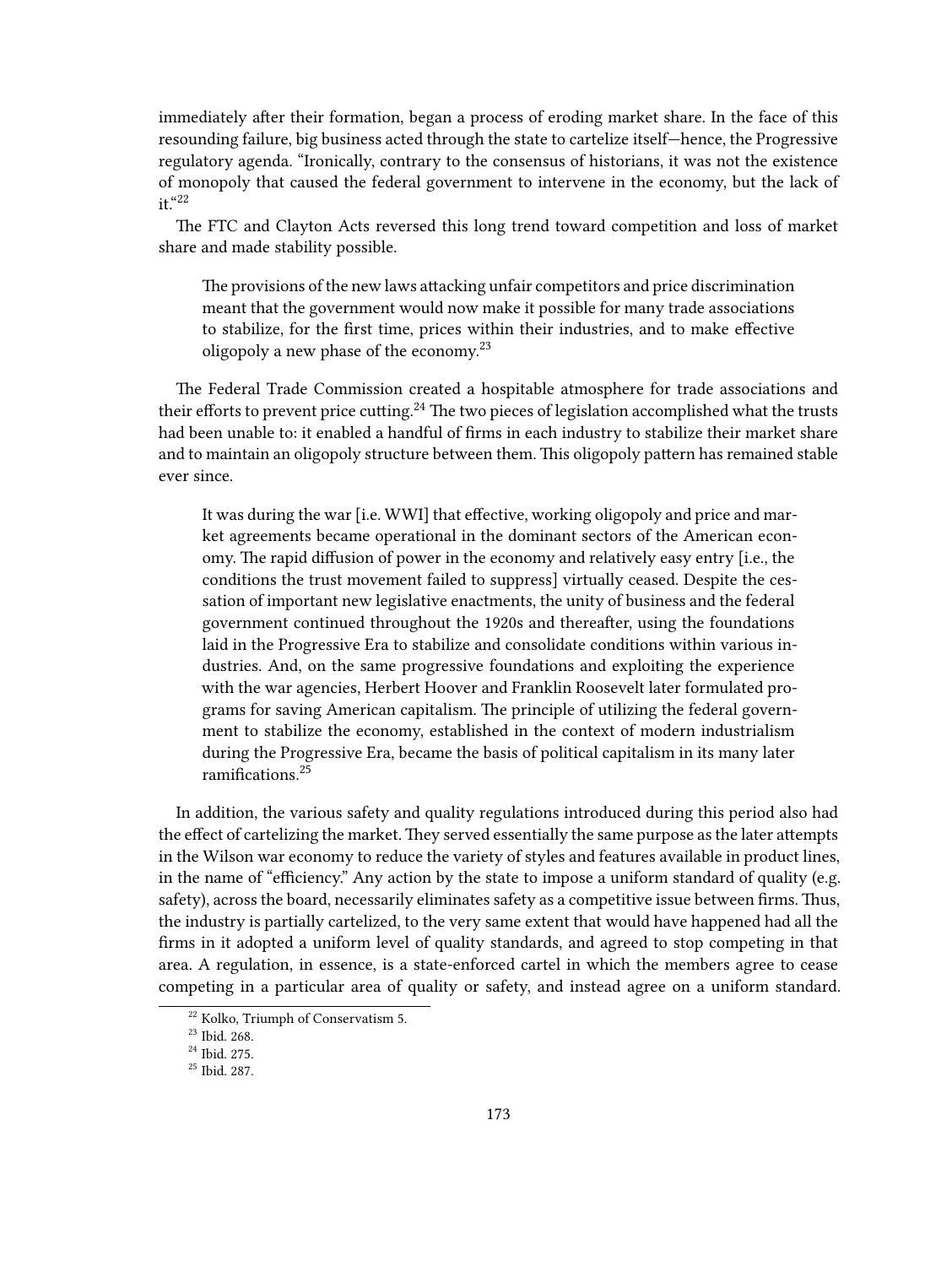And unlike non-state-enforced cartels, which are unstable, no member can seek an advantage by defecting. Similarly, the provision of services by the state (R&D funding, for example) removes them as components of price in cost competition between firms, and places them in the realm of guaranteed income to all firms in a market alike. Whether through regulations or direct state subsidies to various forms of accumulation, the corporations act through the state to carry out some activities jointly, and to restrict competition to selected areas.

And Kolko provided abundant evidence that the main force behind this entire legislative agenda was big business. The Meat Inspection Act, for instance, was passed primarily at the behest of the big meat packers. In the 1880s, repeated scandals involving tainted meat had resulted in U.S. firms being shut out of several European markets. The big packers had turned to the U.S. government to conduct inspections on exported meat. By carrying out this function jointly, through the state, they removed quality inspection as a competitive issue between them, and the U.S. government provided a seal of approval in much the same way a trade association would—but at public expense. The problem with this early inspection regime was that only the largest packers were involved in the export trade; mandatory inspections therefore gave a competitive advantage to the small firms that supplied only the domestic market. The main effect of Roosevelt's Meat Inspection Act was to bring the small packers into the inspection regime, and thereby end the competitive disability it imposed on large firms. Upton Sinclair simply served as an unwitting shill for the meat-packing industry.<sup>26</sup> This pattern was repeated, in its essential form, in virtually every component of the "Progressive" regulatory agenda.

The same leitmotif reappears in the New Deal. The core of business support for the New Deal was, as Ronald Radosh described it, "leading moderate big businessmen and liberal-minded lawyers from large corporate enterprises.<sup>"27</sup> Thomas Ferguson and Joel Rogers described them more specifically as "a new power bloc of capital-intensive industries, investment banks, and internationally oriented commercial banks."<sup>28</sup>

Labor was a relatively minor part of the total cost package of such businesses; at the same time, capital-intensive industry, as Galbraith pointed out in his analysis of the "technostructure," depended on long-term stability and predictability for planning high-tech production. Therefore, this segment of big business was willing to trade higher wages for social peace in the workplace.<sup>29</sup> The roots of this faction can be traced to the relatively "progressive" employers described by James Weinstein in his account of the National Civic Federation at the turn of the century, who were willing to engage in collective bargaining over wages and working conditions in return for uncontested management control of the workplace.<sup>30</sup>

This attitude was at the root of the Taylorist/Fordist social contract, in which the labor bureaucrats agreed to let management manage, so long as labor got an adequate share of the pie.<sup>31</sup> Such an understanding was most emphatically in the interests of large corporations. The sitdown movement in the auto industry and the organizing strikes among West coast longshoremen were

<sup>26</sup> Ibid. 98–108.

 $^{27}$  Ronald Radosh, "The Myth of the New Deal," in Rothbard and Radosh, eds., A New History of Leviathan 154–5.

<sup>&</sup>lt;sup>28</sup> Thomas Ferguson and Joel Rogers. Right Turn (New York: Hill and Wang, 1986), p. 46; this line of analysis is pursued more intensively in Thomas Ferguson, Golden Rule: The Investment Theory of Party Competition and the Logic of Money-Driven Political Systems (Chicago: University of Chicago Press, 1995).

 $^{29}$  Ferguson, Golden Rule 117 et seq.; John Kenneth Galbraith, The New Industrial State (New York: Signet Books, 1967) 25–37, 258–9, 274, 287–9.

<sup>&</sup>lt;sup>30</sup> Weinstein, Corporate Ideal in the Liberal State, esp. the first two chapters.

<sup>31</sup> Montgomery, Workers' Control in America 49–57.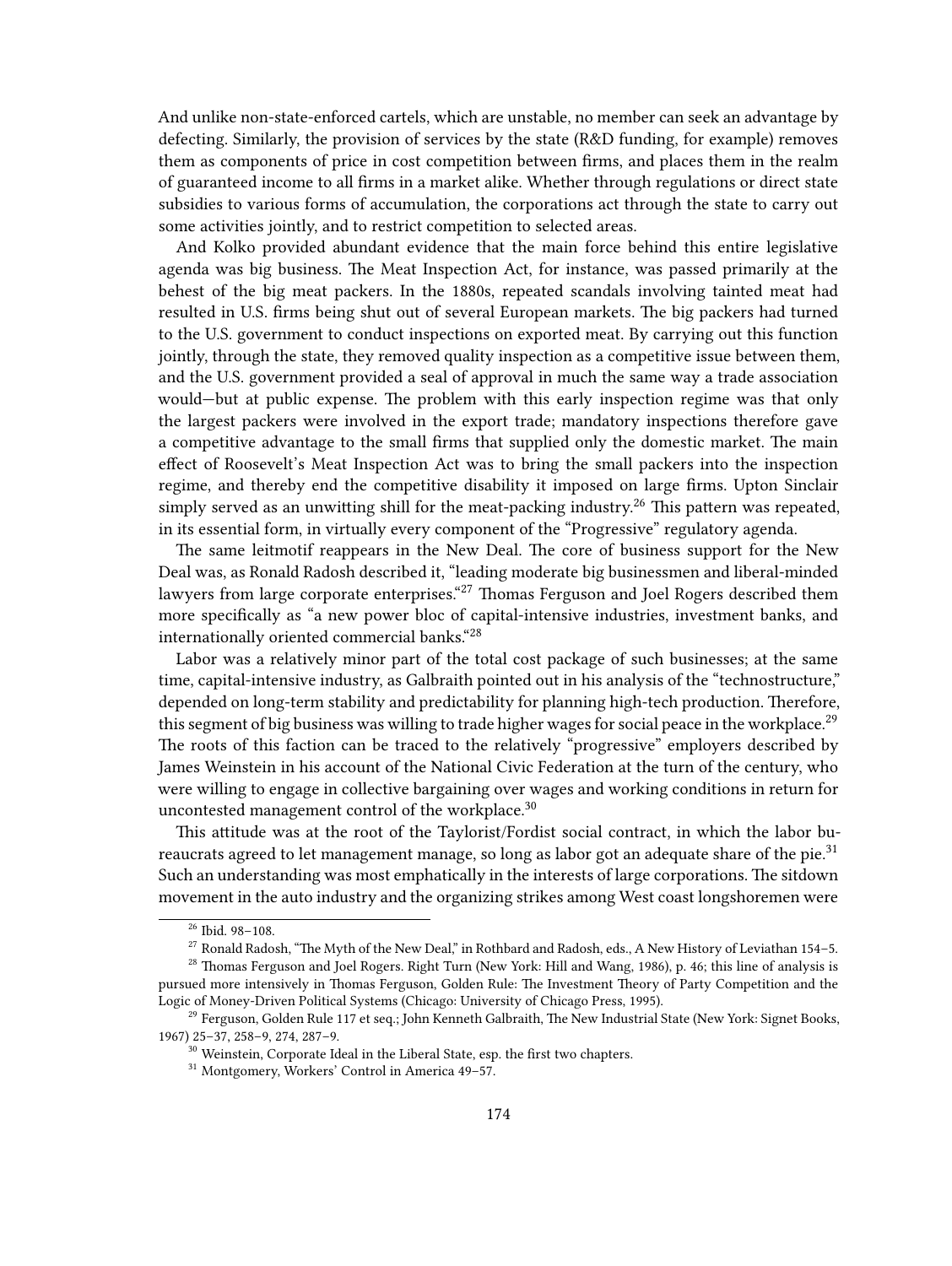virtual revolutions among rank and file workers on the shop floor. In many cases, they were turning into regional general strikes. The Wagner Act domesticated this revolution and brought it under the control of professional labor bureaucrats.

Industrial unionism, from the employer's viewpoint, had the advantage over craft unionism of providing a single bargaining agent with which management could deal. One of the reasons for the popularity of "company unions" among large corporations, besides the obvious advantages in pliability, was the fact that they were an alternative to the host of separate craft unions of the AFL. Even in terms of pliability, the industrial unions of the Thirties had some of the advantages of company unions. By bringing collective bargaining under the aegis of federal labor law, corporate management was able to use union leadership to discipline their own rank and file, and to use the federal courts as a mechanism of enforcement.

The New Dealers devised… a means to integrate big labor into the corporate state. But only unions that were industrially organized, and which paralleled in their structure the organization of industry itself, could play the appropriate role. A successful corporate state required a safe industrial-union movement to work. It also required a union leadership that shared the desire to operate the economy from the top in formal conferences with the leaders of the other functional economic groups, particularly the corporate leaders. The CIO unions... provided such a union leadership.<sup>32</sup>

Moderate members of the corporate elite also gained reassurance from the earlier British experience in accepting collective bargaining. Collective bargaining did not affect the distribution of wealth, for one thing: "Labor gains were made due to the general growth in wealth and at the expense of the consumer, which would mean small businessmen, pensioners, farmers, and nonunionized white collar employees." (Not to mention a large contingent of unskilled laborers and lumpenproles without bargaining leverage against the employing classes). And the British found that firms in a position of oligopoly, with a relatively inelastic demand, were able to pass increased labor costs on to the consumer at virtually no cost to themselves.<sup>33</sup>

The Wagner Act served the central purposes of the corporate elite. To some extent it was a response to mass pressure from below. But the decision on whether and how to respond, the form of the response, and the implementation of the response, were all firmly in the hands of the corporate elite. According to Domhoff (writing in The Higher Circles), "The benefits to capital were several: greater efficiency and productivity from labor, less labor turnover, the disciplining of the labor force by labor unions, the possibility of planning labor costs over the long run, and the dampening of radical doctrines."<sup>34</sup> James O'Connor described it this way: "From the standpoint of monopoly capital the main function of unions was… to inhibit disruptive, spontaneous rankand-file activity (e.g., wildcat strikes and slowdowns) and to maintain labor discipline in general. In other words, unions were... the guarantors of 'managerial prerogatives.<sup>435</sup> The objectives of stability and productivity were more likely to be met by such a limited Taylorist social compact than by a return to the labor violence and state repression of the late nineteenth century.

<sup>32</sup> Radosh, "The Myth of the New Deal" 178–9, 181.

<sup>33</sup> Domhoff, Higher Circles 223.

<sup>34</sup> Ibid. 225.

<sup>35</sup> James O'Connor, The Fiscal Crisis of the State (New York: St. Martin's Press, 1973) 23.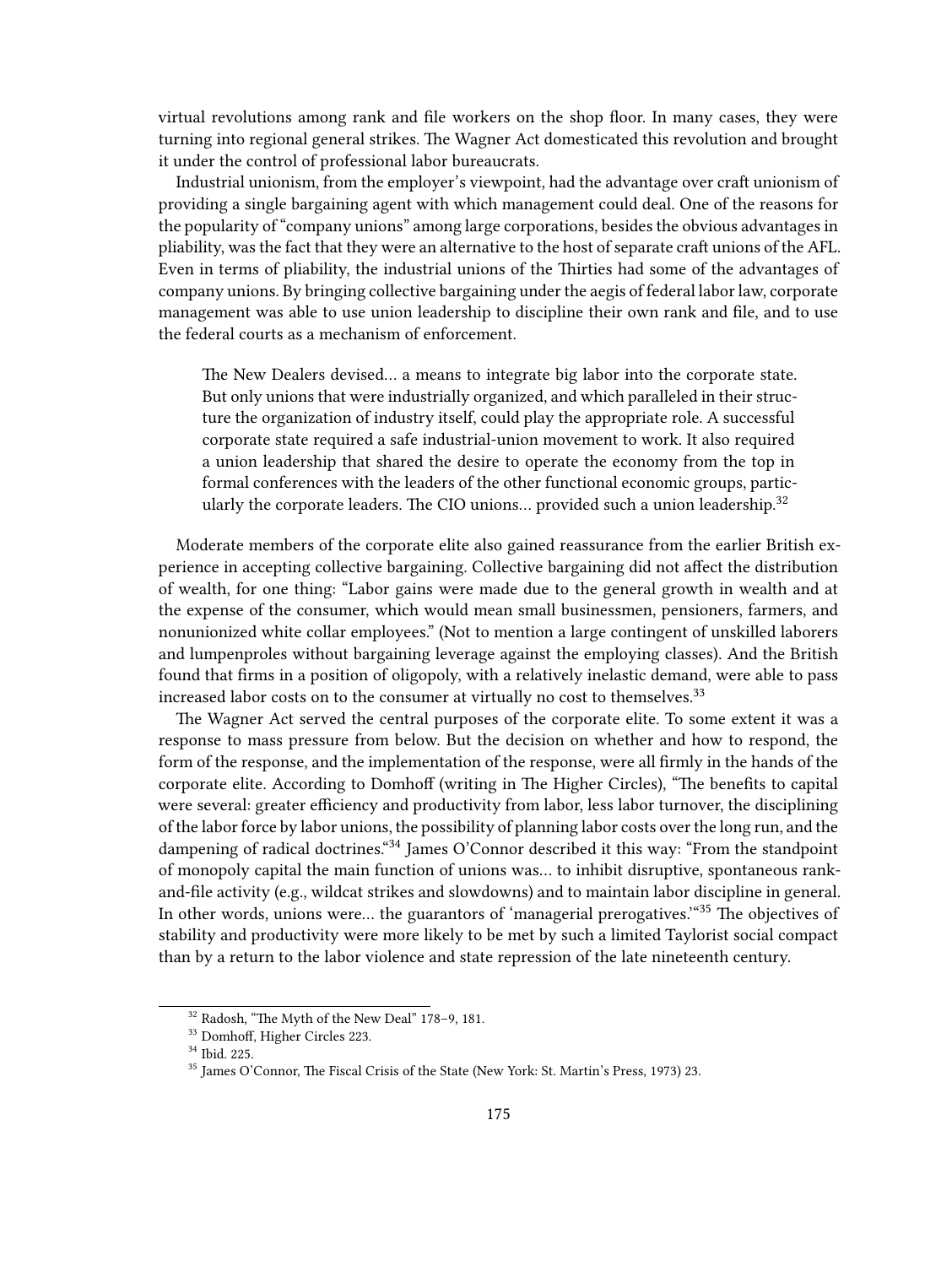In The Power Elite and the State, Domhoff put forth a slightly more nuanced thesis.<sup>36</sup> It was true, he admitted, that a majority of large corporations opposed the Wagner Act as it was actually presented. But the basic principles of collective bargaining embodied in it had been the outcome of decades of corporate liberal theory and practice, worked out through policy networks in which "progressive" large corporations had played a leading role; the National Civic Federation, as Weinstein described its career, was a typical example of such networks. The motives of those in the Roosevelt administration who framed the Wagner Act were very much in the mainstream of corporate liberalism. Although they may have been ambivalent about the specific form of FDR's labor legislation, Swope and his corporate fellow travelers had played the major role in formulating the principles behind it. Whatever individual business leaders thought of Wagner, it was drafted by mainstream corporate lawyers who were products of the ideological climate created by those same business leaders; and it was drafted with a view to their interests. Although it was not accepted by big business as a whole, it was largely the creation of representatives of big business interests whose understanding of the act's purpose was largely the same as those outlined in Domhoff's quote above from The Higher Circles. And although it was designed to contain the threat of working class power, it enjoyed broad working class support as the best deal they were likely to get. Finally, the southern segment of the ruling class was willing to go along with it because it specifically exempted agricultural laborers.

Among the other benefits of labor legislation, corporate interests are able to rely on the state's police powers to impose an authoritarian character on labor relations. In the increasingly statist system, Bukharin pointed out in his analysis of state capitalism almost a century ago,

workers [become] formally bonded to the imperialist state. In point of fact, employees of state enterprises even before the war were deprived of a number of most elementary rights, like the right to organise, to strike, etc… With state capitalism making nearly every line of production important for the state, with nearly all branches of production directly serving the interests of war, prohibitive legislation is extended to the entire field of economic activities. The workers are deprived of the right to move, the right to strike, the right to belong to the so-called "subversive" parties, the right to choose an enterprise, etc. They are transformed into bondsmen attached, not to the land, but to the plant.<sup>37</sup>

The relevance of this line of analysis to America can be seen with a cursory look at Cleveland's response to the Pullman strike, the Railway Labor Relations Act and Taft-Hartley (which, in James O'Connor's words, "included a ban on secondary boycotts and hence tried to 'illegalize' class solidarity…"38), and Truman's and Bush's threats to use soldiers as scabs in, respectively, the steelworkers' and longshoremen's strikes.

The Social Security Act was the other major part of the New Deal agenda. In The Higher Circles, Domhoff described its functioning in language much like his characterization of the Wagner Act. Its most important result

<sup>36</sup> G. William Domhoff, The Power Elite and the State: How Policy is Made in America (New York: Aldine de Gruyter, 1990) 65–105.

<sup>37</sup> Nikolai Bukharin. Imperialism and World Economy, Chapter XIII, online edition [http://www.marxists.org/](http://www.marxists.org/archive/bukharin/works/1917/imperial/) [archive/bukharin/works/1917/imperial/](http://www.marxists.org/archive/bukharin/works/1917/imperial/) Captured October 15, 2003.

<sup>38</sup> James O'Connor, Accumulation Crisis (Oxford: Basil Blackwell Ltd, 1984) 75.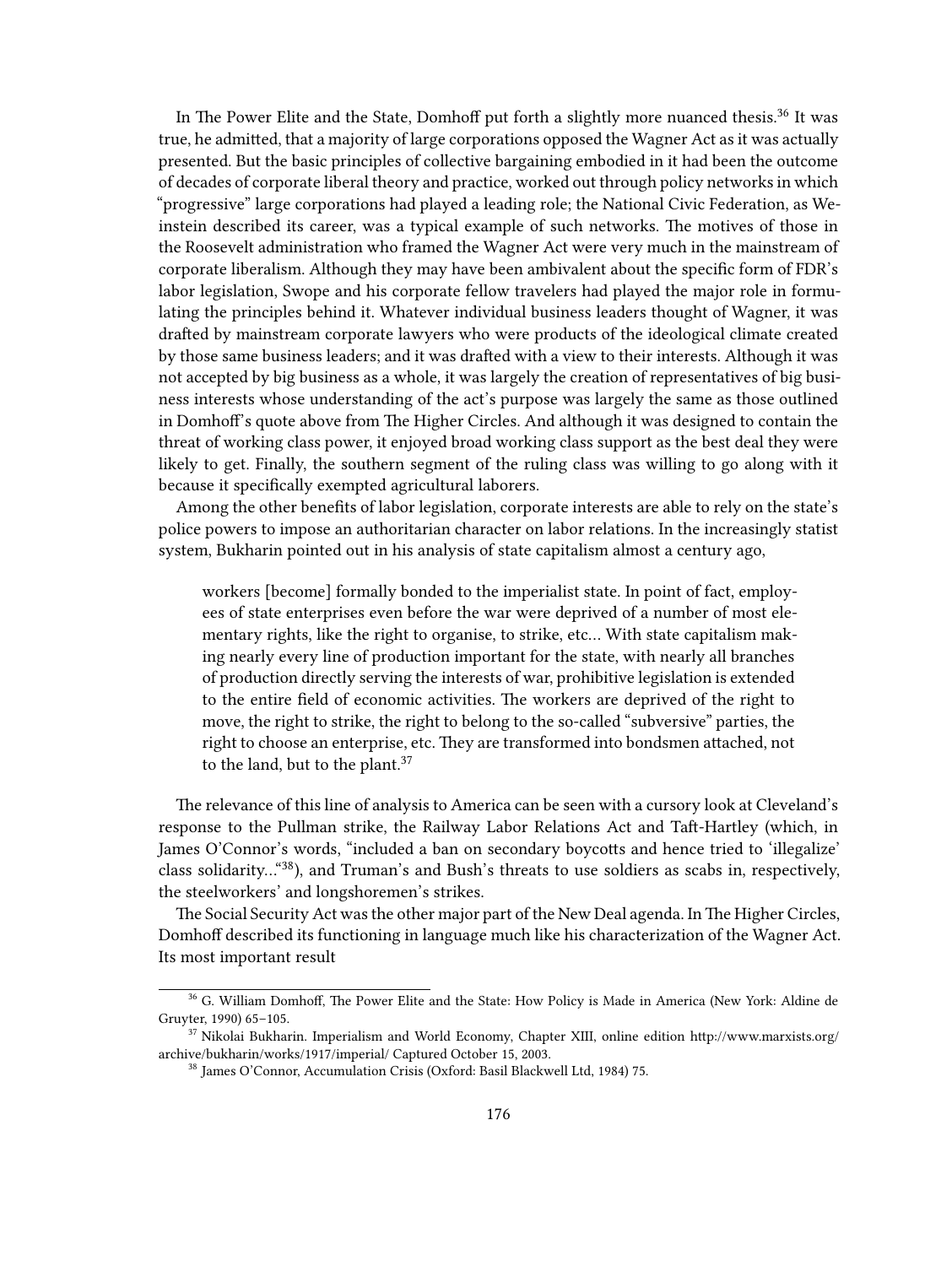from the point of view of the power elite was a restabilization of the system. It put a floor under consumer demand, raised people's expectations for the future and directed political energies back into conventional channels… The wealth distribution did not change, decision-making power remained in the hands of upper-class leaders, and the basic principles that encased the conflict were set forth by moderate members of the power elite.<sup>39</sup>

In his later work The Power Elite and the State, Domhoff undertook a much more thorough analysis, with a literature review of his structuralist Marxists critics, that essentially verified his earlier position.<sup>40</sup>

The New Deal and Great Society welfare state, according to Frances Piven and Richard Cloward, served a similar function to that of Social Security: it blunted the danger of mass political radicalism resulting from widespread homelessness and starvation. In addition, it also provided social control by bringing the underclass under the supervision of an army of intrusive, paternalistic social workers and welfare case workers.<sup>41</sup> And like Social Security, it put a floor on aggregate demand.

To the extent that the welfare and labor provisions of FDR's New Deal have benefited average people, the situation resembles a parable of Tolstoy's:

I see mankind as a herd of cattle inside a fenced enclosure. Outside the fence are green pastures and plenty for the cattle to eat, while inside the fence there is not quite grass enough for the cattle. Consequently, the cattle are tramping underfoot what little grass there is and goring each other to death in their struggle for existence.

I saw the owner of the herd come to them, and when he saw their pitiful condition he was filled with compassion for them and thought of all he could do to improve their condition.

So he called his friends together and asked them to assist him in cutting grass from outside the fence and throwing it over the fence to the cattle. And that they called Charity.

Then, because the calves were dying off and not growing up into serviceable cattle, he arranged that they should each have a pint of milk every morning for breakfast.

Because they were dying off in the cold nights, he put up beautiful well-drained and well-ventilated cowsheds for the cattle.

Because they were goring each other in the struggle for existence, he put corks on the horns of the cattle, so that the wounds they gave each other might not be so serious. Then he reserved a part of the enclosure for the old bulls and cows over 70 years of age.

In fact, he did everything he could think of to improve the condition of the cattle, and when I asked him why he did not do the one obvious thing, break down the

<sup>39</sup> Domhoff, Higher Circles 218.

<sup>40</sup> Domhoff, Power Elite and the State 44–64.

<sup>&</sup>lt;sup>41</sup> Frances Fox Piven and Richard Cloward, Regulating the Poor (New York: Vintage Books, 1971, 1993).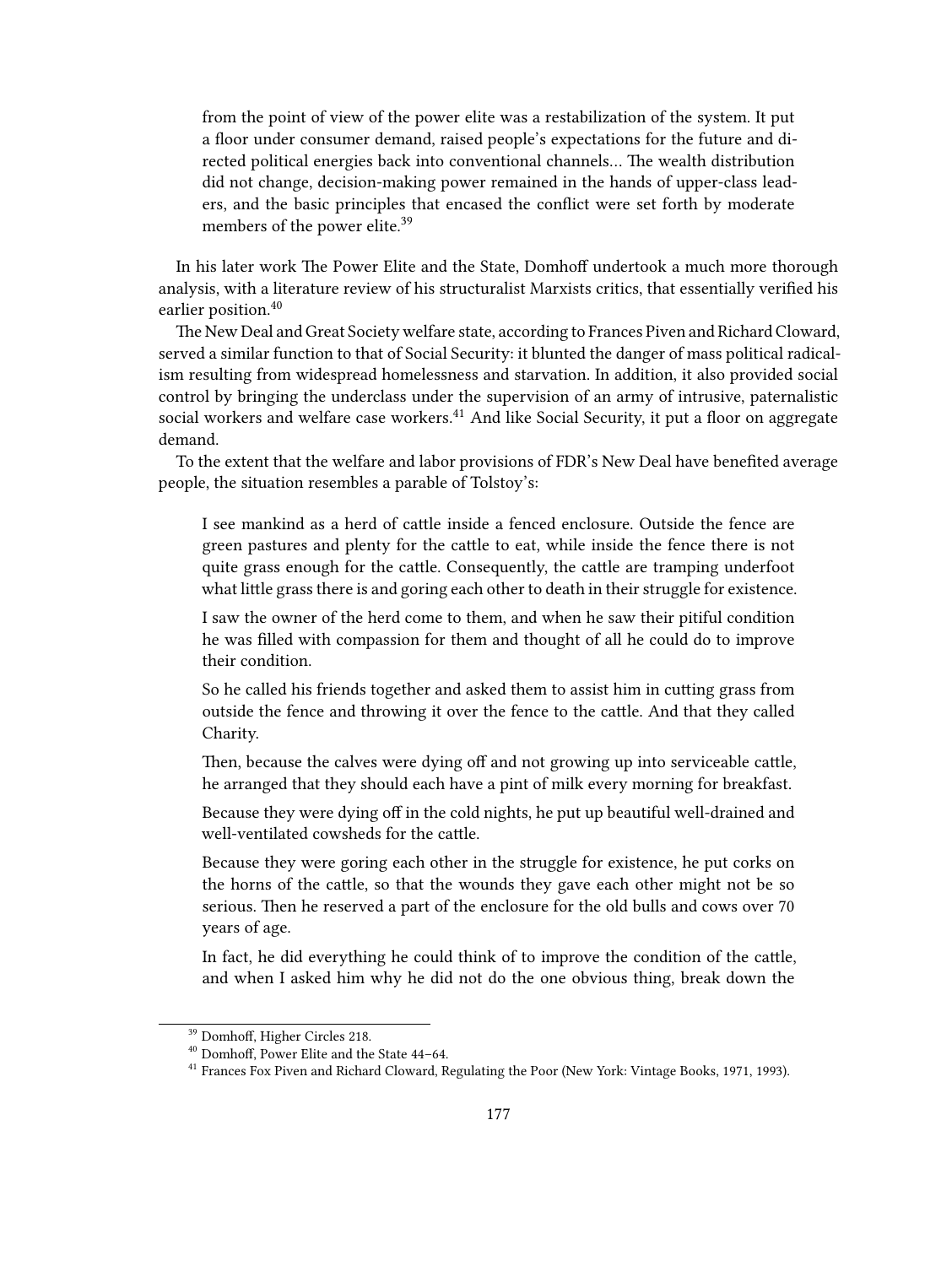fence, and let the cattle out, he answered: "If I let the cattle out, I should no longer be able to milk them."<sup>42</sup>

The capitalist supporters of the welfare state are like an enlightened farmer who understands that his livestock will produce more for him, in the long run, if they are well treated.

Hilaire Belloc speculated that the industrial serfdom in his Servile State would only be stable if the State subjected the unemployable underclass to "corrective" treatment in forced labor camps, and forced everyone even marginally employable into a job, as a deterrent to deliberate parasitism or malingering. Society would "find itself" under the "necessity,"

when once the principle of the minimum wage is conceded, coupled with the principle of sufficiency and security, to control those whom the minimum wage excludes from the area of normal employment.<sup>43</sup>

This society would be organized on the pattern of Anthony Burgess' squalid and decaying welfare state, in which "everyone not a child, or with child, must be employed." But Belloc's speculation was not idle; since Fabians like the Webbs and H.G. Wells had proposed just such labor camps for the underclass in their paternalistic utopia.<sup>44</sup>

Although we are still far from a formal requirement to be either employed or subjected to remedial labor by the State, a number of intersecting State policies have that tendency. For example, the imposition of compulsory unemployment insurance, with the State as arbiter of when one qualifies to collect:

A man has been compelled by law to put aside sums from his wages as insurance against unemployment. But he is no longer the judge of how such sums shall be used. They are not in his possession… They are in the hands of a government official. "Here is work offered you at twenty-five shillings a week. If you do not take it, you certainly shall not have a right to the money you have been compelled to put aside. If you will take it the sum shall still stand to your credit, and when next in my judgment your unemployment is not due to your recalcitrance and refusal to labor, I will permit you to have some of your money: not otherwise."<sup>45</sup>

Still another measure with this tendency is "workfare," coupled with subsidies to employers who hire the underclass as peon labor. Vagrancy laws and legal restrictions on jitney services, self-built temporary shelters, etc., serve to reduce the range of options for independent subsistence. And finally, the prison-industrial complex, as "employer" for the nearly half of its "clients" guilty of only consensual market transactions, is in effect a forced labor camp absorbing a major segment of the underclass.

The culmination of FDR's state capitalism was (of course) the military-industrial complex which arose from World War II, and has continued ever since. It has since been described as "military Keynesianism," or a "perpetual war economy." A first step in realizing the monumental scale of the war economy's effect is to consider that the total value of plant and equipment in

 $^{42}$  Leo Tolstoy, "Parable" [www.geocities.com](http://www.geocities.com/glasgowbranch/parable.html) Captured June 5, 2002.

<sup>43</sup> Belloc, Servile State 189.

<sup>44</sup> John P. McCarthy, Hilaire Belloc: Edwardian Radical (Indianapolis: Liberty Press, 1978) Chapter 6.

<sup>45</sup> Belloc, Servile State 190–1.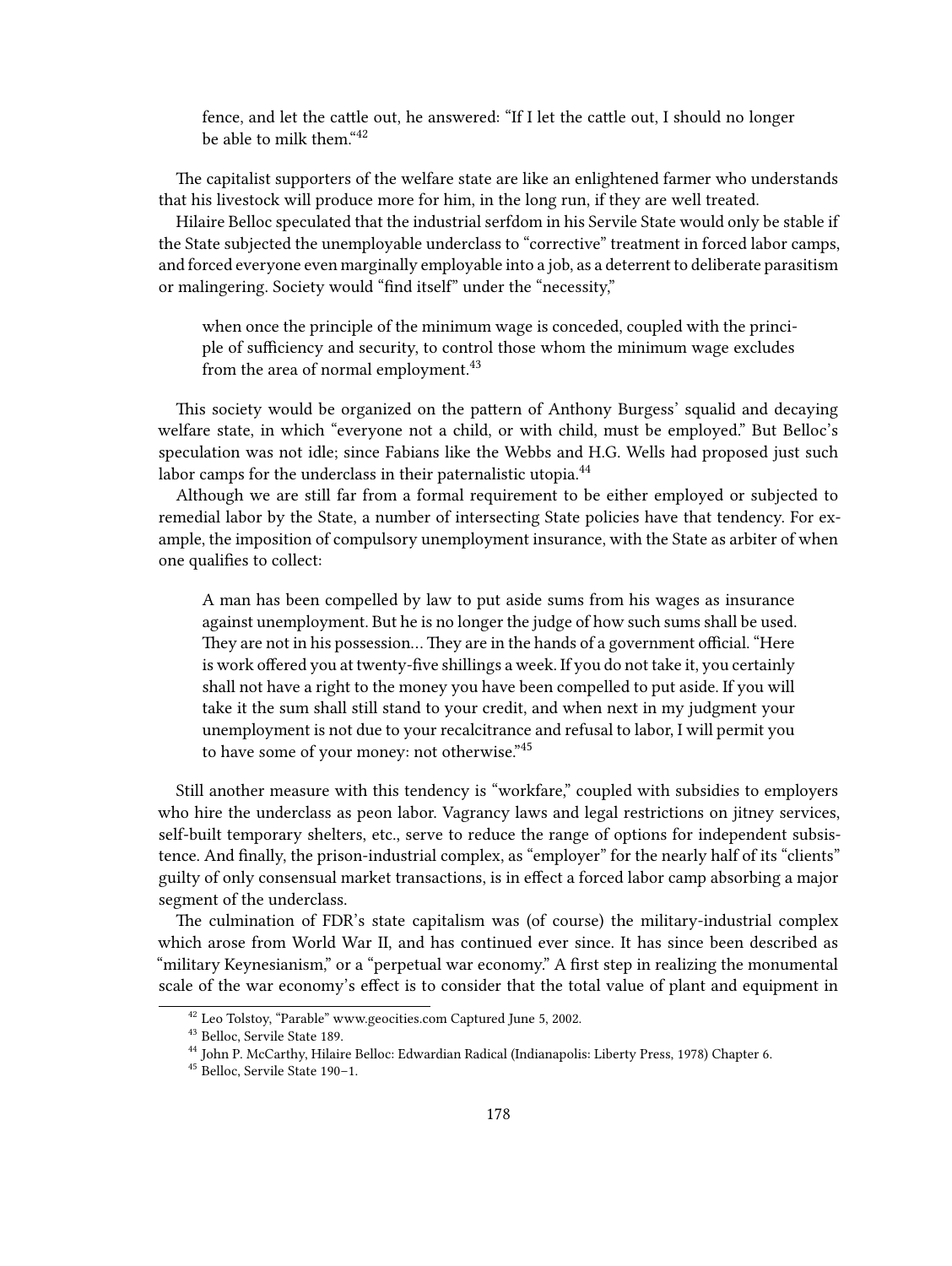the United States increased by about two-thirds (from \$40 to \$66 billion) between 1939 and 1945, most of it a taxpayer "gift" of forced investment funds provided to the country's largest corporations.<sup>46</sup> Profit was virtually guaranteed on war production through "cost-plus" contracts.<sup>47</sup> In addition, 67% of federal R&D spending was channeled through the 68 largest private laborotories (40% of it to the ten largest), with the resulting patents being given away to the companies that carried out the research under government contract.<sup>48</sup>

Demobilization of the war economy after 1945 very nearly threw the overbuilt and government-dependent industrial sector into a renewed depression. For example, in Harry Truman and the War Scare of 1948, Frank Kofsky described the aircraft industry as spiraling into red ink after the end of the war, and on the verge of bankruptcy when it was rescued by Truman's new bout of Cold War spending on heavy bombers.<sup>49</sup>

The Cold War restored the corporate economy's heavy reliance on the state as a source of guaranteed sales. Charles Nathanson argued that "one conclusion is inescapable: major firms with huge aggregations of corporate capital owe their survival after World War II to the Cold War…"<sup>50</sup> For example, David Noble pointed out that civilian jumbo jets would never have existed without the government's heavy bomber contracts. The production runs for the civilian market alone were too small to pay for the complex and expensive machine tools. The 747 is essentially a spinoff of military production.<sup>51</sup>

The heavy industrial and high tech sectors were given a virtually guaranteed outlet, not only by U.S. military procurement, but by grants and loan guarantees for foreign military sales under the Military Assistance Program. Although apologists for the military-industrial complex have tried to stress the relatively small fraction of total production represented by military goods, it makes more sense to compare the volume of military procurement to the amount of idle capacity. Military production runs amounting to a minor percentage of total production might absorb a major part of total excess production capacity, and have a huge effect on reducing unit costs. Besides, the rate of profit on military contracts tends to be quite a bit higher, given the fact that military goods have no "standard" market price, and the fact that prices are set by political means (as periodic Pentagon budget scandals should tell us). $52$ 

But the importance of the state as a purchaser was eclipsed by its relationship to the producers themselves, as Charles Nathanson pointed out. The research and development process was heavily militarized by the Cold War "military-R&D complex." Military R&D often results in basic, general use technologies with broad civilian applications. Technologies originally developed for the Pentagon have often become the basis for entire categories of consumer goods.<sup>53</sup> The general effect has been to "substantially [eliminate] the major risk area of capitalism: the development of and experimentation with new processes of production and new products."<sup>54</sup>

<sup>46</sup> C. Wright Mills, The Power Elite (Oxford and New York: Oxford University Press, 1956, 2000) 101.

<sup>&</sup>lt;sup>47</sup> David W. Eakins, "Business Planners and America's Postwar Expansion," in David Horowitz, ed., Corporations and the Cold War (New York and London: Monthly Review Press, 1969) 148.

<sup>48</sup> G. William Domhoff, Who Rules America? (Englewood Cliffs, N.J.: Prentice-Hall, 1967) 121.

<sup>49</sup> Frank Kofsky, Harry S. Truman and the War Scare of 1948 (New York: St. Martin's Press, 1993).

<sup>&</sup>lt;sup>50</sup> Charles E. Nathanson, "The Militarization of the American Economy," in Horowitz, ed., Corporations and the Cold War 214.

<sup>51</sup> Noble, America by Design 6–7.

 $^{52}$  Nathanson, "The Militarization of the American Economy" 208.

<sup>53</sup> Ibid. 208.

<sup>54</sup> Ibid. 230.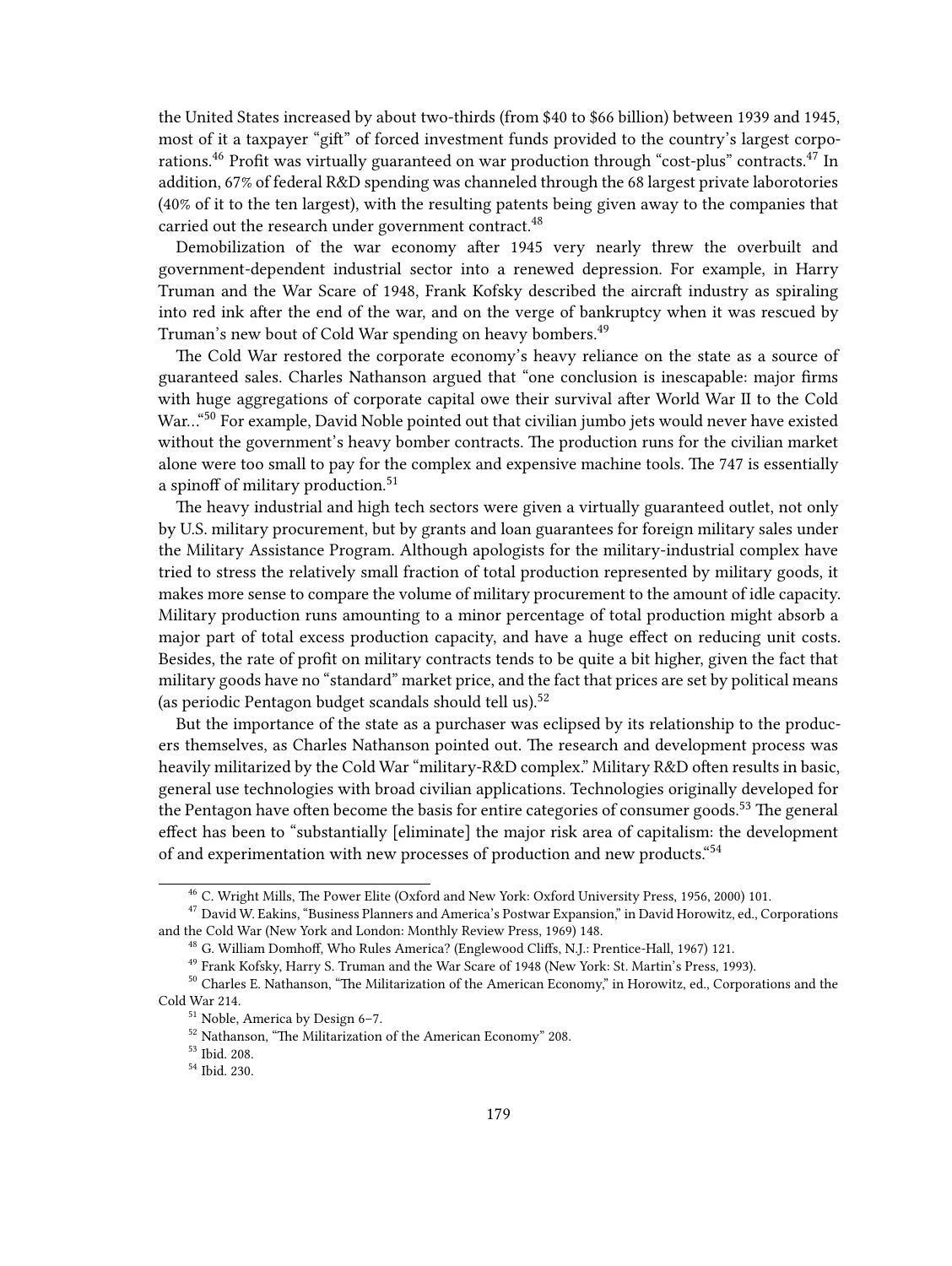This is the case in electronics especially, where many products originally developed by military R&D "have become the new commercial growth areas of the economy.<sup>"55</sup> Transistors and other forms of miniaturized circuitry were developed primarily with Pentagon research money. The federal government was the primary market for large mainframe computers in the early days of the industry; without government contracts, the industry might never have had sufficient production runs to adopt mass production and reduce unit costs low enough to enter the private market. And the infrastructure for the worldwide web itself was created by the Pentagon's DARPA, originally as a redundant global communications system that could survive a nuclear war. Any implied commentary on the career of Bill Gates is, of course, unintended.

Overall, Nathanson estimated, industry depended on military funding for around 60% of its research and development spending; but this figure is considerably understated by the fact that a significant part of nominally civilian R&D spending is aimed at developing civilian applications for military technology.<sup>56</sup> It is also understated by the fact that military R&D is often used for developing production technologies (like automated control systems in the machine tool industry) that become the basis for production methods throughout the civilian sector.

Seymour Melman described the "permanent war economy" as a privately-owned, centrallyplanned economy that included most heavy manufacturing and high tech industry. This "statecontrolled economy" was based on the principles of "maximization of costs and of government subsidies."<sup>57</sup>

It can draw on the federal budget for virtually unlimited capital. It operates in an insulated, monopoly market that makes the state-capitalist firms, singly and jointly, impervious to inflation, to poor productivity performance, to poor product design and poor production managing. The subsidy pattern has made the state-capitalist firms failure-proof. That is the state-capitalist replacement for the classic self-correcting mechanisms of the competitive, cost-minimizing, profit-maximizing firm.<sup>58</sup>

#### **B. Power Elite Theory.**

The state capitalism of the twentieth century differed fundamentally from the misnamed "laissez-faire" capitalism of the nineteenth century in two regards: 1) the growth of direct organizational ties between corporations and the state, and the circulation of managerial personnel between them; and 2) the eclipse of surplus value extraction from the worker through the production process (as described by classical Marxism), by the extraction of "super-profits" a) from the consumer through the exchange process and b) from the taxpayer through the fiscal process.

Although microeconomics texts generally describe the functioning of supply and demand curves as though the nature of the market actors were unchanged since Adam Smith's day, in fact the rise of the large corporation as the dominant type of economic actor has been a revolution as profound as any in history. It occurred parallel to the rise of the "positive" state (i.e.,

<sup>58</sup> Ibid. 21.

<sup>55</sup> Ibid. 230.

<sup>56</sup> Ibid. 222–5.

<sup>57</sup> Seymour Melman, The Permanent War Economy: American Capitalism in Decline (New York: Simon and Schuster, 1974) 11.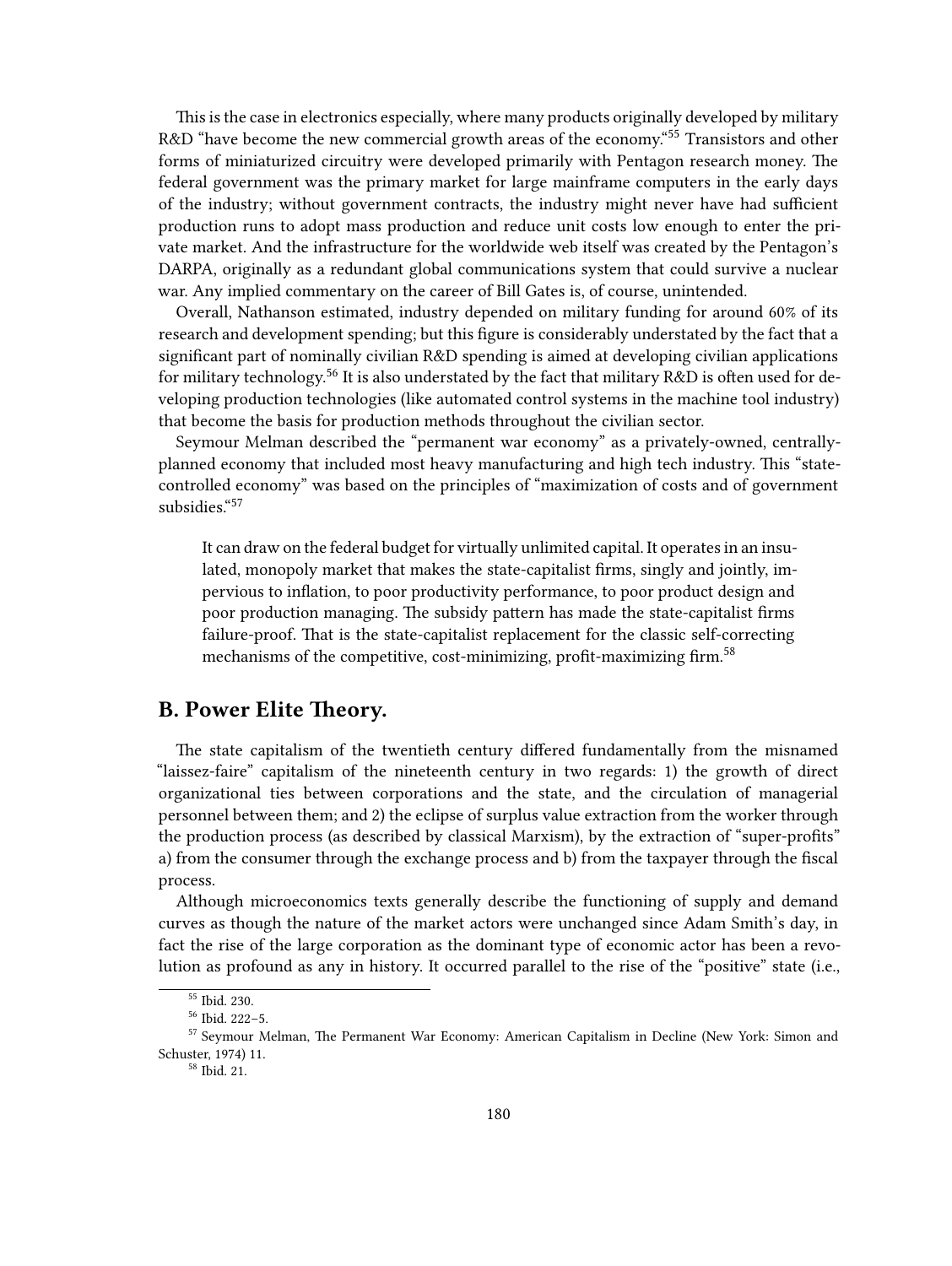the omnicompetent, centralized regulatory state) in the nineteenth and early twentieth century. And, vitally important to remember, the two phenomena were mutually reinforcing. The state's subsidies, privileges and other interventions in the market were the major force behind the centralization of the economy and the concentration of productive power. In turn, the corporate economy's need for stability and rationality, and for state-guaranteed profits, has been the central force behind the continuing growth of the leviathan state.

The rise of the centralized state and the centralized corporation has created a system in which the two are organizationally connected, and run by essentially the same recirculating elites (a study of the careers of David Rockefeller, Averell Harriman, or Robert McNamara should be instructive on the last point). This phenomenon has been most ably described by the "power elite" school of sociologists, particularly C. Wright Mills and G. William Domhoff.

According to Mills, the capitalist class was not supplanted by a "managerial revolution," as James Burnham had claimed; but the elite's structure was still most profoundly affected by the corporate revolution. The plutocracy ceased to be a social "class" in the sense described by Marx: an autonomous social formation or amorphous mass of wealthy families, perpetuated largely through family lines of transmission and informal social ties, with its organizational links of firm ownership clearly secondary to its existence in the "social" realm. The plutocracy were no longer just a few hundred rich families who happened to invest their old money in one firm or another. Rather, Mills described it as "the managerial reorganization of the propertied classes into the more or less unified stratum of the corporate rich."<sup>59</sup> Rather than an amorphous collection of wealthy families, in which legal claims to an income from property were the defining characteristic, the ruling class came to be defined by the organizational structure through which it gained its wealth. It was because of this new importance of the institutional forms of the power structure that Mills preferred the term "power elite" to "ruling class": "'Class' is an economic term; 'rule' a political one. The phrase, 'ruling class,' thus contains the theory that an economic class rules politically."<sup>60</sup>

Domhoff, who retained more of the traditional Marxist idea of class than did Mill, described the situation in this way:

The upper class as a whole does not do the ruling. Instead, class rule is manifested through the activities of a wide variety of organizations and institutions. These organizations and institutions are financed and directed by those members of the upper class who have the interest and ability to involve themselves in protecting and enhancing the privileged social position of their class. Leaders within the upper class join with high-level employees in the organizations they control to make up what will be called the power elite. This power elite is the leadership group of the upper class as a whole, but it is not the same thing as the upper class, for not all members of the upper class are members of the power elite and not all members of the power elite are part of the upper class. It is members of the power elite who take part in the processes that maintain the class structure.<sup>61</sup>

While Mills virtually replaced the traditional idea of a ruling class with that of the transcendent power elite, Domhoff saw the power elite as an action arm of the upper class; this action arm

<sup>59</sup> Mills, Power Elite 147.

<sup>60</sup> Ibid. 277n.

<sup>&</sup>lt;sup>61</sup> G. William Domhoff, Who Rules America Now? (Prospect Heights, Ill.: Waveland Press, 1983, 1997) 2.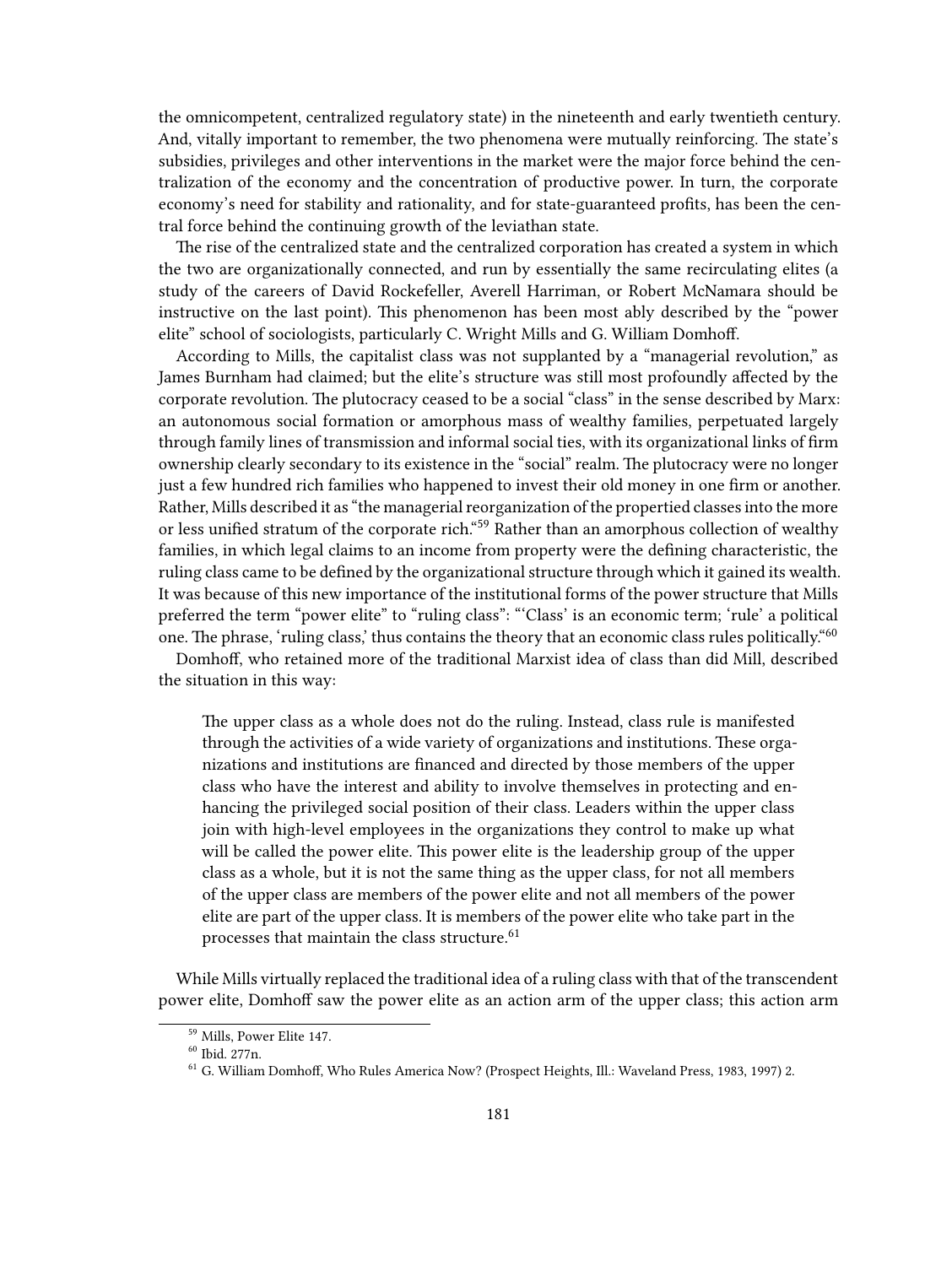incorporated both elements of the upper class itself, who were active in business and government, and their managerial servants.<sup>62</sup>

In language quite similar to that of Domhoff, Martin Sklar described the "corporate reconstruction of American capitalism," as it affected the nature of the ruling class, in this way:

It was characteristic of the transition from competitive to corporate capitalism in the United States that although no family alliances and family-based wealth continued to be no less important than before, the families actively involved in engineering the transition shifted their base of income, power, and prestige from the proprietary enterprise to the bureaucratic corporation, usually multifunctional and multilocational in operation, and to the diversified investment portfolio.<sup>63</sup>

Because of the corporate reorganization of the ruling class, senior corporate management has been incorporated as junior partners in the power elite. Contrary to theories of the "managerial revolution," senior management is kept firmly subordinated, through informal social ties and the corporate socialization process, to the goals of the owners. Even a Welch or Eisner understands that his career depends on being a "team player," and the team's objectives are set by the Rockefellers and Du Ponts.<sup>64</sup> The corporate reorganization of the economy has led to permanent organizational links between large corporations, government agencies, research institutions, and foundation money, and resulted in the plutocracy functioning organizationally on a class-wide basis.<sup>65</sup>

The power elite theory of Mills and Domhoff had been anticipated, in many ways, by Bukharin. He wrote, in language that prefigured Mills, of intersecting corporate and state elites:

With the growth of the importance of state power, its inner structure also changes. The state becomes more than ever before an "executive committee of the ruling classes." It is true that state power always reflected the interests of the "upper strata," but inasmuch as the top layer itself was a more or less amorphous mass, the organised state apparatus faced an unorganised class (or classes) whose interests it embodied. Matters are totally different now. The state apparatus not only embodies the interests of the ruling classes in general, but also their collectively expressed will. It faces no more atomised members of the ruling classes, but their organisations. Thus the government is de facto transformed into a "committee" elected by the representatives of entrepreneurs' organizations, and it becomes the highest guiding force of the state capitalist trust.<sup>66</sup>

In a passage that could have been written by Mills, Bukharin described the rotation of personnel between "private" and "public" offices in the interlocking directorate of state and capitalist bureaucracies:

<sup>62</sup> Domhoff, Who Rules America? 9–10.

<sup>&</sup>lt;sup>63</sup> Sklar, Corporate Reconstruction of American Capitalism 27.

<sup>&</sup>lt;sup>64</sup> Mills, Power Elite 118-146; see also material on corporate socialization in William M. Dugger, Corporate Hegemony (Westport, Conn.: Greenwood Press, 1989).

<sup>65</sup> Mills, Power Elite 147–70.

<sup>66</sup> Bukharin, Imperialism and World Economy Chapter XI.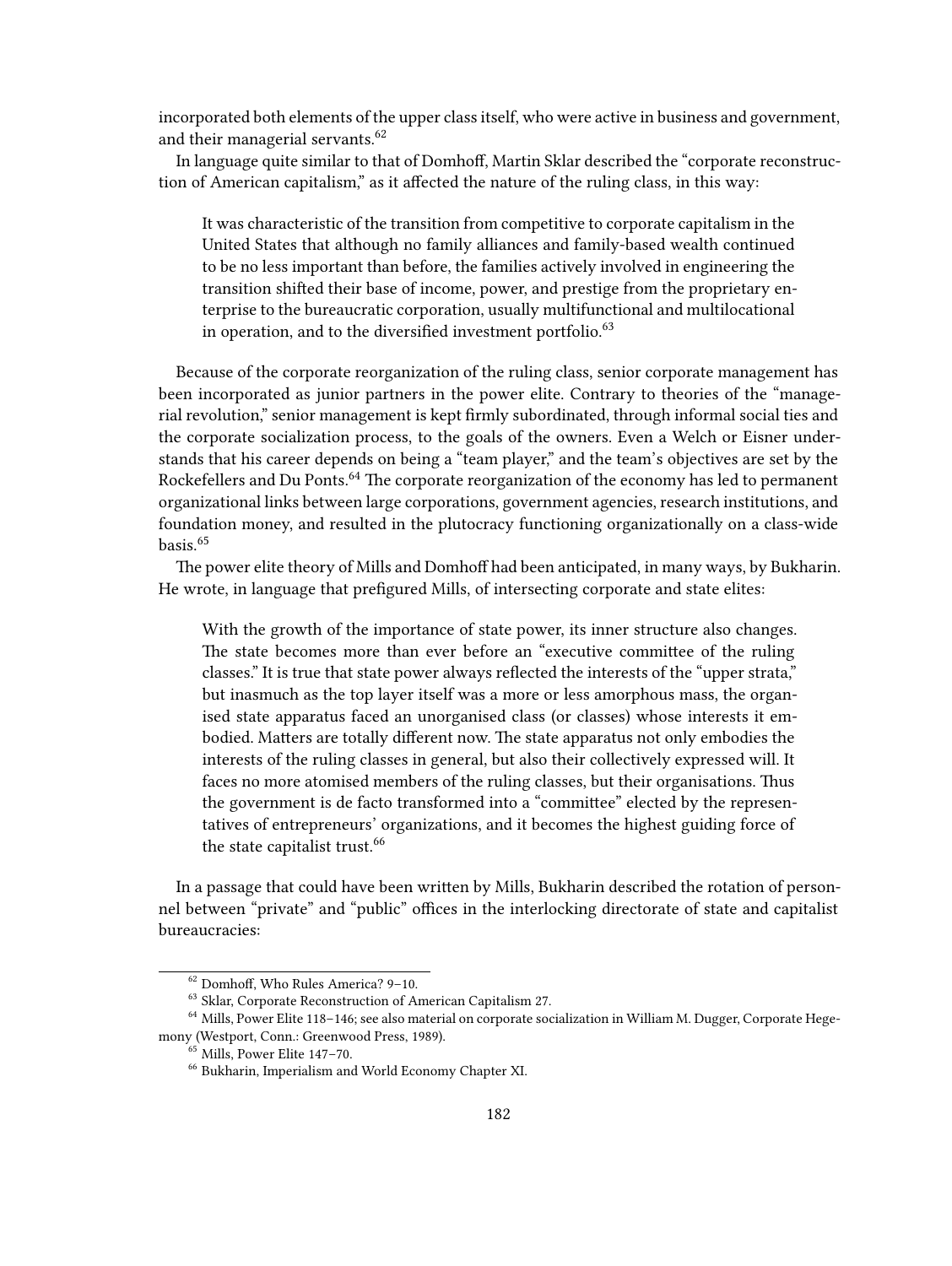The bourgeoisie loses nothing from shifting production from one of its hands into another, since present-day state power is nothing but an entrepreneurs' company of tremendous power, headed even by the same persons that occupy the leading positions in the banking and syndicate offices.<sup>67</sup>

It is the common class background of the state and corporate elites, and the constant circulation of them between institutions, that underscores the utter ridiculousness of controlling corporate power through such nostrums as "clean election" reforms. The promotion of corporate aims by high-level policy makers is the result mainly, not of soft money and other forms of cartoonishly corrupt villainy, but of the policy makers' cultural background and world view. Mills commented ironically on the "pitiful hearings" on confirmation of corporate leaders appointed to government office:

The revealing point… is not the cynicism toward the law and toward the lawmakers on the middle levels of power which they display, nor their reluctance to dispose of their personal stock. The interesting point is how impossible it is for such men to divest themselves of their engagement with the corporate world in general and with their own corporations in particular. Not only their money, but their friends, their interests, their training—their lives in short—are deeply involved in this world… The point is not so much financial or personal interests in a given corporation, but identification with the corporate world.<sup>68</sup>

Although the structuralist Marxists have created an artificial dichotomy between their position and that of institutional elitists like Mill and Domhoff,<sup>69</sup> they are entirely correct in pointing out that the political leadership does not have to be subject, in any crude way, to corporate control. Instead, the very structure of the corporate economy and the situations it creates compel the leadership to promote corporate interests out of perceived "objective necessity." Given not just the background and assumptions of the policy elite, but the dependence of political on economic stability, policies that stabilize the corporate economy and guarantee steady output and profits are the only imaginable alternatives. And regardless of how "progressive" the regulatory state's ostensible aims, the organizational imperative will make the corporate economy's managers and directors the main source of the processed data and technical expertise on which policy makers depend.

The public's control over the system's overall structure, besides, is severely constrained by the fact that people who work inside the corporate and state apparatus inevitably have an advantage in time, information, attention span, and agenda control over the theoretically "sovereign" outsiders in whose name they act. The very organs of cultural reproduction—the statist school system, the corporate press, etc.—shape the public's "common sense" understanding of what is possible, and what is to be relegated to the outer darkness of "extremism." So long as wire service and network news foreign correspondents write their copy in hotel rooms from government

<sup>67</sup> Ibid. Chapter XIII.

<sup>68</sup> Mills, Power Elite 285.

<sup>&</sup>lt;sup>69</sup> For an excellent summary of the structuralists' differences with corporate liberals and elite theorists, see G. William Domhoff, Power Elite and the State, op. cit., pp. 1–44. The rest of the book is a series of case studies, with literature reviews of structuralist and state autonomist interpretations, of the major regulatory initiatives of the twentieth century.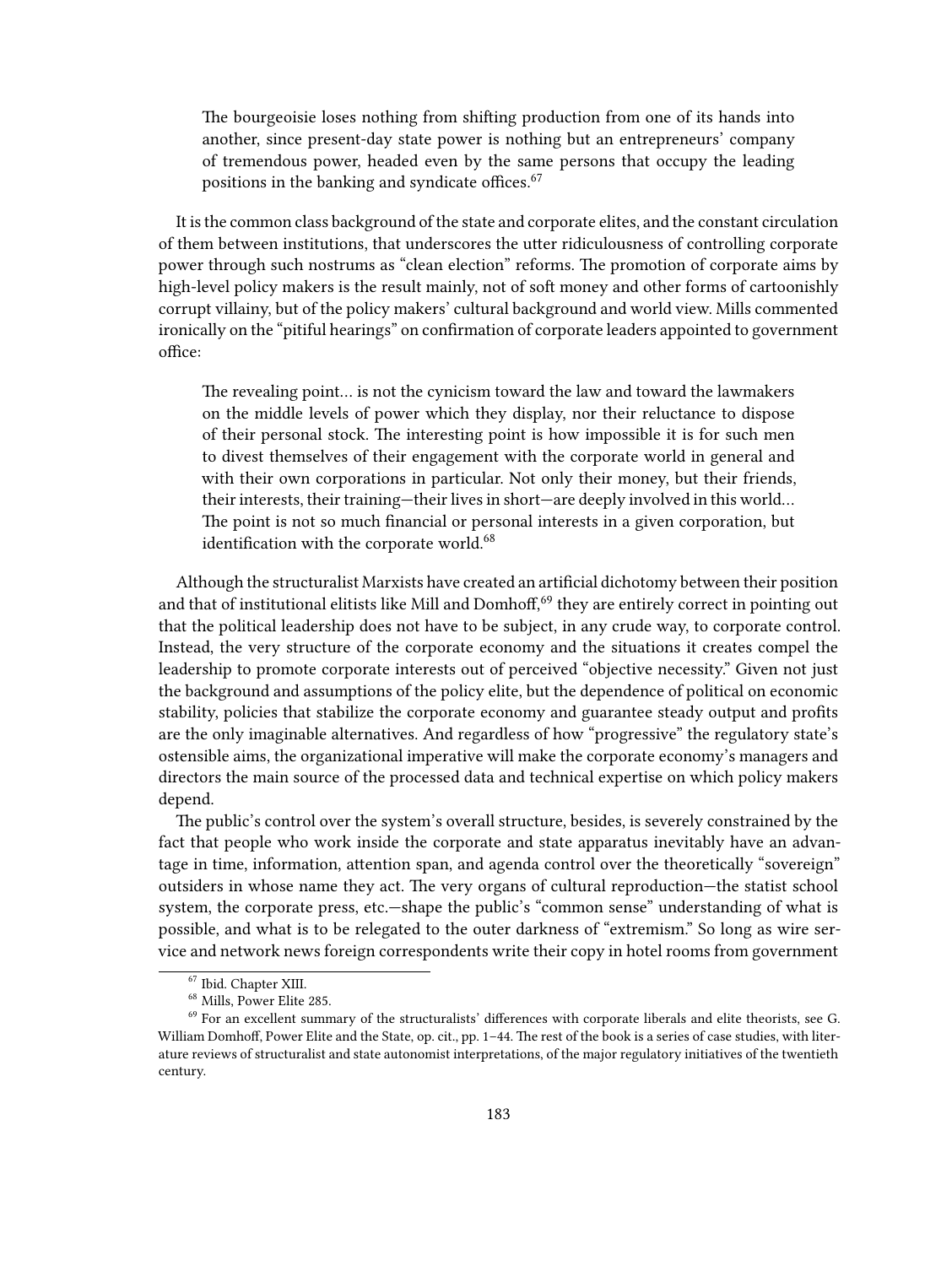handouts, and half the column inches in newspapers are generated by government and corporate public relations departments, the "moderate" understanding will always be conditioned by institutional culture.

In making use of the "Power Elite" model of Mills and Domhoff, one must be prepared to counter the inevitable "tinfoil hat" charges from certain quarters. Power Elite theory, despite a superficial resemblance to some right-wing conspiracy theories, has key differences from them. The latter take, as the primary motive force of history, personal cabals united around some esoteric or gratuitously evil ideology.<sup>70</sup> Now, the concentration of political and economic power in the control of small, interlocking elites, is indeed likely to result in informal personal ties, and therefore to have as its side-effect sporadic conspiracies (Stinnett's Day of Deceit theory of Pearl Harbor is a leading example). But such conspiracy is not necessary to the working of the system—it simply occurs as a secondary phenomenon, and occasionally speeds up or intensifies processes that happen for the most part automatically. Although the CFR is an excellent proxy for the foreign policy elite, and some informal networking and coordination of policy no doubt get done through it, it is essentially a secondary organization, whose membership are ex officio representatives of the major institutions regulating national life. The primary phenomenon is the institutional concentration of power that brings such people into contact with each other, in the first place, in their official capacities.

### **C. Monopoly Capital and Super-Profits.**

We now proceed to the second difference between twentieth century monopoly capitalism and earlier variants of capitalism: the growth of surplus value extraction through exchange. In the "monopoly capitalism" model of Paul Baran and Paul Sweezy, the central figures in the Monthly Review group, the corporate system can maintain stable profit levels by passing its costs on to the consumer. The increased labor costs of unionized heavy manufacturing are paid, ultimately, by the non-cartelized sectors of the economy (the same is true of the corporate income tax and the rest of the burden of "progressive" taxation, although the authors do not mention it in this context). Capitalism is no longer predominantly, as Marx had assumed in the nineteenth century, a system of competition. As a result, the large corporate sector of the economy becomes immune to Marx's law of the falling tendency of the rate of profit.<sup>71</sup>

The crucial difference between [competitive capitalism and monopoly capitalism] is well known and can be summed up in the proposition that under competitive capitalism the individual enterprise is a "price taker," while under monopoly capitalism the big corporation is a "price maker."<sup>72</sup>

Direct collusion between the firms in an oligopoly market, whether open or hidden, is not required. "Price leadership," although the most common means by which corporations informally agree on price, is only one of several.

 $^{70}$  See Domhoff's chapter on right-wing conspiracy theory, "Dan Smoot, Phyllis Schlafly, Reverend McBirnie, and Me" in Higher Circles 281–308.

<sup>71</sup> Paul Baran and Paul Sweeny, Monopoly Capitalism: An Essay in the American Economic and Social Order (New York: Monthly Review Press, 1966) 72, 77.

<sup>72</sup> Ibid. 53–4.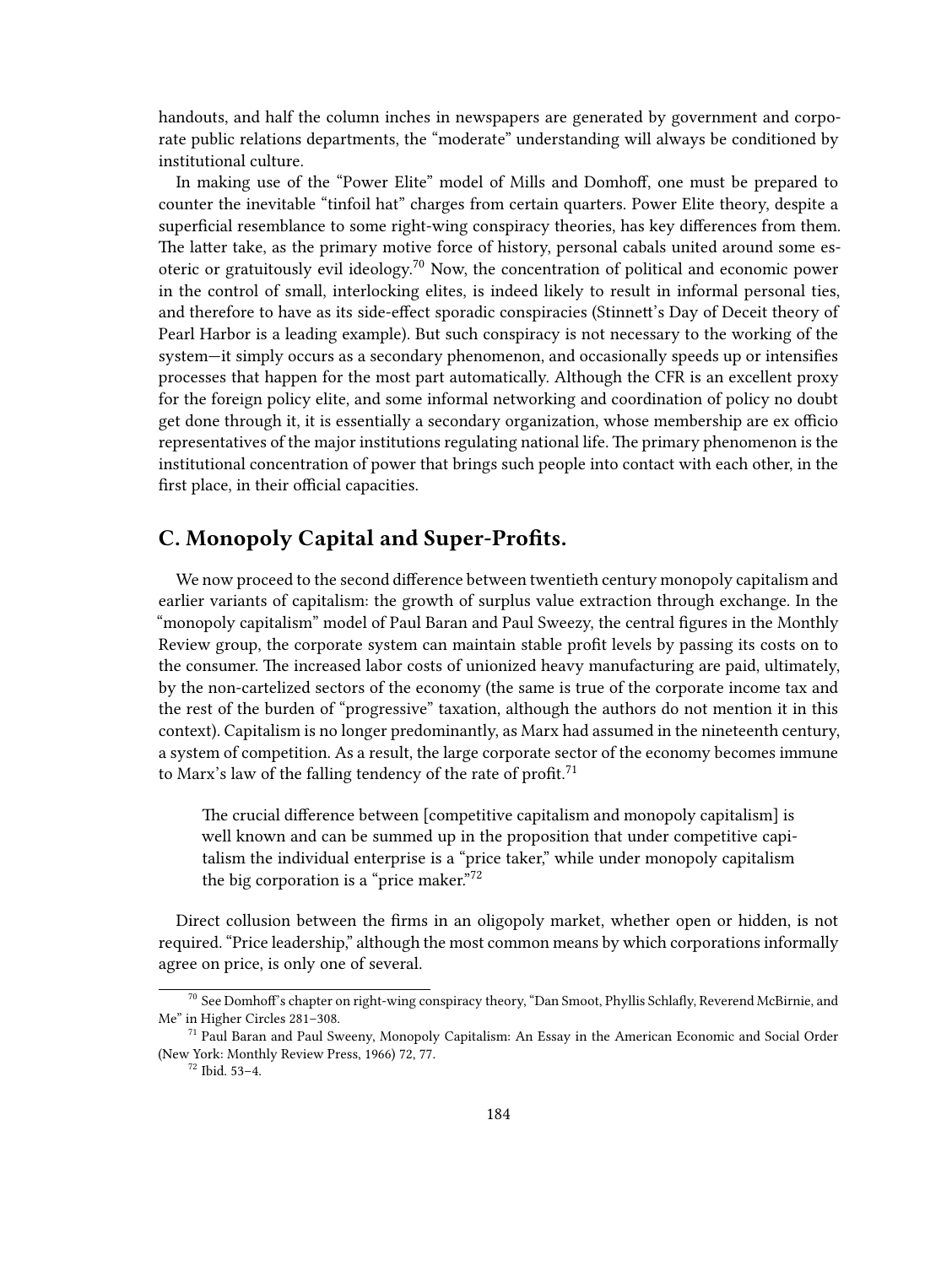Price leadership… is only the leading species of a much larger genus… So long as some fairly regular pattern is maintained such cases may be described as modified forms of price leadership. But there are many other situations in which no such regularity is discernible: which firm initiates price changes seems to be arbitrary. This does not mean that the essential ingredient of tacit collusion is absent. The initiating firm may simply be announcing to the rest of the industry, "We think the time has come to raise (or lower) the price in the interest of all of us." If the others agree, they will follow. If they do not, they will stand pat, and the firm that made the first move will rescind its initial price change. It is this willingness to rescind if an initial change is not followed which distinguishes the tacit collusion situation from a price-war situation. So long as firms accept this convention… it becomes relatively easy for the group as a whole to feel its way toward the price which maximizes the industry's profit… If these conditions are satisfied, we can safely assume that the price established at any time is a reasonable approximation of the theoretical monopoly price."73

In this way, the firms in an oligopoly market can jointly determine their price very much as would a single monopoly firm. The resulting price surcharge passed on to the consumer is quite significant. According to an FTC study in the 1960s, "if highly concentrated industries were deconcentrated to the point where the four largest firms control 40% or less of an industry's sales, prices would fall by 25% or more.<sup>"74</sup>

This form of tacit collusion is not by any means free from breakdowns. When one firm develops a commanding lead in some new process or technology, or acquires a large enough market share or a low enough cost of production to be immune from retribution, it may well initiate a war of conquest on its industry.<sup>75</sup> Such suspensions of the rules of the game are identified, for example, with revolutionary changes like Wal-Mart's blitz of the retail market. But in between such disruptions, oligopoly markets can often function for years without serious price competition. As mentioned above, the Clayton Act's "unfair competition" provisions were designed to prevent the kind of catastrophic price wars that could destabilize oligopoly markets.

The "monopoly capital" theorists introduced a major innovation over classical Marxism by treating monopoly profit as a surplus extracted from the consumer in the exchange process, rather than from the laborer in the production process. This innovation was anticipated by the Austro-Marxist Hilferding in his description of the super profits resulting from the tariff:

The productive tariff thus provides the cartel with an extra profit over and above that which results from the cartelization itself, and gives it the power to levy an indirect tax on the domestic population. This extra profit no longer originates in the surplus value produced by the workers employed in cartels; nor is it a deduction from the profit of the other non-cartelized industries. It is a tribute exacted from the entire body of domestic consumers.<sup>76</sup>

 $\frac{1}{73}$  Ibid. 61-2.

<sup>74</sup> Mark J. Green, et al., eds., The Closed Enterprise System. Ralph Nader's Study Group Report on Antitrust Enforcement (New York: Grossman Publishers, 1972) 14.

<sup>75</sup> Baran and Sweezy, Monopoly Capital 63, 68–9.

 $^{76}$  Rudolf Hilferding, Finance Capital. Ed. and trans. By Tom Bottom ore (London and Boston: Routledge & Kegan Paul, 1910, 1981) 308.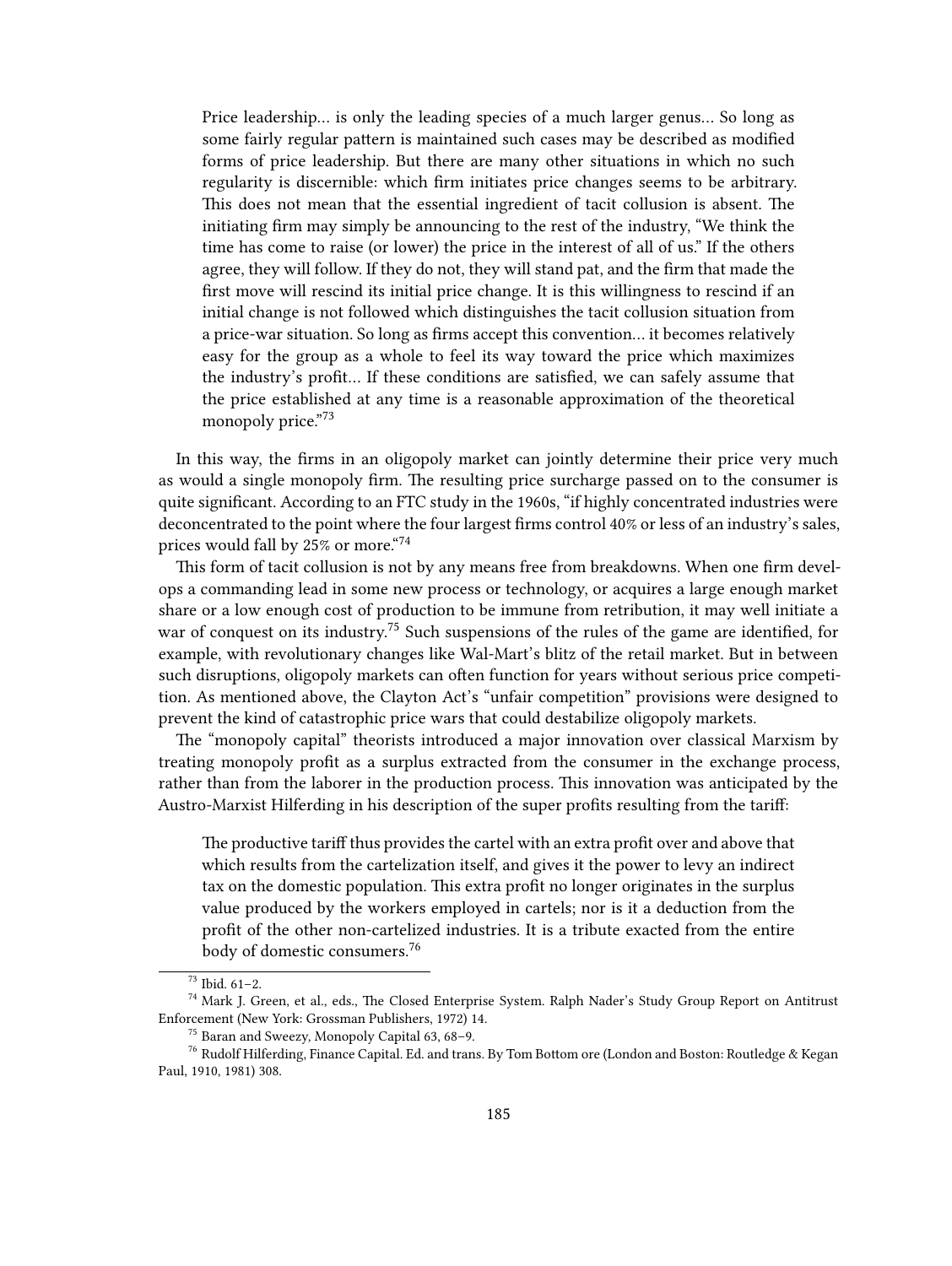Baran and Sweezy were quite explicit in recognizing the central organizing role of the state in monopoly capitalism. They described the political function of the regulatory state in ways quite similar to Kolko:

Now under monopoly capitalism it is as true as it was in Marx's day that the "executive power of the… state is simply a committee for managing the common affairs of the entire bourgeois class." And the common affairs of the entire bourgeois class include a concern that no industries which play an important role in the economy and in which large property interests are involved should be either too profitable or too unprofitable. Extra large profits are gained not only at the expense of consumers but also of other capitalists (electric power and telephone service, for example, are basic costs of all industries), and in addition they may, and at times of political instability do, provoke demands for genuinely effective antimonopoly action [They go on to point out agriculture and the extractive industries as examples of the opposite case, in which special state intervention is required to increase the low profits of a centrally important industry]… It therefore becomes a state responsibility under monopoly capitalism to insure, as far as possible, that prices and profit margins in the deviant industries are brought within the general run of great corporations.

This is the background and explanation of the innumerable regulatory schemes and mechanisms which characterize the American economy today… In each case of course some worthy purpose is supposed to be served—to protect consumers, to conserve natural resources, to save the family-size farm—but only the naive believe that these fine sounding aims have any more to do with the case than the flowers that bloom in the spring… All of this is fully understandable once the basic principle is grasped that under monopoly capitalism the function of the state is to serve the interests of monopoly capital…

Consequently the effect of government intervention into the market mechanism of the economy, whatever its ostensible purpose, is to make the system work more, not less, like one made up exclusively of giant corporations acting and interacting [according to a monopoly price system]...<sup>77</sup>

It is interesting, in this regard, to compare the effect of antitrust legislation in the U.S. to that of nationalization in European "social democracies." In most cases, the firms affected by both policies involve centrally important infrastructures or resources, on which the corporate economy as a whole depends. Nationalization in the Old World is used primarily in the case of energy, transportation and communication. In the U.S., the most famous antitrust cases have been against Standard Oil, AT&T, and Microsoft: all cases in which excessive prices in one firm could harm the interests of monopoly capital as a whole. And recent "deregulation," as it has been applied to the trucking and airline industries, has likewise been in the service of those general corporate interests harmed by monopoly transportation prices. In all these cases, the state has on occasion acted as an executive committee on behalf of the entire corporate economy, by thwarting the mendacity of a few powerful corporations.

<sup>77</sup> Baran and Sweezy, Monopoly Capital 64–6.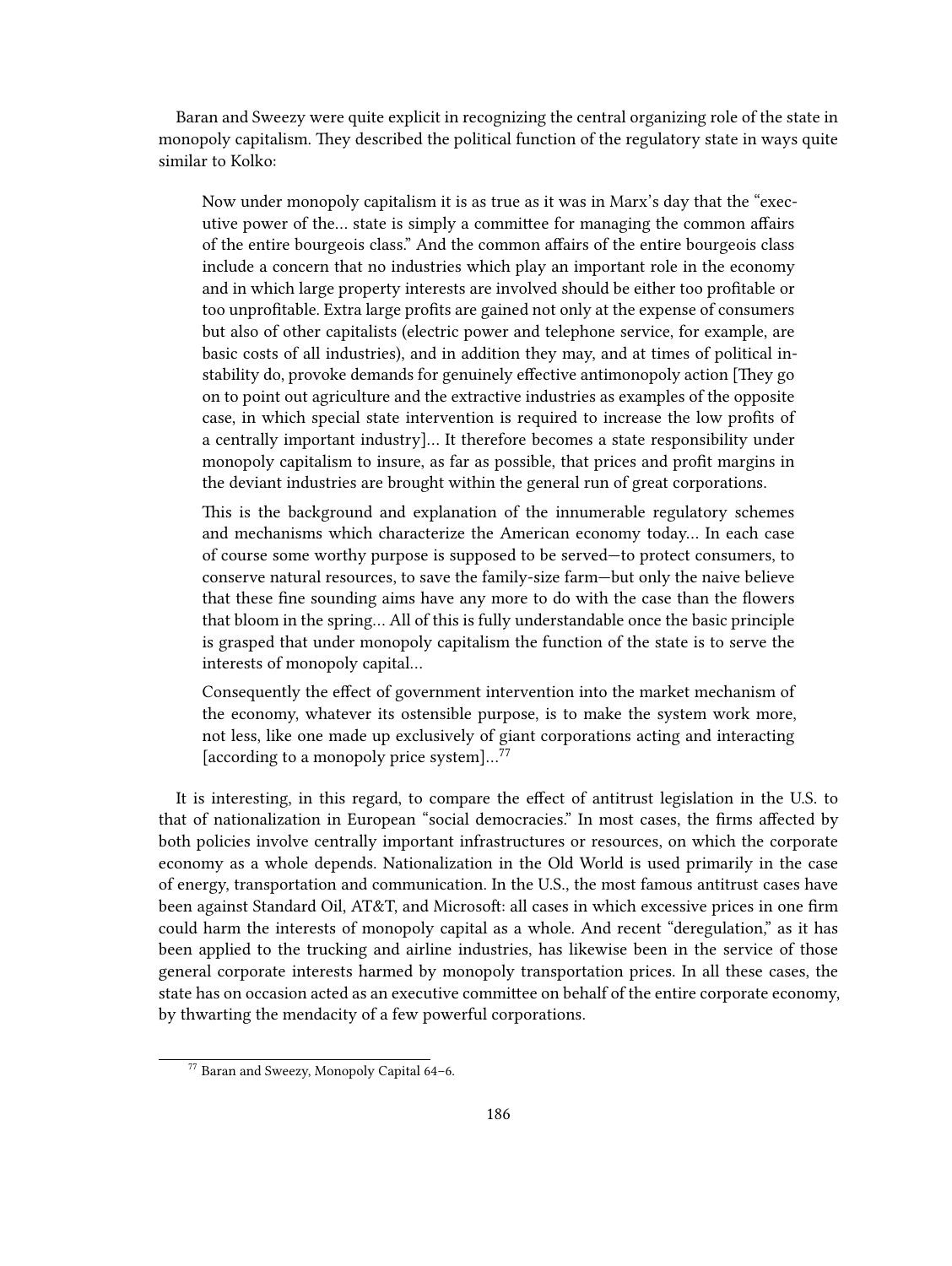### **D. Socialization of Costs as a Form of Cartelization.**

The common thread in all these lines of analysis is that an ever-growing portion of the functions of the capitalist economy have been carried out through the state. According to James O'Connor, state expenditures under monopoly capitalism can be divided into "social capital" and "social expenses."

Social capital is expenditures required for profitable private accumulation; it is indirectly productive (in Marxist terms, social capital indirectly expands surplus value). There are two kinds of social capital: social investment and social consumption (in Marxist terms, social constant capital and social variable capital)… Social investment consist of projects and services that increase the productivity of a given amount of laborpower and, other factors being equal, increase the rate of profit… Social consumption consists of projects and services that lower the reproduction costs of labor and, other factors being equal, increase the rate of profit. An example of this is social insurance, which expands the productive powers of the work force while simultaneously lowering labor costs. The second category, social expenses, consists of projects and services which are required to maintain social harmony—to fulfill the state's "legitimization" function… The best example is the welfare system, which is designed chiefly to keep social peace among unemployed workers.<sup>78</sup>

According to O'Connor, such state expenditures counteract the falling general rate of profit that Marx predicted. Monopoly capital is able to externalize many of its operating expenses on the state; and since the state's expenditures indirectly increase the productivity of labor and capital at taxpayer expense, the apparent rate of profit is increased.

Unquestionably, monopoly sector growth depends on the continuous expansion of social investment and social consumption projects that in part or in whole indirectly increase productivity from the standpoint of monopoly capital. In short, monopoly capital socializes more and more costs of production.<sup>79</sup>

O'Connor listed several of the main ways in which monopoly capital externalizes its operating costs on the political system:

Capitalist production has become more interdependent—more dependent on science and technology, labor functions more specialized, and the division of labor more extensive. Consequently, the monopoly sector (and to a much lesser degree the competitive sector) requires increasing numbers of technical and administrative workers. It also requires increasing amounts of infrastructure (physical overhead capital) transportation, communication, R&D, education, and other facilities. In short, the monopoly sector requires more and more social investment in relation to private capital… The costs of social investment (or social constant capital) are not borne by monopoly capital but rather are socialized and fall on the state.<sup>80</sup>

 $78$  O'Connor, Fiscal Crisis of the State 6–7.

<sup>79</sup> Ibid. 24.

<sup>80</sup> Ibid. 24.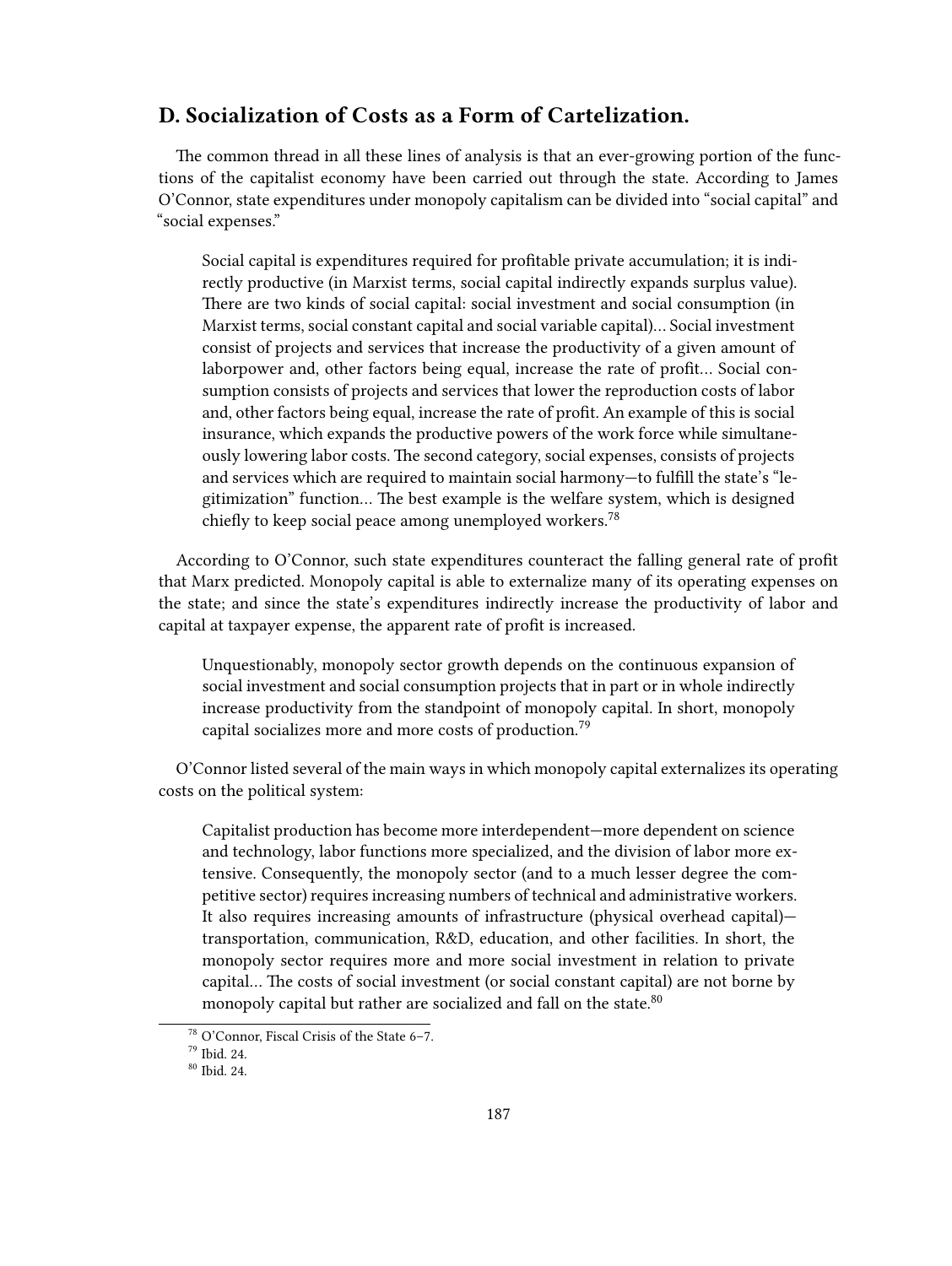As suggested already by our reference above to O'Connor, these forms of state expenditure have the practical effect of promoting several of the "counteracting influences" to the declining rate of profit that Marx described in Volume 3 of Capital. The second such influence Marx listed, for example, was the "depression of wages below the value of labor power." Through welfare, taxpayer-funded education, and other means of subsidizing the reproduction cost of labor-power, the state reduces the minimum sustainable cost of labor-power that must be paid by employers. This is true, likewise, of Marx's third influence: the "cheapening of the elements of constant capital." The state, by subsidizing many of the operating costs of large corporations, artificially shifts their balance sheet further into the black. The fourth influence listed, "relative overpopulation," is promoted by state subsidies to the adoption of capital-intensive forms of production and to the education of technically skilled manpower at government expense—with the effect of artificially increasing the supply of labor relative to demand, and thus reducing its bargaining power in the labor market. $81$ 

We should briefly recall here our examination above of how such socialization of expenditures serves to cartelize industry. By externalizing such costs on the state, through the general tax system, monopoly capital removes these expenditures as an issue of competition between individual firms. It is as if all the firms in an industry formed a cartel to administer these costs in common, and agreed not to include them in their price competition. The costs and benefits are applied uniformly to the entire industry, removing it as a competitive disadvantage for some firms.

Although it flies in the face of "progressive" myth, big business is by no means uniformly opposed to national health insurance and other forms of social insurance. Currently, giant corporations in the monopoly capital sector are the most likely to provide private insurance to their employees; and such insurance is one of the fastest-rising components of labor costs. Consequently, firms that are already providing this service at their own expense are the logical beneficiaries of a nationalized system. The effect of such a national health system would be to remove the cost of this benefit as a competitive disadvantage for the companies that provided it. Even if the state requires only large corporations in the monopoly sector to provide health insurance, it is an improvement of the current situation, from the monopoly capital point of view: health insurance ceases to be a component of price competition among the largest firms. A national health system provides a competitive advantage to a nation's firms at the expense of their foreign competitors, who have to fund their own employee health benefits—hence, American capital's hostility to the Canadian national health, and its repeated attempts to combat it through the WTO. The cartelizing effects of socializing the costs of social insurance, likewise, was one reason a significant segment of monopoly capital supported FDR's Social Security agenda.

Daniel Gross, although erroneously treating it as a departure from the alleged traditional big business hostility to the welfare state, has made the same point about more recent big business support of government health insurance.<sup>82</sup> Large American corporations, by shouldering the burden of health insurance and other employee benefits borne by the state in Europe and Japan, is at a competitive disadvantage both against companies there and against smaller firms here.

Democratic presidential candidate Dick Gephart, or rather his spokesman Jim English, admitted to a corporate liberal motivation for state-funded health insurance in his 2003 Labor Day

<sup>&</sup>lt;sup>81</sup> Karl Marx and Friedrich Engels, Capital vol. 3, vol. 37 of Marx and Engels Collected Works (New York: International Publishers, 1998) 234–5.

<sup>82</sup> Daniel Gross, "Socialism, American Style: Why American CEOs covet a massive European-style social-welfare state" Slate Aug. 1, 2003 [slate.msn.com](http://slate.msn.com/id/2086511/)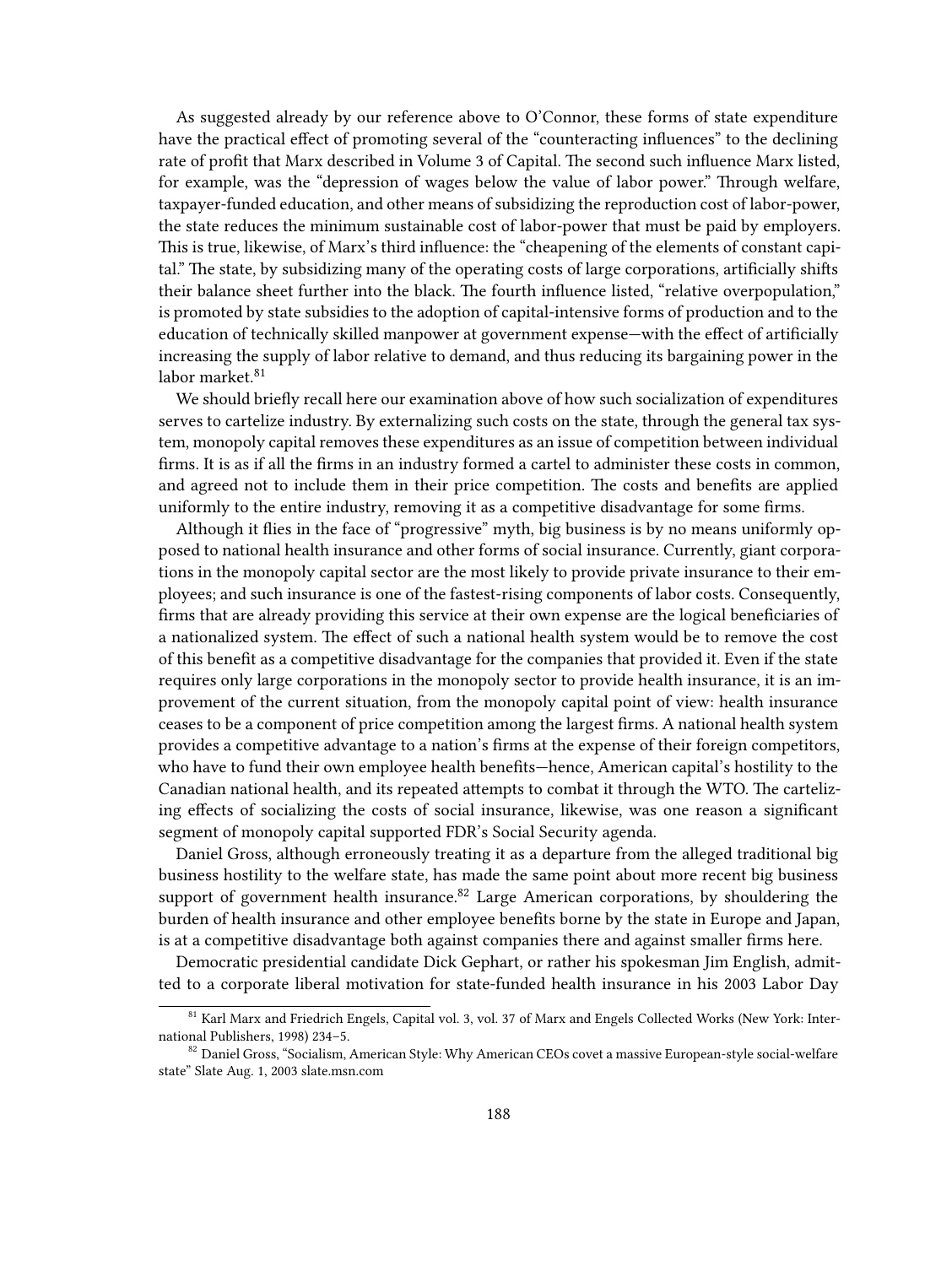address. Gephart's proposed mandatory employer coverage, with a 60% tax credit for the cost, would (he said) eliminate competition from companies that don't currently provide health insurance as an employee benefit. It would also reduce competition from firms in countries with a single-payer system.<sup>83</sup>

Another "progressive" cause du jour, the reform of corporate governance, likewise serves elite interests. It's odd that so much of the populist outrage against corporations these days is focused, not on billionaire stockholders, but on their hired help. It's a misguided populism that buys into the misleading "pension fund socialism" or "people's capitalism" image of stock ownership. Although stock is indeed distributed more widely, a great majority of it is still owned by a fairly small fraction of the population. So all the agitation to rein in the misbehavior of senior management, supposedly on behalf of the average working Joe whose 401k is tanking, is a con job. The main effect of "corporate accountability" legislation is to protect the assets of David Rockefeller and his ilk against depreciation through white collar crime.

The level of technical training necessary to keep the existing corporate system running, the current level of capital intensiveness of production, and the current level of R&D efforts on which it depends, would none of them pay for themselves on a free market. The state's education system provides a technical labor force at public expense, and whenever possible overproduces technical specialists on the level needed to ensure that technical workers are willing to take work on the employers' terms. On this count, O'Connor quoted Veblen: the state answers capital's "need of a free supply of trained subordinates at reasonable wages…"<sup>84</sup> Starting with the Morrill Act of 1862, which subsidized agricultural and mechanical colleges, the federal government has underwritten a major part of the reproduction costs of technical labor.<sup>85</sup> In research and development, likewise, federal support goes back at least to the agricultural and experiment stations of the late nineteenth century, created pursuant to the Hatch Act of 1887.<sup>86</sup>

The state's cartelization and socialization of the cost of reproducing a technically sophisticated labor force, and its subsidies to R&D, make possible a far higher technical level of production than would support itself in a free market. The G.I. Bill was an integral part of the unprecedentedly high scale of state capitalism created during and after WWII.

Technical-administrative knowledge and skills, unlike other forms of capital over which private capitalists claim ownership, cannot be monopolized by any one or a few industrial-finance interests. The discoveries of science and technology spill over the boundaries of particular corporations and industries, especially in the epoch of mass communications, electronic information processing, and international labor mobility. Capital in the form of knowledge resides in the specialized skills and abilities of the working class itself. In the context of a free market for laborpower… no one corporation or industry or industrial-finance interest group can afford to train its own labor force or channel profits into the requisite amount of R&D. Patents afford some protection, but there is no guarantee that a particular corporation's key employees will not seek positions with other corporations or industries. The cost of losing trained laborpower is especially high in companies that employ technical

<sup>83</sup> C-SPAN, September 1, 2003.

<sup>84</sup> O'Connor, Fiscal Crisis of the State 111.

<sup>&</sup>lt;sup>85</sup> Noble, America by Design 24 et seq.

<sup>86</sup> Ibid. 132.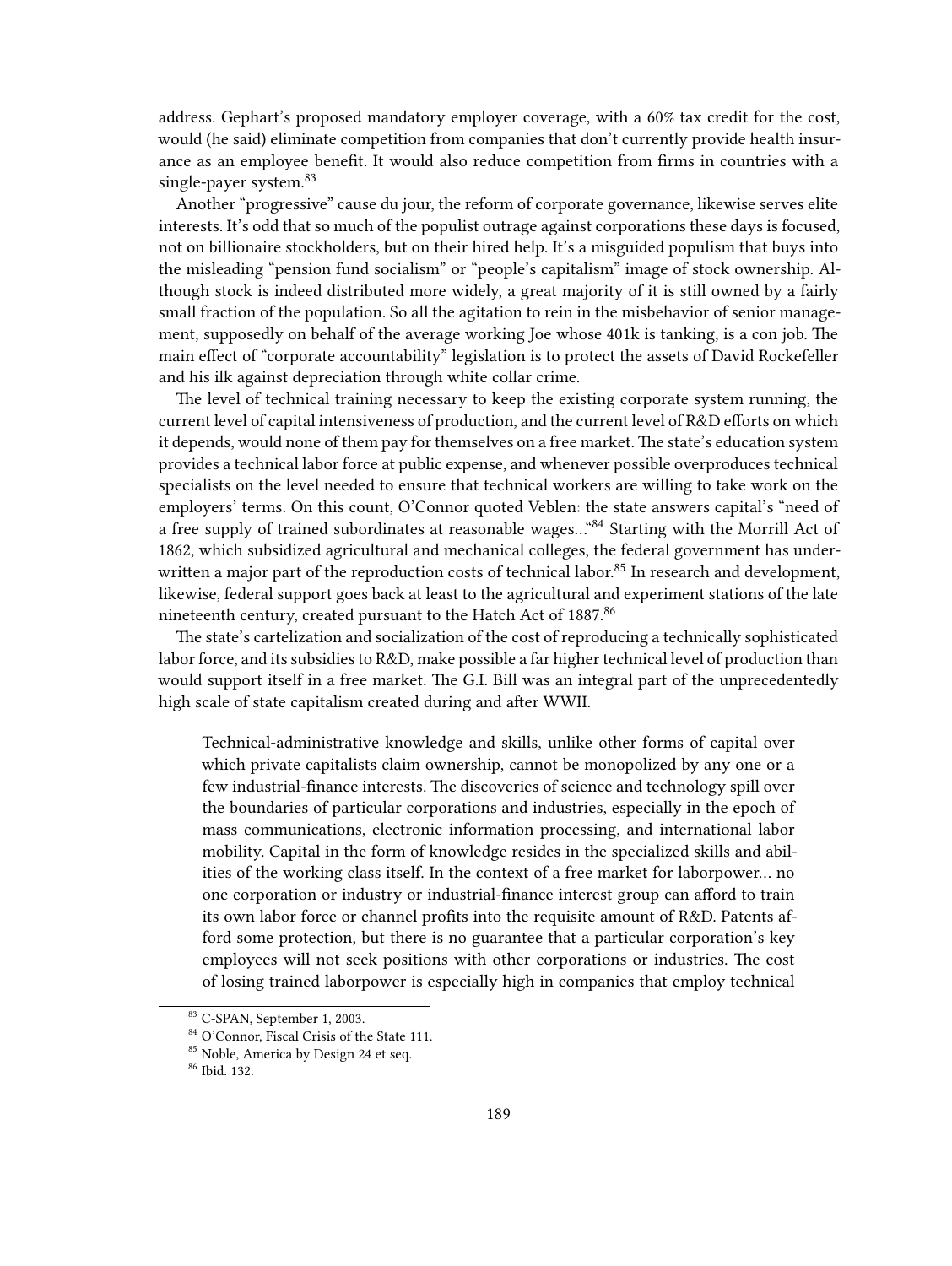workers whose skills are specific to particular industrial process—skills paid for by the company in question. Thus, on-the-job training (OJT) is little used not because it is technically inefficient… but because it does not pay.

Nor can any one corporation or industrial-finance interest afford to develop its own R&D or train the administrative personnel increasingly needed to plan, coordinate, and control the production and distribution process. In the last analysis, the state is required to coordinate R&D because of the high costs and uncertainty of getting utilizable results.<sup>87</sup>

At best, from the point of view of the employer, the state creates a "reserve army" of scientific and technical labor—as William Appleman Williams described it, the elite has "seen to it that experts are a glut on the market.<sup>"88</sup> At worst, when there is a shortage of such labor, the state at least absorbs the cost of producing it and removes it as a component of private industry's production costs. In either case, "the greater the socialization of the costs of variable capital, the lower will be the level of money wages, and… the higher the rate of profit in the monopoly sector.<sup>"89</sup> And since the monopoly capital sector is able to pass its taxes onto the consumer or to the competitive capital sector, the effect is that "the costs of training technical laborpower are met by taxes paid by competitive sector capital and labor. <sup>"90</sup>

The "public" schools' curriculum can much more justly be described as servile than liberal education. Its objective is a human product which is capable of fulfilling the technical needs of corporate capital and the state, but at the same time docile and compliant, and incapable of any critical analysis of the system of power it serves. The public educationist movement and the creation of the first state school systems, remember, coincided with the rising factory system's need for a work force that was trained in obedience, punctuality, and regular habits. Technical competence and a "good attitude" toward authority, combined with twelve years of conditioning in not standing out or making waves, were the goal of the public educationists.

Even welfare expenses, although O'Connor classed them as a completely unproductive expenditure, are in fact another example of the state underwriting variable capital costs. Some socialists love to speculate that, if it were possible, capitalists would lower the prevailing rate of subsistence pay to that required to keep workers alive only when they were employed. But since that would entail starvation during periods of unemployment, the prevailing wage must cover contingencies of unemployment; otherwise, wages would be less than the minimum cost of reproducing labor. Under the welfare state, however, the state itself absorbs the cost of providing for such contingencies of unemployment, so that the uncertainty premium is removed as a component of wages in Adam Smith's "higgling of the market."

And leaving this aside, even as a pure "social expense," the welfare system acts primarily (in O'Connor's words) to "control the surplus population politically."<sup>91</sup> The state's subsidies to the accumulation of constant capital and to the reproduction of scientific-technical labor provide an incentive for much more capital-intensive forms of production than would have come about in a

<sup>87</sup> O'Connor, Fiscal Crisis of the State 112.

<sup>88</sup> William Appleman Williams, "A Profile of the Corporate Elite," in Rothbard and Radosh, eds., New History of Leviathan 5.

<sup>89</sup> O'Connor, Fiscal Crisis of the State 124.

<sup>90</sup> Ibid. 160.

<sup>91</sup> Ibid. Ibid. 69.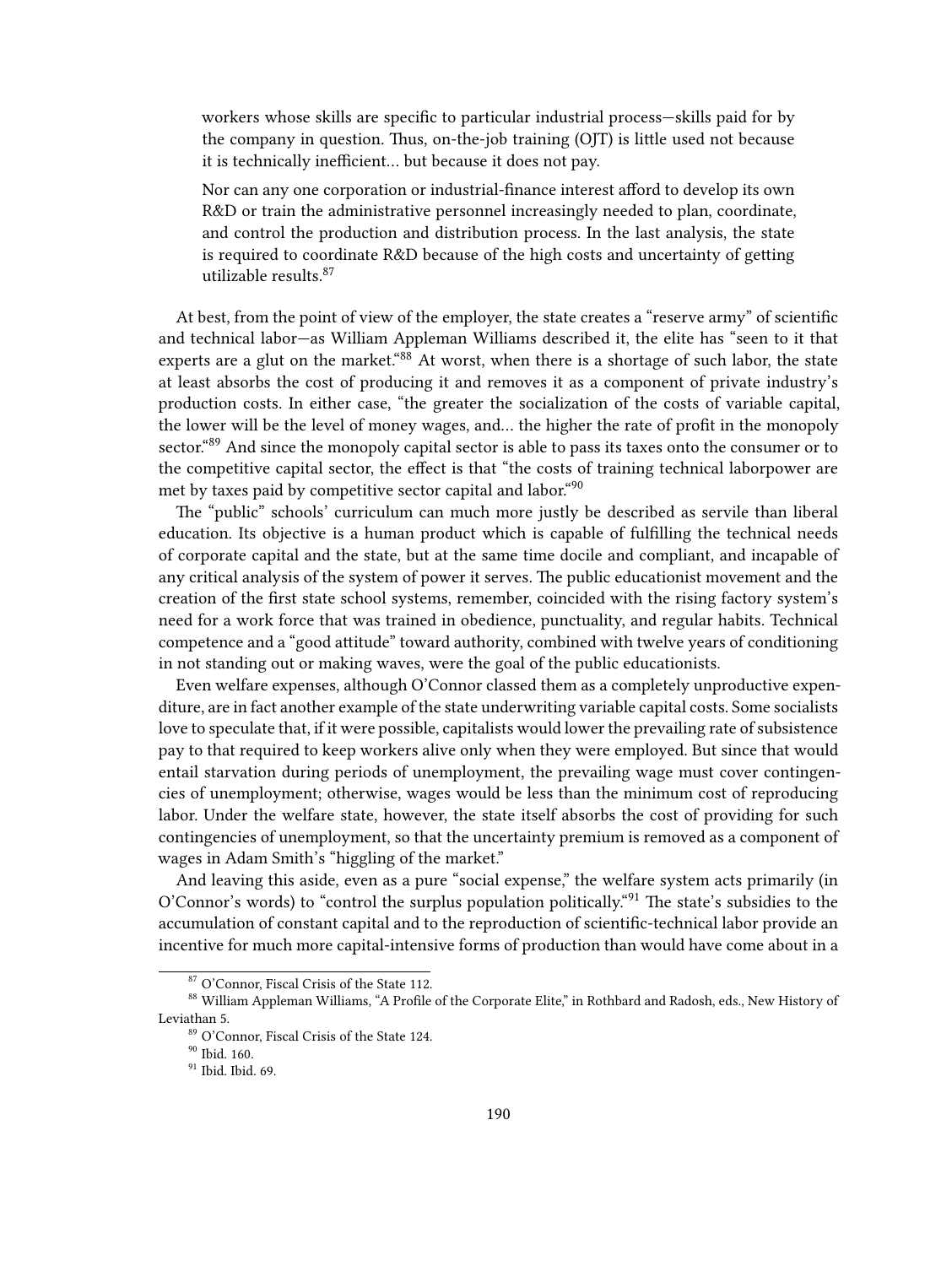free market, and thus contribute to the growth of a permanent underclass of surplus labor;  $92$  the state steps in and undertakes the minimum cost necessary to prevent large-scale homelessness and starvation, which would destabilize the system, and to maintain close supervision of the underclass through the human services bureaucracy.<sup>93</sup>

The general effect of the state's intervention in the economy, then, is to remove ever increasing spheres of economic activity from the realm of competition in price or quality, and to organize them collectively through organized capital as a whole.

We have, in this chapter, made a partial study of the problem of over-accumulation, and of the intensification of state capitalism in response to that crisis. In the following chapter, we will examine another response to the same crisis, the policy of foreign imperialism to dispose of surplus production abroad. And in Chapter Eight, we will see that these state capitalist policies not only intensify the problem of over-accumulation, but at the same time create contrary crisis tendencies toward under-accumulation; so that state capitalism is constantly balanced on a razor's edge between crises of over- and under-accumulation.

<sup>92</sup> Ibid. 161.

<sup>&</sup>lt;sup>93</sup> Piven and Cloward, Regulating the Poor.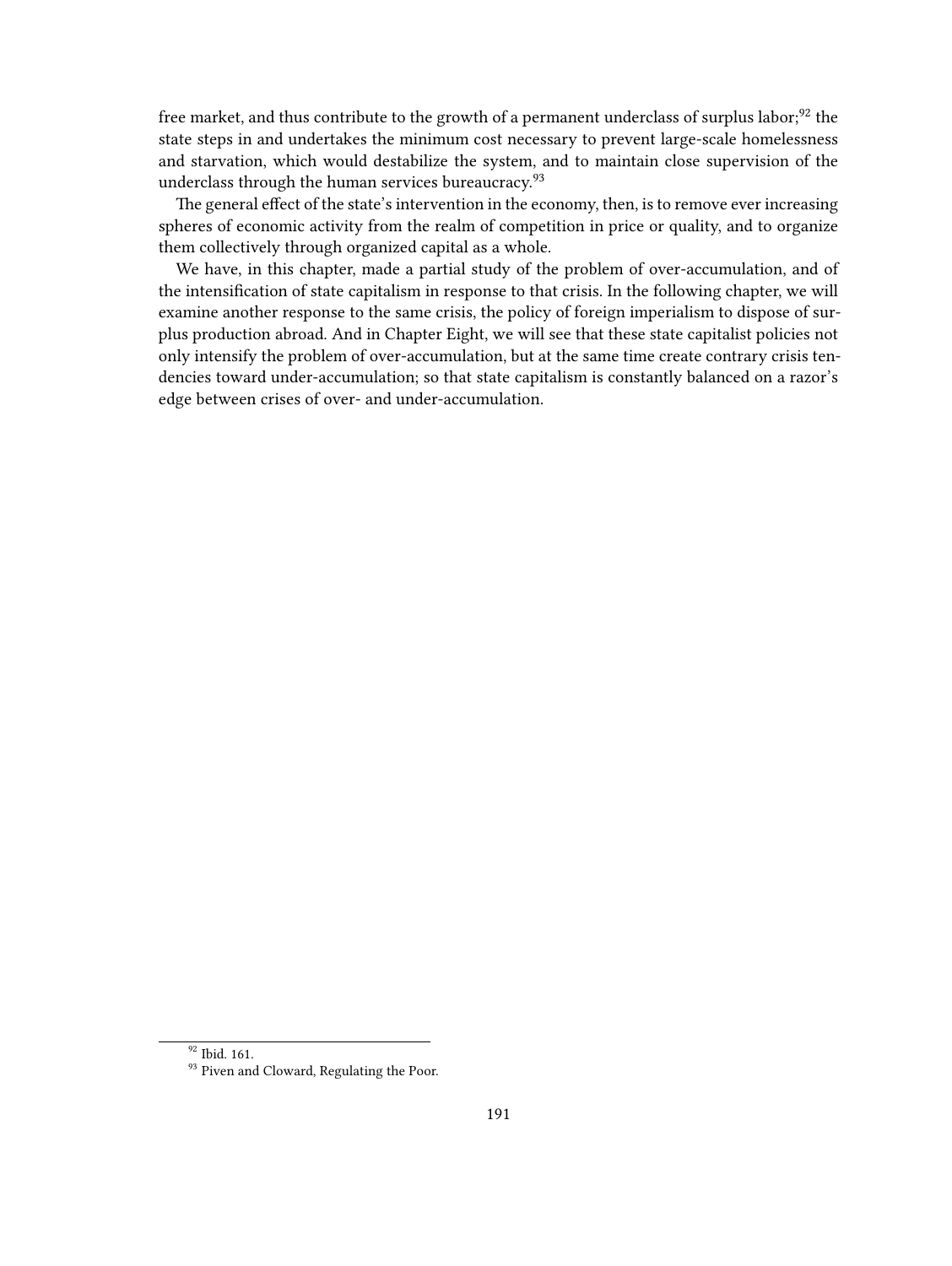# **Chapter Seven—Monopoly Capitalism and Imperialism**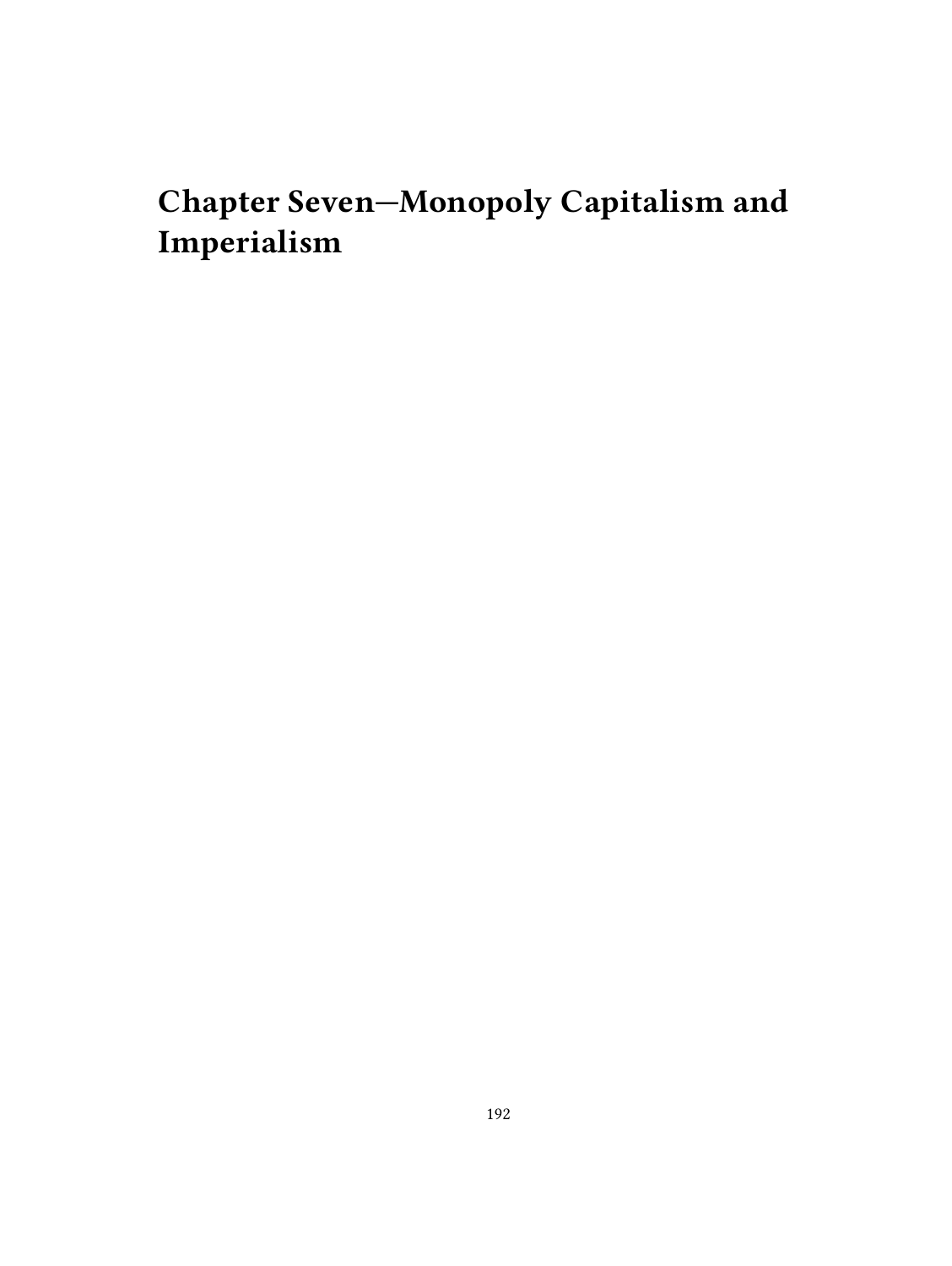## **Introduction: Elite Reaction to Crisis (with Digression on Maldistribution of Income)**

William Appleman Williams summarized the lesson of the 1890s in this way: "Because of its dramatic and extensive nature, the Crisis of the 1890's raised in many sections of American society the specter of chaos and revolution."<sup>1</sup> American economic elites saw it as the result of overproduction and surplus capital, and believed it could be resolved only through access to a "new frontier." Without state-guaranteed access to foreign markets, output would be too far below capacity, unit costs would be driven up, and unemployment would reach dangerous levels.

The seriousness of the last threat was underscored by the radicalism of the Nineties. The Pullman Strike, Homestead, and the formation of the Western Federation of Miners (precursor to the IWW) were signs of dangerous levels of labor unrest and class consciousness. Coxey's Army marched on Washington, a small foretaste of the kinds of radicalism that could be produced by unemployment. The anarchist movement had a growing foreign component, more radical than the older native faction, and the People's Party seemed to have a serious chance of winning national elections. At one point Jay Gould, the mouthpiece of the robber barons, was threatening a capital strike (much like those in Venezuela recently) if the populists came to power. In 1894 businessman F. L. Stetson warned, "We are on the edge of a very dark night, unless a return of commercial prosperity relieves popular discontent."<sup>2</sup>

We should note, in passing, that from a mutualist perspective the roots of over-accumulation go much deeper than Stromberg's description of cartelization under monopoly capitalism. The origin of overproduction and over-accumulation lies in the legal privileges of "laissez-faire" capitalism, described under the headings of Tucker's "Big Four" in the last chapter.

J.A. Hobson, in his brilliant chapter on "The Economic Taproot of Imperialism," ascribed the problem to mal-distribution of purchasing power. Ever greater incomes had been concentrated in the hands of the plutocracy, who were unable to dispose of it on any conceivable amount of luxury; the result was that "a process of automatic saving set in…" This had the effect of exacerbating the problem of excess capital accumulation, expanding production facilities still further to produce even more output for which there was no demand. "The power of production has far outstripped the actual rate of consumption...<sup>"3</sup> The excess of accumulation and shortfall in demand, by disrupting the circuit of capital and creating what Marx called a crisis of realization, led to a worsening business cycle.

In response to his rhetorical question of why over-saving and under-consumption occurred, and consumption failed to keep pace with productive capacity, Hobson pointed to the social system.

<sup>1</sup> William Appleman Williams, The Tragedy of American Diplomacy (New York: Dell Publishing Company, 1959, 1962) 21–2.

 $<sup>2</sup>$  Ibid. 26.</sup>

 $^3$  J. A. Hobson, Imperialism: A Study (London: Archibald Constable & Co., Ltd, 1905) 66.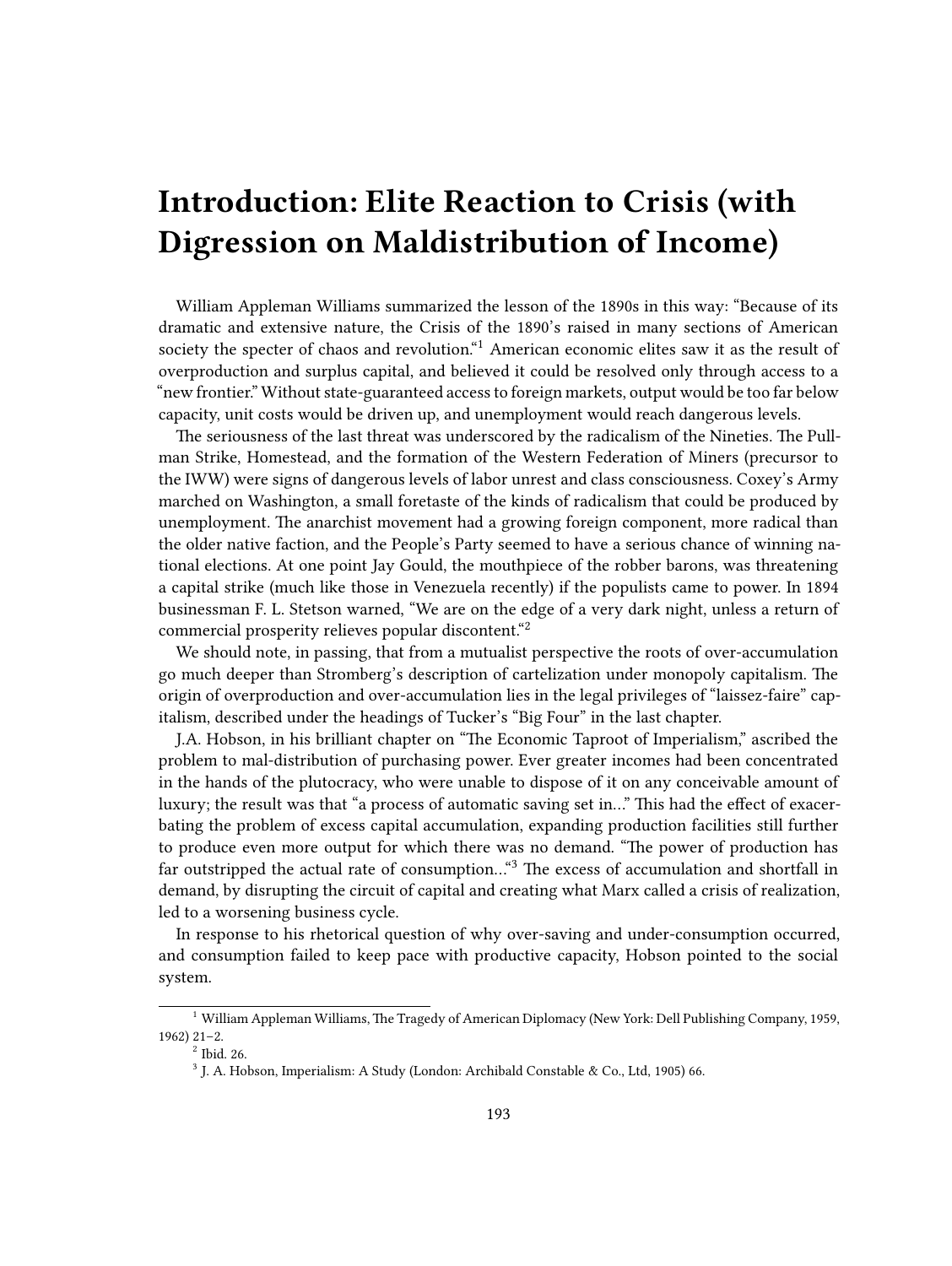But it may be asked, "Why should there be any tendency to over-saving? why should the owners of consuming power withhold a larger quantity for savings than can be serviceably employed?" Another way of putting the same question is this, "Why should not the pressure of present wants keep pace with every possibility of satisfying them? The answer to these pertinent questions carries us to the broadest issue of the distribution of wealth. If a tendency to distribute income or consuming power according to needs is operative, it is evident that consumption would rise with every rise of producing power, for human needs are illimitable, and there could be no excess of saving. But it is quite otherwise in a state of economic society where distribution has no fixed relation to needs, but is determined by other conditions which assign to some people a consuming power vastly in excess of needs or possible uses, while others are destitute of consuming power enough to satisfy even the full demands of physical efficiency.<sup>4</sup>

Over-saving results almost entirely from the surplus income of the rich.<sup>5</sup>

The question remains, what is the reason for this mal-distribution of income? Hobson approached, without ever reaching, an adequate explanation.

The over-saving which is the economic root of Imperialism is found by analysis to consist of rents, monopoly profits, and other unearned or excessive elements of income, which, not being earned by labour of head or hand, have no legitimate raison d'être. Having no natural relation to effort of production, they impel their recipients to no corresponding satisfaction of consumption: they form a surplus wealth, which, having no proper place in the normal economy of production and consumption, tends to accumulate as excessive savings.<sup>6</sup>

Hobson proposed, in response to this deficiency, what would later be called a Keynesian solution:

Let any turn in the tide of politico-economic forces divert from these owners their excess of income and make it flow, either to the workers in higher wages, or to the community in taxes, so that it will be spent instead of being saved… there will be no need to fight for foreign markets or foreign areas of investment…

Where the distribution of incomes is such as to enable all classes of the nation to convert their felt wants into an effective demand for commodities, there can be no over-production, no under-employment of capital and labour, and no necessity to fight for foreign markets.<sup>7</sup>

Hobson's reference to the divorce of consumption from the effort of production might have been written by Tucker. The natural wage of labor, when the state does not specially privilege ownership of land and capital, is its product. When labor receives its full product in payment for

<sup>4</sup> Ibid. 73.

<sup>5</sup> Ibid. 74–5.

<sup>6</sup> Ibid. 75–6.

 $7$  Ibid. 76-7.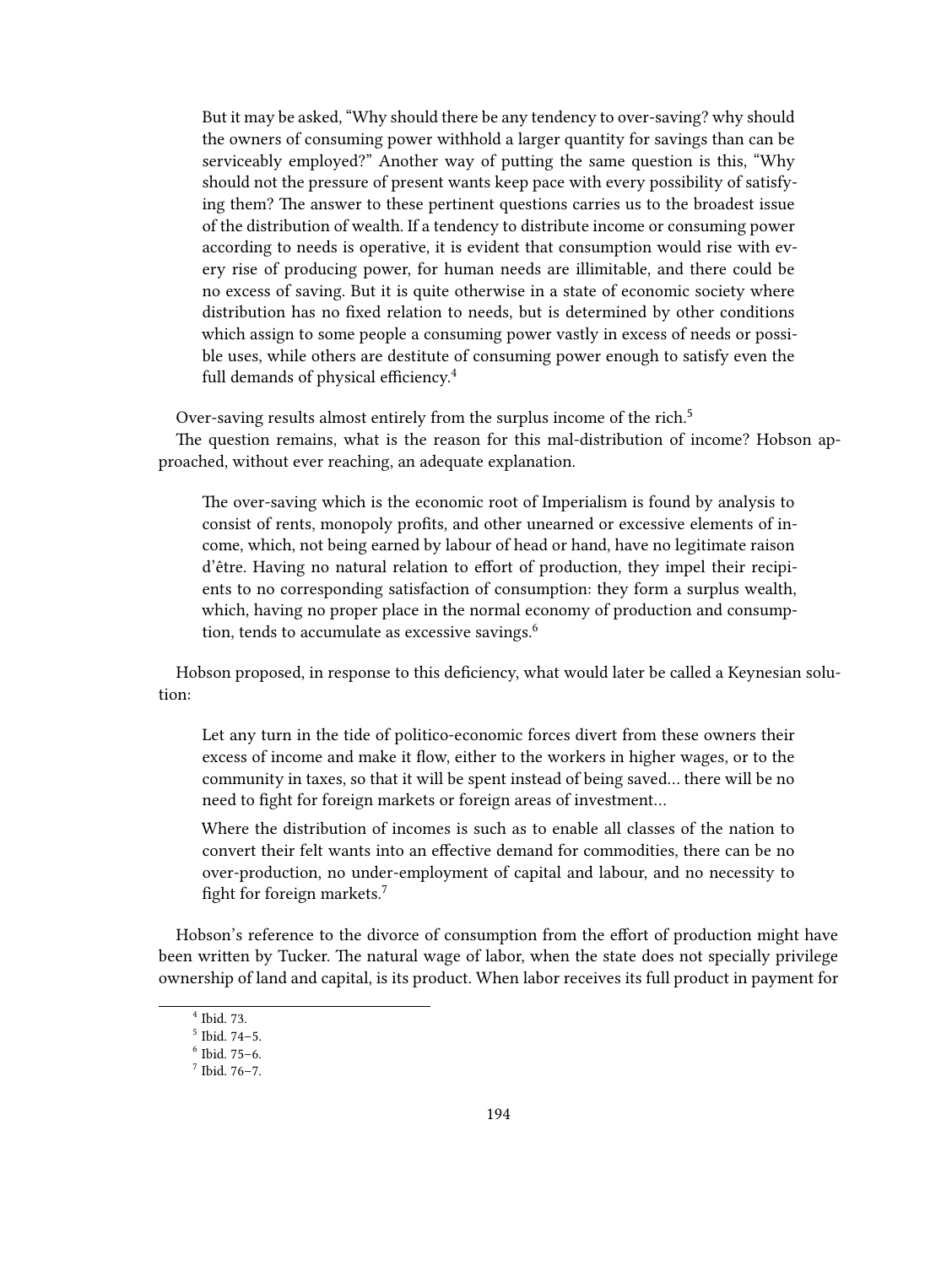work done, the disutility of labor is directly related to its product by market price. The laborer is able to decide how much to work, based on how much he wants to consume—and to cease work when his needs are met. Whatever savings are made reflect the worker's own decision to work less in the future, either by living off present savings or by investing them in more efficient production. No superfluity is ever created. But under the capitalist system of privilege, the divorce of effort from consumption results in the same irrationality as any other violation of the cost principle that governs free markets. Because the disutility and the benefit of labor are not both fully internalized by the laborer, he is unable to govern productive output in relation to consumption. The laborer produces a surplus because the market relation between effort and consumption is distorted, and he does not receive the market signal to stop work when he had met his own needs. Because labor pays tribute for access to the means of production, the total output necessary to receive a given level of consumption is always greater than the amount consumed; meanwhile the rentier classes collect a surplus income for which they did not labor. The producing classes therefore create a surplus, not for their own consumption, but to be piled up by a privileged class that cannot possibly dispose of it all.

In the end, Hobson failed to isolate the "taproot" of this phenomenon. His analysis repeatedly grazed the true nature of the problem, without ever directly hitting it. The problem is not the failure to distribute income according to "need," but according to work: labor does not receive its full product as a wage. And the solution is not the Keynesian redistribution of income by the state from rich to poor, but an end to the state's existing redistribution of income from poor to rich. Thomas Hodgskin had stuck nearer the real root of the problem a couple of generations earlier:

The wants of individuals which labour is intended to gratify, are the natural guides to their exertions. The instant they are compelled to labour for others, this guide forsakes them, and their exertions are dictated by the greed and avarice, and false hopes of their masters. The wants springing from our organization, and accompanying the power to labour, being created by the same hand which creates and fashions the whole universe, …it is fair to suppose that they would at all times guide the exertions of the labourer, so as fully to ensure a supply of necessaries and conveniences, and nothing more… By this system [of the avarice and greed of masters] the hand is dissevered from the mouth, and labour is put in motion to gratify vanity and ambition, not the natural wants of animal existence. When we look at the commercial history of our country, and see the false hopes of our merchants and manufacturers leading to periodical commercial convulsions, we are compelled to conclude, that they have not the same source as the regular and harmonious external world. Capitalists have no guide to their exertions, because nature rejects and opposes their dominion over labour. Starts of national prosperity, followed by bankruptcy and ruin, have the same source then as fraud and forgery. To our legal [as opposed to natural] right of property we are indebted for those gleams of false wealth and real panic, which have so frequently shook, to its centre, the whole trading world. $8$ 

The concentration of the economy in corporate form, in subsequent years, only intensified these inherent tendencies toward crisis.

<sup>8</sup> Thomas Hodgskin, The Natural and Artificial Right of Property Contrasted (London: B. Steil, 1832) 155–6.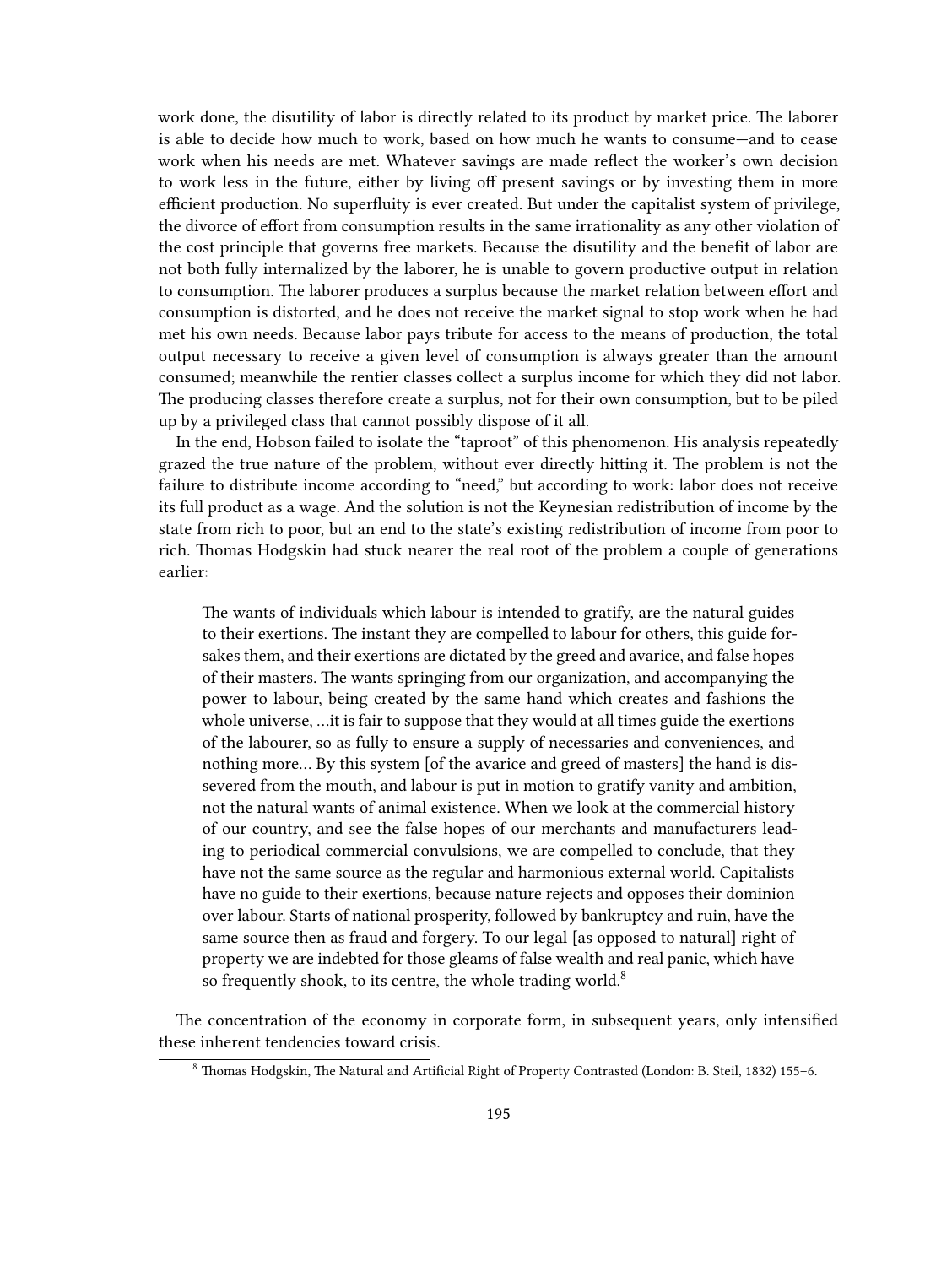Nevertheless, despite their faulty understanding of the reasons for the crisis, both business and government resounded with claims that U.S. productive capacity had outstripped the domestic market's ability to consume, and that the government had to take active measures to obtain outlets. We proceed to a brief survey of typical remarks from business and government leaders in the years following the depression of the 1890s. In reading the quotes over the next few pages, it's worth bearing in mind that they are not the ravings of Marxist ideologues; they are, rather, the measured reflections of sound, conservative businessmen. The theory of imperialism was the creation, not of Lenin, but of corporate leaders.

In 1897 NAM president Theodore C. Search said, "Many of our manufacturers have outgrown or are outgrowing their home markets, and the expansion of our foreign trade is our only promise of relief."<sup>9</sup> In the same year, Albert J. Beveridge proclaimed: "American factories are making more than the American people can use; American soil is producing more than they can consume. Fate has written our policy for us; the trade of the world must and shall be ours.<sup>"10</sup> As the State Department's Bureau of Foreign Commerce put it in 1898,

It seems to be conceded that every year we shall be confronted with an increasing surplus of manufactured goods for sale in foreign markets if American operatives and artisans are to be kept employed the year around. The enlargement of foreign consumption of the products of our mills and workshops has, therefore, become a serious problem of statesmanship as well as of commerce.<sup>11</sup>

In 1900, former Secretary of State John W. Foster wrote, "it has come to be a necessity to find new and enlarged markets for our agricultural and manufactured products. We cannot maintain our present industrial prosperity without them."<sup>12</sup>

Ohio governor McKinley emerged as spokesman for this new American consensus, proposing a combination of protective tariffs and reciprocity treaties to open foreign markets to American surplus output with help from the state.<sup>13</sup> As keynote speaker at an organizational meeting of the National Association of Manufacturers in 1895, he said:

We want our own markets for our manufactures and agricultural products… [W]e want a foreign market for our surplus products… We want a reciprocity which will give us foreign markets for our surplus products, and in turn that will open our markets to foreigners for those products which they produce and we do not.<sup>14</sup>

The imperialism of McKinley and Roosevelt, and the resulting Spanish-American War, were outgrowths of this orientation. They were not, however, the only or obvious form of state policy for securing foreign markets. Much more typical of U.S. policy, in the coming years, was the orientation outlined in John Hay's Open Door Notes (the first was written in 1899), which Williams called "Open Door Empire."

<sup>9</sup> Williams, Tragedy of American Diplomacy 27.

 $10$  Ibid. 17.

 $11$  Ibid. 17.

<sup>&</sup>lt;sup>12</sup> William Appleman Williams, The Contours of American History (Cleveland and New York: The World Publishing Company, 1961) 368.

<sup>&</sup>lt;sup>13</sup> Joseph R. Stromberg, "The Role of State Monopoly Capitalism in the American Empire" Journal of Libertarian Studies Volume 15, no. 3 (Summer 2001) 61–3 [www.mises.org](http://www.mises.org/journals/jls/15_3/15_3_3.pdf) Captured October 28, 2003).

<sup>14</sup> Williams, Contours of American History 363–4.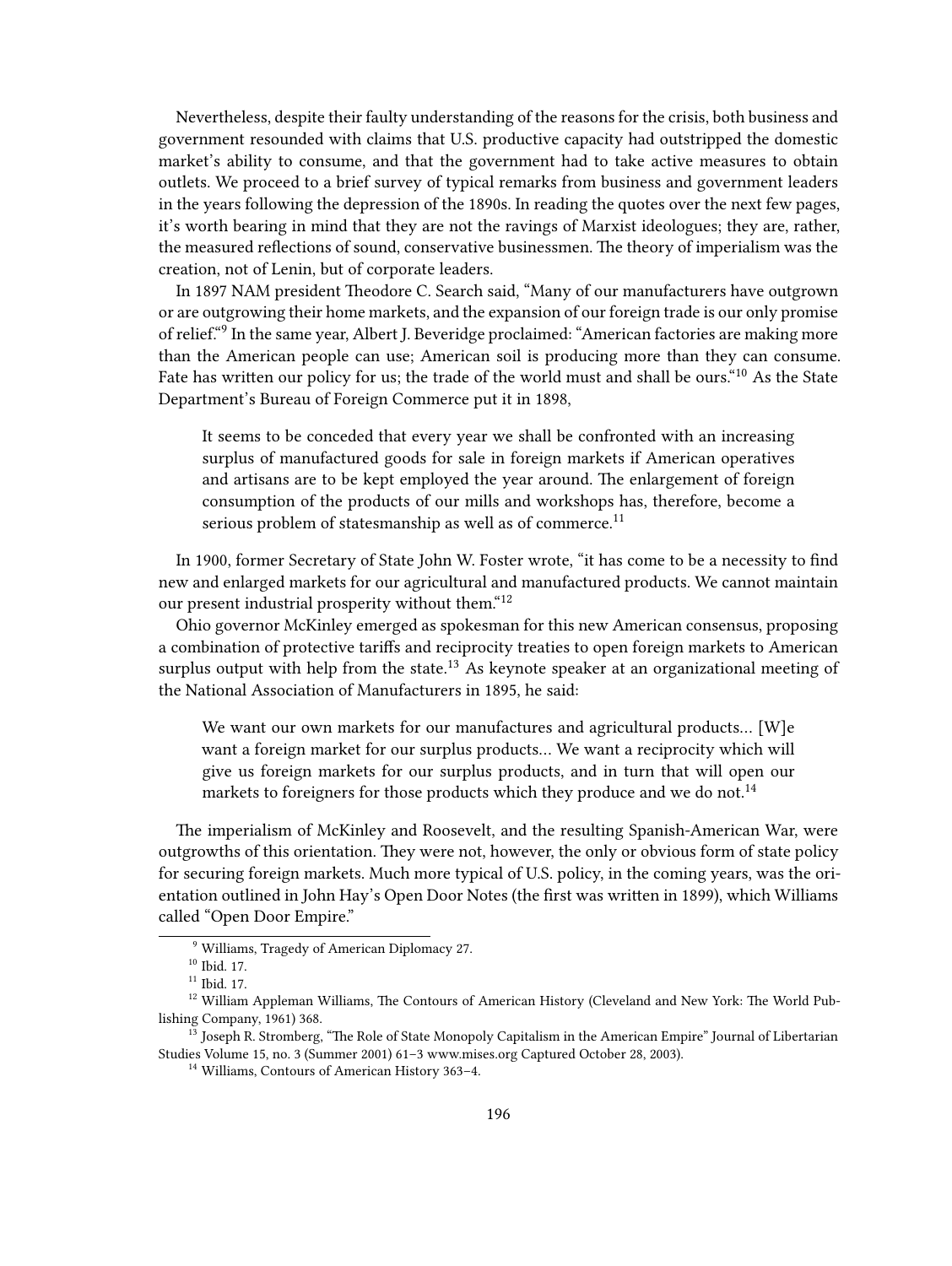## **A. "Open Door Imperialism" Through the 1930s.**

Open Door imperialism consisted of using U.S. political power to guarantee access to foreign markets and resources on terms favorable to American corporate interests, without relying on direct political rule. Its central goal was to obtain for U.S. merchandise, in each national market, treatment equal to that afforded any other industrial nation. Most importantly, this entailed active engagement by the U.S. government in breaking down the imperial powers' existing spheres of economic influence or preference. The result, in most cases, was to treat as hostile to U.S. security interests any large-scale attempt at autarky, or any other policy whose effect was to withdraw a major area from the disposal of U.S. corporations. When the power attempting such policies was an equal, like the British Empire, the U.S. reaction was merely one of measured coolness. When it was perceived as an inferior, like Japan, the U.S. resorted to more forceful measures, as events of the late 1930s indicate. And whatever the degree of equality between advanced nations in their access to Third World markets, it was clear that Third World nations were still to be subordinated to the industrialized West in a collective sense. Indeed, one think that Kautsky had the Open Door in mind in formulating his theory of "ultra-imperialism," in which the developed capitalist nations cooperated to exploit the Third World collectively.<sup>15</sup>

This Open Door system was the direct ancestor of today's neoliberal system, which is falsely called "free trade" in the apologetics of court intellectuals. It depended on active management of the world economy by dominant states, and continuing intervention to police the international economic order and enforce sanctions against states which did not cooperate. Woodrow Wilson, in a 1907 lecture at Columbia University, said:

Since trade ignores national boundaries and the manufacturer insists on having the world as a market, the flag of his nation must follow him, and the doors of the nations which are closed must be battered down… Concessions obtained by financiers must be safeguarded by ministers of state, even if the sovereignty of unwilling nations be outraged in the process. Colonies must be obtained or planted, in order that no useful corner of the world may be overlooked or left unused. Peace itself becomes a matter of conference and international combinations.<sup>16</sup>

Wilson warned during the 1912 election that "Our industries have expanded to such a point that they will burst their jackets if they cannot find a free [i.e., guaranteed by the state] outlet to the markets of the world."<sup>17</sup>

In a 1914 address to the National Foreign Trade Convention, Secretary of Commerce Redfield followed very nearly the same theme:

…we have learned the lesson now, that our factories are so large that their output at full time is greater than America's market can continuously absorb. We know now

<sup>&</sup>lt;sup>15</sup> Martin Sklar, The Corporate Reconstruction of American Capitalism, 1890-1916: The Market, the Law, and Politics (Cambridge, New York and Melbourne: Cambridge University Press, 1988) 82; Karl Kautsky, "Imperialism and the War," International Socialist Review (November 1914), trans. by William E. Bohn [www.marxists.org](http://www.marxists.org/archive/kautsky/works/1910s/war.html) Captured September 23, 2002.

 $^{16}$  Williams, Tragedy of American Diplomacy 66.

<sup>&</sup>lt;sup>17</sup> Martin J. Sklar, "Woodrow Wilson and the Political Economy of Modern United States Liberalism," in Murray Rothbard and Ronald Radosh, eds., A New History of Leviathan: Essays on the Rise of the American Corporate State (New York: E. P. Dutton & Co., Inc., 1972) 27.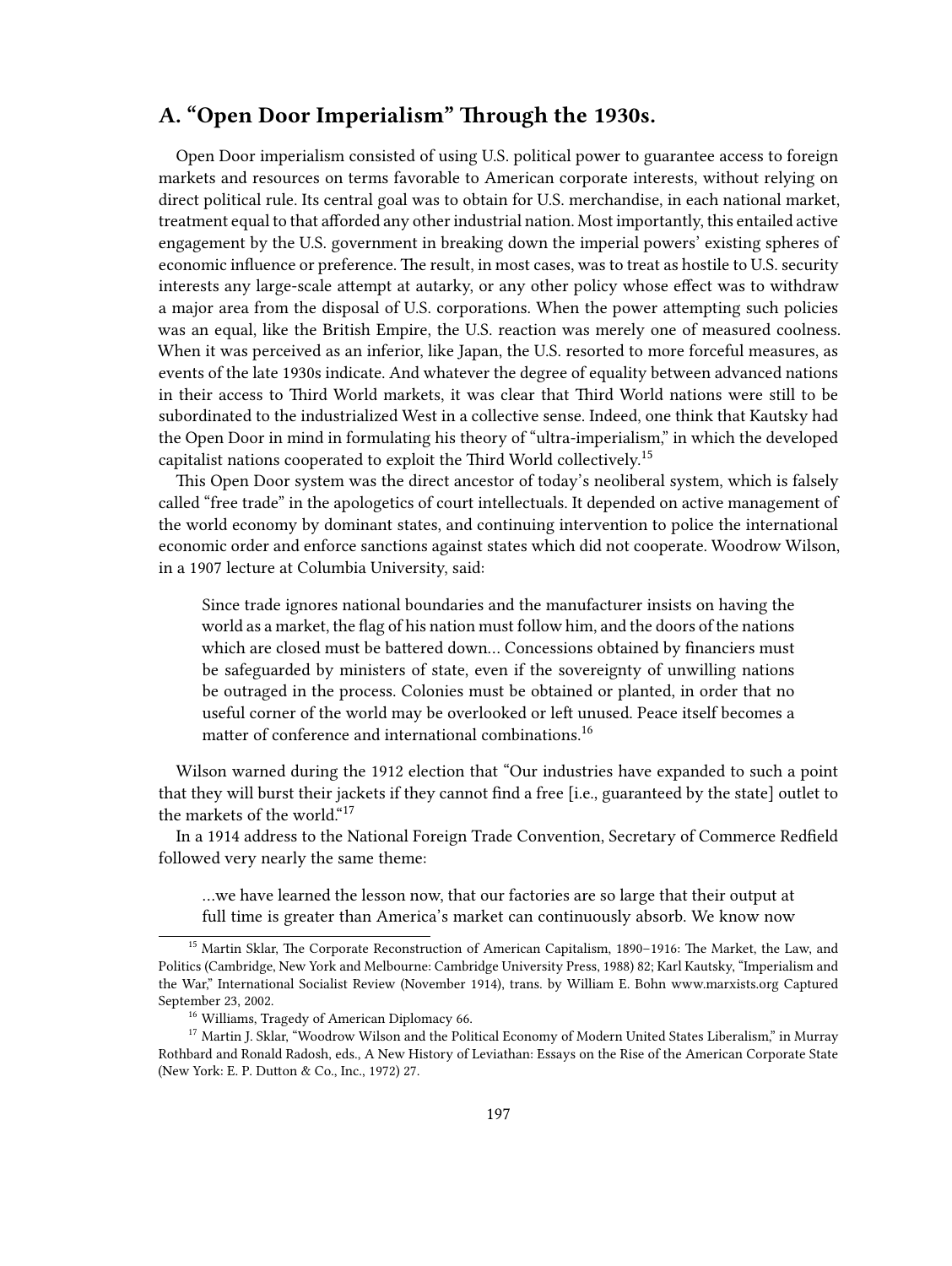that if we will run full time all the time, we must do it by reason of the orders we take from lands beyond the sea. To do less than that means homes in America in which the husbands are without work; to do that means factories that are shut down part of the time.<sup>18</sup>

Under the Open Door system, the state and its loans were to play a central role in the export of capital. The primary purpose of foreign loans, historically, has been to finance the infrastructure which is a prerequisite for the establishment of enterprises in foreign countries. As Edward E. Pratt, chief of the Bureau of Foreign and Domestic Commerce, said in 1914:

…we can never hope to realize the really big prizes in foreign trade until we are prepared to loan capital to foreign nations and to foreign enterprise. The big prizes… are the public and private developments of large proportions, …the building of railroads, the construction of public-service plants, the improvement of harbors and docks, …and many others which demand capital in large amounts… It is commonly said that trade follows the flag. It is much more truly said that trade follows the investment or the loan.<sup>19</sup>

It was, however, beyond the resources of individual firms or venture capitalists, or of the decentralized banking system, to raise the sums necessary for these tasks. One purpose of creating a central banking system (the Federal Reserve Act, 1914) was to make possible the large-scale mobilization of investment capital for overseas ventures. Under the New Deal, the mobilization began to take the form of direct state loans.<sup>20</sup> The state's financial policies, besides promoting the accumulation of capital for foreign investment, also underwrite foreign consumption of U.S. produce. As John Foster Dulles said in 1928, "We must finance our exports by loaning foreigners the where-with-all to pay for them…"<sup>21</sup> These two functions were perfected in the Bretton Woods system after WWII.

#### **B. The Bretton Woods System: Culmination of Open Door Empire**

The second Roosevelt's administration saw the guarantee of American access to foreign markets as vital to ending the Depression and the threat of internal upheaval that went along with it. Assistant Secretary of State Francis Sayre, chairman of Roosevelt's Executive Committee on Commercial Policy, warned: "Unless we can export and sell abroad our surplus production, we must face a violent dislocation of our whole domestic economy."<sup>22</sup> FDR's ongoing policy of Open Door Empire, faced with the withdrawal of major areas from the world market by the autarkic policies of the Greater East Asia Co-Prosperity Sphere and Fortress Europe, led to American entry into World War II, and culminated in the postwar establishment of what Samuel Huntington called a "system of world order" guaranteed both by global institutions of economic governance like the IMF, and by a hegemonic political and military superpower.

 $18$  Ibid. 40.

<sup>19</sup> Ibid. 62n.

<sup>&</sup>lt;sup>20</sup> Williams, Tragedy of American Diplomacy 179.

<sup>21</sup> Ibid. 123.

<sup>22</sup> Ibid. 170.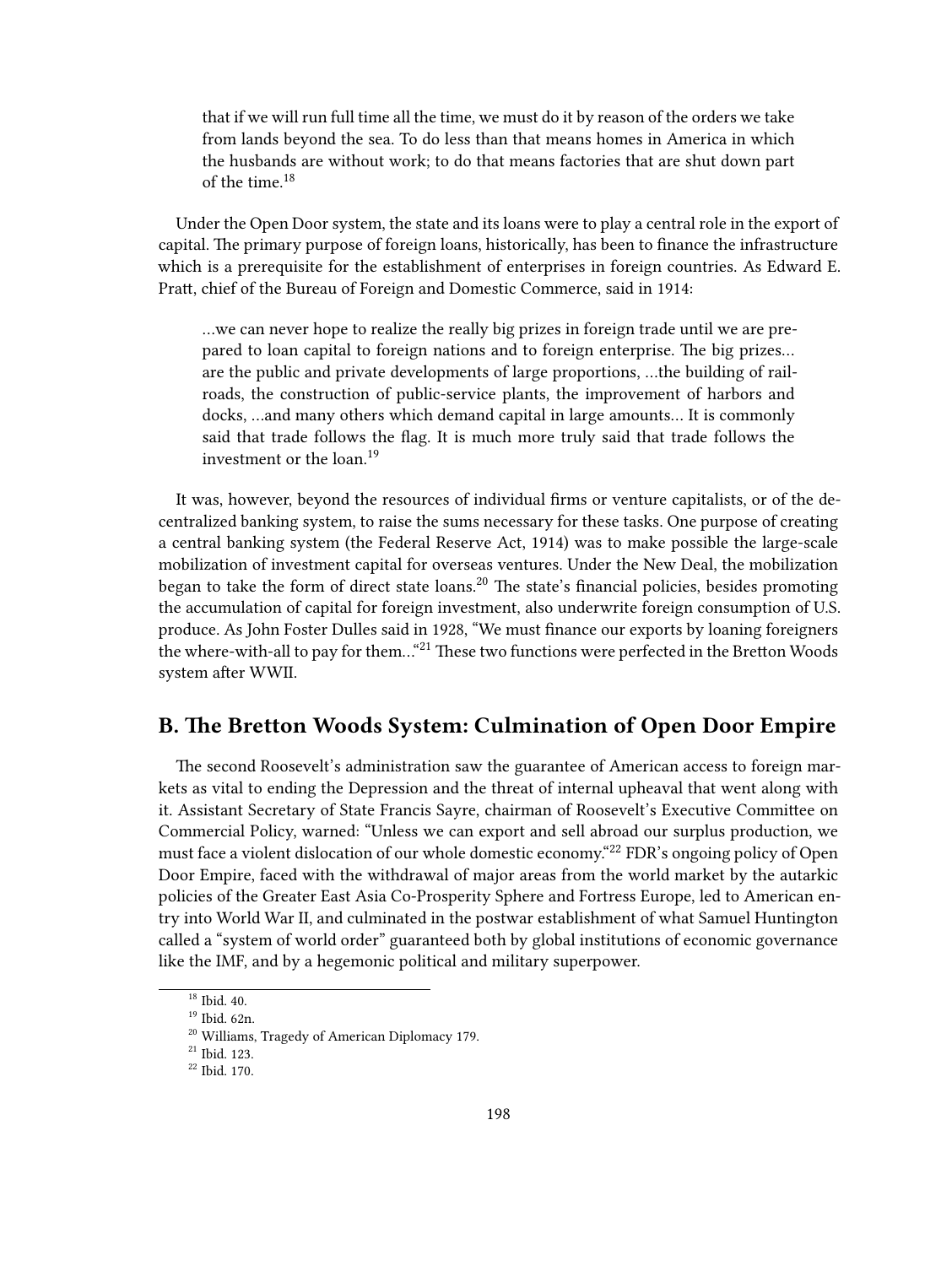In 1935, a War Department memorandum described the emerging Japanese threat in primarily economic terms. Japanese hegemony over Asia, it warned, would have "a direct influence on those people of Europe and America who depend on trade and commerce with this area for their livelihood." Germany, likewise, was defined as an "aggressor" because of its trade policies in Latin America.<sup>23</sup>

After the fall of western Europe in the spring of 1940, Assistant Secretary of State Breckinridge Long warned that "every commercial order will be routed to Berlin and filled under its orders somewhere in Europe rather than in the United States," resulting in "falling prices and declining profits here and a lowering of our standard of living with the consequent social and political disturbances."<sup>24</sup>

Beginning in the Summer of 1940, the CFR and State Department undertook a joint study to determine the minimum portion of the world the U.S. would have to integrate with its own economy, in order to provide sufficient resources and markets for economic stability; it also explored policy options for reconstructing the postwar world.<sup>25</sup> The study group found that Germany's continental system was far more self-sufficient in resources, and more capable of autarky, than was the United States. The U.S. economy could not survive in its existing form without access to the resources and markets not only of the Western Hemisphere, but of the British Empire and Far East (together called the Grand Area). But the latter region was rapidly being incorporated into Japan's economic sphere of influence. FDR made the political decision to contest Japanese power in the Far East, and if necessary to initiate war. In the end, however, he successfully maneuvered Japan into firing the first shot.<sup>26</sup> The American policy that emerged from these struggles was one of securing control over the markets and resources of the global "Grand Area" through institutions of global economic governance, reflected in the postwar Bretton Woods system.

The problem of access to foreign markets and resources was central to U.S. policy planning for a postwar world. Given the structural imperatives of "export dependent monopoly capitalism," the fear of a postwar depression was a real one. The original drive toward foreign expansion at the end of the nineteenth century reflected the fact that industry, with state capitalist encouragement, had expanded far beyond the ability of the domestic market to consume its output. Even before World War II, the state capitalist economy had serious trouble operating at the level of output needed for full utilization of capacity and cost control. Military-industrial policy during the war greatly exacerbated the problem of over-accumulation, increasing the value of plant and equipment by two-thirds at taxpayer expense. The end of the war, if followed by the traditional pattern of demobilization, would result in a drastic reduction in orders to this overbuilt industry at the same time that over ten million workers were dumped back into the civilian labor force. And four years of forced restraints on consumption had created a vast backlog of savings with no outlet in the already overbuilt domestic economy.

<sup>&</sup>lt;sup>23</sup> Robert Freeman Smith, "American Foreign Relations, 1920-1942," in Barton J. Bledstein, ed., Towards a New Past: Dissenting Essays in American History (New York: Vintage Books, 1967, 1968) 247.

<sup>24</sup> Ibid. 247.

<sup>&</sup>lt;sup>25</sup> The rest of this paragraph, unless otherwise noted, is based on Laurence H. Shoup and William Minter, "Shaping a New World Order: The Council on Foreign Relations' Blueprint for World Hegemony, 1939–1945," in Holly Sklar, ed., Trilateralism: The Trilateral Commission and Elite Planning for World Management (Boston: South End Press, 1980) 135–56.

<sup>&</sup>lt;sup>26</sup> Robert Stinnett, Day of Deceit: The Truth About FDR and Pearl Harbor (New York: Free Press, 1999).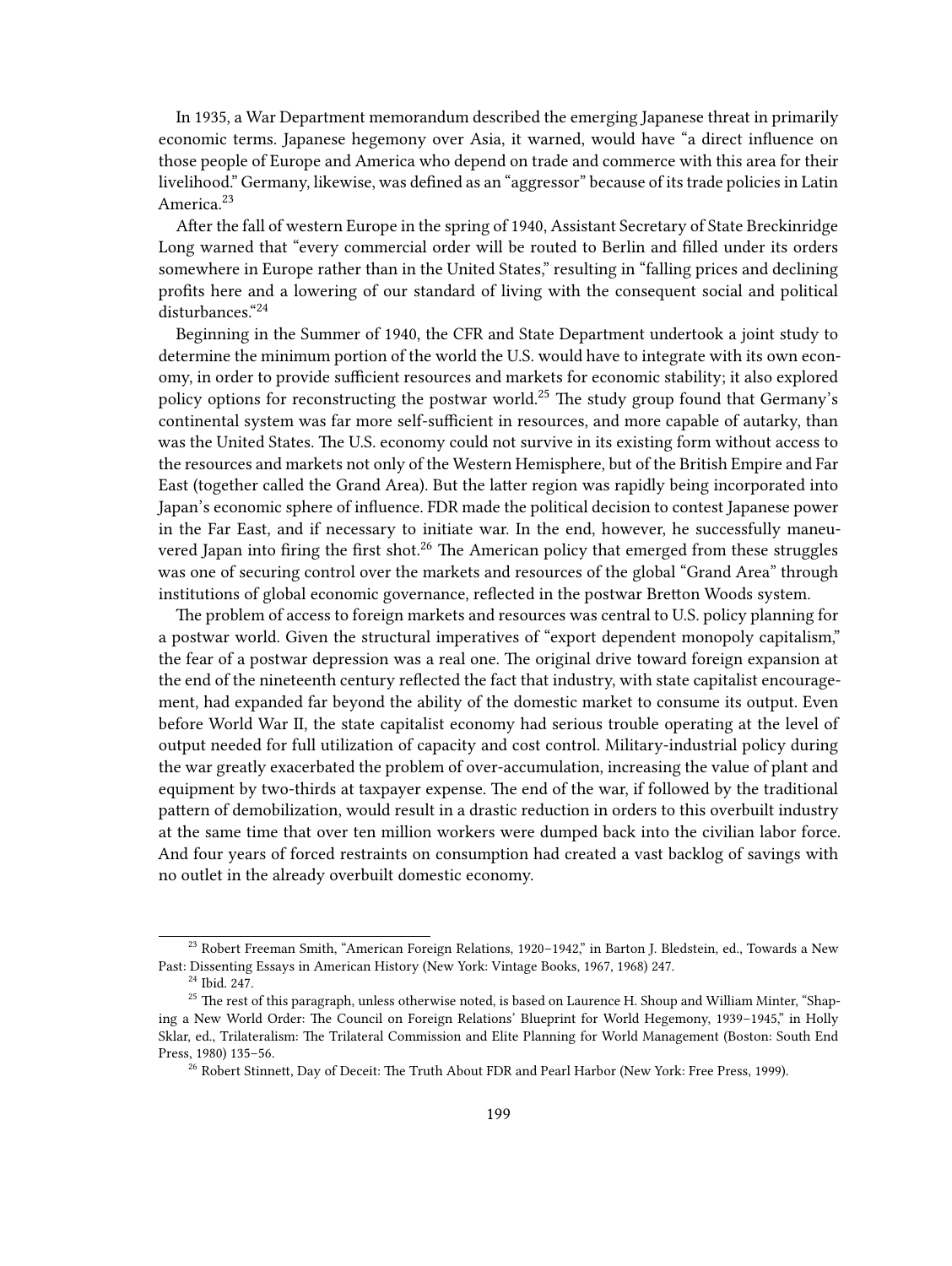In November 1944, Dean Acheson addressed the Congressional committee on Postwar Economic Policy and Planning. He stressed the consequences if the war were be followed by a slide back into depression: "it seems clear that we are in for a very bad time, so far as the economic and social position of the country is concerned. We cannot go through another ten years like the ten years at the end of the twenties and the beginning of the thirties, without having the most far-reaching consequences upon our economic and social system." The problem, he said, was markets, not production. "You don't have a problem of production… The important thing is markets. We have got to see that what the country produces is used and is sold under financial arrangements which make its production possible." Short of the introduction of a command economy, with controls over income and distribution to ensure the domestic consumption of all that was produced, Acheson said, the only way to achieve full output and full employment was through access to foreign markets.<sup>27</sup>

A central facet of postwar economic policy, as reflected in the Bretton Woods agencies, was state intervention to guarantee markets for the full output of U.S. industry and profitable outlets for surplus capital. The World Bank was designed to subsidize the export of capital to the Third World, by financing the infrastructure without which Western-owned production facilities could not be established there. According to Gabriel Kolko's 1988 estimate, almost two thirds of the World Bank's loans since its inception had gone to transportation and power infrastructure.<sup>28</sup> A laudatory Treasury Department report referred to such infrastructure projects (comprising some 48% of lending in FY 1980) as "externalities" to business, and spoke glowingly of the benefits of such projects in promoting the expansion of business into large market areas and the consolidation and commercialization of agriculture.<sup>29</sup>

Besides the benefit of building "an internal infrastructure which is a vital prerequisite for the development of resources and direct United States private investments," such banks (because they must be repaid in U.S. dollars) require the borrowing nations "to export goods capable of earning them, which is to say, raw materials…"<sup>30</sup>

The International Monetary Fund was created to facilitate the purchase of American goods abroad, by preventing temporary lapses in purchasing power as a result of foreign exchange shortages. It was "a very large international currency exchange and credit-granting institution that could be drawn upon relatively easily by any country that was temporarily short of any given foreign currency due to trade imbalances."<sup>31</sup>

The Bretton Woods system by itself, however, was not nearly sufficient to ensure the levels of output needed to keep production facilities running at full capacity, or to absorb excess investment funds. First the Marshall Plan, and then the permanent war economy of the Cold War, came to the rescue.

The Marshall Plan was devised in reaction to the impending economic slump predicted by the Council of Economic advisers in early 1947 and the failure of Western Europe "to recover

 $^{27}$  Williams, Tragedy of American Diplomacy 235-6.

<sup>&</sup>lt;sup>28</sup> Gabriel Kolko, Confronting the Third World: United States Foreign Policy 1945-1980 (New York: Pantheon Books, 1988) 120.

<sup>&</sup>lt;sup>29</sup> United States Participation in the Multilateral Development Banks in the 1980s. Department of the Treasury (Washingon, DC: 1982) 9.

<sup>&</sup>lt;sup>30</sup> Gabriel Kolko, The Roots of American Foreign Policy: An Analysis of Power and Purpose (Boston: Beacon Press, 1969) 72.

<sup>&</sup>lt;sup>31</sup> G. William Domhoff, The Power Elite and the State: How Policy is Made in America (New York: Aldine de Gruyter, 1990) 166.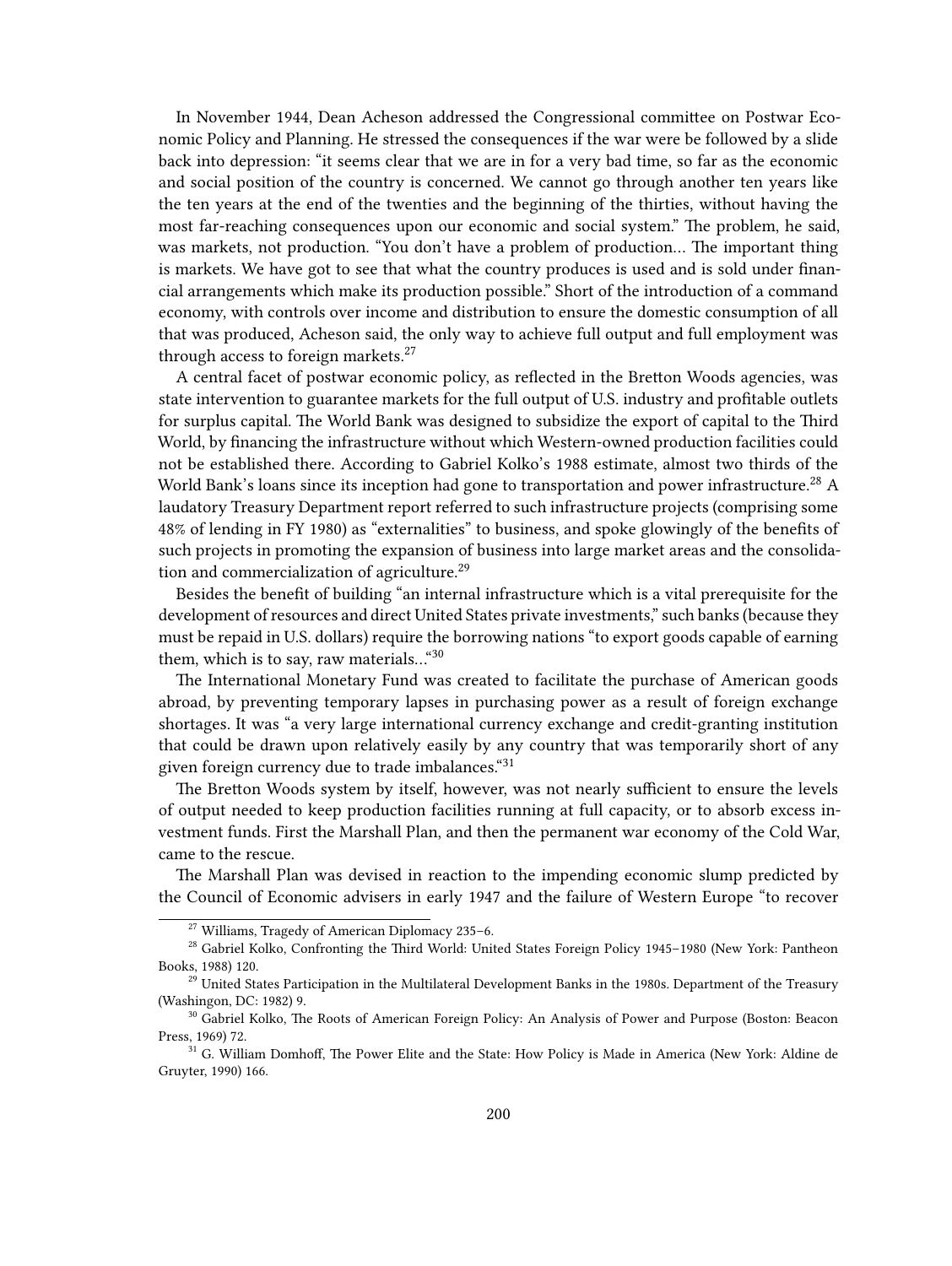from the war and take its place in the American scheme of things." Undersecretary of State for Economic Affairs Clayton declared that the central problem confronting the United States was the disposal of its "great surplus."<sup>32</sup> Dean Acheson defended the Marshall Plan in a May 1947 address:

The extreme need of foreign countries for American products is likely… to continue undiminished in 1948, while the capacity of foreign countries to pay in commodities will be only slightly increased… What do these facts of international life mean for the United States and for United States foreign policy? …the United States is going to have to undertake further emergency financing of foreign purchases if foreign countries are to continue to buy in 1948 and 1949 the commodities which they need to sustain life and at the same time rebuild their economies…<sup>33</sup>

One New Deal partisan implicitly compared foreign economic expansion to domestic state capitalism as analogous forms of surplus disposal: "it is as if we were building a TVA every Tuesday."<sup>34</sup>

The permanent war economy, however, had another advantage over projects like the TVA that produced use-value for the civilian population: since it did not produce consumer goods, it did not add to the undisposable surplus or compete with the output of private capital in consumer markets. In the apt words of Immanuel Goldstein: "Even when weapons of war are not actually destroyed, their manufacture is still a convenient way of expending labor power without producing anything that can be consumed." War is a way of "shattering to pieces, or pouring into the stratosphere, or sinking in the depths of the sea," excess output and capital.<sup>35</sup>

Besides facilitating the export of goods and capital, the Bretton Woods agencies play a central role in the discipline of recalcitrant regimes. There is a considerable body of radical literature on the Left on the use of debt as a political weapon to impose pro-corporate policies (e.g., the infamous "structural adjustment program") on Third World governments, analogous to the historic function of debt in keeping miners and sharecroppers in their place.<sup>36</sup> Cheryl Payer compared Third World debt to individual debt peonage, in that the aim of the latter was "neither to collect the debt once and for all, nor to starve the employee to death, but rather to keep the labourer permanently indentured through his debt to his employer…"<sup>37</sup> David Korten argued, likewise:

The very process of the borrowing that created the indebtedness that gave the World Bank and the IMF the power to dictate the policies of borrowing countries represented an egregious assault on the principles of democratic accountability. Loan

<sup>&</sup>lt;sup>32</sup> Ibid. 271.

<sup>&</sup>lt;sup>33</sup> Leonard P. Liggio, "American Foreign Policy and National Security Management," in Rothbard and Radosh, eds., New History of Leviathan 249.

<sup>&</sup>lt;sup>34</sup> Williams, Tragedy of American Diplomacy 272.

<sup>35</sup> George Orwell, 1984. Signet Classics reprint (New York: Harcourt Brace Jovanovich, 1949, 1981) 157.

<sup>&</sup>lt;sup>36</sup> Cheryl Payer, The Debt Trap: The International Monetary Fund and the Third World (New York: Monthly Review Press, 1974); Walden Bello, "Structural Adjustment Programs: 'Success' for Whom?" in Jerry Mander and Edward Goldsmith, eds., The Case Against the Global Economy (San Francisco: Sierra Club Books, 1996); Bruce Franklin. "Debt Peonage: The Highest Form of Imperialism?" Monthly Review 33:10 (March 1982) 15–31.

<sup>37</sup> Payer, Debt Trap 48–9.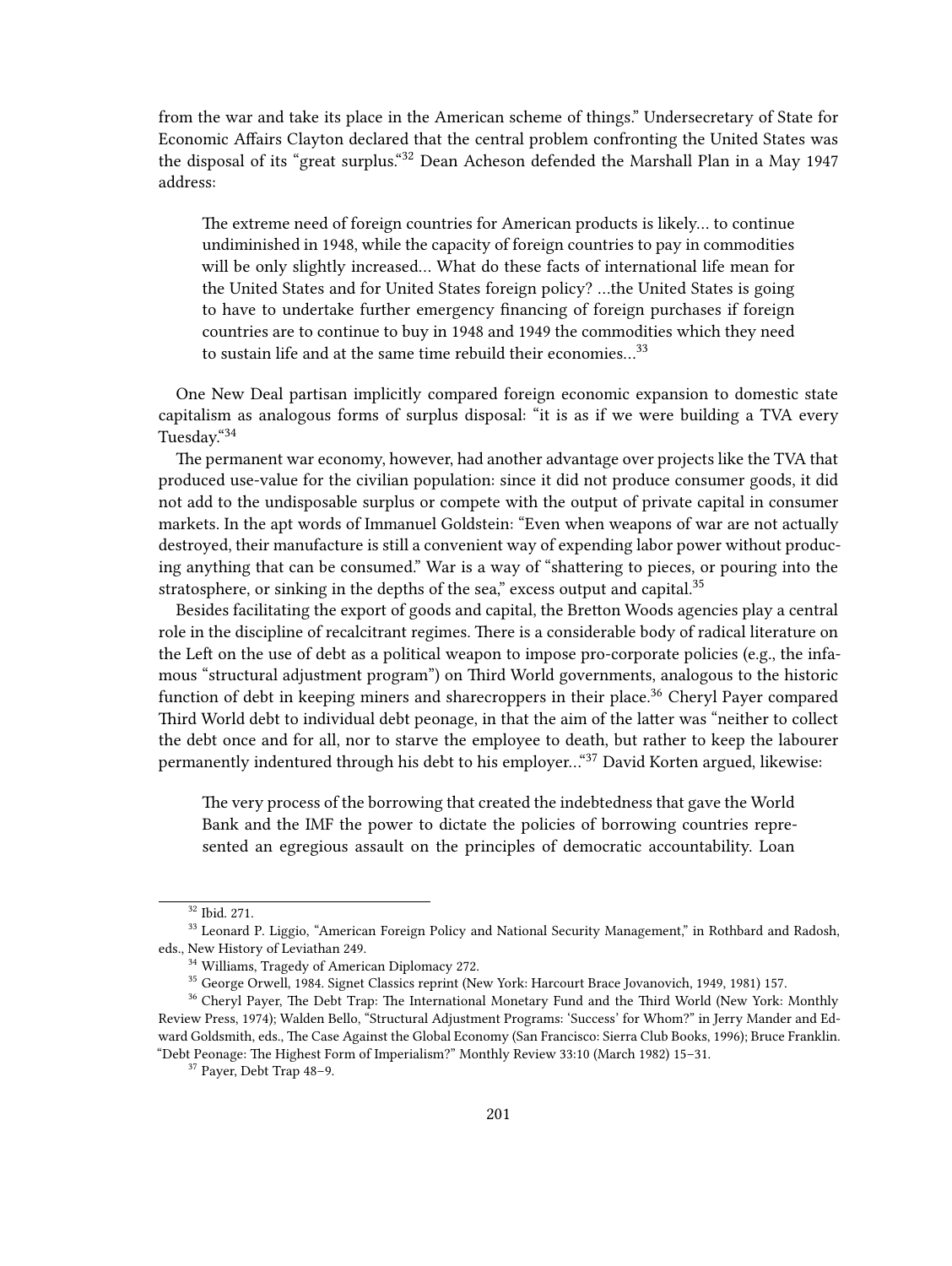agreements, whether with the World Bank, the IMF, other official lending institutions, or commercial banks, are routinely negotiated in secret between banking officials and a handful of government officials—who in many instances are themselves unelected and unaccountable to the people on whose behalf they are obligating the national treasury to foreign lenders. Even in democracies, the borrowing procedures generally bypass the normal appropriation processes of democratically elected legislative bodies. Thus, government agencies are able to increase their own budgets without legislative approval, even though the legislative body will have to come up with the revenues to cover repayment. Foreign loans also enable governments to increase current expenditures without the need to raise current taxes—a feature that is especially popular with wealthy decision makers. The same officials who approve the loans often benefit directly through participation in contracts and "commissions" from grateful contractors. The system creates a powerful incentive to over-borrow.<sup>38</sup>

Another way the Bretton Woods agencies exercise political power over recalcitrant regimes is the punitive withholding of aid. This powerful political weapon has been used at times to undermine elective democracies whose policies fell afoul of corporate interests, and to reward compliant dictatorships. For example, the World Bank refused to lend to the Goulart government in Brazil; but following the installation of a military dictatorship by the 1964 coup, the Bank's lending averaged \$73 million a year for the rest of the decade, and reached almost a half-billion by the mid-70s. Chile, before and after the Pinochet coup, followed a similar pattern.<sup>39</sup> Or as Ambassador Korry warned, in the latter-day equivalent of a papal interdict, "Not a nut or bolt shall reach Chile under Allende. Once Allende comes to power we shall do all within our power to condemn Chile and all Chileans to utmost deprivation and poverty."<sup>40</sup>

Cheryl Payer's The Debt Trap is an excellent historical survey of the use of debt crises to force countries into standby arrangements, precipitate coups, or provoke military crackdowns. In addition to their use against Goulart and Allende, as mentioned above, she provides case studies of the Suharto coup in Indonesia and Marcos' declaration of martial law in the Phillippines. Walden Bello, in Development Debacle, $^{41}$  goes into much greater depth on the Phillippines specifically, based on extensive documentation of World Bank collaboration with Marcos in support of the authoritarian crackdown preceding his austerity programs.

Among the many features of the so-called structural adjustment program, mentioned above, the policy of "privatization" (by selling state assets to "latter-day Reconstructionists," as Sean Corrigan says below) stands out. Joseph Stromberg described the process, as it has been used by the Iraq Provisional Authority, as "funny auctions, that amounted to new expropriations by

<sup>38</sup> David Korten, When Corporations Rule the World (West Hartford, Conn.: Kumarian Press, 1995; San Francisco, Calif.: Berrett-Koehler, Publishers, Inc., 1995) 166.

<sup>&</sup>lt;sup>39</sup> Bruce Rich, "The Cuckoo in the Nest: Fifty Years of Political Meddling by the World Bank," The Ecologist (January/February 1994) 10.

<sup>40</sup> Holly Sklar, "Overview," in Holly Sklar, ed., Trilateralism: The Trilateral Commission and Elite Planning for World Management (Boston: South End Press, 1980) 28–9.

<sup>&</sup>lt;sup>41</sup> Walden Bello, Development Debacle: The World Bank in the Philippines (San Francisco: Institute for Food & Development Policy, 1982).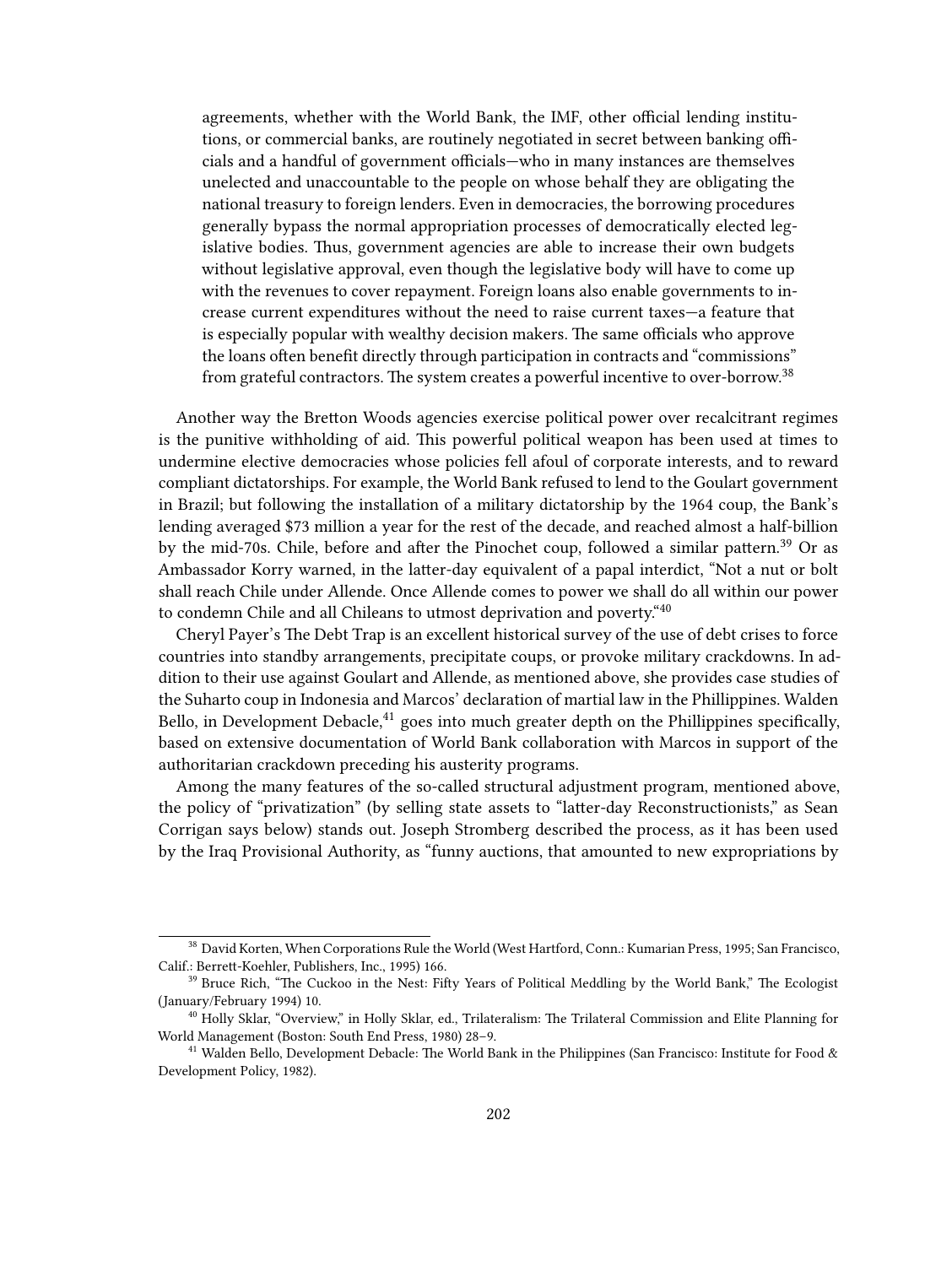domestic and foreign investors…" Such auctions of state properties will "likely lead… to a massive alienation of resources into the hands of select foreign interests."<sup>42</sup>

The promotion of unaccountable, technocratic Third World governments, insulated from popular pressure and closely tied to international financial elites, has been a central goal of Bretton Woods agencies since World War II.

From the 1950s onwards, a primary focus of [World] Bank policy was "institutionbuilding", most often taking the form of promoting the creation of autonomous agencies within governments that would be continual World Bank borrowers. Such agencies were intentionally established to be independent financially from their host governments, as well as minimally accountable politically—except, of course, to the Bank.<sup>43</sup>

The World Bank created the Economic Development Institute in 1956 specifically to enculture Third World elites into the values of the Bretton Woods system. It offered a six-month course in "the theory and practice of development," whose 1300 alumni by 1971 included prime ministers, ministers of planning, and ministers of finance.<sup>44</sup>

The creation of such patronage networks has been one of the World Bank's most important strategies for inserting itself in the political economies of Third World countries. Operating according to their own charters and rules (frequently drafted in response to Bank suggestions), and staffed with rising technocrats sympathetic, even beholden, to the Bank, the agencies it has funded have served to create a steady, reliable source of what the Bank needs most—bankable loan proposals. They have also provided the Bank with critical power bases through which it has been able to transform national economies, indeed whole societies, without the bothersome procedures of democratic review and discussion of the alternatives.<sup>45</sup>

Despite the vast body of scholarly literature on the issues discussed in this passage, perhaps the most apt description of it was a pithy comment by a free market libertarian, Sean Corrigan:

Does he [Treasury Secretary O'Neill] not know that the whole IMF-US Treasury carpet-bagging strategy of full-spectrum dominance is based on promoting unproductive government-led indebtedness abroad, at increasingly usurious rates of interest, and then—either before or, more often these days, after, the point of default bailing out the Western banks who have been the agents provocateurs of this financial Operation Overlord, with newly-minted dollars, to the detriment of the citizenry at home?

Is he not aware that, subsequent to the collapse, these latter-day Reconstructionists must be allowed to swoop and to buy controlling ownership stakes in resources

<sup>42</sup> Joseph R. Stromberg, "Experimental Economics, Indeed" Ludwig von Mises Institute, January 6, 2004 [www.mises.org](http://www.mises.org/fullstory.asp?control=1409) Captured July 25, 2004.

<sup>43</sup> Rich, "Cuckoo in the Nest" 9.

<sup>44</sup> Ibid. 9–10.

<sup>45</sup> Ibid. 10.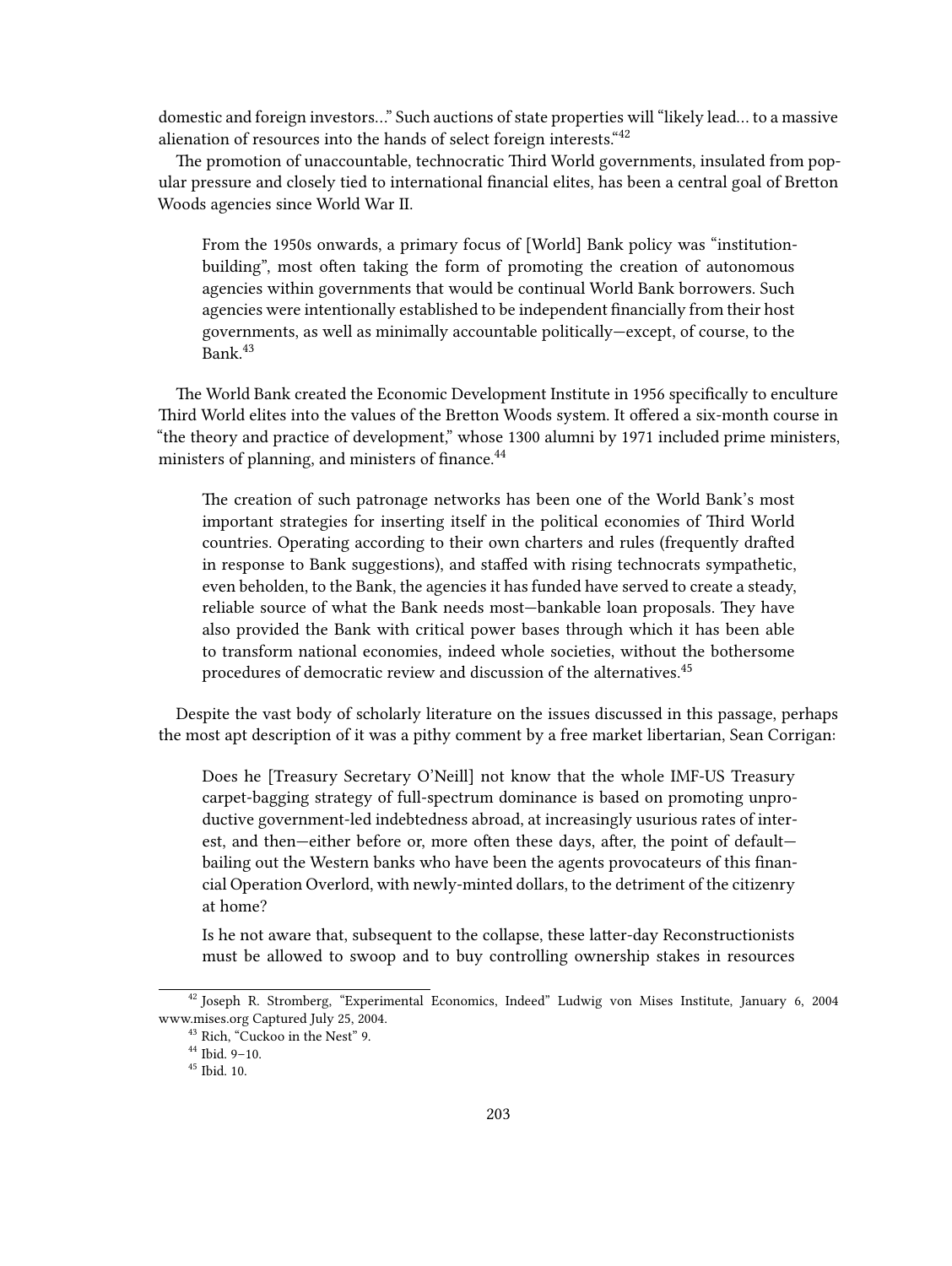and productive capital made ludicrously cheap by devaluation, or outright monetary collapse?

Does he not understand that he must simultaneously coerce the target nation into sweating its people to churn out export goods in order to service the newly refinanced debt, in addition to piling up excess dollar reserves as a supposed bulwark against future speculative attacks (usually financed by the same Western banks' lending to their Special Forces colleagues at the macro hedge funds) — thus ensuring the reverse mercantilism of Rubinomics is maintained?<sup>46</sup>

The American economy could have had access to the resources it was willing to buy on mutually satisfactory terms, and marketed its own surplus to those countries willing to buy it, without the apparatus of transnational corporate mercantilism. Such a state of affairs would have been genuine free trade. What the American elite really wanted, however, has been ably stated by Thomas Friedman in one of his lapses into frankness:

For globalism to work, America can't be afraid to act like the almighty superpower it is… The hidden hand of the market will never work without a hidden fist— McDonald's cannot flourish without McDonnell Douglas, the designer of the F-15. And the hidden fist that keeps the world safe for Silicon Valley's technologies is called the United States Army, Air Force, Navy and Marine Corps.<sup>47</sup>

It was not true that the American corporate economy was ever in any real danger of losing access to the raw materials it needed, in the absence of an activist foreign policy to secure access to those resources. As free market advocates often point out, countries with disproportionate mineral wealth—say, large oil reserves—are forced to center a large part of their economic activity on the extraction and sale of those resources. And once they sell them, the commodities enter a world market in which it is virtually impossible to control who eventually buys them. The real issue, according to Baran and Sweezy, is that the American corporate economy depended on access to Third World resources on favorable terms set by the United States, and those favorable terms depended on the survival of pliable regimes.

But this [genuine free trade in resources with the Third World on mutually acceptable terms] is not what really interests the giant multinational corporations which dominate American policy. What they want is monopolistic control over foreign sources of supply and foreign markets, enabling them to buy and sell on specially privileged terms, to shift orders from one subsidiary to another, to favor this country or that depending on which has the most advantageous tax, labor, and other policies—in a word, they want to do business on their own terms and wherever they choose. And for this what they need is not trading partners but "allies" and clients willing to adjust their laws and policies to the requirements of American Big Business.<sup>48</sup>

<sup>46</sup> Sean Corrigan, "You Can't Say That!" August 6, 2002 [www.lewrockwell.com](http://www.lewrockwell.com/corrigan/corrigan13.html) Captured August 6, 2002.

 $^{47}$  Thomas Friedman, "What the World Needs Now," New York Times, March 28, 1999.

<sup>48</sup> Paul Baran and Paul Sweezy, Monopoly Capitalism: An Essay in the American Economic and Social Order (New York: Monthly Review Press, 1966) 201.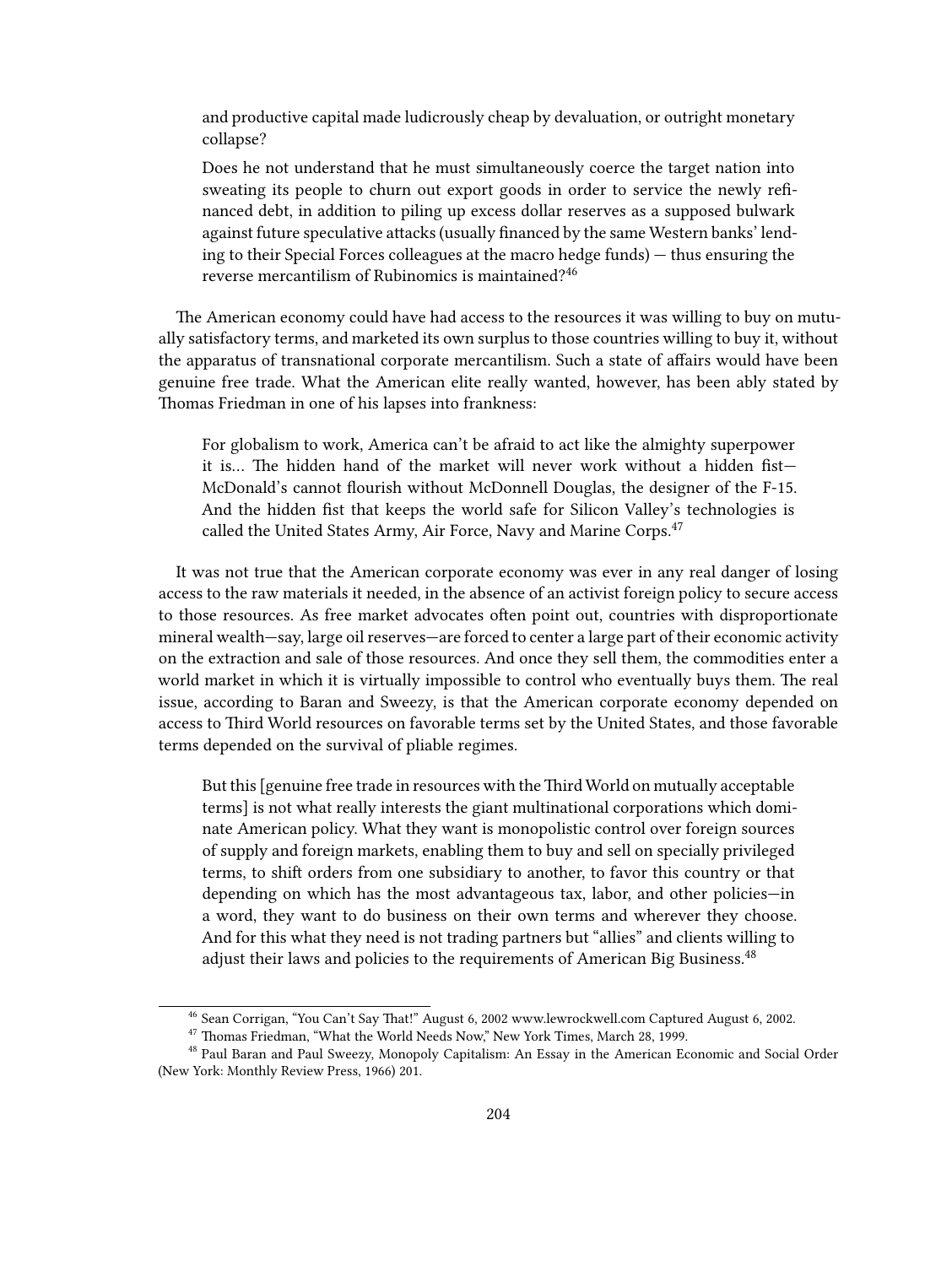The "system of world order" enforced by the U.S. since World War II, and lauded in Friedman's remarks about the "visible hand," is nearly the reverse of the classical liberal notion of free trade. This new version of "free trade" is aptly characterized in a passage by Christopher Layne and Benjamin Schwarz:

The view that economic interdependence compels American global strategic engagement puts an ironic twist on liberal internationalist arguments about the virtues of free trade, which held that removing the state from international transactions would be an antidote to war and imperialism…

…Instead of subscribing to the classical liberal view that free trade leads to peace, the foreign policy community looks to American military power to impose harmony so that free trade can take place. Thus, U.S. security commitments are viewed as the indispensable precondition for economic interdependence.<sup>49</sup>

Oliver MacDonagh pointed out that the modern neoliberal conception, far from agreeing with Cobden's idea of free trade, resembled the "Palmerstonian system" that the Cobdenites so despised. Cobden objected, among other things, to the "dispatch of a fleet 'to protect British interests' in Portugal," to the "loan-mongering and debt-collecting operations in which our Government engaged either as principal or agent," and generally, all "intervention on behalf of British creditors overseas." Cobden favored the "natural" growth of free trade, as opposed to the forcible opening of markets. Genuine free traders opposed the confusion of "free trade" with "mere increases of commerce or with the forcible 'opening up' of markets."<sup>50</sup>

I can't resist quoting Joseph Stromberg's only half tongue-in-cheek prescription "How to Have Free Trade":

For many in the US political and foreign policy Establishment, the formula for having free trade would go something like this: 1) Find yourself a global superpower; 2) have this superpower knock together the heads of all opponents and skeptics until everyone is playing by the same rules; 3) refer to this new imperial order as "free trade;" 4) talk quite a bit about "democracy." This is the end of the story except for such possible corollaries as 1) never allow rival claimants to arise which might aspire to co-manage the system of "free trade"; 2) the global superpower rightfully in charge of world order must also control the world monetary system…

The formula outlined above was decidedly not the  $18<sup>th</sup>$  and  $19<sup>th</sup>$ -century liberal view of free trade. Free traders like Richard Cobden, John Bright, Frederic Bastiat, and Condy Raguet believed that free trade is the absence of barriers to goods crossing borders, most particularly the absence of special taxes—tariffs—which made imported goods artificially dear, often for the benefit of special interests wrapped in the flag under slogans of economic nationalism…

Classical free traders never thought it necessary to draw up thousands of pages of detailed regulations to implement free trade. They saw no need to fine-tune a sort

<sup>&</sup>lt;sup>49</sup> Christopher Layne and Benjamin Shwartz, "American Hegemony Without an Enemy," Foreign Policy (Fall 1993) 12–3.

<sup>50</sup> Oliver MacDonough, "The Anti-Imperialism of Free Trade," The Economic History Review (Second Series) 14:3  $(1962)$ .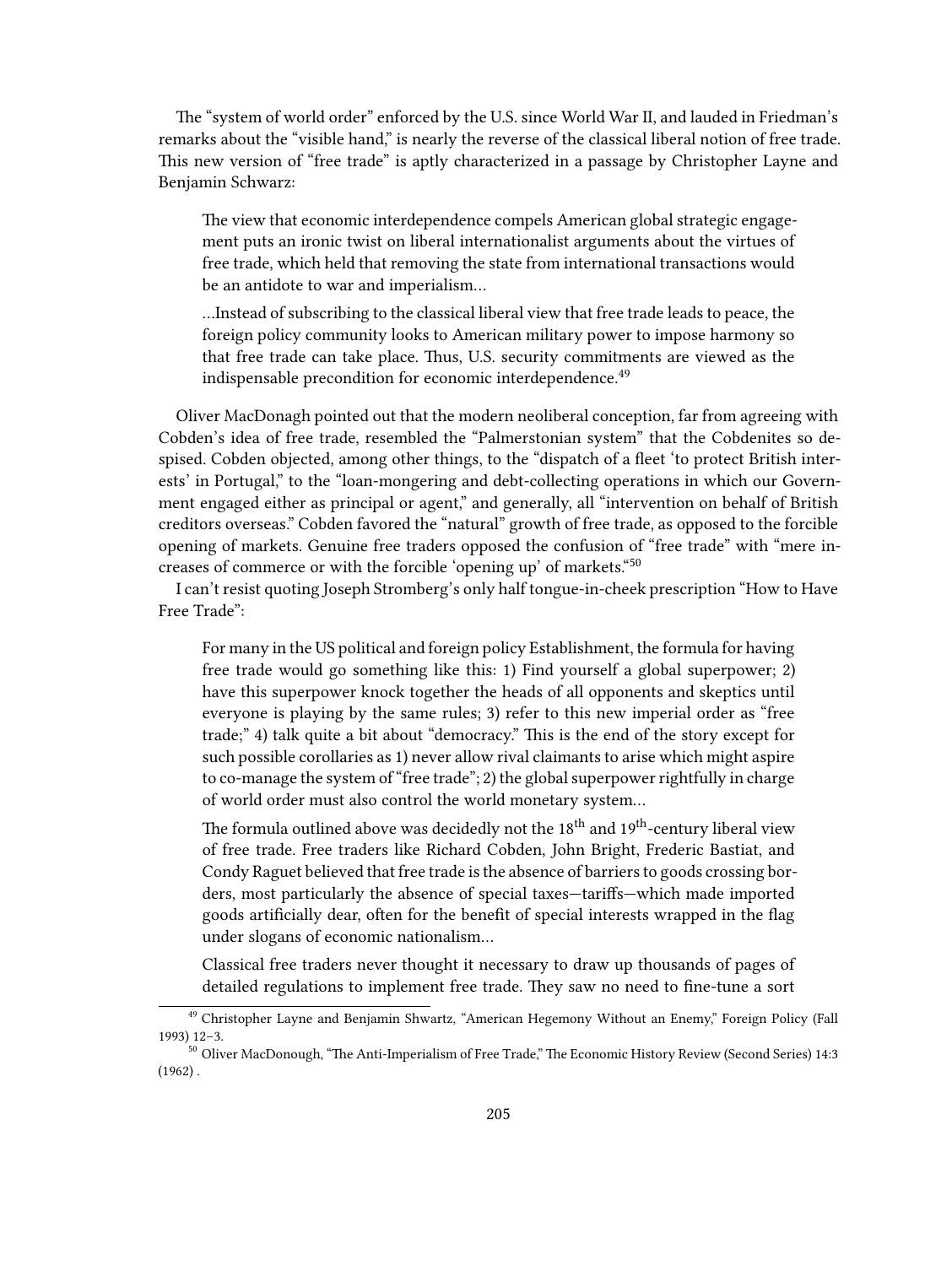of Gleichschaltung (co-ordination) of different nations labor laws, environmental regulations, and the host of other such issues dealt with by NAFTA, GATT, and so on. Clearly, there is a difference between free trade, considered as the repeal, by treaty or even unilaterally, of existing barriers to trade, and modern "free trade" which seems to require truckloads of regulations pondered over by legions of bureaucrats.

This sea-change in the accepted meaning of free trade neatly parallels other characteristically 20<sup>th</sup>-century re-definitions of concepts like "war," "peace," "freedom," and "democracy," to name just a few. In the case of free trade I think we can deduce that when, from 1932 on, the Democratic Party— with its traditional rhetoric about free trade in the older sense—took over the Republicans project of neo-mercantilism and economic empire, it was natural for them to carry it forward under the "free trade" slogan. They were not wedded to tariffs, which, in their view, got in the way of implementing Open Door Empire. Like an 18<sup>th</sup>-century Spanish Bourbon government, they stood for freer trade within an existing or projected mercantilist system. They would have agreed, as well, with Lord Palmerston, who said in 1841, "It is the business of Government to open and secure the roads of the merchant." ...

Here, John A. Hobson… was directly in the line of real free-trade thought. Hobson wrote that businessmen ought to take their own risks in investing overseas. They had no right to call on their home governments to "open and secure" their markets.<sup>51</sup>

And by the way, it's doubtful that superpower competition with the Soviets had much to do with the role of the U.S. in shaping the postwar "system of world order," or in acting as "hegemonic power" in maintaining that system of order. Layne and Schwarz cited NSC-68 to the effect that the policy of "attempting to develop a healthy international community" was "a policy which we would probably pursue even if there were no Soviet threat."

Underpinning U.S. world order strategy is the belief that America must maintain what is in essence a military protectorate in economically critical regions to ensure that America's vital trade and financial relations will not be disrupted by political upheaval. This kind of economically determined strategy articulated by the foreign policy elite ironically (perhaps unwittingly) embraces a quasi-Marxist or, more correctly, a Leninist interpretation of American foreign relations.<sup>52</sup>

The policy planners who designed the Bretton Woods system and the rest of the postwar framework of world order, apparently, paid little or no mind to the issue of Soviet Russia's prospective role in the world. The record that appears, rather, in Shoup and Minter's heavily documented account, is full of references to the U.S. as a successor to Great Britain as guarantor of a global political and economic order, and to U.S. global hegemony as a war aim (even before the U.S. entered the war). As early as 1942, when Soviet Russia's continued existence was very much in doubt, U.S. policy makers were referring to "domination after the war," "Pax Americana," and "world control." To quote G. William Domhoff, "the definition of the national interest that led to these interventions was conceived in the years 1940–42 by corporate planners in terms of

<sup>51</sup> Joseph R. Stromberg, "Free Trade, Mercantilism and Empire," February 28, 2000 [www.antiwar.com](http://www.antiwar.com/stromberg/s022800.html) Captured May 1, 2002.

<sup>52</sup> Layne and Shwartz, "American Hegemony Without an Enemy" 5, 12.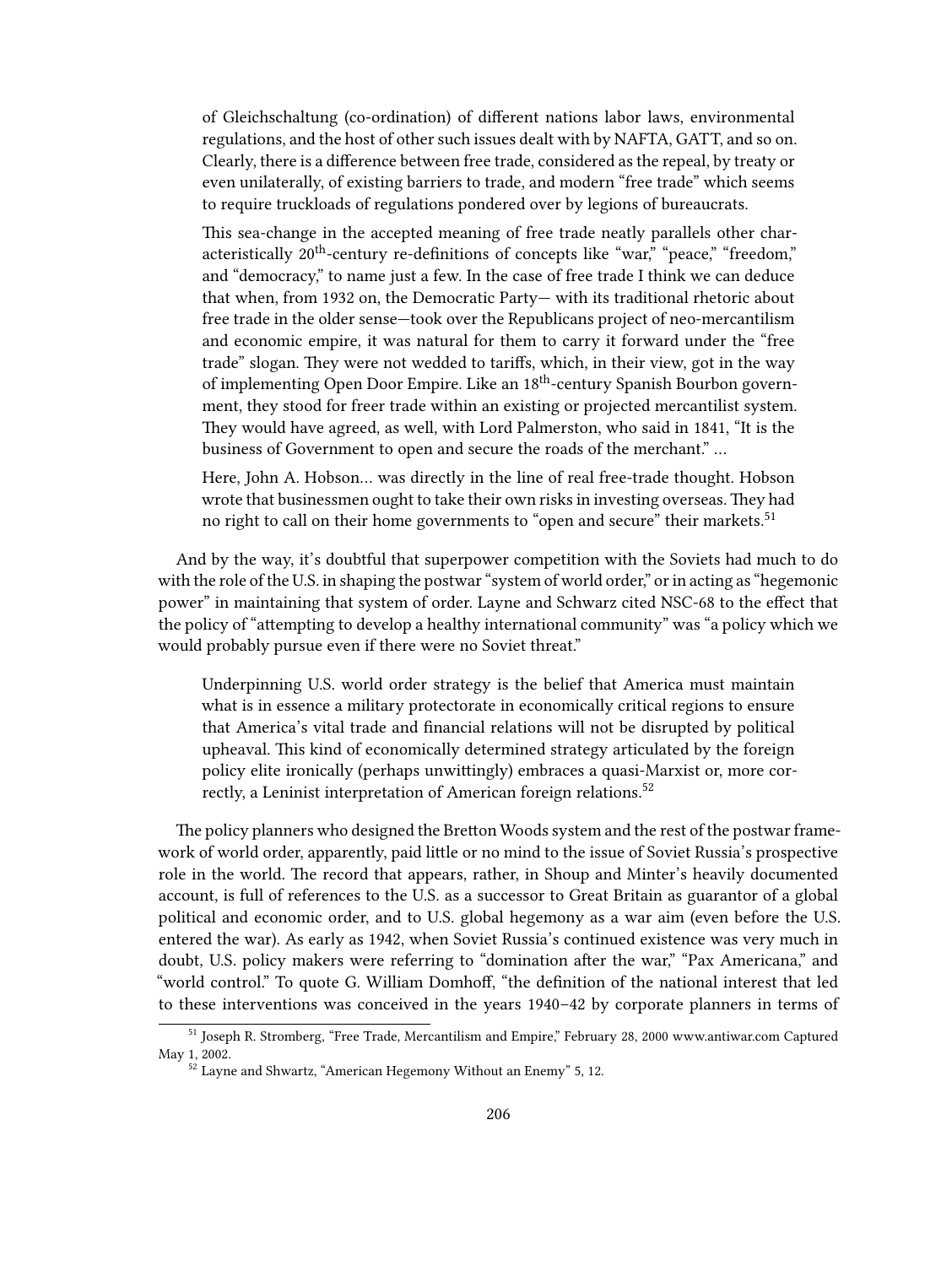what they saw as the needs of the American capitalist system, well before communism was their primary concern."<sup>53</sup>

Considering the continuity in the pattern of U.S. Third World intervention during the Cold War with its gunboat diplomacy of the 20s and 30s, or with its actions as the world's sole superpower since the fall of communism, should also be instructive. Indeed, since the collapse of the USSR, the U.S. has been frantically scrambling to find (or create) another enemy sufficient to justify continuing its role as world policeman.

Despite Chomsky's periodic rhetorical excesses, his characterization of the postwar era was essentially correct: "Putting second-order complexities to the side, for the USSR the Cold War has been primarily a war against its satellites, and for the US a war against the Third World. For each, it has served to entrench a particular system of domestic privilege and coercion."<sup>54</sup>

If anything, the Cold War with the Soviet Union appears almost as an afterthought to American planning for a postwar order. Far from being the cause of the U.S. role as guarantor of a system of world order, the Soviet Empire acted as a spoiler to preexisting U.S. plans for acting as a sole global superpower. Historically, any rival power which has refused to be incorporated into the Grand Area, or which has encouraged other countries (by "defection from within") to withdraw from the Grand Area, has been viewed as an "aggressor." Quoting Domhoff once again,

…I believe that anticommunism became a key aspect of foreign policy only after the Soviet Union, China, and their Communist party allies became the challengers to the Grand Area conception of the national interest. In a certain sense…, they merely replaced the fascists of Germany and Japan as the enemies of the international economic and political system regarded as essential by American leaders.<sup>55</sup>

Likewise, as Domhoff's last sentence in the above quote suggests, any country which has interfered with U.S. attempts to integrate the markets and resources of any region of the world into its international economic order has been viewed as a "threat." The Economic and Financial Group of the CFR/State Department postwar planning project, produced, on July 24, 1941, a document (E-B34), warning of the need for the United States to "defend the Grand Area," not only against external attack by Germany, but against "defection from within," particularly against countries like Japan (which, along with the rest of east Asia, was regarded as part of the Grand Area) bent on "destroying the area for its own political reasons."<sup>56</sup> The centrality of this consideration is illustrated by the report of a 1955 study group of the Woodrow Wilson Center, which pointed to the threat of "a serious reduction in the potential resource base and market opportunities of the West owing to the subtraction of the communist areas and their economic transformation in ways that reduce their willingness and ability to complement the industrial economies of the West."<sup>57</sup>

One way of defending against "defection from within" is to ensure that Third World countries have the right kind of government. That can be done either by supporting authoritarian regimes, or what neoconservatives call "democracy." The key quality for Third World elites, in either case,

<sup>53</sup> Domhoff, Power Elite and the State 113.

<sup>54</sup> Noam Chomsky, Deterring Democracy (New York: Hill and Wang, 1991, 1992) 28.

<sup>55</sup> Domhoff, Power Elite and the State 145.

<sup>56</sup> Ibid. 160–1.

<sup>57</sup> William Yandell Elliot, ed., The Political Economy of American Foreign Policy (Holt, Rinehart & Winston, 1955) 42.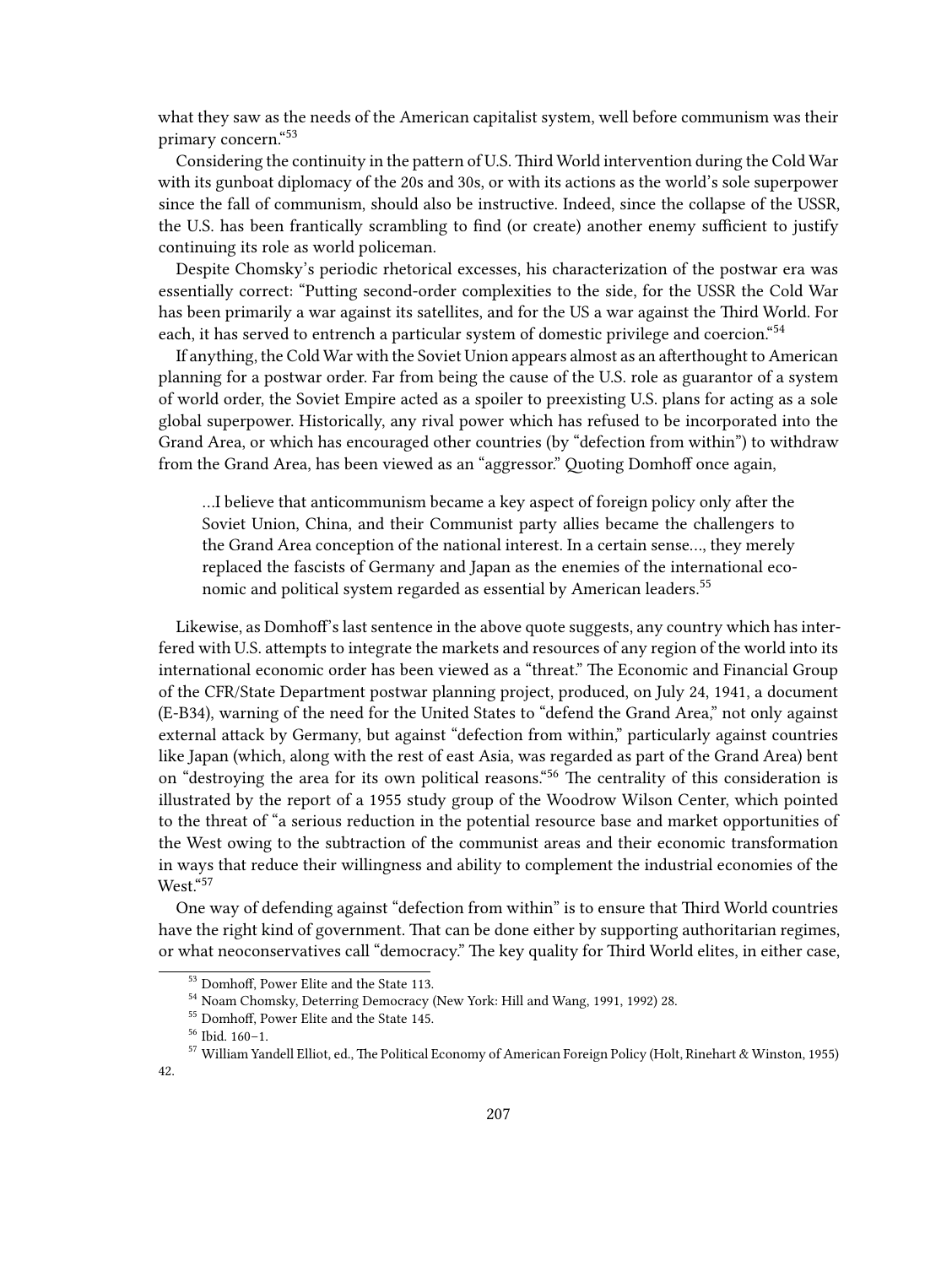is an orientation toward what Thomas Barnett calls "connectivity." The chief danger presented by "outlaw regimes," according to Barnett, lies in their being disconnected "from the globalizing world, from its rule sets, its norms, and all the ties that bind countries together in mutually assured dependence."<sup>58</sup>

The neoconservative version of democracy is more or less what Noam Chomsky means by "spectator democracy": a system in which the public engages in periodic legitimation rituals called "elections," choosing from a narrow range of candidates all representing the same elite. Having thus done its democratic duty, the public returns to bowling leagues and church socials, and other examples of "civil society," and leaves the mechanics of policy to its technocratic betters—who immediately proceed to take orders from the World Bank and IMF. This form of democracy is nearly synonymous with what neocons call "the rule of law," which entails a healthy dose of Weberian bureaucratic rationality. The stability and predictability associated with such "democracies" is, from the business standpoint, greatly preferable to the messiness of dictatorship or death squads.

American "pro-democratic" policy in the Third World, traditionally, has identified "democracy" with electoralism, and little else. In Central America, for example, a country is viewed as a "democracy" if its government "came to power through free and fair elections." But this policy ignores the vital dimension of popular participation, "including the free expression of opinions, day-to-day interaction between the government and the citizenry, the mobilization of interest groups," etc. The "underlying objective" of pro-democracy policies is "to maintain the basic order of what… are quite undemocratic societies." Democracy is a means of "relieving pressure for more radical change," but only through "limited, top-down forms of democratic change that [do] not risk upsetting the traditional structures of power with which the United States has been allied."<sup>59</sup> Democracy policy in El Salvador, more specifically, promoted a form of "democracy" through the Duarte regime that did not touch the power of the military or the landed elite. $60$ 

American elites prefer "democracy" whenever possible, but will resort to dictatorship in a pinch. The many, many cases in which the U.S. Assistance Program, the School of the Americas, the CIA, the World Bank and IMF, and others from the list of usual suspects have collaborated in just this expedient are recounted, in brutal detail, by William Blum in Killing Hope.<sup>61</sup>

Even an authoritarian communist regime is preferable, as an ultimate last resort, to a democracy that pursues a genuinely populist agenda, like the Arbenz regime in Guatemala. To prevent the latter development, the U.S. will risk a country falling to genuine Marxist-Leninists. It is obvious that the primary concern behind the typical Third World intervention was not the danger of an alliance between that country and Soviet strategic power. Had anti-communism been the U.S. government's main preoccupation, and not economic control, its policy would have been much different.

While there were many varieties of capitalism consistent with the anti-Communist politics the United States… sought to advance, what was axiomatic in the American

<sup>58</sup> Thomas Barnett, "The Pentagon's New Map," Esquire March 2003 [www.thomaspmbarnett.com](http://www.thomaspmbarnett.com/published/pentagonsnewmap.htm) Captured July 26, 2004.

<sup>&</sup>lt;sup>59</sup> Thomas Carothers, "The Reagan Years: The 1980s," in Abraham F. Lowenthal, ed., Exporting Democracy (Baltimore: Johns Hopkins, 1991) 117–8.

<sup>60</sup> Ibid. 96–7.

 $^{61}$  William Blum. Killing Hope: U.S. Military and CIA Interventions Since World War II (Monroe, Maine: Common Courage Press, 1995).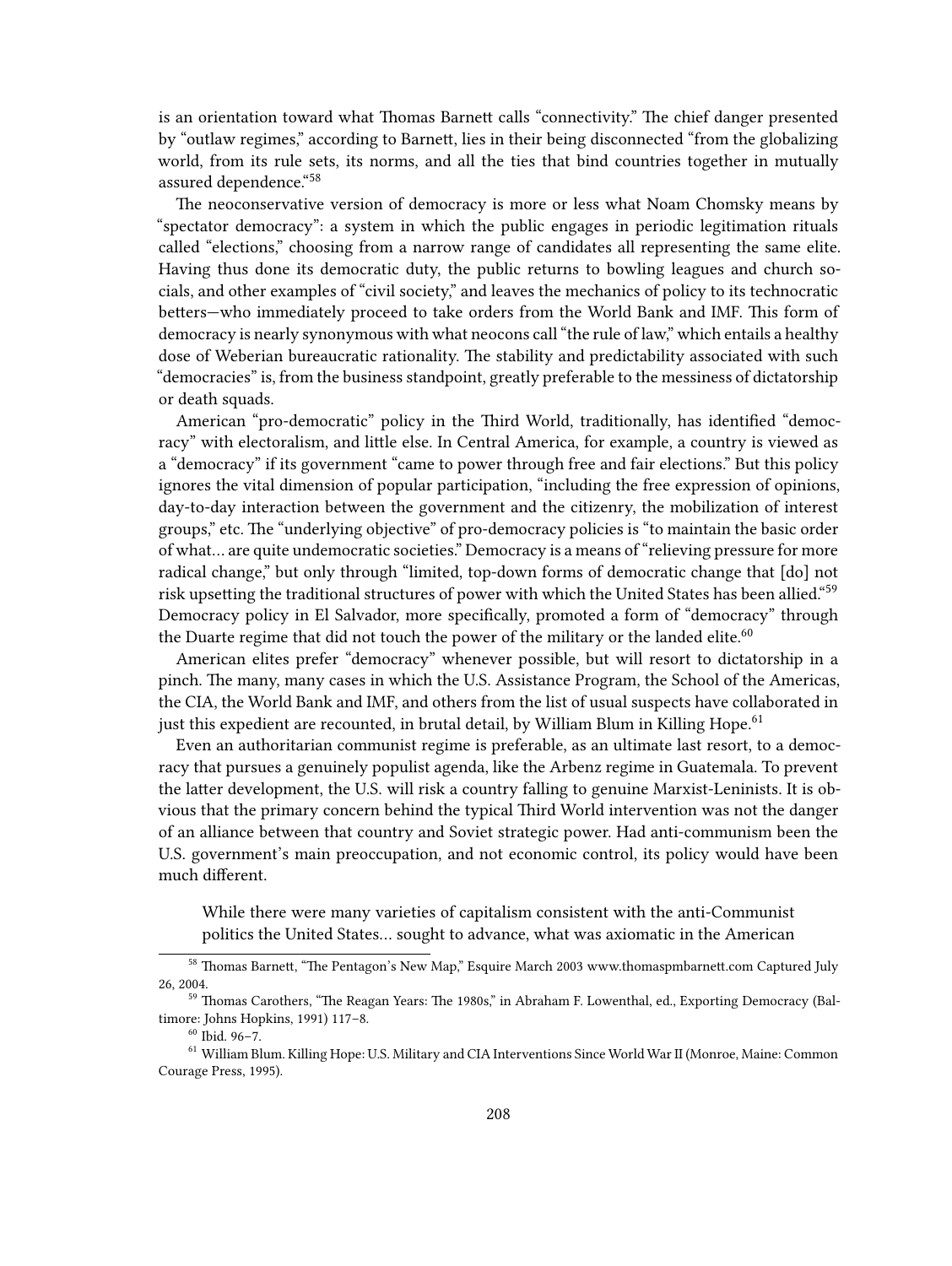credo was that the form of capitalism it advocated for the world was to be integrated in such a way that its businessmen played an essential part in it. Time and again it was ready to sacrifice the most effective way of opposing Communism in order to advance its own national interests. In this vital sense its world role was not simply one of resisting the left but primarily of imposing its own domination…

…[I]t was its clash with nationalist elements, as diverse as they were, that revealed most about the U.S. global crusade, for had fear of Communism alone been the motivation of its behavior, the number of obstacles to its goals would have been immeasurably smaller.<sup>62</sup>

An authoritarian communist regime, like the pigs on Animal Farm, can be quite reasonable in dealing with its neighboring farmers. The Chinese "workers' paradise," a favorite haven for foreign sweatshops, is a prime example.

The chief necessity, as we saw above, is that a Third World country's economic policy be made by a domestic elite that is safely insulated from real accountability to the native population, and at the same time amenable to the policy goals and values of transnational elites in such bodies as the World Bank and IMF. In the last couple of years we have seen this to be true of the new regime in Afghanistan, headed by a man noted for his history of collaboration with the latter agencies; of the Iraqi occupation government, or Iraq Provisional Authority, of which a high priority was the adoption of new laws to enforce international copyrights.

## **C. Export-Dependent Monopoly Capitalism (with Digression on Economy of Scale)**

According to Stromberg and the Austrians, the chronic problem of surplus output was not a natural result of the free market, but rather of a cartelized economy. As we saw earlier, J.A. Hobson argued that "over-saving" was caused by "rents, monopoly profits, and other unearned excessive profits," and called, in proto-Keynesian fashion, for the state to step in and remedy the problem of "mal-distribution of consuming power."<sup>63</sup> Those making such arguments are commonly dismissed, on the libertarian right, as ignorant of Say's Law.

But Say's Law applies only to a free market. As Stromberg points out, a genuine maldistribution of consuming power results from the state's intervention to transfer wealth from its real producers to a politically connected ruling class. And neo-Marxists' work on over-accumulation has shown us that the evils that Keynesianism was designed to remedy, in a state capitalist economy, are quite real. The State promotes the accumulation of capital on a scale beyond which its output can be absorbed (at its cartelized prices) by private demand; and therefore capital relies on the State to dispose of this surplus.

One of the earliest to describe the the several aspects of the phenomenon was Hilferding, in Finance Capital:

The curtailment of production means the cessation of all new capital investment, and the maintenance of high prices makes the effects of the crisis more severe for

<sup>62</sup> Kolko, Confronting the Third World 117, 123.

<sup>63</sup> Hobson, Imperialism 75–6.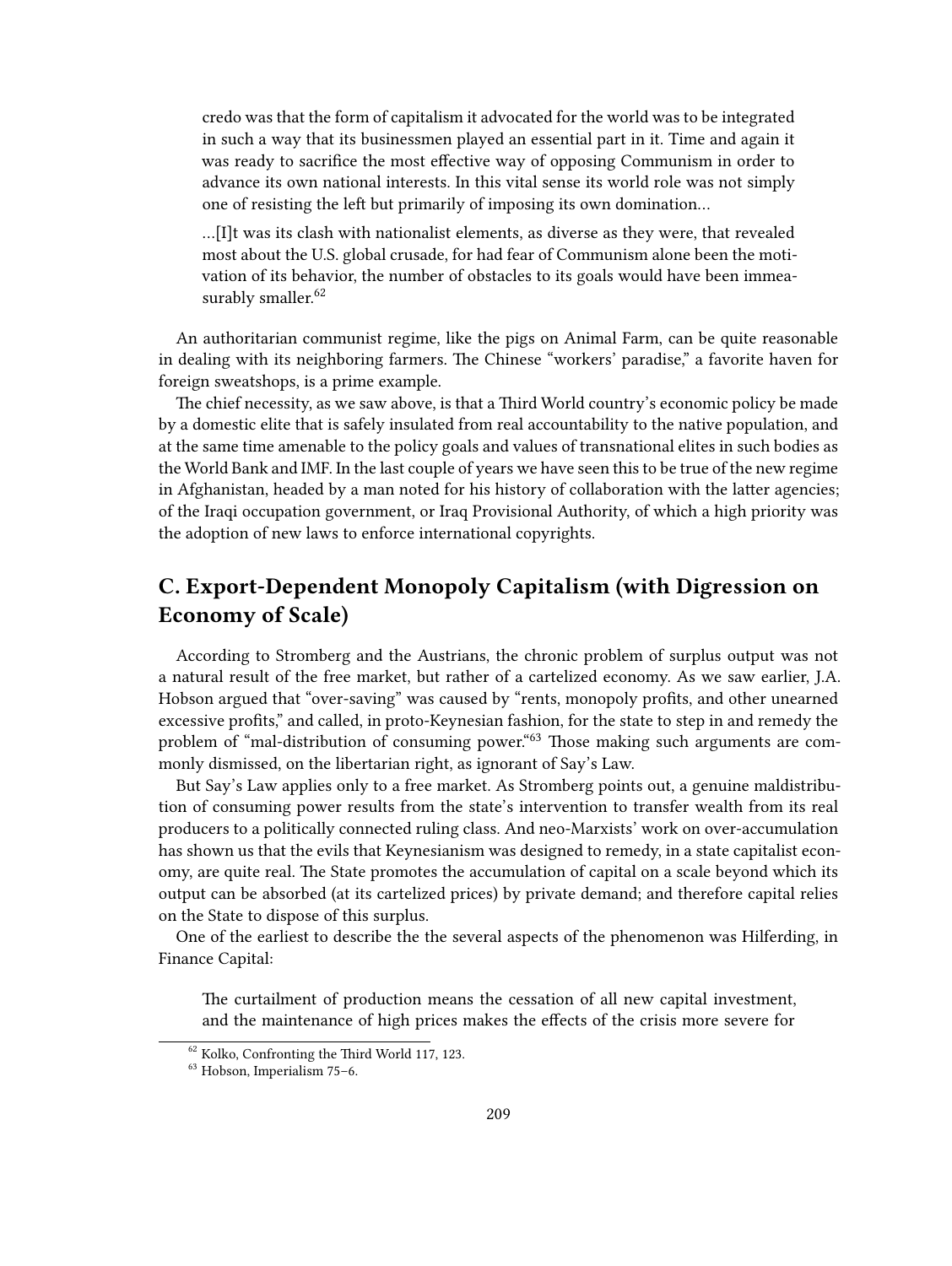all those industries which are not cartelized, or not fully cartelized. Their profits will fall more sharply, or their losses will be greater, than is the case in the cartelized industries, and in consequence they will be obliged to make greater cuts in production. As a result, disproportionality will increase, he sales of cartelized industry will suffer more, and it becomes evident that in spite of the severe curtailment of production, "overproduction" persists and has even increased. Any further limitation of production means that more capital will be idle, while overheads remain the same, so that the cost per unit will rise, thus reducing profits still more despite the maintenance of high prices.<sup>64</sup>

All the elements are here, in rough form: the expansion of production facilities to a scale beyond what the market will support; the need to restrict output to keep up prices, conflicting with the simultaneous need to keep output high enough to utilize full capacity and keep unit costs down; the inability of the economy to absorb the full output of cartelized industry at monopoly prices.

But as Hilferding pointed out in the same passage, the natural tendency in such a situation, in the absence of entry barriers, would be for competitors to enter the market and drive down the monopoly price: "The high prices attract outsiders, who can count on low capital and labor costs, since all other prices have fallen; thus they establish a strong competitive position and begin to undersell the cartel."<sup>65</sup> This, Rothbard argued, is what normally happens when cartelizing ventures are not backed up by the state: they are broken either by internal defection or by new entrants. That is, in fact, what Gabriel Kolko described as actually happening to the trust movement at the turn of the century. Therefore, organized capital depends on the state to enforce an artificial monopoly on the domestic market.

By restricting production quotas for domestic consumption the cartel eliminates competition on the domestic market. The suppression of competition sustains the effect of a protective tariff in raising prices even at a stage when production has long since outstripped demand. Thus it becomes a prime interest of cartelized industry to make the protective tariff a permanent institution, which in the first place assures continued existence of the cartel, and second, enables the cartel to sell its product on the domestic market at an extra profit.<sup>66</sup>

And, Hilferding continued, cartelized industry is forced to dispose of the surplus product, which will not sell domestically at the monopoly price, by dumping it on foreign markets.

The increase in prices on the domestic market… tends to reduce the sales of cartelized products, and thus conflicts with the trend towards lowering costs by expanding the scale of production… But if a cartel is already well established, it will try to compensate for the decline of the domestic market by increasing its exports, in order to continue production as before and if possible on an even larger scale. If the cartel is efficient and capable of exporting… its real price of production… will correspond with

<sup>64</sup> Rudolf Hilferding, Finance Capital, ed. and trans. By Tom Bottomore (London and Boston: Routledge & Kegan Paul, 1910, 1981) 297.

<sup>65</sup> Ibid. 297.

<sup>66</sup> Ibid. 308.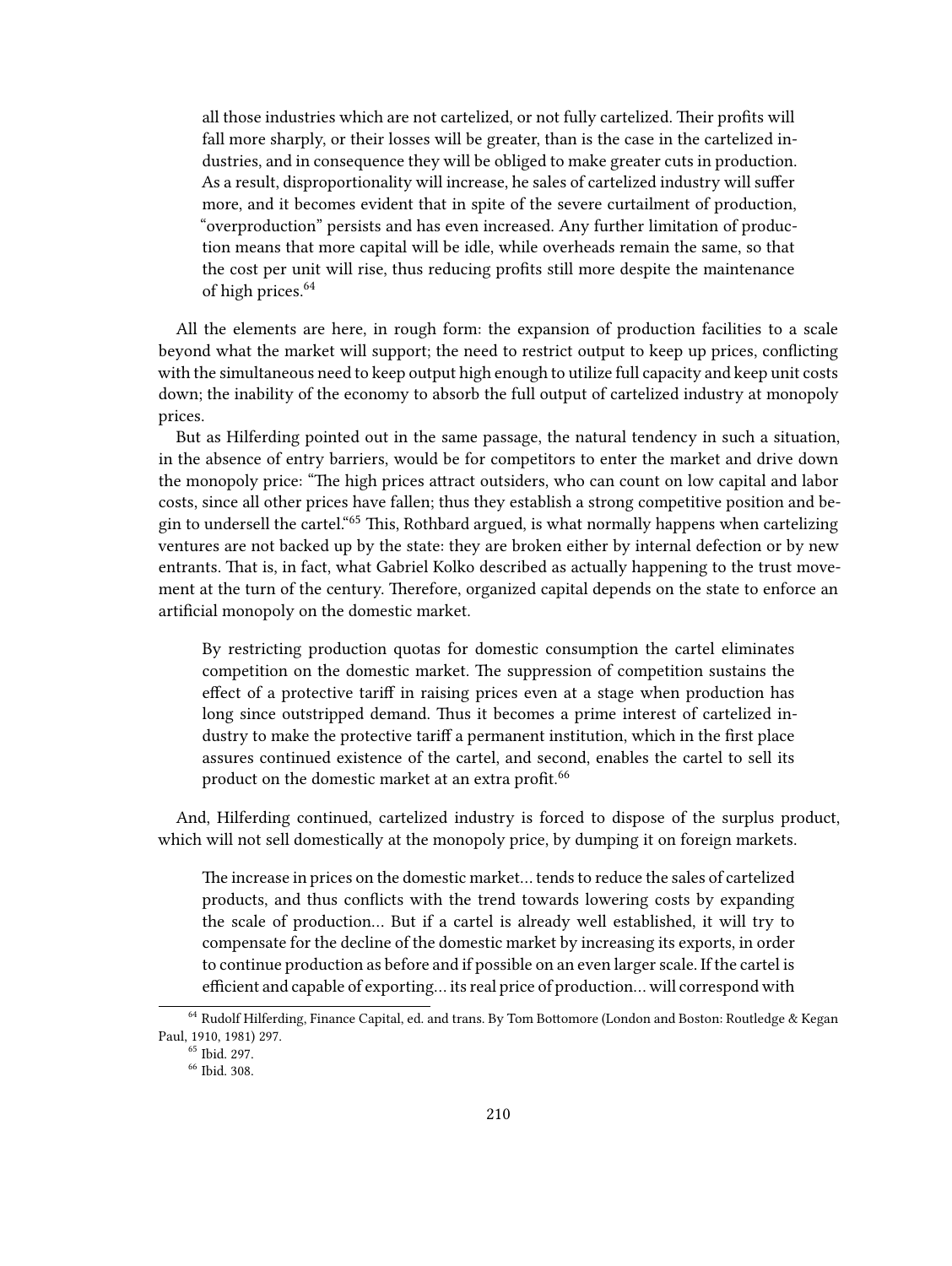the world market price. But a cartel is also in a position to sell below its production price, because it has obtained an extra profit, determined by the level of the protective tariff, from its sales on the domestic market. It is therefore able to use a part of this extra profit to expand its sales abroad by underselling its competitors. If it is successful it can then increase its output, reduce its costs, and thereby, since domestic prices remain unchanged, gain further extra profit.<sup>67</sup>

Further, anticipating the various Marxist theories of imperialism, Hilferding argued that this imperative of disposing of surplus product abroad requires the activist state to seek foreign markets on favorable terms for domestic capital. One such state policy is the promotion or granting of loans abroad, either by direct state loans, or by banking policies that centralize the banking system and thus facilitate the accumulation of large sums of capital for foreign loans. Such loans could be used to increase a country's purchasing power and increase its imports; but more importantly, they could be used for building transportation and power infrastructure that Western capital requires for building production facilities in an underdeveloped country.<sup>68</sup> Of course, such direct foreign capital investment in a country, unlike mere trade, required more direct political influence over the country's internal affairs to protect the investments from expropriation and labor unrest.<sup>69</sup>

The state could also intervene to create a wage-labor force in backward countries by expropriating land, thus recreating the process of primitive accumulation in the West. In addition, heavy taxation could be used to force a peasantry into the money economy, by making them work (or work more) in the capitalist job market to raise tax-money. This was a common pattern, Hilferding wrote: in the Third World as in the West earlier, " when capital's need for expansion meets obstacles that could only be overcome much too slowly and gradually by purely economic means, it has recourse to the power of the state and uses it for forcible expropriation in order to create the required free wage proletariat."<sup>70</sup>

Generally speaking, Third World countries provide numerous advantages for capital seeking a higher rate of return:

The state ensures that human labour in the colonies is available on terms which make possible extra profits… The natural wealth of the colonies likewise becomes a source of extra profits by lowering the price of raw materials…The expulsion or annihilation of the native population, or in the most favourable case their transformation from shepherds or hunters into indentured slaves, or their confinement to small, restricted areas as peasant farmers, creates at one stroke free land which has only a nominal price.<sup>71</sup>

In Imperialism, Bukharin returned repeatedly to the theme of government policy in promoting monopoly, thorough such devices as tariffs, state loans, etc. In a passage on the effects of foreign loans, Bukharin anticipated today's use of foreign aid and World Bank/IMF credit as coercive weapons on behalf of American corporations:

<sup>67</sup> Ibid. 309.

<sup>68</sup> Ibid. 317–8.

<sup>69</sup> Ibid. 321.

<sup>70</sup> Ibid. 319–20.

<sup>71</sup> Ibid. 328.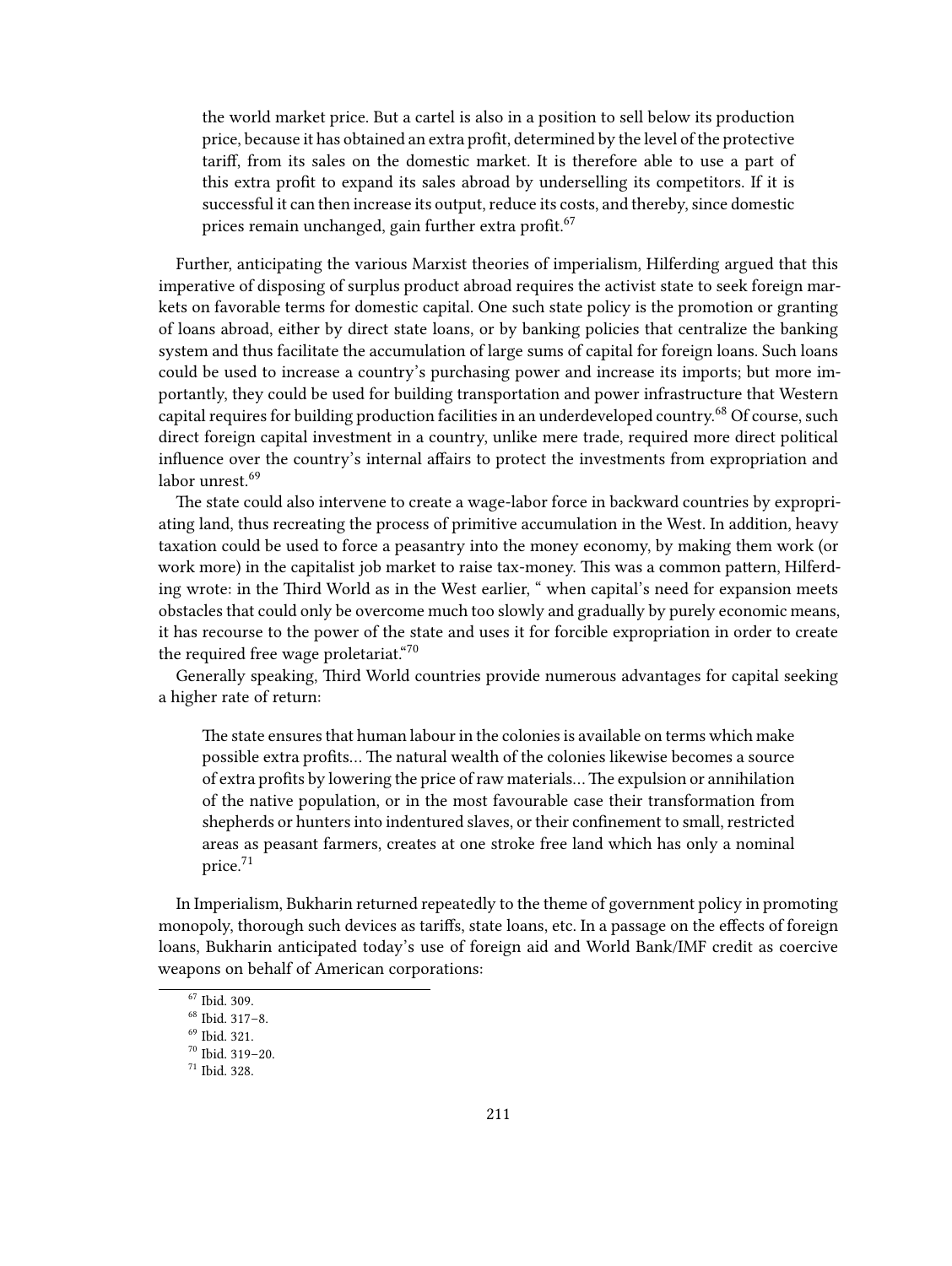The transaction is usually accompanied by a number of stipulations, in the first place that which imposes upon the borrowing country the duty to place orders with the creditor country (purchase of arms, ammunition, dreadnaughts, railroad equipment, etc), and the duty to grant concessions for the construction of railways, tramways, telegraph and telephone lines, harbours, exploitation of mines, timberlands, etc.<sup>72</sup>

As Kwame Nkrumah jibed, so-called "foreign aid" under neocolonialism would have been called foreign investment in the days of old-style colonialism.<sup>73</sup>

Schumpeter, the theorist upon whom Stromberg relies most heavily, described the system as "export-dependent monopoly capitalism":

Union in a cartel or trust confers various benefits on the entrepreneur—a saving in costs, a stronger position as against the workers—but none of these compares with this one advantage: a monopolistic price policy, possible to any considerable degree only behind an adequate protective tariff. Now the price that bings the maximum monopoly profit is generally far above the price that would be fixed by fluctuating competitive costs, and the volume that can be marketed at that maximum price is generally far below the output that would be technically and economically feasible. Under free competition that output would be produced and offered, but a trust cannot offer it, for it could be sold only at a competitive price. Yet the trust must produce it—or approximately as much—otherwise the advantages of large-scale enterprise remain unexploited and unit costs are likely to be uneconomically high… [The trust] extricates itself from this dilemma by producing the full output that is economically feasible, thus securing low costs, and offering in the protected domestic market only the quantity corresponding to the monopoly price—insofar as the tariff permits; while the rest is sold, or "dumped," abroad at a lower price...<sup>74</sup>

This process of "dumping" illustrated "Carnegie's law of surplus": "every manufacturer preferred to lose one dollar by running full and holding markets by selling at lower prices than to lose two dollars by running less than full or close down and run the risk of losing markets…"<sup>75</sup>

In describing the advantages of colonies for monopoly capitalism, Schumpeter essentially refuted his own Comtean argument (discussed below in this article) for imperialism's "alien" status in relation to capitalism.

In such a struggle among "dumped" products and capitals, it is no longer a matter of indifference who builds a given railroad, who owns a mine or a colony. Now that the law of costs is no longer operative, it becomes necessary to fight over such properties with desperate effort and with every available means, including those that are not economic in character, such as diplomacy…

 $72$  Nikolai Bukharin, Imperialism and World Economy (International Publishers, 1929 (written 1915–1917) [www.marxists.org](http://www.marxists.org/archive/bukharin/works/1917/imperial/) Captured October 28, 2003 Chapter VII.

<sup>73</sup> Kwame Nkrumah, Neo-Colonialism: The Last Stage of Imperialism (New York: International Publishers, 1965) 51.

<sup>&</sup>lt;sup>74</sup> Joseph Schumpeter, "Imperialism," in Imperialism, Social Classes: Two Essays by Joseph Schumpeter. Translated by Heinz Norden. Introduction by Hert Hoselitz (New York: Meridian Books, 1955) 79–80.

<sup>&</sup>lt;sup>75</sup> Sklar, Corporate Reconstruction of American Capitalism 58.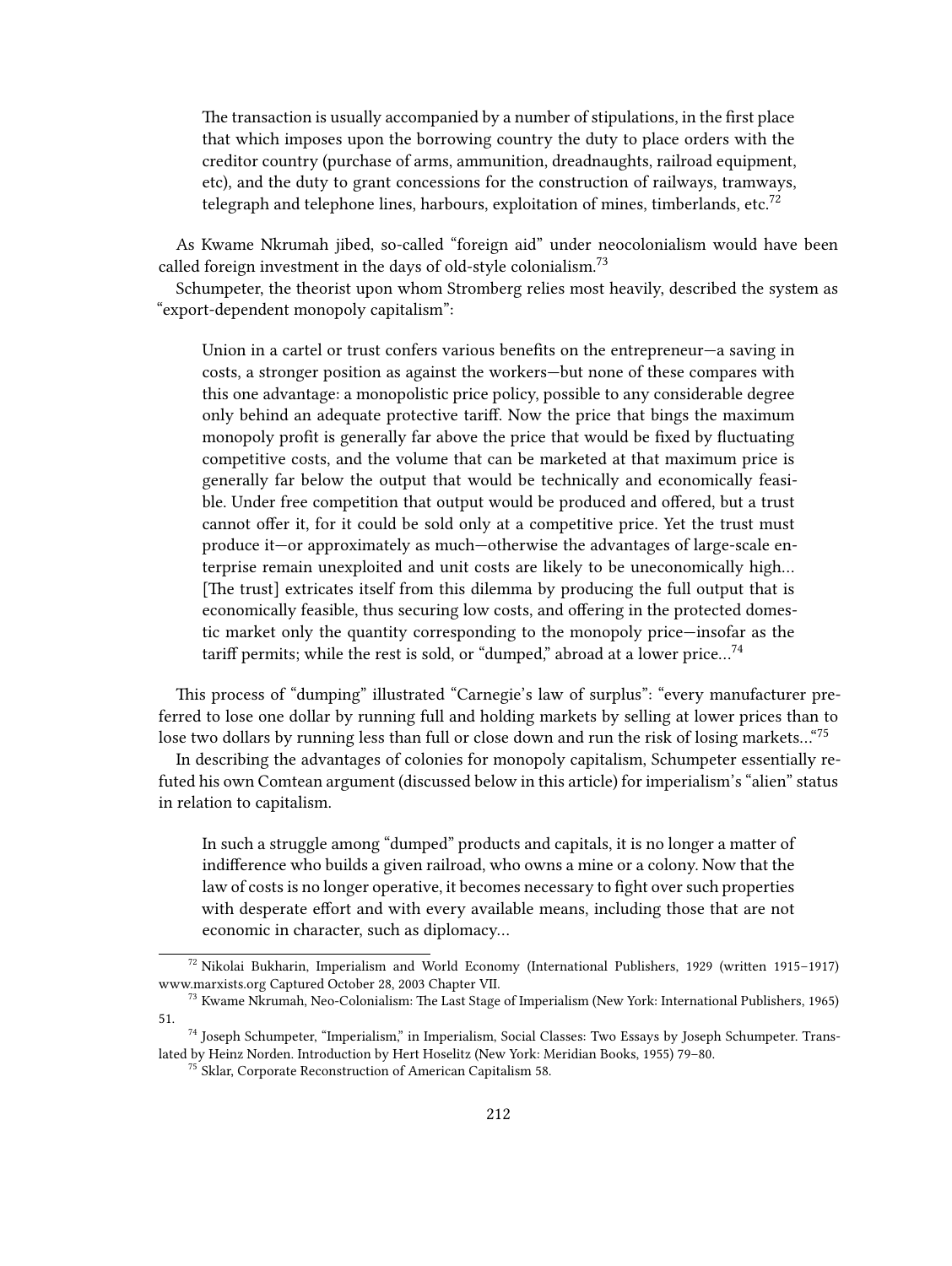…In this context, the conquest of colonies takes on an altogether different significance. Non-monopolist countries, especially those adhering to free trade, reap little profit from such a policy. But it is a different matter with countries that function in a monopolistic role vis-a-vis their colonies. There being no competition, they can use cheap native labor without its ceasing to be cheap; they can market their products, even in the colonies, at monopoly prices; they can, finally, invest capital that would only depress the profit rate at home...<sup>76</sup>

Stromberg explained: "For American manufacturers to achieve available economies of scale, they had to produce far more of their products than could be sold in the U.S."<sup>77</sup>

One point Stromberg does not adequately address here is that economy of scale, at least in terms of internal production costs, requires only thorough utilization of existing facilities. But the size of the facilities was in itself the result of state capitalist policies. The fact that domestic demand was not enough to support the output needed to reach such economies of scale reflects the fact that the scale of production was too large. And this, in turn, was the result of state policies that encouraged gigantism and overinvestment.

Productive economy of scale is "unlimited" only when the state absorbs the diseconomies of large scale production. Overall economies of scale reflect a package of costs. And those costs are themselves influenced by direct and indirect subsidies that distort price as an accurate signal of the actual cost of providing a service. If the state had not allowed big business to externalize many of its operating costs (especially long-distance shipping) on the public through subsidies (especially subsidized transportation), economy of scale would have been reached at a much lower level of production. The state's subsidies have the effect of artificially shifting the economy of scale upward to higher levels of output than a free market can support. State capitalism enables corporate interests to control elements of the total cost package through political means; but the result is new imbalances, which in turn require further state intervention.

In fairness, Schumpeter touched on this issue in passing, as did Stromberg in quoting him: "a firm which could not survive in the absence of empire was 'expanded beyond economically justifiable limits'."<sup>78</sup> As this quote indicates, Schumpeter dealt, though inadequately, with the extent to which corporate size was the effect of state intervention. He agreed with Rothbard that cartelization or monopoly, as such, could not exist without the state.

Export monopolism does not grow from the inherent laws of capitalist development. The character of capitalism leads to large-scale production, but with few exceptions large-scale production does not lead to the kind of unlimited concentration that would leave but one or only a few firms in each industry. On the contrary, any plant runs up against limits to its growth in a given location; and the growth of combinations which would make sense under a system of free trade encounters limits of organizational efficiency. Beyond these limits there is no tendency toward combination in the competitive system.<sup>79</sup>

<sup>76</sup> Schumpeter, "Imperialism" 82–3.

<sup>77</sup> Stromberg, "Role of State Monopoly Capitalism" 65.

<sup>78</sup> Ibid. 71.

<sup>79</sup> Schumpeter, "Imperialism" 88.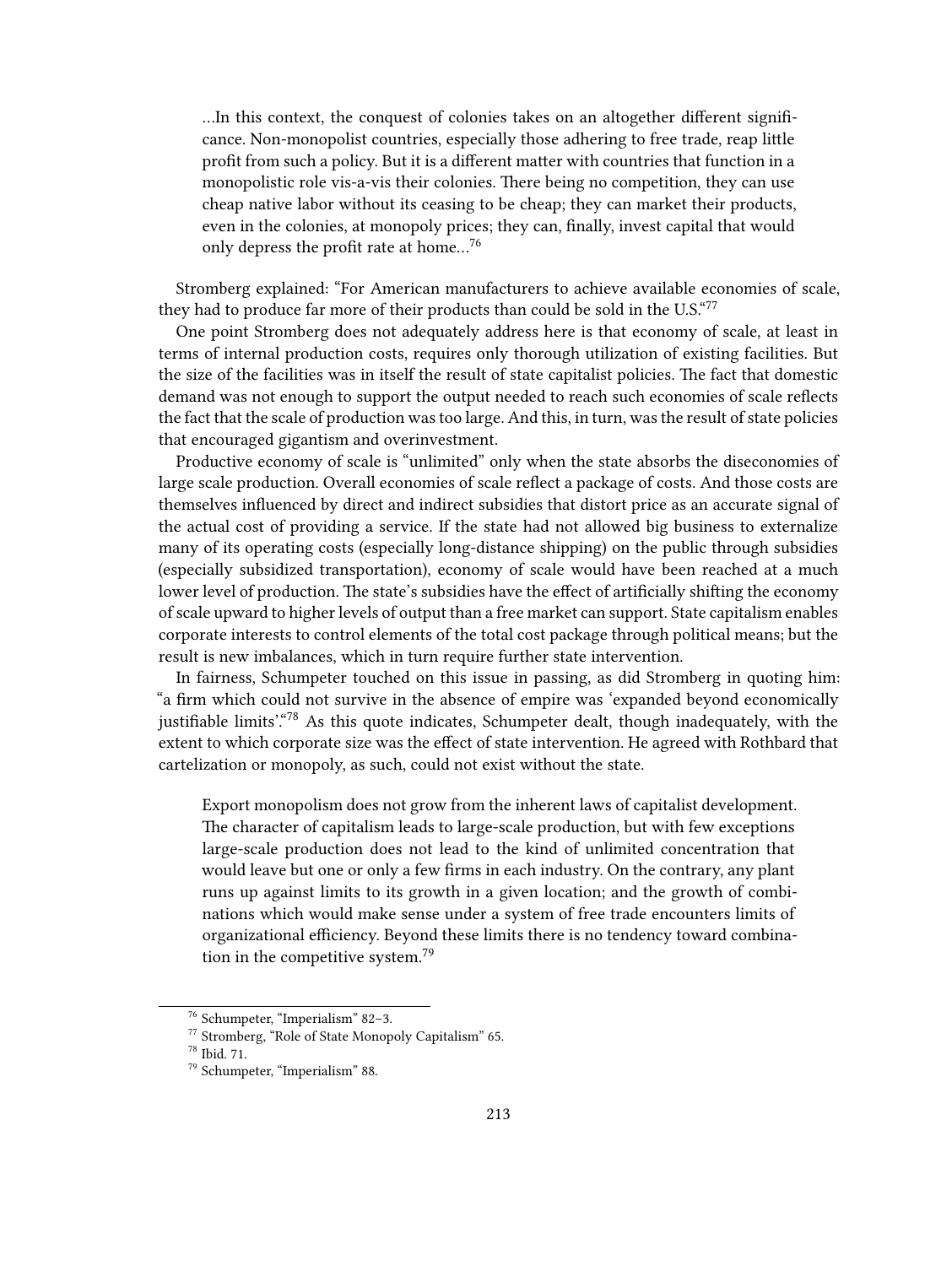Still, Stromberg greatly overestimates the advantages of large-scale production in a free market. In all but a few forms of production, peak economy of scale is reached at relatively low levels of output. In agriculture, for instance, a USDA study found in 1973 that economy of scale was maximized on a fully-mechanized one-man farm.<sup>80</sup>

Walter Adams and James Brock, two specialists in economy of scale, cited a number of studies showing that "optimum plant sizes tend to be quite small relative to the national market." According to one study, even taking into account the efficiencies of firm size, market shares of the top three firms in nine of twelve industries exceeded maximum efficiency by a factor of anywhere from two to ten. But productive economy of scale was a function primarily of plant size, not the size of multi-plant firms. Any efficiencies of bargaining power provided by large firm size were offset by increased administrative and control costs, and other diseconomies.<sup>81</sup> In fact, Seymor Melman argued that the increased administrative costs of multi-unit and multi-product firms are astronomical. They are prone to many of the same inefficiencies—falsified data from below, and "elaborate, formal systems of control, with accompanying police systems—as state-run industry in the communist countries.<sup>82</sup>

Describing the inefficiencies of large firms, Kenneth Boulding echoed Melman, but in more colorful language:

There is a great deal of evidence that almost all organizational structures tend to produce false images in the decision-maker, and that the larger and more authoritarian the organization, the better the chance that its top decision-makers will be operating in purely imaginary worlds.<sup>83</sup>

In the most capital-intensive industry, automobiles, peak economy of scale was achieved at a level of production equivalent to 3–6% of market share.<sup>84</sup> And even this level of output is required only because annual model changes (which arguably wouldn't pay for themselves without state capitalist subsidies) require an auto plant to wear out the dies for a run of production in a single year. Otherwise, peak economy of scale would be reached in a plant with an output of only 60,000 per year.<sup>85</sup>

In any case, these figures relate only to productive economy of scale. Increased distribution costs begin to offset increased economies of production, according to Borsodi's law, long before peak productive economy of scale is reached. According to an F.M. Scherer study cited by Adams and Brock, a plant producing at one-third the maximum efficiency level of output would experience only a 5% increase in unit costs.<sup>86</sup> This is more than offset by reduced shipping costs for a smaller market.

The point of this digression is that the size of existing firms reflects the role of the state in subsidizing increased size by underwriting the inefficiencies of corporate gigantism—as Rothbard

82 Seymour Melman, Profits Without Production (New York: Alfred A. Knopf, 1983) 80.

<sup>80</sup> W. R. Bailey, The One-Man Farm, qt. in L. S. Stavrianos, The Promise of the Coming Dark Age (San Francisco: W. H. Freeman and Co., 1976) 38.

<sup>81</sup> Walter Adams and James Brock, The Bigness Complex (New York: Pantheon Books, 1986) 33–4, 45–6.

<sup>&</sup>lt;sup>83</sup> Qt. in Barry Stein, Size, Efficiency, and Community Enterprise (Cambridge, Mass.: Center for Community Economic Development, 1974) 5.

<sup>84</sup> Adams and Brock, Bigness Complex 38–9.

<sup>&</sup>lt;sup>85</sup> Mark J. Green, et al., eds., The Closed Enterprise System. Ralph Nader's Study Group Report on Antitrust Enforcement (New York: Grossman Publishers, 1972) 243–4.

<sup>86</sup> Adams and Brock, The Bigness Complex 45–6.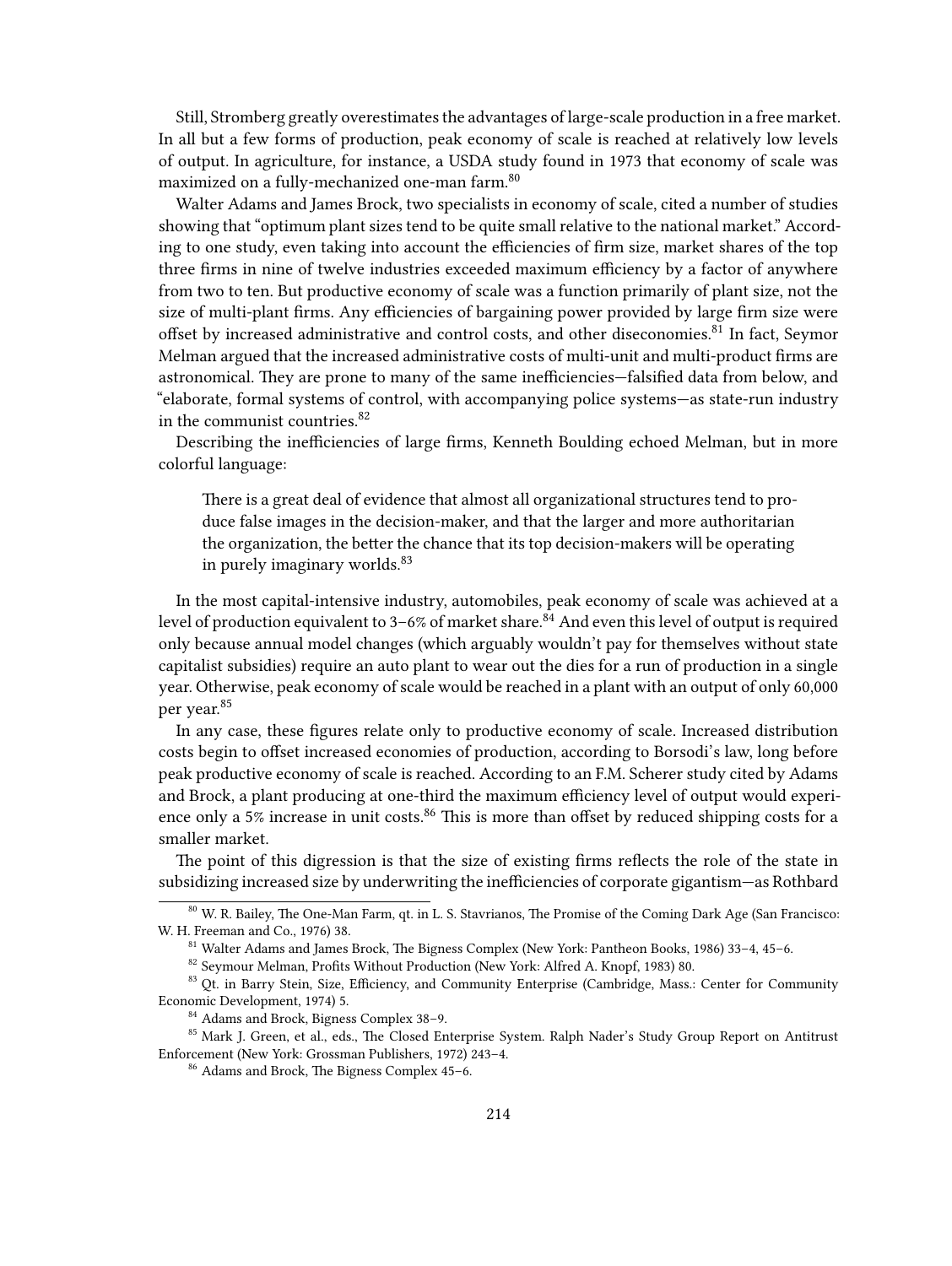pointed out, the ways "our corporate state uses the coercive taxing power either to accumulate corporate capital or to lower corporate costs. "87 A genuine free market economy would be vastly less centralized, with production primarily for local markets.

Besides the problem of surplus output, the state capitalist economy produces a second problem: that of surplus capital. Not only does monopoly pricing limit domestic demand, and thus restrain the opportunities for expansion at home; but non-cartelized industry is seriously disadvantaged as a source of returns on capital, and therefore opportunities for profitable investment are limited outside the cartelized sectors.

According to Hilferding, "while the drive to increase production is very strong in the cartelized industries, high cartel prices preclude any growh of the domestic market, so that expansion abroad offers the best chance of meeting the need to increase output."<sup>88</sup> Bukharin later described the capital surplus as a direct result of cartelization, in quite similar language. In Chapter VII of Imperialism and World Economy, he wrote:

The volumes of capital that seek employment have reached unheard of dimensions. On the other hand, the cartels and trusts, as the modern organisation of capital, tend to put certain limits to the employment of capital by fixing the volume of production. As to the non-trustified sections of industry, it becomes ever more unprofitable to invest capital in them. For monopoly organisations can overcome the tendency towards lowering the rate of profit by receiving monopoly superprofits at the expense of the non-trustified industries. Out of the surplus value created every year, one portion, that which has been created in the nontrustified branches of industry, is being transferred to the co-owners of capitalist monopolies, whereas the share of the outsiders continually decreases. Thus the entire process drives capital beyond the frontiers of the country.<sup>89</sup>

Monopoly capital theorists have made worthwhile contributions to the issue of capital and output surpluses. For example, the surplus product of cartelized industry drastically increases the importance of the "sales effort"—what Galbraith called "specific demand management" to dispose of the product.<sup>90</sup> This underscores the importance of the state in the problem of surplus disposal: without state intervention to create the national infrastructure of mass media and its attendant mass advertising markets, specific demand management would have been impossible.

One issue Stromberg neglects is the internal role of the state in directly disposing of the surplus. The role of the State's purchases in absorbing surplus output, through both military and domestic spending, was a key part of Baran and Sweezy's "monopoly capitalism" model. Its large "defense" and other expenditures provide a guaranteed internal market for surplus output analogous to that provided by state-guaranteed foreign markets. By providing such an internal market, the state increases the percentage of production capacity that can be used on a consistent basis.<sup>91</sup>

Paul Mattick elaborated on this theme in a 1956 article. The overbuilt corporate economy, he wrote, ran up against the problem that "[p]rivate capital formation... finds its limitation in dimin-

<sup>87</sup> Murray Rothbard, "Confessions of a Right-Wing Liberal," in Henry J. Silverman, ed., American Radical Thought: The Libertarian Tradition (Lexington, Mass.: D.C. Heath and Co., 1970) p. 305.

<sup>88</sup> Hilferding, Finance Capital 325.

<sup>89</sup> Bukharin, Imperialism and World Economy Chapter VII.

<sup>90</sup> Baran and Sweezy, Monopoly Capitalism 112–41.

<sup>91</sup> Ibid. 112, 142–77, 207–17.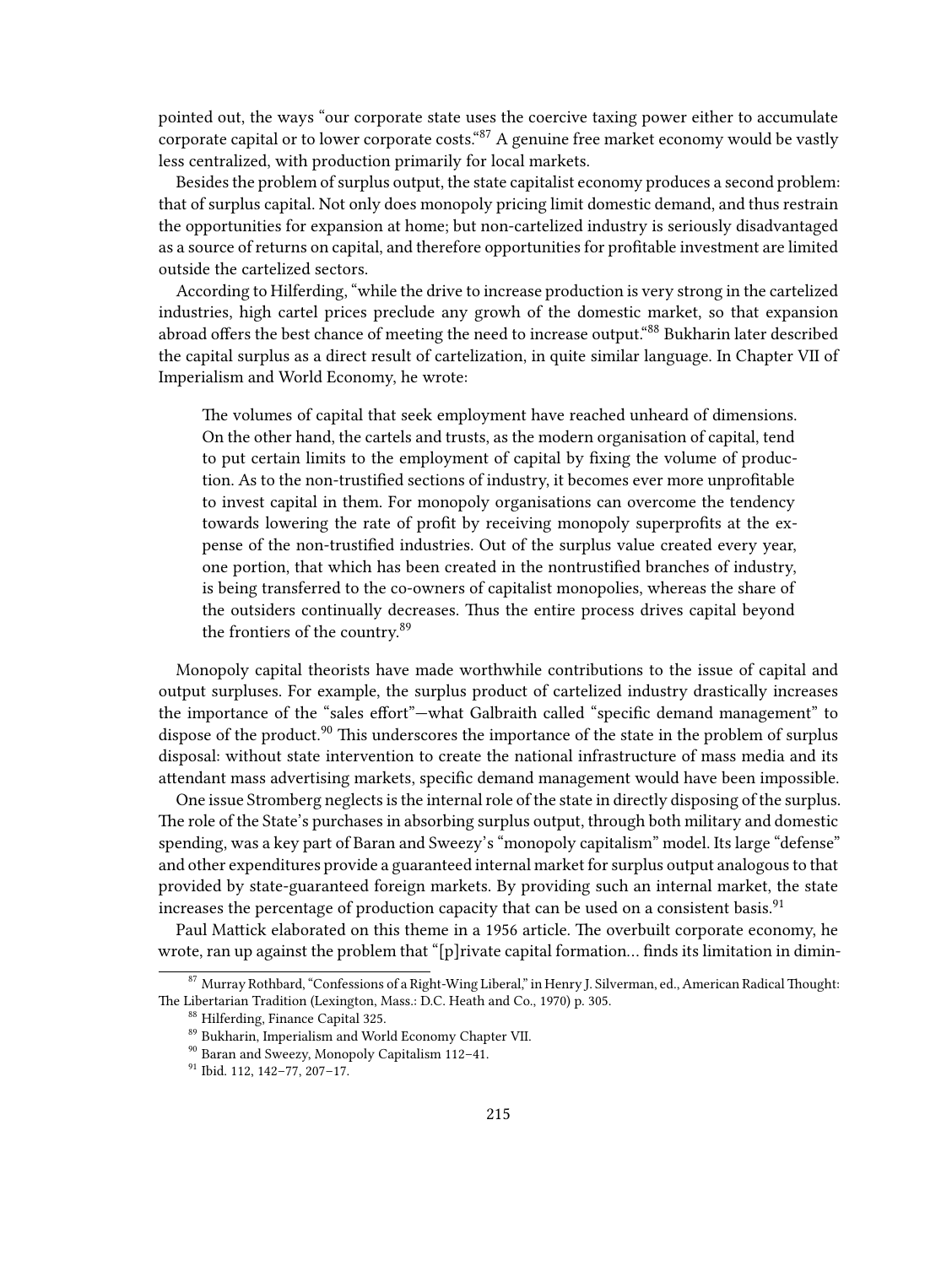ishing market-demand." The State had to absorb part of the surplus output; but it had to do so without competing with corporations in the private market. Instead, "[g]overnment-induced production is channeled into non-market fields—the production of non-competitive public-works, armaments, superfluities and waste. $92$  As a necessary result of this state of affairs,

so long as the principle of competitive capital production prevails, steadily growing production will in increasing measure be a "production for the sake of production," benefiting neither private capital nor the population at large.

This process is somewhat obscured, it is true, by the apparent profitability of capital and the lack of large-scale unemployment. Like the state of prosperity, profitability, too, is now largely government manipulated. Government spending and taxation are managed so as to strengthen big business at the expense of the economy as a whole…

In order to increase the scale of production and to accummulate [sic] capital, government creates "demand" by ordering the production of non-marketable goods, financed by government borrowings. This means that the government avails itself of productive resources belonging to private capital which would otherwise be idle.<sup>93</sup>

Such consumption of output, while not always directly profitable to private industry, serves a function analogous to foreign "dumping" below cost, in enabling the corporate economy to achieve economies of large-scale production at levels of output beyond the ability of private consumers to absorb.

It's interesting to consider how many segments of the economy have a guaranteed market for their output, or a "conscript clientele" in place of willing consumers. The "military-industrial complex" is well known. But how about the state's education and penal systems? How about the automobile-trucking-highway complex, or the civil aviation complex? Foreign surplus disposal ("export dependant monopoly capitalism") and domestic surplus disposal (government purchases) are different forms of the same phenomenon.

Marx described major new forms of industry as countervailing influences against the falling rate of profit. Baran and Sweezy, likewise, considered "epoch-making inventions" as partial counterbalances to the ever-increasing surplus. Their chief example of such a phenomenon was the rise of the automobile industry in the 1920s, which (along with the highway program) was to define the American economy for most of the mid-20<sup>th</sup> century.<sup>94</sup> The high tech boom of the 1990s was a similarly revolutionary event. It is revealing to consider the extent to which both the automobile and computer industries, far more than most industries, were direct products of state capitalism. More recently, in the Bush administration, to consider only one industry (pharmaceuticals), two major policy initiatives benefit it by providing state-funded outlets for its production: the so-called "prescription drug benefit," and the provision of AIDS drugs to destitute African countries. In another industry, Bush's R&D funding for hydrogen fuel engines is enabling the automobile companies to develop the successor technology to the gasoline engine (with patents included) at public expense; this not only subsidizes their transition to viability in a post-fossil fuel world, but gives them monopoly control over the successor technology. "Creative destruction" is our middle name.

<sup>&</sup>lt;sup>92</sup> Paul Mattick, "The Economics of War and Peace," Dissent (Fall 1956) 377.

<sup>93</sup> Ibid. 378–9.

<sup>&</sup>lt;sup>94</sup> Baran and Sweezy, Monopoly Capitalism 220.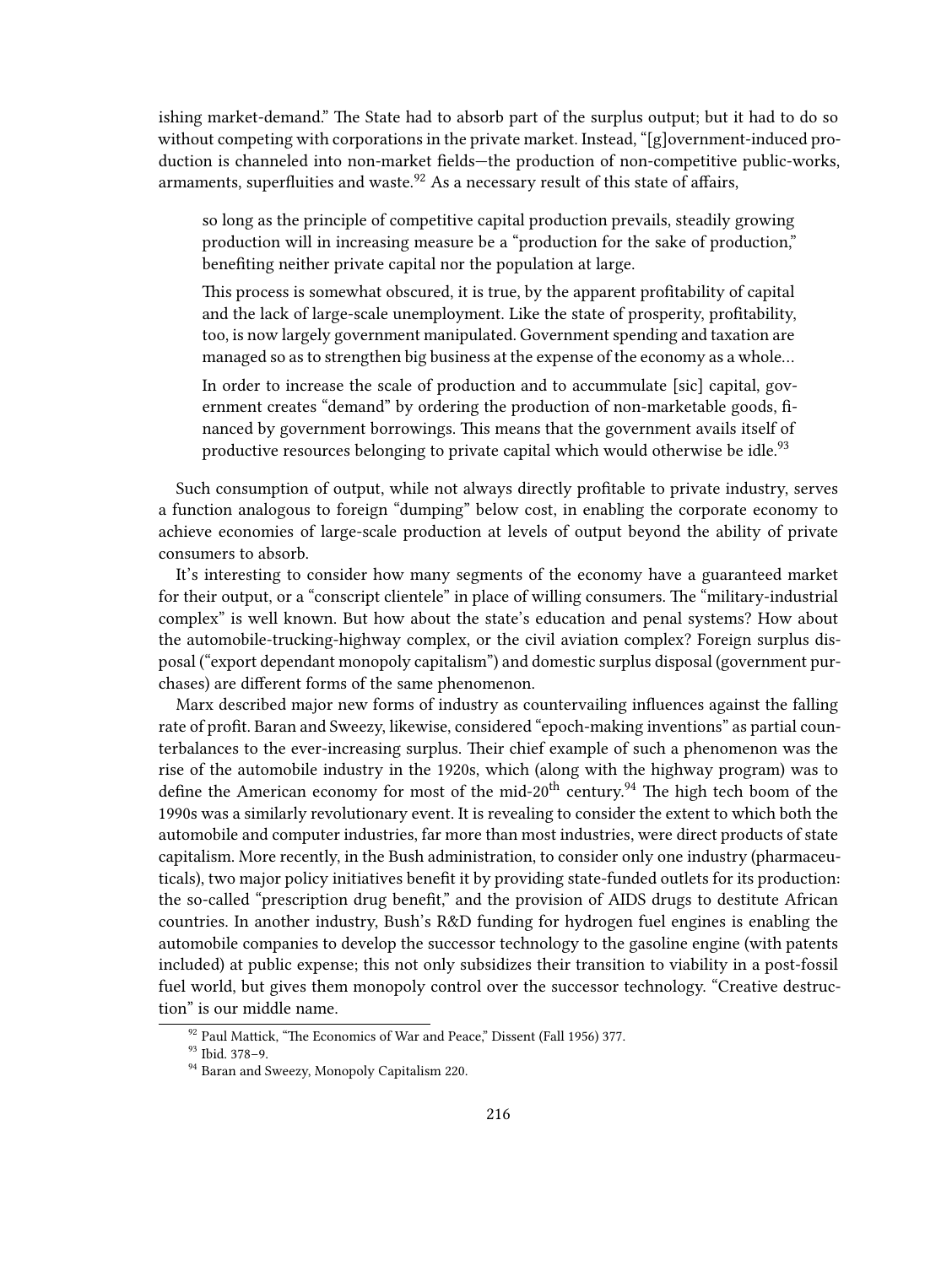# **Chapter Eight—Crisis Tendencies**

## **Introduction.**

The underlying crisis tendency of monopoly capitalism, as we saw in Chapters Six and Seven, is over-accumulation. In those chapters, we examined the rise of corporate liberalism as a response to the twin crises of over-accumulation and under-consumption. The inability to dispose of the full product of overbuilt industry, at market prices, is inherent in the system. The primary function of the state, under monopoly capitalism, is to dispose of this surplus product and enable industry to operate at full capacity.

There are, however, secondary crisis tendencies resulting from the state's attempted solutions to the primary crisis tendency of over-accumulation. The state's policies of underwriting the operating costs of the corporate economy and pacifying the underclass lead to increasing expenditures, revenue shortfalls, and a chronic fiscal crisis. But even more fundamental than this fiscal crisis is the accumulation crisis resulting from corporate liberal policies. Keynesian and welfarestate policies, and the social contract with business unions, increase the level of consumption at the expense of accumulation; thus, paradoxically, the state's response to over-accumulation leads directly to a crisis of under-accumulation.

## **A. Accumulation Crisis**

The corporate liberal policies adopted to deal with under-consumption contain the seeds of an opposing crisis tendency: under-accumulation. Labor unionism, Keynesianism, and other means of increasing aggregate demand also reduce the funds available for investment.

Taxation to support the welfare state and other forms of what James O'Connor called "public consumption" reduces the pool of funds available for private investment. At the same time, the increased bargaining power of labor resulting from the corporate liberal social compact increases the portion of the product consumed by workers.

Worker resistance to wage cuts during crises, labor union implementation of supplemental unemployment benefits which expanded demand, "job creating benefits" which shortened hours of work, expansion of consumer credit, earlier retirement and increased pensions, and rank-and-file resistance to rationalization of production, among other factors, increased employment and working-class demand for wage goods…<sup>1</sup>

To the extent that the value of labor-power is socially determined, the increased bargaining power of labor and the revolution of rising expectations increases the cost of variable capital and

<sup>&</sup>lt;sup>1</sup> James O'Connor, Accumulation Crisis (Oxford: Basil Blackwell Ltd, 1984) 97.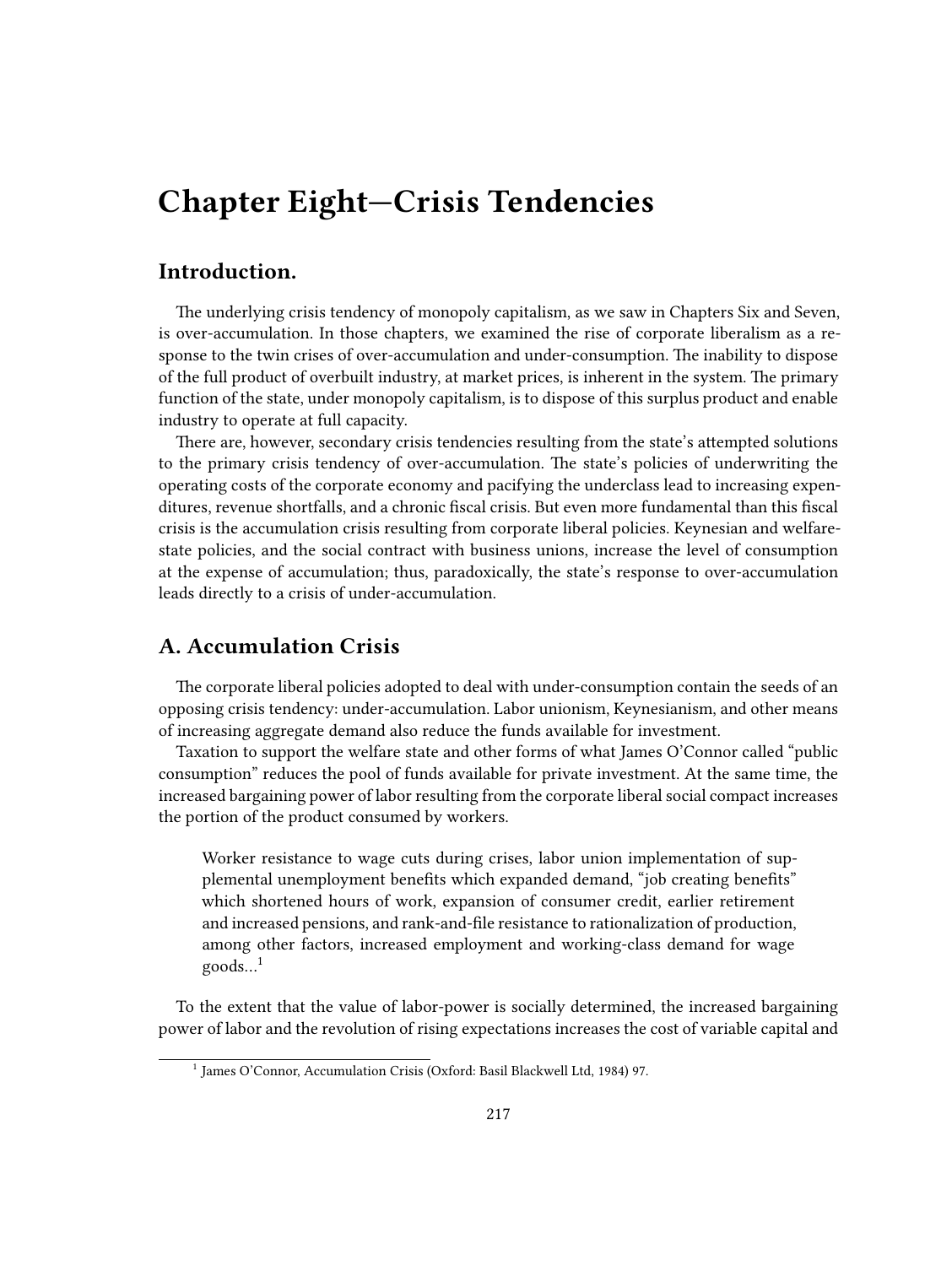reduces the mass of surplus value available for reinvestment. Under the corporate liberal social compact, according to O'Connor,

the average consumption basket became too big, and its value content too high; the social consumption basket became too great, and its "value content" likewise; class struggles in the individual form within and against the law of value interfered with capitalist processes whereby labor-power was produced and reproduced as variable capital.<sup>2</sup>

The effect of both trends is to increase the overall level of consumption and create a shortfall in new investment.

This is potentially catastrophic for the survival of capitalism. Capitalism, paradoxically, requires constant new accumulation, even when it suffers the consequences of past overaccumulation. One temporary solution to over-accumulation is new investment; the latter is essential to keep previously accumulated capital profitable. As Marx pointed out in Volume Three of Capital, the falling rate of profit due to over-accumulation can be offset by increasing the productivity of labor (i.e., the rate of "relative surplus value"). This is accomplished by new investment in improved processes. To paraphrase Al Smith, the solution to the crisis of over-accumulation is more accumulation. The economy is balanced on pinpoint, as in a Ponzi scheme, with further subsidized accumulation necessary to render existing over-accumulated capital profitable. And each such new wave of accumulation, to be profitable, will itself require still further accumulation. So statist solutions to over-accumulation directly impede the further accumulation necessary to keep old investments profitable.

The state may also respond by eating up surplus capital with unproductive outlets like military spending; but this, too, reduces the rate of accumulation which, paradoxically, is necessary to solve the problems of previous over-accumulation.

## **B. Fiscal and Input Crises**

The levels of state expenditure necessary to underwrite the operating costs of capital and render investment productive create a fiscal crisis, parallel to the crisis of accumulation.

Large-scale state capitalist intervention, generally identified with Whigs and Republicans in the mid-nineteenth century, led to a centralization of the economy in the hands of large producers. This system was inherently unstable, and required still further state intervention to solve its contradictions. The result was the full-blown state capitalism of the twentieth century, in which the state played a direct role in subsidizing and cartelizing the corporate economy. Despite such intervention, though, state capitalism was still unstable. As regulatory cartelization advanced from the "Progressive" era on, the problems of overproduction and surplus capital were further intensified by the forces described by Stromberg in the previous two chapters, with the state resorting to ever greater, snowballing foreign expansionism and domestic corporatism to solve them. They eventually led to New Deal corporate state, to a world war in which the U.S. was established (in Samuel Huntington's words) as "hegemonic power in a system of world order," and an almost totally militarized high tech economy.

 $<sup>2</sup>$  Ibid. 8.</sup>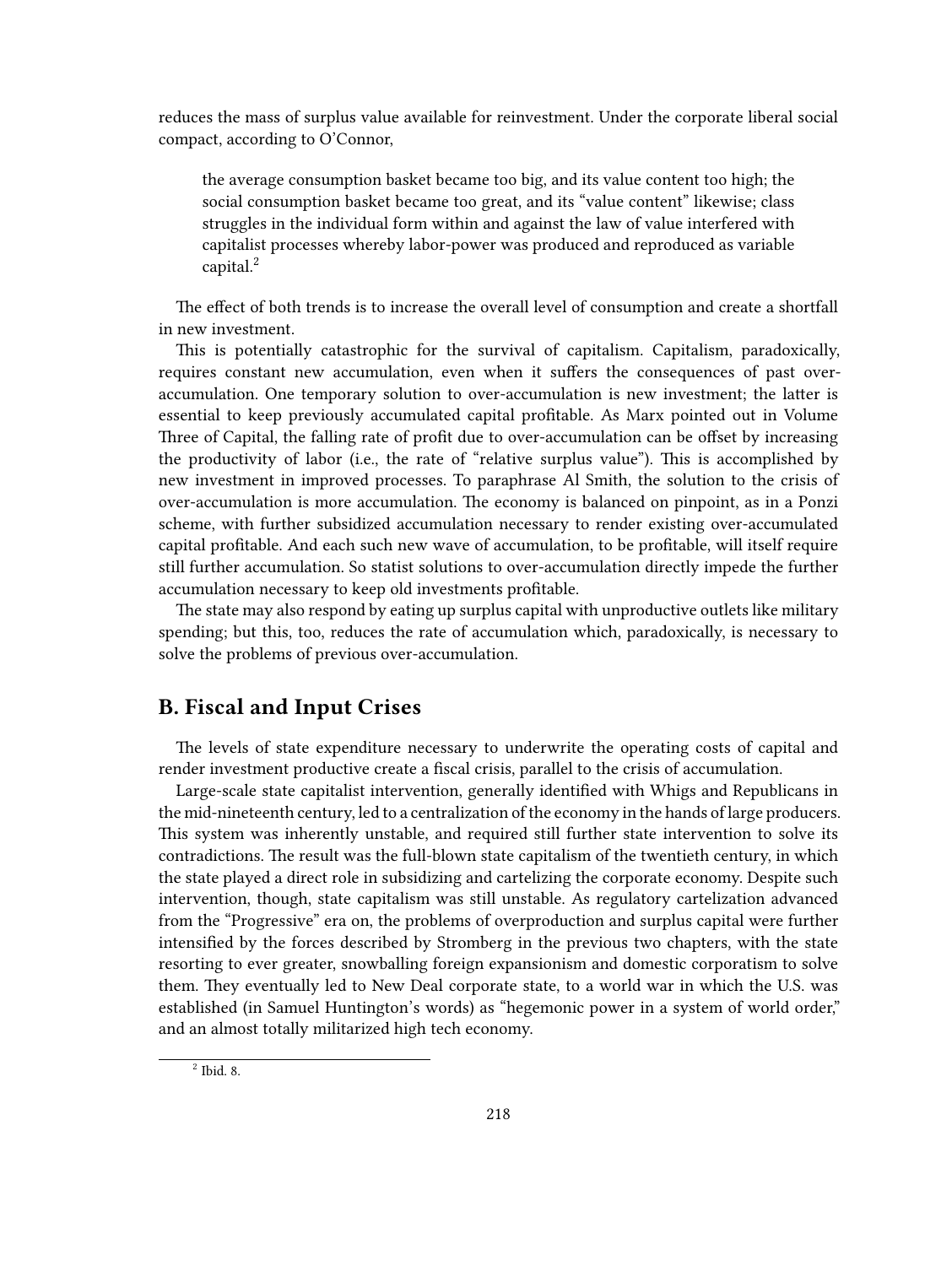A positive rate of profit, under twentieth century state capitalism, was possible only because the state underwrote so much of the cost of reproduction of constant and variable capital, and undertook "social investment" which increased the efficiency of labor and capital and consequently the rate of profit on capital.<sup>3</sup> And monopoly capital's demands on the state are not stable over time, but steadily increase:

…the socialization of the costs of social investment and social consumption capital increases over time and increasingly is needed for profitable accumulation by monopoly capital. The general reason is that the increase in the social character of production (specialization, division of labor, interdependency, the growth of new social forms of capital such as education, etc.) either prohibits or renders unprofitable the private accumulation of constant and variable capital.<sup>4</sup>

O'Connor did not adequately deal with a primary reason for the fiscal crisis: the increasing role of the state in performing functions of capital reproduction removes an ever-growing segment of the economy from the market price system. The removal of the price feedback system, which in a free market ties quantity demanded to quantity supplied, leads to ever-increasing demands on state services. When the consumption of some factor is subsidized by the state, the consumer is protected from the real cost of providing it, and unable to make a rational decision about how much to use. So the state capitalist sector tends to add factor inputs extensively, rather than intensively; that is, it uses the factors in larger amounts, rather than using existing amounts more efficiently. The state capitalist system generates demands for new inputs from the state geometrically, while the state's ability to provide new inputs increases only arithmetically. The result is a process of snowballing irrationality, in which the state's interventions further destabilize the system, requiring yet further state intervention, until the system's requirements for stabilizing inputs exceed the state's resources. At that point, the state capitalist system reaches a breaking point.

Probably the best example of this phenomenon is the transportation system. State subsidies to highways, airports, and railroads, by distorting the cost feedback to users, destroy the link between the amount provided and the amount demanded. The result, among other things, is an interstate highway system that generates congestion faster than it can build or expand the system to accommodate congestion. The cost of repairing the most urgent deteriorating roadbeds and bridges is several times greater than the amount appropriated for that purpose. In civil aviation, at least before the September 11 attacks, the result was planes stacked up six high over O'Hare airport. There is simply no way to solve these crises by building more highways or airports. The only solution is to fund transportation with cost-based user fees, so that the user perceives the true cost of providing the services he consumes. But this solution would entail the destruction of the existing centralized corporate economy. For example, when the UK experimented with tollroads as a method of funding, the attempt to make users pay the full cost of the transportation services they consumed only resulted in truckers being driven onto secondary roads.

<sup>3</sup> See material from James O'Connor, The Fiscal Crisis of the State (New York: St. Martin's Press, 1973),in Chapter Six above.

<sup>4</sup> O'Connor, Fiscal Crisis 8.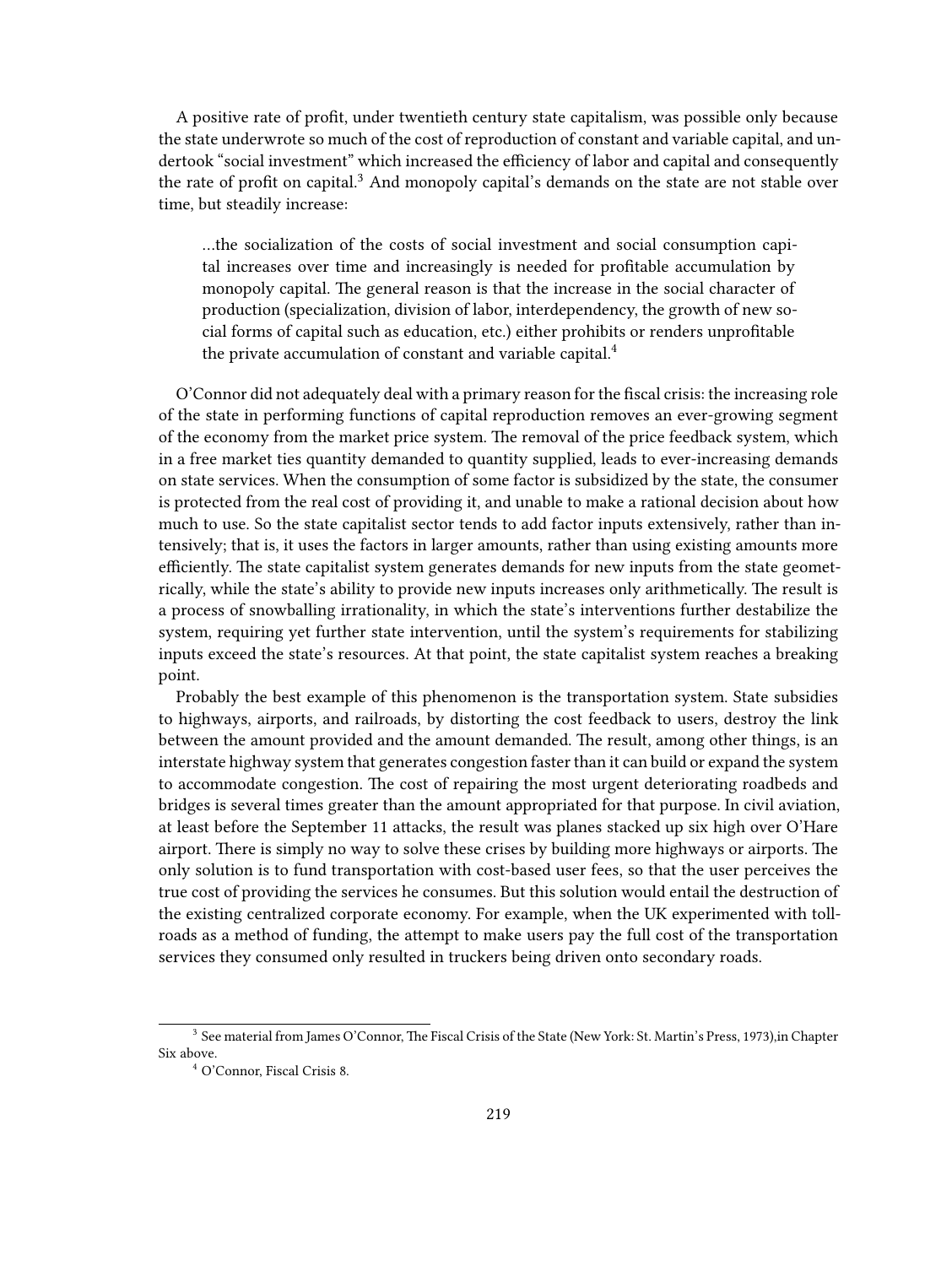Truckers [who must pay  $£10$ ] are not particularly happy with the way they're being charged off the road, and that will come back on the taxpayer because trucks cause massive maintenance problems for the road network.

If the private company running the road  $-$  Midland Expressway Ltd  $-$  prices those trucks onto our public road network we'll be picking up the bill for that maintenance.<sup>5</sup>

The same law of excess consumption and shortages manifests itself in the case of energy. When the state subsidizes the consumption of resources like fossil fuels, business tends to add inputs extensively, instead of using existing inputs more intensively. Since the incentives for conservation and economy are artificially distorted, demand outstrips supply. But the energy problem is further complicated by finite reserves of fossil fuels. According to an article in the Oil and Gas Journal last year,

…The world is drawing down its oil reserves at an unprecedented rate, with supplies likely to be constrained by global production capacity by 2010, "even assuming no growth in demand," said analysts at Douglas-Westwood Ltd., an energy industry consulting firm based in Canterbury, England.

"Oil will permanently cease to be abundant," said Douglas-Westwood analysts in the World Oil Supply Report issued earlier this month. "Supply and demand will be forced to balance-but at a price."

The resulting economic shocks will rival those of the 1970s, as oil prices "could double and treble within 2 or 3 years as the world changes from oil abundance to oil scarcity. The world is facing a future of major oil price increases, which will occur sooner than many people believe," that report concluded.

"The world's known and estimated 'yet to find' reserves cannot satisfy even the present level of production of some 74 million b/d beyond 2022. Any growth in global economic activity only serves to increase demand and bring forward the peak year," the report said.

A 1% annual growth in world demand for oil could cause global crude production to peak at 83 million b/d in 2016, said Douglas-Westwood analysts. A 2% growth in demand could trigger a production peak of 87 million b/d by 2011, while 3% growth would move that production peak to as early as 2006, they said.

Zero demand growth would delay the world's oil production peak only until 2022, said the Douglas-Westwood report.

However, the International Energy Agency recently forecast that world oil demand would reach 119 million b/d by 2020.<sup>6</sup>

During the shortages of the late '70s, Warren Johnson predicted that a prolonged energy crisis would lead, through market forces, to a radical decentralization of the economy and a return to

 $^{\rm 5}$  "Head to Head: M6 Toll Road," BBC News, December 9, 2003 [news.bbc.co.uk](http://news.bbc.co.uk/2/hi/uk_news/3303629.stm) Captured December 10, 2003

 $^6$  "World Oil Supplies Running Out Faster than Expected," Oil and Gas Journal, August 12, 2002. See also George Monbiot, "Bottom of the Barrel," the Guardian, 2<sup>nd</sup> December 2003 [www.monbiot.com](http://www.monbiot.com)/; Colin J. Campbell and Jean H. Laherrère, "The End of Cheap Oil," Scientific American, March 1998. [news.bbc.co.uk](http://news.bbc.co.uk/1/hi/business/3777413.stm) Captured May 15, 2004.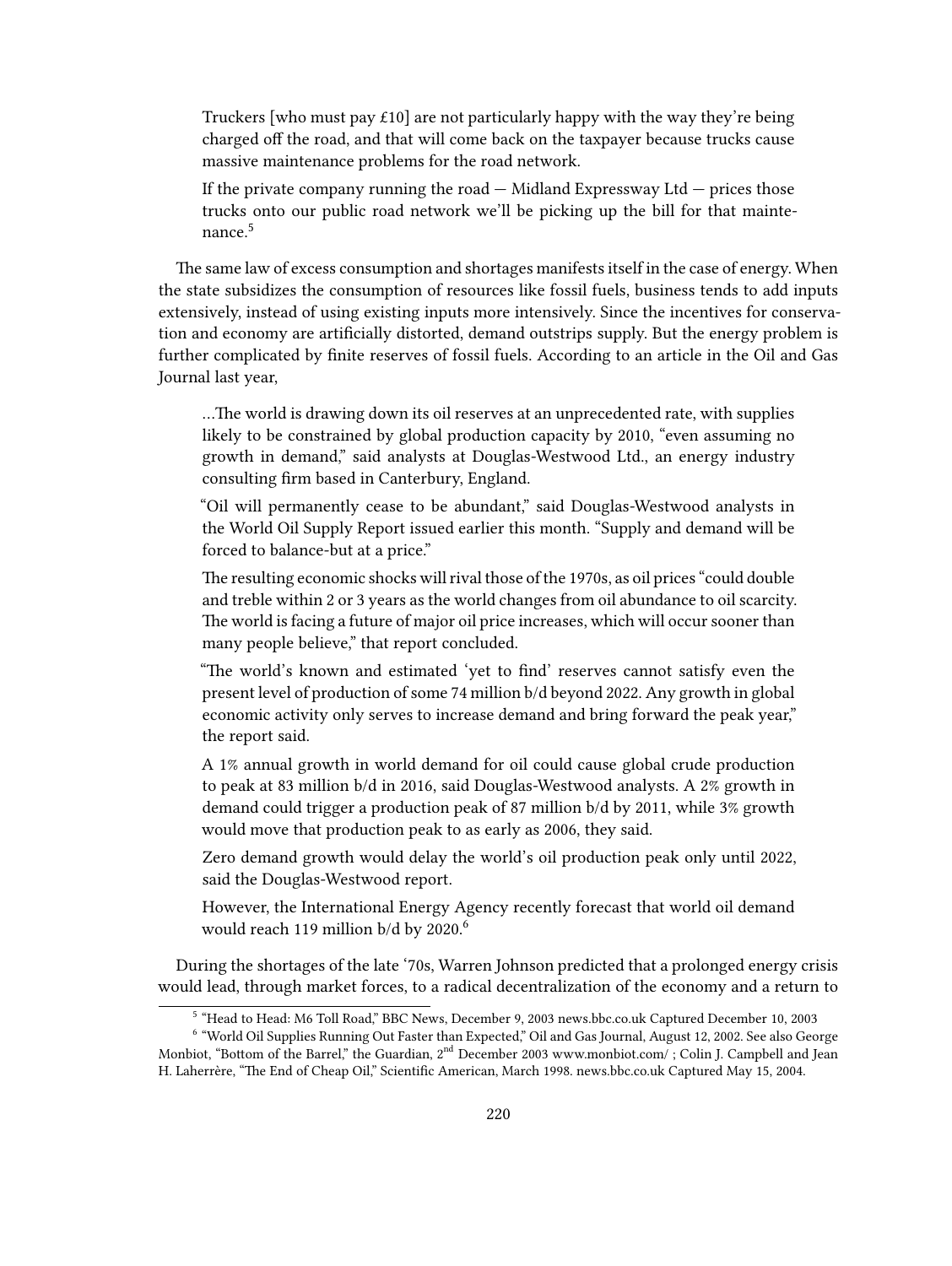localism.<sup>7</sup> Like every other kind of state intervention, subsidies to transportation and energy lead to ever greater irrationality, culminating in collapse.

Other centralized offshoots of the state capitalist system produce similar results. Corporate agribusiness, for example, requires several times as much synthetic pesticide application per acre to produce the same results as in 1950—partly because of insect resistance, and partly because pesticides kill not only insect pests but their natural enemies up the food chain. At the same time, giant monoculture plantations typical of the agribusiness system are especially prone to insects and blights which specialize in particular crops. The use of chemical fertilizers, at least the most common simple N-P-K varieties, strips the soil of trace elements—a phenomenon noted long ago by Max Gerson. The chemical fillers in these fertilizers, as they accumulate, alter the osmotic quality of the soil—or even render it toxic. Reliance on such fertilizers instead of traditional green manures and composts severely degrades the quality of the soil as a living biological system: for example, the depletion of mycorrhizae which function symbiotically with root systems to aid absorption of nutrients. The cumulative effect of all these practices is to push soil to the point of biological collapse. The hardpan clay on many agribusiness plantations is virtually sterile biologically, often with less than a single earthworm per cubic yard of soil. The result, as with chemical pesticides, is ever increasing inputs of fertilizer to produce diminishing results.

In every case, the basic rule is that, whenever the economy deviates from market price as an allocating principle, it deviates to that extent from rationality. In a long series of indices, the state capitalist economy uses resources or factors much more intensively than would be possible if large corporations were paying the cost themselves. The economy is much more transportationintensive than a free market could support, as we have seen. It is likewise more capital-intensive, and more intensively dependent on scientific-technical labor, than would be economical if all costs were borne by the beneficiaries. The economy is far more centralized, capital intensive, and high-tech than it would otherwise be. Had large corporate firms paid for these inputs themselves, they would have reached the point of zero marginal utility from additional inputs much earlier.

At the same time as the demand for state economic inputs increases, state capitalism also produces all kinds of social pathologies that require "social expenditures" to contain or correct. By subsidizing the most capital-intensive forms of production, it promotes unemployment and the growth of an underclass. But just as important, it undermines the very social structures family, church, neighborhood, etc.—on which it depends for the reproduction of a healthy social order.

Those who believe the market and commodity production as such inevitably suck all social relations into the "cash nexus," and undermine the stability of autonomous social institutions, are wrong. But this critique, while not valid for the market as such, is valid for state capitalism, where the state is driven into ever new realms in order to stabilize the corporate system. State intervention in the process of reproducing human capital (i.e., public education and tax-supported vocational-technical education), and state aid to forms of economic centralization that atomize society, result in the destruction of civil society and the replacement by direct state intervention of activities previously carried out by autonomous institutions. The destruction of civil society, in turn, leads to still further state intervention to deal with the resulting social pathologies.

<sup>7</sup> Warren Johnson, Muddling Toward Frugality (San Francisco: Sierra Club Books, 1978).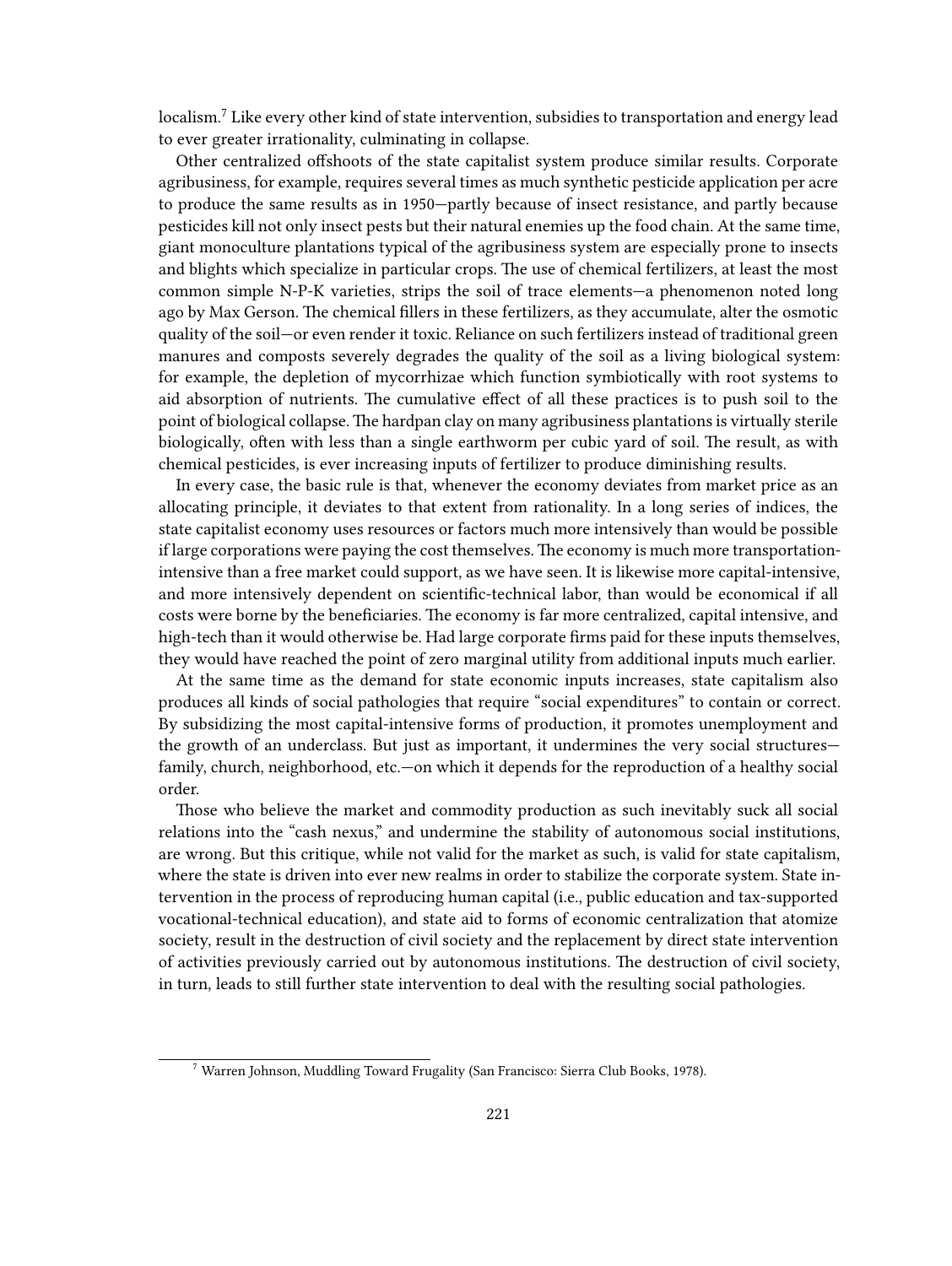The free market criticism of these phenomena closely parallels that of Ivan Illich in Tools For Conviviality.<sup>8</sup> Illich argued that the adoption of technologies followed a pattern characterized by two thresholds (or "watersheds"). The first threshold was one of high marginal utility for added increments of the new technology, with large increases in overall quality of life as it was introduced. But eventually a second threshold was reached, at which further increments produced disutilities. Technologies continued to be adopted beyond the level at which they positively harmed society; entire areas of life were subject to increased specialization, professionalization, and bureaucratic control; and older forms of technology that permitted more autonomous, local and individual control, were actively stamped out. In all these areas of life, the effect was to destroy human-scale institutions and ways of doing things, amenable to control by the average person.

In medicine, the first threshold was identified with the introduction of septic techniques, antibiotics, and other elementary technologies that drastically reduced the death rates. The second was identified with intensive reliance on extremely expensive medications and procedures with only marginally beneficial results (not to mention iatrogenic diseases), the transformation of medicine into a priesthood governed by "professional" bureaucracies, and the loss by ordinary people of control over their own health. The automobile reached the second threshold when it became impossible for most people to work or shop within walking or bicycle distance of where they lived. The car ceased to be a luxury, and became a necessity for most people; a lifestyle independent of it was no longer an option.

Those who criticize such aspects of our society, or express sympathies for the older, smallerscale ways of life, are commonly dismissed as nostalgic, romantic—even Luddites. And such critiques are indeed, more often than not, coupled with calls for government regulation of some kind to protect quality of life, by restraining the introduction of disruptive technologies. The worst such critics idealize the "Native American" practice of considering the effects of a technology for "six generations" before allowing it to be adopted. Illich himself fell into this general category, considering these issues to be a proper matter for grass-roots political control ("convivial reconstruction").

But in fact, it is quite possible to lament the loss of human scale society ("Norman Rockwell's America"), and to resent the triumph of professionalization and the automobile, all the while adhering to strictly free market principles. For government, far from being the solution to these evils, has been their cause. Illich went wrong in treating the first and second thresholds, respectively, as watersheds of social utility and disutility, without considering the mechanism of coercion that is necessary for social disutility to exist at all. In a society where all transactions are voluntary, no such thing as "social disutility" is possible. Net social disutility can only occur when those who personally benefit from the introduction of new technologies beyond the second threshold, are able to force others to bear the disutilities. As we have already seen in our citations of O'Connor's analysis, this is the case in regard to a great deal of technology. The profit is privatized, while the cost is socialized. Were those who benefited from greater reliance on the car, for example, for example, forced to internalize all the costs, the car would not be introduced beyond the point where overall disutilities equaled overall utilities. As Kaveh Pourvand elegantly put it in a private communication, the state's intervention promotes the adoption of certain tech-

<sup>8</sup> Ivan Illich, Tools for Conviviality (New York: Harper & Row, 1973).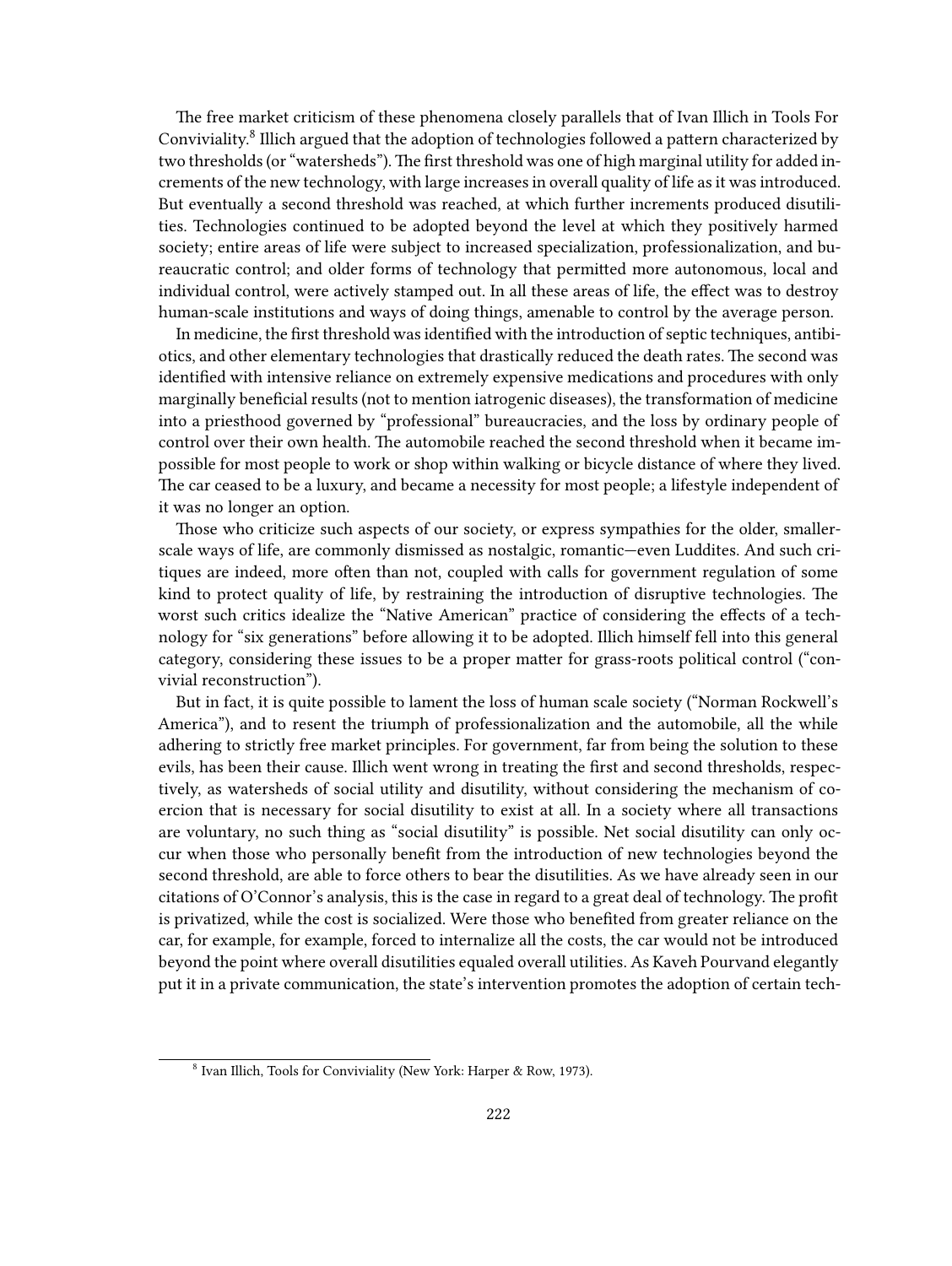nologies beyond Pareto optimality.<sup>9</sup> Coercion, or use of the "political means," is the only way in which one person can impose disutility on another.

The state capitalist system thus demands ever greater state inputs in the form of subsidies to accumulation, and ever greater intervention to contain the ill social effects of state capitalism. Coupled with political pressures to restrain the growth of taxation, these demands lead to (as O'Connor's title indicates) a "fiscal crisis of the state," or "a tendency for state expenditures to increase faster than the means of financing them.  $10$  The "structural gap' ... between state expenditures and state revenue" is met by chronic deficit finance, with the inevitable inflationary results. Under state capitalism "crisis tendencies shift, of course, from the economic into the administrative system…" This displaced crisis is expressed through "inflation and a permanent crisis in public finance."<sup>11</sup>

The problem is intensified by the disproportionate financing of State expenditures by taxes on the competitive sector (including the taxes on the monopoly capital sector which are passed on to the competitive sector), and the promotion of monopoly capital profits at the expense of the competitive sector. This depression of the competitive sector simultaneously reduces its purchasing power and its strength as a tax base, and exacerbates the crises of both state finance and demand shortfall.

The crisis of inputs under state capitalism is further heightened by the state's promotion of the inefficiencies of large size. Most large corporations have been expanded far beyond paretooptimal levels by government intervention to subsidize operating expenses and conceal the inefficiency cost of large-scale organization.

In addition, existing firms are forced to be even more hierarchical and authoritarian than they otherwise would be because of past actions of the state. Not only were the producing classes originally robbed of their property in the means of production, but the state has intervened on an ongoing basis to decrease the bargaining power of labor and increase the rate of exploitation. For example, consider the action of the ruling class in the '70s to break the power of organized labor, cap real wages, and shift resources from mass consumption to investment. The result was stagnant wages, increasing work loads (aka "increased productivity), and need for all sorts of internal surveillance and control mechanisms within the corporation to keep the increasingly disgruntled work force in line.

These large corporations have the internal characteristics of a planned economy. Information flow is systematically distorted up the chain of command, by each rung in the hierarchy telling the next one up what it wants to hear. And each rung of management, based on nonsensical data (not to mention absolutely no direct knowledge of the production process) sends irrational and ass-brained decisions back down the chain of command. The only thing that keeps large, hierarchical organizations going is the fact that the productive laborers on the bottom actually know something about their own jobs, and have enough sense to ignore policy and lie about it so that production can stagger along despite the interference of the bosses.

When a senior manager decides to adopt a "reform" or to "improve" the process in some way, he typically bases his decision on the glowing recommendations of senior managers in other organizations who have adopted similar policies. Of course, those senior managers have no real

<sup>9</sup> Kaveh Pourvand, private email, October 29, 2003.

<sup>&</sup>lt;sup>10</sup> O'Connor, Fiscal Crisis of the State 9.

<sup>&</sup>lt;sup>11</sup> Jürgen Habermas, Legitimation Crisis. Trans. by Thomas McCarthy (United Kingdom: Polity Press, 1973, 1976) 61, 68.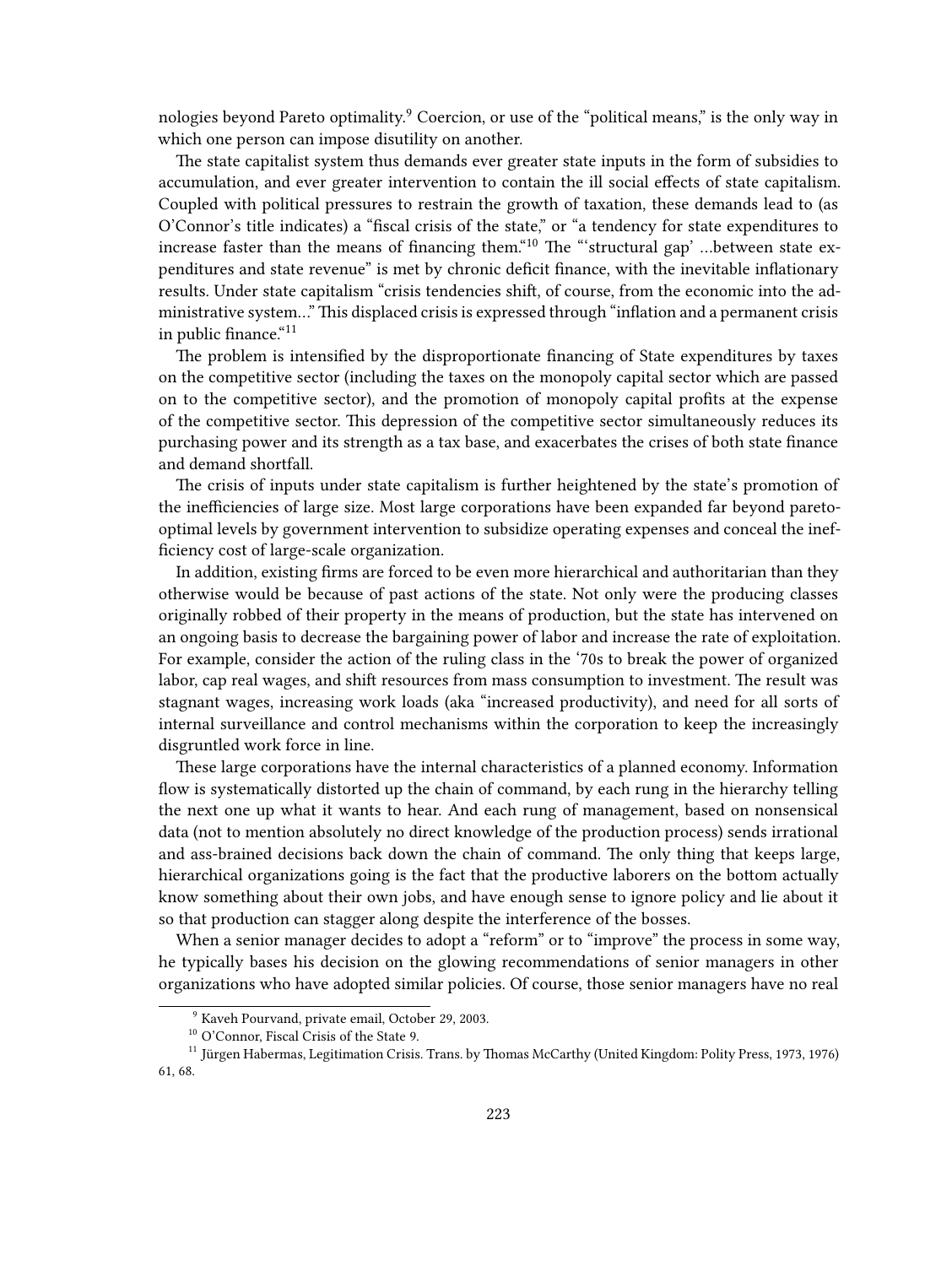knowledge themselves of the actual results of the policy, because their own information is based on filtered data from below. Not only does the senior management of an organization live in an imaginary world as a result of the distorted information from below; its imaginary world is further cut off from reality by the professional culture it shares with senior management everywhere else. "…in a rigid hierarchy, nobody questions orders that seem to come from above, and those at the very top are so isolated from the actual work situation that they never see what is going on below."<sup>12</sup>

The root of the problem, in all such cases, is that individual human beings can only make optimally efficient decisions when they internalize all the costs and benefits of their own decisions. In a large hierarchy, the consequences of the irrational and misinformed decisions of the parasites at the top are borne by the people at the bottom who are actually doing the work. And the people doing the work, who both know what's going on and suffer the ill effects of decisions by those who don't know what's going on, have no direct control over the decision-making.

Robert Anton Wilson described it in grand terms as the workers' burden of nescience confronting management's burden of omniscience:

Every authoritarian logogram divides society, as it divides the individual, into alienated halves. Those at the bottom suffer what I shall call the burden of nescience. The natural sensory activity of the biogram—what the person sees, hears, smells, tastes, feels, and, above all, what the organism as a whole, or as a potential whole, wants—is always irrelevant and immaterial. The authoritarian logogram, not the field of sensed experience, determines what is relevant and material…. The person acts, not on personal experience and the evaluations of the nervous system, but on the orders from above….

Those at the top of the authoritarian pyramid, however, suffer an equal and opposite burden of omniscience…. They must attempt to do the seeing, hearing, smelling, tasting, feeling and decision-making for the whole society.

But a man with a gun is told only that which people assume will not provoke him to pull the trigger. Since all authority and government are based on force, the master class, with its burden of omniscience, faces the servile class, with its burden of nescience, precisely as a highwayman faces his victim. Communication is possible only between equals. The master class never abstracts enough information from the servile class to know what is actually going on in the world where the actual productivity of society occurs…. The result can only be progressive disorientation among the rulers.<sup>13</sup>

The only thing that keeps the organizations running is the fact that the people on the bottom who know how to do the work have the good sense to ignore directives from above; that, and the fact that each organization is competing against other organizations hobbled by the same institutional culture. The "genius of our centralized bureaucracies has been," as Paul Goodman put it, "as they interlock, to form a mu-

<sup>12</sup> Robert Shea and Robert Anton Wilson, The Illuminatus! Trilogy (New York: Dell Publishing Co., Inc., 1975) 388.

<sup>&</sup>lt;sup>13</sup> Ibid. 498.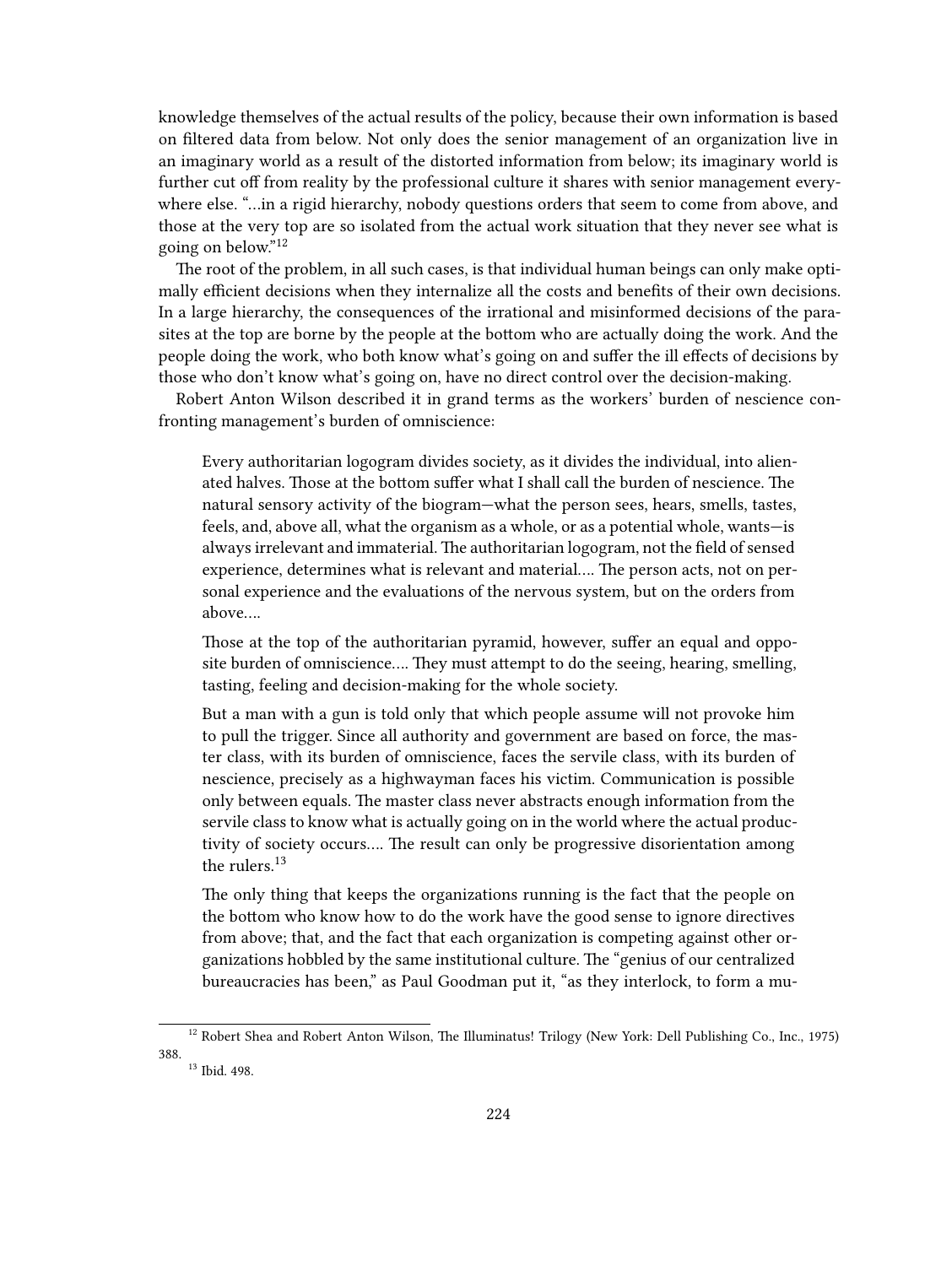tually accrediting establishment of decision-makers, with common interests and a common style…"<sup>14</sup>

In fact, corporations grow to such size and internal complexity that it no longer pays even to attempt to track the costs of such internal transactions. That would be fine in a free market, where a firm as a whole internalized all its own costs and benefits. In that case, the inefficiency costs of internal complexity and lack of cost tracking would be weighed against other offsetting efficiencies, and growth would stop at the point where they cancelled out. But the matter is different when they keep growing because the state protects them from the inefficiencies of their own size. Mises pointed out that large private corporations were prone to the same problems of economic calculation as a planned economy. The larger a corporation, the more of its internal decisions are administrative rather than market transactions, and the further they are removed from actual market prices. An internal corporate planner, allocating resources administratively, relies indirectly on outside market prices as a source of information in the same way as a state planner in a state-managed economy.

In the Spanish workplaces after the revolution of 1936, unit costs were decreased drastically, and output increased. The reason was that power flowed from the bottom up, and the people making the decisions were directly accountable to the people doing the work. As a result, all the consequences of action were much more fully internalized by those making decisions.

This principle applies, not only in for-profit corporations, but in universities, charities, and other large organizations in "civil society." The New Class paradigm of "professional management" has affected the structure of all large organizations in state capitalist society. In every case, the organization is either subject to outside control by a board of trustees, or to a top-down internal management. Paul Goodman has brilliantly described this tendency, as it operates in a wide variety of organizations. Such organizations come under the domination of a professionalized management, and politically selected senior administrators with "prestige salaries." Because the organization distributes the costs and benefits of action among different people, the masses of productive workers within it are no longer motivated by the intrinsic pleasures of work. Instead, personnel must be subject to administrative compulsion or other forms of extrinsic motivation.

In my opinion, the salient cause of ineptitude in promotion and in all hiring practices is that, under centralized conditions, fewer and fewer know what is a good job of work. The appearance of competence may count for more than the reality, and it is a lifework to manufacture appearance or, more usually, to adapt to the common expectation. Just as there is reliance on extrinsic motives, there is heavy reliance on extrinsic earmarks of competence: testing, profiles, publications, hearsay among wives, flashy curricula vitae. Yet there is no alternative method of selection. In decentralized conditions, where a man knows what goes on and engages in the whole enterprise, an applicant can present a masterpiece for examination and he has functional peers who can decide whether they want him in the guild.<sup>15</sup>

…What swells the costs in enterprises carried on in the interlocking centralized systems of society, whether commercial, official, or non-profit institutional, are all the

<sup>14</sup> Paul Goodman, Like a Conquered Province (New York: Vintage Books, 1965) 357 (published under single cover with People or Personnel).

<sup>&</sup>lt;sup>15</sup> Paul Goodman, People or Personnel (New York: Vintage Books, 1963) 83-4 (published under single cover with Like a Conquered Province).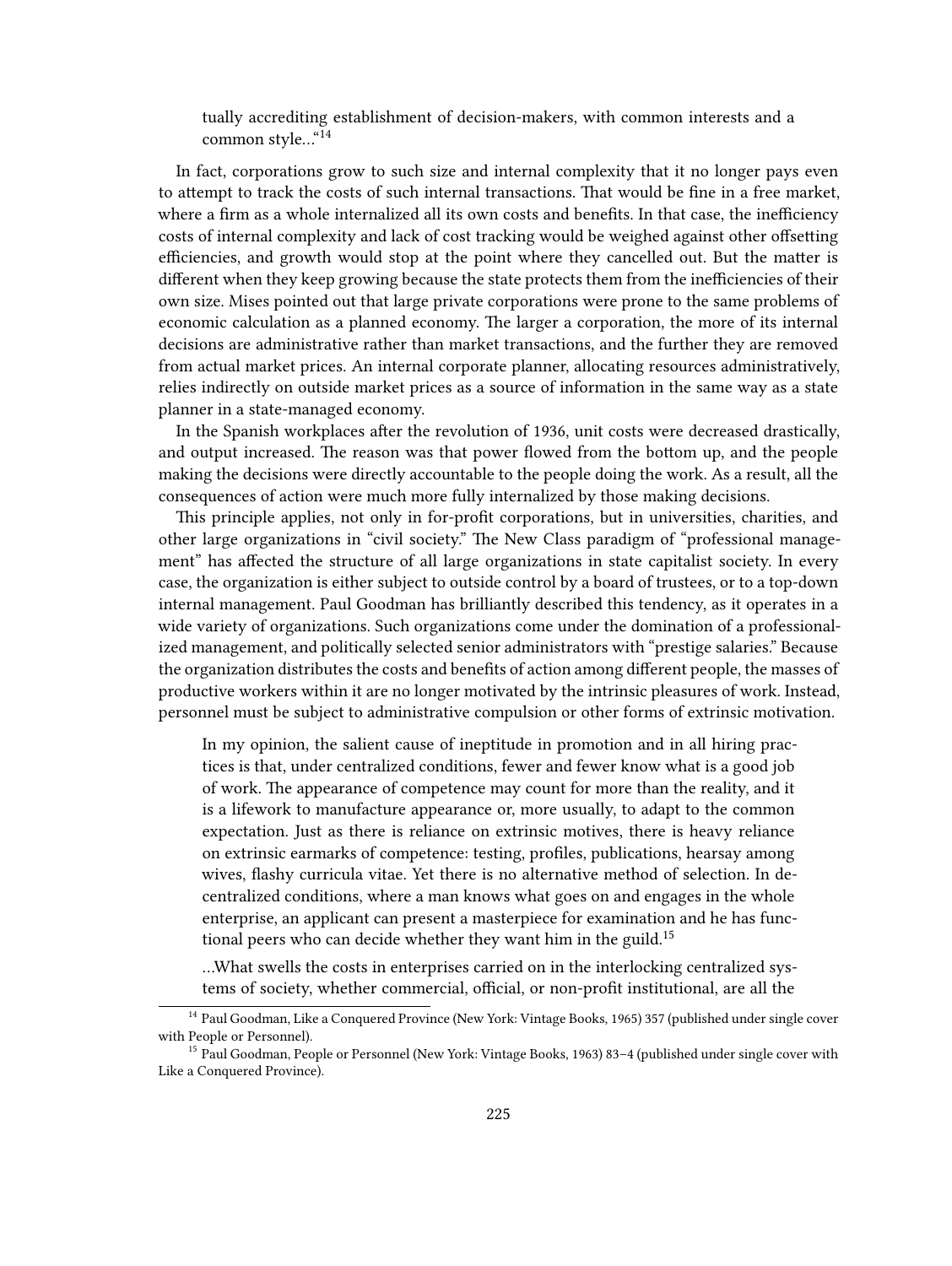factors of organization, procedure, and motivation that are not directly determined to the function and to the desire to perform it…

But when enterprises can be carried on autonomously by professionals, artists, and workmen intrinsically committed to the job, there are economies all along the line. People make do on means. They spend on value, not convention. They flexibly improvise procedures as opportunity presents and they step in in emergencies. They do not watch the clock. The available skills of each person are put to use. They eschew status and in a pinch accept subsistence wages. Administration and overhead are ad hoc. The task is likely to be seen in its essence rather than abstractly.<sup>16</sup>

This is the style of organization the overwhelming majority of people work in. Most people have little or no say in their conditions or methods of work, and have no motive for doing it "well" than the need for a paycheck and the fear of being fired. Indeed, the people who evaluate the quality of their work have no clue what quality might actually consist of.

When the prestige-salaried head of a large organization retires, he is never replaced by a production worker from within the organization, who actually understands the process and might make intelligent decisions. Instead, the trustees or directors select from a wide array of resumè carpet-baggers with a history of holding senior management positions in other large organizations. The new head is someone who has thoroughly absorbed the professional culture of senior management, but has never engaged in genuinely productive work in his life.

When the personnel of an organization have no direct interest in its purpose, intrinsic motivation must be replaced by external compulsion. This passage from Ursula LeGuin's The Dispossessed is an excellent illustration:

Atro had once explained to him how this was managed, how the sergeants could give the privates orders, how the lieutenants could give the privates and the sergeants orders, how the captains… and so on and so on up to the generals, who could give everyone else orders and need take them from none, except the commander in chief. Shevek had listened with incredulous disgust. "You call that organization?" he had inquired. "You even call it discipline? But it is neither. It is a coercive mechanism of extraordinary inefficiency—a kind of seventh-millennium steam engine! With such a rigid and fragile structure what could be done that was worth doing?" This had given Atro a chance to argue the worth of warfare as the breeder of courage and manliness and weeder-out of the unfit, but the very line of his argument had forced him to concede the effectiveness of guerrillas, organized from below, self-disciplined. "But that only works when the people think they're fighting for something of their own you know, their homes, or some notion or other," the old man had said. Shevek had dropped the argument. He now continued it, in the darkening basement among the stacked crates of unlabeled chemicals. He explained to Atro that he now understood why the Army was organized as it was. It was indeed quite necessary. No rational form of organization would serve the purpose. He simply had not understood that the purpose was to enable men with machine guns to kill unarmed men and women easily and in great quantities when told to do so.<sup>17</sup>

<sup>16</sup> Ibid. 113.

<sup>&</sup>lt;sup>17</sup> Ursula LeGuin, The Dispossessed (New York: Harper Paperbacks, 1974) 305-6.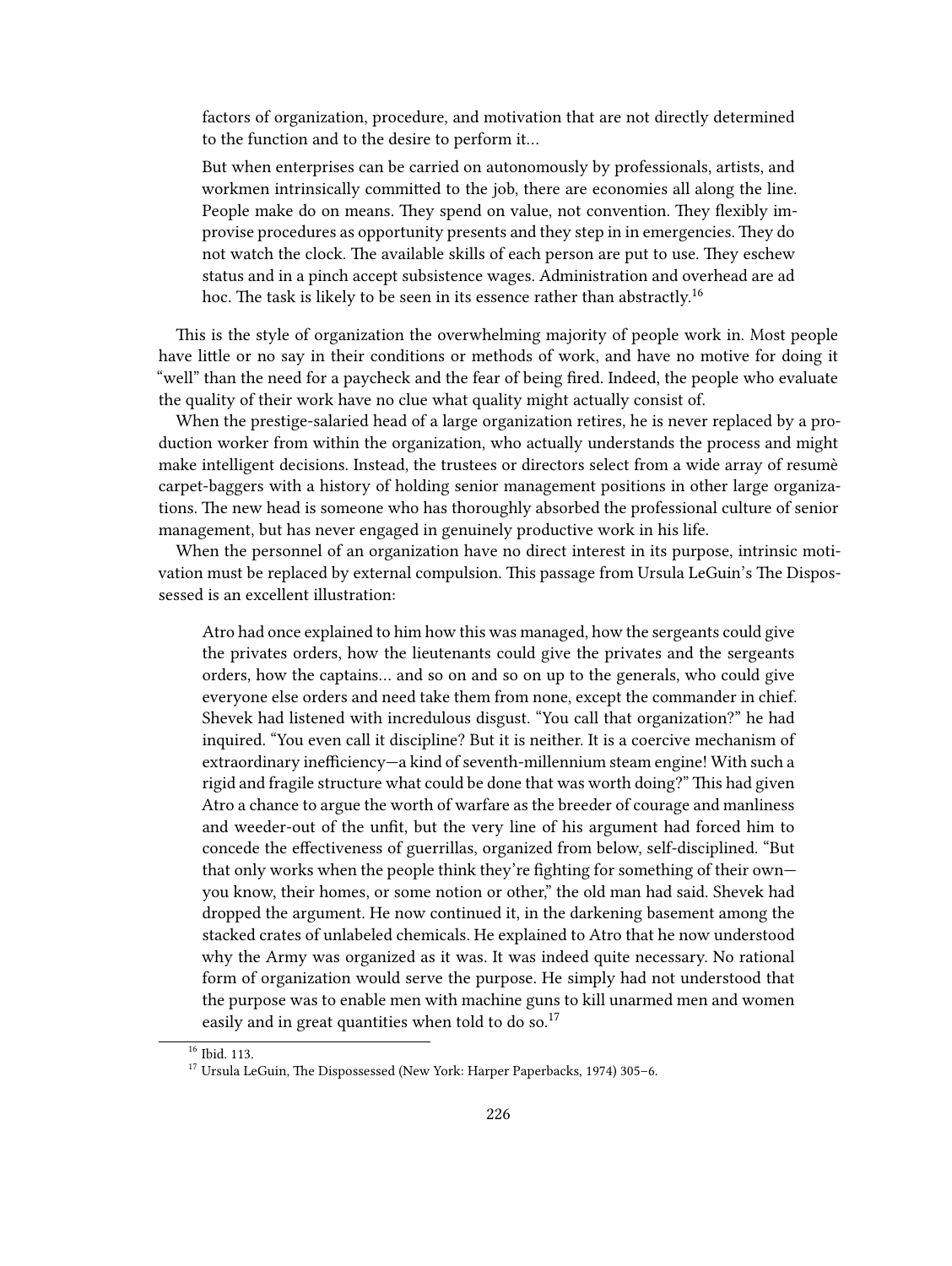Paul Goodman used the university to illustrate the principle. Unlike the medieval university, which was a self-organized association of scholars and students, the modern university reflects a purpose imposed from outside. As a result,

the social needs exist in the school as "goals of the administration" and this adds many complications: the scholars must be motivated, disciplined, evaluated. But when students who want to be lawyers or doctors find themselves a faculty, or masters with something important to profess attract disciples, the case is simpler: the goals are implicit and there is no problem of motivation.<sup>18</sup>

In becoming the standard form of organization in the dominant and most influential institutions of our society, the bureaucratic paradigm in industry, education and welfare effectively crowds out or preempts alternative forms of organization based on bottom-up control and decentralism. "Nobody will be able to imagine such a thing. In brief, …the inevitability of centralism will be self-proving. A system destroys its competitors by pre-empting the means and channels, and then proves that it is the only conceivable mode of operating.<sup>"19</sup>

# **C. Legitimation Crisis**

State capitalism involves "[r]e-coupling the economic system to the political… The state apparatus no longer, as in liberal capitalism, merely secures the general conditions of production…, but is now actively engaged in it.<sup>"20</sup> That is, capitalism abandons the "laissez-faire" model of state involvement mainly through the enforcement of a general legal framework, and resorts instead to direct organizational links and direct state inputs into the private sector.

To the extent that the class relationship has itself been repoliticized and the state has taken over market replacing as well as market supplementing tasks…, class domination can no longer take the anonymous form of the law of value. Instead, it now depends on factual constellations of power whether, and how, production of surplus value can be guaranteed through the public sector, and how the terms of the class compromise look.<sup>21</sup>

The direct intervention of the state on behalf of corporate elites becomes ever greater, and impossible to conceal. This fundamentally contradicts the official ideology of "free market capitalism," in which the state simply acts as a neutral guarantor of a social order in which the most deserving win by their own efforts. Therefore, it undermines the ideological basis on which its popular legitimacy depends. Thus, parallel to the fiscal crisis of the state, state capitalism likewise moves towards what Habermas called a "legitimation crisis."

According to bourgeois conceptions that have remained constant from the beginnings of modern natural law to contemporary election speeches, social rewards

<sup>&</sup>lt;sup>18</sup> Paul Goodman, The Community of Scholars (New York: Vintage Books, 1964) 213 (published under single cover with Compulsory Miseducation).

<sup>&</sup>lt;sup>19</sup> Goodman, People or Personnel 70.

<sup>&</sup>lt;sup>20</sup> Habermas, Legitimation Crisis 36.

 $21$  Ibid. 68.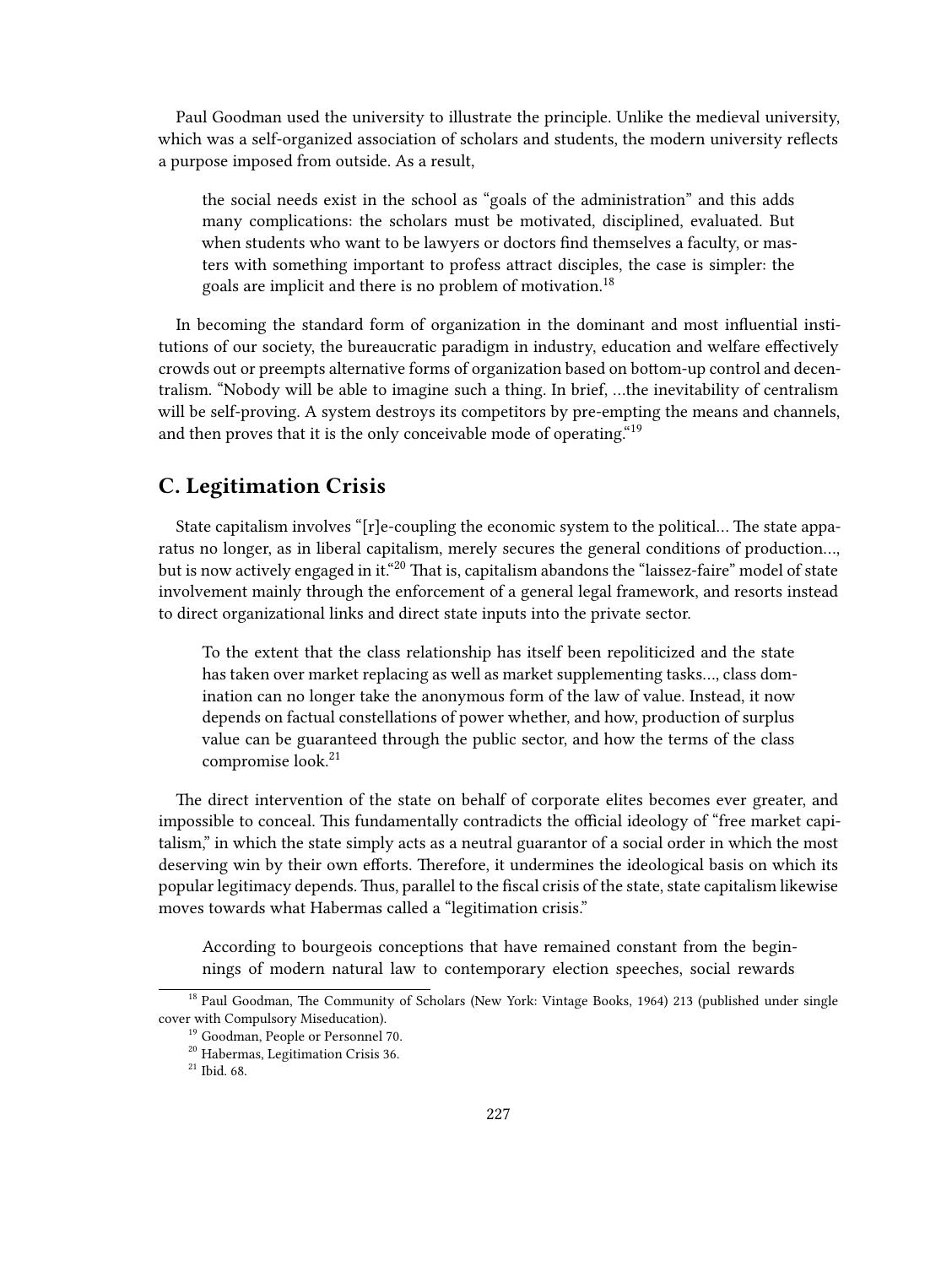should be distributed on the basis of individual achievement… Since it has been recognized, even among the population at large, that social force is exercised in the forms of economic exchange, the market has lost its credibility as a fair… mechanism for the distribution of life opportunities conforming to the system.<sup>22</sup>

When the state capitalist system finally reaches its limits, the state becomes incapable of further increasing the inputs on which the system depends. The fundamental contradictions of the system, displaced from the political/administrative realm, return with a vengeance in the form of economic crisis. The state capitalist system will reach its breaking point.

## **D. Neoliberal Reaction and Political Repression**

The American corporate elite reacted in the 1970s to the combination of fiscal, accumulation and legitimation crises by adopting a neoliberal agenda of curtailing consumption and subsidizing new accumulation. Along with these new policies, it adopted the forms of political control necessary to force them on a recalcitrant population.

Until the late 1960s, the elite perspective was governed by the New Deal social compact. The corporate state would buy stability and popular acquiescence in imperialist exploitation abroad by guaranteeing a level of prosperity and security to the middle class. In return for higher wages, unions would enforce management control of the workplace. As Richard K. Moore put it, prosperity would guarantee public passivity.<sup>23</sup> But starting in the Vietnam era, the elite's thinking underwent a profound change.

They concluded from the 1960s experience that the social contract had failed. Besides unprecedented levels of activism in the civil rights and antiwar movements, and the general turn toward radicalism among youth, the citizenry at large also became less manageable. There was a proliferation of activist organizations, alternative media, welfare-rights organizations, community activism, etc.

Elite intellectuals like Samuel P. Huntington lamented the drastic decrease in the level of trust of government and other leading institutions among the general public. In The Crisis of Democracy, written by Huntington and others as an inagural paper for the Trilateral Institution (an excellent barometer of elite thinking), the authors argued that the system was collapsing from demand overload, because of an excess of democracy. Huntington's analysis is so illustrative of elite thinking at that time that we will quote it at length.

For Huntington, America's role in maintaining the global state capitalist system depended on a domestic system of power; this system of power, variously referred to in this work as corporate liberalism, Cold War liberalism, and the welfare-warfare state, assumed a general public willingness to stay out of government affairs. For the first two decades or so after WWII, the U.S. had functioned as "the hegemonic power in a system of world order."<sup>24</sup> And this was only possible because of a domestic structure of political authority in which the country "was governed by the president acting with the support and cooperation of key individuals and groups in the Executive

<sup>22</sup> Ibid. 81.

<sup>&</sup>lt;sup>23</sup> Richard K. Moore, "Escaping the Matrix," Whole Earth (Summer 2000) 53.

<sup>&</sup>lt;sup>24</sup> Samuel P. Huntington, Michael J. Crozier, Joji Watanuki. The Crisis of Democracy. Report on the Governability of Democracies to the Trilateral Commission: Triangle Paper 8 (New York: New York University Press, 1975).105–6.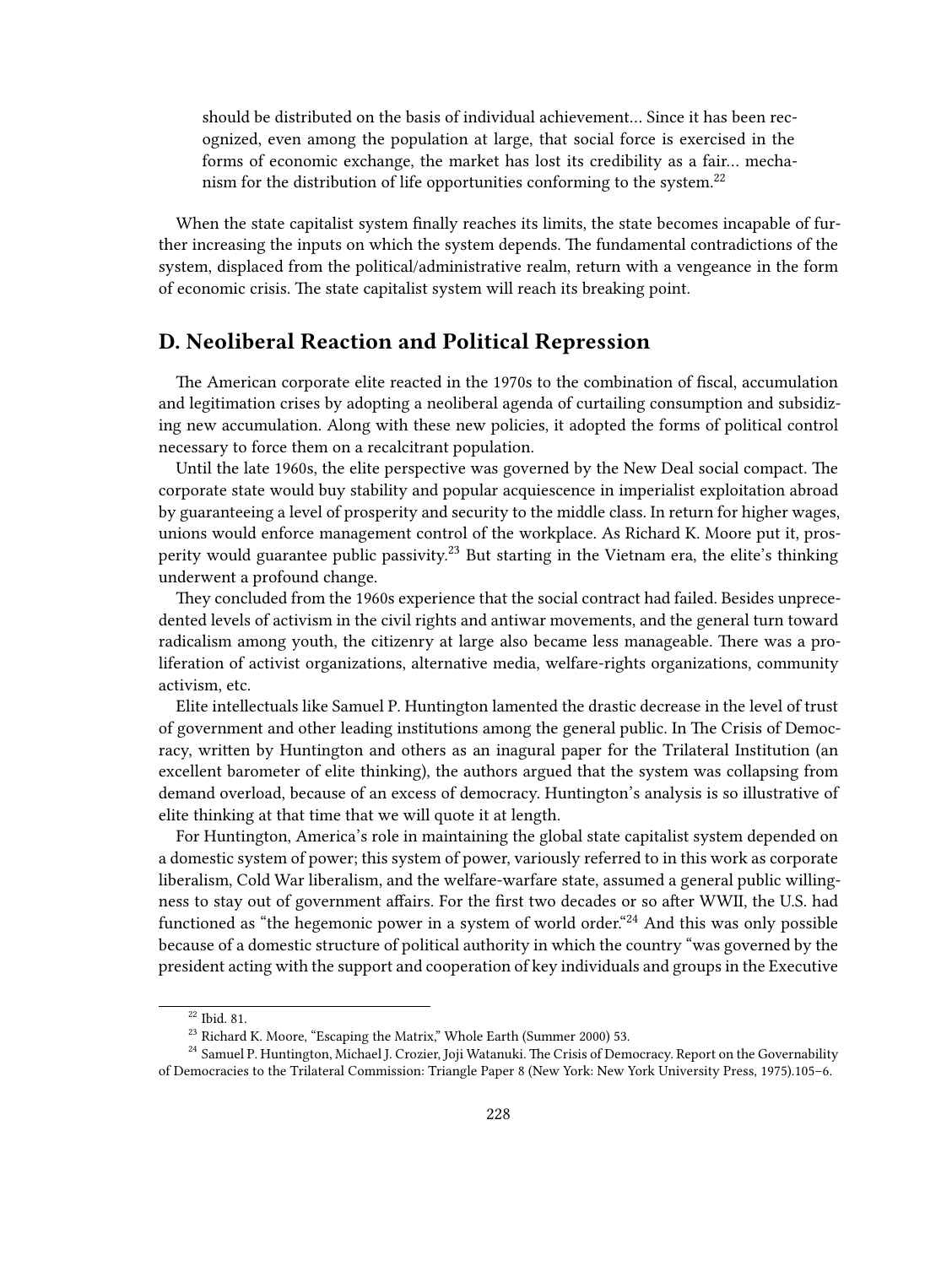office, the federal bureaucracy, Congress, and the more important businesses, banks, law firms, foundations, and media, which constitute the private establishment."<sup>25</sup>

America's position as defender of global capitalism required that its government have the ability "to mobilize its citizens for the achievement of social and political goals and to impose discipline and sacrifice upon its citizens in order to achieve these goals."<sup>26</sup> Most importantly, this ability required that democracy be largely nominal, and that citizens be willing to leave major substantive decisions about the nature of American society to qualified authorities. It required, in other words, "some measure of apathy and non-involvement on the part of some individuals and groups."<sup>27</sup>

Unfortunately, these requirements were being gravely undermined by "a breakdown of traditional means of social control, a delegitimation of political and other means of authority, and an overload of demands on government, exceeding its capacity to respond."<sup>28</sup>

The essence of the democratic surge of the 1960s was a general challenge to existing systems of authority, public and private… Within most organizations, discipline eased and differences in status became blurred. Each group claimed is right to participate equally—and perhaps more than equally—in the decisions which affected itself…

The questioning of authority pervaded society. In politics, it manifested itself in a decline in public confidence and trust in political leaders and institutions, a reduction in the power and effectiveness of political institutions…, a new importance for the "adversary" media and "critical" intelligentsia in public affairs, and a weakening of the coherence, purpose, and self-confidence of political leadership.<sup>29</sup>

The task of traditional state capitalist elites, in the face of this crisis of democracy, was to restore that "measure of apathy and noninvolvement," and thus to render the system once again "governable."<sup>30</sup>

In response to the antiwar protests and race riots, LBJ and Nixon began to create an institutional framework for coordination of police state policy at the highest levels, to make sure that any such disorder in the future could be dealt with differently. This process culminated in Department of Defense Civil Disturbance Plan 55–2, Garden Plot, which involved domestic surveillance by the military, contingency plans for military cooperation with local police in suppressing disorder in all fifty states, plans for mass preventive detention, and joint exercises of police and the regular military. Senator Sam Ervin, of the Subcommittee on Constitutional Affairs, claimed that "Military Intelligence had established an intricate surveillance system covering hundreds of thousands of American citizens. Committee members had seen a master plan—Garden Plot—that gave an eagle eye view of the Army-National Guard-police strategy." (Of course, much of the apparatus needed for preventive detention of "subversives" had been in place since the McCarran Internal Security Act of the Truman era.)

 $\overline{\frac{25}{}}$  Ibid. 92.

<sup>26</sup> Ibid. 7–8.

<sup>27</sup> Ibid. 113–5.

 $28$  Ibid. 7–8.

 $29$  Ibid. 74-6.

<sup>30</sup> Ibid. 113–5.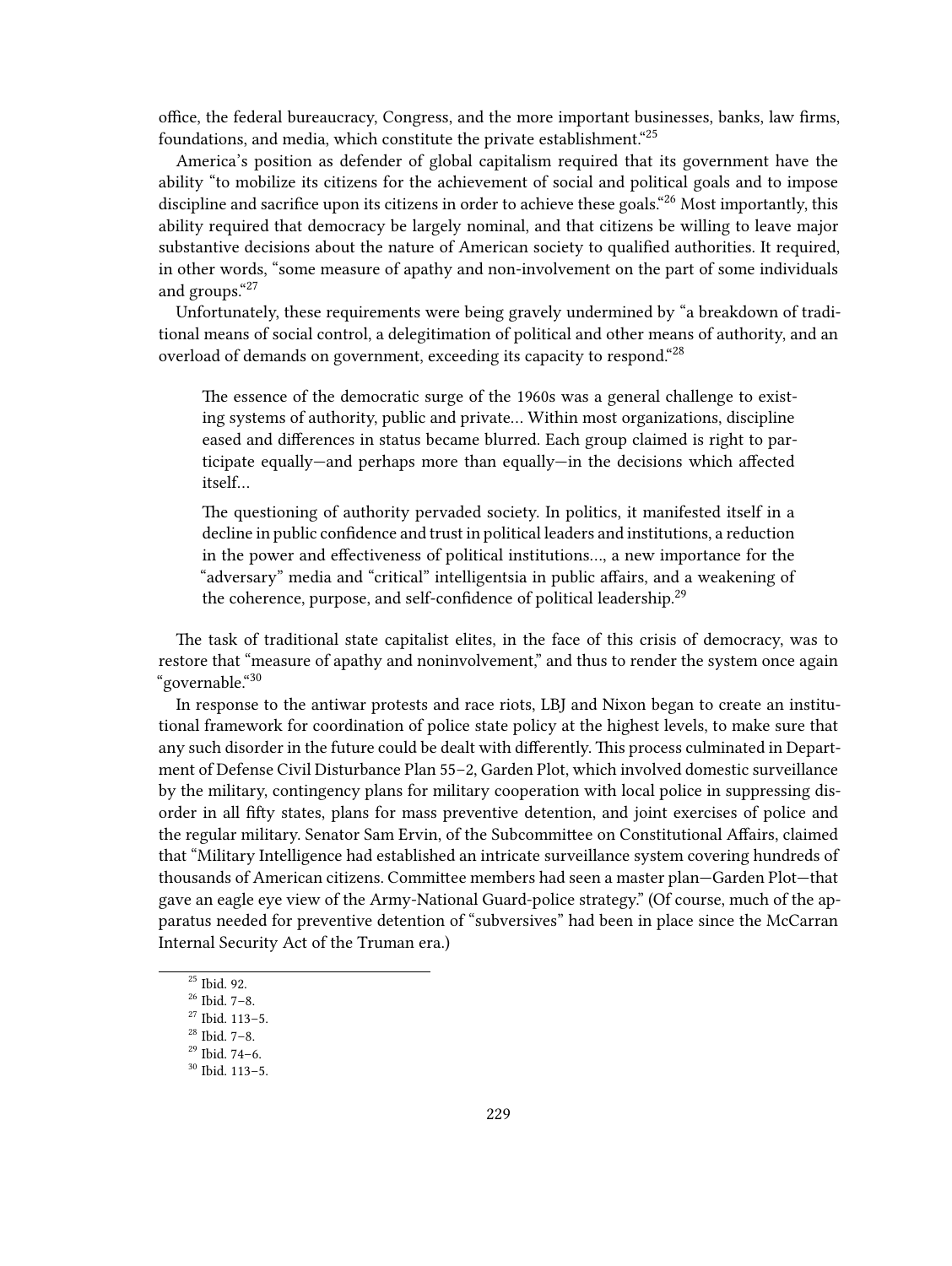At first, the Garden Plot exercises focused primarily on racial conflict. But beginning in 1970, the scenarios took a different twist. The joint teams, made up of cops, soldiers and spies, began practicing battle with large groups of protesters. California, under the leadership of Ronald Reagan, was among the most enthusiastic participants in Garden Plot war games.

…Garden plot [subsequently] evolved into a series of annual training exercises based on contingency plans to undercut riots and demonstrations, ultimately developed for every major city in the United States. Participants in the exercises included key officials from all law enforcement agencies in the nation, as well as the National Guard, the military, and representatives of the intelligence community. According to the plan, joint teams would react to a variety of scenarios based on information gathered through political espionage and informants. The object was to quell urban unrest.<sup>31</sup>

The New Deal social compact with organized labor was reassessed in the light of new events. The country was swept by a wave of wildcat strikes in the early 1970s, in coal mining, auto manufacturing, and the post office. These disruptions indicated that the business unions could no longer keep their rank and file under control, and that the Fordist system was no longer serving its purpose of maintaining social control in the workplace.

At the same time, the business press was flooded with articles on the impending "capital shortage," and calls for shifting resources from consumption to capital accumulation, by radically scaling back the welfare state and hamstringing organized labor. This shift was reflected in traditionally corporate liberal think tanks like Brookings and the CED, which both produced studies acknowledging the need to impose limits on consumption in the interest of accumulation; for example, the Brookings Institution's 1976 study Setting National Priorities: The Next Ten Years.<sup>32</sup>

Business journals predicted frankly that a cap on real wages would be hard to force on the public in the existing political environment.<sup>33</sup> For example, an article in the October 12, 1974 issue of Business Week warned that

Some people will obviously have to do with less… [I]ndeed, cities and states, the home mortgage market, small business and the consumer will all get less than they want… [I]t will be a hard pill for many Americans to swallow—the idea of doing with less so that big business can have more… Nothing that this nation, or any other nation has done in modern history compares in difficulty with the selling job that must now be done to make people accept the new reality.<sup>34</sup>

This only heightened the imperative to curb the excess of democracy and make the state less vulnerable to popular pressure.

<sup>&</sup>lt;sup>31</sup> Frank Morales, "U.S. Military Civil Disturbance Planning: The War at Home" Covert Action Quarterly 69, Spring-Summer 2000, [infowar.net](http://infowar.net/warathome/warathome.html) Captured April 15, 2001. The last quote is from Donald Goldberg and Indy Badhwar, "Blueprint for Tyranny," Penthouse Magazine August 1985.

<sup>&</sup>lt;sup>32</sup> Harry C. Boyte, The Backyard Revolution: Understanding the New Citizen Movement (Philadelphia: Temple University Press, 1980) 226n.

 $33$  Ibid. 13-6, along with notes on 225-9.

<sup>34</sup> Ibid. 225-6n.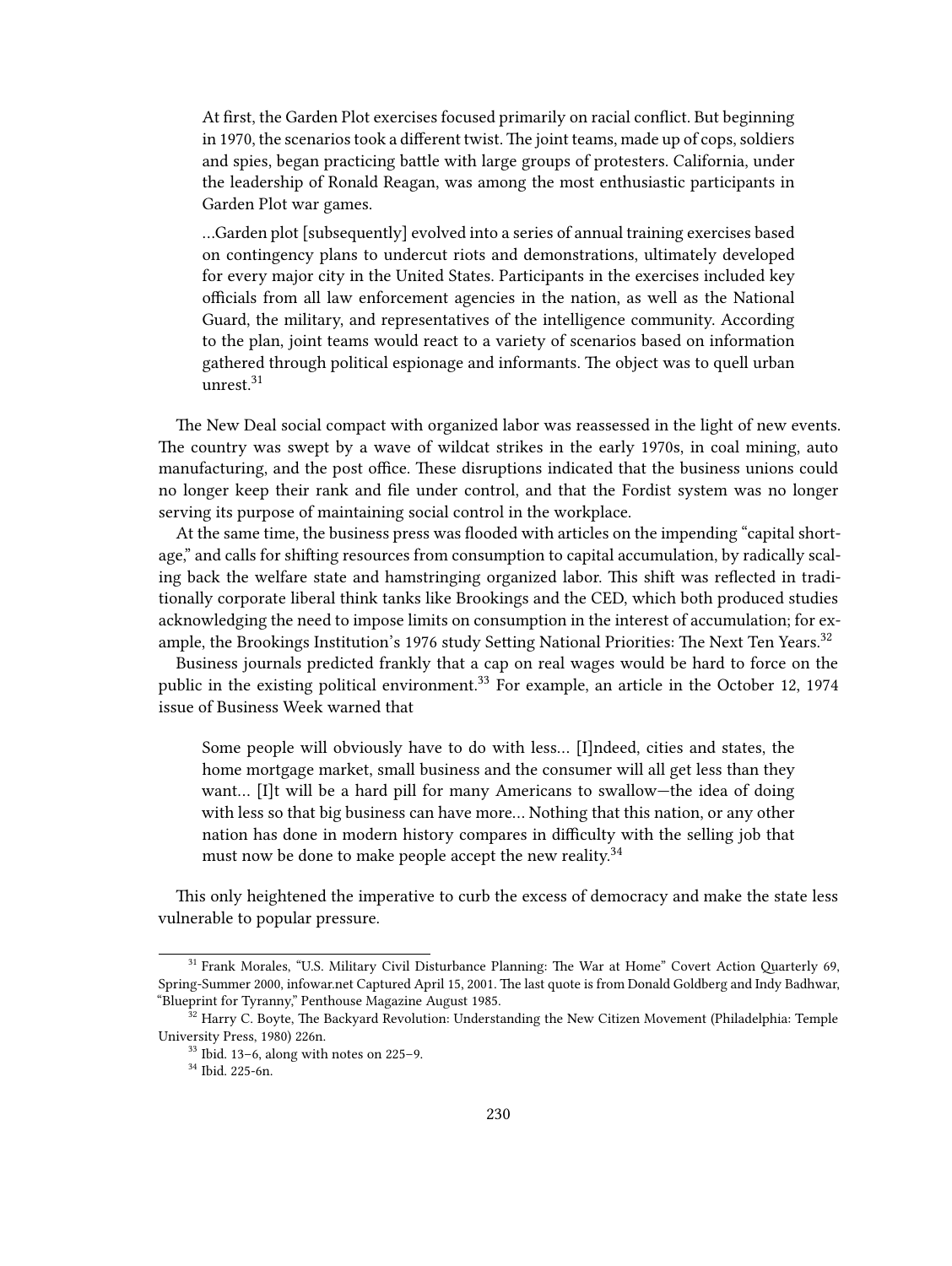Corporations embraced the full range of union-busting possibilities in Taft-Hartley, risking only token fines from the NLRB. They drastically increased management resources devoted to workplace surveillance and control, a necessity because of discontent from stagnant wages and mounting workloads (aka increased "productivity").<sup>35</sup> Not surprisingly, workplace violence ("going postal") escalated along with general levels of employee disgruntlement. The use of internal surveillance systems and personality profiling to detect disgruntlement and weed out those with bad attitudes toward authority, not to mention to track down those guilty of quiet and unobtrusive sabotage, became a central preoccupation with the new Chekists in Human Resources departments.

Wages as a percentage of value added have declined drastically since the 1970s, and real wages have been virtually flat. Virtually all increases in labor productivity have been channeled into profit and investment, rather than wages. The new Cold War military buildup, from the late '70s on, still further transferred public resources to industry.

A series of events like the fall of Saigon, the nonaligned movement, and the New International Economic Order were taken as signs that the transnational corporate empire was losing control. The national security community saw America's "system of world order" coming under increasing pressure from national liberation movements. An excellent example of foreign policy elites' view of the near future is the work of RAND analyst Guy Pauker, who wrote in 1977 of a "possible world order crisis in the 1980s."<sup>36</sup>

Reagan's escalating intervention in Central America was a partial response to this perception. But more importantly, the collapse of the USSR ended all external restraints on the global system designed during WWII, and deprived internal resistance to that system of the Soviet Union's patronage. In the aftermath of this snatching of total victory from the jaws of defeat, the Uruguay Round of GATT ended all barriers to TNCs buying up entire economies, locked the west into monopoly control of modern technology, and created a world government on behalf of global corporations.

This was, in its essentials, the development that James O'Connor had foreseen in 1984—years before the fall of the Berlin Wall and the implosion of the USSR:

Some who have thought or written about the subject [the global crisis of capitalism] believe that a resolution of the crisis favoring international capitalist interests will require further restructuring of the division of labor and the international economy generally in ways which will permit capital to re-establish social and political control over global labor and key petty bourgeois nation-states (e.g., resolution of the class and national struggles in the Middle East, Southern Africa, and Central America in favor of multinational corporate interests.<sup>37</sup>

In the meantime the U.S. was moving toward radical polarization of income. The general effect of the neoliberal reaction was to blur the lines between imperial core and periphery: the comprador bourgeoisie, living in heavily fortified luxury sectors of Third World cities, coexisted

<sup>&</sup>lt;sup>35</sup> David M. Gordon. Fat and Mean: The Corporate Squeeze of Working Americans and the Myth of Management Downsizing (New York: The Free Press, 1996).

<sup>&</sup>lt;sup>36</sup> Guy Pauker, Military Implications of a Possible World Order Crisis in the 1980s R-2003-AF (Santa Monica: Rand Corporation, November 1977); Pauker, Sources of Instability in Developing Countries P-5029 (Santa Monica: Rand Corporation, June 1973).

<sup>37</sup> O'Connor, Accumulation Crisis 1–2.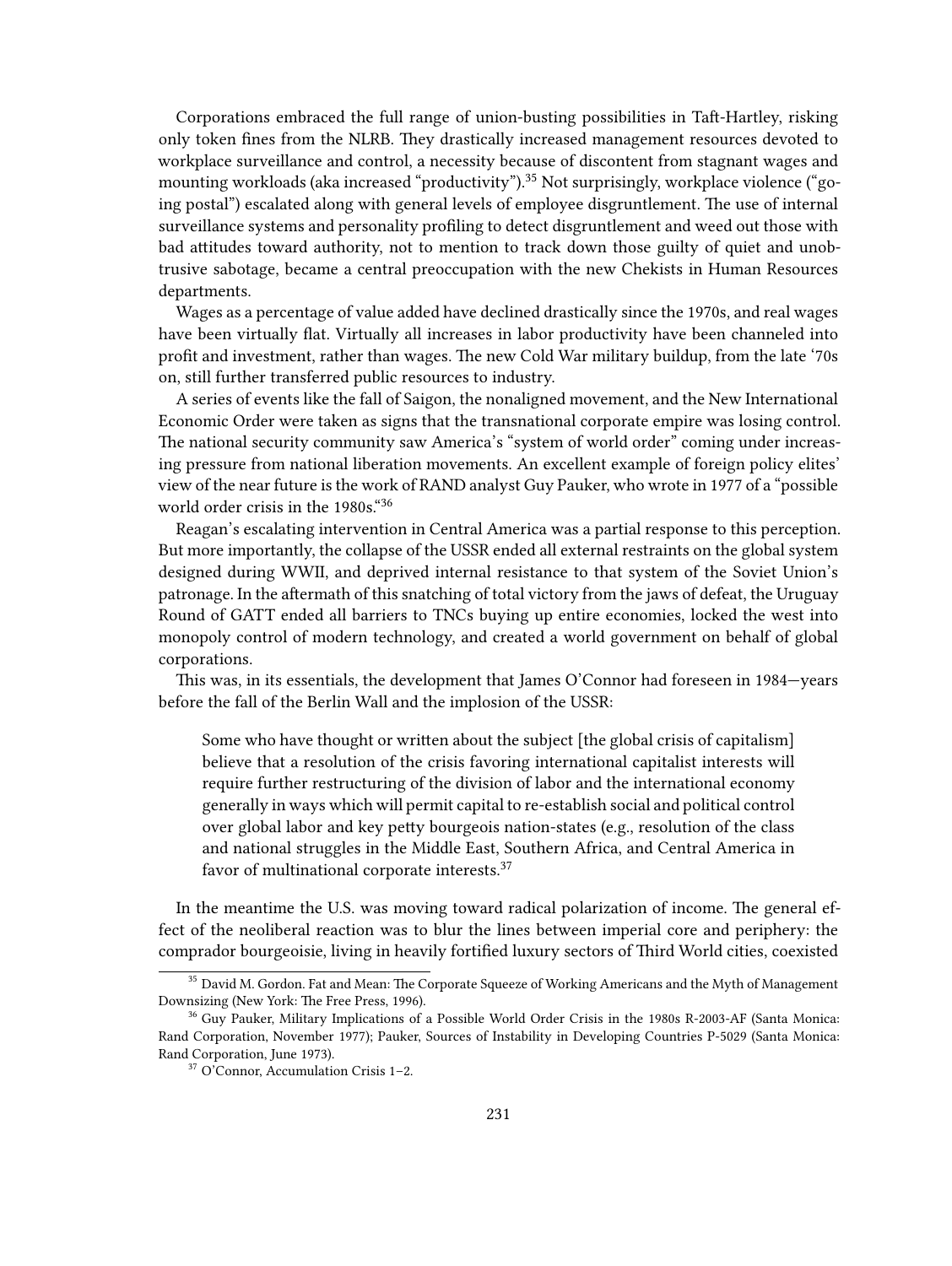with the gated communities of America as elements of the core; at the same time, something resembling a Third World society has arisen in parts of what was traditionally the First World. The inner city and the depopulated countryside, the seats of urban and rural squalor, respectively, were subject to increasing surveillance and brutality under the guise of the War on Drugs. "Most of the world has been turned into a periphery; the imperial core has been boiled down to the capitalist elite themselves…"<sup>38</sup>

As policy elites attempted to transform the country into a two-tier society, a kinder and gentler version of the Third World pattern, the threat of public discontent forced the government to greater and greater levels of authoritarianism.

The most obvious means of social control, in a discontented society, is a strong, semimilitarized police force. Most of the periphery has been managed by such means for centuries. This was obvious to elite planners in the West, was adopted as policy, and has now been largely implemented…

So that the beefed-up police force could maintain control in conditions of mass unrest, elite planners also realized that much of the Bill of Rights would need to be neutralized… The rights-neutralization project has been largely implemented, as exemplified by armed midnight raids, outrageous search-and-seizure practices, overly broad conspiracy laws, wholesale invasion of privacy, massive incarceration, and the rise of prison slave labor.

"The Rubicon," Moore concludes, "has been crossed—the techniques of oppression long common in the empire's periphery are being imported to the core. <sup>39</sup>

With the help of the Drug War, and assorted Wars on Gangs, Terrorism, etc., the apparatus of repression continued to grow. The Drug War has turned the Fourth Amendment into toilet paper; civil forfeiture, with the aid of jailhouse snitches, gives police the power to steal property without ever filing charges—a lucrative source of funds for helicopters and kevlar vests. SWAT teams have led to the militarization of local police forces, and cross-training with the military has led many urban police departments to view the local population as an occupied enemy.<sup>40</sup>

Reagan's old California crony Giuffrida resurfaced in the '80s as head of FEMA, where he worked with Oliver North to fine-tune Garden Plot. North, as the NSC liaison with FEMA from 1982–84, developed a plan "to suspend the constitution in the event of a national crisis, such as nuclear war, violent and widespread internal dissent or national opposition to a U.S. military invasion abroad."<sup>41</sup> Garden Plot, interestingly, was implemented locally during the Rodney King

<sup>38</sup> Moore, "Escaping the Matrix" 56.

<sup>39</sup> Ibid. 57; See also Sam Smith, "How You Became the Enemy," (Progressive Review 1997). [www.mega.nu](http://www.mega.nu:8080/ampp/enemy.html) captured April 15, 2001.

<sup>&</sup>lt;sup>40</sup> Diane Cecilia Weber, "Warrior Cops: The Ominous Growth of Paramilitarism in American Police Departments" Cato Briefing Paper No. 50, 26 August 1999. [www.cato.org](http://www.cato.org/pubs/briefs/bp-050es.html) Captured April 15, 2001.

<sup>41</sup> Alfonso Chardy, "Reagan Aides and the 'Secret' Government" Miami Herald 5 July 1987 [www.totse.com](http://www.totse.com/en/conspiracy/the_new_world_order/scrtgovt.html) Captured April 15, 2001; see also Diana Reynolds, "The Rise of the National Security State: FEMA and the NSC" Covert Action Information Bulletin #33 (Winter 1990). Reproduced by The Public Eye [publiceye.org](http://publiceye.org/liberty/fema/Fema_1.htm) Captured April 15, 2001.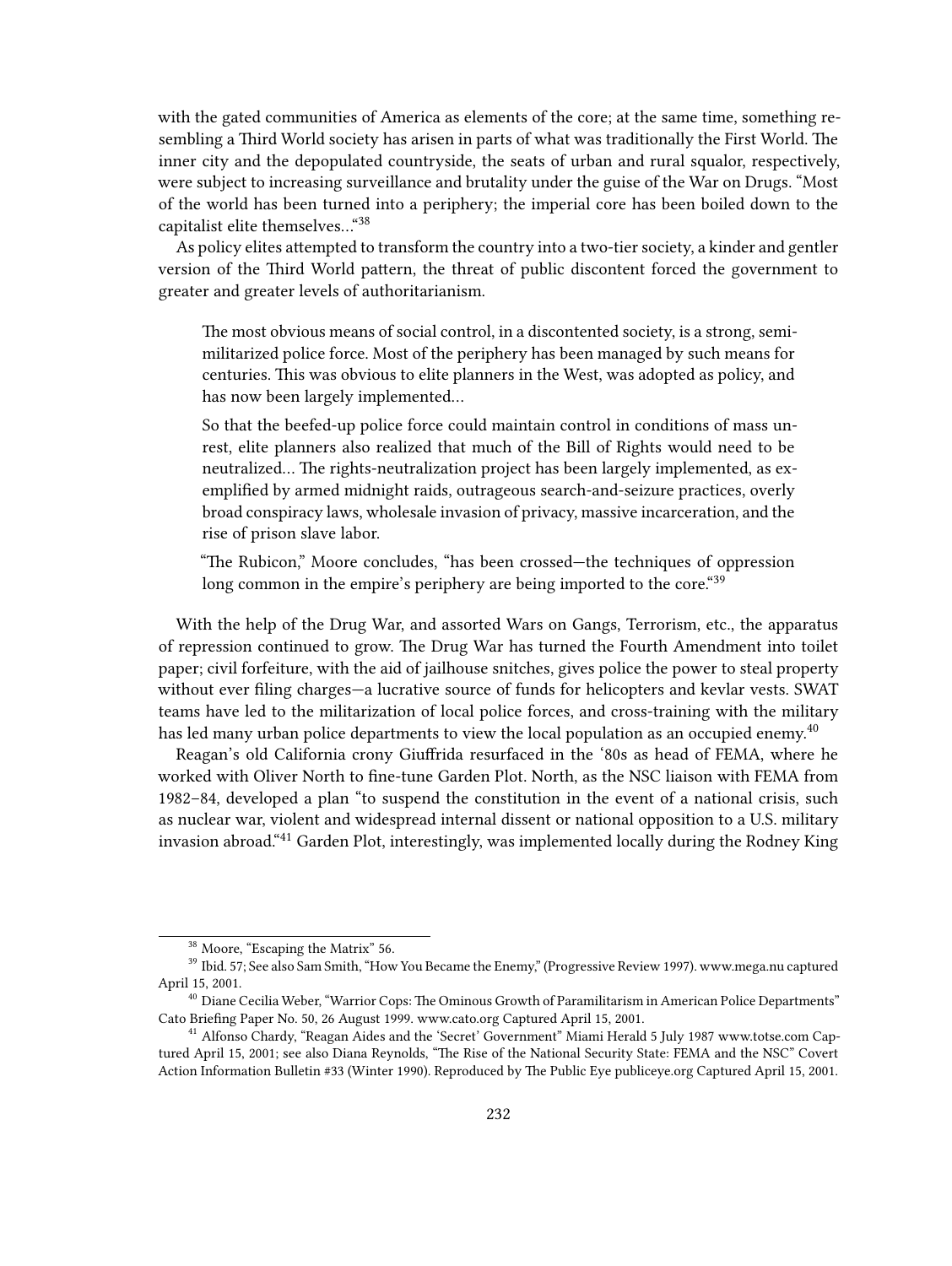Riots and perhaps also in recent anti-globalization protests.<sup>42</sup> Delta Force provided intelligence and advice in those places and at Waco.<sup>43</sup>

The apparatus of the police state ratcheted further upward during the Clinton administration, with the passage of the so-called Counter-Terrorism Bill in 1996. The Clinton Bill, arguably more dangerous than anything since done by Ashcroft, gave the President blanket authority to declare any organization "terrorist" by executive fiat, and then to seize its assets without due process of law. Since then, seizing on the opportunity presented by the 9–11 attacks, Ashcroft's Justice Department was able to push through (via the USA Patriot Act) a whole laundry list of police state measures desired by the FBI that Congress had been unwilling to swallow five years earlier.

The post-911 growth of the police state dovetails nicely with the pre-911 reaction against the anti-globalization movement, which since Seattle had replaced the so-called constitutionalist or militia movement as a chief concern of federal law enforcement.<sup>44</sup> John Timoney, Philadelphia Police Commissioner during the August 2000 police riot at the Republican National Convention,<sup>45</sup> has been a close associate of Homeland Security Director Tom Ridge. Before 9–11, Timoney was a vocal enemy of the "international anarchist" conspiracy to disrupt globalization meetings, and advocated the use of RICO statute and harsh federal law enforcement tactics to break the anti-globalization movement. In August 2000, he made what was arguably the most drastic, thorough, and creative use of police spying, harassment, preventive arrest of activists on trumped up charges, of any local police official involved in fighting the post-Seattle movement.<sup>46</sup> As police chief in Miami, he supervised the recent police riots during the FTAA meeting. Timoney's name has periodically surfaced in the mainstream media in connection with Homeland Security, often rumored to be under consideration for a top lieutenancy under Ridge. The "economic terrorism" provisions of USA Patriot, arguably, apply to many of the direct action tactics used by the Wobblies and other radical unions; how long will it be before the "criminal syndicalism" laws of eighty years ago are resurrected under this guise?

An especially creative innovation from the War on Drugs, since applied to all sorts of other areas, is to turn everyone we deal with into a police agent. Banks routinely report "suspicious" movements of cash; under "know your customer" programs, retailers report purchases of items which can conceivably be used in combination to manufacture drugs; libraries come under pressure to report on readers of "subversive" material; DARE programs turn kids into police informers.

The media and popular culture also do their part. In the police drama, "'rights' are a joke, the accused are despicable sociopaths, and no criminal is ever brought to justice until some noble cop or prosecutor bends the rules a bit."<sup>47</sup> Meanwhile, the schools, through "peer group socializa-

<sup>&</sup>lt;sup>42</sup> Morales, "U.S. Military Civil Disturbance Planning"; Paul Rosenberg, The Empire Strikes Back: Police Repression of Protest From Seattle to L.A. L.A. Independent Media Center (August 13 2000) [http://www.r2kphilly.org/pdf/](http://www.r2kphilly.org/pdf/empire-strikes.pdf) [empire-strikes.pdf](http://www.r2kphilly.org/pdf/empire-strikes.pdf) Captured April 15, 2001; Alexander Cockburn, "The Jackboot State: The War Came Home and We're Losing It" Counterpunch (May 10 2000) [www.counterpunch.org](http://www.counterpunch.org/jackboot.html) Captured April 15, 2001.

<sup>43</sup> "US Army Intel Units Spying on Activists" Intelligence Newsletter #381 (April 5, 2000) [www.infoshop.org](http://www.infoshop.org/news5/army_intel.html) captured March 27, 2001.

<sup>&</sup>lt;sup>44</sup> Jim Redden, "Police State Targets the Left" The Zoh Show: Newsbytes (May 2, 2000) [www.zohshow.com](http://www.zohshow.com/News/Newsbytes/tidbits050200b.htm) Captured March 25, 2001; Jim Redden, Snitch Culture: How Citizens are Turned into the Eyes and Ears of the State (Venice, Calif.: Feral House, 2000).

<sup>&</sup>lt;sup>45</sup> See Rosenberg, The Empire Strikes Back.

 $46$  Ibid.

<sup>47</sup> Moore, "Escaping the Matrix" 57.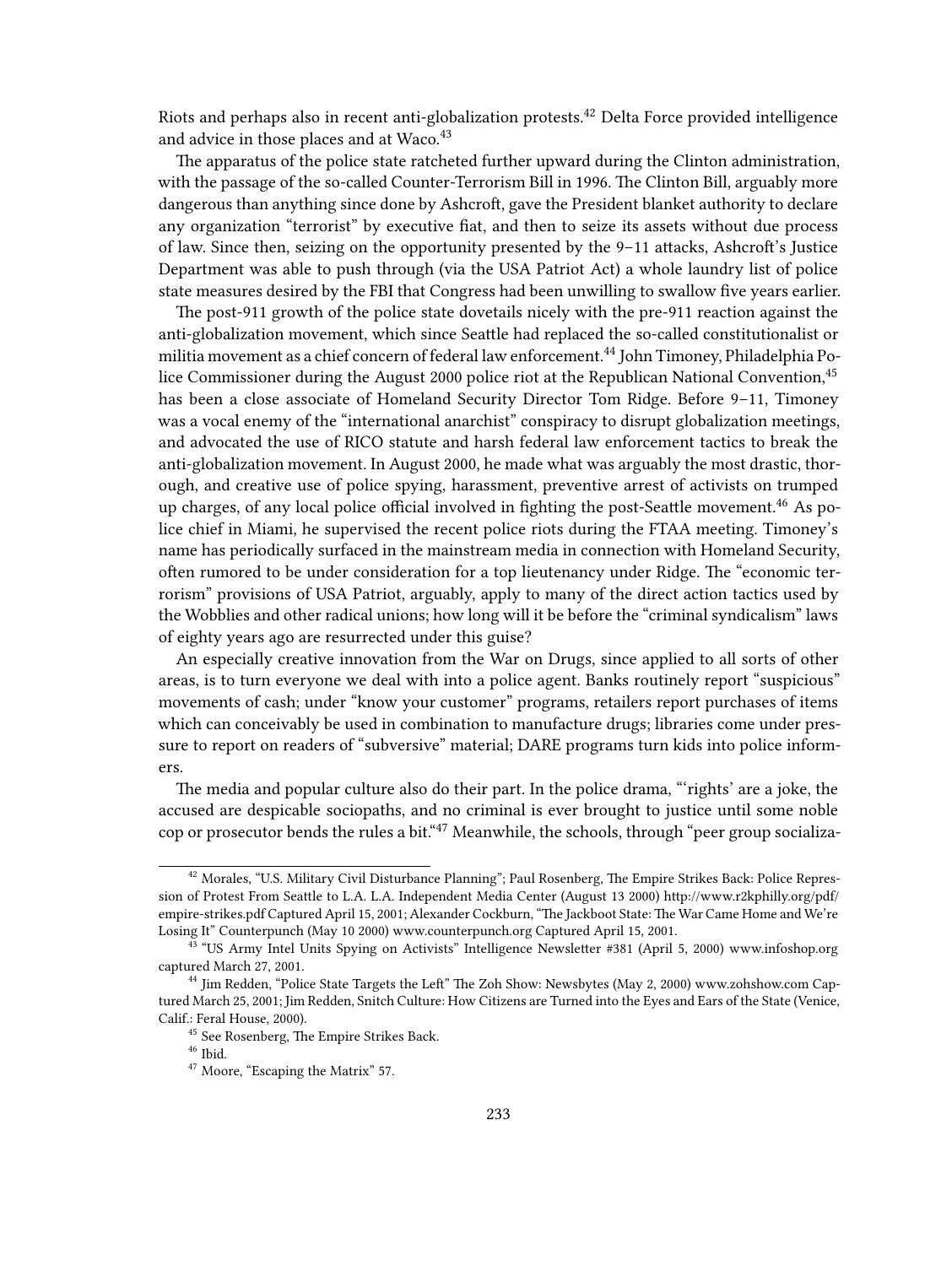tion" (aka the barracks society), DARE, and "zero tolerance," are molding a public trained from childhood to believe that the way to success is to please authority figures, to avoid making waves, and to do and believe what they are told—and that every problem or perplexing situation should be dealt with by running to someone in authority.

Computer technology and digital media have increased the potential for surveillance to Orwellian levels. The existence of enormous computer databases, surveillance programs like Echelon and Carnivore, and police experimentation with combinations of public cameras, digital face-recognition technology, and databases of digital photos, have between them made a total surveillance state technically feasible. Although trial balloons like Total Information Awareness are occasionally floated, the public still resists final steps toward a universal surveillance database or a national ID card. No doubt Ashcroft already has the draft legislation to implement them handy in his desk drawer, to be produced after the next convenient terror attack restores the properly attitude of servility among the general public.

A common response to those fearing such capability (from the sort of "small government conservative" who is typically full of zeal for the national security state), is to challenge civil libertarians to produce "one example" of how (for example) the USA Patriot Act has been abused. But the powers the government has on paper, and what it could choose to do with them if it ever found it "convenient," are a lot more important than the use it has made of them so far. All the rights we have were originally forced on the government from below, not granted by the government out of good will. The only guarantee we have for these rights, in the last resort, is our ability to exercise them against the will of the government, and our ability to resist if it attempts to restrict them.

The "slippery slope" argument used against gun control is just as applicable here: the more the exercise of a right is regulated, licensed and monitored, the less credible is the public's ability to exercise that right against the will of the government, and the more that right becomes in practice a privilege granted by the government. The federal government has gone a long way to creating the full legal and institutional structure necessary for dictatorship, regardless of whether they choose to exercise it; Ashcroft clearly desires to go most of the rest of the way down that path. The very fact that the government is busily acquiring the ability to track us, and to keep our speech and associations under surveillance, and to suspend them at the stroke of a president's pen, makes those liberties less secure. The effect is to render those liberties a grant from the government, depending on the continuance of its good will.

There are, however, built in limits to these tendencies toward repression and statism; they lie in the potential for legitimation crisis detailed in the previous section. Many aspects of the neoliberal reaction itself, like the politically charged debate over "welfare reform," are examples of the contradictions of capitalism being translated to the administrative realm, as Habermas predicted.

#### **E. Built-In Limits to Effectiveness of Neoliberal Reaction**

Even in periods of accumulation crisis and stagnation, like the 1970s, capital is so overaccumulated that industry cannot dispose of its product profitably in a free market, operating at full capacity. Over-accumulation is the underlying and most fundamental crisis tendency at all times.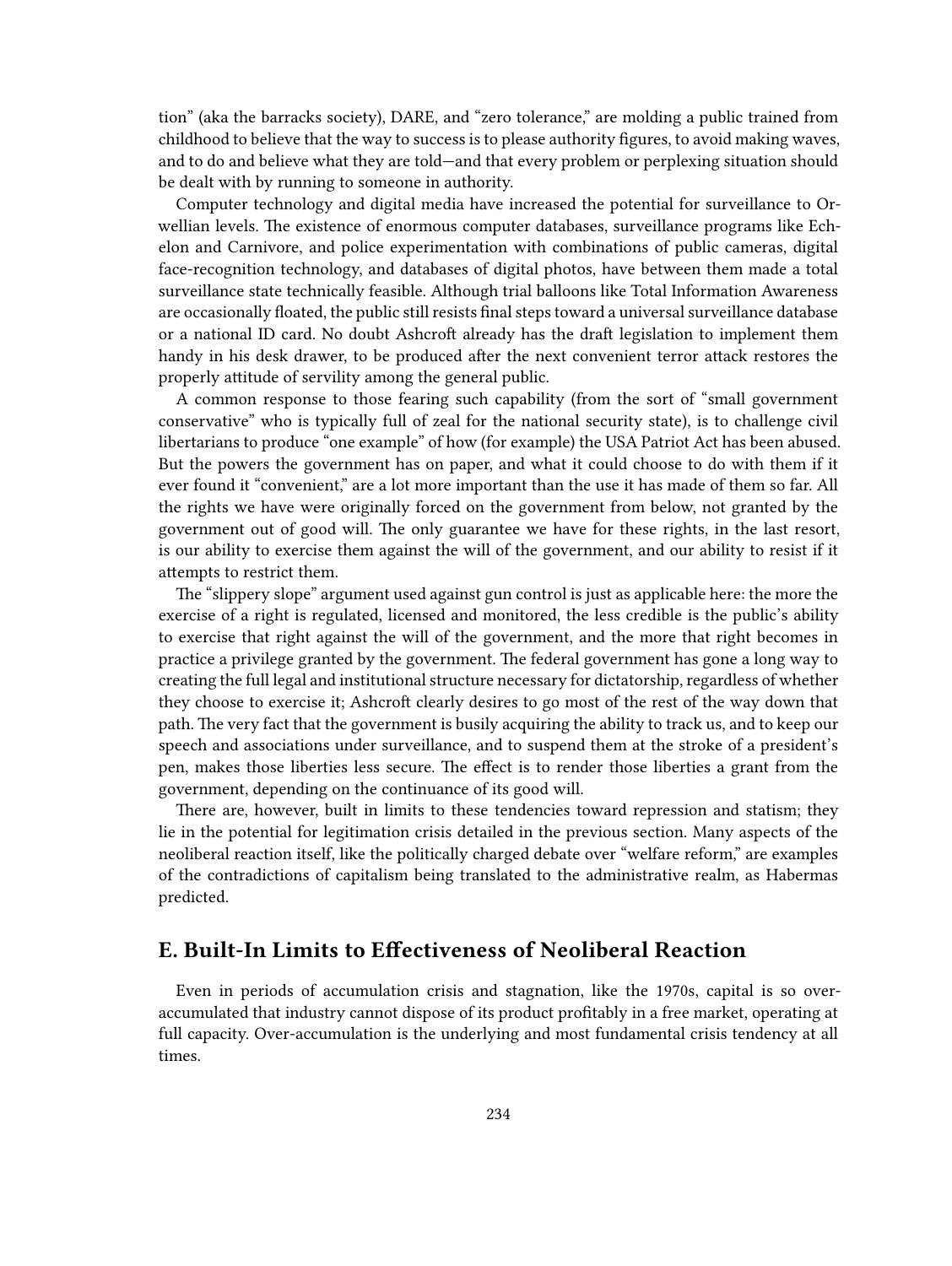As we have seen, paradoxically, one solution to the crisis of over-accumulation is even more accumulation to increase the profitability of old investments. The term "accumulation crisis" refers, not to absolute levels of capital accumulation, but to insufficient rates of additional accumulation to make make old investments profitable. But this "solution," while staving off disaster in the short run, further exacerbates the long-term problem of over-accumulation, which requires in turn still greater accumulation in the future to keep today's investments profitable. The system becomes ever more over-accumulated, and dependent on greater and greater levels of future accumulation.

Since over-accumulation is chronic and fundamental, even in periods of accumulation crisis, there are limits to the feasibility of neoliberal reaction. The state can only reverse the social and economic gains of labor to a limited extent. So despite the neoliberal hat-tipping to the glories of "free market capitalism," the reaction of the 1970s was not toward less state involvement in the economy. It was only toward less state support for aggregate demand and less accommodation with organized labor. And even so, it was not feasible to reduce the bargaining power of labor to pre-New Deal levels, because it was necessary, in remedying the problems of under-accumulation, to avoid provoking a new crisis of realization.

Thus, the state capitalist system is balanced on the edge of a knife. There is permanent tension between the requirements for realization and full output, and for further accumulation; or, as James O'Connor put it, "economic (and social and political) contradictions between conditions of value and surplus value production, on the one hand, and effective demand and value realization, on the other."<sup>48</sup> Corporate liberal solutions to the crisis of over-accumulation impede the further accumulation necessary to make existing investments profitable. But the neoliberal shift of consumption funds to investment threatens the aggregate demand necessary to absorb output at full capacity, and threatens to make active the tendency toward over-accumulation which is always latent in the state capitalist system.

In this state of ongoing tension, something has to give. One way out is severe recession or depression which, by radically devaluing existing accumulations of capital, increases the ratio of surplus value to constant capital and thus restores a healthy rate of profit. After the massive destruction of capital values in depression, those who come out on top are in the position to start a new wave of accumulation. For the capitalists who survive, it is a "solution"; but from the point of view of the capitalist class as a whole, it is a catastrophic one, not to mention dangerous and politically costly. An economic system that "solves" the tension between accumulation and realization by increasingly severe swings of the business cycle sounds dangerously close to the late capitalism predicted by Marx.

The fiscal crisis of the state is also chronic. No matter how much the welfare state is retrenched and unions are emasculated, the economy requires increasing government inputs to render capital profitable. Even during periods of accumulation crisis like the 1970s, capital is nevertheless over-accumulated to the point of being unprofitable without massive state intervention. But such state expenditures, by reducing the pool of private funds available for private investment, also intensify the tendency toward accumulation crisis.

The corporate economy, at its present levels of accumulation and centralization, is simply incapable of operating at full capacity and disposing of its full product without massive state inputs and massive state involvement in the economy. And such interventions, by their very nature,

<sup>48</sup> O'Connor, Accumulation Crisis 58.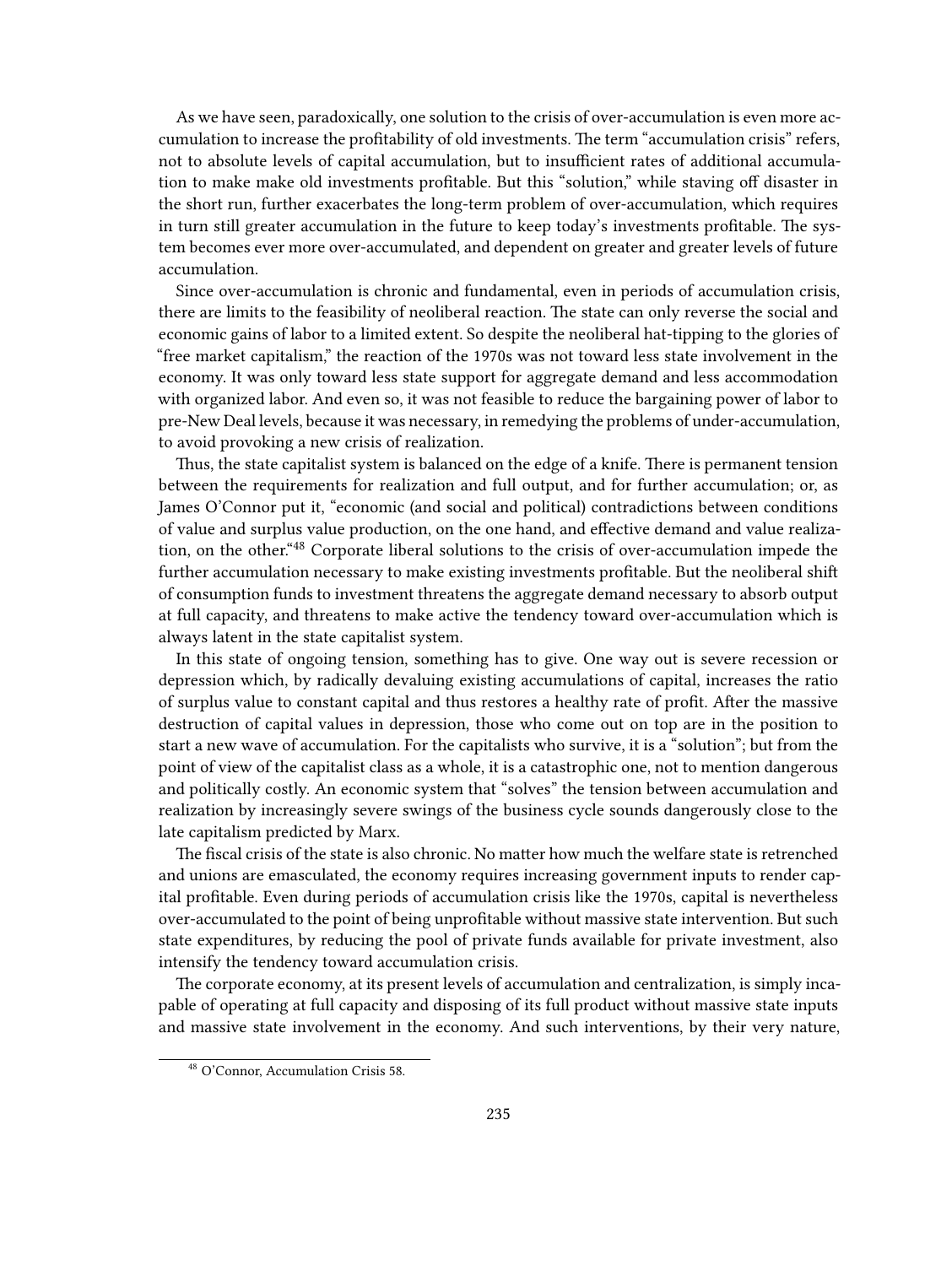destabilize the corporate economy in such a way as to require still further intervention. As a result, to the danger of accumulation and fiscal crisis is inherent in even the minimal forms of state intervention, which are themselves absolutely necessary to prevent the primary crisis tendency of over-accumulation and under-consumption. It is impossible to stave off accumulation and realization crises without levels of consumption and state spending that imperil adequate levels of new accumulation. And any shift in resources from consumption to investment sufficient to secure adequate levels of new accumulation will threaten the level of demand necessary to absorb the output of industry operating at full capacity. It is virtually impossible to steer a middle course between the two crisis tendencies.

It might not be altogether fanciful to discern in the history of the past hundred years a longterm political cycle of state intervention in the economy: an oscillating political business cycle of alternating reactions to the crises of over-accumulation and under-accumulation. O'Connor seemed to be hinting at such a political cycle when he wrote that "historical crisis created largescale capital and the working class/salariat, which created social democratic state forms and contents—all of which were at the root of the modern accumulation crisis."<sup>49</sup>

The neoliberal reaction of the 1970s, and the subsequent polarization of wealth and income, arguably created new crisis tendencies toward over-accumulation. The impending crisis was concealed in the 1990s by the largely state-created high tech industry. This new industry staved off a new crisis of over-accumulation by providing a large and profitable outlet for surplus capital: a long-wave investment cycle comparable to the auto industry in mid-century. Still, the polarization of income and the channeling of all productivity increases into further investment foreshadowed a new crisis of overproduction and under-consumption.

Richard K. Moore's recent speculations on a quiet anti-neoconservative "coup" currently in progress are quite interesting in this context. Moore suspects, behind the war of a thousand cuts from leaks on the Plame scandal, Abu Ghraib, etc., a movement on the part of the uniformed military and CIA and State Department careerists (not to mention much of the corporate establishment) to remove the Bush clique from power.<sup>50</sup> I myself wonder whether the U.S. policy establishment is reassessing, not only the PNAC foreign policy agenda, but the neoliberal consensus itself. Is there a long-term policy shift in the works, comparable to that of the early '70s—but this time back toward corporate liberalism? It would be interesting, in this regard, to see Thomas Ferguson's assessment of the flow of corporate money to the respective parties.

# **F. Neoconservatism as Attempted Defense Against Legitimation Crisis**

As James O'Connor argued, the individualist ideology is a key part of the accumulation crisis. In its modern form of consumerist individualism (the "revolution of rising expectations"), it increases pressure for higher wages and social spending. Consumerist individualism is at the heart of the legitimizing system of the Taylorist/Fordist social compact of the New Deal. "If they pay us well, we'll let the bosses manage." The worker sacrifices creative work as an expression of individuality, and instead finds his individuality by "pursuing happiness" in the realm of consumption.

<sup>49</sup> Ibid. 225.

<sup>50</sup> RKM, "about those torture photos…" Cyberjournal, May 19, 2004. [cyberjournal.org'](http://cyberjournal.org/cj/show_archives/?id=%E2%80%98811%E2%80%99&batch=%E2%80%9916%E2%80%99&lists=%E2%80%98cj) Captured August 8, 2004. Richard K. Moore invites comments on these views; he can be reached by email at richard@cyberjournal.org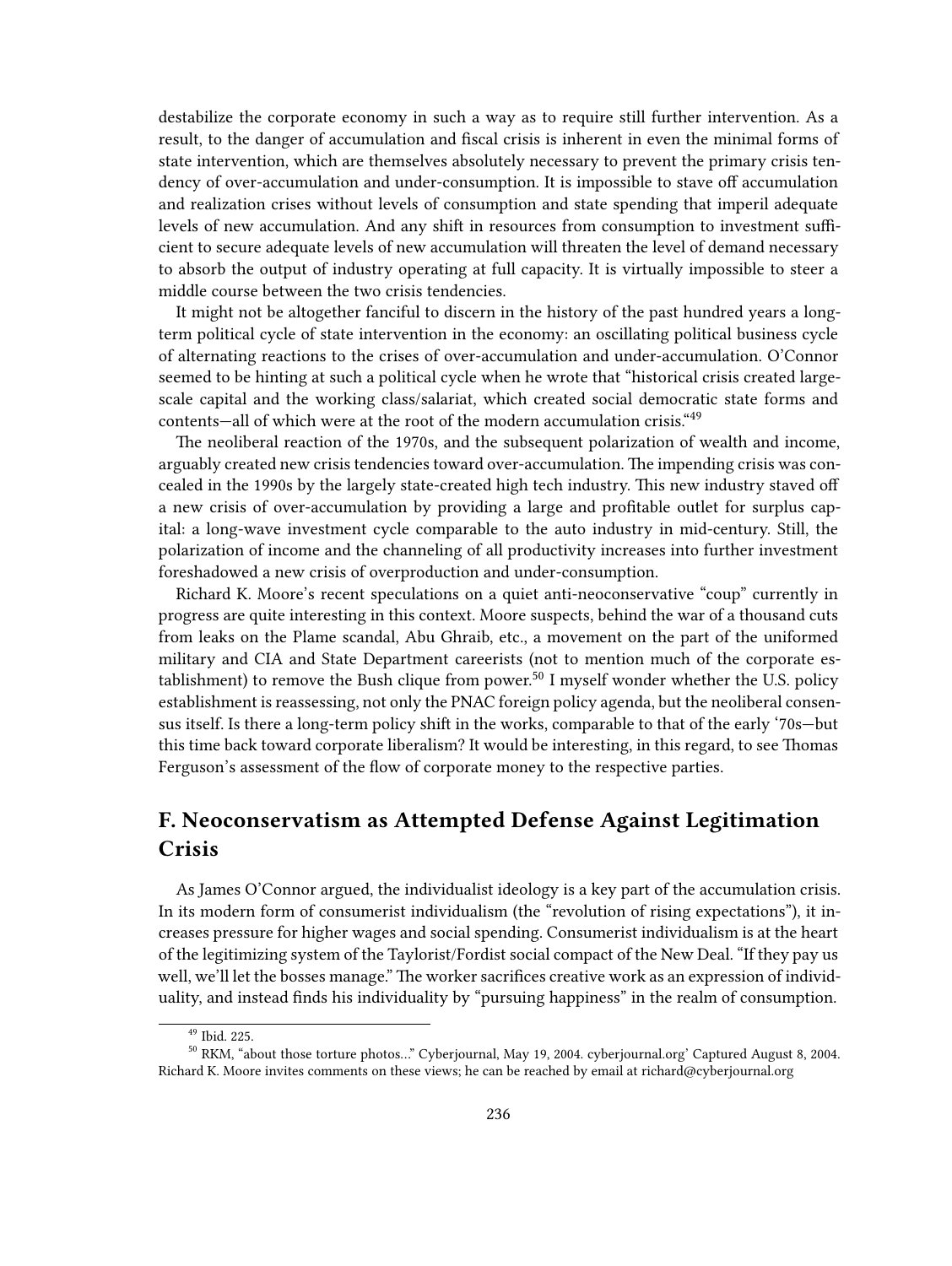More importantly, the older political individualism surviving from the traditional American political culture is an impediment to the authoritarian transformation necessary to transfer resources from consumption to accumulation, and to end excessive demands and democratic pressure on the state. The individualist values of the general population are at the heart of the crisis of legitimacy that limits state action on behalf of organized capital.

The authoritarian ideology of neo-conservatism ("big government conservatism," "national greatness conservatism") is a partial attempt to overcome the traditional American individualism. In place of the inalienable rights of the individual, and the absolute accountability of the state to the citizenry, it emphasizes service and sacrifice to the state. For example, consider Max Boot's lamentation over the easy victory in Operation Enduring Freedom in November 2001, and the inadequate level of casualties for demonstrating the proper martial spirit. Although neoconservatives speak a great deal about "freedom" and "liberty," in the neocon lexicon freedom and liberty are redefined as whatever the individual is asked to sacrifice for. Whatever total war the state is currently fighting is, by definition, to "defend our freedom."

There are, however, built-in contradictions in the neoconservative solution. The concepts of liberty and justice have some residual cultural content that is beyond the ability of court intellectuals to extirpate. Transforming culture and rewriting history are not as easy as Orwell made them out to be. Indeed, neoconservatism appeals to the traditional values and legitimizing symbols of Norman Rockwell America, seeking to graft them onto the new ideology. Neoconservatism frequently appeals to populist values and resentment of elites and parasites, although the targets are carefully chosen (academics, welfare moms, "union bosses," "trial lawyers," etc.) so as not to pose any danger to the real system of power. It is doubtful that the public would swallow the new, authoritarian content of neoconservatism at all, were it not sugar-coated with older populist rhetoric.

There are inherent self-contradictions in neoconservatism, to the extent that its authoritarian strains cannot be adapted to even a heavily redacted version of older American values. Neoconservatism, like older strains of conservatism more genuinely in the American tradition, engages in frequent hat-tipping toward small government, strengthening "civil society," etc. In the 2000 election, Dick Cheney frequently stated that "government never made anyone wealthy" (stadium socialism and the camp followers at Halliburton KBR notwithstanding). The most sycophantic shills for the total warfare state and the domestic police state, like Ann Coulter, pepper their rhetoric with Tenth Amendment appeals for restoring the autonomy of states and localities, and denunciations of government elites' interference with families.

The task is made still harder to the extent that the ideas of justice and fairness have some real content. Neoconservative propaganda cannot invent new values; it can only misdirect existing values to selected targets by distorting or concealing factual evidence. But to the extent that all propaganda must appeal to true values, the audience can isolate those values from the propaganda message and direct the principles to new and more appropriate targets much closer to where the real elites live. To the extent that "elitism" and "parasitism" have real content, there is always a danger that the public will perceive the contradiction between practice and preaching, and decide that the terms can be more appropriately applied to the real power elite. Once the standards of "justice" and "fairness" are used as a propaganda weapon, those weapons may be turned against their previous holders. The populist and libertarian language used against selected academic and welfare-state "elites" possesses objective value content, and appeals to universal norms of fairness; when elite action in other areas of policy violate these objective standards of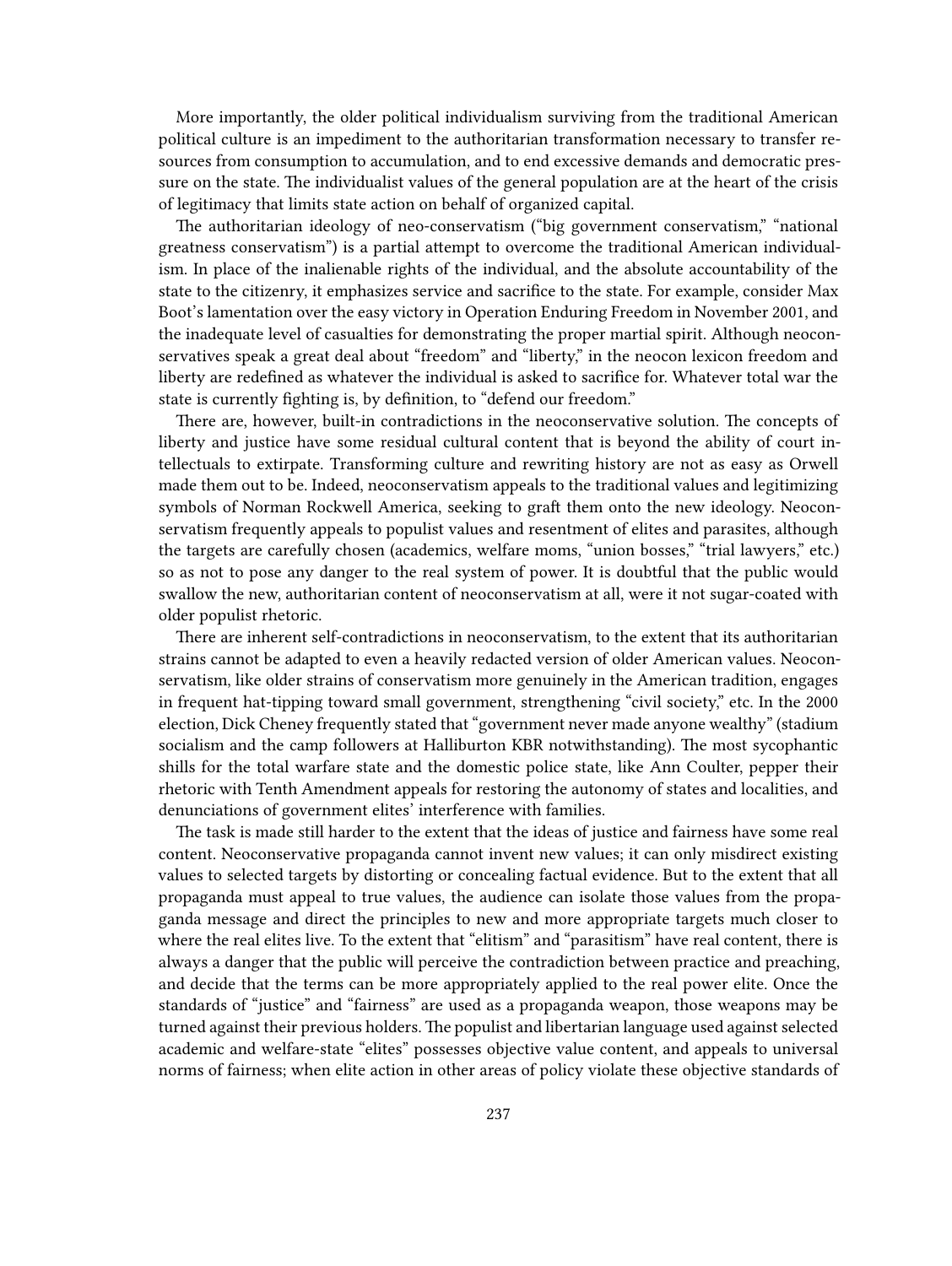fairness, the danger is that the public will perceive the opportunistic choice of "elite" targets as inappropriate. The popular term "corporate welfare" is just one example of this.

And the situation is also complicated by the fact that the ruling elite will never be as internally cohesive as Orwell's Inner Party. The state may be the executive committee of the ruling class; but the ruling class has many factions (e.g., the disputes between labor-intensive and capitalintensive industry, domestic- and export-oriented industry, etc., that were at the heart of party alignments in the  $20<sup>th</sup>$  century). No matter how much one faction of the business elite tries to redefine traditional American values and to suppress their old content, the other faction will have an interest in reinfusing its old value-content and using it as a weapon against their enemies in the elite.

# **G. The Frankfurt School: Fascism and Abandonment of the Law of Value**

One apparent solution is to remove more and more of the cost side of the ledger from the market altogether, with the taxpayers absorbing operating costs and rendering capital more profitable. The overall process, behind the state's oscillating policies of responding to over- and underaccumulation, is a greater and greater involvement, and the movement of ever larger portions of the economy from the realm of the market to the realm of state administration.

Theoretically, there is no limit. The state can continue to solve crises of over- and underaccumulation by shifting costs and revenues from the market to the political sphere indefinitely, until the final result is a privately owned corporate economy in the same position relative to the working and taxpaying population as the ruling class in the Asiatic mode. The role of commodity exchange and realization in the market will steadily decline until the capitalists are the state, and the economy is a single giant, slave-operated latifundium. Owners of the corporate economy operate directly through the state, as in feudalism or Asiatic mode, to exploit population at large through entirely political means.

Some members of the Frankfurt school saw fascism as an attempt to do just that. According to Horkheimer and Adorno, Neumann, and Pollock, Nazism reflected an evolution in which capitalists increasingly acted through the state. They speculated that such a society might, in future, altogether abandon commodity production and the law of value. At some point, in that scenario, the market would be superseded by state administration, and the capitalists would extract a surplus from labor directly through the state. When that point was reached, the market would have been completely transformed into a state-owned and state-managed economy, and the capitalists would no longer be capitalists. Instead, they would be owners of the state economy by virtue of their control of the state.

Frederick Pollock described this phenomenon as the disappearance, with "the autonomous market," of the "so-called economic laws": "The replacement of the economic means by the political means as the last guarantee for the reproduction of economic life changes the character of the whole historical period. It signifies the transition from a predominantly economic to an essentially political era.<sup>"51</sup>

<sup>51</sup> Pollock, "State Capitalism," Studies in Philosophy and Social Science, IX, No. 3 (1941); Franz Neumann, Behemoth (1942); Adorno and Horkheimer, Dialectic of Enlightenment (1944). All cited in Michael Harrington, The Twilight of Capitalism (Simon and Schuster, 1976) 216–18.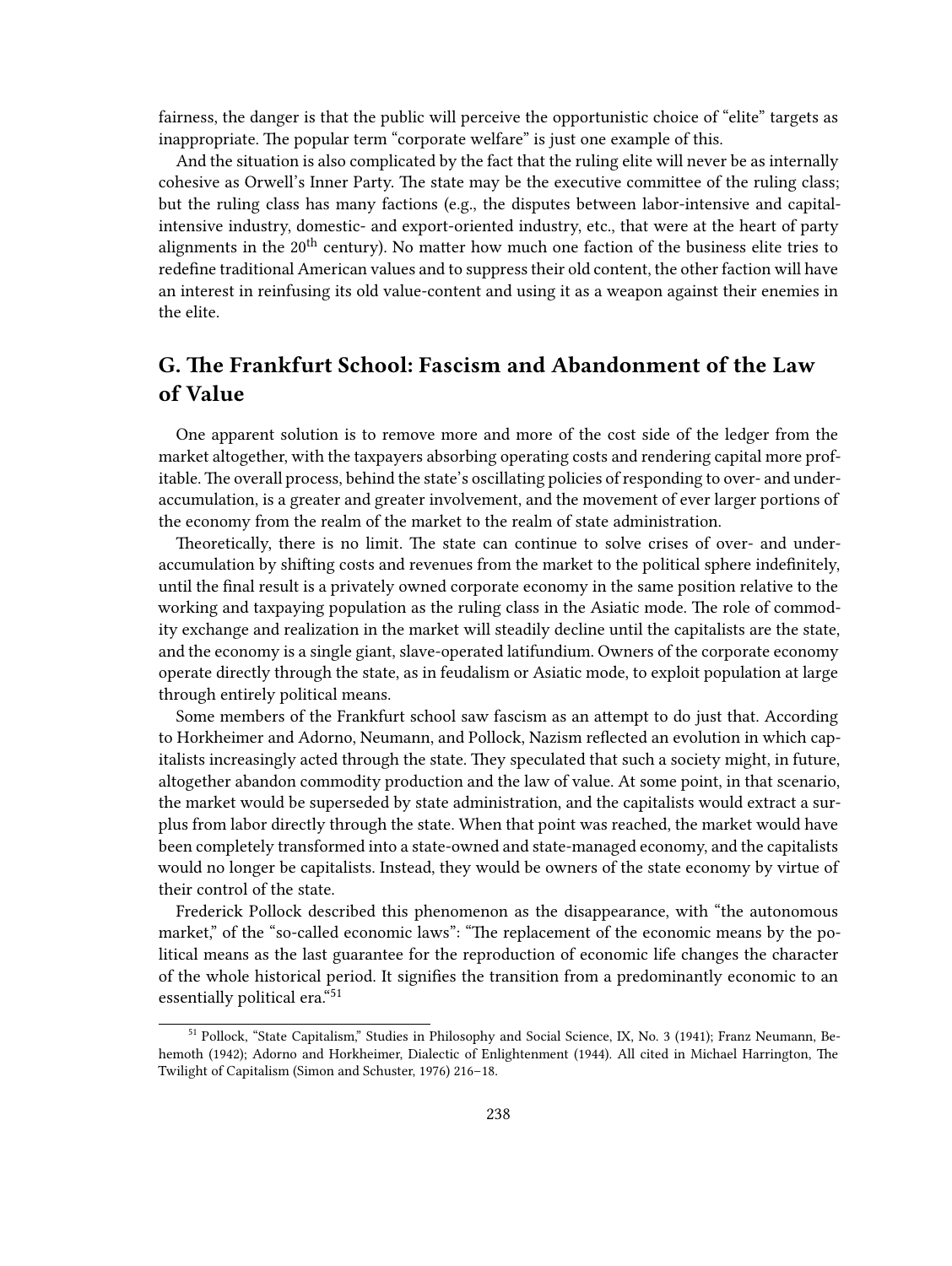Unfortunately for the capitalist ruling class, this possibility is largely theoretical. The stability of all government rests, in the last resort, on public consent. And while the degree to which public opinion can be shaped by the ideological hegemony of a ruling class is indeed remarkable, there are limits in practice to the ability of legitimizing ideology to achieve popular acquiescence.

There are also absolute physical limits. Crises of inputs like transportation and energy would, in all likelihood, be even more acute under post-capitalism. Allocating them entirely by political means, instead of only partially, would simply remove the rationalizing function of market prices altogether. The example of the Soviet economy is instructive. It largely removed the law of value as a consideration in allocating inputs to the economy. Nevertheless, the inherent irrationalities resulting from ignoring the law of value led to ever greater wastage of inputs, and to ever greater inputs to achieve the same results. The state planners had no way of even knowing how many resources they were wasting, because there was no basis for rational economic calculation. The final result was collapse.

Finally, there are political constraints from outside. Even in the event of the post-capitalist class society feared by the Frankfurt School, such a system would surely reach physical limits of expansion short of total military and political control of the planet. Had Nazi Germany succeeded in defeating the Allies militarily and pushing Soviet forces out of European Russia, it is still unlikely that Hitler would have been able to maintain permanent control of subject populations from the English Channel to the Urals. It is still less likely that a post-capitalist America and its developed world allies, regardless of their degree of military and technical superiority, could hold on to the entire world.

And despite Orwell's cynicism, it is unlikely that America's fellow nuclear powers would act as enablers of global empire, or that the great powers would undertake a tacit obligation not to challenge each others fundamental interests. It is much more likely that the major nuclear powers, Russia and China, would promote their own interests by challenging American/Western dominion, and encouraging defection and insurgency in the Third World.

What's more, Orwell's speculation on the motives of the Inner Party in Oceania is psychologically incredible. It is unlikely if nothing else that any ruling class would be able to maintain the internal cohesion and morale to behave with the ruthlessness necessary, in the long run, to control a hostile world. While the ruling elite no doubt attracts more than its share of sociopaths, ruling classes as a whole cannot maintain stable rule with no legitimizing ideology besides conscious self-interest or the love of power for its own sake.

# **H. Global Political Crisis of Imperialism**

To some extent, as we saw above, a neoliberal policy in the Third World is a solution to both the accumulation crisis and excess of democracy in the First World. The class struggle is transferred from the First to the Third World, and the Third World is used as a base of attack on first. Transnational corporations write off old investments in the First World, use decaying industry there as a cash cow to support new and more profitable investment in the Third World.

As with other aspects of the neoliberal reaction, however, there are built in limits. Neoliberal policies in the Third World contain the seeds of a global political crisis. This is almost certain to be an acute crisis in the medium term. But even in the short term, the dangers to the global capitalist order are very real.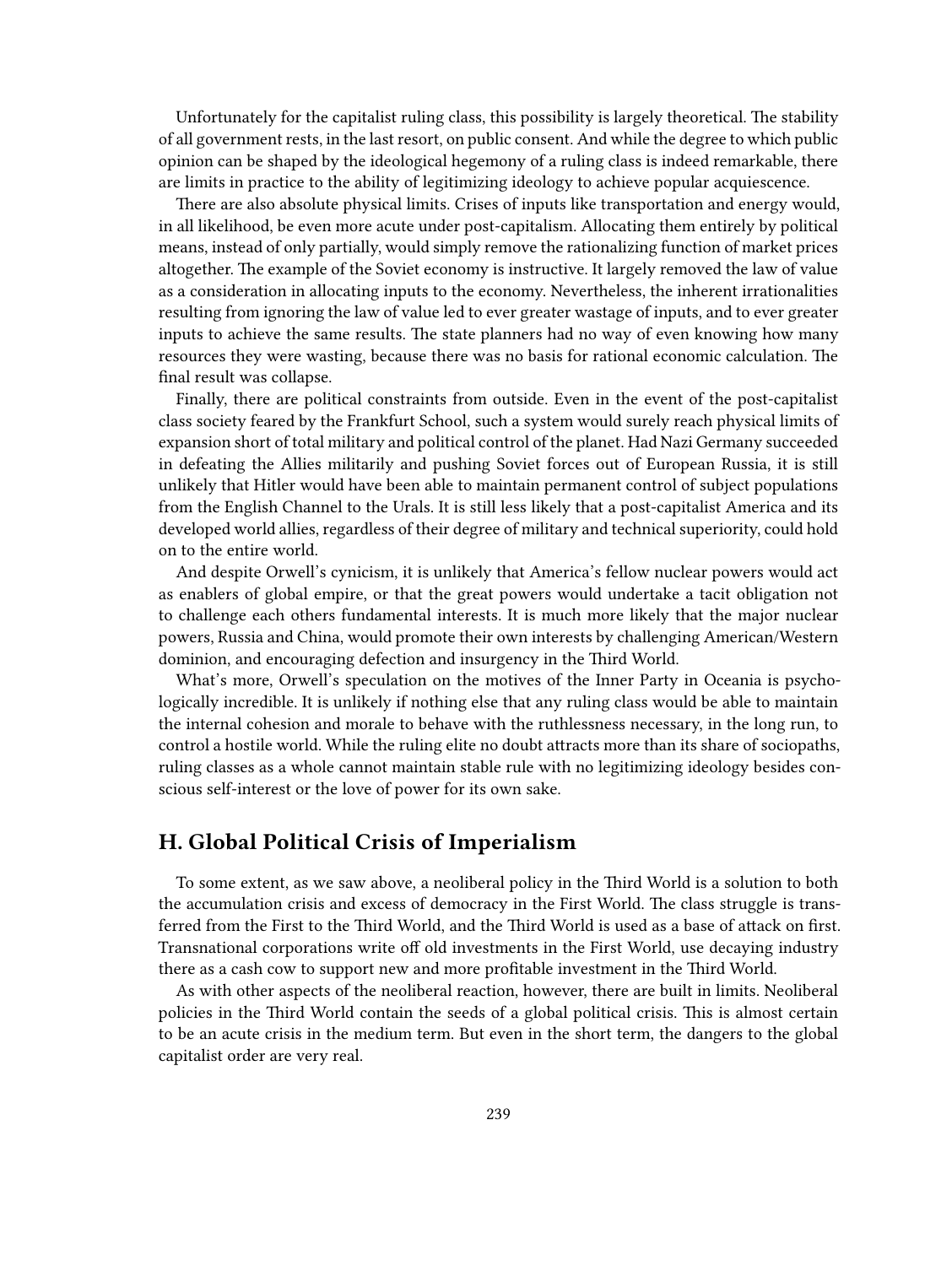At some point, the effects of neoliberalism (and especially the jacked-up version of the Uruguay Round) are likely to cause political unrest in so many countries of the Third World, and the emergence of so many more populist or national figures like Chavez and Lula, that a coordinated movement among several such countries will emerge.

If several significant TW countries staged a surprise, coordinated repudiation of their national debts, and withdrew from the Bretton Woods agencies, the effects on the neoliberal system would be devastating.

It's interesting that we've seen a near-collapse of central power in Argentina, with the emergence of a variety of grass-roots economic and political organs of self-government; and antineoliberal populist regimes in Brazil and Venezuela—all in just a couple years' time. As the impacts of the Uruguay Round and other neoliberal policies make themselves felt in the Third and Fourth world, with the resulting political unrest and emergence of populist and nationalist movements, we can expect more and more such defections. At some point, such countries are likely to stop negotiating with the IMF individually, and attempt a joint action of some kind.

Imagine if several significant Third World countries made such a coordinated withdrawal from the Bretton Woods institutions, and repudiated their international debts. They could combine this with other genuinely free market reforms, like abrogating the intellectual property and industrial property provisions of GATT, so that native-owned competition might emerge to Western corporations, and be allowed to adopt modern production technology without restraint. If the domestic power of feudal oligarchies was broken in these countries, and with it their collusion with Western agribusiness, the land could be deeded to the actual peasant cultivators or agricultural laborers. A number of countries might enter into an accord to legalize mutual banks, LETS, and all other voluntary credit or money systems—and possibly organize a state asset-backed currency of some sort for trade between themselves, as an alternative to dependence on the dollar. They might announce a policy, finally, of ceasing to subsidize from state revenues the infrastructure projects on which Western capital depended to be profitable in their countries: that would mean all electricity, transportation, etc., services would be paid for by western firms on a cost basis. Rather than "privatizing" state enterprises by auctioning them off to kleptocrats and TNCs, they might transform them into either producers' or consumers' cooperatives—at least as genuine a form of privatization as the looting commonly practiced, but one that never seems to be adopted in Jeffrey Sachs' version of "free market" reform.

If this seems overly fanciful, consider Brazil's recent proposal for a free trade area among the G-20 group of developing nations—without the imprimatur of the Usual Suspects. The purpose, said Brazil's president, was "to fully exploit the potential among us, which does not depend on the concessions of the rich countries…"<sup>52</sup>

Such a movement might even coordinate with the OPEC countries or China in adopting the Euro as a medium for international trade—the equivalent of a monetary atom bomb on the U.S.

If any one country undertook such measures, the CIA would probably begin immediate destabilization attempts, as it did with Allende's Chile or Chavez's Venezuela; but if several countries made such a withdrawal from the world corporate system simultaneously, pledged each other mutual support, and appealed for support to the people of the rest of the world, it might be more than the U.S. could handle. This latter would include mobilizing popular discontent against non-

<sup>52</sup> "Brazil proposes creation of G-20 free trade area," December 13, 2003 www.chinaview.cn 2003-12-13 11:13:39 [news.xinhuanet.com](http://news.xinhuanet.com/english/2003-12/13/content_1229296.htm) Captured December 14, 2003.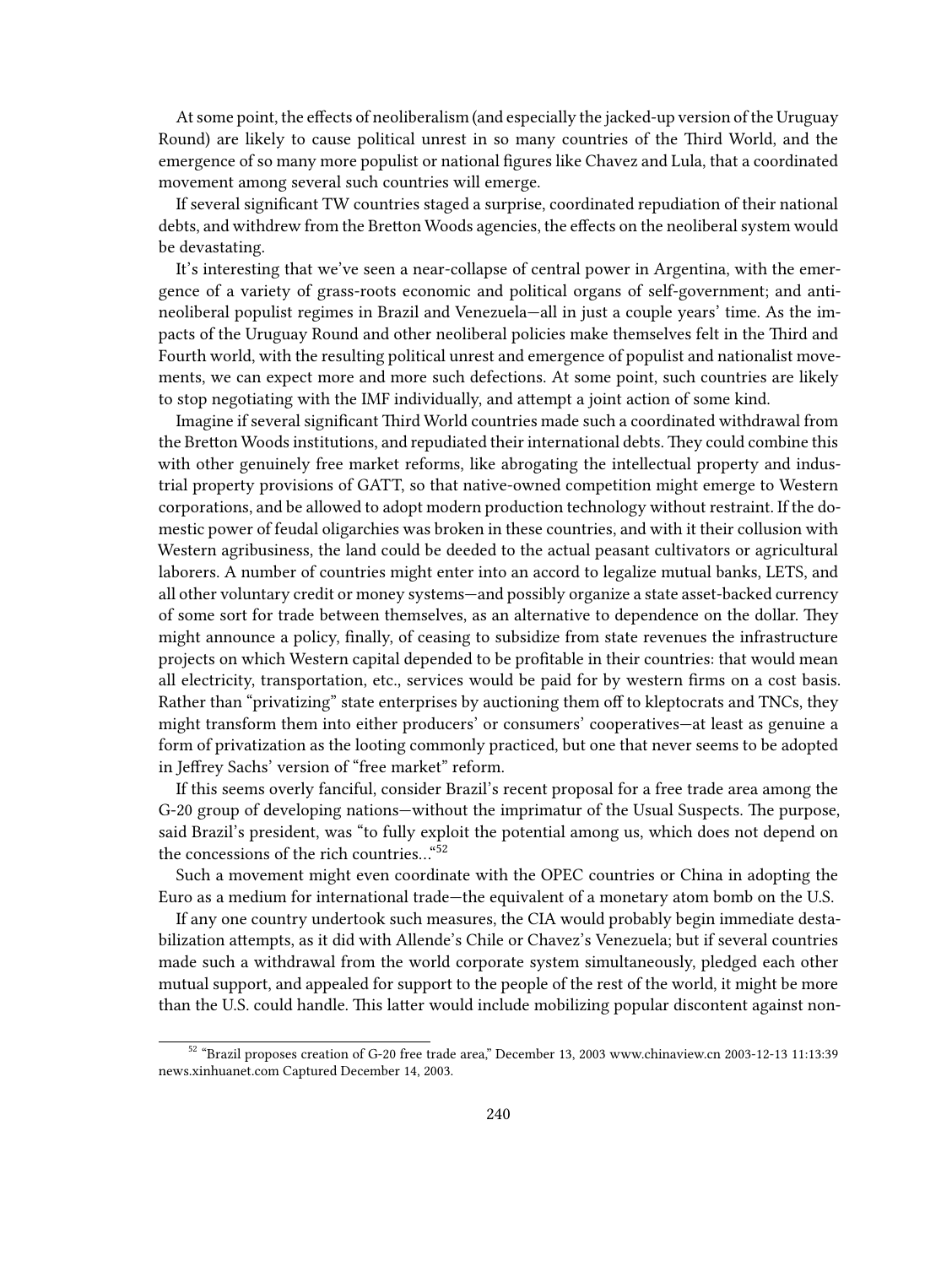supportive regimes throughout the Third and Fourth worlds, promoting defaults and withdrawals by even more countries, and radical opposition within the core of the Empire itself.

With the serious political divisions between international capital, such a movement might even attract the support of a great power rival to the U.S. The Europeans, Russians or Chinese would be quite likely to ignore any U.S. attempt to impose trade sanctions. Any would-be rival "Eurasian bloc" of such powers might, indeed, welcome the movement as a form of strategic leverage, the same way the USSR welcomed the old nonaligned movement.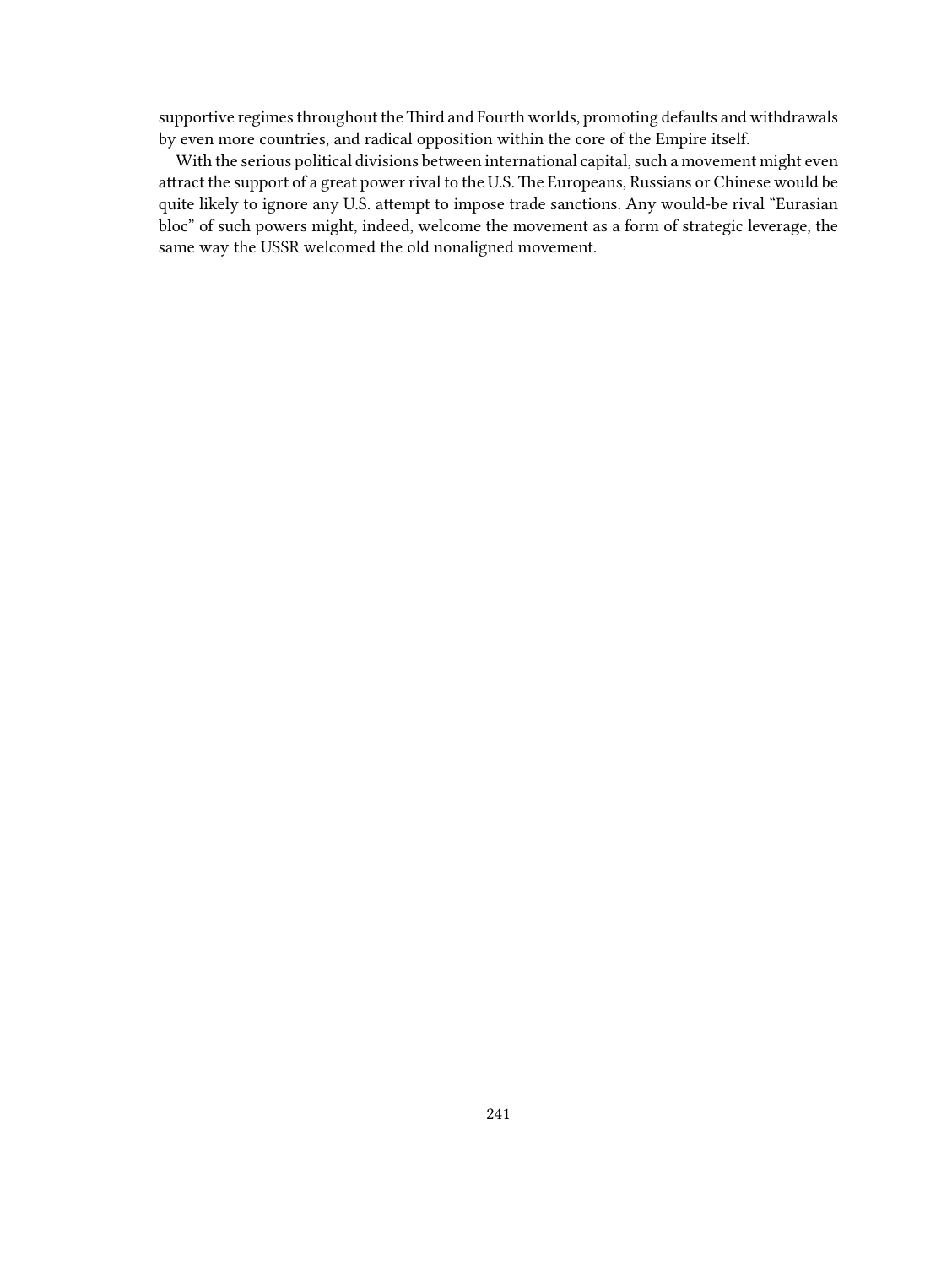**Part Three—Praxis**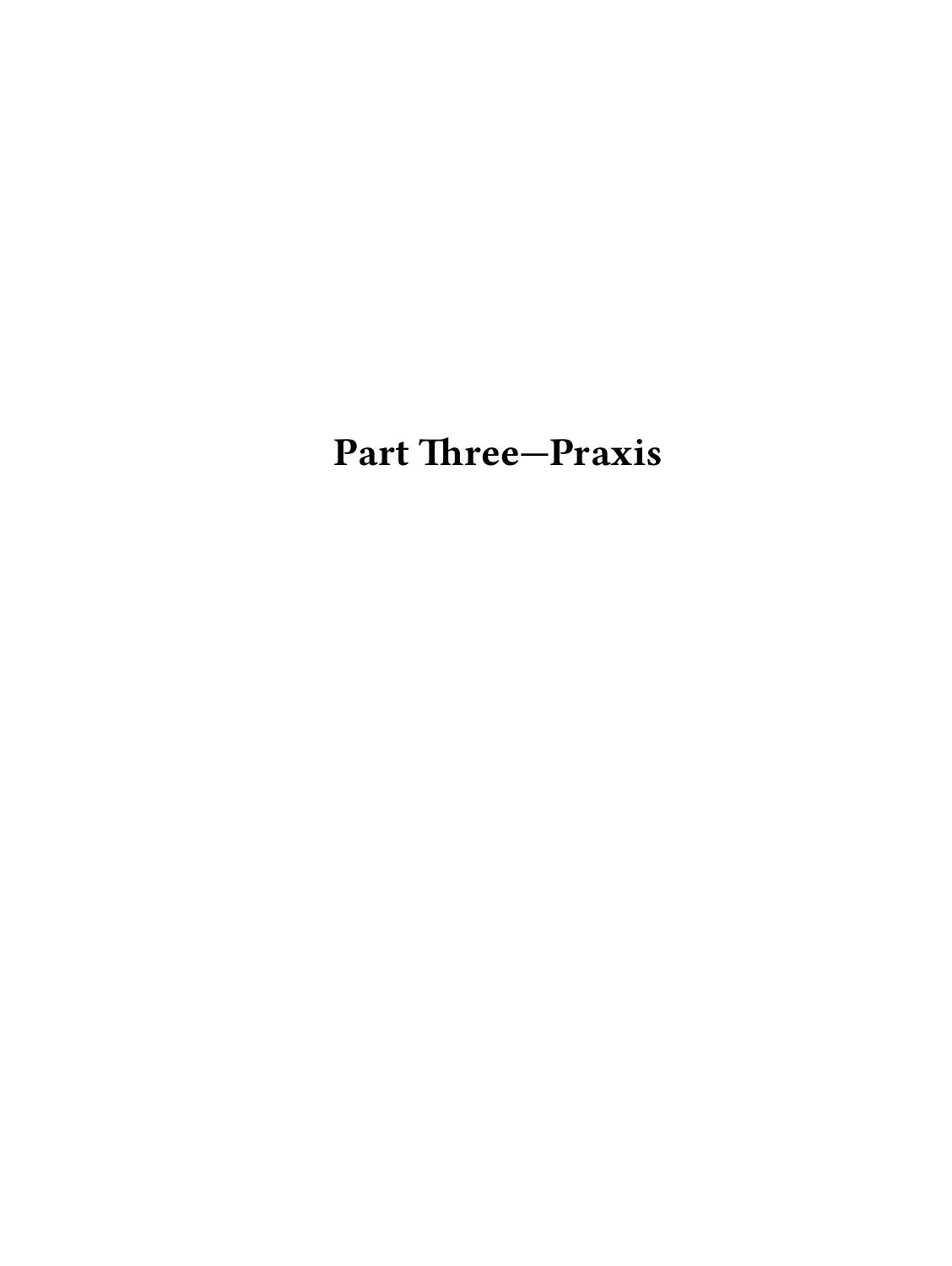# **Chapter Nine: Ends and Means**

### **A. Organizing Principles.**

The Cost Principle. The cost principle is central to mutualist economics. That means that all costs and benefits of an action should be internalized in the actor responsible for it—or in other words, that the person consuming goods and services should pay the full cost of producing them. The cost principle does not require an authoritarian government to apportion costs in accordance with benefits. It requires only a non-coercive marketplace, in which all transactions are voluntary. Given that, the market actors themselves will engage only in transactions where the benefits are sufficient to pay for the real costs. The most important thing is to avoid hidden costs, or externalities, not reflected in price.

Every single evil of capitalism we examined in Part Two of this book can be traced, in a sense, to a violation of the cost principle. In every case, the benefits of the action were divorced from the cost, so that the person benefiting from a particular form of action did not bear the costs associated with it.

Government, in its essence, is a mechanism for externalizing costs. By externalizing costs, government enables the privileged to live at the expense of the non-privileged. But every such intervention leads to irrationality and social cost. For example:

Because labor does not keep its own product, and the disutility and the output of labor are not internalized by the same individual, there is a crisis of overproduction and under-consumption and a need for further state intervention to dispose of the surplus product.

Because labor does not own its means of production, the process of capital accumulation works against labor instead of for it. Instead of investment being the decision of a worker to consume less of his own product today in order to work less or consume more tomorrow, it is the decision of a boss to invest some of the worker's product today so he can receive even less of his product tomorrow. Instead of an improved standard of living for the worker-owner, increased productivity results in unearned wealth for the owner and unemployment for the worker.

Because large corporations do not pay the full cost of the factors they consume, they consume irrationally and inefficiently; because the inefficiency costs of large size are externalized on the taxpayer, they are able to grow beyond the point of maximum efficiency. At the same time that American goods are produced at many times the energy and transportation costs actually needed, the country faces chronic energy shortages and transportation bottlenecks.

It is only through the free market, organized on the basis of voluntary exchange, that the cost principle can be realized. The law of cost operates through the competitive mechanism, by which producers enter the market when price is less than cost and leave it in the opposite case. In a free market, the price of a good or service is a signal of the cost entailed in providing it. Because costs are on the table, reflected in price rather than hidden, people (including business firms) will only consume goods and services that they are willing to pay for.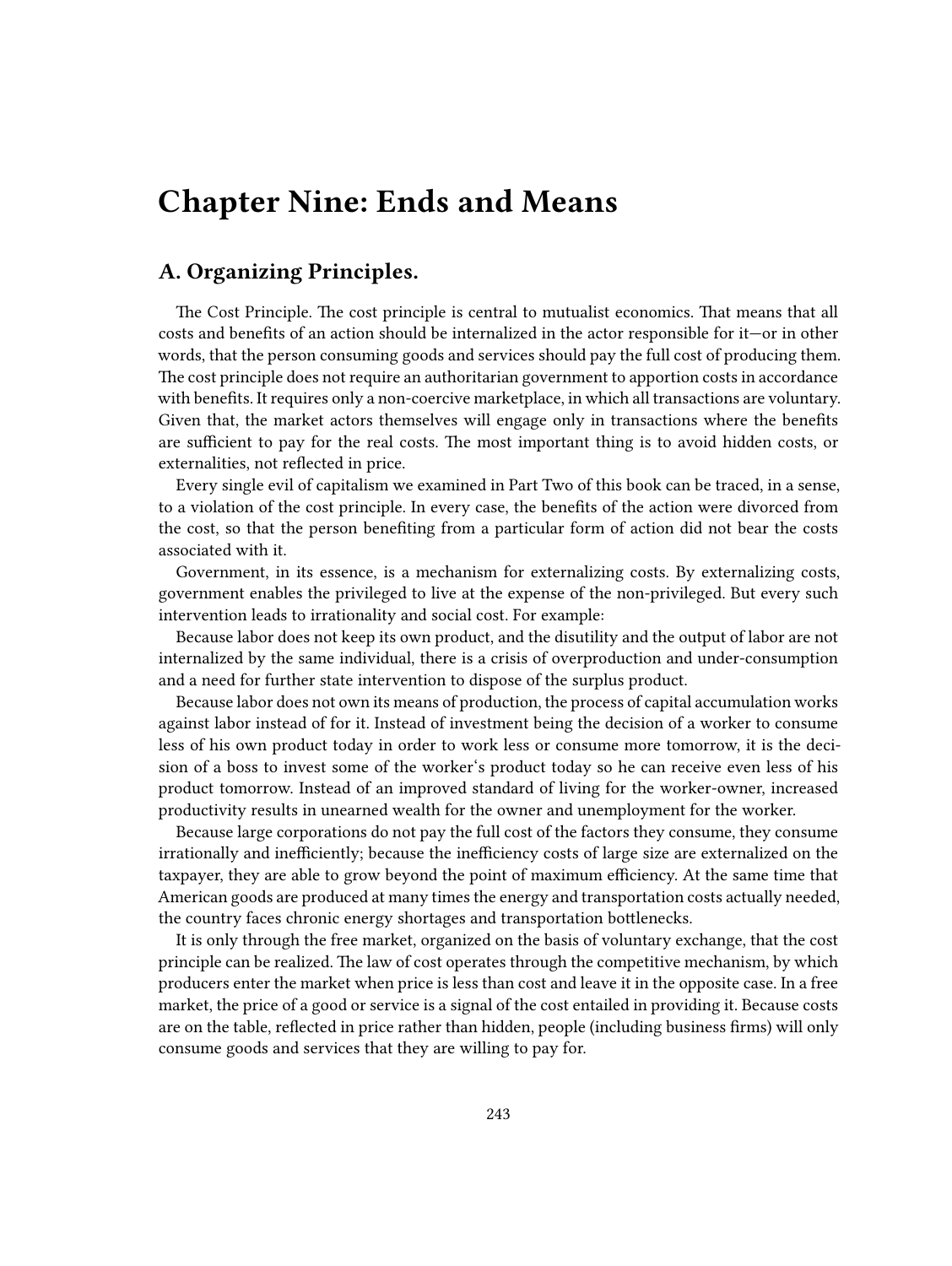As Proudhon pointed out, there is no way of knowing the real cost, or exchange value, of anything produced outside the market.

How much does the tobacco sold by the administration cost? How much is it worth? You can answer the first of these questions: you need only call at the first tobacco shop you see. But you can tell me nothing about the second, because you have no standard of comparison and are forbidden to verify by experiment the items of cost of administration…. Therefore the tobacco business, made into a monopoly, necessarily costs society more than it brings in; it is an industry which, instead of subsisting by its own product, lives by subsidies....<sup>1</sup>

Here's an excellent picture of the functioning of the cost principle in Proudhon's society of voluntary contract:

Its law… is service for service, product for product, loan for loan, insurance for insurance, credit for credit, security for security, guarantee for guarantee. It is the ancient law of retaliation, …as it were turned upside down and transferred… to economic law, to the tasks of labor and to the good offices of free fraternity. On it depend all the mutualist institutions, mutual credit, mutual aid, mutual education; reciprocal guarantees of openings, exchanges and labor for good quality and fairly priced goods.<sup>2</sup>

As this quote implies, fair exchange is closely bound up with reciprocity, a defining feature of the cost principle.

What really is the Social Contract? An agreement of the citizen with the government? No, that would mean but the continuation of [Rousseau's] idea. The social contract is an agreement of man with man; an agreement from which must result what we call society. In this, the notion of commutative justice, first brought forward by the primitive fact of exchange, …is substituted for that of distributive justice…. Translating these words, contract, commutative justice, which are the language of the law, into the language of business, and you have commerce, that is to say, in its highest significance, the act by which man and man declare themselves essentially producers, and abdicate all pretension to govern each other.

Commutative justice, the reign of contract, the industrial or economic system, such are the different synonyms for the idea which by its accession must do away with the old systems of distributive justice, the reign of law, or in more concrete terms, feudal, governmental or military rule….

….The contract is therefore essentially reciprocal, it imposes no obligation upon the parties, except that which results from their personal promise of reciprocal delivery; it is not subject to any central authority….

<sup>&</sup>lt;sup>1</sup> Pierre Joseph Proudhon, System of Economical Contradictions or, The Philosophy of Misery. Translated by Benjamin Tucker (Boston: Benjamin R. Tucker, 1888) 232–3.

<sup>&</sup>lt;sup>2</sup> Pierre Joseph Proudhon, On the Political Capacity of the Working Classes (1865), in Selected Writings of Proudhon. Edited by Stewart Edwards. Translated by Elizabeth Fraser (Garden City, N.Y.: Anchor, 1969) 117]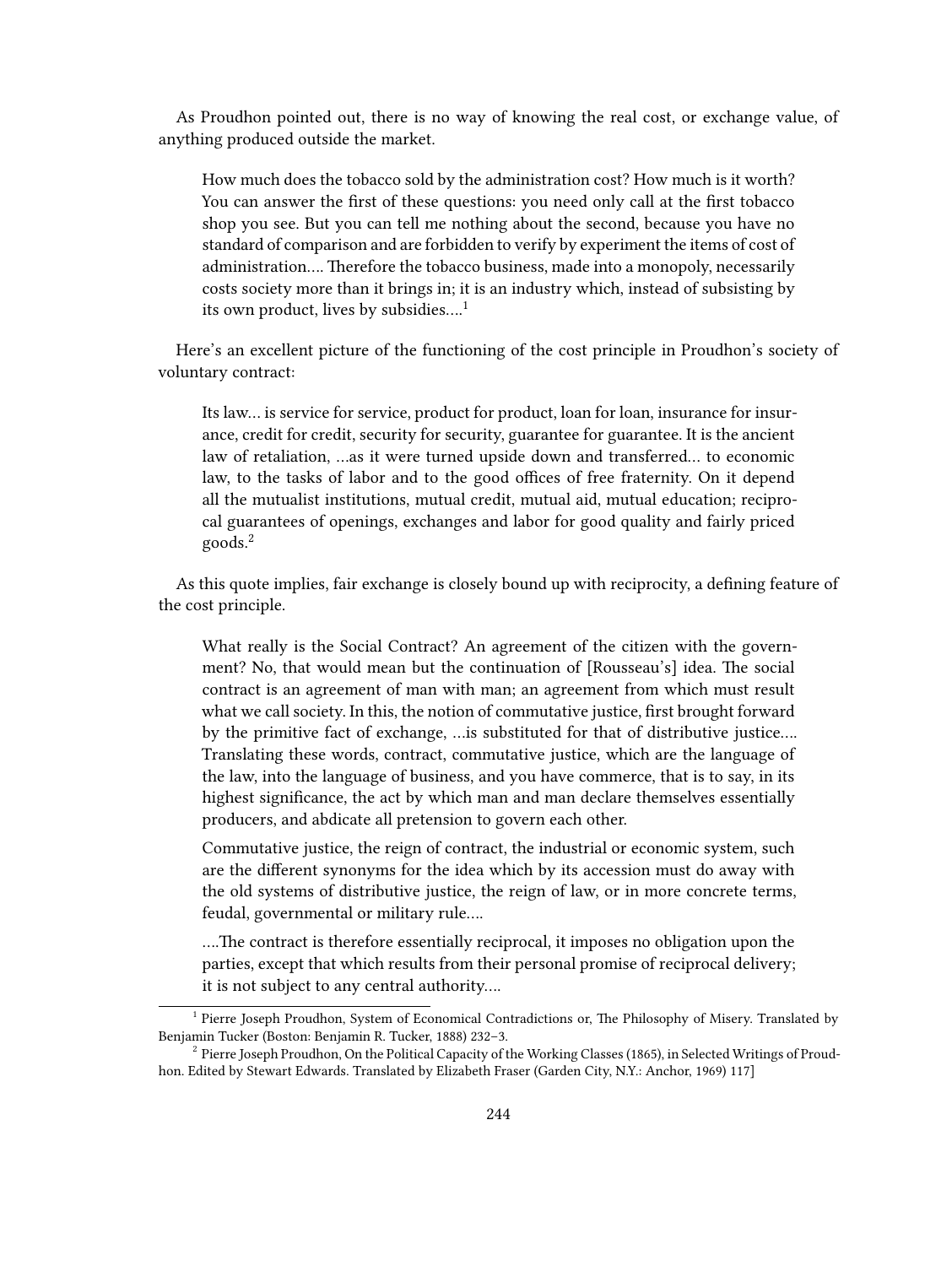We may add that the social contract of which we are now speaking has nothing in common with the contract of association by which… the contracting party gives up a portion of his liberty, and submits to an annoying, often dangerous obligation, in the more or less well-founded hope of a benefit. The social contract is of the nature of a contract of exchange: not only does it leave the party free, it adds to his liberty; not only does it leave him all his goods, it adds to his property; it prescribes no labor; it bears only upon exchange.<sup>3</sup>

Voluntary Cooperation and Free Association. As our previous quote from Proudhon suggests, the cost principle and reciprocity in exchange depend on the observance of two other mutualist principles: voluntary cooperation and free association. As we saw in Part One, the law of value works through competition and the free decision of market actors to shift purchasing power and resources among competing alternatives. It is only through such action that price is able to signal the amount of socially necessary labor embodied in goods and services.

Proudhon advocated the abolition of the centralized territorial state and its replacement by a society organized on the basis of contract and federation. These were necessarily implied in the cost principle. In The Principle of Federation, Proudhon used some five-dollar words to describe the cost principle: synallagmatic (when the contracting parties undertake reciprocal obligations) and commutative (when the exchange involves goods or services of equal value). These requirements can be met only under conditions of equal exchange, in which each participant could freely obtain value for value without being compelled to accept something less. And equal exchange is possible only with free market entry and competition.

Social relations organized on this basis of reciprocity required a federation: a "state" that exercised only those revocable powers that the individual conferred upon it, and only to the extent that the individual expressly consented to them. The individual remained sovereign and possessed of all his inalienable rights, voluntarily relinquishing only those courses of action necessary to obtain the object of the contract into which he freely entered.<sup>4</sup>

More recently, most free market anarchists have adopted the "non-aggression principle" as the basis around which to organize a libertarian society.

Most anarcho-capitalists (with some honorable exceptions) automatically imagine a market society based on non-aggression as having the capitalist business firm as the dominant form of organization. But as we will see later in this chapter, this is no necessary reason for this. Mutualists prefer the workers' and consumers' cooperative, the mutual, the commons, and the voluntary collective to the capitalist corporation as a market actor. And except to the kind of vulgar libertarian who instinctively sees big business as the "good guy," there is no reason not to accept these as valid ways of associating freely.

## **B. Getting There.**

Since Proudhon, mutualism has tended to be identified with a gradualist approach. Gradualism involves, at the same time, two kinds of action: 1) creating the institutional basis for a new society

<sup>&</sup>lt;sup>3</sup> Pierre Joseph Proudhon, General Idea of the Revolution in the Nineteenth Century. Translated by John Beverly Robinson (New York: Haskell House Publishers, Ltd., 1923, 1969 [1851]) 112–5.

<sup>4</sup> Pierre Joseph Proudhon, The Principle of Federation. Translated by Richard Vernon (Toronto, Buffalo, London: University of Toronto Press, 1979 [1863]) 37–8.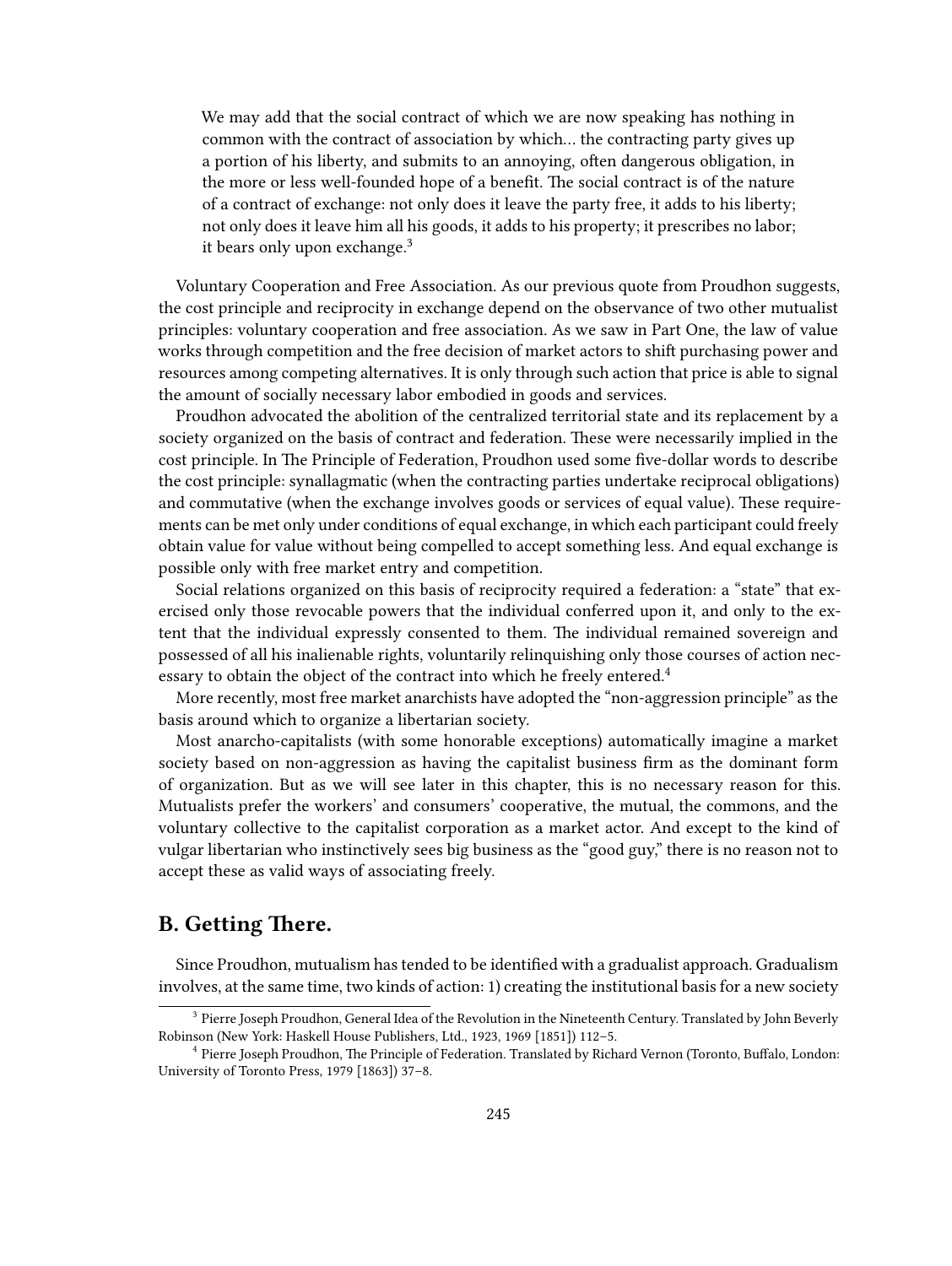within the existing one; and 2) gradually rolling back the state through external pressure, and supplanting it with our alternative forms of organization, until it is entirely abolished.

Proudhon characterized this approach of devolving state functions to voluntary associations as dissolving the state within the social body. It required two simultaneous courses of action: first, to "organize… the economic forces"; and second, to

dissolve, submerge, and cause to disappear the political or government system in the economic system, by reducing, simplifying, decentralizing and suppressing, one after another, all the wheels of the great machine, which is called Government or the State.<sup>5</sup>

The ultimate goal was that the distinction between "public and private" should become meaningless: "that the masses who are governed should at the same time govern, and that society should be the same thing as the State, and the people the same thing as the government…."<sup>6</sup> This meant "the notion of Contract" would succeed that of government:

It is industrial organization that we will put in place of government….

In place of laws, we will put contracts.—No more laws voted by a majority, or even unanimously; each citizen, each town, each industrial union, makes its own laws.

In place of political powers, we will put economic forces.<sup>7</sup>

The Wobblies use the phrase "building the structure of the new society within the shell of the old" to describe this process. But Proudhon, anticipating them, used this vivid imagery:

Beneath the governmental machinery, in the shadow of political institutions, out of the sight of statesmen and priests, society is producing its own organism, slowly and silently; and constructing a new order, the expression of its vitality and autonomy....<sup>8</sup>

Brian A. Dominick, in his brilliant "An Introduction to Dual Power Strategy," described it this way:

Generally speaking, dual power is the revolutionary organization of society in its pre-insurrectionary form. It is the second power  $-$  the second society  $-$  operating in the shadows of the dominant establishment. It seeks to become an infrastructure in and of itself, the foundations of an alternative future…

The great task of grassroots dual power is to seek out and create social spaces and fill them with liberatory institutions and relationships. Where there is room for us to act for ourselves, we form institutions conducive not only to catalyzing revolution, but also to the present conditions of a fulfilling life, including economic and political self-management to the greatest degree achievable. We seek not to seize power, but to seize opportunity viz a viz the exercise of our power.

<sup>5</sup> Proudhon, General Idea of the Revolution 133.

<sup>&</sup>lt;sup>6</sup> Pierre Joseph Proudhon, Political Contradictions (1863-4), in Selected Writings 117.

<sup>7</sup> Proudhon, General Idea of the Revolution 126, 245–6.

<sup>8</sup> Ibid. 243.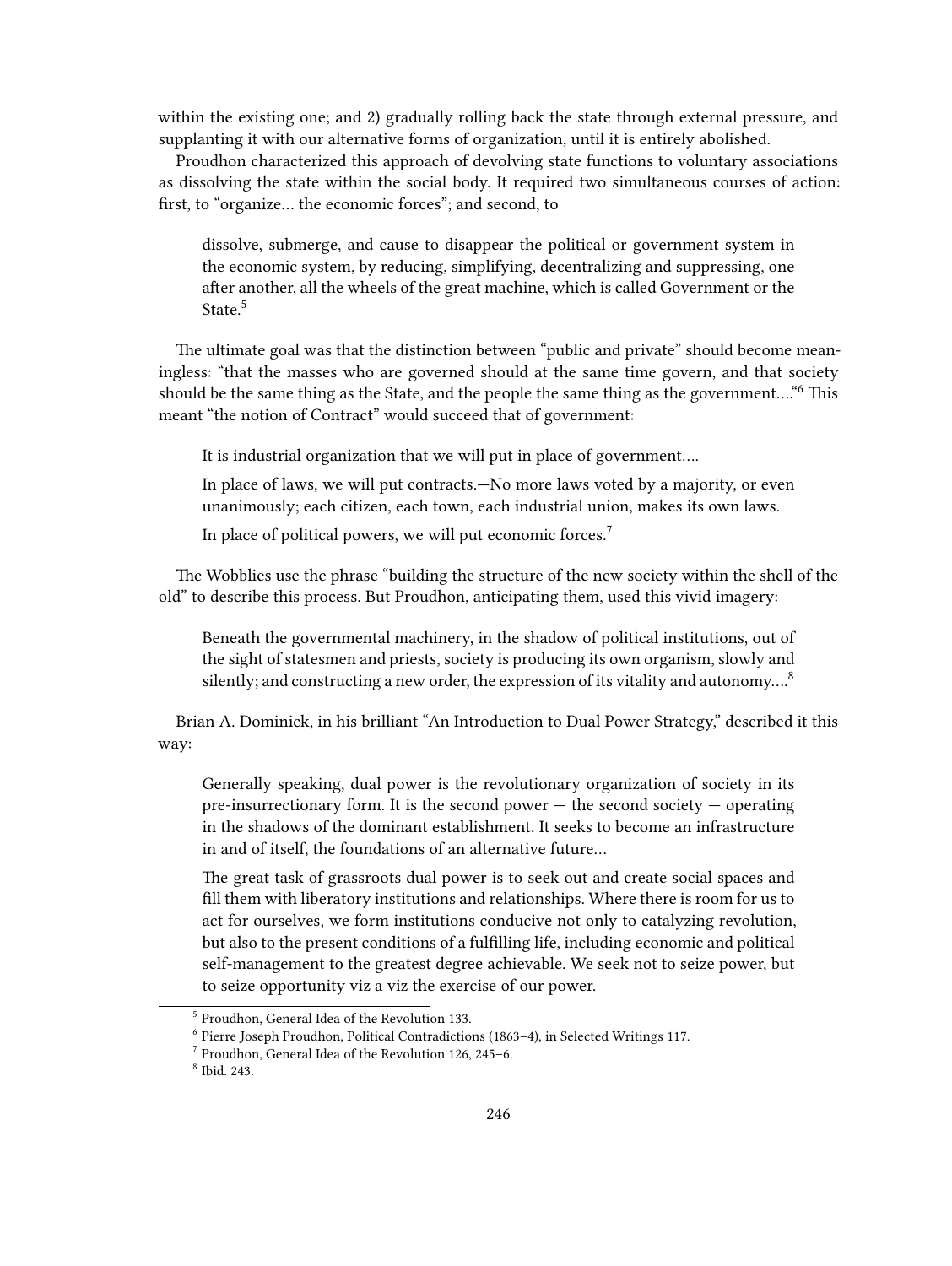Thus, grassroots dual power is a situation wherein a self-defined community has created for itself a political/economic system which is an operating alternative to the dominant state/capitalist establishment. The dual power consists of alternative institutions which provide for the needs of the community, both material and social, including food, clothing, housing, health care, communication, energy, transportation, educational opportunities and political organization. The dual power is necessarily autonomous from, and competitive with, the dominant system, seeking to encroach upon the latter's domain, and, eventually, to replace it.<sup>9</sup>

Such a project requires self-organization at the grassroots level to build "alternative social infrastructure." It entails things like producers' and consumers' co-ops, LETS systems and mutual banks, syndicalist industrial unions, tenant associations and rent strikes, neighborhood associations, (non-police affiliated) crime-watch and cop-watch programs, voluntary courts for civil arbitration, community-supported agriculture, etc. The "libertarian municipalist" project of devolving local government functions to the neighborhood level and mutualizing social services also falls under this heading—but with services being mutualized rather than municipalized.

Peter Staudenmeier, in a workshop on cooperatives at Ann Arbor, referred to such alternative forms of organization as "social counter-power." Social counterpower takes the concrete forms of "prefigurative politics" and "counterinstitutions."

Prefigurative politics is a fancy term that just means living your values today, instead of waiting until "after the revolution"—in fact it means beginning the revolution here and now to the extent possible. This might be called the everyday aspect of social counterpower. And counterinstitutions, of which co-ops are often an example, are the structural aspects of social counter-power.<sup>10</sup>

Jonathan Simcock, on the Total Liberty webpage, described a vision of Evolutionary Anarchism that included

…Worker Co-operatives, Housing Co-operatives, self-employment, LETS schemes, Alternative Currencies, Mutual Banking, Credit Unions, tenants committees, Food Co-operatives, Allotments, voluntary organizations, peaceful protest and nonviolent direct action and a host of similar activities are the means by which people begin to "behave differently", to go beyond Anarchist theory, and begin to build the elements of a new society.<sup>11</sup>

Since the time of Proudhon, mutualists have taken a gradualist approach to this process:

A social revolution, such as that of '89, which working-class democracy is continuing under our eyes, is a spontaneous transformation that takes place throughout the

<sup>9</sup> Brian A. Dominick, "An Introduction to Dual Power Strategy," [www.anarchistcommunitarian.net](http://www.anarchistcommunitarian.net/articles/theory/bdsdp.shtml) Captured Aug. 21, 2004.

 $10$  Peter Staudenmaier, "Anarchism and the Cooperative Ideal," The Communitarian Anarchist 1:1.

<sup>&</sup>lt;sup>11</sup> Jonathan Simcock, "Editorial for Current Edition," Total Liberty 1:3 (Autumn 1998) [www.spunk.org](http://www.spunk.org/library/pubs/tl/sp001872.html) Captured August 22, 2004.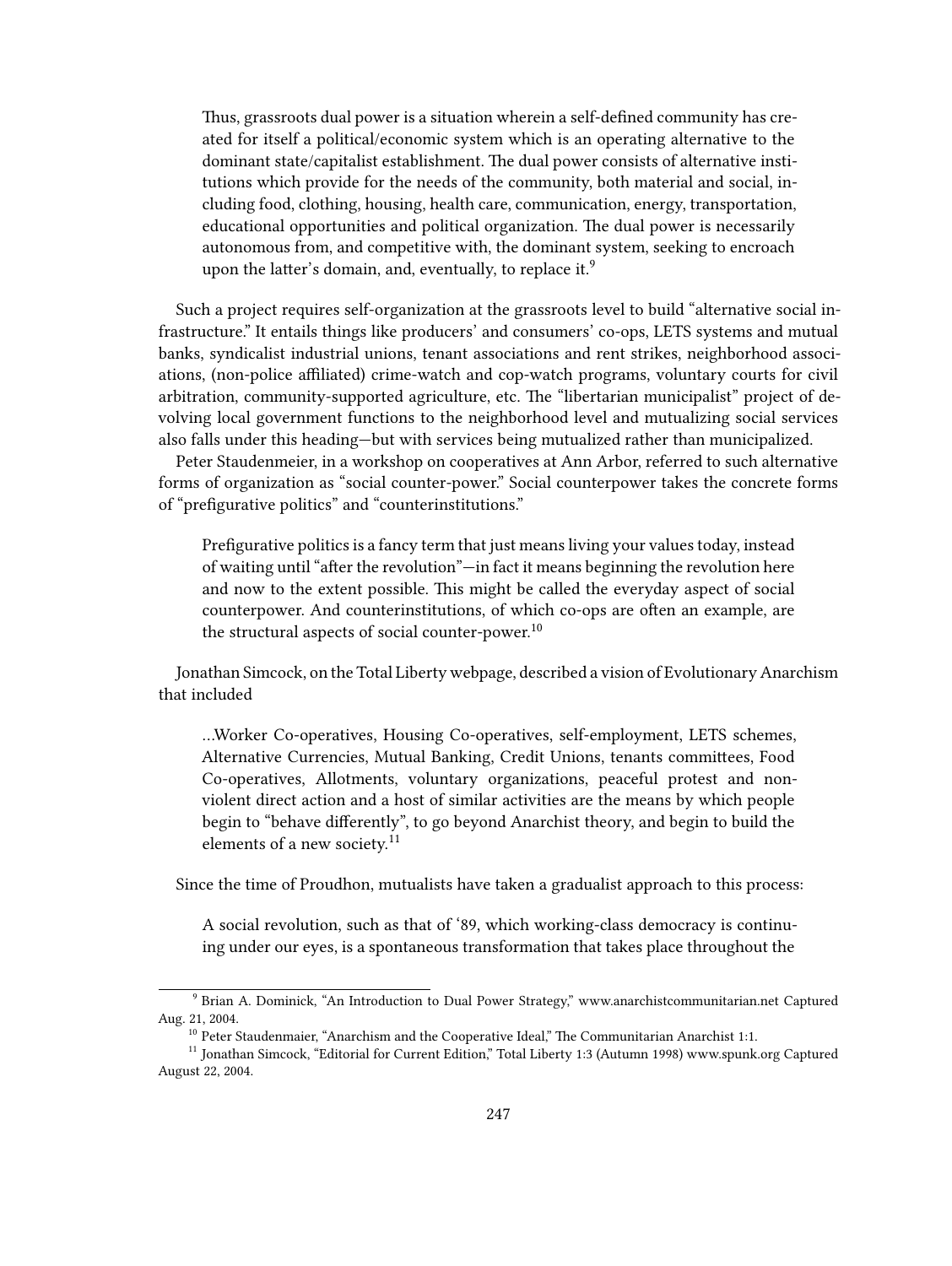body politic. It is the substitution of one system for another, a new organism replacing one that is outworn. But this change does not take place in a matter of minutes…. It does not happen at the command of one man who has his own pre-established theory, or at the dictate of some prophet. A truly organic revolution is a product of universal life…. It is an idea that is at first very rudimentary and that germinates like a seed; an idea that is at first in no way remarkable since it is based on popular wisdom, but one that… suddenly grows in a most unexpected fashion and fills the world with its institution.<sup>12</sup>

Compare this to Landauer's deservedly famous description:

The State is a condition, a certain relationship among human beings, a mode of behavior, we destroy it by contracting other relationships, by behaving differently toward one and other… We are the State and continue to be the State until we have created the institutions that form a real community....<sup>13</sup>

In concrete terms, the working class was organizing the new society

Partly [through] the principle of association, through which all over Europe they are preparing to organize legal workers' companies to compete with bourgeois concerns, and partly [through] the more general and more widespread principle of MUTUAL-ISM, through which working-class Democracy, putting a premium on solidarity and groups, is preparing the way for the political and economic reconstruction of soci- $\text{ety.}^{14}$ 

Tucker had his own image of the process. According to James J. Martin, Tucker suggested this "remedial action":

That in any given city a sizeable number of anarchists begin a parallel economy within the structure of that around them, attempting to include in their ranks representatives of all trades and professions. Here they might carry on their production and distribution on the cost principle, basing their credit and exchange system upon a mutual bank of their own which would issue a non-interest bearing currency to the members of the group "for the conduct of their commerce," and aid the disposal of their steadily increasing capital in beginning new enterprises. It was Tucker's belief that such a system would prosper within the shell of the old and draw increasing attention and participation from other members of the urban population, gradually turning the whole city into a "great hive of Anarchistic workers.<sup>"15</sup>

Gradualism is often falsely identified as "reformist" by revolutionary anarchists. That is not, in most cases, an accurate assessment. Indeed, the very distinction between "reformism" and

<sup>&</sup>lt;sup>12</sup> Proudhon, Political Capacity of the Working Class, in Selected Writings 177.

<sup>&</sup>lt;sup>13</sup> Qt. In Larry Gambone, For Community: The Communitarian Anarchism of Gustav Landauer (Montreal: Red Lion Press, 2001)

 $14$  Proudhon, Political Capacity of the Working Class, in Selected Writings 180-1.

<sup>15</sup> James J. Martin, Men Against the State: The Expositors of Individualist Anarchism in America, 1827–1908 (Colorado Springs: Ralph Myles, Publisher, Inc., 1970) 249.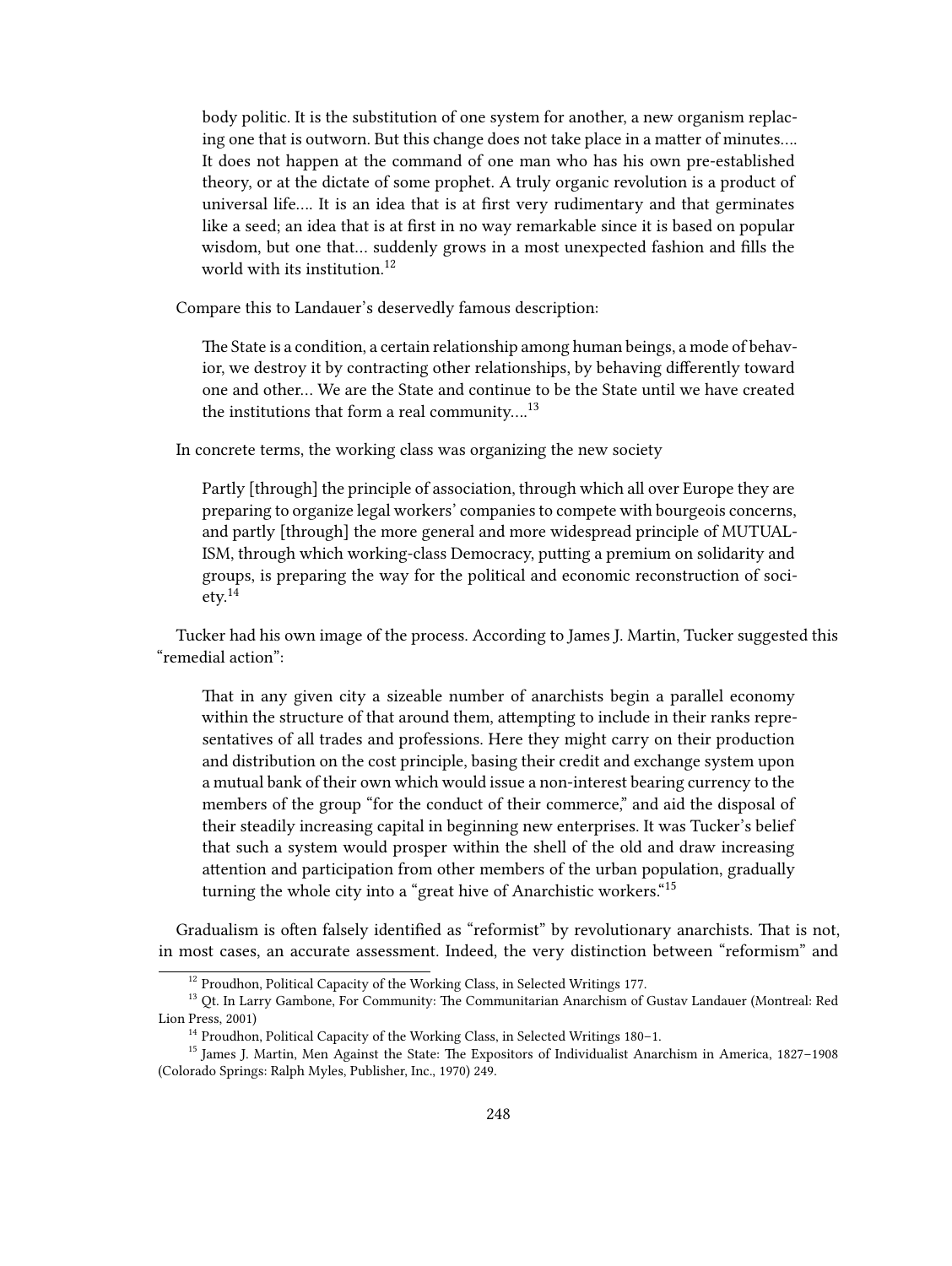revolutionary anarchism is in many ways an artificial one. The term "reformist," in strict accuracy, should apply only to those whose end goal is something short of abolition of the state and the class system it upholds. In the nineteenth century, there were various schools of abolitionism, differing on the means by which they intended to abolish slavery and the time scale over which they envisioned accomplishing this. But they were all abolitionists in the sense that they would have been satisfied with no stopping place short of an end to all slavery. A "reformist," strictly speaking, would have been someone who intended to alter slavery to make it more humane, while leaving its exploitative essence intact.

The distinction between reform and revolution is mainly one of emphasis. For example, most revolutionary Marxists agree with Engels that much of the groundwork of socialism will be built within capitalism, until no further progressive development is possible. Only at that point will the transformation of "quantity into quality" take place, and the new society burst out of the older shell that constrains it. And even those who believe the transition from capitalism to socialism can be largely managed peacefully probably recognize that some disruption will occur at the time of the final rupture.

The same is true of anarchists. For example, Brian Dominick rejects the tendency to identify "revolution" solely with the period of insurrection. At least as important, as part of the overall process of revolution, is the years before the final insurrection:

The creation and existence of this second power marks the first stage of revolution, that during which there exist two social systems struggling for the support of the people; one for their blind, uncritical allegiance; the second for their active, conscious participation.<sup>16</sup>

Indeed, the primary process of "revolution" is building the kind of society we want here and now. The insurrection becomes necessary only when, and to the extent that, the state attempts to hinder or halt our revolutionary process of construction.

Aside from revolutionary upheaval, the very formation of a dual power system in the present is in fact one of the aims of the dual power strategy  $-$  we seek to create a situation of dual power by building alternative political, economic and other social institutions, to fulfill the needs of our communities in an essentially self-sufficient manner. Independence from the state and capital are primary goals of dual power, as is interdependence among community members. The dual power situation, in its pre-insurrectionary status, is also known as "alternative social infrastructure."

And, again, while a post-insurrectionary society which has generally surpassed the contradictions indicated by the term "dual power" is the eventual goal of this strategy, the creation of alternative social infrastructure is a desirable end in itself. Since we have no way of predicting the insurrection, it is important for our own peace of mind and empowerment as activists that we create situations in the present which reflect the principles of our eventual visions. We must make for ourselves now the kinds of institutions and relationships, to the greatest extent possible, on which we'll base further activism. We should liberate space, for us and future generations, in the

<sup>&</sup>lt;sup>16</sup> Dominick, "Introduction to Dual Power Strategy."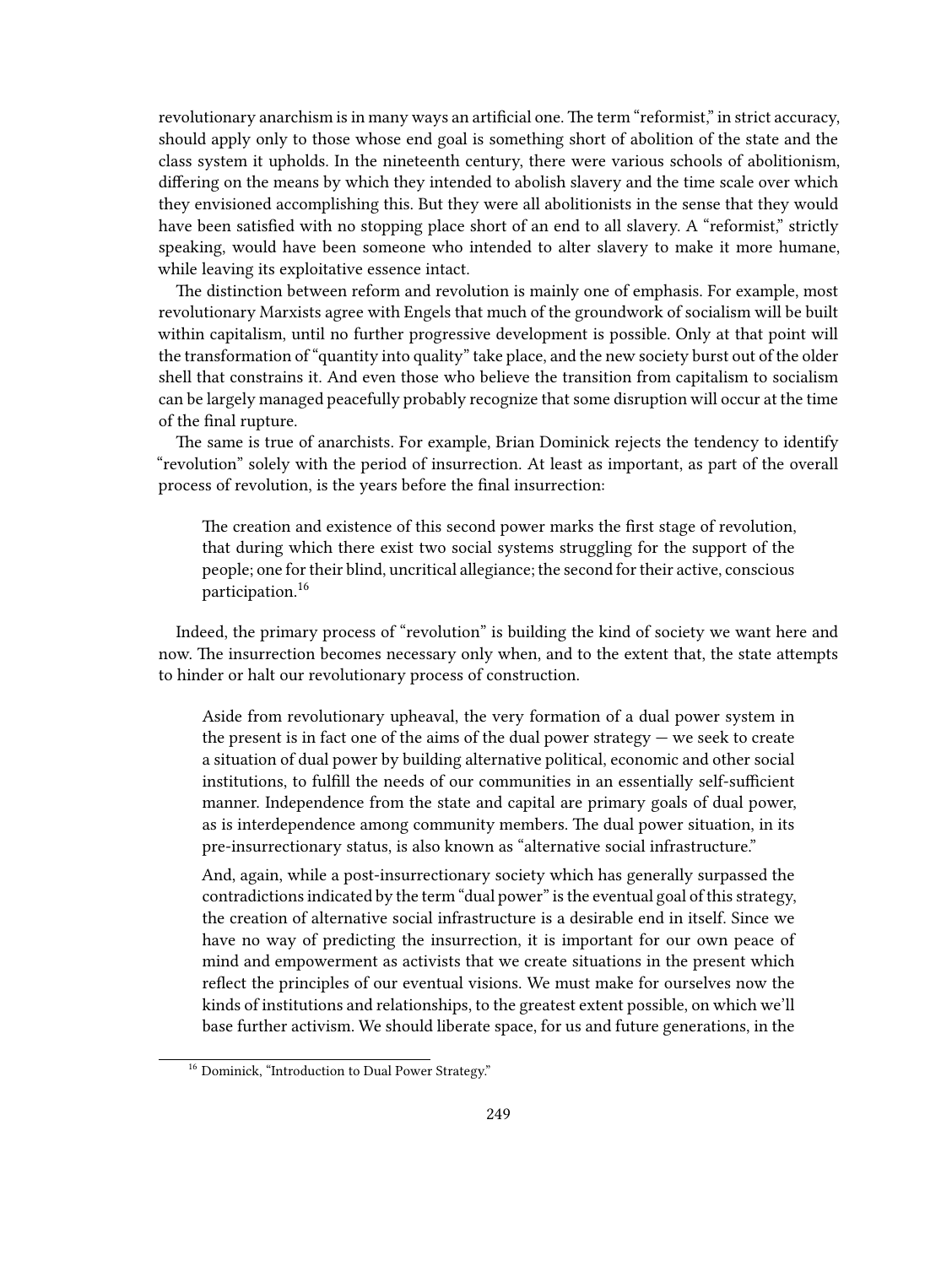shadow of the dominant system, not only from which to build a new society, but within which to live freer and more peaceful lives today.<sup>17</sup>

In other words, mutualism means building the kind of society we want here and now, based on grass-roots organization for voluntary cooperation and mutual aid— instead of waiting for the revolution. A character in Ken MacLeod's The Star Fraction gave a description of socialism that might have come from a mutualist:

…what we always meant by socialism wasn't something you forced on people, it was people organizing themselves as they pleased into co-ops, collectives, communes, unions… And if socialism really is better, more efficient than capitalism, then it can bloody well compete with capitalism. So we decided, forget all the statist s\*\*t and the violence: the best place for socialism is the closest to a free market you can get!<sup>18</sup>

Rothbard used to quote with approval Leonard Read's claim that, if he had a magic button that would instantly eliminate the government, he would push it without hesitation. But it should be obvious that, regardless of whether or not one recognizes the validity of gradualism, the state will not in fact be abolished overnight. And even if we had a "magic button" that would magically cause all the officials, weapons and buildings of the state to disappear, what would be the result? If the majority of the public still had a statist mindset, and if there were no alternative libertarian institutions in place to take over the functions of the state, an even more authoritarian state would quickly fill the vacuum. As Benjamin Tucker argued,

If government should be abruptly and entirely abolished to-morrow, there would probably ensue a series of physical conflicts about land and many other things, ending in reaction and a revival of the old tyranny.

He called instead for the gradual abolition of government, "beginning with the downfall of the money and land monopolies and extending thence into one field after another, …accompanied by such a constant acquisition and steady spreading of social truth," that the public would at last be prepared to accept the final stage of replacing government with free contract even in the area of police protection.<sup>19</sup>

In practice, regardless of semantic arguments over reformism versus revolution, most anarchists agree that our final goal is the abolition of the state, that it is unlikely to happen overnight, and that in the meantime we should do what we can to build a new society starting where we are now. We are therefore faced with the task of pushing the given system in the direction we want, and pushing until we reach our ultimate goal of abolishing the state altogether. That means, to recapitulate: 1) educational work; 2) building counter-institutions; and 3) pressuring the state from outside to retreat from society and scale back its activities.

Our emphasis should be on building this society as much as possible without seeking direct confrontation with the authority of the state. But I am not a political pacifist in the sense of ruling

 $17$  Ibid.

<sup>&</sup>lt;sup>18</sup> Ken MacLeod, The Star Fraction (published as part of The Fall Revolution trilogy) (New York: SFBC, 1995, 2001) 244.

<sup>&</sup>lt;sup>19</sup> Benjamin Tucker, "Protection, and Its Relation to Rent," Liberty October 27, 1888, in Benjamin Tucker, Instead of a Book, By a Man Too Busy to Write One. Gordon Press facsimile (New York: 1973 [1897]) 329.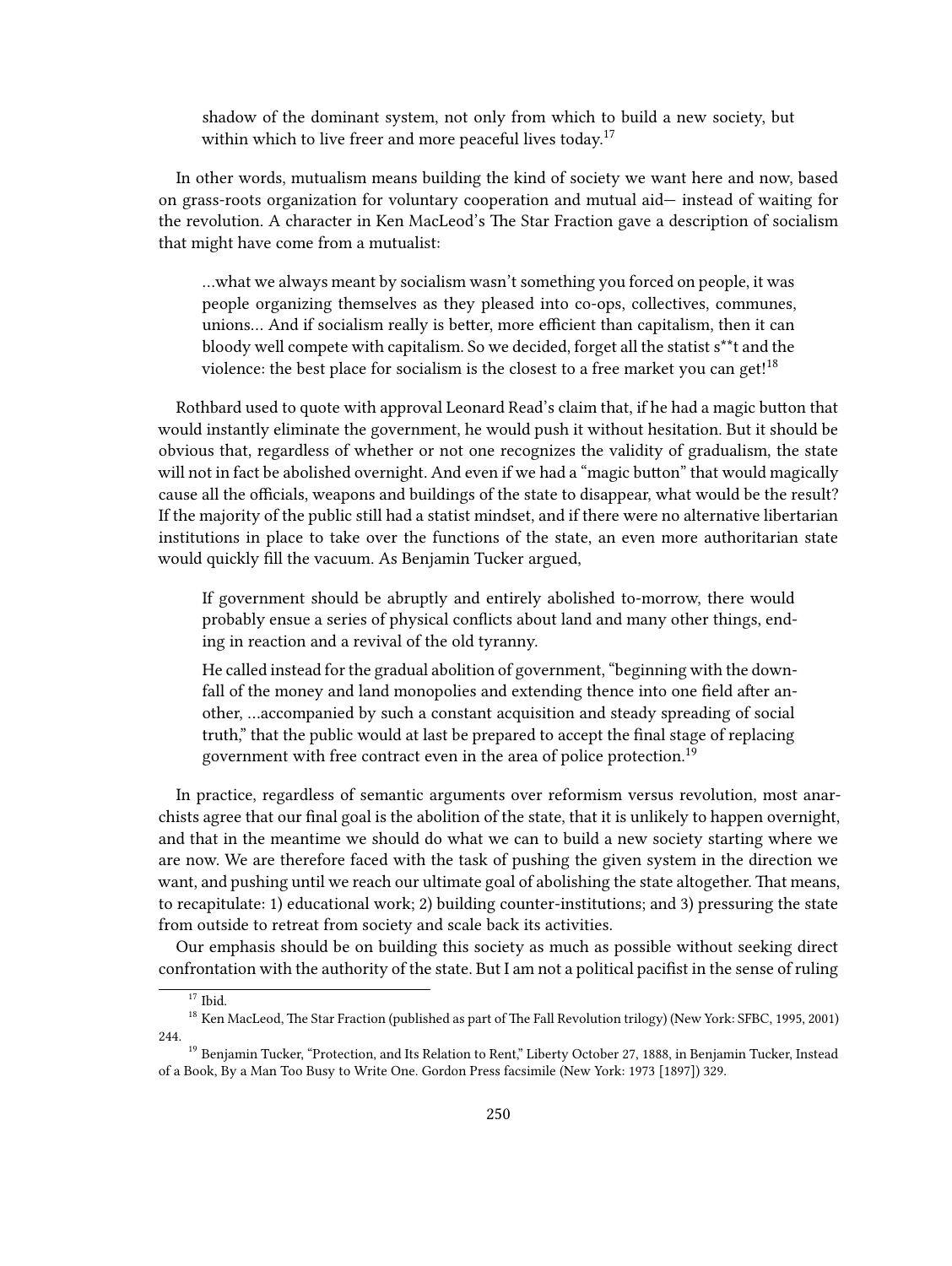out such confrontation in principle. No matter how industriously we work "within the shell of the old" society, at some point we will have to break out of the shell. At that point either the state will initiate force in order to abort the new society, or it will be so demoralized as to collapse quickly under its own weight, like the Leninist regimes in 1989–91. But either way, the final transition will probably be abrupt and dramatic, rather messy, and will almost certainly involve at least some violence.

On the revolutionary question, I think we should have two guiding principles. The first was formulated by Ed Stamm in his statement on the anti-WTO protests of December 1999: "any revolutionary activity must have massive popular support.<sup>"20</sup> This will occur of itself if our educational and organizing efforts are successful. It will never be accomplished by vanguardism or "propaganda of the deed." Second, it should not be attempted until we have built as much as we can within the existing structure. The birth pangs do not take place until the gestation is completed. There are some aspects of a stateless society—for example complete workers' control of industry, or land ownership based only on occupancy and use—which cannot be fully accomplished short of final destruction of the present system of power. But we should achieve everything we can short of this before we begin the final push.

But why would the ruling classes allow even a piecemeal rollback of the state apparatus? Why would they not prefer repression to even a partial loss of privilege? The answer is that they will use open, large-scale repression only as a last resort. (Even if we are in the opening phase of such a repression in the aftermath of 9–11, the state will likely keep it low-key and sporadic as long as possible). Such repression is unlikely to succeed beyond the short-term, and could well result in a total loss of power under extremely bloody circumstances. Ruling classes are often willing to make short-term bargains to preserve their long-term power. Even though the ruling elites took the initiative in creating the New Deal welfare state, for example, they did so only as a necessary evil, to prevent the far greater evil of public insurrection. And of course, we cannot underestimate the human failings of denial and shortsightedness, the desire to postpone the inevitable a long as possible. Ruling classes are as prone as anyone else to the "boiled frog syndrome."

Many anarchists oppose in principle such use of the political process for anarchist ends. It is unethical, they say, for anarchists to participate in the political process. Voting entails selecting a representative to exercise coercive force in our name; and appealing to such representatives for action is in effect a recognition of their legitimacy. This is a view shared by many varieties of anarchists. At the left end of the spectrum, anarcho-syndicalists prefer to ignore the state; hence the Wobblies' split with De Leon and the elimination of the "political clause" from the IWW Preamble. Many voluntaryists and anarcho-capitalists<sup>21</sup> (Wendy McElroy, for instance, and the late Samuel Edward Konkin of the Movement of the Libertarian Left) also take this position. Joe Peacott, an individualist anarchist who still embraces the anti-capitalist legacy of that, likewise considers state action morally illegitimate. The only acceptable course is to withdraw all consent and legitimacy from the state, until "the last one out turns off the lights."

The problem with this line of argument is that the state is an instrument of exploitation by a ruling class. And exploiters cannot, as a group, be ethically "educated" into abandoning exploitation, because they have a very rational self-interest in continuing it. Coleman McCarthy

<sup>&</sup>lt;sup>20</sup> Ed Stamm. "Anarchists Condemn Anti-WTO Riots," The Match! #25 (Spring 2000) 5.

 $21$  I won't get into the ideologically charged and fruitless polemical dispute over whether an anarcho-capitalist can legitimately claim the individualist anarchist label.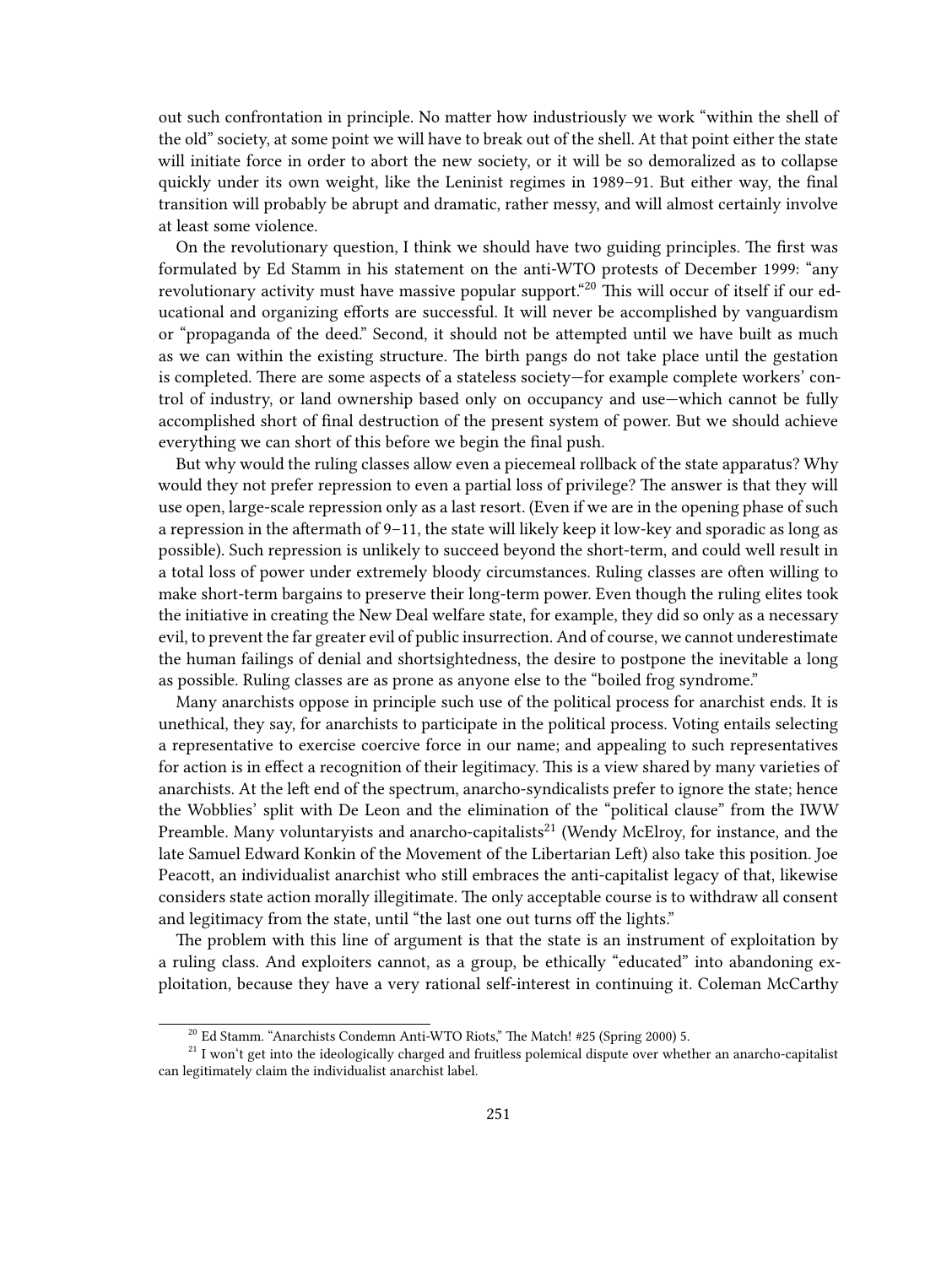can conduct "peace studies" classes, and quote Tolstoy and "the Rabbi Christ" till he's blue in the face, but it isn't likely to persuade a majority of the ruling class that they'd be better off working for a living.

If most ordinary people simply withdraw consent and abandon the political process altogether, the ruling class will just drop the pretense of popular control and resort to open repression. So long as they control the state apparatus, a small minority of dupes from the producing classes, along with well-paid police and military jackboots, will enable them to control the populace through terror. A majority of Italian workers may have supported the factory occupations of 1920, but that didn't stop the blackshirts, paid with capitalist money, from restoring the bosses' control.

In For Community, a pamphlet on Gustav Landauer, Larry Gambone argued that it was no longer possible merely to act outside the state framework while treating it as irrelevant. To do so entailed the risk that "you might end up like the folks at Waco." An "anti-political movement to dismantle the state" was necessary.<sup>22</sup>

At some point, before the final dissolution of the state, its mechanism must be seized and it must be formally liquidated.

Even the anarcho-capitalist Murray Rothbard was realistic about the need for the state to play a role in liquidating itself, under some circumstances. This was equally true of his thought at both ends of his long intellectual career. In 1970, at the height of his and Karl Hess' strategic alliance with the New Left, Rothbard was quite receptive to the idea of nationalizing nominally "private" state capitalist industry as a prelude to placing it under syndicalist ownership of workerhomesteaders, issuing pro-rata shares to taxpayers, or some other unspecified procedure.<sup>23</sup>

In 1992, during the paleolibertarian association with Lew Rockwell and the Mises Institute that occupied his last years, he made a similar proposal in the context of post-communist "privatization": post-communist regimes should liquidate state property by returning it to its legitimate owners when possible, or when this was impossible (most of the time in the industrial sector) by transferring ownership to worker-homesteaders. Rothbard was undismayed at complaints that he was proposing to act through the state, and therefore advocating state action. "In a deep sense, getting rid of the socialist state requires that state to perform one final, swift, glorious act of self-immolation, after which it vanishes from the scene.<sup>"24</sup>

But I'm not calling for "anarchist politicians" to run for office and exercise political power, like those who served in the Catalonian Generalitat. Our involvement in politics should take the form of pressure groups and lobbying, to subject the state to as much pressure as possible from the outside.

A gradualist approach to dismantling and replacing the state and replacing it with new forms of social organization does not mean that we equally welcome any particular reduction in state activity, regardless of its place in the overall strategy of the ruling class. The order in which the state is rolled back is just as important as rolling it back at all.

We must assess the strategic situation and act accordingly. Statism does not exist for its own sake. The state is a means to an end: exploitation. The state is the means by which privileged classes live off the wealth of others. The state and the parties that control it will reflect the in-

<sup>&</sup>lt;sup>22</sup> Gambone, For Community.

<sup>&</sup>lt;sup>23</sup> Murray Rothbard, "Confiscation and the Homestead Principle," The Libertarian Forum (June 15, 1969) 3.

<sup>&</sup>lt;sup>24</sup> Murray Rothbard, "How and How Not to Desocialize," The Review of Austrian Economics 6:1 (1992) 77.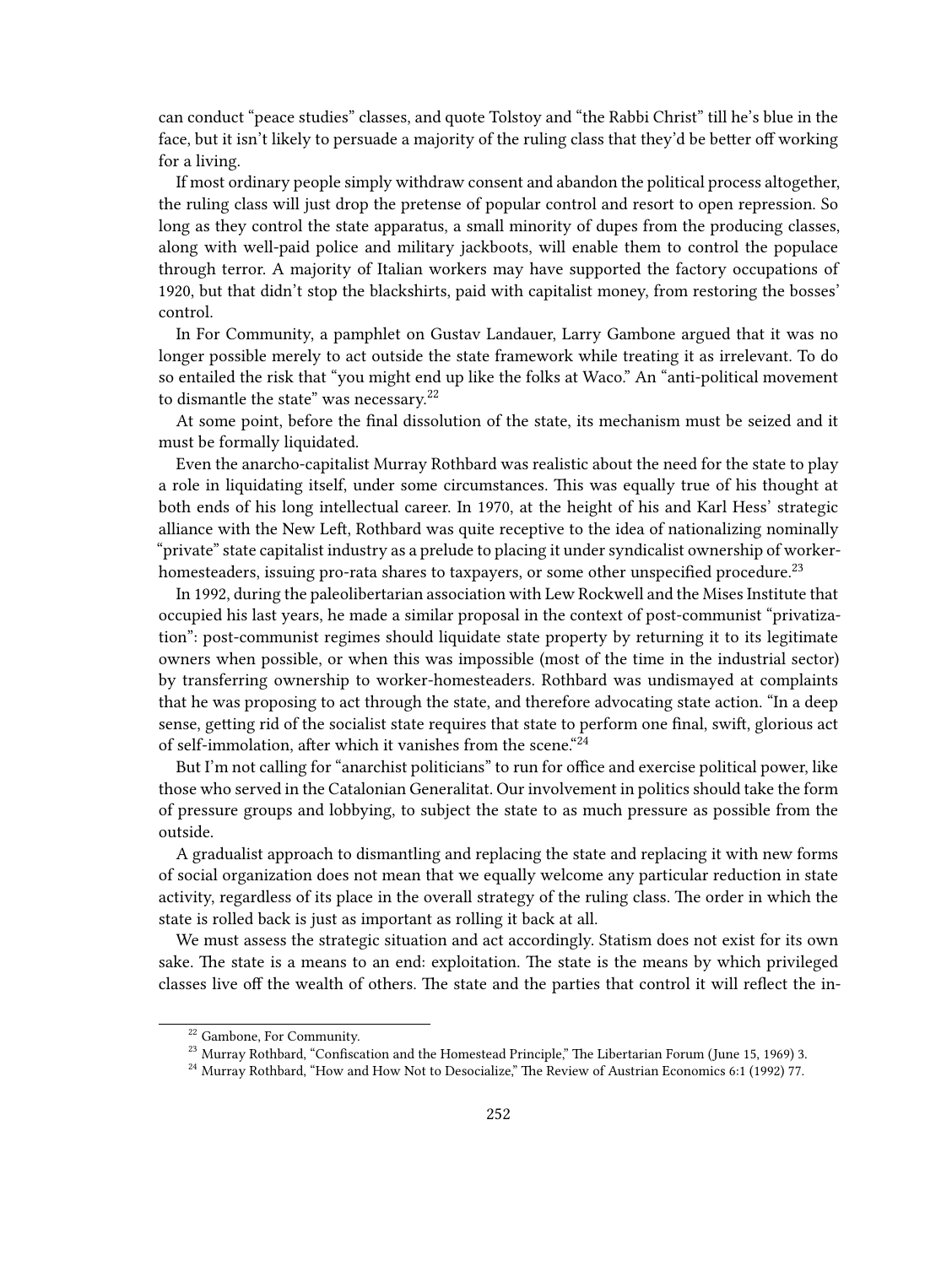terests of those privileged classes. Therefore, any policy proposal coming from the state apparatus and the mainstream political parties, regardless of how convincingly it co-opts libertarian rhetoric, will be intended to serve the interests of some faction of the ruling class, in some way enabling them to live off the labor of the producing classes.

What we call "capitalism" is not even a rough approximation of a free market. It has been a fundamentally statist system of power since its beginnings in the late Middle Ages. From the beginning, it has allowed elements of the market to exist in its interstices, but only to the extent that they served the class interests represented by the state. What market elements have existed under the state capitalism of the past six hundred years or so have been selectively co-opted, distorted, and incorporated into a larger structural framework of statism.

The existing system is a class system, depending on the state for its survival. The policy of the ruling class, as a big picture, combines authoritarian and libertarian aspects, mixing elements of liberty into the overall authoritarian structure when they suit the overall purpose. It stands to reason, therefore, that we cannot evaluate each particular policy in terms of whether it reduces or increases the power of the state in regard to its limited purview alone, without regard to how it serves the overall agenda of power and exploitation. As Chief Justice John Marshall argued, the state's forebearance and inaction reflect its positive interests just as much as do its actions. The state permits greater or lesser latitude in different areas, but only in accordance with an overall strategy aimed at benefiting the interests of the ruling class.

The central function of the state is to enable some people to live at others' expense, through coercion. And both major parties are state capitalist to their very core. So it stands to reason that, in a system defined by its state capitalist nature, every particular facet of tax or regulatory policy is aimed at furthering the interests of the state capitalist elites who enrich themselves by political means. And any particular reduction in taxes or regulations promoted by either party is intended, in the greater context of the state's policy as a whole, to further state capitalist interests.

To say that any particular tax reduction should be welcomed as a victory, outside the context of what it means in the state capitalists' overall strategy, is like the Romans welcoming the withdrawal of Hannibal's center at Cannae as "a step in the right direction," the first step in a general Punic withdrawal from Italy.

I do not advocate the extension of the state in any area of life, even temporarily or for tactical reasons—no exceptions. And I will not be satisfied short of the final goal of eliminating the state altogether. But given the fact that we agree that incrementalism is a viable strategy, it makes a great deal of difference in what order we dismantle the state. Since all its functions are aimed, directly or indirectly, at furthering the political extraction of profits, it stands to reason that the most central, structural supports of subsidy and privilege on which state capitalism depends should be the first to go; those that make it marginally more bearable for the lower classes should be the last to go.

Benjamin Tucker was firmly in favor of this approach. He believed that the staged abolition of government should follow the order least likely to produce dislocation or injustice to labor. Given that abolition of the state meant its gradual dissolution in the economic organism, "[t]he question before us is not… what measures and means of interference we are justified in instituting, but which ones of those already existing we should first lop off.<sup> $425$ </sup> For example, he referred with approval to Proudhon's warning that abolishing the tariff before the money monopoly would

<sup>&</sup>lt;sup>25</sup> Benjamin Tucker, "Voluntary Co-Operation," Liberty, May 24, 1890, in Tucker, Instead of a Book 104-5.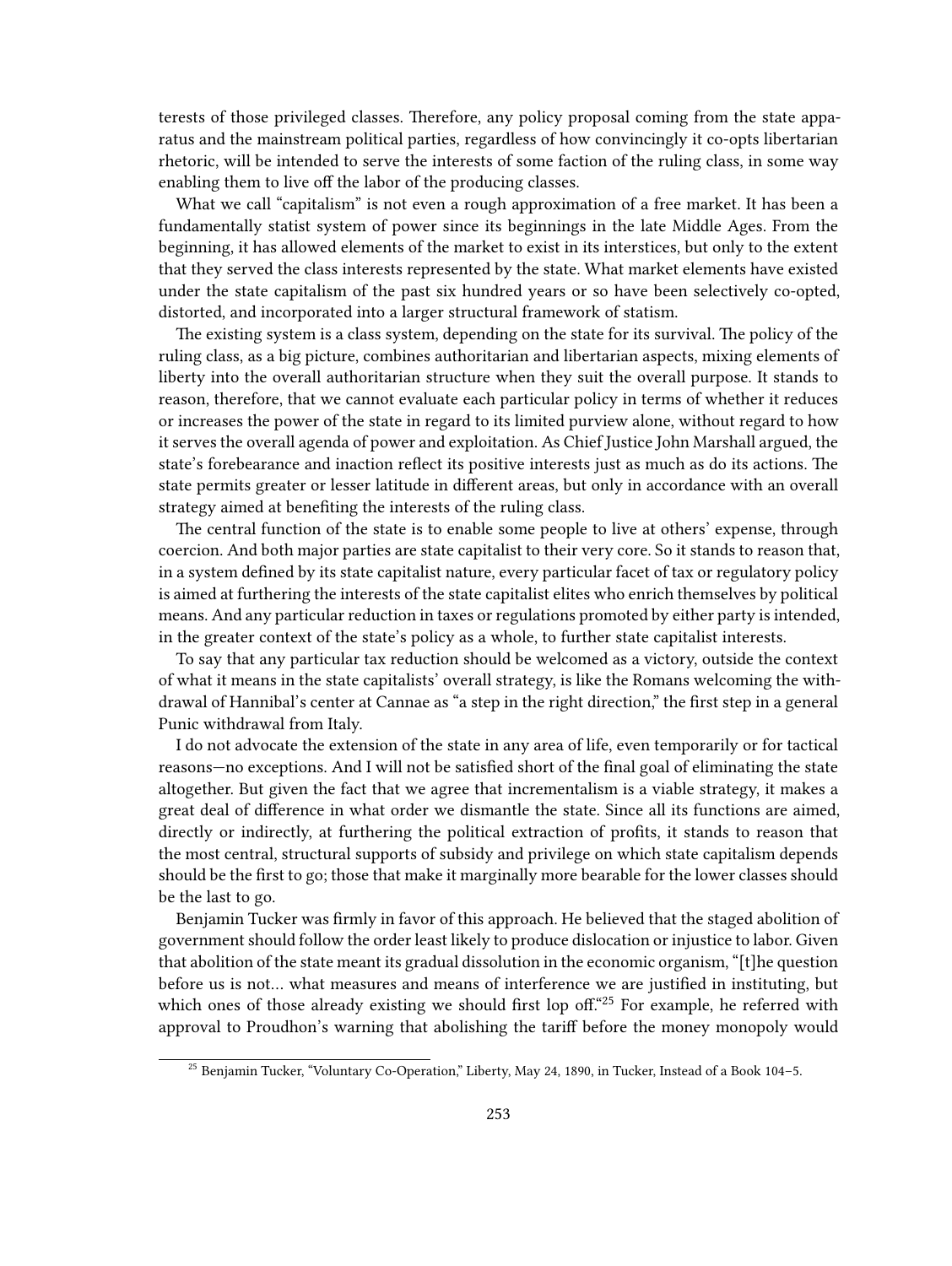be "a cruel and disastrous policy," throwing out of work those employed in protected industry "without the benefit of the insatiable demand for labor which a competitive money system would create."<sup>26</sup>

More recently, Roderick Long makes a similar point in remarks on a gradualist strategy of abolishing the state. In the case of deregulation, he presents the case of a corporation with a government-enforced monopoly that is, at the same time, subject to price controls. The question facing the would-be dismantler of the state is whether to abolish the monopoly and price controls at the same time, and if not, which to abolish first. If they are abolished simultaneously, the newly "deregulated" corporation will be in the position of charging monopoly profits until sufficient time has elapsed for competitors to enter the market and undercut its price. This is an injustice to consumers. Long concludes that the most just alternative is to "Remove the monopoly privilege now, and the price controls later."

But is it ethical to continue imposing price controls on what is now a private company, one competitor among others? Perhaps it is. Consider the fact that Amalgamated Widgets' privileged position in the marketplace is the result neither of it own efforts nor of mere chance; rather, it is the result of systematic aggression by government in its favor. It might be argued, then, that a temporary cap on the company's prices could be justified in order to prevent it from taking undue advantage of a position it gained through unjust violence against the innocent.<sup>27</sup>

This principle is subject to much broader application. Most mutualist and individualist anarchists agree that the main purpose of the state's activities has been to serve the exploitative interests of the ruling class. Most also agree that "bleeding heart" policies like the welfare state have served primarily to moderate (at general taxpayer expense) the most destabilizing results of unequal exchange. The overall effect is to rob the vast majority of the working population, through unequal exchange in the consumer and labor markets, of much of their labor product, and then to spend a small portion of that ill-gotten gain to guarantee a minimum subsistence to those elements of the underclass most likely to cause a ruckus. (Of course, even in the case of the underclass, what they receive in welfare payments is probably not enough to offset what they have lost through the state's policies of reducing the bargaining power of labor and raising the threshold of subsistence).

Arguably, therefore, the plutocracy, as the primary beneficiary of the state's coercion, has no legitimate moral objection to being the last class to stop paying taxes as the state is dismantled. And it likewise has no legitimate moral objection if the working class is the last, in that transition process, to lose the benefits of state action.

A specific policy proposal must be evaluated, not only in terms of its intrinsic libertarianism but, in the context of the overall system of power, how it promotes or hinders the class interests that predominate in that system. We must, as Chris Sciabarra put it in his description of Marx's dialectical method, "grasp the nature of a part by viewing it systemically—that is, as an extension

<sup>&</sup>lt;sup>26</sup> Benjamin Tucker, "State Socialism and Anarchism," in Ibid. 13.

<sup>&</sup>lt;sup>27</sup> Roderick T. Long, "Dismantling Leviathan From Within," Part II: The Process of Reform. Formulations 3:1 (Autumn 1995) [www.libertariannation.org](http://www.libertariannation.org/a/f31l3.html) Captured August 21, 2004.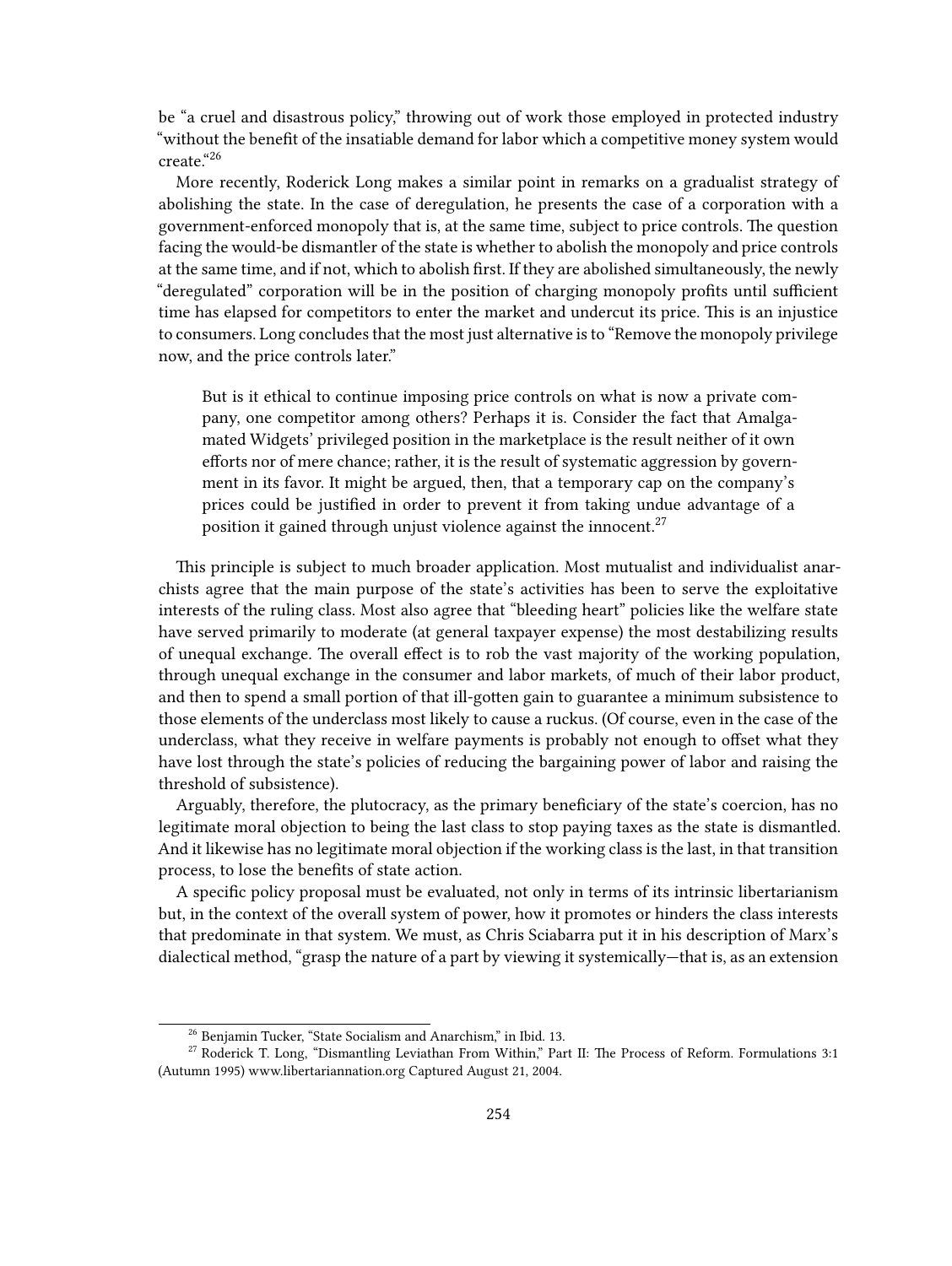of the system within which it is embedded."<sup>28</sup> Individual parts receive their character from the whole of which they are a part.

Arthur Silber, working from Sciabarra's principle of contextual libertarianism, explains the approach quite well:

…there are two basic methods of thinking that we can often see in the way people approach any given issue. One is what we might call a contextual approach: people who use this method look at any particular issue in the overall context in which it arises, or the system in which it is embedded….

The other fundamental approach is to focus on the basic principles involved, but with scant (or no) attention paid to the overall context in which the principles are being analyzed. In this manner, this approach treats principles like Plato's Forms…

….[M]any libertarians espouse this "atomist" view of society. For them, it is as if the society in which one lives is completely irrelevant to an analysis of any problem at all. For them, all one must understand are the fundamental political principles involved. For them, that is the entirety of the discussion…

And thus, as another example, the alliance between libertarians who use an approach like mine to liberals with regard to the war on terrorism. We tend to focus on the complex systemic issues involved, on the corporate statism, on the unlikely success of any effort to "plan" the development of other countries. Many pro-war libertarians focus only on our right of self-defense, and on our need to destroy our enemies without considering the system in which those principles will be applied, the nature of the players involved, and how that system itself may render all such efforts unsuccessful, and will likely hasten the growth of an even more destructive and powerful central government here in the United States….

To sum up, then: we can see two very different methods of approaching any problem. We have a method which focuses on contextual, systemic concerns, and always keeps those issues in mind when analyzing any problem and proposing solutions to it. And we also have a method which focuses almost exclusively on principles, but employs principles in the manner of Plato's Forms, unconnected and unmoored to a specific context or culture. As I said, my solution is to employ both methods, separately and together, constantly going back and forth — and to endeavor never to forget either.<sup>29</sup>

The enemy of the state must start with a strategic picture of his own. It is not enough to oppose any and all statism, as such, without any conception of how particular examples of statism fit into the overall system of power. Each concrete example of statism must be grasped in its relation to the system of power as a whole, and the way in which the nature of the part is characterized by the whole to which it belongs. That is, we must examine the ways in which it functions together with other elements of the system, both coercive and market, to promote the interests of the class controlling the state.

<sup>&</sup>lt;sup>28</sup> Chris Matthew Sciabarra, Total Freedom: Toward a Dialectical Libertarianism (University Park, Penn.: The Pennsylvania State University Press, 2000) 88.

<sup>&</sup>lt;sup>29</sup> Arthur Silber, "In Praise of Contextual Libertarianism," The Light of Reason, November 2, 2003 [coldfury.com](http://coldfury.com/reason/comments.php?id=P1229_0_1_0_C) Captured August 21, 2004.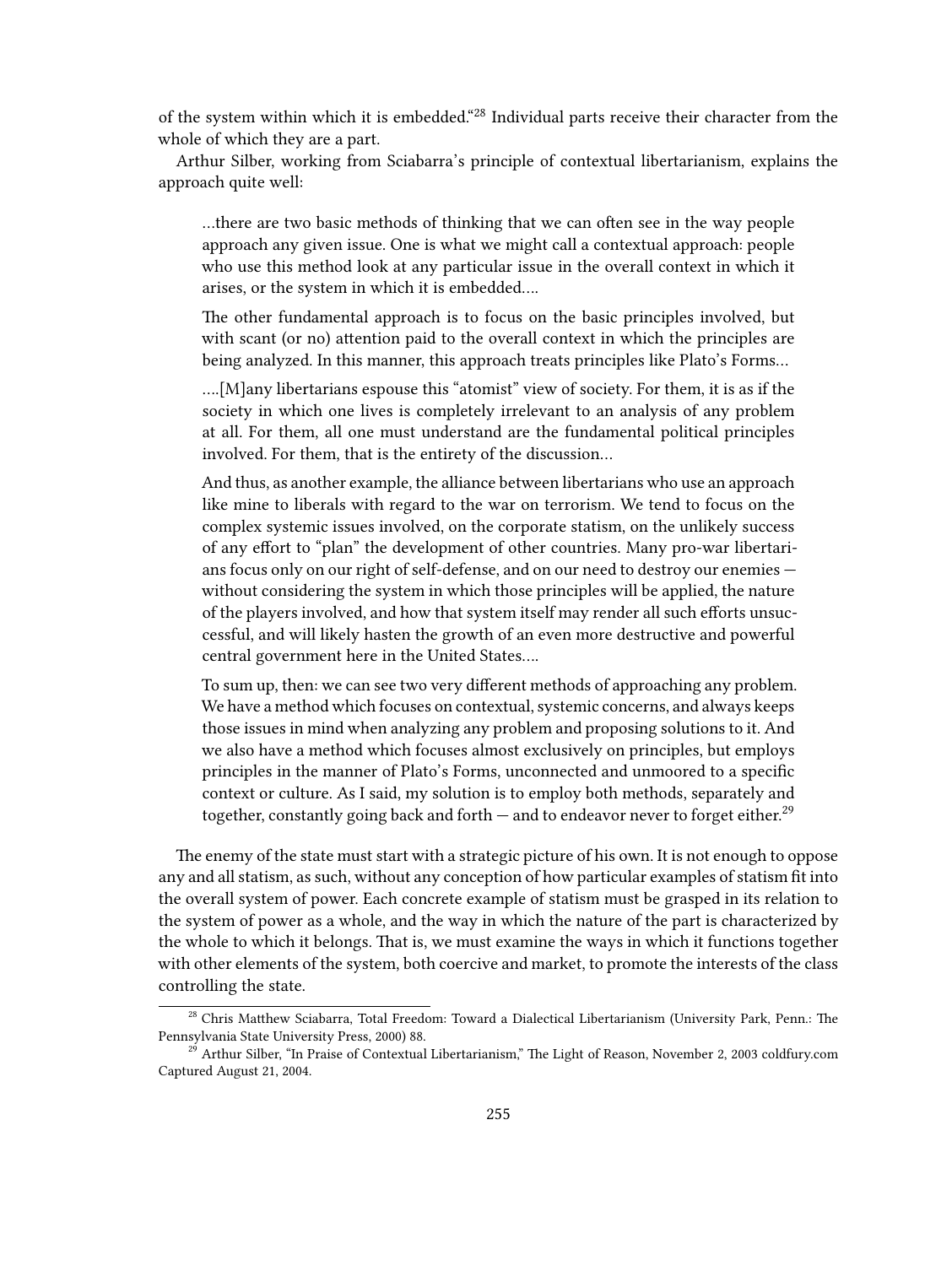In forming this strategic picture, we must use class analysis to identify the key interests and groups at the heart of the system of power. As Sciabarra points out, at first glance Rothbard's view of the state might seem to superficially resemble interest group liberalism: although the state is the organized political means, it serves the exploitative interests of whatever collection of political factions happen to seize control of it at any given time. This picture of how the state works does not require any organic relation between the various interest groups controlling the state at any time, or between them and the state. The state might be controlled by a disparate array of interest groups, ranging from licensed professionals, rent-seeking corporations, family farmers, regulated utilities, and labor unions; the only thing they might have in common is the fact that they happen to be currently the best at weaseling their way into the state.

What Roderick Long calls "statocratic" class theory (a class theory that emphasizes the state component of the ruling class at the expense of its plutocratic elements) tends toward this kind of understanding. A good example is the class theory of Adam Smith and his followers:

By its nature…, a powerful state attracts special interests who will try to direct its activities, and whichever achieves the most sway... will constitute a ruling class.<sup>30</sup>

Long pointed to David Friedman as an even more extreme example of this tendency:

It seems more reasonable to suppose that there is no ruling class, that we are ruled, rather, by a myriad of quarrelling gangs, constantly engaged in stealing from each other to the great impoverishment of their own members as well as the rest of us.<sup>31</sup>

But on closer inspection, Rothbard did not see the state as being controlled by a random collection of interest groups. Rather, it was controlled by

a primary group that has achieved a position of structural hegemony, a group central to class consolidation and crisis in contemporary political economy. Rothbard's approach to this problem is, in fact, highly dialectical in its comprehension of the historical, political, economic, and social dynamics of class.<sup>32</sup>

And as we saw in Chapter Four, this "structural hegemony" did not arise in the twentieth or even the late nineteenth century; it was built into capitalism ever since the landed classes and merchant oligarchs created it by a revolution from above, five hundred years ago.

The state is not a neutral, free-standing force that is colonized fortuitously by random assortments of economic interests. It is by nature the instrument of the ruling class—or, as the Marxists say, its executive committee. In some class societies, like the bureaucratic collectivist societies of the old Soviet bloc, some portion of the state apparatus itself is the ruling class. In state capitalist societies like the United States, the ruling class is the plutocracy (along with subordinate New Class elements). This is not in any way to assert that economic exploitation or class domination can arise outside of the state; only that the ruling class is the active party that acts through the state. C. Wright Mills, in rejecting the term "ruling class," said that it implied an economic class that held political power. That's right on target.

<sup>30</sup> Roderick T. Long, "Toward a Libertarian Theory of Class," Social Philosophy & Policy 15:2 (1998) 313.

<sup>&</sup>lt;sup>31</sup> From The Machinery of Freedom, qt. in Ibid. 327.

<sup>32</sup> Ibid. 287.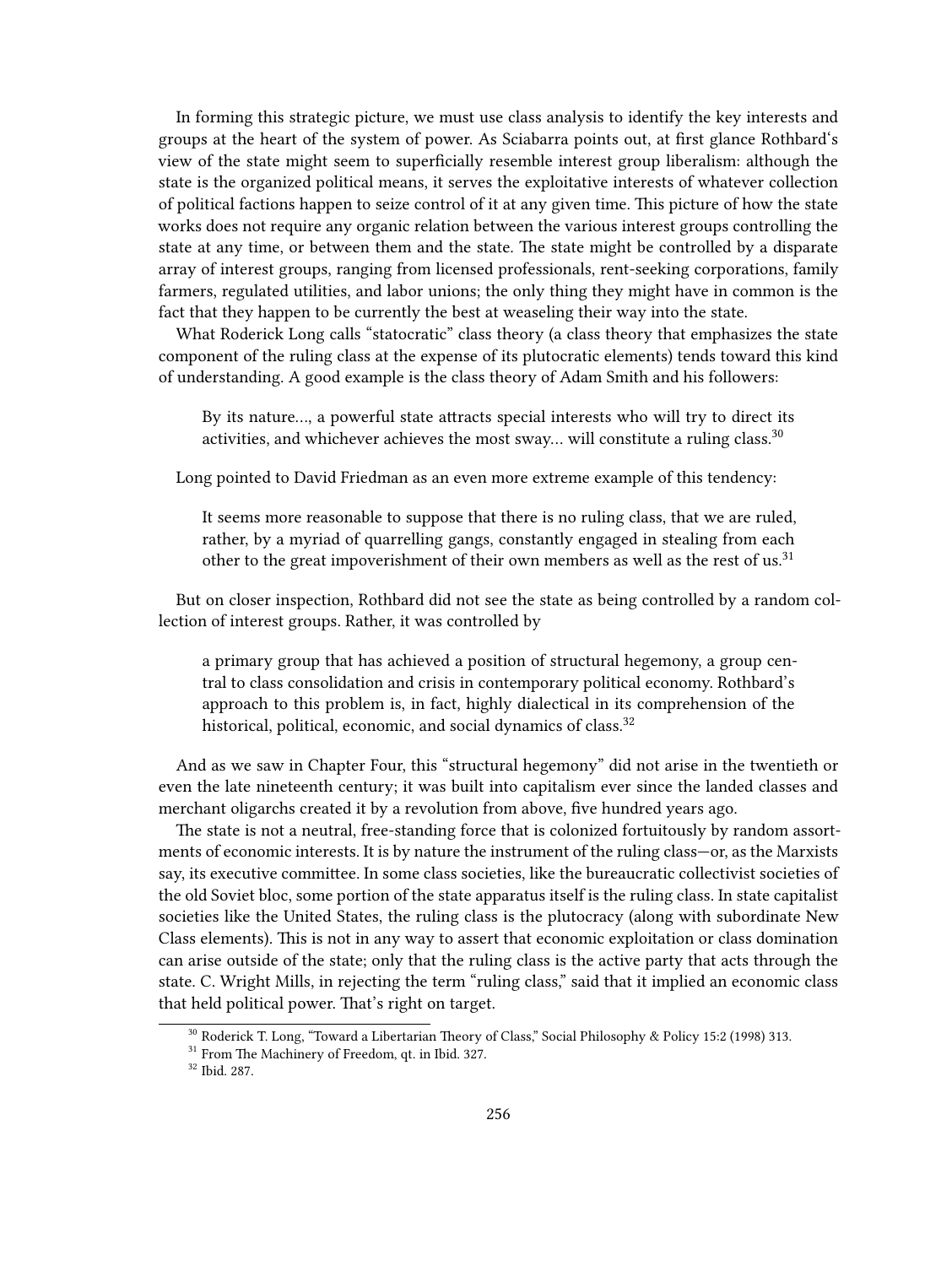Not all reductions in state power are equally important, and it could be disastrous to dismantle state functions in the wrong order. The main purpose of every state activity, directly or indirectly, is to benefit the ruling class. The central or structural functions of the state are the subsidies and privileges by which the concentration of wealth and the power to exploit are maintained. The socalled "progressive" functions of the state (despite Arthur Schlesinger's fantasies to the contrary) are created by the ruling class, acting through the government as their executive committee, to stabilize capitalism and clean up their own mess.

Therefore it is essential that the state should be dismantled in sequence, starting with the structural foundations of corporate power and privilege; after a genuine market is allowed to destroy the concentration of power and polarization of wealth, and remove the boot of exploitation from the neck of labor, the superfluous welfare state can next be dismantled. This should not be confused with the social-democratic "anarchism" of Noam Chomsky. I do not advocate a long-term strengthening of the state to break up "private concentrations of power." Capitalist power could not survive without the state. The only issue is what state functions to dismantle first.

The answer, then, is active engagement to dismantle the interventionist state, without which exploitation would be impossible—and to dismantle it in accordance with a strategic plan that identifies the class nature of the present system and an explains how each specific reducation of state activity furthers our own vision of a successor society. This process of dismantling can be accomplished only through broad-based, ad hoc coalitions, formed on an issue-by-issue basis. A good example is the ACLU-NRA alliance against Janet Reno's police state. The congressional opposition to the Reichstag Enabling Act (er, USA Patriot Act) of 2001 and Ashcroft's subsequent agenda includes elements as disparate as Paul Wellstone and Bob Barr.

Keith Preston argues that a viable anti-state movement will have to get beyond obsession with right and left.

An entirely new ideological paradigm needs to be developed. One that rejects the traditionalism and economic elitism of the Right and the statism of the Left. One that draws on the best and most enduring elements of classical liberalism, libertarian socialism and classical anarchism but adapts these to contemporary circumstances within a uniquely American cultural framework that appeals to the best within our libertarian and revolutionary traditions. Political and economic decentralization should be our revolutionary battle cry…

The original principles of classical anarchism—elimination of the authoritarian state, control of economies of scale by cooperative partnerships of producers, individualism, genuine liberation of outcast groups, resistance to war and imperialism, decentralization, voluntary association, intellectual and cultural freedom, mutual aid and voluntary cooperation—remain as relevant as ever in today's world.<sup>33</sup>

As David de Leon paraphrased Karl Hess, remarking on libertarians and decentralists of the Left,

<sup>&</sup>lt;sup>33</sup> Keith Preston, "Conservatism is Not Enough: Reclaiming the Legacy of the Anti-State Left," American Revolutionary Vanguard [www.attackthesystem.com](http://www.attackthesystem.com/conservatism.html) Captured August 22, 2004.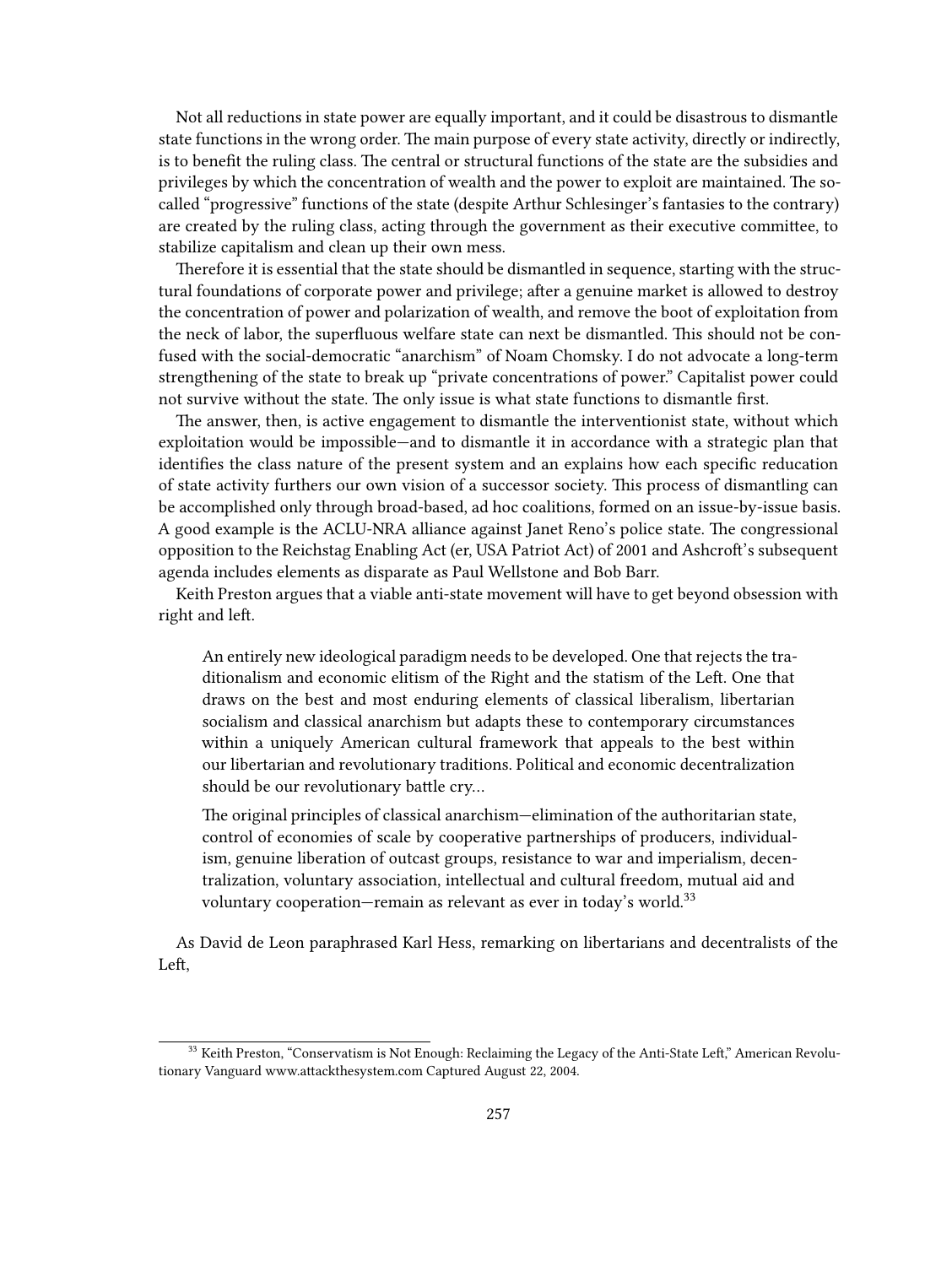We should not disregard the perennial flowering of such criticisms of power and idealistic demands for a personal politics of individual fulfillment simply because… the petals appear to be red and black instead of red white and blue.<sup>34</sup>

And vice versa! The whole of De Leon's wonderful book, The American as Anarchist is an homage to the indigenous, genuinely American radical tradition, elements of which are found in libertarian and decentralist movements of both left and right, that finds the Gadsden flag a more appealing symbol than the Red-and-Black. One of the best and most promising attempts at appealing to this indigenous populist tradition was the People's Bicentennial Commission, particularly its small book Common Sense II.<sup>35</sup>

We must also remember that "solidarity" is not something we reserve for our ideological clones. Solidarity is not some kind of special favor, but something we are ethically bound to. We must show solidarity for any victim of injustice, when they are in the right, regardless of their overall position. If more of the left had expressed outrage over Ruby Ridge and Waco, it might have been the beginning of a coalition of right and left libertarians against the police state.

But there is a whole cottage industry of obsessive anti-rightists devoted to preventing such cooperation. The attitude of such people toward the libertarian and populist right, it seems, is "I agree with what you say, but I'll fight to the death to stop you from saying it."

There is, among libertarians of both left and right, a tendency to let largely aesthetic considerations stand in the way of cooperation. This is true equally of the libertarian socialists who automatically react with hostility to market anarchists, and of (for example) the right-libertarians who went ballistic over Michael Badnarik's friendly overtures to Green Party presidential candidate David Cobb.<sup>36</sup> In my own polemical career, I have been simultaneously flamed as a "worthless" commie looter" in anarcho-capitalist circles, and as a "goose-stepping, Rand-worshipping racist Nazi" in anarchist venues of the Starbucks-vandalizing circle-A variety, for expressing essentially the same ideas.

Roderick Long defines libertarianism as "any political position that advocates a radical redistribution of power from the coercive state to voluntary associations of free individuals, <sup>37</sup> and divides libertarians into socialist, capitalist, and populist camps. In the nineteenth century, "it was fairly common for libertarians in different traditions to recognize a commonality of heritage and concern," a tendency largely lost in the twentieth century.<sup>38</sup> He spends the rest of the article describing the one-sided ideological perspective of each of the three libertarian camps, and calling for dialogue between them to correct these deficiencies.

One reason for the closer affinity between the libertarian traditions in the nineteenth century, perhaps, was that free market liberalism was still closer to its early radical roots. And a much larger segment of the free market movement still regarded itself, at the same time, as part of the working class movement. That Tucker, Labadie, Lum, and the rest of the Liberty circle fall into this category, goes without saying. The same goes for the Georgists. Even Herbert Spencer, who

<sup>34</sup> David De Leon, The American as Anarchist: Reflections on Indigenous Radicalism (Baltimore and London: The Johns Hopkins University Press, 1978) 131.

<sup>&</sup>lt;sup>35</sup> The People's Bicentennial Commission, Common Sense II: The Case Against Corporate Tyranny (New York: Bantam, 1975).

<sup>36</sup> Brian Doherty, "Libertarians and Greens: Room for Alliance?" Reason Online Hit & Run, August 2, 2004 [www.reason.com](http://www.reason.com/hitandrun/006330.shtml) Captured August 21, 2004. See especially the comments.

 $^{37}$  Long, "Toward a Libertarian Theory of Class" 304.

<sup>38</sup> Ibid. 310.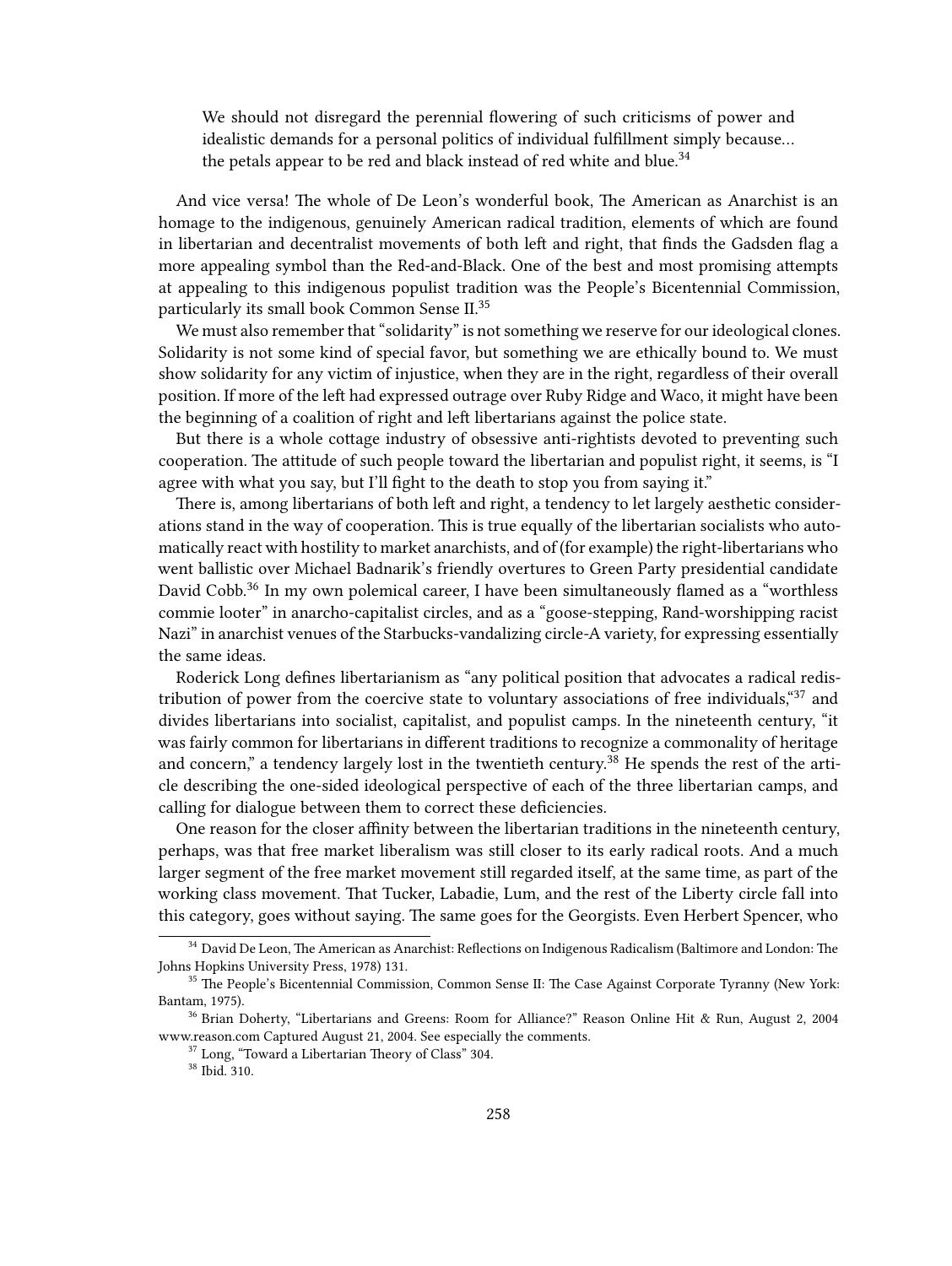at times sounded like a modern-day vulgar apologist for capitalism, was a disciple of Thomas Hodgskin with decidedly squishy ideas on land and credit. The end of this commonality may have been hastened, as Shawn Wilbur has suggested, by the split in the anarchist movement between native American individualists and immigrant collectivists, symbolized by the polemical war between Tucker and Johann Most. In the aftermath of this split, the imported anarchism of Bakunin and Kropotkin became the anarchist mainstream, and the marginalized individualism of the Liberty group abandoned its socialist roots and fell under the sway of the capitalist Right.

In building alternative forms of organization, as in rolling back the state, we should remember that our progress doesn't depend on converting a majority of people to anarchism or finding people who agree with us on all issues. We just have to appeal to the values we share with them on particular issues. And we don't have to segregate ourselves into an ideologically pure, separatist movement of "real" anarchists and wait for the other 99 44/100% of society to come around. Progress isn't all or nothing. As Larry Gambone argued in "An Anarchist Strategy Discussion,"

…a mass (populist) orientation requires that one search for all the various beliefs and activities that are of a general libertarian and social nature found among ordinary people. These would consist of any form of decentralism, direct democracy, regionalism, opposition to government and regulation, all forms of voluntary association, free exchange and mutual aid.<sup>39</sup>

In other words, we must approach people where they are, and make our agenda relevant to the things that concern them.<sup>40</sup>

Anarchists belong to countless social and political organizations in which they are a decided minority. We can act within these groups to promote a libertarian agenda. That means making common cause with movements that are not anarchist per se, but aim nonetheless at pushing society in a freer and less exploitative direction. Some may be nominally on the right, like homeschoolers and gun rights people. But the divide between populism and elitism, or between libertarianism and authoritarianism, is a lot more important than the fetishism of left and right. To quote Gambone again, in What is Anarchism?

The future of anarchism, if there is one, will at best, involve a few thousand people, as individuals or small groups, in larger libertarian-decentralist organizations. (Some will choose to work alone, spreading the anarchist message through writings and publications.) It is imperative that such people, so few in number, yet with potential influence, should know what they are talking and writing about.<sup>41</sup>

People who call themselves "anarchists" are probably not even one in a thousand, and may never be. But names aren't important; substance is. Huey Long said that if fascism ever came to America, it would be in the name of "100% Americanism." If anarchy ever comes, it will probably be in the name of "decentralism," "participatory democracy," or "economic justice."

In considering issues of coalition politics, we should also bear in mind that a post-state, postcapitalist society is unlikely to be organized on anyone's ideological template. As an example of

<sup>&</sup>lt;sup>39</sup> Larry Gambone, "An Anarchist Strategy Discussion," [www.mutualist.org](http://www.mutualist.org/id13.html) Captured August 22, 2004.

<sup>&</sup>lt;sup>40</sup> See also Larry Gambone, Sane Anarchy (Montreal: Red Lion Press, 1995).

<sup>41</sup> Gambone. "What is Anarchism?" Total Liberty 1:3 (Autumn 1998) [www.spunk.org](http://www.spunk.org/library/pubs/tl/sp001872.html) Captured August 22, 2004.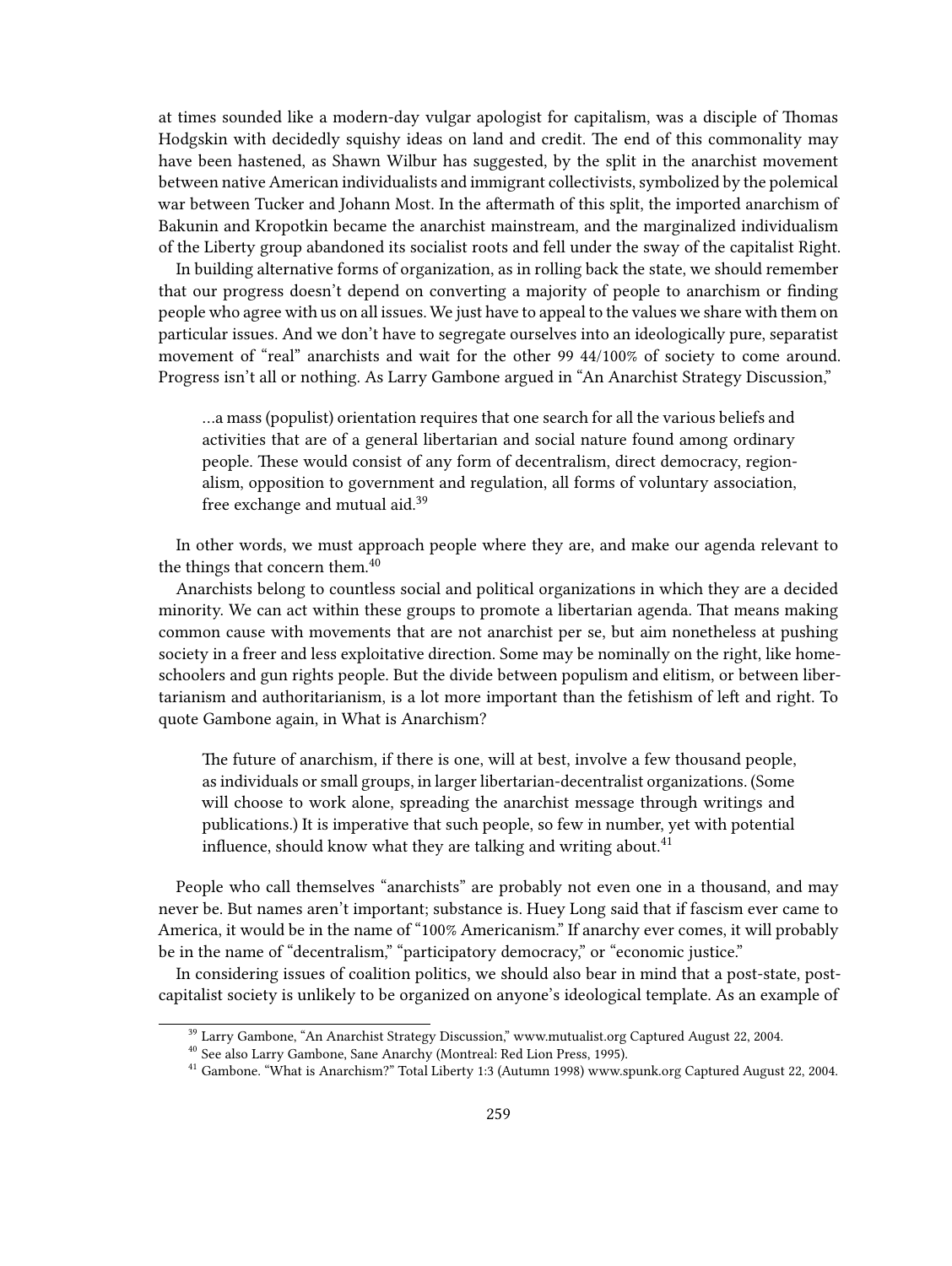the latter, Rothbard assumed a stateless society organized around a consensus on the "libertarian law code." Sciabarra rightly criticized Rothbard's totalizing impulse to step outside history and imagine a society organized around the "totally ahistorical axiom of nonaggression"—with little regard for how it would emerge from existing society.<sup>42</sup>

The downfall of the present corporate state, almost certainly, will not occur as the result of any single organization or ideology. No mutualist Bolsheviks will storm the Winter Palace of state capitalism and new model society on the basis of the cost principle and voluntary association.

When the existing corporate state falls, it will be a result of two factors. One will be the internal crises of state capitalism itself, and the fact that it is unsustainable. At some point, the demand for inputs like transportation and energy, and government spending to externalize operating costs and make capital artificially profitable, will exceed the ability of the system to provide. The other factor will be pressure from outside; and this pressure is likely to come from a host of movements whose only common denominator is dislike of the centralized state and corporate capitalism.

The most likely outcome is a panarchy in which a wide range of local social and economic systems coexist (at least for a time) with islands of territory under the control of the old state's armed forces, would-be regional successor states, etc.<sup>43</sup> Local communities are likely to experiment with ideologies ranging from syndicalism, mutualism, and Georgism, to racialism and theocracy.

Individualist anarchists, mutualists, and other market socialists, although we belong to a larger free market community and share an affinity with anarcho-capitalists on some issues, must not make the mistake of allowing them to define the strategic picture for us. We must especially avoid the danger of accepting their aesthetic or cultural preferences, like mistakenly identifying the "market" with stereotypically "capitalist" entities like corporations. A voluntary producer cooperative, commune, or mutual aid society is a free market institution. A corporation functioning within the state capitalist system is emphatically not.

If anything, the form of genuinely private property formed by mutualizing openly state-owned property is probably closer to the spirit of a free market than the nominally private corporation whose operating expenses and capital accumulation are subsidized by the state, whose output is guaranteed a market by the state, and which is protected from price competition by the state.

As mentioned above, a recent overture to the Green Party by Libertarian presidential candidate Badnarik produced howls of outrage from some mainstream libertarians. But the Green program of combined nationalization and decentralization is not obviously more "statist" than the version of "free market" privatization advocated by Milton Friedman and Jeffrey Sachs. If anything, it would probably be easier to get to the final goal of a society based on voluntary relations by the route of nationalization and subsequent mutualist devolution, than by the standard vulgar libertarian forumula.

One plank in the Green platform commonly selected for special outrage among libertarians is the call for single-payer national health insurance—than which, apparently, nothing could be less libertarian. But, stopping to think about it, what industry is more statist than nominally "private sector" hospitals, staffed by physicians who profit from the "professional" licensing monopoly, dispensing "standards of care" mandated by licensing boards and medical schools under the in-

<sup>42</sup> Sciabarra, Total Freedom 226.

<sup>&</sup>lt;sup>43</sup> See, for example, "V. Separation of Law and State," in Keith Preston's "Philosophical Anarchism and the Death of Empire" American Revolutionary Vanguard [www.attackthesystem.com](http://www.attackthesystem.com/philo.html) Captured August 22, 2004.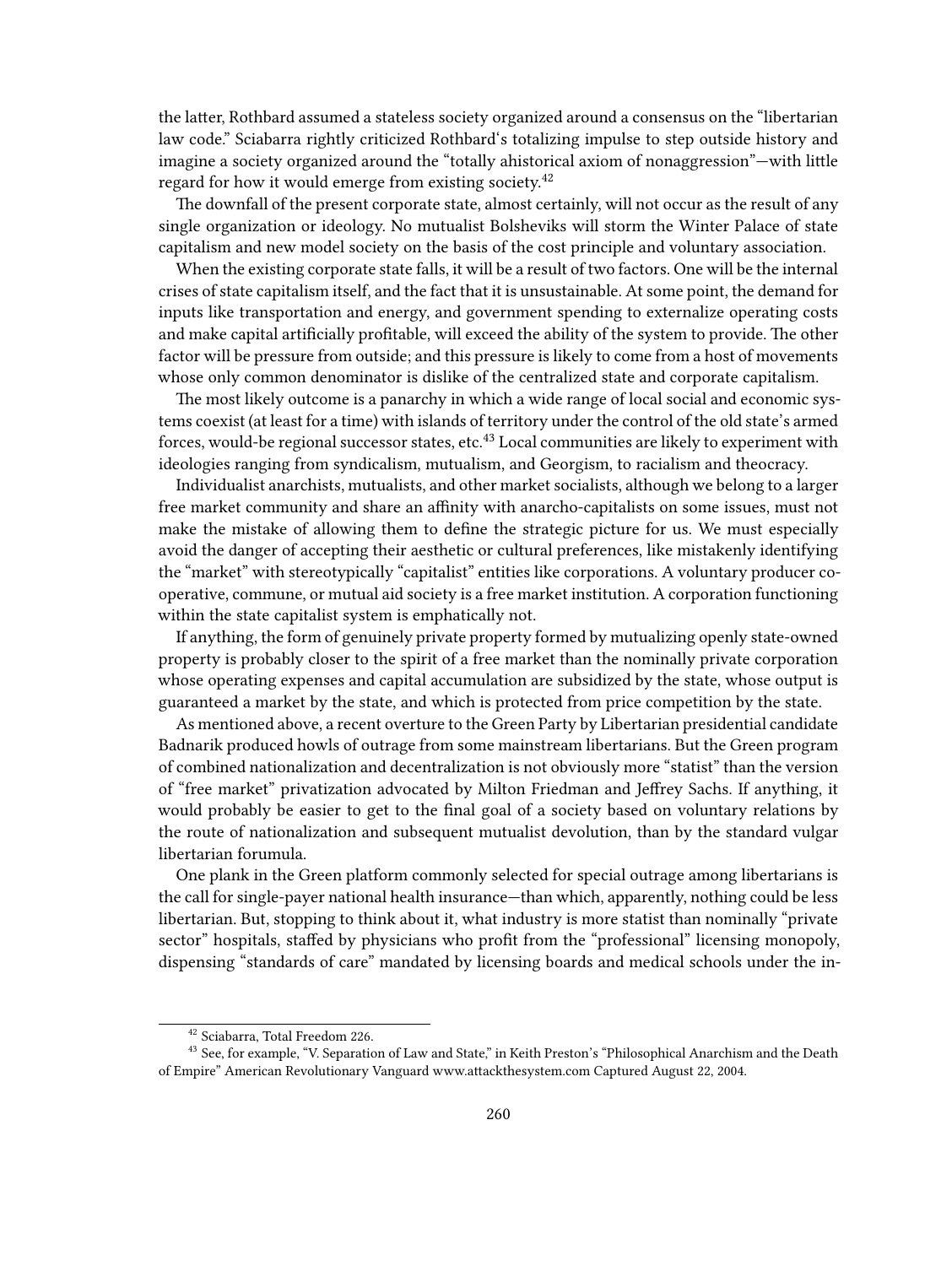fluence of Big Pharma, prescribing drugs that were developed at taxpayer expense and are under the protection of patent monopolies, and funded largely by Medicare and Medicaid?

This is not to suggest that nationalization and a single payer system, even as preludes to decentralization and cooperative control, are a good thing. I don't think so. The point is simply that a joint free market libertarian-Green project of nationalizing the hospitals and then decentralizing them to mutualist ownership by the patients is no more obviously "un-libertarian" than the standard Rx from Uncle Milty of libertarian action, in cooperation with some giant global corporation, to "privatize" (on quite favorable terms, needless to say) government facilities created from the sweat of working taxpayers. There is at least as much room for cooperation with libertarian socialists of the Green type as there is for cooperation with the usual corporate "good guys" of vulgar libertarianism.

Murray Rothbard, writing in 1969, was quite receptive to Galbraith's proposal to nationalize corporations that got more than 75% of their revenue from government. Indeed, why stop there? "Fifty percent seems to be a reasonable cutoff point on whether an organization is largely public or largely private."<sup>44</sup> And once we accept this principle, basing the statist nature of a corporation on the percentage of its revenue that comes from state funds seems somewhat arbitrary. How much of the nominally "private" revenue it receives from taxpayers is artificially inflated by a stateenforced monopoly position? How much of its profit margin derives from paying workers less than they would in a free labor market? The typical Fortune 500 corporation (about as "private" as a feudal landlord) is enmeshed in a network of privilege and coercion of which outright grants of money from the state may be only a minor part.

Our end goal is a society in which all transactions and associations are voluntary. A society of voluntary collectives or cooperatives is at least as much a free market society, in this regard, as one in which all goods and services we consume are produced by Global MegaCorp or the like. Indeed, it is much likelier that the former kinds of organization could survive in a free market society than the latter. And in getting there, we should remember that a voluntary collective is much more legitimate as a free market institution than a "private" corporation that gets most of its profits from the state. The issue is a practical one of how to get there, and we must not allow habitual apologists for Global MegaCorp to determine our loyalties and preferences for us.

In a society where the very structure of the corporate economy is statist to the core, nationalization is by no means the obvious antithesis of a free market reform; as Rothbard saw thirty years ago, it may be a strategic step toward free market reform. If the targets, as integral parts of a statist system, are legitimate, and if the intended stopping point is a society based on voluntary association and exchange, then the issue is one of prudence, not of principle.

In all this talk of a "political" strategy to roll back the state, we must remember that it is only secondary. We are forced to pursue it only because the state actively interferes with our primary activity—what the Wobblies call "building the structure of the new society within the shell of the old." Until the final crisis of statism, in which the state's attempted repression leads to a final rupture with the old system, there's a lot we can do to within the existing society to build a new kind of social order.

And of course, educational work is a key part of this construction process.

A major aspect of developing subjective change among people involves reaching out to the population existing outside the dual power, in the throes of the dominant

<sup>44</sup> Rothbard, "Confiscation and the Homestead Principle," 3–4.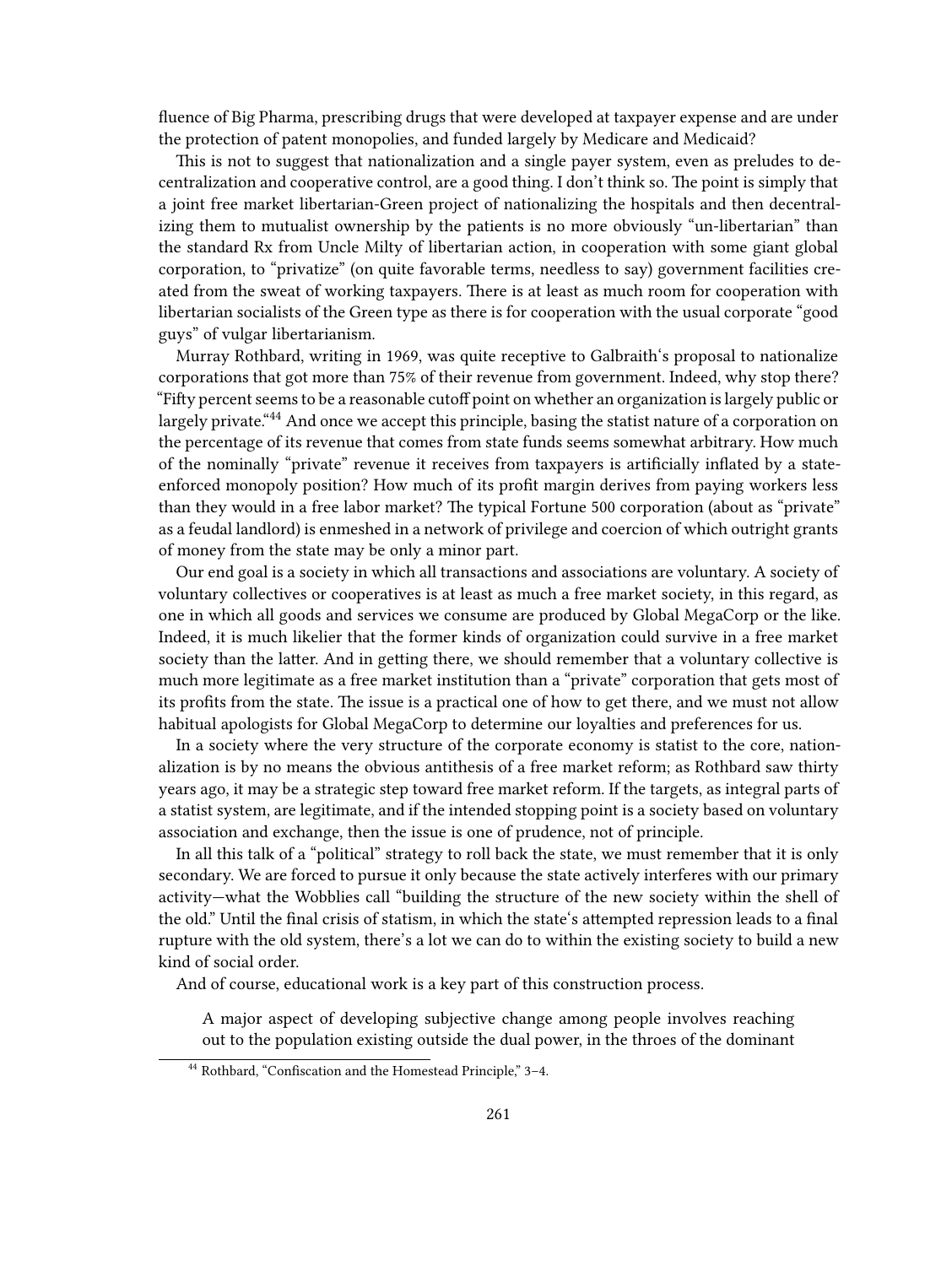system. For this reason, any dual power community must maintain its own media. Propaganda involves public critique and ideological dismantlement of the dominant social notions and institutions, as well as promotion of revolutionary alternatives. That is, the propagandist's twofold goal includes destroying the perceived legitimacy of mainstream thought and structure, plus advertisement of the benefits of membership in the dual power community.<sup>45</sup>

Educational work should, if you'll forgive the cliché, start with people where they are and build from there. We must focus on those aspects of the present system that people find most unpleasant or galling in their daily lives, show the role the state's intervention in the market plays in creating those ills, and provide living examples of how those ills can be overcome by different ways of doing things based on voluntary cooperation.

We may also find, in simultaneously building alternative social organizations, and pressuring the state to roll back, that there is a powerful synergy between these two tracks. It is not necessary to pursue one at the expense of the other; our success in one will often strengthen our position in the other struggle.

Whenever it is strategically appropriate, we should coordinate the political program with the non-political program of alternative institution-building. The social movement can be used to mobilize support for the political agenda and to put pressure on the state to retreat strategically. The political movement can provide political cover for the social movement and make mass repression less feasible.

Even when it is imprudent for the social movement to resort to large-scale illegality, it can act as a "shadow government" to publicly challenge every action taken by the state (much like the shadow system of soviets and workers' committees before the October Revolution). Even though such "shadow institutions" may be unable to implement their policies in the face of official opposition, that fact in itself is an opportunity to demand, "Why are you using government coercion to stop us from controlling our own schools, community, etc.?" (This can be especially effective in pointing out the hypocrisy of the Republicans' bogus "populism," with their appeals to decentralism and local control). The objective is to keep the state constantly off-balance, and force it to defend its every move in the court of public opinion.

A good example of this is local attempts to organize against landlords. So long as the state is bound in legal principle to enforce property rights of landlords, any victory won by squatters will be only short-term and local, without permanent results of any significance. But the other side of the coin is that squatters are indigent and homeless people with very little to lose—after all, some people reportedly commit some minor crime around first frost every year just to get three hots and a cot until spring. If every vacant or abandoned housing unit in a city is occupied by the homeless, they will at least have shelter in the short term until they are forcibly removed. And the political constraints against large-scale brutality (if the squatters restrict themselves to non-violent tactics and know how to use the press to advantage) are likely to be insurmountable. In the meantime, the squatters' movement performs a major educative and propaganda service, develops political consciousness among urban residents, draws public attention and sympathy against the predatory character of landlordism, and—most importantly—keeps the state and landlords perpetually on the defensive.

<sup>45</sup> Dominick, "Introduction to Dual Power Strategy."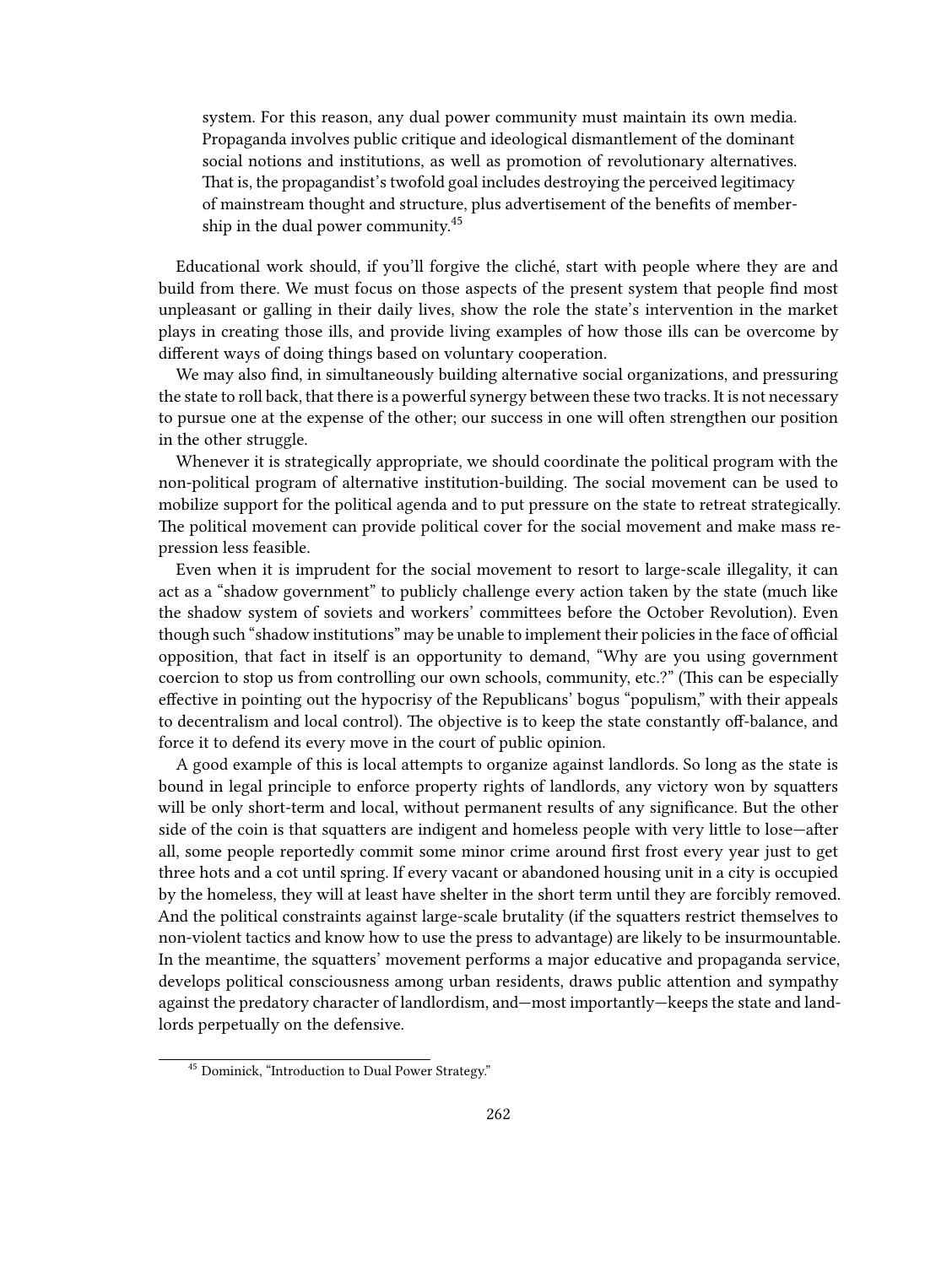Even within the existing legal framework, tenant unions strengthen the hand of occupiers against absentee owners and reduce landlords' ability to exact rent by monopolizing property. Karl Hess and David Morris, in Neighborhood Power, referred to tenant strikes which led to the legal expropriation of the landlords. In some cities, the laws regulating collective bargaining between tenants and landlords required tenants to put their rent into an escrow account during a strike. Some slumlords were eventually forced into bankruptcy by rent strikes, and were then bought out with their tenants' escrow money!<sup>46</sup> The legal branches of the movement, like tenant unions and neighborhood assemblies, can also be used to apply pressure and political cover for squatters. The squatters' and tenants' movements can escalate and mutually reinforce pressure on the state.

In pressuring the state to withdraw from society, as well as in the use of political pressure to defend our counter-organization from repression, modern technology has opened up exhilirating possibilities for forms of opposition based on large, decentralized associations of affinity groups.

The potential for such organization is alarming to those in power. A 1998 Rand study by David Ronfeldt (The Zapatists "Social Netwar" in Mexico, MR-994-A) warned that internet-based coalitions like the pro-Zapatista support network could overwhelm the government with popular demands and render society "ungovernable."<sup>47</sup> This study was written before the anti-WTO demonstrations, so the post-Seattle movement doubtless has our overlords in a panic. Such forms of organization make it possible to throw together ad hoc coalitions of thousands of affinity groups in a very short time; they can organize mass demonstrations, issue press releases in thousands of venues, and "swarm" the government and press with mass mailings, phone calls and emails. This resembles the "excess of democracy" and "crisis of governability" that Samuel Huntington warned of in the 1970s—but an order of magnitude beyond anything he could have imagined then.

The availability of such decentralized methods of struggle should reinforce our understanding of the need for ad hoc, issue-based alliances with people of many ideological orientations. In the case of dismantling corporate state capitalism, our allies include not only anarchists and the libertarian left, but populists, constitutionalists, and libertarians on the right. Only a minority will agree with us on everything. But on many issues, we are likely to find a majority willing to cooperate on each particular issue. And so long as our strategic vision is not subject to compromise, our victories on particular issues will strengthen our strategic position for pursuing other issues.

One important feature of this decentralized form of organization is its resilience in the face of state attempts at repression or decapitation. We should strengthen this feature by organizing redundant telephone, email and Ham radio trees within each radical organization, with similar redundant communications links between organizations, to warn the entire resistance movement as quickly as possible in the event of mass arrests.

And when the state attempts piecemeal arrests of a few leaders, one organization at a time, we should spread the news not only to "radical" groups and alternative press outlets as quickly as possible, but to the mainstream press. If you belong to an organization whose activists have been targeted in this way, spread the news far and wide on the net and in print, with contact information for the officials involved. If you find such a message in your in-box, take the time to call or email the jackboots with your complaints, and pass the news on to others. For example, I

<sup>46</sup> Karl Hess and David Morris, Neighborhood Power: The New Localism (Boston: Beacon Press, 1975) 91–3.

<sup>&</sup>lt;sup>47</sup> David Ronfeldt, The Zapatists "Social Netwar" in Mexico. MR-994-A (Santa Monica: Rand, 1998).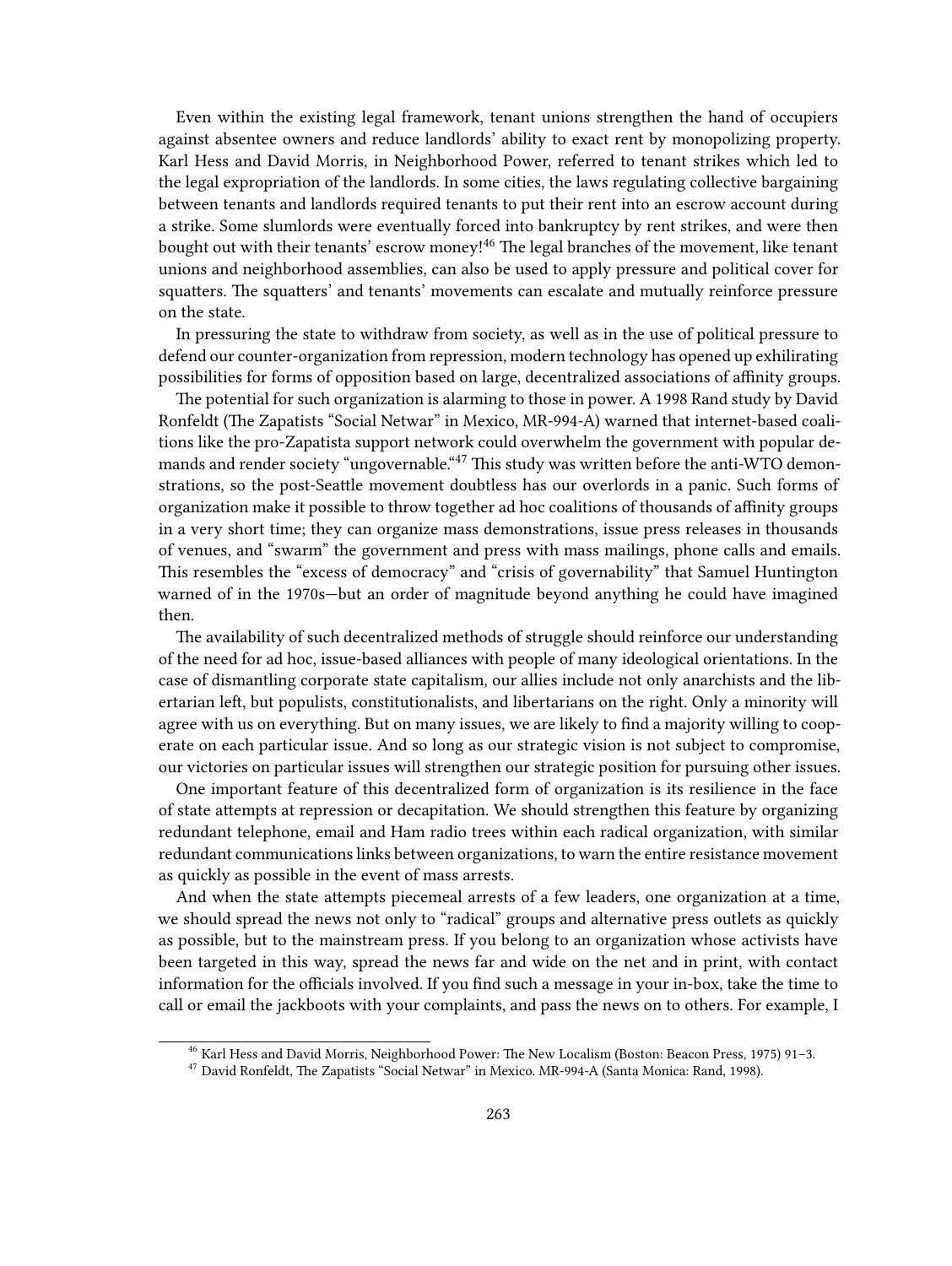I once called a local police force to protest the illegal arrest of some demonstrators, after I saw a call for action in an email newsgroup; I was told by the harried operator that they were so overwhelmed that they had to refer callers to the state police. Every crackdown on an organization should result in the state being swarmed with phone calls, and the press being saturated with letters and press releases.

The same approach is equally useful in the policy arena. Every attempt at new corporate welfare, or regulatory augmentations of state capitalism, should result in similar swarming of Congressional offices. Every attempt at a piece-meal increase in the police state, many of which we have seen since 9–11, is the state's attempt to test the water of public opinion by putting its foot in. Every such attempt should result in a severe scalding, with phones ringing off the hook and overloaded email in-boxes.

Before we conclude this chapter (and the book), we should briefly consider a few practical issues of mutualist praxis that don't obviously fall under any of our headings so far. As we saw in Chapter Five, examining Bill Orton's analysis on competing theories of property rights, no such theory is self-evidently correct in principle. Free market, libertarian communist, syndicalism, and other kinds of collectivist anarchists must learn to coexist in peace and mutual respect today, in our fight against the corporate state, and tomorrow, in the panarchy that is likely to succeed it. We must learn mutual respect for the legitimacy of our historical claims to the "libertarian" label.

At the same time, as Orton argued, there are prudential reasons for preferring one property rights system over another, insofar as it promotes other commonly accepted ethical values. As mutualists, our preferences in this regard differ from those of both collectivists and capitalists. Unlike capitalists, we prefer occupancy-based property in land and cooperative forms of largescale production. Unlike collectivists, we prefer market relations between firms to federative relations and planning. We prefer such forms of organization to both the capitalist and collectivist model because they tend to promote social values that, on reflection, capitalists and collectivists may find that they share to some extent.

Mutualists find market competition between individuals and voluntary associations, whenever possible, preferable to unnecessary collectivism.

One of the more ignorant Marxist criticisms of "utopian" and "petty bourgeois" socialism was that it was the reactionary ideology of the artisan and peasant. Instead of building on the progressive achievements of capitalism, which had socialized the production process and laid the foundations for collective control of the economy, it looked backward to a pre-capitalist idyll of petty production. Syndicalists and libertarian communists tend to echo this sentiment: for example, I have heard it numerous times in debates with SPGB members. I suspect, however, that the reason is less technical than aesthetic. Collectivist anarchists generally insist that the collective exists to further the liberty of the sacred individual, and that they have no objection to individual and small group enterprise so long as there is no wage labor. Still, all too often their toleration of such activity carries with it the general air of Insoc's distaste for "ownlife."

In fact, Proudhon's writings are full of references to workers' associations and large-scale cooperative production. Proudhon was not ignorant of the requirements of large-scale production and the factory system. But he believed that workers could, if allowed to mobilize capital through large-scale mutual credit systems, organize their own industrial production on a cooperative model. In fact, Proudhon's ideas on association and federation were a major influence on the collectivist anarchism of Bakunin, and on the later French syndicalist movement.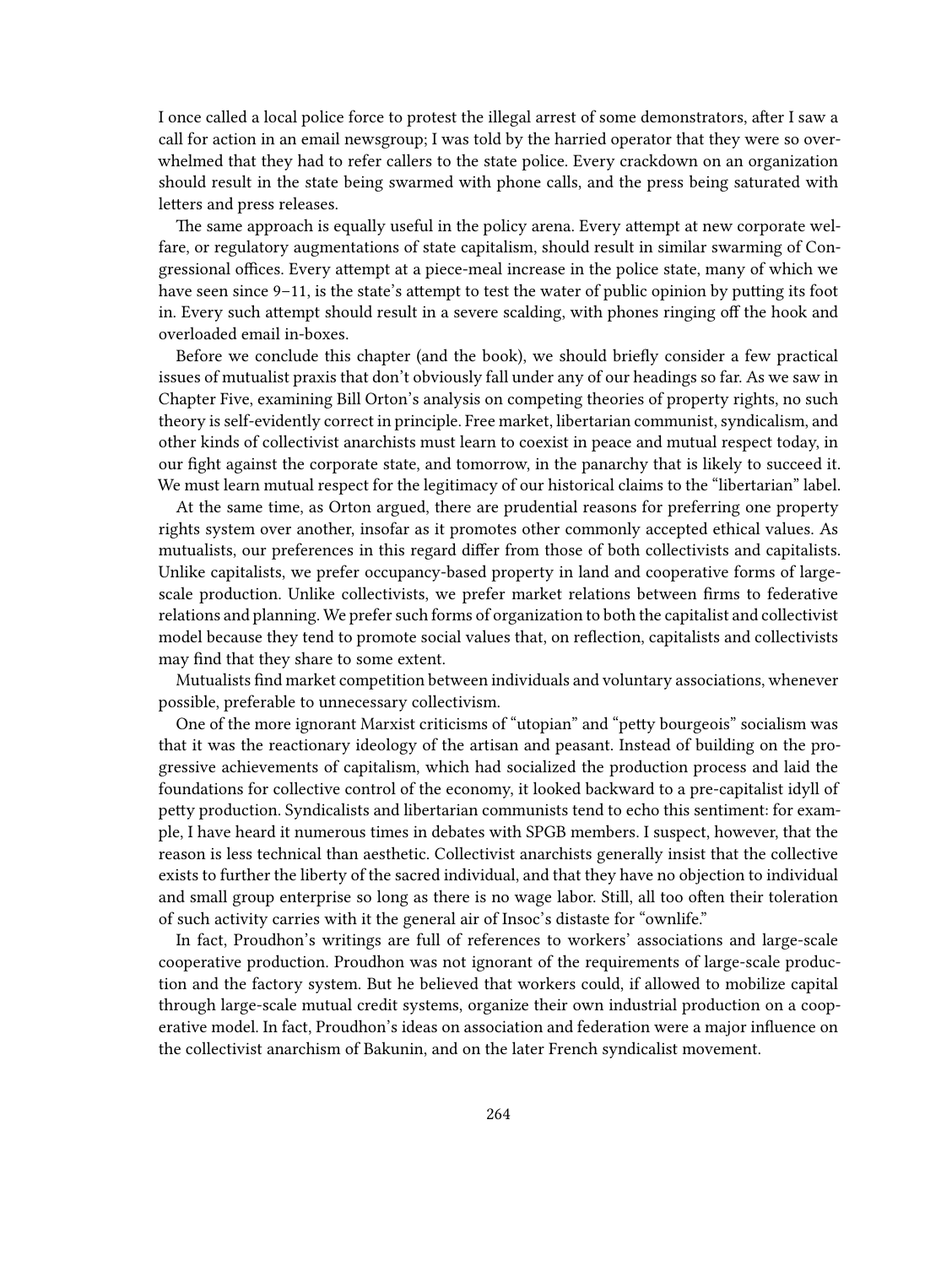The difference was that Proudhon had no aesthetic affinity for collective forms of production for their own sake.

…mutualism intends men to associate only insofar as this is required by the demands of production, the cheapness of goods, the needs of consumption and the security of the producers themselves, i.e., in those cases where it is not possible for the public to rely on private [individual] industry, nor for private industry to accept the responsibilities and risks involved in running the concerns on their own…. [Because the persons concerned] are acting in accordance with the very nature of things when they associate in this way, they can preserve their liberty without being any the less in an association….

There is undoubtedly a case for association in the large-scale manufacturing, extraction, metallurgical and shipping industries....<sup>48</sup>

The aim of industrial and agricultural cooperatives, including workers' associations where these can usefully be formed, is not to substitute collectivities for individual enterprise…. It is to secure for all small and medium-sized industrial entrepreneurs, as well as for small property owners, the benefit of discovering machines, improvements and processes which would otherwise be beyond the reach of modest firms and fortunes.<sup>49</sup>

Bakunin ridiculed the Marxists for believing, as demonstrated by their idea of a proletarian dictatorship, that the producing majority could actually control the state in any real sense.

What does it mean for the proletariat to be "organized as the ruling class"? … Can it really be that the entire proletariat will stand at the head of the administration? ….There are about forty million Germans. Will all forty millions really be members of the government?<sup>50</sup>

Unfortunately, collectivist anarchism like syndicalism and libertarian communism are prone to the very same problem. A good fictional portrayal of this problem is Ursula LeGuin's novel The Dispossessed.<sup>51</sup> In that story, the libertarian communist world of Anarres had fallen under the control of a bureaucratic ruling class. The industrial syndicates and federative planning bodies, over time, inevitably accumulated permanent staffs of planners and experts. Regardless of how nominally democratic those bodies were—being staffed by delegates recallable at will, etc.—in practice the elected members deferred to the expertise of their permanent staffs. The elected syndicates and federations, nominally responsible to the workers, came to function as rubber stamps for the de facto Gosplans. And of course, once the principle of planning is substituted for that of the market, there is no way to avoid such ossification.

Still more unfortunately, we do not have to go to works of fiction to find examples of such managerial degeneration. In a fascinating study of "workers' resistance to work," Michael Seidman described just such a process in the worker-controlled industry of Catalonia. The CNT-UGT

<sup>&</sup>lt;sup>48</sup> Proudhon, The Political Capacity of the Working Classes, in Selected Writings 62.

<sup>49</sup> Pierre Joseph Proudhon, Theory of Property (1863–4), in Selected Writings 63

<sup>&</sup>lt;sup>50</sup> Mikhail Bakunin, "After the Revolution: Marx Debates Bakunin," quoted in Roderick Long, "Toward a Libertarian Theory of Class" 320.

<sup>&</sup>lt;sup>51</sup> Ursula LeGuin, The Dispossessed (New York: Harper Paperbacks, 1974).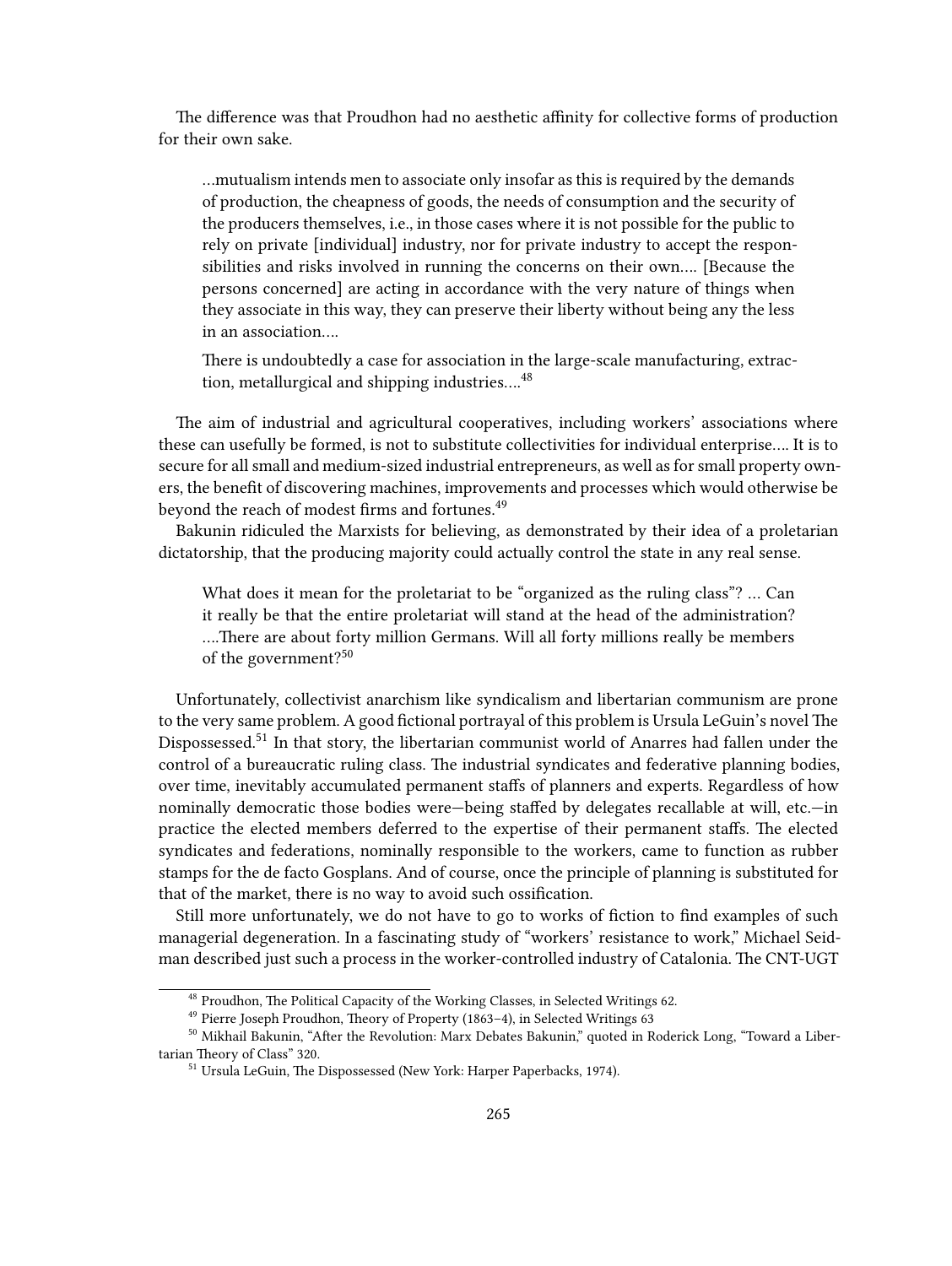gradually adopted a management-like attitude toward the workers toward whom it was formally responsible, and became obsessed with fighting recalcitrance and absenteeism and imposing work-discipline on the labor force in exactly the same way capitalist bosses do. The Technical-Administrative Council of the CNT Building Union, for example, warned that disaster would occur if workers were not "re-educated" to purge them of "bourgeois influences" (apparently preferring leisure to extra work without pay), and work-discipline were not restored. The UGT "told its members not to formulate demands in wartime and urged them to work more." Much like the seventeenth-century Puritans, the CNT-UGT found the workers' observance of traditional mid-week religious holidays a major hindrance to "productivity."

Faced with sabotage, theft, absenteeism, lateness, fake illness and other forms of working-class resistance to work and workspace, the unions and collectives cooperated to establish strict rules and regulations which equalled [sic] or surpassed the controls of capitalist enterprises.

In some clothing industry collectives, measures adopted included the appointment of a "comrade" to control entrances and exits, and a requirement to accept work assignments and instructions "without comment."<sup>52</sup> It seems Lenin was mistaken: he didn't need to break the workers' councils, after all, to impose his Taylorist ideas on Russian workers.

These developments, both in the fictional world of Anarres and the real world of anarchist Catalonia, reflect what Robert Michels called the "Iron Law of Oligarchy."

The technical specialization that inevitably results from all extensive organization renders necessary what is called expert leadership….

Organization implies the tendency toward oligarchy…

Every solidly constructed organization… presents a soil eminently favorable for the differentiation of organs and of functions. The more extended and the more ramified the official apparatus of the organization, … the less efficient becomes the direct control exercised by the rank and file, and the more is this control replaced by the increasing power of committees.<sup>53</sup>

Michels was the most famous of a number of sociologists at the turn of the twentieth century, who collectively are sometimes called the "neo-Machiavellians." This group included Vilfredo Pareto, who formulated the theory of circulating elites. Gaetano Mosca argued that in a representative democracy, the public is inevitably relegated to choosing between candidates selected by the ruling elite.

The ideas of the neo-Machiavellians were taken to their gloomiest and most hopeless extreme by Jan Waclaw Machajsky and his disciple Max Nomad, in reaction to the bureaucratic ruling class arising after the Russian revolution. In Nomad's lurid picture, history was a cyclical process. And throughout the process, "the majority of the human race will always remain the pedestal

 $52$  Michael Seidman, "Towards a History of Workers' Resistance to Work: Paris and Barcelona during the French Popular Front and the Spanish Revolution, 1936–38" [www.geocities.com](http://www.geocities.com/CapitolHill/Lobby/2379/seid2.htm) Captured August 10, 2001.

<sup>53</sup> Robert Michels, Political Parties. Translated by Eden Paul and Cedar Paul (New York: The Free Press, 1962)  $70 - 1$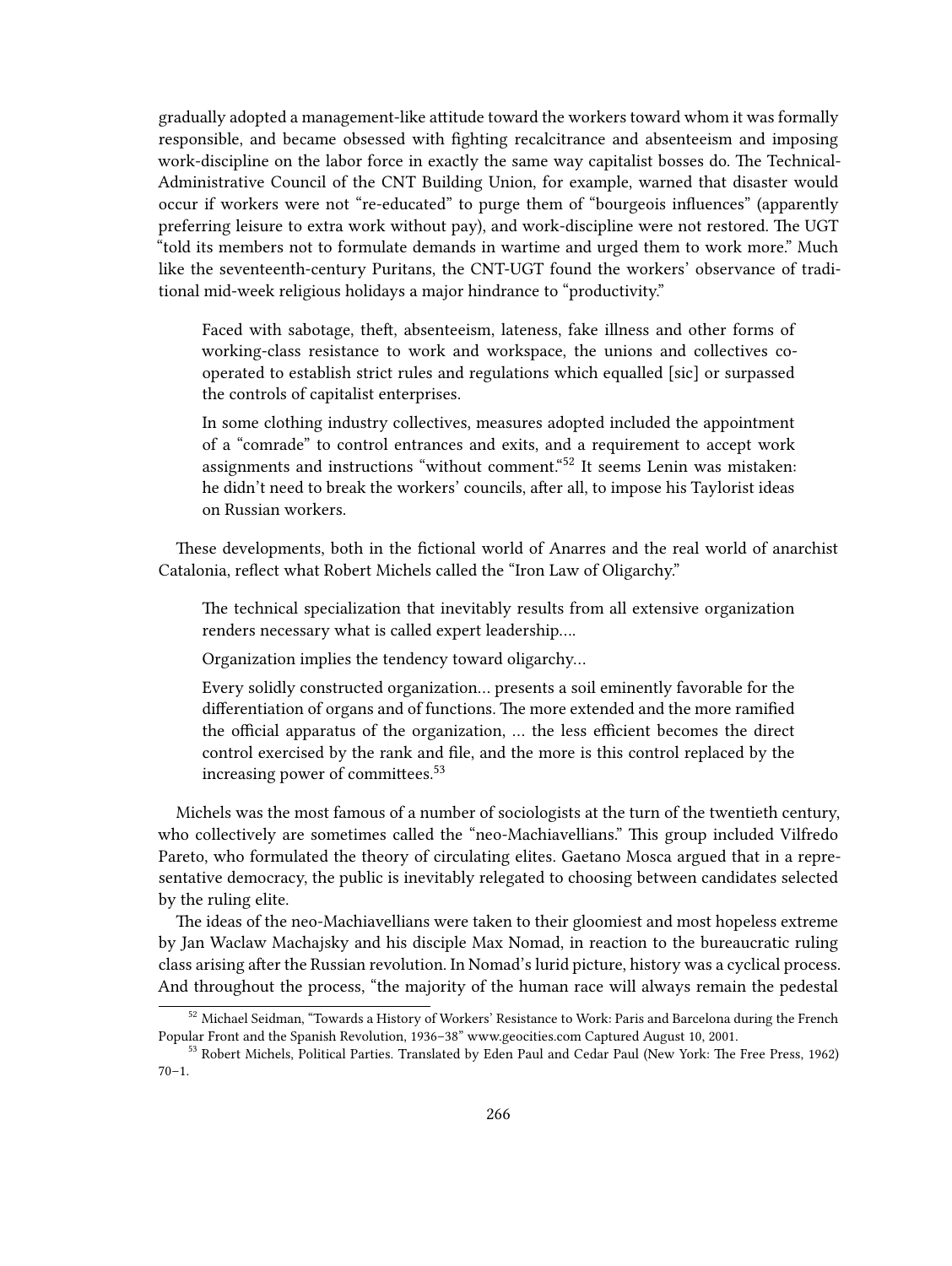for the ever changing privileged minorities."<sup>54</sup> No matter how many hopeful revolutions the producing classes fought to displace the old elite, no matter how many heady days of freedom were enjoyed in 1917 Petrograd or 1936 Barcelona, the masses were doomed to be ruled (in their name, of course) by a new elite, a Red bureaucracy or party apparat. The labor unions and socialist parties, as Michels had pointed out, were inevitably taken over by a stratum of intellectuals and "professionals" who, if they were successful in using the workers to drive the capitalists out, became the new ruling class.

For Machajsky and Nomad, the problem was inherent in organization. Any representative organization of the working class was destined to become the power base of the intelligentsia.

But things were not as hopeless as they made them out to be. The answer is to minimize reliance on organization itself as much as possible. Part of the problem in Spain was the existence of federal and regional bodies superior to the individual factories. The factory management, although elected by workers, came to identify with the federal bodies rather than the workers to whom they were nominally responsible. Had there been no federal bodies, in which they could meet with their counterparts from other factories to commiserate on the atavism and laziness of "their" workers, the sole source of pressure on them would have come from below—from the workers who could recall them at will.

The free market is made to order for the purpose of avoiding centralized organization and hierarchy. When firms and self-employed individuals deal with each other through market, rather than federal relations, there are no organizations superior to them. Rather than decisions being made by permanent organizations, which will inevitably serve as power bases for managers and "experts," decisions will be made by the invisible hand of the marketplace.

Finally, Marxists and other anti-market socialists are deluded in their belief that the law of value can be superceded by production for "social use." As the Austrians saw, even the actions of solitary individuals are in effect transactions, in which the disutility of labor is exchanged for other utilities. Production can never be undertaken solely with a view to use, without regard to exchange value. The reason goods have value today is that it requires effort or disutility to produce them. With or without formal market exchange, there will still be an implicit exchange involved, labor for consumption, involved in the production process. It implies a judgment, if a tacit one, that the use value of the good is worth the disutility to the worker who produces it. And fairness and unfairness will continue to exist, although concealed (along with the law of value) behind a "collective" planning process. Either the labor entailed in producing the goods consumed by a worker will equal the labor he expends in production, or they will not. If not, somebody is being exploited. The law of value is not simply a description of commodity exchange in a market society; it is a fundamental ethical principle.

Earlier, I wrote that with "honorable exceptions," anarcho-capitalists favor a model of privatization built around the capitalist corporation. Karl Hess was perhaps the first and greatest of these. In 1969 he wrote,

Libertarianism is a people's movement and a liberation movement. It seeks the sort of open, non-coercive society in which the people, the living, free distinct people may voluntarily associate, dis-associate, and, as they see fit, participate in the3 decisions affecting their lives. His means a truly free market in everything from ideas

<sup>54</sup> Max Nomad, "Karl Marx—Anti-Bourgeois or Neo-Bourgeois?" reproduced at Collective Action Notes [www.geocities.com](http://www.geocities.com/CapitolHill/Lobby/2379/nomad.htm) Captured August 10, 2001.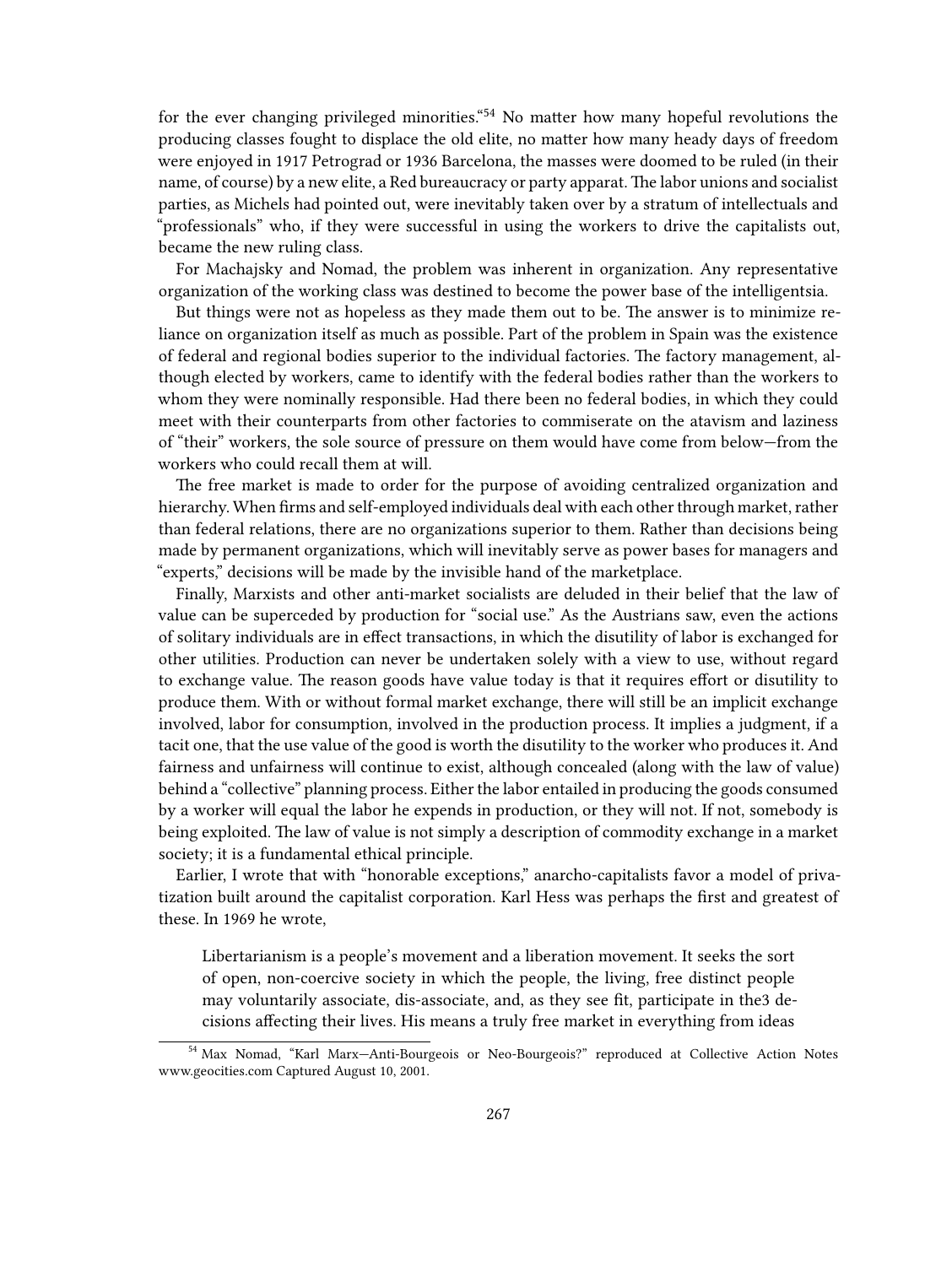to idiosyncrasies. It means people free collectively to organize the resources of their immediate community or individualistically organize them; it means the freedom to have a community-based and supported judiciary when wanted, none where not, or private arbitration services where that is seen as most desirable. The same with police. The same with schools, hospitals, factories, farms, laboratories, parks and pensions. Liberty means the right to shape your own institutions.<sup>55</sup>

Or as (the lamentably late) Samuel Konkin wrote, "The Market is the sum of all voluntary human action. If one acts non-coercively, one is part of the Market."<sup>56</sup>

Getting into full radical swing, Hess went on in the same article to call for creative thought on revolutionary tactics and goals that would be relevant to poor people, and not just to "the usual suspects." Among the issues to consider was

—Worker, share-owner, community roles or rights in productive facilities in terms of libertarian analysis and as specific proposals in a radical and revolutionary context. What, for instance, might happen to General Motors in a liberated society?<sup>57</sup>

Egad! But isn't General Motors one of the "good guys," an example of the heroic Randian ethic of rugged individualism (snicker)?

More recently, Roderick T. Long wrote a long and carefully reasoned libertarian defense of "public" (as opposed to state) property.<sup>58</sup> And in an article at Antistate.Com last year, Carlton Hobbs defended the traditional idea of the commons as a legitimate form of property in a free market society. By the term "common property," he referred to two different things: first, the joint or collective private property of deliberately formed voluntary associations; and second, "stateless common property," to which members of "a potentially imprecise owning group" have equal access, "without any prior formal agreements…." As examples of the latter, he mentioned forested areas to which the inhabitants of a village had exercised a traditional and non-exclusive right of access for firewood; and a road following a route that has been a public right of way for time out of mind. $59$ 

Mutualists prefer a method of "privatizing" government functions that places them under social, as opposed to state control. This means decentralizing them to the neighborhood or the smallest local unit, and placing them under the direct control of their clientele. The final stage of this process should see the services funded entirely by voluntary user fees. Larry Gambone refers to the process as "mutualizing" government functions.<sup>60</sup>

This principle of "mutualizing" services was anticipated by Proudhon. Proudhon was ambivalent on the role of the state in establishing mutualism before it "withered away"; at times he proposed action by the existing French state, not only to abolish the legal basis of privilege, but

<sup>55</sup> Karl Hess, "Where are the Specifics?" Libertarian Forum (June 15, 1969) 2.

<sup>56</sup> Samuel Edward Konkin, New Libertarian Manifesto Second Edition (Koman Publishing, 1983). Unauthorized edition online at Anarchist Library <http://flag.blackened.net/daver/anarchism/nlm/nlm1.html> Captured February 16, 2002. Chapter I.

<sup>57</sup> Karl Hess, "Where Are the Specifics?" 2.

<sup>58</sup> Roderick Long, "A Plea for Public Property" Formulations 5:3 (Spring 1998) [www.libertariannation.org](http://www.libertariannation.org/a/f53l1.html) Captured August 21, 2004.

<sup>59</sup> Carlton Hobbs, "Common Property in Free Market Anarchism: A Missing Link" [http://www.anti-state.com/](http://www.anti-state.com/article.php?article_id=362) [article.php?article\\_id=362](http://www.anti-state.com/article.php?article_id=362) Captured August 21, 2004.

 $60$  See his website, Mutualize!, at <http://www.geocities.com/vcmtalk/mutualize>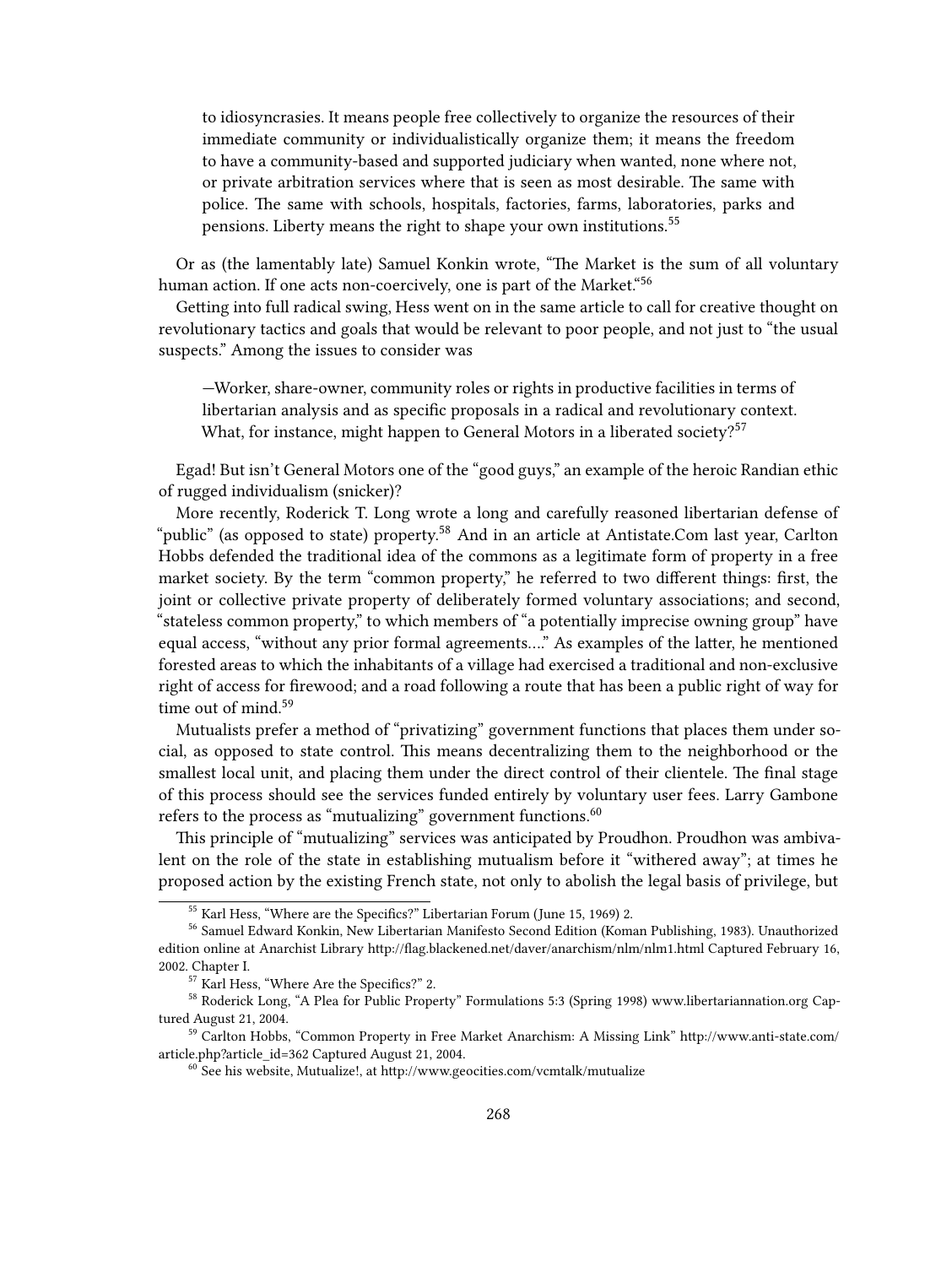actually to implement mutualist reforms. But although he considered the state necessary to establish public utilities like transportation and communication, and the national bank of exchange, he saw no need "to leave them in the hands of the state once they have been initiated." The only legitimate function of the state was

legislating, initiating, creating, beginning, establishing; as little as possible should it be executive….

Once a beginning has been made, the machinery established, the state withdraws, leaving the execution of the new task to local authorities and citizens....<sup>61</sup>

In any case, as we saw above, even an anarcho-capitalist of such impeccable anti-state credentials as Rothbard saw nationalization as a legitimate part of dismantling the state and its "private" adjuncts.

I do not favor an active state role in organizing a new basis of society, even when the ultimate goal is for the state to "wither away." I prefer whatever action the state takes to be part of the immediate process of dismantling itself as quickly as possible. I only wish to point out that the kinds of state action proposed by Proudhon or, say, David Cobb (recall our discussion above) are no different in kind from what Murray Rothbard considered tactically legitimate.

One reason Proudhon preferred mutualizing public services and placing industry under worker control to nationalizing either, was that nationalized firms reproduced the principles of hierarchy and domination inherent in capitalist enterprise. Returning to the example of nationalized tobacco retail outlets, he referred to the "hierarchical organization of its employees, some of whom are by their salaries made aristocrats as expensive as they are useless, while others, hopeless receivers of petty wages, are kept forever in the position of subalterns."<sup>62</sup>

Although anarcho-capitalists tend to take Benjamin Tucker's proposals as forerunners of the kind of capitalist "privatization" they prefer, Tucker's position was by no means that cut and dried. Tucker certainly favored, as do the anarcho-capitalists, the reorganization of all state services on the basis of voluntary cooperation; the state was to be robbed of its ability to force its services on unwilling customers, to tax them for payment, or to prohibit competitors in providing the same services.

At times, however, Tucker used language implying that the state would, while maintaining organizational integrity, lose the character of a state. In regard to protection services, for example, he wrote:

"But," it will be asked of the Anarchists…, "what shall be done with those individuals who undoubtedly will persist in violating the social law by invading their neighbors?" The Anarchists answer that the abolition of the State will leave in existence a defensive association, resting no longer on a compulsory but on a voluntary basis, which will restrain invaders by any means that may prove necessary.<sup>63</sup>

Protection services would be supplied only to those who desired them, and funded entirely at the cost of voluntary consumers.

<sup>61</sup> Proudhon, The Principle of Federation 45–7.

<sup>62</sup> Proudhon, System of Economical Contradictions 232–3.

 $^{63}$  Benjamin Tucker, "Relation of the State to the Individual," Liberty, November 15, 1890, in Tucker, Instead of a Book 25.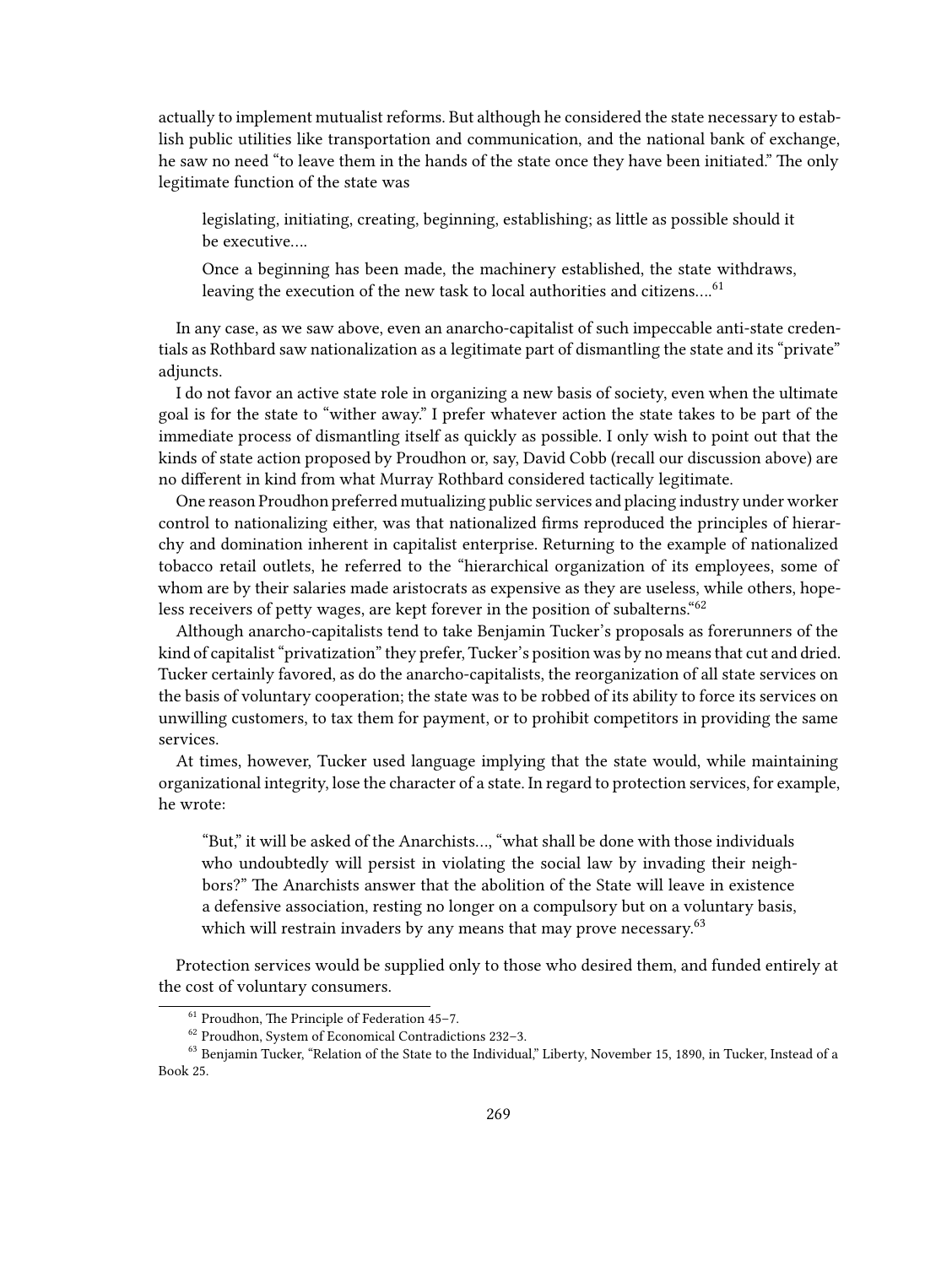Although mutualists do not oppose the creation of competing defense agencies, and certainly would not prohibit them, the likelihood in practice of a number of competing defense firms in a single area is probably exaggerated. The cultural tendency to view defense as a function of community is deeply ingrained, and the habit would probably persist among most people of relying on a common agency, even after membership became voluntary. It would be possible, of course, for dissatisfied customers to attempt to organize competing agencies. But the service approaches so closely to a natural monopoly, between cost of start-up capital and the advantages of size, that it would surely be easier for the dissatisfied to attempt a hostile takeover of the unsatisfactory association. If that association maintained some moral continuity with the old government, say, functioning as a direct democracy with a board of selectmen, this possibility would seem even more obvious to those involved.

At any rate, Tucker was not bound to anything like the anarcho-capitalist idea of "privatized" defense firms. The only requirement was for a a government to cease to be such was to stop funding its activities with compulsory taxes: "….all States, to become non-invasive, must abandon first the primary act of invasion upon which all of them rest,—the collection of taxes by force…."<sup>64</sup> One plausible scenario is for the old state to lose its coercive character, and become in effect a consumer cooperative owned by the majority of a community who continue to use its services. Smaller competing defense firms might spring up, catering to limited niche markets; and a large minority of the population might prefer not to subscribe to any service, instead relying on informal arrangements with their neighbors and the deterrent effect of an armed populace.

Tucker at times speculated on the functioning of defense associations and agencies in language that suggested their continuity with the state. For example, he repeatedly stressed the preferability of common law procedures like jury trial. In so doing, he expressed an affinity for the old transatlantic Anglo-republican ideal of free juries randomly chosen from the population.<sup>65</sup>

A society organized on these principles would avoid most of the evils we associate with capitalism. Labor would keep most or all of what currently goes into interest, profit and rent. The increased bargaining power of labor would lead, not only to an increased wage, but to much greater control over working conditions.

Without subsidies to centralization and energy consumption, the labor currently wasted on distribution would be unnecessary to maintain the existing standard of living. Production would be on a much smaller, more efficient scale, and closer to home. Population would be dispersed and less mobile, and the extended family and stable local community would be revived.

In addition, the economic cycle would be much less severe in a decentralized economy of production for local use. To see why, let's start at the smallest and most simple level. Imagine a truck farmer who lives next door to a cobbler. The two make an arrangement to exchange shoes for produce. Obviously, the farmer alone can't absorb enough of the cobbler's output to support him; and the cobbler can't eat enough to support the farmer. But the two are at least fairly secure in the knowledge that their future needs for both vegetables and shoes are provided for with a high degree of probability. And they have a fairly predictable market for that portion of their output that is consumed by the other person.

<sup>&</sup>lt;sup>64</sup> Benjamin Tucker, "More Questions," Liberty, January 28, 1888, in Tucker, Instead of a Book 62.

<sup>65</sup> Benjamin Tucker, "Tu-Whit! Tu-Whoo!" Liberty, October 24, 1885, in Tucker, Instead of a Book 55–8; "Rights and Duties Under Anarchy," Liberty, December 31, 1887, in Ibid. 58–60; "More Questions," in Ibid. 61–2; "Property Under Anarchism," Liberty, July 12, 1890, in Ibid. 312.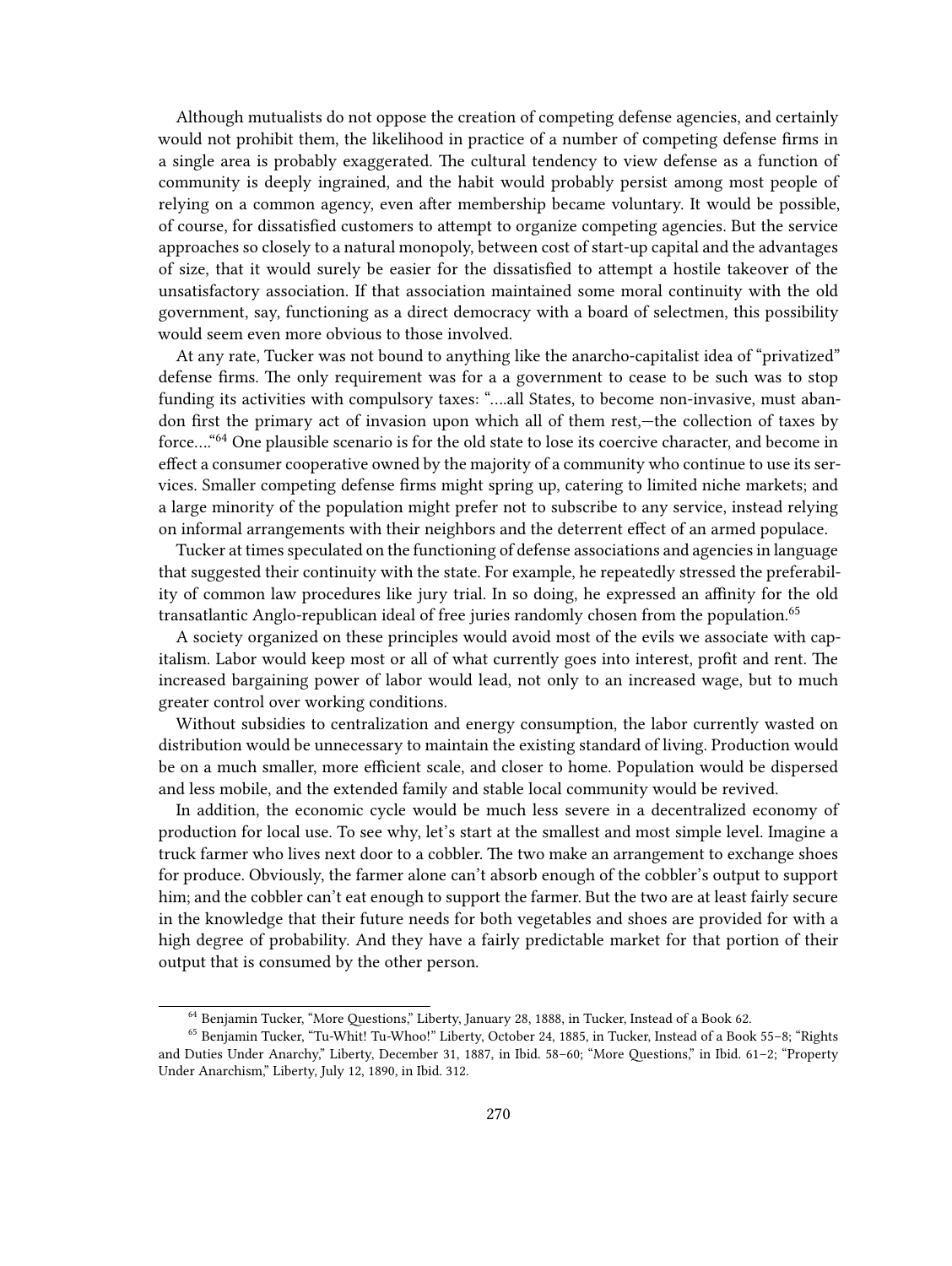Taking it to the next step, imagine a community of a few dozen people of varying trades, using their own local currency (LETS, mutual banknotes, etc.) to exchange among themselves. Again, because of the limited number of participants, and the high degree of predictability of their future needs (barring any unusual circumstances), it is likely that (so long as each participant produces something needed by most people on a fairly steady basis) each participant will feel secure in his ability to obtain his minimum need of the commodities produced by each of the other participants; and each participant will likewise feel secure in a market for his output, at least to the extent of collective demand for it within the group.

So long as the producers and consumers of different commodities are known to each other in a community, future supply and demand is likely to be relatively stable, and not subject to abrupt or unexpected shocks. So major divergences of supply and demand, and resulting economic crises, are unlikely to occur.

But the further society departs from this decentralist model, and approaches large-scale, anonymous commodity markets serving a wide geographical area, the more unstable and unpredictable markets become.

Some forms of production, by their very nature, require larger and more centralized markets to use certain kinds of productive machinery to full capacity. But in a large portion of cases, the size and instability of markets is a form of irrationality resulting from state policies that externalize the inefficiency costs of large-scale size.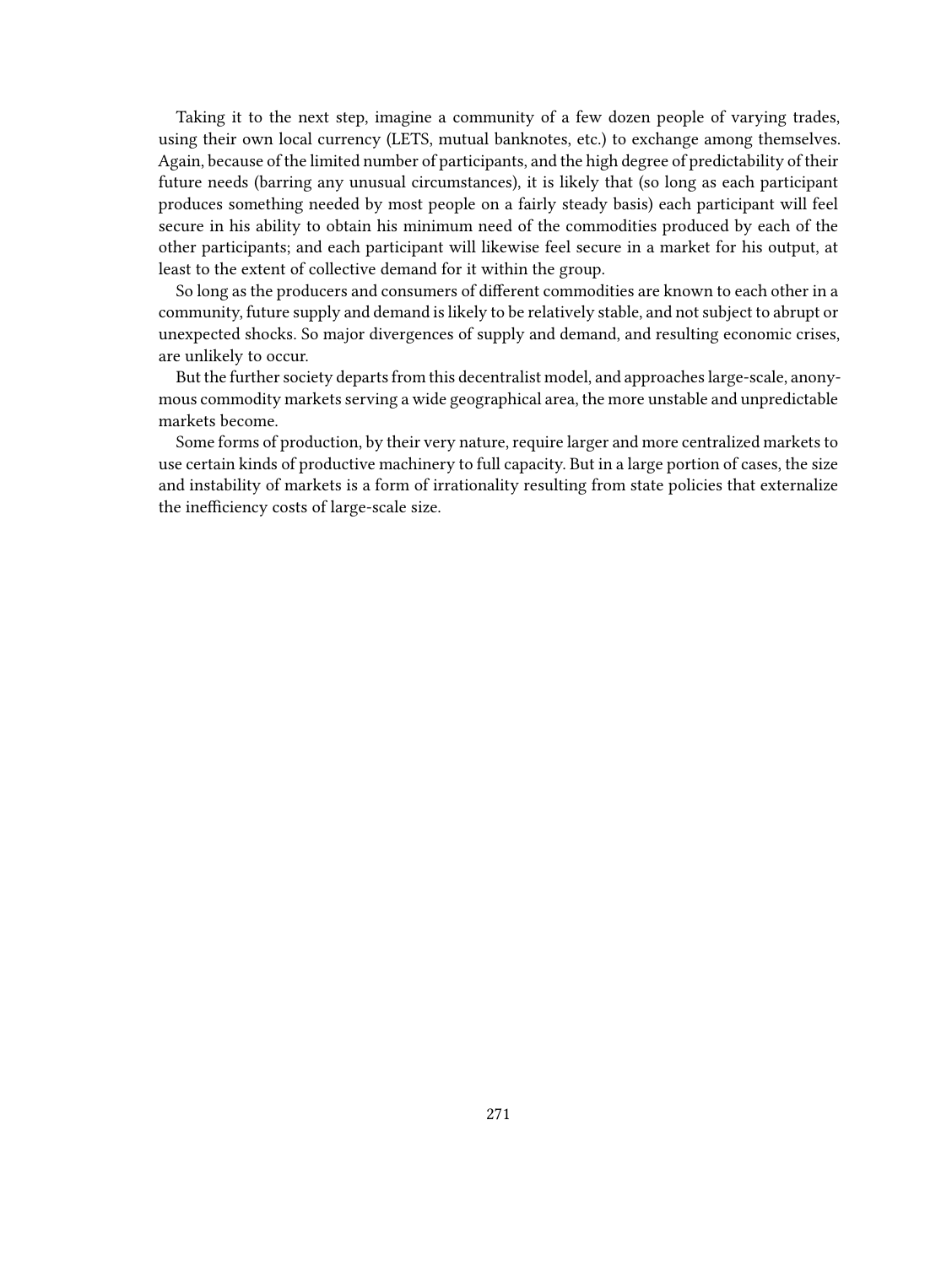## **Bibliography**

Walter Adams and James Brock. The Bigness Complex (New York: Pantheon Books, 1986).

- Radley Balko. "Third World Workers Need Western Jobs" May 6, 2004. [www.foxnews.com](http://www.foxnews.com/story/0%2C2933%2C119125%2C00.html) Captured May 6, 2004.
- Paul Baran and Paul Sweezy. Monopoly Capitalism: An Essay in the American Economic and Social Order. (New York: Monthly Review Press, 1966)
- Morton S. Baratz. "Corporate Giants and the Power Structure," in Richard Gillam, ed., Power in Postwar America (Boston: Little, Brown, and Co., 1971).
- Thomas Barnett. "The Pentagon's New Map." Esquire March 2003. Reproduced online at [www.thomaspmbarnett.com](http://www.thomaspmbarnett.com/published/pentagonsnewmap.htm) Captured July 26, 2004.
- Walden Bello. Development Debacle: The World Bank in the Philippines (San Francisco: Institute for Food & Development Policy, 1982).
- Bello. "Structural Adjustment Programs: 'Success' for Whom?" in Mander and Goldsmith, eds., The Case Against the Global Economy.
- Hilaire Belloc. The Servile State (Indianapolis: Liberty Classics, 1913, 1977).
- Eugen von Böhm-Bawerk. Capital and Interest: A Critical History of Economical Theory. Translated by William Smart (New York: Brentanno's, 1922).
- Böhm-Bawerk. Karl Marx and the Close of His System. (published in a single volume with Rudolf Hilferding, Bohm-Bawerk's Criticism of Marx) (New York: Augustus M. Kelley, 1945).
- Böhm-Bawerk. The Positive Theory of Capital. Translated by William Smart (London and N.Y.: MacMillan and Co., 1891).
- Böhm-Bawerk. "The Ultimate Standard of Value," Annals of the American Academy of Political and Social Science, September, 1894a, in Shorter Classics of Eugen von Böhm Bawerk, South Holland, Ill.: 1962.
- William Blum. Killing Hope: U.S. Military and CIA Interventions Since World War II (Monroe, Maine: Common Courage Press, 1995)
- Harry C. Boyte. The Backyard Revolution: Understanding the New Citizen Movement (Philadelphia: Temple University Press, 1980).
- Harry Braverman. Labor and Monopoly Capital: The Degradation of Work in the Twentieth Century. 25<sup>th</sup> Anniversary Edition (New York: Monthly Review Press, 1998).
- "Brazil proposes creation of G-20 free trade area," December 13, 2003 www.chinaview.cn 2003- 12-13 11:13:39 [news.xinhuanet.com](http://news.xinhuanet.com/english/2003-12/13/content_1229296.htm) Captured December 14, 2003.
- James Buchanan. Cost and Choice: An Inquiry in Economic Theory. Collected Works, vol. 6 (Indianapolis: Liberty Fund, 1999).
- Nikolai Bukharin. Imperialism and World Economy. (International Publishers, 1929 (written 1915–1917). Available online at [www.marxists.org](http://www.marxists.org/archive/bukharin/works/1917/imperial/) Captured October 28, 2003.
- Thomas Carothers. "The Reagan Years: The 1980s." In Abraham F. Lowenthal, ed., Exporting Democracy (Johns Hopkins, 1991).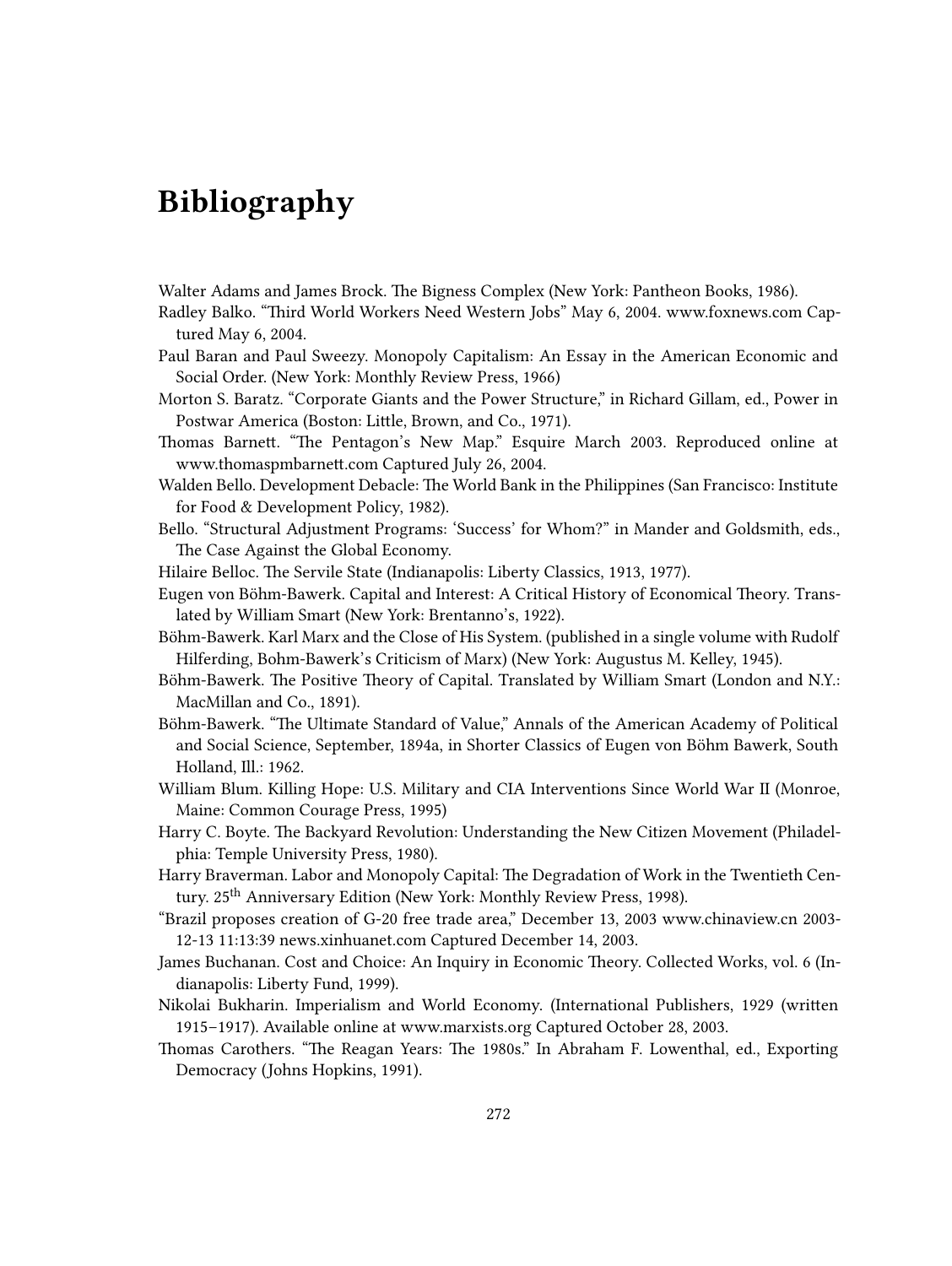- Art Carden. "Sweatshops" Mises Economics Blog, May 6, 2004. [www.mises.org](http://www.mises.org/blog/archives/001956.asp#more) Captured May 6, 2004.
- Don Carney. "Dwayne's World," at [www.motherjones.com](http://www.motherjones.com/mother_jones/JA95/carney.html) Captured April 15, 2001.
- Alfonso Chardy. "Reagan Aides and the 'Secret' Government" Miami Herald 5 July 1987, at [www.totse.com](http://www.totse.com/en/conspiracy/the_new_world_order/scrtgovt.html) Captured April 15, 2001.
- G. K. Chesterton. A Short History of England (New York: John Lane Company, 1917).
- Noam Chomsky. Class Warfare: Interviews with David Barsamian (Monroe, Maine: Common Courage Press, 1996)
- Chomsky. Deterring Democracy (New York: Hill and Wang, 1991, 1992).
- Chomsky. "How Free is the Free Market?" Resurgence no. 173. [www.oneworld.org](http://www.oneworld.org/second_opinion/chomsky.html) Captured April 15, 2001.
- Chomsky. Keeping the Rabble in Line (Monroe, Maine: Common Courage Press, 1994).
- Chomsky. World Orders Old and New (New York: Columbia University Press, 1998).
- Citizens for Tax Justice. "GOP Leaders Distill Essence of Tax Plan: Surprise! It's Corporate Welfare" 14 September 1999, at [www.ctj.org](http://www.ctj.org/pdf/corp0999.pdf) Captured April 15, 2001.
- Alexander Cockburn. "The Jackboot State: The War Came Home and We're Losing It" Counterpunch 10 May 2000, at [www.counterpunch.org](http://www.counterpunch.org/jackboot.html) Captured April 15, 2001.
- Sean Corrigan. "You Can't Say That!" August 6, 2002. [www.lewrockwell.com](http://www.lewrockwell.com/corrigan/corrigan13.html) Captured August 7, 2001.
- David De Leon. The American as Anarchist: Reflections on Indigenous Radicalism (Baltimore and London: The Johns Hopkins University Press, 1978).
- Development as Enclosure: The Establishment of the Global Economy." The Ecologist 22:4 (July/ August 1992), pp. 131–147.
- Maurice Dobb. Introduction to Marx's A Contribution to the Critique of Political Economy (New York: International Publishers, 1970).
- Dobb. Political Economy and Capitalism: Some Essays in Economic Tradition. Second revised edition (London: Routledge & Kegan Paul Ltd, 1940, 1960).
- Dobb. Studies in the Development of Capitalism (London: Routledge and Kegan Paul, Ltd, 1963).
- Dobb. Theories of Value and Distribution Since Adam Smith: Ideology and Economic Theory (Cambridge: Cambridge University Press, 1973).
- Brian Doherty. "Libertarians and Greens: Room for Alliance?" Reason Online Hit & Run, August 2, 2004 [www.reason.com](http://www.reason.com/hitandrun/006330.shtml) Captured August 21, 2004.
- G. William Domhoff. The Higher Circles: The Governing Class in America (New York: Vintage Books, 1971).
- Domhoff. The Power Elite and the State: How Policy is Made in America (New York: Aldine de Gruyter, 1990).
- Domhoff. Who Rules America? (Englewood Cliffs, N.J.: Prentice-Hall, 1967).
- Domhoff. Who Rules America Now? (Prospect Heights, Ill.: Waveland Press, 1983, 1997).
- Brian A. Dominick. "An Introduction to Dual Power Strategy." Anarchist Communitarian Network [www.anarchistcommunitarian.net](http://www.anarchistcommunitarian.net/articles/theory/bdsdp.shtml) Captured August 21, 2004.
- William M. Dugger. Corporate Hegemony (Westport, Conn.: Greenwood Press, 1989).
- David W. Eakins. "Business Planners and America's Postwar Expansion," in Horowitz, ed., Corporations and the Cold War pp. 143–172.
- "Editorial" International Socialist Review XIII, No. 6 (December 1912).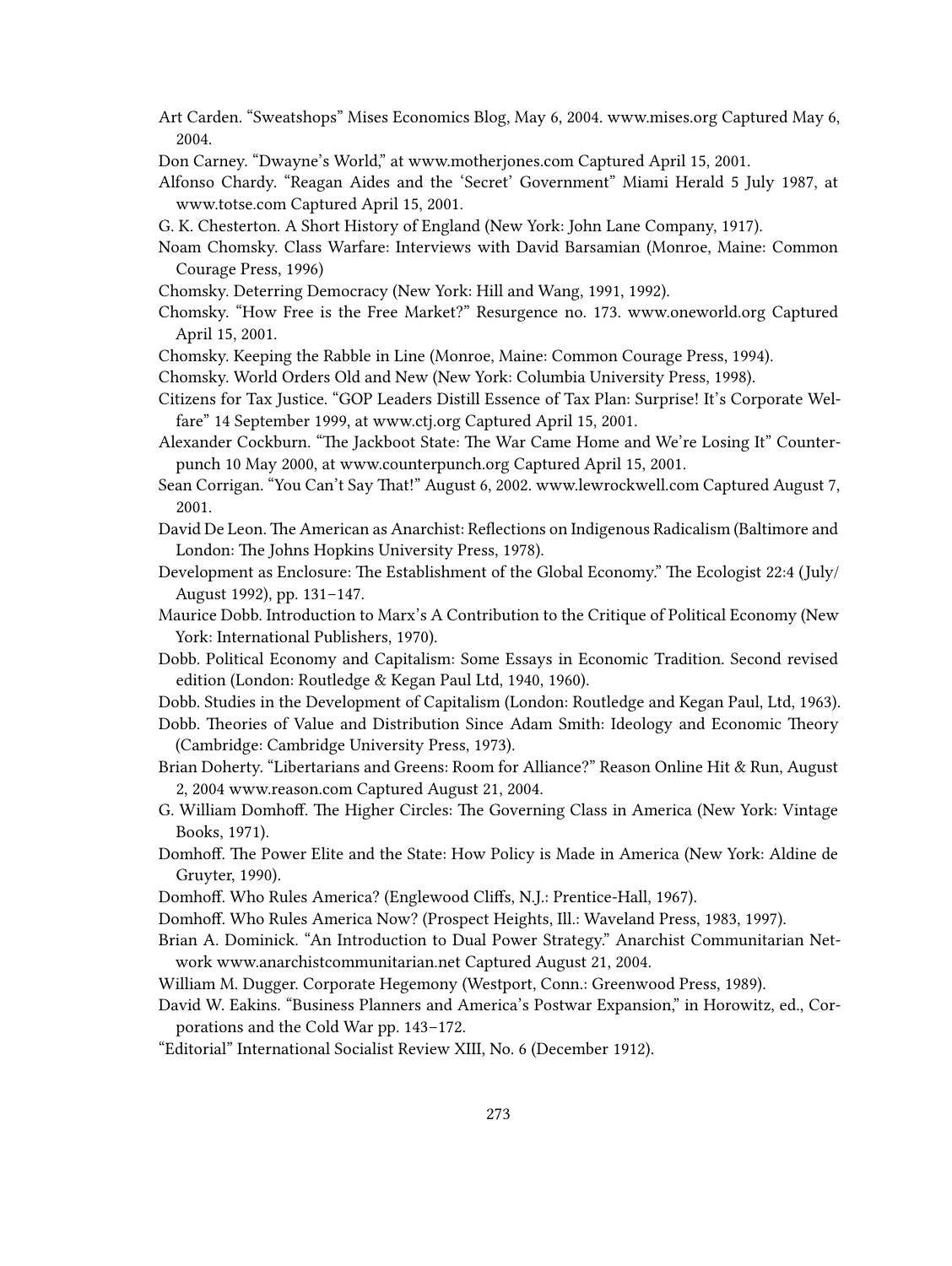- A. Roger Ekirch. Bound for America: The Transportation of British Convicts to the Colonies, 1718–1775 (Oxford, UK: Clarendon Paperbacks, 1987).
- Gary Elkin. "Benjamin Tucker—Anarchist or Capitalist?" [flag.blackened.net](http://flag.blackened.net/daver/anarchism/tucker/an_or_cap.html) (captured October 28, 2003).
- Elkin. "Mutual Banking." The original that Elkin posted on the web is down, but it was reproduced in a post at alt.philosophy.debate, Jul 12, 1999. [groups.google.com](http://groups.google.com/groups?q=%22gary%2Belkin%22%2B%22mutual%2Bbanking%22&hl=en&lr=&ie=UTF-8&oe=UTF-8&safe=off&selm=37897B99.1B1E%40columbia-center.org&rnum=7&filter=0) Captured July 15, 2004.
- William Yandell Elliot, ed. The Political Economy of American Foreign Policy. (Holt, Rinehart & Winston, 1955).
- Friedrich Engels. Anti-Dühring. Marx and Engels, Collected Works vol. 25 (New York: International Publishers, 1987).
- Engels, "Preface to the First German Edition of The Poverty of Philosophy by Karl Marx" (1884), Marx and Engels, Collected Works vol. 26 (New York: International Publishers, 1990).
- Thomas Ferguson. Golden Rule: The Investment Theory of Party Competition and the Logic of Money-Driven Political Systems (Chicago: University of Chicago Press, 1995).
- Thomas Ferguson and Joel Rogers. Right Turn (New York: Hill and Wang, 1986).
- Norman Fischer. "The Ontology of Abstract Labor" Review of Radical Political Economics 14:2 (Summer 1982).
- Bruce Franklin. "Debt Peonage:The Highest Form of Imperialism?" Monthly Review 33:10 (March 1982) pp. 15–31.
- Edgar Z. Friedenberg. The Disposal of Liberty and Other Industrial Wastes (Garden City, N.Y.: Anchor, 1976).
- Thomas Friedman. "What the World Needs Now," New York Times, March 28, 1999.
- John Kenneth Galbraith. The New Industrial State (New York: Signet Books, 1967).
- Larry Gambone. "An Anarchist Strategy Discussion." Originally uploaded in three parts on the file page of vcmdiscussion at YahooGroups. Reproduced with permission at Mutualist.Org. [www.mutualist.org](http://www.mutualist.org/id13.html) Captured August 22, 2004.
- Gambone. For Community: the Communitarian Anarchism of Gustav Landauer (Montreal: Red Lion Press, 2001).
- Gambone. Sane Anarchy (Montreal: Red Lion Press, 1995).
- Gambone. "What is Anarchism?" Total Liberty 1:3 (Autumn 1998).
- Roger Garrison. "Professor Rothbard and the Theory of Interest," in Walter Block and Llewellyn H. Rockwell, Jr., eds. Man, Economy and Liberty: Essays in Honor of Murray N. Rothbard (Auburn, Ala.: Auburn University Press, 1988).
- Henry George. Progress and Poverty (New York: Walter J. Black, 1942).
- Jean Gimpel, The Medieval Machine: The Industrial Revolution of the Middle Ages (New York: Penguin, 1977
- Robert Goldstein. Political Repression in America: 1870 to the Present (Cambridge, New York: Schenkman Publishing Co', 1978).
- Paul Goodman. Compulsory Miseducation and The Community of Scholars. (New York: Vintage Books, 1962; 1964).
- Goodman. People or Personnel and Like a Conquered Province. (New York: Vintage Books, 1963; 1965).
- David M. Gordon. Fat and Mean: The Corporate Squeeze of Working Americans and the Myth of Management Downsizing (New York: The Free Press, 1996).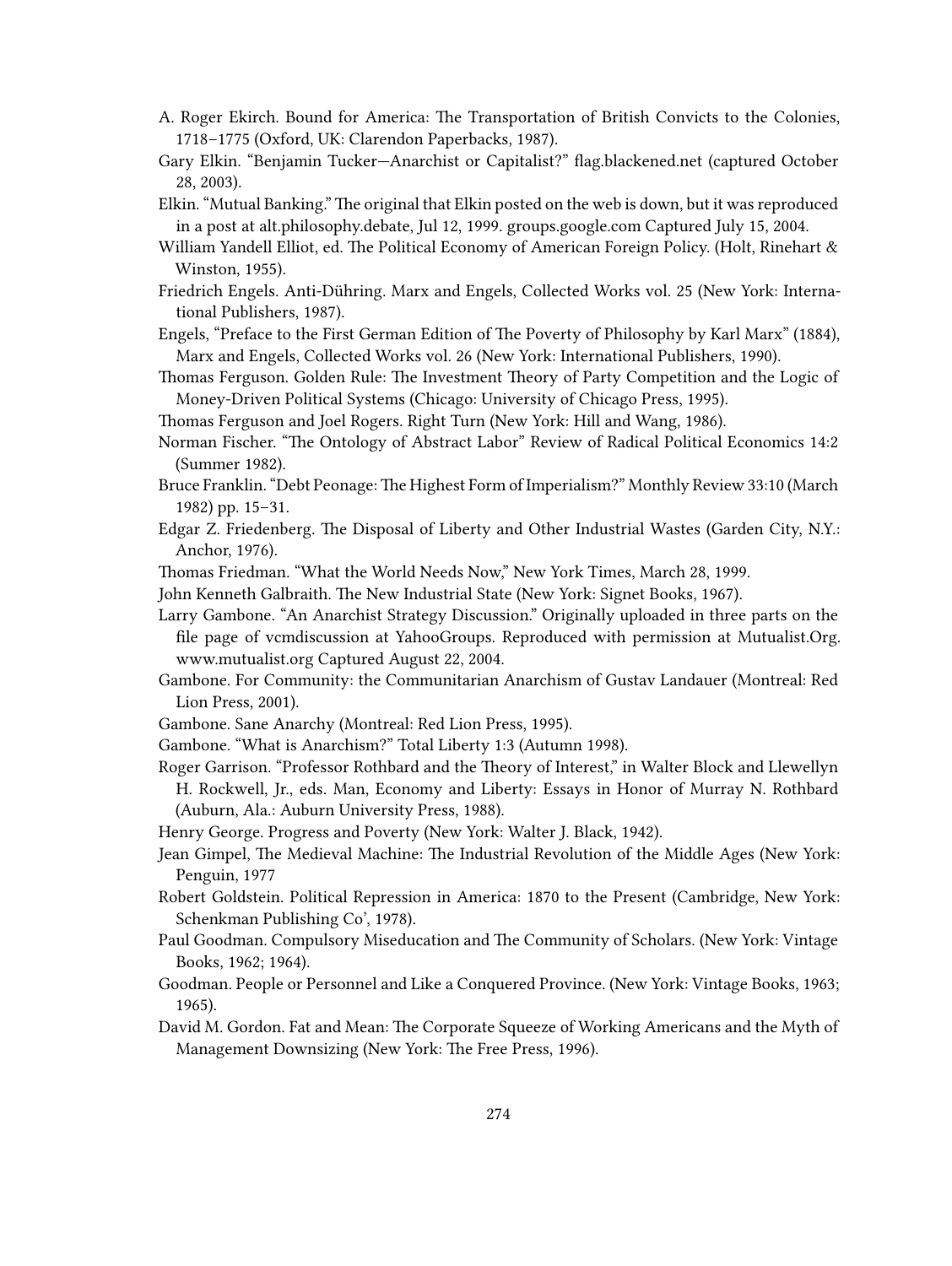- Mark J. Green, et al., eds. The Closed Enterprise System. Ralph Nader's Study Group Report on Antitrust Enforcement. (New York: Grossman Publishers, 1972).
- William B. Greene. Mutual Banking (New York: Gordon Press, 1849, 1974).
- Daniel Gross. "Socialism, American Style: Why American CEOs covet a massive European-style social-welfare state" Slate Aug. 1, 2003 [slate.msn.com](http://slate.msn.com/id/2086511/) (captured October 23, 2003).
- Benjamin Grove. "Gibbons Backs Drug Monopoly Bill," Las Vegas Sun 18 February 2000, at [www.ahc.umn.edu](http://www.ahc.umn.edu/NewsAlert/Feb00/022100NewsAlert/44500.htm) Captured April 15, 2001.
- Jurgen Habermas. Legitimation Crisis. Translated by Thomas McCarthy (United Kingdom: Polity Press, 1973, 1976).
- J.L. and Barbara Hammond. The Town Labourer (1760–1832) 2 vols. (London: Longmans, Green & Co., 1917)
- The Hammonds. The Village Labourer (1760–1832) (London: Longmans, Green & Co., 1913).

Michael Harrington. Socialism (New York: Bantam, 1970, 1972).

- Harrington. The Twilight of Capitalism (Simon and Schuster, 1976).
- "Head to Head: M6 Toll Road," BBC News, December 9, 2003 [news.bbc.co.uk](http://news.bbc.co.uk/2/hi/uk_news/3303629.stm) Captured December 10, 2003.
- Hearings on Global and Innovation-Based Competition. FTC, 29 November 1995, at [www.ftc.gov](http://www.ftc.gov/opp/gc112195.pdf) Captured April 15, 2001.
- Eduard Heimann. "Franz Oppenheimer's Economic Ideas" Social Research (New York) 11:1 (Feb. 1944) pp. 27–39.
- Richard Heinberg. The Party's Over: Oil, War, and the Fate of Industrial Societies (New Society Publishers, March 2003).
- Karl Hess. "Letter From Washington: Where Are The Specifics?" The Libertarian Forum (June 15, 1969). In Henry J. Silverman, ed., American Radical Thought: The Libertarian Tradition (Lexington, Mass.: D.C. Heath and Co., 1970).
- Karl Hess and David Morris. Neighborhood Power: The New Localism (Boston: Beacon Press, 1975).
- Rudolf Hilferding. Finance Capital. Edited and translated by Tom Bottomore (London and Boston: Routledge & Kegan Paul, 1910 (1981)).
- Christopher Hill. The Century of Revolution: 1603–1714 (New York: W.W. Norton & Co., Inc., 1961).
- Hill. Reformation to the Industrial Revolution, 1530–1780. Volume II of the Pelican Economic History of Great Britain (London: Penguin Books, 1967).
- Carlton Hobbs. "Common Property in Free Market Anarchism: A Missing Link" [http://www.anti](http://www.anti-state.com/article.php?article_id=362)[state.com/article.php?article\\_id=362](http://www.anti-state.com/article.php?article_id=362) Captured August 21, 2004.
- E. J. Hobsbawm and George Rudé, Captain Swing (New York: W.W. Norton & Company Inc., 1968).
- J. A. Hobson. Imperialism: A Study (London: Archibald Constable & Co. Ltd, 1905).
- Thomas Hodgskin. Labour Defended Against the Claims of Capital (New York: Augustus M. Kelley, 1963 [1825]).
- Hodgskin. The Natural and Artificial Right of Property Contrasted (London: B. Steil, 1832).
- Michael A. Hoffman II. They Were White and They Were Slaves: The Untold History of the Enslavement of Whites in Early America. Fourth edition (Dresden, N.Y.: Wiswell Ruffin House, 1992).
- Richard Hofstadter. America at 1750: A Social Portrait (New York: Vintage Books, 1973).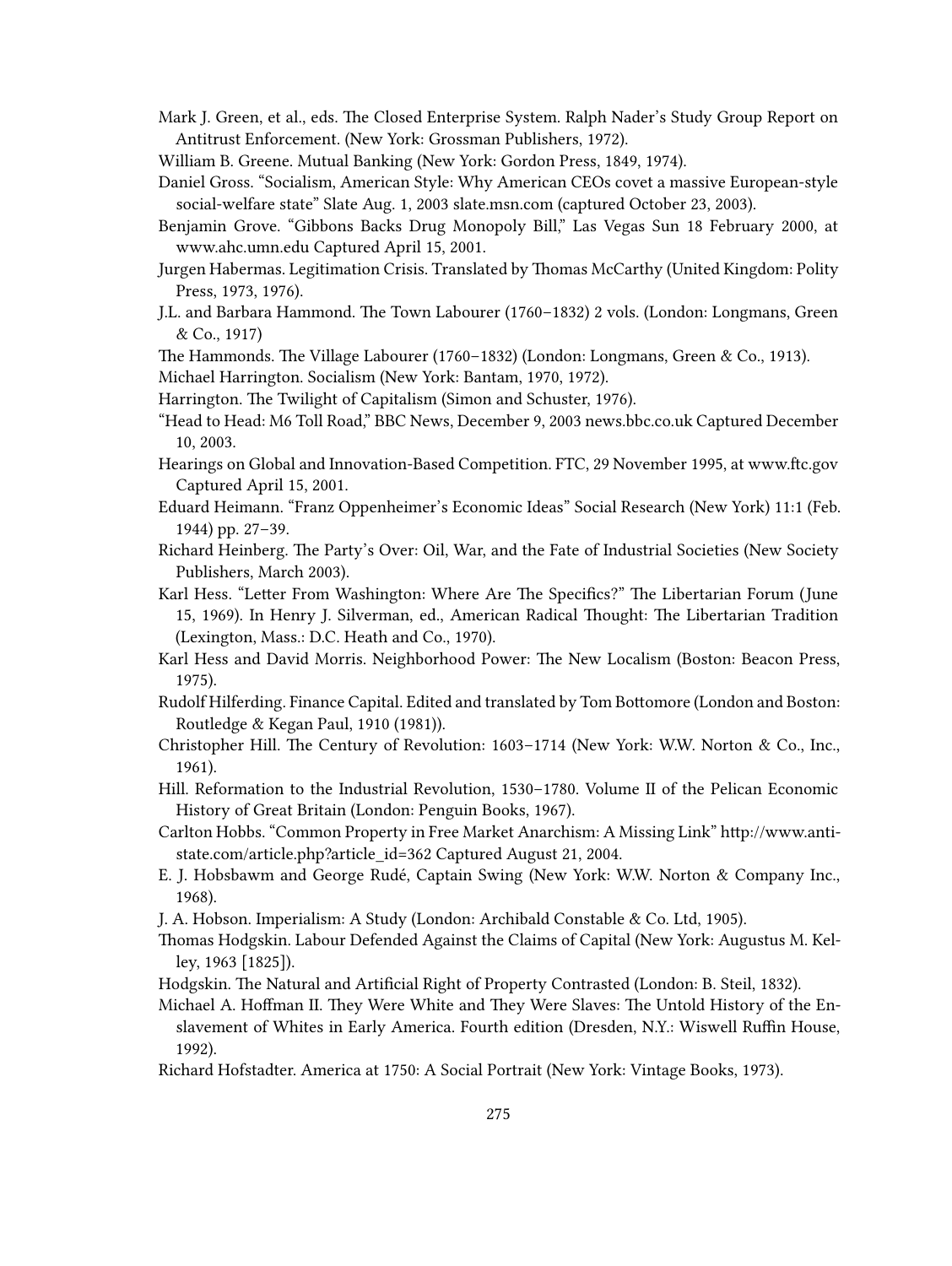David Horowitz, ed. Corporations and the Cold War. (New York and London: Monthly Review Press, 1969).

- E. K. Hunt. "Marx's Concept of Human Nature and the Labor Theory of Value" Review of Radical Political Economics 14:2 (Summer 1982).
- Samuel P. Huntington, Michael J. Crozier, Joji Watanuki. The Crisis of Democracy. Report on the Governability of Democracies to the Trilateral Commission: Triangle Paper 8 (New York: New York University Press, 1975).
- Ivan Illich. Deschooling Society (1970). Online version at [philosophy.la.psu.edu](http://philosophy.la.psu.edu/illich/deschool/intro.html) (captured October 28, 2003).
- Illich. Tools for Conviviality (New York: Harper & Row, 1973).
- Joshua King Ingalls. Social Wealth: The Sole Factors and Exact Ratios in Its Acquirement and Apportionment (N.Y.: Social Science Publishing Co., 1885).
- Bernie Jackson. "The Fine Art of Conservation," The Freeman: Ideas on Liberty 48:10 (October 1998).
- William Stanley Jevons. The Theory of Political Economy. Fifth edition (Kelley & Millman, Inc., 1957).
- Leif Johansen. "Labor Theory of Value and Marginal Utilities," Economics of Planning 3:2 (September 1963), pp. 89–103.
- Johansen. "Marxism and Mathematical Economics," Monthly Review January 1963, pp. 505–13. Warren Johnson. Muddling Toward Frugality (San Francisco: Sierra Club Books, 1978).
- John Judis. "Bare Minimum: Goodies for the Rich Hidden in Wage Bill," The New Republic 28 October 1996, in Project Censored Yearbook 1997 (New York: Seven Stories Press, 1997).
- Karl Kautsky. "Imperialism and the War" International Socialist Review November 1914. Trans. by William E. Bohn. [www.marxists.org](http://www.marxists.org/archive/kautsky/works/1910s/war.html) captured September 23, 2002.
- Frank Kofsky. Harry Truman and the War Scare of 1948 (New York: St. Martin's Press, 1993).
- Gabriel Kolko. Confronting the Third World: United States Foreign Policy 1945–1980 (New York: Pantheon Books, 1988).
- Kolko. The Roots of American Foreign Policy: An Analysis of Power and Purpose (Boston: Beacon Press, 1969).
- Kolko. The Triumph of Conservatism: A Reinterpretation of American History 1900–1916 (New York: The Free Press of Glencoe, 1963).
- Samuel Edward Konkin III. "Bad Capitalists Good Entrepreneurs." Message 3758 (July 24, 2000), LeftLibertarian@Yahoogroups.com. [groups.yahoo.com](http://groups.yahoo.com/group/LeftLibertarian/message/3758) Captured August 4, 2004.
- Konkin. New Libertarian Manifesto. Second Edition (Koman Publishing, 1983). Online at Anarchist Library <http://flag.blackened.net/daver/anarchism/nlm/nlm1.html> Captured February 16, 2002.
- David Korten. When Corporations Rule the World (West Hartford, Conn.: Kumarian Press, 1995; San Francisco, Calif.: Berrett-Koehler Publishers, Inc., 1995).
- Peter Kropotkin. Mutual Aid: A Factor of Evolution (New York: Doubleday, Page & Co., 1909).
- Peter Kropotkin. The State: Its Historic Role. [dwardmac.pitzer.edu](http://dwardmac.pitzer.edu/Anarchist_Archives/kropotkin/state/state_toc.html) Captured November 12, 2003. Robert Rives La Monte. "You and Your Vote" International Socialist Review XIII, No. 2 (August
- 1912).
- Christopher Layne and Benjamin Shwartz. "American Hegemony Without an Enemy," Foreign Policy 92 (Fall 1993).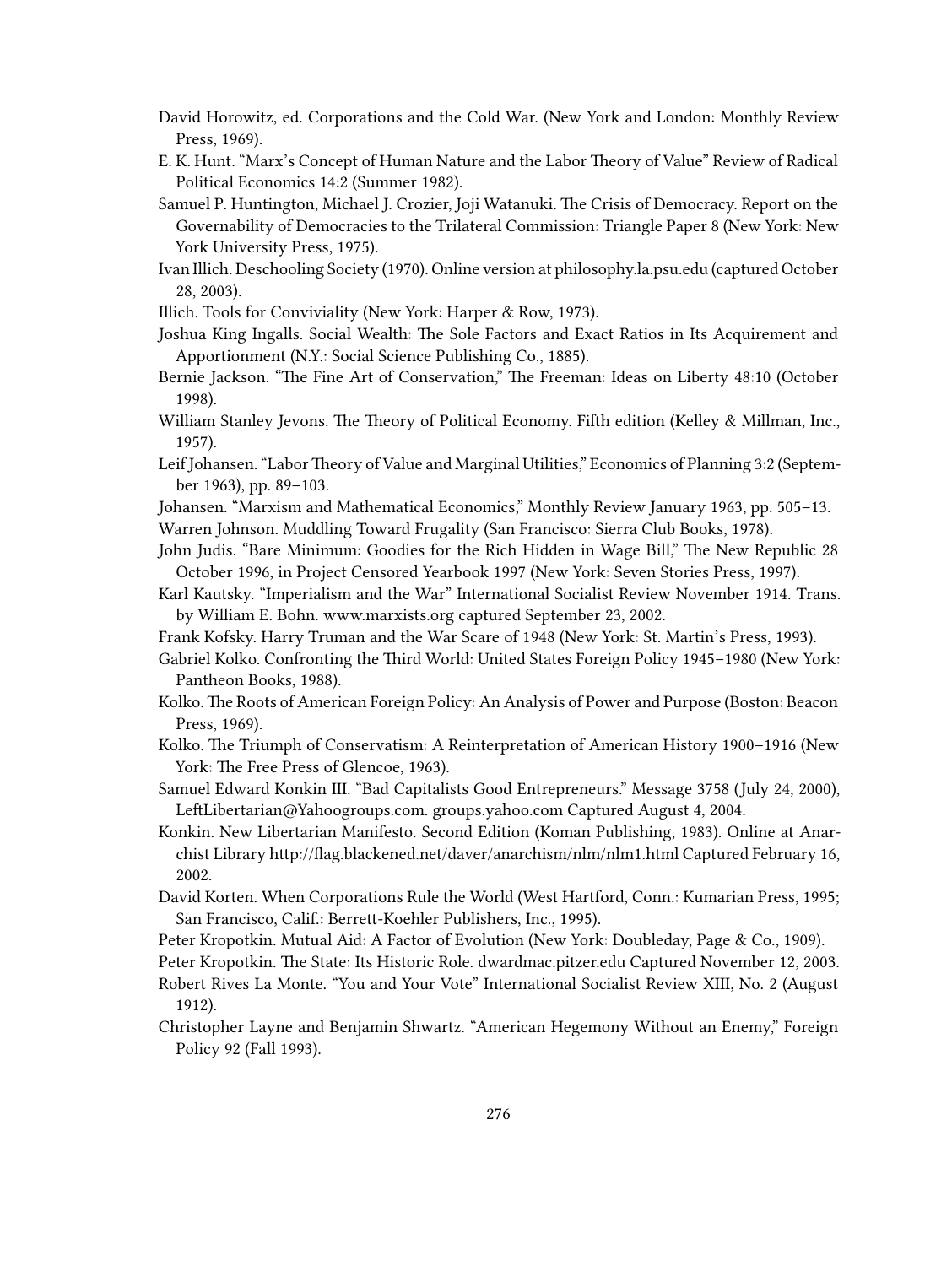- William Lazonick. Business Organization and the Myth of the Market Economy (New York: Cambridge University Press, 1991).
- Lazonick. Competitive Advantage on the Shop Floor (New York: Cambridge University Press, 1990).
- Ursula LeGuin. The Dispossessed (New York: Harper Paperbacks, 1974).
- Vladimir Lenin. Imperialism: The Highest Stage of Capitalism (New York: International Publishers, 1916, 1939).
- Chris Lewis. "Public Assets, Private Profits," Multinational Monitor, in Project Censored Yearbook 1994 (New York: Seven Stories Press, 1994).
- James G. Leyburn. The Scotch-Irish: A Social History (Chapel Hill, N.C.: University of North Carolina Press, 1962).
- Leonard P. Liggio. "American Foreign Policy and National Security Management," in Rothbard and Radosh, eds.
- Roderick T. Long. "Dismantling Leviathan From Within" Part I: Can We? Should We? Formulations 2:4 (Summer 1995) [www.libertariannation.org](http://www.libertariannation.org/a/f24l3.html) Part II: The Process of Reform. Formulations 3:1 (Autumn 1995) [www.libertariannation.org](http://www.libertariannation.org/a/f31l3.html) Part III: Is Libertarian Political Action Self-Defeating? Formulations 3:2 (Winter 1995–6) [www.libertariannation.org](http://www.libertariannation.org/a/f32l1.html) Part IV: The Sons of Brutus. Formulations 3:3 (Spring 1996) [www.libertariannation.org](http://www.libertariannation.org/a/f33l3.html) Captured August 21, 2004.
- Long. "A Plea for Public Property" Formulations 5:3 (Spring 1998) [www.libertariannation.org](http://www.libertariannation.org/a/f53l1.html) Captured August 21, 2004.
- Long. "Toward a Libertarian Theory of Class" Social Philosophy & Policy 15:2 (1998).
- Oliver MacDonagh. "The Anti-Imperialism of Free Trade," The Economic History Review Second Series, vol. XIV, No. 3 (1962) pp. 489–501.
- Tibor Machan. "On Airports and Individual Rights," The Freeman: Ideas on Liberty (February 1999).
- Ken MacLeod. The Star Fraction (published as part of The Fall Revolution trilogy) (New York: SFBC, 1995, 2001).
- Jerry Mander and Edward Goldsmith, eds. The Case Against the Global Economy (and for a turn toward the local) (San Francisco: Sierra Club Books, 1996).
- Steven A. Marglin. "What Do Bosses Do? The Origins and Functions of Hierarchy in Capitalist Production—Part I" Review of Radical Political Economics 6:2 (Summer 1974).
- Alfred Marshall. Principles of Economics: An Introductory Volume. Eighth edition (New York: The MacMillan Company, 1948).
- James J. Martin. Men Against the State: The Expositors of Individualist Anarchism in America, 1827–1908 (Colorado Springs: Ralph Myles, Publisher, Inc., 1970).
- Karl Marx. "Afterword to Second German Edition of Capital" (1873). Marx and Engels, Collected Works, vol. 35 (New York: International Publishers, 1996) pp. 12–20.
- Marx. Capital vol. 1. First English edition (1887). Marx and Engels, Collected Works, vol. 35 (N.Y.: International Publishers, 1996).
- Marx. Capital vol. 3. Marx and Engels, Collected Works, vol. 37 (New York: International Publishers, 1998).
- Marx. A Contribution to the Critique of Political Econonomy. Marx and Engels, Collected Works, vols. 29–30 (New York: International Publishers, 1987–88).
- Marx. The Economic and Philosophical Manuscripts of 1844. Marx and Engels, Collected Works, vol. 3 (New York: International Publishers, 1975).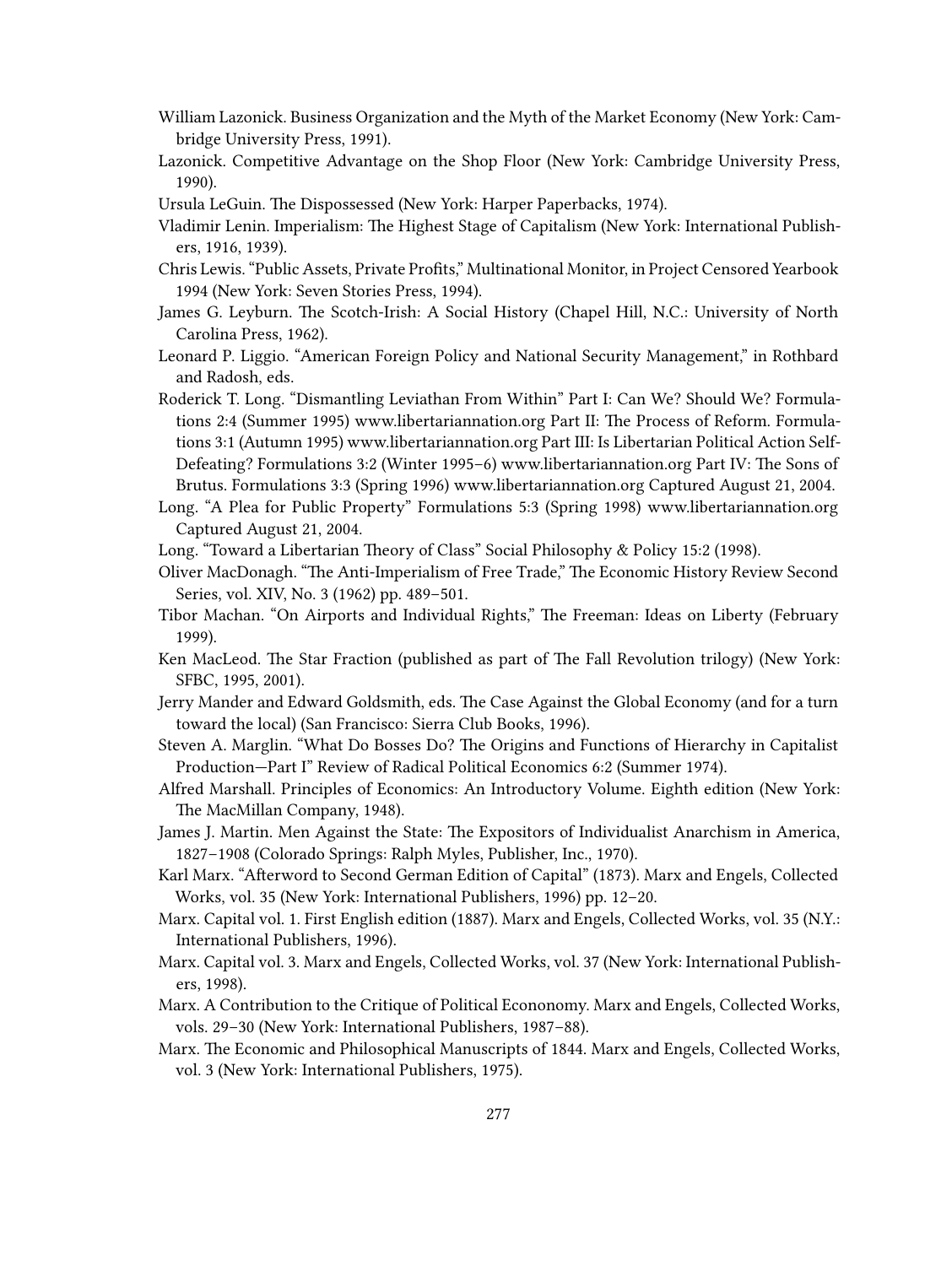Marx. Grundrisse. Collected Works vols. 28–29 (New York: International Publishers, 1986–87).

- Marx. The Poverty of Philosophy. Collected Works, vol. 6 (New York: International Publishers, 1976).
- Marx. Theories of Surplus Value. Marx and Engels, Collected Works, vols. 30–32 (New York: International Publishers, 1988–89).
- Marx. Value, Price and Profit. Marx and Engels, Collected Works, vol. 20 (New York: International Publishers, 1985).
- Paul Mattick. "The Economics of War and Peace," Dissent 111:4 (Fall 1956).
- Mattick. Marx and Keynes: The Limits of the Mixed Economy (London: Merlin Press, 1969).

Arno Mayer. The Persistence of the Old Regime.

- John P. McCarthy. Hilaire Belloc: Edwardian Radical (Indianapolis: Liberty Press, 1978).
- Ronald L. Meek. Studies in the Labour Theory of Value. Second edition (New York and London: Monthly Review Press, 1956).
- Seymour Melman. The Permanent War Economy: American Capitalism in Decline (New York: Simon and Schuster, 1974).
- Melman. Profits without Production. (New York: Alfred A. Knopf, 1983).
- Carl Menger. Principles of Economics. Translated by James Dingwall and Bert F. Hoselitz (Grove City, PA: Libertarian Press, Inc., 1976).
- Robert Michels. Political Parties. Translated by Eden Paul and Cedar Paul (New York: The Free Press, 1962).
- John Stuart Mill. Principles of Political Economy: with Some of Their Applications to Social Philosophy. Collected Works of John Stuart Mill vols. II-III (University of Toronto Press, 1965).
- C. Wright Mills. The Power Elite. (Oxford and New York: Oxford University Press, 2000 (1956). Ludwig von Mises. Human Action (Chicago: Regnery, 1949, 1963, 1966).
- David Montgomery. The Fall of the House of Labor (New York: Cambridge University Press, 1979). Montgomery. Workers' Control in America. (New York: Cambridge University Press, 1979).
- Richard K. Moore. "Escaping the Matrix" Whole Earth (Summer 2000), pp. 50–59.
- Frank Morales. "U.S. Military Civil Disturbance Planning: The War at Home" Covert ActionQuarterly 69, Spring-Summer 2000, at [infowar.net](http://infowar.net/warathome/warathome.html) Captured April 15, 2001.

Gustavus Myers. History of the Great American Fortunes (Chicago: C. H. Kerr & Company, 1910). Gary B. Nash. Class and Society in Early America (Englewood Cliffs, N.J.: Prentice-Hall, Inc., 1970).

- Charles E. Nathanson. "The Militarization of the American Economy" In Horowitz, ed. Corporations and the Cold War pp. 205–235.
- Kwame Nkrumah. Neo-Colonialism: The Last Stage of Imperialism (New York: International Publishers, 1965).
- David Noble. America by Design: Science, Technology, and the Rise of Corporate Capitalism (New York: Alfred A. Knopf, 1977).
- Noble. Forces of Production: A Social History of Industrial Automation (New York: Alfred A. Knopf, 1984).
- Albert Jay Nock. Our Enemy, the State (Delavan, Wisc.: Hallberg Publishing Corp., 1983).

Max Nomad. "Karl Marx—Anti-Bourgeois or Neo-Bourgeois?" reproduced at Collective Action Notes [www.geocities.com](http://www.geocities.com/CapitolHill/Lobby/2379/nomad.htm) Captured August 10, 2001.

Robert Nozick. Anarchy, State, and Utopia (U.S.A.: Basic Books, 1974)

James O'Connor. Accumulation Crisis (Oxford: Basil Blackwell Ltd, 1984).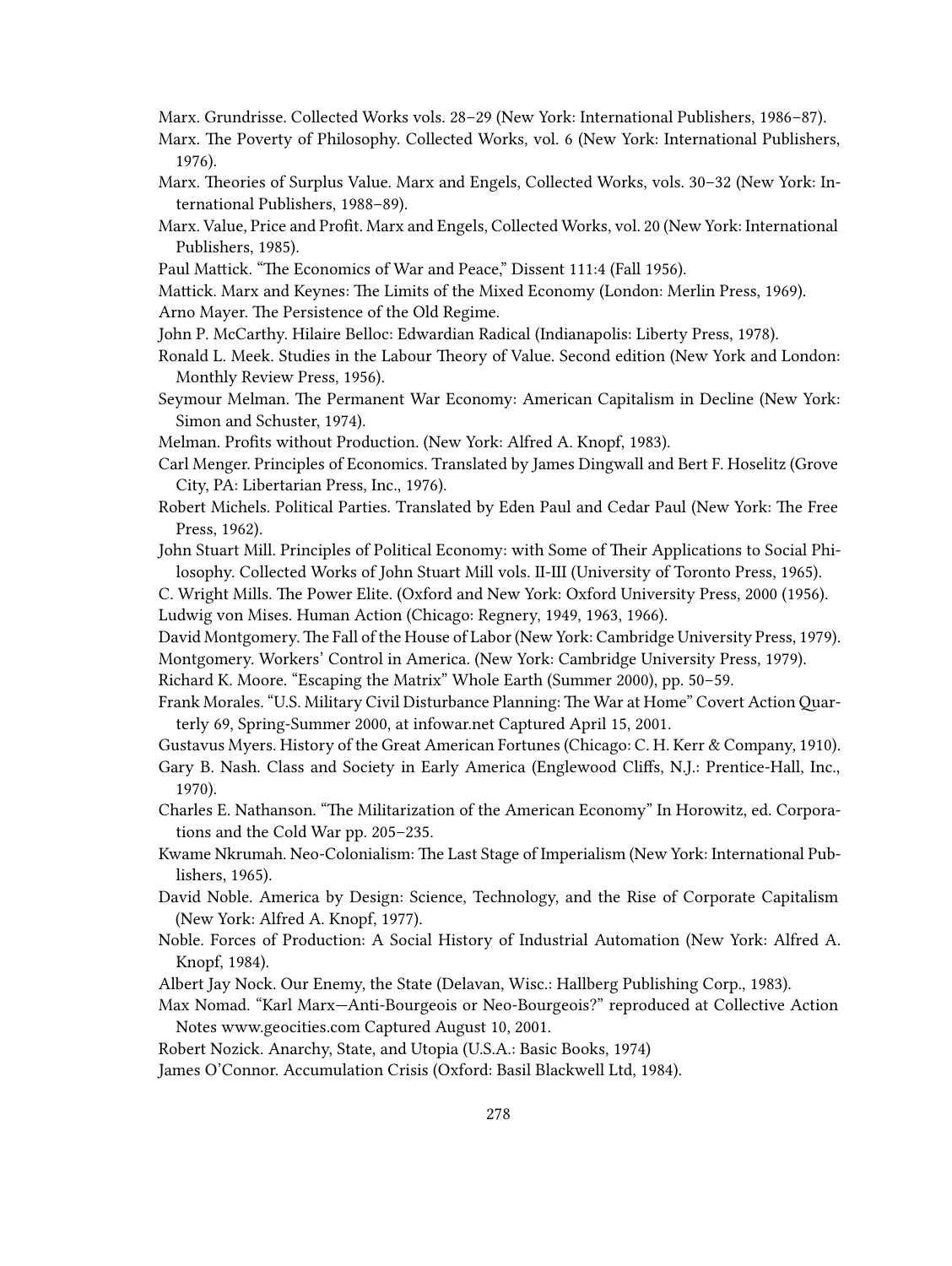O'Connor. Fiscal Crisis of the State (New York: St. Martin's Press, 1973).

- Franz Oppenheimer. "A Post Mortem on Cambridge Economics" The American Journal of Economics and Sociology. Part I, 2:3 (1942/43), pp. 369–76; part II, 2:4 (1943), pp. 533–41; part III, 3:1 (1944), pp. 115–24.
- Oppenheimer. The State. Translated by John Gitterman (San Francisco: Fox & Wilkes, 1997).
- George Orwell. 1984. Signet Classics reprint (New York: Harcourt Brace Jovanovich, 1949, 1981). Guy Pauker. Military Implications of a Possible World Order Crisis in the 1980s. R-2003-AF (Santa Monica: Rand Corporation, November 1977).
- Pauker. Sources of Instability in Developing Countries. P-5029 (Santa Monica: Rand Corporation, June 1973).
- Cheryl Payer. The Debt Trap: The International Monetary Fund and the Third World (New York: Monthly Review Press, 1974).
- Martin Khor Kok Peng. The Uruguay Round and Third World Sovereignty (Penang, Malaysia: Third World Network, 1990).
- The People's Bicentennial Commission. Common Sense II: The Case Against Corporate Tyranny (New York: Bantam, 1975).
- Michael Perelman. Classical Political Economy: Primitive Accumulation and the Social Division of Labor (Totowa, N.J.: Rowman & Allanheld; London: F. Pinter, 1984, c 1983).
- John S. Pettingill. "Firearms and the Distribution of Income: A Neo-Classical Model" Review of Radical Political Economics 13:2 (Summer 1981) pp. 1–10.
- Frances Fox Piven and Richard Cloward. Regulating the Poor (New York: Vintage Books, 1971, 1993).
- Keith Preston. "Conservatism is Not Enough: Reclaiming the Legacy of the Anti-State Left" American Revolutionary Vanguard [www.attackthesystem.com](http://www.attackthesystem.com/conservatism.html) Captured August 22, 2004.
- Preston. "Philosophical Anarchism and the Death of Empire" American Revolutionary Vanguard [www.attackthesystem.com](http://www.attackthesystem.com/philo.html) Captured August 22, 2004.
- Pierre Joseph Proudhon. General Idea of the Revolution in the Nineteenth Century. Translated by John Beverly Robinson (New York: Haskell House Publishers, Ltd., 1923, 1969 [1851]).
- Proudhon. The Principle of Federation. Translated by Richard Vernon (Toronto, Buffalo, London: University of Toronto Press, 1979 [1863]).
- Proudhon. Selected Writings of Proudhon. Edited by Stewart Edwards. Translated by Elizabeth Fraser (Garden City, N.Y.: Anchor, 1969).
- Proudhon. System of Economical Contradictions or, The Philosophy of Misery. Translated by Benjamin Tucker (Boston: Benjamin R. Tucker, 1888).
- Proudhon. What is Property? [http://dwardmac.pitzer.edu/Anarchist\\_Archives/proudhon/Proud](http://dwardmac.pitzer.edu/Anarchist_Archives/proudhon/ProudhonCW.html)[honCW.html](http://dwardmac.pitzer.edu/Anarchist_Archives/proudhon/ProudhonCW.html) Captured October 1, 2001.
- Ronald Radosh. "The Myth of the New Deal," in Rothbard and Radosh, eds.
- Chakravarthi Raghavan. Recolonization: GATT, the Uruguay Round & the Third World. (Penang, Malaysia: Third World Network, 1990).
- Jim Redden. "Police State Targets the Left" The Zoh Show: Newsbytes, May 2, 2000. [www.zohshow.com](http://www.zohshow.com/News/Newsbytes/tidbits050200b.htm) captured March 25, 2001.
- Redden. Snitch Culture: How Citizens are Turned into the Eyes and Ears of the State (Venice, Calif.: Feral House, 2000).
- Patrick Renshaw. The Wobblies (Garden City, N.Y.: Anchor Books, 1967).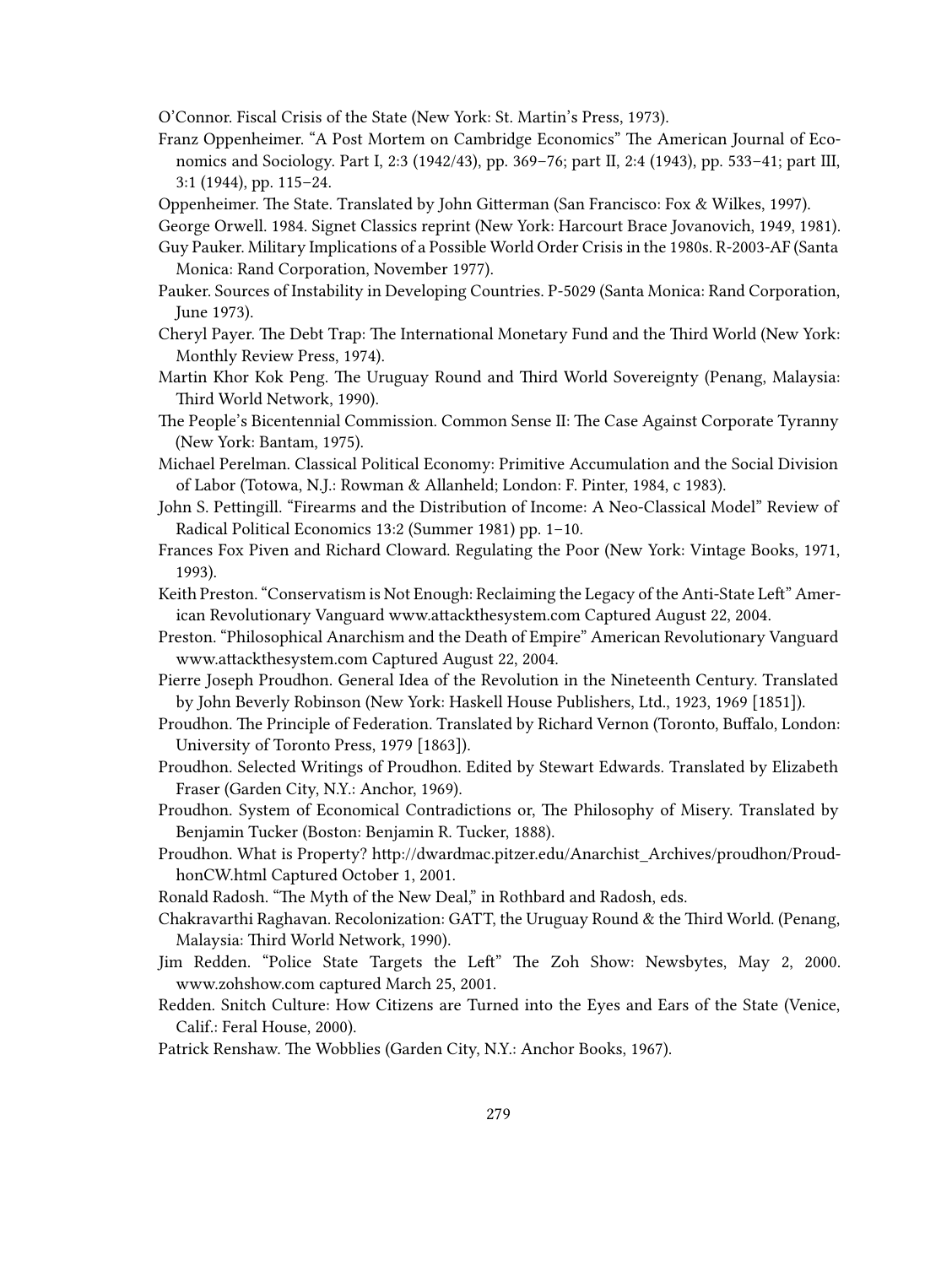- Diana Reynolds. "The Rise of the National Security State: FEMA and the NSC" Covert Action Information Bulletin #33 (Winter 1990). Reproduced by The Public Eye, [publiceye.org](http://publiceye.org/liberty/fema/Fema_1.htm) captured April 15, 2001.
- David Ricardo. "Absolute Value and Exchangeable Value (A Rough Draft)." Piero Sraffa, ed. The Works and Correspondence of David Ricardo vol. 4 (Cambridge: Cambridge University Press, 1951).
- Ricardo. Principles of Political Economy and Taxation. Third Edition (London: John Murray, Albemarle Street, 1821). The Works and Correspondence of David Ricardo, edited by Piero Sraffa, v. 1 (Cambridge University Press, 1951).
- Bruce Rich. "The Cuckoo in the Nest: Fifty Years of Political Meddling by the World Bank." The Ecologist 24:1 (January/February 1994), pp. 8–13.
- J. B. Robertson. The Economics of Liberty. (Minneapolis: Herman Kuehn, 1916).
- Eric Roll. A History of Economic Thought. Third Edition (Englewood, N.J.: Prentice-Hall, Inc., 1956).
- David Ronfeldt. The Zapatists "Social Netwar" in Mexico. MR-994-A (Santa Monica: Rand, 1998).
- Paul Rosenberg. The Empire Strikes Back: Police Repression of Protest From Seattle to L.A. L.A. Independent Media Center 13 August 2000 <http://www.r2kphilly.org/pdf/empire-strikes.pdf> Captured April 15, 2001.
- Murray Rothbard. "The Anatomy of the State" Rampart Journal of Individualist Thought 1:2 (Summer 1965). Reprinted by Libertarian Alliance. [www.libertarian.co.uk](http://www.libertarian.co.uk/lapubs/socin/socin001.pdf) Captured August 4, 2004.
- Rothbard. "Confessions of a Right-Wing Liberal," in Henry J. Silverman, ed., American Radical Thought: The Libertarian Tradition (Lexington, Mass.: D.C. Heath and Co., 1970).
- Rothbard. "Confiscation and the Homestead Principle" The Libertarian Forum (June 15, 1969).
- Rothbard. "How and How Not to Desocialize," The Review of Austrian Economics 6:1 (1992).
- Rothbard. Man, Economy and State: A Treatise on Economic Principles (Auburn University, Alabama: Ludwig von Mises Institute, 1993).
- Rothbard. Power and Market: Government and the Economy. (Kansas City: Sheed Andrews and Mcmeel, Inc., 1970, 1977).
- Rothbard. "The Student Revolution" The Libertarian (soon renamed The Libertarian Forum) (May 1, 1969).
- Rothbard. "War Collectivism in World War I" in Rothbard and Radosh, eds., pp. 66–110.
- Murray Rothbard and Ronald Radosh, eds. A New History of Leviathan: Essays on the Rise of the American Corporate State (New York: E.P. Dutton & Co., Inc., 1972).
- Kirkpatrick Sale. Human Scale (New York: Coward, McCann & Geoghegan, 1980).
- John-Baptiste Say. A Treatise on Political Economy. Translated by C. R. Prinsep from Fourth French Edition (Philadelphia: John Grigg, 1827).
- Arthur Schlesinger, Jr. The Age of Jackson (Boston: Houghton-Mifflin, 1946).
- Joseph Schumpeter. "Imperialism." Imperialism, Social Classes: Two Essays by Joseph Schumpeter. Translated by Heinz Norden. Introduction by Hert Hoselitz. (New York: Meridian Books, 1955).
- Schumpeter. Ten Great Economists From Marx to Keynes (New York: Oxford University Press, 1965).
- Chris Matthew Sciabarra. Total Freedom: Toward a Dialectical Libertarianism (University Park, Penn.: The Pennsylvania State University Press, 2000).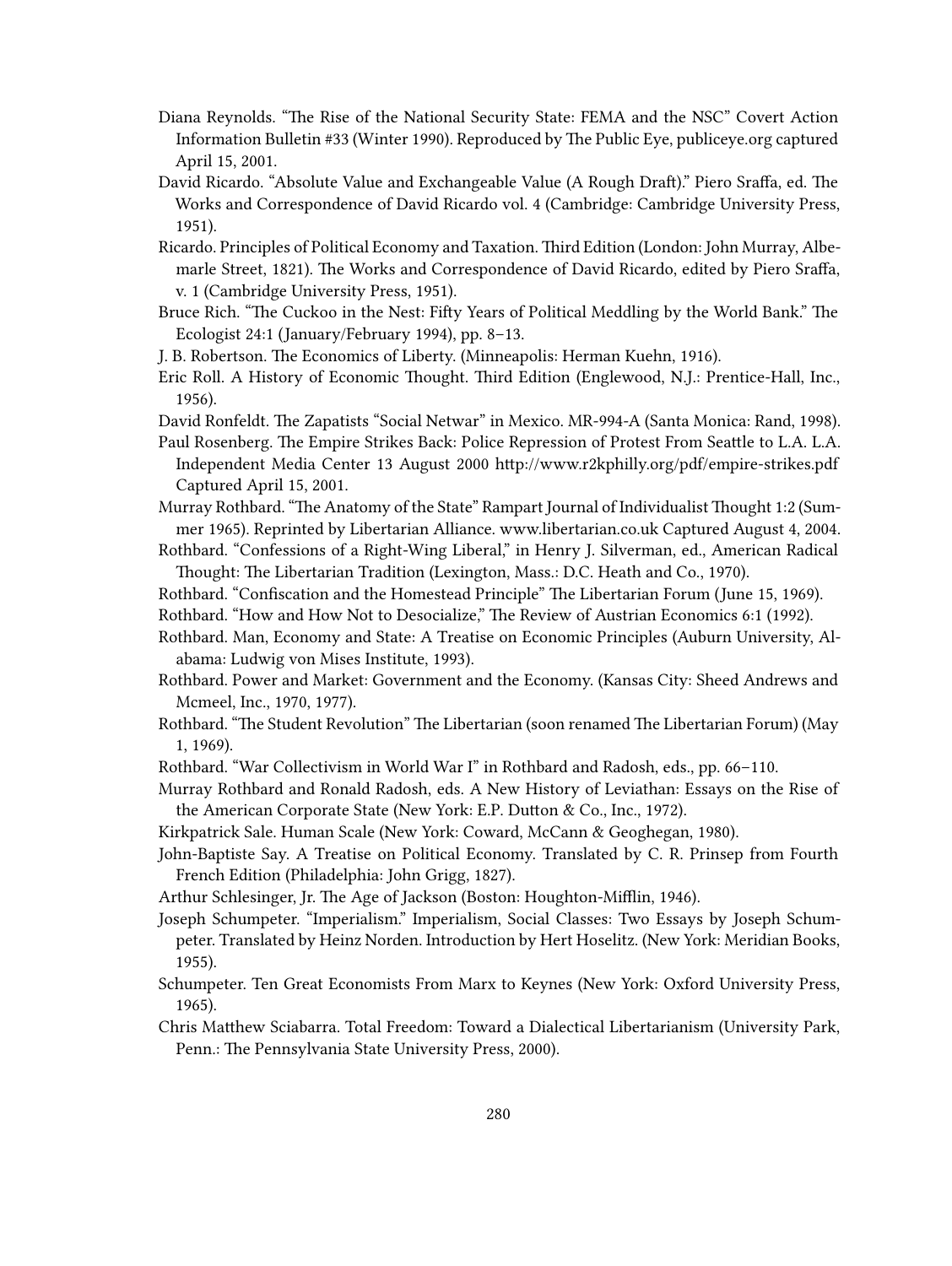- Michael Seidman. "Towards a History of Workers' Resistance to Work: Paris and Barcelona during the French Popular Front and the Spanish Revolution, 1936–38" Collective Action Notes [www.geocities.com](http://www.geocities.com/CapitolHill/Lobby/2379/seid2.htm) Captured August 10, 2001.
- Laurence H. Shoup and William Minter. "Shaping a New World Order: The Council on Foreign Relations' Blueprint for World Hegemony, 1939–1945" in Holly Sklar, ed., Trilateralism: The Trilateral Commission and Elite Planning for World Management (Boston: South End Press, 1980) pp. 135–156.
- Arthur Silber. "In Praise of Contextual Libertarianism" The Light of Reason, November 2, 2003 [coldfury.com](http://coldfury.com/reason/comments.php?id=P1229_0_1_0_C) Captured August 21, 2004.
- Jonathan Simcock. "Editorial for Current Edition" Total Liberty 1:3 (Autumn 1998) [www.spunk.org](http://www.spunk.org/library/pubs/tl/sp001872.html) Captured August 22, 2004.
- Holly Sklar, ed. Trilateralism: The Trilateral Commission and Elite Planning for World Management (Boston: South End Press, 1980).
- Martin J. Sklar. The Corporate Reconstruction of American Capitalism, 1890–1916: The Market, the Law, and Politics (Cambridge, New York and Melbourne: Cambridge University Press, 1988)
- Martin J. Sklar. "Woodrow Wilson and the Political Economy of Modern United States Liberalism." In Rothbard and Radosh, eds., pp. 7–65.
- Adam Smith. An Inquiry Into the Nature and Causes of the Wealth of Nations (Chicago, London, Toronto: Encyclopedia Britannica, Inc., 1952).
- Robert Freeman Smith. "American Foreign Relations, 1920–1942" in Barton J. Bledstein, ed., Towards a New Past: Dissenting Essays in American History (New York: Vintage Books, 1967, 1968).
- Sam Smith. "How You Became the Enemy (Progressive Review, 1997). [www.mega.nu](http://www.mega.nu:8080/ampp/enemy.html) captured April 15, 2001.
- Ed Stamm. "Anarchists Condemn Anti-WTO Riots" The Match! Spring 2000.
- Peter Staudenmaier. "Anarchism and the Cooperative Ideal" The Communitarian Anarchist vol. 1 no. 1.
- L. S. Stavrianos. The Promise of the Coming Dark Age (San Francisco: W. H. Freeman and Co., 1976).
- Barry Stein. Size, Efficiency, and Community Enterprise (Cambridge, Mass.: Center for Community Economic Development, 1974).
- Robert Stinnett. Day of Deceit: The Truth About FDR and Pearl Harbor (New York: Free Press, 1999).
- Joseph R. Stromberg. "Experimental Economics, Indeed." Ludwig von Mises Institute, January 6, 2004. [www.mises.org](http://www.mises.org/fullstory.asp?control=1409) captured July 25, 2004.
- Stromberg. "Free Trade, Mercantilism and Empire." February 28, 2000. At [www.antiwar.com](http://www.antiwar.com/stromberg/s022800.html) (captured October 28, 2003).
- Stromberg. The Political Economy of Liberal Corporatism. (Center for Libertarian Studies, 1977). Available online at [www.blancmange.net](http://www.blancmange.net/tmh/articles/stromberg.html) (captured Sept. 23, 2002).
- Stromberg. "The Role of State Monopoly Capitalism in the American Empire" Journal of Libertarian Studies Volume 15, no. 3 (Summer 2001), pp. 57–93. Available online at [www.mises.org](http://www.mises.org/journals/jls/15_3/15_3_3.pdf) (captured October 28, 2003).
- Dirk J. Struik. "Introduction" to Karl Marx, The Economic & Philosophical Manuscripts of 1844 (New York: International Publishers, 1964).
- Paul M. Sweezy. "Competition and Monopoly" Monthly Review 33:1 (May 1981) pp. 1–16.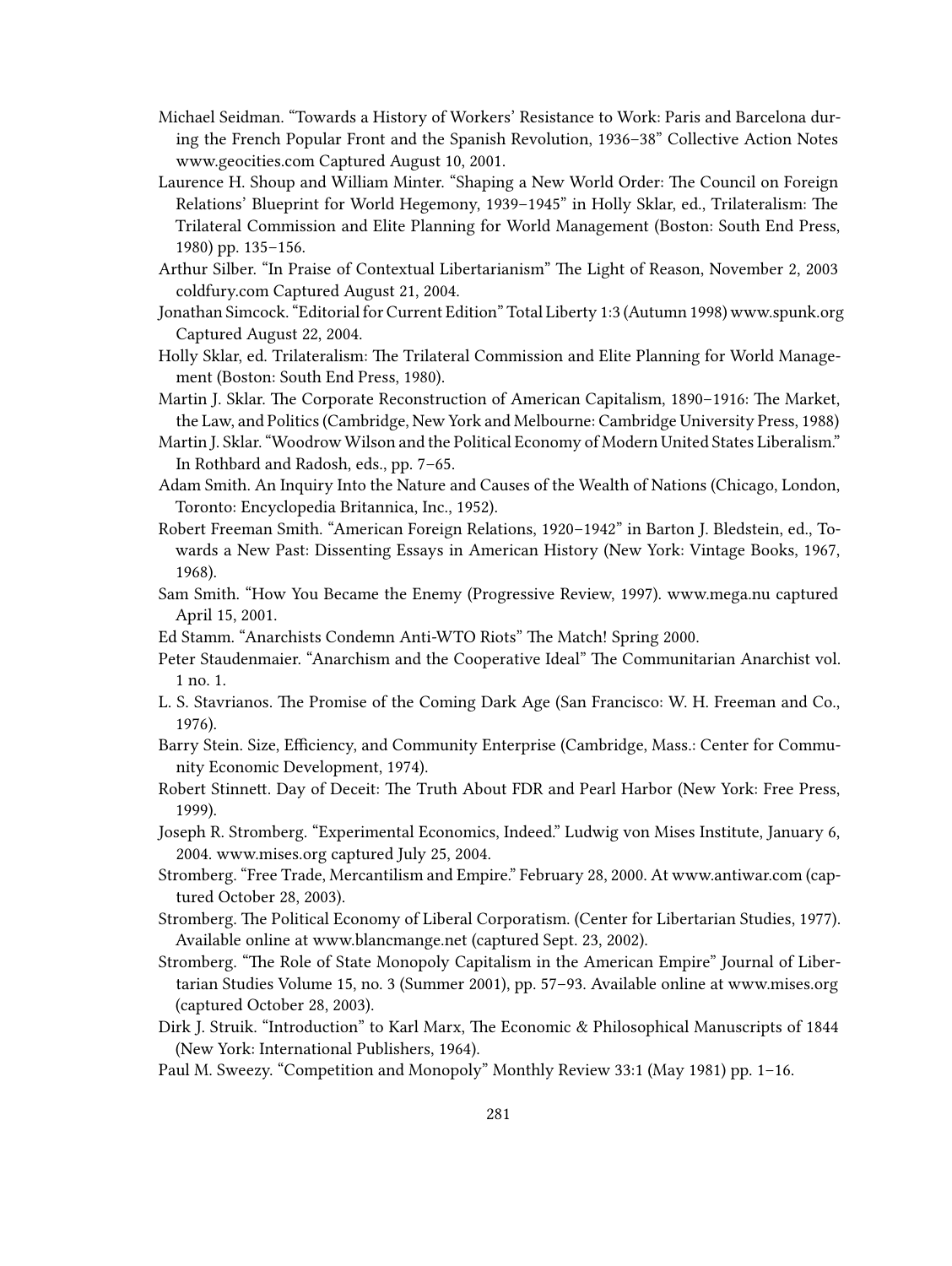- R. H. Tawney. Religion and the Rise of Capitalism (New York: Harcourt, Brace and Company, Inc., 1926).
- "Testimony of Chairman Alan Greenspan". U. S. Senate Committee on Banking, Housing, and Urban Affairs. 26 February 1997, at [www.federalreserve.gov](http://www.federalreserve.gov//boarddocs/hh/1997/february/testimony/htm)
- E. P. Thompson. The Making of the English Working Class (New York: Vintage, 1963, 1966).
- Leo Tolstoy. "Parable" wysiwyg://partner.87/[www.geocities.com](http://www.geocities.com/glasgowbranch/parable.html) Captured June 5, 2002.

Jerome Tuccille. "Bits and Pieces" The Libertarian Forum (November 1, 1970).

- Benjamin R. Tucker. Instead of a Book, By a Man Too Busy to Write One. Gordon Press facsimile (New York: 1973 [1897]).
- United States Participation in the Multilateral Development Banks in the 1980s. Department of the Treasury, Washington, DC, 1982.
- "US Army Intel Units Spying on Activists" Intelligence Newsletter #381 (April 5, 2000) [www.infoshop.org](http://www.infoshop.org/news5/army_intel.html) captured March 27, 2001.
- Wakefield. A View of the Art of Colonization. Reprints of Economic Classics (New York: Augustus M. Kelley, 1849, 1969).
- Immanuel Wallerstein. The Capitalist World-Economy: Essays (Cambridge University Press, 1979).

Wallerstein. Historical Capitalism (London, New York: Verso, 1983).

- Wallerstein. The Modern World System. Part I: Capitalist Agriculture and the Origins of the European World-Economy in the Sixteenth Century (New York: Academic Press, 1974); Part II: Mercantilism and the Consolidation of the European World-Economy, 1600–1750 (New York: Academic Press, 1980).
- William English Walling. Socialism as it Is: A Survey of the World-Wide Revolutionary Movement (New York: MacMillan & Co., Ltd., 1912).
- Diane Cecilia Weber. "Warrior Cops: The Ominous Growth of Paramilitarism in American Police Departments" Cato Briefing Paper No. 50, 26 August 1999, at [www.cato.org](http://www.cato.org/pubs/briefs/bp-050es.html) captured April 15, 2001.
- James Weinstein. The Corporate Ideal in the Liberal State: 1900–1918 (Boston: Beacon Press, 1968).

Thomas J. Wertenbaker. The First Americans: 1607–1690 (Chicago: Quadrangle Books, 1971).

- William Appleman Williams. The Contours of American History (Cleveland and New York: The World Publishing Company, 1961).
- Williams. The Tragedy of American Diplomacy. (New York: Dell Publishing Company, 1959, 1962).

"World Oil Supplies Running Out Faster than Expected" Oil and Gas Journal, August 12, 2002.

Mark Zepezauer and Arthur Naiman. Take the Rich Off Welfare (Odonian Press/Common Courage Press, 1996).